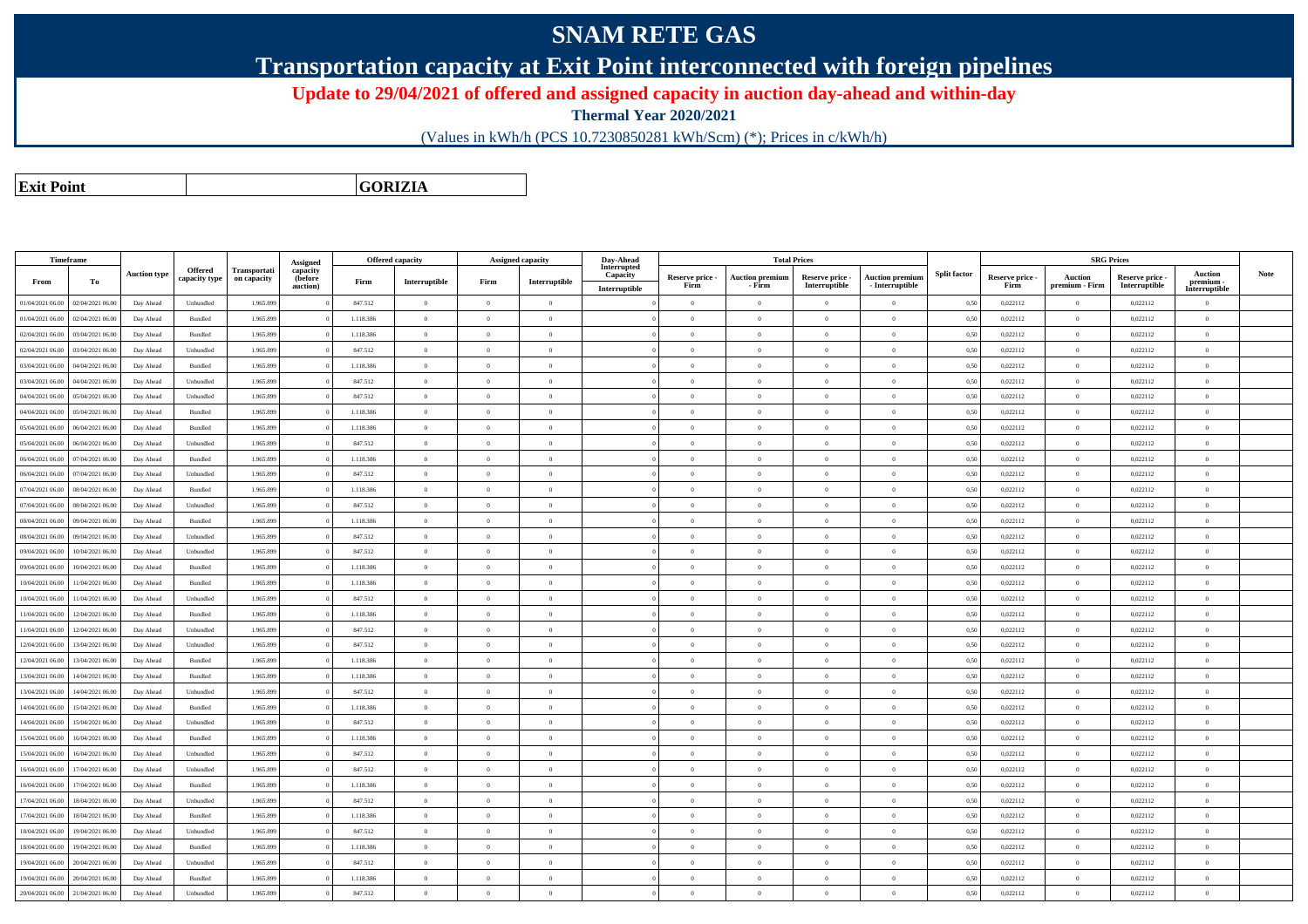| 20/04/2021 06:00 21/04/2021 06:00    | Day Ahead  | Bundled   | 1.965.899 | 1.118.386 | $\overline{0}$ | $\theta$       |                | $\overline{0}$ | $\bf{0}$       | $\overline{0}$ | $\theta$       | 0,50 | 0,022112 | $\theta$       | 0,022112       | $\overline{0}$           |  |
|--------------------------------------|------------|-----------|-----------|-----------|----------------|----------------|----------------|----------------|----------------|----------------|----------------|------|----------|----------------|----------------|--------------------------|--|
|                                      |            |           |           |           | $\overline{0}$ | $\overline{0}$ |                |                |                |                |                |      |          |                |                |                          |  |
| 21/04/2021 06.00<br>22/04/2021 06.00 | Day Ahead  | Bundled   | 1.965.899 | 1.118.386 |                |                | $\overline{0}$ | $\overline{0}$ | $\,$ 0         | $\bf{0}$       | $\bf{0}$       | 0,50 | 0,022112 | $\,$ 0 $\,$    | 0,022112       | $\overline{0}$           |  |
| 21/04/2021 06:00<br>22/04/2021 06:00 | Day Ahead  | Unbundled | 1.965.899 | 847.512   | $\overline{0}$ | $\overline{0}$ | $\overline{0}$ | $\overline{0}$ | $\bf{0}$       | $\overline{0}$ | $\mathbf{0}$   | 0.50 | 0,022112 | $\overline{0}$ | 0,022112       | $\overline{0}$           |  |
| 22/04/2021 06:00<br>23/04/2021 06:00 | Day Ahead  | Bundled   | 1.965.899 | 1.118.386 | $\overline{0}$ | $\overline{0}$ | $\overline{0}$ | $\overline{0}$ | $\,$ 0         | $\overline{0}$ | $\overline{0}$ | 0,50 | 0,022112 | $\,$ 0 $\,$    | 0,022112       | $\overline{0}$           |  |
| 22/04/2021 06:00<br>23/04/2021 06.00 | Day Ahead  | Unbundled | 1.965.899 | 847.512   | $\overline{0}$ | $\theta$       | $\overline{0}$ |                | $\overline{0}$ | $\overline{0}$ | $\bf{0}$       | 0,50 | 0,022112 | $\,$ 0 $\,$    | 0,022112       | $\overline{0}$           |  |
| 23/04/2021 06:00<br>24/04/2021 06:00 | Day Ahead  | Bundled   | 1.965.899 | 1.118.386 | $\overline{0}$ | $\overline{0}$ | $\overline{0}$ | $\overline{0}$ | $\bf{0}$       | $\overline{0}$ | $\bf{0}$       | 0.50 | 0,022112 | $\bf{0}$       | 0,022112       | $\overline{0}$           |  |
| 23/04/2021 06:00<br>24/04/2021 06.00 | Day Ahead  | Unbundled | 1.965.899 | 847.512   | $\overline{0}$ | $\overline{0}$ | $\overline{0}$ | $\overline{0}$ | $\bf{0}$       | $\overline{0}$ | $\overline{0}$ | 0,50 | 0,022112 | $\,$ 0 $\,$    | 0,022112       | $\overline{0}$           |  |
| 24/04/2021 06:00<br>25/04/2021 06.00 | Day Ahead  | Unbundled | 1.965.899 | 847.512   | $\overline{0}$ | $\theta$       | $\overline{0}$ | $\overline{0}$ | $\,$ 0         | $\bf{0}$       | $\bf{0}$       | 0,50 | 0,022112 | $\,$ 0 $\,$    | 0,022112       | $\overline{0}$           |  |
| 24/04/2021 06:00<br>25/04/2021 06:00 | Day Ahead  | Bundled   | 1.965.899 | 1.118.386 | $\overline{0}$ | $\overline{0}$ | $\overline{0}$ | $\overline{0}$ | $\bf{0}$       | $\overline{0}$ | $\bf{0}$       | 0.50 | 0,022112 | $\bf{0}$       | 0,022112       | $\overline{0}$           |  |
| 25/04/2021 06:00<br>26/04/2021 06:00 | Day Ahead  | Unbundled | 1.965.899 | 847.512   | $\overline{0}$ | $\overline{0}$ | $\overline{0}$ | $\overline{0}$ | $\bf{0}$       | $\overline{0}$ | $\bf{0}$       | 0,50 | 0,022112 | $\,$ 0 $\,$    | 0,022112       | $\overline{0}$           |  |
|                                      |            |           |           |           |                | $\theta$       |                |                |                |                |                |      |          |                |                |                          |  |
| 25/04/2021 06:00<br>26/04/2021 06.00 | Day Ahead  | Bundled   | 1.965.899 | 1.118.386 | $\overline{0}$ |                | $\overline{0}$ | $\overline{0}$ | $\,$ 0         | $\overline{0}$ | $\bf{0}$       | 0,50 | 0,022112 | $\,$ 0 $\,$    | 0,022112       | $\overline{0}$           |  |
| 26/04/2021 06:00<br>27/04/2021 06:00 | Day Ahead  | Bundled   | 1.965.899 | 1.118.386 | $\overline{0}$ | $\overline{0}$ | $\overline{0}$ | $\overline{0}$ | $\bf{0}$       | $\overline{0}$ | $\mathbf{0}$   | 0.50 | 0,022112 | $\mathbf{0}$   | 0,022112       | $\overline{\phantom{a}}$ |  |
| 26/04/2021 06:00<br>27/04/2021 06.00 | Day Ahead  | Unbundled | 1.965.899 | 847.512   | $\overline{0}$ | $\overline{0}$ | $\overline{0}$ | $\overline{0}$ | $\,$ 0         | $\overline{0}$ | $\overline{0}$ | 0,50 | 0,022112 | $\,$ 0 $\,$    | 0,022112       | $\overline{0}$           |  |
| 27/04/2021 06:00<br>28/04/2021 06.00 | Day Ahead  | Unbundled | 1.965.899 | 847.512   | $\overline{0}$ | $\theta$       | $\overline{0}$ | $\overline{0}$ | $\overline{0}$ | $\overline{0}$ | $\bf{0}$       | 0,50 | 0,022112 | $\,$ 0 $\,$    | 0,022112       | $\overline{0}$           |  |
| 27/04/2021 06:00<br>28/04/2021 06:00 | Day Ahead  | Bundled   | 1.965.899 | 1.118.386 | $\overline{0}$ | $\overline{0}$ | $\overline{0}$ | $\overline{0}$ | $\bf{0}$       | $\overline{0}$ | $\bf{0}$       | 0.50 | 0,022112 | $\bf{0}$       | 0,022112       | $\overline{0}$           |  |
| 28/04/2021 06:00<br>29/04/2021 06:00 | Day Ahead  | Unbundled | 1.965.899 | 847.512   | $\overline{0}$ | $\overline{0}$ | $\overline{0}$ | $\overline{0}$ | $\,$ 0         | $\overline{0}$ | $\bf{0}$       | 0,50 | 0,022112 | $\,$ 0 $\,$    | 0,022112       | $\overline{0}$           |  |
| 28/04/2021 06:00<br>29/04/2021 06.00 | Day Ahead  | Bundled   | 1.965.899 | 1.118.386 | $\overline{0}$ | $\theta$       | $\overline{0}$ |                | $\,$ 0         | $\overline{0}$ | $\bf{0}$       | 0,50 | 0,022112 | $\,$ 0 $\,$    | 0,022112       | $\overline{0}$           |  |
| 29/04/2021 06:00<br>30/04/2021 06:00 | Day Ahead  | Unbundled | 1.965.899 | 847.512   | $\overline{0}$ | $\overline{0}$ | $\overline{0}$ | $\overline{0}$ | $\bf{0}$       | $\overline{0}$ | $\bf{0}$       | 0.50 | 0.022112 | $\bf{0}$       | 0,022112       | $\overline{\phantom{a}}$ |  |
| 29/04/2021 06:00<br>30/04/2021 06:00 | Day Ahead  | Bundled   | 1.965.899 | 1.118.386 | $\overline{0}$ | $\overline{0}$ | $\overline{0}$ | $\overline{0}$ | $\bf{0}$       | $\overline{0}$ | $\bf{0}$       | 0,50 | 0,022112 | $\,$ 0 $\,$    | 0,022112       | $\overline{0}$           |  |
| 30/04/2021 06:00<br>01/05/2021 06.00 | Day Ahead  | Bundled   | 1.965.899 | 1.118.386 | $\overline{0}$ | $\,$ 0 $\,$    | $\overline{0}$ | $\overline{0}$ | $\,$ 0         | $\bf{0}$       | $\bf{0}$       | 0,50 | 0,022112 | $\,$ 0 $\,$    | 0,022112       | $\overline{0}$           |  |
| 30/04/2021 06:00<br>01/05/2021 06:00 | Day Ahead  | Unbundled | 1.965.899 | 847.512   | $\overline{0}$ | $\overline{0}$ | $\overline{0}$ | $\overline{0}$ | $\bf{0}$       | $\overline{0}$ | $\mathbf{0}$   | 0.50 | 0,022112 | $\overline{0}$ | 0,022112       | $\bf{0}$                 |  |
| 01/04/2021 06:00<br>02/04/2021 06:00 | Within Day | Unbundled | 1.965.899 | 847.512   | $\overline{0}$ | $\overline{0}$ | $\overline{0}$ | $\overline{0}$ | $\bf{0}$       | $\overline{0}$ | $\overline{0}$ | 0,50 | 2,211197 | $\,$ 0 $\,$    | $\overline{0}$ | $\overline{0}$           |  |
|                                      |            |           |           |           |                |                |                |                |                |                |                |      |          |                |                |                          |  |
| 01/04/2021 06:00<br>02/04/2021 06.00 | Within Day | Bundled   | 1.965.899 | 1.118.386 | $\overline{0}$ | $\theta$       | $\overline{0}$ | $\overline{0}$ | $\,$ 0         | $\overline{0}$ | $\bf{0}$       | 0,50 | 2,211197 | $\,$ 0 $\,$    | $\overline{0}$ | $\overline{0}$           |  |
| 01/04/2021 07:00<br>02/04/2021 06:00 | Within Day | Bundled   | 1.965.899 | 1.118.386 | $\overline{0}$ | $\overline{0}$ | $\overline{0}$ | $\overline{0}$ | $\bf{0}$       | $\overline{0}$ | $\bf{0}$       | 0.50 | 2,119064 | $\,0\,$        | $\theta$       | $\overline{0}$           |  |
| 01/04/2021 07:00<br>02/04/2021 06:00 | Within Day | Unbundled | 1.965.899 | 847.512   | $\overline{0}$ | $\overline{0}$ | $\overline{0}$ | $\overline{0}$ | $\,$ 0         | $\overline{0}$ | $\overline{0}$ | 0,50 | 2,119064 | $\,0\,$        | $\theta$       | $\overline{0}$           |  |
| 01/04/2021 08:00<br>02/04/2021 06.00 | Within Day | Bundled   | 1.965.899 | 1.118.386 | $\overline{0}$ | $\theta$       | $\overline{0}$ |                | $\bf{0}$       | $\overline{0}$ | $\bf{0}$       | 0,50 | 2,026931 | $\,$ 0 $\,$    | $\overline{0}$ | $\overline{0}$           |  |
| 01/04/2021 08:00<br>02/04/2021 06:00 | Within Day | Unbundled | 1.965.899 | 847.512   | $\overline{0}$ | $\overline{0}$ | $\overline{0}$ | $\overline{0}$ | $\bf{0}$       | $\overline{0}$ | $\bf{0}$       | 0.50 | 2.026931 | $\,0\,$        | $\overline{0}$ | $\overline{\phantom{a}}$ |  |
| 01/04/2021 09:00<br>02/04/2021 06:00 | Within Day | Unbundled | 1.965.899 | 847.512   | $\overline{0}$ | $\overline{0}$ | $\overline{0}$ | $\overline{0}$ | $\bf{0}$       | $\overline{0}$ | $\bf{0}$       | 0,50 | 1,934797 | $\,$ 0 $\,$    | $\overline{0}$ | $\overline{0}$           |  |
| 01/04/2021 09:00<br>02/04/2021 06.00 | Within Day | Bundled   | 1.965.899 | 1.118.386 | $\overline{0}$ | $\overline{0}$ | $\overline{0}$ | $\overline{0}$ | $\bf{0}$       | $\bf{0}$       | $\bf{0}$       | 0,50 | 1,934797 | $\,$ 0 $\,$    | $\overline{0}$ | $\overline{0}$           |  |
| 01/04/2021 10:00<br>02/04/2021 06:00 | Within Day | Bundled   | 1.965.899 | 1.118.386 | $\overline{0}$ | $\overline{0}$ | $\overline{0}$ | $\overline{0}$ | $\bf{0}$       | $\overline{0}$ | $\mathbf{0}$   | 0.50 | 1.842664 | $\,$ 0 $\,$    | $\overline{0}$ | $\bf{0}$                 |  |
| 01/04/2021 10:00<br>02/04/2021 06:00 | Within Dav | Unbundled | 1.965.899 | 847.512   | $\overline{0}$ | $\overline{0}$ | $\overline{0}$ | $\overline{0}$ | $\overline{0}$ | $\overline{0}$ | $\overline{0}$ | 0.50 | 1,842664 | $\theta$       | $\overline{0}$ | $\overline{0}$           |  |
| 01/04/2021 11:00<br>02/04/2021 06.00 | Within Day | Unbundled | 1.965.899 | 847.512   | $\overline{0}$ | $\theta$       | $\overline{0}$ | $\overline{0}$ | $\bf{0}$       | $\overline{0}$ | $\bf{0}$       | 0,50 | 1,750531 | $\,$ 0 $\,$    | $\overline{0}$ | $\overline{0}$           |  |
| 01/04/2021 11:00<br>02/04/2021 06:00 | Within Day | Bundled   | 1.965.899 | 1.118.386 | $\overline{0}$ | $\overline{0}$ | $\overline{0}$ | $\overline{0}$ | $\bf{0}$       | $\overline{0}$ | $\bf{0}$       | 0.50 | 1,750531 | $\,0\,$        | $\theta$       | $\overline{0}$           |  |
| 01/04/2021 12:00<br>02/04/2021 06:00 | Within Dav | Unbundled | 1.965.899 | 847.512   | $\overline{0}$ | $\overline{0}$ | $\Omega$       | $\overline{0}$ | $\mathbf{0}$   | $\overline{0}$ | $\overline{0}$ | 0.50 | 1,658398 | $\theta$       | $\overline{0}$ | $\overline{0}$           |  |
| 02/04/2021 06.00                     | Within Day | Bundled   | 1.965.899 | 1.118.386 | $\bf{0}$       | $\theta$       | $\overline{0}$ | $\overline{0}$ | $\,$ 0         | $\overline{0}$ | $\bf{0}$       | 0,50 | 1,658398 | $\,$ 0 $\,$    | $\overline{0}$ | $\overline{0}$           |  |
| 01/04/2021 12:00                     |            |           |           |           |                |                |                |                |                |                |                |      |          |                |                |                          |  |
| 01/04/2021 13:00<br>02/04/2021 06:00 | Within Day | Unbundled | 1.965.899 | 847.512   | $\overline{0}$ | $\overline{0}$ | $\overline{0}$ | $\overline{0}$ | $\bf{0}$       | $\overline{0}$ | $\bf{0}$       | 0.50 | 1.566265 | $\,0\,$        | $\overline{0}$ | $\overline{\phantom{a}}$ |  |
| 01/04/2021 13:00<br>02/04/2021 06:00 | Within Dav | Bundled   | 1.965.899 | 1.118.386 | $\overline{0}$ | $\overline{0}$ | $\overline{0}$ | $\overline{0}$ | $\overline{0}$ | $\overline{0}$ | $\overline{0}$ | 0.50 | 1,566265 | $\theta$       | $\overline{0}$ | $\overline{0}$           |  |
| 01/04/2021 14:00<br>02/04/2021 06.00 | Within Day | Bundled   | 1.965.899 | 1.118.386 | $\bf{0}$       | $\overline{0}$ | $\overline{0}$ | $\overline{0}$ | $\bf{0}$       | $\bf{0}$       | $\bf{0}$       | 0,50 | 1,474131 | $\,$ 0 $\,$    | $\overline{0}$ | $\overline{0}$           |  |
| 01/04/2021 14:00<br>02/04/2021 06:00 | Within Day | Unbundled | 1.965.899 | 847.512   | $\bf{0}$       | $\overline{0}$ | $\overline{0}$ | $\overline{0}$ | $\bf{0}$       | $\overline{0}$ | $\mathbf{0}$   | 0.50 | 1,474131 | $\,$ 0 $\,$    | $\overline{0}$ | $\overline{0}$           |  |
| 01/04/2021 15:00<br>02/04/2021 06:00 | Within Dav | Unbundled | 1.965.899 | 847.512   | $\overline{0}$ | $\overline{0}$ | $\overline{0}$ | $\overline{0}$ | $\mathbf{0}$   | $\overline{0}$ | $\overline{0}$ | 0.50 | 1,381998 | $\theta$       | $\overline{0}$ | $\overline{0}$           |  |
| 01/04/2021 15:00<br>02/04/2021 06.00 | Within Day | Bundled   | 1.965.899 | 1.118.386 | $\bf{0}$       | $\overline{0}$ | $\overline{0}$ | $\overline{0}$ | $\,$ 0         | $\overline{0}$ | $\bf{0}$       | 0,50 | 1,381998 | $\,$ 0 $\,$    | $\overline{0}$ | $\overline{0}$           |  |
| 01/04/2021 16:00<br>02/04/2021 06:00 | Within Day | Unbundled | 1.965.899 | 847.512   | $\overline{0}$ | $\overline{0}$ | $\overline{0}$ | $\overline{0}$ | $\bf{0}$       | $\overline{0}$ | $\bf{0}$       | 0.50 | 1,289865 | $\,0\,$        | $\theta$       | $\overline{0}$           |  |
| 01/04/2021 16:00<br>02/04/2021 06:00 | Within Dav | Bundled   | 1.965.899 | 1.118.386 | $\overline{0}$ | $\Omega$       | $\Omega$       | $\Omega$       | $\bf{0}$       | $\overline{0}$ | $\theta$       | 0.50 | 1,289865 | $\theta$       | $\theta$       | $\overline{0}$           |  |
| 01/04/2021 17:00<br>02/04/2021 06.00 | Within Day | Bundled   | 1.965.899 | 1.118.386 | $\bf{0}$       | $\,$ 0 $\,$    | $\overline{0}$ | $\overline{0}$ | $\,$ 0         | $\bf{0}$       | $\bf{0}$       | 0,50 | 1,197732 | $\,$ 0 $\,$    | $\overline{0}$ | $\overline{0}$           |  |
| 01/04/2021 17:00<br>02/04/2021 06:00 | Within Day | Unbundled | 1.965.899 | 847.512   | $\bf{0}$       | $\theta$       |                |                | $\Omega$       |                |                | 0,50 | 1,197732 | $\bf{0}$       | $\theta$       |                          |  |
| 01/04/2021 18:00 02/04/2021 06:00    | Within Day | Unbundled | 1.965.899 | 847.512   | $\overline{0}$ | $\overline{0}$ | $\overline{0}$ | $\overline{0}$ | $\overline{0}$ | $\overline{0}$ | $\mathbf{0}$   | 0,50 | 1,105599 | $\theta$       | $\overline{0}$ | $\overline{0}$           |  |
| 01/04/2021 18:00<br>02/04/2021 06.00 | Within Day | Bundled   | 1.965.899 | 1.118.386 | $\overline{0}$ | $\overline{0}$ | $\overline{0}$ | $\bf{0}$       | $\overline{0}$ | $\overline{0}$ | $\bf{0}$       | 0,50 | 1,105599 | $\bf{0}$       | $\overline{0}$ | $\bf{0}$                 |  |
| 01/04/2021 19:00<br>02/04/2021 06:00 | Within Day | Bundled   | 1.965.899 | 1.118.386 | $\overline{0}$ | $\overline{0}$ | $\overline{0}$ | $\overline{0}$ | $\overline{0}$ | $\overline{0}$ | $\mathbf{0}$   | 0.50 | 1,013465 | $\overline{0}$ | $\bf{0}$       | $\bf{0}$                 |  |
|                                      |            |           |           |           |                |                |                |                |                |                |                |      |          |                |                |                          |  |
| 01/04/2021 19:00<br>02/04/2021 06:00 | Within Day | Unbundled | 1.965.899 | 847.512   | $\overline{0}$ | $\overline{0}$ | $\overline{0}$ | $\overline{0}$ | $\overline{0}$ | $\overline{0}$ | $\mathbf{0}$   | 0,50 | 1,013465 | $\overline{0}$ | $\theta$       | $\overline{0}$           |  |
| 01/04/2021 20:00<br>02/04/2021 06.00 | Within Day | Bundled   | 1.965.899 | 1.118.386 | $\overline{0}$ | $\overline{0}$ | $\overline{0}$ | $\overline{0}$ | $\bf{0}$       | $\bf{0}$       | $\bf{0}$       | 0,50 | 0,921332 | $\,$ 0 $\,$    | $\overline{0}$ | $\overline{0}$           |  |
| 01/04/2021 20:00<br>02/04/2021 06:00 | Within Day | Unbundled | 1.965.899 | 847.512   | $\overline{0}$ | $\overline{0}$ | $\overline{0}$ | $\overline{0}$ | $\bf{0}$       | $\overline{0}$ | $\mathbf{0}$   | 0.50 | 0,921332 | $\,$ 0 $\,$    | $\overline{0}$ | $\overline{0}$           |  |
| 01/04/2021 21:00<br>02/04/2021 06:00 | Within Day | Bundled   | 1.965.899 | 1.118.386 | $\overline{0}$ | $\overline{0}$ | $\overline{0}$ | $\overline{0}$ | $\overline{0}$ | $\overline{0}$ | $\overline{0}$ | 0,50 | 0,829199 | $\overline{0}$ | $\theta$       | $\overline{0}$           |  |
| 01/04/2021 21:00<br>02/04/2021 06.00 | Within Day | Unbundled | 1.965.899 | 847.512   | $\overline{0}$ | $\,$ 0         | $\overline{0}$ | $\bf{0}$       | $\,$ 0 $\,$    | $\overline{0}$ | $\bf{0}$       | 0,50 | 0,829199 | $\,$ 0 $\,$    | $\overline{0}$ | $\overline{0}$           |  |
| 01/04/2021 22.00<br>02/04/2021 06:00 | Within Day | Unbundled | 1.965.899 | 847.512   | $\overline{0}$ | $\overline{0}$ | $\overline{0}$ | $\overline{0}$ | $\bf{0}$       | $\overline{0}$ | $\mathbf{0}$   | 0.50 | 0.737066 | $\mathbf{0}$   | $\,$ 0 $\,$    | $\overline{0}$           |  |
| 01/04/2021 22.00<br>02/04/2021 06:00 | Within Day | Bundled   | 1.965.899 | 1.118.386 | $\overline{0}$ | $\overline{0}$ | $\overline{0}$ | $\overline{0}$ | $\overline{0}$ | $\overline{0}$ | $\overline{0}$ | 0,50 | 0,737066 | $\overline{0}$ | $\overline{0}$ | $\overline{0}$           |  |
| 01/04/2021 23.00<br>02/04/2021 06.00 | Within Day | Bundled   | 1.965.899 | 1.118.386 | $\overline{0}$ | $\overline{0}$ | $\overline{0}$ | $\bf{0}$       | $\bf{0}$       | $\bf{0}$       | $\bf{0}$       | 0,50 | 0,644932 | $\bf{0}$       | $\overline{0}$ | $\bf{0}$                 |  |
| 01/04/2021 23:00 02/04/2021 06:00    | Within Day | Unbundled | 1.965.899 | 847.512   | $\,$ 0 $\,$    | $\,$ 0 $\,$    | $\overline{0}$ | $\overline{0}$ | $\,$ 0 $\,$    | $\overline{0}$ | $\,$ 0 $\,$    | 0,50 | 0,644932 | $\overline{0}$ | $\,$ 0 $\,$    | $\,$ 0 $\,$              |  |
|                                      |            |           |           |           |                |                |                |                |                |                |                |      |          |                |                |                          |  |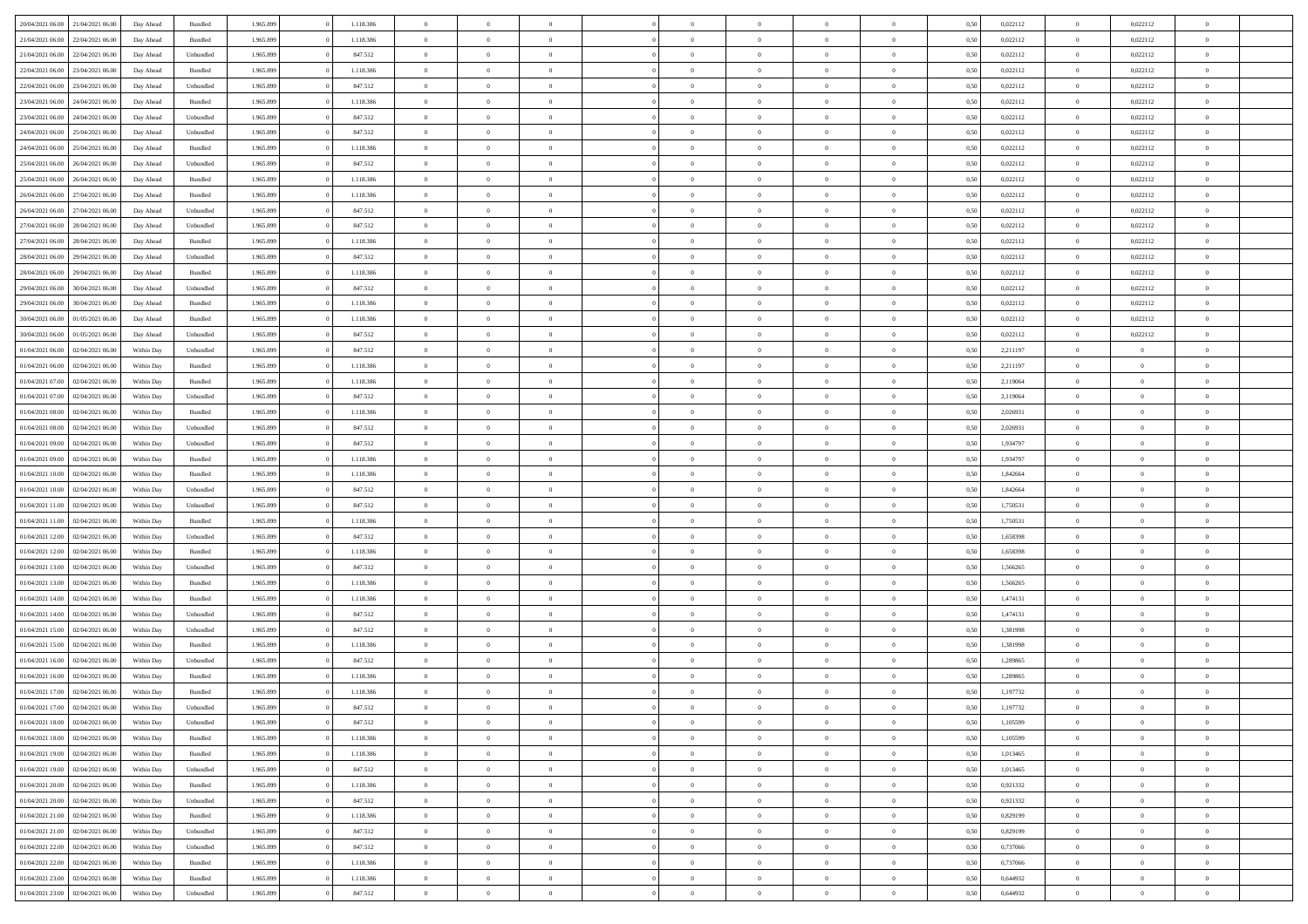|                  |                  |            |           |           |           | $\overline{0}$ |                |                |                | $\Omega$       | $\theta$       | $\theta$       |      |          | $\theta$       |                | $\theta$       |  |
|------------------|------------------|------------|-----------|-----------|-----------|----------------|----------------|----------------|----------------|----------------|----------------|----------------|------|----------|----------------|----------------|----------------|--|
| 02/04/2021 00:00 | 02/04/2021 06:00 | Within Day | Bundled   | 1.965.899 | 1.118.386 |                | $\theta$       |                | $\Omega$       |                |                |                | 0,50 | 0,552799 |                | $\theta$       |                |  |
| 02/04/2021 00:00 | 02/04/2021 06:00 | Within Day | Unbundled | 1.965.899 | 847.512   | $\overline{0}$ | $\theta$       | $\overline{0}$ | $\overline{0}$ | $\bf{0}$       | $\overline{0}$ | $\bf{0}$       | 0,50 | 0,552799 | $\theta$       | $\overline{0}$ | $\overline{0}$ |  |
| 02/04/2021 01:00 | 02/04/2021 06:00 | Within Day | Bundled   | 1.965.899 | 1.118.386 | $\overline{0}$ | $\overline{0}$ | $\overline{0}$ | $\overline{0}$ | $\bf{0}$       | $\overline{0}$ | $\mathbf{0}$   | 0,50 | 0,460666 | $\bf{0}$       | $\overline{0}$ | $\overline{0}$ |  |
| 02/04/2021 01:00 | 02/04/2021 06:00 | Within Dav | Unbundled | 1.965.899 | 847.512   | $\overline{0}$ | $\overline{0}$ | $\overline{0}$ | $\overline{0}$ | $\bf{0}$       | $\overline{0}$ | $\overline{0}$ | 0.50 | 0.460666 | $\theta$       | $\overline{0}$ | $\overline{0}$ |  |
|                  |                  |            |           |           |           | $\overline{0}$ | $\theta$       | $\overline{0}$ | $\overline{0}$ | $\bf{0}$       | $\overline{0}$ |                |      |          | $\,$ 0 $\,$    | $\overline{0}$ | $\overline{0}$ |  |
| 02/04/2021 02:00 | 02/04/2021 06:00 | Within Day | Unbundled | 1.965.899 | 847.512   |                |                |                |                |                |                | $\bf{0}$       | 0,50 | 0,368533 |                |                |                |  |
| 02/04/2021 02:00 | 02/04/2021 06:00 | Within Day | Bundled   | 1.965.899 | 1.118.386 | $\overline{0}$ | $\overline{0}$ | $\overline{0}$ | $\overline{0}$ | $\overline{0}$ | $\overline{0}$ | $\mathbf{0}$   | 0,50 | 0,368533 | $\bf{0}$       | $\overline{0}$ | $\bf{0}$       |  |
| 02/04/2021 03:00 | 02/04/2021 06:00 | Within Dav | Bundled   | 1.965.899 | 1.118.386 | $\overline{0}$ | $\overline{0}$ | $\overline{0}$ | $\overline{0}$ | $\overline{0}$ | $\overline{0}$ | $\overline{0}$ | 0.50 | 0,276400 | $\theta$       | $\overline{0}$ | $\overline{0}$ |  |
| 02/04/2021 03:00 | 02/04/2021 06:00 | Within Day | Unbundled | 1.965.899 | 847.512   | $\overline{0}$ | $\theta$       | $\overline{0}$ | $\overline{0}$ | $\bf{0}$       | $\overline{0}$ | $\bf{0}$       | 0,50 | 0,276400 | $\,$ 0 $\,$    | $\theta$       | $\overline{0}$ |  |
| 02/04/2021 04:00 | 02/04/2021 06.00 | Within Day | Unbundled | 1.965.899 | 847.512   | $\overline{0}$ | $\overline{0}$ | $\overline{0}$ | $\bf{0}$       | $\bf{0}$       | $\bf{0}$       | $\mathbf{0}$   | 0,50 | 0,184266 | $\,0\,$        | $\overline{0}$ | $\overline{0}$ |  |
|                  |                  |            |           |           |           |                | $\overline{0}$ |                |                | $\overline{0}$ |                |                |      |          | $\theta$       | $\overline{0}$ | $\overline{0}$ |  |
| 02/04/2021 04:00 | 02/04/2021 06:00 | Within Dav | Bundled   | 1.965.899 | 1.118.386 | $\overline{0}$ |                | $\overline{0}$ | $\overline{0}$ |                | $\overline{0}$ | $\overline{0}$ | 0.50 | 0,184266 |                |                |                |  |
| 02/04/2021 05:00 | 02/04/2021 06:00 | Within Day | Unbundled | 1.965.899 | 847.512   | $\overline{0}$ | $\theta$       | $\overline{0}$ | $\overline{0}$ | $\bf{0}$       | $\overline{0}$ | $\bf{0}$       | 0,50 | 0,092133 | $\,$ 0 $\,$    | $\overline{0}$ | $\overline{0}$ |  |
| 02/04/2021 05:00 | 02/04/2021 06.00 | Within Day | Bundled   | 1.965.899 | 1.118.386 | $\overline{0}$ | $\overline{0}$ | $\overline{0}$ | $\bf{0}$       | $\bf{0}$       | $\bf{0}$       | $\mathbf{0}$   | 0,50 | 0,092133 | $\bf{0}$       | $\overline{0}$ | $\bf{0}$       |  |
| 02/04/2021 06:00 | 03/04/2021 06:00 | Within Day | Unbundled | 1.965.899 | 847.512   | $\overline{0}$ | $\overline{0}$ | $\overline{0}$ | $\overline{0}$ | $\overline{0}$ | $\overline{0}$ | $\overline{0}$ | 0.50 | 2.211197 | $\theta$       | $\theta$       | $\overline{0}$ |  |
| 02/04/2021 06:00 | 03/04/2021 06.00 | Within Day | Bundled   | 1.965.899 | 1.118.386 | $\overline{0}$ | $\theta$       | $\overline{0}$ | $\overline{0}$ | $\bf{0}$       | $\overline{0}$ | $\bf{0}$       | 0,50 | 2,211197 | $\,$ 0 $\,$    | $\overline{0}$ | $\overline{0}$ |  |
|                  |                  |            |           |           |           |                |                |                |                |                |                |                |      |          |                |                |                |  |
| 02/04/2021 07:00 | 03/04/2021 06:00 | Within Day | Unbundled | 1.965.899 | 847.512   | $\overline{0}$ | $\overline{0}$ | $\overline{0}$ | $\bf{0}$       | $\overline{0}$ | $\overline{0}$ | $\mathbf{0}$   | 0,50 | 2,119064 | $\bf{0}$       | $\overline{0}$ | $\bf{0}$       |  |
| 02/04/2021 07:00 | 03/04/2021 06:00 | Within Dav | Bundled   | 1.965.899 | 1.118.386 | $\overline{0}$ | $\overline{0}$ | $\overline{0}$ | $\overline{0}$ | $\overline{0}$ | $\overline{0}$ | $\overline{0}$ | 0.50 | 2,119064 | $\overline{0}$ | $\overline{0}$ | $\overline{0}$ |  |
| 02/04/2021 08:00 | 03/04/2021 06:00 | Within Day | Bundled   | 1.965.899 | 1.118.386 | $\overline{0}$ | $\theta$       | $\overline{0}$ | $\overline{0}$ | $\bf{0}$       | $\overline{0}$ | $\bf{0}$       | 0,50 | 2,026931 | $\,$ 0 $\,$    | $\overline{0}$ | $\overline{0}$ |  |
| 02/04/2021 08:00 | 03/04/2021 06:00 | Within Day | Unbundled | 1.965.899 | 847.512   | $\overline{0}$ | $\overline{0}$ | $\overline{0}$ | $\bf{0}$       | $\bf{0}$       | $\bf{0}$       | $\mathbf{0}$   | 0,50 | 2,026931 | $\bf{0}$       | $\overline{0}$ | $\bf{0}$       |  |
| 02/04/2021 09:00 | 03/04/2021 06:00 | Within Dav | Unbundled | 1.965.899 | 847.512   | $\overline{0}$ | $\overline{0}$ | $\overline{0}$ | $\overline{0}$ | $\overline{0}$ | $\overline{0}$ | $\overline{0}$ | 0.50 | 1,934797 | $\theta$       | $\overline{0}$ | $\overline{0}$ |  |
| 02/04/2021 09:00 | 03/04/2021 06:00 | Within Day | Bundled   | 1.965.899 | 1.118.386 | $\overline{0}$ | $\theta$       | $\overline{0}$ | $\overline{0}$ | $\bf{0}$       | $\overline{0}$ | $\bf{0}$       | 0,50 | 1,934797 | $\,$ 0 $\,$    | $\overline{0}$ | $\overline{0}$ |  |
|                  |                  |            |           |           |           |                |                |                |                |                |                |                |      |          |                |                |                |  |
| 02/04/2021 10:00 | 03/04/2021 06:00 | Within Day | Unbundled | 1.965.899 | 847.512   | $\overline{0}$ | $\overline{0}$ | $\overline{0}$ | $\bf{0}$       | $\bf{0}$       | $\bf{0}$       | $\mathbf{0}$   | 0,50 | 1,842664 | $\overline{0}$ | $\overline{0}$ | $\bf{0}$       |  |
| 02/04/2021 10:00 | 03/04/2021 06:00 | Within Day | Bundled   | 1.965.899 | 1.118.386 | $\overline{0}$ | $\overline{0}$ | $\overline{0}$ | $\overline{0}$ | $\overline{0}$ | $\overline{0}$ | $\overline{0}$ | 0.50 | 1.842664 | $\theta$       | $\overline{0}$ | $\overline{0}$ |  |
| 02/04/2021 11:00 | 03/04/2021 06:00 | Within Day | Bundled   | 1.965.899 | 1.118.386 | $\overline{0}$ | $\theta$       | $\overline{0}$ | $\overline{0}$ | $\bf{0}$       | $\overline{0}$ | $\bf{0}$       | 0,50 | 1,750531 | $\,$ 0 $\,$    | $\overline{0}$ | $\overline{0}$ |  |
| 02/04/2021 11:00 | 03/04/2021 06:00 | Within Day | Unbundled | 1.965.899 | 847.512   | $\overline{0}$ | $\overline{0}$ | $\overline{0}$ | $\bf{0}$       | $\overline{0}$ | $\overline{0}$ | $\mathbf{0}$   | 0,50 | 1,750531 | $\overline{0}$ | $\overline{0}$ | $\bf{0}$       |  |
| 02/04/2021 12:00 | 03/04/2021 06:00 | Within Dav | Bundled   | 1.965.899 | 1.118.386 | $\overline{0}$ | $\overline{0}$ | $\overline{0}$ | $\overline{0}$ | $\overline{0}$ | $\overline{0}$ | $\overline{0}$ | 0.50 | 1,658398 | $\overline{0}$ | $\overline{0}$ | $\overline{0}$ |  |
| 02/04/2021 12:00 | 03/04/2021 06:00 | Within Day | Unbundled | 1.965.899 | 847.512   | $\overline{0}$ | $\theta$       | $\overline{0}$ | $\overline{0}$ | $\bf{0}$       | $\overline{0}$ | $\bf{0}$       | 0,50 | 1,658398 | $\,$ 0 $\,$    | $\overline{0}$ | $\overline{0}$ |  |
| 02/04/2021 13:00 | 03/04/2021 06:00 | Within Day | Unbundled | 1.965.899 | 847.512   | $\overline{0}$ | $\overline{0}$ | $\overline{0}$ | $\bf{0}$       | $\bf{0}$       | $\bf{0}$       | $\mathbf{0}$   | 0,50 | 1,566265 | $\,0\,$        | $\overline{0}$ | $\bf{0}$       |  |
|                  |                  |            |           |           |           |                |                |                |                |                |                |                |      |          |                |                |                |  |
| 02/04/2021 13:00 | 03/04/2021 06:00 | Within Day | Bundled   | 1.965.899 | 1.118.386 | $\overline{0}$ | $\overline{0}$ | $\overline{0}$ | $\overline{0}$ | $\overline{0}$ | $\overline{0}$ | $\overline{0}$ | 0.50 | 1,566265 | $\theta$       | $\overline{0}$ | $\overline{0}$ |  |
| 02/04/2021 14:00 | 03/04/2021 06:00 | Within Day | Bundled   | 1.965.899 | 1.118.386 | $\overline{0}$ | $\overline{0}$ | $\overline{0}$ | $\overline{0}$ | $\bf{0}$       | $\overline{0}$ | $\bf{0}$       | 0,50 | 1,474131 | $\,$ 0 $\,$    | $\overline{0}$ | $\overline{0}$ |  |
| 02/04/2021 14:00 | 03/04/2021 06:00 | Within Day | Unbundled | 1.965.899 | 847.512   | $\overline{0}$ | $\overline{0}$ | $\overline{0}$ | $\bf{0}$       | $\bf{0}$       | $\bf{0}$       | $\mathbf{0}$   | 0,50 | 1,474131 | $\overline{0}$ | $\overline{0}$ | $\bf{0}$       |  |
| 02/04/2021 15:00 | 03/04/2021 06:00 | Within Day | Unbundled | 1.965.899 | 847.512   | $\overline{0}$ | $\Omega$       | $\overline{0}$ | $\Omega$       | $\Omega$       | $\overline{0}$ | $\overline{0}$ | 0,50 | 1,381998 | $\,0\,$        | $\theta$       | $\theta$       |  |
| 02/04/2021 15:00 | 03/04/2021 06:00 | Within Day | Bundled   | 1.965.899 | 1.118.386 | $\overline{0}$ | $\overline{0}$ | $\overline{0}$ | $\overline{0}$ | $\bf{0}$       | $\overline{0}$ | $\bf{0}$       | 0,50 | 1,381998 | $\,$ 0 $\,$    | $\overline{0}$ | $\overline{0}$ |  |
| 02/04/2021 16:00 | 03/04/2021 06:00 | Within Day | Unbundled | 1.965.899 | 847.512   | $\overline{0}$ | $\overline{0}$ | $\overline{0}$ | $\bf{0}$       | $\overline{0}$ | $\overline{0}$ | $\mathbf{0}$   | 0,50 | 1,289865 | $\overline{0}$ | $\overline{0}$ | $\bf{0}$       |  |
|                  | 03/04/2021 06:00 |            |           |           | 1.118.386 | $\overline{0}$ | $\overline{0}$ | $\overline{0}$ | $\Omega$       | $\overline{0}$ | $\overline{0}$ | $\overline{0}$ | 0.50 |          | $\,0\,$        | $\theta$       | $\theta$       |  |
| 02/04/2021 16:00 |                  | Within Day | Bundled   | 1.965.899 |           |                |                |                |                |                |                |                |      | 1,289865 |                |                |                |  |
| 02/04/2021 17:00 | 03/04/2021 06:00 | Within Day | Unbundled | 1.965.899 | 847.512   | $\overline{0}$ | $\theta$       | $\overline{0}$ | $\overline{0}$ | $\bf{0}$       | $\overline{0}$ | $\bf{0}$       | 0,50 | 1,197732 | $\,$ 0 $\,$    | $\overline{0}$ | $\overline{0}$ |  |
| 02/04/2021 17.00 | 03/04/2021 06:00 | Within Day | Bundled   | 1.965.899 | 1.118.386 | $\overline{0}$ | $\bf{0}$       | $\overline{0}$ | $\bf{0}$       | $\bf{0}$       | $\bf{0}$       | $\mathbf{0}$   | 0,50 | 1,197732 | $\bf{0}$       | $\overline{0}$ | $\bf{0}$       |  |
| 02/04/2021 18:00 | 03/04/2021 06:00 | Within Day | Bundled   | 1.965.899 | 1.118.386 | $\overline{0}$ | $\Omega$       | $\overline{0}$ | $\Omega$       | $\overline{0}$ | $\overline{0}$ | $\overline{0}$ | 0.50 | 1.105599 | $\,$ 0 $\,$    | $\theta$       | $\theta$       |  |
| 02/04/2021 18:00 | 03/04/2021 06:00 | Within Day | Unbundled | 1.965.899 | 847.512   | $\overline{0}$ | $\,$ 0         | $\overline{0}$ | $\overline{0}$ | $\,$ 0         | $\overline{0}$ | $\bf{0}$       | 0,50 | 1,105599 | $\,$ 0 $\,$    | $\overline{0}$ | $\overline{0}$ |  |
| 02/04/2021 19:00 | 03/04/2021 06:00 | Within Day | Unbundled | 1.965.899 | 847.512   | $\overline{0}$ | $\overline{0}$ | $\overline{0}$ | $\bf{0}$       | $\bf{0}$       | $\overline{0}$ | $\mathbf{0}$   | 0,50 | 1,013465 | $\bf{0}$       | $\overline{0}$ | $\bf{0}$       |  |
|                  |                  |            |           |           |           |                |                |                |                |                |                |                |      |          |                |                |                |  |
| 02/04/2021 19:00 | 03/04/2021 06:00 | Within Day | Bundled   | 1.965.899 | 1.118.386 | $\overline{0}$ | $\Omega$       | $\overline{0}$ | $\Omega$       | $\overline{0}$ | $\overline{0}$ | $\overline{0}$ | 0,50 | 1,013465 | $\,0\,$        | $\theta$       | $\theta$       |  |
| 02/04/2021 20:00 | 03/04/2021 06:00 | Within Day | Bundled   | 1.965.899 | 1.118.386 | $\overline{0}$ | $\overline{0}$ | $\overline{0}$ | $\overline{0}$ | $\,$ 0         | $\overline{0}$ | $\bf{0}$       | 0,50 | 0,921332 | $\,$ 0 $\,$    | $\overline{0}$ | $\overline{0}$ |  |
| 02/04/2021 20.00 | 03/04/2021 06:00 | Within Day | Unbundled | 1.965.899 | 847.512   | $\overline{0}$ | $\overline{0}$ | $\overline{0}$ | $\bf{0}$       | $\bf{0}$       | $\overline{0}$ | $\mathbf{0}$   | 0,50 | 0,921332 | $\bf{0}$       | $\overline{0}$ | $\bf{0}$       |  |
| 02/04/2021 21:00 | 03/04/2021 06:00 | Within Day | Unbundled | 1.965.899 | 847.512   | $\overline{0}$ | $\Omega$       | $\Omega$       | $\Omega$       | $\Omega$       | $\Omega$       | $\overline{0}$ | 0.50 | 0,829199 | $\theta$       | $\theta$       | $\theta$       |  |
| 02/04/2021 21:00 | 03/04/2021 06:00 | Within Day | Bundled   | 1.965.899 | 1.118.386 | $\overline{0}$ | $\overline{0}$ | $\overline{0}$ | $\bf{0}$       | $\,$ 0         | $\bf{0}$       | $\bf{0}$       | 0,50 | 0,829199 | $\,0\,$        | $\,$ 0 $\,$    | $\overline{0}$ |  |
| 02/04/2021 22:00 | 03/04/2021 06:00 | Within Day | Unbundled | 1.965.899 | 847.512   | $\bf{0}$       | $\bf{0}$       |                |                | $\bf{0}$       |                |                | 0,50 | 0,737066 | $\bf{0}$       | $\overline{0}$ |                |  |
| 02/04/2021 22.00 | 03/04/2021 06:00 | Within Day | Bundled   | 1.965.899 | 1.118.386 | $\overline{0}$ | $\overline{0}$ | $\overline{0}$ | $\Omega$       | $\overline{0}$ | $\overline{0}$ | $\overline{0}$ | 0,50 | 0,737066 | $\theta$       | $\theta$       | $\theta$       |  |
| 02/04/2021 23:00 | 03/04/2021 06:00 | Within Day | Bundled   | 1.965.899 | 1.118.386 | $\overline{0}$ | $\bf{0}$       | $\overline{0}$ | $\bf{0}$       | $\,$ 0 $\,$    | $\overline{0}$ | $\,$ 0 $\,$    | 0,50 | 0,644932 | $\,$ 0 $\,$    | $\,$ 0 $\,$    | $\,$ 0         |  |
|                  |                  |            |           |           |           |                |                |                |                |                |                |                |      |          |                |                |                |  |
| 02/04/2021 23.00 | 03/04/2021 06:00 | Within Day | Unbundled | 1.965.899 | 847.512   | $\overline{0}$ | $\overline{0}$ | $\overline{0}$ | $\overline{0}$ | $\overline{0}$ | $\overline{0}$ | $\mathbf{0}$   | 0,50 | 0,644932 | $\overline{0}$ | $\bf{0}$       | $\overline{0}$ |  |
| 03/04/2021 00:00 | 03/04/2021 06:00 | Within Day | Unbundled | 1.965.899 | 847.512   | $\overline{0}$ | $\overline{0}$ | $\overline{0}$ | $\Omega$       | $\overline{0}$ | $\overline{0}$ | $\overline{0}$ | 0,50 | 0,552799 | $\overline{0}$ | $\theta$       | $\overline{0}$ |  |
| 03/04/2021 00:00 | 03/04/2021 06:00 | Within Day | Bundled   | 1.965.899 | 1.118.386 | $\overline{0}$ | $\,$ 0         | $\overline{0}$ | $\bf{0}$       | $\,$ 0 $\,$    | $\overline{0}$ | $\mathbf{0}$   | 0,50 | 0,552799 | $\,$ 0 $\,$    | $\overline{0}$ | $\,$ 0         |  |
| 03/04/2021 01:00 | 03/04/2021 06:00 | Within Day | Bundled   | 1.965.899 | 1.118.386 | $\overline{0}$ | $\overline{0}$ | $\overline{0}$ | $\overline{0}$ | $\overline{0}$ | $\overline{0}$ | $\mathbf{0}$   | 0,50 | 0,460666 | $\overline{0}$ | $\overline{0}$ | $\overline{0}$ |  |
| 03/04/2021 01:00 | 03/04/2021 06:00 | Within Day | Unbundled | 1.965.899 | 847.512   | $\overline{0}$ | $\overline{0}$ | $\overline{0}$ | $\overline{0}$ | $\overline{0}$ | $\overline{0}$ | $\bf{0}$       | 0.50 | 0.460666 | $\overline{0}$ | $\theta$       | $\overline{0}$ |  |
| 03/04/2021 02:00 | 03/04/2021 06:00 | Within Day | Unbundled | 1.965.899 | 847.512   | $\overline{0}$ | $\,$ 0         | $\overline{0}$ | $\bf{0}$       | $\bf{0}$       | $\bf{0}$       | $\bf{0}$       | 0,50 | 0,368533 | $\,$ 0 $\,$    | $\overline{0}$ | $\overline{0}$ |  |
|                  |                  |            |           |           |           |                |                |                |                |                |                |                |      |          |                |                |                |  |
| 03/04/2021 02:00 | 03/04/2021 06:00 | Within Day | Bundled   | 1.965.899 | 1.118.386 | $\overline{0}$ | $\bf{0}$       | $\overline{0}$ | $\overline{0}$ | $\overline{0}$ | $\overline{0}$ | $\mathbf{0}$   | 0,50 | 0,368533 | $\overline{0}$ | $\overline{0}$ | $\bf{0}$       |  |
| 03/04/2021 03:00 | 03/04/2021 06:00 | Within Day | Bundled   | 1.965.899 | 1.118.386 | $\overline{0}$ | $\overline{0}$ | $\overline{0}$ | $\Omega$       | $\overline{0}$ | $\overline{0}$ | $\overline{0}$ | 0.50 | 0,276400 | $\overline{0}$ | $\overline{0}$ | $\overline{0}$ |  |
| 03/04/2021 03:00 | 03/04/2021 06:00 | Within Day | Unbundled | 1.965.899 | 847.512   | $\overline{0}$ | $\bf{0}$       | $\overline{0}$ | $\bf{0}$       | $\bf{0}$       | $\bf{0}$       | $\mathbf{0}$   | 0,50 | 0,276400 | $\,$ 0 $\,$    | $\,$ 0 $\,$    | $\bf{0}$       |  |
| 03/04/2021 04:00 | 03/04/2021 06:00 | Within Day | Bundled   | 1.965.899 | 1.118.386 | $\overline{0}$ | $\overline{0}$ | $\overline{0}$ | $\overline{0}$ | $\overline{0}$ | $\bf{0}$       | $\mathbf{0}$   | 0,50 | 0,184266 | $\overline{0}$ | $\bf{0}$       | $\overline{0}$ |  |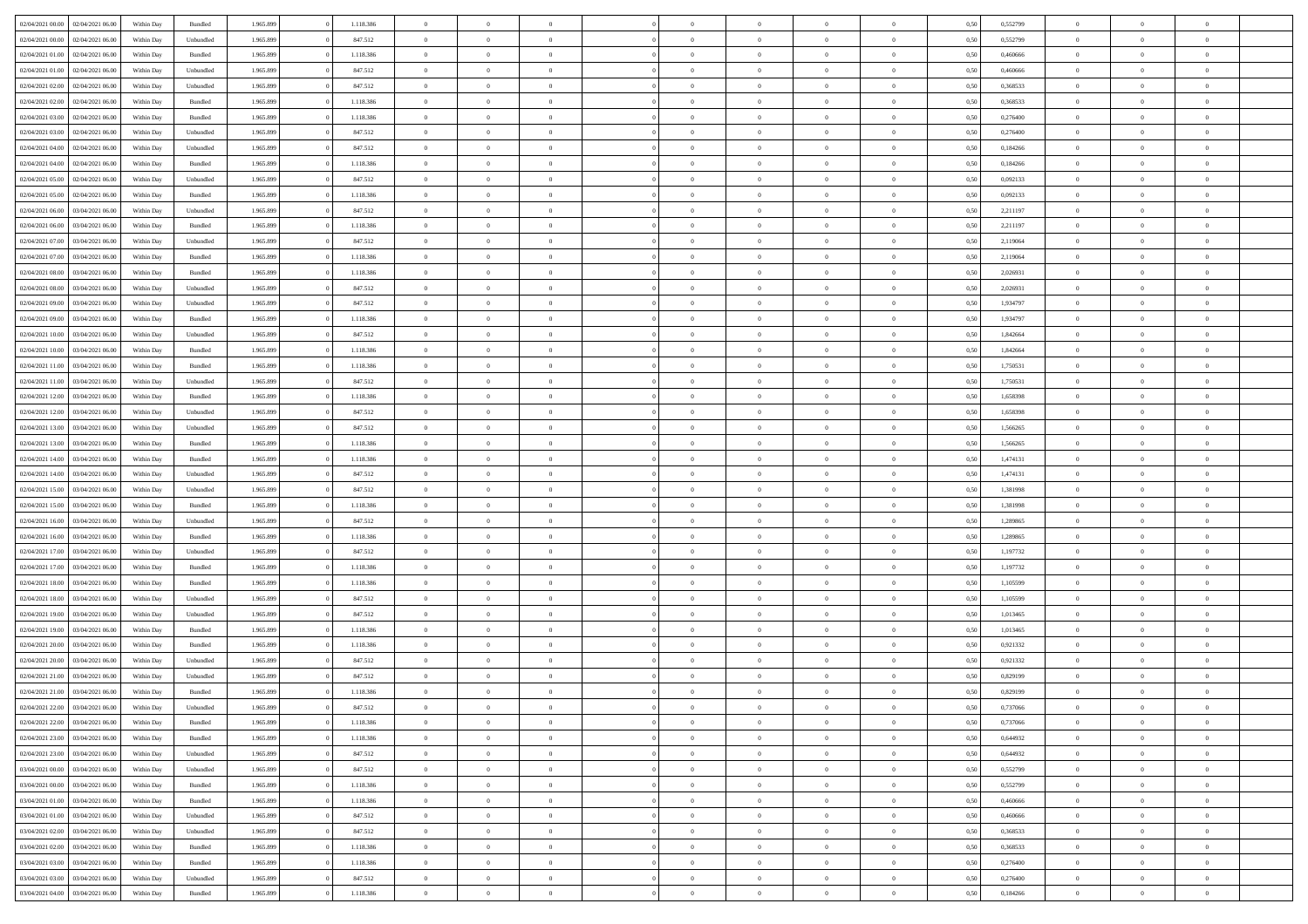|                                   |                  |            |                    |           |           | $\overline{0}$ | $\Omega$       |                |                | $\Omega$       | $\theta$       | $\theta$       |      |          | $\theta$       |                | $\theta$       |  |
|-----------------------------------|------------------|------------|--------------------|-----------|-----------|----------------|----------------|----------------|----------------|----------------|----------------|----------------|------|----------|----------------|----------------|----------------|--|
| 03/04/2021 04:00                  | 03/04/2021 06:00 | Within Day | Unbundled          | 1.965.899 | 847.512   |                |                |                | $\Omega$       |                |                |                | 0,50 | 0,184266 |                | $\theta$       |                |  |
| 03/04/2021 05:00                  | 03/04/2021 06:00 | Within Day | Bundled            | 1.965.899 | 1.118.386 | $\overline{0}$ | $\theta$       | $\overline{0}$ | $\overline{0}$ | $\bf{0}$       | $\overline{0}$ | $\bf{0}$       | 0,50 | 0,092133 | $\theta$       | $\theta$       | $\overline{0}$ |  |
| 03/04/2021 05:00                  | 03/04/2021 06:00 | Within Day | Unbundled          | 1.965.899 | 847.512   | $\overline{0}$ | $\overline{0}$ | $\overline{0}$ | $\bf{0}$       | $\bf{0}$       | $\bf{0}$       | $\mathbf{0}$   | 0,50 | 0,092133 | $\bf{0}$       | $\overline{0}$ | $\overline{0}$ |  |
| 03/04/2021 06:00                  | 04/04/2021 06:00 | Within Dav | Bundled            | 1.965.899 | 1.118.386 | $\overline{0}$ | $\overline{0}$ | $\overline{0}$ | $\overline{0}$ | $\bf{0}$       | $\overline{0}$ | $\overline{0}$ | 0.50 | 2.211197 | $\theta$       | $\theta$       | $\overline{0}$ |  |
|                                   |                  |            |                    |           |           | $\overline{0}$ | $\theta$       | $\overline{0}$ |                | $\bf{0}$       | $\overline{0}$ |                |      |          | $\,$ 0 $\,$    | $\overline{0}$ | $\overline{0}$ |  |
| 03/04/2021 06:00                  | 04/04/2021 06.00 | Within Day | Unbundled          | 1.965.899 | 847.512   |                |                |                | $\overline{0}$ |                |                | $\bf{0}$       | 0,50 | 2,211197 |                |                |                |  |
| 03/04/2021 07:00                  | 04/04/2021 06:00 | Within Day | Unbundled          | 1.965.899 | 847.512   | $\overline{0}$ | $\overline{0}$ | $\overline{0}$ | $\bf{0}$       | $\overline{0}$ | $\overline{0}$ | $\mathbf{0}$   | 0,50 | 2,119064 | $\overline{0}$ | $\overline{0}$ | $\bf{0}$       |  |
| 03/04/2021 07:00                  | 04/04/2021 06.00 | Within Dav | Bundled            | 1.965.899 | 1.118.386 | $\overline{0}$ | $\overline{0}$ | $\overline{0}$ | $\overline{0}$ | $\overline{0}$ | $\overline{0}$ | $\overline{0}$ | 0.50 | 2,119064 | $\theta$       | $\overline{0}$ | $\overline{0}$ |  |
| 03/04/2021 08:00                  | 04/04/2021 06.00 | Within Day | Unbundled          | 1.965.899 | 847.512   | $\overline{0}$ | $\theta$       | $\overline{0}$ | $\overline{0}$ | $\bf{0}$       | $\overline{0}$ | $\bf{0}$       | 0,50 | 2,026931 | $\theta$       | $\theta$       | $\overline{0}$ |  |
| 03/04/2021 08:00                  | 04/04/2021 06.00 | Within Day | Bundled            | 1.965.899 | 1.118.386 | $\overline{0}$ | $\overline{0}$ | $\overline{0}$ | $\bf{0}$       | $\bf{0}$       | $\bf{0}$       | $\mathbf{0}$   | 0,50 | 2,026931 | $\,0\,$        | $\overline{0}$ | $\overline{0}$ |  |
|                                   |                  |            |                    |           |           |                | $\overline{0}$ |                |                | $\overline{0}$ |                |                |      |          | $\theta$       | $\overline{0}$ | $\overline{0}$ |  |
| 03/04/2021 09:00                  | 04/04/2021 06.00 | Within Dav | Unbundled          | 1.965.899 | 847.512   | $\overline{0}$ |                | $\overline{0}$ | $\overline{0}$ |                | $\overline{0}$ | $\overline{0}$ | 0.50 | 1,934797 |                |                |                |  |
| 03/04/2021 09:00                  | 04/04/2021 06.00 | Within Day | Bundled            | 1.965.899 | 1.118.386 | $\overline{0}$ | $\theta$       | $\overline{0}$ | $\overline{0}$ | $\bf{0}$       | $\overline{0}$ | $\bf{0}$       | 0,50 | 1,934797 | $\,$ 0 $\,$    | $\overline{0}$ | $\overline{0}$ |  |
| 03/04/2021 10:00                  | 04/04/2021 06.00 | Within Day | Bundled            | 1.965.899 | 1.118.386 | $\overline{0}$ | $\overline{0}$ | $\overline{0}$ | $\bf{0}$       | $\bf{0}$       | $\bf{0}$       | $\mathbf{0}$   | 0,50 | 1,842664 | $\bf{0}$       | $\overline{0}$ | $\overline{0}$ |  |
| 03/04/2021 10:00                  | 04/04/2021 06:00 | Within Dav | Unbundled          | 1.965.899 | 847.512   | $\overline{0}$ | $\overline{0}$ | $\overline{0}$ | $\overline{0}$ | $\bf{0}$       | $\overline{0}$ | $\overline{0}$ | 0.50 | 1.842664 | $\theta$       | $\theta$       | $\overline{0}$ |  |
| 03/04/2021 11:00                  | 04/04/2021 06.00 | Within Day | Bundled            | 1.965.899 | 1.118.386 | $\overline{0}$ | $\theta$       | $\overline{0}$ | $\overline{0}$ | $\bf{0}$       | $\overline{0}$ | $\bf{0}$       | 0,50 | 1,750531 | $\theta$       | $\overline{0}$ | $\overline{0}$ |  |
|                                   |                  |            |                    |           |           |                |                |                |                |                |                |                |      |          |                |                |                |  |
| 03/04/2021 11:00                  | 04/04/2021 06.00 | Within Day | Unbundled          | 1.965.899 | 847.512   | $\overline{0}$ | $\overline{0}$ | $\overline{0}$ | $\bf{0}$       | $\overline{0}$ | $\overline{0}$ | $\mathbf{0}$   | 0,50 | 1,750531 | $\bf{0}$       | $\overline{0}$ | $\bf{0}$       |  |
| 03/04/2021 12:00                  | 04/04/2021 06:00 | Within Dav | Bundled            | 1.965.899 | 1.118.386 | $\overline{0}$ | $\overline{0}$ | $\overline{0}$ | $\overline{0}$ | $\overline{0}$ | $\overline{0}$ | $\overline{0}$ | 0.50 | 1,658398 | $\theta$       | $\overline{0}$ | $\overline{0}$ |  |
| 03/04/2021 12:00                  | 04/04/2021 06.00 | Within Day | Unbundled          | 1.965.899 | 847.512   | $\overline{0}$ | $\theta$       | $\overline{0}$ | $\overline{0}$ | $\bf{0}$       | $\overline{0}$ | $\bf{0}$       | 0,50 | 1,658398 | $\,$ 0 $\,$    | $\theta$       | $\overline{0}$ |  |
| 03/04/2021 13:00                  | 04/04/2021 06.00 | Within Day | Unbundled          | 1.965.899 | 847.512   | $\overline{0}$ | $\overline{0}$ | $\overline{0}$ | $\bf{0}$       | $\bf{0}$       | $\bf{0}$       | $\mathbf{0}$   | 0,50 | 1,566265 | $\,0\,$        | $\overline{0}$ | $\overline{0}$ |  |
| 03/04/2021 13:00                  | 04/04/2021 06.00 | Within Day | Bundled            | 1.965.899 | 1.118.386 | $\overline{0}$ | $\overline{0}$ | $\overline{0}$ | $\overline{0}$ | $\overline{0}$ | $\overline{0}$ | $\overline{0}$ | 0.50 | 1,566265 | $\theta$       | $\overline{0}$ | $\overline{0}$ |  |
| 03/04/2021 14:00                  | 04/04/2021 06.00 | Within Day | Bundled            | 1.965.899 | 1.118.386 | $\overline{0}$ | $\theta$       | $\overline{0}$ | $\overline{0}$ | $\bf{0}$       | $\overline{0}$ | $\bf{0}$       | 0,50 | 1,474131 | $\,$ 0 $\,$    | $\theta$       | $\overline{0}$ |  |
|                                   |                  |            |                    |           |           |                |                |                |                |                |                |                |      |          |                |                |                |  |
| 03/04/2021 14:00                  | 04/04/2021 06:00 | Within Day | Unbundled          | 1.965.899 | 847.512   | $\overline{0}$ | $\overline{0}$ | $\overline{0}$ | $\bf{0}$       | $\bf{0}$       | $\bf{0}$       | $\mathbf{0}$   | 0,50 | 1,474131 | $\bf{0}$       | $\overline{0}$ | $\overline{0}$ |  |
| 03/04/2021 15:00                  | 04/04/2021 06:00 | Within Day | Unbundled          | 1.965.899 | 847.512   | $\overline{0}$ | $\overline{0}$ | $\overline{0}$ | $\overline{0}$ | $\bf{0}$       | $\overline{0}$ | $\overline{0}$ | 0.50 | 1,381998 | $\theta$       | $\overline{0}$ | $\overline{0}$ |  |
| 03/04/2021 15:00                  | 04/04/2021 06.00 | Within Day | Bundled            | 1.965.899 | 1.118.386 | $\overline{0}$ | $\theta$       | $\overline{0}$ | $\overline{0}$ | $\bf{0}$       | $\overline{0}$ | $\bf{0}$       | 0,50 | 1,381998 | $\,$ 0 $\,$    | $\overline{0}$ | $\overline{0}$ |  |
| 03/04/2021 16:00                  | 04/04/2021 06.00 | Within Day | Unbundled          | 1.965.899 | 847.512   | $\overline{0}$ | $\bf{0}$       | $\overline{0}$ | $\bf{0}$       | $\overline{0}$ | $\overline{0}$ | $\mathbf{0}$   | 0,50 | 1,289865 | $\bf{0}$       | $\overline{0}$ | $\bf{0}$       |  |
| 03/04/2021 16:00                  | 04/04/2021 06.00 | Within Dav | Bundled            | 1.965.899 | 1.118.386 | $\overline{0}$ | $\overline{0}$ | $\overline{0}$ | $\overline{0}$ | $\overline{0}$ | $\overline{0}$ | $\overline{0}$ | 0.50 | 1,289865 | $\theta$       | $\overline{0}$ | $\overline{0}$ |  |
| 03/04/2021 17:00                  | 04/04/2021 06.00 | Within Day | Bundled            | 1.965.899 | 1.118.386 | $\overline{0}$ | $\theta$       | $\overline{0}$ | $\overline{0}$ | $\bf{0}$       | $\overline{0}$ | $\bf{0}$       | 0,50 | 1,197732 | $\theta$       | $\theta$       | $\overline{0}$ |  |
| 03/04/2021 17:00                  | 04/04/2021 06.00 | Within Day | Unbundled          | 1.965.899 | 847.512   | $\overline{0}$ | $\overline{0}$ | $\overline{0}$ | $\bf{0}$       | $\bf{0}$       | $\bf{0}$       | $\bf{0}$       | 0,50 | 1,197732 | $\,0\,$        | $\overline{0}$ | $\overline{0}$ |  |
|                                   |                  |            |                    |           |           |                |                |                |                |                |                |                |      |          |                |                |                |  |
| 03/04/2021 18:00                  | 04/04/2021 06.00 | Within Day | Bundled            | 1.965.899 | 1.118.386 | $\overline{0}$ | $\overline{0}$ | $\overline{0}$ | $\overline{0}$ | $\overline{0}$ | $\overline{0}$ | $\overline{0}$ | 0.50 | 1,105599 | $\theta$       | $\overline{0}$ | $\overline{0}$ |  |
| 03/04/2021 18:00                  | 04/04/2021 06.00 | Within Day | Unbundled          | 1.965.899 | 847.512   | $\overline{0}$ | $\theta$       | $\overline{0}$ | $\overline{0}$ | $\bf{0}$       | $\overline{0}$ | $\bf{0}$       | 0,50 | 1,105599 | $\,$ 0 $\,$    | $\overline{0}$ | $\overline{0}$ |  |
| 03/04/2021 19:00                  | 04/04/2021 06:00 | Within Day | Bundled            | 1.965.899 | 1.118.386 | $\overline{0}$ | $\overline{0}$ | $\overline{0}$ | $\bf{0}$       | $\bf{0}$       | $\bf{0}$       | $\bf{0}$       | 0,50 | 1,013465 | $\overline{0}$ | $\overline{0}$ | $\overline{0}$ |  |
| 03/04/2021 19:00                  | 04/04/2021 06.00 | Within Day | Unbundled          | 1.965.899 | 847.512   | $\overline{0}$ | $\Omega$       | $\overline{0}$ | $\Omega$       | $\Omega$       | $\overline{0}$ | $\overline{0}$ | 0,50 | 1,013465 | $\,0\,$        | $\theta$       | $\theta$       |  |
| 03/04/2021 20:00                  | 04/04/2021 06.00 | Within Day | Bundled            | 1.965.899 | 1.118.386 | $\overline{0}$ | $\theta$       | $\overline{0}$ | $\overline{0}$ | $\bf{0}$       | $\overline{0}$ | $\bf{0}$       | 0,50 | 0,921332 | $\,$ 0 $\,$    | $\theta$       | $\overline{0}$ |  |
| 03/04/2021 20:00                  | 04/04/2021 06:00 | Within Day | Unbundled          | 1.965.899 | 847.512   | $\overline{0}$ | $\overline{0}$ | $\overline{0}$ | $\bf{0}$       | $\bf{0}$       | $\overline{0}$ | $\mathbf{0}$   | 0,50 | 0,921332 | $\overline{0}$ | $\overline{0}$ | $\bf{0}$       |  |
|                                   |                  |            |                    |           |           |                |                |                |                |                |                |                |      |          |                |                |                |  |
| 03/04/2021 21:00                  | 04/04/2021 06:00 | Within Day | Bundled            | 1.965.899 | 1.118.386 | $\overline{0}$ | $\Omega$       | $\Omega$       | $\Omega$       | $\bf{0}$       | $\overline{0}$ | $\overline{0}$ | 0.50 | 0,829199 | $\,0\,$        | $\theta$       | $\theta$       |  |
| 03/04/2021 21:00                  | 04/04/2021 06.00 | Within Day | Unbundled          | 1.965.899 | 847.512   | $\overline{0}$ | $\theta$       | $\overline{0}$ | $\overline{0}$ | $\bf{0}$       | $\overline{0}$ | $\bf{0}$       | 0,50 | 0,829199 | $\,$ 0 $\,$    | $\overline{0}$ | $\overline{0}$ |  |
| 03/04/2021 22.00                  | 04/04/2021 06.00 | Within Day | Bundled            | 1.965.899 | 1.118.386 | $\overline{0}$ | $\overline{0}$ | $\overline{0}$ | $\bf{0}$       | $\bf{0}$       | $\bf{0}$       | $\bf{0}$       | 0,50 | 0,737066 | $\bf{0}$       | $\overline{0}$ | $\overline{0}$ |  |
| 03/04/2021 22.00                  | 04/04/2021 06:00 | Within Day | Unbundled          | 1.965.899 | 847.512   | $\overline{0}$ | $\Omega$       | $\overline{0}$ | $\Omega$       | $\overline{0}$ | $\overline{0}$ | $\overline{0}$ | 0.50 | 0,737066 | $\,$ 0 $\,$    | $\theta$       | $\theta$       |  |
| 03/04/2021 23:00                  | 04/04/2021 06.00 | Within Day | Unbundled          | 1.965.899 | 847.512   | $\overline{0}$ | $\theta$       | $\overline{0}$ | $\overline{0}$ | $\,$ 0         | $\overline{0}$ | $\bf{0}$       | 0,50 | 0,644932 | $\,$ 0 $\,$    | $\overline{0}$ | $\overline{0}$ |  |
| 03/04/2021 23.00                  | 04/04/2021 06:00 | Within Day | Bundled            | 1.965.899 | 1.118.386 | $\overline{0}$ | $\overline{0}$ | $\overline{0}$ | $\bf{0}$       | $\bf{0}$       | $\bf{0}$       | $\mathbf{0}$   | 0,50 | 0,644932 | $\overline{0}$ | $\overline{0}$ | $\overline{0}$ |  |
|                                   |                  |            |                    |           |           |                |                |                |                |                |                |                |      |          |                |                |                |  |
| 04/04/2021 00:00                  | 04/04/2021 06.00 | Within Day | Unbundled          | 1.965.899 | 847.512   | $\overline{0}$ | $\Omega$       | $\overline{0}$ | $\Omega$       | $\overline{0}$ | $\overline{0}$ | $\overline{0}$ | 0,50 | 0,552799 | $\,0\,$        | $\theta$       | $\theta$       |  |
| 04/04/2021 00:00                  | 04/04/2021 06.00 | Within Day | Bundled            | 1.965.899 | 1.118.386 | $\overline{0}$ | $\overline{0}$ | $\overline{0}$ | $\overline{0}$ | $\,$ 0         | $\overline{0}$ | $\bf{0}$       | 0,50 | 0,552799 | $\,$ 0 $\,$    | $\overline{0}$ | $\overline{0}$ |  |
| 04/04/2021 01.00                  | 04/04/2021 06.00 | Within Day | Unbundled          | 1.965.899 | 847.512   | $\overline{0}$ | $\overline{0}$ | $\overline{0}$ | $\bf{0}$       | $\bf{0}$       | $\bf{0}$       | $\mathbf{0}$   | 0,50 | 0,460666 | $\overline{0}$ | $\overline{0}$ | $\bf{0}$       |  |
| 04/04/2021 01:00                  | 04/04/2021 06:00 | Within Day | Bundled            | 1.965.899 | 1.118.386 | $\overline{0}$ | $\Omega$       | $\Omega$       | $\Omega$       | $\Omega$       | $\Omega$       | $\overline{0}$ | 0.50 | 0.460666 | $\theta$       | $\theta$       | $\theta$       |  |
| 04/04/2021 02.00                  | 04/04/2021 06:00 | Within Day | Bundled            | 1.965.899 | 1.118.386 | $\overline{0}$ | $\overline{0}$ | $\overline{0}$ | $\bf{0}$       | $\,$ 0         | $\bf{0}$       | $\bf{0}$       | 0,50 | 0,368533 | $\,0\,$        | $\overline{0}$ | $\overline{0}$ |  |
| 04/04/2021 02:00 04/04/2021 06:00 |                  | Within Day | Unbundled          | 1.965.899 | 847.512   | $\bf{0}$       | $\bf{0}$       |                |                |                |                |                | 0,50 | 0,368533 | $\bf{0}$       | $\overline{0}$ |                |  |
|                                   |                  |            |                    |           |           |                |                |                |                |                |                |                |      |          |                |                | $\theta$       |  |
| 04/04/2021 03:00                  | 04/04/2021 06:00 | Within Day | Unbundled          | 1.965.899 | 847.512   | $\overline{0}$ | $\overline{0}$ | $\overline{0}$ | $\Omega$       | $\overline{0}$ | $\overline{0}$ | $\overline{0}$ | 0.50 | 0,276400 | $\theta$       | $\theta$       |                |  |
| 04/04/2021 03:00                  | 04/04/2021 06:00 | Within Day | Bundled            | 1.965.899 | 1.118.386 | $\overline{0}$ | $\bf{0}$       | $\overline{0}$ | $\bf{0}$       | $\,$ 0 $\,$    | $\overline{0}$ | $\,$ 0 $\,$    | 0,50 | 0,276400 | $\,$ 0 $\,$    | $\,$ 0 $\,$    | $\,$ 0         |  |
| 04/04/2021 04:00                  | 04/04/2021 06:00 | Within Day | Unbundled          | 1.965.899 | 847.512   | $\overline{0}$ | $\overline{0}$ | $\overline{0}$ | $\overline{0}$ | $\overline{0}$ | $\overline{0}$ | $\mathbf{0}$   | 0,50 | 0,184266 | $\overline{0}$ | $\bf{0}$       | $\overline{0}$ |  |
| 04/04/2021 04:00                  | 04/04/2021 06:00 | Within Day | $\mathbf B$ undled | 1.965.899 | 1.118.386 | $\overline{0}$ | $\overline{0}$ | $\overline{0}$ | $\Omega$       | $\overline{0}$ | $\overline{0}$ | $\overline{0}$ | 0,50 | 0,184266 | $\overline{0}$ | $\theta$       | $\overline{0}$ |  |
| 04/04/2021 05:00                  | 04/04/2021 06:00 | Within Day | Unbundled          | 1.965.899 | 847.512   | $\overline{0}$ | $\,$ 0         | $\overline{0}$ | $\bf{0}$       | $\,$ 0 $\,$    | $\overline{0}$ | $\mathbf{0}$   | 0,50 | 0,092133 | $\,$ 0 $\,$    | $\overline{0}$ | $\,$ 0         |  |
| 04/04/2021 05:00                  | 04/04/2021 06:00 | Within Day | Bundled            | 1.965.899 | 1.118.386 | $\overline{0}$ | $\overline{0}$ | $\overline{0}$ | $\overline{0}$ | $\overline{0}$ | $\overline{0}$ | $\mathbf{0}$   | 0,50 | 0,092133 | $\overline{0}$ | $\overline{0}$ | $\overline{0}$ |  |
|                                   | 05/04/2021 06:00 |            | Bundled            |           | 1.118.386 | $\overline{0}$ | $\overline{0}$ | $\overline{0}$ | $\overline{0}$ | $\overline{0}$ | $\overline{0}$ |                | 0.50 |          | $\overline{0}$ | $\theta$       | $\overline{0}$ |  |
| 04/04/2021 06:00                  |                  | Within Day |                    | 1.965.899 |           |                |                |                |                |                |                | $\bf{0}$       |      | 2,211197 |                |                |                |  |
| 04/04/2021 06:00                  | 05/04/2021 06:00 | Within Day | Unbundled          | 1.965.899 | 847.512   | $\overline{0}$ | $\,$ 0         | $\overline{0}$ | $\bf{0}$       | $\bf{0}$       | $\bf{0}$       | $\bf{0}$       | 0,50 | 2,211197 | $\,$ 0 $\,$    | $\overline{0}$ | $\overline{0}$ |  |
| 04/04/2021 07:00                  | 05/04/2021 06:00 | Within Day | Unbundled          | 1.965.899 | 847.512   | $\overline{0}$ | $\bf{0}$       | $\overline{0}$ | $\overline{0}$ | $\overline{0}$ | $\overline{0}$ | $\mathbf{0}$   | 0,50 | 2,119064 | $\overline{0}$ | $\overline{0}$ | $\bf{0}$       |  |
| 04/04/2021 07:00                  | 05/04/2021 06:00 | Within Day | Bundled            | 1.965.899 | 1.118.386 | $\overline{0}$ | $\overline{0}$ | $\overline{0}$ | $\Omega$       | $\overline{0}$ | $\overline{0}$ | $\overline{0}$ | 0,50 | 2,119064 | $\overline{0}$ | $\overline{0}$ | $\overline{0}$ |  |
| 04/04/2021 08:00                  | 05/04/2021 06:00 | Within Day | Bundled            | 1.965.899 | 1.118.386 | $\overline{0}$ | $\bf{0}$       | $\overline{0}$ | $\bf{0}$       | $\bf{0}$       | $\bf{0}$       | $\mathbf{0}$   | 0,50 | 2,026931 | $\,$ 0 $\,$    | $\,$ 0 $\,$    | $\bf{0}$       |  |
| 04/04/2021 08:00                  | 05/04/2021 06:00 | Within Day | Unbundled          | 1.965.899 | 847.512   | $\overline{0}$ | $\overline{0}$ | $\overline{0}$ | $\overline{0}$ | $\overline{0}$ | $\bf{0}$       | $\mathbf{0}$   | 0,50 | 2,026931 | $\overline{0}$ | $\bf{0}$       | $\overline{0}$ |  |
|                                   |                  |            |                    |           |           |                |                |                |                |                |                |                |      |          |                |                |                |  |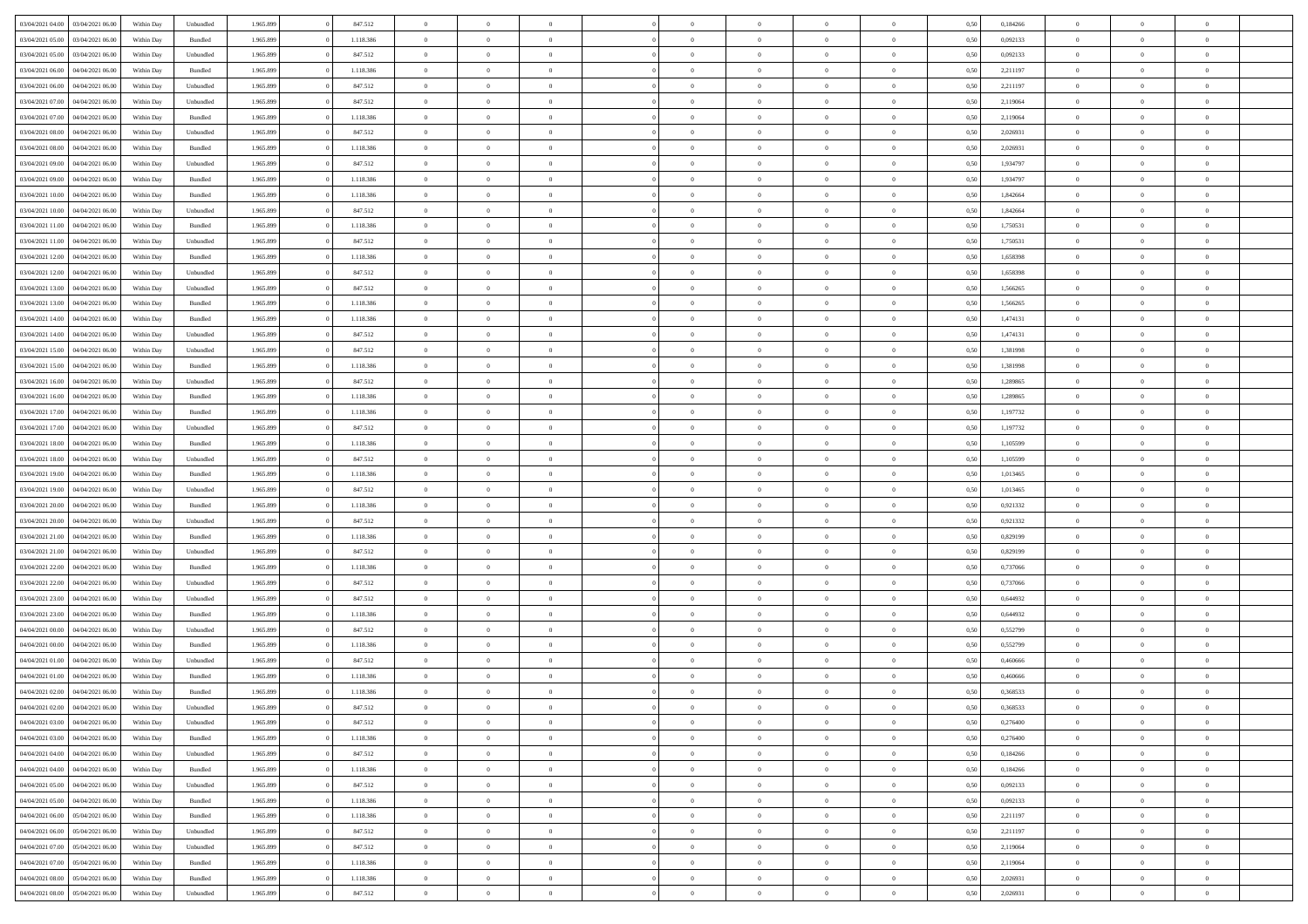| 04/04/2021 09:00                  | 05/04/2021 06:00 | Within Day | Unbundled          | 1.965.899 | 847.512   | $\overline{0}$ | $\theta$       |                | $\Omega$       | $\Omega$       | $\theta$       | $\theta$       | 0,50 | 1,934797 | $\theta$       | $\theta$       | $\theta$       |  |
|-----------------------------------|------------------|------------|--------------------|-----------|-----------|----------------|----------------|----------------|----------------|----------------|----------------|----------------|------|----------|----------------|----------------|----------------|--|
| 04/04/2021 09:00                  | 05/04/2021 06:00 | Within Day | Bundled            | 1.965.899 | 1.118.386 | $\overline{0}$ | $\theta$       | $\overline{0}$ | $\overline{0}$ | $\bf{0}$       | $\overline{0}$ | $\bf{0}$       | 0,50 | 1,934797 | $\theta$       | $\overline{0}$ | $\overline{0}$ |  |
| 04/04/2021 11:00                  | 05/04/2021 06:00 | Within Day | Unbundled          | 1.965.899 | 847.512   | $\overline{0}$ | $\bf{0}$       | $\overline{0}$ | $\bf{0}$       | $\bf{0}$       | $\bf{0}$       | $\mathbf{0}$   | 0,50 | 1,750531 | $\overline{0}$ | $\overline{0}$ | $\overline{0}$ |  |
|                                   |                  |            |                    |           |           |                |                |                |                |                |                |                |      |          | $\theta$       |                |                |  |
| 04/04/2021 11:00                  | 05/04/2021 06:00 | Within Dav | Bundled            | 1.965.899 | 1.118.386 | $\overline{0}$ | $\overline{0}$ | $\overline{0}$ | $\overline{0}$ | $\bf{0}$       | $\overline{0}$ | $\overline{0}$ | 0.50 | 1,750531 |                | $\theta$       | $\overline{0}$ |  |
| 04/04/2021 12:00                  | 05/04/2021 06:00 | Within Day | Unbundled          | 1.965.899 | 847.512   | $\overline{0}$ | $\theta$       | $\overline{0}$ | $\overline{0}$ | $\bf{0}$       | $\overline{0}$ | $\bf{0}$       | 0,50 | 1,658398 | $\,$ 0 $\,$    | $\overline{0}$ | $\overline{0}$ |  |
| 04/04/2021 12:00                  | 05/04/2021 06:00 | Within Day | Bundled            | 1.965.899 | 1.118.386 | $\overline{0}$ | $\overline{0}$ | $\overline{0}$ | $\bf{0}$       | $\overline{0}$ | $\overline{0}$ | $\mathbf{0}$   | 0,50 | 1,658398 | $\overline{0}$ | $\overline{0}$ | $\bf{0}$       |  |
| 04/04/2021 13:00                  | 05/04/2021 06:00 | Within Dav | Unbundled          | 1.965.899 | 847.512   | $\overline{0}$ | $\overline{0}$ | $\overline{0}$ | $\overline{0}$ | $\overline{0}$ | $\overline{0}$ | $\overline{0}$ | 0.50 | 1,566265 | $\theta$       | $\overline{0}$ | $\overline{0}$ |  |
|                                   |                  |            |                    |           |           |                |                |                |                |                |                |                |      |          |                |                |                |  |
| 04/04/2021 13:00                  | 05/04/2021 06:00 | Within Day | Bundled            | 1.965.899 | 1.118.386 | $\overline{0}$ | $\theta$       | $\overline{0}$ | $\overline{0}$ | $\bf{0}$       | $\overline{0}$ | $\bf{0}$       | 0,50 | 1,566265 | $\theta$       | $\theta$       | $\overline{0}$ |  |
| 04/04/2021 14:00                  | 05/04/2021 06:00 | Within Day | Unbundled          | 1.965.899 | 847.512   | $\overline{0}$ | $\overline{0}$ | $\overline{0}$ | $\bf{0}$       | $\bf{0}$       | $\bf{0}$       | $\mathbf{0}$   | 0,50 | 1,474131 | $\,0\,$        | $\overline{0}$ | $\overline{0}$ |  |
| 04/04/2021 14:00                  | 05/04/2021 06:00 | Within Dav | Bundled            | 1.965.899 | 1.118.386 | $\overline{0}$ | $\overline{0}$ | $\overline{0}$ | $\overline{0}$ | $\overline{0}$ | $\overline{0}$ | $\overline{0}$ | 0.50 | 1,474131 | $\theta$       | $\overline{0}$ | $\overline{0}$ |  |
| 04/04/2021 15:00                  | 05/04/2021 06:00 |            | Bundled            | 1.965.899 | 1.118.386 | $\overline{0}$ | $\theta$       | $\overline{0}$ | $\overline{0}$ | $\bf{0}$       | $\overline{0}$ |                |      | 1,381998 | $\,$ 0 $\,$    | $\overline{0}$ | $\overline{0}$ |  |
|                                   |                  | Within Day |                    |           |           |                |                |                |                |                |                | $\bf{0}$       | 0,50 |          |                |                |                |  |
| 04/04/2021 15:00                  | 05/04/2021 06:00 | Within Day | Unbundled          | 1.965.899 | 847.512   | $\overline{0}$ | $\overline{0}$ | $\overline{0}$ | $\bf{0}$       | $\bf{0}$       | $\bf{0}$       | $\mathbf{0}$   | 0,50 | 1,381998 | $\overline{0}$ | $\overline{0}$ | $\bf{0}$       |  |
| 04/04/2021 16:00                  | 05/04/2021 06:00 | Within Day | Bundled            | 1.965.899 | 1.118.386 | $\overline{0}$ | $\overline{0}$ | $\overline{0}$ | $\overline{0}$ | $\bf{0}$       | $\overline{0}$ | $\overline{0}$ | 0.50 | 1.289865 | $\theta$       | $\theta$       | $\overline{0}$ |  |
| 04/04/2021 16:00                  | 05/04/2021 06:00 | Within Day | Unbundled          | 1.965.899 | 847.512   | $\overline{0}$ | $\theta$       | $\overline{0}$ | $\overline{0}$ | $\bf{0}$       | $\overline{0}$ | $\bf{0}$       | 0,50 | 1,289865 | $\theta$       | $\overline{0}$ | $\overline{0}$ |  |
|                                   |                  |            |                    |           |           |                |                |                |                |                |                |                |      |          |                |                |                |  |
| 04/04/2021 17.00                  | 05/04/2021 06:00 | Within Day | Unbundled          | 1.965.899 | 847.512   | $\overline{0}$ | $\overline{0}$ | $\overline{0}$ | $\bf{0}$       | $\overline{0}$ | $\overline{0}$ | $\mathbf{0}$   | 0,50 | 1,197732 | $\overline{0}$ | $\overline{0}$ | $\bf{0}$       |  |
| 04/04/2021 17:00                  | 05/04/2021 06:00 | Within Dav | Bundled            | 1.965.899 | 1.118.386 | $\overline{0}$ | $\overline{0}$ | $\overline{0}$ | $\overline{0}$ | $\overline{0}$ | $\overline{0}$ | $\overline{0}$ | 0.50 | 1,197732 | $\theta$       | $\overline{0}$ | $\overline{0}$ |  |
| 04/04/2021 18:00                  | 05/04/2021 06:00 | Within Day | Bundled            | 1.965.899 | 1.118.386 | $\overline{0}$ | $\theta$       | $\overline{0}$ | $\overline{0}$ | $\bf{0}$       | $\overline{0}$ | $\bf{0}$       | 0,50 | 1,105599 | $\,$ 0 $\,$    | $\overline{0}$ | $\overline{0}$ |  |
| 04/04/2021 18:00                  | 05/04/2021 06:00 | Within Day | Unbundled          | 1.965.899 | 847.512   | $\overline{0}$ | $\overline{0}$ | $\overline{0}$ | $\bf{0}$       | $\bf{0}$       | $\bf{0}$       | $\mathbf{0}$   | 0,50 | 1,105599 | $\bf{0}$       | $\overline{0}$ | $\bf{0}$       |  |
| 04/04/2021 19:00                  | 05/04/2021 06:00 |            | Bundled            | 1.965.899 | 1.118.386 | $\overline{0}$ | $\overline{0}$ | $\overline{0}$ | $\overline{0}$ | $\overline{0}$ | $\overline{0}$ | $\overline{0}$ | 0.50 | 1,013465 | $\theta$       | $\overline{0}$ | $\overline{0}$ |  |
|                                   |                  | Within Day |                    |           |           |                |                |                |                |                |                |                |      |          |                |                |                |  |
| 04/04/2021 19:00                  | 05/04/2021 06:00 | Within Day | Unbundled          | 1.965.899 | 847.512   | $\overline{0}$ | $\theta$       | $\overline{0}$ | $\overline{0}$ | $\bf{0}$       | $\overline{0}$ | $\bf{0}$       | 0,50 | 1,013465 | $\,$ 0 $\,$    | $\overline{0}$ | $\overline{0}$ |  |
| 04/04/2021 20.00                  | 05/04/2021 06:00 | Within Day | Bundled            | 1.965.899 | 1.118.386 | $\overline{0}$ | $\overline{0}$ | $\overline{0}$ | $\bf{0}$       | $\bf{0}$       | $\bf{0}$       | $\mathbf{0}$   | 0,50 | 0,921332 | $\overline{0}$ | $\overline{0}$ | $\bf{0}$       |  |
| 04/04/2021 20:00                  | 05/04/2021 06:00 | Within Day | Unbundled          | 1.965.899 | 847.512   | $\overline{0}$ | $\overline{0}$ | $\overline{0}$ | $\overline{0}$ | $\overline{0}$ | $\overline{0}$ | $\overline{0}$ | 0.50 | 0.921332 | $\theta$       | $\overline{0}$ | $\overline{0}$ |  |
|                                   |                  |            |                    |           |           |                | $\theta$       |                |                | $\bf{0}$       |                |                |      |          |                |                |                |  |
| 04/04/2021 21.00                  | 05/04/2021 06:00 | Within Day | Unbundled          | 1.965.899 | 847.512   | $\overline{0}$ |                | $\overline{0}$ | $\overline{0}$ |                | $\overline{0}$ | $\bf{0}$       | 0,50 | 0,829199 | $\,$ 0 $\,$    | $\overline{0}$ | $\overline{0}$ |  |
| 04/04/2021 21.00                  | 05/04/2021 06:00 | Within Day | Bundled            | 1.965.899 | 1.118.386 | $\overline{0}$ | $\overline{0}$ | $\overline{0}$ | $\bf{0}$       | $\overline{0}$ | $\overline{0}$ | $\mathbf{0}$   | 0,50 | 0,829199 | $\overline{0}$ | $\overline{0}$ | $\bf{0}$       |  |
| 04/04/2021 22:00                  | 05/04/2021 06:00 | Within Dav | Bundled            | 1.965.899 | 1.118.386 | $\overline{0}$ | $\overline{0}$ | $\overline{0}$ | $\overline{0}$ | $\overline{0}$ | $\overline{0}$ | $\overline{0}$ | 0.50 | 0,737066 | $\overline{0}$ | $\overline{0}$ | $\overline{0}$ |  |
| 04/04/2021 22.00                  | 05/04/2021 06:00 | Within Day | Unbundled          | 1.965.899 | 847.512   | $\overline{0}$ | $\theta$       | $\overline{0}$ | $\overline{0}$ | $\bf{0}$       | $\overline{0}$ | $\bf{0}$       | 0,50 | 0,737066 | $\theta$       | $\overline{0}$ | $\overline{0}$ |  |
|                                   |                  |            |                    |           |           |                |                |                |                |                |                |                |      |          |                |                |                |  |
| 04/04/2021 23.00                  | 05/04/2021 06:00 | Within Day | Bundled            | 1.965.899 | 1.118.386 | $\overline{0}$ | $\overline{0}$ | $\overline{0}$ | $\bf{0}$       | $\bf{0}$       | $\bf{0}$       | $\mathbf{0}$   | 0,50 | 0,644932 | $\,0\,$        | $\overline{0}$ | $\overline{0}$ |  |
| 04/04/2021 23:00                  | 05/04/2021 06:00 | Within Day | Unbundled          | 1.965.899 | 847.512   | $\overline{0}$ | $\overline{0}$ | $\overline{0}$ | $\overline{0}$ | $\overline{0}$ | $\overline{0}$ | $\overline{0}$ | 0.50 | 0,644932 | $\theta$       | $\overline{0}$ | $\overline{0}$ |  |
| 05/04/2021 00:00                  | 05/04/2021 06:00 | Within Day | Unbundled          | 1.965.899 | 847.512   | $\overline{0}$ | $\overline{0}$ | $\overline{0}$ | $\overline{0}$ | $\bf{0}$       | $\overline{0}$ | $\bf{0}$       | 0,50 | 0,552799 | $\,$ 0 $\,$    | $\overline{0}$ | $\overline{0}$ |  |
| 05/04/2021 00:00                  | 05/04/2021 06:00 | Within Day | Bundled            | 1.965.899 | 1.118.386 | $\overline{0}$ | $\overline{0}$ | $\overline{0}$ | $\bf{0}$       | $\bf{0}$       | $\bf{0}$       | $\bf{0}$       | 0,50 | 0,552799 | $\overline{0}$ | $\overline{0}$ | $\bf{0}$       |  |
|                                   |                  |            |                    |           |           |                | $\Omega$       |                | $\Omega$       | $\Omega$       |                |                |      | 0.460666 |                | $\theta$       | $\theta$       |  |
| 05/04/2021 01:00                  | 05/04/2021 06:00 | Within Day | Unbundled          | 1.965.899 | 847.512   | $\overline{0}$ |                | $\overline{0}$ |                |                | $\overline{0}$ | $\overline{0}$ | 0,50 |          | $\,0\,$        |                |                |  |
| 05/04/2021 01:00                  | 05/04/2021 06:00 | Within Day | Bundled            | 1.965.899 | 1.118.386 | $\overline{0}$ | $\theta$       | $\overline{0}$ | $\overline{0}$ | $\bf{0}$       | $\overline{0}$ | $\bf{0}$       | 0,50 | 0,460666 | $\,$ 0 $\,$    | $\overline{0}$ | $\overline{0}$ |  |
| 05/04/2021 02:00                  | 05/04/2021 06:00 | Within Day | Bundled            | 1.965.899 | 1.118.386 | $\overline{0}$ | $\overline{0}$ | $\overline{0}$ | $\bf{0}$       | $\overline{0}$ | $\overline{0}$ | $\mathbf{0}$   | 0,50 | 0,368533 | $\overline{0}$ | $\overline{0}$ | $\bf{0}$       |  |
| 05/04/2021 02:00                  | 05/04/2021 06:00 | Within Day | Unbundled          | 1.965.899 | 847.512   | $\overline{0}$ | $\Omega$       | $\Omega$       | $\Omega$       | $\overline{0}$ | $\overline{0}$ | $\overline{0}$ | 0.50 | 0,368533 | $\,0\,$        | $\theta$       | $\theta$       |  |
| 05/04/2021 03:00                  | 05/04/2021 06:00 |            |                    | 1.965.899 | 1.118.386 | $\overline{0}$ | $\theta$       | $\overline{0}$ | $\overline{0}$ | $\bf{0}$       | $\overline{0}$ |                |      | 0,276400 | $\,$ 0 $\,$    | $\overline{0}$ | $\overline{0}$ |  |
|                                   |                  | Within Day | Bundled            |           |           |                |                |                |                |                |                | $\bf{0}$       | 0,50 |          |                |                |                |  |
| 05/04/2021 03:00                  | 05/04/2021 06:00 | Within Day | Unbundled          | 1.965.899 | 847.512   | $\overline{0}$ | $\overline{0}$ | $\overline{0}$ | $\bf{0}$       | $\bf{0}$       | $\bf{0}$       | $\mathbf{0}$   | 0,50 | 0,276400 | $\bf{0}$       | $\overline{0}$ | $\bf{0}$       |  |
| 05/04/2021 04:00                  | 05/04/2021 06:00 | Within Day | Bundled            | 1.965.899 | 1.118.386 | $\overline{0}$ | $\Omega$       | $\overline{0}$ | $\Omega$       | $\overline{0}$ | $\overline{0}$ | $\overline{0}$ | 0.50 | 0,184266 | $\,$ 0 $\,$    | $\theta$       | $\theta$       |  |
| 05/04/2021 04:00                  | 05/04/2021 06:00 | Within Day | Unbundled          | 1.965.899 | 847.512   | $\overline{0}$ | $\overline{0}$ | $\overline{0}$ | $\overline{0}$ | $\,$ 0         | $\overline{0}$ | $\bf{0}$       | 0,50 | 0,184266 | $\,$ 0 $\,$    | $\overline{0}$ | $\overline{0}$ |  |
|                                   |                  |            |                    |           |           |                |                |                |                |                |                |                |      |          |                |                |                |  |
| 05/04/2021 05:00                  | 05/04/2021 06:00 | Within Day | Unbundled          | 1.965.899 | 847.512   | $\overline{0}$ | $\overline{0}$ | $\overline{0}$ | $\bf{0}$       | $\bf{0}$       | $\bf{0}$       | $\mathbf{0}$   | 0,50 | 0,092133 | $\overline{0}$ | $\overline{0}$ | $\bf{0}$       |  |
| 05/04/2021 05:00                  | 05/04/2021 06:00 | Within Day | Bundled            | 1.965.899 | 1.118.386 | $\overline{0}$ | $\Omega$       | $\overline{0}$ | $\Omega$       | $\overline{0}$ | $\overline{0}$ | $\overline{0}$ | 0,50 | 0,092133 | $\,0\,$        | $\theta$       | $\theta$       |  |
| 05/04/2021 06:00                  | 06/04/2021 06:00 | Within Day | Bundled            | 1.965.899 | 1.118.386 | $\overline{0}$ | $\overline{0}$ | $\overline{0}$ | $\overline{0}$ | $\,$ 0         | $\overline{0}$ | $\bf{0}$       | 0,50 | 2,211197 | $\,$ 0 $\,$    | $\overline{0}$ | $\overline{0}$ |  |
| 05/04/2021 06:00                  | 06/04/2021 06:00 | Within Day | Unbundled          | 1.965.899 | 847.512   | $\overline{0}$ | $\overline{0}$ | $\overline{0}$ | $\bf{0}$       | $\bf{0}$       | $\overline{0}$ | $\mathbf{0}$   | 0,50 | 2,211197 | $\overline{0}$ | $\overline{0}$ | $\bf{0}$       |  |
|                                   | 06/04/2021 06:00 |            |                    |           |           | $\overline{0}$ | $\Omega$       | $\Omega$       | $\Omega$       | $\Omega$       | $\Omega$       | $\overline{0}$ | 0.50 |          | $\theta$       | $\theta$       | $\theta$       |  |
| 05/04/2021 07:00                  |                  | Within Day | Unbundled          | 1.965.899 | 847.512   |                |                |                |                |                |                |                |      | 2,119064 |                |                |                |  |
| 05/04/2021 07:00                  | 06/04/2021 06:00 | Within Day | Bundled            | 1.965.899 | 1.118.386 | $\overline{0}$ | $\overline{0}$ | $\overline{0}$ | $\bf{0}$       | $\,$ 0         | $\bf{0}$       | $\bf{0}$       | 0,50 | 2,119064 | $\,0\,$        | $\,0\,$        | $\overline{0}$ |  |
| 05/04/2021 08:00 06/04/2021 06:00 |                  | Within Day | $\mathbf B$ undled | 1.965.899 | 1.118.386 | $\overline{0}$ | $\bf{0}$       |                |                | $\bf{0}$       |                |                | 0,50 | 2,026931 | $\bf{0}$       | $\overline{0}$ |                |  |
| 05/04/2021 08:00                  | 06/04/2021 06:00 | Within Day | Unbundled          | 1.965.899 | 847.512   | $\overline{0}$ | $\overline{0}$ | $\overline{0}$ | $\Omega$       | $\overline{0}$ | $\overline{0}$ | $\overline{0}$ | 0,50 | 2,026931 | $\theta$       | $\theta$       | $\theta$       |  |
| 05/04/2021 09:00                  | 06/04/2021 06:00 | Within Day | Unbundled          | 1.965.899 | 847.512   | $\overline{0}$ | $\bf{0}$       | $\overline{0}$ | $\bf{0}$       | $\,$ 0 $\,$    | $\overline{0}$ | $\,$ 0 $\,$    | 0,50 | 1,934797 | $\,$ 0 $\,$    | $\,$ 0 $\,$    | $\,$ 0         |  |
|                                   |                  |            |                    |           |           |                |                |                |                |                |                |                |      |          |                |                |                |  |
| 05/04/2021 09:00                  | 06/04/2021 06:00 | Within Day | Bundled            | 1.965.899 | 1.118.386 | $\overline{0}$ | $\overline{0}$ | $\overline{0}$ | $\overline{0}$ | $\overline{0}$ | $\overline{0}$ | $\mathbf{0}$   | 0,50 | 1,934797 | $\overline{0}$ | $\bf{0}$       | $\overline{0}$ |  |
| 05/04/2021 10:00                  | 06/04/2021 06:00 | Within Day | $\mathbf B$ undled | 1.965.899 | 1.118.386 | $\overline{0}$ | $\overline{0}$ | $\overline{0}$ | $\Omega$       | $\overline{0}$ | $\overline{0}$ | $\overline{0}$ | 0,50 | 1,842664 | $\overline{0}$ | $\overline{0}$ | $\overline{0}$ |  |
| 05/04/2021 10:00                  | 06/04/2021 06:00 | Within Day | Unbundled          | 1.965.899 | 847.512   | $\overline{0}$ | $\,$ 0         | $\overline{0}$ | $\bf{0}$       | $\,$ 0 $\,$    | $\overline{0}$ | $\,$ 0 $\,$    | 0,50 | 1,842664 | $\,$ 0 $\,$    | $\overline{0}$ | $\overline{0}$ |  |
| 05/04/2021 11:00                  | 06/04/2021 06:00 | Within Day | Unbundled          | 1.965.899 | 847.512   | $\overline{0}$ | $\overline{0}$ | $\overline{0}$ | $\overline{0}$ | $\overline{0}$ | $\overline{0}$ | $\mathbf{0}$   | 0,50 | 1,750531 | $\overline{0}$ | $\overline{0}$ | $\overline{0}$ |  |
|                                   |                  |            |                    |           |           |                |                |                |                |                |                |                |      |          |                |                |                |  |
| 05/04/2021 11:00                  | 06/04/2021 06:00 | Within Day | Bundled            | 1.965.899 | 1.118.386 | $\overline{0}$ | $\overline{0}$ | $\overline{0}$ | $\overline{0}$ | $\overline{0}$ | $\overline{0}$ | $\bf{0}$       | 0.50 | 1,750531 | $\overline{0}$ | $\theta$       | $\overline{0}$ |  |
| 05/04/2021 12:00                  | 06/04/2021 06:00 | Within Day | Bundled            | 1.965.899 | 1.118.386 | $\overline{0}$ | $\,$ 0         | $\overline{0}$ | $\bf{0}$       | $\bf{0}$       | $\bf{0}$       | $\bf{0}$       | 0,50 | 1,658398 | $\,$ 0 $\,$    | $\overline{0}$ | $\overline{0}$ |  |
| 05/04/2021 12:00                  | 06/04/2021 06:00 | Within Day | Unbundled          | 1.965.899 | 847.512   | $\overline{0}$ | $\bf{0}$       | $\overline{0}$ | $\overline{0}$ | $\overline{0}$ | $\overline{0}$ | $\mathbf{0}$   | 0,50 | 1,658398 | $\overline{0}$ | $\overline{0}$ | $\bf{0}$       |  |
|                                   | 06/04/2021 06:00 |            |                    |           |           | $\overline{0}$ | $\overline{0}$ | $\overline{0}$ | $\Omega$       | $\overline{0}$ | $\overline{0}$ |                |      |          | $\overline{0}$ | $\overline{0}$ | $\overline{0}$ |  |
| 05/04/2021 13:00                  |                  | Within Day | Unbundled          | 1.965.899 | 847.512   |                |                |                |                |                |                | $\overline{0}$ | 0,50 | 1,566265 |                |                |                |  |
| 05/04/2021 13:00                  | 06/04/2021 06:00 | Within Day | Bundled            | 1.965.899 | 1.118.386 | $\overline{0}$ | $\bf{0}$       | $\overline{0}$ | $\bf{0}$       | $\bf{0}$       | $\bf{0}$       | $\mathbf{0}$   | 0,50 | 1,566265 | $\,$ 0 $\,$    | $\,$ 0 $\,$    | $\bf{0}$       |  |
| 05/04/2021 14:00                  | 06/04/2021 06:00 | Within Day | Bundled            | 1.965.899 | 1.118.386 | $\overline{0}$ | $\overline{0}$ | $\overline{0}$ | $\overline{0}$ | $\overline{0}$ | $\bf{0}$       | $\mathbf{0}$   | 0,50 | 1,474131 | $\overline{0}$ | $\bf{0}$       | $\overline{0}$ |  |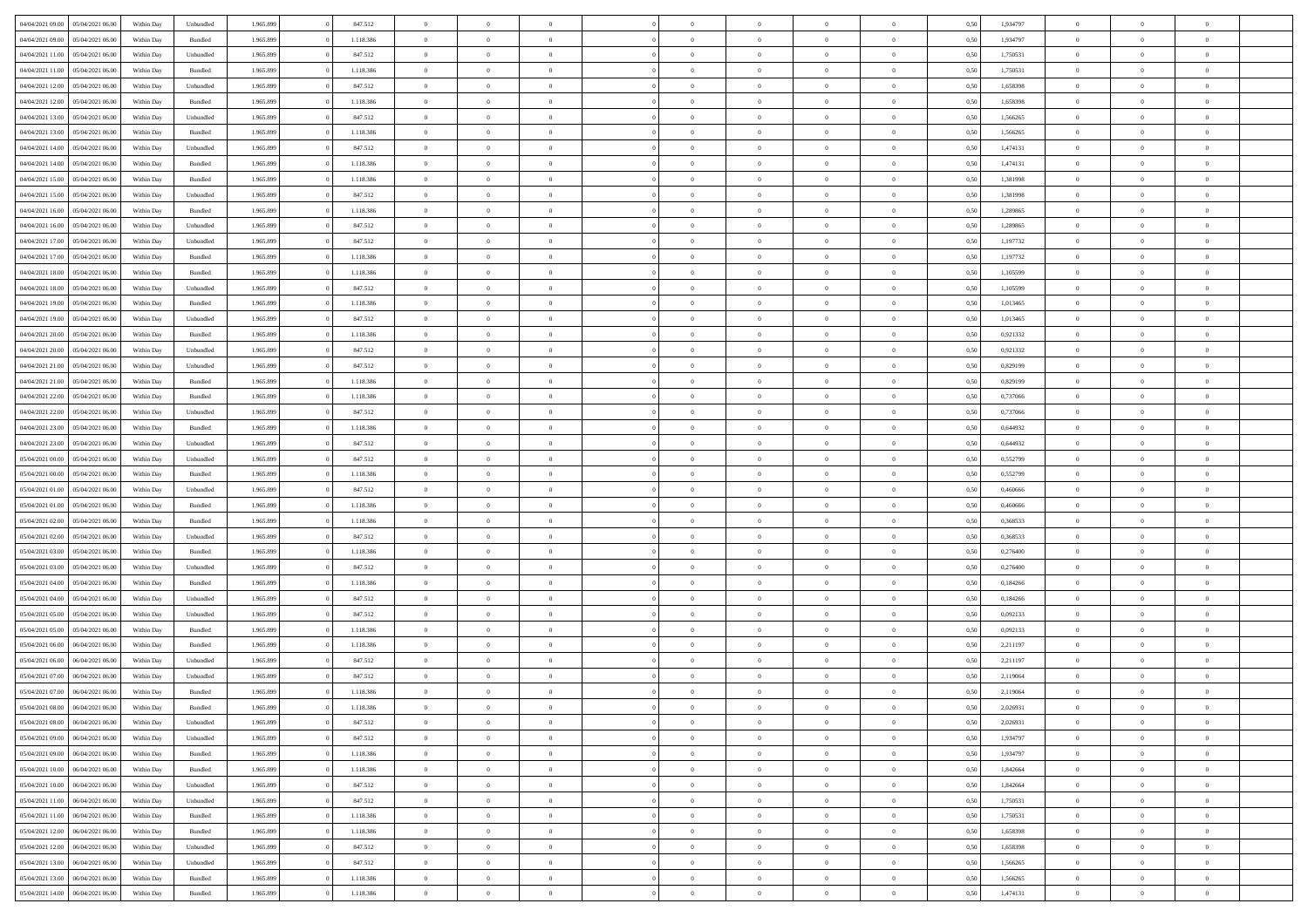| 05/04/2021 14:00                  | 06/04/2021 06:00 | Within Day | Unbundled | 1.965.899 | 847.512   | $\overline{0}$ | $\theta$       |                | $\Omega$       | $\Omega$       | $\theta$       | $\theta$       | 0,50 | 1,474131 | $\theta$       | $\overline{0}$ | $\theta$       |  |
|-----------------------------------|------------------|------------|-----------|-----------|-----------|----------------|----------------|----------------|----------------|----------------|----------------|----------------|------|----------|----------------|----------------|----------------|--|
| 05/04/2021 15:00                  | 06/04/2021 06:00 | Within Day | Bundled   | 1.965.899 | 1.118.386 | $\overline{0}$ | $\theta$       | $\overline{0}$ | $\overline{0}$ | $\bf{0}$       | $\overline{0}$ | $\bf{0}$       | 0,50 | 1,381998 | $\theta$       | $\overline{0}$ | $\overline{0}$ |  |
| 05/04/2021 15:00                  | 06/04/2021 06:00 | Within Day | Unbundled | 1.965.899 | 847.512   | $\overline{0}$ | $\bf{0}$       | $\overline{0}$ | $\bf{0}$       | $\bf{0}$       | $\bf{0}$       | $\mathbf{0}$   | 0,50 | 1,381998 | $\overline{0}$ | $\overline{0}$ | $\overline{0}$ |  |
|                                   |                  |            |           |           |           |                |                |                |                |                |                |                |      |          | $\theta$       |                |                |  |
| 05/04/2021 16:00                  | 06/04/2021 06:00 | Within Dav | Unbundled | 1.965.899 | 847.512   | $\overline{0}$ | $\overline{0}$ | $\overline{0}$ | $\overline{0}$ | $\bf{0}$       | $\overline{0}$ | $\overline{0}$ | 0.50 | 1.289865 |                | $\theta$       | $\overline{0}$ |  |
| 05/04/2021 16:00                  | 06/04/2021 06:00 | Within Day | Bundled   | 1.965.899 | 1.118.386 | $\overline{0}$ | $\theta$       | $\overline{0}$ | $\overline{0}$ | $\bf{0}$       | $\overline{0}$ | $\bf{0}$       | 0,50 | 1,289865 | $\,$ 0 $\,$    | $\overline{0}$ | $\overline{0}$ |  |
| 05/04/2021 17:00                  | 06/04/2021 06:00 | Within Day | Unbundled | 1.965.899 | 847.512   | $\overline{0}$ | $\overline{0}$ | $\overline{0}$ | $\bf{0}$       | $\overline{0}$ | $\overline{0}$ | $\mathbf{0}$   | 0,50 | 1,197732 | $\overline{0}$ | $\overline{0}$ | $\bf{0}$       |  |
| 05/04/2021 17:00                  | 06/04/2021 06:00 | Within Dav | Bundled   | 1.965.899 | 1.118.386 | $\overline{0}$ | $\overline{0}$ | $\overline{0}$ | $\overline{0}$ | $\overline{0}$ | $\overline{0}$ | $\overline{0}$ | 0.50 | 1,197732 | $\theta$       | $\overline{0}$ | $\overline{0}$ |  |
|                                   |                  |            |           |           |           |                |                |                |                |                |                |                |      |          |                |                |                |  |
| 05/04/2021 18:00                  | 06/04/2021 06:00 | Within Day | Bundled   | 1.965.899 | 1.118.386 | $\overline{0}$ | $\theta$       | $\overline{0}$ | $\overline{0}$ | $\bf{0}$       | $\overline{0}$ | $\bf{0}$       | 0,50 | 1,105599 | $\,$ 0 $\,$    | $\theta$       | $\overline{0}$ |  |
| 05/04/2021 18:00                  | 06/04/2021 06:00 | Within Day | Unbundled | 1.965.899 | 847.512   | $\overline{0}$ | $\overline{0}$ | $\overline{0}$ | $\bf{0}$       | $\bf{0}$       | $\bf{0}$       | $\mathbf{0}$   | 0,50 | 1,105599 | $\,0\,$        | $\overline{0}$ | $\overline{0}$ |  |
| 05/04/2021 19:00                  | 06/04/2021 06:00 | Within Dav | Unbundled | 1.965.899 | 847.512   | $\overline{0}$ | $\overline{0}$ | $\overline{0}$ | $\overline{0}$ | $\overline{0}$ | $\overline{0}$ | $\overline{0}$ | 0.50 | 1,013465 | $\theta$       | $\overline{0}$ | $\overline{0}$ |  |
| 05/04/2021 19:00                  | 06/04/2021 06:00 |            | Bundled   | 1.965.899 | 1.118.386 | $\overline{0}$ | $\theta$       | $\overline{0}$ | $\overline{0}$ | $\bf{0}$       | $\overline{0}$ |                |      | 1,013465 | $\,$ 0 $\,$    | $\overline{0}$ | $\overline{0}$ |  |
|                                   |                  | Within Day |           |           |           |                |                |                |                |                |                | $\bf{0}$       | 0,50 |          |                |                |                |  |
| 05/04/2021 20.00                  | 06/04/2021 06:00 | Within Day | Bundled   | 1.965.899 | 1.118.386 | $\overline{0}$ | $\overline{0}$ | $\overline{0}$ | $\bf{0}$       | $\bf{0}$       | $\bf{0}$       | $\mathbf{0}$   | 0,50 | 0,921332 | $\overline{0}$ | $\overline{0}$ | $\bf{0}$       |  |
| 05/04/2021 20:00                  | 06/04/2021 06:00 | Within Day | Unbundled | 1.965.899 | 847.512   | $\overline{0}$ | $\overline{0}$ | $\overline{0}$ | $\overline{0}$ | $\bf{0}$       | $\overline{0}$ | $\overline{0}$ | 0.50 | 0.921332 | $\theta$       | $\theta$       | $\overline{0}$ |  |
| 05/04/2021 21:00                  | 06/04/2021 06:00 | Within Day | Unbundled | 1.965.899 | 847.512   | $\overline{0}$ | $\theta$       | $\overline{0}$ | $\overline{0}$ | $\bf{0}$       | $\overline{0}$ | $\bf{0}$       | 0,50 | 0,829199 | $\,$ 0 $\,$    | $\overline{0}$ | $\overline{0}$ |  |
|                                   |                  |            |           |           |           |                |                |                |                |                |                |                |      |          |                |                |                |  |
| 05/04/2021 21.00                  | 06/04/2021 06:00 | Within Day | Bundled   | 1.965.899 | 1.118.386 | $\overline{0}$ | $\overline{0}$ | $\overline{0}$ | $\bf{0}$       | $\overline{0}$ | $\overline{0}$ | $\mathbf{0}$   | 0,50 | 0,829199 | $\overline{0}$ | $\overline{0}$ | $\bf{0}$       |  |
| 05/04/2021 22.00                  | 06/04/2021 06:00 | Within Dav | Bundled   | 1.965.899 | 1.118.386 | $\overline{0}$ | $\overline{0}$ | $\overline{0}$ | $\overline{0}$ | $\overline{0}$ | $\overline{0}$ | $\overline{0}$ | 0.50 | 0,737066 | $\theta$       | $\overline{0}$ | $\overline{0}$ |  |
| 05/04/2021 22.00                  | 06/04/2021 06:00 | Within Day | Unbundled | 1.965.899 | 847.512   | $\overline{0}$ | $\theta$       | $\overline{0}$ | $\overline{0}$ | $\bf{0}$       | $\overline{0}$ | $\bf{0}$       | 0,50 | 0,737066 | $\,$ 0 $\,$    | $\overline{0}$ | $\overline{0}$ |  |
| 05/04/2021 23.00                  | 06/04/2021 06:00 | Within Day | Unbundled | 1.965.899 | 847.512   | $\overline{0}$ | $\overline{0}$ | $\overline{0}$ | $\bf{0}$       | $\bf{0}$       | $\bf{0}$       | $\mathbf{0}$   | 0,50 | 0,644932 | $\bf{0}$       | $\overline{0}$ | $\bf{0}$       |  |
|                                   |                  |            |           |           |           |                |                |                |                |                |                |                |      |          |                |                |                |  |
| 05/04/2021 23:00                  | 06/04/2021 06:00 | Within Day | Bundled   | 1.965.899 | 1.118.386 | $\overline{0}$ | $\overline{0}$ | $\overline{0}$ | $\overline{0}$ | $\overline{0}$ | $\overline{0}$ | $\overline{0}$ | 0.50 | 0,644932 | $\theta$       | $\overline{0}$ | $\overline{0}$ |  |
| 06/04/2021 00:00                  | 06/04/2021 06:00 | Within Day | Bundled   | 1.965.899 | 1.118.386 | $\overline{0}$ | $\theta$       | $\overline{0}$ | $\overline{0}$ | $\bf{0}$       | $\overline{0}$ | $\bf{0}$       | 0,50 | 0,552799 | $\,$ 0 $\,$    | $\overline{0}$ | $\overline{0}$ |  |
| 06/04/2021 00:00                  | 06/04/2021 06:00 | Within Day | Unbundled | 1.965.899 | 847.512   | $\overline{0}$ | $\overline{0}$ | $\overline{0}$ | $\bf{0}$       | $\bf{0}$       | $\bf{0}$       | $\mathbf{0}$   | 0,50 | 0,552799 | $\overline{0}$ | $\overline{0}$ | $\bf{0}$       |  |
| 06/04/2021 01:00                  | 06/04/2021 06:00 | Within Day | Unbundled | 1.965.899 | 847.512   | $\overline{0}$ | $\overline{0}$ | $\overline{0}$ | $\overline{0}$ | $\overline{0}$ | $\overline{0}$ | $\overline{0}$ | 0.50 | 0.460666 | $\theta$       | $\overline{0}$ | $\overline{0}$ |  |
|                                   |                  |            |           |           |           |                |                |                |                |                |                |                |      |          |                |                |                |  |
| 06/04/2021 01:00                  | 06/04/2021 06:00 | Within Day | Bundled   | 1.965.899 | 1.118.386 | $\overline{0}$ | $\theta$       | $\overline{0}$ | $\overline{0}$ | $\bf{0}$       | $\overline{0}$ | $\,$ 0 $\,$    | 0,50 | 0,460666 | $\,$ 0 $\,$    | $\overline{0}$ | $\overline{0}$ |  |
| 06/04/2021 02:00                  | 06/04/2021 06:00 | Within Day | Unbundled | 1.965.899 | 847.512   | $\overline{0}$ | $\overline{0}$ | $\overline{0}$ | $\bf{0}$       | $\overline{0}$ | $\overline{0}$ | $\mathbf{0}$   | 0,50 | 0,368533 | $\overline{0}$ | $\overline{0}$ | $\bf{0}$       |  |
| 06/04/2021 02:00                  | 06/04/2021 06:00 | Within Dav | Bundled   | 1.965.899 | 1.118.386 | $\overline{0}$ | $\overline{0}$ | $\overline{0}$ | $\overline{0}$ | $\overline{0}$ | $\overline{0}$ | $\overline{0}$ | 0.50 | 0,368533 | $\theta$       | $\overline{0}$ | $\overline{0}$ |  |
| 06/04/2021 03:00                  | 06/04/2021 06:00 | Within Day | Bundled   | 1.965.899 | 1.118.386 | $\overline{0}$ | $\theta$       | $\overline{0}$ | $\overline{0}$ | $\bf{0}$       | $\overline{0}$ | $\bf{0}$       | 0,50 | 0,276400 | $\,$ 0 $\,$    | $\overline{0}$ | $\overline{0}$ |  |
|                                   |                  |            |           |           |           |                |                |                |                |                |                |                |      |          |                |                |                |  |
| 06/04/2021 03:00                  | 06/04/2021 06:00 | Within Day | Unbundled | 1.965.899 | 847.512   | $\overline{0}$ | $\overline{0}$ | $\overline{0}$ | $\bf{0}$       | $\bf{0}$       | $\bf{0}$       | $\mathbf{0}$   | 0,50 | 0,276400 | $\,0\,$        | $\overline{0}$ | $\overline{0}$ |  |
| 06/04/2021 04:00                  | 06/04/2021 06:00 | Within Day | Bundled   | 1.965.899 | 1.118.386 | $\overline{0}$ | $\overline{0}$ | $\overline{0}$ | $\overline{0}$ | $\overline{0}$ | $\overline{0}$ | $\overline{0}$ | 0.50 | 0,184266 | $\theta$       | $\overline{0}$ | $\overline{0}$ |  |
| 06/04/2021 04:00                  | 06/04/2021 06:00 | Within Day | Unbundled | 1.965.899 | 847.512   | $\overline{0}$ | $\overline{0}$ | $\overline{0}$ | $\overline{0}$ | $\,$ 0         | $\overline{0}$ | $\bf{0}$       | 0,50 | 0,184266 | $\,$ 0 $\,$    | $\overline{0}$ | $\overline{0}$ |  |
| 06/04/2021 05:00                  | 06/04/2021 06:00 | Within Day | Unbundled | 1.965.899 | 847.512   | $\overline{0}$ | $\overline{0}$ | $\overline{0}$ | $\bf{0}$       | $\bf{0}$       | $\bf{0}$       | $\bf{0}$       | 0,50 | 0,092133 | $\bf{0}$       | $\overline{0}$ | $\bf{0}$       |  |
|                                   |                  |            |           |           |           | $\overline{0}$ | $\Omega$       |                | $\Omega$       | $\Omega$       |                |                |      |          |                | $\theta$       | $\theta$       |  |
| 06/04/2021 05:00                  | 06/04/2021 06:00 | Within Day | Bundled   | 1.965.899 | 1.118.386 |                |                | $\overline{0}$ |                |                | $\overline{0}$ | $\overline{0}$ | 0,50 | 0,092133 | $\,0\,$        |                |                |  |
| 06/04/2021 06:00                  | 07/04/2021 06:00 | Within Day | Unbundled | 1.965.899 | 847.512   | $\overline{0}$ | $\theta$       | $\overline{0}$ | $\overline{0}$ | $\bf{0}$       | $\overline{0}$ | $\bf{0}$       | 0,50 | 2,211197 | $\,$ 0 $\,$    | $\overline{0}$ | $\overline{0}$ |  |
| 06/04/2021 06:00                  | 07/04/2021 06:00 | Within Day | Bundled   | 1.965.899 | 1.118.386 | $\overline{0}$ | $\overline{0}$ | $\overline{0}$ | $\bf{0}$       | $\overline{0}$ | $\overline{0}$ | $\mathbf{0}$   | 0,50 | 2,211197 | $\bf{0}$       | $\overline{0}$ | $\bf{0}$       |  |
| 06/04/2021 07:00                  | 07/04/2021 06:00 | Within Day | Bundled   | 1.965.899 | 1.118.386 | $\overline{0}$ | $\Omega$       | $\overline{0}$ | $\Omega$       | $\overline{0}$ | $\overline{0}$ | $\overline{0}$ | 0.50 | 2,119064 | $\,$ 0 $\,$    | $\theta$       | $\theta$       |  |
| 06/04/2021 07:00                  | 07/04/2021 06:00 |            |           | 1.965.899 | 847.512   | $\overline{0}$ | $\theta$       | $\overline{0}$ | $\overline{0}$ | $\bf{0}$       | $\overline{0}$ |                |      | 2,119064 | $\,$ 0 $\,$    | $\overline{0}$ | $\overline{0}$ |  |
|                                   |                  | Within Day | Unbundled |           |           |                |                |                |                |                |                | $\bf{0}$       | 0,50 |          |                |                |                |  |
| 06/04/2021 08:00                  | 07/04/2021 06.00 | Within Day | Unbundled | 1.965.899 | 847.512   | $\overline{0}$ | $\overline{0}$ | $\overline{0}$ | $\bf{0}$       | $\bf{0}$       | $\bf{0}$       | $\mathbf{0}$   | 0,50 | 2,026931 | $\bf{0}$       | $\overline{0}$ | $\bf{0}$       |  |
| 06/04/2021 08:00                  | 07/04/2021 06:00 | Within Day | Bundled   | 1.965.899 | 1.118.386 | $\overline{0}$ | $\Omega$       | $\overline{0}$ | $\Omega$       | $\overline{0}$ | $\overline{0}$ | $\overline{0}$ | 0.50 | 2.026931 | $\,$ 0 $\,$    | $\theta$       | $\theta$       |  |
| 06/04/2021 09:00                  | 07/04/2021 06:00 | Within Day | Unbundled | 1.965.899 | 847.512   | $\overline{0}$ | $\overline{0}$ | $\overline{0}$ | $\overline{0}$ | $\,$ 0         | $\overline{0}$ | $\bf{0}$       | 0,50 | 1,934797 | $\,$ 0 $\,$    | $\overline{0}$ | $\overline{0}$ |  |
|                                   |                  |            |           |           |           |                |                |                |                |                |                |                |      |          |                |                |                |  |
| 06/04/2021 09:00                  | 07/04/2021 06.00 | Within Day | Bundled   | 1.965.899 | 1.118.386 | $\overline{0}$ | $\overline{0}$ | $\overline{0}$ | $\bf{0}$       | $\bf{0}$       | $\bf{0}$       | $\mathbf{0}$   | 0,50 | 1,934797 | $\bf{0}$       | $\overline{0}$ | $\bf{0}$       |  |
| 06/04/2021 10:00                  | 07/04/2021 06.00 | Within Day | Unbundled | 1.965.899 | 847.512   | $\overline{0}$ | $\Omega$       | $\overline{0}$ | $\Omega$       | $\overline{0}$ | $\overline{0}$ | $\overline{0}$ | 0,50 | 1,842664 | $\,0\,$        | $\theta$       | $\overline{0}$ |  |
| 06/04/2021 10:00                  | 07/04/2021 06:00 | Within Day | Bundled   | 1.965.899 | 1.118.386 | $\overline{0}$ | $\overline{0}$ | $\overline{0}$ | $\overline{0}$ | $\,$ 0         | $\overline{0}$ | $\bf{0}$       | 0,50 | 1,842664 | $\,$ 0 $\,$    | $\overline{0}$ | $\overline{0}$ |  |
| 06/04/2021 11:00                  | 07/04/2021 06.00 | Within Day | Bundled   | 1.965.899 | 1.118.386 | $\overline{0}$ | $\overline{0}$ | $\overline{0}$ | $\bf{0}$       | $\bf{0}$       | $\overline{0}$ | $\mathbf{0}$   | 0,50 | 1,750531 | $\overline{0}$ | $\overline{0}$ | $\bf{0}$       |  |
| 06/04/2021 11:00                  | 07/04/2021 06:00 | Within Day | Unbundled | 1.965.899 | 847.512   | $\overline{0}$ | $\Omega$       | $\Omega$       | $\Omega$       | $\Omega$       | $\Omega$       | $\overline{0}$ | 0.50 | 1,750531 | $\theta$       | $\theta$       | $\theta$       |  |
|                                   |                  |            |           |           |           |                |                |                |                |                |                |                |      |          |                |                |                |  |
| 06/04/2021 12:00                  | 07/04/2021 06:00 | Within Day | Bundled   | 1.965.899 | 1.118.386 | $\overline{0}$ | $\overline{0}$ | $\overline{0}$ | $\bf{0}$       | $\,$ 0         | $\bf{0}$       | $\bf{0}$       | 0,50 | 1,658398 | $\,0\,$        | $\,$ 0 $\,$    | $\overline{0}$ |  |
| 06/04/2021 12:00 07/04/2021 06:00 |                  | Within Day | Unbundled | 1.965.899 | 847.512   | $\overline{0}$ | $\bf{0}$       |                |                | $\bf{0}$       |                |                | 0,50 | 1,658398 | $\bf{0}$       | $\overline{0}$ |                |  |
| 06/04/2021 13:00                  | 07/04/2021 06:00 | Within Day | Bundled   | 1.965.899 | 1.118.386 | $\overline{0}$ | $\overline{0}$ | $\overline{0}$ | $\Omega$       | $\overline{0}$ | $\overline{0}$ | $\overline{0}$ | 0,50 | 1.566265 | $\theta$       | $\theta$       | $\theta$       |  |
| 06/04/2021 13:00                  | 07/04/2021 06:00 | Within Day | Unbundled | 1.965.899 | 847.512   | $\overline{0}$ | $\bf{0}$       | $\overline{0}$ | $\bf{0}$       | $\,$ 0 $\,$    | $\overline{0}$ | $\,$ 0 $\,$    | 0,50 | 1,566265 | $\,$ 0 $\,$    | $\,$ 0 $\,$    | $\,$ 0         |  |
|                                   |                  |            |           |           |           |                |                |                |                |                |                |                |      |          |                |                |                |  |
| 06/04/2021 14:00                  | 07/04/2021 06:00 | Within Day | Bundled   | 1.965.899 | 1.118.386 | $\overline{0}$ | $\overline{0}$ | $\overline{0}$ | $\overline{0}$ | $\overline{0}$ | $\overline{0}$ | $\mathbf{0}$   | 0,50 | 1,474131 | $\overline{0}$ | $\bf{0}$       | $\overline{0}$ |  |
| 06/04/2021 14:00                  | 07/04/2021 06:00 | Within Day | Unbundled | 1.965.899 | 847.512   | $\overline{0}$ | $\overline{0}$ | $\overline{0}$ | $\Omega$       | $\overline{0}$ | $\overline{0}$ | $\overline{0}$ | 0,50 | 1,474131 | $\overline{0}$ | $\overline{0}$ | $\overline{0}$ |  |
| 06/04/2021 15:00                  | 07/04/2021 06:00 | Within Day | Unbundled | 1.965.899 | 847.512   | $\overline{0}$ | $\,$ 0         | $\overline{0}$ | $\bf{0}$       | $\,$ 0 $\,$    | $\overline{0}$ | $\,$ 0 $\,$    | 0,50 | 1,381998 | $\,$ 0 $\,$    | $\overline{0}$ | $\,$ 0         |  |
| 06/04/2021 15:00                  | 07/04/2021 06:00 | Within Day | Bundled   | 1.965.899 | 1.118.386 | $\overline{0}$ | $\overline{0}$ | $\overline{0}$ | $\overline{0}$ | $\overline{0}$ | $\overline{0}$ | $\mathbf{0}$   | 0,50 | 1,381998 | $\overline{0}$ | $\overline{0}$ | $\overline{0}$ |  |
|                                   |                  |            |           |           |           |                |                |                |                |                |                |                |      |          |                |                |                |  |
| 06/04/2021 16:00                  | 07/04/2021 06:00 | Within Day | Bundled   | 1.965.899 | 1.118.386 | $\overline{0}$ | $\overline{0}$ | $\overline{0}$ | $\overline{0}$ | $\overline{0}$ | $\overline{0}$ | $\overline{0}$ | 0.50 | 1,289865 | $\overline{0}$ | $\theta$       | $\overline{0}$ |  |
| 06/04/2021 16:00                  | 07/04/2021 06:00 | Within Day | Unbundled | 1.965.899 | 847.512   | $\overline{0}$ | $\,$ 0         | $\overline{0}$ | $\bf{0}$       | $\bf{0}$       | $\bf{0}$       | $\bf{0}$       | 0,50 | 1,289865 | $\,$ 0 $\,$    | $\overline{0}$ | $\overline{0}$ |  |
| 06/04/2021 17:00                  | 07/04/2021 06:00 | Within Day | Unbundled | 1.965.899 | 847.512   | $\overline{0}$ | $\bf{0}$       | $\overline{0}$ | $\overline{0}$ | $\overline{0}$ | $\overline{0}$ | $\mathbf{0}$   | 0,50 | 1,197732 | $\overline{0}$ | $\overline{0}$ | $\bf{0}$       |  |
| 06/04/2021 17:00                  | 07/04/2021 06:00 | Within Day | Bundled   | 1.965.899 | 1.118.386 | $\overline{0}$ | $\overline{0}$ | $\overline{0}$ | $\Omega$       | $\overline{0}$ | $\overline{0}$ | $\overline{0}$ | 0.50 | 1,197732 | $\overline{0}$ | $\overline{0}$ | $\overline{0}$ |  |
|                                   |                  |            |           |           |           |                |                |                |                |                |                |                |      |          |                |                |                |  |
| 06/04/2021 18:00                  | 07/04/2021 06:00 | Within Day | Bundled   | 1.965.899 | 1.118.386 | $\overline{0}$ | $\bf{0}$       | $\overline{0}$ | $\bf{0}$       | $\bf{0}$       | $\bf{0}$       | $\mathbf{0}$   | 0,50 | 1,105599 | $\,$ 0 $\,$    | $\,$ 0 $\,$    | $\bf{0}$       |  |
| 06/04/2021 18:00 07/04/2021 06:00 |                  | Within Day | Unbundled | 1.965.899 | 847.512   | $\overline{0}$ | $\overline{0}$ | $\overline{0}$ | $\overline{0}$ | $\overline{0}$ | $\bf{0}$       | $\mathbf{0}$   | 0,50 | 1,105599 | $\overline{0}$ | $\bf{0}$       | $\overline{0}$ |  |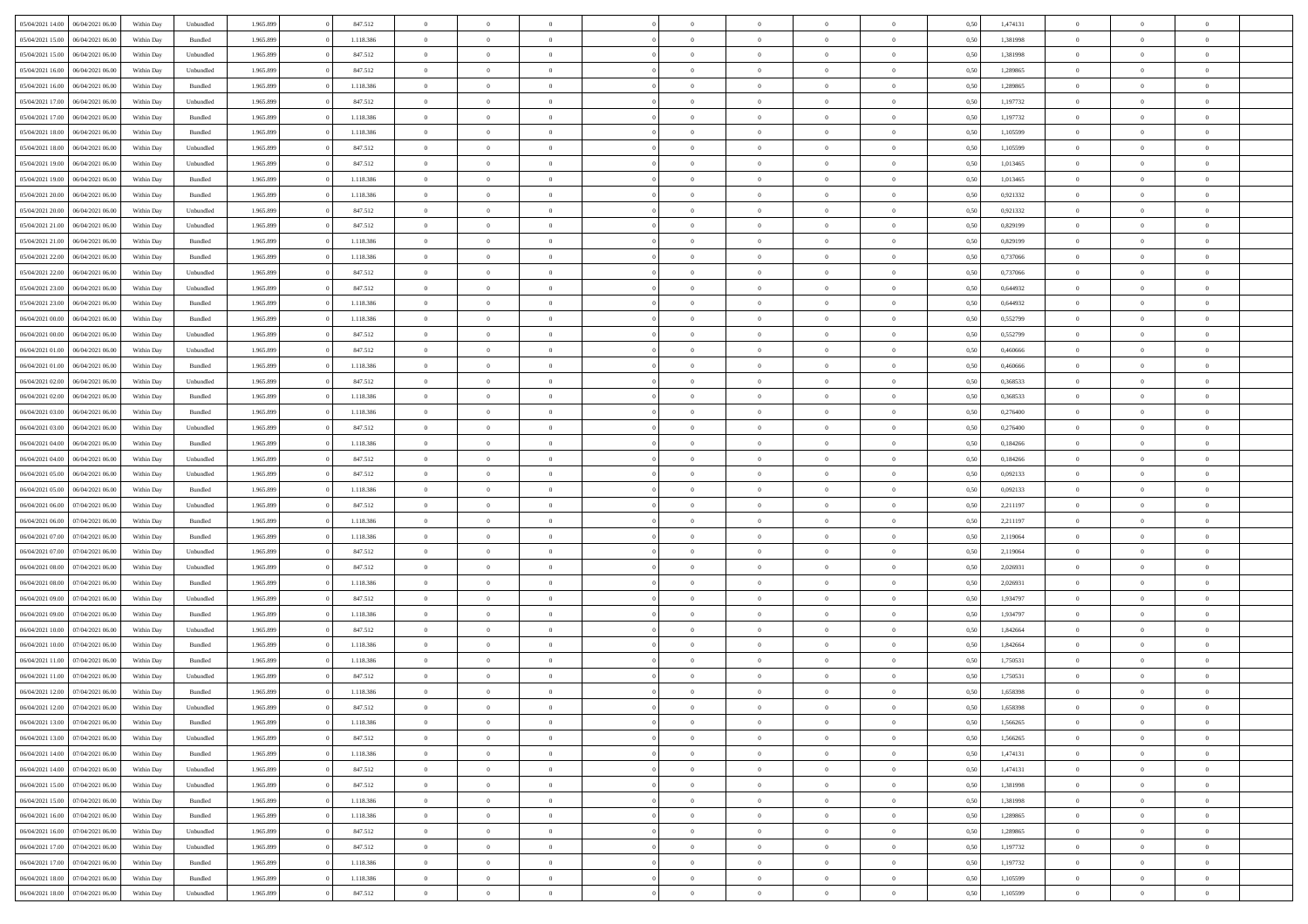| 06/04/2021 19:00                  | 07/04/2021 06:00 | Within Day | Bundled            | 1.965.899 | 1.118.386 | $\overline{0}$ | $\Omega$       |                | $\Omega$       | $\Omega$       | $\Omega$       | $\theta$       | 0,50 | 1,013465 | $\theta$       | $\theta$       | $\theta$       |  |
|-----------------------------------|------------------|------------|--------------------|-----------|-----------|----------------|----------------|----------------|----------------|----------------|----------------|----------------|------|----------|----------------|----------------|----------------|--|
| 06/04/2021 19:00                  | 07/04/2021 06:00 | Within Day | Unbundled          | 1.965.899 | 847.512   | $\overline{0}$ | $\theta$       | $\overline{0}$ | $\overline{0}$ | $\bf{0}$       | $\overline{0}$ | $\bf{0}$       | 0,50 | 1,013465 | $\theta$       | $\theta$       | $\overline{0}$ |  |
| 06/04/2021 20.00                  | 07/04/2021 06.00 | Within Day | Unbundled          | 1.965.899 | 847.512   | $\overline{0}$ | $\overline{0}$ | $\overline{0}$ | $\bf{0}$       | $\bf{0}$       | $\bf{0}$       | $\mathbf{0}$   | 0,50 | 0,921332 | $\overline{0}$ | $\overline{0}$ | $\overline{0}$ |  |
| 06/04/2021 20:00                  | 07/04/2021 06:00 | Within Dav | Bundled            | 1.965.899 | 1.118.386 | $\overline{0}$ | $\overline{0}$ | $\overline{0}$ | $\overline{0}$ | $\bf{0}$       | $\overline{0}$ | $\overline{0}$ | 0.50 | 0.921332 | $\theta$       | $\theta$       | $\overline{0}$ |  |
|                                   |                  |            |                    |           |           |                |                |                |                |                |                |                |      |          |                |                |                |  |
| 06/04/2021 21:00                  | 07/04/2021 06:00 | Within Day | Bundled            | 1.965.899 | 1.118.386 | $\overline{0}$ | $\theta$       | $\overline{0}$ | $\overline{0}$ | $\bf{0}$       | $\overline{0}$ | $\bf{0}$       | 0,50 | 0,829199 | $\theta$       | $\overline{0}$ | $\overline{0}$ |  |
| 06/04/2021 21:00                  | 07/04/2021 06.00 | Within Day | Unbundled          | 1.965.899 | 847.512   | $\overline{0}$ | $\overline{0}$ | $\overline{0}$ | $\bf{0}$       | $\overline{0}$ | $\overline{0}$ | $\mathbf{0}$   | 0,50 | 0,829199 | $\bf{0}$       | $\overline{0}$ | $\bf{0}$       |  |
| 06/04/2021 22:00                  | 07/04/2021 06.00 | Within Dav | Bundled            | 1.965.899 | 1.118.386 | $\overline{0}$ | $\overline{0}$ | $\overline{0}$ | $\overline{0}$ | $\overline{0}$ | $\overline{0}$ | $\overline{0}$ | 0.50 | 0,737066 | $\theta$       | $\overline{0}$ | $\overline{0}$ |  |
| 06/04/2021 22.00                  | 07/04/2021 06:00 | Within Day | Unbundled          | 1.965.899 | 847.512   | $\overline{0}$ | $\theta$       | $\overline{0}$ | $\overline{0}$ | $\bf{0}$       | $\overline{0}$ | $\bf{0}$       | 0,50 | 0,737066 | $\theta$       | $\theta$       | $\overline{0}$ |  |
| 06/04/2021 23.00                  | 07/04/2021 06.00 | Within Day | Bundled            | 1.965.899 | 1.118.386 | $\overline{0}$ | $\overline{0}$ | $\overline{0}$ | $\bf{0}$       | $\bf{0}$       | $\bf{0}$       | $\mathbf{0}$   | 0,50 | 0,644932 | $\,0\,$        | $\overline{0}$ | $\overline{0}$ |  |
| 06/04/2021 23:00                  | 07/04/2021 06.00 | Within Dav | Unbundled          | 1.965.899 | 847.512   | $\overline{0}$ | $\overline{0}$ | $\overline{0}$ | $\overline{0}$ | $\overline{0}$ | $\overline{0}$ | $\overline{0}$ | 0.50 | 0,644932 | $\theta$       | $\overline{0}$ | $\overline{0}$ |  |
|                                   |                  |            |                    |           |           |                |                |                |                |                |                |                |      |          |                |                |                |  |
| 07/04/2021 00:00                  | 07/04/2021 06:00 | Within Day | Bundled            | 1.965.899 | 1.118.386 | $\overline{0}$ | $\theta$       | $\overline{0}$ | $\overline{0}$ | $\bf{0}$       | $\overline{0}$ | $\bf{0}$       | 0,50 | 0,552799 | $\,$ 0 $\,$    | $\overline{0}$ | $\overline{0}$ |  |
| 07/04/2021 00:00                  | 07/04/2021 06.00 | Within Day | Unbundled          | 1.965.899 | 847.512   | $\overline{0}$ | $\overline{0}$ | $\overline{0}$ | $\bf{0}$       | $\bf{0}$       | $\bf{0}$       | $\mathbf{0}$   | 0,50 | 0,552799 | $\bf{0}$       | $\overline{0}$ | $\bf{0}$       |  |
| 07/04/2021 01:00                  | 07/04/2021 06:00 | Within Dav | Unbundled          | 1.965.899 | 847.512   | $\overline{0}$ | $\overline{0}$ | $\overline{0}$ | $\overline{0}$ | $\bf{0}$       | $\overline{0}$ | $\overline{0}$ | 0.50 | 0.460666 | $\theta$       | $\theta$       | $\overline{0}$ |  |
| 07/04/2021 01:00                  | 07/04/2021 06:00 | Within Day | Bundled            | 1.965.899 | 1.118.386 | $\overline{0}$ | $\theta$       | $\overline{0}$ | $\overline{0}$ | $\bf{0}$       | $\overline{0}$ | $\bf{0}$       | 0,50 | 0,460666 | $\theta$       | $\overline{0}$ | $\overline{0}$ |  |
| 07/04/2021 02:00                  | 07/04/2021 06:00 | Within Day | Bundled            | 1.965.899 | 1.118.386 | $\overline{0}$ | $\overline{0}$ | $\overline{0}$ | $\bf{0}$       | $\overline{0}$ | $\overline{0}$ | $\mathbf{0}$   | 0,50 | 0,368533 | $\bf{0}$       | $\overline{0}$ | $\bf{0}$       |  |
|                                   | 07/04/2021 06:00 | Within Dav | Unbundled          | 1.965.899 | 847.512   | $\overline{0}$ | $\overline{0}$ | $\overline{0}$ |                | $\overline{0}$ | $\overline{0}$ | $\overline{0}$ | 0.50 | 0,368533 | $\theta$       | $\overline{0}$ | $\overline{0}$ |  |
| 07/04/2021 02:00                  |                  |            |                    |           |           |                |                |                | $\overline{0}$ |                |                |                |      |          |                |                |                |  |
| 07/04/2021 03:00                  | 07/04/2021 06:00 | Within Day | Bundled            | 1.965.899 | 1.118.386 | $\overline{0}$ | $\theta$       | $\overline{0}$ | $\overline{0}$ | $\bf{0}$       | $\overline{0}$ | $\bf{0}$       | 0,50 | 0,276400 | $\,$ 0 $\,$    | $\theta$       | $\overline{0}$ |  |
| 07/04/2021 03:00                  | 07/04/2021 06.00 | Within Day | Unbundled          | 1.965.899 | 847.512   | $\overline{0}$ | $\overline{0}$ | $\overline{0}$ | $\bf{0}$       | $\bf{0}$       | $\bf{0}$       | $\mathbf{0}$   | 0,50 | 0,276400 | $\,0\,$        | $\overline{0}$ | $\overline{0}$ |  |
| 07/04/2021 04:00                  | 07/04/2021 06.00 | Within Day | Bundled            | 1.965.899 | 1.118.386 | $\overline{0}$ | $\overline{0}$ | $\overline{0}$ | $\overline{0}$ | $\overline{0}$ | $\overline{0}$ | $\overline{0}$ | 0.50 | 0,184266 | $\theta$       | $\overline{0}$ | $\overline{0}$ |  |
| 07/04/2021 04:00                  | 07/04/2021 06:00 | Within Day | Unbundled          | 1.965.899 | 847.512   | $\overline{0}$ | $\theta$       | $\overline{0}$ | $\overline{0}$ | $\bf{0}$       | $\overline{0}$ | $\bf{0}$       | 0,50 | 0,184266 | $\,$ 0 $\,$    | $\overline{0}$ | $\overline{0}$ |  |
| 07/04/2021 05:00                  | 07/04/2021 06:00 | Within Day | Bundled            | 1.965.899 | 1.118.386 | $\overline{0}$ | $\overline{0}$ | $\overline{0}$ | $\bf{0}$       | $\bf{0}$       | $\bf{0}$       | $\mathbf{0}$   | 0,50 | 0,092133 | $\bf{0}$       | $\overline{0}$ | $\overline{0}$ |  |
| 07/04/2021 05:00                  | 07/04/2021 06:00 | Within Day | Unbundled          | 1.965.899 | 847.512   | $\overline{0}$ | $\overline{0}$ | $\overline{0}$ | $\overline{0}$ | $\bf{0}$       | $\overline{0}$ | $\overline{0}$ | 0.50 | 0,092133 | $\theta$       | $\overline{0}$ | $\overline{0}$ |  |
|                                   |                  |            |                    |           |           |                |                |                |                |                |                |                |      |          |                |                |                |  |
| 07/04/2021 06:00                  | 08/04/2021 06:00 | Within Day | Bundled            | 1.965.899 | 1.118.386 | $\overline{0}$ | $\theta$       | $\overline{0}$ | $\overline{0}$ | $\bf{0}$       | $\overline{0}$ | $\bf{0}$       | 0,50 | 2,211197 | $\,$ 0 $\,$    | $\overline{0}$ | $\overline{0}$ |  |
| 07/04/2021 06.00                  | 08/04/2021 06:00 | Within Day | Unbundled          | 1.965.899 | 847.512   | $\overline{0}$ | $\bf{0}$       | $\overline{0}$ | $\bf{0}$       | $\overline{0}$ | $\overline{0}$ | $\mathbf{0}$   | 0,50 | 2,211197 | $\overline{0}$ | $\overline{0}$ | $\bf{0}$       |  |
| 07/04/2021 07:00                  | 08/04/2021 06:00 | Within Dav | Unbundled          | 1.965.899 | 847.512   | $\overline{0}$ | $\overline{0}$ | $\overline{0}$ | $\overline{0}$ | $\overline{0}$ | $\overline{0}$ | $\overline{0}$ | 0.50 | 2,119064 | $\theta$       | $\overline{0}$ | $\overline{0}$ |  |
| 07/04/2021 07:00                  | 08/04/2021 06:00 | Within Day | Bundled            | 1.965.899 | 1.118.386 | $\overline{0}$ | $\theta$       | $\overline{0}$ | $\overline{0}$ | $\bf{0}$       | $\overline{0}$ | $\bf{0}$       | 0,50 | 2,119064 | $\theta$       | $\theta$       | $\overline{0}$ |  |
| 07/04/2021 08:00                  | 08/04/2021 06:00 | Within Day | Bundled            | 1.965.899 | 1.118.386 | $\overline{0}$ | $\overline{0}$ | $\overline{0}$ | $\bf{0}$       | $\bf{0}$       | $\bf{0}$       | $\bf{0}$       | 0,50 | 2,026931 | $\,0\,$        | $\overline{0}$ | $\overline{0}$ |  |
| 07/04/2021 08:00                  | 08/04/2021 06:00 | Within Day | Unbundled          | 1.965.899 | 847.512   | $\overline{0}$ | $\overline{0}$ | $\overline{0}$ | $\overline{0}$ | $\overline{0}$ | $\overline{0}$ | $\overline{0}$ | 0.50 | 2,026931 | $\theta$       | $\overline{0}$ | $\overline{0}$ |  |
|                                   |                  |            |                    |           |           |                |                |                |                |                |                |                |      |          |                |                |                |  |
| 07/04/2021 09:00                  | 08/04/2021 06:00 | Within Day | Unbundled          | 1.965.899 | 847.512   | $\overline{0}$ | $\theta$       | $\overline{0}$ | $\overline{0}$ | $\bf{0}$       | $\overline{0}$ | $\bf{0}$       | 0,50 | 1,934797 | $\,$ 0 $\,$    | $\overline{0}$ | $\overline{0}$ |  |
| 07/04/2021 09:00                  | 08/04/2021 06:00 | Within Day | Bundled            | 1.965.899 | 1.118.386 | $\overline{0}$ | $\overline{0}$ | $\overline{0}$ | $\bf{0}$       | $\bf{0}$       | $\bf{0}$       | $\bf{0}$       | 0,50 | 1,934797 | $\overline{0}$ | $\overline{0}$ | $\bf{0}$       |  |
| 07/04/2021 10:00                  | 08/04/2021 06:00 | Within Day | Bundled            | 1.965.899 | 1.118.386 | $\overline{0}$ | $\Omega$       | $\overline{0}$ | $\Omega$       | $\Omega$       | $\overline{0}$ | $\overline{0}$ | 0,50 | 1,842664 | $\,0\,$        | $\theta$       | $\theta$       |  |
| 07/04/2021 10:00                  | 08/04/2021 06:00 | Within Day | Unbundled          | 1.965.899 | 847.512   | $\overline{0}$ | $\theta$       | $\overline{0}$ | $\overline{0}$ | $\bf{0}$       | $\overline{0}$ | $\bf{0}$       | 0,50 | 1,842664 | $\,$ 0 $\,$    | $\theta$       | $\overline{0}$ |  |
| 07/04/2021 11:00                  | 08/04/2021 06:00 | Within Day | Bundled            | 1.965.899 | 1.118.386 | $\overline{0}$ | $\overline{0}$ | $\overline{0}$ | $\bf{0}$       | $\bf{0}$       | $\overline{0}$ | $\mathbf{0}$   | 0,50 | 1,750531 | $\overline{0}$ | $\overline{0}$ | $\bf{0}$       |  |
| 07/04/2021 11:00                  | 08/04/2021 06:00 | Within Day | Unbundled          | 1.965.899 | 847.512   | $\overline{0}$ | $\Omega$       | $\Omega$       | $\Omega$       | $\bf{0}$       | $\overline{0}$ | $\overline{0}$ | 0.50 | 1,750531 | $\,0\,$        | $\theta$       | $\theta$       |  |
|                                   |                  |            |                    |           |           | $\overline{0}$ | $\theta$       | $\overline{0}$ |                | $\bf{0}$       | $\overline{0}$ |                |      |          |                |                | $\overline{0}$ |  |
| 07/04/2021 12:00                  | 08/04/2021 06:00 | Within Day | Unbundled          | 1.965.899 | 847.512   |                |                |                | $\overline{0}$ |                |                | $\bf{0}$       | 0,50 | 1,658398 | $\,$ 0 $\,$    | $\overline{0}$ |                |  |
| 07/04/2021 12:00                  | 08/04/2021 06:00 | Within Day | Bundled            | 1.965.899 | 1.118.386 | $\overline{0}$ | $\overline{0}$ | $\overline{0}$ | $\bf{0}$       | $\bf{0}$       | $\bf{0}$       | $\bf{0}$       | 0,50 | 1,658398 | $\,0\,$        | $\overline{0}$ | $\overline{0}$ |  |
| 07/04/2021 13:00                  | 08/04/2021 06:00 | Within Day | Bundled            | 1.965.899 | 1.118.386 | $\overline{0}$ | $\Omega$       | $\overline{0}$ | $\Omega$       | $\overline{0}$ | $\overline{0}$ | $\overline{0}$ | 0.50 | 1.566265 | $\,0\,$        | $\theta$       | $\theta$       |  |
| 07/04/2021 13:00                  | 08/04/2021 06:00 | Within Day | Unbundled          | 1.965.899 | 847.512   | $\overline{0}$ | $\theta$       | $\overline{0}$ | $\overline{0}$ | $\,$ 0         | $\overline{0}$ | $\bf{0}$       | 0,50 | 1,566265 | $\,$ 0 $\,$    | $\overline{0}$ | $\overline{0}$ |  |
| 07/04/2021 14:00                  | 08/04/2021 06:00 | Within Day | Bundled            | 1.965.899 | 1.118.386 | $\overline{0}$ | $\overline{0}$ | $\overline{0}$ | $\bf{0}$       | $\bf{0}$       | $\bf{0}$       | $\mathbf{0}$   | 0,50 | 1,474131 | $\overline{0}$ | $\overline{0}$ | $\overline{0}$ |  |
| 07/04/2021 14:00                  | 08/04/2021 06:00 | Within Day | Unbundled          | 1.965.899 | 847.512   | $\overline{0}$ | $\Omega$       | $\overline{0}$ | $\Omega$       | $\overline{0}$ | $\overline{0}$ | $\overline{0}$ | 0,50 | 1,474131 | $\,0\,$        | $\theta$       | $\theta$       |  |
| 07/04/2021 15:00                  | 08/04/2021 06:00 | Within Day | Unbundled          | 1.965.899 | 847.512   | $\overline{0}$ | $\theta$       | $\overline{0}$ | $\overline{0}$ | $\,$ 0         | $\overline{0}$ | $\bf{0}$       | 0,50 | 1,381998 | $\,$ 0 $\,$    | $\overline{0}$ | $\overline{0}$ |  |
|                                   |                  |            |                    |           |           |                |                |                |                |                |                |                |      |          |                |                |                |  |
| 07/04/2021 15:00                  | 08/04/2021 06:00 | Within Day | Bundled            | 1.965.899 | 1.118.386 | $\overline{0}$ | $\bf{0}$       | $\overline{0}$ | $\bf{0}$       | $\bf{0}$       | $\bf{0}$       | $\mathbf{0}$   | 0,50 | 1,381998 | $\overline{0}$ | $\overline{0}$ | $\bf{0}$       |  |
| 07/04/2021 16:00                  | 08/04/2021 06:00 | Within Day | Unbundled          | 1.965.899 | 847.512   | $\overline{0}$ | $\Omega$       | $\Omega$       | $\Omega$       | $\Omega$       | $\Omega$       | $\overline{0}$ | 0.50 | 1,289865 | $\theta$       | $\theta$       | $\theta$       |  |
| 07/04/2021 16:00                  | 08/04/2021 06:00 | Within Day | Bundled            | 1.965.899 | 1.118.386 | $\overline{0}$ | $\,$ 0 $\,$    | $\overline{0}$ | $\bf{0}$       | $\,$ 0         | $\bf{0}$       | $\bf{0}$       | 0,50 | 1,289865 | $\,0\,$        | $\overline{0}$ | $\overline{0}$ |  |
| 07/04/2021 17:00 08/04/2021 06:00 |                  | Within Day | $\mathbf B$ undled | 1.965.899 | 1.118.386 | $\overline{0}$ | $\bf{0}$       |                |                |                |                |                | 0,50 | 1,197732 | $\bf{0}$       | $\overline{0}$ |                |  |
| 07/04/2021 17:00                  | 08/04/2021 06:00 | Within Day | Unbundled          | 1.965.899 | 847.512   | $\overline{0}$ | $\overline{0}$ | $\overline{0}$ | $\Omega$       | $\overline{0}$ | $\overline{0}$ | $\overline{0}$ | 0,50 | 1,197732 | $\theta$       | $\theta$       | $\theta$       |  |
| 07/04/2021 18:00                  | 08/04/2021 06:00 | Within Day | Bundled            | 1.965.899 | 1.118.386 | $\overline{0}$ | $\bf{0}$       | $\overline{0}$ | $\bf{0}$       | $\,$ 0 $\,$    | $\overline{0}$ | $\,$ 0 $\,$    | 0,50 | 1,105599 | $\,$ 0 $\,$    | $\,$ 0 $\,$    | $\,$ 0         |  |
| 07/04/2021 18:00                  | 08/04/2021 06:00 | Within Day | Unbundled          | 1.965.899 | 847.512   | $\overline{0}$ | $\overline{0}$ | $\overline{0}$ | $\overline{0}$ | $\overline{0}$ | $\overline{0}$ | $\mathbf{0}$   | 0,50 | 1,105599 | $\overline{0}$ | $\bf{0}$       | $\bf{0}$       |  |
|                                   |                  |            |                    |           |           |                |                |                |                |                |                |                |      |          |                |                |                |  |
| 07/04/2021 19:00                  | 08/04/2021 06:00 | Within Day | $\mathbf B$ undled | 1.965.899 | 1.118.386 | $\overline{0}$ | $\overline{0}$ | $\overline{0}$ | $\Omega$       | $\overline{0}$ | $\overline{0}$ | $\overline{0}$ | 0,50 | 1,013465 | $\overline{0}$ | $\overline{0}$ | $\overline{0}$ |  |
| 07/04/2021 19:00                  | 08/04/2021 06:00 | Within Day | Unbundled          | 1.965.899 | 847.512   | $\overline{0}$ | $\,$ 0         | $\overline{0}$ | $\bf{0}$       | $\,$ 0 $\,$    | $\overline{0}$ | $\,$ 0 $\,$    | 0,50 | 1,013465 | $\,$ 0 $\,$    | $\overline{0}$ | $\overline{0}$ |  |
| 07/04/2021 20.00                  | 08/04/2021 06:00 | Within Day | Bundled            | 1.965.899 | 1.118.386 | $\overline{0}$ | $\overline{0}$ | $\overline{0}$ | $\overline{0}$ | $\overline{0}$ | $\overline{0}$ | $\mathbf{0}$   | 0,50 | 0,921332 | $\overline{0}$ | $\overline{0}$ | $\bf{0}$       |  |
| 07/04/2021 20:00                  | 08/04/2021 06:00 | Within Day | Unbundled          | 1.965.899 | 847.512   | $\overline{0}$ | $\overline{0}$ | $\overline{0}$ | $\overline{0}$ | $\overline{0}$ | $\overline{0}$ | $\bf{0}$       | 0.50 | 0,921332 | $\overline{0}$ | $\theta$       | $\overline{0}$ |  |
| 07/04/2021 21:00                  | 08/04/2021 06:00 | Within Day | Bundled            | 1.965.899 | 1.118.386 | $\overline{0}$ | $\,$ 0         | $\overline{0}$ | $\bf{0}$       | $\bf{0}$       | $\bf{0}$       | $\bf{0}$       | 0,50 | 0,829199 | $\,$ 0 $\,$    | $\overline{0}$ | $\overline{0}$ |  |
| 07/04/2021 21:00                  | 08/04/2021 06:00 | Within Day | Unbundled          | 1.965.899 | 847.512   | $\overline{0}$ | $\bf{0}$       | $\overline{0}$ | $\overline{0}$ | $\overline{0}$ | $\overline{0}$ | $\mathbf{0}$   | 0,50 | 0,829199 | $\overline{0}$ | $\overline{0}$ | $\bf{0}$       |  |
|                                   |                  |            |                    |           |           |                |                |                |                |                |                |                |      |          |                |                |                |  |
| 07/04/2021 22.00                  | 08/04/2021 06:00 | Within Day | Unbundled          | 1.965.899 | 847.512   | $\overline{0}$ | $\overline{0}$ | $\overline{0}$ | $\Omega$       | $\overline{0}$ | $\overline{0}$ | $\overline{0}$ | 0.50 | 0,737066 | $\overline{0}$ | $\overline{0}$ | $\overline{0}$ |  |
| 07/04/2021 22.00                  | 08/04/2021 06:00 | Within Day | Bundled            | 1.965.899 | 1.118.386 | $\overline{0}$ | $\bf{0}$       | $\overline{0}$ | $\overline{0}$ | $\bf{0}$       | $\bf{0}$       | $\mathbf{0}$   | 0,50 | 0,737066 | $\,$ 0 $\,$    | $\,$ 0 $\,$    | $\bf{0}$       |  |
| 07/04/2021 23.00                  | 08/04/2021 06:00 | Within Day | Unbundled          | 1.965.899 | 847.512   | $\overline{0}$ | $\bf{0}$       | $\overline{0}$ | $\overline{0}$ | $\bf{0}$       | $\bf{0}$       | $\bf{0}$       | 0,50 | 0,644932 | $\overline{0}$ | $\overline{0}$ | $\bf{0}$       |  |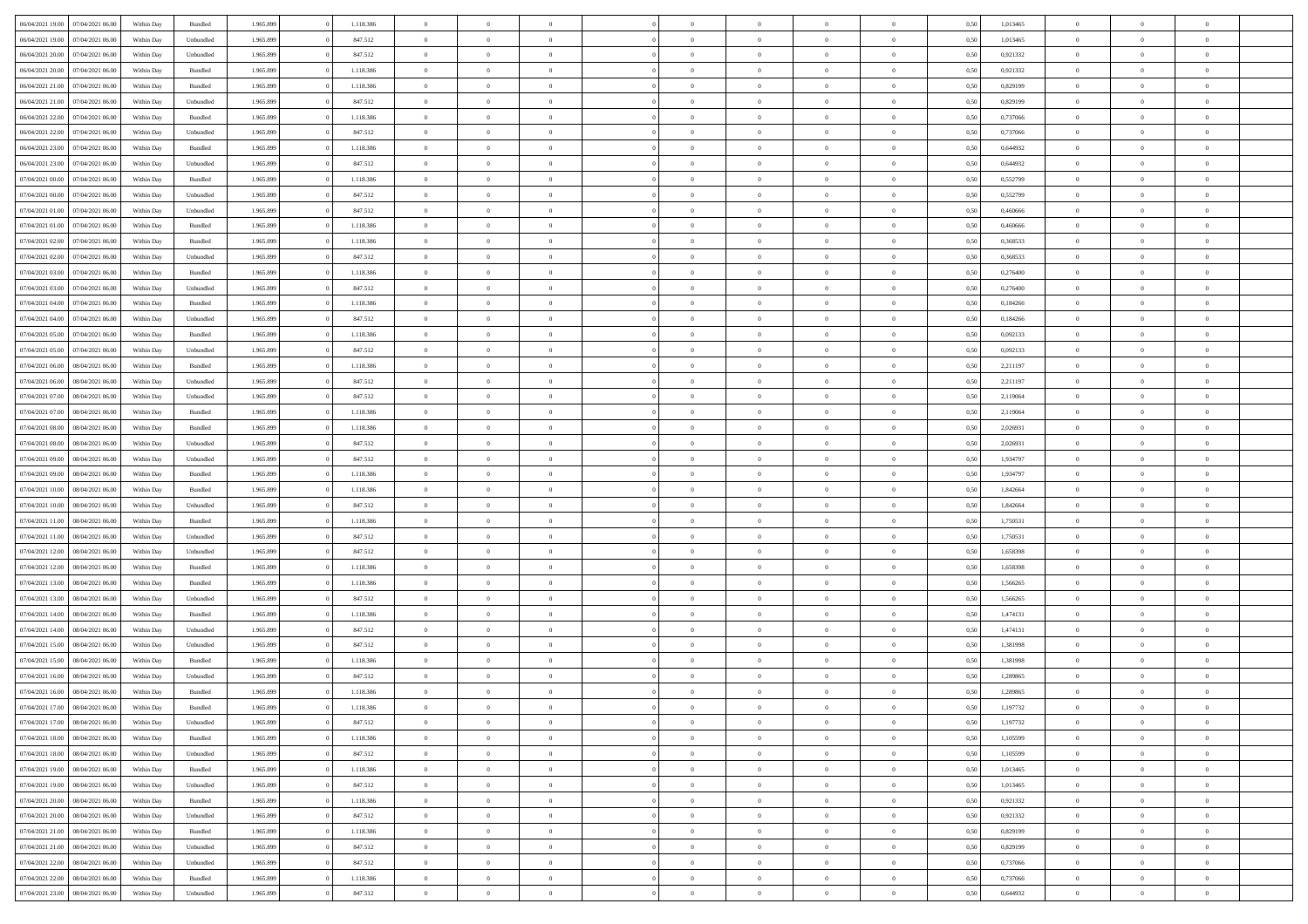|                  |                  |            |                    |           |           | $\overline{0}$ |                |                |                | $\Omega$       | $\theta$       | $\theta$       |      |          | $\theta$       | $\overline{0}$ | $\theta$       |  |
|------------------|------------------|------------|--------------------|-----------|-----------|----------------|----------------|----------------|----------------|----------------|----------------|----------------|------|----------|----------------|----------------|----------------|--|
| 07/04/2021 23:00 | 08/04/2021 06:00 | Within Day | Bundled            | 1.965.899 | 1.118.386 |                | $\theta$       |                | $\Omega$       |                |                |                | 0,50 | 0,644932 |                |                |                |  |
| 08/04/2021 00:00 | 08/04/2021 06:00 | Within Day | Bundled            | 1.965.899 | 1.118.386 | $\overline{0}$ | $\overline{0}$ | $\overline{0}$ | $\overline{0}$ | $\bf{0}$       | $\overline{0}$ | $\bf{0}$       | 0,50 | 0,552799 | $\theta$       | $\overline{0}$ | $\overline{0}$ |  |
| 08/04/2021 00:00 | 08/04/2021 06:00 | Within Day | Unbundled          | 1.965.899 | 847.512   | $\overline{0}$ | $\overline{0}$ | $\overline{0}$ | $\bf{0}$       | $\bf{0}$       | $\bf{0}$       | $\mathbf{0}$   | 0,50 | 0,552799 | $\overline{0}$ | $\overline{0}$ | $\overline{0}$ |  |
| 08/04/2021 01:00 | 08/04/2021 06:00 | Within Dav | Unbundled          | 1.965.899 | 847.512   | $\overline{0}$ | $\overline{0}$ | $\overline{0}$ | $\overline{0}$ | $\bf{0}$       | $\overline{0}$ | $\overline{0}$ | 0.50 | 0.460666 | $\theta$       | $\overline{0}$ | $\overline{0}$ |  |
|                  |                  |            |                    |           |           |                |                |                |                |                |                |                |      |          |                |                |                |  |
| 08/04/2021 01:00 | 08/04/2021 06:00 | Within Day | Bundled            | 1.965.899 | 1.118.386 | $\overline{0}$ | $\theta$       | $\overline{0}$ | $\overline{0}$ | $\bf{0}$       | $\overline{0}$ | $\bf{0}$       | 0,50 | 0,460666 | $\,$ 0 $\,$    | $\overline{0}$ | $\overline{0}$ |  |
| 08/04/2021 02:00 | 08/04/2021 06:00 | Within Day | Unbundled          | 1.965.899 | 847.512   | $\overline{0}$ | $\overline{0}$ | $\overline{0}$ | $\bf{0}$       | $\overline{0}$ | $\overline{0}$ | $\mathbf{0}$   | 0,50 | 0,368533 | $\overline{0}$ | $\overline{0}$ | $\bf{0}$       |  |
| 08/04/2021 02:00 | 08/04/2021 06:00 | Within Dav | Bundled            | 1.965.899 | 1.118.386 | $\overline{0}$ | $\overline{0}$ | $\overline{0}$ | $\overline{0}$ | $\overline{0}$ | $\overline{0}$ | $\overline{0}$ | 0.50 | 0,368533 | $\theta$       | $\overline{0}$ | $\overline{0}$ |  |
| 08/04/2021 03:00 | 08/04/2021 06:00 | Within Day | Bundled            | 1.965.899 | 1.118.386 | $\overline{0}$ | $\theta$       | $\overline{0}$ | $\overline{0}$ | $\bf{0}$       | $\overline{0}$ | $\bf{0}$       | 0,50 | 0,276400 | $\,$ 0 $\,$    | $\theta$       | $\overline{0}$ |  |
| 08/04/2021 03:00 | 08/04/2021 06:00 | Within Day | Unbundled          | 1.965.899 | 847.512   | $\overline{0}$ | $\overline{0}$ | $\overline{0}$ | $\bf{0}$       | $\bf{0}$       | $\bf{0}$       | $\mathbf{0}$   | 0,50 | 0,276400 | $\,0\,$        | $\overline{0}$ | $\overline{0}$ |  |
|                  |                  |            |                    |           |           |                |                |                |                |                |                |                |      |          |                |                |                |  |
| 08/04/2021 04:00 | 08/04/2021 06:00 | Within Dav | Unbundled          | 1.965.899 | 847.512   | $\overline{0}$ | $\overline{0}$ | $\overline{0}$ | $\overline{0}$ | $\overline{0}$ | $\overline{0}$ | $\overline{0}$ | 0.50 | 0,184266 | $\theta$       | $\overline{0}$ | $\overline{0}$ |  |
| 08/04/2021 04:00 | 08/04/2021 06:00 | Within Day | Bundled            | 1.965.899 | 1.118.386 | $\overline{0}$ | $\theta$       | $\overline{0}$ | $\overline{0}$ | $\bf{0}$       | $\overline{0}$ | $\bf{0}$       | 0,50 | 0,184266 | $\,$ 0 $\,$    | $\overline{0}$ | $\overline{0}$ |  |
| 08/04/2021 05:00 | 08/04/2021 06:00 | Within Day | Unbundled          | 1.965.899 | 847.512   | $\overline{0}$ | $\overline{0}$ | $\overline{0}$ | $\bf{0}$       | $\bf{0}$       | $\bf{0}$       | $\mathbf{0}$   | 0,50 | 0,092133 | $\bf{0}$       | $\overline{0}$ | $\bf{0}$       |  |
| 08/04/2021 05:00 | 08/04/2021 06:00 | Within Dav | Bundled            | 1.965.899 | 1.118.386 | $\overline{0}$ | $\overline{0}$ | $\overline{0}$ | $\overline{0}$ | $\overline{0}$ | $\overline{0}$ | $\overline{0}$ | 0.50 | 0,092133 | $\theta$       | $\theta$       | $\overline{0}$ |  |
| 08/04/2021 06:00 | 09/04/2021 06:00 | Within Day | Unbundled          | 1.965.899 | 847.512   | $\overline{0}$ | $\theta$       | $\overline{0}$ | $\overline{0}$ | $\bf{0}$       | $\overline{0}$ | $\bf{0}$       | 0,50 | 2,211197 | $\,$ 0 $\,$    | $\overline{0}$ | $\overline{0}$ |  |
|                  |                  |            |                    |           |           |                |                |                |                |                |                |                |      |          |                |                |                |  |
| 08/04/2021 06:00 | 09/04/2021 06:00 | Within Day | Bundled            | 1.965.899 | 1.118.386 | $\overline{0}$ | $\overline{0}$ | $\overline{0}$ | $\bf{0}$       | $\overline{0}$ | $\overline{0}$ | $\mathbf{0}$   | 0,50 | 2,211197 | $\bf{0}$       | $\overline{0}$ | $\bf{0}$       |  |
| 08/04/2021 07:00 | 09/04/2021 06:00 | Within Dav | Bundled            | 1.965.899 | 1.118.386 | $\overline{0}$ | $\overline{0}$ | $\overline{0}$ | $\overline{0}$ | $\overline{0}$ | $\overline{0}$ | $\overline{0}$ | 0.50 | 2,119064 | $\overline{0}$ | $\overline{0}$ | $\overline{0}$ |  |
| 08/04/2021 07:00 | 09/04/2021 06:00 | Within Day | Unbundled          | 1.965.899 | 847.512   | $\overline{0}$ | $\theta$       | $\overline{0}$ | $\overline{0}$ | $\bf{0}$       | $\overline{0}$ | $\bf{0}$       | 0,50 | 2,119064 | $\,$ 0 $\,$    | $\overline{0}$ | $\overline{0}$ |  |
| 08/04/2021 08:00 | 09/04/2021 06:00 | Within Day | Unbundled          | 1.965.899 | 847.512   | $\overline{0}$ | $\overline{0}$ | $\overline{0}$ | $\bf{0}$       | $\bf{0}$       | $\bf{0}$       | $\mathbf{0}$   | 0,50 | 2,026931 | $\bf{0}$       | $\overline{0}$ | $\bf{0}$       |  |
| 08/04/2021 08:00 | 09/04/2021 06:00 | Within Dav | Bundled            | 1.965.899 | 1.118.386 | $\overline{0}$ | $\overline{0}$ | $\overline{0}$ | $\overline{0}$ | $\overline{0}$ | $\overline{0}$ | $\overline{0}$ | 0.50 | 2,026931 | $\theta$       | $\overline{0}$ | $\overline{0}$ |  |
|                  |                  |            |                    |           |           |                |                |                |                |                |                |                |      |          |                |                |                |  |
| 08/04/2021 09:00 | 09/04/2021 06:00 | Within Day | Bundled            | 1.965.899 | 1.118.386 | $\overline{0}$ | $\theta$       | $\overline{0}$ | $\overline{0}$ | $\bf{0}$       | $\overline{0}$ | $\bf{0}$       | 0,50 | 1,934797 | $\,$ 0 $\,$    | $\overline{0}$ | $\overline{0}$ |  |
| 08/04/2021 09:00 | 09/04/2021 06:00 | Within Day | Unbundled          | 1.965.899 | 847.512   | $\overline{0}$ | $\overline{0}$ | $\overline{0}$ | $\bf{0}$       | $\bf{0}$       | $\bf{0}$       | $\mathbf{0}$   | 0,50 | 1,934797 | $\overline{0}$ | $\overline{0}$ | $\bf{0}$       |  |
| 08/04/2021 10:00 | 09/04/2021 06:00 | Within Day | Bundled            | 1.965.899 | 1.118.386 | $\overline{0}$ | $\overline{0}$ | $\overline{0}$ | $\overline{0}$ | $\overline{0}$ | $\overline{0}$ | $\overline{0}$ | 0.50 | 1.842664 | $\theta$       | $\overline{0}$ | $\overline{0}$ |  |
| 08/04/2021 10:00 | 09/04/2021 06:00 | Within Day | Unbundled          | 1.965.899 | 847.512   | $\overline{0}$ | $\theta$       | $\overline{0}$ | $\overline{0}$ | $\bf{0}$       | $\overline{0}$ | $\,$ 0 $\,$    | 0,50 | 1,842664 | $\,$ 0 $\,$    | $\overline{0}$ | $\overline{0}$ |  |
| 08/04/2021 11:00 | 09/04/2021 06:00 | Within Day | Bundled            | 1.965.899 | 1.118.386 | $\overline{0}$ | $\overline{0}$ | $\overline{0}$ | $\bf{0}$       | $\overline{0}$ | $\overline{0}$ | $\mathbf{0}$   | 0,50 | 1,750531 | $\overline{0}$ | $\overline{0}$ | $\bf{0}$       |  |
|                  |                  |            |                    |           |           |                |                |                |                |                |                |                |      |          |                |                |                |  |
| 08/04/2021 11:00 | 09/04/2021 06:00 | Within Dav | Unbundled          | 1.965.899 | 847.512   | $\overline{0}$ | $\overline{0}$ | $\overline{0}$ | $\overline{0}$ | $\overline{0}$ | $\overline{0}$ | $\overline{0}$ | 0.50 | 1,750531 | $\overline{0}$ | $\overline{0}$ | $\overline{0}$ |  |
| 08/04/2021 12:00 | 09/04/2021 06:00 | Within Day | Bundled            | 1.965.899 | 1.118.386 | $\overline{0}$ | $\theta$       | $\overline{0}$ | $\overline{0}$ | $\bf{0}$       | $\overline{0}$ | $\bf{0}$       | 0,50 | 1,658398 | $\,$ 0 $\,$    | $\overline{0}$ | $\overline{0}$ |  |
| 08/04/2021 12:00 | 09/04/2021 06:00 | Within Day | Unbundled          | 1.965.899 | 847.512   | $\overline{0}$ | $\overline{0}$ | $\overline{0}$ | $\bf{0}$       | $\bf{0}$       | $\bf{0}$       | $\mathbf{0}$   | 0,50 | 1,658398 | $\,0\,$        | $\overline{0}$ | $\overline{0}$ |  |
| 08/04/2021 13:00 | 09/04/2021 06:00 | Within Day | Unbundled          | 1.965.899 | 847.512   | $\overline{0}$ | $\overline{0}$ | $\overline{0}$ | $\overline{0}$ | $\overline{0}$ | $\overline{0}$ | $\overline{0}$ | 0.50 | 1,566265 | $\theta$       | $\overline{0}$ | $\overline{0}$ |  |
| 08/04/2021 13:00 | 09/04/2021 06:00 | Within Day | Bundled            | 1.965.899 | 1.118.386 | $\overline{0}$ | $\overline{0}$ | $\overline{0}$ | $\overline{0}$ | $\,$ 0         | $\overline{0}$ | $\bf{0}$       | 0,50 | 1,566265 | $\,$ 0 $\,$    | $\overline{0}$ | $\overline{0}$ |  |
|                  |                  |            |                    |           |           |                |                |                |                |                |                |                |      |          |                |                |                |  |
| 08/04/2021 14:00 | 09/04/2021 06:00 | Within Day | Bundled            | 1.965.899 | 1.118.386 | $\overline{0}$ | $\overline{0}$ | $\overline{0}$ | $\bf{0}$       | $\bf{0}$       | $\bf{0}$       | $\mathbf{0}$   | 0,50 | 1,474131 | $\overline{0}$ | $\overline{0}$ | $\bf{0}$       |  |
| 08/04/2021 14:00 | 09/04/2021 06:00 | Within Day | Unbundled          | 1.965.899 | 847.512   | $\overline{0}$ | $\theta$       | $\overline{0}$ | $\Omega$       | $\Omega$       | $\overline{0}$ | $\overline{0}$ | 0,50 | 1,474131 | $\,0\,$        | $\theta$       | $\theta$       |  |
| 08/04/2021 15:00 | 09/04/2021 06:00 | Within Day | Bundled            | 1.965.899 | 1.118.386 | $\overline{0}$ | $\overline{0}$ | $\overline{0}$ | $\overline{0}$ | $\bf{0}$       | $\overline{0}$ | $\bf{0}$       | 0,50 | 1,381998 | $\,$ 0 $\,$    | $\overline{0}$ | $\overline{0}$ |  |
| 08/04/2021 15:00 | 09/04/2021 06:00 | Within Day | Unbundled          | 1.965.899 | 847.512   | $\overline{0}$ | $\overline{0}$ | $\overline{0}$ | $\bf{0}$       | $\overline{0}$ | $\overline{0}$ | $\mathbf{0}$   | 0,50 | 1,381998 | $\overline{0}$ | $\overline{0}$ | $\bf{0}$       |  |
| 08/04/2021 16:00 | 09/04/2021 06:00 | Within Day | Unbundled          | 1.965.899 | 847.512   | $\overline{0}$ | $\overline{0}$ | $\overline{0}$ | $\Omega$       | $\overline{0}$ | $\overline{0}$ | $\overline{0}$ | 0.50 | 1,289865 | $\,$ 0 $\,$    | $\theta$       | $\theta$       |  |
| 08/04/2021 16:00 | 09/04/2021 06:00 |            |                    | 1.965.899 | 1.118.386 | $\overline{0}$ | $\theta$       | $\overline{0}$ | $\overline{0}$ | $\bf{0}$       | $\overline{0}$ |                |      | 1,289865 | $\,$ 0 $\,$    | $\overline{0}$ | $\overline{0}$ |  |
|                  |                  | Within Day | Bundled            |           |           |                |                |                |                |                |                | $\bf{0}$       | 0,50 |          |                |                |                |  |
| 08/04/2021 17:00 | 09/04/2021 06:00 | Within Day | Unbundled          | 1.965.899 | 847.512   | $\overline{0}$ | $\bf{0}$       | $\overline{0}$ | $\bf{0}$       | $\bf{0}$       | $\bf{0}$       | $\mathbf{0}$   | 0,50 | 1,197732 | $\bf{0}$       | $\overline{0}$ | $\bf{0}$       |  |
| 08/04/2021 17:00 | 09/04/2021 06:00 | Within Day | Bundled            | 1.965.899 | 1.118.386 | $\overline{0}$ | $\Omega$       | $\overline{0}$ | $\Omega$       | $\overline{0}$ | $\overline{0}$ | $\overline{0}$ | 0.50 | 1,197732 | $\,$ 0 $\,$    | $\theta$       | $\theta$       |  |
| 08/04/2021 18:00 | 09/04/2021 06:00 | Within Day | Bundled            | 1.965.899 | 1.118.386 | $\overline{0}$ | $\,$ 0         | $\overline{0}$ | $\overline{0}$ | $\,$ 0         | $\overline{0}$ | $\bf{0}$       | 0,50 | 1,105599 | $\,$ 0 $\,$    | $\overline{0}$ | $\overline{0}$ |  |
| 08/04/2021 18:00 | 09/04/2021 06:00 | Within Day | Unbundled          | 1.965.899 | 847.512   | $\overline{0}$ | $\overline{0}$ | $\overline{0}$ | $\bf{0}$       | $\bf{0}$       | $\overline{0}$ | $\mathbf{0}$   | 0,50 | 1,105599 | $\overline{0}$ | $\overline{0}$ | $\bf{0}$       |  |
|                  | 09/04/2021 06:00 |            |                    | 1.965.899 | 1.118.386 | $\overline{0}$ | $\theta$       | $\overline{0}$ | $\Omega$       | $\overline{0}$ | $\overline{0}$ | $\overline{0}$ | 0,50 | 1,013465 | $\,0\,$        | $\theta$       | $\theta$       |  |
| 08/04/2021 19:00 |                  | Within Day | Bundled            |           |           |                |                |                |                |                |                |                |      |          |                |                |                |  |
| 08/04/2021 19:00 | 09/04/2021 06:00 | Within Day | Unbundled          | 1.965.899 | 847.512   | $\overline{0}$ | $\overline{0}$ | $\overline{0}$ | $\overline{0}$ | $\,$ 0         | $\overline{0}$ | $\bf{0}$       | 0,50 | 1,013465 | $\,$ 0 $\,$    | $\overline{0}$ | $\overline{0}$ |  |
| 08/04/2021 20:00 | 09/04/2021 06:00 | Within Day | Bundled            | 1.965.899 | 1.118.386 | $\overline{0}$ | $\overline{0}$ | $\overline{0}$ | $\bf{0}$       | $\bf{0}$       | $\overline{0}$ | $\mathbf{0}$   | 0,50 | 0,921332 | $\overline{0}$ | $\overline{0}$ | $\bf{0}$       |  |
| 08/04/2021 20:00 | 09/04/2021 06:00 | Within Day | Unbundled          | 1.965.899 | 847.512   | $\overline{0}$ | $\Omega$       | $\Omega$       | $\Omega$       | $\Omega$       | $\Omega$       | $\overline{0}$ | 0.50 | 0,921332 | $\theta$       | $\theta$       | $\theta$       |  |
| 08/04/2021 21:00 | 09/04/2021 06:00 | Within Day | Unbundled          | 1.965.899 | 847.512   | $\overline{0}$ | $\overline{0}$ | $\overline{0}$ | $\bf{0}$       | $\,$ 0         | $\bf{0}$       | $\bf{0}$       | 0,50 | 0,829199 | $\,0\,$        | $\,0\,$        | $\overline{0}$ |  |
| 08/04/2021 21:00 | 09/04/2021 06:00 | Within Day | $\mathbf B$ undled | 1.965.899 | 1.118.386 | $\bf{0}$       | $\bf{0}$       |                |                | $\bf{0}$       |                |                | 0,50 | 0,829199 | $\bf{0}$       | $\overline{0}$ |                |  |
|                  |                  |            |                    |           |           |                |                |                |                |                |                |                |      |          |                |                |                |  |
| 08/04/2021 22.00 | 09/04/2021 06:00 | Within Day | Unbundled          | 1.965.899 | 847.512   | $\overline{0}$ | $\overline{0}$ | $\overline{0}$ | $\Omega$       | $\overline{0}$ | $\overline{0}$ | $\overline{0}$ | 0,50 | 0,737066 | $\theta$       | $\theta$       | $\Omega$       |  |
| 08/04/2021 22:00 | 09/04/2021 06:00 | Within Day | Bundled            | 1.965.899 | 1.118.386 | $\overline{0}$ | $\bf{0}$       | $\overline{0}$ | $\bf{0}$       | $\,$ 0 $\,$    | $\overline{0}$ | $\,$ 0 $\,$    | 0,50 | 0,737066 | $\,$ 0 $\,$    | $\,$ 0 $\,$    | $\,$ 0         |  |
| 08/04/2021 23:00 | 09/04/2021 06:00 | Within Day | Bundled            | 1.965.899 | 1.118.386 | $\overline{0}$ | $\overline{0}$ | $\overline{0}$ | $\overline{0}$ | $\overline{0}$ | $\overline{0}$ | $\mathbf{0}$   | 0,50 | 0,644932 | $\overline{0}$ | $\bf{0}$       | $\overline{0}$ |  |
| 08/04/2021 23:00 | 09/04/2021 06:00 | Within Day | Unbundled          | 1.965.899 | 847.512   | $\overline{0}$ | $\overline{0}$ | $\overline{0}$ | $\Omega$       | $\overline{0}$ | $\overline{0}$ | $\overline{0}$ | 0,50 | 0.644932 | $\overline{0}$ | $\overline{0}$ | $\overline{0}$ |  |
| 09/04/2021 00:00 | 09/04/2021 06:00 | Within Day | Unbundled          | 1.965.899 | 847.512   | $\overline{0}$ | $\,$ 0         | $\overline{0}$ | $\bf{0}$       | $\,$ 0 $\,$    | $\overline{0}$ | $\mathbf{0}$   | 0,50 | 0,552799 | $\,$ 0 $\,$    | $\overline{0}$ | $\,$ 0         |  |
|                  |                  |            |                    |           |           |                |                |                |                |                |                |                |      |          |                |                |                |  |
| 09/04/2021 00:00 | 09/04/2021 06:00 | Within Day | Bundled            | 1.965.899 | 1.118.386 | $\overline{0}$ | $\overline{0}$ | $\overline{0}$ | $\overline{0}$ | $\overline{0}$ | $\overline{0}$ | $\mathbf{0}$   | 0,50 | 0,552799 | $\overline{0}$ | $\overline{0}$ | $\overline{0}$ |  |
| 09/04/2021 01:00 | 09/04/2021 06:00 | Within Day | Unbundled          | 1.965.899 | 847.512   | $\overline{0}$ | $\overline{0}$ | $\overline{0}$ | $\overline{0}$ | $\overline{0}$ | $\overline{0}$ | $\bf{0}$       | 0.50 | 0.460666 | $\overline{0}$ | $\theta$       | $\overline{0}$ |  |
| 09/04/2021 01:00 | 09/04/2021 06:00 | Within Day | Bundled            | 1.965.899 | 1.118.386 | $\overline{0}$ | $\,$ 0         | $\overline{0}$ | $\bf{0}$       | $\bf{0}$       | $\bf{0}$       | $\bf{0}$       | 0,50 | 0,460666 | $\,$ 0 $\,$    | $\overline{0}$ | $\overline{0}$ |  |
| 09/04/2021 02:00 | 09/04/2021 06:00 | Within Day | Bundled            | 1.965.899 | 1.118.386 | $\overline{0}$ | $\bf{0}$       | $\overline{0}$ | $\overline{0}$ | $\overline{0}$ | $\overline{0}$ | $\mathbf{0}$   | 0,50 | 0,368533 | $\overline{0}$ | $\overline{0}$ | $\bf{0}$       |  |
| 09/04/2021 02:00 | 09/04/2021 06:00 | Within Day | Unbundled          | 1.965.899 | 847.512   | $\overline{0}$ | $\overline{0}$ | $\overline{0}$ | $\Omega$       | $\overline{0}$ | $\overline{0}$ | $\overline{0}$ | 0.50 | 0,368533 | $\overline{0}$ | $\overline{0}$ | $\overline{0}$ |  |
|                  |                  |            |                    |           |           |                |                |                |                |                |                |                |      |          |                |                |                |  |
| 09/04/2021 03:00 | 09/04/2021 06:00 | Within Day | Bundled            | 1.965.899 | 1.118.386 | $\overline{0}$ | $\bf{0}$       | $\overline{0}$ | $\bf{0}$       | $\bf{0}$       | $\bf{0}$       | $\mathbf{0}$   | 0,50 | 0,276400 | $\,$ 0 $\,$    | $\,$ 0 $\,$    | $\bf{0}$       |  |
| 09/04/2021 03:00 | 09/04/2021 06:00 | Within Day | Unbundled          | 1.965.899 | 847.512   | $\overline{0}$ | $\overline{0}$ | $\overline{0}$ | $\overline{0}$ | $\overline{0}$ | $\bf{0}$       | $\mathbf{0}$   | 0,50 | 0,276400 | $\overline{0}$ | $\bf{0}$       | $\overline{0}$ |  |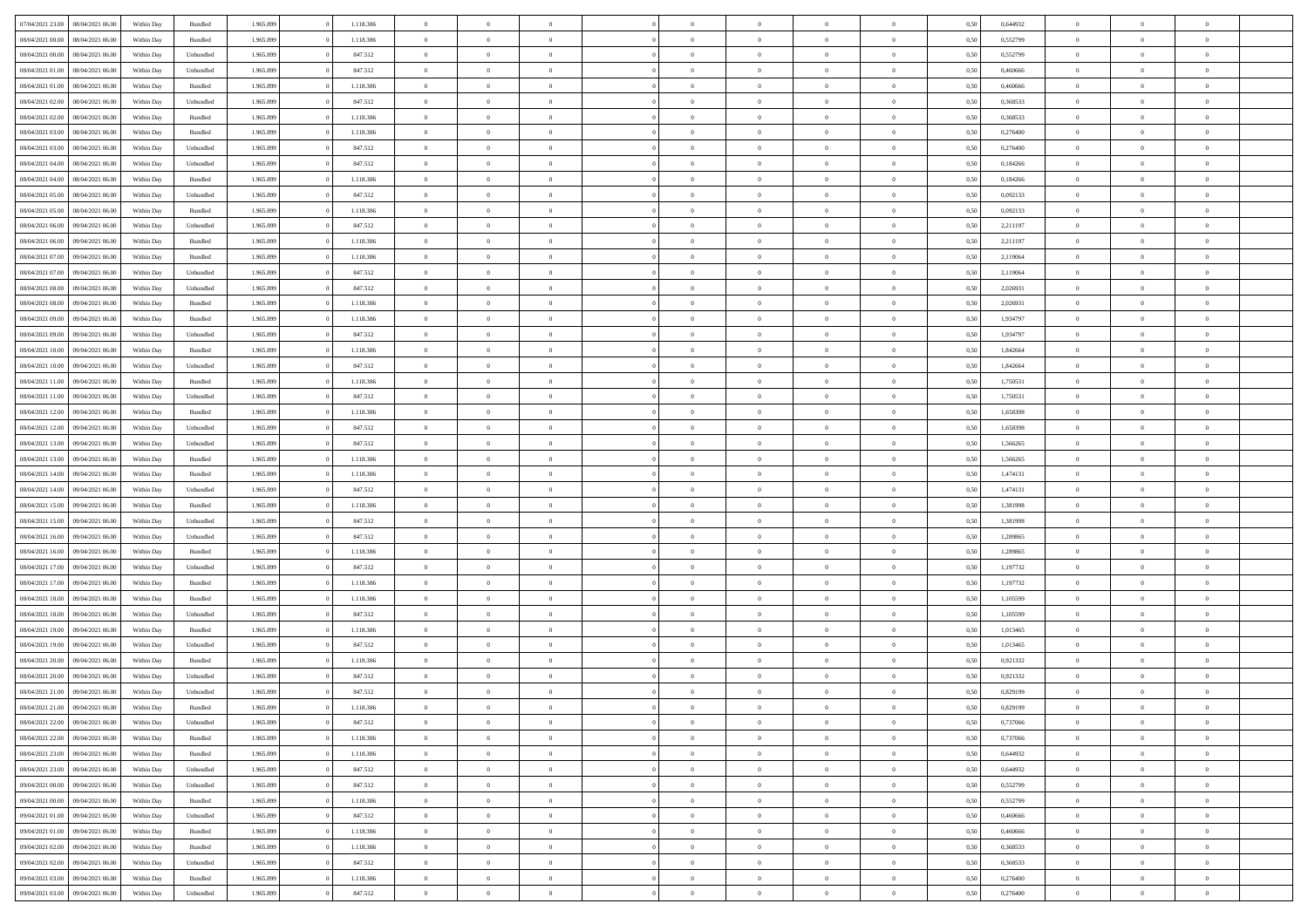| 09/04/2021 04:00 | 09/04/2021 06:00 | Within Day | Bundled   | 1.965.899 | 1.118.386 | $\overline{0}$ | $\Omega$       |                | $\Omega$       | $\Omega$       | $\Omega$       | $\theta$       | 0,50 | 0,184266 | $\theta$       | $\theta$       | $\theta$       |  |
|------------------|------------------|------------|-----------|-----------|-----------|----------------|----------------|----------------|----------------|----------------|----------------|----------------|------|----------|----------------|----------------|----------------|--|
|                  |                  |            |           |           |           |                |                |                |                |                |                |                |      |          |                |                |                |  |
| 09/04/2021 04:00 | 09/04/2021 06:00 | Within Day | Unbundled | 1.965.899 | 847.512   | $\overline{0}$ | $\theta$       | $\overline{0}$ | $\overline{0}$ | $\bf{0}$       | $\overline{0}$ | $\bf{0}$       | 0,50 | 0,184266 | $\theta$       | $\theta$       | $\overline{0}$ |  |
| 09/04/2021 05:00 | 09/04/2021 06:00 | Within Day | Bundled   | 1.965.899 | 1.118.386 | $\overline{0}$ | $\overline{0}$ | $\overline{0}$ | $\bf{0}$       | $\bf{0}$       | $\bf{0}$       | $\mathbf{0}$   | 0,50 | 0,092133 | $\bf{0}$       | $\overline{0}$ | $\overline{0}$ |  |
| 09/04/2021 05:00 | 09/04/2021 06:00 | Within Day | Unbundled | 1.965.899 | 847.512   | $\overline{0}$ | $\overline{0}$ | $\overline{0}$ | $\overline{0}$ | $\bf{0}$       | $\overline{0}$ | $\overline{0}$ | 0.50 | 0,092133 | $\theta$       | $\theta$       | $\overline{0}$ |  |
| 09/04/2021 06:00 | 10/04/2021 06:00 | Within Day | Unbundled | 1.965.899 | 847.512   | $\overline{0}$ | $\theta$       | $\overline{0}$ | $\overline{0}$ | $\bf{0}$       | $\overline{0}$ | $\bf{0}$       | 0,50 | 2,211197 | $\,$ 0 $\,$    | $\overline{0}$ | $\overline{0}$ |  |
| 09/04/2021 06:00 | 10/04/2021 06:00 | Within Day | Bundled   | 1.965.899 | 1.118.386 | $\overline{0}$ | $\overline{0}$ | $\overline{0}$ | $\bf{0}$       | $\overline{0}$ | $\overline{0}$ | $\mathbf{0}$   | 0,50 | 2,211197 | $\bf{0}$       | $\overline{0}$ | $\bf{0}$       |  |
|                  |                  |            |           |           |           |                |                |                |                | $\overline{0}$ |                |                |      |          | $\theta$       | $\overline{0}$ | $\overline{0}$ |  |
| 09/04/2021 07:00 | 10/04/2021 06:00 | Within Dav | Bundled   | 1.965.899 | 1.118.386 | $\overline{0}$ | $\overline{0}$ | $\overline{0}$ | $\overline{0}$ |                | $\overline{0}$ | $\overline{0}$ | 0.50 | 2,119064 |                |                |                |  |
| 09/04/2021 07:00 | 10/04/2021 06:00 | Within Day | Unbundled | 1.965.899 | 847.512   | $\overline{0}$ | $\theta$       | $\overline{0}$ | $\overline{0}$ | $\bf{0}$       | $\overline{0}$ | $\bf{0}$       | 0,50 | 2,119064 | $\theta$       | $\theta$       | $\overline{0}$ |  |
| 09/04/2021 08:00 | 10/04/2021 06:00 | Within Day | Unbundled | 1.965.899 | 847.512   | $\overline{0}$ | $\overline{0}$ | $\overline{0}$ | $\bf{0}$       | $\bf{0}$       | $\bf{0}$       | $\mathbf{0}$   | 0,50 | 2,026931 | $\,0\,$        | $\overline{0}$ | $\overline{0}$ |  |
| 09/04/2021 08:00 | 10/04/2021 06:00 | Within Dav | Bundled   | 1.965.899 | 1.118.386 | $\overline{0}$ | $\overline{0}$ | $\overline{0}$ | $\overline{0}$ | $\overline{0}$ | $\overline{0}$ | $\overline{0}$ | 0.50 | 2,026931 | $\theta$       | $\overline{0}$ | $\overline{0}$ |  |
| 09/04/2021 09:00 | 10/04/2021 06:00 | Within Day | Bundled   | 1.965.899 | 1.118.386 | $\overline{0}$ | $\theta$       | $\overline{0}$ | $\overline{0}$ | $\bf{0}$       | $\overline{0}$ | $\bf{0}$       | 0,50 | 1,934797 | $\,$ 0 $\,$    | $\overline{0}$ | $\overline{0}$ |  |
| 09/04/2021 09:00 | 10/04/2021 06:00 | Within Day | Unbundled | 1.965.899 | 847.512   | $\overline{0}$ | $\overline{0}$ | $\overline{0}$ | $\bf{0}$       | $\bf{0}$       | $\bf{0}$       | $\mathbf{0}$   | 0,50 | 1,934797 | $\bf{0}$       | $\overline{0}$ | $\bf{0}$       |  |
| 09/04/2021 10:00 | 10/04/2021 06:00 | Within Day | Unbundled | 1.965.899 | 847.512   | $\overline{0}$ | $\overline{0}$ | $\overline{0}$ | $\overline{0}$ | $\bf{0}$       | $\overline{0}$ | $\overline{0}$ | 0.50 | 1,842664 | $\theta$       | $\theta$       | $\overline{0}$ |  |
|                  |                  |            |           |           |           | $\overline{0}$ | $\theta$       | $\overline{0}$ | $\overline{0}$ | $\bf{0}$       | $\overline{0}$ |                |      |          | $\theta$       | $\overline{0}$ | $\overline{0}$ |  |
| 09/04/2021 10:00 | 10/04/2021 06:00 | Within Day | Bundled   | 1.965.899 | 1.118.386 |                |                |                |                |                |                | $\bf{0}$       | 0,50 | 1,842664 |                |                |                |  |
| 09/04/2021 11:00 | 10/04/2021 06:00 | Within Day | Unbundled | 1.965.899 | 847.512   | $\overline{0}$ | $\overline{0}$ | $\overline{0}$ | $\bf{0}$       | $\overline{0}$ | $\overline{0}$ | $\mathbf{0}$   | 0,50 | 1,750531 | $\bf{0}$       | $\overline{0}$ | $\bf{0}$       |  |
| 09/04/2021 11:00 | 10/04/2021 06:00 | Within Dav | Bundled   | 1.965.899 | 1.118.386 | $\overline{0}$ | $\overline{0}$ | $\overline{0}$ | $\overline{0}$ | $\overline{0}$ | $\overline{0}$ | $\overline{0}$ | 0.50 | 1,750531 | $\theta$       | $\overline{0}$ | $\overline{0}$ |  |
| 09/04/2021 12:00 | 10/04/2021 06:00 | Within Day | Bundled   | 1.965.899 | 1.118.386 | $\overline{0}$ | $\theta$       | $\overline{0}$ | $\overline{0}$ | $\bf{0}$       | $\overline{0}$ | $\bf{0}$       | 0,50 | 1,658398 | $\theta$       | $\theta$       | $\overline{0}$ |  |
| 09/04/2021 12:00 | 10/04/2021 06:00 | Within Day | Unbundled | 1.965.899 | 847.512   | $\overline{0}$ | $\overline{0}$ | $\overline{0}$ | $\bf{0}$       | $\bf{0}$       | $\bf{0}$       | $\mathbf{0}$   | 0,50 | 1,658398 | $\bf{0}$       | $\overline{0}$ | $\overline{0}$ |  |
| 09/04/2021 13:00 | 10/04/2021 06:00 | Within Day | Bundled   | 1.965.899 | 1.118.386 | $\overline{0}$ | $\overline{0}$ | $\overline{0}$ | $\overline{0}$ | $\overline{0}$ | $\overline{0}$ | $\overline{0}$ | 0.50 | 1,566265 | $\theta$       | $\overline{0}$ | $\overline{0}$ |  |
| 09/04/2021 13:00 | 10/04/2021 06:00 | Within Day | Unbundled | 1.965.899 | 847.512   | $\overline{0}$ | $\theta$       | $\overline{0}$ | $\overline{0}$ | $\bf{0}$       | $\overline{0}$ | $\bf{0}$       | 0,50 | 1,566265 | $\,$ 0 $\,$    | $\theta$       | $\overline{0}$ |  |
|                  |                  |            |           |           |           |                |                |                |                |                |                |                |      |          |                |                |                |  |
| 09/04/2021 14:00 | 10/04/2021 06:00 | Within Day | Bundled   | 1.965.899 | 1.118.386 | $\overline{0}$ | $\overline{0}$ | $\overline{0}$ | $\bf{0}$       | $\bf{0}$       | $\bf{0}$       | $\mathbf{0}$   | 0,50 | 1,474131 | $\overline{0}$ | $\overline{0}$ | $\overline{0}$ |  |
| 09/04/2021 14:00 | 10/04/2021 06:00 | Within Day | Unbundled | 1.965.899 | 847.512   | $\overline{0}$ | $\overline{0}$ | $\overline{0}$ | $\overline{0}$ | $\bf{0}$       | $\overline{0}$ | $\overline{0}$ | 0.50 | 1,474131 | $\theta$       | $\overline{0}$ | $\overline{0}$ |  |
| 09/04/2021 15:00 | 10/04/2021 06:00 | Within Day | Unbundled | 1.965.899 | 847.512   | $\overline{0}$ | $\theta$       | $\overline{0}$ | $\overline{0}$ | $\bf{0}$       | $\overline{0}$ | $\bf{0}$       | 0,50 | 1,381998 | $\,$ 0 $\,$    | $\overline{0}$ | $\overline{0}$ |  |
| 09/04/2021 15:00 | 10/04/2021 06:00 | Within Day | Bundled   | 1.965.899 | 1.118.386 | $\overline{0}$ | $\overline{0}$ | $\overline{0}$ | $\bf{0}$       | $\overline{0}$ | $\overline{0}$ | $\mathbf{0}$   | 0,50 | 1,381998 | $\overline{0}$ | $\overline{0}$ | $\bf{0}$       |  |
| 09/04/2021 16:00 | 10/04/2021 06:00 | Within Dav | Unbundled | 1.965.899 | 847.512   | $\overline{0}$ | $\overline{0}$ | $\overline{0}$ | $\overline{0}$ | $\overline{0}$ | $\overline{0}$ | $\overline{0}$ | 0.50 | 1,289865 | $\theta$       | $\overline{0}$ | $\overline{0}$ |  |
| 09/04/2021 16:00 | 10/04/2021 06:00 | Within Day | Bundled   | 1.965.899 | 1.118.386 | $\overline{0}$ | $\theta$       | $\overline{0}$ | $\overline{0}$ | $\bf{0}$       | $\overline{0}$ | $\bf{0}$       | 0,50 | 1,289865 | $\theta$       | $\theta$       | $\overline{0}$ |  |
| 09/04/2021 17:00 | 10/04/2021 06:00 | Within Day | Bundled   | 1.965.899 | 1.118.386 | $\overline{0}$ | $\overline{0}$ | $\overline{0}$ | $\bf{0}$       | $\bf{0}$       | $\bf{0}$       | $\bf{0}$       | 0,50 | 1,197732 | $\,0\,$        | $\overline{0}$ | $\overline{0}$ |  |
| 09/04/2021 17:00 | 10/04/2021 06:00 |            | Unbundled | 1.965.899 | 847.512   | $\overline{0}$ | $\overline{0}$ | $\overline{0}$ | $\overline{0}$ | $\overline{0}$ | $\overline{0}$ | $\overline{0}$ | 0.50 | 1,197732 | $\theta$       | $\overline{0}$ | $\overline{0}$ |  |
|                  |                  | Within Day |           |           |           |                |                |                |                |                |                |                |      |          |                |                |                |  |
| 09/04/2021 18:00 | 10/04/2021 06:00 | Within Day | Unbundled | 1.965.899 | 847.512   | $\overline{0}$ | $\theta$       | $\overline{0}$ | $\overline{0}$ | $\bf{0}$       | $\overline{0}$ | $\bf{0}$       | 0,50 | 1,105599 | $\,$ 0 $\,$    | $\overline{0}$ | $\overline{0}$ |  |
| 09/04/2021 18:00 | 10/04/2021 06:00 | Within Day | Bundled   | 1.965.899 | 1.118.386 | $\overline{0}$ | $\overline{0}$ | $\overline{0}$ | $\bf{0}$       | $\bf{0}$       | $\bf{0}$       | $\bf{0}$       | 0,50 | 1,105599 | $\overline{0}$ | $\overline{0}$ | $\overline{0}$ |  |
| 09/04/2021 19:00 | 10/04/2021 06:00 | Within Day | Unbundled | 1.965.899 | 847.512   | $\overline{0}$ | $\Omega$       | $\overline{0}$ | $\Omega$       | $\Omega$       | $\overline{0}$ | $\overline{0}$ | 0,50 | 1,013465 | $\,0\,$        | $\theta$       | $\theta$       |  |
| 09/04/2021 19:00 | 10/04/2021 06:00 | Within Day | Bundled   | 1.965.899 | 1.118.386 | $\overline{0}$ | $\theta$       | $\overline{0}$ | $\overline{0}$ | $\bf{0}$       | $\overline{0}$ | $\bf{0}$       | 0,50 | 1,013465 | $\,$ 0 $\,$    | $\theta$       | $\overline{0}$ |  |
| 09/04/2021 20:00 | 10/04/2021 06:00 | Within Day | Bundled   | 1.965.899 | 1.118.386 | $\overline{0}$ | $\overline{0}$ | $\overline{0}$ | $\bf{0}$       | $\bf{0}$       | $\overline{0}$ | $\mathbf{0}$   | 0,50 | 0,921332 | $\bf{0}$       | $\overline{0}$ | $\bf{0}$       |  |
| 09/04/2021 20:00 | 10/04/2021 06:00 | Within Day | Unbundled | 1.965.899 | 847.512   | $\overline{0}$ | $\Omega$       | $\Omega$       | $\Omega$       | $\bf{0}$       | $\overline{0}$ | $\overline{0}$ | 0.50 | 0,921332 | $\,0\,$        | $\theta$       | $\theta$       |  |
| 09/04/2021 21.00 | 10/04/2021 06:00 | Within Day | Unbundled | 1.965.899 | 847.512   | $\overline{0}$ | $\theta$       | $\overline{0}$ | $\overline{0}$ | $\bf{0}$       | $\overline{0}$ | $\bf{0}$       | 0,50 | 0,829199 | $\,$ 0 $\,$    | $\overline{0}$ | $\overline{0}$ |  |
|                  |                  |            |           |           |           |                |                |                |                |                |                |                |      |          |                |                |                |  |
| 09/04/2021 21.00 | 10/04/2021 06:00 | Within Day | Bundled   | 1.965.899 | 1.118.386 | $\overline{0}$ | $\overline{0}$ | $\overline{0}$ | $\bf{0}$       | $\bf{0}$       | $\bf{0}$       | $\bf{0}$       | 0,50 | 0,829199 | $\bf{0}$       | $\overline{0}$ | $\overline{0}$ |  |
| 09/04/2021 22.00 | 10/04/2021 06:00 | Within Day | Unbundled | 1.965.899 | 847.512   | $\overline{0}$ | $\Omega$       | $\overline{0}$ | $\Omega$       | $\overline{0}$ | $\overline{0}$ | $\overline{0}$ | 0.50 | 0,737066 | $\,$ 0 $\,$    | $\theta$       | $\theta$       |  |
| 09/04/2021 22.00 | 10/04/2021 06:00 | Within Day | Bundled   | 1.965.899 | 1.118.386 | $\overline{0}$ | $\theta$       | $\overline{0}$ | $\overline{0}$ | $\,$ 0         | $\overline{0}$ | $\bf{0}$       | 0,50 | 0,737066 | $\,$ 0 $\,$    | $\overline{0}$ | $\overline{0}$ |  |
| 09/04/2021 23.00 | 10/04/2021 06:00 | Within Day | Bundled   | 1.965.899 | 1.118.386 | $\overline{0}$ | $\overline{0}$ | $\overline{0}$ | $\bf{0}$       | $\bf{0}$       | $\bf{0}$       | $\mathbf{0}$   | 0,50 | 0,644932 | $\overline{0}$ | $\overline{0}$ | $\overline{0}$ |  |
| 09/04/2021 23:00 | 10/04/2021 06:00 | Within Day | Unbundled | 1.965.899 | 847.512   | $\overline{0}$ | $\Omega$       | $\overline{0}$ | $\Omega$       | $\overline{0}$ | $\overline{0}$ | $\overline{0}$ | 0,50 | 0.644932 | $\,0\,$        | $\theta$       | $\theta$       |  |
| 10/04/2021 00:00 | 10/04/2021 06:00 | Within Day | Unbundled | 1.965.899 | 847.512   | $\overline{0}$ | $\theta$       | $\overline{0}$ | $\overline{0}$ | $\,$ 0         | $\overline{0}$ | $\bf{0}$       | 0,50 | 0,552799 | $\,$ 0 $\,$    | $\overline{0}$ | $\overline{0}$ |  |
| 10/04/2021 00:00 | 10/04/2021 06:00 | Within Day | Bundled   | 1.965.899 | 1.118.386 | $\overline{0}$ | $\overline{0}$ | $\overline{0}$ | $\overline{0}$ | $\bf{0}$       | $\overline{0}$ | $\mathbf{0}$   | 0,50 | 0,552799 | $\overline{0}$ | $\overline{0}$ | $\bf{0}$       |  |
| 10/04/2021 01:00 | 10/04/2021 06:00 | Within Day | Bundled   | 1.965.899 | 1.118.386 | $\overline{0}$ | $\Omega$       | $\Omega$       | $\Omega$       | $\Omega$       | $\Omega$       | $\overline{0}$ | 0.50 | 0.460666 | $\theta$       | $\theta$       | $\theta$       |  |
| 10/04/2021 01:00 | 10/04/2021 06:00 | Within Day | Unbundled | 1.965.899 | 847.512   | $\overline{0}$ | $\,$ 0 $\,$    | $\overline{0}$ | $\bf{0}$       | $\,$ 0         | $\overline{0}$ | $\bf{0}$       | 0,50 | 0,460666 | $\,0\,$        | $\overline{0}$ | $\overline{0}$ |  |
|                  |                  |            |           |           |           |                |                |                |                |                |                |                |      |          |                |                |                |  |
| 10/04/2021 02:00 | 10/04/2021 06:00 | Within Day | Unbundled | 1.965.899 | 847.512   | $\bf{0}$       | $\bf{0}$       |                |                |                |                |                | 0,50 | 0,368533 | $\bf{0}$       | $\overline{0}$ |                |  |
| 10/04/2021 02:00 | 10/04/2021 06:00 | Within Day | Bundled   | 1.965.899 | 1.118.386 | $\overline{0}$ | $\overline{0}$ | $\overline{0}$ | $\Omega$       | $\overline{0}$ | $\overline{0}$ | $\overline{0}$ | 0,50 | 0.368533 | $\theta$       | $\theta$       | $\Omega$       |  |
| 10/04/2021 03:00 | 10/04/2021 06:00 | Within Day | Unbundled | 1.965.899 | 847.512   | $\overline{0}$ | $\bf{0}$       | $\overline{0}$ | $\overline{0}$ | $\,$ 0 $\,$    | $\overline{0}$ | $\,$ 0 $\,$    | 0,50 | 0,276400 | $\,$ 0 $\,$    | $\,$ 0 $\,$    | $\,$ 0         |  |
| 10/04/2021 03:00 | 10/04/2021 06:00 | Within Day | Bundled   | 1.965.899 | 1.118.386 | $\overline{0}$ | $\overline{0}$ | $\overline{0}$ | $\overline{0}$ | $\overline{0}$ | $\overline{0}$ | $\mathbf{0}$   | 0,50 | 0,276400 | $\overline{0}$ | $\bf{0}$       | $\bf{0}$       |  |
| 10/04/2021 04:00 | 10/04/2021 06:00 | Within Day | Unbundled | 1.965.899 | 847.512   | $\overline{0}$ | $\overline{0}$ | $\overline{0}$ | $\Omega$       | $\overline{0}$ | $\overline{0}$ | $\overline{0}$ | 0,50 | 0,184266 | $\overline{0}$ | $\overline{0}$ | $\overline{0}$ |  |
| 10/04/2021 04:00 | 10/04/2021 06:00 | Within Day | Bundled   | 1.965.899 | 1.118.386 | $\overline{0}$ | $\,$ 0         | $\overline{0}$ | $\overline{0}$ | $\,$ 0 $\,$    | $\overline{0}$ | $\mathbf{0}$   | 0,50 | 0,184266 | $\,$ 0 $\,$    | $\overline{0}$ | $\overline{0}$ |  |
| 10/04/2021 05:00 | 10/04/2021 06:00 | Within Day | Bundled   | 1.965.899 | 1.118.386 | $\overline{0}$ | $\overline{0}$ | $\overline{0}$ | $\overline{0}$ | $\overline{0}$ | $\overline{0}$ | $\mathbf{0}$   | 0,50 | 0,092133 | $\overline{0}$ | $\overline{0}$ | $\bf{0}$       |  |
|                  |                  |            |           |           |           |                |                |                |                |                |                |                |      |          |                |                |                |  |
| 10/04/2021 05:00 | 10/04/2021 06:00 | Within Day | Unbundled | 1.965.899 | 847.512   | $\overline{0}$ | $\overline{0}$ | $\overline{0}$ | $\overline{0}$ | $\overline{0}$ | $\overline{0}$ | $\bf{0}$       | 0.50 | 0,092133 | $\overline{0}$ | $\theta$       | $\overline{0}$ |  |
| 10/04/2021 06:00 | 11/04/2021 06:00 | Within Day | Bundled   | 1.965.899 | 1.118.386 | $\overline{0}$ | $\,$ 0         | $\overline{0}$ | $\overline{0}$ | $\bf{0}$       | $\overline{0}$ | $\bf{0}$       | 0,50 | 2,211197 | $\,$ 0 $\,$    | $\overline{0}$ | $\overline{0}$ |  |
| 10/04/2021 06:00 | 11/04/2021 06:00 | Within Day | Unbundled | 1.965.899 | 847.512   | $\overline{0}$ | $\bf{0}$       | $\overline{0}$ | $\overline{0}$ | $\overline{0}$ | $\overline{0}$ | $\mathbf{0}$   | 0,50 | 2,211197 | $\overline{0}$ | $\overline{0}$ | $\bf{0}$       |  |
| 10/04/2021 07:00 | 11/04/2021 06:00 | Within Day | Unbundled | 1.965.899 | 847.512   | $\overline{0}$ | $\overline{0}$ | $\overline{0}$ | $\Omega$       | $\overline{0}$ | $\overline{0}$ | $\overline{0}$ | 0.50 | 2,119064 | $\overline{0}$ | $\overline{0}$ | $\overline{0}$ |  |
| 10/04/2021 07:00 | 11/04/2021 06:00 | Within Day | Bundled   | 1.965.899 | 1.118.386 | $\overline{0}$ | $\bf{0}$       | $\overline{0}$ | $\bf{0}$       | $\bf{0}$       | $\bf{0}$       | $\mathbf{0}$   | 0,50 | 2,119064 | $\,$ 0 $\,$    | $\,$ 0 $\,$    | $\bf{0}$       |  |
| 10/04/2021 08:00 | 11/04/2021 06:00 | Within Day | Bundled   | 1.965.899 | 1.118.386 | $\overline{0}$ | $\overline{0}$ | $\overline{0}$ | $\overline{0}$ | $\overline{0}$ | $\bf{0}$       | $\mathbf{0}$   | 0,50 | 2,026931 | $\overline{0}$ | $\bf{0}$       | $\bf{0}$       |  |
|                  |                  |            |           |           |           |                |                |                |                |                |                |                |      |          |                |                |                |  |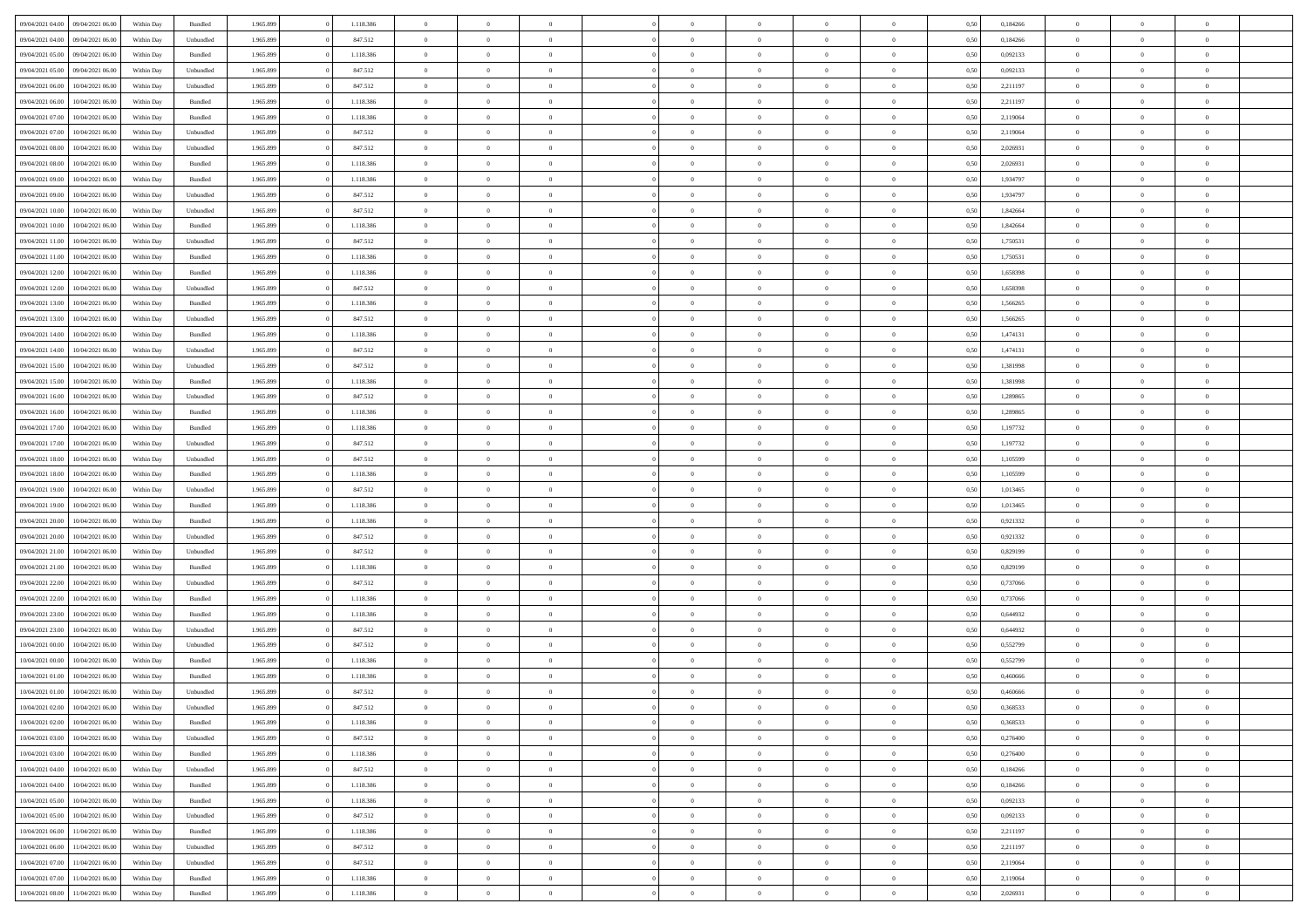| 10/04/2021 08:00 | 11/04/2021 06:00                  | Within Day | Unbundled          | 1.965.899 | 847.512   | $\overline{0}$ | $\theta$       |                | $\Omega$       | $\Omega$       | $\theta$       | $\theta$       | 0,50 | 2,026931 | $\theta$       | $\overline{0}$ | $\theta$       |  |
|------------------|-----------------------------------|------------|--------------------|-----------|-----------|----------------|----------------|----------------|----------------|----------------|----------------|----------------|------|----------|----------------|----------------|----------------|--|
|                  |                                   |            |                    |           |           |                |                |                |                |                |                |                |      |          |                |                |                |  |
| 10/04/2021 09:00 | 11/04/2021 06:00                  | Within Day | Bundled            | 1.965.899 | 1.118.386 | $\overline{0}$ | $\theta$       | $\overline{0}$ | $\overline{0}$ | $\bf{0}$       | $\overline{0}$ | $\,$ 0 $\,$    | 0,50 | 1,934797 | $\theta$       | $\overline{0}$ | $\overline{0}$ |  |
| 10/04/2021 09:00 | 11/04/2021 06:00                  | Within Day | Unbundled          | 1.965.899 | 847.512   | $\overline{0}$ | $\bf{0}$       | $\overline{0}$ | $\bf{0}$       | $\bf{0}$       | $\bf{0}$       | $\mathbf{0}$   | 0,50 | 1,934797 | $\overline{0}$ | $\overline{0}$ | $\bf{0}$       |  |
| 10/04/2021 10:00 | 11/04/2021 06:00                  | Within Dav | Bundled            | 1.965.899 | 1.118.386 | $\overline{0}$ | $\overline{0}$ | $\overline{0}$ | $\overline{0}$ | $\bf{0}$       | $\overline{0}$ | $\overline{0}$ | 0.50 | 1.842664 | $\theta$       | $\theta$       | $\overline{0}$ |  |
|                  |                                   |            |                    |           |           | $\overline{0}$ | $\theta$       | $\overline{0}$ | $\overline{0}$ | $\bf{0}$       | $\overline{0}$ |                |      |          | $\,$ 0 $\,$    | $\overline{0}$ | $\overline{0}$ |  |
| 10/04/2021 10:00 | 11/04/2021 06:00                  | Within Day | Unbundled          | 1.965.899 | 847.512   |                |                |                |                |                |                | $\bf{0}$       | 0,50 | 1,842664 |                |                |                |  |
| 10/04/2021 11:00 | 11/04/2021 06:00                  | Within Day | Bundled            | 1.965.899 | 1.118.386 | $\overline{0}$ | $\overline{0}$ | $\overline{0}$ | $\bf{0}$       | $\overline{0}$ | $\overline{0}$ | $\mathbf{0}$   | 0,50 | 1,750531 | $\overline{0}$ | $\overline{0}$ | $\bf{0}$       |  |
| 10/04/2021 11:00 | 11/04/2021 06:00                  | Within Dav | Unbundled          | 1.965.899 | 847.512   | $\overline{0}$ | $\overline{0}$ | $\overline{0}$ | $\overline{0}$ | $\overline{0}$ | $\overline{0}$ | $\overline{0}$ | 0.50 | 1,750531 | $\theta$       | $\overline{0}$ | $\overline{0}$ |  |
| 10/04/2021 12:00 | 11/04/2021 06:00                  | Within Day | Unbundled          | 1.965.899 | 847.512   | $\overline{0}$ | $\theta$       | $\overline{0}$ | $\overline{0}$ | $\bf{0}$       | $\overline{0}$ | $\bf{0}$       | 0,50 | 1,658398 | $\theta$       | $\theta$       | $\overline{0}$ |  |
| 10/04/2021 12:00 | 11/04/2021 06:00                  | Within Day | Bundled            | 1.965.899 | 1.118.386 | $\overline{0}$ | $\overline{0}$ | $\overline{0}$ | $\bf{0}$       | $\bf{0}$       | $\bf{0}$       | $\mathbf{0}$   | 0,50 | 1,658398 | $\,0\,$        | $\overline{0}$ | $\overline{0}$ |  |
|                  |                                   |            |                    |           |           |                | $\overline{0}$ |                |                | $\overline{0}$ |                |                |      |          | $\theta$       | $\overline{0}$ | $\overline{0}$ |  |
| 10/04/2021 13:00 | 11/04/2021 06:00                  | Within Dav | Unbundled          | 1.965.899 | 847.512   | $\overline{0}$ |                | $\overline{0}$ | $\overline{0}$ |                | $\overline{0}$ | $\overline{0}$ | 0.50 | 1,566265 |                |                |                |  |
| 10/04/2021 13:00 | 11/04/2021 06:00                  | Within Day | Bundled            | 1.965.899 | 1.118.386 | $\overline{0}$ | $\theta$       | $\overline{0}$ | $\overline{0}$ | $\bf{0}$       | $\overline{0}$ | $\bf{0}$       | 0,50 | 1,566265 | $\,$ 0 $\,$    | $\overline{0}$ | $\overline{0}$ |  |
| 10/04/2021 14:00 | 11/04/2021 06:00                  | Within Day | Bundled            | 1.965.899 | 1.118.386 | $\overline{0}$ | $\overline{0}$ | $\overline{0}$ | $\bf{0}$       | $\bf{0}$       | $\bf{0}$       | $\mathbf{0}$   | 0,50 | 1,474131 | $\overline{0}$ | $\overline{0}$ | $\bf{0}$       |  |
| 10/04/2021 14:00 | 11/04/2021 06:00                  | Within Day | Unbundled          | 1.965.899 | 847.512   | $\overline{0}$ | $\overline{0}$ | $\overline{0}$ | $\overline{0}$ | $\overline{0}$ | $\overline{0}$ | $\overline{0}$ | 0.50 | 1,474131 | $\theta$       | $\theta$       | $\overline{0}$ |  |
| 10/04/2021 15:00 | 11/04/2021 06:00                  | Within Day | Unbundled          | 1.965.899 | 847.512   | $\overline{0}$ | $\theta$       | $\overline{0}$ | $\overline{0}$ | $\bf{0}$       | $\overline{0}$ | $\bf{0}$       | 0,50 | 1,381998 | $\,$ 0 $\,$    | $\overline{0}$ | $\overline{0}$ |  |
|                  |                                   |            |                    |           |           |                |                |                |                |                |                |                |      |          |                |                |                |  |
| 10/04/2021 15:00 | 11/04/2021 06:00                  | Within Day | Bundled            | 1.965.899 | 1.118.386 | $\overline{0}$ | $\overline{0}$ | $\overline{0}$ | $\bf{0}$       | $\overline{0}$ | $\overline{0}$ | $\mathbf{0}$   | 0,50 | 1,381998 | $\overline{0}$ | $\overline{0}$ | $\bf{0}$       |  |
| 10/04/2021 16:00 | 11/04/2021 06:00                  | Within Dav | Unbundled          | 1.965.899 | 847.512   | $\overline{0}$ | $\overline{0}$ | $\overline{0}$ | $\overline{0}$ | $\overline{0}$ | $\overline{0}$ | $\overline{0}$ | 0.50 | 1,289865 | $\overline{0}$ | $\overline{0}$ | $\overline{0}$ |  |
| 10/04/2021 16:00 | 11/04/2021 06:00                  | Within Day | Bundled            | 1.965.899 | 1.118.386 | $\overline{0}$ | $\theta$       | $\overline{0}$ | $\overline{0}$ | $\bf{0}$       | $\overline{0}$ | $\bf{0}$       | 0,50 | 1,289865 | $\,$ 0 $\,$    | $\overline{0}$ | $\overline{0}$ |  |
| 10/04/2021 17:00 | 11/04/2021 06:00                  | Within Day | Unbundled          | 1.965.899 | 847.512   | $\overline{0}$ | $\overline{0}$ | $\overline{0}$ | $\overline{0}$ | $\bf{0}$       | $\overline{0}$ | $\mathbf{0}$   | 0,50 | 1,197732 | $\bf{0}$       | $\overline{0}$ | $\bf{0}$       |  |
| 10/04/2021 17:00 | 11/04/2021 06:00                  | Within Day | Bundled            | 1.965.899 | 1.118.386 | $\overline{0}$ | $\overline{0}$ | $\overline{0}$ | $\overline{0}$ | $\overline{0}$ | $\overline{0}$ | $\overline{0}$ | 0.50 | 1,197732 | $\theta$       | $\overline{0}$ | $\overline{0}$ |  |
| 10/04/2021 18:00 | 11/04/2021 06:00                  | Within Day | Bundled            | 1.965.899 | 1.118.386 | $\overline{0}$ | $\theta$       | $\overline{0}$ | $\overline{0}$ | $\bf{0}$       | $\overline{0}$ | $\bf{0}$       | 0,50 | 1,105599 | $\,$ 0 $\,$    | $\overline{0}$ | $\overline{0}$ |  |
|                  |                                   |            |                    |           |           |                |                |                |                |                |                |                |      |          |                |                |                |  |
| 10/04/2021 18:00 | 11/04/2021 06:00                  | Within Day | Unbundled          | 1.965.899 | 847.512   | $\overline{0}$ | $\overline{0}$ | $\overline{0}$ | $\overline{0}$ | $\bf{0}$       | $\overline{0}$ | $\mathbf{0}$   | 0,50 | 1,105599 | $\overline{0}$ | $\overline{0}$ | $\bf{0}$       |  |
| 10/04/2021 19:00 | 11/04/2021 06:00                  | Within Day | Unbundled          | 1.965.899 | 847.512   | $\overline{0}$ | $\overline{0}$ | $\overline{0}$ | $\overline{0}$ | $\overline{0}$ | $\overline{0}$ | $\overline{0}$ | 0.50 | 1,013465 | $\theta$       | $\overline{0}$ | $\overline{0}$ |  |
| 10/04/2021 19:00 | 11/04/2021 06:00                  | Within Day | Bundled            | 1.965.899 | 1.118.386 | $\overline{0}$ | $\theta$       | $\overline{0}$ | $\overline{0}$ | $\bf{0}$       | $\overline{0}$ | $\,$ 0 $\,$    | 0,50 | 1,013465 | $\,$ 0 $\,$    | $\overline{0}$ | $\overline{0}$ |  |
| 10/04/2021 20:00 | 11/04/2021 06:00                  | Within Day | Bundled            | 1.965.899 | 1.118.386 | $\overline{0}$ | $\overline{0}$ | $\overline{0}$ | $\overline{0}$ | $\overline{0}$ | $\overline{0}$ | $\mathbf{0}$   | 0,50 | 0,921332 | $\overline{0}$ | $\overline{0}$ | $\bf{0}$       |  |
| 10/04/2021 20:00 | 11/04/2021 06:00                  | Within Dav | Unbundled          | 1.965.899 | 847.512   | $\overline{0}$ | $\overline{0}$ | $\overline{0}$ | $\overline{0}$ | $\overline{0}$ | $\overline{0}$ | $\overline{0}$ | 0.50 | 0.921332 | $\overline{0}$ | $\overline{0}$ | $\overline{0}$ |  |
| 10/04/2021 21:00 | 11/04/2021 06:00                  | Within Day | Bundled            | 1.965.899 | 1.118.386 | $\overline{0}$ | $\theta$       | $\overline{0}$ | $\overline{0}$ | $\bf{0}$       | $\overline{0}$ | $\bf{0}$       | 0,50 | 0,829199 | $\,$ 0 $\,$    | $\overline{0}$ | $\overline{0}$ |  |
| 10/04/2021 21:00 | 11/04/2021 06:00                  | Within Day | Unbundled          | 1.965.899 | 847.512   | $\overline{0}$ | $\overline{0}$ | $\overline{0}$ | $\overline{0}$ | $\bf{0}$       | $\overline{0}$ | $\mathbf{0}$   | 0,50 | 0,829199 | $\,0\,$        | $\overline{0}$ | $\overline{0}$ |  |
|                  |                                   |            |                    |           |           |                |                |                |                |                |                |                |      |          |                |                |                |  |
| 10/04/2021 22.00 | 11/04/2021 06:00                  | Within Day | Bundled            | 1.965.899 | 1.118.386 | $\overline{0}$ | $\overline{0}$ | $\overline{0}$ | $\overline{0}$ | $\overline{0}$ | $\overline{0}$ | $\overline{0}$ | 0.50 | 0,737066 | $\theta$       | $\overline{0}$ | $\overline{0}$ |  |
| 10/04/2021 22:00 | 11/04/2021 06:00                  | Within Day | Unbundled          | 1.965.899 | 847.512   | $\overline{0}$ | $\overline{0}$ | $\overline{0}$ | $\overline{0}$ | $\,$ 0         | $\overline{0}$ | $\bf{0}$       | 0,50 | 0,737066 | $\,$ 0 $\,$    | $\overline{0}$ | $\overline{0}$ |  |
| 10/04/2021 23:00 | 11/04/2021 06:00                  | Within Day | Bundled            | 1.965.899 | 1.118.386 | $\overline{0}$ | $\overline{0}$ | $\overline{0}$ | $\overline{0}$ | $\bf{0}$       | $\overline{0}$ | $\mathbf{0}$   | 0,50 | 0,644932 | $\overline{0}$ | $\overline{0}$ | $\bf{0}$       |  |
| 10/04/2021 23:00 | 11/04/2021 06.00                  | Within Day | Unbundled          | 1.965.899 | 847.512   | $\overline{0}$ | $\theta$       | $\overline{0}$ | $\Omega$       | $\Omega$       | $\overline{0}$ | $\overline{0}$ | 0,50 | 0.644932 | $\,0\,$        | $\theta$       | $\theta$       |  |
| 11/04/2021 00:00 | 11/04/2021 06:00                  | Within Day | Bundled            | 1.965.899 | 1.118.386 | $\overline{0}$ | $\overline{0}$ | $\overline{0}$ | $\overline{0}$ | $\bf{0}$       | $\overline{0}$ | $\bf{0}$       | 0,50 | 0,552799 | $\,$ 0 $\,$    | $\overline{0}$ | $\overline{0}$ |  |
| 11/04/2021 00:00 | 11/04/2021 06:00                  | Within Day | Unbundled          | 1.965.899 | 847.512   | $\overline{0}$ | $\overline{0}$ | $\overline{0}$ | $\bf{0}$       | $\overline{0}$ | $\overline{0}$ | $\mathbf{0}$   | 0,50 | 0,552799 | $\bf{0}$       | $\overline{0}$ | $\bf{0}$       |  |
| 11/04/2021 01:00 | 11/04/2021 06:00                  |            |                    |           | 1.118.386 | $\overline{0}$ | $\overline{0}$ | $\overline{0}$ | $\Omega$       | $\overline{0}$ | $\overline{0}$ | $\overline{0}$ | 0.50 | 0.460666 | $\,0\,$        | $\theta$       | $\theta$       |  |
|                  |                                   | Within Day | Bundled            | 1.965.899 |           |                |                |                |                |                |                |                |      |          |                |                |                |  |
| 11/04/2021 01:00 | 11/04/2021 06:00                  | Within Day | Unbundled          | 1.965.899 | 847.512   | $\overline{0}$ | $\theta$       | $\overline{0}$ | $\overline{0}$ | $\bf{0}$       | $\overline{0}$ | $\bf{0}$       | 0,50 | 0,460666 | $\,$ 0 $\,$    | $\overline{0}$ | $\overline{0}$ |  |
| 11/04/2021 02:00 | 11/04/2021 06:00                  | Within Day | Unbundled          | 1.965.899 | 847.512   | $\overline{0}$ | $\bf{0}$       | $\overline{0}$ | $\bf{0}$       | $\bf{0}$       | $\bf{0}$       | $\mathbf{0}$   | 0,50 | 0,368533 | $\bf{0}$       | $\overline{0}$ | $\bf{0}$       |  |
| 11/04/2021 02:00 | 11/04/2021 06:00                  | Within Day | Bundled            | 1.965.899 | 1.118.386 | $\overline{0}$ | $\overline{0}$ | $\overline{0}$ | $\Omega$       | $\overline{0}$ | $\overline{0}$ | $\overline{0}$ | 0.50 | 0.368533 | $\,$ 0 $\,$    | $\theta$       | $\theta$       |  |
| 11/04/2021 03:00 | 11/04/2021 06:00                  | Within Day | Unbundled          | 1.965.899 | 847.512   | $\overline{0}$ | $\,$ 0         | $\overline{0}$ | $\overline{0}$ | $\,$ 0         | $\overline{0}$ | $\bf{0}$       | 0,50 | 0,276400 | $\,$ 0 $\,$    | $\overline{0}$ | $\overline{0}$ |  |
| 11/04/2021 03:00 | 11/04/2021 06:00                  | Within Day | Bundled            | 1.965.899 | 1.118.386 | $\overline{0}$ | $\overline{0}$ | $\overline{0}$ | $\bf{0}$       | $\bf{0}$       | $\overline{0}$ | $\mathbf{0}$   | 0,50 | 0,276400 | $\bf{0}$       | $\overline{0}$ | $\bf{0}$       |  |
|                  |                                   |            |                    |           |           |                |                |                |                |                |                |                |      |          |                |                |                |  |
| 11/04/2021 04:00 | 11/04/2021 06.00                  | Within Day | Bundled            | 1.965.899 | 1.118.386 | $\overline{0}$ | $\theta$       | $\overline{0}$ | $\Omega$       | $\bf{0}$       | $\overline{0}$ | $\overline{0}$ | 0,50 | 0,184266 | $\,0\,$        | $\theta$       | $\overline{0}$ |  |
| 11/04/2021 04:00 | 11/04/2021 06:00                  | Within Day | Unbundled          | 1.965.899 | 847.512   | $\overline{0}$ | $\overline{0}$ | $\overline{0}$ | $\overline{0}$ | $\,$ 0         | $\overline{0}$ | $\bf{0}$       | 0,50 | 0,184266 | $\,$ 0 $\,$    | $\overline{0}$ | $\overline{0}$ |  |
| 11/04/2021 05:00 | 11/04/2021 06:00                  | Within Day | Bundled            | 1.965.899 | 1.118.386 | $\overline{0}$ | $\overline{0}$ | $\overline{0}$ | $\bf{0}$       | $\bf{0}$       | $\overline{0}$ | $\mathbf{0}$   | 0,50 | 0,092133 | $\bf{0}$       | $\overline{0}$ | $\bf{0}$       |  |
| 11/04/2021 05:00 | 11/04/2021 06:00                  | Within Day | Unbundled          | 1.965.899 | 847.512   | $\overline{0}$ | $\Omega$       | $\Omega$       | $\Omega$       | $\Omega$       | $\overline{0}$ | $\overline{0}$ | 0.50 | 0.092133 | $\theta$       | $\theta$       | $\theta$       |  |
| 11/04/2021 06:00 | 12/04/2021 06:00                  | Within Day | Unbundled          | 1.965.899 | 847.512   | $\overline{0}$ | $\overline{0}$ | $\overline{0}$ | $\bf{0}$       | $\,$ 0         | $\bf{0}$       | $\bf{0}$       | 0,50 | 2,211197 | $\,0\,$        | $\,$ 0 $\,$    | $\overline{0}$ |  |
| 11/04/2021 06:00 | 12/04/2021 06:00                  | Within Day | $\mathbf B$ undled | 1.965.899 | 1.118.386 | $\overline{0}$ | $\bf{0}$       |                |                | $\bf{0}$       |                |                | 0,50 | 2,211197 | $\bf{0}$       | $\overline{0}$ |                |  |
| 11/04/2021 07:00 | 12/04/2021 06:00                  |            |                    | 1.965.899 | 847.512   | $\overline{0}$ | $\overline{0}$ | $\overline{0}$ | $\Omega$       | $\overline{0}$ | $\overline{0}$ | $\overline{0}$ |      |          | $\theta$       | $\theta$       | $\theta$       |  |
|                  |                                   | Within Day | Unbundled          |           |           |                |                |                |                |                |                |                | 0,50 | 2,119064 |                |                |                |  |
| 11/04/2021 07:00 | 12/04/2021 06:00                  | Within Day | Bundled            | 1.965.899 | 1.118.386 | $\overline{0}$ | $\,$ 0         | $\overline{0}$ | $\bf{0}$       | $\,$ 0 $\,$    | $\overline{0}$ | $\,$ 0 $\,$    | 0,50 | 2,119064 | $\,$ 0 $\,$    | $\,$ 0 $\,$    | $\,$ 0         |  |
| 11/04/2021 08:00 | 12/04/2021 06:00                  | Within Day | Bundled            | 1.965.899 | 1.118.386 | $\overline{0}$ | $\overline{0}$ | $\overline{0}$ | $\overline{0}$ | $\overline{0}$ | $\overline{0}$ | $\mathbf{0}$   | 0,50 | 2,026931 | $\overline{0}$ | $\bf{0}$       | $\overline{0}$ |  |
| 11/04/2021 08:00 | 12/04/2021 06:00                  | Within Day | Unbundled          | 1.965.899 | 847.512   | $\overline{0}$ | $\overline{0}$ | $\overline{0}$ | $\Omega$       | $\overline{0}$ | $\overline{0}$ | $\overline{0}$ | 0,50 | 2,026931 | $\overline{0}$ | $\overline{0}$ | $\overline{0}$ |  |
| 11/04/2021 11:00 | 12/04/2021 06:00                  | Within Day | Bundled            | 1.965.899 | 1.118.386 | $\overline{0}$ | $\,$ 0         | $\overline{0}$ | $\overline{0}$ | $\,$ 0 $\,$    | $\overline{0}$ | $\,$ 0 $\,$    | 0,50 | 1,750531 | $\,$ 0 $\,$    | $\overline{0}$ | $\overline{0}$ |  |
| 11/04/2021 11:00 | 12/04/2021 06:00                  | Within Day | Unbundled          | 1.965.899 | 847.512   | $\overline{0}$ | $\overline{0}$ | $\overline{0}$ | $\overline{0}$ | $\overline{0}$ | $\overline{0}$ | $\mathbf{0}$   | 0,50 | 1,750531 | $\overline{0}$ | $\overline{0}$ | $\overline{0}$ |  |
| 11/04/2021 12:00 | 12/04/2021 06:00                  | Within Day | Unbundled          | 1.965.899 | 847.512   | $\overline{0}$ | $\overline{0}$ | $\overline{0}$ | $\overline{0}$ | $\overline{0}$ | $\overline{0}$ | $\bf{0}$       | 0.50 | 1,658398 | $\overline{0}$ | $\theta$       | $\overline{0}$ |  |
| 11/04/2021 12:00 | 12/04/2021 06:00                  | Within Day | Bundled            | 1.965.899 | 1.118.386 | $\overline{0}$ | $\,$ 0         | $\overline{0}$ | $\bf{0}$       | $\bf{0}$       | $\bf{0}$       | $\bf{0}$       | 0,50 | 1,658398 | $\,$ 0 $\,$    | $\overline{0}$ | $\overline{0}$ |  |
|                  |                                   |            |                    |           |           |                |                |                |                |                |                |                |      |          |                |                |                |  |
| 11/04/2021 13:00 | 12/04/2021 06:00                  | Within Day | Bundled            | 1.965.899 | 1.118.386 | $\overline{0}$ | $\bf{0}$       | $\overline{0}$ | $\overline{0}$ | $\overline{0}$ | $\overline{0}$ | $\mathbf{0}$   | 0,50 | 1,566265 | $\overline{0}$ | $\overline{0}$ | $\bf{0}$       |  |
| 11/04/2021 13:00 | 12/04/2021 06:00                  | Within Day | Unbundled          | 1.965.899 | 847.512   | $\overline{0}$ | $\overline{0}$ | $\overline{0}$ | $\Omega$       | $\overline{0}$ | $\overline{0}$ | $\overline{0}$ | 0.50 | 1,566265 | $\overline{0}$ | $\overline{0}$ | $\overline{0}$ |  |
| 11/04/2021 14:00 | 12/04/2021 06:00                  | Within Day | Unbundled          | 1.965.899 | 847.512   | $\overline{0}$ | $\bf{0}$       | $\overline{0}$ | $\bf{0}$       | $\bf{0}$       | $\bf{0}$       | $\mathbf{0}$   | 0,50 | 1,474131 | $\,$ 0 $\,$    | $\,$ 0 $\,$    | $\bf{0}$       |  |
|                  | 11/04/2021 14:00 12/04/2021 06:00 | Within Day | Bundled            | 1.965.899 | 1.118.386 | $\overline{0}$ | $\overline{0}$ | $\overline{0}$ | $\overline{0}$ | $\overline{0}$ | $\bf{0}$       | $\mathbf{0}$   | 0,50 | 1,474131 | $\overline{0}$ | $\bf{0}$       | $\bf{0}$       |  |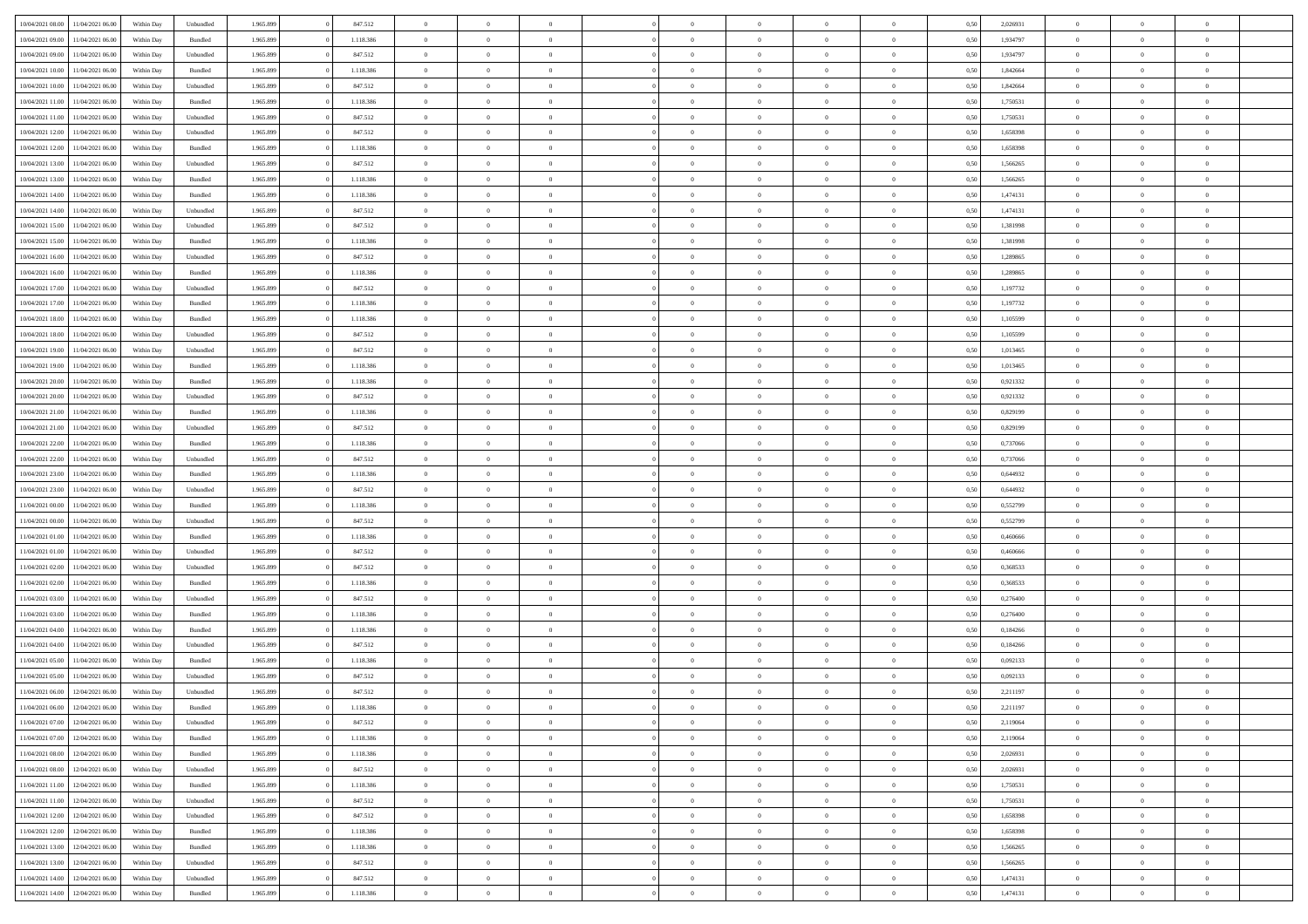| 11/04/2021 15:00                  | 12/04/2021 06:00 | Within Dav | Unbundled          | 1.965.899 | 847.512   | $\overline{0}$ | $\Omega$       |                | $\Omega$       | $\Omega$       | $\Omega$       | $\theta$       | 0,50 | 1,381998 | $\theta$       | $\theta$       | $\theta$       |  |
|-----------------------------------|------------------|------------|--------------------|-----------|-----------|----------------|----------------|----------------|----------------|----------------|----------------|----------------|------|----------|----------------|----------------|----------------|--|
|                                   |                  |            |                    |           |           |                |                |                |                |                |                |                |      |          |                |                |                |  |
| 11/04/2021 15:00                  | 12/04/2021 06:00 | Within Day | Bundled            | 1.965.899 | 1.118.386 | $\overline{0}$ | $\theta$       | $\overline{0}$ | $\overline{0}$ | $\bf{0}$       | $\overline{0}$ | $\bf{0}$       | 0,50 | 1,381998 | $\theta$       | $\overline{0}$ | $\overline{0}$ |  |
| 11/04/2021 16:00                  | 12/04/2021 06:00 | Within Day | Unbundled          | 1.965.899 | 847.512   | $\overline{0}$ | $\overline{0}$ | $\overline{0}$ | $\bf{0}$       | $\bf{0}$       | $\bf{0}$       | $\mathbf{0}$   | 0,50 | 1,289865 | $\bf{0}$       | $\overline{0}$ | $\overline{0}$ |  |
| 11/04/2021 16:00                  | 12/04/2021 06:00 | Within Dav | Bundled            | 1.965.899 | 1.118.386 | $\overline{0}$ | $\overline{0}$ | $\overline{0}$ | $\overline{0}$ | $\bf{0}$       | $\overline{0}$ | $\overline{0}$ | 0.50 | 1.289865 | $\theta$       | $\theta$       | $\overline{0}$ |  |
|                                   |                  |            |                    |           |           |                |                |                |                |                |                |                |      |          |                |                |                |  |
| 11/04/2021 17:00                  | 12/04/2021 06:00 | Within Day | Unbundled          | 1.965.899 | 847.512   | $\overline{0}$ | $\theta$       | $\overline{0}$ | $\overline{0}$ | $\bf{0}$       | $\overline{0}$ | $\bf{0}$       | 0,50 | 1,197732 | $\,$ 0 $\,$    | $\overline{0}$ | $\overline{0}$ |  |
| 11/04/2021 17:00                  | 12/04/2021 06:00 | Within Day | Bundled            | 1.965.899 | 1.118.386 | $\overline{0}$ | $\overline{0}$ | $\overline{0}$ | $\bf{0}$       | $\overline{0}$ | $\overline{0}$ | $\mathbf{0}$   | 0,50 | 1,197732 | $\bf{0}$       | $\overline{0}$ | $\bf{0}$       |  |
| 11/04/2021 18:00                  | 12/04/2021 06:00 | Within Dav | Bundled            | 1.965.899 | 1.118.386 | $\overline{0}$ | $\overline{0}$ | $\overline{0}$ | $\overline{0}$ | $\overline{0}$ | $\overline{0}$ | $\overline{0}$ | 0.50 | 1,105599 | $\theta$       | $\overline{0}$ | $\overline{0}$ |  |
| 11/04/2021 18:00                  | 12/04/2021 06:00 | Within Day | Unbundled          | 1.965.899 | 847.512   | $\overline{0}$ | $\theta$       | $\overline{0}$ | $\overline{0}$ | $\bf{0}$       | $\overline{0}$ | $\bf{0}$       | 0,50 | 1,105599 | $\theta$       | $\theta$       | $\overline{0}$ |  |
| 11/04/2021 19:00                  | 12/04/2021 06:00 | Within Day | Unbundled          | 1.965.899 | 847.512   | $\overline{0}$ | $\overline{0}$ | $\overline{0}$ | $\bf{0}$       | $\bf{0}$       | $\bf{0}$       | $\mathbf{0}$   | 0,50 | 1,013465 | $\,0\,$        | $\overline{0}$ | $\overline{0}$ |  |
| 11/04/2021 19:00                  | 12/04/2021 06:00 | Within Dav | Bundled            | 1.965.899 | 1.118.386 | $\overline{0}$ | $\overline{0}$ | $\overline{0}$ | $\overline{0}$ | $\overline{0}$ | $\overline{0}$ | $\overline{0}$ | 0.50 | 1,013465 | $\theta$       | $\overline{0}$ | $\overline{0}$ |  |
|                                   |                  |            |                    |           |           |                |                |                |                |                |                |                |      |          |                |                |                |  |
| 11/04/2021 20:00                  | 12/04/2021 06:00 | Within Day | Unbundled          | 1.965.899 | 847.512   | $\overline{0}$ | $\theta$       | $\overline{0}$ | $\overline{0}$ | $\bf{0}$       | $\overline{0}$ | $\bf{0}$       | 0,50 | 0,921332 | $\,$ 0 $\,$    | $\overline{0}$ | $\overline{0}$ |  |
| 11/04/2021 20:00                  | 12/04/2021 06:00 | Within Day | Bundled            | 1.965.899 | 1.118.386 | $\overline{0}$ | $\overline{0}$ | $\overline{0}$ | $\bf{0}$       | $\bf{0}$       | $\bf{0}$       | $\mathbf{0}$   | 0,50 | 0,921332 | $\bf{0}$       | $\overline{0}$ | $\overline{0}$ |  |
| 11/04/2021 21:00                  | 12/04/2021 06:00 | Within Day | Unbundled          | 1.965.899 | 847.512   | $\overline{0}$ | $\overline{0}$ | $\overline{0}$ | $\overline{0}$ | $\bf{0}$       | $\overline{0}$ | $\overline{0}$ | 0.50 | 0.829199 | $\theta$       | $\theta$       | $\overline{0}$ |  |
| 11/04/2021 21:00                  | 12/04/2021 06:00 | Within Day | Bundled            | 1.965.899 | 1.118.386 | $\overline{0}$ | $\theta$       | $\overline{0}$ | $\overline{0}$ | $\bf{0}$       | $\overline{0}$ | $\bf{0}$       | 0,50 | 0,829199 | $\theta$       | $\overline{0}$ | $\overline{0}$ |  |
| 11/04/2021 22:00                  | 12/04/2021 06:00 | Within Day | Unbundled          | 1.965.899 | 847.512   | $\overline{0}$ | $\overline{0}$ | $\overline{0}$ | $\bf{0}$       | $\overline{0}$ | $\overline{0}$ | $\mathbf{0}$   | 0,50 | 0,737066 | $\overline{0}$ | $\overline{0}$ | $\bf{0}$       |  |
|                                   |                  |            |                    |           |           |                |                |                |                |                |                |                |      |          |                |                |                |  |
| 11/04/2021 22.00                  | 12/04/2021 06:00 | Within Dav | Bundled            | 1.965.899 | 1.118.386 | $\overline{0}$ | $\overline{0}$ | $\overline{0}$ | $\overline{0}$ | $\overline{0}$ | $\overline{0}$ | $\overline{0}$ | 0.50 | 0,737066 | $\theta$       | $\overline{0}$ | $\overline{0}$ |  |
| 11/04/2021 23:00                  | 12/04/2021 06:00 | Within Day | Bundled            | 1.965.899 | 1.118.386 | $\overline{0}$ | $\theta$       | $\overline{0}$ | $\overline{0}$ | $\bf{0}$       | $\overline{0}$ | $\bf{0}$       | 0,50 | 0,644932 | $\,$ 0 $\,$    | $\theta$       | $\overline{0}$ |  |
| 11/04/2021 23:00                  | 12/04/2021 06:00 | Within Day | Unbundled          | 1.965.899 | 847.512   | $\overline{0}$ | $\overline{0}$ | $\overline{0}$ | $\bf{0}$       | $\bf{0}$       | $\bf{0}$       | $\mathbf{0}$   | 0,50 | 0,644932 | $\,0\,$        | $\overline{0}$ | $\overline{0}$ |  |
| 12/04/2021 00:00                  | 12/04/2021 06:00 | Within Day | Unbundled          | 1.965.899 | 847.512   | $\overline{0}$ | $\overline{0}$ | $\overline{0}$ | $\overline{0}$ | $\overline{0}$ | $\overline{0}$ | $\overline{0}$ | 0.50 | 0,552799 | $\theta$       | $\overline{0}$ | $\overline{0}$ |  |
| 12/04/2021 00:00                  | 12/04/2021 06:00 | Within Day | Bundled            | 1.965.899 | 1.118.386 | $\overline{0}$ | $\theta$       | $\overline{0}$ | $\overline{0}$ | $\bf{0}$       | $\overline{0}$ | $\bf{0}$       | 0,50 | 0,552799 | $\,$ 0 $\,$    | $\overline{0}$ | $\overline{0}$ |  |
| 12/04/2021 01:00                  | 12/04/2021 06:00 | Within Day | Bundled            | 1.965.899 | 1.118.386 | $\overline{0}$ | $\overline{0}$ | $\overline{0}$ | $\bf{0}$       | $\bf{0}$       | $\bf{0}$       | $\mathbf{0}$   | 0,50 | 0,460666 | $\overline{0}$ | $\overline{0}$ | $\overline{0}$ |  |
| 12/04/2021 01:00                  | 12/04/2021 06:00 | Within Day | Unbundled          | 1.965.899 | 847.512   | $\overline{0}$ | $\overline{0}$ | $\overline{0}$ | $\overline{0}$ | $\bf{0}$       | $\overline{0}$ | $\overline{0}$ | 0.50 | 0.460666 | $\theta$       | $\overline{0}$ | $\overline{0}$ |  |
|                                   |                  |            |                    |           |           |                |                |                |                |                |                |                |      |          |                |                |                |  |
| 12/04/2021 02:00                  | 12/04/2021 06:00 | Within Day | Unbundled          | 1.965.899 | 847.512   | $\overline{0}$ | $\theta$       | $\overline{0}$ | $\overline{0}$ | $\bf{0}$       | $\overline{0}$ | $\bf{0}$       | 0,50 | 0,368533 | $\,$ 0 $\,$    | $\overline{0}$ | $\overline{0}$ |  |
| 12/04/2021 02:00                  | 12/04/2021 06:00 | Within Day | Bundled            | 1.965.899 | 1.118.386 | $\overline{0}$ | $\overline{0}$ | $\overline{0}$ | $\bf{0}$       | $\overline{0}$ | $\overline{0}$ | $\mathbf{0}$   | 0,50 | 0,368533 | $\overline{0}$ | $\overline{0}$ | $\bf{0}$       |  |
| 12/04/2021 03:00                  | 12/04/2021 06:00 | Within Dav | Unbundled          | 1.965.899 | 847.512   | $\overline{0}$ | $\overline{0}$ | $\overline{0}$ | $\overline{0}$ | $\overline{0}$ | $\overline{0}$ | $\overline{0}$ | 0.50 | 0,276400 | $\theta$       | $\overline{0}$ | $\overline{0}$ |  |
| 12/04/2021 03:00                  | 12/04/2021 06:00 | Within Day | Bundled            | 1.965.899 | 1.118.386 | $\overline{0}$ | $\theta$       | $\overline{0}$ | $\overline{0}$ | $\bf{0}$       | $\overline{0}$ | $\bf{0}$       | 0,50 | 0,276400 | $\theta$       | $\theta$       | $\overline{0}$ |  |
| 12/04/2021 04:00                  | 12/04/2021 06:00 | Within Day | Unbundled          | 1.965.899 | 847.512   | $\overline{0}$ | $\overline{0}$ | $\overline{0}$ | $\bf{0}$       | $\bf{0}$       | $\bf{0}$       | $\bf{0}$       | 0,50 | 0,184266 | $\,0\,$        | $\overline{0}$ | $\overline{0}$ |  |
| 12/04/2021 04:00                  | 12/04/2021 06:00 | Within Day | Bundled            | 1.965.899 | 1.118.386 | $\overline{0}$ | $\overline{0}$ | $\overline{0}$ | $\overline{0}$ | $\overline{0}$ | $\overline{0}$ | $\overline{0}$ | 0.50 | 0,184266 | $\theta$       | $\overline{0}$ | $\overline{0}$ |  |
|                                   |                  |            |                    |           |           |                |                |                |                |                |                |                |      |          |                |                |                |  |
| 12/04/2021 05:00                  | 12/04/2021 06:00 | Within Day | Unbundled          | 1.965.899 | 847.512   | $\overline{0}$ | $\theta$       | $\overline{0}$ | $\overline{0}$ | $\bf{0}$       | $\overline{0}$ | $\bf{0}$       | 0,50 | 0,092133 | $\,$ 0 $\,$    | $\overline{0}$ | $\overline{0}$ |  |
| 12/04/2021 05:00                  | 12/04/2021 06:00 | Within Day | Bundled            | 1.965.899 | 1.118.386 | $\overline{0}$ | $\overline{0}$ | $\overline{0}$ | $\bf{0}$       | $\bf{0}$       | $\overline{0}$ | $\bf{0}$       | 0,50 | 0,092133 | $\overline{0}$ | $\overline{0}$ | $\overline{0}$ |  |
| 12/04/2021 06:00                  | 13/04/2021 06:00 | Within Day | Unbundled          | 1.965.899 | 847.512   | $\overline{0}$ | $\Omega$       | $\overline{0}$ | $\Omega$       | $\Omega$       | $\overline{0}$ | $\overline{0}$ | 0,50 | 2,211197 | $\,0\,$        | $\theta$       | $\theta$       |  |
| 12/04/2021 06:00                  | 13/04/2021 06:00 | Within Day | Bundled            | 1.965.899 | 1.118.386 | $\overline{0}$ | $\theta$       | $\overline{0}$ | $\overline{0}$ | $\bf{0}$       | $\overline{0}$ | $\bf{0}$       | 0,50 | 2,211197 | $\,$ 0 $\,$    | $\overline{0}$ | $\overline{0}$ |  |
| 12/04/2021 07:00                  | 13/04/2021 06:00 | Within Day | Bundled            | 1.965.899 | 1.118.386 | $\overline{0}$ | $\overline{0}$ | $\overline{0}$ | $\overline{0}$ | $\bf{0}$       | $\overline{0}$ | $\mathbf{0}$   | 0,50 | 2,119064 | $\overline{0}$ | $\overline{0}$ | $\bf{0}$       |  |
| 12/04/2021 07:00                  | 13/04/2021 06:00 | Within Day | Unbundled          | 1.965.899 | 847.512   | $\overline{0}$ | $\Omega$       | $\Omega$       | $\Omega$       | $\bf{0}$       | $\overline{0}$ | $\overline{0}$ | 0.50 | 2,119064 | $\,0\,$        | $\theta$       | $\theta$       |  |
| 12/04/2021 08:00                  | 13/04/2021 06:00 | Within Day | Unbundled          | 1.965.899 | 847.512   | $\overline{0}$ | $\theta$       | $\overline{0}$ | $\overline{0}$ | $\bf{0}$       | $\overline{0}$ | $\bf{0}$       | 0,50 | 2,026931 | $\,$ 0 $\,$    | $\overline{0}$ | $\overline{0}$ |  |
|                                   |                  |            |                    |           |           |                |                |                |                |                |                |                |      |          |                |                |                |  |
| 12/04/2021 08:00                  | 13/04/2021 06:00 | Within Day | Bundled            | 1.965.899 | 1.118.386 | $\overline{0}$ | $\overline{0}$ | $\overline{0}$ | $\overline{0}$ | $\bf{0}$       | $\overline{0}$ | $\mathbf{0}$   | 0,50 | 2,026931 | $\bf{0}$       | $\overline{0}$ | $\overline{0}$ |  |
| 12/04/2021 09:00                  | 13/04/2021 06:00 | Within Day | Unbundled          | 1.965.899 | 847.512   | $\overline{0}$ | $\Omega$       | $\overline{0}$ | $\Omega$       | $\overline{0}$ | $\overline{0}$ | $\overline{0}$ | 0.50 | 1,934797 | $\,$ 0 $\,$    | $\theta$       | $\theta$       |  |
| 12/04/2021 09:00                  | 13/04/2021 06:00 | Within Day | Bundled            | 1.965.899 | 1.118.386 | $\overline{0}$ | $\theta$       | $\overline{0}$ | $\overline{0}$ | $\,$ 0         | $\overline{0}$ | $\bf{0}$       | 0,50 | 1,934797 | $\,$ 0 $\,$    | $\overline{0}$ | $\overline{0}$ |  |
| 12/04/2021 10:00                  | 13/04/2021 06:00 | Within Day | Unbundled          | 1.965.899 | 847.512   | $\overline{0}$ | $\overline{0}$ | $\overline{0}$ | $\overline{0}$ | $\bf{0}$       | $\overline{0}$ | $\mathbf{0}$   | 0,50 | 1,842664 | $\overline{0}$ | $\overline{0}$ | $\overline{0}$ |  |
| 12/04/2021 10:00                  | 13/04/2021 06:00 | Within Day | Bundled            | 1.965.899 | 1.118.386 | $\overline{0}$ | $\Omega$       | $\overline{0}$ | $\Omega$       | $\overline{0}$ | $\overline{0}$ | $\overline{0}$ | 0,50 | 1,842664 | $\,0\,$        | $\theta$       | $\theta$       |  |
| 12/04/2021 11:00                  | 13/04/2021 06:00 | Within Day | Unbundled          | 1.965.899 | 847.512   | $\overline{0}$ | $\theta$       | $\overline{0}$ | $\overline{0}$ | $\,$ 0         | $\overline{0}$ | $\bf{0}$       | 0,50 | 1,750531 | $\,$ 0 $\,$    | $\overline{0}$ | $\overline{0}$ |  |
|                                   |                  |            |                    |           |           |                |                |                |                |                |                |                |      |          |                |                |                |  |
| 12/04/2021 11:00                  | 13/04/2021 06:00 | Within Day | Bundled            | 1.965.899 | 1.118.386 | $\overline{0}$ | $\overline{0}$ | $\overline{0}$ | $\overline{0}$ | $\bf{0}$       | $\overline{0}$ | $\mathbf{0}$   | 0,50 | 1,750531 | $\overline{0}$ | $\overline{0}$ | $\bf{0}$       |  |
| 12/04/2021 12:00                  | 13/04/2021 06:00 | Within Day | Bundled            | 1.965.899 | 1.118.386 | $\overline{0}$ | $\Omega$       | $\Omega$       | $\Omega$       | $\Omega$       | $\Omega$       | $\overline{0}$ | 0.50 | 1,658398 | $\theta$       | $\theta$       | $\theta$       |  |
| 12/04/2021 12:00                  | 13/04/2021 06:00 | Within Day | Unbundled          | 1.965.899 | 847.512   | $\overline{0}$ | $\,$ 0 $\,$    | $\overline{0}$ | $\bf{0}$       | $\,$ 0         | $\overline{0}$ | $\bf{0}$       | 0,50 | 1,658398 | $\,0\,$        | $\overline{0}$ | $\overline{0}$ |  |
| 12/04/2021 13:00                  | 13/04/2021 06:00 | Within Day | $\mathbf B$ undled | 1.965.899 | 1.118.386 | $\bf{0}$       | $\bf{0}$       |                |                |                |                |                | 0,50 | 1,566265 | $\bf{0}$       | $\overline{0}$ |                |  |
| 12/04/2021 13:00                  | 13/04/2021 06:00 | Within Day | Unbundled          | 1.965.899 | 847.512   | $\overline{0}$ | $\overline{0}$ | $\overline{0}$ | $\Omega$       | $\overline{0}$ | $\overline{0}$ | $\overline{0}$ | 0,50 | 1.566265 | $\theta$       | $\theta$       | $\theta$       |  |
| 12/04/2021 14:00                  | 13/04/2021 06:00 | Within Day | Unbundled          | 1.965.899 | 847.512   | $\overline{0}$ | $\bf{0}$       | $\overline{0}$ | $\bf{0}$       | $\,$ 0 $\,$    | $\overline{0}$ | $\,$ 0 $\,$    | 0,50 | 1,474131 | $\,$ 0 $\,$    | $\,$ 0 $\,$    | $\,$ 0         |  |
| 12/04/2021 14:00                  | 13/04/2021 06:00 | Within Day | Bundled            | 1.965.899 | 1.118.386 | $\overline{0}$ | $\overline{0}$ | $\overline{0}$ | $\overline{0}$ | $\overline{0}$ | $\overline{0}$ | $\mathbf{0}$   | 0,50 | 1,474131 | $\overline{0}$ | $\bf{0}$       | $\overline{0}$ |  |
|                                   |                  |            |                    |           |           |                |                |                |                |                |                |                |      |          |                |                |                |  |
| 12/04/2021 15:00                  | 13/04/2021 06:00 | Within Day | Unbundled          | 1.965.899 | 847.512   | $\overline{0}$ | $\overline{0}$ | $\overline{0}$ | $\Omega$       | $\overline{0}$ | $\overline{0}$ | $\overline{0}$ | 0,50 | 1,381998 | $\overline{0}$ | $\theta$       | $\overline{0}$ |  |
| 12/04/2021 15:00                  | 13/04/2021 06:00 | Within Day | Bundled            | 1.965.899 | 1.118.386 | $\overline{0}$ | $\,$ 0         | $\overline{0}$ | $\bf{0}$       | $\,$ 0 $\,$    | $\overline{0}$ | $\,$ 0 $\,$    | 0,50 | 1,381998 | $\,$ 0 $\,$    | $\overline{0}$ | $\overline{0}$ |  |
| 12/04/2021 16:00                  | 13/04/2021 06:00 | Within Day | Bundled            | 1.965.899 | 1.118.386 | $\overline{0}$ | $\overline{0}$ | $\overline{0}$ | $\overline{0}$ | $\overline{0}$ | $\overline{0}$ | $\mathbf{0}$   | 0,50 | 1,289865 | $\overline{0}$ | $\overline{0}$ | $\overline{0}$ |  |
| 12/04/2021 16:00                  | 13/04/2021 06:00 | Within Day | Unbundled          | 1.965.899 | 847.512   | $\overline{0}$ | $\overline{0}$ | $\overline{0}$ | $\overline{0}$ | $\overline{0}$ | $\overline{0}$ | $\bf{0}$       | 0.50 | 1,289865 | $\overline{0}$ | $\theta$       | $\overline{0}$ |  |
| 12/04/2021 17:00                  | 13/04/2021 06:00 | Within Day | Unbundled          | 1.965.899 | 847.512   | $\overline{0}$ | $\,$ 0         | $\overline{0}$ | $\bf{0}$       | $\bf{0}$       | $\bf{0}$       | $\bf{0}$       | 0,50 | 1,197732 | $\,$ 0 $\,$    | $\overline{0}$ | $\overline{0}$ |  |
| 12/04/2021 17:00                  | 13/04/2021 06:00 | Within Day | Bundled            | 1.965.899 | 1.118.386 | $\overline{0}$ | $\bf{0}$       | $\overline{0}$ | $\overline{0}$ | $\overline{0}$ | $\overline{0}$ | $\mathbf{0}$   | 0,50 | 1,197732 | $\overline{0}$ | $\overline{0}$ | $\bf{0}$       |  |
|                                   | 13/04/2021 06:00 |            |                    |           |           |                | $\overline{0}$ | $\overline{0}$ | $\Omega$       | $\overline{0}$ | $\overline{0}$ |                |      |          |                | $\overline{0}$ | $\overline{0}$ |  |
| 12/04/2021 18:00                  |                  | Within Day | Bundled            | 1.965.899 | 1.118.386 | $\overline{0}$ |                |                |                |                |                | $\overline{0}$ | 0.50 | 1,105599 | $\overline{0}$ |                |                |  |
| 12/04/2021 18:00                  | 13/04/2021 06:00 | Within Day | Unbundled          | 1.965.899 | 847.512   | $\overline{0}$ | $\bf{0}$       | $\overline{0}$ | $\bf{0}$       | $\bf{0}$       | $\bf{0}$       | $\mathbf{0}$   | 0,50 | 1,105599 | $\,$ 0 $\,$    | $\,$ 0 $\,$    | $\bf{0}$       |  |
| 12/04/2021 19:00 13/04/2021 06:00 |                  | Within Day | Bundled            | 1.965.899 | 1.118.386 | $\overline{0}$ | $\overline{0}$ | $\overline{0}$ | $\overline{0}$ | $\overline{0}$ | $\bf{0}$       | $\mathbf{0}$   | 0,50 | 1,013465 | $\overline{0}$ | $\bf{0}$       | $\overline{0}$ |  |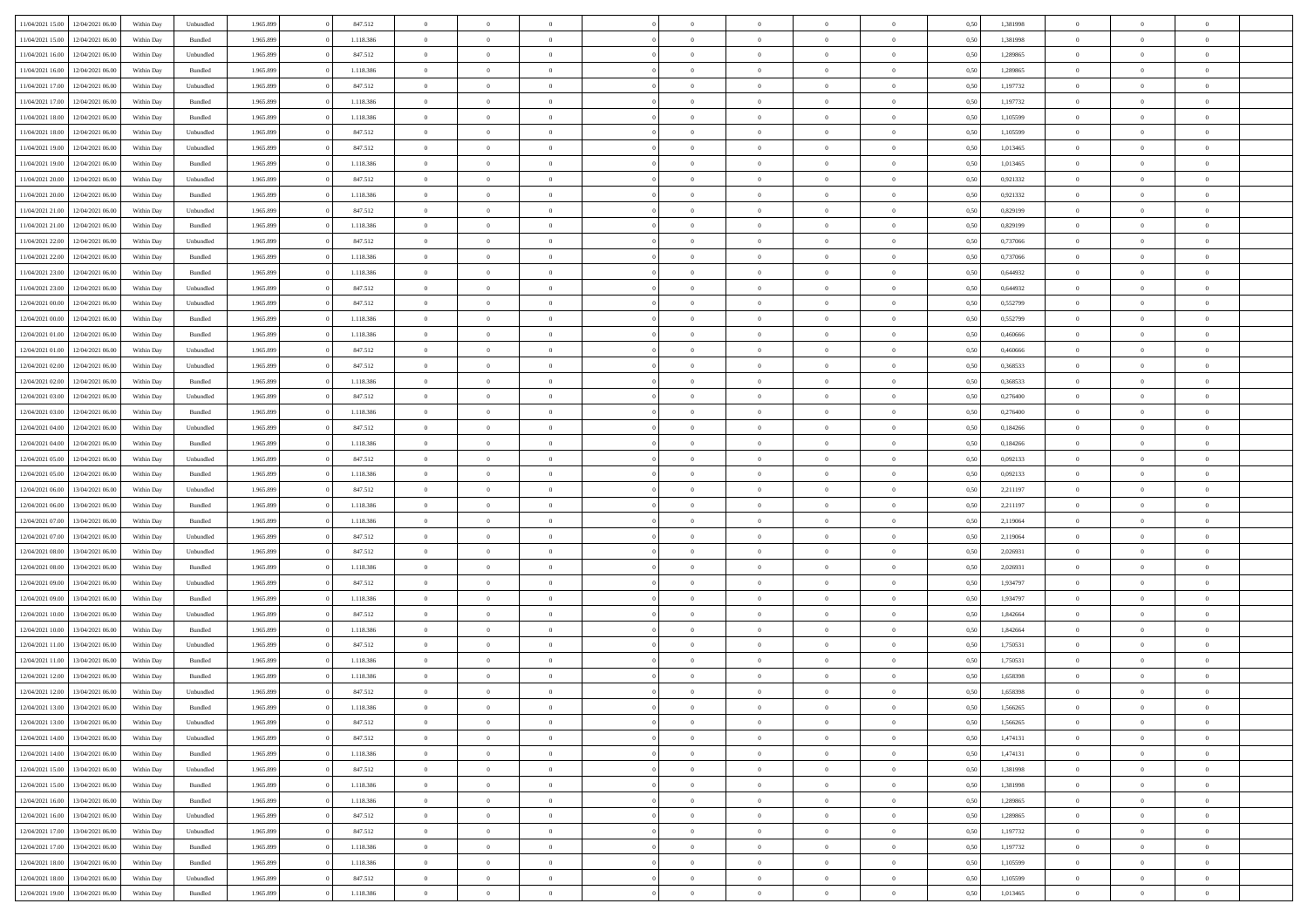| 12/04/2021 19:00 | 13/04/2021 06:00 | Within Dav | Unbundled | 1.965.899 | 847.512   | $\overline{0}$ | $\Omega$       |                | $\Omega$       | $\Omega$       | $\Omega$       | $\theta$       | 0,50 | 1,013465 | $\theta$       | $\theta$       | $\theta$       |  |
|------------------|------------------|------------|-----------|-----------|-----------|----------------|----------------|----------------|----------------|----------------|----------------|----------------|------|----------|----------------|----------------|----------------|--|
| 12/04/2021 20:00 | 13/04/2021 06:00 | Within Day | Bundled   | 1.965.899 | 1.118.386 | $\overline{0}$ | $\theta$       | $\overline{0}$ | $\overline{0}$ | $\bf{0}$       | $\overline{0}$ | $\bf{0}$       | 0,50 | 0,921332 | $\theta$       | $\overline{0}$ | $\overline{0}$ |  |
| 12/04/2021 20:00 | 13/04/2021 06:00 | Within Day | Unbundled | 1.965.899 | 847.512   | $\overline{0}$ | $\overline{0}$ | $\overline{0}$ | $\bf{0}$       | $\bf{0}$       | $\bf{0}$       | $\mathbf{0}$   | 0,50 | 0,921332 | $\bf{0}$       | $\overline{0}$ | $\overline{0}$ |  |
| 12/04/2021 21:00 | 13/04/2021 06:00 | Within Dav | Bundled   | 1.965.899 | 1.118.386 | $\overline{0}$ | $\overline{0}$ | $\overline{0}$ | $\overline{0}$ | $\bf{0}$       | $\overline{0}$ | $\overline{0}$ | 0.50 | 0.829199 | $\theta$       | $\theta$       | $\overline{0}$ |  |
| 12/04/2021 21:00 | 13/04/2021 06:00 | Within Day | Unbundled | 1.965.899 | 847.512   | $\overline{0}$ | $\theta$       | $\overline{0}$ | $\overline{0}$ | $\bf{0}$       | $\overline{0}$ | $\bf{0}$       | 0,50 | 0,829199 | $\theta$       | $\overline{0}$ | $\overline{0}$ |  |
|                  |                  |            |           |           |           |                |                |                |                |                |                |                |      |          |                |                |                |  |
| 12/04/2021 22:00 | 13/04/2021 06:00 | Within Day | Bundled   | 1.965.899 | 1.118.386 | $\overline{0}$ | $\overline{0}$ | $\overline{0}$ | $\bf{0}$       | $\overline{0}$ | $\overline{0}$ | $\mathbf{0}$   | 0,50 | 0,737066 | $\overline{0}$ | $\overline{0}$ | $\bf{0}$       |  |
| 12/04/2021 22:00 | 13/04/2021 06:00 | Within Dav | Unbundled | 1.965.899 | 847.512   | $\overline{0}$ | $\overline{0}$ | $\overline{0}$ | $\overline{0}$ | $\overline{0}$ | $\overline{0}$ | $\overline{0}$ | 0.50 | 0,737066 | $\theta$       | $\overline{0}$ | $\overline{0}$ |  |
| 12/04/2021 23:00 | 13/04/2021 06:00 | Within Day | Unbundled | 1.965.899 | 847.512   | $\overline{0}$ | $\theta$       | $\overline{0}$ | $\overline{0}$ | $\bf{0}$       | $\overline{0}$ | $\bf{0}$       | 0,50 | 0,644932 | $\theta$       | $\theta$       | $\overline{0}$ |  |
| 12/04/2021 23:00 | 13/04/2021 06:00 | Within Day | Bundled   | 1.965.899 | 1.118.386 | $\overline{0}$ | $\overline{0}$ | $\overline{0}$ | $\overline{0}$ | $\bf{0}$       | $\overline{0}$ | $\mathbf{0}$   | 0,50 | 0,644932 | $\,0\,$        | $\overline{0}$ | $\overline{0}$ |  |
| 13/04/2021 00:00 | 13/04/2021 06:00 | Within Dav | Bundled   | 1.965.899 | 1.118.386 | $\overline{0}$ | $\overline{0}$ | $\overline{0}$ | $\overline{0}$ | $\overline{0}$ | $\overline{0}$ | $\overline{0}$ | 0.50 | 0,552799 | $\theta$       | $\overline{0}$ | $\overline{0}$ |  |
| 13/04/2021 00:00 | 13/04/2021 06:00 | Within Day | Unbundled | 1.965.899 | 847.512   | $\overline{0}$ | $\theta$       | $\overline{0}$ | $\overline{0}$ | $\bf{0}$       | $\overline{0}$ | $\bf{0}$       | 0,50 | 0,552799 | $\,$ 0 $\,$    | $\overline{0}$ | $\overline{0}$ |  |
| 13/04/2021 01:00 | 13/04/2021 06:00 | Within Day | Bundled   | 1.965.899 | 1.118.386 | $\overline{0}$ | $\overline{0}$ | $\overline{0}$ | $\overline{0}$ | $\bf{0}$       | $\overline{0}$ | $\mathbf{0}$   | 0,50 | 0,460666 | $\bf{0}$       | $\overline{0}$ | $\bf{0}$       |  |
|                  |                  |            |           |           |           |                |                |                |                |                |                |                |      |          | $\theta$       |                |                |  |
| 13/04/2021 01:00 | 13/04/2021 06:00 | Within Day | Unbundled | 1.965.899 | 847.512   | $\overline{0}$ | $\overline{0}$ | $\overline{0}$ | $\overline{0}$ | $\bf{0}$       | $\overline{0}$ | $\overline{0}$ | 0.50 | 0.460666 |                | $\theta$       | $\overline{0}$ |  |
| 13/04/2021 02:00 | 13/04/2021 06:00 | Within Day | Unbundled | 1.965.899 | 847.512   | $\overline{0}$ | $\theta$       | $\overline{0}$ | $\overline{0}$ | $\bf{0}$       | $\overline{0}$ | $\bf{0}$       | 0,50 | 0,368533 | $\theta$       | $\overline{0}$ | $\overline{0}$ |  |
| 13/04/2021 02:00 | 13/04/2021 06:00 | Within Day | Bundled   | 1.965.899 | 1.118.386 | $\overline{0}$ | $\overline{0}$ | $\overline{0}$ | $\overline{0}$ | $\overline{0}$ | $\overline{0}$ | $\mathbf{0}$   | 0,50 | 0,368533 | $\bf{0}$       | $\overline{0}$ | $\bf{0}$       |  |
| 13/04/2021 03:00 | 13/04/2021 06:00 | Within Dav | Bundled   | 1.965.899 | 1.118.386 | $\overline{0}$ | $\overline{0}$ | $\overline{0}$ | $\overline{0}$ | $\overline{0}$ | $\overline{0}$ | $\overline{0}$ | 0.50 | 0,276400 | $\theta$       | $\overline{0}$ | $\overline{0}$ |  |
| 13/04/2021 03:00 | 13/04/2021 06:00 | Within Day | Unbundled | 1.965.899 | 847.512   | $\overline{0}$ | $\theta$       | $\overline{0}$ | $\overline{0}$ | $\bf{0}$       | $\overline{0}$ | $\bf{0}$       | 0,50 | 0,276400 | $\,$ 0 $\,$    | $\theta$       | $\overline{0}$ |  |
| 13/04/2021 04:00 | 13/04/2021 06:00 | Within Day | Unbundled | 1.965.899 | 847.512   | $\overline{0}$ | $\overline{0}$ | $\overline{0}$ | $\overline{0}$ | $\bf{0}$       | $\overline{0}$ | $\mathbf{0}$   | 0,50 | 0,184266 | $\bf{0}$       | $\overline{0}$ | $\overline{0}$ |  |
| 13/04/2021 04:00 | 13/04/2021 06:00 | Within Day | Bundled   | 1.965.899 | 1.118.386 | $\overline{0}$ | $\overline{0}$ | $\overline{0}$ | $\overline{0}$ | $\overline{0}$ | $\overline{0}$ | $\overline{0}$ | 0.50 | 0,184266 | $\theta$       | $\overline{0}$ | $\overline{0}$ |  |
| 13/04/2021 05:00 | 13/04/2021 06:00 |            |           | 1.965.899 | 847.512   | $\overline{0}$ | $\theta$       | $\overline{0}$ | $\overline{0}$ | $\bf{0}$       | $\overline{0}$ |                |      | 0,092133 | $\,$ 0 $\,$    | $\overline{0}$ | $\overline{0}$ |  |
|                  |                  | Within Day | Unbundled |           |           |                |                |                |                |                |                | $\bf{0}$       | 0,50 |          |                |                |                |  |
| 13/04/2021 05:00 | 13/04/2021 06:00 | Within Day | Bundled   | 1.965.899 | 1.118.386 | $\overline{0}$ | $\overline{0}$ | $\overline{0}$ | $\overline{0}$ | $\bf{0}$       | $\overline{0}$ | $\mathbf{0}$   | 0,50 | 0,092133 | $\,0\,$        | $\overline{0}$ | $\overline{0}$ |  |
| 13/04/2021 06:00 | 14/04/2021 06:00 | Within Day | Unbundled | 1.965.899 | 847.512   | $\overline{0}$ | $\overline{0}$ | $\overline{0}$ | $\overline{0}$ | $\overline{0}$ | $\overline{0}$ | $\overline{0}$ | 0.50 | 2,211197 | $\theta$       | $\overline{0}$ | $\overline{0}$ |  |
| 13/04/2021 06:00 | 14/04/2021 06:00 | Within Day | Bundled   | 1.965.899 | 1.118.386 | $\overline{0}$ | $\theta$       | $\overline{0}$ | $\overline{0}$ | $\bf{0}$       | $\overline{0}$ | $\bf{0}$       | 0,50 | 2,211197 | $\,$ 0 $\,$    | $\overline{0}$ | $\overline{0}$ |  |
| 13/04/2021 07:00 | 14/04/2021 06:00 | Within Day | Bundled   | 1.965.899 | 1.118.386 | $\overline{0}$ | $\overline{0}$ | $\overline{0}$ | $\overline{0}$ | $\overline{0}$ | $\overline{0}$ | $\mathbf{0}$   | 0,50 | 2,119064 | $\bf{0}$       | $\overline{0}$ | $\bf{0}$       |  |
| 13/04/2021 07:00 | 14/04/2021 06:00 | Within Dav | Unbundled | 1.965.899 | 847.512   | $\overline{0}$ | $\overline{0}$ | $\overline{0}$ | $\overline{0}$ | $\overline{0}$ | $\overline{0}$ | $\overline{0}$ | 0.50 | 2,119064 | $\theta$       | $\overline{0}$ | $\overline{0}$ |  |
| 13/04/2021 08:00 | 14/04/2021 06:00 | Within Day | Unbundled | 1.965.899 | 847.512   | $\overline{0}$ | $\theta$       | $\overline{0}$ | $\overline{0}$ | $\bf{0}$       | $\overline{0}$ | $\bf{0}$       | 0,50 | 2,026931 | $\,$ 0 $\,$    | $\theta$       | $\overline{0}$ |  |
| 13/04/2021 08:00 | 14/04/2021 06:00 | Within Day | Bundled   | 1.965.899 | 1.118.386 | $\overline{0}$ | $\overline{0}$ | $\overline{0}$ | $\overline{0}$ | $\bf{0}$       | $\overline{0}$ | $\mathbf{0}$   | 0,50 | 2,026931 | $\,0\,$        | $\overline{0}$ | $\overline{0}$ |  |
|                  | 14/04/2021 06:00 |            | Bundled   | 1.965.899 | 1.118.386 | $\overline{0}$ | $\overline{0}$ | $\overline{0}$ | $\overline{0}$ | $\overline{0}$ | $\overline{0}$ | $\overline{0}$ | 0.50 | 1,934797 | $\theta$       | $\overline{0}$ | $\overline{0}$ |  |
| 13/04/2021 09:00 |                  | Within Day |           |           |           |                |                |                |                |                |                |                |      |          |                |                |                |  |
| 13/04/2021 09:00 | 14/04/2021 06:00 | Within Day | Unbundled | 1.965.899 | 847.512   | $\overline{0}$ | $\theta$       | $\overline{0}$ | $\overline{0}$ | $\bf{0}$       | $\overline{0}$ | $\bf{0}$       | 0,50 | 1,934797 | $\,$ 0 $\,$    | $\overline{0}$ | $\overline{0}$ |  |
| 13/04/2021 10:00 | 14/04/2021 06:00 | Within Day | Unbundled | 1.965.899 | 847.512   | $\overline{0}$ | $\overline{0}$ | $\overline{0}$ | $\bf{0}$       | $\bf{0}$       | $\bf{0}$       | $\bf{0}$       | 0,50 | 1,842664 | $\overline{0}$ | $\overline{0}$ | $\overline{0}$ |  |
| 13/04/2021 10:00 | 14/04/2021 06:00 | Within Day | Bundled   | 1.965.899 | 1.118.386 | $\overline{0}$ | $\Omega$       | $\overline{0}$ | $\Omega$       | $\Omega$       | $\overline{0}$ | $\overline{0}$ | 0,50 | 1,842664 | $\,0\,$        | $\theta$       | $\theta$       |  |
| 13/04/2021 11:00 | 14/04/2021 06:00 | Within Day | Bundled   | 1.965.899 | 1.118.386 | $\overline{0}$ | $\theta$       | $\overline{0}$ | $\overline{0}$ | $\bf{0}$       | $\overline{0}$ | $\bf{0}$       | 0,50 | 1,750531 | $\,$ 0 $\,$    | $\overline{0}$ | $\overline{0}$ |  |
| 13/04/2021 11:00 | 14/04/2021 06:00 | Within Day | Unbundled | 1.965.899 | 847.512   | $\overline{0}$ | $\overline{0}$ | $\overline{0}$ | $\bf{0}$       | $\bf{0}$       | $\overline{0}$ | $\mathbf{0}$   | 0,50 | 1,750531 | $\overline{0}$ | $\overline{0}$ | $\bf{0}$       |  |
| 13/04/2021 12:00 | 14/04/2021 06:00 | Within Day | Bundled   | 1.965.899 | 1.118.386 | $\overline{0}$ | $\Omega$       | $\Omega$       | $\Omega$       | $\overline{0}$ | $\overline{0}$ | $\overline{0}$ | 0.50 | 1,658398 | $\,0\,$        | $\theta$       | $\theta$       |  |
| 13/04/2021 12:00 | 14/04/2021 06:00 | Within Day | Unbundled | 1.965.899 | 847.512   | $\overline{0}$ | $\theta$       | $\overline{0}$ | $\overline{0}$ | $\bf{0}$       | $\overline{0}$ | $\bf{0}$       | 0,50 | 1,658398 | $\,$ 0 $\,$    | $\overline{0}$ | $\overline{0}$ |  |
|                  |                  |            |           |           |           |                | $\overline{0}$ |                |                | $\bf{0}$       |                |                |      |          | $\bf{0}$       | $\overline{0}$ | $\overline{0}$ |  |
| 13/04/2021 13:00 | 14/04/2021 06:00 | Within Day | Unbundled | 1.965.899 | 847.512   | $\overline{0}$ |                | $\overline{0}$ | $\bf{0}$       |                | $\bf{0}$       | $\bf{0}$       | 0,50 | 1,566265 |                |                |                |  |
| 13/04/2021 13:00 | 14/04/2021 06:00 | Within Day | Bundled   | 1.965.899 | 1.118.386 | $\overline{0}$ | $\Omega$       | $\overline{0}$ | $\Omega$       | $\overline{0}$ | $\overline{0}$ | $\overline{0}$ | 0.50 | 1.566265 | $\,$ 0 $\,$    | $\theta$       | $\theta$       |  |
| 13/04/2021 14:00 | 14/04/2021 06:00 | Within Day | Unbundled | 1.965.899 | 847.512   | $\overline{0}$ | $\theta$       | $\overline{0}$ | $\overline{0}$ | $\,$ 0         | $\overline{0}$ | $\bf{0}$       | 0,50 | 1,474131 | $\,$ 0 $\,$    | $\overline{0}$ | $\overline{0}$ |  |
| 13/04/2021 14:00 | 14/04/2021 06:00 | Within Day | Bundled   | 1.965.899 | 1.118.386 | $\overline{0}$ | $\overline{0}$ | $\overline{0}$ | $\bf{0}$       | $\bf{0}$       | $\bf{0}$       | $\mathbf{0}$   | 0,50 | 1,474131 | $\overline{0}$ | $\overline{0}$ | $\overline{0}$ |  |
| 13/04/2021 15:00 | 14/04/2021 06:00 | Within Day | Unbundled | 1.965.899 | 847.512   | $\overline{0}$ | $\Omega$       | $\overline{0}$ | $\Omega$       | $\overline{0}$ | $\overline{0}$ | $\overline{0}$ | 0,50 | 1,381998 | $\,0\,$        | $\theta$       | $\theta$       |  |
| 13/04/2021 15:00 | 14/04/2021 06:00 | Within Day | Bundled   | 1.965.899 | 1.118.386 | $\overline{0}$ | $\theta$       | $\overline{0}$ | $\overline{0}$ | $\,$ 0         | $\overline{0}$ | $\bf{0}$       | 0,50 | 1,381998 | $\,$ 0 $\,$    | $\overline{0}$ | $\overline{0}$ |  |
| 13/04/2021 16:00 | 14/04/2021 06:00 | Within Day | Unbundled | 1.965.899 | 847.512   | $\overline{0}$ | $\overline{0}$ | $\overline{0}$ | $\bf{0}$       | $\bf{0}$       | $\bf{0}$       | $\mathbf{0}$   | 0,50 | 1,289865 | $\overline{0}$ | $\overline{0}$ | $\bf{0}$       |  |
| 13/04/2021 16:00 | 14/04/2021 06:00 | Within Day | Bundled   | 1.965.899 | 1.118.386 | $\overline{0}$ | $\Omega$       | $\Omega$       | $\Omega$       | $\Omega$       | $\Omega$       | $\overline{0}$ | 0.50 | 1,289865 | $\theta$       | $\theta$       | $\theta$       |  |
| 13/04/2021 17:00 | 14/04/2021 06:00 | Within Day | Bundled   | 1.965.899 | 1.118.386 | $\overline{0}$ | $\,$ 0 $\,$    | $\overline{0}$ | $\bf{0}$       | $\,$ 0         | $\bf{0}$       | $\bf{0}$       | 0,50 | 1,197732 | $\,0\,$        | $\overline{0}$ | $\overline{0}$ |  |
|                  |                  |            |           |           |           |                |                |                |                |                |                |                |      |          |                |                |                |  |
| 13/04/2021 17:00 | 14/04/2021 06:00 | Within Day | Unbundled | 1.965.899 | 847.512   | $\bf{0}$       | $\bf{0}$       |                |                |                |                |                | 0,50 | 1,197732 | $\bf{0}$       | $\overline{0}$ |                |  |
| 13/04/2021 18:00 | 14/04/2021 06:00 | Within Day | Bundled   | 1.965.899 | 1.118.386 | $\overline{0}$ | $\overline{0}$ | $\overline{0}$ | $\Omega$       | $\overline{0}$ | $\overline{0}$ | $\overline{0}$ | 0,50 | 1,105599 | $\theta$       | $\theta$       | $\Omega$       |  |
| 13/04/2021 18:00 | 14/04/2021 06:00 | Within Day | Unbundled | 1.965.899 | 847.512   | $\overline{0}$ | $\,$ 0         | $\overline{0}$ | $\overline{0}$ | $\,$ 0 $\,$    | $\overline{0}$ | $\,$ 0 $\,$    | 0,50 | 1,105599 | $\,$ 0 $\,$    | $\,$ 0 $\,$    | $\,$ 0         |  |
| 13/04/2021 19:00 | 14/04/2021 06:00 | Within Day | Bundled   | 1.965.899 | 1.118.386 | $\overline{0}$ | $\overline{0}$ | $\overline{0}$ | $\overline{0}$ | $\overline{0}$ | $\overline{0}$ | $\mathbf{0}$   | 0,50 | 1,013465 | $\overline{0}$ | $\bf{0}$       | $\bf{0}$       |  |
| 13/04/2021 19:00 | 14/04/2021 06:00 | Within Day | Unbundled | 1.965.899 | 847.512   | $\overline{0}$ | $\overline{0}$ | $\overline{0}$ | $\Omega$       | $\overline{0}$ | $\overline{0}$ | $\overline{0}$ | 0,50 | 1,013465 | $\overline{0}$ | $\overline{0}$ | $\overline{0}$ |  |
| 13/04/2021 20:00 | 14/04/2021 06:00 | Within Day | Bundled   | 1.965.899 | 1.118.386 | $\overline{0}$ | $\,$ 0         | $\overline{0}$ | $\overline{0}$ | $\,$ 0 $\,$    | $\overline{0}$ | $\mathbf{0}$   | 0,50 | 0,921332 | $\,$ 0 $\,$    | $\overline{0}$ | $\overline{0}$ |  |
| 13/04/2021 20:00 | 14/04/2021 06:00 | Within Day | Unbundled | 1.965.899 | 847.512   | $\overline{0}$ | $\overline{0}$ | $\overline{0}$ | $\overline{0}$ | $\overline{0}$ | $\overline{0}$ | $\mathbf{0}$   | 0,50 | 0,921332 | $\overline{0}$ | $\overline{0}$ | $\bf{0}$       |  |
|                  | 14/04/2021 06:00 |            |           |           |           |                | $\overline{0}$ | $\overline{0}$ |                | $\overline{0}$ | $\overline{0}$ |                | 0.50 |          |                | $\theta$       | $\overline{0}$ |  |
| 13/04/2021 21:00 |                  | Within Day | Unbundled | 1.965.899 | 847.512   | $\overline{0}$ |                |                | $\overline{0}$ |                |                | $\bf{0}$       |      | 0,829199 | $\overline{0}$ |                |                |  |
| 13/04/2021 21:00 | 14/04/2021 06:00 | Within Day | Bundled   | 1.965.899 | 1.118.386 | $\overline{0}$ | $\,$ 0         | $\overline{0}$ | $\overline{0}$ | $\bf{0}$       | $\overline{0}$ | $\bf{0}$       | 0,50 | 0,829199 | $\,$ 0 $\,$    | $\overline{0}$ | $\overline{0}$ |  |
| 13/04/2021 22:00 | 14/04/2021 06:00 | Within Day | Bundled   | 1.965.899 | 1.118.386 | $\overline{0}$ | $\bf{0}$       | $\overline{0}$ | $\overline{0}$ | $\overline{0}$ | $\overline{0}$ | $\mathbf{0}$   | 0,50 | 0,737066 | $\overline{0}$ | $\overline{0}$ | $\bf{0}$       |  |
| 13/04/2021 22:00 | 14/04/2021 06:00 | Within Day | Unbundled | 1.965.899 | 847.512   | $\overline{0}$ | $\overline{0}$ | $\overline{0}$ | $\Omega$       | $\overline{0}$ | $\overline{0}$ | $\overline{0}$ | 0.50 | 0,737066 | $\overline{0}$ | $\overline{0}$ | $\overline{0}$ |  |
| 13/04/2021 23:00 | 14/04/2021 06:00 | Within Day | Bundled   | 1.965.899 | 1.118.386 | $\overline{0}$ | $\bf{0}$       | $\overline{0}$ | $\bf{0}$       | $\bf{0}$       | $\overline{0}$ | $\mathbf{0}$   | 0,50 | 0,644932 | $\,$ 0 $\,$    | $\,$ 0 $\,$    | $\bf{0}$       |  |
| 13/04/2021 23:00 | 14/04/2021 06:00 | Within Day | Unbundled | 1.965.899 | 847.512   | $\overline{0}$ | $\overline{0}$ | $\overline{0}$ | $\overline{0}$ | $\overline{0}$ | $\overline{0}$ | $\mathbf{0}$   | 0,50 | 0,644932 | $\overline{0}$ | $\bf{0}$       | $\bf{0}$       |  |
|                  |                  |            |           |           |           |                |                |                |                |                |                |                |      |          |                |                |                |  |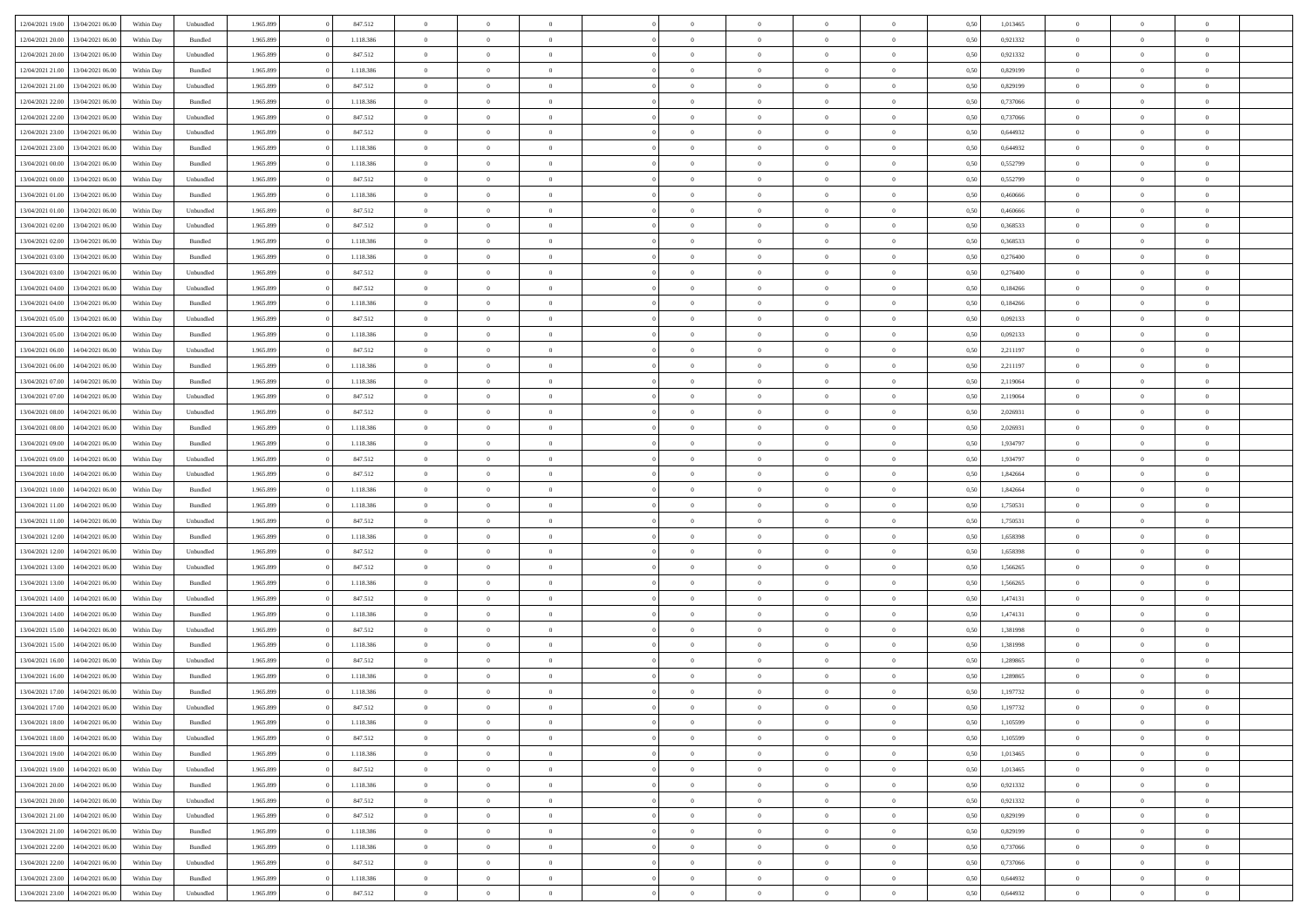| 14/04/2021 00:00 | 14/04/2021 06:00 | Within Day | Bundled            | 1.965.899 | 1.118.386 | $\overline{0}$ | $\theta$       |                | $\Omega$       | $\Omega$       | $\theta$       | $\theta$       | 0,50 | 0,552799 | $\theta$       | $\theta$       | $\theta$       |  |
|------------------|------------------|------------|--------------------|-----------|-----------|----------------|----------------|----------------|----------------|----------------|----------------|----------------|------|----------|----------------|----------------|----------------|--|
|                  |                  |            |                    |           |           |                |                |                |                |                |                |                |      |          |                |                |                |  |
| 14/04/2021 00:00 | 14/04/2021 06:00 | Within Day | Unbundled          | 1.965.899 | 847.512   | $\overline{0}$ | $\theta$       | $\overline{0}$ | $\overline{0}$ | $\bf{0}$       | $\overline{0}$ | $\bf{0}$       | 0,50 | 0,552799 | $\theta$       | $\overline{0}$ | $\overline{0}$ |  |
| 14/04/2021 01:00 | 14/04/2021 06:00 | Within Day | Bundled            | 1.965.899 | 1.118.386 | $\overline{0}$ | $\overline{0}$ | $\overline{0}$ | $\overline{0}$ | $\bf{0}$       | $\overline{0}$ | $\mathbf{0}$   | 0,50 | 0,460666 | $\bf{0}$       | $\overline{0}$ | $\bf{0}$       |  |
| 14/04/2021 01:00 | 14/04/2021 06:00 | Within Day | Unbundled          | 1.965.899 | 847.512   | $\overline{0}$ | $\overline{0}$ | $\overline{0}$ | $\overline{0}$ | $\bf{0}$       | $\overline{0}$ | $\overline{0}$ | 0.50 | 0.460666 | $\theta$       | $\theta$       | $\overline{0}$ |  |
|                  |                  |            |                    |           |           |                |                |                |                |                |                |                |      |          |                |                |                |  |
| 14/04/2021 02:00 | 14/04/2021 06:00 | Within Day | Unbundled          | 1.965.899 | 847.512   | $\overline{0}$ | $\theta$       | $\overline{0}$ | $\overline{0}$ | $\bf{0}$       | $\overline{0}$ | $\bf{0}$       | 0,50 | 0,368533 | $\,$ 0 $\,$    | $\overline{0}$ | $\overline{0}$ |  |
| 14/04/2021 02:00 | 14/04/2021 06:00 | Within Day | Bundled            | 1.965.899 | 1.118.386 | $\overline{0}$ | $\overline{0}$ | $\overline{0}$ | $\overline{0}$ | $\overline{0}$ | $\overline{0}$ | $\mathbf{0}$   | 0,50 | 0,368533 | $\bf{0}$       | $\overline{0}$ | $\bf{0}$       |  |
| 14/04/2021 03:00 | 14/04/2021 06:00 | Within Dav | Unbundled          | 1.965.899 | 847.512   | $\overline{0}$ | $\overline{0}$ | $\overline{0}$ | $\overline{0}$ | $\overline{0}$ | $\overline{0}$ | $\overline{0}$ | 0.50 | 0,276400 | $\theta$       | $\overline{0}$ | $\overline{0}$ |  |
| 14/04/2021 03:00 | 14/04/2021 06:00 | Within Day | Bundled            | 1.965.899 | 1.118.386 | $\overline{0}$ | $\theta$       | $\overline{0}$ | $\overline{0}$ | $\bf{0}$       | $\overline{0}$ | $\bf{0}$       | 0,50 | 0,276400 | $\,$ 0 $\,$    | $\theta$       | $\overline{0}$ |  |
|                  |                  |            |                    |           |           |                | $\overline{0}$ |                |                | $\bf{0}$       |                |                |      |          | $\,0\,$        | $\overline{0}$ | $\overline{0}$ |  |
| 14/04/2021 04:00 | 14/04/2021 06:00 | Within Day | Unbundled          | 1.965.899 | 847.512   | $\overline{0}$ |                | $\overline{0}$ | $\bf{0}$       |                | $\bf{0}$       | $\mathbf{0}$   | 0,50 | 0,184266 |                |                |                |  |
| 14/04/2021 04:00 | 14/04/2021 06:00 | Within Dav | Bundled            | 1.965.899 | 1.118.386 | $\overline{0}$ | $\overline{0}$ | $\overline{0}$ | $\overline{0}$ | $\overline{0}$ | $\overline{0}$ | $\overline{0}$ | 0.50 | 0,184266 | $\theta$       | $\overline{0}$ | $\overline{0}$ |  |
| 14/04/2021 05:00 | 14/04/2021 06:00 | Within Day | Unbundled          | 1.965.899 | 847.512   | $\overline{0}$ | $\theta$       | $\overline{0}$ | $\overline{0}$ | $\bf{0}$       | $\overline{0}$ | $\bf{0}$       | 0,50 | 0,092133 | $\,$ 0 $\,$    | $\overline{0}$ | $\overline{0}$ |  |
| 14/04/2021 05:00 | 14/04/2021 06:00 | Within Day | Bundled            | 1.965.899 | 1.118.386 | $\overline{0}$ | $\overline{0}$ | $\overline{0}$ | $\bf{0}$       | $\bf{0}$       | $\bf{0}$       | $\mathbf{0}$   | 0,50 | 0,092133 | $\overline{0}$ | $\overline{0}$ | $\bf{0}$       |  |
| 14/04/2021 06:00 | 15/04/2021 06:00 | Within Day | Unbundled          | 1.965.899 | 847.512   | $\overline{0}$ | $\overline{0}$ | $\overline{0}$ | $\overline{0}$ | $\overline{0}$ | $\overline{0}$ | $\overline{0}$ | 0.50 | 2,211197 | $\theta$       | $\theta$       | $\overline{0}$ |  |
|                  |                  |            |                    |           |           | $\overline{0}$ | $\theta$       | $\overline{0}$ | $\overline{0}$ | $\bf{0}$       | $\overline{0}$ |                |      |          | $\,$ 0 $\,$    | $\overline{0}$ | $\overline{0}$ |  |
| 14/04/2021 06:00 | 15/04/2021 06:00 | Within Day | Bundled            | 1.965.899 | 1.118.386 |                |                |                |                |                |                | $\bf{0}$       | 0,50 | 2,211197 |                |                |                |  |
| 14/04/2021 07:00 | 15/04/2021 06:00 | Within Day | Bundled            | 1.965.899 | 1.118.386 | $\overline{0}$ | $\overline{0}$ | $\overline{0}$ | $\bf{0}$       | $\overline{0}$ | $\overline{0}$ | $\mathbf{0}$   | 0,50 | 2,119064 | $\overline{0}$ | $\overline{0}$ | $\bf{0}$       |  |
| 14/04/2021 07:00 | 15/04/2021 06:00 | Within Dav | Unbundled          | 1.965.899 | 847.512   | $\overline{0}$ | $\overline{0}$ | $\overline{0}$ | $\overline{0}$ | $\overline{0}$ | $\overline{0}$ | $\overline{0}$ | 0.50 | 2,119064 | $\overline{0}$ | $\overline{0}$ | $\overline{0}$ |  |
| 14/04/2021 08:00 | 15/04/2021 06:00 | Within Day | Bundled            | 1.965.899 | 1.118.386 | $\overline{0}$ | $\theta$       | $\overline{0}$ | $\overline{0}$ | $\bf{0}$       | $\overline{0}$ | $\bf{0}$       | 0,50 | 2,026931 | $\,$ 0 $\,$    | $\overline{0}$ | $\overline{0}$ |  |
| 14/04/2021 08:00 | 15/04/2021 06:00 | Within Day | Unbundled          | 1.965.899 | 847.512   | $\overline{0}$ | $\overline{0}$ | $\overline{0}$ | $\bf{0}$       | $\bf{0}$       | $\bf{0}$       | $\mathbf{0}$   | 0,50 | 2,026931 | $\bf{0}$       | $\overline{0}$ | $\bf{0}$       |  |
|                  |                  |            |                    |           |           |                |                |                |                |                |                |                |      |          |                |                |                |  |
| 14/04/2021 09:00 | 15/04/2021 06:00 | Within Day | Bundled            | 1.965.899 | 1.118.386 | $\overline{0}$ | $\overline{0}$ | $\overline{0}$ | $\overline{0}$ | $\overline{0}$ | $\overline{0}$ | $\overline{0}$ | 0.50 | 1,934797 | $\theta$       | $\overline{0}$ | $\overline{0}$ |  |
| 14/04/2021 09:00 | 15/04/2021 06:00 | Within Day | Unbundled          | 1.965.899 | 847.512   | $\overline{0}$ | $\theta$       | $\overline{0}$ | $\overline{0}$ | $\bf{0}$       | $\overline{0}$ | $\bf{0}$       | 0,50 | 1,934797 | $\,$ 0 $\,$    | $\overline{0}$ | $\overline{0}$ |  |
| 14/04/2021 10:00 | 15/04/2021 06:00 | Within Day | Unbundled          | 1.965.899 | 847.512   | $\overline{0}$ | $\overline{0}$ | $\overline{0}$ | $\bf{0}$       | $\bf{0}$       | $\bf{0}$       | $\mathbf{0}$   | 0,50 | 1,842664 | $\overline{0}$ | $\overline{0}$ | $\bf{0}$       |  |
| 14/04/2021 10:00 | 15/04/2021 06:00 | Within Day | Bundled            | 1.965.899 | 1.118.386 | $\overline{0}$ | $\overline{0}$ | $\overline{0}$ | $\overline{0}$ | $\overline{0}$ | $\overline{0}$ | $\overline{0}$ | 0.50 | 1.842664 | $\theta$       | $\overline{0}$ | $\overline{0}$ |  |
| 14/04/2021 11:00 | 15/04/2021 06:00 | Within Day | Bundled            | 1.965.899 | 1.118.386 | $\overline{0}$ | $\theta$       | $\overline{0}$ | $\overline{0}$ | $\bf{0}$       | $\overline{0}$ | $\,$ 0 $\,$    | 0,50 | 1,750531 | $\,$ 0 $\,$    | $\overline{0}$ | $\overline{0}$ |  |
|                  |                  |            |                    |           |           |                |                |                |                |                |                |                |      |          |                |                |                |  |
| 14/04/2021 11:00 | 15/04/2021 06:00 | Within Day | Unbundled          | 1.965.899 | 847.512   | $\overline{0}$ | $\overline{0}$ | $\overline{0}$ | $\overline{0}$ | $\overline{0}$ | $\overline{0}$ | $\mathbf{0}$   | 0,50 | 1,750531 | $\bf{0}$       | $\overline{0}$ | $\bf{0}$       |  |
| 14/04/2021 12:00 | 15/04/2021 06:00 | Within Dav | Bundled            | 1.965.899 | 1.118.386 | $\overline{0}$ | $\overline{0}$ | $\overline{0}$ | $\overline{0}$ | $\overline{0}$ | $\overline{0}$ | $\overline{0}$ | 0.50 | 1,658398 | $\overline{0}$ | $\overline{0}$ | $\overline{0}$ |  |
| 14/04/2021 12:00 | 15/04/2021 06:00 | Within Day | Unbundled          | 1.965.899 | 847.512   | $\overline{0}$ | $\theta$       | $\overline{0}$ | $\overline{0}$ | $\bf{0}$       | $\overline{0}$ | $\bf{0}$       | 0,50 | 1,658398 | $\theta$       | $\overline{0}$ | $\overline{0}$ |  |
| 14/04/2021 13:00 | 15/04/2021 06:00 | Within Day | Bundled            | 1.965.899 | 1.118.386 | $\overline{0}$ | $\overline{0}$ | $\overline{0}$ | $\overline{0}$ | $\bf{0}$       | $\overline{0}$ | $\mathbf{0}$   | 0,50 | 1,566265 | $\,0\,$        | $\overline{0}$ | $\overline{0}$ |  |
| 14/04/2021 13:00 | 15/04/2021 06:00 |            | Unbundled          | 1.965.899 | 847.512   | $\overline{0}$ | $\overline{0}$ | $\overline{0}$ | $\overline{0}$ | $\overline{0}$ | $\overline{0}$ | $\overline{0}$ | 0.50 | 1,566265 | $\theta$       | $\overline{0}$ | $\overline{0}$ |  |
|                  |                  | Within Day |                    |           |           |                |                |                |                |                |                |                |      |          |                |                |                |  |
| 14/04/2021 14:00 | 15/04/2021 06:00 | Within Day | Bundled            | 1.965.899 | 1.118.386 | $\overline{0}$ | $\overline{0}$ | $\overline{0}$ | $\overline{0}$ | $\,$ 0         | $\overline{0}$ | $\bf{0}$       | 0,50 | 1,474131 | $\,$ 0 $\,$    | $\overline{0}$ | $\overline{0}$ |  |
| 14/04/2021 14:00 | 15/04/2021 06:00 | Within Day | Unbundled          | 1.965.899 | 847.512   | $\overline{0}$ | $\overline{0}$ | $\overline{0}$ | $\overline{0}$ | $\bf{0}$       | $\overline{0}$ | $\mathbf{0}$   | 0,50 | 1,474131 | $\bf{0}$       | $\overline{0}$ | $\bf{0}$       |  |
| 14/04/2021 15:00 | 15/04/2021 06:00 | Within Day | Unbundled          | 1.965.899 | 847.512   | $\bf{0}$       | $\theta$       | $\overline{0}$ | $\Omega$       | $\Omega$       | $\overline{0}$ | $\overline{0}$ | 0,50 | 1,381998 | $\,0\,$        | $\theta$       | $\theta$       |  |
| 14/04/2021 15:00 | 15/04/2021 06:00 | Within Day | Bundled            | 1.965.899 | 1.118.386 | $\overline{0}$ | $\overline{0}$ | $\overline{0}$ | $\overline{0}$ | $\bf{0}$       | $\overline{0}$ | $\bf{0}$       | 0,50 | 1,381998 | $\,$ 0 $\,$    | $\overline{0}$ | $\overline{0}$ |  |
|                  |                  |            |                    |           |           |                |                |                |                |                |                |                |      |          |                |                |                |  |
| 14/04/2021 16:00 | 15/04/2021 06:00 | Within Day | Bundled            | 1.965.899 | 1.118.386 | $\overline{0}$ | $\overline{0}$ | $\overline{0}$ | $\overline{0}$ | $\overline{0}$ | $\overline{0}$ | $\mathbf{0}$   | 0,50 | 1,289865 | $\bf{0}$       | $\overline{0}$ | $\bf{0}$       |  |
| 14/04/2021 16:00 | 15/04/2021 06:00 | Within Day | Unbundled          | 1.965.899 | 847.512   | $\overline{0}$ | $\overline{0}$ | $\overline{0}$ | $\Omega$       | $\overline{0}$ | $\overline{0}$ | $\overline{0}$ | 0.50 | 1,289865 | $\,0\,$        | $\theta$       | $\theta$       |  |
| 14/04/2021 17:00 | 15/04/2021 06:00 | Within Day | Bundled            | 1.965.899 | 1.118.386 | $\overline{0}$ | $\theta$       | $\overline{0}$ | $\overline{0}$ | $\bf{0}$       | $\overline{0}$ | $\bf{0}$       | 0,50 | 1,197732 | $\,$ 0 $\,$    | $\overline{0}$ | $\overline{0}$ |  |
| 14/04/2021 17:00 | 15/04/2021 06:00 | Within Day | Unbundled          | 1.965.899 | 847.512   | $\overline{0}$ | $\bf{0}$       | $\overline{0}$ | $\overline{0}$ | $\bf{0}$       | $\overline{0}$ | $\mathbf{0}$   | 0,50 | 1,197732 | $\bf{0}$       | $\overline{0}$ | $\bf{0}$       |  |
| 14/04/2021 18:00 | 15/04/2021 06:00 | Within Day | Unbundled          | 1.965.899 | 847.512   | $\overline{0}$ | $\overline{0}$ | $\overline{0}$ | $\Omega$       | $\overline{0}$ | $\overline{0}$ | $\overline{0}$ | 0.50 | 1.105599 | $\,$ 0 $\,$    | $\theta$       | $\theta$       |  |
|                  |                  |            |                    |           |           |                |                |                |                |                |                |                |      |          |                |                |                |  |
| 14/04/2021 18:00 | 15/04/2021 06:00 | Within Day | Bundled            | 1.965.899 | 1.118.386 | $\overline{0}$ | $\,$ 0         | $\overline{0}$ | $\overline{0}$ | $\,$ 0         | $\overline{0}$ | $\bf{0}$       | 0,50 | 1,105599 | $\,$ 0 $\,$    | $\overline{0}$ | $\overline{0}$ |  |
| 14/04/2021 19:00 | 15/04/2021 06:00 | Within Day | Unbundled          | 1.965.899 | 847.512   | $\overline{0}$ | $\overline{0}$ | $\overline{0}$ | $\overline{0}$ | $\bf{0}$       | $\overline{0}$ | $\mathbf{0}$   | 0,50 | 1,013465 | $\bf{0}$       | $\overline{0}$ | $\bf{0}$       |  |
| 14/04/2021 19:00 | 15/04/2021 06:00 | Within Day | Bundled            | 1.965.899 | 1.118.386 | $\overline{0}$ | $\theta$       | $\overline{0}$ | $\Omega$       | $\bf{0}$       | $\overline{0}$ | $\overline{0}$ | 0,50 | 1,013465 | $\,0\,$        | $\theta$       | $\theta$       |  |
| 14/04/2021 20:00 | 15/04/2021 06:00 | Within Day | Unbundled          | 1.965.899 | 847.512   | $\overline{0}$ | $\overline{0}$ | $\overline{0}$ | $\overline{0}$ | $\,$ 0         | $\overline{0}$ | $\bf{0}$       | 0,50 | 0,921332 | $\,$ 0 $\,$    | $\overline{0}$ | $\overline{0}$ |  |
| 14/04/2021 20:00 | 15/04/2021 06:00 | Within Day | Bundled            | 1.965.899 | 1.118.386 | $\overline{0}$ | $\overline{0}$ | $\overline{0}$ | $\bf{0}$       | $\bf{0}$       | $\overline{0}$ | $\mathbf{0}$   | 0,50 | 0,921332 | $\overline{0}$ | $\overline{0}$ | $\bf{0}$       |  |
|                  |                  |            |                    |           |           |                |                |                |                |                |                |                |      |          |                |                |                |  |
| 14/04/2021 21:00 | 15/04/2021 06:00 | Within Day | Bundled            | 1.965.899 | 1.118.386 | $\overline{0}$ | $\Omega$       | $\Omega$       | $\Omega$       | $\Omega$       | $\Omega$       | $\overline{0}$ | 0.50 | 0,829199 | $\theta$       | $\theta$       | $\theta$       |  |
| 14/04/2021 21:00 | 15/04/2021 06:00 | Within Day | Unbundled          | 1.965.899 | 847.512   | $\overline{0}$ | $\overline{0}$ | $\overline{0}$ | $\bf{0}$       | $\,$ 0         | $\bf{0}$       | $\bf{0}$       | 0,50 | 0,829199 | $\,0\,$        | $\,$ 0 $\,$    | $\overline{0}$ |  |
| 14/04/2021 22:00 | 15/04/2021 06:00 | Within Day | $\mathbf B$ undled | 1.965.899 | 1.118.386 | $\overline{0}$ | $\bf{0}$       |                |                | $\bf{0}$       |                |                | 0,50 | 0,737066 | $\bf{0}$       | $\overline{0}$ |                |  |
| 14/04/2021 22.00 | 15/04/2021 06:00 | Within Day | Unbundled          | 1.965.899 | 847.512   | $\overline{0}$ | $\overline{0}$ | $\overline{0}$ | $\Omega$       | $\overline{0}$ | $\overline{0}$ | $\overline{0}$ | 0.50 | 0,737066 | $\theta$       | $\theta$       | $\Omega$       |  |
| 14/04/2021 23:00 | 15/04/2021 06:00 | Within Day | Unbundled          | 1.965.899 | 847.512   | $\overline{0}$ | $\,$ 0         | $\overline{0}$ | $\bf{0}$       | $\,$ 0 $\,$    | $\overline{0}$ | $\,$ 0 $\,$    | 0,50 | 0,644932 | $\,$ 0 $\,$    | $\,$ 0 $\,$    | $\,$ 0         |  |
|                  |                  |            |                    |           |           |                |                |                |                |                |                |                |      |          |                |                |                |  |
| 14/04/2021 23:00 | 15/04/2021 06:00 | Within Day | Bundled            | 1.965.899 | 1.118.386 | $\overline{0}$ | $\overline{0}$ | $\overline{0}$ | $\overline{0}$ | $\overline{0}$ | $\overline{0}$ | $\mathbf{0}$   | 0,50 | 0,644932 | $\overline{0}$ | $\bf{0}$       | $\bf{0}$       |  |
| 15/04/2021 00:00 | 15/04/2021 06:00 | Within Day | Bundled            | 1.965.899 | 1.118.386 | $\overline{0}$ | $\overline{0}$ | $\overline{0}$ | $\Omega$       | $\overline{0}$ | $\overline{0}$ | $\overline{0}$ | 0,50 | 0,552799 | $\overline{0}$ | $\theta$       | $\overline{0}$ |  |
| 15/04/2021 00:00 | 15/04/2021 06:00 | Within Day | Unbundled          | 1.965.899 | 847.512   | $\overline{0}$ | $\,$ 0         | $\overline{0}$ | $\overline{0}$ | $\,$ 0 $\,$    | $\overline{0}$ | $\mathbf{0}$   | 0,50 | 0,552799 | $\,$ 0 $\,$    | $\overline{0}$ | $\overline{0}$ |  |
| 15/04/2021 01:00 | 15/04/2021 06:00 | Within Day | Bundled            | 1.965.899 | 1.118.386 | $\overline{0}$ | $\overline{0}$ | $\overline{0}$ | $\overline{0}$ | $\overline{0}$ | $\overline{0}$ | $\mathbf{0}$   | 0,50 | 0,460666 | $\overline{0}$ | $\overline{0}$ | $\bf{0}$       |  |
|                  | 15/04/2021 06:00 |            |                    |           |           |                | $\overline{0}$ | $\overline{0}$ | $\Omega$       | $\overline{0}$ | $\overline{0}$ |                | 0.50 | 0.460666 |                | $\theta$       | $\overline{0}$ |  |
| 15/04/2021 01:00 |                  | Within Day | Unbundled          | 1.965.899 | 847.512   | $\overline{0}$ |                |                |                |                |                | $\bf{0}$       |      |          | $\overline{0}$ |                |                |  |
| 15/04/2021 02:00 | 15/04/2021 06:00 | Within Day | Bundled            | 1.965.899 | 1.118.386 | $\overline{0}$ | $\,$ 0         | $\overline{0}$ | $\bf{0}$       | $\bf{0}$       | $\bf{0}$       | $\bf{0}$       | 0,50 | 0,368533 | $\,$ 0 $\,$    | $\overline{0}$ | $\overline{0}$ |  |
| 15/04/2021 02:00 | 15/04/2021 06:00 | Within Day | Unbundled          | 1.965.899 | 847.512   | $\overline{0}$ | $\bf{0}$       | $\overline{0}$ | $\overline{0}$ | $\overline{0}$ | $\overline{0}$ | $\mathbf{0}$   | 0,50 | 0,368533 | $\overline{0}$ | $\overline{0}$ | $\bf{0}$       |  |
| 15/04/2021 03:00 | 15/04/2021 06:00 | Within Day | Bundled            | 1.965.899 | 1.118.386 | $\overline{0}$ | $\overline{0}$ | $\overline{0}$ | $\Omega$       | $\overline{0}$ | $\overline{0}$ | $\overline{0}$ | 0.50 | 0,276400 | $\overline{0}$ | $\overline{0}$ | $\overline{0}$ |  |
| 15/04/2021 03:00 | 15/04/2021 06:00 | Within Day | Unbundled          | 1.965.899 | 847.512   | $\overline{0}$ | $\bf{0}$       | $\overline{0}$ | $\overline{0}$ | $\bf{0}$       | $\bf{0}$       | $\mathbf{0}$   | 0,50 | 0,276400 | $\,$ 0 $\,$    | $\,$ 0 $\,$    | $\bf{0}$       |  |
|                  |                  |            |                    |           |           |                |                |                |                |                |                |                |      |          |                |                |                |  |
| 15/04/2021 04:00 | 15/04/2021 06:00 | Within Day | Unbundled          | 1.965.899 | 847.512   | $\overline{0}$ | $\overline{0}$ | $\overline{0}$ | $\overline{0}$ | $\overline{0}$ | $\bf{0}$       | $\mathbf{0}$   | 0,50 | 0,184266 | $\overline{0}$ | $\bf{0}$       | $\overline{0}$ |  |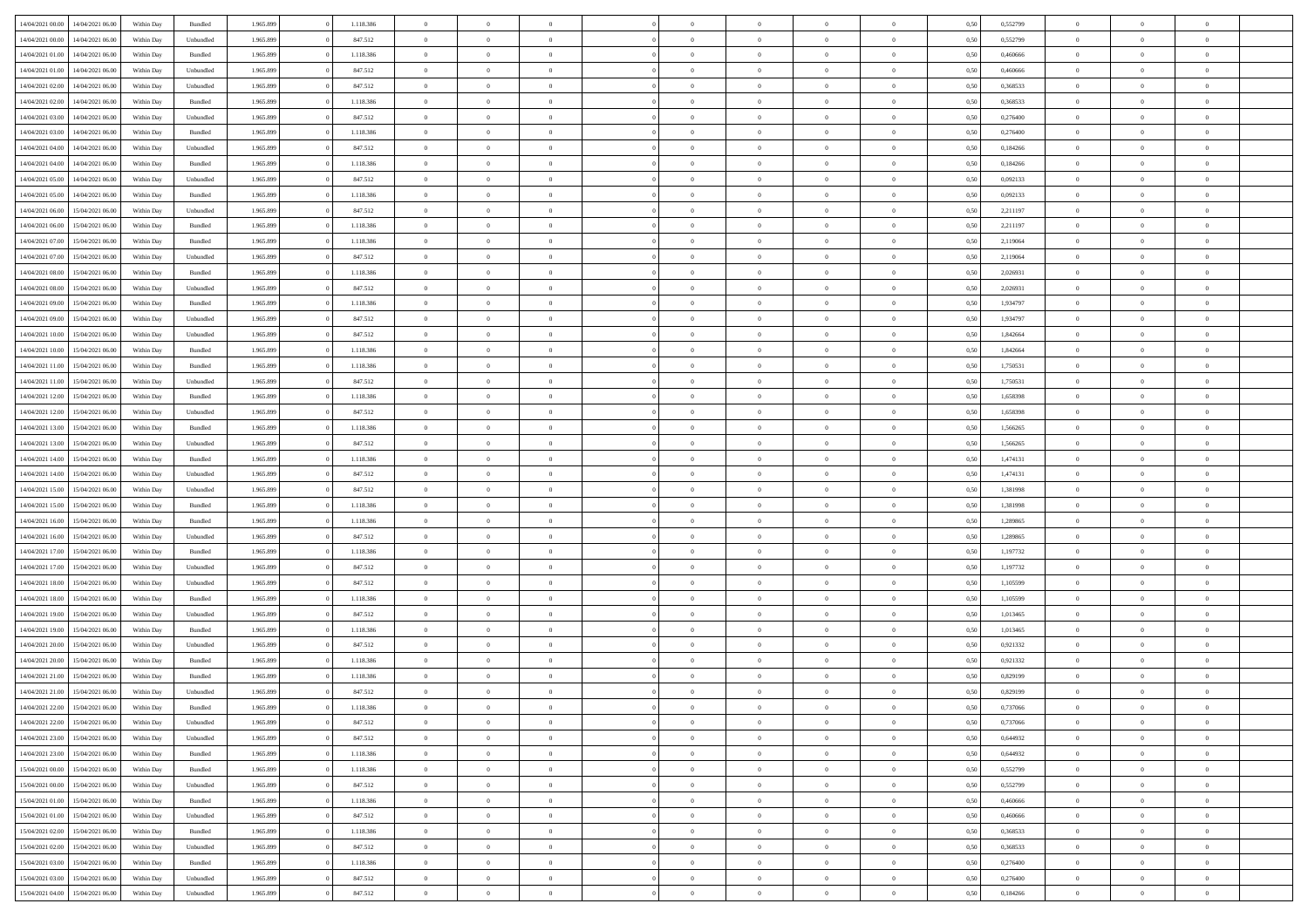| 15/04/2021 04:00                  | 15/04/2021 06:00 | Within Day | Bundled   | 1.965.899 | 1.118.386 | $\overline{0}$ | $\Omega$       |                | $\Omega$       | $\Omega$       | $\Omega$       | $\theta$       | 0,50 | 0,184266 | $\theta$       | $\theta$       | $\theta$       |  |
|-----------------------------------|------------------|------------|-----------|-----------|-----------|----------------|----------------|----------------|----------------|----------------|----------------|----------------|------|----------|----------------|----------------|----------------|--|
|                                   |                  |            |           |           |           |                |                |                |                |                |                |                |      |          |                |                |                |  |
| 15/04/2021 05:00                  | 15/04/2021 06:00 | Within Day | Bundled   | 1.965.899 | 1.118.386 | $\overline{0}$ | $\theta$       | $\overline{0}$ | $\overline{0}$ | $\bf{0}$       | $\overline{0}$ | $\bf{0}$       | 0,50 | 0,092133 | $\theta$       | $\overline{0}$ | $\overline{0}$ |  |
| 15/04/2021 05:00                  | 15/04/2021 06:00 | Within Day | Unbundled | 1.965.899 | 847.512   | $\overline{0}$ | $\overline{0}$ | $\overline{0}$ | $\bf{0}$       | $\bf{0}$       | $\bf{0}$       | $\mathbf{0}$   | 0,50 | 0,092133 | $\bf{0}$       | $\overline{0}$ | $\overline{0}$ |  |
| 15/04/2021 06:00                  | 16/04/2021 06:00 | Within Dav | Unbundled | 1.965.899 | 847.512   | $\overline{0}$ | $\overline{0}$ | $\overline{0}$ | $\overline{0}$ | $\bf{0}$       | $\overline{0}$ | $\overline{0}$ | 0.50 | 2.211197 | $\theta$       | $\theta$       | $\overline{0}$ |  |
|                                   |                  |            |           |           |           | $\overline{0}$ | $\theta$       | $\overline{0}$ |                | $\bf{0}$       | $\overline{0}$ |                |      |          | $\,$ 0 $\,$    | $\overline{0}$ | $\overline{0}$ |  |
| 15/04/2021 06:00                  | 16/04/2021 06:00 | Within Day | Bundled   | 1.965.899 | 1.118.386 |                |                |                | $\overline{0}$ |                |                | $\bf{0}$       | 0,50 | 2,211197 |                |                |                |  |
| 15/04/2021 07:00                  | 16/04/2021 06:00 | Within Day | Bundled   | 1.965.899 | 1.118.386 | $\overline{0}$ | $\bf{0}$       | $\overline{0}$ | $\overline{0}$ | $\overline{0}$ | $\overline{0}$ | $\mathbf{0}$   | 0,50 | 2,119064 | $\bf{0}$       | $\overline{0}$ | $\bf{0}$       |  |
| 15/04/2021 07:00                  | 16/04/2021 06:00 | Within Dav | Unbundled | 1.965.899 | 847.512   | $\overline{0}$ | $\overline{0}$ | $\overline{0}$ | $\overline{0}$ | $\overline{0}$ | $\overline{0}$ | $\overline{0}$ | 0.50 | 2,119064 | $\theta$       | $\overline{0}$ | $\overline{0}$ |  |
| 15/04/2021 08:00                  | 16/04/2021 06:00 | Within Day | Bundled   | 1.965.899 | 1.118.386 | $\overline{0}$ | $\theta$       | $\overline{0}$ | $\overline{0}$ | $\bf{0}$       | $\overline{0}$ | $\bf{0}$       | 0,50 | 2,026931 | $\theta$       | $\theta$       | $\overline{0}$ |  |
| 15/04/2021 08:00                  | 16/04/2021 06:00 | Within Day | Unbundled | 1.965.899 | 847.512   | $\overline{0}$ | $\overline{0}$ | $\overline{0}$ | $\overline{0}$ | $\bf{0}$       | $\overline{0}$ | $\mathbf{0}$   | 0,50 | 2,026931 | $\,0\,$        | $\overline{0}$ | $\overline{0}$ |  |
| 15/04/2021 09:00                  | 16/04/2021 06:00 | Within Dav | Unbundled | 1.965.899 | 847.512   | $\overline{0}$ | $\overline{0}$ | $\overline{0}$ | $\overline{0}$ | $\overline{0}$ | $\overline{0}$ | $\overline{0}$ | 0.50 | 1,934797 | $\theta$       | $\overline{0}$ | $\overline{0}$ |  |
|                                   |                  |            |           |           |           |                |                |                |                |                |                |                |      |          |                |                |                |  |
| 15/04/2021 09:00                  | 16/04/2021 06:00 | Within Day | Bundled   | 1.965.899 | 1.118.386 | $\overline{0}$ | $\theta$       | $\overline{0}$ | $\overline{0}$ | $\bf{0}$       | $\overline{0}$ | $\bf{0}$       | 0,50 | 1,934797 | $\,$ 0 $\,$    | $\overline{0}$ | $\overline{0}$ |  |
| 15/04/2021 10:00                  | 16/04/2021 06:00 | Within Day | Bundled   | 1.965.899 | 1.118.386 | $\overline{0}$ | $\overline{0}$ | $\overline{0}$ | $\overline{0}$ | $\bf{0}$       | $\overline{0}$ | $\mathbf{0}$   | 0,50 | 1,842664 | $\bf{0}$       | $\overline{0}$ | $\overline{0}$ |  |
| 15/04/2021 10:00                  | 16/04/2021 06:00 | Within Day | Unbundled | 1.965.899 | 847.512   | $\overline{0}$ | $\overline{0}$ | $\overline{0}$ | $\overline{0}$ | $\bf{0}$       | $\overline{0}$ | $\overline{0}$ | 0.50 | 1.842664 | $\theta$       | $\theta$       | $\overline{0}$ |  |
| 15/04/2021 11:00                  | 16/04/2021 06:00 | Within Day | Bundled   | 1.965.899 | 1.118.386 | $\overline{0}$ | $\theta$       | $\overline{0}$ | $\overline{0}$ | $\bf{0}$       | $\overline{0}$ | $\bf{0}$       | 0,50 | 1,750531 | $\theta$       | $\overline{0}$ | $\overline{0}$ |  |
| 15/04/2021 11:00                  | 16/04/2021 06:00 | Within Day | Unbundled | 1.965.899 | 847.512   | $\overline{0}$ | $\overline{0}$ | $\overline{0}$ | $\overline{0}$ | $\overline{0}$ | $\overline{0}$ | $\mathbf{0}$   | 0,50 | 1,750531 | $\bf{0}$       | $\overline{0}$ | $\bf{0}$       |  |
|                                   |                  |            |           |           |           |                |                |                |                |                |                |                |      |          |                |                |                |  |
| 15/04/2021 12:00                  | 16/04/2021 06:00 | Within Dav | Unbundled | 1.965.899 | 847.512   | $\overline{0}$ | $\overline{0}$ | $\overline{0}$ | $\overline{0}$ | $\overline{0}$ | $\overline{0}$ | $\overline{0}$ | 0.50 | 1,658398 | $\theta$       | $\overline{0}$ | $\overline{0}$ |  |
| 15/04/2021 12:00                  | 16/04/2021 06:00 | Within Day | Bundled   | 1.965.899 | 1.118.386 | $\overline{0}$ | $\theta$       | $\overline{0}$ | $\overline{0}$ | $\bf{0}$       | $\overline{0}$ | $\bf{0}$       | 0,50 | 1,658398 | $\,$ 0 $\,$    | $\theta$       | $\overline{0}$ |  |
| 15/04/2021 13:00                  | 16/04/2021 06:00 | Within Day | Bundled   | 1.965.899 | 1.118.386 | $\overline{0}$ | $\overline{0}$ | $\overline{0}$ | $\overline{0}$ | $\bf{0}$       | $\overline{0}$ | $\mathbf{0}$   | 0,50 | 1,566265 | $\,0\,$        | $\overline{0}$ | $\overline{0}$ |  |
| 15/04/2021 13:00                  | 16/04/2021 06:00 | Within Day | Unbundled | 1.965.899 | 847.512   | $\overline{0}$ | $\overline{0}$ | $\overline{0}$ | $\overline{0}$ | $\overline{0}$ | $\overline{0}$ | $\overline{0}$ | 0.50 | 1,566265 | $\theta$       | $\overline{0}$ | $\overline{0}$ |  |
| 15/04/2021 14:00                  | 16/04/2021 06:00 | Within Day | Unbundled | 1.965.899 | 847.512   | $\overline{0}$ | $\theta$       | $\overline{0}$ | $\overline{0}$ | $\bf{0}$       | $\overline{0}$ | $\bf{0}$       | 0,50 | 1,474131 | $\,$ 0 $\,$    | $\theta$       | $\overline{0}$ |  |
| 15/04/2021 14:00                  | 16/04/2021 06:00 | Within Day | Bundled   | 1.965.899 | 1.118.386 | $\overline{0}$ | $\overline{0}$ | $\overline{0}$ | $\overline{0}$ | $\bf{0}$       | $\overline{0}$ | $\mathbf{0}$   | 0,50 | 1,474131 | $\bf{0}$       | $\overline{0}$ | $\overline{0}$ |  |
|                                   |                  |            |           |           |           |                |                |                |                |                |                |                |      |          |                |                |                |  |
| 15/04/2021 15:00                  | 16/04/2021 06:00 | Within Day | Unbundled | 1.965.899 | 847.512   | $\overline{0}$ | $\overline{0}$ | $\overline{0}$ | $\overline{0}$ | $\bf{0}$       | $\overline{0}$ | $\overline{0}$ | 0.50 | 1,381998 | $\theta$       | $\overline{0}$ | $\overline{0}$ |  |
| 15/04/2021 15:00                  | 16/04/2021 06:00 | Within Day | Bundled   | 1.965.899 | 1.118.386 | $\overline{0}$ | $\theta$       | $\overline{0}$ | $\overline{0}$ | $\bf{0}$       | $\overline{0}$ | $\bf{0}$       | 0,50 | 1,381998 | $\,$ 0 $\,$    | $\overline{0}$ | $\overline{0}$ |  |
| 15/04/2021 16:00                  | 16/04/2021 06:00 | Within Day | Bundled   | 1.965.899 | 1.118.386 | $\overline{0}$ | $\overline{0}$ | $\overline{0}$ | $\overline{0}$ | $\overline{0}$ | $\overline{0}$ | $\mathbf{0}$   | 0,50 | 1,289865 | $\bf{0}$       | $\overline{0}$ | $\bf{0}$       |  |
| 15/04/2021 16:00                  | 16/04/2021 06:00 | Within Dav | Unbundled | 1.965.899 | 847.512   | $\overline{0}$ | $\overline{0}$ | $\overline{0}$ | $\overline{0}$ | $\overline{0}$ | $\overline{0}$ | $\overline{0}$ | 0.50 | 1,289865 | $\theta$       | $\overline{0}$ | $\overline{0}$ |  |
| 15/04/2021 17:00                  | 16/04/2021 06:00 | Within Day | Unbundled | 1.965.899 | 847.512   | $\overline{0}$ | $\theta$       | $\overline{0}$ | $\overline{0}$ | $\bf{0}$       | $\overline{0}$ | $\bf{0}$       | 0,50 | 1,197732 | $\theta$       | $\theta$       | $\overline{0}$ |  |
| 15/04/2021 17:00                  | 16/04/2021 06:00 | Within Day | Bundled   | 1.965.899 | 1.118.386 | $\overline{0}$ | $\overline{0}$ | $\overline{0}$ | $\bf{0}$       | $\bf{0}$       | $\bf{0}$       | $\bf{0}$       | 0,50 | 1,197732 | $\,0\,$        | $\overline{0}$ | $\overline{0}$ |  |
|                                   |                  |            |           |           |           |                | $\overline{0}$ |                |                | $\overline{0}$ |                |                |      |          | $\theta$       | $\overline{0}$ | $\overline{0}$ |  |
| 15/04/2021 18:00                  | 16/04/2021 06:00 | Within Day | Bundled   | 1.965.899 | 1.118.386 | $\overline{0}$ |                | $\overline{0}$ | $\overline{0}$ |                | $\overline{0}$ | $\overline{0}$ | 0.50 | 1,105599 |                |                |                |  |
| 15/04/2021 18:00                  | 16/04/2021 06:00 | Within Day | Unbundled | 1.965.899 | 847.512   | $\overline{0}$ | $\theta$       | $\overline{0}$ | $\overline{0}$ | $\bf{0}$       | $\overline{0}$ | $\bf{0}$       | 0,50 | 1,105599 | $\,$ 0 $\,$    | $\overline{0}$ | $\overline{0}$ |  |
| 15/04/2021 19:00                  | 16/04/2021 06:00 | Within Day | Unbundled | 1.965.899 | 847.512   | $\overline{0}$ | $\overline{0}$ | $\overline{0}$ | $\bf{0}$       | $\bf{0}$       | $\bf{0}$       | $\bf{0}$       | 0,50 | 1,013465 | $\overline{0}$ | $\overline{0}$ | $\overline{0}$ |  |
| 15/04/2021 19:00                  | 16/04/2021 06:00 | Within Day | Bundled   | 1.965.899 | 1.118.386 | $\overline{0}$ | $\Omega$       | $\overline{0}$ | $\Omega$       | $\Omega$       | $\overline{0}$ | $\overline{0}$ | 0,50 | 1,013465 | $\,0\,$        | $\theta$       | $\theta$       |  |
| 15/04/2021 20:00                  | 16/04/2021 06:00 | Within Day | Unbundled | 1.965.899 | 847.512   | $\overline{0}$ | $\theta$       | $\overline{0}$ | $\overline{0}$ | $\bf{0}$       | $\overline{0}$ | $\bf{0}$       | 0,50 | 0,921332 | $\,$ 0 $\,$    | $\theta$       | $\overline{0}$ |  |
| 15/04/2021 20:00                  | 16/04/2021 06:00 | Within Day | Bundled   | 1.965.899 | 1.118.386 | $\overline{0}$ | $\overline{0}$ | $\overline{0}$ | $\bf{0}$       | $\bf{0}$       | $\overline{0}$ | $\mathbf{0}$   | 0,50 | 0,921332 | $\overline{0}$ | $\overline{0}$ | $\bf{0}$       |  |
|                                   | 16/04/2021 06:00 |            |           |           | 1.118.386 | $\overline{0}$ | $\Omega$       | $\overline{0}$ | $\Omega$       | $\bf{0}$       | $\overline{0}$ | $\overline{0}$ | 0.50 |          | $\,0\,$        | $\theta$       | $\theta$       |  |
| 15/04/2021 21:00                  |                  | Within Day | Bundled   | 1.965.899 |           |                |                |                |                |                |                |                |      | 0,829199 |                |                |                |  |
| 15/04/2021 21:00                  | 16/04/2021 06:00 | Within Day | Unbundled | 1.965.899 | 847.512   | $\overline{0}$ | $\theta$       | $\overline{0}$ | $\overline{0}$ | $\bf{0}$       | $\overline{0}$ | $\bf{0}$       | 0,50 | 0,829199 | $\,$ 0 $\,$    | $\overline{0}$ | $\overline{0}$ |  |
| 15/04/2021 22.00                  | 16/04/2021 06:00 | Within Day | Unbundled | 1.965.899 | 847.512   | $\overline{0}$ | $\overline{0}$ | $\overline{0}$ | $\bf{0}$       | $\bf{0}$       | $\bf{0}$       | $\mathbf{0}$   | 0,50 | 0,737066 | $\bf{0}$       | $\overline{0}$ | $\overline{0}$ |  |
| 15/04/2021 22:00                  | 16/04/2021 06:00 | Within Day | Bundled   | 1.965.899 | 1.118.386 | $\overline{0}$ | $\Omega$       | $\overline{0}$ | $\Omega$       | $\overline{0}$ | $\overline{0}$ | $\overline{0}$ | 0.50 | 0,737066 | $\,$ 0 $\,$    | $\theta$       | $\theta$       |  |
| 15/04/2021 23:00                  | 16/04/2021 06:00 | Within Day | Bundled   | 1.965.899 | 1.118.386 | $\overline{0}$ | $\theta$       | $\overline{0}$ | $\overline{0}$ | $\,$ 0         | $\overline{0}$ | $\bf{0}$       | 0,50 | 0,644932 | $\,$ 0 $\,$    | $\overline{0}$ | $\overline{0}$ |  |
| 15/04/2021 23.00                  | 16/04/2021 06:00 | Within Day | Unbundled | 1.965.899 | 847.512   | $\overline{0}$ | $\overline{0}$ | $\overline{0}$ | $\bf{0}$       | $\bf{0}$       | $\bf{0}$       | $\mathbf{0}$   | 0,50 | 0,644932 | $\bf{0}$       | $\overline{0}$ | $\overline{0}$ |  |
|                                   |                  |            |           |           | 847.512   | $\overline{0}$ | $\Omega$       | $\overline{0}$ | $\Omega$       | $\overline{0}$ | $\overline{0}$ | $\overline{0}$ |      |          | $\,0\,$        | $\theta$       | $\theta$       |  |
| 16/04/2021 00:00                  | 16/04/2021 06:00 | Within Day | Unbundled | 1.965.899 |           |                |                |                |                |                |                |                | 0,50 | 0,552799 |                |                |                |  |
| 16/04/2021 00:00                  | 16/04/2021 06:00 | Within Day | Bundled   | 1.965.899 | 1.118.386 | $\overline{0}$ | $\theta$       | $\overline{0}$ | $\overline{0}$ | $\,$ 0         | $\overline{0}$ | $\bf{0}$       | 0,50 | 0,552799 | $\,$ 0 $\,$    | $\overline{0}$ | $\overline{0}$ |  |
| 16/04/2021 01:00                  | 16/04/2021 06:00 | Within Day | Bundled   | 1.965.899 | 1.118.386 | $\overline{0}$ | $\overline{0}$ | $\overline{0}$ | $\bf{0}$       | $\bf{0}$       | $\bf{0}$       | $\mathbf{0}$   | 0,50 | 0,460666 | $\bf{0}$       | $\overline{0}$ | $\bf{0}$       |  |
| 16/04/2021 01:00                  | 16/04/2021 06:00 | Within Day | Unbundled | 1.965.899 | 847.512   | $\overline{0}$ | $\Omega$       | $\Omega$       | $\Omega$       | $\Omega$       | $\Omega$       | $\overline{0}$ | 0.50 | 0.460666 | $\theta$       | $\theta$       | $\theta$       |  |
| 16/04/2021 02:00                  | 16/04/2021 06:00 | Within Day | Bundled   | 1.965.899 | 1.118.386 | $\overline{0}$ | $\,$ 0 $\,$    | $\overline{0}$ | $\bf{0}$       | $\,$ 0         | $\overline{0}$ | $\bf{0}$       | 0,50 | 0,368533 | $\,0\,$        | $\overline{0}$ | $\overline{0}$ |  |
| 16/04/2021 02:00                  | 16/04/2021 06:00 | Within Day | Unbundled | 1.965.899 | 847.512   | $\bf{0}$       | $\bf{0}$       |                |                |                |                |                | 0,50 | 0,368533 | $\bf{0}$       | $\overline{0}$ |                |  |
| 16/04/2021 03:00                  | 16/04/2021 06:00 | Within Day | Unbundled | 1.965.899 | 847.512   | $\overline{0}$ | $\overline{0}$ | $\overline{0}$ | $\Omega$       | $\overline{0}$ | $\overline{0}$ | $\overline{0}$ | 0.50 | 0,276400 | $\theta$       | $\theta$       | $\Omega$       |  |
|                                   |                  |            |           |           |           |                |                |                |                |                |                |                |      |          |                |                |                |  |
| 16/04/2021 03:00                  | 16/04/2021 06:00 | Within Day | Bundled   | 1.965.899 | 1.118.386 | $\overline{0}$ | $\bf{0}$       | $\overline{0}$ | $\overline{0}$ | $\,$ 0 $\,$    | $\overline{0}$ | $\,$ 0 $\,$    | 0,50 | 0,276400 | $\,$ 0 $\,$    | $\,$ 0 $\,$    | $\,$ 0         |  |
| 16/04/2021 04:00                  | 16/04/2021 06:00 | Within Day | Bundled   | 1.965.899 | 1.118.386 | $\overline{0}$ | $\overline{0}$ | $\overline{0}$ | $\overline{0}$ | $\overline{0}$ | $\overline{0}$ | $\mathbf{0}$   | 0,50 | 0,184266 | $\overline{0}$ | $\bf{0}$       | $\overline{0}$ |  |
| 16/04/2021 04:00                  | 16/04/2021 06:00 | Within Day | Unbundled | 1.965.899 | 847.512   | $\overline{0}$ | $\overline{0}$ | $\overline{0}$ | $\Omega$       | $\overline{0}$ | $\overline{0}$ | $\overline{0}$ | 0,50 | 0,184266 | $\overline{0}$ | $\overline{0}$ | $\overline{0}$ |  |
| 16/04/2021 05:00                  | 16/04/2021 06:00 | Within Day | Bundled   | 1.965.899 | 1.118.386 | $\overline{0}$ | $\,$ 0         | $\overline{0}$ | $\overline{0}$ | $\,$ 0 $\,$    | $\overline{0}$ | $\mathbf{0}$   | 0,50 | 0,092133 | $\,$ 0 $\,$    | $\overline{0}$ | $\,$ 0         |  |
| 16/04/2021 05:00                  | 16/04/2021 06:00 | Within Day | Unbundled | 1.965.899 | 847.512   | $\overline{0}$ | $\overline{0}$ | $\overline{0}$ | $\overline{0}$ | $\overline{0}$ | $\overline{0}$ | $\mathbf{0}$   | 0,50 | 0,092133 | $\overline{0}$ | $\overline{0}$ | $\overline{0}$ |  |
| 16/04/2021 06:00                  | 17/04/2021 06:00 | Within Day | Bundled   | 1.965.899 | 1.118.386 | $\overline{0}$ | $\overline{0}$ | $\overline{0}$ | $\overline{0}$ | $\overline{0}$ | $\overline{0}$ | $\bf{0}$       | 0.50 | 2,211197 | $\overline{0}$ | $\theta$       | $\overline{0}$ |  |
| 16/04/2021 06:00                  | 17/04/2021 06:00 | Within Day | Unbundled | 1.965.899 | 847.512   | $\overline{0}$ | $\,$ 0         | $\overline{0}$ | $\overline{0}$ | $\bf{0}$       | $\overline{0}$ | $\bf{0}$       | 0,50 | 2,211197 | $\,$ 0 $\,$    | $\overline{0}$ | $\overline{0}$ |  |
|                                   |                  |            |           |           |           |                |                |                |                |                |                |                |      |          |                |                |                |  |
| 16/04/2021 07:00                  | 17/04/2021 06:00 | Within Day | Bundled   | 1.965.899 | 1.118.386 | $\overline{0}$ | $\bf{0}$       | $\overline{0}$ | $\overline{0}$ | $\overline{0}$ | $\overline{0}$ | $\mathbf{0}$   | 0,50 | 2,119064 | $\overline{0}$ | $\overline{0}$ | $\bf{0}$       |  |
| 16/04/2021 07:00                  | 17/04/2021 06:00 | Within Day | Unbundled | 1.965.899 | 847.512   | $\overline{0}$ | $\overline{0}$ | $\overline{0}$ | $\Omega$       | $\overline{0}$ | $\overline{0}$ | $\overline{0}$ | 0,50 | 2,119064 | $\overline{0}$ | $\overline{0}$ | $\overline{0}$ |  |
| 16/04/2021 08:00                  | 17/04/2021 06:00 | Within Day | Unbundled | 1.965.899 | 847.512   | $\overline{0}$ | $\bf{0}$       | $\overline{0}$ | $\bf{0}$       | $\bf{0}$       | $\overline{0}$ | $\mathbf{0}$   | 0,50 | 2,026931 | $\,$ 0 $\,$    | $\,$ 0 $\,$    | $\bf{0}$       |  |
| 16/04/2021 08:00 17/04/2021 06:00 |                  | Within Day | Bundled   | 1.965.899 | 1.118.386 | $\overline{0}$ | $\overline{0}$ | $\overline{0}$ | $\overline{0}$ | $\overline{0}$ | $\overline{0}$ | $\mathbf{0}$   | 0,50 | 2,026931 | $\overline{0}$ | $\bf{0}$       | $\overline{0}$ |  |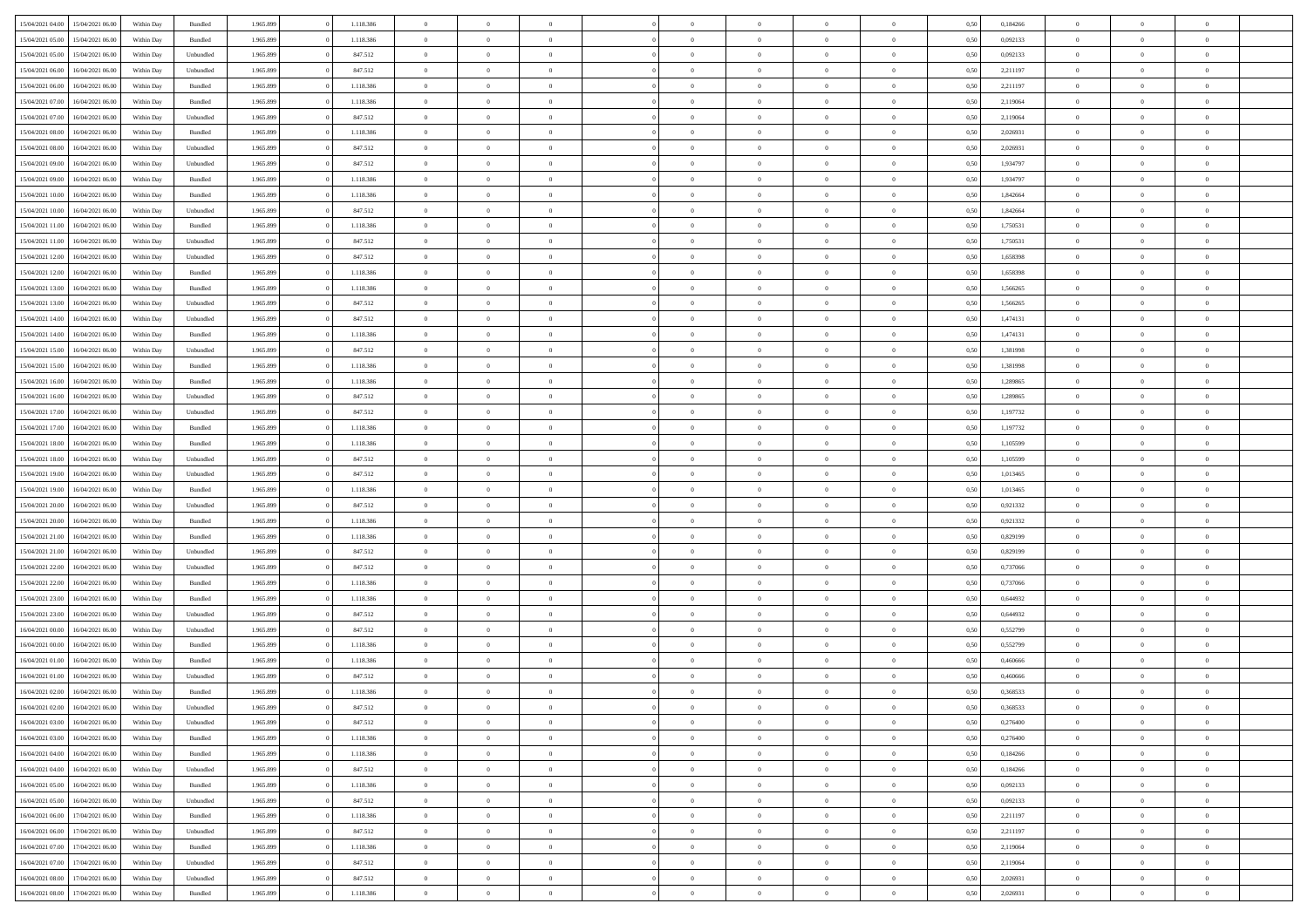|                  |                  |            |                    |           |           |                |                |                |                | $\Omega$       | $\theta$       | $\theta$       |      |          | $\theta$       |                | $\theta$       |  |
|------------------|------------------|------------|--------------------|-----------|-----------|----------------|----------------|----------------|----------------|----------------|----------------|----------------|------|----------|----------------|----------------|----------------|--|
| 16/04/2021 09:00 | 17/04/2021 06:00 | Within Day | Unbundled          | 1.965.899 | 847.512   | $\overline{0}$ | $\theta$       |                | $\Omega$       |                |                |                | 0,50 | 1,934797 |                | $\theta$       |                |  |
| 16/04/2021 09:00 | 17/04/2021 06:00 | Within Day | Bundled            | 1.965.899 | 1.118.386 | $\overline{0}$ | $\theta$       | $\overline{0}$ | $\overline{0}$ | $\bf{0}$       | $\overline{0}$ | $\bf{0}$       | 0,50 | 1,934797 | $\theta$       | $\overline{0}$ | $\overline{0}$ |  |
| 16/04/2021 10:00 | 17/04/2021 06:00 | Within Day | Unbundled          | 1.965.899 | 847.512   | $\overline{0}$ | $\bf{0}$       | $\overline{0}$ | $\overline{0}$ | $\bf{0}$       | $\overline{0}$ | $\mathbf{0}$   | 0,50 | 1,842664 | $\bf{0}$       | $\overline{0}$ | $\bf{0}$       |  |
| 16/04/2021 10:00 | 17/04/2021 06:00 | Within Dav | Bundled            | 1.965.899 | 1.118.386 | $\overline{0}$ | $\overline{0}$ | $\overline{0}$ | $\overline{0}$ | $\bf{0}$       | $\overline{0}$ | $\overline{0}$ | 0.50 | 1.842664 | $\theta$       | $\theta$       | $\overline{0}$ |  |
|                  |                  |            |                    |           |           |                |                |                |                |                |                |                |      |          |                |                |                |  |
| 16/04/2021 11:00 | 17/04/2021 06:00 | Within Day | Unbundled          | 1.965.899 | 847.512   | $\overline{0}$ | $\theta$       | $\overline{0}$ | $\overline{0}$ | $\bf{0}$       | $\overline{0}$ | $\bf{0}$       | 0,50 | 1,750531 | $\,$ 0 $\,$    | $\overline{0}$ | $\overline{0}$ |  |
| 16/04/2021 11:00 | 17/04/2021 06:00 | Within Day | Bundled            | 1.965.899 | 1.118.386 | $\overline{0}$ | $\overline{0}$ | $\overline{0}$ | $\overline{0}$ | $\overline{0}$ | $\overline{0}$ | $\mathbf{0}$   | 0,50 | 1,750531 | $\bf{0}$       | $\overline{0}$ | $\bf{0}$       |  |
| 16/04/2021 12:00 | 17/04/2021 06:00 | Within Dav | Bundled            | 1.965.899 | 1.118.386 | $\overline{0}$ | $\overline{0}$ | $\overline{0}$ | $\overline{0}$ | $\overline{0}$ | $\overline{0}$ | $\overline{0}$ | 0.50 | 1,658398 | $\theta$       | $\overline{0}$ | $\overline{0}$ |  |
| 16/04/2021 12:00 | 17/04/2021 06:00 | Within Day | Unbundled          | 1.965.899 | 847.512   | $\overline{0}$ | $\theta$       | $\overline{0}$ | $\overline{0}$ | $\bf{0}$       | $\overline{0}$ | $\bf{0}$       | 0,50 | 1,658398 | $\theta$       | $\theta$       | $\overline{0}$ |  |
|                  |                  |            |                    |           |           |                | $\overline{0}$ |                |                | $\bf{0}$       |                |                |      |          | $\,0\,$        | $\overline{0}$ | $\overline{0}$ |  |
| 16/04/2021 13:00 | 17/04/2021 06:00 | Within Day | Unbundled          | 1.965.899 | 847.512   | $\overline{0}$ |                | $\overline{0}$ | $\bf{0}$       |                | $\bf{0}$       | $\mathbf{0}$   | 0,50 | 1,566265 |                |                |                |  |
| 16/04/2021 13:00 | 17/04/2021 06:00 | Within Dav | Bundled            | 1.965.899 | 1.118.386 | $\overline{0}$ | $\overline{0}$ | $\overline{0}$ | $\overline{0}$ | $\overline{0}$ | $\overline{0}$ | $\overline{0}$ | 0.50 | 1,566265 | $\theta$       | $\overline{0}$ | $\overline{0}$ |  |
| 16/04/2021 14:00 | 17/04/2021 06:00 | Within Day | Unbundled          | 1.965.899 | 847.512   | $\overline{0}$ | $\theta$       | $\overline{0}$ | $\overline{0}$ | $\bf{0}$       | $\overline{0}$ | $\bf{0}$       | 0,50 | 1,474131 | $\,$ 0 $\,$    | $\overline{0}$ | $\overline{0}$ |  |
| 16/04/2021 14:00 | 17/04/2021 06:00 | Within Day | Bundled            | 1.965.899 | 1.118.386 | $\overline{0}$ | $\overline{0}$ | $\overline{0}$ | $\bf{0}$       | $\bf{0}$       | $\bf{0}$       | $\mathbf{0}$   | 0,50 | 1,474131 | $\overline{0}$ | $\overline{0}$ | $\bf{0}$       |  |
| 16/04/2021 15:00 | 17/04/2021 06:00 | Within Day | Bundled            | 1.965.899 | 1.118.386 | $\overline{0}$ | $\overline{0}$ | $\overline{0}$ | $\overline{0}$ | $\bf{0}$       | $\overline{0}$ | $\overline{0}$ | 0.50 | 1,381998 | $\theta$       | $\theta$       | $\overline{0}$ |  |
|                  |                  |            |                    |           |           | $\overline{0}$ | $\theta$       |                |                | $\bf{0}$       |                |                |      |          | $\theta$       |                |                |  |
| 16/04/2021 15:00 | 17/04/2021 06:00 | Within Day | Unbundled          | 1.965.899 | 847.512   |                |                | $\overline{0}$ | $\overline{0}$ |                | $\overline{0}$ | $\bf{0}$       | 0,50 | 1,381998 |                | $\overline{0}$ | $\overline{0}$ |  |
| 16/04/2021 16:00 | 17/04/2021 06:00 | Within Day | Unbundled          | 1.965.899 | 847.512   | $\overline{0}$ | $\overline{0}$ | $\overline{0}$ | $\bf{0}$       | $\overline{0}$ | $\overline{0}$ | $\mathbf{0}$   | 0,50 | 1,289865 | $\overline{0}$ | $\overline{0}$ | $\bf{0}$       |  |
| 16/04/2021 16:00 | 17/04/2021 06:00 | Within Dav | Bundled            | 1.965.899 | 1.118.386 | $\overline{0}$ | $\overline{0}$ | $\overline{0}$ | $\overline{0}$ | $\overline{0}$ | $\overline{0}$ | $\overline{0}$ | 0.50 | 1,289865 | $\theta$       | $\overline{0}$ | $\overline{0}$ |  |
| 16/04/2021 17:00 | 17/04/2021 06:00 | Within Day | Bundled            | 1.965.899 | 1.118.386 | $\overline{0}$ | $\theta$       | $\overline{0}$ | $\overline{0}$ | $\bf{0}$       | $\overline{0}$ | $\bf{0}$       | 0,50 | 1,197732 | $\,$ 0 $\,$    | $\overline{0}$ | $\overline{0}$ |  |
| 16/04/2021 17:00 | 17/04/2021 06:00 | Within Day | Unbundled          | 1.965.899 | 847.512   | $\overline{0}$ | $\overline{0}$ | $\overline{0}$ | $\bf{0}$       | $\bf{0}$       | $\bf{0}$       | $\mathbf{0}$   | 0,50 | 1,197732 | $\bf{0}$       | $\overline{0}$ | $\bf{0}$       |  |
|                  |                  |            |                    |           |           |                |                |                |                |                |                |                |      |          |                |                |                |  |
| 16/04/2021 18:00 | 17/04/2021 06:00 | Within Dav | Unbundled          | 1.965.899 | 847.512   | $\overline{0}$ | $\overline{0}$ | $\overline{0}$ | $\overline{0}$ | $\overline{0}$ | $\overline{0}$ | $\overline{0}$ | 0.50 | 1,105599 | $\theta$       | $\overline{0}$ | $\overline{0}$ |  |
| 16/04/2021 18:00 | 17/04/2021 06:00 | Within Day | Bundled            | 1.965.899 | 1.118.386 | $\overline{0}$ | $\theta$       | $\overline{0}$ | $\overline{0}$ | $\bf{0}$       | $\overline{0}$ | $\bf{0}$       | 0,50 | 1,105599 | $\,$ 0 $\,$    | $\overline{0}$ | $\overline{0}$ |  |
| 16/04/2021 19:00 | 17/04/2021 06:00 | Within Day | Unbundled          | 1.965.899 | 847.512   | $\overline{0}$ | $\overline{0}$ | $\overline{0}$ | $\bf{0}$       | $\bf{0}$       | $\bf{0}$       | $\mathbf{0}$   | 0,50 | 1,013465 | $\bf{0}$       | $\overline{0}$ | $\bf{0}$       |  |
| 16/04/2021 19:00 | 17/04/2021 06:00 | Within Day | Bundled            | 1.965.899 | 1.118.386 | $\overline{0}$ | $\overline{0}$ | $\overline{0}$ | $\overline{0}$ | $\overline{0}$ | $\overline{0}$ | $\overline{0}$ | 0.50 | 1,013465 | $\theta$       | $\overline{0}$ | $\overline{0}$ |  |
|                  |                  |            |                    |           |           |                |                |                |                |                |                |                |      |          |                |                |                |  |
| 16/04/2021 20:00 | 17/04/2021 06:00 | Within Day | Bundled            | 1.965.899 | 1.118.386 | $\overline{0}$ | $\theta$       | $\overline{0}$ | $\overline{0}$ | $\bf{0}$       | $\overline{0}$ | $\bf{0}$       | 0,50 | 0,921332 | $\,$ 0 $\,$    | $\overline{0}$ | $\overline{0}$ |  |
| 16/04/2021 20:00 | 17/04/2021 06:00 | Within Day | Unbundled          | 1.965.899 | 847.512   | $\overline{0}$ | $\overline{0}$ | $\overline{0}$ | $\bf{0}$       | $\overline{0}$ | $\overline{0}$ | $\mathbf{0}$   | 0,50 | 0,921332 | $\bf{0}$       | $\overline{0}$ | $\bf{0}$       |  |
| 16/04/2021 21:00 | 17/04/2021 06:00 | Within Dav | Bundled            | 1.965.899 | 1.118.386 | $\overline{0}$ | $\overline{0}$ | $\overline{0}$ | $\overline{0}$ | $\overline{0}$ | $\overline{0}$ | $\overline{0}$ | 0.50 | 0.829199 | $\overline{0}$ | $\overline{0}$ | $\overline{0}$ |  |
| 16/04/2021 21:00 | 17/04/2021 06:00 | Within Day | Unbundled          | 1.965.899 | 847.512   | $\overline{0}$ | $\theta$       | $\overline{0}$ | $\overline{0}$ | $\bf{0}$       | $\overline{0}$ | $\bf{0}$       | 0,50 | 0,829199 | $\theta$       | $\overline{0}$ | $\overline{0}$ |  |
| 16/04/2021 22:00 | 17/04/2021 06:00 | Within Day | Bundled            | 1.965.899 | 1.118.386 | $\overline{0}$ | $\overline{0}$ | $\overline{0}$ | $\overline{0}$ | $\bf{0}$       | $\overline{0}$ | $\mathbf{0}$   | 0,50 | 0,737066 | $\,0\,$        | $\overline{0}$ | $\overline{0}$ |  |
|                  |                  |            |                    |           |           |                |                |                |                |                |                |                |      |          |                |                |                |  |
| 16/04/2021 22.00 | 17/04/2021 06:00 | Within Day | Unbundled          | 1.965.899 | 847.512   | $\overline{0}$ | $\overline{0}$ | $\overline{0}$ | $\overline{0}$ | $\overline{0}$ | $\overline{0}$ | $\overline{0}$ | 0.50 | 0,737066 | $\theta$       | $\overline{0}$ | $\overline{0}$ |  |
| 16/04/2021 23:00 | 17/04/2021 06:00 | Within Day | Unbundled          | 1.965.899 | 847.512   | $\overline{0}$ | $\overline{0}$ | $\overline{0}$ | $\overline{0}$ | $\bf{0}$       | $\overline{0}$ | $\bf{0}$       | 0,50 | 0,644932 | $\,$ 0 $\,$    | $\overline{0}$ | $\overline{0}$ |  |
| 16/04/2021 23:00 | 17/04/2021 06:00 | Within Day | Bundled            | 1.965.899 | 1.118.386 | $\overline{0}$ | $\overline{0}$ | $\overline{0}$ | $\overline{0}$ | $\bf{0}$       | $\overline{0}$ | $\mathbf{0}$   | 0,50 | 0,644932 | $\bf{0}$       | $\overline{0}$ | $\bf{0}$       |  |
| 17/04/2021 00:00 | 17/04/2021 06:00 | Within Day | Bundled            | 1.965.899 | 1.118.386 | $\bf{0}$       | $\Omega$       | $\overline{0}$ | $\Omega$       | $\Omega$       | $\overline{0}$ | $\overline{0}$ | 0,50 | 0,552799 | $\,0\,$        | $\theta$       | $\theta$       |  |
| 17/04/2021 00:00 | 17/04/2021 06:00 | Within Day | Unbundled          | 1.965.899 | 847.512   | $\overline{0}$ | $\theta$       | $\overline{0}$ | $\overline{0}$ | $\bf{0}$       | $\overline{0}$ | $\bf{0}$       | 0,50 | 0,552799 | $\,$ 0 $\,$    | $\overline{0}$ | $\overline{0}$ |  |
|                  |                  |            |                    |           |           |                |                |                |                |                |                |                |      |          |                |                |                |  |
| 17/04/2021 01:00 | 17/04/2021 06:00 | Within Day | Bundled            | 1.965.899 | 1.118.386 | $\overline{0}$ | $\overline{0}$ | $\overline{0}$ | $\overline{0}$ | $\overline{0}$ | $\overline{0}$ | $\mathbf{0}$   | 0,50 | 0,460666 | $\bf{0}$       | $\overline{0}$ | $\bf{0}$       |  |
| 17/04/2021 01:00 | 17/04/2021 06:00 | Within Day | Unbundled          | 1.965.899 | 847.512   | $\overline{0}$ | $\Omega$       | $\Omega$       | $\Omega$       | $\overline{0}$ | $\overline{0}$ | $\overline{0}$ | 0.50 | 0.460666 | $\,0\,$        | $\theta$       | $\theta$       |  |
| 17/04/2021 02:00 | 17/04/2021 06:00 | Within Day | Bundled            | 1.965.899 | 1.118.386 | $\overline{0}$ | $\theta$       | $\overline{0}$ | $\overline{0}$ | $\bf{0}$       | $\overline{0}$ | $\bf{0}$       | 0,50 | 0,368533 | $\,$ 0 $\,$    | $\overline{0}$ | $\overline{0}$ |  |
| 17/04/2021 02:00 | 17/04/2021 06:00 | Within Day | Unbundled          | 1.965.899 | 847.512   | $\overline{0}$ | $\overline{0}$ | $\overline{0}$ | $\overline{0}$ | $\bf{0}$       | $\overline{0}$ | $\mathbf{0}$   | 0,50 | 0,368533 | $\bf{0}$       | $\overline{0}$ | $\bf{0}$       |  |
|                  |                  |            |                    |           |           |                |                |                |                |                |                |                |      |          |                |                |                |  |
| 17/04/2021 03:00 | 17/04/2021 06:00 | Within Day | Bundled            | 1.965.899 | 1.118.386 | $\overline{0}$ | $\Omega$       | $\overline{0}$ | $\Omega$       | $\overline{0}$ | $\overline{0}$ | $\overline{0}$ | 0.50 | 0,276400 | $\,$ 0 $\,$    | $\theta$       | $\theta$       |  |
| 17/04/2021 03:00 | 17/04/2021 06:00 | Within Day | Unbundled          | 1.965.899 | 847.512   | $\overline{0}$ | $\overline{0}$ | $\overline{0}$ | $\overline{0}$ | $\,$ 0         | $\overline{0}$ | $\bf{0}$       | 0,50 | 0,276400 | $\,$ 0 $\,$    | $\overline{0}$ | $\overline{0}$ |  |
| 17/04/2021 04:00 | 17/04/2021 06:00 | Within Day | Unbundled          | 1.965.899 | 847.512   | $\overline{0}$ | $\overline{0}$ | $\overline{0}$ | $\overline{0}$ | $\bf{0}$       | $\overline{0}$ | $\mathbf{0}$   | 0,50 | 0,184266 | $\bf{0}$       | $\overline{0}$ | $\bf{0}$       |  |
| 17/04/2021 04:00 | 17/04/2021 06:00 | Within Day | Bundled            | 1.965.899 | 1.118.386 | $\overline{0}$ | $\Omega$       | $\overline{0}$ | $\Omega$       | $\overline{0}$ | $\overline{0}$ | $\overline{0}$ | 0.50 | 0,184266 | $\,0\,$        | $\theta$       | $\theta$       |  |
| 17/04/2021 05:00 | 17/04/2021 06:00 | Within Day | Bundled            | 1.965.899 | 1.118.386 | $\overline{0}$ | $\overline{0}$ | $\overline{0}$ | $\overline{0}$ | $\,$ 0         | $\overline{0}$ | $\bf{0}$       | 0,50 | 0,092133 | $\,$ 0 $\,$    | $\overline{0}$ | $\overline{0}$ |  |
|                  |                  |            |                    |           |           |                |                |                |                |                |                |                |      |          |                |                |                |  |
| 17/04/2021 05:00 | 17/04/2021 06:00 | Within Day | Unbundled          | 1.965.899 | 847.512   | $\overline{0}$ | $\overline{0}$ | $\overline{0}$ | $\bf{0}$       | $\bf{0}$       | $\overline{0}$ | $\mathbf{0}$   | 0,50 | 0,092133 | $\overline{0}$ | $\overline{0}$ | $\bf{0}$       |  |
| 17/04/2021 06:00 | 18/04/2021 06:00 | Within Day | Bundled            | 1.965.899 | 1.118.386 | $\overline{0}$ | $\Omega$       | $\Omega$       | $\Omega$       | $\Omega$       | $\Omega$       | $\overline{0}$ | 0.50 | 2,211197 | $\theta$       | $\theta$       | $\theta$       |  |
| 17/04/2021 06:00 | 18/04/2021 06:00 | Within Day | Unbundled          | 1.965.899 | 847.512   | $\overline{0}$ | $\overline{0}$ | $\overline{0}$ | $\bf{0}$       | $\,$ 0         | $\bf{0}$       | $\bf{0}$       | 0,50 | 2,211197 | $\,0\,$        | $\,$ 0 $\,$    | $\overline{0}$ |  |
| 17/04/2021 07:00 | 18/04/2021 06:00 | Within Day | $\mathbf B$ undled | 1.965.899 | 1.118.386 | $\overline{0}$ | $\bf{0}$       |                |                | $\bf{0}$       |                |                | 0,50 | 2,119064 | $\bf{0}$       | $\overline{0}$ |                |  |
|                  | 18/04/2021 06:00 |            |                    | 1.965.899 | 847.512   | $\overline{0}$ | $\overline{0}$ | $\overline{0}$ | $\Omega$       | $\overline{0}$ | $\overline{0}$ | $\overline{0}$ |      |          | $\theta$       | $\theta$       | $\Omega$       |  |
| 17/04/2021 07:00 |                  | Within Day | Unbundled          |           |           |                |                |                |                |                |                |                | 0,50 | 2,119064 |                |                |                |  |
| 17/04/2021 08:00 | 18/04/2021 06:00 | Within Day | Bundled            | 1.965.899 | 1.118.386 | $\overline{0}$ | $\,$ 0         | $\overline{0}$ | $\bf{0}$       | $\,$ 0 $\,$    | $\overline{0}$ | $\,$ 0 $\,$    | 0,50 | 2,026931 | $\,$ 0 $\,$    | $\,$ 0 $\,$    | $\,$ 0         |  |
| 17/04/2021 08:00 | 18/04/2021 06:00 | Within Day | Unbundled          | 1.965.899 | 847.512   | $\overline{0}$ | $\overline{0}$ | $\overline{0}$ | $\overline{0}$ | $\overline{0}$ | $\overline{0}$ | $\mathbf{0}$   | 0,50 | 2,026931 | $\overline{0}$ | $\bf{0}$       | $\overline{0}$ |  |
| 17/04/2021 09:00 | 18/04/2021 06:00 | Within Day | Unbundled          | 1.965.899 | 847.512   | $\overline{0}$ | $\overline{0}$ | $\overline{0}$ | $\Omega$       | $\overline{0}$ | $\overline{0}$ | $\overline{0}$ | 0,50 | 1,934797 | $\overline{0}$ | $\overline{0}$ | $\overline{0}$ |  |
| 17/04/2021 09:00 | 18/04/2021 06:00 | Within Day | Bundled            | 1.965.899 | 1.118.386 | $\overline{0}$ | $\,$ 0         | $\overline{0}$ | $\overline{0}$ | $\,$ 0 $\,$    | $\overline{0}$ | $\,$ 0 $\,$    | 0,50 | 1,934797 | $\,$ 0 $\,$    | $\overline{0}$ | $\overline{0}$ |  |
|                  |                  |            |                    |           |           |                |                |                |                |                |                |                |      |          |                |                |                |  |
| 17/04/2021 10:00 | 18/04/2021 06:00 | Within Day | Unbundled          | 1.965.899 | 847.512   | $\overline{0}$ | $\overline{0}$ | $\overline{0}$ | $\overline{0}$ | $\overline{0}$ | $\overline{0}$ | $\mathbf{0}$   | 0,50 | 1,842664 | $\overline{0}$ | $\overline{0}$ | $\overline{0}$ |  |
| 17/04/2021 10:00 | 18/04/2021 06:00 | Within Day | Bundled            | 1.965.899 | 1.118.386 | $\overline{0}$ | $\overline{0}$ | $\overline{0}$ | $\overline{0}$ | $\overline{0}$ | $\overline{0}$ | $\bf{0}$       | 0.50 | 1,842664 | $\overline{0}$ | $\theta$       | $\overline{0}$ |  |
| 17/04/2021 11:00 | 18/04/2021 06:00 | Within Day | Unbundled          | 1.965.899 | 847.512   | $\overline{0}$ | $\,$ 0         | $\overline{0}$ | $\bf{0}$       | $\bf{0}$       | $\bf{0}$       | $\bf{0}$       | 0,50 | 1,750531 | $\,$ 0 $\,$    | $\overline{0}$ | $\overline{0}$ |  |
| 17/04/2021 11:00 | 18/04/2021 06:00 | Within Day | Bundled            | 1.965.899 | 1.118.386 | $\overline{0}$ | $\bf{0}$       | $\overline{0}$ | $\overline{0}$ | $\overline{0}$ | $\overline{0}$ | $\mathbf{0}$   | 0,50 | 1,750531 | $\overline{0}$ | $\overline{0}$ | $\bf{0}$       |  |
| 17/04/2021 12:00 | 18/04/2021 06:00 | Within Day | Bundled            | 1.965.899 | 1.118.386 | $\overline{0}$ | $\overline{0}$ | $\overline{0}$ | $\Omega$       | $\overline{0}$ | $\overline{0}$ | $\overline{0}$ | 0.50 | 1,658398 | $\overline{0}$ | $\overline{0}$ | $\overline{0}$ |  |
|                  |                  |            |                    |           |           |                |                |                |                |                |                |                |      |          |                |                |                |  |
| 17/04/2021 12:00 | 18/04/2021 06:00 | Within Day | Unbundled          | 1.965.899 | 847.512   | $\overline{0}$ | $\bf{0}$       | $\overline{0}$ | $\bf{0}$       | $\bf{0}$       | $\bf{0}$       | $\mathbf{0}$   | 0,50 | 1,658398 | $\,$ 0 $\,$    | $\,$ 0 $\,$    | $\bf{0}$       |  |
| 17/04/2021 13:00 | 18/04/2021 06:00 | Within Day | Bundled            | 1.965.899 | 1.118.386 | $\overline{0}$ | $\overline{0}$ | $\overline{0}$ | $\overline{0}$ | $\overline{0}$ | $\bf{0}$       | $\mathbf{0}$   | 0,50 | 1,566265 | $\overline{0}$ | $\bf{0}$       | $\overline{0}$ |  |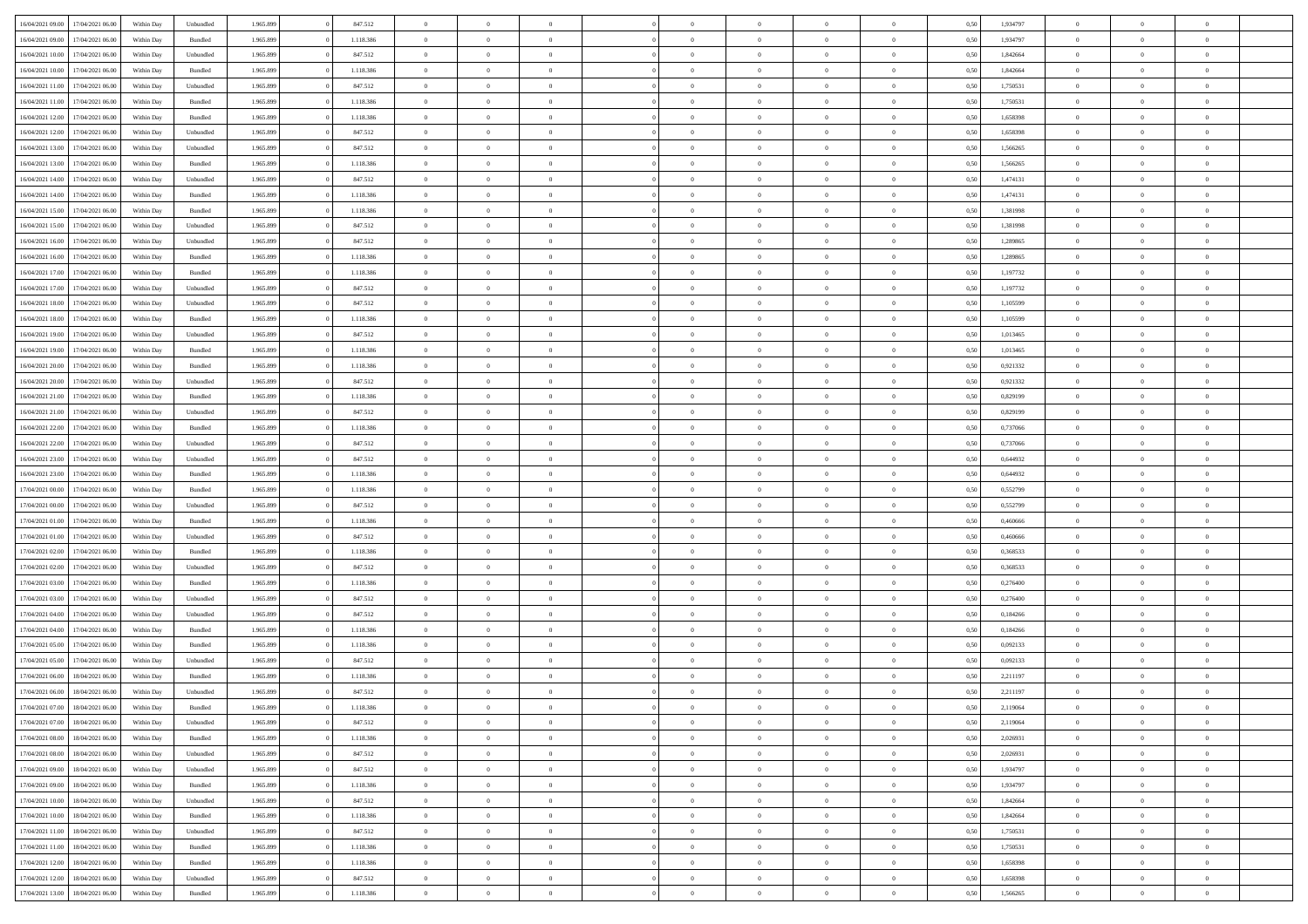| 17/04/2021 13:00 | 18/04/2021 06:00 | Within Day | Unbundled          | 1.965.899 | 847.512   | $\overline{0}$ | $\theta$       |                | $\Omega$       | $\Omega$       | $\theta$       | $\theta$       | 0.50 | 1,566265 | $\theta$       | $\theta$       | $\theta$       |  |
|------------------|------------------|------------|--------------------|-----------|-----------|----------------|----------------|----------------|----------------|----------------|----------------|----------------|------|----------|----------------|----------------|----------------|--|
| 17/04/2021 14:00 | 18/04/2021 06:00 | Within Day | Bundled            | 1.965.899 | 1.118.386 | $\overline{0}$ | $\theta$       | $\overline{0}$ | $\overline{0}$ | $\bf{0}$       | $\overline{0}$ | $\bf{0}$       | 0,50 | 1,474131 | $\theta$       | $\overline{0}$ | $\overline{0}$ |  |
| 17/04/2021 14:00 | 18/04/2021 06:00 | Within Day | Unbundled          | 1.965.899 | 847.512   | $\overline{0}$ | $\overline{0}$ | $\overline{0}$ | $\bf{0}$       | $\bf{0}$       | $\bf{0}$       | $\mathbf{0}$   | 0,50 | 1,474131 | $\bf{0}$       | $\overline{0}$ | $\overline{0}$ |  |
| 17/04/2021 15:00 | 18/04/2021 06:00 | Within Dav | Unbundled          | 1.965.899 | 847.512   | $\overline{0}$ | $\overline{0}$ | $\overline{0}$ |                | $\bf{0}$       | $\overline{0}$ | $\overline{0}$ | 0.50 | 1,381998 | $\theta$       | $\theta$       | $\overline{0}$ |  |
|                  |                  |            |                    |           |           |                |                |                | $\overline{0}$ |                |                |                |      |          |                |                |                |  |
| 17/04/2021 15:00 | 18/04/2021 06:00 | Within Day | Bundled            | 1.965.899 | 1.118.386 | $\overline{0}$ | $\theta$       | $\overline{0}$ | $\overline{0}$ | $\bf{0}$       | $\overline{0}$ | $\bf{0}$       | 0,50 | 1,381998 | $\,$ 0 $\,$    | $\overline{0}$ | $\overline{0}$ |  |
| 17/04/2021 16:00 | 18/04/2021 06:00 | Within Day | Unbundled          | 1.965.899 | 847.512   | $\overline{0}$ | $\bf{0}$       | $\overline{0}$ | $\bf{0}$       | $\overline{0}$ | $\overline{0}$ | $\mathbf{0}$   | 0,50 | 1,289865 | $\bf{0}$       | $\overline{0}$ | $\bf{0}$       |  |
| 17/04/2021 16:00 | 18/04/2021 06:00 | Within Dav | Bundled            | 1.965.899 | 1.118.386 | $\overline{0}$ | $\overline{0}$ | $\overline{0}$ | $\overline{0}$ | $\overline{0}$ | $\overline{0}$ | $\overline{0}$ | 0.50 | 1,289865 | $\theta$       | $\overline{0}$ | $\overline{0}$ |  |
|                  |                  |            |                    |           |           |                |                |                |                |                |                |                |      |          |                |                |                |  |
| 17/04/2021 17:00 | 18/04/2021 06:00 | Within Day | Unbundled          | 1.965.899 | 847.512   | $\overline{0}$ | $\theta$       | $\overline{0}$ | $\overline{0}$ | $\bf{0}$       | $\overline{0}$ | $\bf{0}$       | 0,50 | 1,197732 | $\theta$       | $\theta$       | $\overline{0}$ |  |
| 17/04/2021 17:00 | 18/04/2021 06:00 | Within Day | Bundled            | 1.965.899 | 1.118.386 | $\overline{0}$ | $\overline{0}$ | $\overline{0}$ | $\overline{0}$ | $\bf{0}$       | $\overline{0}$ | $\bf{0}$       | 0,50 | 1,197732 | $\,0\,$        | $\overline{0}$ | $\overline{0}$ |  |
| 17/04/2021 18:00 | 18/04/2021 06:00 | Within Dav | Bundled            | 1.965.899 | 1.118.386 | $\overline{0}$ | $\overline{0}$ | $\overline{0}$ | $\overline{0}$ | $\overline{0}$ | $\overline{0}$ | $\overline{0}$ | 0.50 | 1,105599 | $\theta$       | $\overline{0}$ | $\overline{0}$ |  |
| 17/04/2021 18:00 | 18/04/2021 06:00 | Within Day | Unbundled          | 1.965.899 | 847.512   | $\overline{0}$ | $\theta$       | $\overline{0}$ | $\overline{0}$ | $\bf{0}$       | $\overline{0}$ | $\bf{0}$       | 0,50 | 1,105599 | $\,$ 0 $\,$    | $\overline{0}$ | $\overline{0}$ |  |
|                  |                  |            |                    |           |           |                |                |                |                |                |                |                |      |          |                |                |                |  |
| 17/04/2021 19:00 | 18/04/2021 06:00 | Within Day | Unbundled          | 1.965.899 | 847.512   | $\overline{0}$ | $\overline{0}$ | $\overline{0}$ | $\overline{0}$ | $\bf{0}$       | $\overline{0}$ | $\mathbf{0}$   | 0,50 | 1,013465 | $\bf{0}$       | $\overline{0}$ | $\overline{0}$ |  |
| 17/04/2021 19:00 | 18/04/2021 06:00 | Within Day | Bundled            | 1.965.899 | 1.118.386 | $\overline{0}$ | $\overline{0}$ | $\overline{0}$ | $\overline{0}$ | $\bf{0}$       | $\overline{0}$ | $\overline{0}$ | 0.50 | 1,013465 | $\theta$       | $\theta$       | $\overline{0}$ |  |
| 17/04/2021 20:00 | 18/04/2021 06:00 | Within Day | Unbundled          | 1.965.899 | 847.512   | $\overline{0}$ | $\theta$       | $\overline{0}$ | $\overline{0}$ | $\bf{0}$       | $\overline{0}$ | $\bf{0}$       | 0,50 | 0,921332 | $\theta$       | $\overline{0}$ | $\overline{0}$ |  |
|                  |                  |            |                    |           |           |                |                |                |                |                |                |                |      |          |                | $\overline{0}$ | $\bf{0}$       |  |
| 17/04/2021 20:00 | 18/04/2021 06:00 | Within Day | Bundled            | 1.965.899 | 1.118.386 | $\overline{0}$ | $\overline{0}$ | $\overline{0}$ | $\overline{0}$ | $\overline{0}$ | $\overline{0}$ | $\mathbf{0}$   | 0,50 | 0,921332 | $\bf{0}$       |                |                |  |
| 17/04/2021 21:00 | 18/04/2021 06:00 | Within Dav | Bundled            | 1.965.899 | 1.118.386 | $\overline{0}$ | $\overline{0}$ | $\overline{0}$ | $\overline{0}$ | $\overline{0}$ | $\overline{0}$ | $\overline{0}$ | 0.50 | 0.829199 | $\theta$       | $\overline{0}$ | $\overline{0}$ |  |
| 17/04/2021 21:00 | 18/04/2021 06:00 | Within Day | Unbundled          | 1.965.899 | 847.512   | $\overline{0}$ | $\theta$       | $\overline{0}$ | $\overline{0}$ | $\bf{0}$       | $\overline{0}$ | $\bf{0}$       | 0,50 | 0,829199 | $\,$ 0 $\,$    | $\theta$       | $\overline{0}$ |  |
| 17/04/2021 22.00 | 18/04/2021 06:00 | Within Day | Bundled            | 1.965.899 | 1.118.386 | $\overline{0}$ | $\overline{0}$ | $\overline{0}$ | $\overline{0}$ | $\bf{0}$       | $\overline{0}$ | $\mathbf{0}$   | 0,50 | 0,737066 | $\,0\,$        | $\overline{0}$ | $\overline{0}$ |  |
| 17/04/2021 22:00 | 18/04/2021 06:00 | Within Day | Unbundled          | 1.965.899 | 847.512   | $\overline{0}$ | $\overline{0}$ | $\overline{0}$ | $\overline{0}$ | $\overline{0}$ | $\overline{0}$ | $\overline{0}$ | 0.50 | 0,737066 | $\theta$       | $\overline{0}$ | $\overline{0}$ |  |
|                  |                  |            |                    |           |           |                |                |                |                |                |                |                |      |          |                |                |                |  |
| 17/04/2021 23:00 | 18/04/2021 06:00 | Within Day | Bundled            | 1.965.899 | 1.118.386 | $\overline{0}$ | $\theta$       | $\overline{0}$ | $\overline{0}$ | $\bf{0}$       | $\overline{0}$ | $\bf{0}$       | 0,50 | 0,644932 | $\,$ 0 $\,$    | $\theta$       | $\overline{0}$ |  |
| 17/04/2021 23:00 | 18/04/2021 06:00 | Within Day | Unbundled          | 1.965.899 | 847.512   | $\overline{0}$ | $\overline{0}$ | $\overline{0}$ | $\overline{0}$ | $\bf{0}$       | $\overline{0}$ | $\bf{0}$       | 0,50 | 0,644932 | $\bf{0}$       | $\overline{0}$ | $\overline{0}$ |  |
| 18/04/2021 00:00 | 18/04/2021 06:00 | Within Day | Bundled            | 1.965.899 | 1.118.386 | $\overline{0}$ | $\overline{0}$ | $\overline{0}$ | $\overline{0}$ | $\bf{0}$       | $\overline{0}$ | $\overline{0}$ | 0.50 | 0,552799 | $\theta$       | $\overline{0}$ | $\overline{0}$ |  |
| 18/04/2021 00:00 | 18/04/2021 06:00 | Within Day | Unbundled          | 1.965.899 | 847.512   | $\overline{0}$ | $\theta$       | $\overline{0}$ | $\overline{0}$ | $\bf{0}$       | $\overline{0}$ | $\bf{0}$       | 0,50 | 0,552799 | $\,$ 0 $\,$    | $\overline{0}$ | $\overline{0}$ |  |
|                  |                  |            |                    |           |           |                |                |                |                |                |                |                |      |          |                |                |                |  |
| 18/04/2021 01:00 | 18/04/2021 06:00 | Within Day | Bundled            | 1.965.899 | 1.118.386 | $\overline{0}$ | $\overline{0}$ | $\overline{0}$ | $\overline{0}$ | $\overline{0}$ | $\overline{0}$ | $\mathbf{0}$   | 0,50 | 0,460666 | $\bf{0}$       | $\overline{0}$ | $\bf{0}$       |  |
| 18/04/2021 01:00 | 18/04/2021 06:00 | Within Dav | Unbundled          | 1.965.899 | 847.512   | $\overline{0}$ | $\overline{0}$ | $\overline{0}$ | $\overline{0}$ | $\overline{0}$ | $\overline{0}$ | $\overline{0}$ | 0.50 | 0,460666 | $\theta$       | $\overline{0}$ | $\overline{0}$ |  |
| 18/04/2021 02:00 | 18/04/2021 06:00 | Within Day | Bundled            | 1.965.899 | 1.118.386 | $\overline{0}$ | $\theta$       | $\overline{0}$ | $\overline{0}$ | $\bf{0}$       | $\overline{0}$ | $\bf{0}$       | 0,50 | 0,368533 | $\theta$       | $\theta$       | $\overline{0}$ |  |
| 18/04/2021 02:00 | 18/04/2021 06:00 | Within Day | Unbundled          | 1.965.899 | 847.512   | $\overline{0}$ | $\overline{0}$ | $\overline{0}$ | $\bf{0}$       | $\bf{0}$       | $\bf{0}$       | $\bf{0}$       | 0,50 | 0,368533 | $\,0\,$        | $\overline{0}$ | $\overline{0}$ |  |
|                  |                  |            |                    |           |           |                |                |                |                |                |                |                |      |          |                |                |                |  |
| 18/04/2021 03:00 | 18/04/2021 06:00 | Within Day | Bundled            | 1.965.899 | 1.118.386 | $\overline{0}$ | $\overline{0}$ | $\overline{0}$ | $\overline{0}$ | $\overline{0}$ | $\overline{0}$ | $\overline{0}$ | 0.50 | 0,276400 | $\theta$       | $\overline{0}$ | $\overline{0}$ |  |
| 18/04/2021 03:00 | 18/04/2021 06:00 | Within Day | Unbundled          | 1.965.899 | 847.512   | $\overline{0}$ | $\theta$       | $\overline{0}$ | $\overline{0}$ | $\bf{0}$       | $\overline{0}$ | $\bf{0}$       | 0,50 | 0,276400 | $\,$ 0 $\,$    | $\overline{0}$ | $\overline{0}$ |  |
| 18/04/2021 04:00 | 18/04/2021 06:00 | Within Day | Unbundled          | 1.965.899 | 847.512   | $\overline{0}$ | $\overline{0}$ | $\overline{0}$ | $\bf{0}$       | $\bf{0}$       | $\bf{0}$       | $\bf{0}$       | 0,50 | 0,184266 | $\overline{0}$ | $\overline{0}$ | $\overline{0}$ |  |
| 18/04/2021 04:00 | 18/04/2021 06:00 | Within Day | Bundled            | 1.965.899 | 1.118.386 | $\overline{0}$ | $\Omega$       | $\overline{0}$ | $\Omega$       | $\Omega$       | $\overline{0}$ | $\overline{0}$ | 0,50 | 0,184266 | $\,0\,$        | $\theta$       | $\theta$       |  |
|                  |                  |            |                    |           |           |                |                |                |                |                |                |                |      |          |                |                |                |  |
| 18/04/2021 05:00 | 18/04/2021 06:00 | Within Day | Unbundled          | 1.965.899 | 847.512   | $\overline{0}$ | $\theta$       | $\overline{0}$ | $\overline{0}$ | $\bf{0}$       | $\overline{0}$ | $\bf{0}$       | 0,50 | 0,092133 | $\,$ 0 $\,$    | $\overline{0}$ | $\overline{0}$ |  |
| 18/04/2021 05:00 | 18/04/2021 06:00 | Within Day | Bundled            | 1.965.899 | 1.118.386 | $\overline{0}$ | $\overline{0}$ | $\overline{0}$ | $\bf{0}$       | $\bf{0}$       | $\overline{0}$ | $\mathbf{0}$   | 0,50 | 0,092133 | $\overline{0}$ | $\overline{0}$ | $\bf{0}$       |  |
| 18/04/2021 06:00 | 19/04/2021 06:00 | Within Day | Bundled            | 1.965.899 | 1.118.386 | $\overline{0}$ | $\Omega$       | $\Omega$       | $\Omega$       | $\bf{0}$       | $\overline{0}$ | $\overline{0}$ | 0.50 | 2,211197 | $\,0\,$        | $\theta$       | $\theta$       |  |
| 18/04/2021 06:00 | 19/04/2021 06:00 | Within Day | Unbundled          | 1.965.899 | 847.512   | $\overline{0}$ | $\theta$       | $\overline{0}$ | $\overline{0}$ | $\bf{0}$       | $\overline{0}$ | $\bf{0}$       | 0,50 | 2,211197 | $\,$ 0 $\,$    | $\overline{0}$ | $\overline{0}$ |  |
|                  |                  |            |                    |           |           |                |                |                |                |                |                |                |      |          |                |                |                |  |
| 18/04/2021 07:00 | 19/04/2021 06:00 | Within Day | Bundled            | 1.965.899 | 1.118.386 | $\overline{0}$ | $\overline{0}$ | $\overline{0}$ | $\bf{0}$       | $\bf{0}$       | $\bf{0}$       | $\bf{0}$       | 0,50 | 2,119064 | $\bf{0}$       | $\overline{0}$ | $\overline{0}$ |  |
| 18/04/2021 07:00 | 19/04/2021 06:00 | Within Day | Unbundled          | 1.965.899 | 847.512   | $\overline{0}$ | $\Omega$       | $\overline{0}$ | $\Omega$       | $\overline{0}$ | $\overline{0}$ | $\overline{0}$ | 0.50 | 2,119064 | $\,$ 0 $\,$    | $\theta$       | $\theta$       |  |
| 18/04/2021 08:00 | 19/04/2021 06:00 | Within Day | Bundled            | 1.965.899 | 1.118.386 | $\overline{0}$ | $\theta$       | $\overline{0}$ | $\overline{0}$ | $\,$ 0         | $\overline{0}$ | $\bf{0}$       | 0,50 | 2,026931 | $\,$ 0 $\,$    | $\overline{0}$ | $\overline{0}$ |  |
| 18/04/2021 08:00 | 19/04/2021 06:00 | Within Day | Unbundled          | 1.965.899 | 847.512   | $\overline{0}$ | $\overline{0}$ | $\overline{0}$ | $\bf{0}$       | $\bf{0}$       | $\bf{0}$       | $\bf{0}$       | 0,50 | 2,026931 | $\bf{0}$       | $\overline{0}$ | $\overline{0}$ |  |
|                  |                  |            |                    |           | 847.512   | $\overline{0}$ | $\Omega$       | $\overline{0}$ | $\Omega$       | $\overline{0}$ | $\overline{0}$ | $\overline{0}$ |      |          | $\,0\,$        | $\theta$       | $\theta$       |  |
| 18/04/2021 09:00 | 19/04/2021 06:00 | Within Day | Unbundled          | 1.965.899 |           |                |                |                |                |                |                |                | 0,50 | 1,934797 |                |                |                |  |
| 18/04/2021 09:00 | 19/04/2021 06:00 | Within Day | Bundled            | 1.965.899 | 1.118.386 | $\overline{0}$ | $\theta$       | $\overline{0}$ | $\overline{0}$ | $\,$ 0         | $\overline{0}$ | $\bf{0}$       | 0,50 | 1,934797 | $\,$ 0 $\,$    | $\overline{0}$ | $\overline{0}$ |  |
| 18/04/2021 11:00 | 19/04/2021 06:00 | Within Day | Unbundled          | 1.965.899 | 847.512   | $\overline{0}$ | $\overline{0}$ | $\overline{0}$ | $\overline{0}$ | $\bf{0}$       | $\overline{0}$ | $\mathbf{0}$   | 0,50 | 1,750531 | $\bf{0}$       | $\overline{0}$ | $\bf{0}$       |  |
| 18/04/2021 11:00 | 19/04/2021 06:00 | Within Day | Bundled            | 1.965.899 | 1.118.386 | $\overline{0}$ | $\Omega$       | $\Omega$       | $\Omega$       | $\Omega$       | $\Omega$       | $\overline{0}$ | 0.50 | 1,750531 | $\theta$       | $\theta$       | $\theta$       |  |
| 18/04/2021 12:00 | 19/04/2021 06:00 | Within Day | Unbundled          | 1.965.899 | 847.512   | $\overline{0}$ | $\,$ 0 $\,$    | $\overline{0}$ | $\bf{0}$       | $\,$ 0         | $\overline{0}$ | $\bf{0}$       | 0,50 | 1,658398 | $\,0\,$        | $\overline{0}$ | $\overline{0}$ |  |
|                  |                  |            |                    |           |           |                |                |                |                |                |                |                |      |          |                |                |                |  |
| 18/04/2021 12:00 | 19/04/2021 06:00 | Within Day | $\mathbf B$ undled | 1.965.899 | 1.118.386 | $\bf{0}$       | $\bf{0}$       |                |                |                |                |                | 0,50 | 1,658398 | $\bf{0}$       | $\overline{0}$ |                |  |
| 18/04/2021 13:00 | 19/04/2021 06:00 | Within Day | Bundled            | 1.965.899 | 1.118.386 | $\overline{0}$ | $\overline{0}$ | $\overline{0}$ | $\Omega$       | $\overline{0}$ | $\overline{0}$ | $\overline{0}$ | 0,50 | 1.566265 | $\theta$       | $\theta$       | $\theta$       |  |
| 18/04/2021 13:00 | 19/04/2021 06:00 | Within Day | Unbundled          | 1.965.899 | 847.512   | $\overline{0}$ | $\bf{0}$       | $\overline{0}$ | $\overline{0}$ | $\,$ 0 $\,$    | $\overline{0}$ | $\,$ 0 $\,$    | 0,50 | 1,566265 | $\,$ 0 $\,$    | $\,$ 0 $\,$    | $\,$ 0         |  |
| 18/04/2021 14:00 | 19/04/2021 06:00 | Within Day | Unbundled          | 1.965.899 | 847.512   | $\overline{0}$ | $\overline{0}$ | $\overline{0}$ | $\overline{0}$ | $\overline{0}$ | $\overline{0}$ | $\mathbf{0}$   | 0,50 | 1,474131 | $\overline{0}$ | $\bf{0}$       | $\overline{0}$ |  |
|                  |                  |            |                    |           |           |                |                |                |                |                |                |                |      |          |                |                |                |  |
| 18/04/2021 14:00 | 19/04/2021 06:00 | Within Day | $\mathbf B$ undled | 1.965.899 | 1.118.386 | $\overline{0}$ | $\overline{0}$ | $\overline{0}$ | $\Omega$       | $\overline{0}$ | $\overline{0}$ | $\overline{0}$ | 0,50 | 1,474131 | $\overline{0}$ | $\overline{0}$ | $\overline{0}$ |  |
| 18/04/2021 15:00 | 19/04/2021 06:00 | Within Day | Bundled            | 1.965.899 | 1.118.386 | $\overline{0}$ | $\,$ 0         | $\overline{0}$ | $\overline{0}$ | $\,$ 0 $\,$    | $\overline{0}$ | $\,$ 0 $\,$    | 0,50 | 1,381998 | $\,$ 0 $\,$    | $\overline{0}$ | $\,$ 0         |  |
| 18/04/2021 15:00 | 19/04/2021 06:00 | Within Day | Unbundled          | 1.965.899 | 847.512   | $\overline{0}$ | $\overline{0}$ | $\overline{0}$ | $\overline{0}$ | $\overline{0}$ | $\overline{0}$ | $\mathbf{0}$   | 0,50 | 1,381998 | $\overline{0}$ | $\overline{0}$ | $\overline{0}$ |  |
| 18/04/2021 16:00 | 19/04/2021 06:00 | Within Day | Unbundled          | 1.965.899 | 847.512   | $\overline{0}$ | $\overline{0}$ | $\overline{0}$ | $\overline{0}$ | $\overline{0}$ | $\overline{0}$ | $\bf{0}$       | 0.50 | 1,289865 | $\overline{0}$ | $\theta$       | $\overline{0}$ |  |
|                  |                  |            |                    |           |           |                |                |                |                |                |                |                |      |          |                |                |                |  |
| 18/04/2021 16:00 | 19/04/2021 06:00 | Within Day | Bundled            | 1.965.899 | 1.118.386 | $\overline{0}$ | $\,$ 0         | $\overline{0}$ | $\overline{0}$ | $\bf{0}$       | $\overline{0}$ | $\bf{0}$       | 0,50 | 1,289865 | $\,$ 0 $\,$    | $\overline{0}$ | $\overline{0}$ |  |
| 18/04/2021 17:00 | 19/04/2021 06:00 | Within Day | Bundled            | 1.965.899 | 1.118.386 | $\overline{0}$ | $\bf{0}$       | $\overline{0}$ | $\overline{0}$ | $\overline{0}$ | $\overline{0}$ | $\mathbf{0}$   | 0,50 | 1,197732 | $\overline{0}$ | $\overline{0}$ | $\bf{0}$       |  |
| 18/04/2021 17:00 | 19/04/2021 06:00 | Within Day | Unbundled          | 1.965.899 | 847.512   | $\overline{0}$ | $\overline{0}$ | $\overline{0}$ | $\Omega$       | $\overline{0}$ | $\overline{0}$ | $\overline{0}$ | 0.50 | 1,197732 | $\overline{0}$ | $\overline{0}$ | $\overline{0}$ |  |
| 18/04/2021 18:00 | 19/04/2021 06:00 | Within Day | Bundled            | 1.965.899 | 1.118.386 | $\overline{0}$ | $\bf{0}$       | $\overline{0}$ | $\bf{0}$       | $\bf{0}$       | $\overline{0}$ | $\mathbf{0}$   | 0,50 | 1,105599 | $\,$ 0 $\,$    | $\,$ 0 $\,$    | $\bf{0}$       |  |
|                  |                  |            |                    |           |           |                |                |                |                |                |                |                |      |          |                |                |                |  |
| 18/04/2021 18:00 | 19/04/2021 06:00 | Within Day | Unbundled          | 1.965.899 | 847.512   | $\overline{0}$ | $\overline{0}$ | $\overline{0}$ | $\overline{0}$ | $\overline{0}$ | $\overline{0}$ | $\mathbf{0}$   | 0,50 | 1,105599 | $\overline{0}$ | $\bf{0}$       | $\overline{0}$ |  |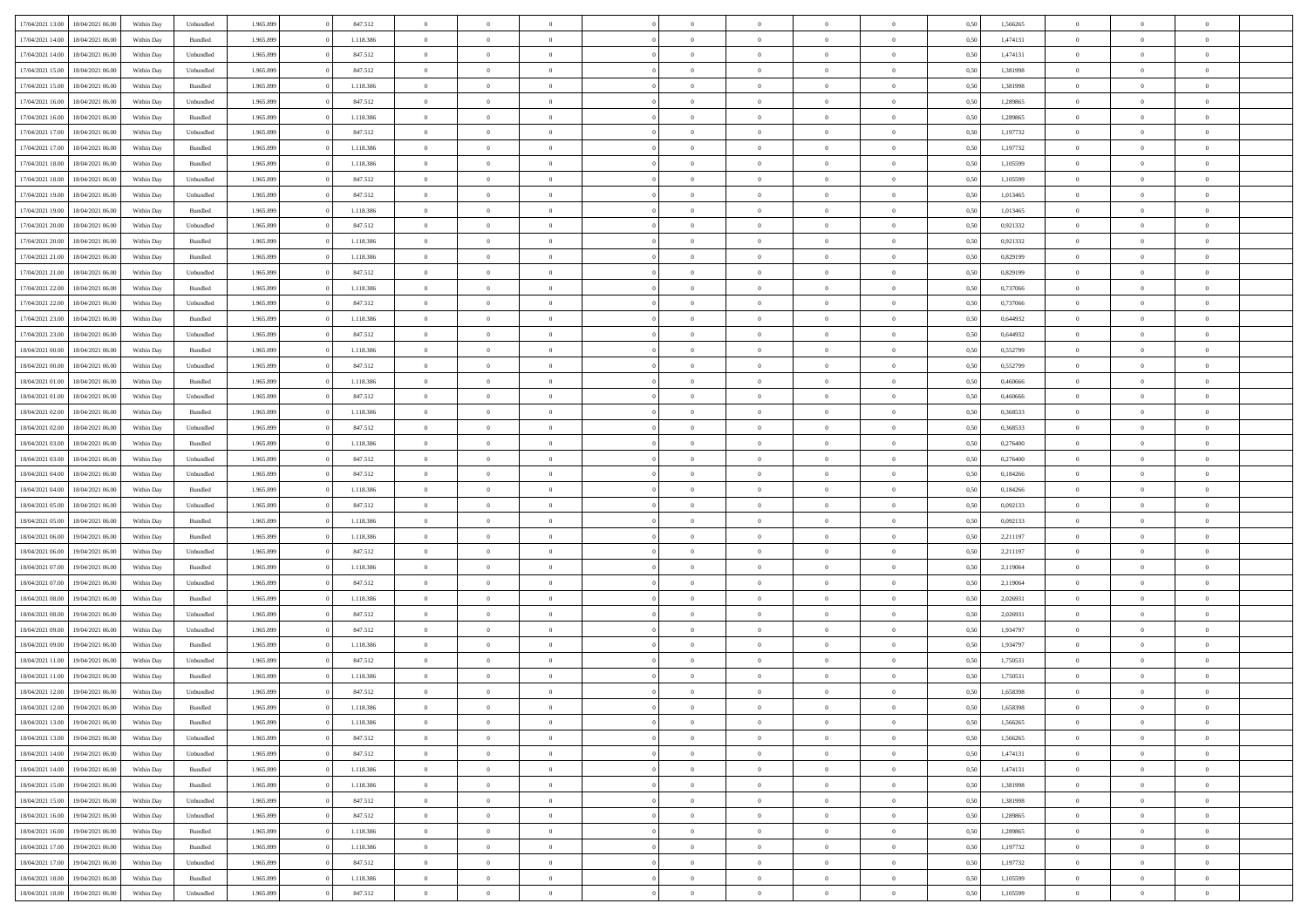| 18/04/2021 19:00 | 19/04/2021 06:00 | Within Day | Bundled   | 1.965.899 | 1.118.386 | $\overline{0}$ | $\Omega$       |                | $\Omega$       | $\Omega$       | $\Omega$       | $\theta$       | 0,50 | 1,013465 | $\theta$       | $\theta$       | $\theta$       |  |
|------------------|------------------|------------|-----------|-----------|-----------|----------------|----------------|----------------|----------------|----------------|----------------|----------------|------|----------|----------------|----------------|----------------|--|
|                  |                  |            |           |           |           |                |                |                |                |                |                |                |      |          |                |                |                |  |
| 18/04/2021 19:00 | 19/04/2021 06:00 | Within Day | Unbundled | 1.965.899 | 847.512   | $\overline{0}$ | $\theta$       | $\overline{0}$ | $\overline{0}$ | $\bf{0}$       | $\overline{0}$ | $\bf{0}$       | 0,50 | 1,013465 | $\theta$       | $\overline{0}$ | $\overline{0}$ |  |
| 18/04/2021 20:00 | 19/04/2021 06:00 | Within Day | Bundled   | 1.965.899 | 1.118.386 | $\overline{0}$ | $\bf{0}$       | $\overline{0}$ | $\overline{0}$ | $\bf{0}$       | $\overline{0}$ | $\mathbf{0}$   | 0,50 | 0,921332 | $\bf{0}$       | $\overline{0}$ | $\overline{0}$ |  |
|                  |                  |            |           |           |           |                |                |                |                |                |                |                |      |          | $\theta$       |                |                |  |
| 18/04/2021 20:00 | 19/04/2021 06:00 | Within Day | Unbundled | 1.965.899 | 847.512   | $\overline{0}$ | $\overline{0}$ | $\overline{0}$ | $\overline{0}$ | $\bf{0}$       | $\overline{0}$ | $\overline{0}$ | 0.50 | 0.921332 |                | $\theta$       | $\overline{0}$ |  |
| 18/04/2021 21:00 | 19/04/2021 06:00 | Within Day | Bundled   | 1.965.899 | 1.118.386 | $\overline{0}$ | $\theta$       | $\overline{0}$ | $\overline{0}$ | $\bf{0}$       | $\overline{0}$ | $\bf{0}$       | 0,50 | 0,829199 | $\theta$       | $\overline{0}$ | $\overline{0}$ |  |
| 18/04/2021 21:00 | 19/04/2021 06:00 | Within Day | Unbundled | 1.965.899 | 847.512   | $\overline{0}$ | $\overline{0}$ | $\overline{0}$ | $\overline{0}$ | $\overline{0}$ | $\overline{0}$ | $\mathbf{0}$   | 0,50 | 0,829199 | $\bf{0}$       | $\overline{0}$ | $\bf{0}$       |  |
| 18/04/2021 22:00 | 19/04/2021 06:00 | Within Dav | Unbundled | 1.965.899 | 847.512   | $\overline{0}$ | $\overline{0}$ | $\overline{0}$ | $\overline{0}$ | $\overline{0}$ | $\overline{0}$ | $\overline{0}$ | 0.50 | 0,737066 | $\theta$       | $\overline{0}$ | $\overline{0}$ |  |
|                  |                  |            |           |           |           |                |                |                |                |                |                |                |      |          |                |                |                |  |
| 18/04/2021 22:00 | 19/04/2021 06:00 | Within Day | Bundled   | 1.965.899 | 1.118.386 | $\overline{0}$ | $\theta$       | $\overline{0}$ | $\overline{0}$ | $\bf{0}$       | $\overline{0}$ | $\bf{0}$       | 0,50 | 0,737066 | $\theta$       | $\theta$       | $\overline{0}$ |  |
| 18/04/2021 23:00 | 19/04/2021 06:00 | Within Day | Bundled   | 1.965.899 | 1.118.386 | $\overline{0}$ | $\overline{0}$ | $\overline{0}$ | $\bf{0}$       | $\bf{0}$       | $\bf{0}$       | $\mathbf{0}$   | 0,50 | 0,644932 | $\,0\,$        | $\overline{0}$ | $\overline{0}$ |  |
| 18/04/2021 23:00 | 19/04/2021 06:00 | Within Dav | Unbundled | 1.965.899 | 847.512   | $\overline{0}$ | $\overline{0}$ | $\overline{0}$ | $\overline{0}$ | $\overline{0}$ | $\overline{0}$ | $\overline{0}$ | 0.50 | 0,644932 | $\theta$       | $\overline{0}$ | $\overline{0}$ |  |
|                  |                  |            |           |           |           |                |                |                |                |                |                |                |      |          |                |                |                |  |
| 19/04/2021 00:00 | 19/04/2021 06:00 | Within Day | Unbundled | 1.965.899 | 847.512   | $\overline{0}$ | $\theta$       | $\overline{0}$ | $\overline{0}$ | $\bf{0}$       | $\overline{0}$ | $\bf{0}$       | 0,50 | 0,552799 | $\,$ 0 $\,$    | $\overline{0}$ | $\overline{0}$ |  |
| 19/04/2021 00:00 | 19/04/2021 06:00 | Within Day | Bundled   | 1.965.899 | 1.118.386 | $\overline{0}$ | $\overline{0}$ | $\overline{0}$ | $\bf{0}$       | $\bf{0}$       | $\bf{0}$       | $\mathbf{0}$   | 0,50 | 0,552799 | $\overline{0}$ | $\overline{0}$ | $\bf{0}$       |  |
| 19/04/2021 01:00 | 19/04/2021 06:00 | Within Day | Bundled   | 1.965.899 | 1.118.386 | $\overline{0}$ | $\overline{0}$ | $\overline{0}$ | $\overline{0}$ | $\bf{0}$       | $\overline{0}$ | $\overline{0}$ | 0.50 | 0.460666 | $\theta$       | $\theta$       | $\overline{0}$ |  |
| 19/04/2021 01:00 | 19/04/2021 06:00 | Within Day | Unbundled | 1.965.899 | 847.512   | $\overline{0}$ | $\theta$       | $\overline{0}$ | $\overline{0}$ | $\bf{0}$       | $\overline{0}$ | $\bf{0}$       | 0,50 | 0,460666 | $\theta$       | $\overline{0}$ | $\overline{0}$ |  |
|                  |                  |            |           |           |           |                |                |                |                |                |                |                |      |          |                |                |                |  |
| 19/04/2021 02:00 | 19/04/2021 06:00 | Within Day | Bundled   | 1.965.899 | 1.118.386 | $\overline{0}$ | $\overline{0}$ | $\overline{0}$ | $\bf{0}$       | $\overline{0}$ | $\overline{0}$ | $\mathbf{0}$   | 0,50 | 0,368533 | $\overline{0}$ | $\overline{0}$ | $\bf{0}$       |  |
| 19/04/2021 02:00 | 19/04/2021 06:00 | Within Dav | Unbundled | 1.965.899 | 847.512   | $\overline{0}$ | $\overline{0}$ | $\overline{0}$ | $\overline{0}$ | $\overline{0}$ | $\overline{0}$ | $\overline{0}$ | 0.50 | 0,368533 | $\theta$       | $\overline{0}$ | $\overline{0}$ |  |
| 19/04/2021 03:00 | 19/04/2021 06:00 | Within Day | Unbundled | 1.965.899 | 847.512   | $\overline{0}$ | $\theta$       | $\overline{0}$ | $\overline{0}$ | $\bf{0}$       | $\overline{0}$ | $\bf{0}$       | 0,50 | 0,276400 | $\,$ 0 $\,$    | $\theta$       | $\overline{0}$ |  |
|                  |                  |            |           |           |           |                |                |                |                |                |                |                |      |          |                |                |                |  |
| 19/04/2021 03:00 | 19/04/2021 06:00 | Within Day | Bundled   | 1.965.899 | 1.118.386 | $\overline{0}$ | $\overline{0}$ | $\overline{0}$ | $\bf{0}$       | $\bf{0}$       | $\bf{0}$       | $\mathbf{0}$   | 0,50 | 0,276400 | $\,0\,$        | $\overline{0}$ | $\overline{0}$ |  |
| 19/04/2021 04:00 | 19/04/2021 06:00 | Within Day | Bundled   | 1.965.899 | 1.118.386 | $\overline{0}$ | $\overline{0}$ | $\overline{0}$ | $\overline{0}$ | $\overline{0}$ | $\overline{0}$ | $\overline{0}$ | 0.50 | 0,184266 | $\theta$       | $\overline{0}$ | $\overline{0}$ |  |
| 19/04/2021 04:00 | 19/04/2021 06:00 | Within Day | Unbundled | 1.965.899 | 847.512   | $\overline{0}$ | $\theta$       | $\overline{0}$ | $\overline{0}$ | $\bf{0}$       | $\overline{0}$ | $\bf{0}$       | 0,50 | 0,184266 | $\,$ 0 $\,$    | $\theta$       | $\overline{0}$ |  |
| 19/04/2021 05:00 | 19/04/2021 06:00 | Within Day | Unbundled | 1.965.899 | 847.512   | $\overline{0}$ | $\overline{0}$ | $\overline{0}$ | $\bf{0}$       | $\bf{0}$       | $\bf{0}$       | $\mathbf{0}$   | 0,50 | 0,092133 | $\bf{0}$       | $\overline{0}$ | $\overline{0}$ |  |
|                  |                  |            |           |           |           |                |                |                |                |                |                |                |      |          |                |                |                |  |
| 19/04/2021 05:00 | 19/04/2021 06:00 | Within Day | Bundled   | 1.965.899 | 1.118.386 | $\overline{0}$ | $\overline{0}$ | $\overline{0}$ | $\overline{0}$ | $\bf{0}$       | $\overline{0}$ | $\overline{0}$ | 0.50 | 0,092133 | $\theta$       | $\overline{0}$ | $\overline{0}$ |  |
| 19/04/2021 06:00 | 20/04/2021 06:00 | Within Day | Unbundled | 1.965.899 | 847.512   | $\overline{0}$ | $\theta$       | $\overline{0}$ | $\overline{0}$ | $\bf{0}$       | $\overline{0}$ | $\bf{0}$       | 0,50 | 2,211197 | $\,$ 0 $\,$    | $\overline{0}$ | $\overline{0}$ |  |
| 19/04/2021 06:00 | 20/04/2021 06:00 | Within Day | Bundled   | 1.965.899 | 1.118.386 | $\overline{0}$ | $\overline{0}$ | $\overline{0}$ | $\bf{0}$       | $\overline{0}$ | $\overline{0}$ | $\mathbf{0}$   | 0,50 | 2,211197 | $\bf{0}$       | $\overline{0}$ | $\bf{0}$       |  |
| 19/04/2021 07:00 | 20/04/2021 06:00 | Within Dav | Bundled   | 1.965.899 | 1.118.386 | $\overline{0}$ | $\overline{0}$ | $\overline{0}$ | $\overline{0}$ | $\overline{0}$ | $\overline{0}$ | $\overline{0}$ | 0.50 | 2,119064 | $\theta$       | $\overline{0}$ | $\overline{0}$ |  |
|                  |                  |            |           |           |           |                |                |                |                |                |                |                |      |          |                |                |                |  |
| 19/04/2021 07:00 | 20/04/2021 06:00 | Within Day | Unbundled | 1.965.899 | 847.512   | $\overline{0}$ | $\theta$       | $\overline{0}$ | $\overline{0}$ | $\bf{0}$       | $\overline{0}$ | $\bf{0}$       | 0,50 | 2,119064 | $\theta$       | $\theta$       | $\overline{0}$ |  |
| 19/04/2021 08:00 | 20/04/2021 06:00 | Within Day | Unbundled | 1.965.899 | 847.512   | $\overline{0}$ | $\overline{0}$ | $\overline{0}$ | $\overline{0}$ | $\bf{0}$       | $\overline{0}$ | $\bf{0}$       | 0,50 | 2,026931 | $\,0\,$        | $\overline{0}$ | $\overline{0}$ |  |
| 19/04/2021 08:00 | 20/04/2021 06:00 | Within Day | Bundled   | 1.965.899 | 1.118.386 | $\overline{0}$ | $\overline{0}$ | $\overline{0}$ | $\overline{0}$ | $\overline{0}$ | $\overline{0}$ | $\overline{0}$ | 0.50 | 2,026931 | $\theta$       | $\overline{0}$ | $\overline{0}$ |  |
| 19/04/2021 09:00 | 20/04/2021 06:00 | Within Day | Unbundled | 1.965.899 | 847.512   | $\overline{0}$ | $\theta$       | $\overline{0}$ | $\overline{0}$ | $\bf{0}$       | $\overline{0}$ | $\bf{0}$       | 0,50 | 1,934797 | $\,$ 0 $\,$    | $\overline{0}$ | $\overline{0}$ |  |
|                  |                  |            |           |           |           |                |                |                |                |                |                |                |      |          |                |                |                |  |
| 19/04/2021 09:00 | 20/04/2021 06:00 | Within Day | Bundled   | 1.965.899 | 1.118.386 | $\overline{0}$ | $\overline{0}$ | $\overline{0}$ | $\overline{0}$ | $\bf{0}$       | $\overline{0}$ | $\bf{0}$       | 0,50 | 1,934797 | $\bf{0}$       | $\overline{0}$ | $\overline{0}$ |  |
| 19/04/2021 10:00 | 20/04/2021 06:00 | Within Day | Bundled   | 1.965.899 | 1.118.386 | $\overline{0}$ | $\Omega$       | $\overline{0}$ | $\Omega$       | $\Omega$       | $\overline{0}$ | $\overline{0}$ | 0,50 | 1,842664 | $\,0\,$        | $\theta$       | $\theta$       |  |
| 19/04/2021 10:00 | 20/04/2021 06:00 | Within Day | Unbundled | 1.965.899 | 847.512   | $\overline{0}$ | $\theta$       | $\overline{0}$ | $\overline{0}$ | $\bf{0}$       | $\overline{0}$ | $\bf{0}$       | 0,50 | 1,842664 | $\,$ 0 $\,$    | $\theta$       | $\overline{0}$ |  |
|                  |                  |            |           |           |           |                |                |                |                |                |                |                |      |          |                |                |                |  |
| 19/04/2021 11:00 | 20/04/2021 06:00 | Within Day | Unbundled | 1.965.899 | 847.512   | $\overline{0}$ | $\overline{0}$ | $\overline{0}$ | $\overline{0}$ | $\bf{0}$       | $\overline{0}$ | $\mathbf{0}$   | 0,50 | 1,750531 | $\bf{0}$       | $\overline{0}$ | $\bf{0}$       |  |
| 19/04/2021 11:00 | 20/04/2021 06:00 | Within Day | Bundled   | 1.965.899 | 1.118.386 | $\overline{0}$ | $\Omega$       | $\Omega$       | $\Omega$       | $\bf{0}$       | $\overline{0}$ | $\overline{0}$ | 0.50 | 1,750531 | $\,0\,$        | $\theta$       | $\theta$       |  |
| 19/04/2021 12:00 | 20/04/2021 06:00 | Within Day | Unbundled | 1.965.899 | 847.512   | $\overline{0}$ | $\theta$       | $\overline{0}$ | $\overline{0}$ | $\bf{0}$       | $\overline{0}$ | $\bf{0}$       | 0,50 | 1,658398 | $\,$ 0 $\,$    | $\overline{0}$ | $\overline{0}$ |  |
| 19/04/2021 12:00 | 20/04/2021 06:00 | Within Day | Bundled   | 1.965.899 | 1.118.386 | $\overline{0}$ | $\overline{0}$ | $\overline{0}$ | $\overline{0}$ | $\bf{0}$       | $\overline{0}$ | $\bf{0}$       | 0,50 | 1,658398 | $\bf{0}$       | $\overline{0}$ | $\overline{0}$ |  |
|                  |                  |            |           |           |           |                |                |                |                |                |                |                |      |          |                |                |                |  |
| 19/04/2021 13:00 | 20/04/2021 06:00 | Within Day | Bundled   | 1.965.899 | 1.118.386 | $\overline{0}$ | $\Omega$       | $\overline{0}$ | $\Omega$       | $\overline{0}$ | $\overline{0}$ | $\overline{0}$ | 0.50 | 1.566265 | $\,0\,$        | $\theta$       | $\theta$       |  |
| 19/04/2021 13:00 | 20/04/2021 06:00 | Within Day | Unbundled | 1.965.899 | 847.512   | $\overline{0}$ | $\theta$       | $\overline{0}$ | $\overline{0}$ | $\,$ 0         | $\overline{0}$ | $\bf{0}$       | 0,50 | 1,566265 | $\,$ 0 $\,$    | $\overline{0}$ | $\overline{0}$ |  |
| 19/04/2021 14:00 | 20/04/2021 06:00 | Within Day | Bundled   | 1.965.899 | 1.118.386 | $\overline{0}$ | $\overline{0}$ | $\overline{0}$ | $\overline{0}$ | $\bf{0}$       | $\overline{0}$ | $\mathbf{0}$   | 0,50 | 1,474131 | $\bf{0}$       | $\overline{0}$ | $\overline{0}$ |  |
|                  | 20/04/2021 06:00 |            | Unbundled | 1.965.899 | 847.512   | $\overline{0}$ | $\Omega$       | $\overline{0}$ | $\Omega$       | $\overline{0}$ | $\overline{0}$ | $\overline{0}$ | 0,50 | 1,474131 | $\,0\,$        | $\theta$       | $\theta$       |  |
| 19/04/2021 14:00 |                  | Within Day |           |           |           |                |                |                |                |                |                |                |      |          |                |                |                |  |
| 19/04/2021 15:00 | 20/04/2021 06:00 | Within Day | Unbundled | 1.965.899 | 847.512   | $\overline{0}$ | $\theta$       | $\overline{0}$ | $\overline{0}$ | $\,$ 0         | $\overline{0}$ | $\bf{0}$       | 0,50 | 1,381998 | $\,$ 0 $\,$    | $\overline{0}$ | $\overline{0}$ |  |
| 19/04/2021 15:00 | 20/04/2021 06:00 | Within Day | Bundled   | 1.965.899 | 1.118.386 | $\overline{0}$ | $\overline{0}$ | $\overline{0}$ | $\overline{0}$ | $\bf{0}$       | $\overline{0}$ | $\mathbf{0}$   | 0,50 | 1,381998 | $\overline{0}$ | $\overline{0}$ | $\bf{0}$       |  |
| 19/04/2021 16:00 | 20/04/2021 06:00 | Within Day | Bundled   | 1.965.899 | 1.118.386 | $\overline{0}$ | $\Omega$       | $\Omega$       | $\Omega$       | $\Omega$       | $\Omega$       | $\overline{0}$ | 0.50 | 1,289865 | $\theta$       | $\theta$       | $\theta$       |  |
| 19/04/2021 16:00 | 20/04/2021 06:00 | Within Day | Unbundled | 1.965.899 | 847.512   | $\overline{0}$ | $\,$ 0 $\,$    | $\overline{0}$ | $\bf{0}$       | $\,$ 0         | $\bf{0}$       | $\bf{0}$       | 0,50 | 1,289865 | $\,0\,$        | $\overline{0}$ | $\overline{0}$ |  |
|                  |                  |            |           |           |           |                |                |                |                |                |                |                |      |          |                |                |                |  |
| 19/04/2021 17:00 | 20/04/2021 06:00 | Within Day | Unbundled | 1.965.899 | 847.512   | $\bf{0}$       | $\bf{0}$       |                |                |                |                |                | 0,50 | 1,197732 | $\bf{0}$       | $\overline{0}$ |                |  |
| 19/04/2021 17:00 | 20/04/2021 06:00 | Within Day | Bundled   | 1.965.899 | 1.118.386 | $\overline{0}$ | $\overline{0}$ | $\overline{0}$ | $\Omega$       | $\overline{0}$ | $\overline{0}$ | $\overline{0}$ | 0,50 | 1,197732 | $\theta$       | $\theta$       | $\Omega$       |  |
| 19/04/2021 18:00 | 20/04/2021 06:00 | Within Day | Bundled   | 1.965.899 | 1.118.386 | $\overline{0}$ | $\bf{0}$       | $\overline{0}$ | $\bf{0}$       | $\,$ 0 $\,$    | $\overline{0}$ | $\,$ 0 $\,$    | 0,50 | 1,105599 | $\,$ 0 $\,$    | $\,$ 0 $\,$    | $\,$ 0         |  |
|                  |                  |            |           |           |           |                |                |                |                |                |                |                |      |          |                |                |                |  |
| 19/04/2021 18:00 | 20/04/2021 06:00 | Within Day | Unbundled | 1.965.899 | 847.512   | $\overline{0}$ | $\overline{0}$ | $\overline{0}$ | $\overline{0}$ | $\overline{0}$ | $\overline{0}$ | $\mathbf{0}$   | 0,50 | 1,105599 | $\overline{0}$ | $\bf{0}$       | $\overline{0}$ |  |
| 19/04/2021 19:00 | 20/04/2021 06:00 | Within Day | Bundled   | 1.965.899 | 1.118.386 | $\overline{0}$ | $\overline{0}$ | $\overline{0}$ | $\Omega$       | $\overline{0}$ | $\overline{0}$ | $\overline{0}$ | 0,50 | 1,013465 | $\overline{0}$ | $\overline{0}$ | $\overline{0}$ |  |
| 19/04/2021 19:00 | 20/04/2021 06:00 | Within Day | Unbundled | 1.965.899 | 847.512   | $\overline{0}$ | $\,$ 0         | $\overline{0}$ | $\bf{0}$       | $\,$ 0 $\,$    | $\overline{0}$ | $\,$ 0 $\,$    | 0,50 | 1,013465 | $\,$ 0 $\,$    | $\overline{0}$ | $\,$ 0         |  |
| 19/04/2021 20:00 | 20/04/2021 06:00 | Within Day | Bundled   | 1.965.899 | 1.118.386 | $\overline{0}$ | $\overline{0}$ | $\overline{0}$ | $\overline{0}$ | $\overline{0}$ | $\overline{0}$ | $\mathbf{0}$   | 0,50 | 0,921332 | $\overline{0}$ | $\overline{0}$ | $\overline{0}$ |  |
|                  |                  |            |           |           |           |                |                |                |                |                |                |                |      |          |                |                |                |  |
| 19/04/2021 20:00 | 20/04/2021 06:00 | Within Day | Unbundled | 1.965.899 | 847.512   | $\overline{0}$ | $\overline{0}$ | $\overline{0}$ | $\overline{0}$ | $\overline{0}$ | $\overline{0}$ | $\overline{0}$ | 0.50 | 0,921332 | $\overline{0}$ | $\theta$       | $\overline{0}$ |  |
| 19/04/2021 21:00 | 20/04/2021 06:00 | Within Day | Unbundled | 1.965.899 | 847.512   | $\overline{0}$ | $\,$ 0         | $\overline{0}$ | $\bf{0}$       | $\bf{0}$       | $\bf{0}$       | $\bf{0}$       | 0,50 | 0,829199 | $\,$ 0 $\,$    | $\overline{0}$ | $\overline{0}$ |  |
| 19/04/2021 21:00 | 20/04/2021 06:00 | Within Day | Bundled   | 1.965.899 | 1.118.386 | $\overline{0}$ | $\bf{0}$       | $\overline{0}$ | $\overline{0}$ | $\overline{0}$ | $\overline{0}$ | $\mathbf{0}$   | 0,50 | 0,829199 | $\overline{0}$ | $\overline{0}$ | $\bf{0}$       |  |
|                  | 20/04/2021 06:00 |            |           |           |           |                | $\overline{0}$ | $\overline{0}$ | $\Omega$       | $\overline{0}$ | $\overline{0}$ |                |      |          |                | $\overline{0}$ | $\overline{0}$ |  |
| 19/04/2021 22:00 |                  | Within Day | Unbundled | 1.965.899 | 847.512   | $\overline{0}$ |                |                |                |                |                | $\overline{0}$ | 0.50 | 0,737066 | $\overline{0}$ |                |                |  |
|                  |                  | Within Day | Bundled   | 1.965.899 | 1.118.386 | $\overline{0}$ | $\bf{0}$       | $\overline{0}$ | $\bf{0}$       | $\bf{0}$       | $\bf{0}$       | $\mathbf{0}$   | 0,50 | 0,737066 | $\,$ 0 $\,$    | $\,$ 0 $\,$    | $\bf{0}$       |  |
| 19/04/2021 22:00 | 20/04/2021 06:00 |            |           |           |           |                |                |                |                |                |                |                |      |          |                |                |                |  |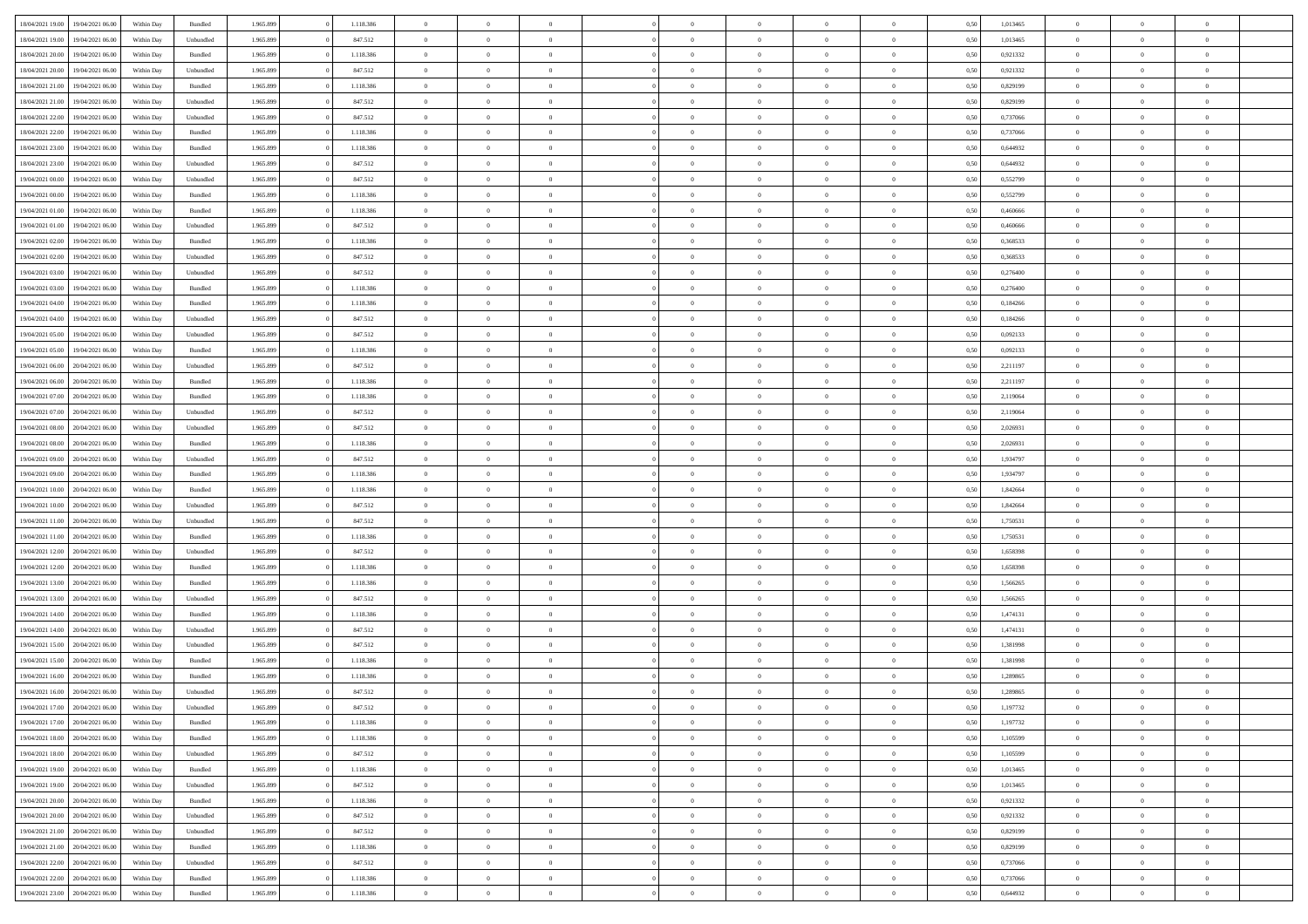| 19/04/2021 23:00 20/04/2021 06:00    | Within Day | Unbundled          | 1.965.899 | 847.512   | $\overline{0}$ | $\overline{0}$ | $\Omega$       | $\Omega$       | $\Omega$       |                | $\overline{0}$ | 0,50 | 0,644932 | $\mathbf{0}$   | $\Omega$       | $\Omega$       |  |
|--------------------------------------|------------|--------------------|-----------|-----------|----------------|----------------|----------------|----------------|----------------|----------------|----------------|------|----------|----------------|----------------|----------------|--|
| 20/04/2021 00:00<br>20/04/2021 06:00 | Within Day | Bundled            | 1.965.899 | 1.118.386 | $\bf{0}$       | $\overline{0}$ | $\overline{0}$ | $\theta$       | $\overline{0}$ | $\overline{0}$ | $\,$ 0         | 0,50 | 0,552799 | $\mathbf{0}$   | $\theta$       | $\bf{0}$       |  |
| 20/04/2021 00:00<br>20/04/2021 06:00 | Within Day | Unbundled          | 1.965.899 | 847.512   | $\overline{0}$ | $\overline{0}$ | $\overline{0}$ | $\bf{0}$       | $\bf{0}$       | $\overline{0}$ | $\mathbf{0}$   | 0,50 | 0,552799 | $\overline{0}$ | $\bf{0}$       | $\bf{0}$       |  |
| 20/04/2021 01:00<br>20/04/2021 06:00 | Within Day | Unbundled          | 1.965.899 | 847.512   | $\overline{0}$ | $\overline{0}$ | $\overline{0}$ | $\overline{0}$ | $\overline{0}$ | $\overline{0}$ | $\overline{0}$ | 0.50 | 0.460666 | $\mathbf{0}$   | $\overline{0}$ | $\bf{0}$       |  |
| 20/04/2021 01:00<br>20/04/2021 06:00 | Within Day | Bundled            | 1.965.899 | 1.118.386 | $\bf{0}$       | $\overline{0}$ | $\overline{0}$ | $\theta$       | $\overline{0}$ | $\overline{0}$ | $\bf{0}$       | 0,50 | 0,460666 | $\theta$       | $\theta$       | $\overline{0}$ |  |
| 20/04/2021 02:00<br>20/04/2021 06:00 | Within Day | Bundled            | 1.965.899 | 1.118.386 | $\overline{0}$ | $\overline{0}$ | $\overline{0}$ | $\bf{0}$       | $\overline{0}$ | $\overline{0}$ | $\overline{0}$ | 0,50 | 0,368533 | $\overline{0}$ | $\overline{0}$ | $\overline{0}$ |  |
| 20/04/2021 02:00<br>20/04/2021 06:00 | Within Day | Unbundled          | 1.965.899 | 847.512   | $\overline{0}$ | $\overline{0}$ | $\overline{0}$ | $\overline{0}$ | $\overline{0}$ | $\overline{0}$ | $\mathbf{0}$   | 0.50 | 0,368533 | $\mathbf{0}$   | $\overline{0}$ | $\overline{0}$ |  |
| 20/04/2021 03:00<br>20/04/2021 06:00 | Within Day | Unbundled          | 1.965.899 | 847.512   | $\bf{0}$       | $\overline{0}$ | $\overline{0}$ | $\theta$       | $\overline{0}$ | $\overline{0}$ | $\bf{0}$       | 0,50 | 0,276400 | $\theta$       | $\theta$       | $\bf{0}$       |  |
|                                      |            |                    |           |           |                |                |                |                |                |                |                |      |          |                |                |                |  |
| 20/04/2021 03:00<br>20/04/2021 06:00 | Within Day | Bundled            | 1.965.899 | 1.118.386 | $\overline{0}$ | $\overline{0}$ | $\overline{0}$ | $\bf{0}$       | $\bf{0}$       | $\overline{0}$ | $\mathbf{0}$   | 0,50 | 0,276400 | $\bf{0}$       | $\bf{0}$       | $\bf{0}$       |  |
| 20/04/2021 04:00<br>20/04/2021 06:00 | Within Day | Unbundled          | 1.965.899 | 847.512   | $\overline{0}$ | $\overline{0}$ | $\overline{0}$ | $\overline{0}$ | $\overline{0}$ | $\overline{0}$ | $\overline{0}$ | 0.50 | 0,184266 | $\overline{0}$ | $\overline{0}$ | $\overline{0}$ |  |
| 20/04/2021 04:00<br>20/04/2021 06:00 | Within Day | Bundled            | 1.965.899 | 1.118.386 | $\bf{0}$       | $\overline{0}$ | $\overline{0}$ | $\overline{0}$ | $\overline{0}$ | $\overline{0}$ | $\,$ 0         | 0,50 | 0,184266 | $\mathbf{0}$   | $\theta$       | $\bf{0}$       |  |
| 20/04/2021 05:00<br>20/04/2021 06:00 | Within Day | Bundled            | 1.965.899 | 1.118.386 | $\overline{0}$ | $\overline{0}$ | $\overline{0}$ | $\bf{0}$       | $\bf{0}$       | $\overline{0}$ | $\mathbf{0}$   | 0,50 | 0,092133 | $\bf{0}$       | $\bf{0}$       | $\bf{0}$       |  |
| 20/04/2021 05:00<br>20/04/2021 06:00 | Within Day | Unbundled          | 1.965.899 | 847.512   | $\overline{0}$ | $\overline{0}$ | $\overline{0}$ | $\overline{0}$ | $\overline{0}$ | $\overline{0}$ | $\overline{0}$ | 0.50 | 0.092133 | $\mathbf{0}$   | $\overline{0}$ | $\bf{0}$       |  |
| 20/04/2021 06:00<br>21/04/2021 06:00 | Within Day | $\mathbf B$ undled | 1.965.899 | 1.118.386 | $\bf{0}$       | $\overline{0}$ | $\overline{0}$ | $\theta$       | $\overline{0}$ | $\overline{0}$ | $\,$ 0         | 0,50 | 2,211197 | $\theta$       | $\theta$       | $\overline{0}$ |  |
| 20/04/2021 06:00<br>21/04/2021 06:00 | Within Day | Unbundled          | 1.965.899 | 847.512   | $\overline{0}$ | $\overline{0}$ | $\overline{0}$ | $\bf{0}$       | $\overline{0}$ | $\overline{0}$ | $\overline{0}$ | 0,50 | 2,211197 | $\overline{0}$ | $\bf{0}$       | $\overline{0}$ |  |
| 20/04/2021 07:00<br>21/04/2021 06:00 | Within Day | Bundled            | 1.965.899 | 1.118.386 | $\overline{0}$ | $\overline{0}$ | $\overline{0}$ | $\overline{0}$ | $\overline{0}$ | $\overline{0}$ | $\mathbf{0}$   | 0.50 | 2.119064 | $\overline{0}$ | $\overline{0}$ | $\overline{0}$ |  |
| 20/04/2021 07:00<br>21/04/2021 06:00 | Within Day | Unbundled          | 1.965.899 | 847.512   | $\bf{0}$       | $\overline{0}$ | $\overline{0}$ | $\overline{0}$ | $\overline{0}$ | $\overline{0}$ | $\bf{0}$       | 0,50 | 2,119064 | $\theta$       | $\theta$       | $\bf{0}$       |  |
| 20/04/2021 08:00<br>21/04/2021 06.00 | Within Day | Bundled            | 1.965.899 | 1.118.386 | $\overline{0}$ | $\overline{0}$ | $\overline{0}$ | $\bf{0}$       | $\bf{0}$       | $\overline{0}$ | $\mathbf{0}$   | 0,50 | 2,026931 | $\bf{0}$       | $\bf{0}$       | $\bf{0}$       |  |
| 20/04/2021 08:00<br>21/04/2021 06:00 | Within Day | Unbundled          | 1.965.899 | 847.512   | $\overline{0}$ | $\overline{0}$ | $\overline{0}$ | $\overline{0}$ | $\overline{0}$ | $\overline{0}$ | $\overline{0}$ | 0.50 | 2.026931 | $\overline{0}$ | $\overline{0}$ | $\overline{0}$ |  |
| 20/04/2021 09:00<br>21/04/2021 06:00 | Within Day | Unbundled          | 1.965.899 | 847.512   | $\bf{0}$       | $\overline{0}$ | $\overline{0}$ | $\overline{0}$ | $\overline{0}$ | $\overline{0}$ | $\,$ 0         | 0,50 | 1,934797 | $\theta$       | $\theta$       | $\bf{0}$       |  |
|                                      |            |                    |           |           |                |                |                |                |                |                |                |      |          |                |                |                |  |
| 20/04/2021 09:00<br>21/04/2021 06:00 | Within Day | Bundled            | 1.965.899 | 1.118.386 | $\overline{0}$ | $\overline{0}$ | $\overline{0}$ | $\bf{0}$       | $\bf{0}$       | $\overline{0}$ | $\mathbf{0}$   | 0,50 | 1,934797 | $\bf{0}$       | $\bf{0}$       | $\bf{0}$       |  |
| 20/04/2021 10:00<br>21/04/2021 06:00 | Within Day | Bundled            | 1.965.899 | 1.118.386 | $\overline{0}$ | $\overline{0}$ | $\overline{0}$ | $\overline{0}$ | $\overline{0}$ | $\overline{0}$ | $\overline{0}$ | 0.50 | 1.842664 | $\overline{0}$ | $\overline{0}$ | $\bf{0}$       |  |
| 20/04/2021 10:00<br>21/04/2021 06:00 | Within Day | Unbundled          | 1.965.899 | 847.512   | $\bf{0}$       | $\overline{0}$ | $\overline{0}$ | $\overline{0}$ | $\overline{0}$ | $\overline{0}$ | $\,$ 0         | 0,50 | 1,842664 | $\mathbf{0}$   | $\theta$       | $\bf{0}$       |  |
| 20/04/2021 11:00<br>21/04/2021 06:00 | Within Day | Bundled            | 1.965.899 | 1.118.386 | $\overline{0}$ | $\overline{0}$ | $\overline{0}$ | $\bf{0}$       | $\overline{0}$ | $\overline{0}$ | $\overline{0}$ | 0,50 | 1,750531 | $\overline{0}$ | $\overline{0}$ | $\overline{0}$ |  |
| 20/04/2021 11:00<br>21/04/2021 06:00 | Within Day | Unbundled          | 1.965.899 | 847.512   | $\overline{0}$ | $\overline{0}$ | $\overline{0}$ | $\overline{0}$ | $\overline{0}$ | $\overline{0}$ | $\overline{0}$ | 0.50 | 1,750531 | $\overline{0}$ | $\overline{0}$ | $\overline{0}$ |  |
| 20/04/2021 12:00<br>21/04/2021 06:00 | Within Day | Unbundled          | 1.965.899 | 847.512   | $\bf{0}$       | $\overline{0}$ | $\overline{0}$ | $\overline{0}$ | $\overline{0}$ | $\overline{0}$ | $\bf{0}$       | 0,50 | 1,658398 | $\theta$       | $\theta$       | $\bf{0}$       |  |
| 20/04/2021 12:00<br>21/04/2021 06:00 | Within Day | Bundled            | 1.965.899 | 1.118.386 | $\overline{0}$ | $\overline{0}$ | $\overline{0}$ | $\bf{0}$       | $\bf{0}$       | $\overline{0}$ | $\mathbf{0}$   | 0,50 | 1,658398 | $\bf{0}$       | $\bf{0}$       | $\bf{0}$       |  |
| 20/04/2021 13:00<br>21/04/2021 06:00 | Within Day | Bundled            | 1.965.899 | 1.118.386 | $\overline{0}$ | $\overline{0}$ | $\overline{0}$ | $\overline{0}$ | $\overline{0}$ | $\overline{0}$ | $\overline{0}$ | 0.50 | 1,566265 | $\overline{0}$ | $\overline{0}$ | $\bf{0}$       |  |
| 20/04/2021 13:00<br>21/04/2021 06:00 | Within Day | Unbundled          | 1.965.899 | 847.512   | $\bf{0}$       | $\overline{0}$ | $\overline{0}$ | $\overline{0}$ | $\overline{0}$ | $\overline{0}$ | $\,$ 0         | 0,50 | 1,566265 | $\,$ 0 $\,$    | $\theta$       | $\bf{0}$       |  |
| 20/04/2021 14:00<br>21/04/2021 06:00 | Within Day | Bundled            | 1.965.899 | 1.118.386 | $\overline{0}$ | $\overline{0}$ | $\overline{0}$ | $\bf{0}$       | $\bf{0}$       | $\overline{0}$ | $\mathbf{0}$   | 0,50 | 1,474131 | $\overline{0}$ | $\bf{0}$       | $\bf{0}$       |  |
| 20/04/2021 14:00<br>21/04/2021 06.00 | Within Day | Unbundled          | 1.965.899 | 847.512   | $\overline{0}$ | $\overline{0}$ | $\overline{0}$ | $\overline{0}$ | $\overline{0}$ | $\Omega$       | $\overline{0}$ | 0,50 | 1,474131 | $\bf{0}$       | $\Omega$       | $\Omega$       |  |
| 20/04/2021 15:00<br>21/04/2021 06:00 | Within Day | Bundled            | 1.965.899 | 1.118.386 | $\bf{0}$       | $\overline{0}$ | $\bf{0}$       | $\theta$       | $\overline{0}$ | $\overline{0}$ | $\,$ 0         | 0,50 | 1,381998 | $\theta$       | $\theta$       | $\bf{0}$       |  |
| 20/04/2021 15:00<br>21/04/2021 06:00 | Within Day | Unbundled          | 1.965.899 | 847.512   | $\overline{0}$ | $\overline{0}$ | $\overline{0}$ | $\bf{0}$       | $\overline{0}$ | $\overline{0}$ | $\overline{0}$ | 0,50 | 1,381998 | $\overline{0}$ | $\overline{0}$ | $\overline{0}$ |  |
|                                      |            |                    |           |           |                |                |                |                |                |                |                |      |          |                |                |                |  |
| 20/04/2021 16:00<br>21/04/2021 06:00 | Within Day | Unbundled          | 1.965.899 | 847.512   | $\overline{0}$ | $\overline{0}$ | $\overline{0}$ | $\overline{0}$ | $\overline{0}$ | $\Omega$       | $\overline{0}$ | 0.50 | 1,289865 | $\overline{0}$ | $\Omega$       | $\Omega$       |  |
| 20/04/2021 16:00<br>21/04/2021 06:00 | Within Day | Bundled            | 1.965.899 | 1.118.386 | $\bf{0}$       | $\overline{0}$ | $\bf{0}$       | $\overline{0}$ | $\overline{0}$ | $\overline{0}$ | $\bf{0}$       | 0,50 | 1,289865 | $\overline{0}$ | $\theta$       | $\bf{0}$       |  |
| 20/04/2021 17:00<br>21/04/2021 06:00 | Within Day | Bundled            | 1.965.899 | 1.118.386 | $\overline{0}$ | $\overline{0}$ | $\bf{0}$       | $\bf{0}$       | $\bf{0}$       | $\overline{0}$ | $\mathbf{0}$   | 0,50 | 1,197732 | $\bf{0}$       | $\bf{0}$       | $\bf{0}$       |  |
| 20/04/2021 17:00<br>21/04/2021 06:00 | Within Day | Unbundled          | 1.965.899 | 847.512   | $\overline{0}$ | $\overline{0}$ | $\overline{0}$ | $\overline{0}$ | $\overline{0}$ | $\Omega$       | $\theta$       | 0.50 | 1,197732 | $\overline{0}$ | $\Omega$       | $\Omega$       |  |
| 20/04/2021 18:00<br>21/04/2021 06:00 | Within Day | Unbundled          | 1.965.899 | 847.512   | $\bf{0}$       | $\overline{0}$ | $\bf{0}$       | $\overline{0}$ | $\overline{0}$ | $\overline{0}$ | $\,$ 0         | 0,50 | 1,105599 | $\,$ 0 $\,$    | $\theta$       | $\bf{0}$       |  |
| 20/04/2021 18:00<br>21/04/2021 06:00 | Within Day | Bundled            | 1.965.899 | 1.118.386 | $\overline{0}$ | $\overline{0}$ | $\overline{0}$ | $\bf{0}$       | $\bf{0}$       | $\overline{0}$ | $\mathbf{0}$   | 0,50 | 1,105599 | $\overline{0}$ | $\bf{0}$       | $\bf{0}$       |  |
| 20/04/2021 19:00<br>21/04/2021 06:00 | Within Day | Unbundled          | 1.965.899 | 847.512   | $\overline{0}$ | $\overline{0}$ | $\overline{0}$ | $\overline{0}$ | $\bf{0}$       | $\Omega$       | $\overline{0}$ | 0.50 | 1,013465 | $\overline{0}$ | $\Omega$       | $\Omega$       |  |
| 20/04/2021 19:00<br>21/04/2021 06:00 | Within Day | Bundled            | 1.965.899 | 1.118.386 | $\bf{0}$       | $\overline{0}$ | $\bf{0}$       | $\overline{0}$ | $\overline{0}$ | $\overline{0}$ | $\,$ 0         | 0,50 | 1,013465 | $\,$ 0 $\,$    | $\theta$       | $\bf{0}$       |  |
| 20/04/2021 20:00<br>21/04/2021 06.00 | Within Day | Bundled            | 1.965.899 | 1.118.386 | $\overline{0}$ | $\overline{0}$ | $\overline{0}$ | $\bf{0}$       | $\overline{0}$ | $\overline{0}$ | $\overline{0}$ | 0,50 | 0,921332 | $\overline{0}$ | $\bf{0}$       | $\bf{0}$       |  |
| 20/04/2021 20:00<br>21/04/2021 06.00 | Within Day | Unbundled          | 1.965.899 | 847.512   | $\overline{0}$ | $\Omega$       | $\Omega$       | $\overline{0}$ | $\overline{0}$ | $\Omega$       | $\overline{0}$ | 0.50 | 0,921332 | $\overline{0}$ | $\Omega$       | $\Omega$       |  |
| 20/04/2021 21:00<br>21/04/2021 06:00 | Within Day | Unbundled          | 1.965.899 | 847.512   | $\bf{0}$       | $\bf{0}$       | $\bf{0}$       | $\bf{0}$       | $\bf{0}$       | $\overline{0}$ | $\,$ 0         | 0,50 | 0,829199 | $\bf{0}$       | $\,$ 0         | $\bf{0}$       |  |
| 20/04/2021 21:00 21/04/2021 06:00    | Within Day | Bundled            | 1.965.899 | 1.118.386 | $\bf{0}$       | $\bf{0}$       |                | $\bf{0}$       |                |                |                | 0,50 | 0,829199 | $\bf{0}$       | $\bf{0}$       |                |  |
| 20/04/2021 22:00 21/04/2021 06:00    | Within Day | Unbundled          | 1.965.899 | 847.512   | $\overline{0}$ | $\overline{0}$ | $\theta$       | $\overline{0}$ | $\overline{0}$ | $\overline{0}$ | $\mathbf{0}$   | 0,50 | 0.737066 | $\overline{0}$ | $\theta$       | $\theta$       |  |
| 20/04/2021 22.00 21/04/2021 06:00    | Within Day | Bundled            | 1.965.899 | 1.118.386 | $\overline{0}$ | $\overline{0}$ | $\overline{0}$ | $\bf{0}$       | $\overline{0}$ | $\overline{0}$ | $\mathbf{0}$   | 0,50 | 0,737066 | $\,$ 0 $\,$    | $\overline{0}$ | $\,$ 0 $\,$    |  |
| 20/04/2021 23:00 21/04/2021 06:00    |            |                    |           |           |                |                |                |                |                |                |                |      |          |                |                |                |  |
|                                      | Within Day | Bundled            | 1.965.899 | 1.118.386 | $\overline{0}$ | $\overline{0}$ | $\overline{0}$ | $\bf{0}$       | $\overline{0}$ | $\overline{0}$ | $\overline{0}$ | 0,50 | 0,644932 | $\overline{0}$ | $\overline{0}$ | $\overline{0}$ |  |
| 21/04/2021 06:00<br>20/04/2021 23:00 | Within Day | Unbundled          | 1.965.899 | 847.512   | $\overline{0}$ | $\overline{0}$ | $\overline{0}$ | $\overline{0}$ | $\bf{0}$       | $\overline{0}$ | $\overline{0}$ | 0,50 | 0,644932 | $\overline{0}$ | $\overline{0}$ | $\overline{0}$ |  |
| 21/04/2021 00:00 21/04/2021 06:00    | Within Day | Unbundled          | 1.965.899 | 847.512   | $\overline{0}$ | $\overline{0}$ | $\overline{0}$ | $\overline{0}$ | $\overline{0}$ | $\overline{0}$ | $\mathbf{0}$   | 0,50 | 0,552799 | $\,$ 0 $\,$    | $\theta$       | $\bf{0}$       |  |
| 21/04/2021 00:00 21/04/2021 06:00    | Within Day | Bundled            | 1.965.899 | 1.118.386 | $\overline{0}$ | $\overline{0}$ | $\overline{0}$ | $\bf{0}$       | $\overline{0}$ | $\overline{0}$ | $\overline{0}$ | 0,50 | 0,552799 | $\overline{0}$ | $\overline{0}$ | $\overline{0}$ |  |
| 21/04/2021 01:00 21/04/2021 06:00    | Within Day | Bundled            | 1.965.899 | 1.118.386 | $\overline{0}$ | $\overline{0}$ | $\overline{0}$ | $\overline{0}$ | $\overline{0}$ | $\overline{0}$ | $\overline{0}$ | 0.50 | 0.460666 | $\overline{0}$ | $\overline{0}$ | $\overline{0}$ |  |
| 21/04/2021 01.00 21/04/2021 06.00    | Within Day | Unbundled          | 1.965.899 | 847.512   | $\overline{0}$ | $\overline{0}$ | $\overline{0}$ | $\bf{0}$       | $\bf{0}$       | $\overline{0}$ | $\,$ 0 $\,$    | 0,50 | 0,460666 | $\,$ 0 $\,$    | $\theta$       | $\,$ 0         |  |
| 21/04/2021 02:00 21/04/2021 06:00    | Within Day | Unbundled          | 1.965.899 | 847.512   | $\overline{0}$ | $\overline{0}$ | $\overline{0}$ | $\bf{0}$       | $\overline{0}$ | $\overline{0}$ | $\overline{0}$ | 0,50 | 0,368533 | $\bf{0}$       | $\bf{0}$       | $\overline{0}$ |  |
| 21/04/2021 02:00 21/04/2021 06:00    | Within Day | Bundled            | 1.965.899 | 1.118.386 | $\overline{0}$ | $\overline{0}$ | $\overline{0}$ | $\overline{0}$ | $\overline{0}$ | $\overline{0}$ | $\overline{0}$ | 0,50 | 0.368533 | $\overline{0}$ | $\overline{0}$ | $\overline{0}$ |  |
| 21/04/2021 03:00<br>21/04/2021 06:00 | Within Day | Bundled            | 1.965.899 | 1.118.386 | $\overline{0}$ | $\overline{0}$ | $\overline{0}$ | $\bf{0}$       | $\bf{0}$       | $\bf{0}$       | $\,$ 0 $\,$    | 0,50 | 0,276400 | $\,$ 0 $\,$    | $\,0\,$        | $\,$ 0         |  |
| 21/04/2021 03:00 21/04/2021 06:00    | Within Day | Unbundled          | 1.965.899 | 847.512   | $\overline{0}$ | $\overline{0}$ | $\overline{0}$ | $\bf{0}$       | $\overline{0}$ | $\overline{0}$ | $\overline{0}$ | 0,50 | 0,276400 | $\overline{0}$ | $\bf{0}$       | $\overline{0}$ |  |
|                                      |            |                    |           |           |                |                |                |                |                |                |                |      |          |                |                |                |  |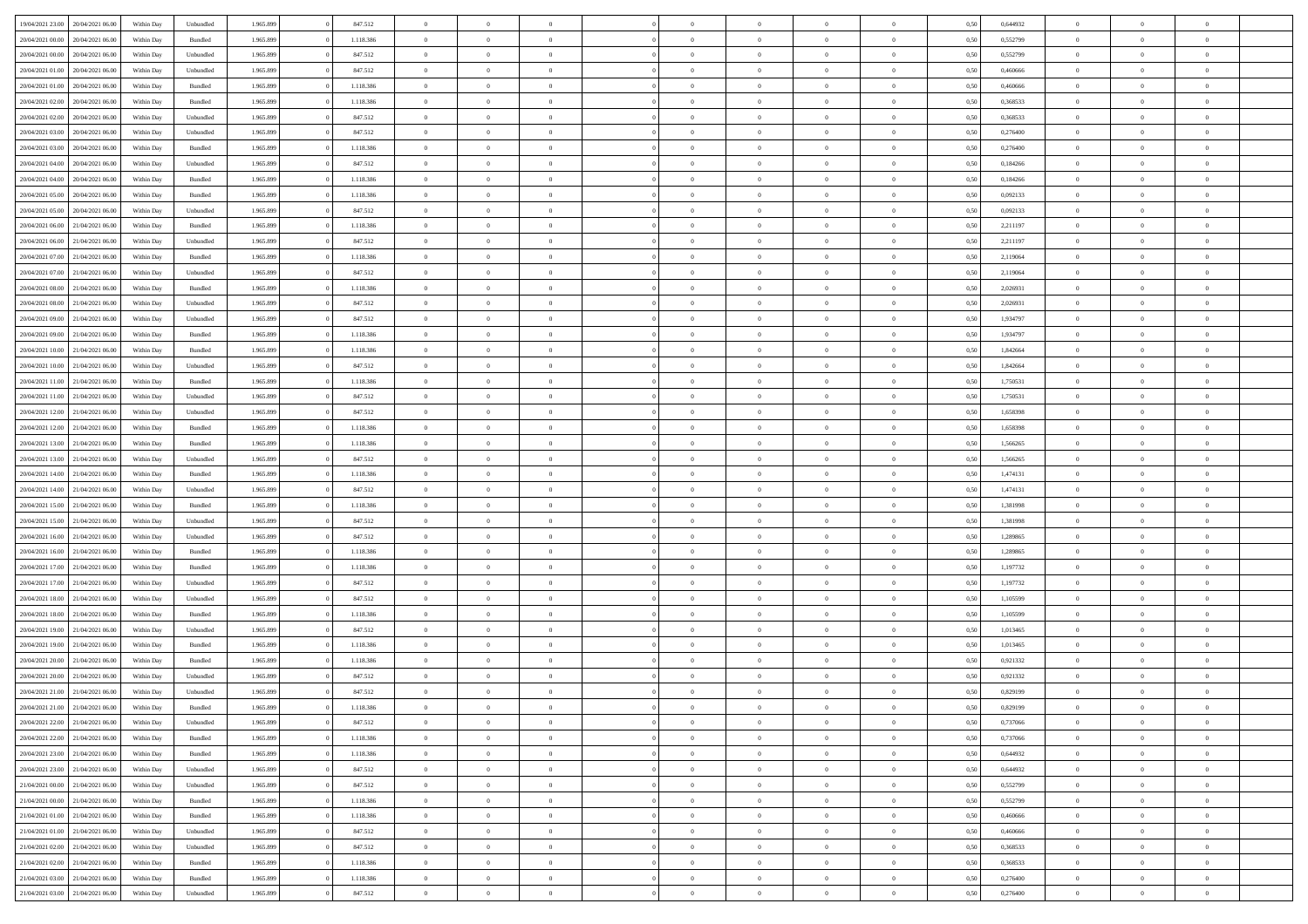| 21/04/2021 04:00                  | 21/04/2021 06:00                  | Within Day | Bundled            | 1.965.899 | 1.118.386 | $\overline{0}$ | $\Omega$       |                | $\Omega$       | $\Omega$       | $\Omega$       | $\theta$       | 0,50 | 0,184266 | $\theta$       | $\theta$       | $\theta$       |  |
|-----------------------------------|-----------------------------------|------------|--------------------|-----------|-----------|----------------|----------------|----------------|----------------|----------------|----------------|----------------|------|----------|----------------|----------------|----------------|--|
|                                   |                                   |            |                    |           |           |                |                |                |                |                |                |                |      |          |                |                |                |  |
| 21/04/2021 04:00                  | 21/04/2021 06:00                  | Within Day | Unbundled          | 1.965.899 | 847.512   | $\overline{0}$ | $\theta$       | $\overline{0}$ | $\overline{0}$ | $\bf{0}$       | $\overline{0}$ | $\bf{0}$       | 0,50 | 0,184266 | $\theta$       | $\theta$       | $\overline{0}$ |  |
| 21/04/2021 05:00                  | 21/04/2021 06:00                  | Within Day | Unbundled          | 1.965.899 | 847.512   | $\overline{0}$ | $\overline{0}$ | $\overline{0}$ | $\bf{0}$       | $\bf{0}$       | $\bf{0}$       | $\mathbf{0}$   | 0,50 | 0,092133 | $\bf{0}$       | $\overline{0}$ | $\overline{0}$ |  |
| 21/04/2021 05:00                  | 21/04/2021 06:00                  | Within Dav | Bundled            | 1.965.899 | 1.118.386 | $\overline{0}$ | $\overline{0}$ | $\overline{0}$ | $\overline{0}$ | $\bf{0}$       | $\overline{0}$ | $\overline{0}$ | 0.50 | 0,092133 | $\theta$       | $\theta$       | $\overline{0}$ |  |
|                                   |                                   |            |                    |           |           | $\overline{0}$ | $\theta$       | $\overline{0}$ |                | $\bf{0}$       | $\overline{0}$ |                |      |          | $\,$ 0 $\,$    | $\overline{0}$ | $\overline{0}$ |  |
| 21/04/2021 06:00                  | 22/04/2021 06.00                  | Within Day | Bundled            | 1.965.899 | 1.118.386 |                |                |                | $\overline{0}$ |                |                | $\bf{0}$       | 0,50 | 2,211197 |                |                |                |  |
| 21/04/2021 06:00                  | 22/04/2021 06:00                  | Within Day | Unbundled          | 1.965.899 | 847.512   | $\overline{0}$ | $\bf{0}$       | $\overline{0}$ | $\bf{0}$       | $\overline{0}$ | $\overline{0}$ | $\mathbf{0}$   | 0,50 | 2,211197 | $\overline{0}$ | $\overline{0}$ | $\bf{0}$       |  |
| 21/04/2021 07:00                  | 22/04/2021 06:00                  | Within Dav | Unbundled          | 1.965.899 | 847.512   | $\overline{0}$ | $\overline{0}$ | $\overline{0}$ | $\overline{0}$ | $\overline{0}$ | $\overline{0}$ | $\overline{0}$ | 0.50 | 2,119064 | $\theta$       | $\overline{0}$ | $\overline{0}$ |  |
| 21/04/2021 07:00                  | 22/04/2021 06:00                  | Within Day | Bundled            | 1.965.899 | 1.118.386 | $\overline{0}$ | $\theta$       | $\overline{0}$ | $\overline{0}$ | $\bf{0}$       | $\overline{0}$ | $\bf{0}$       | 0,50 | 2,119064 | $\theta$       | $\theta$       | $\overline{0}$ |  |
| 21/04/2021 08:00                  | 22/04/2021 06:00                  | Within Day | Bundled            | 1.965.899 | 1.118.386 | $\overline{0}$ | $\overline{0}$ | $\overline{0}$ | $\bf{0}$       | $\bf{0}$       | $\bf{0}$       | $\mathbf{0}$   | 0,50 | 2,026931 | $\,0\,$        | $\overline{0}$ | $\overline{0}$ |  |
| 21/04/2021 08:00                  | 22/04/2021 06:00                  | Within Dav | Unbundled          | 1.965.899 | 847.512   | $\overline{0}$ | $\overline{0}$ | $\overline{0}$ | $\overline{0}$ | $\overline{0}$ | $\overline{0}$ | $\overline{0}$ | 0.50 | 2,026931 | $\theta$       | $\overline{0}$ | $\overline{0}$ |  |
|                                   |                                   |            |                    |           |           |                |                |                |                |                |                |                |      |          |                |                |                |  |
| 21/04/2021 09:00                  | 22/04/2021 06.00                  | Within Day | Unbundled          | 1.965.899 | 847.512   | $\overline{0}$ | $\theta$       | $\overline{0}$ | $\overline{0}$ | $\bf{0}$       | $\overline{0}$ | $\bf{0}$       | 0,50 | 1,934797 | $\,$ 0 $\,$    | $\overline{0}$ | $\overline{0}$ |  |
| 21/04/2021 09:00                  | 22/04/2021 06:00                  | Within Day | Bundled            | 1.965.899 | 1.118.386 | $\overline{0}$ | $\overline{0}$ | $\overline{0}$ | $\bf{0}$       | $\bf{0}$       | $\bf{0}$       | $\mathbf{0}$   | 0,50 | 1,934797 | $\overline{0}$ | $\overline{0}$ | $\bf{0}$       |  |
| 21/04/2021 10:00                  | 22/04/2021 06:00                  | Within Day | Unbundled          | 1.965.899 | 847.512   | $\overline{0}$ | $\overline{0}$ | $\overline{0}$ | $\overline{0}$ | $\bf{0}$       | $\overline{0}$ | $\overline{0}$ | 0.50 | 1.842664 | $\theta$       | $\theta$       | $\overline{0}$ |  |
| 21/04/2021 10:00                  | 22/04/2021 06.00                  | Within Day | Bundled            | 1.965.899 | 1.118.386 | $\overline{0}$ | $\theta$       | $\overline{0}$ | $\overline{0}$ | $\bf{0}$       | $\overline{0}$ | $\bf{0}$       | 0,50 | 1,842664 | $\theta$       | $\overline{0}$ | $\overline{0}$ |  |
| 21/04/2021 11:00                  | 22/04/2021 06:00                  | Within Day | Bundled            | 1.965.899 | 1.118.386 | $\overline{0}$ | $\overline{0}$ | $\overline{0}$ | $\bf{0}$       | $\overline{0}$ | $\overline{0}$ | $\mathbf{0}$   | 0,50 | 1,750531 | $\overline{0}$ | $\overline{0}$ | $\bf{0}$       |  |
|                                   |                                   |            |                    |           |           |                |                |                |                |                |                |                |      |          |                |                |                |  |
| 21/04/2021 11:00                  | 22/04/2021 06:00                  | Within Dav | Unbundled          | 1.965.899 | 847.512   | $\overline{0}$ | $\overline{0}$ | $\overline{0}$ | $\overline{0}$ | $\overline{0}$ | $\overline{0}$ | $\overline{0}$ | 0.50 | 1,750531 | $\theta$       | $\overline{0}$ | $\overline{0}$ |  |
| 21/04/2021 12:00                  | 22/04/2021 06:00                  | Within Day | Bundled            | 1.965.899 | 1.118.386 | $\overline{0}$ | $\theta$       | $\overline{0}$ | $\overline{0}$ | $\bf{0}$       | $\overline{0}$ | $\bf{0}$       | 0,50 | 1,658398 | $\theta$       | $\theta$       | $\overline{0}$ |  |
| 21/04/2021 12:00                  | 22/04/2021 06:00                  | Within Day | Unbundled          | 1.965.899 | 847.512   | $\overline{0}$ | $\overline{0}$ | $\overline{0}$ | $\bf{0}$       | $\bf{0}$       | $\bf{0}$       | $\mathbf{0}$   | 0,50 | 1,658398 | $\bf{0}$       | $\overline{0}$ | $\overline{0}$ |  |
| 21/04/2021 13:00                  | 22/04/2021 06:00                  | Within Dav | Unbundled          | 1.965.899 | 847.512   | $\overline{0}$ | $\overline{0}$ | $\overline{0}$ | $\overline{0}$ | $\overline{0}$ | $\overline{0}$ | $\overline{0}$ | 0.50 | 1,566265 | $\theta$       | $\overline{0}$ | $\overline{0}$ |  |
| 21/04/2021 13:00                  | 22/04/2021 06:00                  | Within Day | Bundled            | 1.965.899 | 1.118.386 | $\overline{0}$ | $\theta$       | $\overline{0}$ | $\overline{0}$ | $\bf{0}$       | $\overline{0}$ | $\bf{0}$       | 0,50 | 1,566265 | $\,$ 0 $\,$    | $\theta$       | $\overline{0}$ |  |
| 21/04/2021 14:00                  | 22/04/2021 06:00                  | Within Day | Unbundled          | 1.965.899 | 847.512   | $\overline{0}$ | $\overline{0}$ | $\overline{0}$ | $\bf{0}$       | $\bf{0}$       | $\bf{0}$       | $\mathbf{0}$   | 0,50 | 1,474131 | $\overline{0}$ | $\overline{0}$ | $\overline{0}$ |  |
|                                   |                                   |            |                    |           |           |                |                |                |                |                |                |                |      |          |                |                |                |  |
| 21/04/2021 14:00                  | 22/04/2021 06:00                  | Within Day | Bundled            | 1.965.899 | 1.118.386 | $\overline{0}$ | $\overline{0}$ | $\overline{0}$ | $\overline{0}$ | $\bf{0}$       | $\overline{0}$ | $\overline{0}$ | 0.50 | 1,474131 | $\theta$       | $\overline{0}$ | $\overline{0}$ |  |
| 21/04/2021 15:00                  | 22/04/2021 06:00                  | Within Day | Unbundled          | 1.965.899 | 847.512   | $\overline{0}$ | $\theta$       | $\overline{0}$ | $\overline{0}$ | $\bf{0}$       | $\overline{0}$ | $\bf{0}$       | 0,50 | 1,381998 | $\,$ 0 $\,$    | $\overline{0}$ | $\overline{0}$ |  |
| 21/04/2021 15:00                  | 22/04/2021 06:00                  | Within Day | Bundled            | 1.965.899 | 1.118.386 | $\overline{0}$ | $\overline{0}$ | $\overline{0}$ | $\bf{0}$       | $\overline{0}$ | $\overline{0}$ | $\mathbf{0}$   | 0,50 | 1,381998 | $\bf{0}$       | $\overline{0}$ | $\bf{0}$       |  |
| 21/04/2021 16:00                  | 22/04/2021 06:00                  | Within Dav | Unbundled          | 1.965.899 | 847.512   | $\overline{0}$ | $\overline{0}$ | $\overline{0}$ | $\overline{0}$ | $\overline{0}$ | $\overline{0}$ | $\overline{0}$ | 0.50 | 1,289865 | $\theta$       | $\overline{0}$ | $\overline{0}$ |  |
| 21/04/2021 16:00                  | 22/04/2021 06:00                  | Within Day | Bundled            | 1.965.899 | 1.118.386 | $\overline{0}$ | $\theta$       | $\overline{0}$ | $\overline{0}$ | $\bf{0}$       | $\overline{0}$ | $\bf{0}$       | 0,50 | 1,289865 | $\theta$       | $\theta$       | $\overline{0}$ |  |
| 21/04/2021 17:00                  | 22/04/2021 06:00                  | Within Day | Unbundled          | 1.965.899 | 847.512   | $\overline{0}$ | $\overline{0}$ | $\overline{0}$ | $\bf{0}$       | $\bf{0}$       | $\bf{0}$       | $\bf{0}$       | 0,50 | 1,197732 | $\,0\,$        | $\overline{0}$ | $\overline{0}$ |  |
| 21/04/2021 17:00                  | 22/04/2021 06:00                  |            | Bundled            | 1.965.899 | 1.118.386 | $\overline{0}$ | $\overline{0}$ | $\overline{0}$ | $\overline{0}$ | $\overline{0}$ | $\overline{0}$ | $\overline{0}$ | 0.50 | 1,197732 | $\theta$       | $\overline{0}$ | $\overline{0}$ |  |
|                                   |                                   | Within Day |                    |           |           |                |                |                |                |                |                |                |      |          |                |                |                |  |
| 21/04/2021 18:00                  | 22/04/2021 06:00                  | Within Day | Unbundled          | 1.965.899 | 847.512   | $\overline{0}$ | $\theta$       | $\overline{0}$ | $\overline{0}$ | $\bf{0}$       | $\overline{0}$ | $\bf{0}$       | 0,50 | 1,105599 | $\,$ 0 $\,$    | $\overline{0}$ | $\overline{0}$ |  |
| 21/04/2021 18:00                  | 22/04/2021 06:00                  | Within Day | Bundled            | 1.965.899 | 1.118.386 | $\overline{0}$ | $\overline{0}$ | $\overline{0}$ | $\bf{0}$       | $\bf{0}$       | $\bf{0}$       | $\bf{0}$       | 0,50 | 1,105599 | $\bf{0}$       | $\overline{0}$ | $\overline{0}$ |  |
| 21/04/2021 19:00                  | 22/04/2021 06:00                  | Within Day | Bundled            | 1.965.899 | 1.118.386 | $\overline{0}$ | $\Omega$       | $\overline{0}$ | $\Omega$       | $\Omega$       | $\overline{0}$ | $\overline{0}$ | 0,50 | 1,013465 | $\,0\,$        | $\theta$       | $\theta$       |  |
| 21/04/2021 19:00                  | 22/04/2021 06:00                  | Within Day | Unbundled          | 1.965.899 | 847.512   | $\overline{0}$ | $\theta$       | $\overline{0}$ | $\overline{0}$ | $\bf{0}$       | $\overline{0}$ | $\bf{0}$       | 0,50 | 1,013465 | $\,$ 0 $\,$    | $\theta$       | $\overline{0}$ |  |
| 21/04/2021 20:00                  | 22/04/2021 06:00                  | Within Day | Bundled            | 1.965.899 | 1.118.386 | $\overline{0}$ | $\overline{0}$ | $\overline{0}$ | $\bf{0}$       | $\bf{0}$       | $\overline{0}$ | $\mathbf{0}$   | 0,50 | 0,921332 | $\bf{0}$       | $\overline{0}$ | $\bf{0}$       |  |
| 21/04/2021 20:00                  | 22/04/2021 06:00                  | Within Day | Unbundled          | 1.965.899 | 847.512   | $\overline{0}$ | $\Omega$       | $\overline{0}$ | $\Omega$       | $\bf{0}$       | $\overline{0}$ | $\overline{0}$ | 0.50 | 0,921332 | $\,0\,$        | $\theta$       | $\theta$       |  |
|                                   |                                   |            |                    |           |           |                |                |                |                |                |                |                |      |          |                |                |                |  |
| 21/04/2021 21:00                  | 22/04/2021 06:00                  | Within Day | Bundled            | 1.965.899 | 1.118.386 | $\overline{0}$ | $\theta$       | $\overline{0}$ | $\overline{0}$ | $\bf{0}$       | $\overline{0}$ | $\bf{0}$       | 0,50 | 0,829199 | $\,$ 0 $\,$    | $\theta$       | $\overline{0}$ |  |
| 21/04/2021 21:00                  | 22/04/2021 06:00                  | Within Day | Unbundled          | 1.965.899 | 847.512   | $\overline{0}$ | $\overline{0}$ | $\overline{0}$ | $\bf{0}$       | $\bf{0}$       | $\bf{0}$       | $\bf{0}$       | 0,50 | 0,829199 | $\bf{0}$       | $\overline{0}$ | $\overline{0}$ |  |
| 21/04/2021 22.00                  | 22/04/2021 06:00                  | Within Day | Bundled            | 1.965.899 | 1.118.386 | $\overline{0}$ | $\Omega$       | $\overline{0}$ | $\Omega$       | $\overline{0}$ | $\overline{0}$ | $\overline{0}$ | 0.50 | 0,737066 | $\,$ 0 $\,$    | $\theta$       | $\theta$       |  |
| 21/04/2021 22:00                  | 22/04/2021 06:00                  | Within Day | Unbundled          | 1.965.899 | 847.512   | $\overline{0}$ | $\theta$       | $\overline{0}$ | $\overline{0}$ | $\,$ 0         | $\overline{0}$ | $\bf{0}$       | 0,50 | 0,737066 | $\,$ 0 $\,$    | $\overline{0}$ | $\overline{0}$ |  |
| 21/04/2021 23:00                  | 22/04/2021 06:00                  | Within Day | Unbundled          | 1.965.899 | 847.512   | $\overline{0}$ | $\overline{0}$ | $\overline{0}$ | $\bf{0}$       | $\bf{0}$       | $\bf{0}$       | $\mathbf{0}$   | 0,50 | 0,644932 | $\overline{0}$ | $\overline{0}$ | $\overline{0}$ |  |
| 21/04/2021 23:00                  | 22/04/2021 06:00                  |            |                    | 1.965.899 | 1.118.386 | $\overline{0}$ | $\Omega$       | $\overline{0}$ | $\Omega$       | $\overline{0}$ | $\overline{0}$ | $\overline{0}$ | 0,50 | 0.644932 | $\,0\,$        | $\theta$       | $\theta$       |  |
|                                   |                                   | Within Day | Bundled            |           |           |                | $\theta$       |                |                |                |                |                |      |          |                |                |                |  |
| 22/04/2021 00:00                  | 22/04/2021 06:00                  | Within Day | Bundled            | 1.965.899 | 1.118.386 | $\overline{0}$ |                | $\overline{0}$ | $\overline{0}$ | $\,$ 0         | $\overline{0}$ | $\bf{0}$       | 0,50 | 0,552799 | $\,$ 0 $\,$    | $\overline{0}$ | $\overline{0}$ |  |
| 22/04/2021 00:00                  | 22/04/2021 06:00                  | Within Day | Unbundled          | 1.965.899 | 847.512   | $\overline{0}$ | $\overline{0}$ | $\overline{0}$ | $\bf{0}$       | $\bf{0}$       | $\bf{0}$       | $\mathbf{0}$   | 0,50 | 0,552799 | $\overline{0}$ | $\overline{0}$ | $\bf{0}$       |  |
| 22/04/2021 01:00                  | 22/04/2021 06:00                  | Within Day | Bundled            | 1.965.899 | 1.118.386 | $\overline{0}$ | $\Omega$       | $\Omega$       | $\Omega$       | $\Omega$       | $\Omega$       | $\overline{0}$ | 0.50 | 0.460666 | $\theta$       | $\theta$       | $\theta$       |  |
| 22/04/2021 01:00                  | 22/04/2021 06:00                  | Within Day | Unbundled          | 1.965.899 | 847.512   | $\overline{0}$ | $\,$ 0 $\,$    | $\overline{0}$ | $\bf{0}$       | $\,$ 0         | $\bf{0}$       | $\bf{0}$       | 0,50 | 0,460666 | $\,0\,$        | $\overline{0}$ | $\overline{0}$ |  |
|                                   | 22/04/2021 02:00 22/04/2021 06:00 | Within Day | $\mathbf B$ undled | 1.965.899 | 1.118.386 | $\bf{0}$       | $\bf{0}$       |                |                |                |                |                | 0,50 | 0,368533 | $\bf{0}$       | $\overline{0}$ |                |  |
| 22/04/2021 02:00                  | 22/04/2021 06:00                  | Within Day | Unbundled          | 1.965.899 | 847.512   | $\overline{0}$ | $\overline{0}$ | $\overline{0}$ | $\Omega$       | $\overline{0}$ | $\overline{0}$ | $\overline{0}$ | 0.50 | 0.368533 | $\theta$       | $\theta$       | $\Omega$       |  |
| 22/04/2021 03:00                  | 22/04/2021 06:00                  |            | Unbundled          | 1.965.899 | 847.512   | $\overline{0}$ | $\,$ 0         | $\overline{0}$ |                | $\,$ 0 $\,$    | $\overline{0}$ | $\,$ 0 $\,$    |      | 0,276400 | $\,$ 0 $\,$    | $\,$ 0 $\,$    | $\,$ 0         |  |
|                                   |                                   | Within Day |                    |           |           |                |                |                | $\bf{0}$       |                |                |                | 0,50 |          |                |                |                |  |
| 22/04/2021 03:00                  | 22/04/2021 06:00                  | Within Day | Bundled            | 1.965.899 | 1.118.386 | $\overline{0}$ | $\overline{0}$ | $\overline{0}$ | $\overline{0}$ | $\overline{0}$ | $\overline{0}$ | $\mathbf{0}$   | 0,50 | 0,276400 | $\overline{0}$ | $\bf{0}$       | $\bf{0}$       |  |
| 22/04/2021 04:00                  | 22/04/2021 06:00                  | Within Day | $\mathbf B$ undled | 1.965.899 | 1.118.386 | $\overline{0}$ | $\overline{0}$ | $\overline{0}$ | $\Omega$       | $\overline{0}$ | $\overline{0}$ | $\overline{0}$ | 0,50 | 0,184266 | $\overline{0}$ | $\theta$       | $\overline{0}$ |  |
| 22/04/2021 04:00                  | 22/04/2021 06:00                  | Within Day | Unbundled          | 1.965.899 | 847.512   | $\overline{0}$ | $\,$ 0         | $\overline{0}$ | $\overline{0}$ | $\,$ 0 $\,$    | $\overline{0}$ | $\mathbf{0}$   | 0,50 | 0,184266 | $\,$ 0 $\,$    | $\overline{0}$ | $\overline{0}$ |  |
| 22/04/2021 05:00                  | 22/04/2021 06:00                  | Within Day | Unbundled          | 1.965.899 | 847.512   | $\overline{0}$ | $\overline{0}$ | $\overline{0}$ | $\overline{0}$ | $\overline{0}$ | $\overline{0}$ | $\mathbf{0}$   | 0,50 | 0,092133 | $\overline{0}$ | $\overline{0}$ | $\bf{0}$       |  |
| 22/04/2021 05:00                  | 22/04/2021 06:00                  | Within Day | Bundled            | 1.965.899 | 1.118.386 | $\overline{0}$ | $\overline{0}$ | $\overline{0}$ | $\Omega$       | $\overline{0}$ | $\overline{0}$ | $\bf{0}$       | 0.50 | 0,092133 | $\overline{0}$ | $\theta$       | $\overline{0}$ |  |
| 22/04/2021 06:00                  | 23/04/2021 06:00                  | Within Day | Unbundled          | 1.965.899 | 847.512   | $\overline{0}$ | $\,$ 0         | $\overline{0}$ | $\bf{0}$       | $\bf{0}$       | $\bf{0}$       | $\bf{0}$       | 0,50 | 2,211197 | $\,$ 0 $\,$    | $\overline{0}$ | $\overline{0}$ |  |
|                                   |                                   |            |                    |           |           |                |                |                |                |                |                |                |      |          |                |                |                |  |
| 22/04/2021 06:00                  | 23/04/2021 06:00                  | Within Day | Bundled            | 1.965.899 | 1.118.386 | $\overline{0}$ | $\bf{0}$       | $\overline{0}$ | $\overline{0}$ | $\overline{0}$ | $\overline{0}$ | $\mathbf{0}$   | 0,50 | 2,211197 | $\overline{0}$ | $\overline{0}$ | $\bf{0}$       |  |
| 22/04/2021 07:00                  | 23/04/2021 06:00                  | Within Day | Bundled            | 1.965.899 | 1.118.386 | $\overline{0}$ | $\overline{0}$ | $\overline{0}$ | $\Omega$       | $\overline{0}$ | $\overline{0}$ | $\overline{0}$ | 0.50 | 2,119064 | $\overline{0}$ | $\overline{0}$ | $\overline{0}$ |  |
| 22/04/2021 07:00                  | 23/04/2021 06:00                  | Within Day | Unbundled          | 1.965.899 | 847.512   | $\overline{0}$ | $\bf{0}$       | $\overline{0}$ | $\overline{0}$ | $\bf{0}$       | $\bf{0}$       | $\mathbf{0}$   | 0,50 | 2,119064 | $\,$ 0 $\,$    | $\,$ 0 $\,$    | $\bf{0}$       |  |
| 22/04/2021 08:00 23/04/2021 06:00 |                                   | Within Day | Unbundled          | 1.965.899 | 847.512   | $\overline{0}$ | $\overline{0}$ | $\overline{0}$ | $\overline{0}$ | $\overline{0}$ | $\bf{0}$       | $\mathbf{0}$   | 0,50 | 2,026931 | $\overline{0}$ | $\bf{0}$       | $\bf{0}$       |  |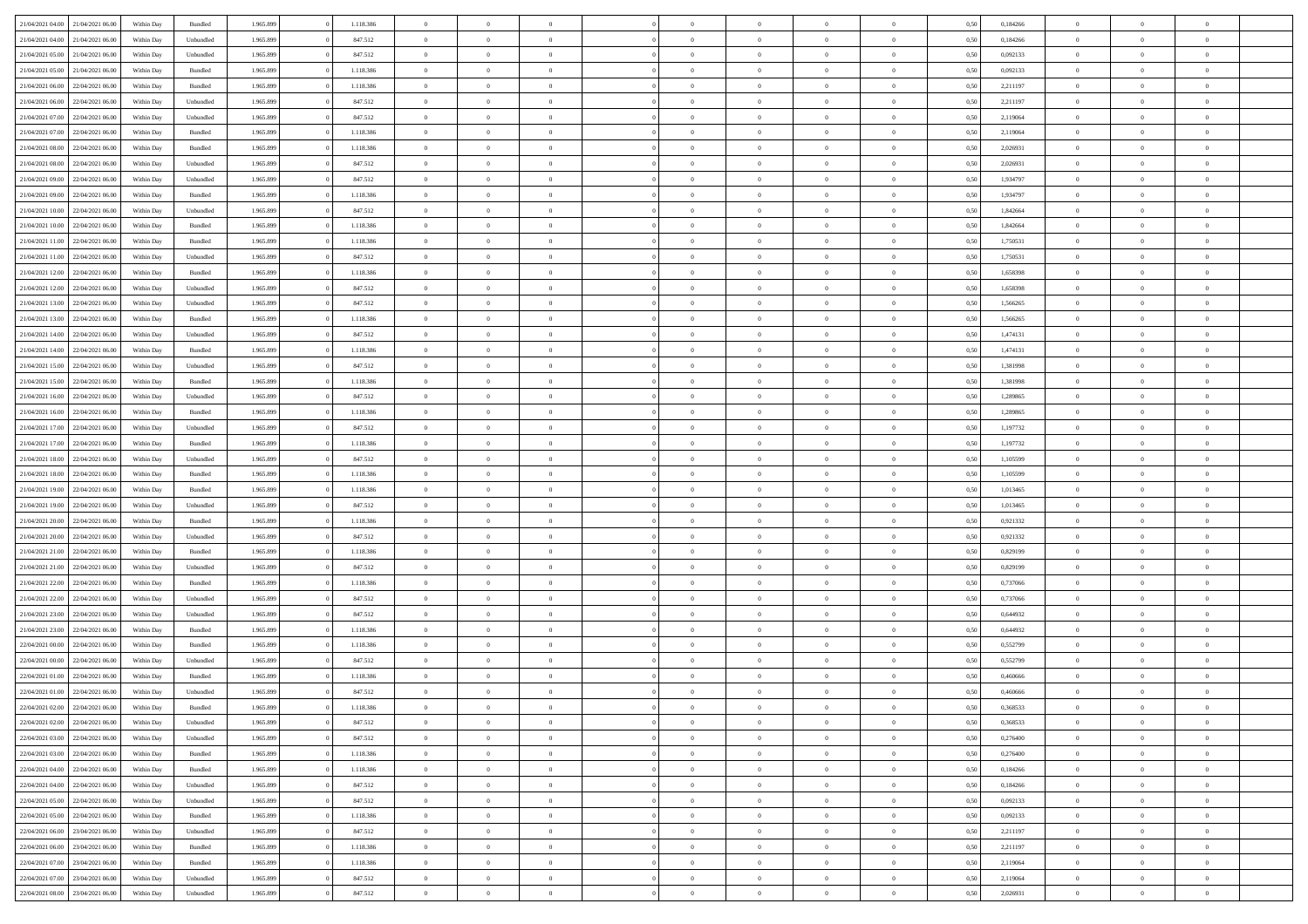| 22/04/2021 08:00                  | 23/04/2021 06:00 | Within Day | Bundled            | 1.965.899 | 1.118.386 | $\overline{0}$ | $\theta$       |                | $\Omega$       | $\Omega$       | $\theta$       | $\theta$       | 0,50 | 2,026931 | $\theta$       | $\overline{0}$ | $\theta$       |  |
|-----------------------------------|------------------|------------|--------------------|-----------|-----------|----------------|----------------|----------------|----------------|----------------|----------------|----------------|------|----------|----------------|----------------|----------------|--|
| 22/04/2021 09:00                  | 23/04/2021 06:00 | Within Day | Bundled            | 1.965.899 | 1.118.386 | $\overline{0}$ | $\theta$       | $\overline{0}$ | $\overline{0}$ | $\bf{0}$       | $\overline{0}$ | $\,$ 0 $\,$    | 0,50 | 1,934797 | $\theta$       | $\overline{0}$ | $\overline{0}$ |  |
| 22/04/2021 09:00                  | 23/04/2021 06:00 | Within Day | Unbundled          | 1.965.899 | 847.512   | $\overline{0}$ | $\overline{0}$ | $\overline{0}$ | $\bf{0}$       | $\bf{0}$       | $\bf{0}$       | $\mathbf{0}$   | 0,50 | 1,934797 | $\bf{0}$       | $\overline{0}$ | $\bf{0}$       |  |
| 22/04/2021 10:00                  | 23/04/2021 06:00 | Within Dav | Unbundled          | 1.965.899 | 847.512   | $\overline{0}$ | $\overline{0}$ | $\overline{0}$ | $\overline{0}$ | $\bf{0}$       | $\overline{0}$ | $\overline{0}$ | 0.50 | 1.842664 | $\theta$       | $\theta$       | $\overline{0}$ |  |
| 22/04/2021 10:00                  | 23/04/2021 06:00 |            | Bundled            | 1.965.899 | 1.118.386 | $\overline{0}$ | $\theta$       | $\overline{0}$ | $\overline{0}$ | $\bf{0}$       | $\overline{0}$ |                |      | 1,842664 | $\,$ 0 $\,$    | $\overline{0}$ | $\overline{0}$ |  |
|                                   |                  | Within Day |                    |           |           |                |                |                |                |                |                | $\bf{0}$       | 0,50 |          |                |                |                |  |
| 22/04/2021 11:00                  | 23/04/2021 06:00 | Within Day | Unbundled          | 1.965.899 | 847.512   | $\overline{0}$ | $\overline{0}$ | $\overline{0}$ | $\bf{0}$       | $\overline{0}$ | $\overline{0}$ | $\mathbf{0}$   | 0,50 | 1,750531 | $\bf{0}$       | $\overline{0}$ | $\bf{0}$       |  |
| 22/04/2021 11:00                  | 23/04/2021 06:00 | Within Dav | Bundled            | 1.965.899 | 1.118.386 | $\overline{0}$ | $\overline{0}$ | $\overline{0}$ | $\overline{0}$ | $\overline{0}$ | $\overline{0}$ | $\overline{0}$ | 0.50 | 1,750531 | $\theta$       | $\overline{0}$ | $\overline{0}$ |  |
| 22/04/2021 12:00                  | 23/04/2021 06:00 | Within Day | Bundled            | 1.965.899 | 1.118.386 | $\overline{0}$ | $\theta$       | $\overline{0}$ | $\overline{0}$ | $\bf{0}$       | $\overline{0}$ | $\bf{0}$       | 0,50 | 1,658398 | $\theta$       | $\theta$       | $\overline{0}$ |  |
| 22/04/2021 12:00                  | 23/04/2021 06:00 | Within Day | Unbundled          | 1.965.899 | 847.512   | $\overline{0}$ | $\overline{0}$ | $\overline{0}$ | $\bf{0}$       | $\bf{0}$       | $\bf{0}$       | $\mathbf{0}$   | 0,50 | 1,658398 | $\,0\,$        | $\overline{0}$ | $\overline{0}$ |  |
| 22/04/2021 13:00                  | 23/04/2021 06:00 | Within Dav | Unbundled          | 1.965.899 | 847.512   | $\overline{0}$ | $\overline{0}$ | $\overline{0}$ | $\overline{0}$ | $\overline{0}$ | $\overline{0}$ | $\overline{0}$ | 0.50 | 1,566265 | $\theta$       | $\overline{0}$ | $\overline{0}$ |  |
|                                   |                  |            |                    |           |           |                |                |                |                |                |                |                |      |          |                |                |                |  |
| 22/04/2021 13:00                  | 23/04/2021 06:00 | Within Day | Bundled            | 1.965.899 | 1.118.386 | $\overline{0}$ | $\theta$       | $\overline{0}$ | $\overline{0}$ | $\bf{0}$       | $\overline{0}$ | $\bf{0}$       | 0,50 | 1,566265 | $\,$ 0 $\,$    | $\overline{0}$ | $\overline{0}$ |  |
| 22/04/2021 14:00                  | 23/04/2021 06:00 | Within Day | Unbundled          | 1.965.899 | 847.512   | $\overline{0}$ | $\overline{0}$ | $\overline{0}$ | $\bf{0}$       | $\bf{0}$       | $\bf{0}$       | $\mathbf{0}$   | 0,50 | 1,474131 | $\bf{0}$       | $\overline{0}$ | $\bf{0}$       |  |
| 22/04/2021 14:00                  | 23/04/2021 06:00 | Within Day | Bundled            | 1.965.899 | 1.118.386 | $\overline{0}$ | $\overline{0}$ | $\overline{0}$ | $\overline{0}$ | $\bf{0}$       | $\overline{0}$ | $\overline{0}$ | 0.50 | 1,474131 | $\theta$       | $\theta$       | $\overline{0}$ |  |
| 22/04/2021 15:00                  | 23/04/2021 06:00 | Within Day | Bundled            | 1.965.899 | 1.118.386 | $\overline{0}$ | $\theta$       | $\overline{0}$ | $\overline{0}$ | $\bf{0}$       | $\overline{0}$ | $\bf{0}$       | 0,50 | 1,381998 | $\theta$       | $\overline{0}$ | $\overline{0}$ |  |
| 22/04/2021 15:00                  | 23/04/2021 06:00 | Within Day | Unbundled          | 1.965.899 | 847.512   | $\overline{0}$ | $\overline{0}$ | $\overline{0}$ | $\bf{0}$       | $\overline{0}$ | $\overline{0}$ | $\mathbf{0}$   | 0,50 | 1,381998 | $\overline{0}$ | $\overline{0}$ | $\bf{0}$       |  |
| 22/04/2021 16:00                  | 23/04/2021 06:00 | Within Dav | Unbundled          | 1.965.899 | 847.512   | $\overline{0}$ | $\overline{0}$ | $\overline{0}$ | $\overline{0}$ | $\overline{0}$ | $\overline{0}$ | $\overline{0}$ | 0.50 | 1,289865 | $\overline{0}$ | $\overline{0}$ | $\overline{0}$ |  |
|                                   |                  |            |                    |           |           |                |                |                |                |                |                |                |      |          |                |                |                |  |
| 22/04/2021 16:00                  | 23/04/2021 06:00 | Within Day | Bundled            | 1.965.899 | 1.118.386 | $\overline{0}$ | $\theta$       | $\overline{0}$ | $\overline{0}$ | $\bf{0}$       | $\overline{0}$ | $\bf{0}$       | 0,50 | 1,289865 | $\,$ 0 $\,$    | $\overline{0}$ | $\overline{0}$ |  |
| 22/04/2021 17:00                  | 23/04/2021 06:00 | Within Day | Bundled            | 1.965.899 | 1.118.386 | $\overline{0}$ | $\overline{0}$ | $\overline{0}$ | $\bf{0}$       | $\bf{0}$       | $\bf{0}$       | $\mathbf{0}$   | 0,50 | 1,197732 | $\bf{0}$       | $\overline{0}$ | $\bf{0}$       |  |
| 22/04/2021 17:00                  | 23/04/2021 06:00 | Within Dav | Unbundled          | 1.965.899 | 847.512   | $\overline{0}$ | $\overline{0}$ | $\overline{0}$ | $\overline{0}$ | $\overline{0}$ | $\overline{0}$ | $\overline{0}$ | 0.50 | 1,197732 | $\theta$       | $\overline{0}$ | $\overline{0}$ |  |
| 22/04/2021 18:00                  | 23/04/2021 06:00 | Within Day | Unbundled          | 1.965.899 | 847.512   | $\overline{0}$ | $\theta$       | $\overline{0}$ | $\overline{0}$ | $\bf{0}$       | $\overline{0}$ | $\bf{0}$       | 0,50 | 1,105599 | $\,$ 0 $\,$    | $\overline{0}$ | $\overline{0}$ |  |
| 22/04/2021 18:00                  | 23/04/2021 06:00 | Within Day | Bundled            | 1.965.899 | 1.118.386 | $\overline{0}$ | $\overline{0}$ | $\overline{0}$ | $\bf{0}$       | $\bf{0}$       | $\bf{0}$       | $\mathbf{0}$   | 0,50 | 1,105599 | $\overline{0}$ | $\overline{0}$ | $\bf{0}$       |  |
|                                   | 23/04/2021 06:00 |            | Unbundled          | 1.965.899 | 847.512   | $\overline{0}$ | $\overline{0}$ | $\overline{0}$ |                | $\overline{0}$ | $\overline{0}$ | $\overline{0}$ | 0.50 | 1,013465 | $\theta$       | $\overline{0}$ | $\overline{0}$ |  |
| 22/04/2021 19:00                  |                  | Within Day |                    |           |           |                |                |                | $\overline{0}$ |                |                |                |      |          |                |                |                |  |
| 22/04/2021 19:00                  | 23/04/2021 06:00 | Within Day | Bundled            | 1.965.899 | 1.118.386 | $\overline{0}$ | $\theta$       | $\overline{0}$ | $\overline{0}$ | $\bf{0}$       | $\overline{0}$ | $\,$ 0 $\,$    | 0,50 | 1,013465 | $\,$ 0 $\,$    | $\overline{0}$ | $\overline{0}$ |  |
| 22/04/2021 20:00                  | 23/04/2021 06:00 | Within Day | Bundled            | 1.965.899 | 1.118.386 | $\overline{0}$ | $\overline{0}$ | $\overline{0}$ | $\overline{0}$ | $\overline{0}$ | $\overline{0}$ | $\mathbf{0}$   | 0,50 | 0,921332 | $\bf{0}$       | $\overline{0}$ | $\bf{0}$       |  |
| 22/04/2021 20:00                  | 23/04/2021 06:00 | Within Dav | Unbundled          | 1.965.899 | 847.512   | $\overline{0}$ | $\overline{0}$ | $\overline{0}$ | $\overline{0}$ | $\overline{0}$ | $\overline{0}$ | $\overline{0}$ | 0.50 | 0.921332 | $\overline{0}$ | $\overline{0}$ | $\overline{0}$ |  |
| 22/04/2021 21:00                  | 23/04/2021 06:00 | Within Day | Bundled            | 1.965.899 | 1.118.386 | $\overline{0}$ | $\theta$       | $\overline{0}$ | $\overline{0}$ | $\bf{0}$       | $\overline{0}$ | $\bf{0}$       | 0,50 | 0,829199 | $\,$ 0 $\,$    | $\overline{0}$ | $\overline{0}$ |  |
| 22/04/2021 21:00                  | 23/04/2021 06:00 | Within Day | Unbundled          | 1.965.899 | 847.512   | $\overline{0}$ | $\overline{0}$ | $\overline{0}$ | $\overline{0}$ | $\bf{0}$       | $\overline{0}$ | $\mathbf{0}$   | 0,50 | 0,829199 | $\,0\,$        | $\overline{0}$ | $\overline{0}$ |  |
|                                   | 23/04/2021 06:00 |            | Unbundled          | 1.965.899 | 847.512   | $\overline{0}$ | $\overline{0}$ | $\overline{0}$ | $\overline{0}$ | $\overline{0}$ | $\overline{0}$ | $\overline{0}$ | 0.50 | 0,737066 | $\theta$       | $\overline{0}$ | $\overline{0}$ |  |
| 22/04/2021 22:00                  |                  | Within Day |                    |           |           |                |                |                |                |                |                |                |      |          |                |                |                |  |
| 22/04/2021 22:00                  | 23/04/2021 06:00 | Within Day | Bundled            | 1.965.899 | 1.118.386 | $\overline{0}$ | $\overline{0}$ | $\overline{0}$ | $\overline{0}$ | $\,$ 0         | $\overline{0}$ | $\bf{0}$       | 0,50 | 0,737066 | $\,$ 0 $\,$    | $\overline{0}$ | $\overline{0}$ |  |
| 22/04/2021 23:00                  | 23/04/2021 06:00 | Within Day | Unbundled          | 1.965.899 | 847.512   | $\overline{0}$ | $\overline{0}$ | $\overline{0}$ | $\bf{0}$       | $\bf{0}$       | $\bf{0}$       | $\mathbf{0}$   | 0,50 | 0,644932 | $\bf{0}$       | $\overline{0}$ | $\bf{0}$       |  |
| 22/04/2021 23:00                  | 23/04/2021 06:00 | Within Day | Bundled            | 1.965.899 | 1.118.386 | $\bf{0}$       | $\theta$       | $\overline{0}$ | $\Omega$       | $\Omega$       | $\overline{0}$ | $\overline{0}$ | 0,50 | 0.644932 | $\,0\,$        | $\theta$       | $\theta$       |  |
| 23/04/2021 00:00                  | 23/04/2021 06:00 | Within Day | Bundled            | 1.965.899 | 1.118.386 | $\overline{0}$ | $\overline{0}$ | $\overline{0}$ | $\overline{0}$ | $\bf{0}$       | $\overline{0}$ | $\bf{0}$       | 0,50 | 0,552799 | $\,$ 0 $\,$    | $\overline{0}$ | $\overline{0}$ |  |
| 23/04/2021 00:00                  | 23/04/2021 06:00 | Within Day | Unbundled          | 1.965.899 | 847.512   | $\overline{0}$ | $\overline{0}$ | $\overline{0}$ | $\bf{0}$       | $\overline{0}$ | $\overline{0}$ | $\mathbf{0}$   | 0,50 | 0,552799 | $\bf{0}$       | $\overline{0}$ | $\bf{0}$       |  |
| 23/04/2021 01:00                  | 23/04/2021 06:00 |            | Unbundled          | 1.965.899 | 847.512   | $\overline{0}$ | $\overline{0}$ | $\overline{0}$ | $\Omega$       | $\overline{0}$ | $\overline{0}$ | $\overline{0}$ | 0.50 | 0.460666 | $\,0\,$        | $\theta$       | $\theta$       |  |
|                                   |                  | Within Day |                    |           |           |                |                |                |                |                |                |                |      |          |                |                |                |  |
| 23/04/2021 01:00                  | 23/04/2021 06:00 | Within Day | Bundled            | 1.965.899 | 1.118.386 | $\overline{0}$ | $\theta$       | $\overline{0}$ | $\overline{0}$ | $\bf{0}$       | $\overline{0}$ | $\bf{0}$       | 0,50 | 0,460666 | $\,$ 0 $\,$    | $\overline{0}$ | $\overline{0}$ |  |
| 23/04/2021 02:00                  | 23/04/2021 06:00 | Within Day | Unbundled          | 1.965.899 | 847.512   | $\overline{0}$ | $\bf{0}$       | $\overline{0}$ | $\bf{0}$       | $\bf{0}$       | $\bf{0}$       | $\mathbf{0}$   | 0,50 | 0,368533 | $\bf{0}$       | $\overline{0}$ | $\bf{0}$       |  |
| 23/04/2021 02:00                  | 23/04/2021 06:00 | Within Day | Bundled            | 1.965.899 | 1.118.386 | $\overline{0}$ | $\overline{0}$ | $\overline{0}$ | $\Omega$       | $\overline{0}$ | $\overline{0}$ | $\overline{0}$ | 0.50 | 0.368533 | $\,$ 0 $\,$    | $\theta$       | $\theta$       |  |
| 23/04/2021 03:00                  | 23/04/2021 06:00 | Within Day | Unbundled          | 1.965.899 | 847.512   | $\overline{0}$ | $\,$ 0         | $\overline{0}$ | $\overline{0}$ | $\,$ 0         | $\overline{0}$ | $\bf{0}$       | 0,50 | 0,276400 | $\,$ 0 $\,$    | $\overline{0}$ | $\overline{0}$ |  |
| 23/04/2021 03:00                  | 23/04/2021 06:00 | Within Day | Bundled            | 1.965.899 | 1.118.386 | $\overline{0}$ | $\overline{0}$ | $\overline{0}$ | $\bf{0}$       | $\bf{0}$       | $\overline{0}$ | $\mathbf{0}$   | 0,50 | 0,276400 | $\bf{0}$       | $\overline{0}$ | $\bf{0}$       |  |
| 23/04/2021 04:00                  | 23/04/2021 06:00 |            | Unbundled          | 1.965.899 | 847.512   | $\overline{0}$ | $\theta$       | $\overline{0}$ | $\Omega$       | $\bf{0}$       | $\overline{0}$ | $\overline{0}$ | 0,50 | 0,184266 | $\,0\,$        | $\theta$       | $\overline{0}$ |  |
|                                   |                  | Within Day |                    |           |           |                | $\overline{0}$ |                |                |                |                |                |      |          |                |                |                |  |
| 23/04/2021 04:00                  | 23/04/2021 06:00 | Within Day | Bundled            | 1.965.899 | 1.118.386 | $\overline{0}$ |                | $\overline{0}$ | $\overline{0}$ | $\,$ 0         | $\overline{0}$ | $\bf{0}$       | 0,50 | 0,184266 | $\,$ 0 $\,$    | $\overline{0}$ | $\overline{0}$ |  |
| 23/04/2021 05:00                  | 23/04/2021 06:00 | Within Day | Bundled            | 1.965.899 | 1.118.386 | $\overline{0}$ | $\overline{0}$ | $\overline{0}$ | $\bf{0}$       | $\bf{0}$       | $\overline{0}$ | $\mathbf{0}$   | 0,50 | 0,092133 | $\overline{0}$ | $\overline{0}$ | $\bf{0}$       |  |
| 23/04/2021 05:00                  | 23/04/2021 06:00 | Within Day | Unbundled          | 1.965.899 | 847.512   | $\overline{0}$ | $\Omega$       | $\Omega$       | $\Omega$       | $\Omega$       | $\overline{0}$ | $\overline{0}$ | 0.50 | 0.092133 | $\theta$       | $\theta$       | $\theta$       |  |
| 23/04/2021 06:00                  | 24/04/2021 06:00 | Within Day | Unbundled          | 1.965.899 | 847.512   | $\overline{0}$ | $\overline{0}$ | $\overline{0}$ | $\bf{0}$       | $\,$ 0         | $\bf{0}$       | $\bf{0}$       | 0,50 | 2,211197 | $\,0\,$        | $\,0\,$        | $\overline{0}$ |  |
| 23/04/2021 06:00 24/04/2021 06:00 |                  | Within Day | $\mathbf B$ undled | 1.965.899 | 1.118.386 | $\overline{0}$ | $\bf{0}$       |                |                | $\bf{0}$       |                |                | 0,50 | 2,211197 | $\bf{0}$       | $\overline{0}$ |                |  |
| 23/04/2021 07:00                  | 24/04/2021 06:00 | Within Day | Unbundled          | 1.965.899 | 847.512   | $\overline{0}$ | $\overline{0}$ | $\overline{0}$ | $\Omega$       | $\overline{0}$ | $\overline{0}$ | $\overline{0}$ | 0,50 | 2,119064 | $\theta$       | $\theta$       | $\theta$       |  |
| 23/04/2021 07:00                  | 24/04/2021 06.00 | Within Day | Bundled            | 1.965.899 | 1.118.386 | $\overline{0}$ | $\,$ 0         | $\overline{0}$ | $\bf{0}$       | $\,$ 0 $\,$    | $\overline{0}$ | $\,$ 0 $\,$    | 0,50 | 2,119064 | $\,$ 0 $\,$    | $\,$ 0 $\,$    | $\,$ 0         |  |
|                                   |                  |            |                    |           |           |                |                |                |                |                |                |                |      |          |                |                |                |  |
| 23/04/2021 08:00                  | 24/04/2021 06:00 | Within Day | Unbundled          | 1.965.899 | 847.512   | $\overline{0}$ | $\overline{0}$ | $\overline{0}$ | $\overline{0}$ | $\overline{0}$ | $\overline{0}$ | $\mathbf{0}$   | 0,50 | 2,026931 | $\overline{0}$ | $\bf{0}$       | $\bf{0}$       |  |
| 23/04/2021 08:00                  | 24/04/2021 06.00 | Within Day | $\mathbf B$ undled | 1.965.899 | 1.118.386 | $\overline{0}$ | $\overline{0}$ | $\overline{0}$ | $\Omega$       | $\overline{0}$ | $\overline{0}$ | $\overline{0}$ | 0,50 | 2,026931 | $\overline{0}$ | $\theta$       | $\overline{0}$ |  |
| 23/04/2021 09:00                  | 24/04/2021 06.00 | Within Day | Unbundled          | 1.965.899 | 847.512   | $\overline{0}$ | $\,$ 0         | $\overline{0}$ | $\overline{0}$ | $\,$ 0 $\,$    | $\overline{0}$ | $\mathbf{0}$   | 0,50 | 1,934797 | $\,$ 0 $\,$    | $\overline{0}$ | $\overline{0}$ |  |
| 23/04/2021 09:00                  | 24/04/2021 06:00 | Within Day | Bundled            | 1.965.899 | 1.118.386 | $\overline{0}$ | $\overline{0}$ | $\overline{0}$ | $\overline{0}$ | $\overline{0}$ | $\overline{0}$ | $\mathbf{0}$   | 0,50 | 1,934797 | $\overline{0}$ | $\overline{0}$ | $\bf{0}$       |  |
| 23/04/2021 10:00                  | 24/04/2021 06:00 | Within Day | Unbundled          | 1.965.899 | 847.512   | $\overline{0}$ | $\overline{0}$ | $\overline{0}$ | $\overline{0}$ | $\overline{0}$ | $\overline{0}$ | $\bf{0}$       | 0.50 | 1,842664 | $\overline{0}$ | $\theta$       | $\overline{0}$ |  |
| 23/04/2021 10:00                  | 24/04/2021 06.00 | Within Day | Bundled            | 1.965.899 | 1.118.386 | $\overline{0}$ | $\,$ 0         | $\overline{0}$ | $\bf{0}$       | $\bf{0}$       | $\bf{0}$       | $\bf{0}$       | 0,50 | 1,842664 | $\,$ 0 $\,$    | $\overline{0}$ | $\overline{0}$ |  |
|                                   |                  |            |                    |           |           |                |                |                |                |                |                |                |      |          |                |                |                |  |
| 23/04/2021 11:00                  | 24/04/2021 06:00 | Within Day | Unbundled          | 1.965.899 | 847.512   | $\overline{0}$ | $\bf{0}$       | $\overline{0}$ | $\overline{0}$ | $\overline{0}$ | $\overline{0}$ | $\mathbf{0}$   | 0,50 | 1,750531 | $\overline{0}$ | $\overline{0}$ | $\bf{0}$       |  |
| 23/04/2021 11:00                  | 24/04/2021 06:00 | Within Day | Bundled            | 1.965.899 | 1.118.386 | $\overline{0}$ | $\overline{0}$ | $\overline{0}$ | $\Omega$       | $\overline{0}$ | $\overline{0}$ | $\overline{0}$ | 0.50 | 1,750531 | $\overline{0}$ | $\overline{0}$ | $\overline{0}$ |  |
| 23/04/2021 12:00                  | 24/04/2021 06.00 | Within Day | Bundled            | 1.965.899 | 1.118.386 | $\overline{0}$ | $\bf{0}$       | $\overline{0}$ | $\overline{0}$ | $\bf{0}$       | $\bf{0}$       | $\mathbf{0}$   | 0,50 | 1,658398 | $\,$ 0 $\,$    | $\,$ 0 $\,$    | $\bf{0}$       |  |
| 23/04/2021 12:00 24/04/2021 06:00 |                  | Within Day | Unbundled          | 1.965.899 | 847.512   | $\overline{0}$ | $\bf{0}$       | $\overline{0}$ | $\bf{0}$       | $\bf{0}$       | $\bf{0}$       | $\bf{0}$       | 0,50 | 1,658398 | $\overline{0}$ | $\overline{0}$ | $\bf{0}$       |  |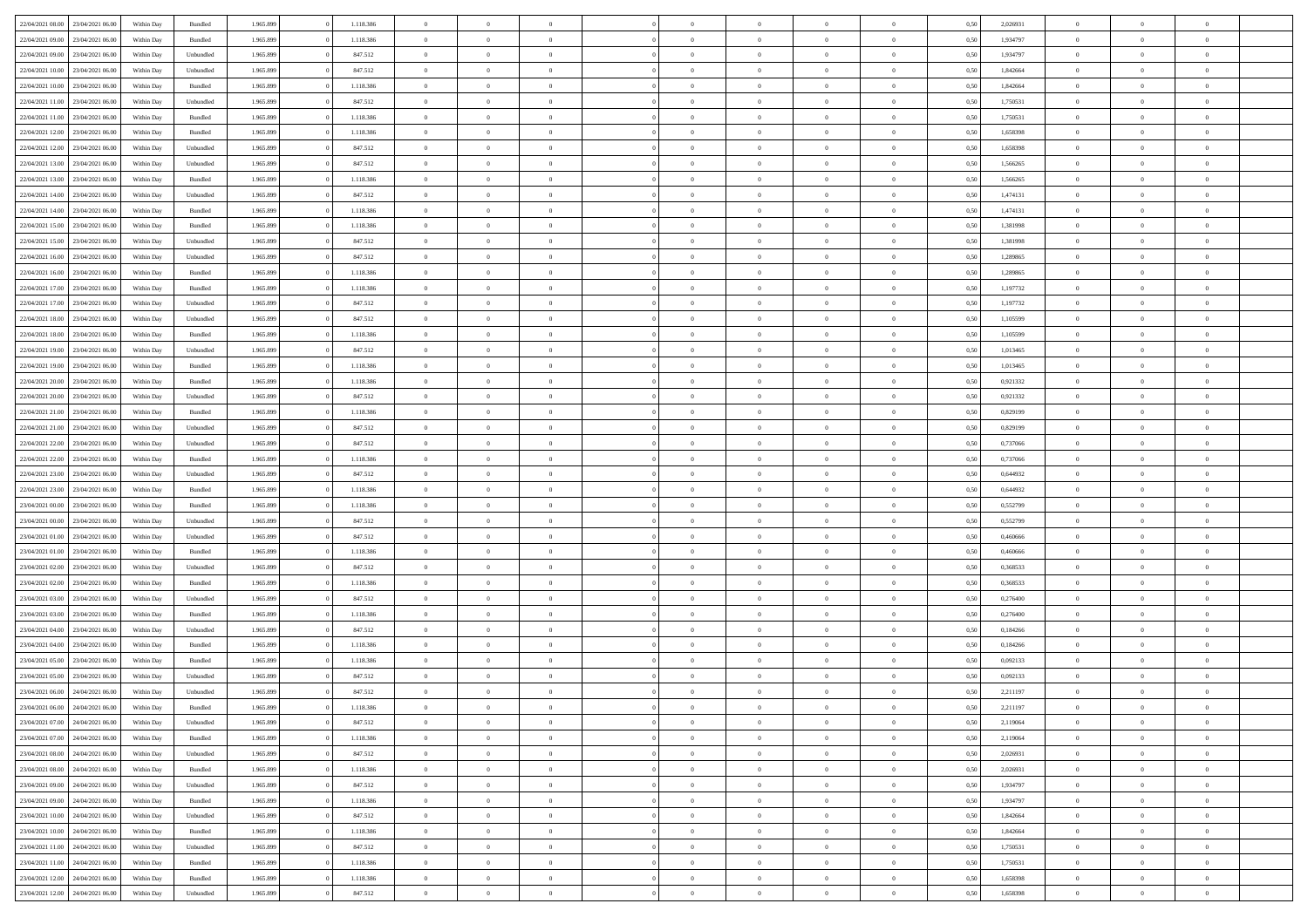|                                   |                  |            |                    |           |           | $\overline{0}$ | $\Omega$       |                |                | $\Omega$       | $\Omega$       | $\theta$       |      |          | $\theta$       |                | $\theta$       |  |
|-----------------------------------|------------------|------------|--------------------|-----------|-----------|----------------|----------------|----------------|----------------|----------------|----------------|----------------|------|----------|----------------|----------------|----------------|--|
| 23/04/2021 13:00                  | 24/04/2021 06:00 | Within Dav | Unbundled          | 1.965.899 | 847.512   |                |                |                | $\Omega$       |                |                |                | 0,50 | 1,566265 |                | $\theta$       |                |  |
| 23/04/2021 13:00                  | 24/04/2021 06.00 | Within Day | Bundled            | 1.965.899 | 1.118.386 | $\overline{0}$ | $\theta$       | $\overline{0}$ | $\overline{0}$ | $\bf{0}$       | $\overline{0}$ | $\bf{0}$       | 0,50 | 1,566265 | $\theta$       | $\theta$       | $\overline{0}$ |  |
| 23/04/2021 14:00                  | 24/04/2021 06.00 | Within Day | Unbundled          | 1.965.899 | 847.512   | $\overline{0}$ | $\overline{0}$ | $\overline{0}$ | $\bf{0}$       | $\bf{0}$       | $\bf{0}$       | $\mathbf{0}$   | 0,50 | 1,474131 | $\bf{0}$       | $\overline{0}$ | $\overline{0}$ |  |
| 23/04/2021 14:00                  | 24/04/2021 06:00 | Within Dav | Bundled            | 1.965.899 | 1.118.386 | $\overline{0}$ | $\overline{0}$ | $\overline{0}$ | $\overline{0}$ | $\bf{0}$       | $\overline{0}$ | $\overline{0}$ | 0.50 | 1,474131 | $\theta$       | $\theta$       | $\overline{0}$ |  |
|                                   |                  |            |                    |           |           |                |                |                |                |                |                |                |      |          |                |                |                |  |
| 23/04/2021 15:00                  | 24/04/2021 06.00 | Within Day | Unbundled          | 1.965.899 | 847.512   | $\overline{0}$ | $\theta$       | $\overline{0}$ | $\overline{0}$ | $\bf{0}$       | $\overline{0}$ | $\bf{0}$       | 0,50 | 1,381998 | $\theta$       | $\overline{0}$ | $\overline{0}$ |  |
| 23/04/2021 15:00                  | 24/04/2021 06.00 | Within Day | Bundled            | 1.965.899 | 1.118.386 | $\overline{0}$ | $\overline{0}$ | $\overline{0}$ | $\bf{0}$       | $\overline{0}$ | $\overline{0}$ | $\mathbf{0}$   | 0,50 | 1,381998 | $\bf{0}$       | $\overline{0}$ | $\bf{0}$       |  |
| 23/04/2021 16:00                  | 24/04/2021 06.00 | Within Dav | Unbundled          | 1.965.899 | 847.512   | $\overline{0}$ | $\overline{0}$ | $\overline{0}$ | $\overline{0}$ | $\overline{0}$ | $\overline{0}$ | $\overline{0}$ | 0.50 | 1,289865 | $\theta$       | $\overline{0}$ | $\overline{0}$ |  |
| 23/04/2021 16:00                  | 24/04/2021 06.00 | Within Day | Bundled            | 1.965.899 | 1.118.386 | $\overline{0}$ | $\theta$       | $\overline{0}$ | $\overline{0}$ | $\bf{0}$       | $\overline{0}$ | $\bf{0}$       | 0,50 | 1,289865 | $\theta$       | $\theta$       | $\overline{0}$ |  |
|                                   |                  |            |                    |           |           |                | $\overline{0}$ |                |                | $\bf{0}$       |                |                |      |          | $\,0\,$        | $\overline{0}$ | $\overline{0}$ |  |
| 23/04/2021 17:00                  | 24/04/2021 06.00 | Within Day | Bundled            | 1.965.899 | 1.118.386 | $\overline{0}$ |                | $\overline{0}$ | $\bf{0}$       |                | $\bf{0}$       | $\mathbf{0}$   | 0,50 | 1,197732 |                |                |                |  |
| 23/04/2021 17:00                  | 24/04/2021 06.00 | Within Dav | Unbundled          | 1.965.899 | 847.512   | $\overline{0}$ | $\overline{0}$ | $\overline{0}$ | $\overline{0}$ | $\overline{0}$ | $\overline{0}$ | $\overline{0}$ | 0.50 | 1,197732 | $\theta$       | $\overline{0}$ | $\overline{0}$ |  |
| 23/04/2021 18:00                  | 24/04/2021 06.00 | Within Day | Bundled            | 1.965.899 | 1.118.386 | $\overline{0}$ | $\theta$       | $\overline{0}$ | $\overline{0}$ | $\bf{0}$       | $\overline{0}$ | $\bf{0}$       | 0,50 | 1,105599 | $\,$ 0 $\,$    | $\overline{0}$ | $\overline{0}$ |  |
| 23/04/2021 18:00                  | 24/04/2021 06.00 | Within Day | Unbundled          | 1.965.899 | 847.512   | $\overline{0}$ | $\overline{0}$ | $\overline{0}$ | $\bf{0}$       | $\bf{0}$       | $\bf{0}$       | $\mathbf{0}$   | 0,50 | 1,105599 | $\bf{0}$       | $\overline{0}$ | $\bf{0}$       |  |
| 23/04/2021 19:00                  | 24/04/2021 06:00 | Within Day | Bundled            | 1.965.899 | 1.118.386 | $\overline{0}$ | $\overline{0}$ | $\overline{0}$ | $\overline{0}$ | $\bf{0}$       | $\overline{0}$ | $\overline{0}$ | 0.50 | 1.013465 | $\theta$       | $\theta$       | $\overline{0}$ |  |
|                                   |                  |            |                    |           |           | $\overline{0}$ | $\theta$       | $\overline{0}$ | $\overline{0}$ | $\bf{0}$       | $\overline{0}$ |                |      |          | $\theta$       | $\overline{0}$ | $\overline{0}$ |  |
| 23/04/2021 19:00                  | 24/04/2021 06.00 | Within Day | Unbundled          | 1.965.899 | 847.512   |                |                |                |                |                |                | $\bf{0}$       | 0,50 | 1,013465 |                |                |                |  |
| 23/04/2021 20:00                  | 24/04/2021 06.00 | Within Day | Unbundled          | 1.965.899 | 847.512   | $\overline{0}$ | $\overline{0}$ | $\overline{0}$ | $\bf{0}$       | $\overline{0}$ | $\overline{0}$ | $\mathbf{0}$   | 0,50 | 0,921332 | $\bf{0}$       | $\overline{0}$ | $\bf{0}$       |  |
| 23/04/2021 20:00                  | 24/04/2021 06:00 | Within Dav | Bundled            | 1.965.899 | 1.118.386 | $\overline{0}$ | $\overline{0}$ | $\overline{0}$ | $\overline{0}$ | $\overline{0}$ | $\overline{0}$ | $\overline{0}$ | 0.50 | 0.921332 | $\theta$       | $\overline{0}$ | $\overline{0}$ |  |
| 23/04/2021 21:00                  | 24/04/2021 06.00 | Within Day | Unbundled          | 1.965.899 | 847.512   | $\overline{0}$ | $\theta$       | $\overline{0}$ | $\overline{0}$ | $\bf{0}$       | $\overline{0}$ | $\bf{0}$       | 0,50 | 0,829199 | $\theta$       | $\theta$       | $\overline{0}$ |  |
| 23/04/2021 21:00                  | 24/04/2021 06.00 | Within Day | Bundled            | 1.965.899 | 1.118.386 | $\overline{0}$ | $\overline{0}$ | $\overline{0}$ | $\bf{0}$       | $\bf{0}$       | $\bf{0}$       | $\mathbf{0}$   | 0,50 | 0,829199 | $\,0\,$        | $\overline{0}$ | $\overline{0}$ |  |
|                                   |                  |            |                    |           |           |                |                |                |                |                |                |                |      |          |                |                |                |  |
| 23/04/2021 22:00                  | 24/04/2021 06.00 | Within Day | Bundled            | 1.965.899 | 1.118.386 | $\overline{0}$ | $\overline{0}$ | $\overline{0}$ | $\overline{0}$ | $\overline{0}$ | $\overline{0}$ | $\overline{0}$ | 0.50 | 0,737066 | $\theta$       | $\overline{0}$ | $\overline{0}$ |  |
| 23/04/2021 22:00                  | 24/04/2021 06.00 | Within Day | Unbundled          | 1.965.899 | 847.512   | $\overline{0}$ | $\theta$       | $\overline{0}$ | $\overline{0}$ | $\bf{0}$       | $\overline{0}$ | $\bf{0}$       | 0,50 | 0,737066 | $\,$ 0 $\,$    | $\theta$       | $\overline{0}$ |  |
| 23/04/2021 23:00                  | 24/04/2021 06.00 | Within Day | Bundled            | 1.965.899 | 1.118.386 | $\overline{0}$ | $\overline{0}$ | $\overline{0}$ | $\bf{0}$       | $\bf{0}$       | $\bf{0}$       | $\mathbf{0}$   | 0,50 | 0,644932 | $\overline{0}$ | $\overline{0}$ | $\overline{0}$ |  |
| 23/04/2021 23:00                  | 24/04/2021 06:00 | Within Day | Unbundled          | 1.965.899 | 847.512   | $\overline{0}$ | $\overline{0}$ | $\overline{0}$ | $\overline{0}$ | $\bf{0}$       | $\overline{0}$ | $\overline{0}$ | 0.50 | 0,644932 | $\theta$       | $\overline{0}$ | $\overline{0}$ |  |
| 24/04/2021 00:00                  | 24/04/2021 06.00 | Within Day | Unbundled          | 1.965.899 | 847.512   | $\overline{0}$ | $\theta$       | $\overline{0}$ | $\overline{0}$ | $\bf{0}$       | $\overline{0}$ | $\bf{0}$       | 0,50 | 0,552799 | $\,$ 0 $\,$    | $\overline{0}$ | $\overline{0}$ |  |
|                                   |                  |            |                    |           |           |                |                |                |                |                |                |                |      |          |                |                |                |  |
| 24/04/2021 00:00                  | 24/04/2021 06.00 | Within Day | Bundled            | 1.965.899 | 1.118.386 | $\overline{0}$ | $\overline{0}$ | $\overline{0}$ | $\bf{0}$       | $\overline{0}$ | $\overline{0}$ | $\mathbf{0}$   | 0,50 | 0,552799 | $\overline{0}$ | $\overline{0}$ | $\bf{0}$       |  |
| 24/04/2021 01:00                  | 24/04/2021 06.00 | Within Dav | Bundled            | 1.965.899 | 1.118.386 | $\overline{0}$ | $\overline{0}$ | $\overline{0}$ | $\overline{0}$ | $\overline{0}$ | $\overline{0}$ | $\overline{0}$ | 0.50 | 0.460666 | $\theta$       | $\overline{0}$ | $\overline{0}$ |  |
| 24/04/2021 01:00                  | 24/04/2021 06.00 | Within Day | Unbundled          | 1.965.899 | 847.512   | $\overline{0}$ | $\theta$       | $\overline{0}$ | $\overline{0}$ | $\bf{0}$       | $\overline{0}$ | $\bf{0}$       | 0,50 | 0,460666 | $\theta$       | $\theta$       | $\overline{0}$ |  |
| 24/04/2021 02:00                  | 24/04/2021 06.00 | Within Day | Unbundled          | 1.965.899 | 847.512   | $\overline{0}$ | $\overline{0}$ | $\overline{0}$ | $\bf{0}$       | $\bf{0}$       | $\bf{0}$       | $\bf{0}$       | 0,50 | 0,368533 | $\,0\,$        | $\overline{0}$ | $\overline{0}$ |  |
|                                   | 24/04/2021 06.00 |            | Bundled            | 1.965.899 | 1.118.386 | $\overline{0}$ | $\overline{0}$ | $\overline{0}$ | $\overline{0}$ | $\overline{0}$ | $\overline{0}$ | $\overline{0}$ | 0.50 | 0,368533 | $\theta$       | $\overline{0}$ | $\overline{0}$ |  |
| 24/04/2021 02.00                  |                  | Within Day |                    |           |           |                |                |                |                |                |                |                |      |          |                |                |                |  |
| 24/04/2021 03:00                  | 24/04/2021 06.00 | Within Day | Unbundled          | 1.965.899 | 847.512   | $\overline{0}$ | $\theta$       | $\overline{0}$ | $\overline{0}$ | $\bf{0}$       | $\overline{0}$ | $\bf{0}$       | 0,50 | 0,276400 | $\,$ 0 $\,$    | $\overline{0}$ | $\overline{0}$ |  |
| 24/04/2021 03:00                  | 24/04/2021 06.00 | Within Day | Bundled            | 1.965.899 | 1.118.386 | $\overline{0}$ | $\overline{0}$ | $\overline{0}$ | $\bf{0}$       | $\bf{0}$       | $\bf{0}$       | $\bf{0}$       | 0,50 | 0,276400 | $\overline{0}$ | $\overline{0}$ | $\overline{0}$ |  |
| 24/04/2021 04:00                  | 24/04/2021 06.00 | Within Day | Bundled            | 1.965.899 | 1.118.386 | $\overline{0}$ | $\Omega$       | $\overline{0}$ | $\Omega$       | $\Omega$       | $\overline{0}$ | $\overline{0}$ | 0,50 | 0,184266 | $\,0\,$        | $\theta$       | $\theta$       |  |
| 24/04/2021 04:00                  | 24/04/2021 06.00 | Within Day | Unbundled          | 1.965.899 | 847.512   | $\overline{0}$ | $\theta$       | $\overline{0}$ | $\overline{0}$ | $\bf{0}$       | $\overline{0}$ | $\bf{0}$       | 0,50 | 0,184266 | $\,$ 0 $\,$    | $\theta$       | $\overline{0}$ |  |
|                                   |                  |            |                    |           |           |                |                |                |                |                |                |                |      |          |                |                |                |  |
| 24/04/2021 05:00                  | 24/04/2021 06.00 | Within Day | Unbundled          | 1.965.899 | 847.512   | $\overline{0}$ | $\overline{0}$ | $\overline{0}$ | $\bf{0}$       | $\bf{0}$       | $\overline{0}$ | $\mathbf{0}$   | 0,50 | 0,092133 | $\overline{0}$ | $\overline{0}$ | $\bf{0}$       |  |
| 24/04/2021 05:00                  | 24/04/2021 06:00 | Within Day | Bundled            | 1.965.899 | 1.118.386 | $\overline{0}$ | $\Omega$       | $\Omega$       | $\Omega$       | $\bf{0}$       | $\overline{0}$ | $\overline{0}$ | 0.50 | 0.092133 | $\,0\,$        | $\theta$       | $\theta$       |  |
| 24/04/2021 06:00                  | 25/04/2021 06:00 | Within Day | Unbundled          | 1.965.899 | 847.512   | $\overline{0}$ | $\theta$       | $\overline{0}$ | $\overline{0}$ | $\bf{0}$       | $\overline{0}$ | $\bf{0}$       | 0,50 | 2,211197 | $\,$ 0 $\,$    | $\overline{0}$ | $\overline{0}$ |  |
| 24/04/2021 06:00                  | 25/04/2021 06:00 | Within Day | Bundled            | 1.965.899 | 1.118.386 | $\overline{0}$ | $\overline{0}$ | $\overline{0}$ | $\bf{0}$       | $\bf{0}$       | $\bf{0}$       | $\mathbf{0}$   | 0,50 | 2,211197 | $\bf{0}$       | $\overline{0}$ | $\overline{0}$ |  |
| 24/04/2021 07:00                  | 25/04/2021 06:00 | Within Day | Unbundled          | 1.965.899 | 847.512   | $\overline{0}$ | $\Omega$       | $\overline{0}$ | $\Omega$       | $\overline{0}$ | $\overline{0}$ | $\overline{0}$ | 0.50 | 2,119064 | $\,$ 0 $\,$    | $\theta$       | $\theta$       |  |
|                                   |                  |            |                    |           |           |                |                |                |                |                |                |                |      |          |                |                |                |  |
| 24/04/2021 07:00                  | 25/04/2021 06:00 | Within Day | Bundled            | 1.965.899 | 1.118.386 | $\overline{0}$ | $\theta$       | $\overline{0}$ | $\overline{0}$ | $\,$ 0         | $\overline{0}$ | $\bf{0}$       | 0,50 | 2,119064 | $\,$ 0 $\,$    | $\overline{0}$ | $\overline{0}$ |  |
| 24/04/2021 08:00                  | 25/04/2021 06:00 | Within Day | Bundled            | 1.965.899 | 1.118.386 | $\overline{0}$ | $\overline{0}$ | $\overline{0}$ | $\bf{0}$       | $\bf{0}$       | $\bf{0}$       | $\mathbf{0}$   | 0,50 | 2,026931 | $\overline{0}$ | $\overline{0}$ | $\overline{0}$ |  |
| 24/04/2021 08:00                  | 25/04/2021 06.00 | Within Day | Unbundled          | 1.965.899 | 847.512   | $\overline{0}$ | $\Omega$       | $\overline{0}$ | $\Omega$       | $\overline{0}$ | $\overline{0}$ | $\overline{0}$ | 0.50 | 2,026931 | $\,0\,$        | $\theta$       | $\theta$       |  |
| 24/04/2021 09:00                  | 25/04/2021 06:00 | Within Day | Bundled            | 1.965.899 | 1.118.386 | $\overline{0}$ | $\theta$       | $\overline{0}$ | $\overline{0}$ | $\,$ 0         | $\overline{0}$ | $\bf{0}$       | 0,50 | 1,934797 | $\,$ 0 $\,$    | $\overline{0}$ | $\overline{0}$ |  |
| 24/04/2021 09:00                  | 25/04/2021 06:00 | Within Day | Unbundled          | 1.965.899 | 847.512   | $\overline{0}$ | $\overline{0}$ | $\overline{0}$ | $\bf{0}$       | $\bf{0}$       | $\bf{0}$       | $\mathbf{0}$   | 0,50 | 1,934797 | $\bf{0}$       | $\overline{0}$ | $\bf{0}$       |  |
|                                   |                  |            |                    |           |           |                |                |                |                |                |                |                |      |          |                |                |                |  |
| 24/04/2021 10:00                  | 25/04/2021 06:00 | Within Day | Unbundled          | 1.965.899 | 847.512   | $\overline{0}$ | $\Omega$       | $\Omega$       | $\Omega$       | $\Omega$       | $\Omega$       | $\overline{0}$ | 0.50 | 1.842664 | $\theta$       | $\theta$       | $\theta$       |  |
| 24/04/2021 10:00                  | 25/04/2021 06:00 | Within Day | Bundled            | 1.965.899 | 1.118.386 | $\overline{0}$ | $\,$ 0 $\,$    | $\overline{0}$ | $\bf{0}$       | $\,$ 0         | $\bf{0}$       | $\bf{0}$       | 0,50 | 1,842664 | $\,0\,$        | $\overline{0}$ | $\overline{0}$ |  |
| 24/04/2021 11:00                  | 25/04/2021 06:00 | Within Day | $\mathbf B$ undled | 1.965.899 | 1.118.386 | $\bf{0}$       | $\bf{0}$       |                |                |                |                |                | 0,50 | 1,750531 | $\bf{0}$       | $\overline{0}$ |                |  |
| 24/04/2021 11:00                  | 25/04/2021 06:00 | Within Day | Unbundled          | 1.965.899 | 847.512   | $\overline{0}$ | $\overline{0}$ | $\overline{0}$ | $\Omega$       | $\overline{0}$ | $\overline{0}$ | $\overline{0}$ | 0,50 | 1,750531 | $\theta$       | $\theta$       | $\theta$       |  |
| 24/04/2021 12:00                  | 25/04/2021 06:00 | Within Day | Unbundled          | 1.965.899 | 847.512   | $\overline{0}$ | $\bf{0}$       | $\overline{0}$ | $\bf{0}$       | $\,$ 0 $\,$    | $\overline{0}$ | $\,$ 0 $\,$    | 0,50 | 1,658398 | $\,$ 0 $\,$    | $\,$ 0 $\,$    | $\,$ 0         |  |
|                                   |                  |            |                    |           |           |                |                |                |                |                |                |                |      |          |                |                |                |  |
| 24/04/2021 12:00                  | 25/04/2021 06:00 | Within Day | Bundled            | 1.965.899 | 1.118.386 | $\overline{0}$ | $\overline{0}$ | $\overline{0}$ | $\overline{0}$ | $\overline{0}$ | $\overline{0}$ | $\mathbf{0}$   | 0,50 | 1,658398 | $\overline{0}$ | $\bf{0}$       | $\overline{0}$ |  |
| 24/04/2021 13:00                  | 25/04/2021 06:00 | Within Day | $\mathbf B$ undled | 1.965.899 | 1.118.386 | $\overline{0}$ | $\overline{0}$ | $\overline{0}$ | $\Omega$       | $\overline{0}$ | $\overline{0}$ | $\overline{0}$ | 0,50 | 1,566265 | $\overline{0}$ | $\overline{0}$ | $\overline{0}$ |  |
| 24/04/2021 13:00                  | 25/04/2021 06:00 | Within Day | Unbundled          | 1.965.899 | 847.512   | $\overline{0}$ | $\,$ 0         | $\overline{0}$ | $\bf{0}$       | $\,$ 0 $\,$    | $\overline{0}$ | $\,$ 0 $\,$    | 0,50 | 1,566265 | $\,$ 0 $\,$    | $\overline{0}$ | $\,$ 0         |  |
| 24/04/2021 14:00                  | 25/04/2021 06:00 | Within Day | Bundled            | 1.965.899 | 1.118.386 | $\overline{0}$ | $\overline{0}$ | $\overline{0}$ | $\overline{0}$ | $\overline{0}$ | $\overline{0}$ | $\mathbf{0}$   | 0,50 | 1,474131 | $\overline{0}$ | $\overline{0}$ | $\overline{0}$ |  |
|                                   | 25/04/2021 06:00 |            |                    |           |           |                | $\overline{0}$ | $\overline{0}$ |                | $\overline{0}$ | $\overline{0}$ |                | 0.50 |          |                | $\theta$       | $\overline{0}$ |  |
| 24/04/2021 14:00                  |                  | Within Day | Unbundled          | 1.965.899 | 847.512   | $\overline{0}$ |                |                | $\overline{0}$ |                |                | $\overline{0}$ |      | 1,474131 | $\overline{0}$ |                |                |  |
| 24/04/2021 15:00                  | 25/04/2021 06:00 | Within Day | Unbundled          | 1.965.899 | 847.512   | $\overline{0}$ | $\,$ 0         | $\overline{0}$ | $\bf{0}$       | $\bf{0}$       | $\bf{0}$       | $\bf{0}$       | 0,50 | 1,381998 | $\,$ 0 $\,$    | $\overline{0}$ | $\overline{0}$ |  |
| 24/04/2021 15:00                  | 25/04/2021 06:00 | Within Day | Bundled            | 1.965.899 | 1.118.386 | $\overline{0}$ | $\bf{0}$       | $\overline{0}$ | $\overline{0}$ | $\overline{0}$ | $\overline{0}$ | $\mathbf{0}$   | 0,50 | 1,381998 | $\overline{0}$ | $\overline{0}$ | $\bf{0}$       |  |
| 24/04/2021 16:00                  | 25/04/2021 06:00 | Within Day | Bundled            | 1.965.899 | 1.118.386 | $\overline{0}$ | $\overline{0}$ | $\overline{0}$ | $\Omega$       | $\overline{0}$ | $\overline{0}$ | $\overline{0}$ | 0.50 | 1,289865 | $\overline{0}$ | $\overline{0}$ | $\overline{0}$ |  |
| 24/04/2021 16:00                  | 25/04/2021 06:00 | Within Day | Unbundled          | 1.965.899 | 847.512   | $\overline{0}$ | $\bf{0}$       | $\overline{0}$ | $\bf{0}$       | $\bf{0}$       | $\bf{0}$       | $\mathbf{0}$   | 0,50 | 1,289865 | $\,$ 0 $\,$    | $\,$ 0 $\,$    | $\bf{0}$       |  |
|                                   |                  |            |                    |           |           |                |                |                |                |                |                |                |      |          |                |                |                |  |
| 24/04/2021 17:00 25/04/2021 06:00 |                  | Within Day | Bundled            | 1.965.899 | 1.118.386 | $\overline{0}$ | $\overline{0}$ | $\overline{0}$ | $\overline{0}$ | $\overline{0}$ | $\bf{0}$       | $\mathbf{0}$   | 0,50 | 1,197732 | $\overline{0}$ | $\bf{0}$       | $\overline{0}$ |  |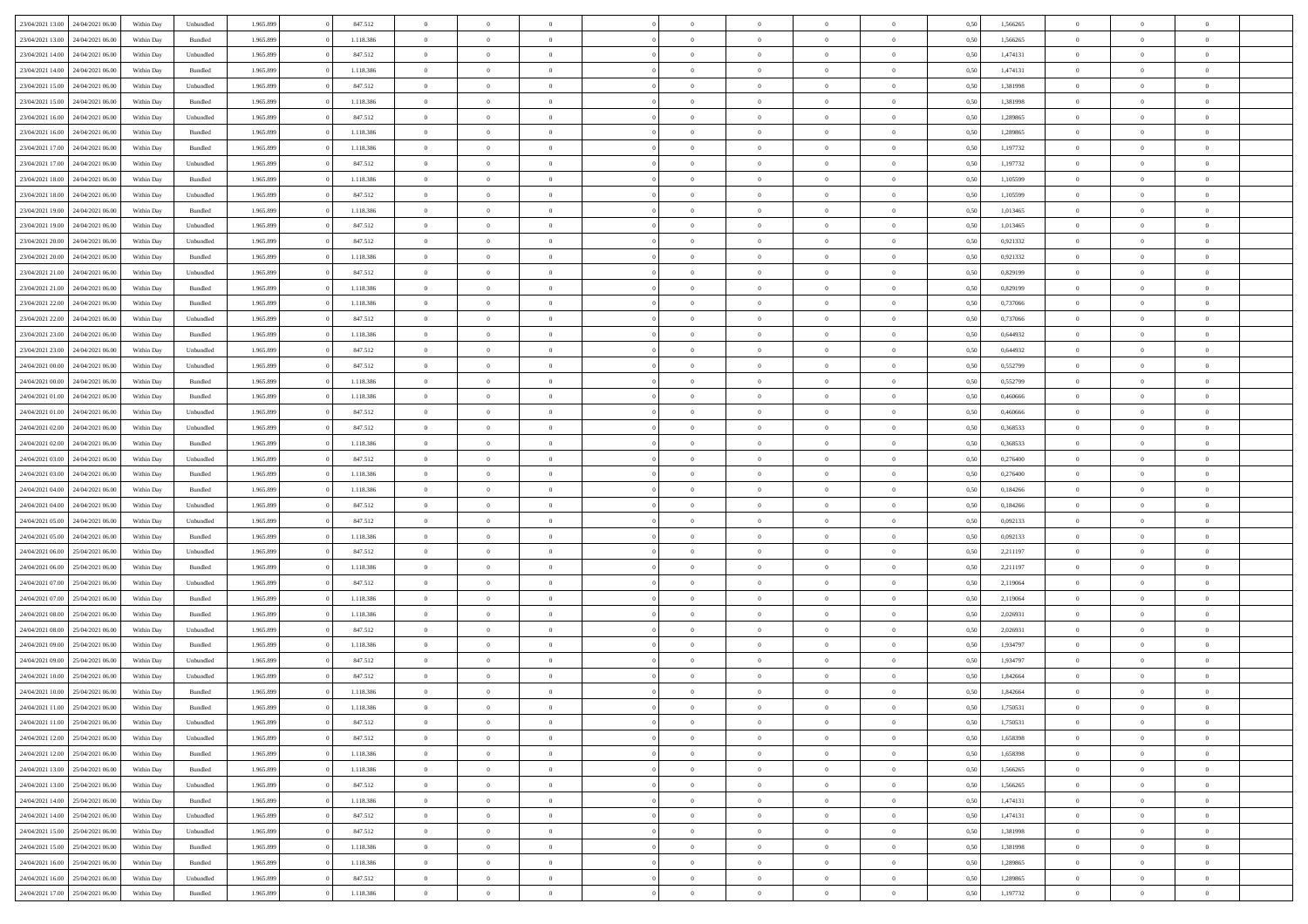| 24/04/2021 17:00 | 25/04/2021 06:00 | Within Day | Unbundled          | 1.965.899 | 847.512   | $\overline{0}$ | $\theta$       |                | $\Omega$       | $\Omega$       | $\theta$       | $\theta$       | 0,50 | 1,197732 | $\theta$       | $\overline{0}$ | $\theta$       |  |
|------------------|------------------|------------|--------------------|-----------|-----------|----------------|----------------|----------------|----------------|----------------|----------------|----------------|------|----------|----------------|----------------|----------------|--|
| 24/04/2021 18:00 | 25/04/2021 06:00 | Within Day | Unbundled          | 1.965.899 | 847.512   | $\overline{0}$ | $\theta$       | $\overline{0}$ | $\overline{0}$ | $\bf{0}$       | $\overline{0}$ | $\bf{0}$       | 0,50 | 1,105599 | $\theta$       | $\overline{0}$ | $\overline{0}$ |  |
| 24/04/2021 18:00 | 25/04/2021 06:00 | Within Day | Bundled            | 1.965.899 | 1.118.386 | $\overline{0}$ | $\overline{0}$ | $\overline{0}$ | $\bf{0}$       | $\bf{0}$       | $\bf{0}$       | $\mathbf{0}$   | 0,50 | 1,105599 | $\overline{0}$ | $\overline{0}$ | $\bf{0}$       |  |
|                  |                  |            |                    |           |           |                |                |                |                |                |                |                |      |          | $\theta$       |                |                |  |
| 24/04/2021 19:00 | 25/04/2021 06:00 | Within Dav | Bundled            | 1.965.899 | 1.118.386 | $\overline{0}$ | $\overline{0}$ | $\overline{0}$ | $\overline{0}$ | $\bf{0}$       | $\overline{0}$ | $\overline{0}$ | 0.50 | 1,013465 |                | $\theta$       | $\overline{0}$ |  |
| 24/04/2021 19:00 | 25/04/2021 06:00 | Within Day | Unbundled          | 1.965.899 | 847.512   | $\overline{0}$ | $\theta$       | $\overline{0}$ | $\overline{0}$ | $\bf{0}$       | $\overline{0}$ | $\bf{0}$       | 0,50 | 1,013465 | $\,$ 0 $\,$    | $\overline{0}$ | $\overline{0}$ |  |
| 24/04/2021 20:00 | 25/04/2021 06:00 | Within Day | Bundled            | 1.965.899 | 1.118.386 | $\overline{0}$ | $\overline{0}$ | $\overline{0}$ | $\bf{0}$       | $\overline{0}$ | $\overline{0}$ | $\mathbf{0}$   | 0,50 | 0,921332 | $\overline{0}$ | $\overline{0}$ | $\bf{0}$       |  |
| 24/04/2021 20:00 | 25/04/2021 06.00 | Within Dav | Unbundled          | 1.965.899 | 847.512   | $\overline{0}$ | $\overline{0}$ | $\overline{0}$ | $\overline{0}$ | $\overline{0}$ | $\overline{0}$ | $\overline{0}$ | 0.50 | 0.921332 | $\theta$       | $\overline{0}$ | $\overline{0}$ |  |
|                  |                  |            |                    |           |           |                |                |                |                |                |                |                |      |          |                |                |                |  |
| 24/04/2021 21.00 | 25/04/2021 06:00 | Within Day | Bundled            | 1.965.899 | 1.118.386 | $\overline{0}$ | $\theta$       | $\overline{0}$ | $\overline{0}$ | $\bf{0}$       | $\overline{0}$ | $\bf{0}$       | 0,50 | 0,829199 | $\,$ 0 $\,$    | $\theta$       | $\overline{0}$ |  |
| 24/04/2021 21:00 | 25/04/2021 06:00 | Within Day | Unbundled          | 1.965.899 | 847.512   | $\overline{0}$ | $\overline{0}$ | $\overline{0}$ | $\bf{0}$       | $\bf{0}$       | $\bf{0}$       | $\mathbf{0}$   | 0,50 | 0,829199 | $\,0\,$        | $\overline{0}$ | $\overline{0}$ |  |
| 24/04/2021 22:00 | 25/04/2021 06:00 | Within Dav | Bundled            | 1.965.899 | 1.118.386 | $\overline{0}$ | $\overline{0}$ | $\overline{0}$ | $\overline{0}$ | $\overline{0}$ | $\overline{0}$ | $\overline{0}$ | 0.50 | 0,737066 | $\theta$       | $\overline{0}$ | $\overline{0}$ |  |
| 24/04/2021 22.00 | 25/04/2021 06:00 |            |                    | 1.965.899 | 847.512   | $\overline{0}$ | $\theta$       | $\overline{0}$ | $\overline{0}$ | $\bf{0}$       | $\overline{0}$ |                |      | 0,737066 | $\,$ 0 $\,$    | $\overline{0}$ | $\overline{0}$ |  |
|                  |                  | Within Day | Unbundled          |           |           |                |                |                |                |                |                | $\bf{0}$       | 0,50 |          |                |                |                |  |
| 24/04/2021 23.00 | 25/04/2021 06:00 | Within Day | Bundled            | 1.965.899 | 1.118.386 | $\overline{0}$ | $\overline{0}$ | $\overline{0}$ | $\bf{0}$       | $\bf{0}$       | $\bf{0}$       | $\mathbf{0}$   | 0,50 | 0,644932 | $\overline{0}$ | $\overline{0}$ | $\bf{0}$       |  |
| 24/04/2021 23:00 | 25/04/2021 06:00 | Within Day | Unbundled          | 1.965.899 | 847.512   | $\overline{0}$ | $\overline{0}$ | $\overline{0}$ | $\overline{0}$ | $\bf{0}$       | $\overline{0}$ | $\overline{0}$ | 0.50 | 0,644932 | $\theta$       | $\theta$       | $\overline{0}$ |  |
| 25/04/2021 00:00 | 25/04/2021 06:00 | Within Day | Bundled            | 1.965.899 | 1.118.386 | $\overline{0}$ | $\theta$       | $\overline{0}$ | $\overline{0}$ | $\bf{0}$       | $\overline{0}$ | $\bf{0}$       | 0,50 | 0,552799 | $\theta$       | $\overline{0}$ | $\overline{0}$ |  |
|                  |                  |            |                    |           |           |                |                |                |                |                |                |                |      |          |                |                |                |  |
| 25/04/2021 00:00 | 25/04/2021 06:00 | Within Day | Unbundled          | 1.965.899 | 847.512   | $\overline{0}$ | $\overline{0}$ | $\overline{0}$ | $\bf{0}$       | $\overline{0}$ | $\overline{0}$ | $\mathbf{0}$   | 0,50 | 0,552799 | $\bf{0}$       | $\overline{0}$ | $\bf{0}$       |  |
| 25/04/2021 01:00 | 25/04/2021 06:00 | Within Dav | Unbundled          | 1.965.899 | 847.512   | $\overline{0}$ | $\overline{0}$ | $\overline{0}$ | $\overline{0}$ | $\overline{0}$ | $\overline{0}$ | $\overline{0}$ | 0.50 | 0.460666 | $\overline{0}$ | $\overline{0}$ | $\overline{0}$ |  |
| 25/04/2021 01:00 | 25/04/2021 06:00 | Within Day | Bundled            | 1.965.899 | 1.118.386 | $\overline{0}$ | $\theta$       | $\overline{0}$ | $\overline{0}$ | $\bf{0}$       | $\overline{0}$ | $\bf{0}$       | 0,50 | 0,460666 | $\,$ 0 $\,$    | $\overline{0}$ | $\overline{0}$ |  |
| 25/04/2021 02:00 | 25/04/2021 06:00 | Within Day | Unbundled          | 1.965.899 | 847.512   | $\overline{0}$ | $\overline{0}$ | $\overline{0}$ | $\bf{0}$       | $\bf{0}$       | $\bf{0}$       | $\mathbf{0}$   | 0,50 | 0,368533 | $\bf{0}$       | $\overline{0}$ | $\bf{0}$       |  |
| 25/04/2021 02:00 | 25/04/2021 06:00 |            | Bundled            | 1.965.899 | 1.118.386 | $\overline{0}$ | $\overline{0}$ | $\overline{0}$ | $\overline{0}$ | $\overline{0}$ | $\overline{0}$ | $\overline{0}$ | 0.50 | 0,368533 | $\theta$       | $\overline{0}$ | $\overline{0}$ |  |
|                  |                  | Within Day |                    |           |           |                |                |                |                |                |                |                |      |          |                |                |                |  |
| 25/04/2021 03:00 | 25/04/2021 06:00 | Within Day | Unbundled          | 1.965.899 | 847.512   | $\overline{0}$ | $\theta$       | $\overline{0}$ | $\overline{0}$ | $\bf{0}$       | $\overline{0}$ | $\bf{0}$       | 0,50 | 0,276400 | $\,$ 0 $\,$    | $\overline{0}$ | $\overline{0}$ |  |
| 25/04/2021 03:00 | 25/04/2021 06:00 | Within Day | Bundled            | 1.965.899 | 1.118.386 | $\overline{0}$ | $\overline{0}$ | $\overline{0}$ | $\bf{0}$       | $\bf{0}$       | $\bf{0}$       | $\mathbf{0}$   | 0,50 | 0,276400 | $\bf{0}$       | $\overline{0}$ | $\bf{0}$       |  |
| 25/04/2021 04:00 | 25/04/2021 06:00 | Within Day | Unbundled          | 1.965.899 | 847.512   | $\overline{0}$ | $\overline{0}$ | $\overline{0}$ | $\overline{0}$ | $\overline{0}$ | $\overline{0}$ | $\overline{0}$ | 0.50 | 0.184266 | $\theta$       | $\overline{0}$ | $\overline{0}$ |  |
| 25/04/2021 04:00 | 25/04/2021 06:00 |            |                    | 1.965.899 | 1.118.386 | $\overline{0}$ | $\theta$       | $\overline{0}$ | $\overline{0}$ | $\bf{0}$       | $\overline{0}$ | $\,$ 0 $\,$    |      | 0,184266 | $\,$ 0 $\,$    | $\overline{0}$ | $\overline{0}$ |  |
|                  |                  | Within Day | Bundled            |           |           |                |                |                |                |                |                |                | 0,50 |          |                |                |                |  |
| 25/04/2021 05:00 | 25/04/2021 06:00 | Within Day | Bundled            | 1.965.899 | 1.118.386 | $\overline{0}$ | $\overline{0}$ | $\overline{0}$ | $\bf{0}$       | $\overline{0}$ | $\overline{0}$ | $\mathbf{0}$   | 0,50 | 0,092133 | $\bf{0}$       | $\overline{0}$ | $\bf{0}$       |  |
| 25/04/2021 05:00 | 25/04/2021 06:00 | Within Day | Unbundled          | 1.965.899 | 847.512   | $\overline{0}$ | $\overline{0}$ | $\overline{0}$ | $\overline{0}$ | $\overline{0}$ | $\overline{0}$ | $\overline{0}$ | 0.50 | 0,092133 | $\theta$       | $\overline{0}$ | $\overline{0}$ |  |
| 25/04/2021 06:00 | 26/04/2021 06:00 | Within Day | Unbundled          | 1.965.899 | 847.512   | $\overline{0}$ | $\theta$       | $\overline{0}$ | $\overline{0}$ | $\bf{0}$       | $\overline{0}$ | $\bf{0}$       | 0,50 | 2,211197 | $\,$ 0 $\,$    | $\overline{0}$ | $\overline{0}$ |  |
| 25/04/2021 06:00 | 26/04/2021 06:00 | Within Day | Bundled            | 1.965.899 | 1.118.386 | $\overline{0}$ | $\overline{0}$ | $\overline{0}$ | $\bf{0}$       | $\bf{0}$       | $\bf{0}$       | $\mathbf{0}$   | 0,50 | 2,211197 | $\,0\,$        | $\overline{0}$ | $\overline{0}$ |  |
|                  |                  |            |                    |           |           |                |                |                |                |                |                |                |      |          |                |                |                |  |
| 25/04/2021 07:00 | 26/04/2021 06:00 | Within Day | Unbundled          | 1.965.899 | 847.512   | $\overline{0}$ | $\overline{0}$ | $\overline{0}$ | $\overline{0}$ | $\overline{0}$ | $\overline{0}$ | $\overline{0}$ | 0.50 | 2,119064 | $\theta$       | $\overline{0}$ | $\overline{0}$ |  |
| 25/04/2021 07:00 | 26/04/2021 06:00 | Within Day | Bundled            | 1.965.899 | 1.118.386 | $\overline{0}$ | $\overline{0}$ | $\overline{0}$ | $\overline{0}$ | $\bf{0}$       | $\overline{0}$ | $\bf{0}$       | 0,50 | 2,119064 | $\,$ 0 $\,$    | $\overline{0}$ | $\overline{0}$ |  |
| 25/04/2021 08:00 | 26/04/2021 06:00 | Within Day | Bundled            | 1.965.899 | 1.118.386 | $\overline{0}$ | $\overline{0}$ | $\overline{0}$ | $\bf{0}$       | $\bf{0}$       | $\bf{0}$       | $\mathbf{0}$   | 0,50 | 2,026931 | $\overline{0}$ | $\overline{0}$ | $\bf{0}$       |  |
| 25/04/2021 08:00 | 26/04/2021 06:00 |            |                    | 1.965.899 | 847.512   | $\overline{0}$ | $\Omega$       | $\overline{0}$ | $\Omega$       | $\Omega$       | $\overline{0}$ | $\overline{0}$ | 0,50 | 2,026931 | $\,0\,$        | $\theta$       | $\theta$       |  |
|                  |                  | Within Day | Unbundled          |           |           |                |                |                |                |                |                |                |      |          |                |                |                |  |
| 25/04/2021 09:00 | 26/04/2021 06:00 | Within Day | Unbundled          | 1.965.899 | 847.512   | $\overline{0}$ | $\theta$       | $\overline{0}$ | $\overline{0}$ | $\bf{0}$       | $\overline{0}$ | $\bf{0}$       | 0,50 | 1,934797 | $\,$ 0 $\,$    | $\overline{0}$ | $\overline{0}$ |  |
| 25/04/2021 09:00 | 26/04/2021 06:00 | Within Day | Bundled            | 1.965.899 | 1.118.386 | $\overline{0}$ | $\overline{0}$ | $\overline{0}$ | $\bf{0}$       | $\overline{0}$ | $\overline{0}$ | $\mathbf{0}$   | 0,50 | 1,934797 | $\overline{0}$ | $\overline{0}$ | $\bf{0}$       |  |
| 25/04/2021 11:00 | 26/04/2021 06:00 | Within Day | Unbundled          | 1.965.899 | 847.512   | $\overline{0}$ | $\Omega$       | $\overline{0}$ | $\Omega$       | $\overline{0}$ | $\overline{0}$ | $\overline{0}$ | 0.50 | 1,750531 | $\,0\,$        | $\theta$       | $\theta$       |  |
| 25/04/2021 11:00 | 26/04/2021 06:00 | Within Day | Bundled            | 1.965.899 | 1.118.386 | $\overline{0}$ | $\theta$       | $\overline{0}$ | $\overline{0}$ | $\bf{0}$       | $\overline{0}$ | $\bf{0}$       | 0,50 | 1,750531 | $\,$ 0 $\,$    | $\overline{0}$ | $\overline{0}$ |  |
|                  |                  |            |                    |           |           |                |                |                |                |                |                |                |      |          |                |                |                |  |
| 25/04/2021 12:00 | 26/04/2021 06:00 | Within Day | Unbundled          | 1.965.899 | 847.512   | $\overline{0}$ | $\bf{0}$       | $\overline{0}$ | $\bf{0}$       | $\bf{0}$       | $\bf{0}$       | $\mathbf{0}$   | 0,50 | 1,658398 | $\bf{0}$       | $\overline{0}$ | $\bf{0}$       |  |
| 25/04/2021 12:00 | 26/04/2021 06:00 | Within Day | Bundled            | 1.965.899 | 1.118.386 | $\overline{0}$ | $\Omega$       | $\overline{0}$ | $\Omega$       | $\overline{0}$ | $\overline{0}$ | $\overline{0}$ | 0.50 | 1.658398 | $\,$ 0 $\,$    | $\theta$       | $\theta$       |  |
| 25/04/2021 13:00 | 26/04/2021 06:00 | Within Day | Bundled            | 1.965.899 | 1.118.386 | $\overline{0}$ | $\overline{0}$ | $\overline{0}$ | $\overline{0}$ | $\,$ 0         | $\overline{0}$ | $\bf{0}$       | 0,50 | 1,566265 | $\,$ 0 $\,$    | $\overline{0}$ | $\overline{0}$ |  |
| 25/04/2021 13:00 | 26/04/2021 06:00 | Within Day | Unbundled          | 1.965.899 | 847.512   | $\overline{0}$ | $\overline{0}$ | $\overline{0}$ | $\bf{0}$       | $\bf{0}$       | $\bf{0}$       | $\mathbf{0}$   | 0,50 | 1,566265 | $\overline{0}$ | $\overline{0}$ | $\bf{0}$       |  |
|                  |                  |            |                    |           |           |                |                |                |                |                |                |                |      |          |                |                |                |  |
| 25/04/2021 14:00 | 26/04/2021 06:00 | Within Day | Unbundled          | 1.965.899 | 847.512   | $\overline{0}$ | $\Omega$       | $\overline{0}$ | $\Omega$       | $\overline{0}$ | $\overline{0}$ | $\overline{0}$ | 0,50 | 1,474131 | $\,0\,$        | $\theta$       | $\overline{0}$ |  |
| 25/04/2021 14:00 | 26/04/2021 06:00 | Within Day | Bundled            | 1.965.899 | 1.118.386 | $\overline{0}$ | $\overline{0}$ | $\overline{0}$ | $\overline{0}$ | $\,$ 0         | $\overline{0}$ | $\bf{0}$       | 0,50 | 1,474131 | $\,$ 0 $\,$    | $\overline{0}$ | $\overline{0}$ |  |
| 25/04/2021 15:00 | 26/04/2021 06:00 | Within Day | Bundled            | 1.965.899 | 1.118.386 | $\overline{0}$ | $\overline{0}$ | $\overline{0}$ | $\bf{0}$       | $\bf{0}$       | $\overline{0}$ | $\mathbf{0}$   | 0,50 | 1,381998 | $\overline{0}$ | $\overline{0}$ | $\bf{0}$       |  |
| 25/04/2021 15:00 | 26/04/2021 06:00 | Within Day | Unbundled          | 1.965.899 | 847.512   | $\overline{0}$ | $\Omega$       | $\Omega$       | $\Omega$       | $\Omega$       | $\overline{0}$ | $\overline{0}$ | 0.50 | 1,381998 | $\theta$       | $\theta$       | $\theta$       |  |
| 25/04/2021 16:00 | 26/04/2021 06:00 | Within Day | Unbundled          | 1.965.899 | 847.512   | $\overline{0}$ | $\overline{0}$ | $\overline{0}$ | $\bf{0}$       | $\,$ 0         | $\bf{0}$       | $\bf{0}$       | 0,50 | 1,289865 | $\,0\,$        | $\,$ 0 $\,$    | $\overline{0}$ |  |
|                  |                  |            |                    |           |           |                |                |                |                |                |                |                |      |          |                |                |                |  |
| 25/04/2021 16:00 | 26/04/2021 06:00 | Within Day | $\mathbf B$ undled | 1.965.899 | 1.118.386 | $\overline{0}$ | $\bf{0}$       |                |                | $\bf{0}$       |                |                | 0,50 | 1,289865 | $\bf{0}$       | $\overline{0}$ |                |  |
| 25/04/2021 17:00 | 26/04/2021 06:00 | Within Day | Unbundled          | 1.965.899 | 847.512   | $\overline{0}$ | $\overline{0}$ | $\overline{0}$ | $\Omega$       | $\overline{0}$ | $\overline{0}$ | $\overline{0}$ | 0,50 | 1,197732 | $\theta$       | $\theta$       | $\theta$       |  |
| 25/04/2021 17:00 | 26/04/2021 06:00 | Within Day | Bundled            | 1.965.899 | 1.118.386 | $\overline{0}$ | $\bf{0}$       | $\overline{0}$ | $\bf{0}$       | $\,$ 0 $\,$    | $\overline{0}$ | $\,$ 0 $\,$    | 0,50 | 1,197732 | $\,$ 0 $\,$    | $\,$ 0 $\,$    | $\,$ 0         |  |
| 25/04/2021 18:00 | 26/04/2021 06:00 | Within Day | Unbundled          | 1.965.899 | 847.512   | $\overline{0}$ | $\overline{0}$ | $\overline{0}$ | $\overline{0}$ | $\overline{0}$ | $\overline{0}$ | $\mathbf{0}$   | 0,50 | 1,105599 | $\overline{0}$ | $\bf{0}$       | $\bf{0}$       |  |
|                  |                  |            |                    |           |           |                |                |                |                |                |                |                |      |          |                |                |                |  |
| 25/04/2021 18:00 | 26/04/2021 06:00 | Within Day | Bundled            | 1.965.899 | 1.118.386 | $\overline{0}$ | $\overline{0}$ | $\overline{0}$ | $\Omega$       | $\overline{0}$ | $\overline{0}$ | $\overline{0}$ | 0,50 | 1,105599 | $\overline{0}$ | $\overline{0}$ | $\overline{0}$ |  |
| 25/04/2021 19:00 | 26/04/2021 06:00 | Within Day | Bundled            | 1.965.899 | 1.118.386 | $\overline{0}$ | $\,$ 0         | $\overline{0}$ | $\overline{0}$ | $\,$ 0 $\,$    | $\overline{0}$ | $\mathbf{0}$   | 0,50 | 1,013465 | $\,$ 0 $\,$    | $\overline{0}$ | $\overline{0}$ |  |
| 25/04/2021 19:00 | 26/04/2021 06:00 | Within Day | Unbundled          | 1.965.899 | 847.512   | $\overline{0}$ | $\overline{0}$ | $\overline{0}$ | $\overline{0}$ | $\overline{0}$ | $\overline{0}$ | $\mathbf{0}$   | 0,50 | 1,013465 | $\overline{0}$ | $\overline{0}$ | $\bf{0}$       |  |
|                  | 26/04/2021 06:00 |            | Bundled            |           | 1.118.386 | $\overline{0}$ | $\overline{0}$ | $\overline{0}$ | $\overline{0}$ | $\overline{0}$ | $\overline{0}$ |                | 0.50 |          | $\overline{0}$ | $\theta$       | $\overline{0}$ |  |
| 25/04/2021 20:00 |                  | Within Day |                    | 1.965.899 |           |                |                |                |                |                |                | $\bf{0}$       |      | 0,921332 |                |                |                |  |
| 25/04/2021 20:00 | 26/04/2021 06:00 | Within Day | Unbundled          | 1.965.899 | 847.512   | $\overline{0}$ | $\,$ 0         | $\overline{0}$ | $\bf{0}$       | $\bf{0}$       | $\bf{0}$       | $\bf{0}$       | 0,50 | 0,921332 | $\,$ 0 $\,$    | $\overline{0}$ | $\overline{0}$ |  |
| 25/04/2021 21:00 | 26/04/2021 06:00 | Within Day | Bundled            | 1.965.899 | 1.118.386 | $\overline{0}$ | $\bf{0}$       | $\overline{0}$ | $\overline{0}$ | $\overline{0}$ | $\overline{0}$ | $\mathbf{0}$   | 0,50 | 0,829199 | $\overline{0}$ | $\overline{0}$ | $\bf{0}$       |  |
| 25/04/2021 21:00 | 26/04/2021 06:00 | Within Day | Unbundled          | 1.965.899 | 847.512   | $\overline{0}$ | $\overline{0}$ | $\overline{0}$ | $\Omega$       | $\overline{0}$ | $\overline{0}$ | $\overline{0}$ | 0.50 | 0,829199 | $\overline{0}$ | $\overline{0}$ | $\overline{0}$ |  |
| 25/04/2021 22.00 | 26/04/2021 06:00 | Within Day | Unbundled          | 1.965.899 | 847.512   | $\overline{0}$ | $\bf{0}$       | $\overline{0}$ | $\bf{0}$       | $\bf{0}$       | $\bf{0}$       | $\mathbf{0}$   | 0,50 | 0,737066 | $\,$ 0 $\,$    | $\,$ 0 $\,$    | $\bf{0}$       |  |
|                  |                  |            |                    |           |           |                |                |                |                |                |                |                |      |          |                |                |                |  |
| 25/04/2021 22:00 | 26/04/2021 06:00 | Within Day | Bundled            | 1.965.899 | 1.118.386 | $\overline{0}$ | $\overline{0}$ | $\overline{0}$ | $\overline{0}$ | $\overline{0}$ | $\bf{0}$       | $\mathbf{0}$   | 0,50 | 0,737066 | $\overline{0}$ | $\bf{0}$       | $\overline{0}$ |  |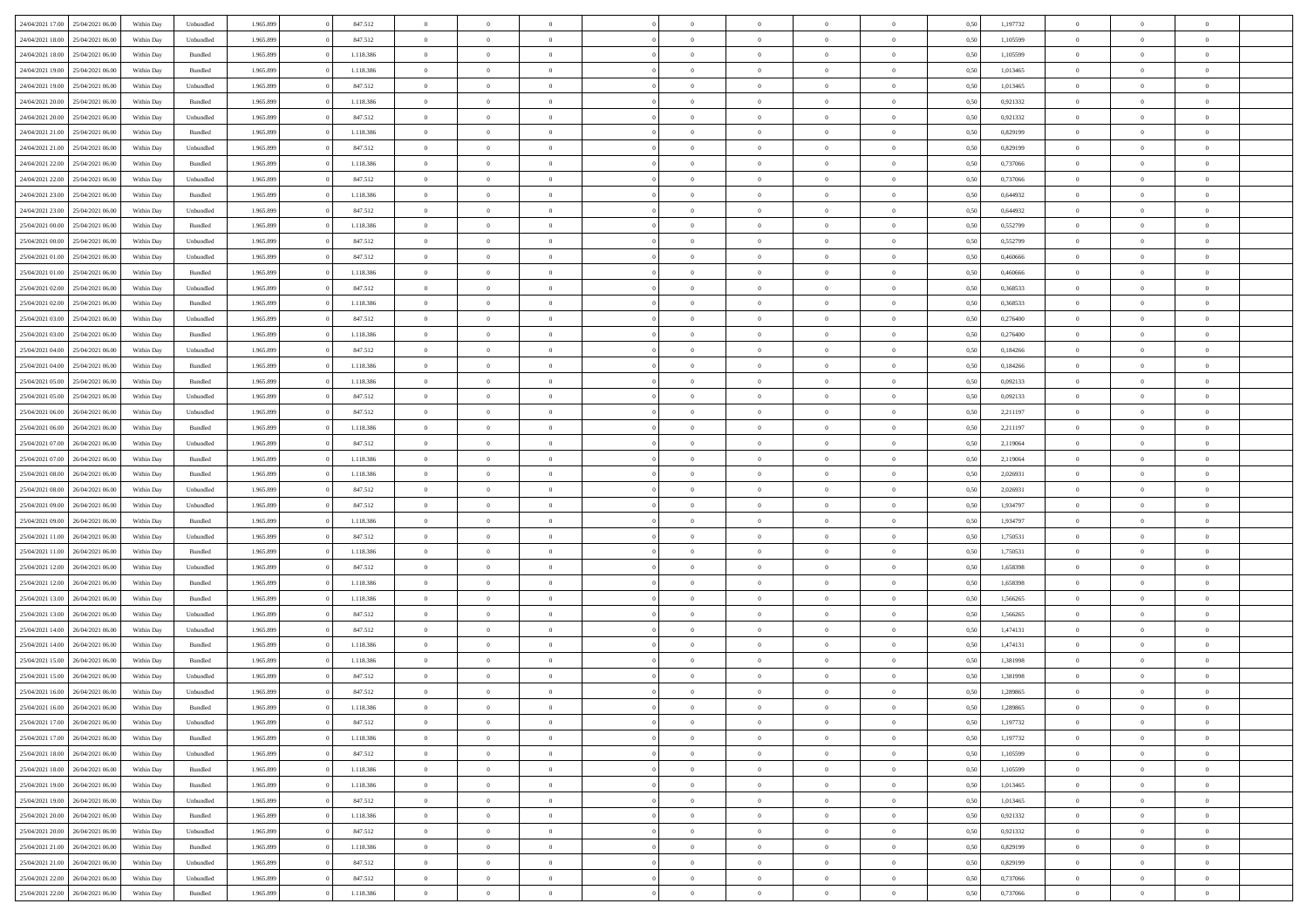| 25/04/2021 23:00<br>26/04/2021 06:00 | Within Day         | Unbundled                   | 1.965.899 | 847.512   | $\overline{0}$                   | $\theta$                         |                | $\overline{0}$ | $\bf{0}$       | $\overline{0}$ | $\theta$       | 0,50 | 0,644932 | $\theta$       | $\theta$       | $\overline{0}$ |  |
|--------------------------------------|--------------------|-----------------------------|-----------|-----------|----------------------------------|----------------------------------|----------------|----------------|----------------|----------------|----------------|------|----------|----------------|----------------|----------------|--|
|                                      |                    |                             |           |           |                                  |                                  | $\overline{0}$ |                |                |                |                |      |          |                |                | $\overline{0}$ |  |
| 25/04/2021 23.00<br>26/04/2021 06.00 | Within Day         | Bundled                     | 1.965.899 | 1.118.386 | $\bf{0}$                         | $\overline{0}$                   |                | $\overline{0}$ | $\,$ 0         | $\bf{0}$       | $\bf{0}$       | 0,50 | 0,644932 | $\,$ 0 $\,$    | $\overline{0}$ |                |  |
| 26/04/2021 00:00<br>26/04/2021 06:00 | Within Day         | Bundled                     | 1.965.899 | 1.118.386 | $\overline{0}$                   | $\overline{0}$                   | $\overline{0}$ | $\overline{0}$ | $\overline{0}$ | $\overline{0}$ | $\mathbf{0}$   | 0.50 | 0,552799 | $\mathbf{0}$   | $\,$ 0 $\,$    | $\bf{0}$       |  |
| 26/04/2021 00:00<br>26/04/2021 06:00 | Within Day         | Unbundled                   | 1.965.899 | 847.512   | $\overline{0}$                   | $\,$ 0                           | $\overline{0}$ | $\overline{0}$ | $\,0\,$        | $\overline{0}$ | $\overline{0}$ | 0,50 | 0,552799 | $\,$ 0 $\,$    | $\overline{0}$ | $\overline{0}$ |  |
| 26/04/2021 01:00<br>26/04/2021 06.00 | Within Day         | Unbundled                   | 1.965.899 | 847.512   | $\overline{0}$                   | $\overline{0}$                   | $\overline{0}$ | $\overline{0}$ | $\,$ 0         | $\overline{0}$ | $\bf{0}$       | 0,50 | 0,460666 | $\,$ 0 $\,$    | $\overline{0}$ | $\overline{0}$ |  |
| 26/04/2021 01:00<br>26/04/2021 06:00 | Within Day         | Bundled                     | 1.965.899 | 1.118.386 | $\overline{0}$                   | $\overline{0}$                   | $\overline{0}$ | $\overline{0}$ | $\bf{0}$       | $\overline{0}$ | $\bf{0}$       | 0.50 | 0.460666 | $\,0\,$        | $\overline{0}$ | $\overline{0}$ |  |
| 26/04/2021 02:00<br>26/04/2021 06:00 | Within Day         | Unbundled                   | 1.965.899 | 847.512   | $\overline{0}$                   | $\overline{0}$                   | $\overline{0}$ | $\overline{0}$ | $\bf{0}$       | $\overline{0}$ | $\bf{0}$       | 0,50 | 0,368533 | $\,$ 0 $\,$    | $\overline{0}$ | $\overline{0}$ |  |
| 26/04/2021 02:00<br>26/04/2021 06.00 | Within Day         | Bundled                     | 1.965.899 | 1.118.386 | $\overline{0}$                   | $\overline{0}$                   | $\overline{0}$ | $\overline{0}$ | $\,$ 0         | $\bf{0}$       | $\bf{0}$       | 0,50 | 0,368533 | $\,$ 0 $\,$    | $\overline{0}$ | $\overline{0}$ |  |
| 26/04/2021 03:00<br>26/04/2021 06:00 | Within Day         | Unbundled                   | 1.965.899 | 847.512   | $\overline{0}$                   | $\overline{0}$                   | $\overline{0}$ | $\overline{0}$ | $\bf{0}$       | $\overline{0}$ | $\mathbf{0}$   | 0.50 | 0.276400 | $\bf{0}$       | $\overline{0}$ | $\bf{0}$       |  |
|                                      |                    |                             |           |           |                                  |                                  |                |                |                |                |                |      |          |                |                |                |  |
| 26/04/2021 03:00<br>26/04/2021 06:00 | Within Day         | Bundled                     | 1.965.899 | 1.118.386 | $\overline{0}$                   | $\,$ 0                           | $\overline{0}$ | $\overline{0}$ | $\bf{0}$       | $\overline{0}$ | $\bf{0}$       | 0,50 | 0,276400 | $\,$ 0 $\,$    | $\overline{0}$ | $\overline{0}$ |  |
| 26/04/2021 04:00<br>26/04/2021 06.00 | Within Day         | Unbundled                   | 1.965.899 | 847.512   | $\bf{0}$                         | $\overline{0}$                   | $\overline{0}$ | $\overline{0}$ | $\,$ 0         | $\bf{0}$       | $\bf{0}$       | 0,50 | 0,184266 | $\,$ 0 $\,$    | $\overline{0}$ | $\overline{0}$ |  |
| 26/04/2021 04:00<br>26/04/2021 06:00 | Within Day         | Bundled                     | 1.965.899 | 1.118.386 | $\overline{0}$                   | $\overline{0}$                   | $\overline{0}$ | $\overline{0}$ | $\bf{0}$       | $\overline{0}$ | $\mathbf{0}$   | 0.50 | 0.184266 | $\overline{0}$ | $\,$ 0 $\,$    | $\overline{0}$ |  |
| 26/04/2021 05:00<br>26/04/2021 06:00 | Within Day         | Unbundled                   | 1.965.899 | 847.512   | $\overline{0}$                   | $\overline{0}$                   | $\overline{0}$ | $\overline{0}$ | $\bf{0}$       | $\overline{0}$ | $\overline{0}$ | 0,50 | 0,092133 | $\,$ 0 $\,$    | $\overline{0}$ | $\overline{0}$ |  |
| 26/04/2021 05:00<br>26/04/2021 06.00 | Within Day         | Bundled                     | 1.965.899 | 1.118.386 | $\overline{0}$                   | $\theta$                         | $\overline{0}$ | $\overline{0}$ | $\,$ 0         | $\overline{0}$ | $\bf{0}$       | 0,50 | 0,092133 | $\,$ 0 $\,$    | $\overline{0}$ | $\overline{0}$ |  |
| 26/04/2021 06:00<br>27/04/2021 06:00 | Within Day         | Bundled                     | 1.965.899 | 1.118.386 | $\overline{0}$                   | $\overline{0}$                   | $\overline{0}$ | $\overline{0}$ | $\bf{0}$       | $\overline{0}$ | $\bf{0}$       | 0.50 | 2,211197 | $\,0\,$        | $\overline{0}$ | $\overline{0}$ |  |
| 26/04/2021 06:00<br>27/04/2021 06.00 | Within Day         | Unbundled                   | 1.965.899 | 847.512   | $\overline{0}$                   | $\overline{0}$                   | $\overline{0}$ | $\overline{0}$ | $\bf{0}$       | $\overline{0}$ | $\bf{0}$       | 0,50 | 2,211197 | $\,$ 0 $\,$    | $\theta$       | $\overline{0}$ |  |
| 26/04/2021 07:00<br>27/04/2021 06.00 | Within Day         | Unbundled                   | 1.965.899 | 847.512   | $\overline{0}$                   | $\overline{0}$                   | $\overline{0}$ | $\overline{0}$ | $\,$ 0         | $\bf{0}$       | $\bf{0}$       | 0,50 | 2,119064 | $\,$ 0 $\,$    | $\overline{0}$ | $\overline{0}$ |  |
| 26/04/2021 07:00<br>27/04/2021 06:00 |                    | Bundled                     | 1.965.899 | 1.118.386 |                                  |                                  | $\overline{0}$ | $\overline{0}$ | $\bf{0}$       | $\overline{0}$ |                | 0.50 | 2,119064 | $\bf{0}$       | $\overline{0}$ | $\bf{0}$       |  |
| 26/04/2021 08:00<br>27/04/2021 06.00 | Within Day         |                             | 1.965.899 | 847.512   | $\overline{0}$<br>$\overline{0}$ | $\overline{0}$<br>$\overline{0}$ | $\overline{0}$ | $\overline{0}$ | $\bf{0}$       | $\overline{0}$ | $\mathbf{0}$   |      | 2,026931 | $\,$ 0 $\,$    | $\overline{0}$ | $\overline{0}$ |  |
|                                      | Within Day         | Unbundled                   |           |           |                                  |                                  |                |                |                |                | $\bf{0}$       | 0,50 |          |                |                |                |  |
| 26/04/2021 08:00<br>27/04/2021 06.00 | Within Day         | Bundled                     | 1.965.899 | 1.118.386 | $\overline{0}$                   | $\overline{0}$                   | $\overline{0}$ | $\overline{0}$ | $\bf{0}$       | $\bf{0}$       | $\bf{0}$       | 0,50 | 2,026931 | $\,$ 0 $\,$    | $\overline{0}$ | $\overline{0}$ |  |
| 26/04/2021 09:00<br>27/04/2021 06:00 | Within Day         | Unbundled                   | 1.965.899 | 847.512   | $\overline{0}$                   | $\overline{0}$                   | $\overline{0}$ | $\overline{0}$ | $\bf{0}$       | $\overline{0}$ | $\mathbf{0}$   | 0.50 | 1.934797 | $\overline{0}$ | $\,$ 0 $\,$    | $\overline{0}$ |  |
| 26/04/2021 09:00<br>27/04/2021 06.00 | Within Day         | Bundled                     | 1.965.899 | 1.118.386 | $\overline{0}$                   | $\overline{0}$                   | $\overline{0}$ | $\overline{0}$ | $\,0\,$        | $\overline{0}$ | $\overline{0}$ | 0,50 | 1,934797 | $\,$ 0 $\,$    | $\overline{0}$ | $\overline{0}$ |  |
| 26/04/2021 10:00<br>27/04/2021 06.00 | Within Day         | Bundled                     | 1.965.899 | 1.118.386 | $\overline{0}$                   | $\overline{0}$                   | $\overline{0}$ | $\overline{0}$ | $\bf{0}$       | $\bf{0}$       | $\bf{0}$       | 0,50 | 1,842664 | $\,$ 0 $\,$    | $\overline{0}$ | $\overline{0}$ |  |
| 26/04/2021 10:00<br>27/04/2021 06:00 | Within Day         | Unbundled                   | 1.965.899 | 847.512   | $\overline{0}$                   | $\overline{0}$                   | $\overline{0}$ | $\overline{0}$ | $\bf{0}$       | $\overline{0}$ | $\bf{0}$       | 0.50 | 1.842664 | $\,0\,$        | $\overline{0}$ | $\overline{0}$ |  |
| 26/04/2021 11:00<br>27/04/2021 06.00 | Within Day         | Bundled                     | 1.965.899 | 1.118.386 | $\overline{0}$                   | $\overline{0}$                   | $\overline{0}$ | $\overline{0}$ | $\bf{0}$       | $\overline{0}$ | $\bf{0}$       | 0,50 | 1,750531 | $\,$ 0 $\,$    | $\theta$       | $\overline{0}$ |  |
| 26/04/2021 11:00<br>27/04/2021 06.00 | Within Day         | Unbundled                   | 1.965.899 | 847.512   | $\overline{0}$                   | $\overline{0}$                   | $\overline{0}$ | $\overline{0}$ | $\,$ 0         | $\bf{0}$       | $\bf{0}$       | 0,50 | 1,750531 | $\,$ 0 $\,$    | $\overline{0}$ | $\overline{0}$ |  |
| 26/04/2021 12:00<br>27/04/2021 06:00 | Within Day         | Bundled                     | 1.965.899 | 1.118.386 | $\overline{0}$                   | $\overline{0}$                   | $\overline{0}$ | $\overline{0}$ | $\bf{0}$       | $\overline{0}$ | $\mathbf{0}$   | 0.50 | 1.658398 | $\bf{0}$       | $\overline{0}$ | $\bf{0}$       |  |
| 26/04/2021 12:00<br>27/04/2021 06:00 | Within Day         | Unbundled                   | 1.965.899 | 847.512   | $\overline{0}$                   | $\overline{0}$                   | $\overline{0}$ | $\overline{0}$ | $\bf{0}$       | $\overline{0}$ | $\bf{0}$       | 0,50 | 1,658398 | $\,$ 0 $\,$    | $\overline{0}$ | $\overline{0}$ |  |
|                                      |                    |                             |           |           |                                  |                                  |                |                |                |                |                |      |          |                |                |                |  |
| 26/04/2021 13:00<br>27/04/2021 06.00 | Within Day         | Bundled                     | 1.965.899 | 1.118.386 | $\overline{0}$                   | $\overline{0}$                   | $\overline{0}$ | $\overline{0}$ | $\bf{0}$       | $\bf{0}$       | $\bf{0}$       | 0,50 | 1,566265 | $\,$ 0 $\,$    | $\overline{0}$ | $\overline{0}$ |  |
| 26/04/2021 13:00<br>27/04/2021 06:00 | Within Day         | Unbundled                   | 1.965.899 | 847.512   | $\overline{0}$                   | $\overline{0}$                   | $\overline{0}$ | $\overline{0}$ | $\bf{0}$       | $\overline{0}$ | $\mathbf{0}$   | 0.50 | 1.566265 | $\overline{0}$ | $\,$ 0 $\,$    | $\overline{0}$ |  |
| 26/04/2021 14:00<br>27/04/2021 06:00 | Within Dav         | Bundled                     | 1.965.899 | 1.118.386 | $\overline{0}$                   | $\overline{0}$                   | $\overline{0}$ | $\overline{0}$ | $\overline{0}$ | $\overline{0}$ | $\mathbf{0}$   | 0.50 | 1,474131 | $\theta$       | $\overline{0}$ | $\overline{0}$ |  |
| 26/04/2021 14:00<br>27/04/2021 06.00 | Within Day         | Unbundled                   | 1.965.899 | 847.512   | $\bf{0}$                         | $\overline{0}$                   | $\overline{0}$ | $\overline{0}$ | $\,$ 0         | $\bf{0}$       | $\bf{0}$       | 0,50 | 1,474131 | $\,$ 0 $\,$    | $\overline{0}$ | $\overline{0}$ |  |
| 26/04/2021 15:00<br>27/04/2021 06:00 | Within Day         | Bundled                     | 1.965.899 | 1.118.386 | $\overline{0}$                   | $\overline{0}$                   | $\overline{0}$ | $\overline{0}$ | $\bf{0}$       | $\overline{0}$ | $\bf{0}$       | 0.50 | 1.381998 | $\,0\,$        | $\overline{0}$ | $\overline{0}$ |  |
| 26/04/2021 15:00<br>27/04/2021 06:00 | Within Dav         | Unbundled                   | 1.965.899 | 847.512   | $\overline{0}$                   | $\overline{0}$                   | $\overline{0}$ | $\overline{0}$ | $\mathbf{0}$   | $\overline{0}$ | $\overline{0}$ | 0,50 | 1,381998 | $\theta$       | $\overline{0}$ | $\overline{0}$ |  |
| 26/04/2021 16:00<br>27/04/2021 06.00 | Within Day         | Unbundled                   | 1.965.899 | 847.512   | $\bf{0}$                         | $\overline{0}$                   | $\overline{0}$ | $\overline{0}$ | $\,$ 0         | $\bf{0}$       | $\bf{0}$       | 0,50 | 1,289865 | $\,$ 0 $\,$    | $\overline{0}$ | $\overline{0}$ |  |
| 26/04/2021 16:00<br>27/04/2021 06:00 | Within Day         | Bundled                     | 1.965.899 | 1.118.386 | $\overline{0}$                   | $\overline{0}$                   | $\overline{0}$ | $\overline{0}$ | $\bf{0}$       | $\overline{0}$ | $\mathbf{0}$   | 0.50 | 1.289865 | $\bf{0}$       | $\overline{0}$ | $\bf{0}$       |  |
| 26/04/2021 17:00<br>27/04/2021 06:00 | Within Dav         | Unbundled                   | 1.965.899 | 847.512   | $\overline{0}$                   | $\overline{0}$                   | $\overline{0}$ | $\overline{0}$ | $\overline{0}$ | $\overline{0}$ | $\overline{0}$ | 0,50 | 1,197732 | $\theta$       | $\overline{0}$ | $\overline{0}$ |  |
| 26/04/2021 17:00<br>27/04/2021 06.00 | Within Day         | Bundled                     | 1.965.899 | 1.118.386 | $\bf{0}$                         | $\overline{0}$                   | $\overline{0}$ | $\bf{0}$       | $\bf{0}$       | $\bf{0}$       | $\bf{0}$       | 0,50 | 1,197732 | $\,0\,$        | $\overline{0}$ | $\overline{0}$ |  |
|                                      |                    |                             |           |           |                                  |                                  |                |                |                |                |                |      |          |                |                |                |  |
| 26/04/2021 18:00<br>27/04/2021 06:00 | Within Day         | Unbundled                   | 1.965.899 | 847.512   | $\overline{0}$                   | $\overline{0}$                   | $\overline{0}$ | $\overline{0}$ | $\bf{0}$       | $\overline{0}$ | $\mathbf{0}$   | 0.50 | 1.105599 | $\overline{0}$ | $\,$ 0 $\,$    | $\overline{0}$ |  |
| 26/04/2021 18:00<br>27/04/2021 06:00 | Within Dav         | Bundled                     | 1.965.899 | 1.118.386 | $\overline{0}$                   | $\overline{0}$                   | $\overline{0}$ | $\overline{0}$ | $\overline{0}$ | $\overline{0}$ | $\mathbf{0}$   | 0.50 | 1,105599 | $\theta$       | $\overline{0}$ | $\overline{0}$ |  |
| 26/04/2021 19:00<br>27/04/2021 06.00 | Within Day         | Unbundled                   | 1.965.899 | 847.512   | $\bf{0}$                         | $\overline{0}$                   | $\overline{0}$ | $\overline{0}$ | $\bf{0}$       | $\overline{0}$ | $\bf{0}$       | 0,50 | 1,013465 | $\,$ 0 $\,$    | $\overline{0}$ | $\overline{0}$ |  |
| 26/04/2021 19:00<br>27/04/2021 06:00 | Within Day         | Bundled                     | 1.965.899 | 1.118.386 | $\overline{0}$                   | $\overline{0}$                   | $\overline{0}$ | $\overline{0}$ | $\bf{0}$       | $\overline{0}$ | $\bf{0}$       | 0.50 | 1.013465 | $\bf{0}$       | $\theta$       | $\overline{0}$ |  |
| 26/04/2021 20:00<br>27/04/2021 06:00 | Within Dav         | Bundled                     | 1.965.899 | 1.118.386 | $\overline{0}$                   | $\theta$                         | $\Omega$       | $\overline{0}$ | $\bf{0}$       | $\overline{0}$ | $\overline{0}$ | 0.50 | 0.921332 | $\theta$       | $\overline{0}$ | $\overline{0}$ |  |
| 26/04/2021 20:00<br>27/04/2021 06:00 | Within Day         | Unbundled                   | 1.965.899 | 847.512   | $\overline{0}$                   | $\overline{0}$                   | $\overline{0}$ | $\bf{0}$       | $\,$ 0         | $\bf{0}$       | $\bf{0}$       | 0,50 | 0,921332 | $\,$ 0 $\,$    | $\overline{0}$ | $\overline{0}$ |  |
| 26/04/2021 21:00<br>27/04/2021 06:00 | Within ${\bf Day}$ | $\ensuremath{\mathsf{Unb}}$ | 1.965.899 | 847.512   | $\bf{0}$                         | $\theta$                         |                | $^{\circ}$     | $\Omega$       |                |                | 0,50 | 0,829199 | $\bf{0}$       | $\theta$       |                |  |
| 26/04/2021 21:00 27/04/2021 06:00    | Within Day         | Bundled                     | 1.965.899 | 1.118.386 | $\overline{0}$                   | $\overline{0}$                   | $\overline{0}$ | $\overline{0}$ | $\overline{0}$ | $\overline{0}$ | $\mathbf{0}$   | 0,50 | 0,829199 | $\theta$       | $\overline{0}$ | $\overline{0}$ |  |
| 26/04/2021 22:00<br>27/04/2021 06:00 | Within Day         | Unbundled                   | 1.965.899 | 847.512   | $\overline{0}$                   | $\bf{0}$                         | $\overline{0}$ | $\bf{0}$       | $\overline{0}$ | $\overline{0}$ | $\bf{0}$       | 0,50 | 0,737066 | $\overline{0}$ | $\overline{0}$ | $\bf{0}$       |  |
| 26/04/2021 22.00<br>27/04/2021 06:00 | Within Day         | Bundled                     | 1.965.899 | 1.118.386 | $\overline{0}$                   | $\overline{0}$                   | $\overline{0}$ | $\overline{0}$ | $\overline{0}$ | $\overline{0}$ | $\mathbf{0}$   | 0.50 | 0,737066 | $\overline{0}$ | $\bf{0}$       | $\bf{0}$       |  |
| 26/04/2021 23:00<br>27/04/2021 06:00 | Within Day         | Unbundled                   | 1.965.899 | 847.512   | $\overline{0}$                   | $\overline{0}$                   | $\overline{0}$ | $\overline{0}$ | $\overline{0}$ | $\overline{0}$ | $\mathbf{0}$   | 0,50 | 0,644932 | $\overline{0}$ | $\theta$       | $\overline{0}$ |  |
|                                      |                    |                             |           |           |                                  |                                  |                |                |                |                |                |      |          |                |                |                |  |
| 26/04/2021 23:00<br>27/04/2021 06:00 | Within Day         | Bundled                     | 1.965.899 | 1.118.386 | $\overline{0}$                   | $\overline{0}$                   | $\overline{0}$ | $\overline{0}$ | $\bf{0}$       | $\bf{0}$       | $\bf{0}$       | 0,50 | 0,644932 | $\,$ 0 $\,$    | $\overline{0}$ | $\overline{0}$ |  |
| 27/04/2021 00:00<br>27/04/2021 06:00 | Within Day         | Bundled                     | 1.965.899 | 1.118.386 | $\overline{0}$                   | $\overline{0}$                   | $\overline{0}$ | $\overline{0}$ | $\bf{0}$       | $\overline{0}$ | $\mathbf{0}$   | 0.50 | 0,552799 | $\,$ 0 $\,$    | $\overline{0}$ | $\overline{0}$ |  |
| 27/04/2021 00:00<br>27/04/2021 06:00 | Within Day         | Unbundled                   | 1.965.899 | 847.512   | $\overline{0}$                   | $\overline{0}$                   | $\overline{0}$ | $\overline{0}$ | $\overline{0}$ | $\overline{0}$ | $\overline{0}$ | 0,50 | 0,552799 | $\overline{0}$ | $\theta$       | $\overline{0}$ |  |
| 27/04/2021 01:00<br>27/04/2021 06:00 | Within Day         | Bundled                     | 1.965.899 | 1.118.386 | $\overline{0}$                   | $\,$ 0                           | $\overline{0}$ | $\bf{0}$       | $\,$ 0 $\,$    | $\overline{0}$ | $\bf{0}$       | 0,50 | 0,460666 | $\,$ 0 $\,$    | $\overline{0}$ | $\overline{0}$ |  |
| 27/04/2021 01:00<br>27/04/2021 06:00 | Within Day         | Unbundled                   | 1.965.899 | 847.512   | $\overline{0}$                   | $\overline{0}$                   | $\overline{0}$ | $\overline{0}$ | $\bf{0}$       | $\overline{0}$ | $\mathbf{0}$   | 0.50 | 0.460666 | $\mathbf{0}$   | $\bf{0}$       | $\bf{0}$       |  |
| 27/04/2021 02:00<br>27/04/2021 06:00 | Within Day         | Unbundled                   | 1.965.899 | 847.512   | $\overline{0}$                   | $\overline{0}$                   | $\overline{0}$ | $\overline{0}$ | $\overline{0}$ | $\overline{0}$ | $\overline{0}$ | 0,50 | 0,368533 | $\overline{0}$ | $\overline{0}$ | $\overline{0}$ |  |
| 27/04/2021 02:00<br>27/04/2021 06:00 | Within Day         | Bundled                     | 1.965.899 | 1.118.386 | $\overline{0}$                   | $\bf{0}$                         | $\overline{0}$ | $\bf{0}$       | $\bf{0}$       | $\bf{0}$       | $\bf{0}$       | 0,50 | 0,368533 | $\overline{0}$ | $\overline{0}$ | $\bf{0}$       |  |
| 27/04/2021 03:00 27/04/2021 06:00    | Within Day         | Unbundled                   | 1.965.899 | 847.512   | $\,$ 0 $\,$                      | $\,$ 0 $\,$                      | $\overline{0}$ | $\overline{0}$ | $\,$ 0 $\,$    | $\,$ 0 $\,$    | $\,$ 0 $\,$    | 0,50 | 0,276400 | $\mathbf{0}^-$ | $\,$ 0 $\,$    | $\,$ 0 $\,$    |  |
|                                      |                    |                             |           |           |                                  |                                  |                |                |                |                |                |      |          |                |                |                |  |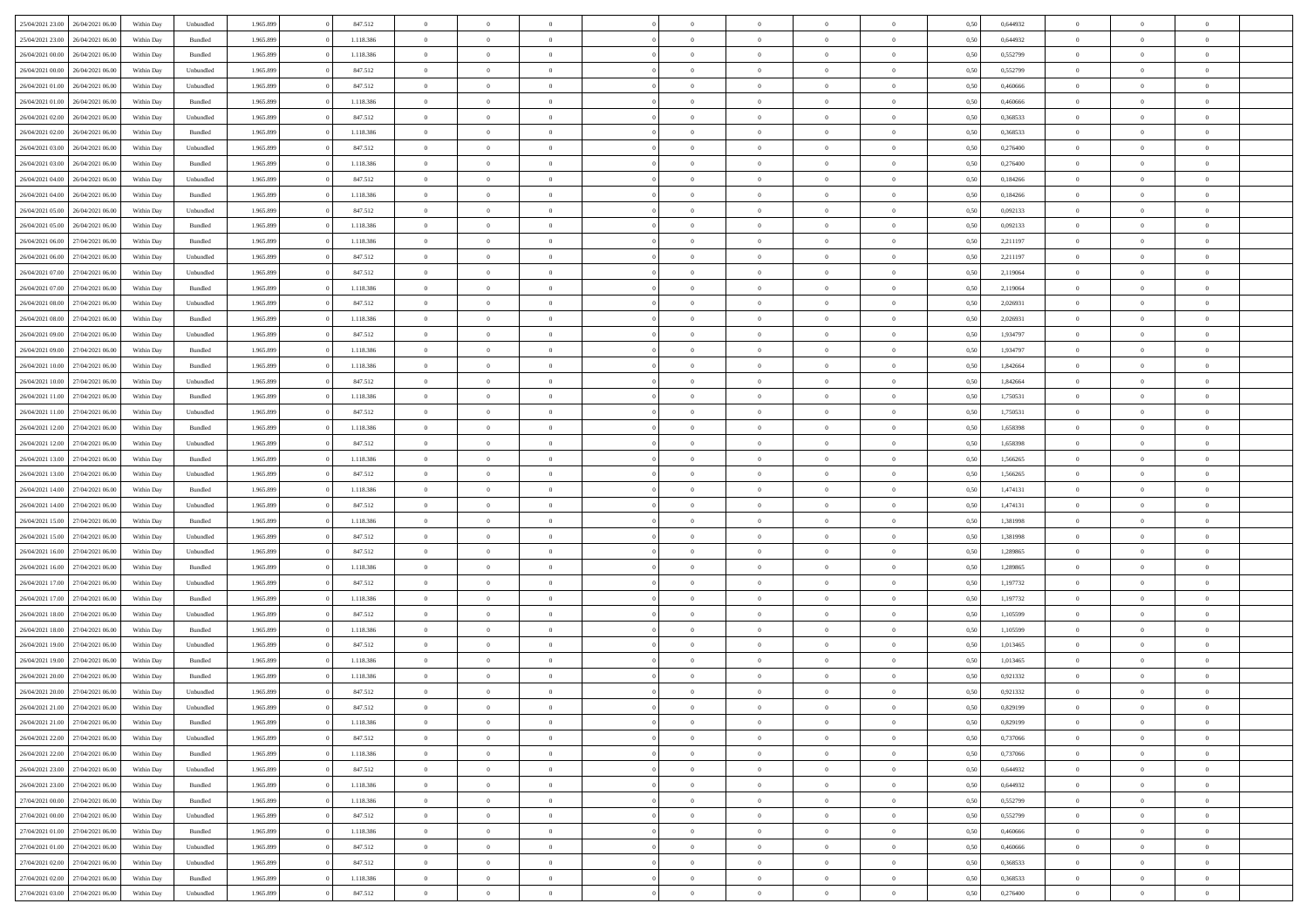| 27/04/2021 03:00 | 27/04/2021 06:00 | Within Day | Bundled            | 1.965.899 | 1.118.386 | $\overline{0}$ | $\theta$       |                | $\Omega$       | $\Omega$       | $\theta$       | $\theta$       | 0,50 | 0,276400 | $\theta$       | $\theta$       | $\theta$       |  |
|------------------|------------------|------------|--------------------|-----------|-----------|----------------|----------------|----------------|----------------|----------------|----------------|----------------|------|----------|----------------|----------------|----------------|--|
|                  |                  |            |                    |           |           |                |                |                |                |                |                |                |      |          |                |                |                |  |
| 27/04/2021 04:00 | 27/04/2021 06.00 | Within Day | Bundled            | 1.965.899 | 1.118.386 | $\overline{0}$ | $\theta$       | $\overline{0}$ | $\overline{0}$ | $\bf{0}$       | $\overline{0}$ | $\bf{0}$       | 0,50 | 0,184266 | $\theta$       | $\overline{0}$ | $\overline{0}$ |  |
| 27/04/2021 04:00 | 27/04/2021 06:00 | Within Day | Unbundled          | 1.965.899 | 847.512   | $\overline{0}$ | $\bf{0}$       | $\overline{0}$ | $\bf{0}$       | $\bf{0}$       | $\bf{0}$       | $\mathbf{0}$   | 0,50 | 0,184266 | $\overline{0}$ | $\overline{0}$ | $\overline{0}$ |  |
| 27/04/2021 05:00 | 27/04/2021 06:00 | Within Dav | Bundled            | 1.965.899 | 1.118.386 | $\overline{0}$ | $\overline{0}$ | $\overline{0}$ | $\overline{0}$ | $\bf{0}$       | $\overline{0}$ | $\overline{0}$ | 0.50 | 0,092133 | $\theta$       | $\theta$       | $\overline{0}$ |  |
|                  |                  |            |                    |           |           |                |                |                |                |                |                |                |      |          |                |                |                |  |
| 27/04/2021 05:00 | 27/04/2021 06.00 | Within Day | Unbundled          | 1.965.899 | 847.512   | $\overline{0}$ | $\theta$       | $\overline{0}$ | $\overline{0}$ | $\bf{0}$       | $\overline{0}$ | $\bf{0}$       | 0,50 | 0,092133 | $\,$ 0 $\,$    | $\overline{0}$ | $\overline{0}$ |  |
| 27/04/2021 06:00 | 28/04/2021 06:00 | Within Day | Bundled            | 1.965.899 | 1.118.386 | $\overline{0}$ | $\overline{0}$ | $\overline{0}$ | $\bf{0}$       | $\overline{0}$ | $\overline{0}$ | $\mathbf{0}$   | 0,50 | 2,211197 | $\overline{0}$ | $\overline{0}$ | $\bf{0}$       |  |
| 27/04/2021 06:00 | 28/04/2021 06:00 | Within Dav | Unbundled          | 1.965.899 | 847.512   | $\overline{0}$ | $\overline{0}$ | $\overline{0}$ | $\overline{0}$ | $\overline{0}$ | $\overline{0}$ | $\overline{0}$ | 0.50 | 2,211197 | $\theta$       | $\overline{0}$ | $\overline{0}$ |  |
| 27/04/2021 07:00 | 28/04/2021 06:00 | Within Day | Unbundled          | 1.965.899 | 847.512   | $\overline{0}$ | $\theta$       | $\overline{0}$ | $\overline{0}$ | $\bf{0}$       | $\overline{0}$ | $\bf{0}$       | 0,50 | 2,119064 | $\,$ 0 $\,$    | $\theta$       | $\overline{0}$ |  |
| 27/04/2021 07:00 | 28/04/2021 06:00 | Within Day | Bundled            | 1.965.899 | 1.118.386 | $\overline{0}$ | $\overline{0}$ | $\overline{0}$ | $\bf{0}$       | $\bf{0}$       | $\bf{0}$       | $\mathbf{0}$   | 0,50 | 2,119064 | $\,0\,$        | $\overline{0}$ | $\overline{0}$ |  |
|                  |                  |            |                    |           |           |                |                |                |                |                |                |                |      |          |                |                |                |  |
| 27/04/2021 08:00 | 28/04/2021 06:00 | Within Dav | Unbundled          | 1.965.899 | 847.512   | $\overline{0}$ | $\overline{0}$ | $\overline{0}$ | $\overline{0}$ | $\overline{0}$ | $\overline{0}$ | $\overline{0}$ | 0.50 | 2,026931 | $\theta$       | $\overline{0}$ | $\overline{0}$ |  |
| 27/04/2021 08:00 | 28/04/2021 06:00 | Within Day | Bundled            | 1.965.899 | 1.118.386 | $\overline{0}$ | $\theta$       | $\overline{0}$ | $\overline{0}$ | $\bf{0}$       | $\overline{0}$ | $\bf{0}$       | 0,50 | 2,026931 | $\,$ 0 $\,$    | $\overline{0}$ | $\overline{0}$ |  |
| 27/04/2021 09:00 | 28/04/2021 06:00 | Within Day | Unbundled          | 1.965.899 | 847.512   | $\overline{0}$ | $\overline{0}$ | $\overline{0}$ | $\overline{0}$ | $\bf{0}$       | $\overline{0}$ | $\mathbf{0}$   | 0,50 | 1,934797 | $\bf{0}$       | $\overline{0}$ | $\bf{0}$       |  |
| 27/04/2021 09:00 | 28/04/2021 06:00 | Within Dav | Bundled            | 1.965.899 | 1.118.386 | $\overline{0}$ | $\overline{0}$ | $\overline{0}$ | $\overline{0}$ | $\bf{0}$       | $\overline{0}$ | $\overline{0}$ | 0.50 | 1,934797 | $\theta$       | $\theta$       | $\overline{0}$ |  |
| 27/04/2021 10:00 | 28/04/2021 06:00 | Within Day | Bundled            | 1.965.899 | 1.118.386 | $\overline{0}$ | $\theta$       | $\overline{0}$ | $\overline{0}$ | $\bf{0}$       | $\overline{0}$ | $\bf{0}$       | 0,50 | 1,842664 | $\theta$       | $\overline{0}$ | $\overline{0}$ |  |
|                  |                  |            |                    |           |           |                |                |                |                |                |                |                |      |          |                |                |                |  |
| 27/04/2021 10:00 | 28/04/2021 06:00 | Within Day | Unbundled          | 1.965.899 | 847.512   | $\overline{0}$ | $\overline{0}$ | $\overline{0}$ | $\overline{0}$ | $\overline{0}$ | $\overline{0}$ | $\mathbf{0}$   | 0,50 | 1,842664 | $\bf{0}$       | $\overline{0}$ | $\bf{0}$       |  |
| 27/04/2021 11:00 | 28/04/2021 06:00 | Within Dav | Bundled            | 1.965.899 | 1.118.386 | $\overline{0}$ | $\overline{0}$ | $\overline{0}$ | $\overline{0}$ | $\overline{0}$ | $\overline{0}$ | $\overline{0}$ | 0.50 | 1,750531 | $\theta$       | $\overline{0}$ | $\overline{0}$ |  |
| 27/04/2021 11:00 | 28/04/2021 06:00 | Within Day | Unbundled          | 1.965.899 | 847.512   | $\overline{0}$ | $\theta$       | $\overline{0}$ | $\overline{0}$ | $\bf{0}$       | $\overline{0}$ | $\bf{0}$       | 0,50 | 1,750531 | $\,$ 0 $\,$    | $\overline{0}$ | $\overline{0}$ |  |
| 27/04/2021 12:00 | 28/04/2021 06:00 | Within Day | Bundled            | 1.965.899 | 1.118.386 | $\overline{0}$ | $\overline{0}$ | $\overline{0}$ | $\bf{0}$       | $\bf{0}$       | $\bf{0}$       | $\mathbf{0}$   | 0,50 | 1,658398 | $\bf{0}$       | $\overline{0}$ | $\bf{0}$       |  |
| 27/04/2021 12:00 | 28/04/2021 06:00 | Within Dav | Unbundled          | 1.965.899 | 847.512   | $\overline{0}$ | $\overline{0}$ | $\overline{0}$ | $\overline{0}$ | $\overline{0}$ | $\overline{0}$ | $\overline{0}$ | 0.50 | 1,658398 | $\theta$       | $\overline{0}$ | $\overline{0}$ |  |
|                  |                  |            |                    |           |           |                |                |                |                |                |                |                |      |          |                |                |                |  |
| 27/04/2021 13:00 | 28/04/2021 06:00 | Within Day | Bundled            | 1.965.899 | 1.118.386 | $\overline{0}$ | $\theta$       | $\overline{0}$ | $\overline{0}$ | $\bf{0}$       | $\overline{0}$ | $\bf{0}$       | 0,50 | 1,566265 | $\,$ 0 $\,$    | $\overline{0}$ | $\overline{0}$ |  |
| 27/04/2021 13:00 | 28/04/2021 06:00 | Within Day | Unbundled          | 1.965.899 | 847.512   | $\overline{0}$ | $\overline{0}$ | $\overline{0}$ | $\bf{0}$       | $\bf{0}$       | $\bf{0}$       | $\mathbf{0}$   | 0,50 | 1,566265 | $\overline{0}$ | $\overline{0}$ | $\bf{0}$       |  |
| 27/04/2021 14:00 | 28/04/2021 06:00 | Within Day | Bundled            | 1.965.899 | 1.118.386 | $\overline{0}$ | $\overline{0}$ | $\overline{0}$ | $\overline{0}$ | $\overline{0}$ | $\overline{0}$ | $\overline{0}$ | 0.50 | 1,474131 | $\theta$       | $\overline{0}$ | $\overline{0}$ |  |
| 27/04/2021 14:00 | 28/04/2021 06:00 | Within Day | Unbundled          | 1.965.899 | 847.512   | $\overline{0}$ | $\theta$       | $\overline{0}$ | $\overline{0}$ | $\bf{0}$       | $\overline{0}$ | $\,$ 0 $\,$    | 0,50 | 1,474131 | $\,$ 0 $\,$    | $\overline{0}$ | $\overline{0}$ |  |
| 27/04/2021 15:00 | 28/04/2021 06:00 | Within Day | Bundled            | 1.965.899 | 1.118.386 | $\overline{0}$ | $\overline{0}$ | $\overline{0}$ | $\bf{0}$       | $\overline{0}$ | $\overline{0}$ | $\mathbf{0}$   | 0,50 | 1,381998 | $\overline{0}$ | $\overline{0}$ | $\bf{0}$       |  |
|                  |                  |            |                    |           |           |                |                |                |                |                |                |                |      |          |                |                |                |  |
| 27/04/2021 15:00 | 28/04/2021 06:00 | Within Day | Unbundled          | 1.965.899 | 847.512   | $\overline{0}$ | $\overline{0}$ | $\overline{0}$ | $\overline{0}$ | $\overline{0}$ | $\overline{0}$ | $\overline{0}$ | 0.50 | 1,381998 | $\overline{0}$ | $\overline{0}$ | $\overline{0}$ |  |
| 27/04/2021 16:00 | 28/04/2021 06:00 | Within Day | Bundled            | 1.965.899 | 1.118.386 | $\overline{0}$ | $\theta$       | $\overline{0}$ | $\overline{0}$ | $\bf{0}$       | $\overline{0}$ | $\bf{0}$       | 0,50 | 1,289865 | $\,$ 0 $\,$    | $\overline{0}$ | $\overline{0}$ |  |
| 27/04/2021 16:00 | 28/04/2021 06:00 | Within Day | Unbundled          | 1.965.899 | 847.512   | $\overline{0}$ | $\overline{0}$ | $\overline{0}$ | $\bf{0}$       | $\bf{0}$       | $\bf{0}$       | $\mathbf{0}$   | 0,50 | 1,289865 | $\bf{0}$       | $\overline{0}$ | $\overline{0}$ |  |
| 27/04/2021 17:00 | 28/04/2021 06:00 | Within Day | Bundled            | 1.965.899 | 1.118.386 | $\overline{0}$ | $\overline{0}$ | $\overline{0}$ | $\overline{0}$ | $\overline{0}$ | $\overline{0}$ | $\overline{0}$ | 0.50 | 1,197732 | $\theta$       | $\overline{0}$ | $\overline{0}$ |  |
| 27/04/2021 17:00 | 28/04/2021 06:00 | Within Day | Unbundled          | 1.965.899 | 847.512   | $\overline{0}$ | $\overline{0}$ | $\overline{0}$ | $\overline{0}$ | $\bf{0}$       | $\overline{0}$ | $\bf{0}$       | 0,50 | 1,197732 | $\,$ 0 $\,$    | $\overline{0}$ | $\overline{0}$ |  |
|                  |                  |            |                    |           |           |                |                |                |                |                |                |                |      |          |                |                |                |  |
| 27/04/2021 18:00 | 28/04/2021 06:00 | Within Day | Unbundled          | 1.965.899 | 847.512   | $\overline{0}$ | $\overline{0}$ | $\overline{0}$ | $\bf{0}$       | $\bf{0}$       | $\bf{0}$       | $\mathbf{0}$   | 0,50 | 1,105599 | $\bf{0}$       | $\overline{0}$ | $\bf{0}$       |  |
| 27/04/2021 18:00 | 28/04/2021 06:00 | Within Day | Bundled            | 1.965.899 | 1.118.386 | $\overline{0}$ | $\Omega$       | $\overline{0}$ | $\Omega$       | $\Omega$       | $\overline{0}$ | $\overline{0}$ | 0,50 | 1,105599 | $\,0\,$        | $\theta$       | $\theta$       |  |
| 27/04/2021 19:00 | 28/04/2021 06:00 | Within Day | Unbundled          | 1.965.899 | 847.512   | $\overline{0}$ | $\overline{0}$ | $\overline{0}$ | $\overline{0}$ | $\bf{0}$       | $\overline{0}$ | $\bf{0}$       | 0,50 | 1,013465 | $\,$ 0 $\,$    | $\overline{0}$ | $\overline{0}$ |  |
| 27/04/2021 19:00 | 28/04/2021 06:00 | Within Day | Bundled            | 1.965.899 | 1.118.386 | $\overline{0}$ | $\overline{0}$ | $\overline{0}$ | $\bf{0}$       | $\overline{0}$ | $\overline{0}$ | $\mathbf{0}$   | 0,50 | 1,013465 | $\bf{0}$       | $\overline{0}$ | $\bf{0}$       |  |
| 27/04/2021 20:00 | 28/04/2021 06:00 | Within Day | Unbundled          | 1.965.899 | 847.512   | $\overline{0}$ | $\overline{0}$ | $\overline{0}$ | $\Omega$       | $\overline{0}$ | $\overline{0}$ | $\overline{0}$ | 0.50 | 0,921332 | $\,0\,$        | $\theta$       | $\theta$       |  |
| 27/04/2021 20:00 | 28/04/2021 06:00 |            |                    | 1.965.899 | 1.118.386 | $\overline{0}$ | $\theta$       | $\overline{0}$ | $\overline{0}$ | $\bf{0}$       | $\overline{0}$ |                |      | 0,921332 | $\,$ 0 $\,$    | $\overline{0}$ | $\overline{0}$ |  |
|                  |                  | Within Day | Bundled            |           |           |                |                |                |                |                |                | $\bf{0}$       | 0,50 |          |                |                |                |  |
| 27/04/2021 21:00 | 28/04/2021 06:00 | Within Day | Bundled            | 1.965.899 | 1.118.386 | $\overline{0}$ | $\bf{0}$       | $\overline{0}$ | $\bf{0}$       | $\bf{0}$       | $\bf{0}$       | $\mathbf{0}$   | 0,50 | 0,829199 | $\bf{0}$       | $\overline{0}$ | $\bf{0}$       |  |
| 27/04/2021 21:00 | 28/04/2021 06:00 | Within Day | Unbundled          | 1.965.899 | 847.512   | $\overline{0}$ | $\Omega$       | $\overline{0}$ | $\Omega$       | $\overline{0}$ | $\overline{0}$ | $\overline{0}$ | 0.50 | 0,829199 | $\,$ 0 $\,$    | $\theta$       | $\theta$       |  |
| 27/04/2021 22.00 | 28/04/2021 06:00 | Within Day | Bundled            | 1.965.899 | 1.118.386 | $\overline{0}$ | $\,$ 0         | $\overline{0}$ | $\overline{0}$ | $\,$ 0         | $\overline{0}$ | $\bf{0}$       | 0,50 | 0,737066 | $\,$ 0 $\,$    | $\overline{0}$ | $\overline{0}$ |  |
| 27/04/2021 22.00 | 28/04/2021 06:00 | Within Day | Unbundled          | 1.965.899 | 847.512   | $\overline{0}$ | $\overline{0}$ | $\overline{0}$ | $\bf{0}$       | $\bf{0}$       | $\bf{0}$       | $\mathbf{0}$   | 0,50 | 0,737066 | $\bf{0}$       | $\overline{0}$ | $\bf{0}$       |  |
| 27/04/2021 23:00 | 28/04/2021 06:00 |            | $\mathbf B$ undled | 1.965.899 | 1.118.386 | $\overline{0}$ | $\Omega$       | $\overline{0}$ | $\Omega$       | $\overline{0}$ | $\overline{0}$ | $\overline{0}$ | 0.50 | 0.644932 | $\,0\,$        | $\theta$       | $\theta$       |  |
|                  |                  | Within Day |                    |           |           |                |                |                |                |                |                |                |      |          |                |                |                |  |
| 27/04/2021 23:00 | 28/04/2021 06:00 | Within Day | Unbundled          | 1.965.899 | 847.512   | $\overline{0}$ | $\overline{0}$ | $\overline{0}$ | $\overline{0}$ | $\,$ 0         | $\overline{0}$ | $\bf{0}$       | 0,50 | 0,644932 | $\,$ 0 $\,$    | $\overline{0}$ | $\overline{0}$ |  |
| 28/04/2021 00:00 | 28/04/2021 06:00 | Within Day | Unbundled          | 1.965.899 | 847.512   | $\overline{0}$ | $\overline{0}$ | $\overline{0}$ | $\bf{0}$       | $\bf{0}$       | $\overline{0}$ | $\mathbf{0}$   | 0,50 | 0,552799 | $\bf{0}$       | $\overline{0}$ | $\bf{0}$       |  |
| 28/04/2021 00:00 | 28/04/2021 06:00 | Within Day | Bundled            | 1.965.899 | 1.118.386 | $\overline{0}$ | $\Omega$       | $\Omega$       | $\Omega$       | $\Omega$       | $\Omega$       | $\overline{0}$ | 0.50 | 0.552799 | $\theta$       | $\theta$       | $\theta$       |  |
| 28/04/2021 01:00 | 28/04/2021 06:00 | Within Day | Unbundled          | 1.965.899 | 847.512   | $\overline{0}$ | $\overline{0}$ | $\overline{0}$ | $\bf{0}$       | $\,$ 0         | $\bf{0}$       | $\bf{0}$       | 0,50 | 0,460666 | $\,0\,$        | $\,$ 0 $\,$    | $\overline{0}$ |  |
| 28/04/2021 01:00 | 28/04/2021 06:00 | Within Day | $\mathbf B$ undled | 1.965.899 | 1.118.386 | $\overline{0}$ | $\bf{0}$       |                |                | $\bf{0}$       |                |                | 0,50 | 0,460666 | $\bf{0}$       | $\overline{0}$ |                |  |
|                  |                  |            |                    |           |           |                |                |                |                |                |                |                |      |          |                |                | $\theta$       |  |
| 28/04/2021 02:00 | 28/04/2021 06:00 | Within Day | Unbundled          | 1.965.899 | 847.512   | $\overline{0}$ | $\overline{0}$ | $\overline{0}$ | $\Omega$       | $\overline{0}$ | $\overline{0}$ | $\overline{0}$ | 0.50 | 0.368533 | $\theta$       | $\theta$       |                |  |
| 28/04/2021 02:00 | 28/04/2021 06:00 | Within Day | Bundled            | 1.965.899 | 1.118.386 | $\overline{0}$ | $\,$ 0         | $\overline{0}$ | $\bf{0}$       | $\,$ 0 $\,$    | $\overline{0}$ | $\,$ 0 $\,$    | 0,50 | 0,368533 | $\,$ 0 $\,$    | $\,$ 0 $\,$    | $\,$ 0         |  |
| 28/04/2021 03:00 | 28/04/2021 06:00 | Within Day | Bundled            | 1.965.899 | 1.118.386 | $\overline{0}$ | $\overline{0}$ | $\overline{0}$ | $\overline{0}$ | $\overline{0}$ | $\overline{0}$ | $\mathbf{0}$   | 0,50 | 0,276400 | $\overline{0}$ | $\bf{0}$       | $\bf{0}$       |  |
| 28/04/2021 03:00 | 28/04/2021 06:00 | Within Day | Unbundled          | 1.965.899 | 847.512   | $\overline{0}$ | $\overline{0}$ | $\overline{0}$ | $\Omega$       | $\overline{0}$ | $\overline{0}$ | $\overline{0}$ | 0,50 | 0,276400 | $\overline{0}$ | $\theta$       | $\overline{0}$ |  |
| 28/04/2021 04:00 | 28/04/2021 06:00 | Within Day | Unbundled          | 1.965.899 | 847.512   | $\overline{0}$ | $\,$ 0         | $\overline{0}$ | $\overline{0}$ | $\,$ 0 $\,$    | $\overline{0}$ | $\mathbf{0}$   | 0,50 | 0,184266 | $\,$ 0 $\,$    | $\overline{0}$ | $\overline{0}$ |  |
|                  |                  |            |                    |           |           |                |                |                |                |                |                |                |      |          |                |                |                |  |
| 28/04/2021 04:00 | 28/04/2021 06:00 | Within Day | Bundled            | 1.965.899 | 1.118.386 | $\overline{0}$ | $\overline{0}$ | $\overline{0}$ | $\overline{0}$ | $\overline{0}$ | $\overline{0}$ | $\mathbf{0}$   | 0,50 | 0,184266 | $\overline{0}$ | $\overline{0}$ | $\bf{0}$       |  |
| 28/04/2021 05:00 | 28/04/2021 06:00 | Within Day | Unbundled          | 1.965.899 | 847.512   | $\overline{0}$ | $\overline{0}$ | $\overline{0}$ | $\Omega$       | $\overline{0}$ | $\overline{0}$ | $\bf{0}$       | 0.50 | 0,092133 | $\overline{0}$ | $\theta$       | $\overline{0}$ |  |
| 28/04/2021 05:00 | 28/04/2021 06:00 | Within Day | Bundled            | 1.965.899 | 1.118.386 | $\overline{0}$ | $\,$ 0         | $\overline{0}$ | $\bf{0}$       | $\bf{0}$       | $\bf{0}$       | $\bf{0}$       | 0,50 | 0,092133 | $\,$ 0 $\,$    | $\overline{0}$ | $\overline{0}$ |  |
| 28/04/2021 06:00 | 29/04/2021 06:00 | Within Day | Unbundled          | 1.965.899 | 847.512   | $\overline{0}$ | $\bf{0}$       | $\overline{0}$ | $\overline{0}$ | $\overline{0}$ | $\overline{0}$ | $\mathbf{0}$   | 0,50 | 2,211197 | $\overline{0}$ | $\overline{0}$ | $\bf{0}$       |  |
| 28/04/2021 06:00 | 29/04/2021 06:00 | Within Day | Bundled            | 1.965.899 | 1.118.386 | $\overline{0}$ | $\overline{0}$ | $\overline{0}$ | $\Omega$       | $\overline{0}$ | $\overline{0}$ | $\overline{0}$ | 0.50 | 2,211197 | $\overline{0}$ | $\overline{0}$ | $\overline{0}$ |  |
|                  |                  |            |                    |           |           |                |                |                |                |                |                |                |      |          |                |                |                |  |
| 28/04/2021 07:00 | 29/04/2021 06:00 | Within Day | Bundled            | 1.965.899 | 1.118.386 | $\overline{0}$ | $\bf{0}$       | $\overline{0}$ | $\overline{0}$ | $\bf{0}$       | $\bf{0}$       | $\mathbf{0}$   | 0,50 | 2,119064 | $\,$ 0 $\,$    | $\,$ 0 $\,$    | $\bf{0}$       |  |
| 28/04/2021 07:00 | 29/04/2021 06:00 | Within Day | Unbundled          | 1.965.899 | 847.512   | $\overline{0}$ | $\overline{0}$ | $\overline{0}$ | $\overline{0}$ | $\overline{0}$ | $\bf{0}$       | $\mathbf{0}$   | 0,50 | 2,119064 | $\overline{0}$ | $\bf{0}$       | $\bf{0}$       |  |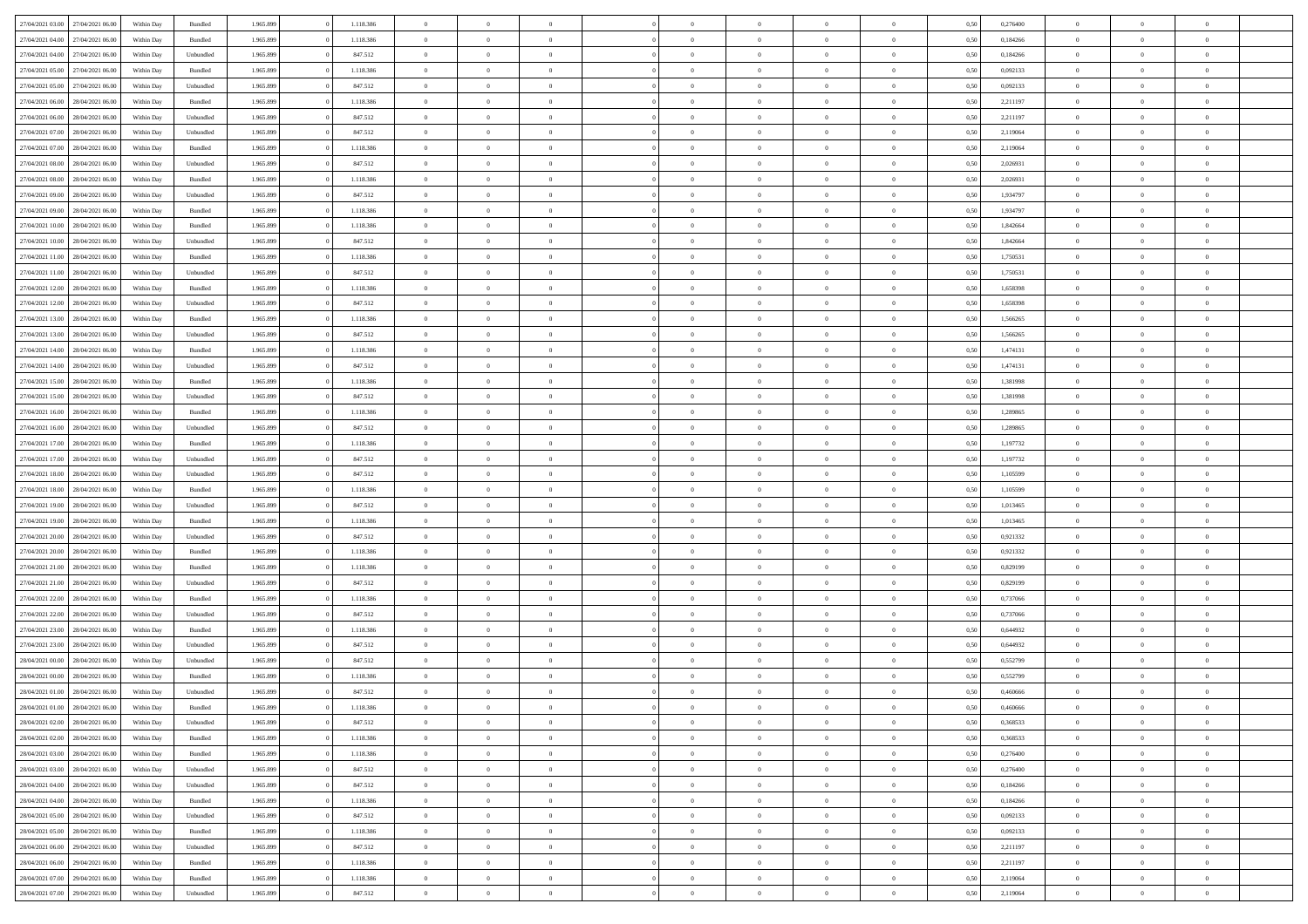|                  |                  |            |                    |           |           | $\overline{0}$ | $\Omega$       |                |                | $\Omega$       | $\theta$       | $\theta$       |      |          | $\theta$       |                | $\theta$       |  |
|------------------|------------------|------------|--------------------|-----------|-----------|----------------|----------------|----------------|----------------|----------------|----------------|----------------|------|----------|----------------|----------------|----------------|--|
| 28/04/2021 08:00 | 29/04/2021 06:00 | Within Day | Bundled            | 1.965.899 | 1.118.386 |                |                |                | $\Omega$       |                |                |                | 0,50 | 2,026931 |                | $\theta$       |                |  |
| 28/04/2021 08:00 | 29/04/2021 06.00 | Within Day | Unbundled          | 1.965.899 | 847.512   | $\overline{0}$ | $\theta$       | $\overline{0}$ | $\overline{0}$ | $\bf{0}$       | $\overline{0}$ | $\,$ 0 $\,$    | 0,50 | 2,026931 | $\theta$       | $\overline{0}$ | $\overline{0}$ |  |
| 28/04/2021 09:00 | 29/04/2021 06:00 | Within Day | Unbundled          | 1.965.899 | 847.512   | $\overline{0}$ | $\bf{0}$       | $\overline{0}$ | $\bf{0}$       | $\bf{0}$       | $\bf{0}$       | $\mathbf{0}$   | 0,50 | 1,934797 | $\bf{0}$       | $\overline{0}$ | $\bf{0}$       |  |
| 28/04/2021 09:00 | 29/04/2021 06:00 | Within Dav | Bundled            | 1.965.899 | 1.118.386 | $\overline{0}$ | $\overline{0}$ | $\overline{0}$ | $\overline{0}$ | $\bf{0}$       | $\overline{0}$ | $\overline{0}$ | 0.50 | 1,934797 | $\theta$       | $\theta$       | $\overline{0}$ |  |
|                  |                  |            |                    |           |           |                |                |                |                |                |                |                |      |          |                |                |                |  |
| 28/04/2021 10:00 | 29/04/2021 06.00 | Within Day | Unbundled          | 1.965.899 | 847.512   | $\overline{0}$ | $\theta$       | $\overline{0}$ | $\overline{0}$ | $\bf{0}$       | $\overline{0}$ | $\bf{0}$       | 0,50 | 1,842664 | $\,$ 0 $\,$    | $\overline{0}$ | $\overline{0}$ |  |
| 28/04/2021 10:00 | 29/04/2021 06:00 | Within Day | Bundled            | 1.965.899 | 1.118.386 | $\overline{0}$ | $\overline{0}$ | $\overline{0}$ | $\bf{0}$       | $\overline{0}$ | $\overline{0}$ | $\mathbf{0}$   | 0,50 | 1,842664 | $\bf{0}$       | $\overline{0}$ | $\bf{0}$       |  |
| 28/04/2021 11:00 | 29/04/2021 06:00 | Within Dav | Unbundled          | 1.965.899 | 847.512   | $\overline{0}$ | $\overline{0}$ | $\overline{0}$ | $\overline{0}$ | $\overline{0}$ | $\overline{0}$ | $\overline{0}$ | 0.50 | 1,750531 | $\theta$       | $\overline{0}$ | $\overline{0}$ |  |
| 28/04/2021 11:00 | 29/04/2021 06.00 | Within Day | Bundled            | 1.965.899 | 1.118.386 | $\overline{0}$ | $\theta$       | $\overline{0}$ | $\overline{0}$ | $\bf{0}$       | $\overline{0}$ | $\bf{0}$       | 0,50 | 1,750531 | $\theta$       | $\theta$       | $\overline{0}$ |  |
|                  |                  |            |                    |           |           |                | $\overline{0}$ |                |                | $\bf{0}$       |                |                |      |          | $\,0\,$        | $\overline{0}$ | $\overline{0}$ |  |
| 28/04/2021 12:00 | 29/04/2021 06.00 | Within Day | Unbundled          | 1.965.899 | 847.512   | $\overline{0}$ |                | $\overline{0}$ | $\bf{0}$       |                | $\bf{0}$       | $\mathbf{0}$   | 0,50 | 1,658398 |                |                |                |  |
| 28/04/2021 12:00 | 29/04/2021 06.00 | Within Dav | Bundled            | 1.965.899 | 1.118.386 | $\overline{0}$ | $\overline{0}$ | $\overline{0}$ | $\overline{0}$ | $\overline{0}$ | $\overline{0}$ | $\overline{0}$ | 0.50 | 1,658398 | $\theta$       | $\overline{0}$ | $\overline{0}$ |  |
| 28/04/2021 13:00 | 29/04/2021 06.00 | Within Day | Unbundled          | 1.965.899 | 847.512   | $\overline{0}$ | $\theta$       | $\overline{0}$ | $\overline{0}$ | $\bf{0}$       | $\overline{0}$ | $\bf{0}$       | 0,50 | 1,566265 | $\,$ 0 $\,$    | $\overline{0}$ | $\overline{0}$ |  |
| 28/04/2021 13:00 | 29/04/2021 06:00 | Within Day | Bundled            | 1.965.899 | 1.118.386 | $\overline{0}$ | $\overline{0}$ | $\overline{0}$ | $\bf{0}$       | $\bf{0}$       | $\bf{0}$       | $\mathbf{0}$   | 0,50 | 1,566265 | $\bf{0}$       | $\overline{0}$ | $\bf{0}$       |  |
| 28/04/2021 14:00 | 29/04/2021 06:00 | Within Day | Bundled            | 1.965.899 | 1.118.386 | $\overline{0}$ | $\overline{0}$ | $\overline{0}$ | $\overline{0}$ | $\bf{0}$       | $\overline{0}$ | $\overline{0}$ | 0.50 | 1,474131 | $\theta$       | $\theta$       | $\overline{0}$ |  |
|                  |                  |            |                    |           |           | $\overline{0}$ | $\theta$       | $\overline{0}$ | $\overline{0}$ | $\bf{0}$       | $\overline{0}$ |                |      |          | $\theta$       | $\overline{0}$ | $\overline{0}$ |  |
| 28/04/2021 14:00 | 29/04/2021 06.00 | Within Day | Unbundled          | 1.965.899 | 847.512   |                |                |                |                |                |                | $\bf{0}$       | 0,50 | 1,474131 |                |                |                |  |
| 28/04/2021 15:00 | 29/04/2021 06:00 | Within Day | Bundled            | 1.965.899 | 1.118.386 | $\overline{0}$ | $\overline{0}$ | $\overline{0}$ | $\bf{0}$       | $\overline{0}$ | $\overline{0}$ | $\mathbf{0}$   | 0,50 | 1,381998 | $\bf{0}$       | $\overline{0}$ | $\bf{0}$       |  |
| 28/04/2021 15:00 | 29/04/2021 06:00 | Within Dav | Unbundled          | 1.965.899 | 847.512   | $\overline{0}$ | $\overline{0}$ | $\overline{0}$ | $\overline{0}$ | $\overline{0}$ | $\overline{0}$ | $\overline{0}$ | 0.50 | 1,381998 | $\theta$       | $\overline{0}$ | $\overline{0}$ |  |
| 28/04/2021 16:00 | 29/04/2021 06.00 | Within Day | Bundled            | 1.965.899 | 1.118.386 | $\overline{0}$ | $\theta$       | $\overline{0}$ | $\overline{0}$ | $\bf{0}$       | $\overline{0}$ | $\bf{0}$       | 0,50 | 1,289865 | $\,$ 0 $\,$    | $\overline{0}$ | $\overline{0}$ |  |
| 28/04/2021 16:00 | 29/04/2021 06.00 | Within Day | Unbundled          | 1.965.899 | 847.512   | $\overline{0}$ | $\overline{0}$ | $\overline{0}$ | $\bf{0}$       | $\bf{0}$       | $\bf{0}$       | $\mathbf{0}$   | 0,50 | 1,289865 | $\bf{0}$       | $\overline{0}$ | $\bf{0}$       |  |
|                  |                  |            |                    |           |           |                | $\overline{0}$ |                |                | $\overline{0}$ |                |                |      |          | $\theta$       | $\overline{0}$ | $\overline{0}$ |  |
| 28/04/2021 17:00 | 29/04/2021 06.00 | Within Day | Bundled            | 1.965.899 | 1.118.386 | $\overline{0}$ |                | $\overline{0}$ | $\overline{0}$ |                | $\overline{0}$ | $\overline{0}$ | 0.50 | 1,197732 |                |                |                |  |
| 28/04/2021 17:00 | 29/04/2021 06.00 | Within Day | Unbundled          | 1.965.899 | 847.512   | $\overline{0}$ | $\theta$       | $\overline{0}$ | $\overline{0}$ | $\bf{0}$       | $\overline{0}$ | $\bf{0}$       | 0,50 | 1,197732 | $\,$ 0 $\,$    | $\overline{0}$ | $\overline{0}$ |  |
| 28/04/2021 18:00 | 29/04/2021 06:00 | Within Day | Bundled            | 1.965.899 | 1.118.386 | $\overline{0}$ | $\overline{0}$ | $\overline{0}$ | $\bf{0}$       | $\bf{0}$       | $\bf{0}$       | $\mathbf{0}$   | 0,50 | 1,105599 | $\overline{0}$ | $\overline{0}$ | $\bf{0}$       |  |
| 28/04/2021 18:00 | 29/04/2021 06:00 | Within Day | Unbundled          | 1.965.899 | 847.512   | $\overline{0}$ | $\overline{0}$ | $\overline{0}$ | $\overline{0}$ | $\overline{0}$ | $\overline{0}$ | $\overline{0}$ | 0.50 | 1.105599 | $\theta$       | $\overline{0}$ | $\overline{0}$ |  |
| 28/04/2021 19:00 | 29/04/2021 06.00 | Within Day | Unbundled          | 1.965.899 | 847.512   | $\overline{0}$ | $\theta$       | $\overline{0}$ | $\overline{0}$ | $\bf{0}$       | $\overline{0}$ | $\,$ 0 $\,$    | 0,50 | 1,013465 | $\,$ 0 $\,$    | $\overline{0}$ | $\overline{0}$ |  |
|                  |                  |            |                    |           |           |                |                |                |                |                |                |                |      |          |                |                |                |  |
| 28/04/2021 19:00 | 29/04/2021 06:00 | Within Day | Bundled            | 1.965.899 | 1.118.386 | $\overline{0}$ | $\overline{0}$ | $\overline{0}$ | $\bf{0}$       | $\overline{0}$ | $\overline{0}$ | $\mathbf{0}$   | 0,50 | 1,013465 | $\overline{0}$ | $\overline{0}$ | $\bf{0}$       |  |
| 28/04/2021 20:00 | 29/04/2021 06.00 | Within Day | Unbundled          | 1.965.899 | 847.512   | $\overline{0}$ | $\overline{0}$ | $\overline{0}$ | $\overline{0}$ | $\overline{0}$ | $\overline{0}$ | $\overline{0}$ | 0.50 | 0.921332 | $\overline{0}$ | $\overline{0}$ | $\overline{0}$ |  |
| 28/04/2021 20:00 | 29/04/2021 06.00 | Within Day | Bundled            | 1.965.899 | 1.118.386 | $\overline{0}$ | $\theta$       | $\overline{0}$ | $\overline{0}$ | $\bf{0}$       | $\overline{0}$ | $\bf{0}$       | 0,50 | 0,921332 | $\,$ 0 $\,$    | $\overline{0}$ | $\overline{0}$ |  |
| 28/04/2021 21:00 | 29/04/2021 06.00 | Within Day | Unbundled          | 1.965.899 | 847.512   | $\overline{0}$ | $\overline{0}$ | $\overline{0}$ | $\overline{0}$ | $\bf{0}$       | $\overline{0}$ | $\mathbf{0}$   | 0,50 | 0,829199 | $\,0\,$        | $\overline{0}$ | $\overline{0}$ |  |
| 28/04/2021 21:00 | 29/04/2021 06.00 | Within Day | Bundled            | 1.965.899 | 1.118.386 | $\overline{0}$ | $\overline{0}$ | $\overline{0}$ | $\overline{0}$ | $\overline{0}$ | $\overline{0}$ | $\overline{0}$ | 0.50 | 0.829199 | $\theta$       | $\overline{0}$ | $\overline{0}$ |  |
|                  |                  |            |                    |           |           |                |                |                |                |                |                |                |      |          |                |                |                |  |
| 28/04/2021 22:00 | 29/04/2021 06.00 | Within Day | Bundled            | 1.965.899 | 1.118.386 | $\overline{0}$ | $\overline{0}$ | $\overline{0}$ | $\overline{0}$ | $\bf{0}$       | $\overline{0}$ | $\bf{0}$       | 0,50 | 0,737066 | $\,$ 0 $\,$    | $\overline{0}$ | $\overline{0}$ |  |
| 28/04/2021 22:00 | 29/04/2021 06:00 | Within Day | Unbundled          | 1.965.899 | 847.512   | $\overline{0}$ | $\overline{0}$ | $\overline{0}$ | $\overline{0}$ | $\bf{0}$       | $\overline{0}$ | $\mathbf{0}$   | 0,50 | 0,737066 | $\bf{0}$       | $\overline{0}$ | $\bf{0}$       |  |
| 28/04/2021 23:00 | 29/04/2021 06.00 | Within Day | Bundled            | 1.965.899 | 1.118.386 | $\overline{0}$ | $\Omega$       | $\overline{0}$ | $\Omega$       | $\Omega$       | $\overline{0}$ | $\overline{0}$ | 0,50 | 0.644932 | $\,0\,$        | $\theta$       | $\theta$       |  |
| 28/04/2021 23:00 | 29/04/2021 06.00 | Within Day | Unbundled          | 1.965.899 | 847.512   | $\overline{0}$ | $\theta$       | $\overline{0}$ | $\overline{0}$ | $\bf{0}$       | $\overline{0}$ | $\bf{0}$       | 0,50 | 0,644932 | $\,$ 0 $\,$    | $\overline{0}$ | $\overline{0}$ |  |
|                  |                  |            |                    |           |           |                |                |                |                |                |                |                |      |          |                | $\overline{0}$ | $\bf{0}$       |  |
| 29/04/2021 00:00 | 29/04/2021 06:00 | Within Day | Unbundled          | 1.965.899 | 847.512   | $\overline{0}$ | $\overline{0}$ | $\overline{0}$ | $\bf{0}$       | $\overline{0}$ | $\overline{0}$ | $\mathbf{0}$   | 0,50 | 0,552799 | $\bf{0}$       |                |                |  |
| 29/04/2021 00:00 | 29/04/2021 06:00 | Within Day | Bundled            | 1.965.899 | 1.118.386 | $\overline{0}$ | $\overline{0}$ | $\overline{0}$ | $\Omega$       | $\overline{0}$ | $\overline{0}$ | $\overline{0}$ | 0.50 | 0,552799 | $\,0\,$        | $\theta$       | $\theta$       |  |
| 29/04/2021 01:00 | 29/04/2021 06.00 | Within Day | Unbundled          | 1.965.899 | 847.512   | $\overline{0}$ | $\theta$       | $\overline{0}$ | $\overline{0}$ | $\bf{0}$       | $\overline{0}$ | $\bf{0}$       | 0,50 | 0,460666 | $\,$ 0 $\,$    | $\overline{0}$ | $\overline{0}$ |  |
| 29/04/2021 01:00 | 29/04/2021 06.00 | Within Day | Bundled            | 1.965.899 | 1.118.386 | $\overline{0}$ | $\bf{0}$       | $\overline{0}$ | $\bf{0}$       | $\bf{0}$       | $\bf{0}$       | $\mathbf{0}$   | 0,50 | 0,460666 | $\bf{0}$       | $\overline{0}$ | $\bf{0}$       |  |
| 29/04/2021 02:00 | 29/04/2021 06:00 | Within Day | Bundled            | 1.965.899 | 1.118.386 | $\overline{0}$ | $\Omega$       | $\overline{0}$ | $\Omega$       | $\overline{0}$ | $\overline{0}$ | $\overline{0}$ | 0.50 | 0.368533 | $\,$ 0 $\,$    | $\theta$       | $\theta$       |  |
| 29/04/2021 02:00 | 29/04/2021 06.00 | Within Day | Unbundled          | 1.965.899 | 847.512   | $\overline{0}$ | $\overline{0}$ | $\overline{0}$ | $\overline{0}$ | $\,$ 0         | $\overline{0}$ | $\bf{0}$       | 0,50 | 0,368533 | $\,$ 0 $\,$    | $\overline{0}$ | $\overline{0}$ |  |
|                  |                  |            |                    |           |           |                |                |                |                |                |                |                |      |          |                |                |                |  |
| 29/04/2021 03:00 | 29/04/2021 06:00 | Within Day | Unbundled          | 1.965.899 | 847.512   | $\overline{0}$ | $\overline{0}$ | $\overline{0}$ | $\bf{0}$       | $\bf{0}$       | $\bf{0}$       | $\mathbf{0}$   | 0,50 | 0,276400 | $\bf{0}$       | $\overline{0}$ | $\bf{0}$       |  |
| 29/04/2021 03:00 | 29/04/2021 06.00 | Within Day | Bundled            | 1.965.899 | 1.118.386 | $\overline{0}$ | $\Omega$       | $\overline{0}$ | $\Omega$       | $\overline{0}$ | $\overline{0}$ | $\overline{0}$ | 0.50 | 0,276400 | $\,0\,$        | $\theta$       | $\theta$       |  |
| 29/04/2021 04:00 | 29/04/2021 06.00 | Within Day | Bundled            | 1.965.899 | 1.118.386 | $\overline{0}$ | $\overline{0}$ | $\overline{0}$ | $\overline{0}$ | $\,$ 0         | $\overline{0}$ | $\bf{0}$       | 0,50 | 0,184266 | $\,$ 0 $\,$    | $\overline{0}$ | $\overline{0}$ |  |
| 29/04/2021 04:00 | 29/04/2021 06.00 | Within Day | Unbundled          | 1.965.899 | 847.512   | $\overline{0}$ | $\overline{0}$ | $\overline{0}$ | $\bf{0}$       | $\bf{0}$       | $\overline{0}$ | $\mathbf{0}$   | 0,50 | 0,184266 | $\bf{0}$       | $\overline{0}$ | $\bf{0}$       |  |
|                  | 29/04/2021 06:00 |            |                    |           |           | $\overline{0}$ | $\Omega$       | $\Omega$       | $\Omega$       | $\Omega$       | $\Omega$       | $\overline{0}$ | 0.50 | 0.092133 | $\theta$       | $\theta$       | $\theta$       |  |
| 29/04/2021 05:00 |                  | Within Day | Bundled            | 1.965.899 | 1.118.386 |                |                |                |                |                |                |                |      |          |                |                |                |  |
| 29/04/2021 05:00 | 29/04/2021 06:00 | Within Day | Unbundled          | 1.965.899 | 847.512   | $\overline{0}$ | $\overline{0}$ | $\overline{0}$ | $\bf{0}$       | $\,$ 0         | $\bf{0}$       | $\bf{0}$       | 0,50 | 0,092133 | $\,0\,$        | $\,$ 0 $\,$    | $\overline{0}$ |  |
| 29/04/2021 06:00 | 30/04/2021 06:00 | Within Day | $\mathbf B$ undled | 1.965.899 | 1.118.386 | $\overline{0}$ | $\bf{0}$       |                |                | $\bf{0}$       |                |                | 0,50 | 2,211197 | $\bf{0}$       | $\overline{0}$ |                |  |
| 29/04/2021 06:00 | 30/04/2021 06:00 | Within Day | Unbundled          | 1.965.899 | 847.512   | $\overline{0}$ | $\overline{0}$ | $\overline{0}$ | $\Omega$       | $\overline{0}$ | $\overline{0}$ | $\overline{0}$ | 0,50 | 2,211197 | $\theta$       | $\theta$       | $\theta$       |  |
| 29/04/2021 07:00 | 30/04/2021 06:00 | Within Day | Bundled            | 1.965.899 | 1.118.386 | $\overline{0}$ | $\bf{0}$       | $\overline{0}$ | $\bf{0}$       | $\,$ 0 $\,$    | $\overline{0}$ | $\,$ 0 $\,$    | 0,50 | 2,119064 | $\,$ 0 $\,$    | $\,$ 0 $\,$    | $\,$ 0         |  |
|                  |                  |            |                    |           |           |                |                |                |                |                |                |                |      |          |                |                |                |  |
| 29/04/2021 07:00 | 30/04/2021 06:00 | Within Day | Unbundled          | 1.965.899 | 847.512   | $\overline{0}$ | $\overline{0}$ | $\overline{0}$ | $\overline{0}$ | $\overline{0}$ | $\overline{0}$ | $\mathbf{0}$   | 0,50 | 2,119064 | $\overline{0}$ | $\bf{0}$       | $\bf{0}$       |  |
| 29/04/2021 08:00 | 30/04/2021 06:00 | Within Day | $\mathbf B$ undled | 1.965.899 | 1.118.386 | $\overline{0}$ | $\overline{0}$ | $\overline{0}$ | $\Omega$       | $\overline{0}$ | $\overline{0}$ | $\overline{0}$ | 0,50 | 2,026931 | $\overline{0}$ | $\overline{0}$ | $\overline{0}$ |  |
| 29/04/2021 08:00 | 30/04/2021 06:00 | Within Day | Unbundled          | 1.965.899 | 847.512   | $\overline{0}$ | $\,$ 0         | $\overline{0}$ | $\overline{0}$ | $\,$ 0 $\,$    | $\overline{0}$ | $\mathbf{0}$   | 0,50 | 2,026931 | $\,$ 0 $\,$    | $\overline{0}$ | $\overline{0}$ |  |
| 29/04/2021 09:00 | 30/04/2021 06:00 | Within Day | Unbundled          | 1.965.899 | 847.512   | $\overline{0}$ | $\overline{0}$ | $\overline{0}$ | $\overline{0}$ | $\overline{0}$ | $\overline{0}$ | $\mathbf{0}$   | 0,50 | 1,934797 | $\overline{0}$ | $\overline{0}$ | $\bf{0}$       |  |
| 29/04/2021 09:00 | 30/04/2021 06:00 | Within Day | Bundled            | 1.965.899 | 1.118.386 | $\overline{0}$ | $\overline{0}$ | $\overline{0}$ | $\overline{0}$ | $\overline{0}$ | $\overline{0}$ | $\bf{0}$       | 0.50 | 1,934797 | $\overline{0}$ | $\theta$       | $\overline{0}$ |  |
|                  |                  |            |                    |           |           |                |                |                |                |                |                |                |      |          |                |                |                |  |
| 29/04/2021 10:00 | 30/04/2021 06:00 | Within Day | Unbundled          | 1.965.899 | 847.512   | $\overline{0}$ | $\,$ 0         | $\overline{0}$ | $\bf{0}$       | $\bf{0}$       | $\bf{0}$       | $\bf{0}$       | 0,50 | 1,842664 | $\,$ 0 $\,$    | $\overline{0}$ | $\overline{0}$ |  |
| 29/04/2021 10:00 | 30/04/2021 06:00 | Within Day | Bundled            | 1.965.899 | 1.118.386 | $\overline{0}$ | $\bf{0}$       | $\overline{0}$ | $\overline{0}$ | $\overline{0}$ | $\overline{0}$ | $\mathbf{0}$   | 0,50 | 1,842664 | $\overline{0}$ | $\overline{0}$ | $\bf{0}$       |  |
| 29/04/2021 11:00 | 30/04/2021 06:00 | Within Day | Bundled            | 1.965.899 | 1.118.386 | $\overline{0}$ | $\overline{0}$ | $\overline{0}$ | $\Omega$       | $\overline{0}$ | $\overline{0}$ | $\overline{0}$ | 0.50 | 1,750531 | $\overline{0}$ | $\overline{0}$ | $\overline{0}$ |  |
| 29/04/2021 11:00 | 30/04/2021 06:00 | Within Day | Unbundled          | 1.965.899 | 847.512   | $\overline{0}$ | $\bf{0}$       | $\overline{0}$ | $\bf{0}$       | $\bf{0}$       | $\bf{0}$       | $\mathbf{0}$   | 0,50 | 1,750531 | $\,$ 0 $\,$    | $\,$ 0 $\,$    | $\bf{0}$       |  |
| 29/04/2021 12:00 | 30/04/2021 06:00 | Within Day | Unbundled          | 1.965.899 | 847.512   | $\overline{0}$ | $\overline{0}$ | $\overline{0}$ | $\overline{0}$ | $\overline{0}$ | $\bf{0}$       | $\mathbf{0}$   | 0,50 | 1,658398 | $\overline{0}$ | $\bf{0}$       | $\bf{0}$       |  |
|                  |                  |            |                    |           |           |                |                |                |                |                |                |                |      |          |                |                |                |  |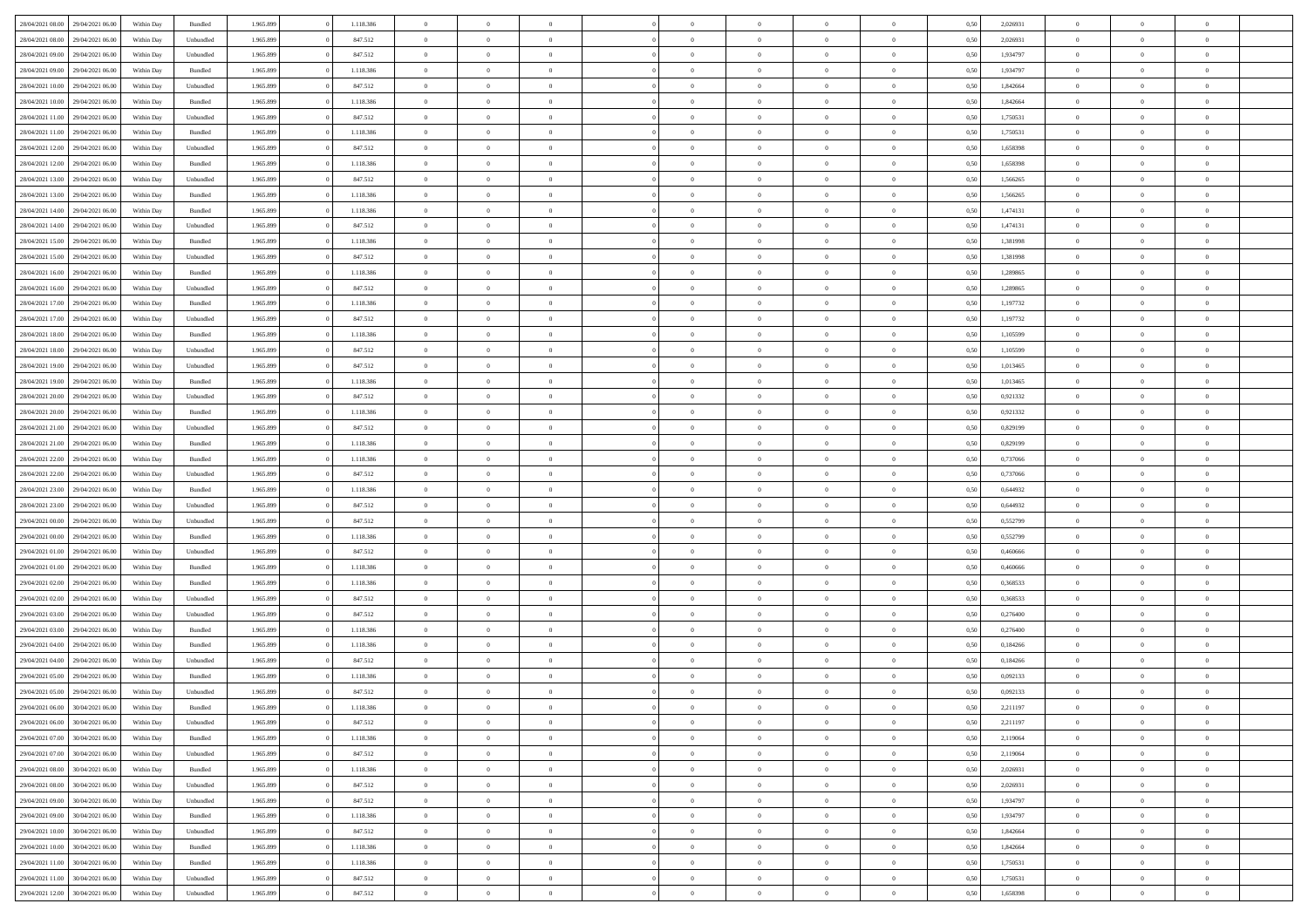| 29/04/2021 12:00 | 30/04/2021 06:00 | Within Day | Bundled   | 1.965.899 | 1.118.386 | $\overline{0}$ | $\Omega$       | $\overline{0}$ | $\Omega$       | $\overline{0}$ | $\overline{0}$ | $\overline{0}$ | 0,50 | 1,658398 | $\overline{0}$ | $\Omega$       |              |  |
|------------------|------------------|------------|-----------|-----------|-----------|----------------|----------------|----------------|----------------|----------------|----------------|----------------|------|----------|----------------|----------------|--------------|--|
| 29/04/2021 13:00 | 30/04/2021 06:00 | Within Day | Unbundled | 1.965.899 | 847.512   | $\overline{0}$ | $\overline{0}$ | $\overline{0}$ | $\overline{0}$ | $\mathbf{0}$   | $\Omega$       | $\overline{0}$ | 0,50 | 1.566265 | $\overline{0}$ | $\Omega$       | $\theta$     |  |
| 29/04/2021 13:00 | 30/04/2021 06:00 | Within Day | Bundled   | 1.965.899 | 1.118.386 | $\overline{0}$ | $\Omega$       | $\Omega$       | $\sqrt{2}$     | $\theta$       | $\Omega$       | $\mathbf{a}$   | 0,50 | 1,566265 | $\overline{0}$ |                |              |  |
| 29/04/2021 14:00 | 30/04/2021 06:00 | Within Day | Bundled   | 1.965.899 | 1.118.386 | $\overline{0}$ | $\overline{0}$ | $\overline{0}$ | $\theta$       | $\overline{0}$ | $\theta$       | $\theta$       | 0,50 | 1,474131 | $\overline{0}$ | $\Omega$       | $\theta$     |  |
| 29/04/2021 14:00 | 30/04/2021 06:00 | Within Day | Unbundled | 1.965.899 | 847.512   | $\overline{0}$ | $\overline{0}$ | $\overline{0}$ | $\Omega$       | $\overline{0}$ | $\overline{0}$ | $\theta$       | 0,50 | 1,474131 | $\overline{0}$ | $\Omega$       | $\mathbf{a}$ |  |
| 29/04/2021 15:00 | 30/04/2021 06:00 | Within Day | Unbundled | 1.965.899 | 847.512   | $\overline{0}$ | $\overline{0}$ | $\overline{0}$ | $\Omega$       | $\overline{0}$ | $\overline{0}$ | $\overline{0}$ | 0,50 | 1,381998 | $\overline{0}$ | $\overline{0}$ | $\theta$     |  |
| 29/04/2021 15:00 | 30/04/2021 06:00 | Within Day | Bundled   | 1.965.899 | 1.118.386 | $\overline{0}$ | $\overline{0}$ | $\overline{0}$ | $\Omega$       | $\overline{0}$ | $\overline{0}$ | $\overline{0}$ | 0,50 | 1,381998 | $\overline{0}$ | $\Omega$       | $\theta$     |  |
| 29/04/2021 16:00 | 30/04/2021 06:00 | Within Day | Bundled   | 1.965.899 | 1.118.386 | $\overline{0}$ | $\overline{0}$ | $\overline{0}$ | $\theta$       | $\bf{0}$       | $\theta$       | $\theta$       | 0,50 | 1,289865 | $\overline{0}$ | $\Omega$       |              |  |
| 29/04/2021 16:00 | 30/04/2021 06:00 | Within Day | Unbundled | 1.965.899 | 847.512   | $\overline{0}$ | $\Omega$       | $\overline{0}$ | $\Omega$       | $\theta$       | $\Omega$       | $\theta$       | 0,50 | 1,289865 | $\overline{0}$ | $\Omega$       |              |  |
| 29/04/2021 17:00 | 30/04/2021 06:00 | Within Day | Bundled   | 1.965.899 | 1.118.386 | $\overline{0}$ | $\overline{0}$ | $\overline{0}$ | $\Omega$       | $\overline{0}$ | $\overline{0}$ | $\overline{0}$ | 0,50 | 1,197732 | $\overline{0}$ | $\Omega$       |              |  |
| 29/04/2021 17:00 | 30/04/2021 06:00 | Within Day | Unbundled | 1.965.899 | 847.512   | $\overline{0}$ | $\overline{0}$ | $\overline{0}$ | $\Omega$       | $\overline{0}$ | $\overline{0}$ | $\theta$       | 0,50 | 1,197732 | $\overline{0}$ | $\Omega$       | $\theta$     |  |
| 29/04/2021 18:00 | 30/04/2021 06:00 | Within Day | Bundled   | 1.965.899 | 1.118.386 | $\overline{0}$ | $\overline{0}$ | $\Omega$       | $\theta$       | $\bf{0}$       | $\theta$       | $\mathbf{a}$   | 0,50 | 1,105599 | $\overline{0}$ | $\Omega$       | $\sqrt{ }$   |  |
| 29/04/2021 18:00 | 30/04/2021 06:00 | Within Day | Unbundled | 1.965.899 | 847.512   | $\overline{0}$ | $\overline{0}$ | $\Omega$       | $\sqrt{2}$     | $\bf{0}$       | $\theta$       | $\theta$       | 0,50 | 1,105599 | $\overline{0}$ | $\Omega$       | $\theta$     |  |
| 29/04/2021 19:00 | 30/04/2021 06:00 | Within Day | Bundled   | 1.965.899 | 1.118.386 | $\overline{0}$ | $\theta$       | $\overline{0}$ | $\sqrt{2}$     | $\theta$       | $\Omega$       | $\theta$       | 0,50 | 1,013465 | $\overline{0}$ | $\Omega$       |              |  |
| 29/04/2021 19:00 | 30/04/2021 06:00 | Within Day | Unbundled | 1.965.899 | 847.512   | $\overline{0}$ | $\overline{0}$ | $\overline{0}$ | $\theta$       | $\bf{0}$       | $\overline{0}$ | $\overline{0}$ | 0,50 | 1,013465 | $\overline{0}$ | $\overline{0}$ | $\theta$     |  |
| 29/04/2021 20:00 | 30/04/2021 06.00 | Within Day | Unbundled | 1.965.899 | 847.512   | $\overline{0}$ | $\overline{0}$ | $\overline{0}$ | $\Omega$       | $\overline{0}$ | $\overline{0}$ | $\overline{0}$ | 0,50 | 0,921332 | $\overline{0}$ | $\overline{0}$ | $\theta$     |  |
| 29/04/2021 20:00 | 30/04/2021 06:00 | Within Day | Bundled   | 1.965.899 | 1.118.386 | $\overline{0}$ | $\overline{0}$ | $\overline{0}$ | $\Omega$       | $\overline{0}$ | $\theta$       | $\overline{0}$ | 0,50 | 0,921332 | $\overline{0}$ | $\Omega$       | $\mathbf{a}$ |  |
| 29/04/2021 21:00 | 30/04/2021 06:00 | Within Day | Unbundled | 1.965.899 | 847.512   | $\overline{0}$ | $\overline{0}$ | $\overline{0}$ | $\theta$       | $\overline{0}$ | $\theta$       | $\theta$       | 0.50 | 0,829199 | $\overline{0}$ | $\Omega$       |              |  |
| 29/04/2021 21:00 | 30/04/2021 06:00 | Within Day | Bundled   | 1.965.899 | 1.118.386 | $\overline{0}$ | $\overline{0}$ | $\overline{0}$ | $\Omega$       | $\theta$       | $\overline{0}$ | $\overline{0}$ | 0,50 | 0,829199 | $\overline{0}$ | $\Omega$       | $\sqrt{2}$   |  |
| 29/04/2021 22.00 | 30/04/2021 06:00 | Within Day | Unbundled | 1.965.899 | 847.512   | $\overline{0}$ | $\overline{0}$ | $\overline{0}$ | $\theta$       | $\bf{0}$       | $\overline{0}$ | $\overline{0}$ | 0,50 | 0,737066 | $\overline{0}$ | $\overline{0}$ | $\mathbf{a}$ |  |
| 29/04/2021 22.00 | 30/04/2021 06:00 | Within Day | Bundled   | 1.965.899 | 1.118.386 | $\overline{0}$ | $\overline{0}$ | $\overline{0}$ | $\theta$       | $\theta$       | $\Omega$       | $\theta$       | 0.50 | 0.737066 | $\overline{0}$ | $\Omega$       |              |  |
| 29/04/2021 23:00 | 30/04/2021 06:00 | Within Day | Bundled   | 1.965.899 | 1.118.386 | $\overline{0}$ | $\Omega$       | $\Omega$       | $\sqrt{2}$     | $\theta$       | $\Omega$       | $\mathbf{a}$   | 0,50 | 0,644932 | $\overline{0}$ | $\Omega$       | $\mathbf{a}$ |  |
| 29/04/2021 23:00 | 30/04/2021 06:00 | Within Day | Unbundled | 1.965.899 | 847.512   | $\overline{0}$ | $\overline{0}$ | $\overline{0}$ | $\Omega$       | $\overline{0}$ | $\theta$       | $\theta$       | 0.50 | 0.644932 | $\overline{0}$ |                |              |  |
| 30/04/2021 00:00 | 30/04/2021 06:00 | Within Day | Bundled   | 1.965.899 | 1.118.386 | $\overline{0}$ | $\overline{0}$ | $\overline{0}$ | $\sqrt{2}$     | $\bf{0}$       | $\overline{0}$ | $\overline{0}$ | 0,50 | 0,552799 | $\overline{0}$ | $\overline{0}$ | $\theta$     |  |
| 30/04/2021 00:00 | 30/04/2021 06:00 | Within Day | Unbundled | 1.965.899 | 847.512   | $\overline{0}$ | $\overline{0}$ | $\overline{0}$ | $\overline{0}$ | $\bf{0}$       | $\overline{0}$ | $\overline{0}$ | 0,50 | 0,552799 | $\overline{0}$ | $\overline{0}$ | $\mathbf{0}$ |  |
| 30/04/2021 01:00 | 30/04/2021 06:00 | Within Day | Unbundled | 1.965.899 | 847.512   | $\overline{0}$ | $\overline{0}$ | $\overline{0}$ | $\theta$       | $\bf{0}$       | $\overline{0}$ | $\overline{0}$ | 0.50 | 0.460666 | $\overline{0}$ | $\Omega$       | $\theta$     |  |
| 30/04/2021 01:00 | 30/04/2021 06:00 | Within Day | Bundled   | 1.965.899 | 1.118.386 | $\overline{0}$ | $\overline{0}$ | $\overline{0}$ | $\theta$       | $\bf{0}$       | $\overline{0}$ | $\overline{0}$ | 0,50 | 0,460666 | $\overline{0}$ | $\Omega$       |              |  |
| 30/04/2021 02:00 | 30/04/2021 06:00 | Within Dav | Unbundled | 1.965.899 | 847.512   | $\overline{0}$ | $\overline{0}$ | $\overline{0}$ | $\theta$       | $\overline{0}$ | $\theta$       | $\overline{0}$ | 0.50 | 0.368533 | $\overline{0}$ | $\Omega$       |              |  |
| 30/04/2021 02:00 | 30/04/2021 06:00 | Within Day | Bundled   | 1.965.899 | 1.118.386 | $\overline{0}$ | $\overline{0}$ | $\overline{0}$ | $\sqrt{2}$     | $\overline{0}$ | $\overline{0}$ | $\overline{0}$ | 0,50 | 0,368533 | $\overline{0}$ | $\Omega$       | $\theta$     |  |
| 30/04/2021 03:00 | 30/04/2021 06:00 | Within Day | Unbundled | 1.965.899 | 847.512   | $\overline{0}$ | $\theta$       | $\overline{0}$ | $\overline{0}$ | $\mathbf{0}$   | $\Omega$       | $\overline{0}$ | 0.50 | 0.276400 | $\overline{0}$ | $\overline{0}$ | $\theta$     |  |
| 30/04/2021 03:00 | 30/04/2021 06:00 | Within Day | Bundled   | 1.965.899 | 1.118.386 | $\overline{0}$ | $\Omega$       | $\Omega$       | $\Omega$       | $\theta$       | $\Omega$       | $\theta$       | 0,50 | 0,276400 | $\overline{0}$ | $\Omega$       |              |  |
| 30/04/2021 04:00 | 30/04/2021 06:00 | Within Day | Unbundled | 1.965.899 | 847.512   | $\overline{0}$ | $\overline{0}$ | $\overline{0}$ | $\sqrt{2}$     | $\overline{0}$ | $\overline{0}$ | $\theta$       | 0,50 | 0,184266 | $\overline{0}$ |                |              |  |
| 30/04/2021 04:00 | 30/04/2021 06:00 | Within Day | Bundled   | 1.965.899 | 1.118.386 | $\overline{0}$ | $\theta$       | $\overline{0}$ | $\theta$       | $\theta$       | $\Omega$       | $\theta$       | 0,50 | 0,184266 | $\overline{0}$ | $\Omega$       |              |  |
| 30/04/2021 06:00 | 01/05/2021 06.00 | Within Day | Bundled   | 1.965.899 | 1.118.386 | $\overline{0}$ | $\Omega$       | $\Omega$       | $\theta$       | $\theta$       | $\theta$       | $\theta$       | 0,50 | 2,211197 | $\overline{0}$ | $\Omega$       | $\theta$     |  |
| 30/04/2021 06:00 | 01/05/2021 06:00 | Within Day | Unbundled | 1.965.899 | 847.512   | $\overline{0}$ | $\Omega$       | $\Omega$       | $\Omega$       | $\Omega$       | $\Omega$       |                | 0,50 | 2,211197 | $\overline{0}$ | $\Omega$       |              |  |

(\*) GCV used for the purpose of the conversion does not corresponding to the actual GCV of the Gas Day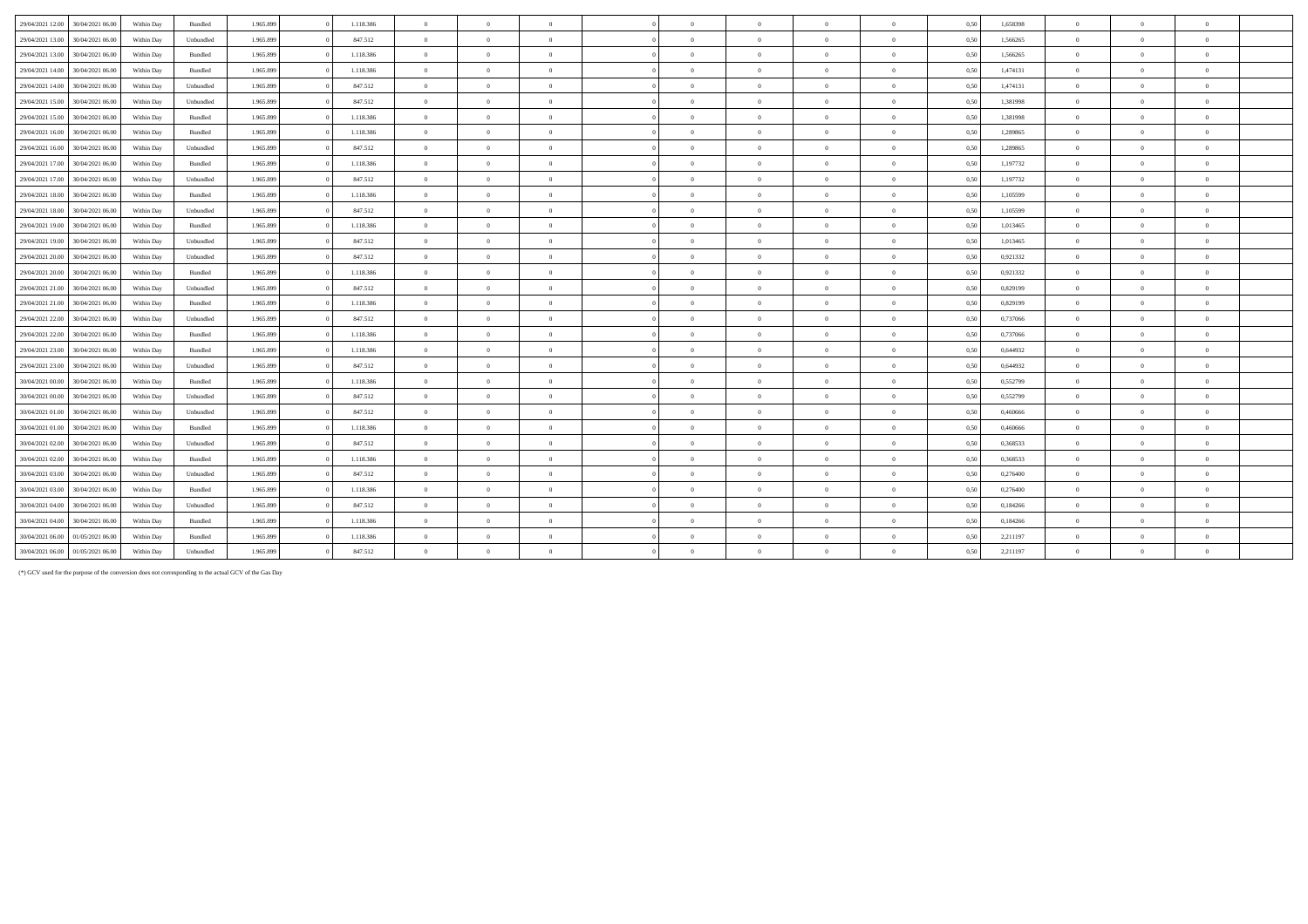## **SNAM RETE GAS**

**Transportation capacity at Exit Point interconnected with foreign pipelines**

**Update to 29/04/2021 of offered and assigned capacity in auction day-ahead and within-day**

**Thermal Year 2020/2021**

(Values in Scm/day (15° C; 1,01325 bar); Prices in c/Scm)

**Exit Point**

**GORIZIA**

|                  | Timeframe        |                     |                          |                                    | Assigned                        |           | <b>Offered capacity</b> |                | <b>Assigned capacity</b> | Day-Ahead                                |                         |                                  | <b>Total Prices</b>              |                                           |                     |                         |                           | <b>SRG Prices</b>                |                                              |      |
|------------------|------------------|---------------------|--------------------------|------------------------------------|---------------------------------|-----------|-------------------------|----------------|--------------------------|------------------------------------------|-------------------------|----------------------------------|----------------------------------|-------------------------------------------|---------------------|-------------------------|---------------------------|----------------------------------|----------------------------------------------|------|
| From             | To               | <b>Auction type</b> | Offered<br>capacity type | <b>Transportati</b><br>on capacity | capacity<br>(before<br>auction) | Firm      | Interruptible           | Firm           | Interruptible            | Interrupted<br>Capacity<br>Interruptible | Reserve price -<br>Firm | <b>Auction premiun</b><br>- Firm | Reserve price -<br>Interruptible | <b>Auction premium</b><br>- Interruptible | <b>Split factor</b> | Reserve price -<br>Firm | Auction<br>premium - Firm | Reserve price -<br>Interruptible | <b>Auction</b><br>premium -<br>Interruptible | Note |
| 01/04/2021 06:00 | 02/04/2021 06:00 | Day Ahead           | Unbundled                | 4.400.000                          |                                 | 1.896.869 | $\overline{0}$          | $\overline{0}$ | $\overline{0}$           |                                          | $\overline{0}$          | $\overline{0}$                   | $\overline{0}$                   | $\overline{0}$                            | 0,50                | 0,009879                | $\overline{0}$            | 0,009879                         | $\overline{0}$                               |      |
| 01/04/2021 06:00 | 02/04/2021 06:00 | Day Ahead           | Bundled                  | 4.400,000                          |                                 | 2.503.129 | $\overline{0}$          | $\Omega$       | $\Omega$                 |                                          | $\theta$                | $\theta$                         | $\Omega$                         | $\Omega$                                  | 0,50                | 0.009879                | $\Omega$                  | 0.009879                         | $\theta$                                     |      |
| 02/04/2021 06:00 | 03/04/2021 06:00 | Day Ahead           | Bundled                  | 4.400.000                          |                                 | 2.503.129 | $\overline{0}$          | $\overline{0}$ | $\theta$                 |                                          | $\theta$                | $\theta$                         | $\overline{0}$                   | $\bf{0}$                                  | 0,50                | 0,009879                | $\overline{0}$            | 0,009879                         | $\overline{0}$                               |      |
| 02/04/2021 06:00 | 03/04/2021 06:00 | Day Ahead           | Unbundled                | 4.400.000                          |                                 | 1.896.869 | $\overline{0}$          | $\overline{0}$ | $\overline{0}$           |                                          | $\theta$                | $\theta$                         | $\overline{0}$                   | $\bf{0}$                                  | 0,50                | 0,009879                | $\mathbf{0}$              | 0,009879                         | $\overline{0}$                               |      |
| 03/04/2021 06:00 | 04/04/2021 06:00 | Day Ahead           | Bundled                  | 4.400.000                          |                                 | 2.503.129 | $\,$ 0 $\,$             | $\overline{0}$ | $\overline{0}$           |                                          | $\overline{0}$          | $\theta$                         | $\overline{0}$                   | $\overline{0}$                            | 0,50                | 0.009879                | $\,$ 0 $\,$               | 0.009879                         | $\theta$                                     |      |
| 03/04/2021 06:00 | 04/04/2021 06.00 | Day Ahead           | Unbundled                | 4.400.000                          |                                 | 1.896.869 | $\overline{0}$          | $\Omega$       | $\Omega$                 |                                          | $\Omega$                | $\Omega$                         | $\Omega$                         | $\bf{0}$                                  | 0,50                | 0,009879                | $\mathbf{0}$              | 0,009879                         | $\theta$                                     |      |
| 04/04/2021 06:00 | 05/04/2021 06:00 | Day Ahead           | Unbundled                | 4,400,000                          |                                 | 1.896.869 | $\overline{0}$          | $\overline{0}$ | $\Omega$                 |                                          | $\Omega$                | $\theta$                         | $\overline{0}$                   | $\theta$                                  | 0,50                | 0.009879                | $\overline{0}$            | 0.009879                         | $\theta$                                     |      |
| 04/04/2021 06:00 | 05/04/2021 06:00 | Day Ahead           | Bundled                  | 4.400.000                          |                                 | 2.503.129 | $\overline{0}$          | $\Omega$       | $\Omega$                 |                                          | $\theta$                | $\theta$                         | $\overline{0}$                   | $\bf{0}$                                  | 0,50                | 0,009879                | $\mathbf{0}$              | 0,009879                         | $\theta$                                     |      |
| 05/04/2021 06:00 | 06/04/2021 06:00 | Day Ahead           | Bundled                  | 4.400,000                          |                                 | 2.503.129 | $\overline{0}$          | $\Omega$       | $\Omega$                 |                                          | $\theta$                | $\theta$                         | $\theta$                         | $\theta$                                  | 0.50                | 0.009879                | $\Omega$                  | 0.009879                         | $\theta$                                     |      |
| 05/04/2021 06:00 | 06/04/2021 06:00 | Day Ahead           | Unbundled                | 4.400.000                          |                                 | 1.896.869 | $\overline{0}$          | $\overline{0}$ | $\Omega$                 |                                          | $\theta$                | $\theta$                         | $\theta$                         | $\bf{0}$                                  | 0,50                | 0,009879                | $\mathbf{0}$              | 0,009879                         | $\overline{0}$                               |      |
| 06/04/2021 06:00 | 07/04/2021 06.00 | Day Ahead           | Bundled                  | 4.400.000                          |                                 | 2.503.129 | $\overline{0}$          | $\overline{0}$ | $\theta$                 |                                          | $\theta$                | $\overline{0}$                   | $\overline{0}$                   | $\bf{0}$                                  | 0,50                | 0,009879                | $\overline{0}$            | 0.009879                         | $\overline{0}$                               |      |
| 06/04/2021 06:00 | 07/04/2021 06:00 | Day Ahead           | Unbundled                | 4.400,000                          |                                 | 1.896.869 | $\overline{0}$          | $\Omega$       | $\Omega$                 |                                          | $\overline{0}$          | $\theta$                         | $\overline{0}$                   | $\overline{0}$                            | 0,50                | 0.009879                | $\,0\,$                   | 0.009879                         | $\theta$                                     |      |
| 07/04/2021 06:00 | 08/04/2021 06:00 | Day Ahead           | Bundled                  | 4.400.000                          |                                 | 2.503.129 | $\overline{0}$          | $\overline{0}$ | $\overline{0}$           |                                          | $\theta$                | $\theta$                         | $\overline{0}$                   | $\bf{0}$                                  | 0,50                | 0,009879                | $\theta$                  | 0,009879                         | $\overline{0}$                               |      |
| 07/04/2021 06:00 | 08/04/2021 06:00 | Day Ahead           | Unbundled                | 4.400.000                          |                                 | 1.896.869 | $\overline{0}$          | $\overline{0}$ | $\overline{0}$           |                                          | $\theta$                | $\theta$                         | $\overline{0}$                   | $\bf{0}$                                  | 0,50                | 0,009879                | $\mathbf{0}$              | 0,009879                         | $\overline{0}$                               |      |
| 08/04/2021 06:00 | 09/04/2021 06:00 | Day Ahead           | Bundled                  | 4.400.000                          |                                 | 2.503.129 | $\overline{0}$          | $\Omega$       | $\Omega$                 |                                          | $\theta$                | $\theta$                         | $\overline{0}$                   | $\bf{0}$                                  | 0,50                | 0,009879                | $\mathbf{0}$              | 0,009879                         | $\theta$                                     |      |
| 08/04/2021 06:00 | 09/04/2021 06:00 | Day Ahead           | Unbundled                | 4.400.000                          |                                 | 1.896.869 | $\overline{0}$          | $\Omega$       | $\Omega$                 |                                          | $\Omega$                | $\theta$                         | $\Omega$                         | $\Omega$                                  | 0,50                | 0,009879                | $\mathbf{0}$              | 0,009879                         | $\theta$                                     |      |
| 09/04/2021 06:00 | 10/04/2021 06:00 | Day Ahead           | Unbundled                | 4,400,000                          |                                 | 1.896.869 | $\overline{0}$          | $\overline{0}$ | $\Omega$                 |                                          | $\Omega$                | $\theta$                         | $\overline{0}$                   | $\theta$                                  | 0,50                | 0.009879                | $\overline{0}$            | 0.009879                         | $\theta$                                     |      |
| 09/04/2021 06:00 | 10/04/2021 06:00 | Day Ahead           | Bundled                  | 4.400.000                          |                                 | 2.503.129 | $\overline{0}$          | $\overline{0}$ | $\overline{0}$           |                                          | $\theta$                | $\theta$                         | $\overline{0}$                   | $\bf{0}$                                  | 0,50                | 0,009879                | $\mathbf{0}$              | 0,009879                         | $\overline{0}$                               |      |
| 10/04/2021 06:00 | 11/04/2021 06:00 | Day Ahead           | Bundled                  | 4,400,000                          |                                 | 2.503.129 | $\overline{0}$          | $\Omega$       | $\Omega$                 |                                          | $\theta$                | $\theta$                         | $\theta$                         | $\theta$                                  | 0.50                | 0.009879                | $\Omega$                  | 0.009879                         | $\theta$                                     |      |
| 10/04/2021 06:00 | 11/04/2021 06:00 | Day Ahead           | Unbundled                | 4,400,000                          |                                 | 1.896.869 | $\overline{0}$          | $\overline{0}$ | $\Omega$                 |                                          | $\Omega$                | $\theta$                         | $\Omega$                         | $\theta$                                  | 0.50                | 0.009879                | $\overline{0}$            | 0.009879                         | $\theta$                                     |      |
| 11/04/2021 06:00 | 12/04/2021 06:00 | Day Ahead           | Bundled                  | 4.400.000                          |                                 | 2.503.129 | $\overline{0}$          | $\Omega$       | $\theta$                 |                                          | $\theta$                | $\theta$                         | $\Omega$                         | $\theta$                                  | 0,50                | 0,009879                | $\Omega$                  | 0.009879                         | $\theta$                                     |      |
| 11/04/2021 06:00 | 12/04/2021 06:00 | Day Ahead           | Unbundled                | 4,400,000                          |                                 | 1.896.869 | $\overline{0}$          | $\Omega$       | $\Omega$                 |                                          | $\theta$                | $\theta$                         | $\theta$                         | $\Omega$                                  | 0,50                | 0.009879                | $\mathbf{0}$              | 0.009879                         | $\theta$                                     |      |
| 12/04/2021 06:00 | 13/04/2021 06:00 | Day Ahead           | Unbundled                | 4.400.000                          |                                 | 1.896.869 | $\overline{0}$          | $\overline{0}$ | $\Omega$                 |                                          | $\theta$                | $\mathbf{a}$                     | $\overline{0}$                   | $\bf{0}$                                  | 0,50                | 0,009879                | $\mathbf{0}$              | 0,009879                         | $\overline{0}$                               |      |
| 12/04/2021 06:00 | 13/04/2021 06:00 | Day Ahead           | Bundled                  | 4.400.000                          |                                 | 2.503.129 | $\overline{0}$          | $\overline{0}$ | $\overline{0}$           |                                          | $\theta$                | $\theta$                         | $\overline{0}$                   | $\overline{0}$                            | 0,50                | 0,009879                | $\mathbf{0}$              | 0,009879                         | $\overline{0}$                               |      |
| 13/04/2021 06:00 | 14/04/2021 06.00 | Day Ahead           | Bundled                  | 4.400.000                          |                                 | 2.503.129 | $\,$ 0 $\,$             | $\overline{0}$ | $\overline{0}$           |                                          | $\overline{0}$          | $\theta$                         | $\overline{0}$                   | $\overline{0}$                            | 0,50                | 0,009879                | $\bf{0}$                  | 0,009879                         | $\overline{0}$                               |      |
| 13/04/2021 06:00 | 14/04/2021 06.00 | Day Ahead           | Unbundled                | 4.400.000                          |                                 | 1.896.869 | $\overline{0}$          | $\overline{0}$ | $\overline{0}$           |                                          | $\theta$                | $\theta$                         | $\theta$                         | $\bf{0}$                                  | 0,50                | 0,009879                | $\overline{0}$            | 0,009879                         | $\overline{0}$                               |      |
| 14/04/2021 06:00 | 15/04/2021 06:00 | Day Ahead           | Bundled                  | 4,400,000                          |                                 | 2.503.129 | $\overline{0}$          | $\Omega$       | $\Omega$                 |                                          | $\theta$                | $\theta$                         | $\Omega$                         | $\theta$                                  | 0,50                | 0.009879                | $\mathbf{0}$              | 0.009879                         | $\theta$                                     |      |
| 14/04/2021 06:00 | 15/04/2021 06:00 | Day Ahead           | Unbundled                | 4.400.000                          |                                 | 1.896.869 | $\overline{0}$          | $\overline{0}$ | $\Omega$                 |                                          | $\theta$                | $\theta$                         | $\overline{0}$                   | $\bf{0}$                                  | 0,50                | 0,009879                | $\mathbf{0}$              | 0,009879                         | $\overline{0}$                               |      |
| 15/04/2021 06:00 | 16/04/2021 06:00 | Day Ahead           | Bundled                  | 4.400.000                          |                                 | 2.503.129 | $\overline{0}$          | $\Omega$       | $\Omega$                 |                                          | $\Omega$                | $\Omega$                         | $\Omega$                         | $\Omega$                                  | 0,50                | 0,009879                | $\theta$                  | 0,009879                         | $\theta$                                     |      |
| 15/04/2021 06:00 | 16/04/2021 06:00 | Day Ahead           | Unbundled                | 4.400,000                          |                                 | 1.896,869 | $\overline{0}$          | $\overline{0}$ | $\Omega$                 |                                          | $\Omega$                | $\theta$                         | $\overline{0}$                   | $\theta$                                  | 0,50                | 0.009879                | $\overline{0}$            | 0.009879                         | $\theta$                                     |      |
| 16/04/2021 06:00 | 17/04/2021 06:00 | Day Ahead           | Unbundled                | 4.400.000                          |                                 | 1.896.869 | $\overline{0}$          | $\overline{0}$ | $\theta$                 |                                          | $\theta$                | $\theta$                         | $\overline{0}$                   | $\bf{0}$                                  | 0,50                | 0,009879                | $\mathbf{0}$              | 0.009879                         | $\theta$                                     |      |
| 16/04/2021 06:00 | 17/04/2021 06:00 | Day Ahead           | Bundled                  | 4,400,000                          |                                 | 2.503.129 | $\overline{0}$          | $\overline{0}$ | $\overline{0}$           |                                          | $\theta$                | $\overline{0}$                   | $\overline{0}$                   | $\overline{0}$                            | 0.50                | 0.009879                | $\mathbf{0}$              | 0.009879                         | $\overline{0}$                               |      |
| 17/04/2021 06:00 | 18/04/2021 06:00 | Day Ahead           | Bundled                  | 4.400.000                          |                                 | 2.503.129 | $\overline{0}$          | $\overline{0}$ | $\overline{0}$           |                                          | $\theta$                | $\theta$                         | $\overline{0}$                   | $\bf{0}$                                  | 0,50                | 0,009879                | $\mathbf{0}$              | 0,009879                         | $\overline{0}$                               |      |
| 17/04/2021 06:00 | 18/04/2021 06:00 | Day Ahead           | Unbundled                | 4.400.000                          |                                 | 1.896.869 | $\overline{0}$          | $\overline{0}$ | $\overline{0}$           |                                          | $\theta$                | $\theta$                         | $\overline{0}$                   | $\bf{0}$                                  | 0,50                | 0,009879                | $\mathbf{0}$              | 0,009879                         | $\overline{0}$                               |      |
| 18/04/2021 06:00 | 19/04/2021 06:00 | Day Ahead           | Unbundled                | 4.400.000                          |                                 | 1.896.869 | $\overline{0}$          | $\Omega$       | $\Omega$                 |                                          | $\theta$                | $\theta$                         | $\Omega$                         | $\Omega$                                  | 0,50                | 0.009879                | $\mathbf{0}$              | 0.009879                         | $\theta$                                     |      |
| 18/04/2021 06:00 | 19/04/2021 06.0  | Day Ahead           | Bundled                  | 4.400.000                          |                                 | 2.503.129 | $\overline{0}$          | $\overline{0}$ | $\theta$                 |                                          | $\theta$                | $\theta$                         | $\overline{0}$                   | $\bf{0}$                                  | 0,50                | 0,009879                | $\theta$                  | 0,009879                         | $\overline{0}$                               |      |
| 19/04/2021 06:00 | 20/04/2021 06:00 | Day Ahead           | Bundled                  | 4,400,000                          |                                 | 2.503.129 | $\Omega$                | $\Omega$       | $\theta$                 |                                          | $\theta$                | $\theta$                         | $\Omega$                         | $\theta$                                  | 0,50                | 0.009879                | $\mathbf{0}$              | 0.009879                         | $\theta$                                     |      |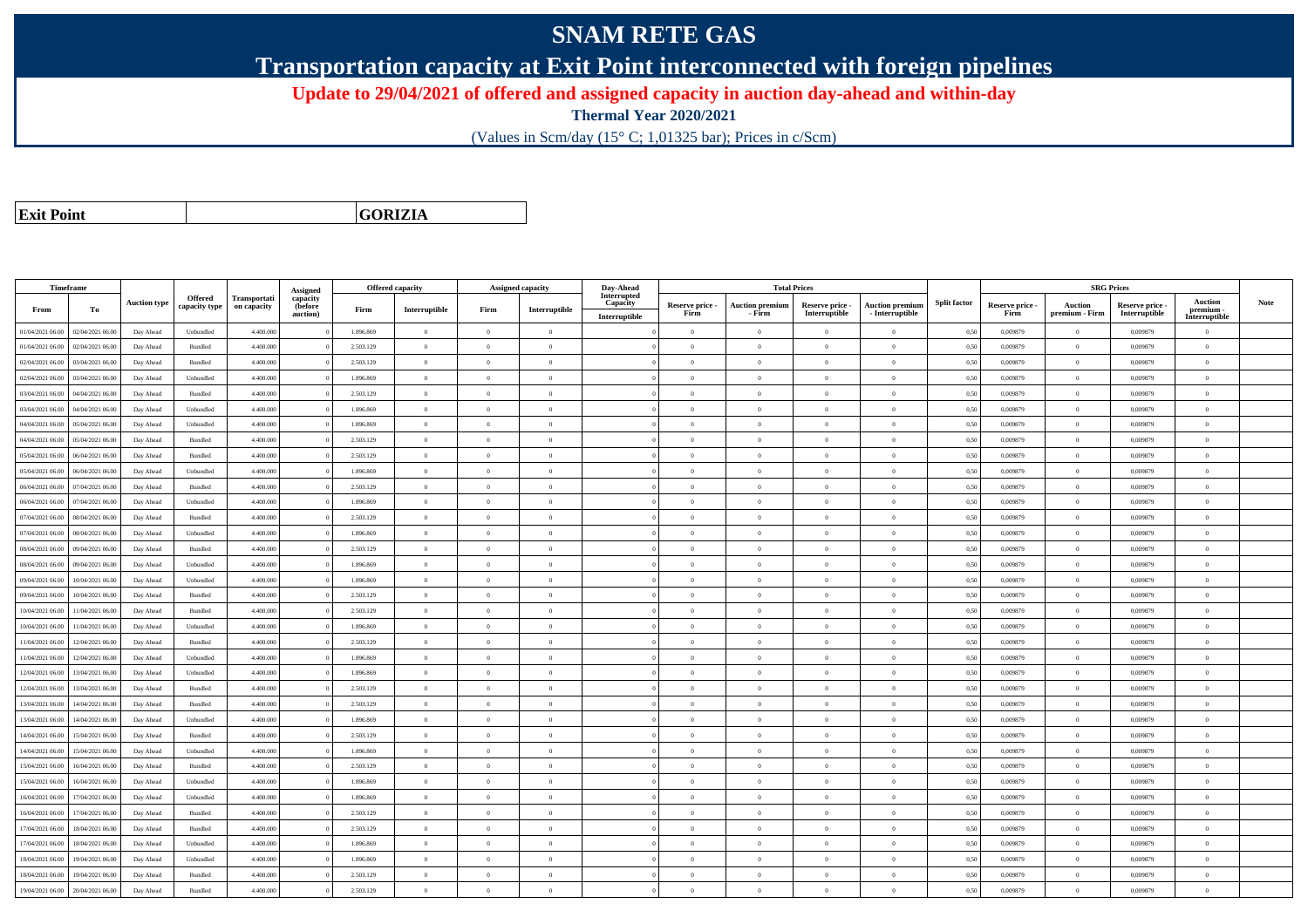| 19/04/2021 06:00                  | 20/04/2021 06:00 | Day Ahead  | Unbundled          | 4.400.000 | 1.896.869 | $\overline{0}$ | $\Omega$       |                |                | $\theta$       | $\Omega$       | $\Omega$       | 0,50 | 0,009879 | $\mathbf{0}$   | 0,009879       | $\Omega$       |  |
|-----------------------------------|------------------|------------|--------------------|-----------|-----------|----------------|----------------|----------------|----------------|----------------|----------------|----------------|------|----------|----------------|----------------|----------------|--|
| 20/04/2021 06:00                  | 21/04/2021 06:00 | Day Ahead  | Bundled            | 4.400.000 | 2.503.129 | $\overline{0}$ | $\overline{0}$ | $\overline{0}$ |                | $\overline{0}$ | $\overline{0}$ | $\theta$       | 0,50 | 0,009879 | $\bf{0}$       | 0,009879       | $\bf{0}$       |  |
| 20/04/2021 06:00                  | 21/04/2021 06:00 | Day Ahead  | Unbundled          | 4.400.000 | 1.896.869 | $\overline{0}$ | $\bf{0}$       | $\overline{0}$ | $\overline{0}$ | $\bf{0}$       | $\overline{0}$ | $\bf{0}$       | 0,50 | 0,009879 | $\bf{0}$       | 0,009879       | $\bf{0}$       |  |
| 21/04/2021 06:00                  | 22/04/2021 06:00 | Day Ahead  | Bundled            | 4.400.000 | 2.503.129 | $\overline{0}$ | $\overline{0}$ | $\overline{0}$ | $^{\circ}$     | $\overline{0}$ | $\overline{0}$ | $\bf{0}$       | 0.50 | 0,009879 | $\mathbf{0}$   | 0.009879       | $\overline{0}$ |  |
|                                   |                  |            |                    |           |           | $\overline{0}$ |                |                |                |                |                |                |      |          |                |                |                |  |
| 21/04/2021 06:00                  | 22/04/2021 06.00 | Day Ahead  | Unbundled          | 4.400.000 | 1.896.869 |                | $\overline{0}$ | $\overline{0}$ |                | $\overline{0}$ | $\overline{0}$ | $\theta$       | 0,50 | 0,009879 | $\bf{0}$       | 0,009879       | $\overline{0}$ |  |
| 22/04/2021 06:00                  | 23/04/2021 06:00 | Day Ahead  | Unbundled          | 4.400.000 | 1.896.869 | $\overline{0}$ | $\bf{0}$       | $\overline{0}$ | $\overline{0}$ | $\bf{0}$       | $\overline{0}$ | $\bf{0}$       | 0,50 | 0,009879 | $\overline{0}$ | 0,009879       | $\bf{0}$       |  |
| 22/04/2021 06:00                  | 23/04/2021 06:00 | Day Ahead  | Bundled            | 4.400.000 | 2.503.129 | $\overline{0}$ | $\overline{0}$ | $\overline{0}$ | $\Omega$       | $\overline{0}$ | $\overline{0}$ | $\overline{0}$ | 0,50 | 0,009879 | $\overline{0}$ | 0,009879       | $\overline{0}$ |  |
| 23/04/2021 06:00                  | 24/04/2021 06.00 | Day Ahead  | Unbundled          | 4.400.000 | 1.896.869 | $\overline{0}$ | $\overline{0}$ | $\overline{0}$ |                | $\overline{0}$ | $\overline{0}$ | $\theta$       | 0,50 | 0,009879 | $\bf{0}$       | 0,009879       | $\overline{0}$ |  |
| 23/04/2021 06:00                  | 24/04/2021 06.00 | Day Ahead  | Bundled            | 4.400.000 | 2.503.129 | $\overline{0}$ | $\overline{0}$ | $\overline{0}$ | $\overline{0}$ | $\bf{0}$       | $\overline{0}$ | $\bf{0}$       | 0,50 | 0,009879 | $\bf{0}$       | 0,009879       | $\bf{0}$       |  |
| 24/04/2021 06:00                  | 25/04/2021 06:00 | Day Ahead  | Unbundled          | 4.400.000 | 1.896.869 | $\overline{0}$ | $\overline{0}$ | $\overline{0}$ | $\Omega$       | $\overline{0}$ | $\overline{0}$ | $\overline{0}$ | 0.50 | 0,009879 | $\overline{0}$ | 0,009879       | $\overline{0}$ |  |
|                                   |                  |            |                    |           |           |                |                |                |                |                |                |                |      |          |                |                |                |  |
| 24/04/2021 06:00                  | 25/04/2021 06:00 | Day Ahead  | Bundled            | 4.400.000 | 2.503.129 | $\overline{0}$ | $\overline{0}$ | $\overline{0}$ | $\overline{0}$ | $\overline{0}$ | $\overline{0}$ | $\theta$       | 0,50 | 0,009879 | $\,0\,$        | 0,009879       | $\bf{0}$       |  |
| 25/04/2021 06:00                  | 26/04/2021 06:00 | Day Ahead  | Unbundled          | 4.400.000 | 1.896.869 | $\overline{0}$ | $\bf{0}$       | $\overline{0}$ | $\overline{0}$ | $\bf{0}$       | $\overline{0}$ | $\bf{0}$       | 0,50 | 0,009879 | $\bf{0}$       | 0,009879       | $\bf{0}$       |  |
| 25/04/2021 06:00                  | 26/04/2021 06:00 | Day Ahead  | Bundled            | 4.400.000 | 2.503.129 | $\overline{0}$ | $\overline{0}$ | $\overline{0}$ | $^{\circ}$     | $\overline{0}$ | $\overline{0}$ | $\bf{0}$       | 0.50 | 0,009879 | $\mathbf{0}$   | 0.009879       | $\overline{0}$ |  |
| 26/04/2021 06:00                  | 27/04/2021 06.00 | Day Ahead  | Bundled            | 4.400.000 | 2.503.129 | $\overline{0}$ | $\overline{0}$ | $\overline{0}$ |                | $\overline{0}$ | $\overline{0}$ | $\theta$       | 0,50 | 0,009879 | $\bf{0}$       | 0,009879       | $\overline{0}$ |  |
| 26/04/2021 06:00                  | 27/04/2021 06:00 | Day Ahead  | Unbundled          | 4.400.000 | 1.896.869 | $\overline{0}$ | $\bf{0}$       | $\overline{0}$ | $\overline{0}$ | $\bf{0}$       | $\overline{0}$ | $\bf{0}$       | 0,50 | 0,009879 | $\overline{0}$ | 0,009879       | $\bf{0}$       |  |
|                                   | 28/04/2021 06:00 |            | Unbundled          | 4.400.000 | 1.896.869 | $\overline{0}$ | $\overline{0}$ | $\overline{0}$ | $\Omega$       | $\overline{0}$ | $\overline{0}$ | $\bf{0}$       | 0,50 | 0,009879 | $\overline{0}$ | 0,009879       | $\overline{0}$ |  |
| 27/04/2021 06:00                  |                  | Day Ahead  |                    |           |           |                |                |                |                |                |                |                |      |          |                |                |                |  |
| 27/04/2021 06:00                  | 28/04/2021 06:00 | Day Ahead  | Bundled            | 4.400.000 | 2.503.129 | $\overline{0}$ | $\overline{0}$ | $\overline{0}$ | $\overline{0}$ | $\overline{0}$ | $\overline{0}$ | $\theta$       | 0,50 | 0,009879 | $\bf{0}$       | 0,009879       | $\overline{0}$ |  |
| 28/04/2021 06:00                  | 29/04/2021 06.00 | Day Ahead  | Unbundled          | 4.400.000 | 1.896.869 | $\overline{0}$ | $\overline{0}$ | $\overline{0}$ | $\overline{0}$ | $\bf{0}$       | $\overline{0}$ | $\bf{0}$       | 0,50 | 0,009879 | $\bf{0}$       | 0,009879       | $\bf{0}$       |  |
| 28/04/2021 06:00                  | 29/04/2021 06:00 | Day Ahead  | Bundled            | 4.400.000 | 2.503.129 | $\overline{0}$ | $\overline{0}$ | $\overline{0}$ | $\Omega$       | $\overline{0}$ | $\overline{0}$ | $\bf{0}$       | 0.50 | 0,009879 | $\mathbf{0}$   | 0,009879       | $\overline{0}$ |  |
| 29/04/2021 06:00                  | 30/04/2021 06:00 | Day Ahead  | Unbundled          | 4.400.000 | 1.896.869 | $\overline{0}$ | $\overline{0}$ | $\overline{0}$ | $\overline{0}$ | $\overline{0}$ | $\overline{0}$ | $\theta$       | 0,50 | 0,009879 | $\,0\,$        | 0,009879       | $\bf{0}$       |  |
| 29/04/2021 06:00                  | 30/04/2021 06:00 | Day Ahead  | Bundled            | 4.400.000 | 2.503.129 | $\overline{0}$ | $\bf{0}$       | $\overline{0}$ | $\overline{0}$ | $\bf{0}$       | $\overline{0}$ | $\bf{0}$       | 0,50 | 0,009879 | $\bf{0}$       | 0,009879       | $\bf{0}$       |  |
| 30/04/2021 06:00                  | 01/05/2021 06:00 | Day Ahead  | Bundled            | 4.400.000 | 2.503.129 | $\overline{0}$ | $\overline{0}$ | $\overline{0}$ | $^{\circ}$     | $\overline{0}$ | $\overline{0}$ | $\bf{0}$       | 0.50 | 0,009879 | $\mathbf{0}$   | 0.009879       | $\overline{0}$ |  |
|                                   |                  |            |                    |           |           |                |                |                |                |                |                |                |      |          |                |                |                |  |
| 30/04/2021 06:00                  | 01/05/2021 06:00 | Day Ahead  | Unbundled          | 4.400.000 | 1.896.869 | $\overline{0}$ | $\overline{0}$ | $\overline{0}$ |                | $\overline{0}$ | $\overline{0}$ | $\theta$       | 0,50 | 0,009879 | $\bf{0}$       | 0,009879       | $\overline{0}$ |  |
| 01/04/2021 06:00                  | 02/04/2021 06.00 | Within Day | Unbundled          | 4.400.000 | 1.896.869 | $\overline{0}$ | $\bf{0}$       | $\overline{0}$ | $\overline{0}$ | $\bf{0}$       | $\overline{0}$ | $\bf{0}$       | 0,50 | 0,987952 | $\bf{0}$       | $\bf{0}$       | $\bf{0}$       |  |
| 01/04/2021 06:00                  | 02/04/2021 06:00 | Within Dav | Bundled            | 4.400.000 | 2.503.128 | $\overline{0}$ | $\overline{0}$ | $\overline{0}$ | $\Omega$       | $\overline{0}$ | $\overline{0}$ | $\bf{0}$       | 0.50 | 0,987952 | $\mathbf{0}$   | $\overline{0}$ | $\overline{0}$ |  |
| 01/04/2021 07:00                  | 02/04/2021 06:00 | Within Day | Bundled            | 4.400.000 | 2.398.831 | $\overline{0}$ | $\overline{0}$ | $\overline{0}$ | $\overline{0}$ | $\overline{0}$ | $\overline{0}$ | $\theta$       | 0,50 | 0,987952 | $\bf{0}$       | $\overline{0}$ | $\overline{0}$ |  |
| 01/04/2021 07:00                  | 02/04/2021 06.00 | Within Day | Unbundled          | 4.400.000 | 1.817.832 | $\overline{0}$ | $\overline{0}$ | $\overline{0}$ | $\overline{0}$ | $\,$ 0 $\,$    | $\overline{0}$ | $\bf{0}$       | 0,50 | 0,987952 | $\bf{0}$       | $\overline{0}$ | $\bf{0}$       |  |
| 01/04/2021 08:00                  | 02/04/2021 06:00 | Within Day | Bundled            | 4.400.000 | 2.294.534 | $\overline{0}$ | $\overline{0}$ | $\overline{0}$ | $\Omega$       | $\overline{0}$ | $\overline{0}$ | $\bf{0}$       | 0.50 | 0,987952 | $\mathbf{0}$   | $\overline{0}$ | $\overline{0}$ |  |
|                                   |                  |            |                    |           |           |                |                |                |                |                |                |                |      |          |                |                |                |  |
| 01/04/2021 08:00                  | 02/04/2021 06:00 | Within Day | Unbundled          | 4.400.000 | 1.738.796 | $\overline{0}$ | $\overline{0}$ | $\overline{0}$ | $\overline{0}$ | $\overline{0}$ | $\overline{0}$ | $\theta$       | 0,50 | 0,987952 | $\,$ 0 $\,$    | $\overline{0}$ | $\overline{0}$ |  |
| 01/04/2021 09:00                  | 02/04/2021 06.00 | Within Day | Unbundled          | 4.400.000 | 1.659.760 | $\overline{0}$ | $\bf{0}$       | $\overline{0}$ | $\overline{0}$ | $\bf{0}$       | $\overline{0}$ | $\bf{0}$       | 0,50 | 0,987952 | $\bf{0}$       | $\bf{0}$       | $\bf{0}$       |  |
| 01/04/2021 09:00                  | 02/04/2021 06.00 | Within Day | Bundled            | 4,400,000 | 2.190.237 | $\overline{0}$ | $\Omega$       | $\Omega$       | $^{\circ}$     | $\theta$       | $\overline{0}$ | $\theta$       | 0.50 | 0,987952 | $\,$ 0 $\,$    | $\overline{0}$ | $\Omega$       |  |
| 01/04/2021 10:00                  | 02/04/2021 06:00 | Within Day | Bundled            | 4.400.000 | 2.085.940 | $\overline{0}$ | $\overline{0}$ | $\overline{0}$ |                | $\overline{0}$ | $\overline{0}$ | $\theta$       | 0,50 | 0,987952 | $\bf{0}$       | $\overline{0}$ | $\overline{0}$ |  |
| 01/04/2021 10:00                  | 02/04/2021 06:00 | Within Day | Unbundled          | 4.400.000 | 1.580.724 | $\overline{0}$ | $\bf{0}$       | $\overline{0}$ | $\overline{0}$ | $\bf{0}$       | $\overline{0}$ | $\bf{0}$       | 0,50 | 0,987952 | $\bf{0}$       | $\bf{0}$       | $\bf{0}$       |  |
| 01/04/2021 11:00                  | 02/04/2021 06:00 | Within Day | Unbundled          | 4.400,000 | 1.501.687 | $\overline{0}$ | $\Omega$       | $\Omega$       | $\Omega$       | $\theta$       | $\overline{0}$ | $\mathbf{0}$   | 0.50 | 0,987952 | $\,$ 0 $\,$    | $\overline{0}$ | $\theta$       |  |
| 01/04/2021 11:00                  | 02/04/2021 06:00 | Within Day | Bundled            | 4.400.000 | 1.981.643 | $\overline{0}$ | $\overline{0}$ | $\overline{0}$ | $\overline{0}$ | $\overline{0}$ | $\overline{0}$ | $\theta$       | 0,50 | 0,987952 | $\bf{0}$       | $\overline{0}$ | $\bf{0}$       |  |
|                                   |                  |            |                    |           |           |                |                |                |                |                |                |                |      |          |                |                |                |  |
| 01/04/2021 12:00                  | 02/04/2021 06.00 | Within Day | Unbundled          | 4.400.000 | 1.422.651 | $\overline{0}$ | $\bf{0}$       | $\overline{0}$ | $\overline{0}$ | $\bf{0}$       | $\overline{0}$ | $\bf{0}$       | 0,50 | 0,987952 | $\bf{0}$       | $\overline{0}$ | $\bf{0}$       |  |
| 01/04/2021 12:00                  | 02/04/2021 06:00 | Within Day | Bundled            | 4,400,000 | 1.877.346 | $\overline{0}$ | $\Omega$       | $\Omega$       | $\Omega$       | $\theta$       | $\overline{0}$ | $\mathbf{0}$   | 0.50 | 0.987952 | $\mathbf{0}$   | $\Omega$       | $\theta$       |  |
| 01/04/2021 13:00                  | 02/04/2021 06:00 | Within Day | Unbundled          | 4.400.000 | 1.343.615 | $\overline{0}$ | $\overline{0}$ | $\overline{0}$ | $\overline{0}$ | $\overline{0}$ | $\overline{0}$ | $\theta$       | 0,50 | 0,987953 | $\,$ 0 $\,$    | $\overline{0}$ | $\bf{0}$       |  |
| 01/04/2021 13:00                  | 02/04/2021 06:00 | Within Day | Bundled            | 4.400.000 | 1.773.049 | $\overline{0}$ | $\bf{0}$       | $\overline{0}$ | $\overline{0}$ | $\bf{0}$       | $\overline{0}$ | $\bf{0}$       | 0,50 | 0,987953 | $\bf{0}$       | $\bf{0}$       | $\bf{0}$       |  |
| 01/04/2021 14:00                  | 02/04/2021 06.00 | Within Day | Bundled            | 4,400,000 | 1.668.752 | $\overline{0}$ | $\Omega$       | $\Omega$       | $^{\circ}$     | $\theta$       | $\overline{0}$ | $\theta$       | 0.50 | 0,987952 | $\,$ 0 $\,$    | $\overline{0}$ | $\Omega$       |  |
| 01/04/2021 14:00                  | 02/04/2021 06:00 | Within Day | Unbundled          | 4.400.000 | 1.264.579 | $\overline{0}$ | $\overline{0}$ | $\overline{0}$ | $\overline{0}$ | $\overline{0}$ | $\overline{0}$ | $\bf{0}$       | 0,50 | 0,987952 | $\,$ 0 $\,$    | $\overline{0}$ | $\overline{0}$ |  |
|                                   |                  |            |                    |           |           |                |                |                |                |                |                |                |      |          |                |                |                |  |
| 01/04/2021 15:00                  | 02/04/2021 06.00 | Within Day | Unbundled          | 4.400.000 | 1.185.543 | $\overline{0}$ | $\bf{0}$       | $\overline{0}$ | $\overline{0}$ | $\bf{0}$       | $\overline{0}$ | $\bf{0}$       | 0,50 | 0,987952 | $\mathbf{0}$   | $\bf{0}$       | $\bf{0}$       |  |
| 01/04/2021 15:00                  | 02/04/2021 06:00 | Within Day | Bundled            | 4,400,000 | 1.564.455 | $\overline{0}$ | $\Omega$       | $\Omega$       | $^{\circ}$     | $\Omega$       | $\overline{0}$ | $\theta$       | 0.50 | 0.987952 | $\overline{0}$ | $\overline{0}$ | $\theta$       |  |
| 01/04/2021 16:00                  | 02/04/2021 06:00 | Within Day | Unbundled          | 4.400.000 | 1.106.506 | $\overline{0}$ | $\bf{0}$       | $\overline{0}$ | $\overline{0}$ | $\bf{0}$       | $\overline{0}$ | $\bf{0}$       | 0,50 | 0,987952 | $\bf{0}$       | $\bf{0}$       | $\bf{0}$       |  |
| 01/04/2021 16:00 02/04/2021 06:00 |                  | Within Day | Bundled            | 4.400.000 | 1.460.158 | $\bf{0}$       | $\bf{0}$       |                |                |                |                |                | 0,50 | 0,987952 | $\bf{0}$       |                |                |  |
| 01/04/2021 17:00                  | 02/04/2021 06:00 | Within Day | Bundled            | 4.400.000 | 1.355.861 | $\overline{0}$ | $\overline{0}$ | $\Omega$       | $\Omega$       | $\overline{0}$ | $\overline{0}$ | $\mathbf{0}$   | 0.50 | 0,987952 | $\overline{0}$ | $\overline{0}$ | $\overline{0}$ |  |
| 01/04/2021 17:00                  | 02/04/2021 06:00 | Within Day | Unbundled          | 4.400.000 | 1.027.470 | $\overline{0}$ | $\,$ 0 $\,$    | $\overline{0}$ | $\overline{0}$ | $\,$ 0         | $\overline{0}$ | $\bf{0}$       | 0,50 | 0,987952 | $\bf{0}$       | $\,$ 0 $\,$    | $\bf{0}$       |  |
| 01/04/2021 18:00                  | 02/04/2021 06:00 | Within Day | Unbundled          | 4.400.000 | 948.434   | $\overline{0}$ | $\overline{0}$ | $\overline{0}$ | $\overline{0}$ | $\overline{0}$ | $\overline{0}$ | $\bf{0}$       | 0,50 | 0,987953 | $\overline{0}$ | $\overline{0}$ | $\bf{0}$       |  |
|                                   |                  |            |                    |           |           |                |                |                |                |                |                |                |      |          |                |                |                |  |
| 01/04/2021 18:00                  | 02/04/2021 06:00 | Within Day | $\mathbf B$ undled | 4.400,000 | 1.251.564 | $\overline{0}$ | $\overline{0}$ | $\overline{0}$ | $\Omega$       | $\overline{0}$ | $\overline{0}$ | $\mathbf{0}$   | 0.50 | 0,987953 | $\,$ 0 $\,$    | $\bf{0}$       | $\bf{0}$       |  |
| 01/04/2021 19:00                  | 02/04/2021 06:00 | Within Day | Bundled            | 4.400.000 | 1.147.267 | $\overline{0}$ | $\,$ 0 $\,$    | $\overline{0}$ | $\overline{0}$ | $\,$ 0         | $\overline{0}$ | $\bf{0}$       | 0,50 | 0,987952 | $\bf{0}$       | $\overline{0}$ | $\bf{0}$       |  |
| 01/04/2021 19:00                  | 02/04/2021 06:00 | Within Day | Unbundled          | 4.400.000 | 869.398   | $\overline{0}$ | $\overline{0}$ | $\overline{0}$ | $\overline{0}$ | $\overline{0}$ | $\overline{0}$ | $\bf{0}$       | 0,50 | 0,987952 | $\overline{0}$ | $\overline{0}$ | $\bf{0}$       |  |
| 01/04/2021 20:00                  | 02/04/2021 06:00 | Within Day | Bundled            | 4.400,000 | 1.042.970 | $\overline{0}$ | $\overline{0}$ | $\overline{0}$ | $\Omega$       | $\overline{0}$ | $\overline{0}$ | $\mathbf{0}$   | 0.50 | 0,987952 | $\overline{0}$ | $\bf{0}$       | $\overline{0}$ |  |
| 01/04/2021 20:00                  | 02/04/2021 06:00 | Within Day | Unbundled          | 4.400.000 | 790.362   | $\overline{0}$ | $\,$ 0 $\,$    | $\overline{0}$ | $\overline{0}$ | $\bf{0}$       | $\overline{0}$ | $\bf{0}$       | 0,50 | 0,987952 | $\,$ 0 $\,$    | $\bf{0}$       | $\bf{0}$       |  |
| 01/04/2021 21:00                  | 02/04/2021 06:00 | Within Day | Bundled            | 4.400.000 | 938.673   | $\overline{0}$ | $\overline{0}$ | $\overline{0}$ | $\overline{0}$ | $\overline{0}$ | $\overline{0}$ | $\bf{0}$       | 0,50 | 0,987952 | $\overline{0}$ | $\bf{0}$       | $\bf{0}$       |  |
|                                   | 02/04/2021 06:00 |            |                    | 4.400,000 |           | $\overline{0}$ | $\overline{0}$ | $\overline{0}$ | $\Omega$       | $\overline{0}$ |                | $\mathbf{0}$   | 0.50 |          | $\bf{0}$       | $\overline{0}$ | $\overline{0}$ |  |
| 01/04/2021 21:00                  |                  | Within Day | Unbundled          |           | 711.325   |                |                |                |                |                | $\overline{0}$ |                |      | 0,987952 |                |                |                |  |
| 01/04/2021 22.00                  | 02/04/2021 06:00 | Within Day | Unbundled          | 4.400.000 | 632.289   | $\overline{0}$ | $\,$ 0 $\,$    | $\overline{0}$ | $\overline{0}$ | $\,$ 0 $\,$    | $\overline{0}$ | $\bf{0}$       | 0,50 | 0,987953 | $\,$ 0 $\,$    | $\,$ 0 $\,$    | $\bf{0}$       |  |
| 01/04/2021 22.00                  | 02/04/2021 06:00 | Within Day | Bundled            | 4.400.000 | 834.376   | $\overline{0}$ | $\overline{0}$ | $\overline{0}$ | $\overline{0}$ | $\bf{0}$       | $\overline{0}$ | $\bf{0}$       | 0,50 | 0,987953 | $\overline{0}$ | $\overline{0}$ | $\bf{0}$       |  |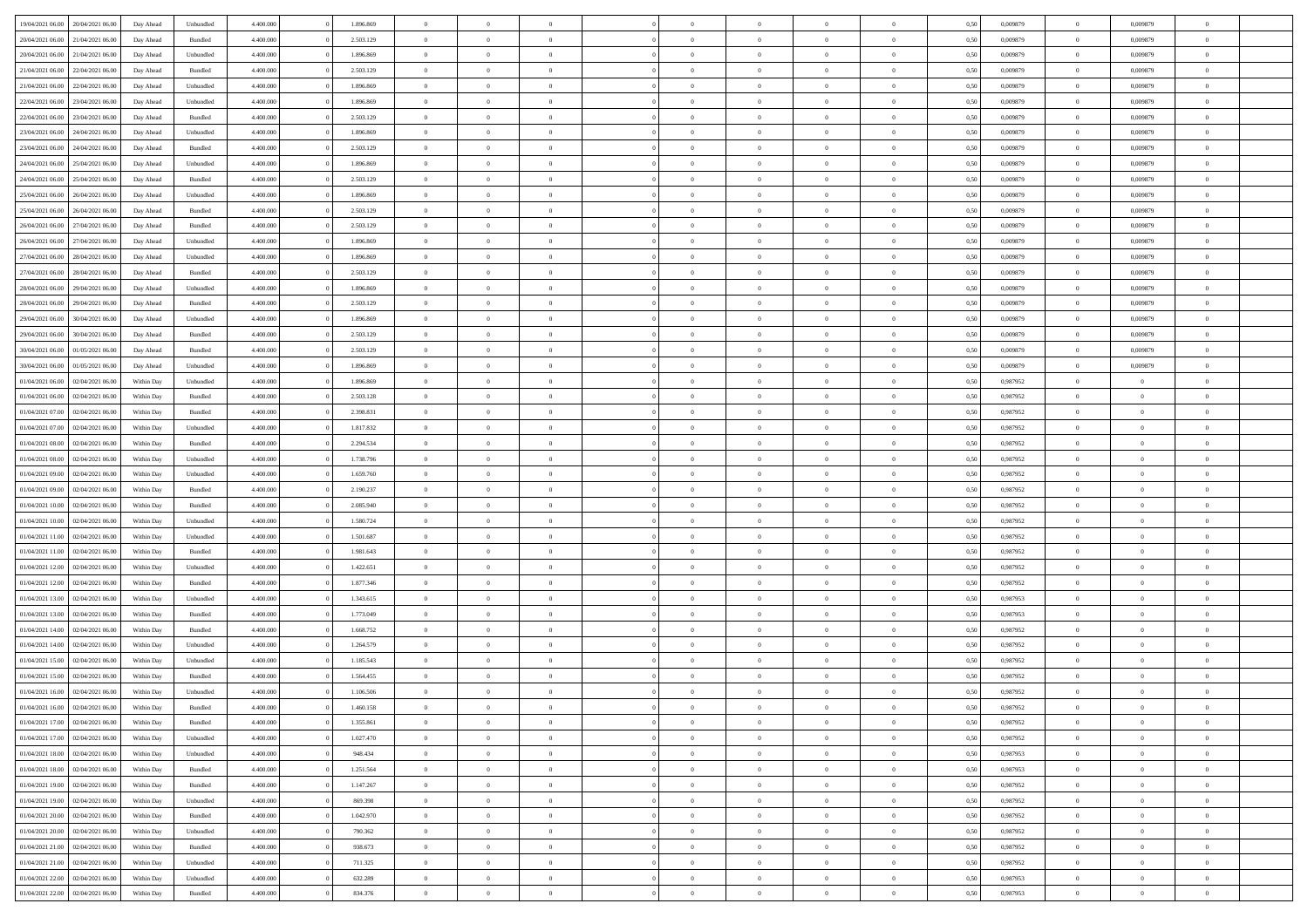| 01/04/2021 23:00 | 02/04/2021 06:00 | Within Day | Bundled            | 4.400.000 | 730.079   | $\overline{0}$ | $\Omega$       |                | $\Omega$       | $\Omega$       | $\theta$       | $\theta$       | 0.50 | 0,987952 | $\theta$       | $\theta$       | $\theta$       |  |
|------------------|------------------|------------|--------------------|-----------|-----------|----------------|----------------|----------------|----------------|----------------|----------------|----------------|------|----------|----------------|----------------|----------------|--|
| 01/04/2021 23:00 | 02/04/2021 06:00 | Within Day | Unbundled          | 4.400.000 | 553.253   | $\overline{0}$ | $\theta$       | $\overline{0}$ | $\overline{0}$ | $\bf{0}$       | $\overline{0}$ | $\bf{0}$       | 0,50 | 0,987952 | $\theta$       | $\overline{0}$ | $\overline{0}$ |  |
| 02/04/2021 00:00 | 02/04/2021 06:00 | Within Day | Bundled            | 4.400.000 | 625.782   | $\overline{0}$ | $\overline{0}$ | $\overline{0}$ | $\overline{0}$ | $\bf{0}$       | $\overline{0}$ | $\mathbf{0}$   | 0,50 | 0,987952 | $\overline{0}$ | $\overline{0}$ | $\bf{0}$       |  |
| 02/04/2021 00:00 | 02/04/2021 06:00 | Within Day | Unbundled          | 4.400.000 | 474.217   | $\overline{0}$ | $\overline{0}$ | $\overline{0}$ | $\overline{0}$ | $\bf{0}$       | $\overline{0}$ | $\overline{0}$ | 0.50 | 0,987952 | $\theta$       | $\theta$       | $\overline{0}$ |  |
| 02/04/2021 01:00 | 02/04/2021 06:00 | Within Day | Bundled            | 4.400.000 | 521.485   | $\overline{0}$ | $\theta$       | $\overline{0}$ | $\overline{0}$ | $\bf{0}$       | $\overline{0}$ | $\bf{0}$       | 0,50 | 0,987952 | $\theta$       | $\overline{0}$ | $\overline{0}$ |  |
|                  |                  |            |                    |           |           |                |                |                |                |                |                |                |      |          |                |                |                |  |
| 02/04/2021 01:00 | 02/04/2021 06:00 | Within Day | Unbundled          | 4.400.000 | 395.181   | $\overline{0}$ | $\overline{0}$ | $\overline{0}$ | $\bf{0}$       | $\overline{0}$ | $\overline{0}$ | $\mathbf{0}$   | 0,50 | 0,987952 | $\overline{0}$ | $\overline{0}$ | $\bf{0}$       |  |
| 02/04/2021 02:00 | 02/04/2021 06:00 | Within Dav | Unbundled          | 4.400.000 | 316.144   | $\overline{0}$ | $\overline{0}$ | $\overline{0}$ | $\overline{0}$ | $\overline{0}$ | $\overline{0}$ | $\overline{0}$ | 0.50 | 0,987953 | $\theta$       | $\overline{0}$ | $\overline{0}$ |  |
| 02/04/2021 02:00 | 02/04/2021 06:00 | Within Day | Bundled            | 4.400.000 | 417.188   | $\overline{0}$ | $\theta$       | $\overline{0}$ | $\overline{0}$ | $\bf{0}$       | $\overline{0}$ | $\bf{0}$       | 0,50 | 0,987953 | $\theta$       | $\theta$       | $\overline{0}$ |  |
| 02/04/2021 03:00 | 02/04/2021 06.00 | Within Day | Bundled            | 4.400.000 | 312.891   | $\overline{0}$ | $\overline{0}$ | $\overline{0}$ | $\bf{0}$       | $\bf{0}$       | $\bf{0}$       | $\bf{0}$       | 0,50 | 0,987954 | $\,0\,$        | $\overline{0}$ | $\overline{0}$ |  |
| 02/04/2021 03:00 | 02/04/2021 06:00 | Within Dav | Unbundled          | 4.400.000 | 237.108   | $\overline{0}$ | $\overline{0}$ | $\overline{0}$ | $\overline{0}$ | $\overline{0}$ | $\overline{0}$ | $\overline{0}$ | 0.50 | 0,987954 | $\theta$       | $\overline{0}$ | $\overline{0}$ |  |
| 02/04/2021 04:00 | 02/04/2021 06:00 | Within Day | Unbundled          | 4.400.000 | 158.072   | $\overline{0}$ | $\theta$       | $\overline{0}$ | $\overline{0}$ | $\bf{0}$       | $\overline{0}$ | $\bf{0}$       | 0,50 | 0,987950 | $\,$ 0 $\,$    | $\overline{0}$ | $\overline{0}$ |  |
| 02/04/2021 04:00 | 02/04/2021 06:00 | Within Day | Bundled            | 4.400.000 | 208.594   | $\overline{0}$ | $\overline{0}$ | $\overline{0}$ | $\bf{0}$       | $\bf{0}$       | $\bf{0}$       | $\mathbf{0}$   | 0,50 | 0,987950 | $\overline{0}$ | $\overline{0}$ | $\bf{0}$       |  |
|                  |                  |            |                    |           |           |                |                |                |                |                |                |                |      |          |                |                |                |  |
| 02/04/2021 05:00 | 02/04/2021 06:00 | Within Day | Unbundled          | 4.400.000 | 79.036    | $\overline{0}$ | $\overline{0}$ | $\overline{0}$ | $\overline{0}$ | $\bf{0}$       | $\overline{0}$ | $\overline{0}$ | 0.50 | 0,987950 | $\theta$       | $\theta$       | $\overline{0}$ |  |
| 02/04/2021 05:00 | 02/04/2021 06:00 | Within Day | Bundled            | 4.400.000 | 104.297   | $\overline{0}$ | $\theta$       | $\overline{0}$ | $\overline{0}$ | $\bf{0}$       | $\overline{0}$ | $\bf{0}$       | 0,50 | 0,987950 | $\theta$       | $\overline{0}$ | $\overline{0}$ |  |
| 02/04/2021 06:00 | 03/04/2021 06:00 | Within Day | Unbundled          | 4.400.000 | 1.896.869 | $\overline{0}$ | $\overline{0}$ | $\overline{0}$ | $\bf{0}$       | $\overline{0}$ | $\overline{0}$ | $\mathbf{0}$   | 0,50 | 0,987952 | $\bf{0}$       | $\overline{0}$ | $\bf{0}$       |  |
| 02/04/2021 06:00 | 03/04/2021 06:00 | Within Dav | Bundled            | 4.400.000 | 2.503.128 | $\overline{0}$ | $\overline{0}$ | $\overline{0}$ | $\overline{0}$ | $\overline{0}$ | $\overline{0}$ | $\overline{0}$ | 0.50 | 0,987952 | $\theta$       | $\overline{0}$ | $\overline{0}$ |  |
| 02/04/2021 07:00 | 03/04/2021 06:00 | Within Day | Unbundled          | 4.400.000 | 1.817.832 | $\overline{0}$ | $\theta$       | $\overline{0}$ | $\overline{0}$ | $\bf{0}$       | $\overline{0}$ | $\bf{0}$       | 0,50 | 0,987952 | $\theta$       | $\theta$       | $\overline{0}$ |  |
| 02/04/2021 07:00 | 03/04/2021 06:00 | Within Day | Bundled            | 4.400.000 | 2.398.831 | $\overline{0}$ | $\overline{0}$ | $\overline{0}$ | $\bf{0}$       | $\bf{0}$       | $\bf{0}$       | $\mathbf{0}$   | 0,50 | 0,987952 | $\,0\,$        | $\overline{0}$ | $\bf{0}$       |  |
| 02/04/2021 08:00 | 03/04/2021 06:00 | Within Dav | Bundled            | 4.400.000 | 2.294.534 | $\overline{0}$ | $\overline{0}$ | $\overline{0}$ | $\overline{0}$ | $\overline{0}$ | $\overline{0}$ | $\overline{0}$ | 0.50 | 0,987952 | $\theta$       | $\overline{0}$ | $\overline{0}$ |  |
|                  |                  |            |                    |           |           |                |                |                |                |                |                |                |      |          |                |                |                |  |
| 02/04/2021 08:00 | 03/04/2021 06:00 | Within Day | Unbundled          | 4.400.000 | 1.738.796 | $\overline{0}$ | $\theta$       | $\overline{0}$ | $\overline{0}$ | $\bf{0}$       | $\overline{0}$ | $\bf{0}$       | 0,50 | 0,987952 | $\,$ 0 $\,$    | $\overline{0}$ | $\overline{0}$ |  |
| 02/04/2021 09:00 | 03/04/2021 06:00 | Within Day | Unbundled          | 4.400.000 | 1.659.760 | $\overline{0}$ | $\overline{0}$ | $\overline{0}$ | $\bf{0}$       | $\bf{0}$       | $\bf{0}$       | $\mathbf{0}$   | 0,50 | 0,987952 | $\bf{0}$       | $\overline{0}$ | $\bf{0}$       |  |
| 02/04/2021 09:00 | 03/04/2021 06:00 | Within Day | Bundled            | 4.400.000 | 2.190.237 | $\overline{0}$ | $\overline{0}$ | $\overline{0}$ | $\overline{0}$ | $\bf{0}$       | $\overline{0}$ | $\overline{0}$ | 0.50 | 0,987952 | $\theta$       | $\overline{0}$ | $\overline{0}$ |  |
| 02/04/2021 10:00 | 03/04/2021 06:00 | Within Day | Unbundled          | 4.400.000 | 1.580.724 | $\overline{0}$ | $\theta$       | $\overline{0}$ | $\overline{0}$ | $\bf{0}$       | $\overline{0}$ | $\bf{0}$       | 0,50 | 0,987952 | $\,$ 0 $\,$    | $\overline{0}$ | $\overline{0}$ |  |
| 02/04/2021 10:00 | 03/04/2021 06:00 | Within Day | Bundled            | 4.400.000 | 2.085.940 | $\overline{0}$ | $\overline{0}$ | $\overline{0}$ | $\bf{0}$       | $\overline{0}$ | $\overline{0}$ | $\mathbf{0}$   | 0,50 | 0,987952 | $\bf{0}$       | $\overline{0}$ | $\bf{0}$       |  |
| 02/04/2021 11:00 | 03/04/2021 06:00 | Within Dav | Bundled            | 4.400.000 | 1.981.643 | $\overline{0}$ | $\overline{0}$ | $\overline{0}$ | $\overline{0}$ | $\overline{0}$ | $\overline{0}$ | $\overline{0}$ | 0.50 | 0,987952 | $\theta$       | $\overline{0}$ | $\overline{0}$ |  |
| 02/04/2021 11:00 | 03/04/2021 06:00 |            |                    | 4.400.000 | 1.501.687 | $\overline{0}$ | $\theta$       | $\overline{0}$ | $\overline{0}$ | $\bf{0}$       | $\overline{0}$ |                |      | 0,987952 | $\theta$       | $\theta$       | $\overline{0}$ |  |
|                  |                  | Within Day | Unbundled          |           |           |                |                |                |                |                |                | $\bf{0}$       | 0,50 |          |                |                |                |  |
| 02/04/2021 12:00 | 03/04/2021 06:00 | Within Day | Bundled            | 4.400.000 | 1.877.346 | $\overline{0}$ | $\overline{0}$ | $\overline{0}$ | $\bf{0}$       | $\bf{0}$       | $\bf{0}$       | $\bf{0}$       | 0,50 | 0,987952 | $\,0\,$        | $\overline{0}$ | $\overline{0}$ |  |
| 02/04/2021 12:00 | 03/04/2021 06:00 | Within Day | Unbundled          | 4.400.000 | 1.422.651 | $\overline{0}$ | $\overline{0}$ | $\overline{0}$ | $\overline{0}$ | $\overline{0}$ | $\overline{0}$ | $\overline{0}$ | 0.50 | 0,987952 | $\theta$       | $\overline{0}$ | $\overline{0}$ |  |
| 02/04/2021 13:00 | 03/04/2021 06:00 | Within Day | Unbundled          | 4.400.000 | 1.343.615 | $\overline{0}$ | $\theta$       | $\overline{0}$ | $\overline{0}$ | $\bf{0}$       | $\overline{0}$ | $\bf{0}$       | 0,50 | 0,987953 | $\,$ 0 $\,$    | $\overline{0}$ | $\overline{0}$ |  |
| 02/04/2021 13:00 | 03/04/2021 06:00 | Within Day | Bundled            | 4.400.000 | 1.773.049 | $\overline{0}$ | $\overline{0}$ | $\overline{0}$ | $\bf{0}$       | $\bf{0}$       | $\bf{0}$       | $\bf{0}$       | 0,50 | 0,987953 | $\bf{0}$       | $\overline{0}$ | $\bf{0}$       |  |
| 02/04/2021 14:00 | 03/04/2021 06:00 | Within Day | Bundled            | 4.400,000 | 1.668.752 | $\overline{0}$ | $\Omega$       | $\Omega$       | $\Omega$       | $\Omega$       | $\overline{0}$ | $\overline{0}$ | 0,50 | 0,987952 | $\,0\,$        | $\theta$       | $\theta$       |  |
| 02/04/2021 14:00 | 03/04/2021 06:00 | Within Day | Unbundled          | 4.400.000 | 1.264.579 | $\overline{0}$ | $\theta$       | $\overline{0}$ | $\overline{0}$ | $\bf{0}$       | $\overline{0}$ | $\bf{0}$       | 0,50 | 0,987952 | $\theta$       | $\overline{0}$ | $\overline{0}$ |  |
|                  |                  |            |                    |           |           |                |                |                |                |                |                |                |      |          |                |                |                |  |
| 02/04/2021 15:00 | 03/04/2021 06:00 | Within Day | Unbundled          | 4.400.000 | 1.185.543 | $\overline{0}$ | $\overline{0}$ | $\overline{0}$ | $\overline{0}$ | $\overline{0}$ | $\overline{0}$ | $\mathbf{0}$   | 0,50 | 0,987952 | $\bf{0}$       | $\overline{0}$ | $\bf{0}$       |  |
| 02/04/2021 15:00 | 03/04/2021 06:00 | Within Day | Bundled            | 4.400,000 | 1.564.455 | $\overline{0}$ | $\Omega$       | $\Omega$       | $\Omega$       | $\bf{0}$       | $\overline{0}$ | $\overline{0}$ | 0.50 | 0,987952 | $\,0\,$        | $\theta$       | $\theta$       |  |
| 02/04/2021 16:00 | 03/04/2021 06:00 | Within Day | Unbundled          | 4.400.000 | 1.106.506 | $\overline{0}$ | $\theta$       | $\overline{0}$ | $\overline{0}$ | $\bf{0}$       | $\overline{0}$ | $\bf{0}$       | 0,50 | 0,987952 | $\,$ 0 $\,$    | $\overline{0}$ | $\overline{0}$ |  |
| 02/04/2021 16:00 | 03/04/2021 06:00 | Within Day | Bundled            | 4.400.000 | 1.460.158 | $\overline{0}$ | $\overline{0}$ | $\overline{0}$ | $\overline{0}$ | $\bf{0}$       | $\overline{0}$ | $\bf{0}$       | 0,50 | 0,987952 | $\,0\,$        | $\overline{0}$ | $\bf{0}$       |  |
| 02/04/2021 17:00 | 03/04/2021 06:00 | Within Day | Unbundled          | 4.400,000 | 1.027.470 | $\overline{0}$ | $\Omega$       | $\Omega$       | $\Omega$       | $\theta$       | $\overline{0}$ | $\overline{0}$ | 0.50 | 0.987952 | $\,$ 0 $\,$    | $\theta$       | $\theta$       |  |
| 02/04/2021 17:00 | 03/04/2021 06:00 | Within Day | Bundled            | 4.400.000 | 1.355.861 | $\overline{0}$ | $\theta$       | $\overline{0}$ | $\overline{0}$ | $\bf{0}$       | $\overline{0}$ | $\bf{0}$       | 0,50 | 0,987952 | $\,$ 0 $\,$    | $\overline{0}$ | $\overline{0}$ |  |
| 02/04/2021 18:00 | 03/04/2021 06:00 | Within Day | Bundled            | 4.400.000 | 1.251.564 | $\overline{0}$ | $\bf{0}$       | $\overline{0}$ | $\overline{0}$ | $\bf{0}$       | $\overline{0}$ | $\mathbf{0}$   | 0,50 | 0,987953 | $\bf{0}$       | $\overline{0}$ | $\bf{0}$       |  |
| 02/04/2021 18:00 | 03/04/2021 06:00 | Within Day | Unbundled          | 4.400,000 | 948,434   | $\overline{0}$ | $\Omega$       | $\Omega$       | $\Omega$       | $\overline{0}$ | $\overline{0}$ | $\overline{0}$ | 0.50 | 0,987953 | $\,0\,$        | $\theta$       | $\theta$       |  |
| 02/04/2021 19:00 | 03/04/2021 06:00 |            |                    | 4.400.000 | 869.398   | $\overline{0}$ | $\overline{0}$ | $\overline{0}$ | $\overline{0}$ | $\bf{0}$       | $\overline{0}$ |                |      | 0,987952 | $\,$ 0 $\,$    | $\overline{0}$ | $\overline{0}$ |  |
|                  |                  | Within Day | Unbundled          |           |           |                |                |                |                |                |                | $\bf{0}$       | 0,50 |          |                |                |                |  |
| 02/04/2021 19:00 | 03/04/2021 06:00 | Within Day | Bundled            | 4.400.000 | 1.147.267 | $\overline{0}$ | $\overline{0}$ | $\overline{0}$ | $\overline{0}$ | $\bf{0}$       | $\overline{0}$ | $\mathbf{0}$   | 0,50 | 0,987952 | $\bf{0}$       | $\overline{0}$ | $\bf{0}$       |  |
| 02/04/2021 20:00 | 03/04/2021 06:00 | Within Day | Bundled            | 4.400,000 | 1.042.970 | $\overline{0}$ | $\Omega$       | $\Omega$       | $\Omega$       | $\Omega$       | $\Omega$       | $\overline{0}$ | 0.50 | 0.987952 | $\theta$       | $\theta$       | $\theta$       |  |
| 02/04/2021 20:00 | 03/04/2021 06:00 | Within Day | Unbundled          | 4.400.000 | 790.362   | $\overline{0}$ | $\overline{0}$ | $\overline{0}$ | $\bf{0}$       | $\,$ 0         | $\overline{0}$ | $\bf{0}$       | 0,50 | 0,987952 | $\,0\,$        | $\,$ 0 $\,$    | $\overline{0}$ |  |
| 02/04/2021 21:00 | 03/04/2021 06:00 | Within Day | Unbundled          | 4.400.000 | 711.325   | $\bf{0}$       | $\bf{0}$       |                |                | $\bf{0}$       |                |                | 0,50 | 0,987952 | $\bf{0}$       | $\overline{0}$ |                |  |
| 02/04/2021 21:00 | 03/04/2021 06:00 | Within Day | Bundled            | 4.400.000 | 938.673   | $\overline{0}$ | $\overline{0}$ | $\overline{0}$ | $\Omega$       | $\overline{0}$ | $\overline{0}$ | $\overline{0}$ | 0.50 | 0.987952 | $\theta$       | $\theta$       | $\theta$       |  |
| 02/04/2021 22.00 | 03/04/2021 06:00 | Within Day | Unbundled          | 4.400.000 | 632.289   | $\overline{0}$ | $\bf{0}$       | $\overline{0}$ | $\overline{0}$ | $\,$ 0 $\,$    | $\overline{0}$ | $\,$ 0 $\,$    | 0,50 | 0,987953 | $\,$ 0 $\,$    | $\,$ 0 $\,$    | $\,$ 0         |  |
| 02/04/2021 22.00 | 03/04/2021 06:00 | Within Day | Bundled            | 4.400.000 | 834.376   | $\overline{0}$ | $\overline{0}$ | $\overline{0}$ | $\overline{0}$ | $\overline{0}$ | $\overline{0}$ | $\mathbf{0}$   | 0,50 | 0,987953 | $\overline{0}$ | $\overline{0}$ | $\overline{0}$ |  |
|                  |                  |            |                    |           |           |                |                |                |                |                |                |                |      |          |                |                |                |  |
| 02/04/2021 23:00 | 03/04/2021 06:00 | Within Day | $\mathbf B$ undled | 4.400,000 | 730.079   | $\overline{0}$ | $\overline{0}$ | $\overline{0}$ | $\Omega$       | $\overline{0}$ | $\overline{0}$ | $\overline{0}$ | 0,50 | 0,987952 | $\overline{0}$ | $\theta$       | $\overline{0}$ |  |
| 02/04/2021 23:00 | 03/04/2021 06:00 | Within Day | Unbundled          | 4.400.000 | 553.253   | $\overline{0}$ | $\,$ 0         | $\overline{0}$ | $\overline{0}$ | $\,$ 0 $\,$    | $\overline{0}$ | $\,$ 0 $\,$    | 0,50 | 0,987952 | $\,$ 0 $\,$    | $\overline{0}$ | $\,$ 0         |  |
| 03/04/2021 00:00 | 03/04/2021 06:00 | Within Day | Unbundled          | 4.400.000 | 474.217   | $\overline{0}$ | $\overline{0}$ | $\overline{0}$ | $\overline{0}$ | $\overline{0}$ | $\overline{0}$ | $\mathbf{0}$   | 0,50 | 0,987952 | $\overline{0}$ | $\overline{0}$ | $\overline{0}$ |  |
| 03/04/2021 00:00 | 03/04/2021 06:00 | Within Day | Bundled            | 4.400,000 | 625.782   | $\overline{0}$ | $\overline{0}$ | $\overline{0}$ | $\overline{0}$ | $\overline{0}$ | $\overline{0}$ | $\overline{0}$ | 0.50 | 0,987952 | $\overline{0}$ | $\theta$       | $\overline{0}$ |  |
| 03/04/2021 01:00 | 03/04/2021 06:00 | Within Day | Bundled            | 4.400.000 | 521.485   | $\overline{0}$ | $\,$ 0         | $\overline{0}$ | $\overline{0}$ | $\bf{0}$       | $\overline{0}$ | $\bf{0}$       | 0,50 | 0,987952 | $\,$ 0 $\,$    | $\overline{0}$ | $\overline{0}$ |  |
| 03/04/2021 01:00 | 03/04/2021 06:00 | Within Day | Unbundled          | 4.400.000 | 395.181   | $\overline{0}$ | $\bf{0}$       | $\overline{0}$ | $\overline{0}$ | $\overline{0}$ | $\overline{0}$ | $\mathbf{0}$   | 0,50 | 0,987952 | $\overline{0}$ | $\overline{0}$ | $\bf{0}$       |  |
| 03/04/2021 02:00 | 03/04/2021 06:00 | Within Day | Unbundled          | 4.400,000 | 316.144   | $\overline{0}$ | $\overline{0}$ | $\overline{0}$ | $\Omega$       | $\overline{0}$ | $\overline{0}$ | $\overline{0}$ | 0.50 | 0,987953 | $\overline{0}$ | $\overline{0}$ | $\overline{0}$ |  |
|                  |                  |            |                    |           |           |                |                |                |                |                |                |                |      |          |                |                |                |  |
| 03/04/2021 02:00 | 03/04/2021 06:00 | Within Day | Bundled            | 4.400.000 | 417.188   | $\overline{0}$ | $\bf{0}$       | $\overline{0}$ | $\overline{0}$ | $\bf{0}$       | $\overline{0}$ | $\mathbf{0}$   | 0,50 | 0,987953 | $\,$ 0 $\,$    | $\,$ 0 $\,$    | $\bf{0}$       |  |
| 03/04/2021 03:00 | 03/04/2021 06:00 | Within Day | Bundled            | 4.400.000 | 312.891   | $\overline{0}$ | $\bf{0}$       | $\overline{0}$ | $\overline{0}$ | $\bf{0}$       | $\overline{0}$ | $\bf{0}$       | 0,50 | 0,987954 | $\overline{0}$ | $\overline{0}$ | $\bf{0}$       |  |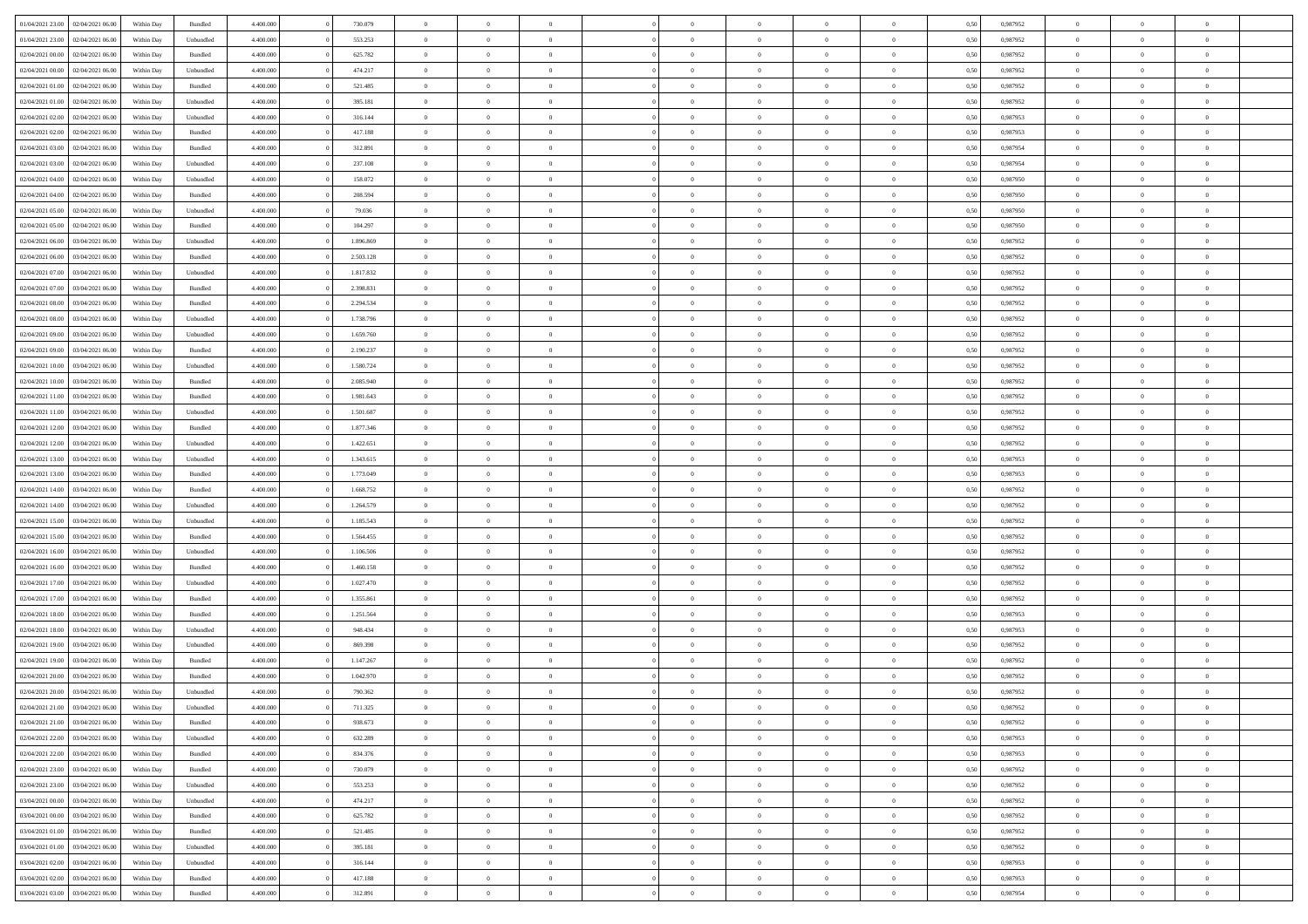| 03/04/2021 03:00                  | 03/04/2021 06:00 | Within Day | Unbundled          | 4.400.000 | 237.108   | $\overline{0}$ | $\Omega$       |                | $\Omega$       | $\Omega$       | $\theta$       | $\theta$       | 0.50 | 0.987954 | $\theta$       | $\theta$       | $\theta$       |  |
|-----------------------------------|------------------|------------|--------------------|-----------|-----------|----------------|----------------|----------------|----------------|----------------|----------------|----------------|------|----------|----------------|----------------|----------------|--|
| 03/04/2021 04:00                  | 03/04/2021 06:00 | Within Day | Bundled            | 4.400.000 | 208.594   | $\overline{0}$ | $\theta$       | $\overline{0}$ | $\overline{0}$ | $\bf{0}$       | $\overline{0}$ | $\bf{0}$       | 0,50 | 0,987950 | $\theta$       | $\theta$       | $\overline{0}$ |  |
| 03/04/2021 04:00                  | 03/04/2021 06:00 | Within Day | Unbundled          | 4.400.000 | 158.072   | $\overline{0}$ | $\overline{0}$ | $\overline{0}$ | $\overline{0}$ | $\bf{0}$       | $\overline{0}$ | $\bf{0}$       | 0,50 | 0,987950 | $\overline{0}$ | $\overline{0}$ | $\overline{0}$ |  |
| 03/04/2021 05:00                  | 03/04/2021 06:00 | Within Dav | Bundled            | 4.400.000 | 104.297   | $\overline{0}$ | $\overline{0}$ | $\overline{0}$ | $\overline{0}$ | $\bf{0}$       | $\overline{0}$ | $\overline{0}$ | 0.50 | 0,987950 | $\theta$       | $\theta$       | $\overline{0}$ |  |
| 03/04/2021 05:00                  | 03/04/2021 06:00 | Within Day | Unbundled          | 4.400.000 | 79.036    | $\overline{0}$ | $\theta$       | $\overline{0}$ | $\overline{0}$ | $\bf{0}$       | $\overline{0}$ | $\bf{0}$       | 0,50 | 0,987950 | $\theta$       | $\theta$       | $\overline{0}$ |  |
|                                   |                  |            |                    |           |           |                |                |                |                |                |                |                |      |          |                |                |                |  |
| 03/04/2021 06:00                  | 04/04/2021 06.00 | Within Day | Bundled            | 4.400.000 | 2.503.128 | $\overline{0}$ | $\bf{0}$       | $\overline{0}$ | $\overline{0}$ | $\overline{0}$ | $\overline{0}$ | $\mathbf{0}$   | 0,50 | 0,987952 | $\overline{0}$ | $\overline{0}$ | $\bf{0}$       |  |
| 03/04/2021 06:00                  | 04/04/2021 06.00 | Within Dav | Unbundled          | 4.400.000 | 1.896.869 | $\overline{0}$ | $\overline{0}$ | $\overline{0}$ | $\overline{0}$ | $\overline{0}$ | $\overline{0}$ | $\overline{0}$ | 0.50 | 0,987952 | $\theta$       | $\overline{0}$ | $\overline{0}$ |  |
| 03/04/2021 07:00                  | 04/04/2021 06.00 | Within Day | Unbundled          | 4.400.000 | 1.817.832 | $\overline{0}$ | $\theta$       | $\overline{0}$ | $\overline{0}$ | $\bf{0}$       | $\overline{0}$ | $\bf{0}$       | 0,50 | 0,987952 | $\theta$       | $\theta$       | $\overline{0}$ |  |
| 03/04/2021 07:00                  | 04/04/2021 06.00 | Within Day | Bundled            | 4.400.000 | 2.398.831 | $\overline{0}$ | $\overline{0}$ | $\overline{0}$ | $\overline{0}$ | $\bf{0}$       | $\overline{0}$ | $\bf{0}$       | 0,50 | 0,987952 | $\,0\,$        | $\overline{0}$ | $\overline{0}$ |  |
| 03/04/2021 08:00                  | 04/04/2021 06.00 | Within Dav | Unbundled          | 4.400.000 | 1.738.796 | $\overline{0}$ | $\overline{0}$ | $\overline{0}$ | $\overline{0}$ | $\overline{0}$ | $\overline{0}$ | $\overline{0}$ | 0.50 | 0,987952 | $\theta$       | $\overline{0}$ | $\overline{0}$ |  |
| 03/04/2021 08:00                  | 04/04/2021 06.00 | Within Day | Bundled            | 4.400.000 | 2.294.534 | $\overline{0}$ | $\theta$       | $\overline{0}$ | $\overline{0}$ | $\bf{0}$       | $\overline{0}$ | $\bf{0}$       | 0,50 | 0,987952 | $\,$ 0 $\,$    | $\overline{0}$ | $\overline{0}$ |  |
|                                   |                  |            |                    |           |           |                |                |                |                |                |                |                |      |          |                |                |                |  |
| 03/04/2021 09:00                  | 04/04/2021 06:00 | Within Day | Unbundled          | 4.400.000 | 1.659.760 | $\overline{0}$ | $\overline{0}$ | $\overline{0}$ | $\overline{0}$ | $\bf{0}$       | $\overline{0}$ | $\bf{0}$       | 0,50 | 0,987952 | $\bf{0}$       | $\overline{0}$ | $\overline{0}$ |  |
| 03/04/2021 09:00                  | 04/04/2021 06:00 | Within Dav | Bundled            | 4.400.000 | 2.190.237 | $\overline{0}$ | $\overline{0}$ | $\overline{0}$ | $\overline{0}$ | $\bf{0}$       | $\overline{0}$ | $\overline{0}$ | 0.50 | 0,987952 | $\theta$       | $\theta$       | $\overline{0}$ |  |
| 03/04/2021 10:00                  | 04/04/2021 06.00 | Within Day | Bundled            | 4.400.000 | 2.085.940 | $\overline{0}$ | $\theta$       | $\overline{0}$ | $\overline{0}$ | $\bf{0}$       | $\overline{0}$ | $\overline{0}$ | 0,50 | 0,987952 | $\theta$       | $\overline{0}$ | $\overline{0}$ |  |
| 03/04/2021 10:00                  | 04/04/2021 06:00 | Within Day | Unbundled          | 4.400.000 | 1.580.724 | $\overline{0}$ | $\overline{0}$ | $\overline{0}$ | $\bf{0}$       | $\overline{0}$ | $\overline{0}$ | $\mathbf{0}$   | 0,50 | 0,987952 | $\bf{0}$       | $\overline{0}$ | $\bf{0}$       |  |
| 03/04/2021 11:00                  | 04/04/2021 06:00 | Within Dav | Bundled            | 4.400.000 | 1.981.643 | $\overline{0}$ | $\overline{0}$ | $\overline{0}$ | $\overline{0}$ | $\overline{0}$ | $\overline{0}$ | $\overline{0}$ | 0.50 | 0,987952 | $\theta$       | $\overline{0}$ | $\overline{0}$ |  |
| 03/04/2021 11:00                  | 04/04/2021 06.00 | Within Day | Unbundled          | 4.400.000 | 1.501.687 | $\overline{0}$ | $\theta$       | $\overline{0}$ | $\overline{0}$ | $\bf{0}$       | $\overline{0}$ | $\bf{0}$       | 0,50 | 0,987952 | $\theta$       | $\theta$       | $\overline{0}$ |  |
| 03/04/2021 12:00                  | 04/04/2021 06.00 | Within Day | Bundled            | 4.400.000 | 1.877.346 | $\overline{0}$ | $\overline{0}$ | $\overline{0}$ | $\bf{0}$       | $\bf{0}$       | $\bf{0}$       | $\bf{0}$       | 0,50 | 0,987952 | $\,0\,$        | $\overline{0}$ | $\overline{0}$ |  |
| 03/04/2021 12:00                  | 04/04/2021 06.00 | Within Dav | Unbundled          | 4.400.000 | 1.422.651 | $\overline{0}$ | $\overline{0}$ | $\overline{0}$ | $\overline{0}$ | $\overline{0}$ | $\overline{0}$ | $\overline{0}$ | 0.50 | 0,987952 | $\theta$       | $\overline{0}$ | $\overline{0}$ |  |
|                                   |                  |            |                    |           |           |                |                |                |                |                |                |                |      |          |                |                |                |  |
| 03/04/2021 13:00                  | 04/04/2021 06.00 | Within Day | Unbundled          | 4.400.000 | 1.343.615 | $\overline{0}$ | $\theta$       | $\overline{0}$ | $\overline{0}$ | $\bf{0}$       | $\overline{0}$ | $\bf{0}$       | 0,50 | 0,987953 | $\,$ 0 $\,$    | $\theta$       | $\overline{0}$ |  |
| 03/04/2021 13:00                  | 04/04/2021 06:00 | Within Day | Bundled            | 4.400.000 | 1.773.049 | $\overline{0}$ | $\overline{0}$ | $\overline{0}$ | $\bf{0}$       | $\bf{0}$       | $\bf{0}$       | $\bf{0}$       | 0,50 | 0,987953 | $\bf{0}$       | $\overline{0}$ | $\overline{0}$ |  |
| 03/04/2021 14:00                  | 04/04/2021 06:00 | Within Day | Bundled            | 4.400.000 | 1.668.752 | $\overline{0}$ | $\overline{0}$ | $\overline{0}$ | $\overline{0}$ | $\bf{0}$       | $\overline{0}$ | $\overline{0}$ | 0.50 | 0,987952 | $\theta$       | $\theta$       | $\overline{0}$ |  |
| 03/04/2021 14:00                  | 04/04/2021 06.00 | Within Day | Unbundled          | 4.400.000 | 1.264.579 | $\overline{0}$ | $\theta$       | $\overline{0}$ | $\overline{0}$ | $\bf{0}$       | $\overline{0}$ | $\bf{0}$       | 0,50 | 0,987952 | $\,$ 0 $\,$    | $\overline{0}$ | $\overline{0}$ |  |
| 03/04/2021 15:00                  | 04/04/2021 06.00 | Within Day | Unbundled          | 4.400.000 | 1.185.543 | $\overline{0}$ | $\bf{0}$       | $\overline{0}$ | $\bf{0}$       | $\overline{0}$ | $\overline{0}$ | $\mathbf{0}$   | 0,50 | 0,987952 | $\bf{0}$       | $\overline{0}$ | $\bf{0}$       |  |
| 03/04/2021 15:00                  | 04/04/2021 06.00 | Within Dav | Bundled            | 4.400.000 | 1.564.455 | $\overline{0}$ | $\overline{0}$ | $\overline{0}$ | $\overline{0}$ | $\overline{0}$ | $\overline{0}$ | $\overline{0}$ | 0.50 | 0,987952 | $\theta$       | $\overline{0}$ | $\overline{0}$ |  |
|                                   |                  |            |                    |           |           | $\overline{0}$ | $\theta$       | $\overline{0}$ |                | $\bf{0}$       | $\overline{0}$ |                |      |          | $\theta$       | $\theta$       | $\overline{0}$ |  |
| 03/04/2021 16:00                  | 04/04/2021 06.00 | Within Day | Unbundled          | 4.400.000 | 1.106.506 |                |                |                | $\overline{0}$ |                |                | $\bf{0}$       | 0,50 | 0,987952 |                |                |                |  |
| 03/04/2021 16:00                  | 04/04/2021 06:00 | Within Day | Bundled            | 4.400.000 | 1.460.158 | $\overline{0}$ | $\overline{0}$ | $\overline{0}$ | $\bf{0}$       | $\bf{0}$       | $\bf{0}$       | $\bf{0}$       | 0,50 | 0,987952 | $\,0\,$        | $\overline{0}$ | $\overline{0}$ |  |
| 03/04/2021 17:00                  | 04/04/2021 06.00 | Within Day | Bundled            | 4.400.000 | 1.355.861 | $\overline{0}$ | $\overline{0}$ | $\overline{0}$ | $\overline{0}$ | $\overline{0}$ | $\overline{0}$ | $\overline{0}$ | 0.50 | 0,987952 | $\theta$       | $\overline{0}$ | $\overline{0}$ |  |
| 03/04/2021 17:00                  | 04/04/2021 06.00 | Within Day | Unbundled          | 4.400.000 | 1.027.470 | $\overline{0}$ | $\theta$       | $\overline{0}$ | $\overline{0}$ | $\bf{0}$       | $\overline{0}$ | $\bf{0}$       | 0,50 | 0,987952 | $\,$ 0 $\,$    | $\overline{0}$ | $\overline{0}$ |  |
| 03/04/2021 18:00                  | 04/04/2021 06:00 | Within Day | Bundled            | 4.400.000 | 1.251.564 | $\overline{0}$ | $\overline{0}$ | $\overline{0}$ | $\bf{0}$       | $\bf{0}$       | $\bf{0}$       | $\bf{0}$       | 0,50 | 0,987953 | $\bf{0}$       | $\overline{0}$ | $\overline{0}$ |  |
| 03/04/2021 18:00                  | 04/04/2021 06.00 | Within Day | Unbundled          | 4.400,000 | 948,434   | $\overline{0}$ | $\Omega$       | $\Omega$       | $\Omega$       | $\Omega$       | $\Omega$       | $\overline{0}$ | 0.50 | 0,987953 | $\,0\,$        | $\theta$       | $\theta$       |  |
| 03/04/2021 19:00                  | 04/04/2021 06.00 | Within Day | Bundled            | 4.400.000 | 1.147.267 | $\overline{0}$ | $\theta$       | $\overline{0}$ | $\overline{0}$ | $\bf{0}$       | $\overline{0}$ | $\bf{0}$       | 0,50 | 0,987952 | $\theta$       | $\overline{0}$ | $\overline{0}$ |  |
| 03/04/2021 19:00                  | 04/04/2021 06:00 | Within Day | Unbundled          | 4.400.000 | 869.398   | $\overline{0}$ | $\overline{0}$ | $\overline{0}$ | $\bf{0}$       | $\bf{0}$       | $\overline{0}$ | $\mathbf{0}$   | 0,50 | 0,987952 | $\bf{0}$       | $\overline{0}$ | $\bf{0}$       |  |
|                                   |                  |            |                    |           |           |                |                |                |                |                |                |                |      |          |                |                |                |  |
| 03/04/2021 20:00                  | 04/04/2021 06:00 | Within Day | Bundled            | 4.400,000 | 1.042.970 | $\overline{0}$ | $\Omega$       | $\Omega$       | $\Omega$       | $\bf{0}$       | $\overline{0}$ | $\overline{0}$ | 0.50 | 0,987952 | $\,0\,$        | $\theta$       | $\theta$       |  |
| 03/04/2021 20:00                  | 04/04/2021 06.00 | Within Day | Unbundled          | 4.400.000 | 790.362   | $\overline{0}$ | $\theta$       | $\overline{0}$ | $\overline{0}$ | $\bf{0}$       | $\overline{0}$ | $\bf{0}$       | 0,50 | 0,987952 | $\,$ 0 $\,$    | $\theta$       | $\overline{0}$ |  |
| 03/04/2021 21.00                  | 04/04/2021 06.00 | Within Day | Bundled            | 4.400.000 | 938.673   | $\overline{0}$ | $\overline{0}$ | $\overline{0}$ | $\bf{0}$       | $\bf{0}$       | $\bf{0}$       | $\bf{0}$       | 0,50 | 0,987952 | $\,0\,$        | $\overline{0}$ | $\overline{0}$ |  |
| 03/04/2021 21:00                  | 04/04/2021 06:00 | Within Day | Unbundled          | 4.400,000 | 711.325   | $\overline{0}$ | $\Omega$       | $\Omega$       | $\Omega$       | $\theta$       | $\theta$       | $\overline{0}$ | 0.50 | 0.987952 | $\theta$       | $\theta$       | $\theta$       |  |
| 03/04/2021 22:00                  | 04/04/2021 06.00 | Within Day | Bundled            | 4.400.000 | 834.376   | $\overline{0}$ | $\theta$       | $\overline{0}$ | $\overline{0}$ | $\bf{0}$       | $\overline{0}$ | $\bf{0}$       | 0,50 | 0,987953 | $\,$ 0 $\,$    | $\overline{0}$ | $\overline{0}$ |  |
| 03/04/2021 22.00                  | 04/04/2021 06:00 | Within Day | Unbundled          | 4.400.000 | 632.289   | $\overline{0}$ | $\overline{0}$ | $\overline{0}$ | $\bf{0}$       | $\bf{0}$       | $\overline{0}$ | $\bf{0}$       | 0,50 | 0,987953 | $\overline{0}$ | $\overline{0}$ | $\overline{0}$ |  |
| 03/04/2021 23:00                  | 04/04/2021 06.00 | Within Day | Unbundled          | 4.400,000 | 553.253   | $\overline{0}$ | $\Omega$       | $\Omega$       | $\Omega$       | $\Omega$       | $\overline{0}$ | $\overline{0}$ | 0.50 | 0,987952 | $\,0\,$        | $\theta$       | $\theta$       |  |
| 03/04/2021 23:00                  | 04/04/2021 06.00 |            |                    | 4.400.000 | 730.079   | $\overline{0}$ | $\theta$       | $\overline{0}$ | $\overline{0}$ | $\bf{0}$       | $\overline{0}$ |                |      | 0,987952 | $\,$ 0 $\,$    | $\overline{0}$ | $\overline{0}$ |  |
|                                   |                  | Within Day | Bundled            |           |           |                |                |                |                |                |                | $\bf{0}$       | 0,50 |          |                |                |                |  |
| 04/04/2021 00:00                  | 04/04/2021 06.00 | Within Day | Unbundled          | 4.400.000 | 474.217   | $\overline{0}$ | $\overline{0}$ | $\overline{0}$ | $\overline{0}$ | $\bf{0}$       | $\overline{0}$ | $\mathbf{0}$   | 0,50 | 0,987952 | $\overline{0}$ | $\overline{0}$ | $\bf{0}$       |  |
| 04/04/2021 00:00                  | 04/04/2021 06:00 | Within Day | Bundled            | 4.400,000 | 625.782   | $\overline{0}$ | $\Omega$       | $\Omega$       | $\Omega$       | $\Omega$       | $\Omega$       | $\overline{0}$ | 0.50 | 0.987952 | $\theta$       | $\theta$       | $\theta$       |  |
| 04/04/2021 01:00                  | 04/04/2021 06:00 | Within Day | Unbundled          | 4.400.000 | 395.181   | $\overline{0}$ | $\overline{0}$ | $\overline{0}$ | $\bf{0}$       | $\,$ 0         | $\overline{0}$ | $\bf{0}$       | 0,50 | 0,987952 | $\,0\,$        | $\overline{0}$ | $\overline{0}$ |  |
| 04/04/2021 01:00 04/04/2021 06:00 |                  | Within Day | $\mathbf B$ undled | 4.400.000 | 521.485   | $\bf{0}$       | $\bf{0}$       |                |                |                |                |                | 0,50 | 0,987952 | $\bf{0}$       | $\overline{0}$ |                |  |
| 04/04/2021 02.00                  | 04/04/2021 06:00 | Within Day | Bundled            | 4.400.000 | 417.188   | $\overline{0}$ | $\overline{0}$ | $\overline{0}$ | $\Omega$       | $\overline{0}$ | $\overline{0}$ | $\overline{0}$ | 0.50 | 0.987953 | $\theta$       | $\theta$       | $\theta$       |  |
| 04/04/2021 02:00                  | 04/04/2021 06:00 | Within Day | Unbundled          | 4.400.000 | 316.144   | $\overline{0}$ | $\bf{0}$       | $\overline{0}$ | $\overline{0}$ | $\,$ 0 $\,$    | $\overline{0}$ | $\,$ 0 $\,$    | 0,50 | 0,987953 | $\,$ 0 $\,$    | $\,$ 0 $\,$    | $\,$ 0         |  |
| 04/04/2021 03:00                  | 04/04/2021 06:00 | Within Day | Unbundled          | 4.400.000 | 237.108   | $\overline{0}$ | $\overline{0}$ | $\overline{0}$ | $\overline{0}$ | $\overline{0}$ | $\overline{0}$ | $\mathbf{0}$   | 0,50 | 0,987954 | $\overline{0}$ | $\bf{0}$       | $\overline{0}$ |  |
|                                   |                  |            |                    |           |           |                |                |                |                |                |                |                |      |          |                |                |                |  |
| 04/04/2021 03:00                  | 04/04/2021 06:00 | Within Day | $\mathbf B$ undled | 4.400,000 | 312.891   | $\overline{0}$ | $\overline{0}$ | $\overline{0}$ | $\Omega$       | $\overline{0}$ | $\overline{0}$ | $\overline{0}$ | 0,50 | 0,987954 | $\overline{0}$ | $\theta$       | $\overline{0}$ |  |
| 04/04/2021 04:00                  | 04/04/2021 06:00 | Within Day | Unbundled          | 4.400.000 | 158.072   | $\overline{0}$ | $\,$ 0         | $\overline{0}$ | $\overline{0}$ | $\,$ 0 $\,$    | $\overline{0}$ | $\,$ 0 $\,$    | 0,50 | 0,987950 | $\,$ 0 $\,$    | $\overline{0}$ | $\overline{0}$ |  |
| 04/04/2021 04:00                  | 04/04/2021 06:00 | Within Day | Bundled            | 4.400.000 | 208.594   | $\overline{0}$ | $\overline{0}$ | $\overline{0}$ | $\overline{0}$ | $\overline{0}$ | $\overline{0}$ | $\mathbf{0}$   | 0,50 | 0,987950 | $\overline{0}$ | $\overline{0}$ | $\bf{0}$       |  |
| 04/04/2021 05:00                  | 04/04/2021 06:00 | Within Day | Unbundled          | 4.400.000 | 79.036    | $\overline{0}$ | $\overline{0}$ | $\overline{0}$ | $\overline{0}$ | $\overline{0}$ | $\overline{0}$ | $\overline{0}$ | 0.50 | 0,987950 | $\overline{0}$ | $\theta$       | $\overline{0}$ |  |
| 04/04/2021 05:00                  | 04/04/2021 06:00 | Within Day | Bundled            | 4.400.000 | 104.297   | $\overline{0}$ | $\,$ 0         | $\overline{0}$ | $\overline{0}$ | $\bf{0}$       | $\overline{0}$ | $\bf{0}$       | 0,50 | 0,987950 | $\,$ 0 $\,$    | $\overline{0}$ | $\overline{0}$ |  |
| 04/04/2021 06.00                  | 05/04/2021 06:00 | Within Day | Bundled            | 4.400.000 | 2.503.128 | $\overline{0}$ | $\bf{0}$       | $\overline{0}$ | $\overline{0}$ | $\overline{0}$ | $\overline{0}$ | $\mathbf{0}$   | 0,50 | 0,987952 | $\overline{0}$ | $\overline{0}$ | $\bf{0}$       |  |
| 04/04/2021 06:00                  | 05/04/2021 06:00 | Within Day | Unbundled          | 4.400,000 | 1.896.869 | $\overline{0}$ | $\overline{0}$ | $\overline{0}$ | $\Omega$       | $\overline{0}$ | $\overline{0}$ | $\overline{0}$ | 0.50 | 0,987952 | $\overline{0}$ | $\overline{0}$ | $\overline{0}$ |  |
|                                   |                  |            |                    |           |           |                |                |                |                |                |                |                |      |          |                |                |                |  |
| 04/04/2021 07:00                  | 05/04/2021 06:00 | Within Day | Unbundled          | 4.400.000 | 1.817.832 | $\overline{0}$ | $\bf{0}$       | $\overline{0}$ | $\overline{0}$ | $\bf{0}$       | $\overline{0}$ | $\mathbf{0}$   | 0,50 | 0,987952 | $\,$ 0 $\,$    | $\,$ 0 $\,$    | $\bf{0}$       |  |
| 04/04/2021 07:00                  | 05/04/2021 06:00 | Within Day | Bundled            | 4.400.000 | 2.398.831 | $\overline{0}$ | $\bf{0}$       | $\overline{0}$ | $\overline{0}$ | $\bf{0}$       | $\overline{0}$ | $\bf{0}$       | 0,50 | 0,987952 | $\overline{0}$ | $\overline{0}$ | $\bf{0}$       |  |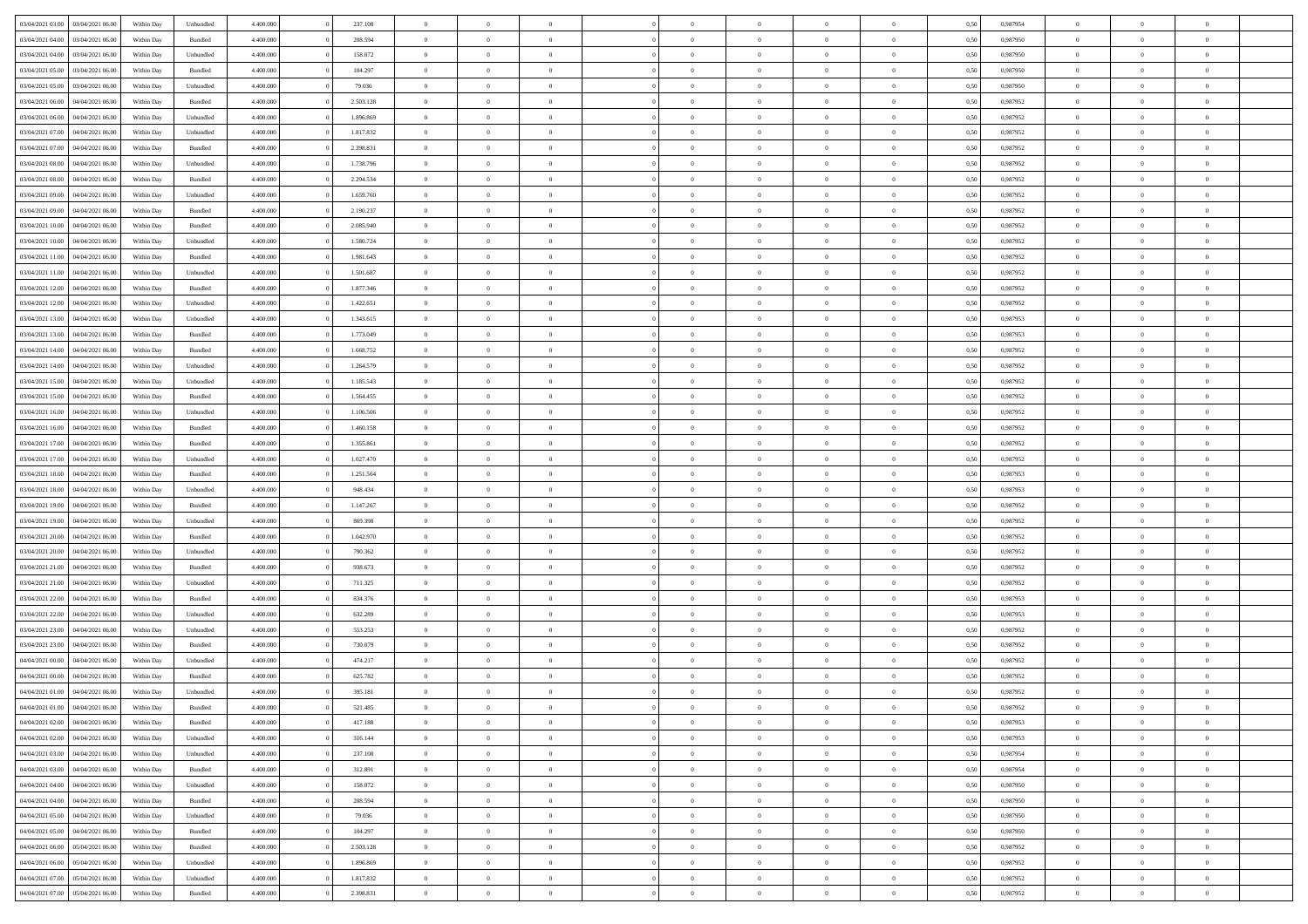|                                   |                  |            |           |           |           | $\overline{0}$ | $\Omega$       |                |                | $\Omega$       | $\theta$       | $\theta$       |      |          | $\theta$       |                | $\theta$       |  |
|-----------------------------------|------------------|------------|-----------|-----------|-----------|----------------|----------------|----------------|----------------|----------------|----------------|----------------|------|----------|----------------|----------------|----------------|--|
| 04/04/2021 08:00                  | 05/04/2021 06:00 | Within Day | Bundled   | 4.400.000 | 2.294.534 |                |                |                | $\Omega$       |                |                |                | 0,50 | 0,987952 |                | $\theta$       |                |  |
| 04/04/2021 08:00                  | 05/04/2021 06:00 | Within Day | Unbundled | 4.400.000 | 1.738.796 | $\overline{0}$ | $\theta$       | $\overline{0}$ | $\overline{0}$ | $\bf{0}$       | $\overline{0}$ | $\bf{0}$       | 0,50 | 0,987952 | $\theta$       | $\overline{0}$ | $\overline{0}$ |  |
| 04/04/2021 09:00                  | 05/04/2021 06:00 | Within Day | Unbundled | 4.400.000 | 1.659.760 | $\overline{0}$ | $\bf{0}$       | $\overline{0}$ | $\overline{0}$ | $\bf{0}$       | $\overline{0}$ | $\mathbf{0}$   | 0,50 | 0,987952 | $\bf{0}$       | $\overline{0}$ | $\bf{0}$       |  |
| 04/04/2021 09:00                  | 05/04/2021 06:00 | Within Dav | Bundled   | 4.400.000 | 2.190.237 | $\overline{0}$ | $\overline{0}$ | $\overline{0}$ | $\overline{0}$ | $\bf{0}$       | $\overline{0}$ | $\overline{0}$ | 0.50 | 0,987952 | $\theta$       | $\theta$       | $\overline{0}$ |  |
|                                   |                  |            |           |           |           |                |                |                |                |                |                |                |      |          |                |                |                |  |
| 04/04/2021 11:00                  | 05/04/2021 06:00 | Within Day | Unbundled | 4.400.000 | 1.501.687 | $\overline{0}$ | $\theta$       | $\overline{0}$ | $\overline{0}$ | $\bf{0}$       | $\overline{0}$ | $\bf{0}$       | 0,50 | 0,987952 | $\theta$       | $\overline{0}$ | $\overline{0}$ |  |
| 04/04/2021 11:00                  | 05/04/2021 06:00 | Within Day | Bundled   | 4.400.000 | 1.981.643 | $\overline{0}$ | $\overline{0}$ | $\overline{0}$ | $\overline{0}$ | $\overline{0}$ | $\overline{0}$ | $\mathbf{0}$   | 0,50 | 0,987952 | $\bf{0}$       | $\overline{0}$ | $\bf{0}$       |  |
| 04/04/2021 12:00                  | 05/04/2021 06:00 | Within Dav | Unbundled | 4.400.000 | 1.422.651 | $\overline{0}$ | $\overline{0}$ | $\overline{0}$ | $\overline{0}$ | $\overline{0}$ | $\overline{0}$ | $\overline{0}$ | 0.50 | 0,987952 | $\theta$       | $\overline{0}$ | $\overline{0}$ |  |
| 04/04/2021 12:00                  | 05/04/2021 06:00 | Within Day | Bundled   | 4.400.000 | 1.877.346 | $\overline{0}$ | $\theta$       | $\overline{0}$ | $\overline{0}$ | $\bf{0}$       | $\overline{0}$ | $\bf{0}$       | 0,50 | 0,987952 | $\theta$       | $\theta$       | $\overline{0}$ |  |
|                                   |                  |            |           |           |           |                | $\overline{0}$ |                |                | $\bf{0}$       |                |                |      |          | $\,0\,$        | $\overline{0}$ | $\overline{0}$ |  |
| 04/04/2021 13:00                  | 05/04/2021 06:00 | Within Day | Unbundled | 4.400.000 | 1.343.615 | $\overline{0}$ |                | $\overline{0}$ | $\overline{0}$ |                | $\overline{0}$ | $\bf{0}$       | 0,50 | 0,987953 |                |                |                |  |
| 04/04/2021 13:00                  | 05/04/2021 06:00 | Within Dav | Bundled   | 4.400.000 | 1.773.049 | $\overline{0}$ | $\overline{0}$ | $\overline{0}$ | $\overline{0}$ | $\overline{0}$ | $\overline{0}$ | $\overline{0}$ | 0.50 | 0,987953 | $\theta$       | $\overline{0}$ | $\overline{0}$ |  |
| 04/04/2021 14:00                  | 05/04/2021 06:00 | Within Day | Unbundled | 4.400.000 | 1.264.579 | $\overline{0}$ | $\theta$       | $\overline{0}$ | $\overline{0}$ | $\bf{0}$       | $\overline{0}$ | $\bf{0}$       | 0,50 | 0,987952 | $\,$ 0 $\,$    | $\overline{0}$ | $\overline{0}$ |  |
| 04/04/2021 14:00                  | 05/04/2021 06:00 | Within Day | Bundled   | 4.400.000 | 1.668.752 | $\overline{0}$ | $\bf{0}$       | $\overline{0}$ | $\overline{0}$ | $\bf{0}$       | $\overline{0}$ | $\mathbf{0}$   | 0,50 | 0,987952 | $\bf{0}$       | $\overline{0}$ | $\bf{0}$       |  |
| 04/04/2021 15:00                  | 05/04/2021 06:00 | Within Dav | Bundled   | 4.400.000 | 1.564.455 | $\overline{0}$ | $\overline{0}$ | $\overline{0}$ | $\overline{0}$ | $\bf{0}$       | $\overline{0}$ | $\overline{0}$ | 0.50 | 0,987952 | $\theta$       | $\theta$       | $\overline{0}$ |  |
|                                   |                  |            |           |           |           |                |                |                |                |                |                |                |      |          |                |                |                |  |
| 04/04/2021 15:00                  | 05/04/2021 06:00 | Within Day | Unbundled | 4.400.000 | 1.185.543 | $\overline{0}$ | $\theta$       | $\overline{0}$ | $\overline{0}$ | $\bf{0}$       | $\overline{0}$ | $\bf{0}$       | 0,50 | 0,987952 | $\theta$       | $\overline{0}$ | $\overline{0}$ |  |
| 04/04/2021 16:00                  | 05/04/2021 06:00 | Within Day | Bundled   | 4.400.000 | 1.460.158 | $\overline{0}$ | $\overline{0}$ | $\overline{0}$ | $\overline{0}$ | $\overline{0}$ | $\overline{0}$ | $\mathbf{0}$   | 0,50 | 0,987952 | $\bf{0}$       | $\overline{0}$ | $\bf{0}$       |  |
| 04/04/2021 16:00                  | 05/04/2021 06:00 | Within Dav | Unbundled | 4.400.000 | 1.106.506 | $\overline{0}$ | $\overline{0}$ | $\overline{0}$ | $\overline{0}$ | $\overline{0}$ | $\overline{0}$ | $\overline{0}$ | 0.50 | 0,987952 | $\theta$       | $\overline{0}$ | $\overline{0}$ |  |
| 04/04/2021 17:00                  | 05/04/2021 06:00 | Within Day | Unbundled | 4.400.000 | 1.027.470 | $\overline{0}$ | $\theta$       | $\overline{0}$ | $\overline{0}$ | $\bf{0}$       | $\overline{0}$ | $\bf{0}$       | 0,50 | 0,987952 | $\theta$       | $\theta$       | $\overline{0}$ |  |
|                                   |                  |            |           |           |           |                |                |                |                |                |                |                |      |          |                |                |                |  |
| 04/04/2021 17:00                  | 05/04/2021 06:00 | Within Day | Bundled   | 4.400.000 | 1.355.861 | $\overline{0}$ | $\overline{0}$ | $\overline{0}$ | $\overline{0}$ | $\bf{0}$       | $\overline{0}$ | $\bf{0}$       | 0,50 | 0,987952 | $\,0\,$        | $\overline{0}$ | $\bf{0}$       |  |
| 04/04/2021 18:00                  | 05/04/2021 06:00 | Within Dav | Bundled   | 4.400.000 | 1.251.564 | $\overline{0}$ | $\overline{0}$ | $\overline{0}$ | $\overline{0}$ | $\overline{0}$ | $\overline{0}$ | $\overline{0}$ | 0.50 | 0,987953 | $\theta$       | $\overline{0}$ | $\overline{0}$ |  |
| 04/04/2021 18:00                  | 05/04/2021 06:00 | Within Day | Unbundled | 4.400.000 | 948.434   | $\overline{0}$ | $\theta$       | $\overline{0}$ | $\overline{0}$ | $\bf{0}$       | $\overline{0}$ | $\bf{0}$       | 0,50 | 0,987953 | $\,$ 0 $\,$    | $\overline{0}$ | $\overline{0}$ |  |
| 04/04/2021 19:00                  | 05/04/2021 06:00 | Within Day | Bundled   | 4.400.000 | 1.147.267 | $\overline{0}$ | $\overline{0}$ | $\overline{0}$ | $\overline{0}$ | $\bf{0}$       | $\overline{0}$ | $\bf{0}$       | 0,50 | 0,987952 | $\bf{0}$       | $\overline{0}$ | $\bf{0}$       |  |
| 04/04/2021 19:00                  | 05/04/2021 06:00 | Within Day | Unbundled | 4.400.000 | 869.398   | $\overline{0}$ | $\overline{0}$ | $\overline{0}$ | $\overline{0}$ | $\bf{0}$       | $\overline{0}$ | $\overline{0}$ | 0.50 | 0,987952 | $\theta$       | $\overline{0}$ | $\overline{0}$ |  |
|                                   |                  |            |           |           |           |                |                |                |                |                |                |                |      |          |                |                |                |  |
| 04/04/2021 20.00                  | 05/04/2021 06:00 | Within Day | Bundled   | 4.400.000 | 1.042.970 | $\overline{0}$ | $\theta$       | $\overline{0}$ | $\overline{0}$ | $\bf{0}$       | $\overline{0}$ | $\bf{0}$       | 0,50 | 0,987952 | $\,$ 0 $\,$    | $\overline{0}$ | $\overline{0}$ |  |
| 04/04/2021 20:00                  | 05/04/2021 06:00 | Within Day | Unbundled | 4.400.000 | 790.362   | $\overline{0}$ | $\overline{0}$ | $\overline{0}$ | $\overline{0}$ | $\overline{0}$ | $\overline{0}$ | $\mathbf{0}$   | 0,50 | 0,987952 | $\bf{0}$       | $\overline{0}$ | $\bf{0}$       |  |
| 04/04/2021 21:00                  | 05/04/2021 06:00 | Within Dav | Unbundled | 4.400.000 | 711.325   | $\overline{0}$ | $\overline{0}$ | $\overline{0}$ | $\overline{0}$ | $\overline{0}$ | $\overline{0}$ | $\overline{0}$ | 0.50 | 0,987952 | $\theta$       | $\overline{0}$ | $\overline{0}$ |  |
| 04/04/2021 21.00                  | 05/04/2021 06:00 | Within Day | Bundled   | 4.400.000 | 938.673   | $\overline{0}$ | $\theta$       | $\overline{0}$ | $\overline{0}$ | $\bf{0}$       | $\overline{0}$ | $\bf{0}$       | 0,50 | 0,987952 | $\theta$       | $\theta$       | $\overline{0}$ |  |
|                                   |                  |            |           |           |           |                |                |                |                |                |                |                |      |          |                |                |                |  |
| 04/04/2021 22.00                  | 05/04/2021 06:00 | Within Day | Bundled   | 4.400.000 | 834.376   | $\overline{0}$ | $\overline{0}$ | $\overline{0}$ | $\overline{0}$ | $\bf{0}$       | $\overline{0}$ | $\bf{0}$       | 0,50 | 0,987953 | $\,0\,$        | $\overline{0}$ | $\bf{0}$       |  |
| 04/04/2021 22.00                  | 05/04/2021 06:00 | Within Day | Unbundled | 4.400.000 | 632.289   | $\overline{0}$ | $\overline{0}$ | $\overline{0}$ | $\overline{0}$ | $\overline{0}$ | $\overline{0}$ | $\overline{0}$ | 0.50 | 0,987953 | $\theta$       | $\overline{0}$ | $\overline{0}$ |  |
| 04/04/2021 23:00                  | 05/04/2021 06:00 | Within Day | Bundled   | 4.400.000 | 730.079   | $\overline{0}$ | $\theta$       | $\overline{0}$ | $\overline{0}$ | $\bf{0}$       | $\overline{0}$ | $\bf{0}$       | 0,50 | 0,987952 | $\,$ 0 $\,$    | $\overline{0}$ | $\overline{0}$ |  |
| 04/04/2021 23.00                  | 05/04/2021 06:00 | Within Day | Unbundled | 4.400.000 | 553.253   | $\overline{0}$ | $\bf{0}$       | $\overline{0}$ | $\overline{0}$ | $\bf{0}$       | $\overline{0}$ | $\bf{0}$       | 0,50 | 0,987952 | $\bf{0}$       | $\overline{0}$ | $\bf{0}$       |  |
| 05/04/2021 00:00                  | 05/04/2021 06:00 | Within Day | Unbundled | 4.400,000 | 474.217   | $\overline{0}$ | $\Omega$       | $\Omega$       | $\Omega$       | $\Omega$       | $\Omega$       | $\overline{0}$ | 0,50 | 0,987952 | $\,0\,$        | $\theta$       | $\theta$       |  |
|                                   |                  |            |           |           |           |                |                |                |                |                |                |                |      |          |                |                |                |  |
| 05/04/2021 00:00                  | 05/04/2021 06:00 | Within Day | Bundled   | 4.400.000 | 625.782   | $\overline{0}$ | $\theta$       | $\overline{0}$ | $\overline{0}$ | $\bf{0}$       | $\overline{0}$ | $\bf{0}$       | 0,50 | 0,987952 | $\theta$       | $\overline{0}$ | $\overline{0}$ |  |
| 05/04/2021 01:00                  | 05/04/2021 06:00 | Within Day | Unbundled | 4.400.000 | 395.181   | $\overline{0}$ | $\overline{0}$ | $\overline{0}$ | $\overline{0}$ | $\overline{0}$ | $\overline{0}$ | $\mathbf{0}$   | 0,50 | 0,987952 | $\bf{0}$       | $\overline{0}$ | $\bf{0}$       |  |
| 05/04/2021 01:00                  | 05/04/2021 06:00 | Within Day | Bundled   | 4.400,000 | 521.485   | $\overline{0}$ | $\Omega$       | $\Omega$       | $\Omega$       | $\bf{0}$       | $\overline{0}$ | $\overline{0}$ | 0.50 | 0,987952 | $\,0\,$        | $\theta$       | $\theta$       |  |
| 05/04/2021 02:00                  | 05/04/2021 06:00 | Within Day | Bundled   | 4.400.000 | 417.188   | $\overline{0}$ | $\theta$       | $\overline{0}$ | $\overline{0}$ | $\bf{0}$       | $\overline{0}$ | $\bf{0}$       | 0,50 | 0,987953 | $\,$ 0 $\,$    | $\overline{0}$ | $\overline{0}$ |  |
|                                   |                  |            |           |           |           |                | $\overline{0}$ |                |                | $\bf{0}$       |                |                |      |          | $\,0\,$        | $\overline{0}$ | $\bf{0}$       |  |
| 05/04/2021 02:00                  | 05/04/2021 06:00 | Within Day | Unbundled | 4.400.000 | 316.144   | $\overline{0}$ |                | $\overline{0}$ | $\overline{0}$ |                | $\overline{0}$ | $\bf{0}$       | 0,50 | 0,987953 |                |                |                |  |
| 05/04/2021 03:00                  | 05/04/2021 06:00 | Within Day | Bundled   | 4.400,000 | 312.891   | $\overline{0}$ | $\Omega$       | $\Omega$       | $\Omega$       | $\theta$       | $\theta$       | $\overline{0}$ | 0.50 | 0.987954 | $\theta$       | $\theta$       | $\theta$       |  |
| 05/04/2021 03:00                  | 05/04/2021 06:00 | Within Day | Unbundled | 4.400.000 | 237.108   | $\overline{0}$ | $\overline{0}$ | $\overline{0}$ | $\overline{0}$ | $\bf{0}$       | $\overline{0}$ | $\bf{0}$       | 0,50 | 0,987954 | $\,$ 0 $\,$    | $\overline{0}$ | $\overline{0}$ |  |
| 05/04/2021 04:00                  | 05/04/2021 06:00 | Within Day | Bundled   | 4.400.000 | 208.594   | $\overline{0}$ | $\overline{0}$ | $\overline{0}$ | $\overline{0}$ | $\bf{0}$       | $\overline{0}$ | $\mathbf{0}$   | 0,50 | 0,987950 | $\bf{0}$       | $\overline{0}$ | $\bf{0}$       |  |
| 05/04/2021 04:00                  | 05/04/2021 06:00 | Within Day | Unbundled | 4.400,000 | 158.072   | $\overline{0}$ | $\Omega$       | $\Omega$       | $\Omega$       | $\overline{0}$ | $\overline{0}$ | $\overline{0}$ | 0.50 | 0,987950 | $\,0\,$        | $\theta$       | $\theta$       |  |
|                                   |                  |            |           |           |           |                | $\overline{0}$ |                |                |                |                |                |      |          |                |                |                |  |
| 05/04/2021 05:00                  | 05/04/2021 06:00 | Within Day | Unbundled | 4.400.000 | 79.036    | $\overline{0}$ |                | $\overline{0}$ | $\overline{0}$ | $\bf{0}$       | $\overline{0}$ | $\bf{0}$       | 0,50 | 0,987950 | $\,$ 0 $\,$    | $\overline{0}$ | $\overline{0}$ |  |
| 05/04/2021 05:00                  | 05/04/2021 06:00 | Within Day | Bundled   | 4.400.000 | 104.297   | $\overline{0}$ | $\overline{0}$ | $\overline{0}$ | $\overline{0}$ | $\bf{0}$       | $\overline{0}$ | $\mathbf{0}$   | 0,50 | 0,987950 | $\bf{0}$       | $\overline{0}$ | $\bf{0}$       |  |
| 05/04/2021 06:00                  | 06/04/2021 06:00 | Within Day | Bundled   | 4.400,000 | 2.503.128 | $\overline{0}$ | $\Omega$       | $\Omega$       | $\Omega$       | $\Omega$       | $\Omega$       | $\overline{0}$ | 0.50 | 0.987952 | $\theta$       | $\theta$       | $\theta$       |  |
| 05/04/2021 06:00                  | 06/04/2021 06:00 | Within Day | Unbundled | 4.400.000 | 1.896.869 | $\overline{0}$ | $\overline{0}$ | $\overline{0}$ | $\bf{0}$       | $\,$ 0         | $\overline{0}$ | $\bf{0}$       | 0,50 | 0,987952 | $\,0\,$        | $\,$ 0 $\,$    | $\overline{0}$ |  |
| 05/04/2021 07:00 06/04/2021 06:00 |                  | Within Day | Unbundled | 4.400.000 | 1.817.832 | $\overline{0}$ | $\bf{0}$       |                |                | $\bf{0}$       |                |                | 0,50 | 0,987952 | $\bf{0}$       | $\overline{0}$ |                |  |
|                                   |                  |            |           |           |           |                |                |                |                |                |                |                |      |          |                |                |                |  |
| 05/04/2021 07:00                  | 06/04/2021 06:00 | Within Day | Bundled   | 4.400.000 | 2.398.831 | $\overline{0}$ | $\overline{0}$ | $\overline{0}$ | $\Omega$       | $\overline{0}$ | $\overline{0}$ | $\overline{0}$ | 0,50 | 0.987952 | $\theta$       | $\theta$       | $\theta$       |  |
| 05/04/2021 08:00                  | 06/04/2021 06:00 | Within Day | Bundled   | 4.400.000 | 2.294.534 | $\overline{0}$ | $\,$ 0         | $\overline{0}$ | $\overline{0}$ | $\,$ 0 $\,$    | $\overline{0}$ | $\mathbf{0}$   | 0,50 | 0,987952 | $\,$ 0 $\,$    | $\,$ 0 $\,$    | $\,$ 0         |  |
| 05/04/2021 08:00                  | 06/04/2021 06:00 | Within Day | Unbundled | 4.400.000 | 1.738.796 | $\overline{0}$ | $\overline{0}$ | $\overline{0}$ | $\overline{0}$ | $\overline{0}$ | $\overline{0}$ | $\mathbf{0}$   | 0,50 | 0,987952 | $\overline{0}$ | $\bf{0}$       | $\bf{0}$       |  |
| 05/04/2021 09:00                  | 06/04/2021 06:00 | Within Day | Unbundled | 4.400,000 | 1.659.760 | $\overline{0}$ | $\overline{0}$ | $\overline{0}$ | $\Omega$       | $\overline{0}$ | $\overline{0}$ | $\overline{0}$ | 0,50 | 0,987952 | $\overline{0}$ | $\theta$       | $\overline{0}$ |  |
| 05/04/2021 09:00                  | 06/04/2021 06:00 | Within Day | Bundled   | 4.400.000 | 2.190.237 | $\overline{0}$ | $\,$ 0         | $\overline{0}$ | $\overline{0}$ | $\,$ 0 $\,$    | $\overline{0}$ | $\mathbf{0}$   | 0,50 | 0,987952 | $\,$ 0 $\,$    | $\overline{0}$ | $\overline{0}$ |  |
|                                   |                  |            |           |           |           |                |                |                |                |                |                |                |      |          |                |                |                |  |
| 05/04/2021 10:00                  | 06/04/2021 06:00 | Within Day | Bundled   | 4.400.000 | 2.085.940 | $\overline{0}$ | $\overline{0}$ | $\overline{0}$ | $\overline{0}$ | $\overline{0}$ | $\overline{0}$ | $\mathbf{0}$   | 0,50 | 0,987952 | $\overline{0}$ | $\overline{0}$ | $\bf{0}$       |  |
| 05/04/2021 10:00                  | 06/04/2021 06:00 | Within Day | Unbundled | 4.400.000 | 1.580.724 | $\overline{0}$ | $\overline{0}$ | $\overline{0}$ | $\Omega$       | $\overline{0}$ | $\overline{0}$ | $\bf{0}$       | 0.50 | 0,987952 | $\overline{0}$ | $\theta$       | $\overline{0}$ |  |
| 05/04/2021 11:00                  | 06/04/2021 06:00 | Within Day | Unbundled | 4.400.000 | 1.501.687 | $\overline{0}$ | $\,$ 0         | $\overline{0}$ | $\overline{0}$ | $\bf{0}$       | $\overline{0}$ | $\bf{0}$       | 0,50 | 0,987952 | $\,$ 0 $\,$    | $\overline{0}$ | $\overline{0}$ |  |
| 05/04/2021 11:00                  | 06/04/2021 06:00 | Within Day | Bundled   | 4.400.000 | 1.981.643 | $\overline{0}$ | $\bf{0}$       | $\overline{0}$ | $\overline{0}$ | $\overline{0}$ | $\overline{0}$ | $\mathbf{0}$   | 0,50 | 0,987952 | $\overline{0}$ | $\overline{0}$ | $\bf{0}$       |  |
|                                   |                  |            |           |           |           |                |                |                |                |                |                |                |      |          |                |                |                |  |
| 05/04/2021 12:00                  | 06/04/2021 06:00 | Within Day | Bundled   | 4.400.000 | 1.877.346 | $\overline{0}$ | $\overline{0}$ | $\overline{0}$ | $\Omega$       | $\overline{0}$ | $\overline{0}$ | $\overline{0}$ | 0.50 | 0,987952 | $\overline{0}$ | $\overline{0}$ | $\overline{0}$ |  |
| 05/04/2021 12:00                  | 06/04/2021 06:00 | Within Day | Unbundled | 4.400.000 | 1.422.651 | $\overline{0}$ | $\bf{0}$       | $\overline{0}$ | $\bf{0}$       | $\bf{0}$       | $\overline{0}$ | $\mathbf{0}$   | 0,50 | 0,987952 | $\,$ 0 $\,$    | $\,$ 0 $\,$    | $\bf{0}$       |  |
| 05/04/2021 13:00                  | 06/04/2021 06:00 | Within Day | Unbundled | 4.400.000 | 1.343.615 | $\overline{0}$ | $\overline{0}$ | $\overline{0}$ | $\overline{0}$ | $\overline{0}$ | $\overline{0}$ | $\mathbf{0}$   | 0,50 | 0,987953 | $\overline{0}$ | $\bf{0}$       | $\bf{0}$       |  |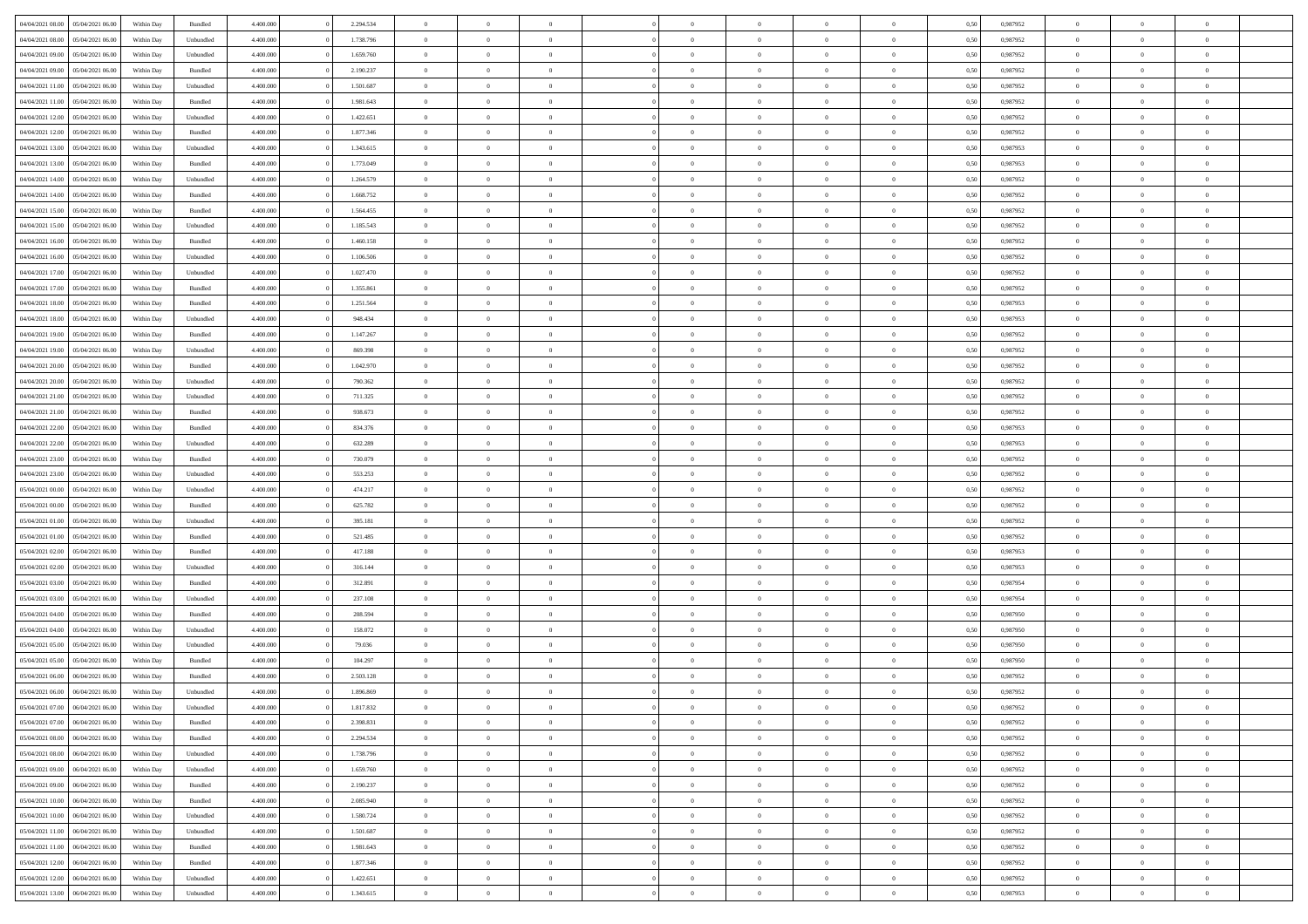|                                   |                  |            |           |           | 1.773.049 | $\overline{0}$ |                |                |                | $\Omega$       | $\theta$       | $\theta$       |      |          | $\theta$       | $\overline{0}$ | $\theta$       |  |
|-----------------------------------|------------------|------------|-----------|-----------|-----------|----------------|----------------|----------------|----------------|----------------|----------------|----------------|------|----------|----------------|----------------|----------------|--|
| 05/04/2021 13:00                  | 06/04/2021 06:00 | Within Day | Bundled   | 4.400.000 |           |                | $\theta$       |                | $\Omega$       |                |                |                | 0,50 | 0.987953 |                |                |                |  |
| 05/04/2021 14:00                  | 06/04/2021 06:00 | Within Day | Bundled   | 4.400.000 | 1.668.752 | $\overline{0}$ | $\theta$       | $\overline{0}$ | $\overline{0}$ | $\bf{0}$       | $\overline{0}$ | $\bf{0}$       | 0,50 | 0,987952 | $\theta$       | $\overline{0}$ | $\overline{0}$ |  |
| 05/04/2021 14:00                  | 06/04/2021 06:00 | Within Day | Unbundled | 4.400.000 | 1.264.579 | $\overline{0}$ | $\bf{0}$       | $\overline{0}$ | $\bf{0}$       | $\bf{0}$       | $\bf{0}$       | $\mathbf{0}$   | 0,50 | 0,987952 | $\overline{0}$ | $\overline{0}$ | $\overline{0}$ |  |
| 05/04/2021 15:00                  | 06/04/2021 06:00 | Within Dav | Bundled   | 4.400.000 | 1.564.455 | $\overline{0}$ | $\overline{0}$ | $\overline{0}$ | $\overline{0}$ | $\bf{0}$       | $\overline{0}$ | $\overline{0}$ | 0.50 | 0,987952 | $\theta$       | $\theta$       | $\overline{0}$ |  |
|                                   |                  |            |           |           |           |                |                |                |                |                |                |                |      |          |                |                |                |  |
| 05/04/2021 15:00                  | 06/04/2021 06:00 | Within Day | Unbundled | 4.400.000 | 1.185.543 | $\overline{0}$ | $\theta$       | $\overline{0}$ | $\overline{0}$ | $\bf{0}$       | $\overline{0}$ | $\bf{0}$       | 0,50 | 0,987952 | $\theta$       | $\overline{0}$ | $\overline{0}$ |  |
| 05/04/2021 16:00                  | 06/04/2021 06:00 | Within Day | Unbundled | 4.400.000 | 1.106.506 | $\overline{0}$ | $\overline{0}$ | $\overline{0}$ | $\bf{0}$       | $\overline{0}$ | $\overline{0}$ | $\mathbf{0}$   | 0,50 | 0,987952 | $\overline{0}$ | $\overline{0}$ | $\bf{0}$       |  |
| 05/04/2021 16:00                  | 06/04/2021 06:00 | Within Dav | Bundled   | 4.400.000 | 1.460.158 | $\overline{0}$ | $\overline{0}$ | $\overline{0}$ | $\overline{0}$ | $\overline{0}$ | $\overline{0}$ | $\overline{0}$ | 0.50 | 0,987952 | $\theta$       | $\overline{0}$ | $\overline{0}$ |  |
| 05/04/2021 17:00                  | 06/04/2021 06:00 | Within Day | Unbundled | 4.400.000 | 1.027.470 | $\overline{0}$ | $\theta$       | $\overline{0}$ | $\overline{0}$ | $\bf{0}$       | $\overline{0}$ | $\bf{0}$       | 0,50 | 0,987952 | $\theta$       | $\theta$       | $\overline{0}$ |  |
| 05/04/2021 17.00                  | 06/04/2021 06:00 | Within Day | Bundled   | 4.400.000 | 1.355.861 | $\overline{0}$ | $\overline{0}$ | $\overline{0}$ | $\bf{0}$       | $\bf{0}$       | $\bf{0}$       | $\bf{0}$       | 0,50 | 0,987952 | $\,0\,$        | $\overline{0}$ | $\overline{0}$ |  |
|                                   |                  |            |           |           |           |                |                |                |                |                |                |                |      |          |                |                |                |  |
| 05/04/2021 18:00                  | 06/04/2021 06:00 | Within Dav | Bundled   | 4.400.000 | 1.251.564 | $\overline{0}$ | $\overline{0}$ | $\overline{0}$ | $\overline{0}$ | $\overline{0}$ | $\overline{0}$ | $\overline{0}$ | 0.50 | 0,987953 | $\theta$       | $\overline{0}$ | $\overline{0}$ |  |
| 05/04/2021 18:00                  | 06/04/2021 06:00 | Within Day | Unbundled | 4.400.000 | 948.434   | $\overline{0}$ | $\theta$       | $\overline{0}$ | $\overline{0}$ | $\bf{0}$       | $\overline{0}$ | $\bf{0}$       | 0,50 | 0,987953 | $\,$ 0 $\,$    | $\overline{0}$ | $\overline{0}$ |  |
| 05/04/2021 19:00                  | 06/04/2021 06:00 | Within Day | Unbundled | 4.400.000 | 869.398   | $\overline{0}$ | $\overline{0}$ | $\overline{0}$ | $\bf{0}$       | $\bf{0}$       | $\bf{0}$       | $\mathbf{0}$   | 0,50 | 0,987952 | $\overline{0}$ | $\overline{0}$ | $\bf{0}$       |  |
| 05/04/2021 19:00                  | 06/04/2021 06:00 | Within Day | Bundled   | 4.400.000 | 1.147.267 | $\overline{0}$ | $\overline{0}$ | $\overline{0}$ | $\overline{0}$ | $\bf{0}$       | $\overline{0}$ | $\overline{0}$ | 0.50 | 0,987952 | $\theta$       | $\theta$       | $\overline{0}$ |  |
|                                   |                  |            |           |           |           | $\overline{0}$ | $\theta$       | $\overline{0}$ | $\overline{0}$ | $\bf{0}$       | $\overline{0}$ |                |      |          | $\theta$       | $\overline{0}$ | $\overline{0}$ |  |
| 05/04/2021 20.00                  | 06/04/2021 06:00 | Within Day | Bundled   | 4.400.000 | 1.042.970 |                |                |                |                |                |                | $\bf{0}$       | 0,50 | 0,987952 |                |                |                |  |
| 05/04/2021 20:00                  | 06/04/2021 06:00 | Within Day | Unbundled | 4.400.000 | 790.362   | $\overline{0}$ | $\overline{0}$ | $\overline{0}$ | $\bf{0}$       | $\overline{0}$ | $\overline{0}$ | $\mathbf{0}$   | 0,50 | 0,987952 | $\overline{0}$ | $\overline{0}$ | $\bf{0}$       |  |
| 05/04/2021 21:00                  | 06/04/2021 06:00 | Within Dav | Unbundled | 4.400.000 | 711.325   | $\overline{0}$ | $\overline{0}$ | $\overline{0}$ | $\overline{0}$ | $\overline{0}$ | $\overline{0}$ | $\overline{0}$ | 0.50 | 0,987952 | $\theta$       | $\overline{0}$ | $\overline{0}$ |  |
| 05/04/2021 21:00                  | 06/04/2021 06:00 | Within Day | Bundled   | 4.400.000 | 938.673   | $\overline{0}$ | $\theta$       | $\overline{0}$ | $\overline{0}$ | $\bf{0}$       | $\overline{0}$ | $\bf{0}$       | 0,50 | 0,987952 | $\theta$       | $\overline{0}$ | $\overline{0}$ |  |
| 05/04/2021 22.00                  | 06/04/2021 06:00 | Within Day | Bundled   | 4.400.000 | 834.376   | $\overline{0}$ | $\overline{0}$ | $\overline{0}$ | $\bf{0}$       | $\bf{0}$       | $\bf{0}$       | $\mathbf{0}$   | 0,50 | 0,987953 | $\,0\,$        | $\overline{0}$ | $\bf{0}$       |  |
|                                   |                  |            |           |           |           |                |                |                |                |                |                |                |      |          |                |                |                |  |
| 05/04/2021 22:00                  | 06/04/2021 06:00 | Within Dav | Unbundled | 4.400.000 | 632.289   | $\overline{0}$ | $\overline{0}$ | $\overline{0}$ | $\overline{0}$ | $\overline{0}$ | $\overline{0}$ | $\overline{0}$ | 0.50 | 0,987953 | $\theta$       | $\overline{0}$ | $\overline{0}$ |  |
| 05/04/2021 23:00                  | 06/04/2021 06:00 | Within Day | Unbundled | 4.400.000 | 553.253   | $\overline{0}$ | $\theta$       | $\overline{0}$ | $\overline{0}$ | $\bf{0}$       | $\overline{0}$ | $\bf{0}$       | 0,50 | 0,987952 | $\,$ 0 $\,$    | $\overline{0}$ | $\overline{0}$ |  |
| 05/04/2021 23.00                  | 06/04/2021 06:00 | Within Day | Bundled   | 4.400.000 | 730.079   | $\overline{0}$ | $\overline{0}$ | $\overline{0}$ | $\overline{0}$ | $\bf{0}$       | $\overline{0}$ | $\mathbf{0}$   | 0,50 | 0,987952 | $\bf{0}$       | $\overline{0}$ | $\bf{0}$       |  |
| 06/04/2021 00:00                  | 06/04/2021 06:00 | Within Day | Bundled   | 4.400.000 | 625.782   | $\overline{0}$ | $\overline{0}$ | $\overline{0}$ | $\overline{0}$ | $\overline{0}$ | $\overline{0}$ | $\overline{0}$ | 0.50 | 0,987952 | $\theta$       | $\overline{0}$ | $\overline{0}$ |  |
| 06/04/2021 00:00                  | 06/04/2021 06:00 |            |           | 4.400.000 | 474.217   | $\overline{0}$ | $\theta$       | $\overline{0}$ | $\overline{0}$ | $\bf{0}$       | $\overline{0}$ |                |      | 0,987952 | $\,$ 0 $\,$    | $\overline{0}$ | $\overline{0}$ |  |
|                                   |                  | Within Day | Unbundled |           |           |                |                |                |                |                |                | $\bf{0}$       | 0,50 |          |                |                |                |  |
| 06/04/2021 01:00                  | 06/04/2021 06:00 | Within Day | Unbundled | 4.400.000 | 395.181   | $\overline{0}$ | $\overline{0}$ | $\overline{0}$ | $\overline{0}$ | $\overline{0}$ | $\overline{0}$ | $\mathbf{0}$   | 0,50 | 0,987952 | $\bf{0}$       | $\overline{0}$ | $\bf{0}$       |  |
| 06/04/2021 01:00                  | 06/04/2021 06:00 | Within Dav | Bundled   | 4.400.000 | 521.485   | $\overline{0}$ | $\overline{0}$ | $\overline{0}$ | $\overline{0}$ | $\overline{0}$ | $\overline{0}$ | $\overline{0}$ | 0.50 | 0,987952 | $\theta$       | $\overline{0}$ | $\overline{0}$ |  |
| 06/04/2021 02:00                  | 06/04/2021 06:00 | Within Day | Unbundled | 4.400.000 | 316.144   | $\overline{0}$ | $\theta$       | $\overline{0}$ | $\overline{0}$ | $\bf{0}$       | $\overline{0}$ | $\bf{0}$       | 0,50 | 0,987953 | $\theta$       | $\overline{0}$ | $\overline{0}$ |  |
| 06/04/2021 02:00                  | 06/04/2021 06:00 | Within Day | Bundled   | 4.400.000 | 417.188   | $\overline{0}$ | $\overline{0}$ | $\overline{0}$ | $\overline{0}$ | $\bf{0}$       | $\overline{0}$ | $\bf{0}$       | 0,50 | 0,987953 | $\,0\,$        | $\overline{0}$ | $\overline{0}$ |  |
| 06/04/2021 03:00                  | 06/04/2021 06:00 |            | Bundled   | 4.400.000 | 312.891   | $\overline{0}$ | $\overline{0}$ | $\overline{0}$ | $\overline{0}$ | $\overline{0}$ | $\overline{0}$ | $\overline{0}$ | 0.50 | 0,987954 | $\theta$       | $\overline{0}$ | $\overline{0}$ |  |
|                                   |                  | Within Day |           |           |           |                |                |                |                |                |                |                |      |          |                |                |                |  |
| 06/04/2021 03:00                  | 06/04/2021 06:00 | Within Day | Unbundled | 4.400.000 | 237.108   | $\overline{0}$ | $\overline{0}$ | $\overline{0}$ | $\overline{0}$ | $\bf{0}$       | $\overline{0}$ | $\bf{0}$       | 0,50 | 0,987954 | $\,$ 0 $\,$    | $\overline{0}$ | $\overline{0}$ |  |
| 06/04/2021 04:00                  | 06/04/2021 06:00 | Within Day | Bundled   | 4.400.000 | 208.594   | $\overline{0}$ | $\overline{0}$ | $\overline{0}$ | $\overline{0}$ | $\bf{0}$       | $\overline{0}$ | $\bf{0}$       | 0,50 | 0,987950 | $\bf{0}$       | $\overline{0}$ | $\bf{0}$       |  |
| 06/04/2021 04:00                  | 06/04/2021 06:00 | Within Day | Unbundled | 4.400,000 | 158.072   | $\overline{0}$ | $\Omega$       | $\overline{0}$ | $\Omega$       | $\Omega$       | $\overline{0}$ | $\overline{0}$ | 0,50 | 0,987950 | $\,0\,$        | $\theta$       | $\theta$       |  |
| 06/04/2021 05:00                  | 06/04/2021 06:00 | Within Day | Unbundled | 4.400.000 | 79.036    | $\overline{0}$ | $\theta$       | $\overline{0}$ | $\overline{0}$ | $\bf{0}$       | $\overline{0}$ | $\bf{0}$       | 0,50 | 0,987950 | $\,$ 0 $\,$    | $\overline{0}$ | $\overline{0}$ |  |
|                                   |                  |            |           |           |           |                |                |                |                |                |                |                |      |          |                |                |                |  |
| 06/04/2021 05:00                  | 06/04/2021 06:00 | Within Day | Bundled   | 4.400.000 | 104.297   | $\overline{0}$ | $\overline{0}$ | $\overline{0}$ | $\overline{0}$ | $\overline{0}$ | $\overline{0}$ | $\mathbf{0}$   | 0,50 | 0,987950 | $\bf{0}$       | $\overline{0}$ | $\bf{0}$       |  |
| 06/04/2021 06:00                  | 07/04/2021 06:00 | Within Day | Unbundled | 4.400,000 | 1.896.869 | $\overline{0}$ | $\Omega$       | $\Omega$       | $\Omega$       | $\overline{0}$ | $\overline{0}$ | $\overline{0}$ | 0.50 | 0,987952 | $\,0\,$        | $\theta$       | $\theta$       |  |
| 06/04/2021 06:00                  | 07/04/2021 06:00 | Within Day | Bundled   | 4.400.000 | 2.503.128 | $\overline{0}$ | $\theta$       | $\overline{0}$ | $\overline{0}$ | $\bf{0}$       | $\overline{0}$ | $\bf{0}$       | 0,50 | 0,987952 | $\,$ 0 $\,$    | $\overline{0}$ | $\overline{0}$ |  |
| 06/04/2021 07:00                  | 07/04/2021 06.00 | Within Day | Bundled   | 4.400.000 | 2.398.831 | $\overline{0}$ | $\overline{0}$ | $\overline{0}$ | $\overline{0}$ | $\bf{0}$       | $\overline{0}$ | $\bf{0}$       | 0,50 | 0,987952 | $\bf{0}$       | $\overline{0}$ | $\bf{0}$       |  |
| 06/04/2021 07:00                  | 07/04/2021 06:00 | Within Day | Unbundled | 4.400,000 | 1.817.832 | $\overline{0}$ | $\Omega$       | $\overline{0}$ | $\Omega$       | $\overline{0}$ | $\overline{0}$ | $\overline{0}$ | 0.50 | 0.987952 | $\,$ 0 $\,$    | $\theta$       | $\theta$       |  |
|                                   |                  |            |           |           |           |                |                |                |                |                |                |                |      |          |                |                |                |  |
| 06/04/2021 08:00                  | 07/04/2021 06:00 | Within Day | Unbundled | 4.400.000 | 1.738.796 | $\overline{0}$ | $\overline{0}$ | $\overline{0}$ | $\overline{0}$ | $\,$ 0         | $\overline{0}$ | $\bf{0}$       | 0,50 | 0,987952 | $\,$ 0 $\,$    | $\overline{0}$ | $\overline{0}$ |  |
| 06/04/2021 08:00                  | 07/04/2021 06.00 | Within Day | Bundled   | 4.400.000 | 2.294.534 | $\overline{0}$ | $\bf{0}$       | $\overline{0}$ | $\bf{0}$       | $\bf{0}$       | $\bf{0}$       | $\mathbf{0}$   | 0,50 | 0,987952 | $\bf{0}$       | $\overline{0}$ | $\bf{0}$       |  |
| 06/04/2021 09:00                  | 07/04/2021 06.00 | Within Day | Unbundled | 4.400,000 | 1.659.760 | $\overline{0}$ | $\Omega$       | $\overline{0}$ | $\Omega$       | $\overline{0}$ | $\overline{0}$ | $\overline{0}$ | 0,50 | 0,987952 | $\,0\,$        | $\theta$       | $\theta$       |  |
| 06/04/2021 09:00                  | 07/04/2021 06:00 | Within Day | Bundled   | 4.400.000 | 2.190.237 | $\overline{0}$ | $\overline{0}$ | $\overline{0}$ | $\overline{0}$ | $\,$ 0         | $\overline{0}$ | $\bf{0}$       | 0,50 | 0,987952 | $\,$ 0 $\,$    | $\overline{0}$ | $\overline{0}$ |  |
| 06/04/2021 10:00                  | 07/04/2021 06.00 | Within Day | Unbundled | 4.400.000 | 1.580.724 | $\overline{0}$ | $\overline{0}$ | $\overline{0}$ | $\bf{0}$       | $\bf{0}$       | $\overline{0}$ | $\mathbf{0}$   | 0,50 | 0,987952 | $\bf{0}$       | $\overline{0}$ | $\bf{0}$       |  |
|                                   |                  |            |           |           |           |                |                |                |                |                |                |                |      |          |                |                |                |  |
| 06/04/2021 10:00                  | 07/04/2021 06:00 | Within Day | Bundled   | 4.400,000 | 2.085.940 | $\overline{0}$ | $\Omega$       | $\Omega$       | $\Omega$       | $\Omega$       | $\Omega$       | $\overline{0}$ | 0.50 | 0.987952 | $\theta$       | $\theta$       | $\theta$       |  |
| 06/04/2021 11:00                  | 07/04/2021 06:00 | Within Day | Bundled   | 4.400.000 | 1.981.643 | $\overline{0}$ | $\overline{0}$ | $\overline{0}$ | $\bf{0}$       | $\,$ 0         | $\bf{0}$       | $\bf{0}$       | 0,50 | 0,987952 | $\,0\,$        | $\,$ 0 $\,$    | $\overline{0}$ |  |
| 06/04/2021 11:00 07/04/2021 06:00 |                  | Within Day | Unbundled | 4.400.000 | 1.501.687 | $\bf{0}$       | $\bf{0}$       |                |                | $\bf{0}$       |                |                | 0,50 | 0,987952 | $\bf{0}$       | $\overline{0}$ |                |  |
| 06/04/2021 12:00                  | 07/04/2021 06:00 | Within Day | Bundled   | 4.400.000 | 1.877.346 | $\overline{0}$ | $\overline{0}$ | $\overline{0}$ | $\Omega$       | $\overline{0}$ | $\overline{0}$ | $\overline{0}$ | 0.50 | 0.987952 | $\theta$       | $\theta$       | $\theta$       |  |
| 06/04/2021 12:00                  | 07/04/2021 06:00 | Within Day | Unbundled | 4.400.000 | 1.422.651 | $\overline{0}$ | $\,$ 0         | $\overline{0}$ | $\bf{0}$       | $\,$ 0 $\,$    | $\overline{0}$ | $\mathbf{0}$   | 0,50 | 0,987952 | $\,$ 0 $\,$    | $\,$ 0 $\,$    | $\,$ 0         |  |
|                                   |                  |            |           |           |           |                |                |                |                |                |                |                |      |          |                |                |                |  |
| 06/04/2021 13:00                  | 07/04/2021 06:00 | Within Day | Bundled   | 4.400.000 | 1.773.049 | $\overline{0}$ | $\overline{0}$ | $\overline{0}$ | $\overline{0}$ | $\overline{0}$ | $\overline{0}$ | $\mathbf{0}$   | 0,50 | 0,987953 | $\overline{0}$ | $\bf{0}$       | $\bf{0}$       |  |
| 06/04/2021 13:00                  | 07/04/2021 06:00 | Within Day | Unbundled | 4.400.000 | 1.343.615 | $\overline{0}$ | $\overline{0}$ | $\overline{0}$ | $\Omega$       | $\overline{0}$ | $\overline{0}$ | $\overline{0}$ | 0,50 | 0,987953 | $\overline{0}$ | $\theta$       | $\overline{0}$ |  |
| 06/04/2021 14:00                  | 07/04/2021 06:00 | Within Day | Bundled   | 4.400.000 | 1.668.752 | $\overline{0}$ | $\,$ 0         | $\overline{0}$ | $\overline{0}$ | $\,$ 0 $\,$    | $\overline{0}$ | $\mathbf{0}$   | 0,50 | 0,987952 | $\,$ 0 $\,$    | $\overline{0}$ | $\overline{0}$ |  |
| 06/04/2021 14:00                  | 07/04/2021 06:00 | Within Day | Unbundled | 4.400.000 | 1.264.579 | $\overline{0}$ | $\overline{0}$ | $\overline{0}$ | $\overline{0}$ | $\overline{0}$ | $\overline{0}$ | $\mathbf{0}$   | 0,50 | 0,987952 | $\overline{0}$ | $\overline{0}$ | $\bf{0}$       |  |
| 06/04/2021 15:00                  | 07/04/2021 06:00 | Within Day | Unbundled | 4.400.000 | 1.185.543 | $\overline{0}$ | $\overline{0}$ | $\overline{0}$ | $\Omega$       | $\overline{0}$ | $\overline{0}$ | $\bf{0}$       | 0.50 | 0,987952 | $\overline{0}$ | $\theta$       | $\overline{0}$ |  |
|                                   |                  |            |           |           |           |                |                |                |                |                |                |                |      |          |                |                |                |  |
| 06/04/2021 15:00                  | 07/04/2021 06:00 | Within Day | Bundled   | 4.400.000 | 1.564.455 | $\overline{0}$ | $\,$ 0         | $\overline{0}$ | $\bf{0}$       | $\bf{0}$       | $\bf{0}$       | $\bf{0}$       | 0,50 | 0,987952 | $\,$ 0 $\,$    | $\overline{0}$ | $\overline{0}$ |  |
| 06/04/2021 16:00                  | 07/04/2021 06:00 | Within Day | Bundled   | 4.400.000 | 1.460.158 | $\overline{0}$ | $\bf{0}$       | $\overline{0}$ | $\overline{0}$ | $\overline{0}$ | $\overline{0}$ | $\mathbf{0}$   | 0,50 | 0,987952 | $\overline{0}$ | $\overline{0}$ | $\bf{0}$       |  |
| 06/04/2021 16:00                  | 07/04/2021 06:00 | Within Day | Unbundled | 4.400,000 | 1.106.506 | $\overline{0}$ | $\overline{0}$ | $\overline{0}$ | $\Omega$       | $\overline{0}$ | $\overline{0}$ | $\bf{0}$       | 0.50 | 0,987952 | $\overline{0}$ | $\overline{0}$ | $\overline{0}$ |  |
| 06/04/2021 17:00                  | 07/04/2021 06:00 | Within Day | Unbundled | 4.400.000 | 1.027.470 | $\overline{0}$ | $\bf{0}$       | $\overline{0}$ | $\bf{0}$       | $\bf{0}$       | $\bf{0}$       | $\mathbf{0}$   | 0,50 | 0,987952 | $\,$ 0 $\,$    | $\,$ 0 $\,$    | $\bf{0}$       |  |
|                                   |                  |            |           |           |           |                |                |                |                |                |                |                |      |          |                |                |                |  |
| 06/04/2021 17:00                  | 07/04/2021 06:00 | Within Day | Bundled   | 4.400.000 | 1.355.861 | $\overline{0}$ | $\overline{0}$ | $\overline{0}$ | $\overline{0}$ | $\overline{0}$ | $\bf{0}$       | $\mathbf{0}$   | 0,50 | 0,987952 | $\overline{0}$ | $\bf{0}$       | $\overline{0}$ |  |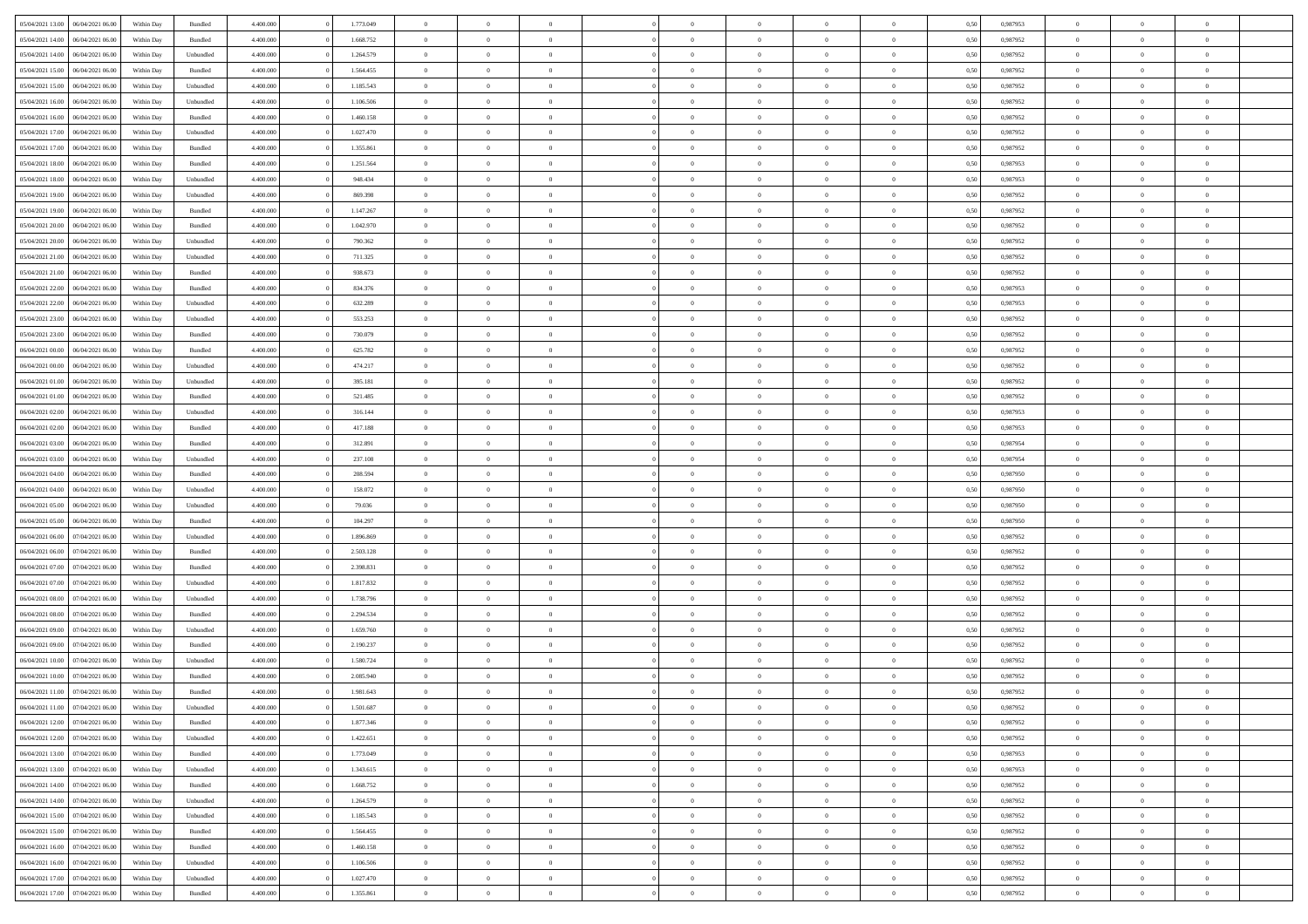| 06/04/2021 18:00<br>07/04/2021 06:00 | Within Day | Bundled            | 4.400.000 | 1.251.564 | $\overline{0}$ | $\Omega$       |                | $\Omega$       | $\Omega$       | $\theta$       | $\theta$       | 0,50 | 0.987953 | $\theta$       | $\theta$       | $\theta$       |  |
|--------------------------------------|------------|--------------------|-----------|-----------|----------------|----------------|----------------|----------------|----------------|----------------|----------------|------|----------|----------------|----------------|----------------|--|
|                                      |            |                    |           |           |                |                |                |                |                |                |                |      |          |                |                |                |  |
| 06/04/2021 18:00<br>07/04/2021 06:00 | Within Day | Unbundled          | 4.400.000 | 948.434   | $\overline{0}$ | $\theta$       | $\overline{0}$ | $\overline{0}$ | $\bf{0}$       | $\overline{0}$ | $\bf{0}$       | 0,50 | 0,987953 | $\theta$       | $\overline{0}$ | $\overline{0}$ |  |
| 06/04/2021 19:00<br>07/04/2021 06:00 | Within Day | Bundled            | 4.400.000 | 1.147.267 | $\overline{0}$ | $\bf{0}$       | $\overline{0}$ | $\bf{0}$       | $\bf{0}$       | $\bf{0}$       | $\mathbf{0}$   | 0,50 | 0,987952 | $\bf{0}$       | $\overline{0}$ | $\overline{0}$ |  |
| 06/04/2021 19:00<br>07/04/2021 06:00 | Within Day | Unbundled          | 4.400.000 | 869.398   | $\overline{0}$ | $\overline{0}$ | $\overline{0}$ | $\overline{0}$ | $\bf{0}$       | $\overline{0}$ | $\overline{0}$ | 0.50 | 0,987952 | $\theta$       | $\theta$       | $\overline{0}$ |  |
| 06/04/2021 20:00<br>07/04/2021 06:00 | Within Day | Unbundled          | 4.400.000 | 790.362   | $\overline{0}$ | $\theta$       | $\overline{0}$ | $\overline{0}$ | $\bf{0}$       | $\overline{0}$ | $\bf{0}$       | 0,50 | 0,987952 | $\theta$       | $\overline{0}$ | $\overline{0}$ |  |
| 06/04/2021 20:00<br>07/04/2021 06.00 | Within Day | Bundled            | 4.400.000 | 1.042.970 | $\overline{0}$ | $\overline{0}$ | $\overline{0}$ | $\bf{0}$       | $\overline{0}$ | $\overline{0}$ | $\mathbf{0}$   | 0,50 | 0,987952 | $\bf{0}$       | $\overline{0}$ | $\bf{0}$       |  |
| 06/04/2021 21:00<br>07/04/2021 06.00 | Within Dav | Bundled            | 4.400.000 | 938.673   | $\overline{0}$ | $\overline{0}$ | $\overline{0}$ | $\overline{0}$ | $\overline{0}$ | $\overline{0}$ | $\overline{0}$ | 0.50 | 0,987952 | $\theta$       | $\overline{0}$ | $\overline{0}$ |  |
|                                      |            |                    |           |           |                |                |                |                |                |                |                |      |          |                |                |                |  |
| 06/04/2021 21:00<br>07/04/2021 06:00 | Within Day | Unbundled          | 4.400.000 | 711.325   | $\overline{0}$ | $\theta$       | $\overline{0}$ | $\overline{0}$ | $\bf{0}$       | $\overline{0}$ | $\bf{0}$       | 0,50 | 0,987952 | $\theta$       | $\theta$       | $\overline{0}$ |  |
| 06/04/2021 22.00<br>07/04/2021 06.00 | Within Day | Bundled            | 4.400.000 | 834.376   | $\overline{0}$ | $\overline{0}$ | $\overline{0}$ | $\bf{0}$       | $\bf{0}$       | $\bf{0}$       | $\mathbf{0}$   | 0,50 | 0,987953 | $\,0\,$        | $\overline{0}$ | $\overline{0}$ |  |
| 06/04/2021 22:00<br>07/04/2021 06.00 | Within Dav | Unbundled          | 4.400.000 | 632.289   | $\overline{0}$ | $\overline{0}$ | $\overline{0}$ | $\overline{0}$ | $\overline{0}$ | $\overline{0}$ | $\overline{0}$ | 0.50 | 0,987953 | $\theta$       | $\overline{0}$ | $\overline{0}$ |  |
| 06/04/2021 23:00<br>07/04/2021 06:00 | Within Day | Bundled            | 4.400.000 | 730.079   | $\overline{0}$ | $\theta$       | $\overline{0}$ | $\overline{0}$ | $\bf{0}$       | $\overline{0}$ | $\bf{0}$       | 0,50 | 0,987952 | $\,$ 0 $\,$    | $\overline{0}$ | $\overline{0}$ |  |
| 06/04/2021 23:00<br>07/04/2021 06.00 | Within Day | Unbundled          | 4.400.000 | 553.253   | $\overline{0}$ | $\overline{0}$ | $\overline{0}$ | $\bf{0}$       | $\bf{0}$       | $\bf{0}$       | $\mathbf{0}$   | 0,50 | 0,987952 | $\overline{0}$ | $\overline{0}$ | $\bf{0}$       |  |
| 07/04/2021 00:00<br>07/04/2021 06:00 | Within Day | Bundled            | 4.400.000 | 625.782   | $\overline{0}$ | $\overline{0}$ | $\overline{0}$ | $\overline{0}$ | $\bf{0}$       | $\overline{0}$ | $\overline{0}$ | 0.50 | 0,987952 | $\theta$       | $\theta$       | $\overline{0}$ |  |
| 07/04/2021 00:00<br>07/04/2021 06.00 | Within Day | Unbundled          | 4.400.000 | 474.217   | $\overline{0}$ | $\theta$       | $\overline{0}$ | $\overline{0}$ | $\bf{0}$       | $\overline{0}$ | $\bf{0}$       | 0,50 | 0,987952 | $\theta$       | $\overline{0}$ | $\overline{0}$ |  |
|                                      |            |                    |           |           |                |                |                |                |                |                |                |      |          |                |                |                |  |
| 07/04/2021 01:00<br>07/04/2021 06:00 | Within Day | Unbundled          | 4.400.000 | 395.181   | $\overline{0}$ | $\overline{0}$ | $\overline{0}$ | $\bf{0}$       | $\overline{0}$ | $\overline{0}$ | $\mathbf{0}$   | 0,50 | 0,987952 | $\overline{0}$ | $\overline{0}$ | $\bf{0}$       |  |
| 07/04/2021 01:00<br>07/04/2021 06:00 | Within Dav | Bundled            | 4.400.000 | 521.485   | $\overline{0}$ | $\overline{0}$ | $\overline{0}$ | $\overline{0}$ | $\overline{0}$ | $\overline{0}$ | $\overline{0}$ | 0.50 | 0,987952 | $\theta$       | $\overline{0}$ | $\overline{0}$ |  |
| 07/04/2021 02:00<br>07/04/2021 06:00 | Within Day | Bundled            | 4.400.000 | 417.188   | $\overline{0}$ | $\theta$       | $\overline{0}$ | $\overline{0}$ | $\bf{0}$       | $\overline{0}$ | $\bf{0}$       | 0,50 | 0,987953 | $\theta$       | $\overline{0}$ | $\overline{0}$ |  |
| 07/04/2021 02:00<br>07/04/2021 06.00 | Within Day | Unbundled          | 4.400.000 | 316.144   | $\overline{0}$ | $\overline{0}$ | $\overline{0}$ | $\bf{0}$       | $\bf{0}$       | $\bf{0}$       | $\mathbf{0}$   | 0,50 | 0,987953 | $\,0\,$        | $\overline{0}$ | $\bf{0}$       |  |
| 07/04/2021 03:00<br>07/04/2021 06.00 | Within Dav | Bundled            | 4.400.000 | 312.891   | $\overline{0}$ | $\overline{0}$ | $\overline{0}$ | $\overline{0}$ | $\overline{0}$ | $\overline{0}$ | $\overline{0}$ | 0.50 | 0,987954 | $\theta$       | $\overline{0}$ | $\overline{0}$ |  |
| 07/04/2021 03:00<br>07/04/2021 06:00 | Within Day | Unbundled          | 4.400.000 | 237.108   | $\overline{0}$ | $\theta$       | $\overline{0}$ | $\overline{0}$ | $\bf{0}$       | $\overline{0}$ | $\bf{0}$       | 0,50 | 0,987954 | $\,$ 0 $\,$    | $\overline{0}$ | $\overline{0}$ |  |
| 07/04/2021 04:00<br>07/04/2021 06.00 | Within Day | Bundled            | 4.400.000 | 208.594   | $\overline{0}$ | $\overline{0}$ | $\overline{0}$ | $\bf{0}$       | $\bf{0}$       | $\bf{0}$       | $\mathbf{0}$   | 0,50 | 0,987950 | $\bf{0}$       | $\overline{0}$ | $\bf{0}$       |  |
| 07/04/2021 04:00<br>07/04/2021 06:00 | Within Day | Unbundled          | 4.400.000 | 158.072   | $\overline{0}$ | $\overline{0}$ | $\overline{0}$ | $\overline{0}$ | $\overline{0}$ | $\overline{0}$ | $\overline{0}$ | 0.50 | 0,987950 | $\theta$       | $\overline{0}$ | $\overline{0}$ |  |
|                                      |            |                    |           |           |                |                |                |                |                |                |                |      |          |                |                |                |  |
| 07/04/2021 05:00<br>07/04/2021 06:00 | Within Day | Bundled            | 4.400.000 | 104.297   | $\overline{0}$ | $\theta$       | $\overline{0}$ | $\overline{0}$ | $\bf{0}$       | $\overline{0}$ | $\bf{0}$       | 0,50 | 0,987950 | $\,$ 0 $\,$    | $\overline{0}$ | $\overline{0}$ |  |
| 07/04/2021 05:00<br>07/04/2021 06.00 | Within Day | Unbundled          | 4.400.000 | 79.036    | $\overline{0}$ | $\overline{0}$ | $\overline{0}$ | $\bf{0}$       | $\overline{0}$ | $\overline{0}$ | $\mathbf{0}$   | 0,50 | 0,987950 | $\bf{0}$       | $\overline{0}$ | $\bf{0}$       |  |
| 07/04/2021 06:00<br>08/04/2021 06:00 | Within Dav | Bundled            | 4.400.000 | 2.503.128 | $\overline{0}$ | $\overline{0}$ | $\overline{0}$ | $\overline{0}$ | $\overline{0}$ | $\overline{0}$ | $\overline{0}$ | 0.50 | 0,987952 | $\theta$       | $\overline{0}$ | $\overline{0}$ |  |
| 07/04/2021 06:00<br>08/04/2021 06:00 | Within Day | Unbundled          | 4.400.000 | 1.896.869 | $\overline{0}$ | $\theta$       | $\overline{0}$ | $\overline{0}$ | $\bf{0}$       | $\overline{0}$ | $\bf{0}$       | 0,50 | 0,987952 | $\theta$       | $\overline{0}$ | $\overline{0}$ |  |
| 07/04/2021 07:00<br>08/04/2021 06:00 | Within Day | Unbundled          | 4.400.000 | 1.817.832 | $\overline{0}$ | $\overline{0}$ | $\overline{0}$ | $\bf{0}$       | $\bf{0}$       | $\bf{0}$       | $\bf{0}$       | 0,50 | 0,987952 | $\,0\,$        | $\overline{0}$ | $\overline{0}$ |  |
| 07/04/2021 07:00<br>08/04/2021 06:00 | Within Day | Bundled            | 4.400.000 | 2.398.831 | $\overline{0}$ | $\overline{0}$ | $\overline{0}$ | $\overline{0}$ | $\overline{0}$ | $\overline{0}$ | $\overline{0}$ | 0.50 | 0,987952 | $\theta$       | $\overline{0}$ | $\overline{0}$ |  |
| 07/04/2021 08:00<br>08/04/2021 06:00 | Within Day | Bundled            | 4.400.000 | 2.294.534 | $\overline{0}$ | $\theta$       | $\overline{0}$ | $\overline{0}$ | $\bf{0}$       | $\overline{0}$ | $\bf{0}$       | 0,50 | 0,987952 | $\,$ 0 $\,$    | $\overline{0}$ | $\overline{0}$ |  |
|                                      |            |                    |           |           |                |                |                |                | $\bf{0}$       |                |                |      |          |                | $\overline{0}$ | $\bf{0}$       |  |
| 07/04/2021 08:00<br>08/04/2021 06:00 | Within Day | Unbundled          | 4.400.000 | 1.738.796 | $\overline{0}$ | $\overline{0}$ | $\overline{0}$ | $\bf{0}$       |                | $\bf{0}$       | $\bf{0}$       | 0,50 | 0,987952 | $\bf{0}$       |                |                |  |
| 07/04/2021 09:00<br>08/04/2021 06:00 | Within Day | Unbundled          | 4.400,000 | 1.659.760 | $\bf{0}$       | $\Omega$       | $\overline{0}$ | $\Omega$       | $\Omega$       | $\overline{0}$ | $\overline{0}$ | 0,50 | 0,987952 | $\,0\,$        | $\theta$       | $\theta$       |  |
| 07/04/2021 09:00<br>08/04/2021 06:00 | Within Day | Bundled            | 4.400.000 | 2.190.237 | $\overline{0}$ | $\theta$       | $\overline{0}$ | $\overline{0}$ | $\bf{0}$       | $\overline{0}$ | $\bf{0}$       | 0,50 | 0,987952 | $\,$ 0 $\,$    | $\overline{0}$ | $\overline{0}$ |  |
| 07/04/2021 10:00<br>08/04/2021 06:00 | Within Day | Bundled            | 4.400.000 | 2.085.940 | $\overline{0}$ | $\overline{0}$ | $\overline{0}$ | $\bf{0}$       | $\overline{0}$ | $\overline{0}$ | $\mathbf{0}$   | 0,50 | 0,987952 | $\overline{0}$ | $\overline{0}$ | $\bf{0}$       |  |
| 07/04/2021 10:00<br>08/04/2021 06:00 | Within Day | Unbundled          | 4.400,000 | 1.580.724 | $\overline{0}$ | $\Omega$       | $\Omega$       | $\Omega$       | $\overline{0}$ | $\overline{0}$ | $\overline{0}$ | 0.50 | 0,987952 | $\,0\,$        | $\theta$       | $\theta$       |  |
| 07/04/2021 11:00<br>08/04/2021 06:00 | Within Day | Bundled            | 4.400.000 | 1.981.643 | $\overline{0}$ | $\theta$       | $\overline{0}$ | $\overline{0}$ | $\bf{0}$       | $\overline{0}$ | $\bf{0}$       | 0,50 | 0,987952 | $\,$ 0 $\,$    | $\overline{0}$ | $\overline{0}$ |  |
| 07/04/2021 11:00<br>08/04/2021 06:00 | Within Day | Unbundled          | 4.400.000 | 1.501.687 | $\overline{0}$ | $\overline{0}$ | $\overline{0}$ | $\bf{0}$       | $\bf{0}$       | $\bf{0}$       | $\bf{0}$       | 0,50 | 0,987952 | $\bf{0}$       | $\overline{0}$ | $\bf{0}$       |  |
| 07/04/2021 12:00<br>08/04/2021 06:00 | Within Day | Unbundled          | 4.400,000 | 1.422.651 | $\overline{0}$ | $\Omega$       | $\overline{0}$ | $\Omega$       | $\overline{0}$ | $\overline{0}$ | $\overline{0}$ | 0.50 | 0.987952 | $\,$ 0 $\,$    | $\theta$       | $\theta$       |  |
|                                      |            |                    |           |           | $\overline{0}$ |                |                |                |                |                |                |      |          |                |                |                |  |
| 07/04/2021 12:00<br>08/04/2021 06:00 | Within Day | Bundled            | 4.400.000 | 1.877.346 |                | $\theta$       | $\overline{0}$ | $\overline{0}$ | $\,$ 0         | $\overline{0}$ | $\bf{0}$       | 0,50 | 0,987952 | $\,$ 0 $\,$    | $\overline{0}$ | $\overline{0}$ |  |
| 07/04/2021 13:00<br>08/04/2021 06:00 | Within Day | Bundled            | 4.400.000 | 1.773.049 | $\overline{0}$ | $\bf{0}$       | $\overline{0}$ | $\bf{0}$       | $\bf{0}$       | $\bf{0}$       | $\mathbf{0}$   | 0,50 | 0,987953 | $\overline{0}$ | $\overline{0}$ | $\bf{0}$       |  |
| 07/04/2021 13:00<br>08/04/2021 06:00 | Within Day | Unbundled          | 4.400,000 | 1.343.615 | $\overline{0}$ | $\Omega$       | $\overline{0}$ | $\Omega$       | $\overline{0}$ | $\overline{0}$ | $\overline{0}$ | 0.50 | 0,987953 | $\,0\,$        | $\theta$       | $\theta$       |  |
| 07/04/2021 14:00<br>08/04/2021 06:00 | Within Day | Bundled            | 4.400.000 | 1.668.752 | $\overline{0}$ | $\overline{0}$ | $\overline{0}$ | $\overline{0}$ | $\,$ 0         | $\overline{0}$ | $\bf{0}$       | 0,50 | 0,987952 | $\,$ 0 $\,$    | $\overline{0}$ | $\overline{0}$ |  |
| 07/04/2021 14:00<br>08/04/2021 06:00 | Within Day | Unbundled          | 4.400.000 | 1.264.579 | $\overline{0}$ | $\overline{0}$ | $\overline{0}$ | $\bf{0}$       | $\bf{0}$       | $\overline{0}$ | $\mathbf{0}$   | 0,50 | 0,987952 | $\overline{0}$ | $\overline{0}$ | $\bf{0}$       |  |
| 07/04/2021 15:00<br>08/04/2021 06:00 | Within Day | Unbundled          | 4.400,000 | 1.185.543 | $\overline{0}$ | $\Omega$       | $\Omega$       | $\Omega$       | $\Omega$       | $\Omega$       | $\overline{0}$ | 0.50 | 0.987952 | $\theta$       | $\theta$       | $\theta$       |  |
| 07/04/2021 15:00<br>08/04/2021 06:00 | Within Day | Bundled            | 4.400.000 | 1.564.455 | $\overline{0}$ | $\overline{0}$ | $\overline{0}$ | $\bf{0}$       | $\,$ 0         | $\bf{0}$       | $\bf{0}$       | 0,50 | 0,987952 | $\,0\,$        | $\,$ 0 $\,$    | $\overline{0}$ |  |
| 07/04/2021 16:00 08/04/2021 06:00    | Within Day | Unbundled          | 4.400.000 | 1.106.506 | $\overline{0}$ | $\bf{0}$       |                |                | $\bf{0}$       |                |                | 0,50 | 0,987952 | $\bf{0}$       | $\overline{0}$ |                |  |
| 07/04/2021 16:00<br>08/04/2021 06:00 |            | Bundled            | 4.400.000 | 1.460.158 | $\overline{0}$ | $\overline{0}$ | $\overline{0}$ | $\Omega$       | $\overline{0}$ | $\overline{0}$ | $\overline{0}$ |      | 0.987952 | $\theta$       | $\theta$       | $\theta$       |  |
|                                      | Within Day |                    |           |           |                |                |                |                |                |                |                | 0,50 |          |                |                |                |  |
| 07/04/2021 17:00<br>08/04/2021 06:00 | Within Day | Bundled            | 4.400.000 | 1.355.861 | $\overline{0}$ | $\bf{0}$       | $\overline{0}$ | $\bf{0}$       | $\,$ 0 $\,$    | $\overline{0}$ | $\,$ 0 $\,$    | 0,50 | 0,987952 | $\,$ 0 $\,$    | $\,$ 0 $\,$    | $\,$ 0         |  |
| 07/04/2021 17:00<br>08/04/2021 06:00 | Within Day | Unbundled          | 4.400.000 | 1.027.470 | $\overline{0}$ | $\overline{0}$ | $\overline{0}$ | $\overline{0}$ | $\overline{0}$ | $\overline{0}$ | $\mathbf{0}$   | 0,50 | 0,987952 | $\overline{0}$ | $\bf{0}$       | $\overline{0}$ |  |
| 07/04/2021 18:00<br>08/04/2021 06:00 | Within Day | $\mathbf B$ undled | 4.400,000 | 1.251.564 | $\overline{0}$ | $\overline{0}$ | $\overline{0}$ | $\Omega$       | $\overline{0}$ | $\overline{0}$ | $\overline{0}$ | 0,50 | 0,987953 | $\overline{0}$ | $\,$ 0 $\,$    | $\overline{0}$ |  |
| 07/04/2021 18:00<br>08/04/2021 06:00 | Within Day | Unbundled          | 4.400.000 | 948.434   | $\overline{0}$ | $\,$ 0         | $\overline{0}$ | $\bf{0}$       | $\,$ 0 $\,$    | $\overline{0}$ | $\,$ 0 $\,$    | 0,50 | 0,987953 | $\,$ 0 $\,$    | $\overline{0}$ | $\overline{0}$ |  |
| 07/04/2021 19:00<br>08/04/2021 06:00 | Within Day | Bundled            | 4.400.000 | 1.147.267 | $\overline{0}$ | $\overline{0}$ | $\overline{0}$ | $\overline{0}$ | $\overline{0}$ | $\overline{0}$ | $\mathbf{0}$   | 0,50 | 0,987952 | $\overline{0}$ | $\overline{0}$ | $\bf{0}$       |  |
| 07/04/2021 19:00<br>08/04/2021 06:00 | Within Day | Unbundled          | 4.400.000 | 869,398   | $\overline{0}$ | $\overline{0}$ | $\overline{0}$ | $\overline{0}$ | $\overline{0}$ | $\overline{0}$ | $\overline{0}$ | 0.50 | 0,987952 | $\overline{0}$ | $\theta$       | $\overline{0}$ |  |
| 07/04/2021 20:00<br>08/04/2021 06:00 | Within Day | Bundled            | 4.400.000 | 1.042.970 | $\overline{0}$ | $\,$ 0         | $\overline{0}$ | $\overline{0}$ | $\bf{0}$       | $\overline{0}$ | $\bf{0}$       | 0,50 | 0,987952 | $\,$ 0 $\,$    | $\overline{0}$ | $\overline{0}$ |  |
| 07/04/2021 20:00<br>08/04/2021 06:00 | Within Day | Unbundled          | 4.400.000 | 790.362   | $\overline{0}$ | $\bf{0}$       | $\overline{0}$ | $\overline{0}$ | $\overline{0}$ | $\overline{0}$ | $\mathbf{0}$   | 0,50 | 0,987952 | $\overline{0}$ | $\overline{0}$ | $\bf{0}$       |  |
|                                      |            |                    |           |           |                |                |                |                |                |                |                |      |          |                |                |                |  |
| 07/04/2021 21:00<br>08/04/2021 06:00 | Within Day | Bundled            | 4.400,000 | 938.673   | $\overline{0}$ | $\overline{0}$ | $\overline{0}$ | $\Omega$       | $\overline{0}$ | $\overline{0}$ | $\overline{0}$ | 0.50 | 0,987952 | $\overline{0}$ | $\overline{0}$ | $\overline{0}$ |  |
| 07/04/2021 21:00<br>08/04/2021 06:00 | Within Day | Unbundled          | 4.400.000 | 711.325   | $\overline{0}$ | $\bf{0}$       | $\overline{0}$ | $\bf{0}$       | $\bf{0}$       | $\overline{0}$ | $\mathbf{0}$   | 0,50 | 0,987952 | $\,$ 0 $\,$    | $\,$ 0 $\,$    | $\bf{0}$       |  |
| 07/04/2021 22.00<br>08/04/2021 06:00 | Within Day | Unbundled          | 4.400.000 | 632.289   | $\overline{0}$ | $\overline{0}$ | $\overline{0}$ | $\overline{0}$ | $\overline{0}$ | $\overline{0}$ | $\mathbf{0}$   | 0,50 | 0,987953 | $\overline{0}$ | $\bf{0}$       | $\overline{0}$ |  |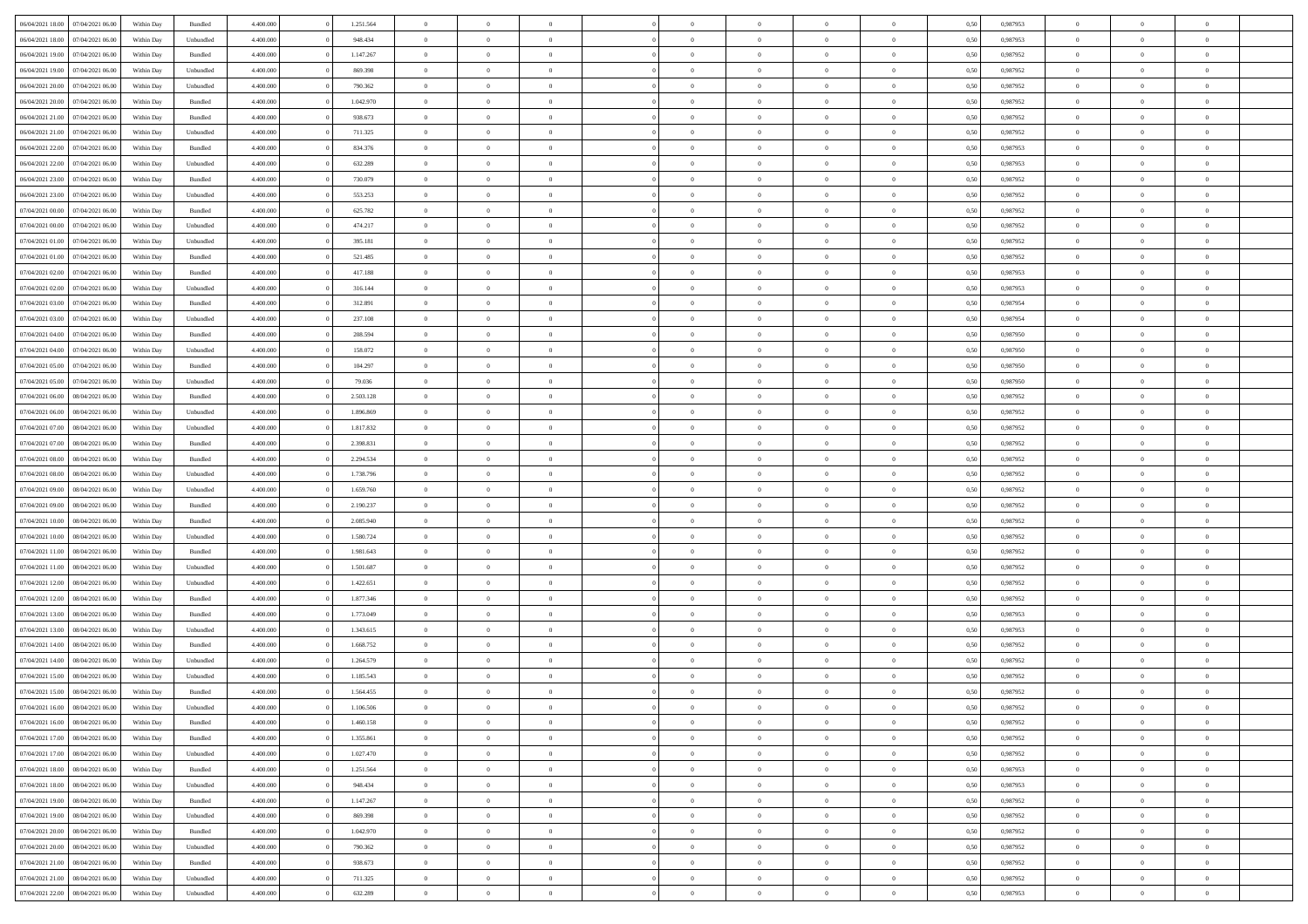| 07/04/2021 22:00 08/04/2021 06:00                                            | Within Day               | Bundled              | 4.400.000              | 834.376              | $\overline{0}$                   | $\overline{0}$             | $\Omega$                         | $\Omega$                         | $\theta$             | $\Omega$                         | $\overline{0}$             | 0,50         | 0,987953             | $\theta$                   | $\theta$                  | $\theta$                   |  |
|------------------------------------------------------------------------------|--------------------------|----------------------|------------------------|----------------------|----------------------------------|----------------------------|----------------------------------|----------------------------------|----------------------|----------------------------------|----------------------------|--------------|----------------------|----------------------------|---------------------------|----------------------------|--|
| 07/04/2021 23:00<br>08/04/2021 06:00                                         | Within Day               | Unbundled            | 4.400.000              | 553.253              | $\overline{0}$                   | $\overline{0}$             | $\overline{0}$                   | $\overline{0}$                   | $\theta$             | $\overline{0}$                   | $\bf{0}$                   | 0,50         | 0,987952             | $\theta$                   | $\theta$                  | $\overline{0}$             |  |
| 07/04/2021 23:00<br>08/04/2021 06:00                                         | Within Day               | Bundled              | 4.400.000              | 730.079              | $\overline{0}$                   | $\bf{0}$                   | $\overline{0}$                   | $\overline{0}$                   | $\overline{0}$       | $\overline{0}$                   | $\bf{0}$                   | 0,50         | 0,987952             | $\bf{0}$                   | $\overline{0}$            | $\overline{0}$             |  |
| 08/04/2021 00:00<br>08/04/2021 06:00                                         | Within Day               | Bundled              | 4.400.000              | 625.782              | $\overline{0}$                   | $\overline{0}$             | $\overline{0}$                   | $\overline{0}$                   | $\theta$             | $\overline{0}$                   | $\overline{0}$             | 0.50         | 0,987952             | $\theta$                   | $\theta$                  | $\overline{0}$             |  |
| 08/04/2021 00:00<br>08/04/2021 06:00                                         | Within Day               | Unbundled            | 4.400.000              | 474.217              | $\overline{0}$                   | $\overline{0}$             | $\overline{0}$                   | $\overline{0}$                   | $\theta$             | $\overline{0}$                   | $\bf{0}$                   | 0,50         | 0,987952             | $\theta$                   | $\theta$                  | $\overline{0}$             |  |
| 08/04/2021 01:00<br>08/04/2021 06:00                                         | Within Day               | Unbundled            | 4.400.000              | 395.181              | $\overline{0}$                   | $\bf{0}$                   | $\overline{0}$                   | $\overline{0}$                   | $\overline{0}$       | $\overline{0}$                   | $\bf{0}$                   | 0,50         | 0,987952             | $\overline{0}$             | $\overline{0}$            | $\bf{0}$                   |  |
| 08/04/2021 01:00<br>08/04/2021 06:00                                         | Within Day               | Bundled              | 4.400.000              | 521.485              | $\overline{0}$                   | $\overline{0}$             | $\overline{0}$                   | $\overline{0}$                   | $\overline{0}$       | $\overline{0}$                   | $\overline{0}$             | 0.5(         | 0,987952             | $\theta$                   | $\theta$                  | $\overline{0}$             |  |
| 08/04/2021 02:00<br>08/04/2021 06:00                                         | Within Day               | Unbundled            | 4.400.000              | 316.144              | $\bf{0}$                         | $\theta$                   | $\overline{0}$                   | $\overline{0}$                   | $\theta$             | $\overline{0}$                   | $\bf{0}$                   | 0,50         | 0,987953             | $\theta$                   | $\theta$                  | $\overline{0}$             |  |
|                                                                              |                          |                      |                        |                      |                                  | $\bf{0}$                   |                                  |                                  | $\overline{0}$       |                                  |                            |              |                      | $\bf{0}$                   | $\bf{0}$                  | $\overline{0}$             |  |
| 08/04/2021 02:00<br>08/04/2021 06:00<br>08/04/2021 03:00<br>08/04/2021 06:00 | Within Day               | Bundled<br>Bundled   | 4.400.000<br>4.400.000 | 417.188<br>312.891   | $\overline{0}$<br>$\overline{0}$ | $\overline{0}$             | $\overline{0}$<br>$\overline{0}$ | $\overline{0}$<br>$\overline{0}$ | $\overline{0}$       | $\overline{0}$<br>$\overline{0}$ | $\bf{0}$<br>$\overline{0}$ | 0,50<br>0.50 | 0,987953<br>0,987954 | $\theta$                   | $\theta$                  | $\overline{0}$             |  |
|                                                                              | Within Day               |                      |                        |                      |                                  |                            |                                  |                                  |                      |                                  |                            |              |                      |                            |                           |                            |  |
| 08/04/2021 03:00<br>08/04/2021 06:00                                         | Within Day               | Unbundled            | 4.400.000              | 237.108              | $\bf{0}$                         | $\overline{0}$             | $\overline{0}$                   | $\overline{0}$                   | $\theta$             | $\overline{0}$                   | $\bf{0}$                   | 0,50         | 0,987954             | $\theta$                   | $\theta$                  | $\overline{0}$             |  |
| 08/04/2021 04:00<br>08/04/2021 06:00                                         | Within Day               | Unbundled            | 4.400.000              | 158.072              | $\overline{0}$                   | $\bf{0}$                   | $\overline{0}$                   | $\overline{0}$                   | $\bf{0}$             | $\overline{0}$                   | $\bf{0}$                   | 0,50         | 0,987950             | $\bf{0}$                   | $\overline{0}$            | $\overline{0}$             |  |
| 08/04/2021 04:00<br>08/04/2021 06:00                                         | Within Day               | Bundled              | 4.400.000              | 208.594              | $\overline{0}$                   | $\overline{0}$             | $\overline{0}$                   | $\overline{0}$                   | $\overline{0}$       | $\overline{0}$                   | $\overline{0}$             | 0.5(         | 0.987950             | $\theta$                   | $\theta$                  | $\overline{0}$             |  |
| 08/04/2021 05:00<br>08/04/2021 06:00                                         | Within Day               | Unbundled            | 4.400.000              | 79.036               | $\overline{0}$                   | $\overline{0}$             | $\overline{0}$                   | $\overline{0}$                   | $\theta$             | $\overline{0}$                   | $\,$ 0 $\,$                | 0,50         | 0,987950             | $\theta$                   | $\theta$                  | $\overline{0}$             |  |
| 08/04/2021 05:00<br>08/04/2021 06:00                                         | Within Day               | Bundled              | 4.400.000              | 104.297              | $\overline{0}$                   | $\bf{0}$                   | $\overline{0}$                   | $\overline{0}$                   | $\overline{0}$       | $\overline{0}$                   | $\bf{0}$                   | 0,50         | 0,987950             | $\bf{0}$                   | $\overline{0}$            | $\bf{0}$                   |  |
| 08/04/2021 06:00<br>09/04/2021 06:00                                         | Within Day               | Unbundled            | 4.400.000              | 1.896.869            | $\overline{0}$                   | $\overline{0}$             | $\overline{0}$                   | $\overline{0}$                   | $\overline{0}$       | $\overline{0}$                   | $\overline{0}$             | 0.5(         | 0,987952             | $\theta$                   | $\theta$                  | $\overline{0}$             |  |
| 08/04/2021 06:00<br>09/04/2021 06:00                                         | Within Day               | Bundled              | 4.400.000              | 2.503.128            | $\bf{0}$                         | $\overline{0}$             | $\overline{0}$                   | $\overline{0}$                   | $\theta$             | $\overline{0}$                   | $\bf{0}$                   | 0,50         | 0,987952             | $\theta$                   | $\theta$                  | $\overline{0}$             |  |
| 08/04/2021 07:00<br>09/04/2021 06.00                                         | Within Day               | Bundled              | 4.400.000              | 2.398.831            | $\overline{0}$                   | $\bf{0}$                   | $\overline{0}$                   | $\overline{0}$                   | $\overline{0}$       | $\overline{0}$                   | $\bf{0}$                   | 0,50         | 0,987952             | $\bf{0}$                   | $\overline{0}$            | $\overline{0}$             |  |
| 08/04/2021 07:00<br>09/04/2021 06:00                                         | Within Day               | Unbundled            | 4.400.000              | 1.817.832            | $\overline{0}$                   | $\overline{0}$             | $\overline{0}$                   | $\overline{0}$                   | $\overline{0}$       | $\overline{0}$                   | $\overline{0}$             | 0.50         | 0,987952             | $\theta$                   | $\theta$                  | $\overline{0}$             |  |
| 08/04/2021 08:00<br>09/04/2021 06:00                                         | Within Day               | Unbundled            | 4.400.000              | 1.738.796            | $\bf{0}$                         | $\overline{0}$             | $\overline{0}$                   | $\overline{0}$                   | $\theta$             | $\overline{0}$                   | $\bf{0}$                   | 0,50         | 0,987952             | $\theta$                   | $\theta$                  | $\overline{0}$             |  |
| 08/04/2021 08:00<br>09/04/2021 06.00                                         | Within Day               | Bundled              | 4.400.000              | 2.294.534            | $\overline{0}$                   | $\bf{0}$                   | $\overline{0}$                   | $\overline{0}$                   | $\overline{0}$       | $\overline{0}$                   | $\bf{0}$                   | 0,50         | 0,987952             | $\bf{0}$                   | $\overline{0}$            | $\overline{0}$             |  |
| 08/04/2021 09:00<br>09/04/2021 06:00                                         | Within Day               | Bundled              | 4.400.000              | 2.190.237            | $\overline{0}$                   | $\overline{0}$             | $\overline{0}$                   | $\overline{0}$                   | $\overline{0}$       | $\overline{0}$                   | $\overline{0}$             | 0.5(         | 0.987952             | $\theta$                   | $\theta$                  | $\overline{0}$             |  |
| 08/04/2021 09:00<br>09/04/2021 06:00                                         | Within Day               | Unbundled            | 4.400.000              | 1.659.760            | $\bf{0}$                         | $\overline{0}$             | $\overline{0}$                   | $\overline{0}$                   | $\theta$             | $\overline{0}$                   | $\bf{0}$                   | 0,50         | 0,987952             | $\theta$                   | $\theta$                  | $\overline{0}$             |  |
| 08/04/2021 10:00<br>09/04/2021 06.00                                         | Within Day               | Bundled              | 4.400.000              | 2.085.940            | $\overline{0}$                   | $\bf{0}$                   | $\overline{0}$                   | $\overline{0}$                   | $\overline{0}$       | $\overline{0}$                   | $\bf{0}$                   | 0,50         | 0,987952             | $\overline{0}$             | $\overline{0}$            | $\bf{0}$                   |  |
| 08/04/2021 10:00<br>09/04/2021 06:00                                         | Within Day               | Unbundled            | 4.400.000              | 1.580.724            | $\overline{0}$                   | $\overline{0}$             | $\overline{0}$                   | $\overline{0}$                   | $\overline{0}$       | $\overline{0}$                   | $\overline{0}$             | 0.5(         | 0,987952             | $\theta$                   | $\theta$                  | $\overline{0}$             |  |
| 08/04/2021 11:00<br>09/04/2021 06:00                                         | Within Day               | Bundled              | 4.400.000              | 1.981.643            | $\bf{0}$                         | $\overline{0}$             | $\overline{0}$                   | $\overline{0}$                   | $\theta$             | $\overline{0}$                   | $\bf{0}$                   | 0,50         | 0,987952             | $\theta$                   | $\theta$                  | $\overline{0}$             |  |
| 08/04/2021 11:00<br>09/04/2021 06.00                                         | Within Day               | Unbundled            | 4.400.000              | 1.501.687            | $\overline{0}$                   | $\bf{0}$                   | $\overline{0}$                   | $\overline{0}$                   | $\overline{0}$       | $\overline{0}$                   | $\bf{0}$                   | 0,50         | 0,987952             | $\bf{0}$                   | $\bf{0}$                  | $\overline{0}$             |  |
| 08/04/2021 12:00<br>09/04/2021 06:00                                         | Within Day               | Bundled              | 4.400.000              | 1.877.346            | $\overline{0}$                   | $\overline{0}$             | $\overline{0}$                   | $\overline{0}$                   | $\overline{0}$       | $\overline{0}$                   | $\overline{0}$             | 0.5(         | 0,987952             | $\theta$                   | $\theta$                  | $\overline{0}$             |  |
| 08/04/2021 12:00<br>09/04/2021 06:00                                         | Within Day               | Unbundled            | 4.400.000              | 1.422.651            | $\bf{0}$                         | $\overline{0}$             | $\overline{0}$                   | $\overline{0}$                   | $\theta$             | $\overline{0}$                   | $\bf{0}$                   | 0,50         | 0,987952             | $\theta$                   | $\theta$                  | $\overline{0}$             |  |
| 08/04/2021 13:00<br>09/04/2021 06.00                                         | Within Day               | Unbundled            | 4.400.000              | 1.343.615            | $\overline{0}$                   | $\bf{0}$                   | $\overline{0}$                   | $\overline{0}$                   | $\bf{0}$             | $\overline{0}$                   | $\bf{0}$                   | 0,50         | 0,987953             | $\bf{0}$                   | $\overline{0}$            | $\overline{0}$             |  |
| 08/04/2021 13:00<br>09/04/2021 06.00                                         | Within Day               | Bundled              | 4,400,000              | 1.773.049            | $\overline{0}$                   | $\overline{0}$             | $\Omega$                         | $\Omega$                         | $\Omega$             | $\Omega$                         | $\overline{0}$             | 0.50         | 0,987953             | $\,$ 0 $\,$                | $\Omega$                  | $\theta$                   |  |
| 08/04/2021 14:00<br>09/04/2021 06:00                                         | Within Day               | Bundled              | 4.400.000              | 1.668.752            | $\bf{0}$                         | $\overline{0}$             | $\overline{0}$                   | $\overline{0}$                   | $\theta$             | $\overline{0}$                   | $\bf{0}$                   | 0,50         | 0,987952             | $\theta$                   | $\theta$                  | $\overline{0}$             |  |
| 08/04/2021 14:00<br>09/04/2021 06.00                                         | Within Day               | Unbundled            | 4.400.000              | 1.264.579            | $\overline{0}$                   | $\bf{0}$                   | $\overline{0}$                   | $\overline{0}$                   | $\overline{0}$       | $\overline{0}$                   | $\bf{0}$                   | 0,50         | 0,987952             | $\overline{0}$             | $\overline{0}$            | $\bf{0}$                   |  |
| 08/04/2021 15:00<br>09/04/2021 06:00                                         | Within Day               | Bundled              | 4,400,000              | 1.564.455            | $\overline{0}$                   | $\overline{0}$             | $\Omega$                         | $\Omega$                         | $\overline{0}$       | $\Omega$                         | $\overline{0}$             | 0.50         | 0,987952             | $\theta$                   | $\theta$                  | $\theta$                   |  |
| 08/04/2021 15:00<br>09/04/2021 06:00                                         | Within Day               | Unbundled            | 4.400.000              | 1.185.543            | $\bf{0}$                         | $\overline{0}$             | $\overline{0}$                   | $\overline{0}$                   | $\theta$             | $\overline{0}$                   | $\bf{0}$                   | 0,50         | 0,987952             | $\theta$                   | $\theta$                  | $\overline{0}$             |  |
| 08/04/2021 16:00<br>09/04/2021 06.00                                         | Within Day               | Unbundled            | 4.400.000              | 1.106.506            | $\overline{0}$                   | $\bf{0}$                   | $\overline{0}$                   | $\overline{0}$                   | $\overline{0}$       | $\overline{0}$                   | $\bf{0}$                   | 0,50         | 0,987952             | $\bf{0}$                   | $\overline{0}$            | $\overline{0}$             |  |
| 08/04/2021 16:00<br>09/04/2021 06:00                                         | Within Day               | Bundled              | 4,400,000              | 1.460.158            | $\overline{0}$                   | $\overline{0}$             | $\Omega$                         | $\Omega$                         | $\Omega$             | $\Omega$                         | $\overline{0}$             | 0.50         | 0.987952             | $\theta$                   | $\Omega$                  | $\theta$                   |  |
| 08/04/2021 17:00<br>09/04/2021 06:00                                         | Within Day               | Unbundled            | 4.400.000              | 1.027.470            | $\bf{0}$                         | $\overline{0}$             | $\overline{0}$                   | $\overline{0}$                   | $\theta$             | $\overline{0}$                   | $\bf{0}$                   | 0,50         | 0,987952             | $\theta$                   | $\theta$                  | $\overline{0}$             |  |
| 08/04/2021 17:00<br>09/04/2021 06.00                                         | Within Day               | Bundled              | 4.400.000              | 1.355.861            | $\overline{0}$                   | $\bf{0}$                   | $\overline{0}$                   | $\overline{0}$                   | $\overline{0}$       | $\overline{0}$                   | $\bf{0}$                   | 0,50         | 0,987952             | $\bf{0}$                   | $\overline{0}$            | $\overline{0}$             |  |
|                                                                              |                          |                      | 4,400,000              |                      | $\overline{0}$                   | $\overline{0}$             | $\Omega$                         | $\Omega$                         | $\theta$             | $\Omega$                         | $\overline{0}$             | 0.50         |                      | $\,$ 0 $\,$                | $\overline{0}$            | $\theta$                   |  |
| 08/04/2021 18:00<br>09/04/2021 06.00                                         | Within Day               | Bundled              |                        | 1.251.564            |                                  |                            |                                  |                                  |                      |                                  |                            |              | 0,987953             | $\theta$                   | $\theta$                  |                            |  |
| 08/04/2021 18:00<br>09/04/2021 06:00                                         | Within Day               | Unbundled            | 4.400.000              | 948.434              | $\bf{0}$                         | $\overline{0}$<br>$\bf{0}$ | $\overline{0}$                   | $\overline{0}$                   | $\theta$<br>$\bf{0}$ | $\overline{0}$                   | $\bf{0}$                   | 0,50         | 0,987953             |                            | $\overline{0}$            | $\overline{0}$<br>$\bf{0}$ |  |
| 08/04/2021 19:00<br>09/04/2021 06.00<br>09/04/2021 06:00                     | Within Day               | Bundled              | 4.400.000<br>4,400,000 | 1.147.267<br>869,398 | $\overline{0}$                   | $\Omega$                   | $\overline{0}$<br>$\Omega$       | $\overline{0}$<br>$\Omega$       | $\Omega$             | $\overline{0}$<br>$\theta$       | $\bf{0}$                   | 0,50         | 0,987952<br>0.987952 | $\overline{0}$<br>$\theta$ |                           | $\theta$                   |  |
| 08/04/2021 19:00<br>08/04/2021 20:00<br>09/04/2021 06:00                     | Within Day<br>Within Day | Unbundled<br>Bundled | 4.400.000              | 1.042.970            | $\overline{0}$<br>$\bf{0}$       | $\bf{0}$                   | $\overline{0}$                   | $\overline{0}$                   | $\bf{0}$             | $\bf{0}$                         | $\overline{0}$<br>$\bf{0}$ | 0.50<br>0,50 | 0,987952             | $\bf{0}$                   | $\overline{0}$<br>$\,0\,$ | $\overline{0}$             |  |
|                                                                              |                          |                      |                        |                      |                                  |                            |                                  |                                  |                      |                                  |                            |              |                      |                            |                           |                            |  |
| 08/04/2021 20:00 09/04/2021 06:00                                            | Within Day               | Unbundled            | 4.400.000              | 790.362              | $\bf{0}$                         | $\bf{0}$                   |                                  |                                  |                      |                                  |                            | 0,50         | 0,987952             | $\bf{0}$                   | $\bf{0}$                  |                            |  |
| 08/04/2021 21:00 09/04/2021 06:00                                            | Within Day               | Unbundled            | 4.400.000              | 711.325              | $\theta$                         | $\overline{0}$             | $\Omega$                         | $\theta$                         | $\overline{0}$       | $\overline{0}$                   | $\overline{0}$             | 0.50         | 0.987952             | $\theta$                   | $\theta$                  | $\theta$                   |  |
| 08/04/2021 21:00<br>09/04/2021 06:00                                         | Within Day               | Bundled              | 4.400.000              | 938.673              | $\overline{0}$                   | $\overline{0}$             | $\overline{0}$                   | $\overline{0}$                   | $\,$ 0 $\,$          | $\overline{0}$                   | $\,$ 0 $\,$                | 0,50         | 0,987952             | $\,$ 0 $\,$                | $\,$ 0 $\,$               | $\,$ 0                     |  |
| 08/04/2021 22.00<br>09/04/2021 06:00                                         | Within Day               | Unbundled            | 4.400.000              | 632.289              | $\overline{0}$                   | $\overline{0}$             | $\overline{0}$                   | $\overline{0}$                   | $\mathbf{0}$         | $\overline{0}$                   | $\bf{0}$                   | 0,50         | 0,987953             | $\overline{0}$             | $\overline{0}$            | $\overline{0}$             |  |
| 08/04/2021 22:00<br>09/04/2021 06:00                                         | Within Day               | Bundled              | 4.400.000              | 834.376              | $\overline{0}$                   | $\bf{0}$                   | $\overline{0}$                   | $\overline{0}$                   | $\overline{0}$       | $\overline{0}$                   | $\bf{0}$                   | 0,50         | 0,987953             | $\bf{0}$                   | $\theta$                  | $\overline{0}$             |  |
| 08/04/2021 23:00<br>09/04/2021 06:00                                         | Within Day               | Bundled              | 4.400.000              | 730.079              | $\overline{0}$                   | $\overline{0}$             | $\overline{0}$                   | $\overline{0}$                   | $\overline{0}$       | $\overline{0}$                   | $\bf{0}$                   | 0,50         | 0,987952             | $\,$ 0 $\,$                | $\,$ 0 $\,$               | $\overline{0}$             |  |
| 08/04/2021 23:00<br>09/04/2021 06:00                                         | Within Day               | Unbundled            | 4.400.000              | 553.253              | $\overline{0}$                   | $\overline{0}$             | $\overline{0}$                   | $\overline{0}$                   | $\overline{0}$       | $\overline{0}$                   | $\mathbf{0}$               | 0,50         | 0,987952             | $\overline{0}$             | $\overline{0}$            | $\overline{0}$             |  |
| 09/04/2021 00:00<br>09/04/2021 06:00                                         | Within Day               | Unbundled            | 4.400.000              | 474.217              | $\overline{0}$                   | $\bf{0}$                   | $\overline{0}$                   | $\overline{0}$                   | $\overline{0}$       | $\overline{0}$                   | $\bf{0}$                   | 0.50         | 0,987952             | $\overline{0}$             | $\theta$                  | $\overline{0}$             |  |
| 09/04/2021 00:00<br>09/04/2021 06:00                                         | Within Day               | Bundled              | 4.400.000              | 625.782              | $\overline{0}$                   | $\overline{0}$             | $\overline{0}$                   | $\overline{0}$                   | $\overline{0}$       | $\bf{0}$                         | $\bf{0}$                   | 0,50         | 0,987952             | $\,$ 0 $\,$                | $\,$ 0 $\,$               | $\overline{0}$             |  |
| 09/04/2021 01:00<br>09/04/2021 06:00                                         | Within Day               | Unbundled            | 4.400.000              | 395.181              | $\overline{0}$                   | $\bf{0}$                   | $\overline{0}$                   | $\overline{0}$                   | $\overline{0}$       | $\overline{0}$                   | $\bf{0}$                   | 0,50         | 0,987952             | $\overline{0}$             | $\overline{0}$            | $\bf{0}$                   |  |
| 09/04/2021 01:00<br>09/04/2021 06:00                                         | Within Day               | Bundled              | 4.400.000              | 521.485              | $\overline{0}$                   | $\overline{0}$             | $\overline{0}$                   | $\overline{0}$                   | $\overline{0}$       | $\overline{0}$                   | $\bf{0}$                   | 0.50         | 0,987952             | $\overline{0}$             | $\overline{0}$            | $\overline{0}$             |  |
| 09/04/2021 02:00<br>09/04/2021 06:00                                         | Within Day               | Bundled              | 4.400.000              | 417.188              | $\overline{0}$                   | $\,$ 0                     | $\overline{0}$                   | $\overline{0}$                   | $\bf{0}$             | $\bf{0}$                         | $\bf{0}$                   | 0,50         | 0,987953             | $\,$ 0 $\,$                | $\,$ 0 $\,$               | $\bf{0}$                   |  |
| 09/04/2021 02:00 09/04/2021 06:00                                            | Within Day               | Unbundled            | 4.400.000              | 316.144              | $\overline{0}$                   | $\bf{0}$                   | $\overline{0}$                   | $\overline{0}$                   | $\overline{0}$       | $\overline{0}$                   | $\bf{0}$                   | 0,50         | 0,987953             | $\bf{0}$                   | $\overline{0}$            | $\bf{0}$                   |  |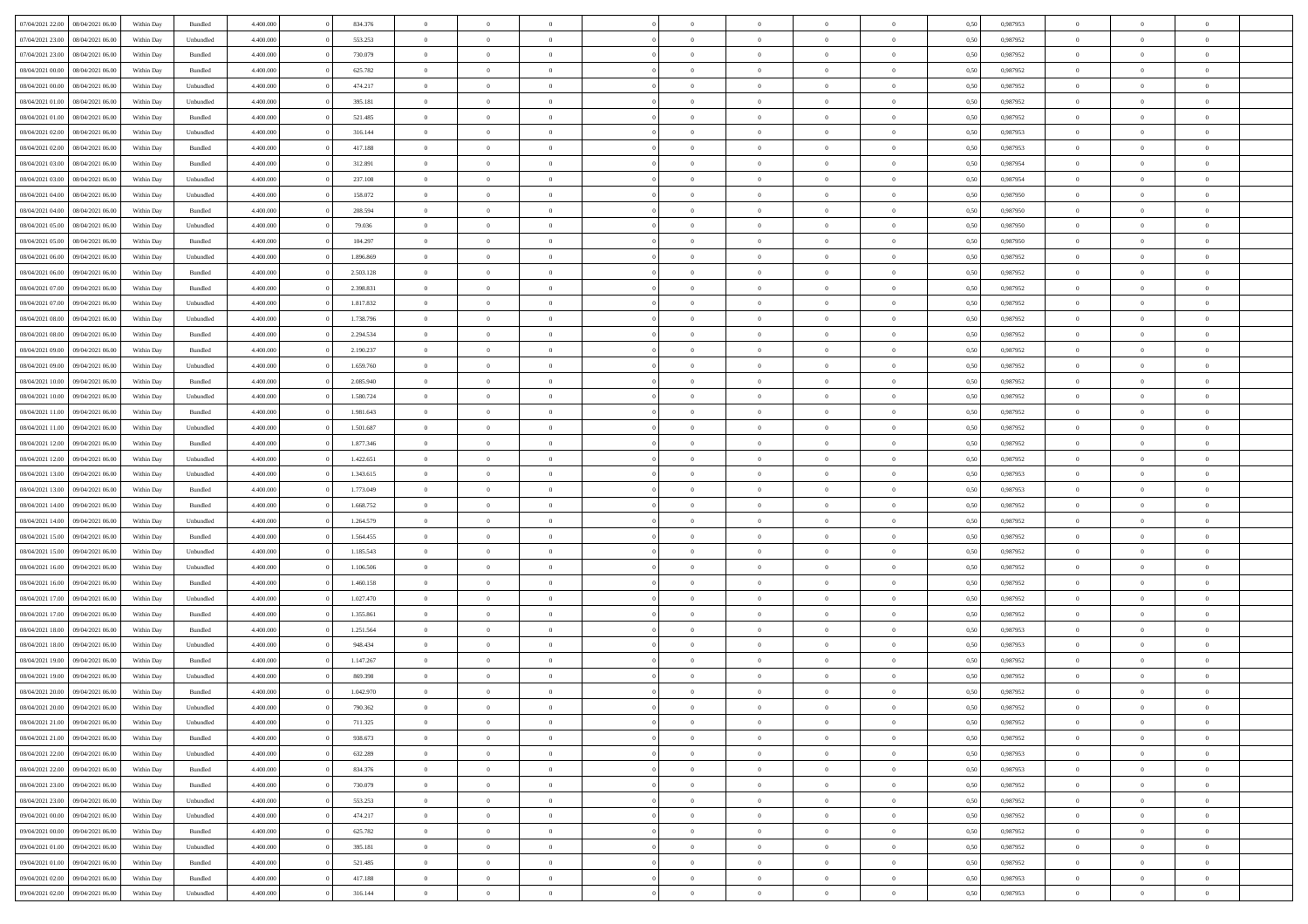|                  |                  |            |                    |           |           | $\overline{0}$ | $\Omega$       |                |                | $\Omega$       | $\Omega$       | $\theta$       |      |          | $\theta$       | $\theta$       | $\theta$       |  |
|------------------|------------------|------------|--------------------|-----------|-----------|----------------|----------------|----------------|----------------|----------------|----------------|----------------|------|----------|----------------|----------------|----------------|--|
| 09/04/2021 03:00 | 09/04/2021 06:00 | Within Day | Bundled            | 4.400.000 | 312.891   |                |                |                | $\Omega$       |                |                |                | 0.50 | 0.987954 |                |                |                |  |
| 09/04/2021 03:00 | 09/04/2021 06:00 | Within Day | Unbundled          | 4.400.000 | 237.108   | $\overline{0}$ | $\theta$       | $\overline{0}$ | $\overline{0}$ | $\bf{0}$       | $\overline{0}$ | $\bf{0}$       | 0,50 | 0,987954 | $\theta$       | $\theta$       | $\overline{0}$ |  |
| 09/04/2021 04:00 | 09/04/2021 06:00 | Within Day | Bundled            | 4.400.000 | 208.594   | $\overline{0}$ | $\overline{0}$ | $\overline{0}$ | $\bf{0}$       | $\bf{0}$       | $\bf{0}$       | $\bf{0}$       | 0,50 | 0,987950 | $\bf{0}$       | $\overline{0}$ | $\overline{0}$ |  |
| 09/04/2021 04:00 | 09/04/2021 06:00 | Within Day | Unbundled          | 4.400.000 | 158.072   | $\overline{0}$ | $\overline{0}$ | $\overline{0}$ | $\overline{0}$ | $\bf{0}$       | $\overline{0}$ | $\overline{0}$ | 0.50 | 0,987950 | $\theta$       | $\theta$       | $\overline{0}$ |  |
| 09/04/2021 05:00 | 09/04/2021 06:00 | Within Day | Bundled            | 4.400.000 | 104.297   | $\overline{0}$ | $\theta$       | $\overline{0}$ | $\overline{0}$ | $\bf{0}$       | $\overline{0}$ | $\bf{0}$       | 0,50 | 0,987950 | $\theta$       | $\theta$       | $\overline{0}$ |  |
|                  |                  |            |                    |           |           |                |                |                |                |                |                |                |      |          |                |                |                |  |
| 09/04/2021 05:00 | 09/04/2021 06:00 | Within Day | Unbundled          | 4.400.000 | 79.036    | $\overline{0}$ | $\bf{0}$       | $\overline{0}$ | $\bf{0}$       | $\overline{0}$ | $\overline{0}$ | $\mathbf{0}$   | 0,50 | 0,987950 | $\bf{0}$       | $\overline{0}$ | $\bf{0}$       |  |
| 09/04/2021 06:00 | 10/04/2021 06:00 | Within Dav | Unbundled          | 4.400.000 | 1.896.869 | $\overline{0}$ | $\overline{0}$ | $\overline{0}$ | $\overline{0}$ | $\overline{0}$ | $\overline{0}$ | $\overline{0}$ | 0.50 | 0,987952 | $\theta$       | $\overline{0}$ | $\overline{0}$ |  |
| 09/04/2021 06:00 | 10/04/2021 06:00 | Within Day | Bundled            | 4.400.000 | 2.503.128 | $\overline{0}$ | $\theta$       | $\overline{0}$ | $\overline{0}$ | $\bf{0}$       | $\overline{0}$ | $\bf{0}$       | 0,50 | 0,987952 | $\theta$       | $\theta$       | $\overline{0}$ |  |
| 09/04/2021 07:00 | 10/04/2021 06:00 | Within Day | Bundled            | 4.400.000 | 2.398.831 | $\overline{0}$ | $\overline{0}$ | $\overline{0}$ | $\bf{0}$       | $\bf{0}$       | $\bf{0}$       | $\bf{0}$       | 0,50 | 0,987952 | $\,0\,$        | $\overline{0}$ | $\overline{0}$ |  |
| 09/04/2021 07:00 | 10/04/2021 06:00 | Within Dav | Unbundled          | 4.400.000 | 1.817.832 | $\overline{0}$ | $\overline{0}$ | $\overline{0}$ | $\overline{0}$ | $\overline{0}$ | $\overline{0}$ | $\overline{0}$ | 0.50 | 0,987952 | $\theta$       | $\overline{0}$ | $\overline{0}$ |  |
| 09/04/2021 08:00 | 10/04/2021 06:00 | Within Day | Unbundled          | 4.400.000 | 1.738.796 | $\overline{0}$ | $\theta$       | $\overline{0}$ | $\overline{0}$ | $\bf{0}$       | $\overline{0}$ | $\bf{0}$       | 0,50 | 0,987952 | $\,$ 0 $\,$    | $\overline{0}$ | $\overline{0}$ |  |
| 09/04/2021 08:00 | 10/04/2021 06:00 | Within Day | Bundled            | 4.400.000 | 2.294.534 | $\overline{0}$ | $\overline{0}$ | $\overline{0}$ | $\bf{0}$       | $\bf{0}$       | $\bf{0}$       | $\bf{0}$       | 0,50 | 0,987952 | $\bf{0}$       | $\overline{0}$ | $\overline{0}$ |  |
|                  |                  |            |                    |           |           |                |                |                |                |                |                |                |      |          |                |                |                |  |
| 09/04/2021 09:00 | 10/04/2021 06:00 | Within Dav | Bundled            | 4.400.000 | 2.190.237 | $\overline{0}$ | $\overline{0}$ | $\overline{0}$ | $\overline{0}$ | $\bf{0}$       | $\overline{0}$ | $\overline{0}$ | 0.50 | 0,987952 | $\theta$       | $\theta$       | $\overline{0}$ |  |
| 09/04/2021 09:00 | 10/04/2021 06:00 | Within Day | Unbundled          | 4.400.000 | 1.659.760 | $\overline{0}$ | $\theta$       | $\overline{0}$ | $\overline{0}$ | $\bf{0}$       | $\overline{0}$ | $\overline{0}$ | 0,50 | 0,987952 | $\theta$       | $\overline{0}$ | $\overline{0}$ |  |
| 09/04/2021 10:00 | 10/04/2021 06:00 | Within Day | Unbundled          | 4.400.000 | 1.580.724 | $\overline{0}$ | $\overline{0}$ | $\overline{0}$ | $\bf{0}$       | $\overline{0}$ | $\overline{0}$ | $\mathbf{0}$   | 0,50 | 0,987952 | $\bf{0}$       | $\overline{0}$ | $\bf{0}$       |  |
| 09/04/2021 10:00 | 10/04/2021 06:00 | Within Dav | Bundled            | 4.400.000 | 2.085.940 | $\overline{0}$ | $\overline{0}$ | $\overline{0}$ | $\overline{0}$ | $\overline{0}$ | $\overline{0}$ | $\overline{0}$ | 0.50 | 0,987952 | $\theta$       | $\overline{0}$ | $\overline{0}$ |  |
| 09/04/2021 11:00 | 10/04/2021 06:00 | Within Day | Unbundled          | 4.400.000 | 1.501.687 | $\overline{0}$ | $\theta$       | $\overline{0}$ | $\overline{0}$ | $\bf{0}$       | $\overline{0}$ | $\bf{0}$       | 0,50 | 0,987952 | $\theta$       | $\theta$       | $\overline{0}$ |  |
| 09/04/2021 11:00 | 10/04/2021 06:00 | Within Day | Bundled            | 4.400.000 | 1.981.643 | $\overline{0}$ | $\overline{0}$ | $\overline{0}$ | $\bf{0}$       | $\bf{0}$       | $\bf{0}$       | $\bf{0}$       | 0,50 | 0,987952 | $\,0\,$        | $\overline{0}$ | $\overline{0}$ |  |
| 09/04/2021 12:00 | 10/04/2021 06:00 | Within Dav | Bundled            | 4.400.000 | 1.877.346 | $\overline{0}$ | $\overline{0}$ | $\overline{0}$ | $\overline{0}$ | $\overline{0}$ | $\overline{0}$ | $\overline{0}$ | 0.50 | 0,987952 | $\theta$       | $\overline{0}$ | $\overline{0}$ |  |
|                  |                  |            |                    |           |           |                |                |                |                |                |                |                |      |          |                |                |                |  |
| 09/04/2021 12:00 | 10/04/2021 06:00 | Within Day | Unbundled          | 4.400.000 | 1.422.651 | $\overline{0}$ | $\theta$       | $\overline{0}$ | $\overline{0}$ | $\bf{0}$       | $\overline{0}$ | $\bf{0}$       | 0,50 | 0,987952 | $\,$ 0 $\,$    | $\theta$       | $\overline{0}$ |  |
| 09/04/2021 13:00 | 10/04/2021 06:00 | Within Day | Bundled            | 4.400.000 | 1.773.049 | $\overline{0}$ | $\overline{0}$ | $\overline{0}$ | $\bf{0}$       | $\bf{0}$       | $\bf{0}$       | $\bf{0}$       | 0,50 | 0,987953 | $\bf{0}$       | $\overline{0}$ | $\overline{0}$ |  |
| 09/04/2021 13:00 | 10/04/2021 06:00 | Within Day | Unbundled          | 4.400.000 | 1.343.615 | $\overline{0}$ | $\overline{0}$ | $\overline{0}$ | $\overline{0}$ | $\bf{0}$       | $\overline{0}$ | $\overline{0}$ | 0.50 | 0,987953 | $\theta$       | $\overline{0}$ | $\overline{0}$ |  |
| 09/04/2021 14:00 | 10/04/2021 06:00 | Within Day | Bundled            | 4.400.000 | 1.668.752 | $\overline{0}$ | $\theta$       | $\overline{0}$ | $\overline{0}$ | $\bf{0}$       | $\overline{0}$ | $\bf{0}$       | 0,50 | 0,987952 | $\,$ 0 $\,$    | $\overline{0}$ | $\overline{0}$ |  |
| 09/04/2021 14:00 | 10/04/2021 06:00 | Within Day | Unbundled          | 4.400.000 | 1.264.579 | $\overline{0}$ | $\bf{0}$       | $\overline{0}$ | $\bf{0}$       | $\overline{0}$ | $\overline{0}$ | $\mathbf{0}$   | 0,50 | 0,987952 | $\bf{0}$       | $\overline{0}$ | $\bf{0}$       |  |
| 09/04/2021 15:00 | 10/04/2021 06:00 | Within Dav | Unbundled          | 4.400.000 | 1.185.543 | $\overline{0}$ | $\overline{0}$ | $\overline{0}$ | $\overline{0}$ | $\overline{0}$ | $\overline{0}$ | $\overline{0}$ | 0.50 | 0,987952 | $\theta$       | $\overline{0}$ | $\overline{0}$ |  |
| 09/04/2021 15:00 | 10/04/2021 06:00 |            |                    | 4.400.000 | 1.564.455 | $\overline{0}$ | $\theta$       | $\overline{0}$ | $\overline{0}$ | $\bf{0}$       | $\overline{0}$ |                |      | 0,987952 | $\theta$       | $\theta$       | $\overline{0}$ |  |
|                  |                  | Within Day | Bundled            |           |           |                |                |                |                |                |                | $\bf{0}$       | 0,50 |          |                |                |                |  |
| 09/04/2021 16:00 | 10/04/2021 06:00 | Within Day | Unbundled          | 4.400.000 | 1.106.506 | $\overline{0}$ | $\overline{0}$ | $\overline{0}$ | $\bf{0}$       | $\bf{0}$       | $\bf{0}$       | $\bf{0}$       | 0,50 | 0,987952 | $\,0\,$        | $\overline{0}$ | $\overline{0}$ |  |
| 09/04/2021 16:00 | 10/04/2021 06:00 | Within Day | Bundled            | 4.400.000 | 1.460.158 | $\overline{0}$ | $\overline{0}$ | $\overline{0}$ | $\overline{0}$ | $\overline{0}$ | $\overline{0}$ | $\overline{0}$ | 0.50 | 0,987952 | $\theta$       | $\overline{0}$ | $\overline{0}$ |  |
| 09/04/2021 17:00 | 10/04/2021 06:00 | Within Day | Bundled            | 4.400.000 | 1.355.861 | $\overline{0}$ | $\theta$       | $\overline{0}$ | $\overline{0}$ | $\bf{0}$       | $\overline{0}$ | $\bf{0}$       | 0,50 | 0,987952 | $\,$ 0 $\,$    | $\overline{0}$ | $\overline{0}$ |  |
| 09/04/2021 17:00 | 10/04/2021 06:00 | Within Day | Unbundled          | 4.400.000 | 1.027.470 | $\overline{0}$ | $\overline{0}$ | $\overline{0}$ | $\bf{0}$       | $\bf{0}$       | $\bf{0}$       | $\bf{0}$       | 0,50 | 0,987952 | $\bf{0}$       | $\overline{0}$ | $\overline{0}$ |  |
| 09/04/2021 18:00 | 10/04/2021 06:00 | Within Day | Unbundled          | 4.400,000 | 948,434   | $\overline{0}$ | $\Omega$       | $\Omega$       | $\Omega$       | $\Omega$       | $\Omega$       | $\overline{0}$ | 0.50 | 0,987953 | $\,0\,$        | $\Omega$       | $\theta$       |  |
| 09/04/2021 18:00 | 10/04/2021 06:00 | Within Day | Bundled            | 4.400.000 | 1.251.564 | $\overline{0}$ | $\theta$       | $\overline{0}$ | $\overline{0}$ | $\bf{0}$       | $\overline{0}$ | $\bf{0}$       | 0,50 | 0,987953 | $\theta$       | $\overline{0}$ | $\overline{0}$ |  |
|                  |                  |            |                    |           |           |                |                |                |                |                |                |                |      |          |                |                |                |  |
| 09/04/2021 19:00 | 10/04/2021 06:00 | Within Day | Unbundled          | 4.400.000 | 869.398   | $\overline{0}$ | $\overline{0}$ | $\overline{0}$ | $\bf{0}$       | $\bf{0}$       | $\overline{0}$ | $\mathbf{0}$   | 0,50 | 0,987952 | $\overline{0}$ | $\overline{0}$ | $\bf{0}$       |  |
| 09/04/2021 19:00 | 10/04/2021 06:00 | Within Day | Bundled            | 4.400,000 | 1.147.267 | $\overline{0}$ | $\Omega$       | $\Omega$       | $\Omega$       | $\bf{0}$       | $\overline{0}$ | $\overline{0}$ | 0.50 | 0,987952 | $\theta$       | $\theta$       | $\theta$       |  |
| 09/04/2021 20:00 | 10/04/2021 06:00 | Within Day | Bundled            | 4.400.000 | 1.042.970 | $\overline{0}$ | $\theta$       | $\overline{0}$ | $\overline{0}$ | $\bf{0}$       | $\overline{0}$ | $\bf{0}$       | 0,50 | 0,987952 | $\,$ 0 $\,$    | $\theta$       | $\overline{0}$ |  |
| 09/04/2021 20:00 | 10/04/2021 06:00 | Within Day | Unbundled          | 4.400.000 | 790.362   | $\overline{0}$ | $\overline{0}$ | $\overline{0}$ | $\bf{0}$       | $\bf{0}$       | $\bf{0}$       | $\bf{0}$       | 0,50 | 0,987952 | $\,0\,$        | $\overline{0}$ | $\overline{0}$ |  |
| 09/04/2021 21:00 | 10/04/2021 06:00 | Within Day | Unbundled          | 4.400,000 | 711.325   | $\overline{0}$ | $\Omega$       | $\Omega$       | $\Omega$       | $\Omega$       | $\theta$       | $\overline{0}$ | 0.50 | 0.987952 | $\theta$       | $\theta$       | $\theta$       |  |
| 09/04/2021 21.00 | 10/04/2021 06:00 | Within Day | Bundled            | 4.400.000 | 938.673   | $\overline{0}$ | $\theta$       | $\overline{0}$ | $\overline{0}$ | $\bf{0}$       | $\overline{0}$ | $\bf{0}$       | 0,50 | 0,987952 | $\,$ 0 $\,$    | $\overline{0}$ | $\overline{0}$ |  |
| 09/04/2021 22.00 | 10/04/2021 06:00 | Within Day | Unbundled          | 4.400.000 | 632.289   | $\overline{0}$ | $\overline{0}$ | $\overline{0}$ | $\bf{0}$       | $\bf{0}$       | $\bf{0}$       | $\bf{0}$       | 0,50 | 0,987953 | $\overline{0}$ | $\overline{0}$ | $\overline{0}$ |  |
|                  |                  |            |                    | 4.400,000 |           | $\overline{0}$ | $\Omega$       | $\Omega$       | $\Omega$       | $\Omega$       | $\overline{0}$ | $\overline{0}$ | 0.50 |          | $\,0\,$        | $\theta$       | $\theta$       |  |
| 09/04/2021 22.00 | 10/04/2021 06:00 | Within Day | Bundled            |           | 834.376   |                |                |                |                |                |                |                |      | 0,987953 |                |                |                |  |
| 09/04/2021 23:00 | 10/04/2021 06:00 | Within Day | Bundled            | 4.400.000 | 730.079   | $\overline{0}$ | $\theta$       | $\overline{0}$ | $\overline{0}$ | $\bf{0}$       | $\overline{0}$ | $\bf{0}$       | 0,50 | 0,987952 | $\,$ 0 $\,$    | $\overline{0}$ | $\overline{0}$ |  |
| 09/04/2021 23.00 | 10/04/2021 06:00 | Within Day | Unbundled          | 4.400.000 | 553.253   | $\overline{0}$ | $\overline{0}$ | $\overline{0}$ | $\bf{0}$       | $\bf{0}$       | $\bf{0}$       | $\mathbf{0}$   | 0,50 | 0,987952 | $\overline{0}$ | $\overline{0}$ | $\bf{0}$       |  |
| 10/04/2021 00:00 | 10/04/2021 06:00 | Within Day | Unbundled          | 4.400,000 | 474.217   | $\overline{0}$ | $\Omega$       | $\Omega$       | $\Omega$       | $\Omega$       | $\Omega$       | $\overline{0}$ | 0.50 | 0.987952 | $\theta$       | $\theta$       | $\theta$       |  |
| 10/04/2021 00:00 | 10/04/2021 06:00 | Within Day | Bundled            | 4.400.000 | 625.782   | $\overline{0}$ | $\overline{0}$ | $\overline{0}$ | $\bf{0}$       | $\,$ 0         | $\bf{0}$       | $\bf{0}$       | 0,50 | 0,987952 | $\,0\,$        | $\overline{0}$ | $\overline{0}$ |  |
| 10/04/2021 01:00 | 10/04/2021 06:00 | Within Day | $\mathbf B$ undled | 4.400.000 | 521.485   | $\bf{0}$       | $\bf{0}$       |                |                |                |                |                | 0,50 | 0,987952 | $\bf{0}$       | $\overline{0}$ |                |  |
| 10/04/2021 01:00 | 10/04/2021 06:00 | Within Day | Unbundled          | 4.400.000 | 395.181   | $\overline{0}$ | $\overline{0}$ | $\overline{0}$ | $\Omega$       | $\overline{0}$ | $\overline{0}$ | $\overline{0}$ | 0.50 | 0.987952 | $\theta$       | $\theta$       | $\theta$       |  |
| 10/04/2021 02:00 | 10/04/2021 06:00 | Within Day | Unbundled          | 4.400.000 | 316.144   | $\overline{0}$ | $\bf{0}$       | $\overline{0}$ | $\bf{0}$       | $\,$ 0 $\,$    | $\overline{0}$ | $\,$ 0 $\,$    | 0,50 | 0,987953 | $\,$ 0 $\,$    | $\,$ 0 $\,$    | $\,$ 0         |  |
|                  |                  |            |                    |           |           |                |                |                |                |                |                |                |      |          |                |                |                |  |
| 10/04/2021 02:00 | 10/04/2021 06:00 | Within Day | Bundled            | 4.400.000 | 417.188   | $\overline{0}$ | $\overline{0}$ | $\overline{0}$ | $\overline{0}$ | $\overline{0}$ | $\overline{0}$ | $\mathbf{0}$   | 0,50 | 0,987953 | $\overline{0}$ | $\bf{0}$       | $\overline{0}$ |  |
| 10/04/2021 03:00 | 10/04/2021 06:00 | Within Day | Unbundled          | 4.400.000 | 237.108   | $\overline{0}$ | $\overline{0}$ | $\overline{0}$ | $\Omega$       | $\overline{0}$ | $\overline{0}$ | $\overline{0}$ | 0,50 | 0,987954 | $\overline{0}$ | $\theta$       | $\overline{0}$ |  |
| 10/04/2021 03:00 | 10/04/2021 06:00 | Within Day | Bundled            | 4.400.000 | 312.891   | $\overline{0}$ | $\,$ 0         | $\overline{0}$ | $\bf{0}$       | $\,$ 0 $\,$    | $\overline{0}$ | $\,$ 0 $\,$    | 0,50 | 0,987954 | $\,$ 0 $\,$    | $\overline{0}$ | $\,$ 0         |  |
| 10/04/2021 04:00 | 10/04/2021 06:00 | Within Day | Unbundled          | 4.400.000 | 158.072   | $\overline{0}$ | $\overline{0}$ | $\overline{0}$ | $\overline{0}$ | $\overline{0}$ | $\overline{0}$ | $\mathbf{0}$   | 0,50 | 0,987950 | $\overline{0}$ | $\overline{0}$ | $\bf{0}$       |  |
| 10/04/2021 04:00 | 10/04/2021 06:00 | Within Day | Bundled            | 4.400,000 | 208,594   | $\overline{0}$ | $\overline{0}$ | $\overline{0}$ | $\overline{0}$ | $\overline{0}$ | $\overline{0}$ | $\bf{0}$       | 0.50 | 0,987950 | $\overline{0}$ | $\theta$       | $\overline{0}$ |  |
| 10/04/2021 05:00 | 10/04/2021 06:00 | Within Day | Bundled            | 4.400.000 | 104.297   | $\overline{0}$ | $\,$ 0         | $\overline{0}$ | $\bf{0}$       | $\bf{0}$       | $\bf{0}$       | $\bf{0}$       | 0,50 | 0,987950 | $\,$ 0 $\,$    | $\overline{0}$ | $\overline{0}$ |  |
| 10/04/2021 05:00 | 10/04/2021 06:00 | Within Day | Unbundled          | 4.400.000 | 79.036    | $\overline{0}$ | $\bf{0}$       | $\overline{0}$ | $\overline{0}$ | $\overline{0}$ | $\overline{0}$ | $\mathbf{0}$   | 0,50 | 0,987950 | $\overline{0}$ | $\overline{0}$ | $\bf{0}$       |  |
|                  |                  |            |                    |           |           |                |                |                |                |                |                |                |      |          |                |                |                |  |
| 10/04/2021 06:00 | 11/04/2021 06:00 | Within Day | Bundled            | 4.400,000 | 2.503.128 | $\overline{0}$ | $\overline{0}$ | $\overline{0}$ | $\Omega$       | $\overline{0}$ | $\overline{0}$ | $\overline{0}$ | 0.50 | 0,987952 | $\overline{0}$ | $\overline{0}$ | $\overline{0}$ |  |
| 10/04/2021 06:00 | 11/04/2021 06:00 | Within Day | Unbundled          | 4.400.000 | 1.896.869 | $\overline{0}$ | $\bf{0}$       | $\overline{0}$ | $\overline{0}$ | $\bf{0}$       | $\bf{0}$       | $\mathbf{0}$   | 0,50 | 0,987952 | $\,$ 0 $\,$    | $\,$ 0 $\,$    | $\bf{0}$       |  |
| 10/04/2021 07:00 | 11/04/2021 06:00 | Within Day | Unbundled          | 4.400.000 | 1.817.832 | $\overline{0}$ | $\bf{0}$       | $\overline{0}$ | $\overline{0}$ | $\bf{0}$       | $\bf{0}$       | $\bf{0}$       | 0,50 | 0,987952 | $\overline{0}$ | $\overline{0}$ | $\bf{0}$       |  |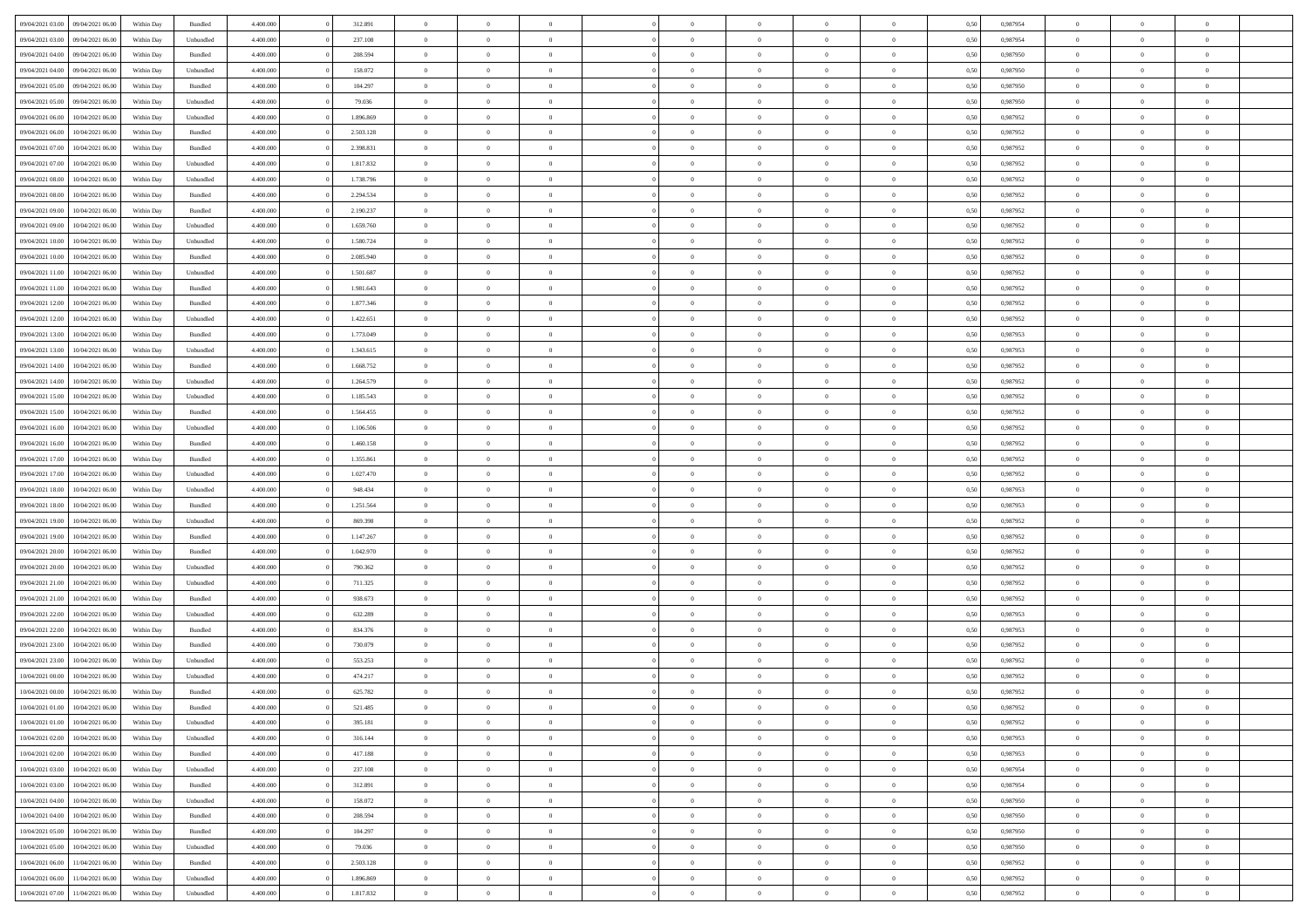| 10/04/2021 07:00 11/04/2021 06:00    | Within Day | Bundled   | 4.400.000 | 2.398.831 | $\overline{0}$ | $\overline{0}$ | $\Omega$       | $\Omega$       | $\theta$       | $\Omega$       | $\overline{0}$ | 0,50 | 0,987952 | $\theta$       | $\theta$       | $\overline{0}$ |  |
|--------------------------------------|------------|-----------|-----------|-----------|----------------|----------------|----------------|----------------|----------------|----------------|----------------|------|----------|----------------|----------------|----------------|--|
| 10/04/2021 08:00<br>11/04/2021 06:00 | Within Day | Bundled   | 4.400.000 | 2.294.534 | $\overline{0}$ | $\overline{0}$ | $\overline{0}$ | $\overline{0}$ | $\theta$       | $\overline{0}$ | $\bf{0}$       | 0,50 | 0,987952 | $\theta$       | $\theta$       | $\overline{0}$ |  |
| 10/04/2021 08:00<br>11/04/2021 06.00 | Within Day | Unbundled | 4.400.000 | 1.738.796 | $\overline{0}$ | $\bf{0}$       | $\overline{0}$ | $\overline{0}$ | $\overline{0}$ | $\overline{0}$ | $\bf{0}$       | 0,50 | 0,987952 | $\bf{0}$       | $\overline{0}$ | $\overline{0}$ |  |
| 10/04/2021 09:00<br>11/04/2021 06:00 | Within Day | Bundled   | 4.400.000 | 2.190.237 | $\overline{0}$ | $\overline{0}$ | $\overline{0}$ | $\overline{0}$ | $\theta$       | $\overline{0}$ | $\overline{0}$ | 0.50 | 0.987952 | $\theta$       | $\theta$       | $\overline{0}$ |  |
| 10/04/2021 09:00<br>11/04/2021 06:00 | Within Day | Unbundled | 4.400.000 | 1.659.760 | $\overline{0}$ | $\overline{0}$ | $\overline{0}$ | $\overline{0}$ | $\theta$       | $\overline{0}$ | $\bf{0}$       | 0,50 | 0,987952 | $\theta$       | $\theta$       | $\overline{0}$ |  |
| 10/04/2021 10:00<br>11/04/2021 06.00 | Within Day | Bundled   | 4.400.000 | 2.085.940 | $\overline{0}$ | $\bf{0}$       | $\overline{0}$ | $\overline{0}$ | $\overline{0}$ | $\overline{0}$ | $\bf{0}$       | 0,50 | 0,987952 | $\bf{0}$       | $\overline{0}$ | $\bf{0}$       |  |
| 10/04/2021 10:00<br>11/04/2021 06:00 | Within Day | Unbundled | 4.400.000 | 1.580.724 | $\overline{0}$ | $\overline{0}$ | $\overline{0}$ | $\overline{0}$ | $\overline{0}$ | $\overline{0}$ | $\overline{0}$ | 0.5( | 0,987952 | $\theta$       | $\theta$       | $\overline{0}$ |  |
| 10/04/2021 11:00<br>11/04/2021 06:00 | Within Day | Bundled   | 4.400.000 | 1.981.643 | $\bf{0}$       | $\theta$       | $\overline{0}$ | $\overline{0}$ | $\theta$       | $\overline{0}$ | $\bf{0}$       | 0,50 | 0,987952 | $\theta$       | $\theta$       | $\overline{0}$ |  |
|                                      |            |           |           |           |                |                |                |                |                |                |                |      |          |                |                |                |  |
| 10/04/2021 11:00<br>11/04/2021 06.00 | Within Day | Unbundled | 4.400.000 | 1.501.687 | $\overline{0}$ | $\bf{0}$       | $\overline{0}$ | $\overline{0}$ | $\overline{0}$ | $\overline{0}$ | $\bf{0}$       | 0,50 | 0,987952 | $\bf{0}$       | $\bf{0}$       | $\overline{0}$ |  |
| 10/04/2021 12:00<br>11/04/2021 06:00 | Within Day | Unbundled | 4.400.000 | 1.422.651 | $\overline{0}$ | $\overline{0}$ | $\overline{0}$ | $\overline{0}$ | $\overline{0}$ | $\overline{0}$ | $\bf{0}$       | 0.5( | 0,987952 | $\theta$       | $\theta$       | $\overline{0}$ |  |
| 10/04/2021 12:00<br>11/04/2021 06:00 | Within Day | Bundled   | 4.400.000 | 1.877.346 | $\bf{0}$       | $\overline{0}$ | $\overline{0}$ | $\overline{0}$ | $\theta$       | $\overline{0}$ | $\bf{0}$       | 0,50 | 0,987952 | $\theta$       | $\theta$       | $\overline{0}$ |  |
| 10/04/2021 13:00<br>11/04/2021 06.00 | Within Day | Unbundled | 4.400.000 | 1.343.615 | $\overline{0}$ | $\bf{0}$       | $\overline{0}$ | $\overline{0}$ | $\bf{0}$       | $\overline{0}$ | $\bf{0}$       | 0,50 | 0,987953 | $\bf{0}$       | $\overline{0}$ | $\overline{0}$ |  |
| 10/04/2021 13:00<br>11/04/2021 06:00 | Within Day | Bundled   | 4.400.000 | 1.773.049 | $\overline{0}$ | $\overline{0}$ | $\overline{0}$ | $\overline{0}$ | $\overline{0}$ | $\overline{0}$ | $\overline{0}$ | 0.5( | 0,987953 | $\theta$       | $\theta$       | $\overline{0}$ |  |
| 10/04/2021 14:00<br>11/04/2021 06:00 | Within Day | Bundled   | 4.400.000 | 1.668.752 | $\overline{0}$ | $\overline{0}$ | $\overline{0}$ | $\overline{0}$ | $\theta$       | $\overline{0}$ | $\,$ 0 $\,$    | 0,50 | 0,987952 | $\theta$       | $\theta$       | $\overline{0}$ |  |
| 10/04/2021 14:00<br>11/04/2021 06.00 | Within Day | Unbundled | 4.400.000 | 1.264.579 | $\overline{0}$ | $\bf{0}$       | $\overline{0}$ | $\overline{0}$ | $\overline{0}$ | $\overline{0}$ | $\bf{0}$       | 0,50 | 0,987952 | $\bf{0}$       | $\overline{0}$ | $\bf{0}$       |  |
| 10/04/2021 15:00<br>11/04/2021 06:00 | Within Day | Unbundled | 4.400.000 | 1.185.543 | $\overline{0}$ | $\overline{0}$ | $\overline{0}$ | $\overline{0}$ | $\overline{0}$ | $\overline{0}$ | $\overline{0}$ | 0.5( | 0,987952 | $\theta$       | $\overline{0}$ | $\overline{0}$ |  |
| 10/04/2021 15:00<br>11/04/2021 06:00 | Within Day | Bundled   | 4.400.000 | 1.564.455 | $\bf{0}$       | $\overline{0}$ | $\overline{0}$ | $\overline{0}$ | $\theta$       | $\overline{0}$ | $\bf{0}$       | 0,50 | 0,987952 | $\theta$       | $\theta$       | $\overline{0}$ |  |
| 10/04/2021 16:00<br>11/04/2021 06.00 | Within Day | Unbundled | 4.400.000 | 1.106.506 | $\overline{0}$ | $\bf{0}$       | $\overline{0}$ | $\overline{0}$ | $\overline{0}$ | $\overline{0}$ | $\bf{0}$       | 0,50 | 0,987952 | $\bf{0}$       | $\overline{0}$ | $\overline{0}$ |  |
| 10/04/2021 16:00<br>11/04/2021 06:00 | Within Day | Bundled   | 4.400.000 | 1.460.158 | $\overline{0}$ | $\overline{0}$ | $\overline{0}$ | $\overline{0}$ | $\overline{0}$ | $\overline{0}$ | $\overline{0}$ | 0.50 | 0,987952 | $\theta$       | $\theta$       | $\overline{0}$ |  |
| 10/04/2021 17:00<br>11/04/2021 06:00 | Within Day | Unbundled | 4.400.000 | 1.027.470 | $\bf{0}$       | $\overline{0}$ | $\overline{0}$ | $\overline{0}$ | $\theta$       | $\overline{0}$ | $\bf{0}$       | 0,50 | 0,987952 | $\theta$       | $\theta$       | $\overline{0}$ |  |
| 10/04/2021 17:00<br>11/04/2021 06.00 | Within Day | Bundled   | 4.400.000 | 1.355.861 | $\overline{0}$ | $\bf{0}$       | $\overline{0}$ | $\overline{0}$ | $\overline{0}$ | $\overline{0}$ | $\bf{0}$       | 0,50 | 0,987952 | $\bf{0}$       | $\overline{0}$ | $\overline{0}$ |  |
| 10/04/2021 18:00<br>11/04/2021 06:00 | Within Day | Bundled   | 4.400.000 | 1.251.564 | $\overline{0}$ | $\overline{0}$ | $\overline{0}$ | $\overline{0}$ | $\overline{0}$ | $\overline{0}$ | $\overline{0}$ | 0.5( | 0.987953 | $\theta$       | $\theta$       | $\overline{0}$ |  |
| 10/04/2021 18:00<br>11/04/2021 06:00 | Within Day | Unbundled | 4.400.000 | 948.434   | $\bf{0}$       | $\overline{0}$ | $\overline{0}$ | $\overline{0}$ | $\theta$       | $\overline{0}$ | $\bf{0}$       | 0,50 | 0,987953 | $\theta$       | $\theta$       | $\overline{0}$ |  |
| 10/04/2021 19:00<br>11/04/2021 06.00 | Within Day | Unbundled | 4.400.000 | 869.398   | $\overline{0}$ | $\bf{0}$       | $\overline{0}$ | $\overline{0}$ | $\overline{0}$ | $\overline{0}$ | $\bf{0}$       | 0,50 | 0,987952 | $\bf{0}$       | $\overline{0}$ | $\bf{0}$       |  |
| 10/04/2021 19:00<br>11/04/2021 06:00 | Within Day | Bundled   | 4.400.000 | 1.147.267 | $\overline{0}$ | $\overline{0}$ | $\overline{0}$ | $\overline{0}$ | $\overline{0}$ | $\overline{0}$ | $\overline{0}$ | 0.5( | 0,987952 | $\overline{0}$ | $\theta$       | $\overline{0}$ |  |
| 10/04/2021 20:00<br>11/04/2021 06:00 | Within Day | Bundled   | 4.400.000 | 1.042.970 | $\bf{0}$       | $\overline{0}$ | $\overline{0}$ | $\overline{0}$ | $\theta$       | $\overline{0}$ | $\bf{0}$       | 0,50 | 0,987952 | $\theta$       | $\theta$       | $\overline{0}$ |  |
| 10/04/2021 20:00<br>11/04/2021 06.00 | Within Day | Unbundled | 4.400.000 | 790.362   | $\overline{0}$ | $\bf{0}$       | $\overline{0}$ | $\overline{0}$ | $\overline{0}$ | $\overline{0}$ | $\bf{0}$       | 0,50 | 0,987952 | $\bf{0}$       | $\bf{0}$       | $\overline{0}$ |  |
| 10/04/2021 21:00<br>11/04/2021 06:00 | Within Day | Bundled   | 4.400.000 | 938.673   | $\overline{0}$ | $\overline{0}$ | $\overline{0}$ | $\overline{0}$ | $\overline{0}$ | $\overline{0}$ | $\overline{0}$ | 0.5( | 0,987952 | $\theta$       | $\theta$       | $\overline{0}$ |  |
| 10/04/2021 21:00<br>11/04/2021 06:00 | Within Day | Unbundled | 4.400.000 | 711.325   | $\bf{0}$       | $\overline{0}$ | $\overline{0}$ | $\overline{0}$ | $\theta$       | $\overline{0}$ | $\bf{0}$       | 0,50 | 0,987952 | $\,$ 0 $\,$    | $\theta$       | $\overline{0}$ |  |
| 10/04/2021 22:00<br>11/04/2021 06.00 | Within Day | Bundled   | 4.400.000 | 834.376   | $\overline{0}$ | $\bf{0}$       | $\overline{0}$ | $\overline{0}$ | $\bf{0}$       | $\overline{0}$ | $\bf{0}$       | 0,50 | 0,987953 | $\bf{0}$       | $\overline{0}$ | $\overline{0}$ |  |
| 10/04/2021 22:00<br>11/04/2021 06.00 | Within Day | Unbundled | 4,400,000 | 632.289   | $\overline{0}$ | $\overline{0}$ | $\Omega$       | $\Omega$       | $\Omega$       | $\Omega$       | $\overline{0}$ | 0,50 | 0,987953 | $\,$ 0 $\,$    | $\overline{0}$ | $\theta$       |  |
| 10/04/2021 23:00<br>11/04/2021 06:00 | Within Day | Bundled   | 4.400.000 | 730.079   | $\overline{0}$ | $\overline{0}$ | $\overline{0}$ | $\overline{0}$ | $\theta$       | $\overline{0}$ | $\bf{0}$       | 0,50 | 0,987952 | $\theta$       | $\theta$       | $\overline{0}$ |  |
| 10/04/2021 23:00<br>11/04/2021 06.00 | Within Day | Unbundled | 4.400.000 | 553.253   | $\overline{0}$ | $\bf{0}$       | $\overline{0}$ | $\overline{0}$ | $\overline{0}$ | $\overline{0}$ | $\bf{0}$       | 0,50 | 0,987952 | $\bf{0}$       | $\overline{0}$ | $\bf{0}$       |  |
| 11/04/2021 00:00<br>11/04/2021 06.00 | Within Day | Bundled   | 4,400,000 | 625.782   | $\overline{0}$ | $\overline{0}$ | $\Omega$       | $\Omega$       | $\overline{0}$ | $\Omega$       | $\overline{0}$ | 0.50 | 0,987952 | $\bf{0}$       | $\theta$       | $\theta$       |  |
| 11/04/2021 00:00<br>11/04/2021 06:00 | Within Day | Unbundled | 4.400.000 | 474.217   | $\bf{0}$       | $\overline{0}$ | $\overline{0}$ | $\overline{0}$ | $\theta$       | $\overline{0}$ | $\bf{0}$       | 0,50 | 0,987952 | $\theta$       | $\theta$       | $\overline{0}$ |  |
| 11/04/2021 01:00<br>11/04/2021 06.00 | Within Day | Bundled   | 4.400.000 | 521.485   | $\overline{0}$ | $\bf{0}$       | $\overline{0}$ | $\overline{0}$ | $\overline{0}$ | $\overline{0}$ | $\bf{0}$       | 0,50 | 0,987952 | $\bf{0}$       | $\overline{0}$ | $\overline{0}$ |  |
| 11/04/2021 01:00<br>11/04/2021 06.00 | Within Day | Unbundled | 4,400,000 | 395.181   | $\overline{0}$ | $\overline{0}$ | $\Omega$       | $\Omega$       | $\Omega$       | $\Omega$       | $\overline{0}$ | 0.50 | 0.987952 | $\theta$       | $\theta$       | $\theta$       |  |
| 11/04/2021 02:00<br>11/04/2021 06:00 | Within Day | Unbundled | 4.400.000 | 316.144   | $\bf{0}$       | $\bf{0}$       | $\overline{0}$ | $\overline{0}$ | $\theta$       | $\overline{0}$ | $\bf{0}$       | 0,50 | 0,987953 | $\theta$       | $\theta$       | $\overline{0}$ |  |
| 11/04/2021 02:00<br>11/04/2021 06.00 | Within Day | Bundled   | 4.400.000 | 417.188   | $\overline{0}$ | $\bf{0}$       | $\overline{0}$ | $\overline{0}$ | $\overline{0}$ | $\overline{0}$ | $\bf{0}$       | 0,50 | 0,987953 | $\bf{0}$       | $\overline{0}$ | $\overline{0}$ |  |
| 11/04/2021 03:00<br>11/04/2021 06.00 | Within Day | Unbundled | 4,400,000 | 237.108   | $\overline{0}$ | $\overline{0}$ | $\Omega$       | $\Omega$       | $\theta$       | $\Omega$       | $\bf{0}$       | 0.50 | 0,987954 | $\,$ 0 $\,$    | $\overline{0}$ | $\theta$       |  |
| 11/04/2021 03:00<br>11/04/2021 06:00 | Within Day | Bundled   | 4.400.000 | 312.891   | $\bf{0}$       | $\overline{0}$ | $\overline{0}$ | $\overline{0}$ | $\theta$       | $\overline{0}$ | $\bf{0}$       | 0,50 | 0,987954 | $\theta$       | $\theta$       | $\overline{0}$ |  |
| 11/04/2021 04:00<br>11/04/2021 06.00 | Within Day | Bundled   | 4.400.000 | 208.594   | $\overline{0}$ | $\bf{0}$       | $\overline{0}$ | $\overline{0}$ | $\bf{0}$       | $\overline{0}$ | $\bf{0}$       | 0,50 | 0,987950 | $\bf{0}$       | $\overline{0}$ | $\bf{0}$       |  |
| 11/04/2021 04:00<br>11/04/2021 06.00 | Within Day | Unbundled | 4,400,000 | 158.072   | $\overline{0}$ | $\overline{0}$ | $\Omega$       | $\Omega$       | $\Omega$       | $\theta$       | $\overline{0}$ | 0.50 | 0.987950 | $\theta$       | $\overline{0}$ | $\theta$       |  |
| 11/04/2021 05:00<br>11/04/2021 06:00 | Within Day | Bundled   | 4.400.000 | 104.297   | $\bf{0}$       | $\bf{0}$       | $\overline{0}$ | $\overline{0}$ | $\bf{0}$       | $\bf{0}$       | $\bf{0}$       | 0,50 | 0,987950 | $\bf{0}$       | $\,$ 0 $\,$    | $\overline{0}$ |  |
| 11/04/2021 05:00<br>11/04/2021 06:00 | Within Day | Unbundled | 4.400.000 | 79.036    |                | $\bf{0}$       |                |                |                |                |                | 0,50 | 0,987950 | $\bf{0}$       | $\bf{0}$       |                |  |
| 11/04/2021 06:00 12/04/2021 06:00    | Within Day | Unbundled | 4.400.000 | 1.896.869 | $\Omega$       | $\overline{0}$ | $\Omega$       | $\theta$       | $\Omega$       | $\theta$       | $\overline{0}$ | 0.50 | 0.987952 | $\theta$       | $\theta$       | $\Omega$       |  |
| 11/04/2021 06:00<br>12/04/2021 06:00 | Within Day | Bundled   | 4.400.000 | 2.503.128 | $\overline{0}$ | $\overline{0}$ | $\overline{0}$ | $\overline{0}$ | $\overline{0}$ | $\overline{0}$ | $\,$ 0 $\,$    | 0,50 | 0,987952 | $\,$ 0 $\,$    | $\,$ 0 $\,$    | $\,$ 0         |  |
| 11/04/2021 07:00 12/04/2021 06:00    | Within Day | Unbundled | 4.400.000 | 1.817.832 | $\overline{0}$ | $\overline{0}$ | $\overline{0}$ | $\overline{0}$ | $\overline{0}$ | $\overline{0}$ | $\bf{0}$       | 0,50 | 0,987952 | $\overline{0}$ | $\bf{0}$       | $\overline{0}$ |  |
| 11/04/2021 07:00<br>12/04/2021 06:00 | Within Day | Bundled   | 4.400.000 | 2.398.831 | $\overline{0}$ | $\bf{0}$       | $\overline{0}$ | $\overline{0}$ | $\overline{0}$ | $\overline{0}$ | $\bf{0}$       | 0,50 | 0,987952 | $\bf{0}$       | $\theta$       | $\overline{0}$ |  |
| 11/04/2021 08:00<br>12/04/2021 06:00 | Within Day | Bundled   | 4.400.000 | 2.294.534 | $\overline{0}$ | $\overline{0}$ | $\overline{0}$ | $\overline{0}$ | $\overline{0}$ | $\overline{0}$ | $\bf{0}$       | 0,50 | 0,987952 | $\,$ 0 $\,$    | $\,$ 0 $\,$    | $\overline{0}$ |  |
| 11/04/2021 08:00<br>12/04/2021 06:00 | Within Day | Unbundled | 4.400.000 | 1.738.796 | $\overline{0}$ | $\overline{0}$ | $\overline{0}$ | $\overline{0}$ | $\mathbf{0}$   | $\overline{0}$ | $\bf{0}$       | 0,50 | 0,987952 | $\overline{0}$ | $\overline{0}$ | $\overline{0}$ |  |
| 11/04/2021 11:00<br>12/04/2021 06:00 | Within Day | Bundled   | 4.400.000 | 1.981.643 | $\overline{0}$ | $\bf{0}$       | $\overline{0}$ | $\overline{0}$ | $\overline{0}$ | $\overline{0}$ | $\bf{0}$       | 0.50 | 0,987952 | $\overline{0}$ | $\theta$       | $\overline{0}$ |  |
| 11/04/2021 11:00<br>12/04/2021 06:00 | Within Day | Unbundled | 4.400.000 | 1.501.687 | $\overline{0}$ | $\overline{0}$ | $\overline{0}$ | $\overline{0}$ | $\overline{0}$ | $\overline{0}$ | $\bf{0}$       | 0,50 | 0,987952 | $\,$ 0 $\,$    | $\bf{0}$       | $\overline{0}$ |  |
| 12/04/2021 06:00<br>11/04/2021 12:00 | Within Day | Unbundled | 4.400.000 | 1.422.651 | $\overline{0}$ | $\bf{0}$       | $\overline{0}$ | $\overline{0}$ | $\overline{0}$ | $\overline{0}$ | $\bf{0}$       | 0,50 | 0,987952 | $\overline{0}$ | $\overline{0}$ | $\bf{0}$       |  |
| 11/04/2021 12:00<br>12/04/2021 06:00 | Within Day | Bundled   | 4.400.000 | 1.877.346 | $\overline{0}$ | $\overline{0}$ | $\overline{0}$ | $\overline{0}$ | $\overline{0}$ | $\overline{0}$ | $\bf{0}$       | 0.50 | 0,987952 | $\overline{0}$ | $\overline{0}$ | $\overline{0}$ |  |
| 11/04/2021 13:00<br>12/04/2021 06:00 | Within Day | Bundled   | 4.400.000 | 1.773.049 | $\overline{0}$ | $\,$ 0         | $\overline{0}$ | $\overline{0}$ | $\overline{0}$ | $\bf{0}$       | $\bf{0}$       | 0,50 | 0,987953 | $\,$ 0 $\,$    | $\,$ 0 $\,$    | $\overline{0}$ |  |
|                                      |            |           |           |           |                |                |                |                |                |                |                |      |          |                |                |                |  |
| 11/04/2021 13:00 12/04/2021 06:00    | Within Day | Unbundled | 4.400.000 | 1.343.615 | $\overline{0}$ | $\bf{0}$       | $\overline{0}$ | $\overline{0}$ | $\overline{0}$ | $\overline{0}$ | $\bf{0}$       | 0,50 | 0,987953 | $\overline{0}$ | $\bf{0}$       | $\overline{0}$ |  |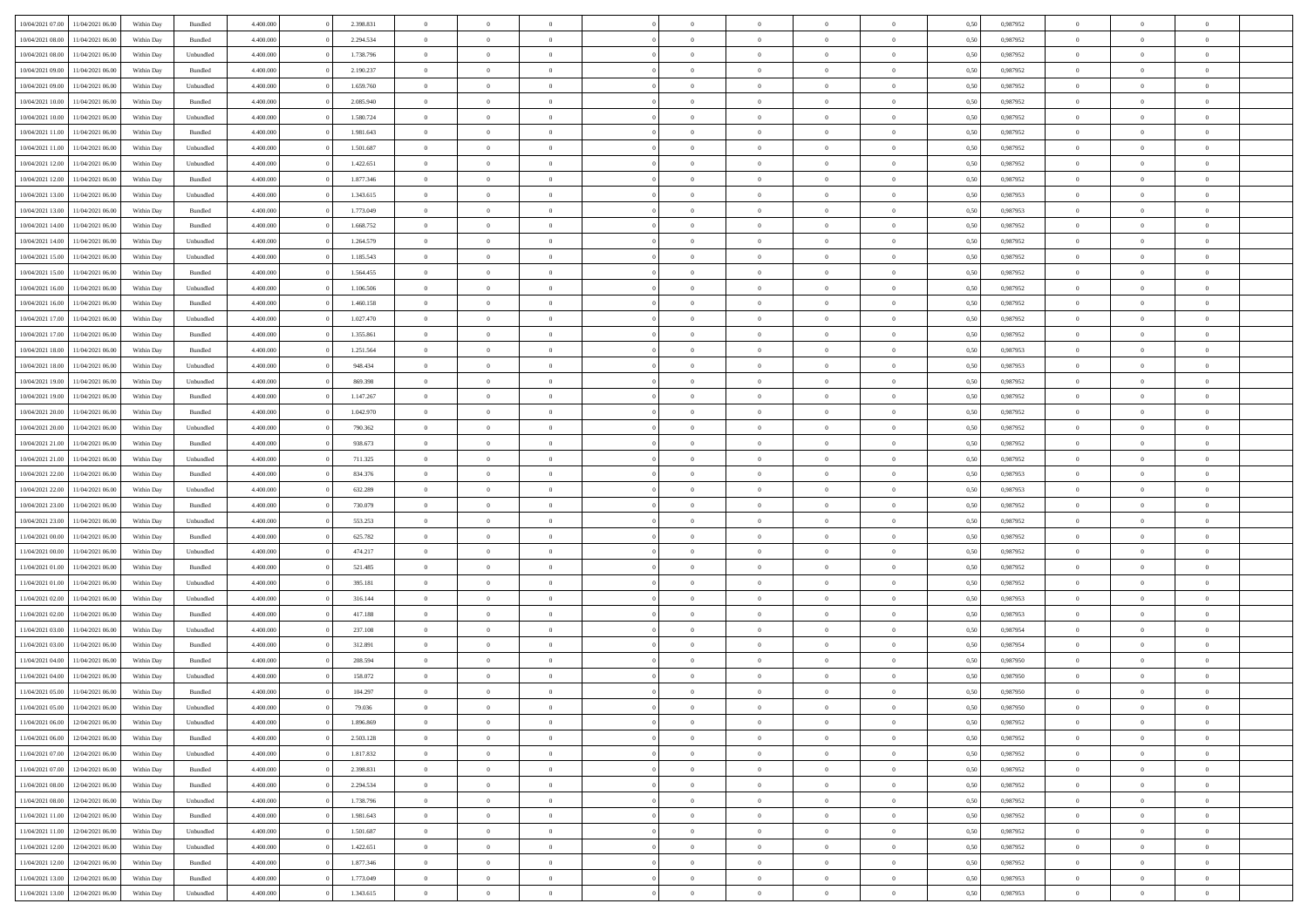| 11/04/2021 14:00                  | 12/04/2021 06:00 | Within Day | Unbundled          | 4.400.000 | 1.264.579 | $\overline{0}$ | $\theta$       |                | $\Omega$       | $\Omega$       | $\theta$       | $\theta$       | 0,50 | 0,987952 | $\theta$       | $\overline{0}$ | $\theta$       |  |
|-----------------------------------|------------------|------------|--------------------|-----------|-----------|----------------|----------------|----------------|----------------|----------------|----------------|----------------|------|----------|----------------|----------------|----------------|--|
|                                   |                  |            |                    |           |           |                |                |                |                |                |                |                |      |          |                |                |                |  |
| 11/04/2021 14:00                  | 12/04/2021 06:00 | Within Day | Bundled            | 4.400.000 | 1.668.752 | $\overline{0}$ | $\theta$       | $\overline{0}$ | $\overline{0}$ | $\bf{0}$       | $\overline{0}$ | $\bf{0}$       | 0,50 | 0,987952 | $\theta$       | $\overline{0}$ | $\overline{0}$ |  |
| 11/04/2021 15:00                  | 12/04/2021 06:00 | Within Day | Unbundled          | 4.400.000 | 1.185.543 | $\overline{0}$ | $\bf{0}$       | $\overline{0}$ | $\bf{0}$       | $\bf{0}$       | $\bf{0}$       | $\mathbf{0}$   | 0,50 | 0,987952 | $\overline{0}$ | $\overline{0}$ | $\bf{0}$       |  |
| 11/04/2021 15:00                  | 12/04/2021 06:00 | Within Dav | Bundled            | 4.400.000 | 1.564.455 | $\overline{0}$ | $\overline{0}$ | $\overline{0}$ | $\overline{0}$ | $\bf{0}$       | $\overline{0}$ | $\overline{0}$ | 0.50 | 0,987952 | $\theta$       | $\overline{0}$ | $\overline{0}$ |  |
|                                   |                  |            |                    |           |           |                |                |                |                |                |                |                |      |          |                |                |                |  |
| 11/04/2021 16:00                  | 12/04/2021 06:00 | Within Day | Unbundled          | 4.400.000 | 1.106.506 | $\overline{0}$ | $\theta$       | $\overline{0}$ | $\overline{0}$ | $\bf{0}$       | $\overline{0}$ | $\bf{0}$       | 0,50 | 0,987952 | $\,$ 0 $\,$    | $\overline{0}$ | $\overline{0}$ |  |
| 11/04/2021 16:00                  | 12/04/2021 06:00 | Within Day | Bundled            | 4.400.000 | 1.460.158 | $\overline{0}$ | $\overline{0}$ | $\overline{0}$ | $\bf{0}$       | $\overline{0}$ | $\overline{0}$ | $\mathbf{0}$   | 0,50 | 0,987952 | $\overline{0}$ | $\overline{0}$ | $\bf{0}$       |  |
| 11/04/2021 17:00                  | 12/04/2021 06:00 | Within Dav | Unbundled          | 4.400.000 | 1.027.470 | $\overline{0}$ | $\overline{0}$ | $\overline{0}$ | $\overline{0}$ | $\overline{0}$ | $\overline{0}$ | $\overline{0}$ | 0.50 | 0,987952 | $\theta$       | $\overline{0}$ | $\overline{0}$ |  |
| 11/04/2021 17:00                  | 12/04/2021 06:00 | Within Day | Bundled            | 4.400.000 | 1.355.861 | $\overline{0}$ | $\theta$       | $\overline{0}$ | $\overline{0}$ | $\bf{0}$       | $\overline{0}$ | $\bf{0}$       | 0,50 | 0,987952 | $\theta$       | $\theta$       | $\overline{0}$ |  |
| 11/04/2021 18:00                  | 12/04/2021 06:00 | Within Day | Bundled            | 4.400.000 | 1.251.564 | $\overline{0}$ | $\overline{0}$ | $\overline{0}$ | $\bf{0}$       | $\bf{0}$       | $\bf{0}$       | $\mathbf{0}$   | 0,50 | 0,987953 | $\,0\,$        | $\overline{0}$ | $\overline{0}$ |  |
|                                   |                  |            |                    |           |           |                |                |                |                |                |                |                |      |          |                |                |                |  |
| 11/04/2021 18:00                  | 12/04/2021 06:00 | Within Dav | Unbundled          | 4.400.000 | 948.434   | $\overline{0}$ | $\overline{0}$ | $\overline{0}$ | $\overline{0}$ | $\overline{0}$ | $\overline{0}$ | $\overline{0}$ | 0.50 | 0,987953 | $\theta$       | $\overline{0}$ | $\overline{0}$ |  |
| 11/04/2021 19:00                  | 12/04/2021 06:00 | Within Day | Unbundled          | 4.400.000 | 869.398   | $\overline{0}$ | $\theta$       | $\overline{0}$ | $\overline{0}$ | $\bf{0}$       | $\overline{0}$ | $\bf{0}$       | 0,50 | 0,987952 | $\,$ 0 $\,$    | $\overline{0}$ | $\overline{0}$ |  |
| 11/04/2021 19:00                  | 12/04/2021 06:00 | Within Day | Bundled            | 4.400.000 | 1.147.267 | $\overline{0}$ | $\overline{0}$ | $\overline{0}$ | $\overline{0}$ | $\bf{0}$       | $\overline{0}$ | $\mathbf{0}$   | 0,50 | 0,987952 | $\bf{0}$       | $\overline{0}$ | $\bf{0}$       |  |
| 11/04/2021 20:00                  | 12/04/2021 06:00 | Within Day | Unbundled          | 4.400.000 | 790,362   | $\overline{0}$ | $\overline{0}$ | $\overline{0}$ | $\overline{0}$ | $\bf{0}$       | $\overline{0}$ | $\overline{0}$ | 0.50 | 0,987952 | $\theta$       | $\theta$       | $\overline{0}$ |  |
|                                   |                  |            |                    |           |           | $\overline{0}$ | $\theta$       | $\overline{0}$ | $\overline{0}$ | $\bf{0}$       | $\overline{0}$ |                |      |          | $\theta$       | $\overline{0}$ | $\overline{0}$ |  |
| 11/04/2021 20:00                  | 12/04/2021 06:00 | Within Day | Bundled            | 4.400.000 | 1.042.970 |                |                |                |                |                |                | $\bf{0}$       | 0,50 | 0,987952 |                |                |                |  |
| 11/04/2021 21:00                  | 12/04/2021 06:00 | Within Day | Unbundled          | 4.400.000 | 711.325   | $\overline{0}$ | $\overline{0}$ | $\overline{0}$ | $\overline{0}$ | $\overline{0}$ | $\overline{0}$ | $\mathbf{0}$   | 0,50 | 0,987952 | $\bf{0}$       | $\overline{0}$ | $\bf{0}$       |  |
| 11/04/2021 21:00                  | 12/04/2021 06:00 | Within Dav | Bundled            | 4.400.000 | 938.673   | $\overline{0}$ | $\overline{0}$ | $\overline{0}$ | $\overline{0}$ | $\overline{0}$ | $\overline{0}$ | $\overline{0}$ | 0.50 | 0,987952 | $\theta$       | $\overline{0}$ | $\overline{0}$ |  |
| 11/04/2021 22:00                  | 12/04/2021 06:00 | Within Day | Unbundled          | 4.400.000 | 632.289   | $\overline{0}$ | $\theta$       | $\overline{0}$ | $\overline{0}$ | $\bf{0}$       | $\overline{0}$ | $\bf{0}$       | 0,50 | 0,987953 | $\,$ 0 $\,$    | $\overline{0}$ | $\overline{0}$ |  |
| 11/04/2021 22.00                  | 12/04/2021 06:00 | Within Day | Bundled            | 4.400.000 | 834.376   | $\overline{0}$ | $\overline{0}$ | $\overline{0}$ | $\bf{0}$       | $\bf{0}$       | $\bf{0}$       | $\mathbf{0}$   | 0,50 | 0,987953 | $\bf{0}$       | $\overline{0}$ | $\bf{0}$       |  |
|                                   |                  |            |                    |           |           |                |                |                |                |                |                |                |      |          |                |                |                |  |
| 11/04/2021 23:00                  | 12/04/2021 06:00 | Within Day | Bundled            | 4.400.000 | 730.079   | $\overline{0}$ | $\overline{0}$ | $\overline{0}$ | $\overline{0}$ | $\overline{0}$ | $\overline{0}$ | $\overline{0}$ | 0.50 | 0,987952 | $\theta$       | $\overline{0}$ | $\overline{0}$ |  |
| 11/04/2021 23:00                  | 12/04/2021 06:00 | Within Day | Unbundled          | 4.400.000 | 553.253   | $\overline{0}$ | $\theta$       | $\overline{0}$ | $\overline{0}$ | $\bf{0}$       | $\overline{0}$ | $\bf{0}$       | 0,50 | 0,987952 | $\,$ 0 $\,$    | $\overline{0}$ | $\overline{0}$ |  |
| 12/04/2021 00:00                  | 12/04/2021 06:00 | Within Day | Unbundled          | 4.400.000 | 474.217   | $\overline{0}$ | $\overline{0}$ | $\overline{0}$ | $\bf{0}$       | $\bf{0}$       | $\bf{0}$       | $\mathbf{0}$   | 0,50 | 0,987952 | $\overline{0}$ | $\overline{0}$ | $\bf{0}$       |  |
| 12/04/2021 00:00                  | 12/04/2021 06:00 | Within Day | Bundled            | 4.400.000 | 625.782   | $\overline{0}$ | $\overline{0}$ | $\overline{0}$ | $\overline{0}$ | $\overline{0}$ | $\overline{0}$ | $\overline{0}$ | 0.50 | 0,987952 | $\theta$       | $\overline{0}$ | $\overline{0}$ |  |
| 12/04/2021 01:00                  | 12/04/2021 06:00 |            |                    | 4.400.000 | 521.485   | $\overline{0}$ | $\theta$       | $\overline{0}$ | $\overline{0}$ | $\bf{0}$       | $\overline{0}$ | $\,$ 0 $\,$    |      | 0,987952 | $\,$ 0 $\,$    | $\overline{0}$ | $\overline{0}$ |  |
|                                   |                  | Within Day | Bundled            |           |           |                |                |                |                |                |                |                | 0,50 |          |                |                |                |  |
| 12/04/2021 01:00                  | 12/04/2021 06:00 | Within Day | Unbundled          | 4.400.000 | 395.181   | $\overline{0}$ | $\overline{0}$ | $\overline{0}$ | $\bf{0}$       | $\overline{0}$ | $\overline{0}$ | $\mathbf{0}$   | 0,50 | 0,987952 | $\overline{0}$ | $\overline{0}$ | $\bf{0}$       |  |
| 12/04/2021 02:00                  | 12/04/2021 06:00 | Within Dav | Unbundled          | 4.400.000 | 316.144   | $\overline{0}$ | $\overline{0}$ | $\overline{0}$ | $\overline{0}$ | $\overline{0}$ | $\overline{0}$ | $\overline{0}$ | 0.50 | 0,987953 | $\theta$       | $\overline{0}$ | $\overline{0}$ |  |
| 12/04/2021 02:00                  | 12/04/2021 06:00 | Within Day | Bundled            | 4.400.000 | 417.188   | $\overline{0}$ | $\theta$       | $\overline{0}$ | $\overline{0}$ | $\bf{0}$       | $\overline{0}$ | $\bf{0}$       | 0,50 | 0,987953 | $\theta$       | $\overline{0}$ | $\overline{0}$ |  |
| 12/04/2021 03:00                  | 12/04/2021 06:00 | Within Day | Unbundled          | 4.400.000 | 237.108   | $\overline{0}$ | $\overline{0}$ | $\overline{0}$ | $\bf{0}$       | $\bf{0}$       | $\bf{0}$       | $\mathbf{0}$   | 0,50 | 0,987954 | $\,0\,$        | $\overline{0}$ | $\overline{0}$ |  |
| 12/04/2021 03:00                  | 12/04/2021 06:00 |            | Bundled            | 4.400.000 | 312.891   | $\overline{0}$ | $\overline{0}$ | $\overline{0}$ | $\overline{0}$ | $\overline{0}$ | $\overline{0}$ | $\overline{0}$ | 0.50 | 0,987954 | $\theta$       | $\overline{0}$ | $\overline{0}$ |  |
|                                   |                  | Within Day |                    |           |           |                |                |                |                |                |                |                |      |          |                |                |                |  |
| 12/04/2021 04:00                  | 12/04/2021 06:00 | Within Day | Unbundled          | 4.400.000 | 158.072   | $\overline{0}$ | $\overline{0}$ | $\overline{0}$ | $\overline{0}$ | $\,$ 0         | $\overline{0}$ | $\bf{0}$       | 0,50 | 0,987950 | $\,$ 0 $\,$    | $\overline{0}$ | $\overline{0}$ |  |
| 12/04/2021 04:00                  | 12/04/2021 06:00 | Within Day | Bundled            | 4.400.000 | 208.594   | $\overline{0}$ | $\overline{0}$ | $\overline{0}$ | $\overline{0}$ | $\bf{0}$       | $\overline{0}$ | $\mathbf{0}$   | 0,50 | 0,987950 | $\bf{0}$       | $\overline{0}$ | $\bf{0}$       |  |
| 12/04/2021 05:00                  | 12/04/2021 06:00 | Within Day | Unbundled          | 4.400,000 | 79.036    | $\overline{0}$ | $\Omega$       | $\overline{0}$ | $\Omega$       | $\Omega$       | $\overline{0}$ | $\overline{0}$ | 0,50 | 0,987950 | $\,0\,$        | $\theta$       | $\theta$       |  |
| 12/04/2021 05:00                  | 12/04/2021 06:00 | Within Day | Bundled            | 4.400.000 | 104.297   | $\overline{0}$ | $\overline{0}$ | $\overline{0}$ | $\overline{0}$ | $\bf{0}$       | $\overline{0}$ | $\bf{0}$       | 0,50 | 0,987950 | $\,$ 0 $\,$    | $\overline{0}$ | $\overline{0}$ |  |
|                                   |                  |            |                    |           |           |                |                |                |                |                |                |                |      |          |                |                |                |  |
| 12/04/2021 06:00                  | 13/04/2021 06:00 | Within Day | Unbundled          | 4.400.000 | 1.896.869 | $\overline{0}$ | $\overline{0}$ | $\overline{0}$ | $\overline{0}$ | $\overline{0}$ | $\overline{0}$ | $\mathbf{0}$   | 0,50 | 0,987952 | $\bf{0}$       | $\overline{0}$ | $\bf{0}$       |  |
| 12/04/2021 06:00                  | 13/04/2021 06:00 | Within Day | Bundled            | 4.400,000 | 2.503.128 | $\overline{0}$ | $\Omega$       | $\Omega$       | $\Omega$       | $\overline{0}$ | $\overline{0}$ | $\overline{0}$ | 0.50 | 0,987952 | $\,0\,$        | $\theta$       | $\theta$       |  |
| 12/04/2021 07:00                  | 13/04/2021 06:00 | Within Day | Bundled            | 4.400.000 | 2.398.831 | $\overline{0}$ | $\theta$       | $\overline{0}$ | $\overline{0}$ | $\bf{0}$       | $\overline{0}$ | $\bf{0}$       | 0,50 | 0,987952 | $\,$ 0 $\,$    | $\overline{0}$ | $\overline{0}$ |  |
| 12/04/2021 07:00                  | 13/04/2021 06:00 | Within Day | Unbundled          | 4.400.000 | 1.817.832 | $\overline{0}$ | $\overline{0}$ | $\overline{0}$ | $\overline{0}$ | $\bf{0}$       | $\overline{0}$ | $\mathbf{0}$   | 0,50 | 0,987952 | $\bf{0}$       | $\overline{0}$ | $\bf{0}$       |  |
| 12/04/2021 08:00                  | 13/04/2021 06:00 | Within Day | Unbundled          | 4.400,000 | 1.738.796 | $\overline{0}$ | $\Omega$       | $\overline{0}$ | $\Omega$       | $\overline{0}$ | $\overline{0}$ | $\overline{0}$ | 0.50 | 0.987952 | $\,$ 0 $\,$    | $\theta$       | $\theta$       |  |
|                                   |                  |            |                    |           |           |                |                |                |                |                |                |                |      |          |                |                |                |  |
| 12/04/2021 08:00                  | 13/04/2021 06:00 | Within Day | Bundled            | 4.400.000 | 2.294.534 | $\overline{0}$ | $\,$ 0         | $\overline{0}$ | $\overline{0}$ | $\,$ 0         | $\overline{0}$ | $\bf{0}$       | 0,50 | 0,987952 | $\,$ 0 $\,$    | $\overline{0}$ | $\overline{0}$ |  |
| 12/04/2021 09:00                  | 13/04/2021 06:00 | Within Day | Unbundled          | 4.400.000 | 1.659.760 | $\overline{0}$ | $\overline{0}$ | $\overline{0}$ | $\bf{0}$       | $\bf{0}$       | $\bf{0}$       | $\mathbf{0}$   | 0,50 | 0,987952 | $\bf{0}$       | $\overline{0}$ | $\bf{0}$       |  |
| 12/04/2021 09:00                  | 13/04/2021 06:00 | Within Day | $\mathbf B$ undled | 4.400,000 | 2.190.237 | $\overline{0}$ | $\Omega$       | $\overline{0}$ | $\Omega$       | $\overline{0}$ | $\overline{0}$ | $\overline{0}$ | 0,50 | 0,987952 | $\,0\,$        | $\theta$       | $\theta$       |  |
| 12/04/2021 10:00                  | 13/04/2021 06:00 | Within Day | Unbundled          | 4.400.000 | 1.580.724 | $\overline{0}$ | $\overline{0}$ | $\overline{0}$ | $\overline{0}$ | $\,$ 0         | $\overline{0}$ | $\bf{0}$       | 0,50 | 0,987952 | $\,$ 0 $\,$    | $\overline{0}$ | $\overline{0}$ |  |
| 12/04/2021 10:00                  | 13/04/2021 06:00 | Within Day | Bundled            | 4.400.000 | 2.085.940 | $\overline{0}$ | $\overline{0}$ | $\overline{0}$ | $\bf{0}$       | $\bf{0}$       | $\overline{0}$ | $\mathbf{0}$   | 0,50 | 0,987952 | $\bf{0}$       | $\overline{0}$ | $\bf{0}$       |  |
|                                   |                  |            |                    |           |           |                |                |                |                |                |                |                |      |          |                |                |                |  |
| 12/04/2021 11:00                  | 13/04/2021 06:00 | Within Day | Unbundled          | 4.400,000 | 1.501.687 | $\overline{0}$ | $\Omega$       | $\Omega$       | $\Omega$       | $\Omega$       | $\Omega$       | $\overline{0}$ | 0.50 | 0.987952 | $\theta$       | $\theta$       | $\theta$       |  |
| 12/04/2021 11:00                  | 13/04/2021 06:00 | Within Day | Bundled            | 4.400.000 | 1.981.643 | $\overline{0}$ | $\overline{0}$ | $\overline{0}$ | $\bf{0}$       | $\,$ 0         | $\bf{0}$       | $\bf{0}$       | 0,50 | 0,987952 | $\,0\,$        | $\,0\,$        | $\overline{0}$ |  |
| 12/04/2021 12:00                  | 13/04/2021 06:00 | Within Day | $\mathbf B$ undled | 4.400.000 | 1.877.346 | $\overline{0}$ | $\bf{0}$       |                |                | $\bf{0}$       |                |                | 0,50 | 0,987952 | $\bf{0}$       | $\overline{0}$ |                |  |
| 12/04/2021 12:00                  | 13/04/2021 06:00 | Within Day | Unbundled          | 4.400.000 | 1.422.651 | $\overline{0}$ | $\overline{0}$ | $\overline{0}$ | $\Omega$       | $\overline{0}$ | $\overline{0}$ | $\overline{0}$ | 0.50 | 0.987952 | $\theta$       | $\theta$       | $\theta$       |  |
| 12/04/2021 13:00                  | 13/04/2021 06:00 | Within Day | Bundled            | 4.400.000 | 1.773.049 | $\overline{0}$ | $\,$ 0         | $\overline{0}$ | $\bf{0}$       | $\,$ 0 $\,$    | $\overline{0}$ | $\mathbf{0}$   | 0,50 | 0,987953 | $\,$ 0 $\,$    | $\,$ 0 $\,$    | $\,$ 0         |  |
|                                   |                  |            |                    |           |           |                |                |                |                |                |                |                |      |          |                |                |                |  |
| 12/04/2021 13:00                  | 13/04/2021 06:00 | Within Day | Unbundled          | 4.400.000 | 1.343.615 | $\overline{0}$ | $\overline{0}$ | $\overline{0}$ | $\overline{0}$ | $\overline{0}$ | $\overline{0}$ | $\mathbf{0}$   | 0,50 | 0,987953 | $\overline{0}$ | $\bf{0}$       | $\bf{0}$       |  |
| 12/04/2021 14:00                  | 13/04/2021 06:00 | Within Day | Unbundled          | 4.400,000 | 1.264.579 | $\overline{0}$ | $\overline{0}$ | $\overline{0}$ | $\Omega$       | $\overline{0}$ | $\overline{0}$ | $\bf{0}$       | 0,50 | 0,987952 | $\overline{0}$ | $\theta$       | $\overline{0}$ |  |
| 12/04/2021 14:00                  | 13/04/2021 06:00 | Within Day | Bundled            | 4.400.000 | 1.668.752 | $\overline{0}$ | $\,$ 0         | $\overline{0}$ | $\overline{0}$ | $\,$ 0 $\,$    | $\overline{0}$ | $\mathbf{0}$   | 0,50 | 0,987952 | $\,$ 0 $\,$    | $\overline{0}$ | $\overline{0}$ |  |
| 12/04/2021 15:00                  | 13/04/2021 06:00 | Within Day | Unbundled          | 4.400.000 | 1.185.543 | $\overline{0}$ | $\overline{0}$ | $\overline{0}$ | $\overline{0}$ | $\overline{0}$ | $\overline{0}$ | $\mathbf{0}$   | 0,50 | 0,987952 | $\overline{0}$ | $\overline{0}$ | $\bf{0}$       |  |
| 12/04/2021 15:00                  | 13/04/2021 06:00 |            | Bundled            | 4.400.000 |           | $\overline{0}$ | $\overline{0}$ | $\overline{0}$ | $\Omega$       | $\overline{0}$ | $\overline{0}$ |                | 0.50 |          | $\overline{0}$ | $\theta$       | $\overline{0}$ |  |
|                                   |                  | Within Day |                    |           | 1.564.455 |                |                |                |                |                |                | $\bf{0}$       |      | 0,987952 |                |                |                |  |
| 12/04/2021 16:00                  | 13/04/2021 06:00 | Within Day | Bundled            | 4.400.000 | 1.460.158 | $\overline{0}$ | $\,$ 0         | $\overline{0}$ | $\bf{0}$       | $\bf{0}$       | $\bf{0}$       | $\bf{0}$       | 0,50 | 0,987952 | $\,$ 0 $\,$    | $\overline{0}$ | $\overline{0}$ |  |
| 12/04/2021 16:00                  | 13/04/2021 06:00 | Within Day | Unbundled          | 4.400.000 | 1.106.506 | $\overline{0}$ | $\bf{0}$       | $\overline{0}$ | $\overline{0}$ | $\overline{0}$ | $\overline{0}$ | $\mathbf{0}$   | 0,50 | 0,987952 | $\overline{0}$ | $\overline{0}$ | $\bf{0}$       |  |
| 12/04/2021 17:00                  | 13/04/2021 06:00 | Within Day | Unbundled          | 4.400,000 | 1.027.470 | $\overline{0}$ | $\overline{0}$ | $\overline{0}$ | $\Omega$       | $\overline{0}$ | $\overline{0}$ | $\bf{0}$       | 0.50 | 0,987952 | $\overline{0}$ | $\overline{0}$ | $\overline{0}$ |  |
| 12/04/2021 17:00                  | 13/04/2021 06:00 | Within Day | Bundled            | 4.400.000 | 1.355.861 | $\overline{0}$ | $\bf{0}$       | $\overline{0}$ | $\overline{0}$ | $\bf{0}$       | $\bf{0}$       | $\mathbf{0}$   | 0,50 | 0,987952 | $\,$ 0 $\,$    | $\,$ 0 $\,$    | $\bf{0}$       |  |
|                                   |                  |            |                    |           |           |                |                |                |                |                |                |                |      |          |                |                |                |  |
| 12/04/2021 18:00 13/04/2021 06:00 |                  | Within Day | Bundled            | 4.400.000 | 1.251.564 | $\overline{0}$ | $\overline{0}$ | $\overline{0}$ | $\overline{0}$ | $\overline{0}$ | $\bf{0}$       | $\mathbf{0}$   | 0,50 | 0,987953 | $\overline{0}$ | $\bf{0}$       | $\bf{0}$       |  |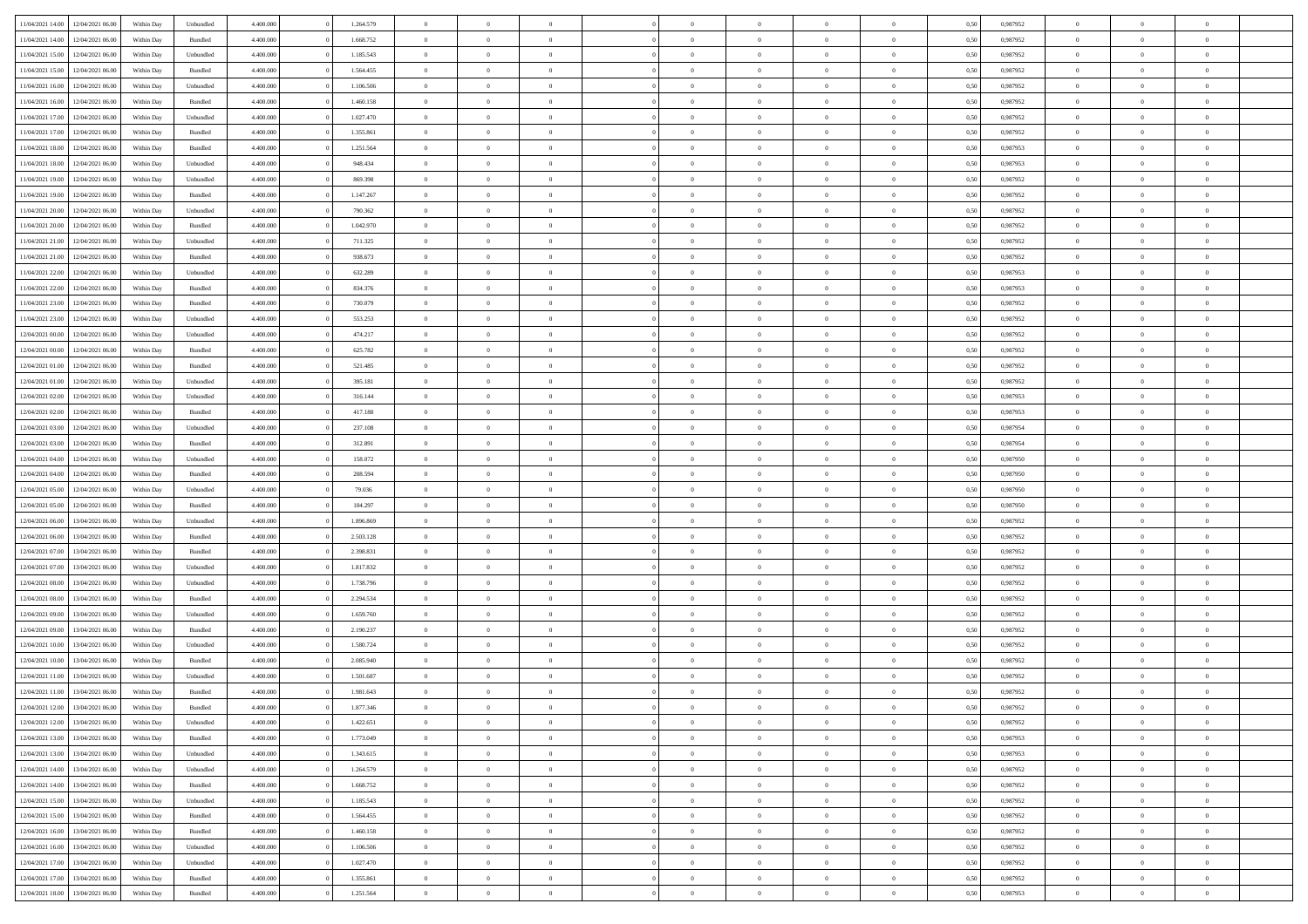| 12/04/2021 18:00                  | 13/04/2021 06:00 | Within Day | Unbundled          | 4.400.000 | 948.434   | $\overline{0}$ | $\theta$       |                | $\overline{0}$ | $\bf{0}$       | $\overline{0}$ | $\theta$       | 0,50 | 0,987953 | $\theta$       | $\theta$       | $\overline{0}$           |  |
|-----------------------------------|------------------|------------|--------------------|-----------|-----------|----------------|----------------|----------------|----------------|----------------|----------------|----------------|------|----------|----------------|----------------|--------------------------|--|
| 12/04/2021 19:00                  | 13/04/2021 06:00 | Within Day | Bundled            | 4.400.000 | 1.147.267 | $\overline{0}$ | $\overline{0}$ | $\overline{0}$ | $\overline{0}$ | $\,$ 0         | $\bf{0}$       | $\bf{0}$       | 0,50 | 0,987952 | $\,$ 0 $\,$    | $\overline{0}$ | $\overline{0}$           |  |
|                                   |                  |            |                    |           |           |                |                |                |                |                |                |                |      |          |                |                |                          |  |
| 12/04/2021 19:00                  | 13/04/2021 06:00 | Within Day | Unbundled          | 4.400,000 | 869,398   | $\overline{0}$ | $\overline{0}$ | $\overline{0}$ | $\overline{0}$ | $\bf{0}$       | $\overline{0}$ | $\overline{0}$ | 0.50 | 0.987952 | $\bf{0}$       | $\overline{0}$ | $\overline{0}$           |  |
| 12/04/2021 20:00                  | 13/04/2021 06:00 | Within Day | Bundled            | 4.400.000 | 1.042.970 | $\overline{0}$ | $\overline{0}$ | $\overline{0}$ | $\overline{0}$ | $\,$ 0         | $\overline{0}$ | $\overline{0}$ | 0,50 | 0,987952 | $\,$ 0 $\,$    | $\overline{0}$ | $\overline{0}$           |  |
| 12/04/2021 20:00                  | 13/04/2021 06:00 | Within Day | Unbundled          | 4.400.000 | 790.362   | $\overline{0}$ | $\theta$       | $\overline{0}$ |                | $\overline{0}$ | $\overline{0}$ | $\bf{0}$       | 0,50 | 0,987952 | $\,$ 0 $\,$    | $\overline{0}$ | $\overline{0}$           |  |
| 12/04/2021 21:00                  | 13/04/2021 06:00 | Within Day | Bundled            | 4.400,000 | 938.673   | $\overline{0}$ | $\overline{0}$ | $\overline{0}$ | $\overline{0}$ | $\bf{0}$       | $\overline{0}$ | $\overline{0}$ | 0.50 | 0.987952 | $\,0\,$        | $\theta$       | $\overline{0}$           |  |
| 12/04/2021 21:00                  | 13/04/2021 06:00 | Within Day | Unbundled          | 4.400.000 | 711.325   | $\overline{0}$ | $\overline{0}$ | $\overline{0}$ | $\overline{0}$ | $\,$ 0         | $\overline{0}$ | $\overline{0}$ | 0,50 | 0,987952 | $\,$ 0 $\,$    | $\theta$       | $\overline{0}$           |  |
| 12/04/2021 22:00                  | 13/04/2021 06.00 | Within Day | Bundled            | 4.400.000 | 834.376   | $\overline{0}$ | $\theta$       | $\overline{0}$ | $\overline{0}$ | $\,$ 0         | $\bf{0}$       | $\bf{0}$       | 0,50 | 0,987953 | $\,$ 0 $\,$    | $\overline{0}$ | $\overline{0}$           |  |
| 12/04/2021 22:00                  | 13/04/2021 06:00 | Within Day | Unbundled          | 4.400,000 | 632.289   | $\overline{0}$ | $\overline{0}$ | $\overline{0}$ | $\overline{0}$ | $\bf{0}$       | $\overline{0}$ | $\bf{0}$       | 0.50 | 0.987953 | $\,0\,$        | $\overline{0}$ | $\overline{0}$           |  |
| 12/04/2021 23:00                  | 13/04/2021 06:00 | Within Day | Unbundled          | 4.400.000 | 553.253   | $\overline{0}$ | $\overline{0}$ | $\overline{0}$ | $\overline{0}$ | $\,$ 0         | $\overline{0}$ | $\bf{0}$       | 0,50 | 0,987952 | $\,$ 0 $\,$    | $\overline{0}$ | $\overline{0}$           |  |
| 12/04/2021 23:00                  | 13/04/2021 06.00 | Within Day | Bundled            | 4.400.000 | 730.079   | $\bf{0}$       | $\theta$       | $\overline{0}$ | $\overline{0}$ | $\,$ 0         | $\overline{0}$ | $\bf{0}$       | 0,50 | 0,987952 | $\,$ 0 $\,$    | $\overline{0}$ | $\overline{0}$           |  |
| 13/04/2021 00:00                  | 13/04/2021 06:00 | Within Day | Bundled            | 4.400,000 | 625.782   | $\overline{0}$ | $\overline{0}$ | $\overline{0}$ | $\overline{0}$ | $\bf{0}$       | $\overline{0}$ | $\mathbf{0}$   | 0.50 | 0.987952 | $\bf{0}$       | $\overline{0}$ | $\overline{\phantom{a}}$ |  |
| 13/04/2021 00:00                  | 13/04/2021 06:00 | Within Day | Unbundled          | 4.400.000 | 474.217   | $\overline{0}$ | $\overline{0}$ | $\overline{0}$ | $\overline{0}$ | $\,$ 0         | $\overline{0}$ | $\overline{0}$ | 0,50 | 0,987952 | $\,$ 0 $\,$    | $\overline{0}$ | $\overline{0}$           |  |
|                                   |                  |            |                    |           |           |                |                |                |                |                |                |                |      |          |                |                |                          |  |
| 13/04/2021 01:00                  | 13/04/2021 06:00 | Within Day | Bundled            | 4.400.000 | 521.485   | $\overline{0}$ | $\theta$       | $\overline{0}$ | $\overline{0}$ | $\overline{0}$ | $\overline{0}$ | $\bf{0}$       | 0,50 | 0,987952 | $\,$ 0 $\,$    | $\overline{0}$ | $\overline{0}$           |  |
| 13/04/2021 01:00                  | 13/04/2021 06:00 | Within Day | Unbundled          | 4.400,000 | 395.181   | $\overline{0}$ | $\overline{0}$ | $\overline{0}$ | $\overline{0}$ | $\,$ 0         | $\overline{0}$ | $\overline{0}$ | 0.50 | 0.987952 | $\theta$       | $\theta$       | $\overline{0}$           |  |
| 13/04/2021 02:00                  | 13/04/2021 06:00 | Within Day | Unbundled          | 4.400.000 | 316.144   | $\overline{0}$ | $\overline{0}$ | $\overline{0}$ | $\overline{0}$ | $\,$ 0         | $\overline{0}$ | $\bf{0}$       | 0,50 | 0,987953 | $\,$ 0 $\,$    | $\theta$       | $\overline{0}$           |  |
| 13/04/2021 02:00                  | 13/04/2021 06.00 | Within Day | Bundled            | 4.400.000 | 417.188   | $\overline{0}$ | $\theta$       | $\overline{0}$ |                | $\bf{0}$       | $\overline{0}$ | $\bf{0}$       | 0,50 | 0,987953 | $\,$ 0 $\,$    | $\overline{0}$ | $\overline{0}$           |  |
| 13/04/2021 03:00                  | 13/04/2021 06:00 | Within Day | Bundled            | 4.400,000 | 312.891   | $\overline{0}$ | $\overline{0}$ | $\overline{0}$ | $\overline{0}$ | $\bf{0}$       | $\overline{0}$ | $\bf{0}$       | 0.50 | 0.987954 | $\,0\,$        | $\overline{0}$ | $\overline{0}$           |  |
| 13/04/2021 03:00                  | 13/04/2021 06:00 | Within Day | Unbundled          | 4.400.000 | 237.108   | $\overline{0}$ | $\overline{0}$ | $\overline{0}$ | $\overline{0}$ | $\bf{0}$       | $\overline{0}$ | $\bf{0}$       | 0,50 | 0,987954 | $\,$ 0 $\,$    | $\overline{0}$ | $\overline{0}$           |  |
| 13/04/2021 04:00                  | 13/04/2021 06.00 | Within Day | Unbundled          | 4.400.000 | 158.072   | $\bf{0}$       | $\theta$       | $\overline{0}$ | $\overline{0}$ | $\,$ 0         | $\bf{0}$       | $\bf{0}$       | 0,50 | 0,987950 | $\,$ 0 $\,$    | $\overline{0}$ | $\overline{0}$           |  |
| 13/04/2021 04:00                  | 13/04/2021 06:00 | Within Day | Bundled            | 4.400,000 | 208,594   | $\overline{0}$ | $\overline{0}$ | $\overline{0}$ | $\overline{0}$ | $\bf{0}$       | $\overline{0}$ | $\mathbf{0}$   | 0.50 | 0.987950 | $\bf{0}$       | $\overline{0}$ | $\overline{\phantom{a}}$ |  |
| 13/04/2021 05:00                  | 13/04/2021 06:00 | Within Day | Unbundled          | 4.400.000 | 79.036    | $\overline{0}$ | $\overline{0}$ | $\overline{0}$ | $\overline{0}$ | $\bf{0}$       | $\overline{0}$ | $\overline{0}$ | 0,50 | 0,987950 | $\,$ 0 $\,$    | $\overline{0}$ | $\overline{0}$           |  |
| 13/04/2021 05:00                  | 13/04/2021 06:00 | Within Day | Bundled            | 4.400.000 | 104.297   | $\overline{0}$ | $\theta$       | $\overline{0}$ | $\overline{0}$ | $\,$ 0         | $\overline{0}$ | $\bf{0}$       | 0,50 | 0,987950 | $\,$ 0 $\,$    | $\overline{0}$ | $\overline{0}$           |  |
| 13/04/2021 06:00                  | 14/04/2021 06:00 |            | Unbundled          | 4.400,000 | 1.896.869 | $\overline{0}$ | $\overline{0}$ | $\overline{0}$ | $\overline{0}$ | $\bf{0}$       | $\overline{0}$ | $\bf{0}$       | 0.50 | 0.987952 | $\,0\,$        | $\theta$       | $\overline{0}$           |  |
| 13/04/2021 06:00                  | 14/04/2021 06:00 | Within Day |                    | 4.400.000 | 2.503.128 | $\overline{0}$ | $\overline{0}$ | $\overline{0}$ | $\overline{0}$ | $\,$ 0         | $\overline{0}$ | $\overline{0}$ |      | 0,987952 | $\,0\,$        | $\theta$       | $\overline{0}$           |  |
|                                   |                  | Within Day | Bundled            |           |           |                |                |                |                |                |                |                | 0,50 |          |                |                |                          |  |
| 13/04/2021 07:00                  | 14/04/2021 06.00 | Within Day | Bundled            | 4.400.000 | 2.398.831 | $\overline{0}$ | $\theta$       | $\overline{0}$ |                | $\bf{0}$       | $\overline{0}$ | $\bf{0}$       | 0,50 | 0,987952 | $\,$ 0 $\,$    | $\overline{0}$ | $\overline{0}$           |  |
| 13/04/2021 07:00                  | 14/04/2021 06:00 | Within Day | Unbundled          | 4.400,000 | 1.817.832 | $\overline{0}$ | $\overline{0}$ | $\overline{0}$ | $\overline{0}$ | $\bf{0}$       | $\overline{0}$ | $\bf{0}$       | 0.50 | 0.987952 | $\,0\,$        | $\overline{0}$ | $\overline{0}$           |  |
| 13/04/2021 08:00                  | 14/04/2021 06:00 | Within Day | Unbundled          | 4.400.000 | 1.738.796 | $\overline{0}$ | $\overline{0}$ | $\overline{0}$ | $\overline{0}$ | $\bf{0}$       | $\overline{0}$ | $\bf{0}$       | 0,50 | 0,987952 | $\,$ 0 $\,$    | $\overline{0}$ | $\overline{0}$           |  |
| 13/04/2021 08:00                  | 14/04/2021 06.00 | Within Day | Bundled            | 4.400.000 | 2.294.534 | $\bf{0}$       | $\overline{0}$ | $\overline{0}$ | $\overline{0}$ | $\bf{0}$       | $\bf{0}$       | $\bf{0}$       | 0,50 | 0,987952 | $\,$ 0 $\,$    | $\overline{0}$ | $\overline{0}$           |  |
| 13/04/2021 09:00                  | 14/04/2021 06:00 | Within Day | Bundled            | 4.400,000 | 2.190.237 | $\overline{0}$ | $\overline{0}$ | $\overline{0}$ | $\overline{0}$ | $\bf{0}$       | $\overline{0}$ | $\mathbf{0}$   | 0.50 | 0.987952 | $\bf{0}$       | $\overline{0}$ | $\overline{\phantom{a}}$ |  |
| 13/04/2021 09:00                  | 14/04/2021 06:00 | Within Dav | Unbundled          | 4.400.000 | 1.659.760 | $\overline{0}$ | $\overline{0}$ | $\overline{0}$ | $\overline{0}$ | $\mathbf{0}$   | $\overline{0}$ | $\overline{0}$ | 0.50 | 0,987952 | $\theta$       | $\overline{0}$ | $\overline{0}$           |  |
| 13/04/2021 10:00                  | 14/04/2021 06.00 | Within Day | Unbundled          | 4.400.000 | 1.580.724 | $\overline{0}$ | $\theta$       | $\overline{0}$ | $\overline{0}$ | $\bf{0}$       | $\overline{0}$ | $\bf{0}$       | 0,50 | 0,987952 | $\,$ 0 $\,$    | $\overline{0}$ | $\overline{0}$           |  |
| 13/04/2021 10:00                  | 14/04/2021 06:00 | Within Day | Bundled            | 4.400,000 | 2.085.940 | $\overline{0}$ | $\overline{0}$ | $\overline{0}$ | $\overline{0}$ | $\,$ 0         | $\overline{0}$ | $\bf{0}$       | 0.50 | 0.987952 | $\,0\,$        | $\theta$       | $\overline{0}$           |  |
| 13/04/2021 11:00                  | 14/04/2021 06:00 | Within Dav | Bundled            | 4.400.000 | 1.981.643 | $\overline{0}$ | $\theta$       | $\Omega$       | $\overline{0}$ | $\bf{0}$       | $\overline{0}$ | $\overline{0}$ | 0.50 | 0,987952 | $\theta$       | $\overline{0}$ | $\overline{0}$           |  |
| 13/04/2021 11:00                  | 14/04/2021 06.00 | Within Day | Unbundled          | 4.400.000 | 1.501.687 | $\overline{0}$ | $\theta$       | $\overline{0}$ | $\overline{0}$ | $\,$ 0         | $\overline{0}$ | $\bf{0}$       | 0,50 | 0,987952 | $\,$ 0 $\,$    | $\overline{0}$ | $\overline{0}$           |  |
| 13/04/2021 12:00                  | 14/04/2021 06:00 | Within Day | Bundled            | 4.400,000 | 1.877.346 | $\overline{0}$ | $\overline{0}$ | $\overline{0}$ | $\overline{0}$ | $\bf{0}$       | $\overline{0}$ | $\bf{0}$       | 0.50 | 0.987952 | $\,0\,$        | $\overline{0}$ | $\overline{0}$           |  |
| 13/04/2021 12:00                  | 14/04/2021 06:00 | Within Dav | Unbundled          | 4.400.000 | 1.422.651 | $\overline{0}$ | $\overline{0}$ | $\overline{0}$ |                | $\overline{0}$ | $\overline{0}$ | $\overline{0}$ | 0.50 | 0,987952 | $\theta$       | $\overline{0}$ | $\overline{0}$           |  |
|                                   |                  |            |                    |           |           |                |                |                | $\overline{0}$ |                |                |                |      |          |                |                |                          |  |
| 13/04/2021 13:00                  | 14/04/2021 06.00 | Within Day | Unbundled          | 4.400.000 | 1.343.615 | $\bf{0}$       | $\overline{0}$ | $\overline{0}$ | $\overline{0}$ | $\bf{0}$       | $\bf{0}$       | $\bf{0}$       | 0,50 | 0,987953 | $\,$ 0 $\,$    | $\overline{0}$ | $\overline{0}$           |  |
| 13/04/2021 13:00                  | 14/04/2021 06:00 | Within Day | Bundled            | 4.400,000 | 1.773.049 | $\overline{0}$ | $\overline{0}$ | $\overline{0}$ | $\overline{0}$ | $\bf{0}$       | $\overline{0}$ | $\mathbf{0}$   | 0.50 | 0.987953 | $\bf{0}$       | $\overline{0}$ | $\overline{0}$           |  |
| 13/04/2021 14:00                  | 14/04/2021 06:00 | Within Dav | Unbundled          | 4.400.000 | 1.264.579 | $\overline{0}$ | $\overline{0}$ | $\Omega$       | $\overline{0}$ | $\mathbf{0}$   | $\overline{0}$ | $\overline{0}$ | 0.50 | 0,987952 | $\theta$       | $\overline{0}$ | $\overline{0}$           |  |
| 13/04/2021 14:00                  | 14/04/2021 06.00 | Within Day | Bundled            | 4.400.000 | 1.668.752 | $\bf{0}$       | $\theta$       | $\overline{0}$ | $\overline{0}$ | $\,$ 0         | $\overline{0}$ | $\bf{0}$       | 0,50 | 0,987952 | $\,$ 0 $\,$    | $\overline{0}$ | $\overline{0}$           |  |
| 13/04/2021 15:00                  | 14/04/2021 06:00 | Within Day | Unbundled          | 4.400,000 | 1.185.543 | $\overline{0}$ | $\theta$       | $\overline{0}$ | $\overline{0}$ | $\bf{0}$       | $\Omega$       | $\overline{0}$ | 0.50 | 0,987952 | $\,0\,$        | $\theta$       | $\overline{0}$           |  |
| 13/04/2021 15:00                  | 14/04/2021 06:00 | Within Dav | Bundled            | 4.400.000 | 1.564.455 | $\overline{0}$ | $\Omega$       | $\Omega$       | $\Omega$       | $\bf{0}$       | $\overline{0}$ | $\bf{0}$       | 0.50 | 0,987952 | $\theta$       | $\theta$       | $\overline{0}$           |  |
| 13/04/2021 16:00                  | 14/04/2021 06:00 | Within Day | Unbundled          | 4.400.000 | 1.106.506 | $\bf{0}$       | $\,$ 0 $\,$    | $\overline{0}$ | $\overline{0}$ | $\,$ 0         | $\bf{0}$       | $\bf{0}$       | 0,50 | 0,987952 | $\,$ 0 $\,$    | $\overline{0}$ | $\overline{0}$           |  |
| 13/04/2021 16:00                  | 14/04/2021 06:00 | Within Day | $\mathbf B$ undled | 4.400.000 | 1.460.158 | $\bf{0}$       | $\theta$       |                | $\Omega$       | $\Omega$       |                |                | 0,50 | 0,987952 | $\bf{0}$       | $\theta$       |                          |  |
| 13/04/2021 17:00 14/04/2021 06:00 |                  | Within Day | Bundled            | 4.400.000 | 1.355.861 | $\overline{0}$ | $\overline{0}$ | $\overline{0}$ | $\overline{0}$ | $\overline{0}$ | $\overline{0}$ | $\mathbf{0}$   | 0,50 | 0,987952 | $\theta$       | $\overline{0}$ | $\overline{0}$           |  |
| 13/04/2021 17:00                  | 14/04/2021 06:00 | Within Day | Unbundled          | 4.400.000 | 1.027.470 | $\overline{0}$ | $\overline{0}$ | $\overline{0}$ | $\overline{0}$ | $\overline{0}$ | $\overline{0}$ | $\bf{0}$       | 0,50 | 0,987952 | $\bf{0}$       | $\overline{0}$ | $\bf{0}$                 |  |
| 13/04/2021 18:00                  | 14/04/2021 06:00 | Within Day | Bundled            | 4.400.000 | 1.251.564 | $\overline{0}$ | $\overline{0}$ | $\overline{0}$ | $\overline{0}$ | $\overline{0}$ | $\overline{0}$ | $\mathbf{0}$   | 0.50 | 0.987953 | $\overline{0}$ | $\bf{0}$       | $\bf{0}$                 |  |
| 13/04/2021 18:00                  | 14/04/2021 06:00 | Within Day | Unbundled          | 4.400.000 | 948.434   | $\overline{0}$ | $\overline{0}$ | $\overline{0}$ | $\overline{0}$ | $\overline{0}$ | $\overline{0}$ | $\overline{0}$ | 0,50 | 0,987953 | $\overline{0}$ | $\theta$       | $\overline{0}$           |  |
|                                   |                  |            |                    |           |           |                |                |                |                |                |                |                |      |          |                |                |                          |  |
| 13/04/2021 19:00                  | 14/04/2021 06:00 | Within Day | Bundled            | 4.400.000 | 1.147.267 | $\overline{0}$ | $\overline{0}$ | $\overline{0}$ | $\overline{0}$ | $\bf{0}$       | $\overline{0}$ | $\bf{0}$       | 0,50 | 0,987952 | $\,$ 0 $\,$    | $\overline{0}$ | $\overline{0}$           |  |
| 13/04/2021 19:00                  | 14/04/2021 06:00 | Within Day | Unbundled          | 4.400,000 | 869.398   | $\overline{0}$ | $\overline{0}$ | $\overline{0}$ | $\overline{0}$ | $\bf{0}$       | $\overline{0}$ | $\mathbf{0}$   | 0.50 | 0.987952 | $\,$ 0 $\,$    | $\overline{0}$ | $\overline{0}$           |  |
| 13/04/2021 20:00                  | 14/04/2021 06:00 | Within Day | Bundled            | 4.400.000 | 1.042.970 | $\overline{0}$ | $\overline{0}$ | $\overline{0}$ | $\overline{0}$ | $\overline{0}$ | $\overline{0}$ | $\overline{0}$ | 0,50 | 0,987952 | $\overline{0}$ | $\overline{0}$ | $\overline{0}$           |  |
| 13/04/2021 20:00                  | 14/04/2021 06:00 | Within Day | Unbundled          | 4.400.000 | 790.362   | $\overline{0}$ | $\,$ 0         | $\overline{0}$ | $\overline{0}$ | $\overline{0}$ | $\overline{0}$ | $\bf{0}$       | 0,50 | 0,987952 | $\,$ 0 $\,$    | $\overline{0}$ | $\overline{0}$           |  |
| 13/04/2021 21:00                  | 14/04/2021 06:00 | Within Day | Unbundled          | 4.400.000 | 711.325   | $\overline{0}$ | $\overline{0}$ | $\overline{0}$ | $\overline{0}$ | $\bf{0}$       | $\overline{0}$ | $\mathbf{0}$   | 0.50 | 0.987952 | $\mathbf{0}$   | $\bf{0}$       | $\bf{0}$                 |  |
| 13/04/2021 21:00                  | 14/04/2021 06:00 | Within Day | Bundled            | 4.400.000 | 938.673   | $\overline{0}$ | $\overline{0}$ | $\overline{0}$ | $\overline{0}$ | $\overline{0}$ | $\overline{0}$ | $\overline{0}$ | 0,50 | 0,987952 | $\overline{0}$ | $\overline{0}$ | $\overline{0}$           |  |
| 13/04/2021 22:00                  | 14/04/2021 06:00 | Within Day | Bundled            | 4.400.000 | 834.376   | $\overline{0}$ | $\bf{0}$       | $\overline{0}$ | $\bf{0}$       | $\bf{0}$       | $\bf{0}$       | $\bf{0}$       | 0,50 | 0,987953 | $\overline{0}$ | $\overline{0}$ | $\bf{0}$                 |  |
| 13/04/2021 22:00 14/04/2021 06:00 |                  | Within Day | Unbundled          | 4.400.000 | 632.289   | $\,$ 0 $\,$    | $\,$ 0 $\,$    | $\overline{0}$ | $\overline{0}$ | $\,$ 0 $\,$    | $\,$ 0 $\,$    | $\,$ 0 $\,$    | 0,50 | 0,987953 | $\mathbf{0}^-$ | $\,$ 0 $\,$    | $\,$ 0 $\,$              |  |
|                                   |                  |            |                    |           |           |                |                |                |                |                |                |                |      |          |                |                |                          |  |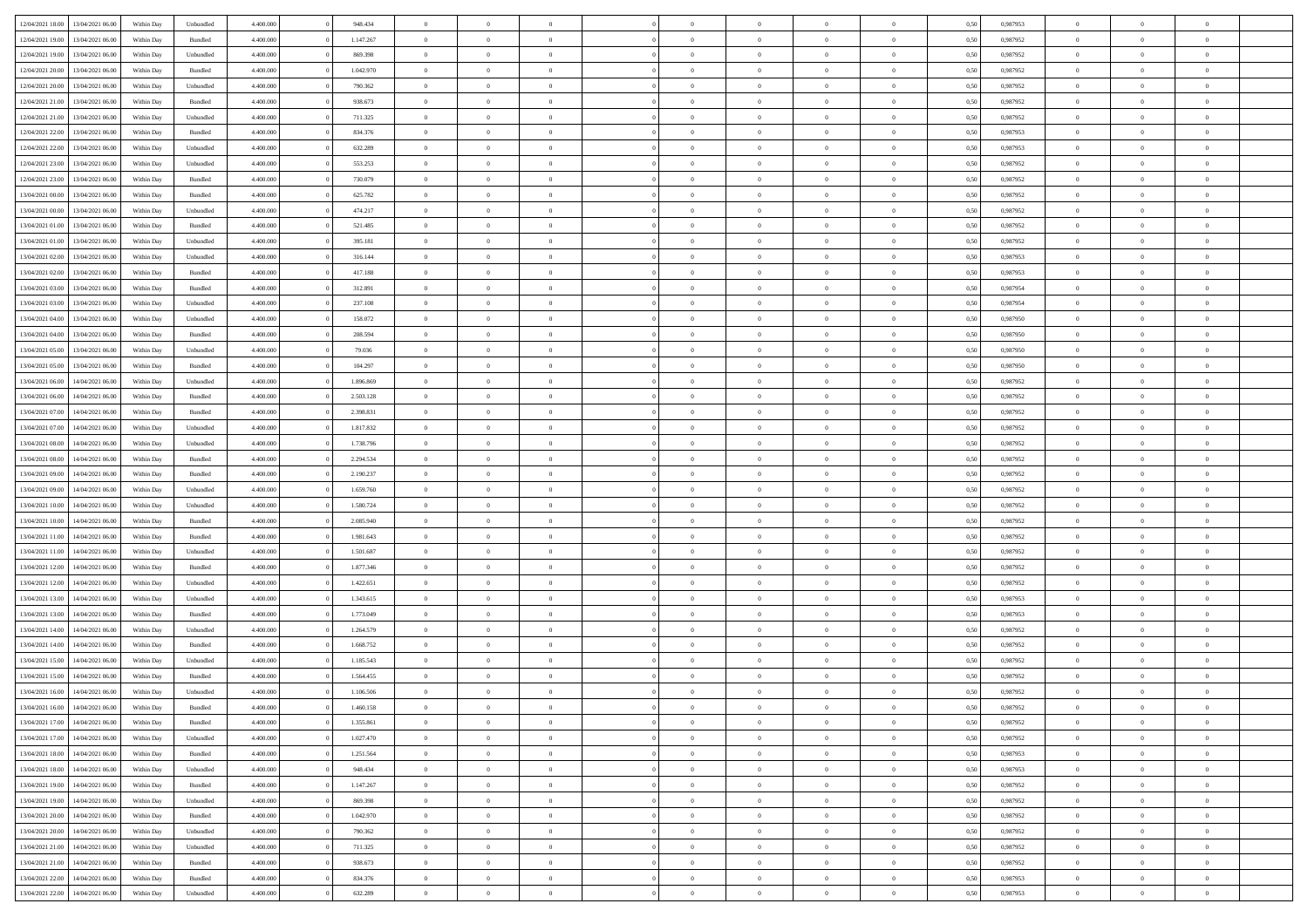| 13/04/2021 23:00 | 14/04/2021 06:00 | Within Day | Bundled            | 4.400.000 | 730.079   | $\overline{0}$ | $\Omega$       |                | $\Omega$       | $\Omega$       | $\theta$       | $\theta$       | 0.50 | 0,987952 | $\theta$       | $\theta$       | $\overline{0}$ |  |
|------------------|------------------|------------|--------------------|-----------|-----------|----------------|----------------|----------------|----------------|----------------|----------------|----------------|------|----------|----------------|----------------|----------------|--|
| 13/04/2021 23:00 | 14/04/2021 06:00 | Within Day | Unbundled          | 4.400.000 | 553.253   | $\overline{0}$ | $\theta$       | $\overline{0}$ | $\overline{0}$ | $\bf{0}$       | $\overline{0}$ | $\bf{0}$       | 0,50 | 0,987952 | $\theta$       | $\overline{0}$ | $\overline{0}$ |  |
| 14/04/2021 00:00 | 14/04/2021 06:00 | Within Day | Bundled            | 4.400.000 | 625.782   | $\overline{0}$ | $\overline{0}$ | $\overline{0}$ | $\bf{0}$       | $\bf{0}$       | $\bf{0}$       | $\mathbf{0}$   | 0,50 | 0,987952 | $\overline{0}$ | $\overline{0}$ | $\bf{0}$       |  |
| 14/04/2021 00:00 | 14/04/2021 06:00 | Within Day | Unbundled          | 4.400.000 | 474.217   | $\overline{0}$ | $\overline{0}$ | $\overline{0}$ | $\overline{0}$ | $\bf{0}$       | $\overline{0}$ | $\overline{0}$ | 0.50 | 0,987952 | $\theta$       | $\theta$       | $\overline{0}$ |  |
| 14/04/2021 01:00 | 14/04/2021 06:00 | Within Day | Bundled            | 4.400.000 | 521.485   | $\overline{0}$ | $\theta$       | $\overline{0}$ | $\overline{0}$ | $\bf{0}$       | $\overline{0}$ | $\bf{0}$       | 0,50 | 0,987952 | $\theta$       | $\overline{0}$ | $\overline{0}$ |  |
|                  |                  |            |                    |           |           |                |                |                |                |                |                |                |      |          |                |                |                |  |
| 14/04/2021 01:00 | 14/04/2021 06:00 | Within Day | Unbundled          | 4.400.000 | 395.181   | $\overline{0}$ | $\overline{0}$ | $\overline{0}$ | $\bf{0}$       | $\overline{0}$ | $\overline{0}$ | $\mathbf{0}$   | 0,50 | 0,987952 | $\overline{0}$ | $\overline{0}$ | $\bf{0}$       |  |
| 14/04/2021 02:00 | 14/04/2021 06:00 | Within Dav | Unbundled          | 4.400.000 | 316.144   | $\overline{0}$ | $\overline{0}$ | $\overline{0}$ | $\overline{0}$ | $\overline{0}$ | $\overline{0}$ | $\overline{0}$ | 0.50 | 0,987953 | $\theta$       | $\overline{0}$ | $\overline{0}$ |  |
| 14/04/2021 02.00 | 14/04/2021 06:00 | Within Day | Bundled            | 4.400.000 | 417.188   | $\overline{0}$ | $\theta$       | $\overline{0}$ | $\overline{0}$ | $\bf{0}$       | $\overline{0}$ | $\bf{0}$       | 0,50 | 0,987953 | $\theta$       | $\theta$       | $\overline{0}$ |  |
| 14/04/2021 03:00 | 14/04/2021 06:00 | Within Day | Unbundled          | 4.400.000 | 237.108   | $\overline{0}$ | $\overline{0}$ | $\overline{0}$ | $\bf{0}$       | $\bf{0}$       | $\bf{0}$       | $\bf{0}$       | 0,50 | 0,987954 | $\,0\,$        | $\overline{0}$ | $\overline{0}$ |  |
| 14/04/2021 03:00 | 14/04/2021 06:00 | Within Dav | Bundled            | 4.400.000 | 312.891   | $\overline{0}$ | $\overline{0}$ | $\overline{0}$ | $\overline{0}$ | $\overline{0}$ | $\overline{0}$ | $\overline{0}$ | 0.50 | 0,987954 | $\theta$       | $\overline{0}$ | $\overline{0}$ |  |
| 14/04/2021 04:00 | 14/04/2021 06:00 | Within Day | Unbundled          | 4.400.000 | 158.072   | $\overline{0}$ | $\theta$       | $\overline{0}$ | $\overline{0}$ | $\bf{0}$       | $\overline{0}$ | $\bf{0}$       | 0,50 | 0,987950 | $\,$ 0 $\,$    | $\overline{0}$ | $\overline{0}$ |  |
| 14/04/2021 04:00 | 14/04/2021 06:00 | Within Day | Bundled            | 4.400.000 | 208.594   | $\overline{0}$ | $\overline{0}$ | $\overline{0}$ | $\bf{0}$       | $\bf{0}$       | $\bf{0}$       | $\mathbf{0}$   | 0,50 | 0,987950 | $\overline{0}$ | $\overline{0}$ | $\bf{0}$       |  |
|                  |                  |            |                    |           |           |                |                |                |                |                |                |                |      |          |                |                |                |  |
| 14/04/2021 05:00 | 14/04/2021 06:00 | Within Day | Unbundled          | 4.400.000 | 79.036    | $\overline{0}$ | $\overline{0}$ | $\overline{0}$ | $\overline{0}$ | $\bf{0}$       | $\overline{0}$ | $\overline{0}$ | 0.50 | 0,987950 | $\theta$       | $\theta$       | $\overline{0}$ |  |
| 14/04/2021 05:00 | 14/04/2021 06:00 | Within Day | Bundled            | 4.400.000 | 104.297   | $\overline{0}$ | $\theta$       | $\overline{0}$ | $\overline{0}$ | $\bf{0}$       | $\overline{0}$ | $\bf{0}$       | 0,50 | 0,987950 | $\theta$       | $\overline{0}$ | $\overline{0}$ |  |
| 14/04/2021 06:00 | 15/04/2021 06:00 | Within Day | Unbundled          | 4.400.000 | 1.896.869 | $\overline{0}$ | $\overline{0}$ | $\overline{0}$ | $\bf{0}$       | $\overline{0}$ | $\overline{0}$ | $\mathbf{0}$   | 0,50 | 0,987952 | $\overline{0}$ | $\overline{0}$ | $\bf{0}$       |  |
| 14/04/2021 06:00 | 15/04/2021 06:00 | Within Dav | Bundled            | 4.400.000 | 2.503.128 | $\overline{0}$ | $\overline{0}$ | $\overline{0}$ | $\overline{0}$ | $\overline{0}$ | $\overline{0}$ | $\overline{0}$ | 0.50 | 0,987952 | $\theta$       | $\overline{0}$ | $\overline{0}$ |  |
| 14/04/2021 07:00 | 15/04/2021 06:00 | Within Day | Bundled            | 4.400.000 | 2.398.831 | $\overline{0}$ | $\theta$       | $\overline{0}$ | $\overline{0}$ | $\bf{0}$       | $\overline{0}$ | $\bf{0}$       | 0,50 | 0,987952 | $\theta$       | $\theta$       | $\overline{0}$ |  |
| 14/04/2021 07:00 | 15/04/2021 06:00 | Within Day | Unbundled          | 4.400.000 | 1.817.832 | $\overline{0}$ | $\overline{0}$ | $\overline{0}$ | $\bf{0}$       | $\bf{0}$       | $\overline{0}$ | $\mathbf{0}$   | 0,50 | 0,987952 | $\,0\,$        | $\overline{0}$ | $\bf{0}$       |  |
| 14/04/2021 08:00 | 15/04/2021 06:00 | Within Day | Bundled            | 4.400.000 | 2.294.534 | $\overline{0}$ | $\overline{0}$ | $\overline{0}$ | $\overline{0}$ | $\overline{0}$ | $\overline{0}$ | $\overline{0}$ | 0.50 | 0,987952 | $\theta$       | $\overline{0}$ | $\overline{0}$ |  |
|                  |                  |            |                    |           |           |                |                |                |                |                |                |                |      |          |                |                |                |  |
| 14/04/2021 08:00 | 15/04/2021 06:00 | Within Day | Unbundled          | 4.400.000 | 1.738.796 | $\overline{0}$ | $\theta$       | $\overline{0}$ | $\overline{0}$ | $\bf{0}$       | $\overline{0}$ | $\bf{0}$       | 0,50 | 0,987952 | $\,$ 0 $\,$    | $\overline{0}$ | $\overline{0}$ |  |
| 14/04/2021 09:00 | 15/04/2021 06:00 | Within Day | Bundled            | 4.400.000 | 2.190.237 | $\overline{0}$ | $\overline{0}$ | $\overline{0}$ | $\overline{0}$ | $\bf{0}$       | $\overline{0}$ | $\mathbf{0}$   | 0,50 | 0,987952 | $\bf{0}$       | $\overline{0}$ | $\bf{0}$       |  |
| 14/04/2021 09:00 | 15/04/2021 06:00 | Within Day | Unbundled          | 4.400.000 | 1.659.760 | $\overline{0}$ | $\overline{0}$ | $\overline{0}$ | $\overline{0}$ | $\overline{0}$ | $\overline{0}$ | $\overline{0}$ | 0.50 | 0,987952 | $\theta$       | $\overline{0}$ | $\overline{0}$ |  |
| 14/04/2021 10:00 | 15/04/2021 06:00 | Within Day | Unbundled          | 4.400.000 | 1.580.724 | $\overline{0}$ | $\theta$       | $\overline{0}$ | $\overline{0}$ | $\bf{0}$       | $\overline{0}$ | $\bf{0}$       | 0,50 | 0,987952 | $\,$ 0 $\,$    | $\overline{0}$ | $\overline{0}$ |  |
| 14/04/2021 10:00 | 15/04/2021 06:00 | Within Day | Bundled            | 4.400.000 | 2.085.940 | $\overline{0}$ | $\overline{0}$ | $\overline{0}$ | $\overline{0}$ | $\overline{0}$ | $\overline{0}$ | $\mathbf{0}$   | 0,50 | 0,987952 | $\bf{0}$       | $\overline{0}$ | $\bf{0}$       |  |
| 14/04/2021 11:00 | 15/04/2021 06:00 | Within Dav | Bundled            | 4.400.000 | 1.981.643 | $\overline{0}$ | $\overline{0}$ | $\overline{0}$ | $\overline{0}$ | $\overline{0}$ | $\overline{0}$ | $\overline{0}$ | 0.50 | 0,987952 | $\theta$       | $\overline{0}$ | $\overline{0}$ |  |
| 14/04/2021 11:00 | 15/04/2021 06:00 |            |                    | 4.400.000 | 1.501.687 | $\overline{0}$ | $\theta$       | $\overline{0}$ | $\overline{0}$ | $\bf{0}$       | $\overline{0}$ |                |      | 0,987952 | $\theta$       | $\overline{0}$ | $\overline{0}$ |  |
|                  |                  | Within Day | Unbundled          |           |           |                |                |                |                |                |                | $\bf{0}$       | 0,50 |          |                |                |                |  |
| 14/04/2021 12:00 | 15/04/2021 06:00 | Within Day | Bundled            | 4.400.000 | 1.877.346 | $\overline{0}$ | $\overline{0}$ | $\overline{0}$ | $\overline{0}$ | $\bf{0}$       | $\overline{0}$ | $\bf{0}$       | 0,50 | 0,987952 | $\,0\,$        | $\overline{0}$ | $\overline{0}$ |  |
| 14/04/2021 12:00 | 15/04/2021 06:00 | Within Day | Unbundled          | 4.400.000 | 1.422.651 | $\overline{0}$ | $\overline{0}$ | $\overline{0}$ | $\overline{0}$ | $\overline{0}$ | $\overline{0}$ | $\overline{0}$ | 0.50 | 0,987952 | $\theta$       | $\overline{0}$ | $\overline{0}$ |  |
| 14/04/2021 13:00 | 15/04/2021 06:00 | Within Day | Bundled            | 4.400.000 | 1.773.049 | $\overline{0}$ | $\theta$       | $\overline{0}$ | $\overline{0}$ | $\bf{0}$       | $\overline{0}$ | $\bf{0}$       | 0,50 | 0,987953 | $\,$ 0 $\,$    | $\overline{0}$ | $\overline{0}$ |  |
| 14/04/2021 13:00 | 15/04/2021 06:00 | Within Day | Unbundled          | 4.400.000 | 1.343.615 | $\overline{0}$ | $\bf{0}$       | $\overline{0}$ | $\overline{0}$ | $\bf{0}$       | $\overline{0}$ | $\bf{0}$       | 0,50 | 0,987953 | $\bf{0}$       | $\overline{0}$ | $\bf{0}$       |  |
| 14/04/2021 14:00 | 15/04/2021 06:00 | Within Day | Bundled            | 4.400,000 | 1.668.752 | $\overline{0}$ | $\Omega$       | $\Omega$       | $\Omega$       | $\Omega$       | $\overline{0}$ | $\overline{0}$ | 0,50 | 0,987952 | $\,0\,$        | $\theta$       | $\theta$       |  |
| 14/04/2021 14:00 | 15/04/2021 06:00 | Within Day | Unbundled          | 4.400.000 | 1.264.579 | $\overline{0}$ | $\theta$       | $\overline{0}$ | $\overline{0}$ | $\bf{0}$       | $\overline{0}$ | $\bf{0}$       | 0,50 | 0,987952 | $\,$ 0 $\,$    | $\overline{0}$ | $\overline{0}$ |  |
|                  |                  |            |                    |           |           |                |                |                |                |                |                |                |      |          |                |                |                |  |
| 14/04/2021 15:00 | 15/04/2021 06:00 | Within Day | Unbundled          | 4.400.000 | 1.185.543 | $\overline{0}$ | $\overline{0}$ | $\overline{0}$ | $\overline{0}$ | $\overline{0}$ | $\overline{0}$ | $\mathbf{0}$   | 0,50 | 0,987952 | $\overline{0}$ | $\overline{0}$ | $\bf{0}$       |  |
| 14/04/2021 15:00 | 15/04/2021 06:00 | Within Day | Bundled            | 4.400,000 | 1.564.455 | $\overline{0}$ | $\Omega$       | $\Omega$       | $\Omega$       | $\overline{0}$ | $\overline{0}$ | $\overline{0}$ | 0.50 | 0,987952 | $\,0\,$        | $\theta$       | $\theta$       |  |
| 14/04/2021 16:00 | 15/04/2021 06:00 | Within Day | Bundled            | 4.400.000 | 1.460.158 | $\overline{0}$ | $\theta$       | $\overline{0}$ | $\overline{0}$ | $\bf{0}$       | $\overline{0}$ | $\bf{0}$       | 0,50 | 0,987952 | $\,$ 0 $\,$    | $\overline{0}$ | $\overline{0}$ |  |
| 14/04/2021 16:00 | 15/04/2021 06:00 | Within Day | Unbundled          | 4.400.000 | 1.106.506 | $\overline{0}$ | $\overline{0}$ | $\overline{0}$ | $\bf{0}$       | $\bf{0}$       | $\bf{0}$       | $\bf{0}$       | 0,50 | 0,987952 | $\bf{0}$       | $\overline{0}$ | $\bf{0}$       |  |
| 14/04/2021 17:00 | 15/04/2021 06:00 | Within Day | Bundled            | 4.400,000 | 1.355.861 | $\overline{0}$ | $\Omega$       | $\Omega$       | $\Omega$       | $\overline{0}$ | $\overline{0}$ | $\overline{0}$ | 0.50 | 0.987952 | $\,$ 0 $\,$    | $\theta$       | $\theta$       |  |
| 14/04/2021 17:00 | 15/04/2021 06:00 | Within Day | Unbundled          | 4.400.000 | 1.027.470 | $\overline{0}$ | $\theta$       | $\overline{0}$ | $\overline{0}$ | $\,$ 0         | $\overline{0}$ | $\bf{0}$       | 0,50 | 0,987952 | $\,$ 0 $\,$    | $\overline{0}$ | $\overline{0}$ |  |
| 14/04/2021 18:00 | 15/04/2021 06:00 | Within Day | Unbundled          | 4.400.000 | 948.434   | $\overline{0}$ | $\bf{0}$       | $\overline{0}$ | $\bf{0}$       | $\bf{0}$       | $\bf{0}$       | $\mathbf{0}$   | 0,50 | 0,987953 | $\overline{0}$ | $\overline{0}$ | $\bf{0}$       |  |
| 14/04/2021 18:00 | 15/04/2021 06:00 | Within Day |                    | 4.400,000 | 1.251.564 | $\overline{0}$ | $\Omega$       | $\overline{0}$ | $\Omega$       | $\overline{0}$ | $\overline{0}$ | $\overline{0}$ | 0,50 | 0,987953 | $\,0\,$        | $\theta$       | $\theta$       |  |
|                  |                  |            | Bundled            |           |           |                |                |                |                |                |                |                |      |          |                |                |                |  |
| 14/04/2021 19:00 | 15/04/2021 06:00 | Within Day | Unbundled          | 4.400.000 | 869.398   | $\overline{0}$ | $\overline{0}$ | $\overline{0}$ | $\overline{0}$ | $\,$ 0         | $\overline{0}$ | $\bf{0}$       | 0,50 | 0,987952 | $\,$ 0 $\,$    | $\overline{0}$ | $\overline{0}$ |  |
| 14/04/2021 19:00 | 15/04/2021 06:00 | Within Day | Bundled            | 4.400.000 | 1.147.267 | $\overline{0}$ | $\overline{0}$ | $\overline{0}$ | $\bf{0}$       | $\bf{0}$       | $\overline{0}$ | $\mathbf{0}$   | 0,50 | 0,987952 | $\overline{0}$ | $\overline{0}$ | $\bf{0}$       |  |
| 14/04/2021 20:00 | 15/04/2021 06:00 | Within Day | Unbundled          | 4.400,000 | 790,362   | $\overline{0}$ | $\Omega$       | $\Omega$       | $\Omega$       | $\Omega$       | $\Omega$       | $\overline{0}$ | 0.50 | 0.987952 | $\theta$       | $\theta$       | $\theta$       |  |
| 14/04/2021 20:00 | 15/04/2021 06:00 | Within Day | Bundled            | 4.400.000 | 1.042.970 | $\overline{0}$ | $\overline{0}$ | $\overline{0}$ | $\bf{0}$       | $\,$ 0         | $\overline{0}$ | $\bf{0}$       | 0,50 | 0,987952 | $\,0\,$        | $\,$ 0 $\,$    | $\overline{0}$ |  |
| 14/04/2021 21:00 | 15/04/2021 06:00 | Within Day | $\mathbf B$ undled | 4.400.000 | 938.673   | $\bf{0}$       | $\bf{0}$       |                |                | $\bf{0}$       |                |                | 0,50 | 0,987952 | $\bf{0}$       | $\overline{0}$ |                |  |
| 14/04/2021 21:00 | 15/04/2021 06:00 | Within Day | Unbundled          | 4.400.000 | 711.325   | $\overline{0}$ | $\overline{0}$ | $\overline{0}$ | $\Omega$       | $\overline{0}$ | $\overline{0}$ | $\overline{0}$ | 0.50 | 0.987952 | $\theta$       | $\theta$       | $\theta$       |  |
| 14/04/2021 22.00 | 15/04/2021 06:00 | Within Day | Bundled            | 4.400.000 | 834.376   | $\overline{0}$ | $\bf{0}$       | $\overline{0}$ | $\overline{0}$ | $\,$ 0 $\,$    | $\overline{0}$ | $\,$ 0 $\,$    | 0,50 | 0,987953 | $\,$ 0 $\,$    | $\,$ 0 $\,$    | $\,$ 0         |  |
|                  |                  |            |                    |           |           |                |                |                |                |                |                |                |      |          |                |                |                |  |
| 14/04/2021 22.00 | 15/04/2021 06:00 | Within Day | Unbundled          | 4.400.000 | 632.289   | $\overline{0}$ | $\overline{0}$ | $\overline{0}$ | $\overline{0}$ | $\overline{0}$ | $\overline{0}$ | $\mathbf{0}$   | 0,50 | 0,987953 | $\overline{0}$ | $\bf{0}$       | $\overline{0}$ |  |
| 14/04/2021 23:00 | 15/04/2021 06:00 | Within Day | Unbundled          | 4.400.000 | 553.253   | $\overline{0}$ | $\overline{0}$ | $\overline{0}$ | $\Omega$       | $\overline{0}$ | $\overline{0}$ | $\overline{0}$ | 0,50 | 0,987952 | $\overline{0}$ | $\theta$       | $\overline{0}$ |  |
| 14/04/2021 23:00 | 15/04/2021 06:00 | Within Day | Bundled            | 4.400.000 | 730.079   | $\overline{0}$ | $\,$ 0         | $\overline{0}$ | $\overline{0}$ | $\,$ 0 $\,$    | $\overline{0}$ | $\mathbf{0}$   | 0,50 | 0,987952 | $\,$ 0 $\,$    | $\overline{0}$ | $\overline{0}$ |  |
| 15/04/2021 00:00 | 15/04/2021 06:00 | Within Day | Bundled            | 4.400.000 | 625.782   | $\overline{0}$ | $\overline{0}$ | $\overline{0}$ | $\overline{0}$ | $\overline{0}$ | $\overline{0}$ | $\mathbf{0}$   | 0,50 | 0,987952 | $\overline{0}$ | $\overline{0}$ | $\bf{0}$       |  |
| 15/04/2021 00:00 | 15/04/2021 06:00 | Within Day | Unbundled          | 4.400.000 | 474.217   | $\overline{0}$ | $\overline{0}$ | $\overline{0}$ | $\overline{0}$ | $\overline{0}$ | $\overline{0}$ | $\bf{0}$       | 0.50 | 0,987952 | $\overline{0}$ | $\theta$       | $\overline{0}$ |  |
| 15/04/2021 01:00 | 15/04/2021 06:00 | Within Day | Bundled            | 4.400.000 | 521.485   | $\overline{0}$ | $\,$ 0         | $\overline{0}$ | $\overline{0}$ | $\bf{0}$       | $\overline{0}$ | $\bf{0}$       | 0,50 | 0,987952 | $\,$ 0 $\,$    | $\overline{0}$ | $\overline{0}$ |  |
| 15/04/2021 01:00 | 15/04/2021 06:00 | Within Day | Unbundled          | 4.400.000 | 395.181   | $\overline{0}$ | $\bf{0}$       | $\overline{0}$ | $\overline{0}$ | $\overline{0}$ | $\overline{0}$ | $\mathbf{0}$   | 0,50 | 0,987952 | $\overline{0}$ | $\overline{0}$ | $\bf{0}$       |  |
|                  |                  |            |                    |           |           |                |                |                |                |                |                |                |      |          |                |                |                |  |
| 15/04/2021 02:00 | 15/04/2021 06:00 | Within Day | Bundled            | 4.400,000 | 417.188   | $\overline{0}$ | $\overline{0}$ | $\overline{0}$ | $\Omega$       | $\overline{0}$ | $\overline{0}$ | $\overline{0}$ | 0.50 | 0,987953 | $\overline{0}$ | $\overline{0}$ | $\overline{0}$ |  |
| 15/04/2021 02:00 | 15/04/2021 06:00 | Within Day | Unbundled          | 4.400.000 | 316.144   | $\overline{0}$ | $\bf{0}$       | $\overline{0}$ | $\overline{0}$ | $\bf{0}$       | $\overline{0}$ | $\mathbf{0}$   | 0,50 | 0,987953 | $\,$ 0 $\,$    | $\,$ 0 $\,$    | $\bf{0}$       |  |
| 15/04/2021 03:00 | 15/04/2021 06:00 | Within Day | Bundled            | 4.400.000 | 312.891   | $\overline{0}$ | $\bf{0}$       | $\overline{0}$ | $\overline{0}$ | $\bf{0}$       | $\overline{0}$ | $\bf{0}$       | 0,50 | 0,987954 | $\overline{0}$ | $\overline{0}$ | $\bf{0}$       |  |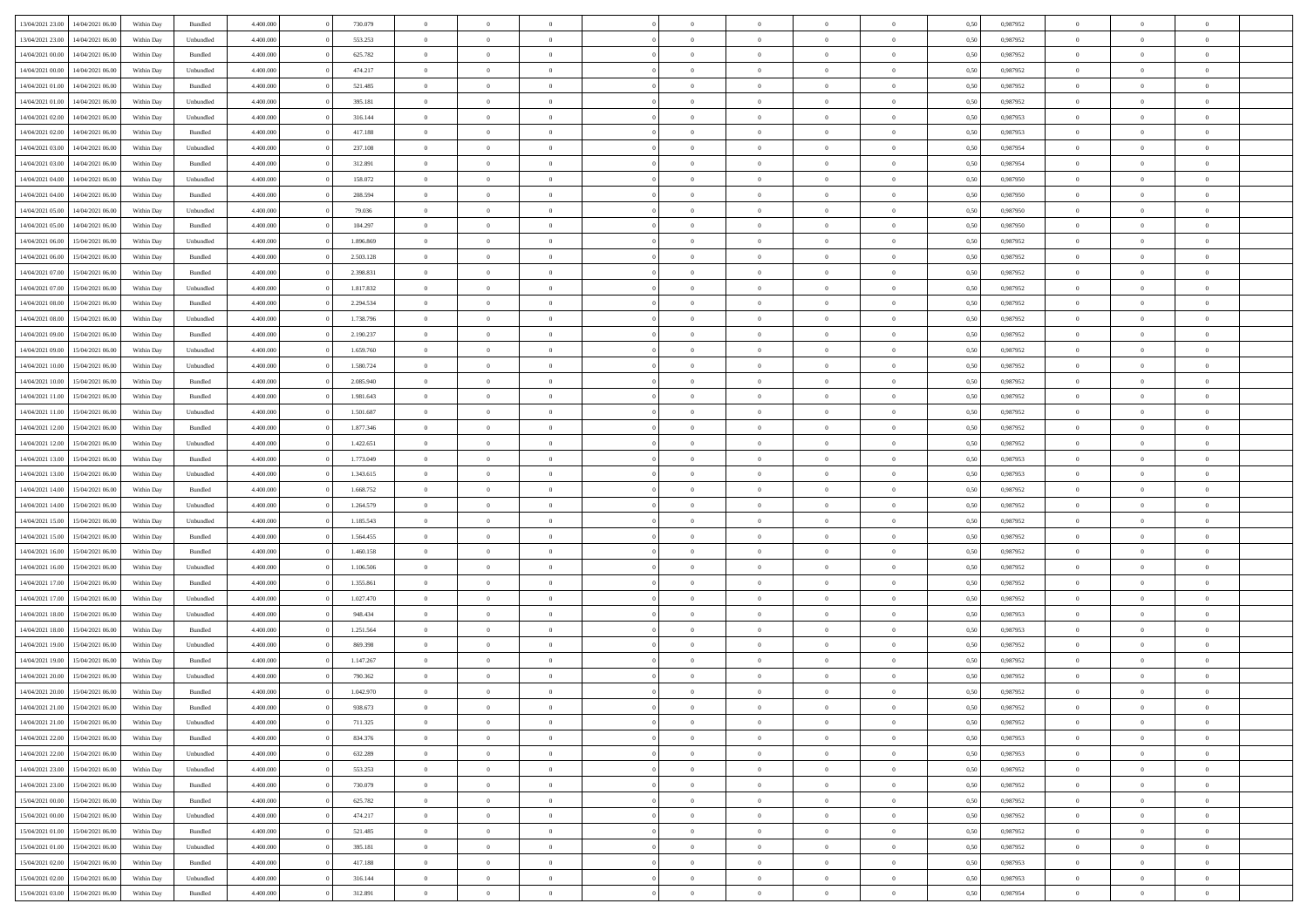| 15/04/2021 03:00 | 15/04/2021 06:00                  | Within Day | Unbundled | 4.400.000 | 237.108   | $\overline{0}$ | $\Omega$       |                | $\Omega$       | $\Omega$       | $\Omega$       | $\theta$       | 0.50 | 0.987954 | $\theta$       | $\theta$       | $\theta$       |  |
|------------------|-----------------------------------|------------|-----------|-----------|-----------|----------------|----------------|----------------|----------------|----------------|----------------|----------------|------|----------|----------------|----------------|----------------|--|
| 15/04/2021 04:00 | 15/04/2021 06:00                  | Within Day | Unbundled | 4.400.000 | 158.072   | $\overline{0}$ | $\theta$       | $\overline{0}$ | $\overline{0}$ | $\bf{0}$       | $\overline{0}$ | $\bf{0}$       | 0,50 | 0,987950 | $\theta$       | $\theta$       | $\overline{0}$ |  |
| 15/04/2021 04:00 | 15/04/2021 06:00                  | Within Day | Bundled   | 4.400.000 | 208.594   | $\overline{0}$ | $\overline{0}$ | $\overline{0}$ | $\bf{0}$       | $\bf{0}$       | $\bf{0}$       | $\mathbf{0}$   | 0,50 | 0,987950 | $\overline{0}$ | $\overline{0}$ | $\overline{0}$ |  |
| 15/04/2021 05:00 | 15/04/2021 06:00                  | Within Dav | Bundled   | 4.400.000 | 104.297   | $\overline{0}$ | $\overline{0}$ | $\overline{0}$ | $\overline{0}$ | $\bf{0}$       | $\overline{0}$ | $\overline{0}$ | 0.50 | 0,987950 | $\theta$       | $\theta$       | $\overline{0}$ |  |
| 15/04/2021 05:00 | 15/04/2021 06:00                  | Within Day | Unbundled | 4.400.000 | 79.036    | $\overline{0}$ | $\theta$       | $\overline{0}$ | $\overline{0}$ | $\bf{0}$       | $\overline{0}$ | $\bf{0}$       | 0,50 | 0,987950 | $\theta$       | $\theta$       | $\overline{0}$ |  |
|                  |                                   |            |           |           |           |                |                |                |                |                |                |                |      |          |                |                |                |  |
| 15/04/2021 06:00 | 16/04/2021 06:00                  | Within Day | Unbundled | 4.400.000 | 1.896.869 | $\overline{0}$ | $\bf{0}$       | $\overline{0}$ | $\bf{0}$       | $\overline{0}$ | $\overline{0}$ | $\mathbf{0}$   | 0,50 | 0,987952 | $\overline{0}$ | $\overline{0}$ | $\bf{0}$       |  |
| 15/04/2021 06:00 | 16/04/2021 06:00                  | Within Dav | Bundled   | 4.400.000 | 2.503.128 | $\overline{0}$ | $\overline{0}$ | $\overline{0}$ | $\overline{0}$ | $\overline{0}$ | $\overline{0}$ | $\overline{0}$ | 0.50 | 0,987952 | $\theta$       | $\overline{0}$ | $\overline{0}$ |  |
| 15/04/2021 07:00 | 16/04/2021 06:00                  | Within Day | Bundled   | 4.400.000 | 2.398.831 | $\overline{0}$ | $\theta$       | $\overline{0}$ | $\overline{0}$ | $\bf{0}$       | $\overline{0}$ | $\bf{0}$       | 0,50 | 0,987952 | $\theta$       | $\theta$       | $\overline{0}$ |  |
| 15/04/2021 07:00 | 16/04/2021 06:00                  | Within Day | Unbundled | 4.400.000 | 1.817.832 | $\overline{0}$ | $\overline{0}$ | $\overline{0}$ | $\bf{0}$       | $\bf{0}$       | $\bf{0}$       | $\bf{0}$       | 0,50 | 0,987952 | $\,0\,$        | $\overline{0}$ | $\overline{0}$ |  |
| 15/04/2021 08:00 | 16/04/2021 06:00                  | Within Dav | Bundled   | 4.400.000 | 2.294.534 | $\overline{0}$ | $\overline{0}$ | $\overline{0}$ | $\overline{0}$ | $\overline{0}$ | $\overline{0}$ | $\overline{0}$ | 0.50 | 0,987952 | $\theta$       | $\overline{0}$ | $\overline{0}$ |  |
| 15/04/2021 08:00 | 16/04/2021 06:00                  | Within Day | Unbundled | 4.400.000 | 1.738.796 | $\overline{0}$ | $\theta$       | $\overline{0}$ | $\overline{0}$ | $\bf{0}$       | $\overline{0}$ | $\bf{0}$       | 0,50 | 0,987952 | $\,$ 0 $\,$    | $\overline{0}$ | $\overline{0}$ |  |
| 15/04/2021 09:00 | 16/04/2021 06:00                  | Within Day | Unbundled | 4.400.000 | 1.659.760 | $\overline{0}$ | $\overline{0}$ | $\overline{0}$ | $\bf{0}$       | $\bf{0}$       | $\bf{0}$       | $\bf{0}$       | 0,50 | 0,987952 | $\overline{0}$ | $\overline{0}$ | $\overline{0}$ |  |
|                  |                                   |            |           |           |           |                |                |                |                |                |                |                |      |          |                |                |                |  |
| 15/04/2021 09:00 | 16/04/2021 06:00                  | Within Day | Bundled   | 4.400.000 | 2.190.237 | $\overline{0}$ | $\overline{0}$ | $\overline{0}$ | $\overline{0}$ | $\bf{0}$       | $\overline{0}$ | $\overline{0}$ | 0.50 | 0,987952 | $\theta$       | $\theta$       | $\overline{0}$ |  |
| 15/04/2021 10:00 | 16/04/2021 06:00                  | Within Day | Bundled   | 4.400.000 | 2.085.940 | $\overline{0}$ | $\theta$       | $\overline{0}$ | $\overline{0}$ | $\bf{0}$       | $\overline{0}$ | $\bf{0}$       | 0,50 | 0,987952 | $\theta$       | $\overline{0}$ | $\overline{0}$ |  |
| 15/04/2021 10:00 | 16/04/2021 06:00                  | Within Day | Unbundled | 4.400.000 | 1.580.724 | $\overline{0}$ | $\overline{0}$ | $\overline{0}$ | $\bf{0}$       | $\overline{0}$ | $\overline{0}$ | $\mathbf{0}$   | 0,50 | 0,987952 | $\overline{0}$ | $\overline{0}$ | $\bf{0}$       |  |
| 15/04/2021 11:00 | 16/04/2021 06:00                  | Within Dav | Bundled   | 4.400.000 | 1.981.643 | $\overline{0}$ | $\overline{0}$ | $\overline{0}$ | $\overline{0}$ | $\overline{0}$ | $\overline{0}$ | $\overline{0}$ | 0.50 | 0,987952 | $\theta$       | $\overline{0}$ | $\overline{0}$ |  |
| 15/04/2021 11:00 | 16/04/2021 06:00                  | Within Day | Unbundled | 4.400.000 | 1.501.687 | $\overline{0}$ | $\theta$       | $\overline{0}$ | $\overline{0}$ | $\bf{0}$       | $\overline{0}$ | $\bf{0}$       | 0,50 | 0,987952 | $\theta$       | $\theta$       | $\overline{0}$ |  |
| 15/04/2021 12:00 | 16/04/2021 06:00                  | Within Day | Unbundled | 4.400.000 | 1.422.651 | $\overline{0}$ | $\overline{0}$ | $\overline{0}$ | $\bf{0}$       | $\bf{0}$       | $\bf{0}$       | $\bf{0}$       | 0,50 | 0,987952 | $\,0\,$        | $\overline{0}$ | $\overline{0}$ |  |
|                  | 16/04/2021 06:00                  |            | Bundled   | 4.400.000 | 1.877.346 | $\overline{0}$ | $\overline{0}$ | $\overline{0}$ | $\overline{0}$ | $\overline{0}$ | $\overline{0}$ | $\overline{0}$ | 0.50 | 0,987952 | $\theta$       | $\overline{0}$ | $\overline{0}$ |  |
| 15/04/2021 12:00 |                                   | Within Day |           |           |           |                |                |                |                |                |                |                |      |          |                |                |                |  |
| 15/04/2021 13:00 | 16/04/2021 06:00                  | Within Day | Bundled   | 4.400.000 | 1.773.049 | $\overline{0}$ | $\theta$       | $\overline{0}$ | $\overline{0}$ | $\bf{0}$       | $\overline{0}$ | $\bf{0}$       | 0,50 | 0,987953 | $\,$ 0 $\,$    | $\theta$       | $\overline{0}$ |  |
| 15/04/2021 13:00 | 16/04/2021 06:00                  | Within Day | Unbundled | 4.400.000 | 1.343.615 | $\overline{0}$ | $\overline{0}$ | $\overline{0}$ | $\bf{0}$       | $\bf{0}$       | $\bf{0}$       | $\bf{0}$       | 0,50 | 0,987953 | $\bf{0}$       | $\overline{0}$ | $\overline{0}$ |  |
| 15/04/2021 14:00 | 16/04/2021 06:00                  | Within Day | Unbundled | 4.400.000 | 1.264.579 | $\overline{0}$ | $\overline{0}$ | $\overline{0}$ | $\overline{0}$ | $\bf{0}$       | $\overline{0}$ | $\overline{0}$ | 0.50 | 0,987952 | $\theta$       | $\theta$       | $\overline{0}$ |  |
| 15/04/2021 14:00 | 16/04/2021 06:00                  | Within Day | Bundled   | 4.400.000 | 1.668.752 | $\overline{0}$ | $\theta$       | $\overline{0}$ | $\overline{0}$ | $\bf{0}$       | $\overline{0}$ | $\bf{0}$       | 0,50 | 0,987952 | $\theta$       | $\overline{0}$ | $\overline{0}$ |  |
| 15/04/2021 15:00 | 16/04/2021 06:00                  | Within Day | Unbundled | 4.400.000 | 1.185.543 | $\overline{0}$ | $\bf{0}$       | $\overline{0}$ | $\overline{0}$ | $\overline{0}$ | $\overline{0}$ | $\mathbf{0}$   | 0,50 | 0,987952 | $\bf{0}$       | $\overline{0}$ | $\bf{0}$       |  |
| 15/04/2021 15:00 | 16/04/2021 06:00                  | Within Dav | Bundled   | 4.400.000 | 1.564.455 | $\overline{0}$ | $\overline{0}$ | $\overline{0}$ | $\overline{0}$ | $\overline{0}$ | $\overline{0}$ | $\overline{0}$ | 0.50 | 0,987952 | $\theta$       | $\overline{0}$ | $\overline{0}$ |  |
|                  |                                   |            |           |           |           |                |                |                |                |                |                |                |      |          |                |                |                |  |
| 15/04/2021 16:00 | 16/04/2021 06:00                  | Within Day | Bundled   | 4.400.000 | 1.460.158 | $\overline{0}$ | $\theta$       | $\overline{0}$ | $\overline{0}$ | $\bf{0}$       | $\overline{0}$ | $\bf{0}$       | 0,50 | 0,987952 | $\theta$       | $\theta$       | $\overline{0}$ |  |
| 15/04/2021 16:00 | 16/04/2021 06:00                  | Within Day | Unbundled | 4.400.000 | 1.106.506 | $\overline{0}$ | $\overline{0}$ | $\overline{0}$ | $\overline{0}$ | $\bf{0}$       | $\overline{0}$ | $\bf{0}$       | 0,50 | 0,987952 | $\,0\,$        | $\overline{0}$ | $\overline{0}$ |  |
| 15/04/2021 17:00 | 16/04/2021 06:00                  | Within Day | Unbundled | 4.400.000 | 1.027.470 | $\overline{0}$ | $\overline{0}$ | $\overline{0}$ | $\overline{0}$ | $\overline{0}$ | $\overline{0}$ | $\overline{0}$ | 0.50 | 0,987952 | $\theta$       | $\overline{0}$ | $\overline{0}$ |  |
| 15/04/2021 17:00 | 16/04/2021 06:00                  | Within Day | Bundled   | 4.400.000 | 1.355.861 | $\overline{0}$ | $\theta$       | $\overline{0}$ | $\overline{0}$ | $\bf{0}$       | $\overline{0}$ | $\bf{0}$       | 0,50 | 0,987952 | $\,$ 0 $\,$    | $\overline{0}$ | $\overline{0}$ |  |
| 15/04/2021 18:00 | 16/04/2021 06:00                  | Within Day | Bundled   | 4.400.000 | 1.251.564 | $\overline{0}$ | $\overline{0}$ | $\overline{0}$ | $\overline{0}$ | $\bf{0}$       | $\overline{0}$ | $\bf{0}$       | 0,50 | 0,987953 | $\bf{0}$       | $\overline{0}$ | $\overline{0}$ |  |
| 15/04/2021 18:00 | 16/04/2021 06:00                  | Within Day | Unbundled | 4.400,000 | 948,434   | $\overline{0}$ | $\Omega$       | $\Omega$       | $\Omega$       | $\Omega$       | $\Omega$       | $\overline{0}$ | 0.50 | 0,987953 | $\,0\,$        | $\theta$       | $\theta$       |  |
| 15/04/2021 19:00 | 16/04/2021 06:00                  | Within Day | Unbundled | 4.400.000 | 869.398   | $\overline{0}$ | $\theta$       | $\overline{0}$ | $\overline{0}$ | $\bf{0}$       | $\overline{0}$ | $\bf{0}$       | 0,50 | 0,987952 | $\theta$       | $\theta$       | $\overline{0}$ |  |
|                  |                                   |            |           |           |           |                |                |                |                |                |                |                |      |          |                |                |                |  |
| 15/04/2021 19:00 | 16/04/2021 06:00                  | Within Day | Bundled   | 4.400.000 | 1.147.267 | $\overline{0}$ | $\overline{0}$ | $\overline{0}$ | $\overline{0}$ | $\bf{0}$       | $\overline{0}$ | $\mathbf{0}$   | 0,50 | 0,987952 | $\bf{0}$       | $\overline{0}$ | $\bf{0}$       |  |
| 15/04/2021 20:00 | 16/04/2021 06:00                  | Within Day | Unbundled | 4.400,000 | 790.362   | $\overline{0}$ | $\Omega$       | $\Omega$       | $\Omega$       | $\bf{0}$       | $\overline{0}$ | $\overline{0}$ | 0.50 | 0,987952 | $\theta$       | $\theta$       | $\theta$       |  |
| 15/04/2021 20:00 | 16/04/2021 06:00                  | Within Day | Bundled   | 4.400.000 | 1.042.970 | $\overline{0}$ | $\theta$       | $\overline{0}$ | $\overline{0}$ | $\bf{0}$       | $\overline{0}$ | $\bf{0}$       | 0,50 | 0,987952 | $\,$ 0 $\,$    | $\theta$       | $\overline{0}$ |  |
| 15/04/2021 21:00 | 16/04/2021 06:00                  | Within Day | Bundled   | 4.400.000 | 938.673   | $\overline{0}$ | $\overline{0}$ | $\overline{0}$ | $\overline{0}$ | $\bf{0}$       | $\overline{0}$ | $\bf{0}$       | 0,50 | 0,987952 | $\,0\,$        | $\overline{0}$ | $\overline{0}$ |  |
| 15/04/2021 21:00 | 16/04/2021 06:00                  | Within Day | Unbundled | 4.400,000 | 711.325   | $\overline{0}$ | $\Omega$       | $\Omega$       | $\Omega$       | $\theta$       | $\theta$       | $\overline{0}$ | 0.50 | 0.987952 | $\theta$       | $\theta$       | $\theta$       |  |
| 15/04/2021 22:00 | 16/04/2021 06:00                  | Within Day | Unbundled | 4.400.000 | 632.289   | $\overline{0}$ | $\theta$       | $\overline{0}$ | $\overline{0}$ | $\bf{0}$       | $\overline{0}$ | $\bf{0}$       | 0,50 | 0,987953 | $\,$ 0 $\,$    | $\overline{0}$ | $\overline{0}$ |  |
| 15/04/2021 22.00 | 16/04/2021 06:00                  | Within Day | Bundled   | 4.400.000 | 834.376   | $\overline{0}$ | $\overline{0}$ | $\overline{0}$ | $\overline{0}$ | $\bf{0}$       | $\overline{0}$ | $\bf{0}$       | 0,50 | 0,987953 | $\bf{0}$       | $\overline{0}$ | $\overline{0}$ |  |
|                  |                                   |            |           |           |           |                |                |                |                |                |                |                |      |          |                |                |                |  |
| 15/04/2021 23:00 | 16/04/2021 06:00                  | Within Day | Bundled   | 4.400,000 | 730.079   | $\overline{0}$ | $\Omega$       | $\overline{0}$ | $\Omega$       | $\Omega$       | $\overline{0}$ | $\overline{0}$ | 0.50 | 0,987952 | $\,0\,$        | $\theta$       | $\theta$       |  |
| 15/04/2021 23:00 | 16/04/2021 06:00                  | Within Day | Unbundled | 4.400.000 | 553.253   | $\overline{0}$ | $\theta$       | $\overline{0}$ | $\overline{0}$ | $\bf{0}$       | $\overline{0}$ | $\bf{0}$       | 0,50 | 0,987952 | $\,$ 0 $\,$    | $\overline{0}$ | $\overline{0}$ |  |
| 16/04/2021 00:00 | 16/04/2021 06:00                  | Within Day | Unbundled | 4.400.000 | 474.217   | $\overline{0}$ | $\overline{0}$ | $\overline{0}$ | $\overline{0}$ | $\bf{0}$       | $\overline{0}$ | $\mathbf{0}$   | 0,50 | 0,987952 | $\bf{0}$       | $\overline{0}$ | $\bf{0}$       |  |
| 16/04/2021 00:00 | 16/04/2021 06:00                  | Within Day | Bundled   | 4.400,000 | 625.782   | $\overline{0}$ | $\Omega$       | $\Omega$       | $\Omega$       | $\Omega$       | $\Omega$       | $\overline{0}$ | 0.50 | 0.987952 | $\theta$       | $\theta$       | $\theta$       |  |
| 16/04/2021 01:00 | 16/04/2021 06:00                  | Within Day | Bundled   | 4.400.000 | 521.485   | $\overline{0}$ | $\overline{0}$ | $\overline{0}$ | $\bf{0}$       | $\,$ 0         | $\overline{0}$ | $\bf{0}$       | 0,50 | 0,987952 | $\,0\,$        | $\overline{0}$ | $\overline{0}$ |  |
| 16/04/2021 01:00 | 16/04/2021 06:00                  | Within Day | Unbundled | 4.400.000 | 395.181   | $\bf{0}$       | $\bf{0}$       |                |                |                |                |                | 0,50 | 0,987952 | $\bf{0}$       | $\overline{0}$ |                |  |
| 16/04/2021 02:00 | 16/04/2021 06:00                  | Within Day | Bundled   | 4.400.000 | 417.188   | $\overline{0}$ | $\overline{0}$ | $\overline{0}$ | $\Omega$       | $\overline{0}$ | $\overline{0}$ | $\overline{0}$ | 0.50 | 0.987953 | $\theta$       | $\theta$       | $\theta$       |  |
|                  |                                   |            |           |           |           |                |                |                |                |                |                |                |      |          |                |                |                |  |
| 16/04/2021 02:00 | 16/04/2021 06:00                  | Within Day | Unbundled | 4.400.000 | 316.144   | $\overline{0}$ | $\,$ 0         | $\overline{0}$ | $\overline{0}$ | $\,$ 0 $\,$    | $\overline{0}$ | $\,$ 0 $\,$    | 0,50 | 0,987953 | $\,$ 0 $\,$    | $\,$ 0 $\,$    | $\,$ 0         |  |
| 16/04/2021 03:00 | 16/04/2021 06:00                  | Within Day | Unbundled | 4.400.000 | 237.108   | $\overline{0}$ | $\overline{0}$ | $\overline{0}$ | $\overline{0}$ | $\overline{0}$ | $\overline{0}$ | $\mathbf{0}$   | 0,50 | 0,987954 | $\overline{0}$ | $\bf{0}$       | $\bf{0}$       |  |
| 16/04/2021 03:00 | 16/04/2021 06:00                  | Within Day | Bundled   | 4.400.000 | 312.891   | $\overline{0}$ | $\overline{0}$ | $\overline{0}$ | $\Omega$       | $\overline{0}$ | $\overline{0}$ | $\overline{0}$ | 0,50 | 0,987954 | $\overline{0}$ | $\theta$       | $\overline{0}$ |  |
| 16/04/2021 04:00 | 16/04/2021 06:00                  | Within Day | Bundled   | 4.400.000 | 208.594   | $\overline{0}$ | $\,$ 0         | $\overline{0}$ | $\overline{0}$ | $\,$ 0 $\,$    | $\overline{0}$ | $\mathbf{0}$   | 0,50 | 0,987950 | $\,$ 0 $\,$    | $\overline{0}$ | $\overline{0}$ |  |
| 16/04/2021 04:00 | 16/04/2021 06:00                  | Within Day | Unbundled | 4.400.000 | 158.072   | $\overline{0}$ | $\overline{0}$ | $\overline{0}$ | $\overline{0}$ | $\overline{0}$ | $\overline{0}$ | $\mathbf{0}$   | 0,50 | 0,987950 | $\overline{0}$ | $\overline{0}$ | $\bf{0}$       |  |
| 16/04/2021 05:00 | 16/04/2021 06:00                  | Within Day | Bundled   | 4.400,000 | 104.297   | $\overline{0}$ | $\overline{0}$ | $\overline{0}$ | $\overline{0}$ | $\overline{0}$ | $\overline{0}$ | $\bf{0}$       | 0.50 | 0,987950 | $\overline{0}$ | $\theta$       | $\overline{0}$ |  |
| 16/04/2021 05:00 | 16/04/2021 06:00                  | Within Day | Unbundled | 4.400.000 | 79.036    | $\overline{0}$ | $\,$ 0         | $\overline{0}$ | $\bf{0}$       | $\bf{0}$       | $\bf{0}$       | $\bf{0}$       | 0,50 | 0,987950 | $\,$ 0 $\,$    | $\overline{0}$ | $\overline{0}$ |  |
|                  |                                   |            |           |           |           |                |                |                |                |                |                |                |      |          |                |                |                |  |
| 16/04/2021 06:00 | 17/04/2021 06:00                  | Within Day | Bundled   | 4.400.000 | 2.503.128 | $\overline{0}$ | $\bf{0}$       | $\overline{0}$ | $\overline{0}$ | $\overline{0}$ | $\overline{0}$ | $\mathbf{0}$   | 0,50 | 0,987952 | $\overline{0}$ | $\overline{0}$ | $\bf{0}$       |  |
| 16/04/2021 06:00 | 17/04/2021 06:00                  | Within Day | Unbundled | 4.400,000 | 1.896.869 | $\overline{0}$ | $\overline{0}$ | $\overline{0}$ | $\Omega$       | $\overline{0}$ | $\overline{0}$ | $\overline{0}$ | 0.50 | 0,987952 | $\overline{0}$ | $\overline{0}$ | $\overline{0}$ |  |
| 16/04/2021 07:00 | 17/04/2021 06:00                  | Within Day | Bundled   | 4.400.000 | 2.398.831 | $\overline{0}$ | $\bf{0}$       | $\overline{0}$ | $\overline{0}$ | $\bf{0}$       | $\bf{0}$       | $\mathbf{0}$   | 0,50 | 0,987952 | $\,$ 0 $\,$    | $\,$ 0 $\,$    | $\bf{0}$       |  |
|                  | 16/04/2021 07:00 17/04/2021 06:00 | Within Day | Unbundled | 4.400.000 | 1.817.832 | $\overline{0}$ | $\bf{0}$       | $\overline{0}$ | $\bf{0}$       | $\bf{0}$       | $\bf{0}$       | $\bf{0}$       | 0,50 | 0,987952 | $\overline{0}$ | $\overline{0}$ | $\bf{0}$       |  |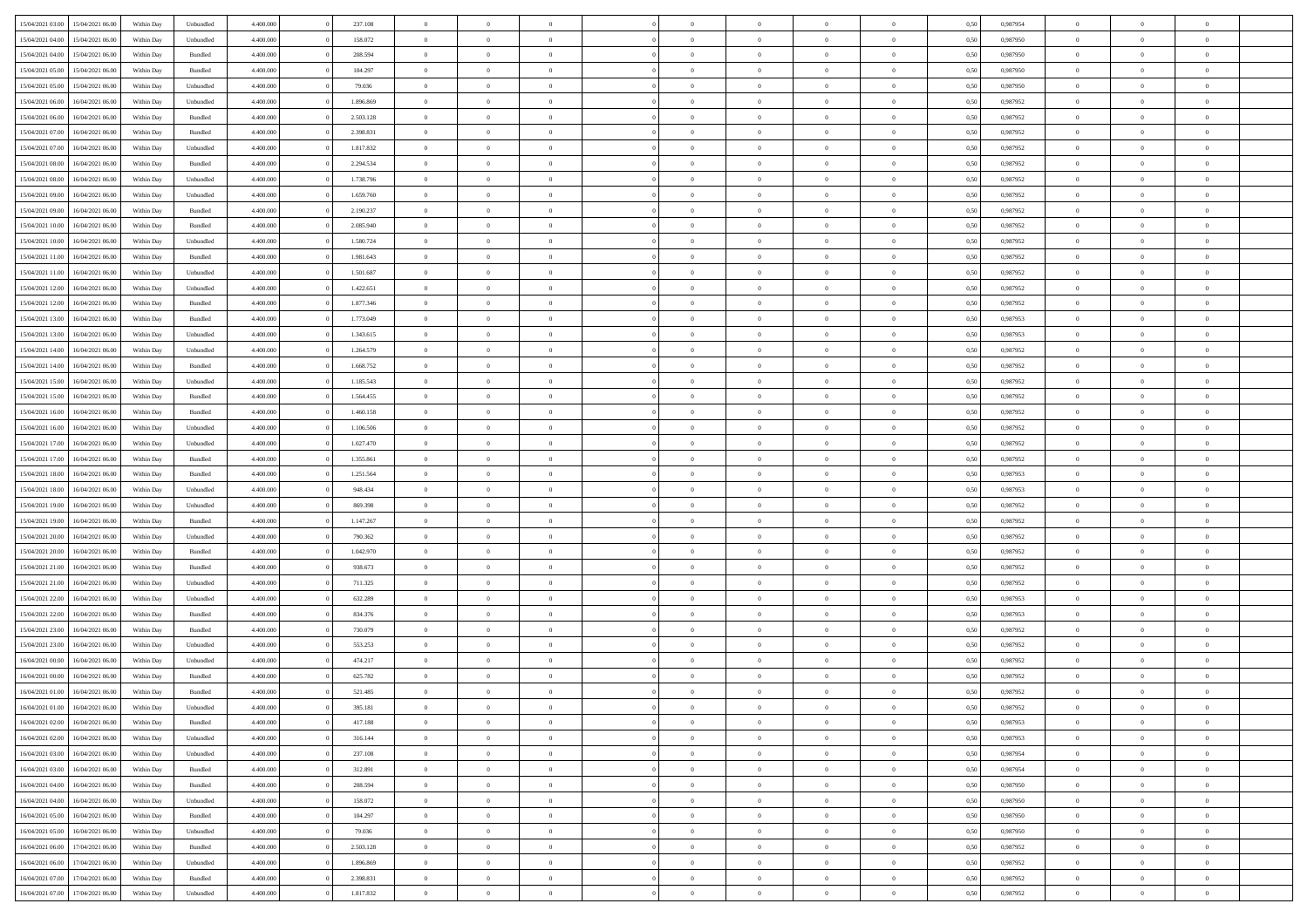| 16/04/2021 08:00 | 17/04/2021 06:00 | Within Day | Unbundled          | 4.400.000 | 1.738.796 | $\overline{0}$ | $\theta$       |                | $\Omega$       | $\Omega$       | $\theta$       | $\theta$       | 0,50 | 0,987952 | $\theta$       | $\overline{0}$ | $\theta$       |  |
|------------------|------------------|------------|--------------------|-----------|-----------|----------------|----------------|----------------|----------------|----------------|----------------|----------------|------|----------|----------------|----------------|----------------|--|
|                  |                  |            |                    |           |           |                |                |                |                |                |                |                |      |          |                |                |                |  |
| 16/04/2021 08:00 | 17/04/2021 06:00 | Within Day | Bundled            | 4.400.000 | 2.294.534 | $\overline{0}$ | $\theta$       | $\overline{0}$ | $\overline{0}$ | $\bf{0}$       | $\overline{0}$ | $\bf{0}$       | 0,50 | 0,987952 | $\theta$       | $\overline{0}$ | $\overline{0}$ |  |
| 16/04/2021 09:00 | 17/04/2021 06:00 | Within Day | Unbundled          | 4.400.000 | 1.659.760 | $\overline{0}$ | $\bf{0}$       | $\overline{0}$ | $\bf{0}$       | $\bf{0}$       | $\bf{0}$       | $\mathbf{0}$   | 0,50 | 0,987952 | $\overline{0}$ | $\overline{0}$ | $\bf{0}$       |  |
| 16/04/2021 09:00 | 17/04/2021 06:00 | Within Dav | Bundled            | 4.400.000 | 2.190.237 | $\overline{0}$ | $\overline{0}$ | $\overline{0}$ | $\overline{0}$ | $\bf{0}$       | $\overline{0}$ | $\overline{0}$ | 0.50 | 0,987952 | $\theta$       | $\theta$       | $\overline{0}$ |  |
| 16/04/2021 10:00 | 17/04/2021 06:00 | Within Day | Unbundled          | 4.400.000 | 1.580.724 | $\overline{0}$ | $\theta$       | $\overline{0}$ | $\overline{0}$ | $\bf{0}$       | $\overline{0}$ | $\bf{0}$       | 0,50 | 0,987952 | $\theta$       | $\overline{0}$ | $\overline{0}$ |  |
| 16/04/2021 10:00 | 17/04/2021 06:00 | Within Day | Bundled            | 4.400.000 | 2.085.940 | $\overline{0}$ | $\overline{0}$ | $\overline{0}$ | $\bf{0}$       | $\overline{0}$ | $\overline{0}$ | $\mathbf{0}$   | 0,50 | 0,987952 | $\overline{0}$ | $\overline{0}$ | $\bf{0}$       |  |
| 16/04/2021 11:00 | 17/04/2021 06:00 | Within Dav | Unbundled          | 4.400.000 | 1.501.687 | $\overline{0}$ | $\overline{0}$ | $\overline{0}$ |                | $\overline{0}$ | $\overline{0}$ | $\overline{0}$ | 0.50 | 0,987952 | $\theta$       | $\overline{0}$ | $\overline{0}$ |  |
|                  |                  |            |                    |           |           |                |                |                | $\overline{0}$ |                |                |                |      |          |                |                |                |  |
| 16/04/2021 11:00 | 17/04/2021 06:00 | Within Day | Bundled            | 4.400.000 | 1.981.643 | $\overline{0}$ | $\theta$       | $\overline{0}$ | $\overline{0}$ | $\bf{0}$       | $\overline{0}$ | $\bf{0}$       | 0,50 | 0,987952 | $\theta$       | $\theta$       | $\overline{0}$ |  |
| 16/04/2021 12:00 | 17/04/2021 06:00 | Within Day | Bundled            | 4.400.000 | 1.877.346 | $\overline{0}$ | $\overline{0}$ | $\overline{0}$ | $\bf{0}$       | $\bf{0}$       | $\bf{0}$       | $\bf{0}$       | 0,50 | 0,987952 | $\,0\,$        | $\overline{0}$ | $\overline{0}$ |  |
| 16/04/2021 12:00 | 17/04/2021 06:00 | Within Dav | Unbundled          | 4.400.000 | 1.422.651 | $\overline{0}$ | $\overline{0}$ | $\overline{0}$ | $\overline{0}$ | $\overline{0}$ | $\overline{0}$ | $\overline{0}$ | 0.50 | 0,987952 | $\theta$       | $\overline{0}$ | $\overline{0}$ |  |
| 16/04/2021 13:00 | 17/04/2021 06:00 | Within Day | Unbundled          | 4.400.000 | 1.343.615 | $\overline{0}$ | $\theta$       | $\overline{0}$ | $\overline{0}$ | $\bf{0}$       | $\overline{0}$ | $\bf{0}$       | 0,50 | 0,987953 | $\,$ 0 $\,$    | $\overline{0}$ | $\overline{0}$ |  |
| 16/04/2021 13:00 | 17/04/2021 06:00 | Within Day | Bundled            | 4.400.000 | 1.773.049 | $\overline{0}$ | $\overline{0}$ | $\overline{0}$ | $\bf{0}$       | $\bf{0}$       | $\bf{0}$       | $\mathbf{0}$   | 0,50 | 0,987953 | $\overline{0}$ | $\overline{0}$ | $\bf{0}$       |  |
| 16/04/2021 14:00 | 17/04/2021 06:00 | Within Day | Unbundled          | 4.400.000 | 1.264.579 | $\overline{0}$ | $\overline{0}$ | $\overline{0}$ | $\overline{0}$ | $\bf{0}$       | $\overline{0}$ | $\overline{0}$ | 0.50 | 0,987952 | $\theta$       | $\theta$       | $\overline{0}$ |  |
|                  |                  |            |                    |           |           | $\overline{0}$ | $\theta$       | $\overline{0}$ | $\overline{0}$ | $\bf{0}$       | $\overline{0}$ |                |      |          | $\theta$       | $\overline{0}$ | $\overline{0}$ |  |
| 16/04/2021 14:00 | 17/04/2021 06:00 | Within Day | Bundled            | 4.400.000 | 1.668.752 |                |                |                |                |                |                | $\bf{0}$       | 0,50 | 0,987952 |                |                |                |  |
| 16/04/2021 15:00 | 17/04/2021 06:00 | Within Day | Bundled            | 4.400.000 | 1.564.455 | $\overline{0}$ | $\overline{0}$ | $\overline{0}$ | $\bf{0}$       | $\overline{0}$ | $\overline{0}$ | $\mathbf{0}$   | 0,50 | 0,987952 | $\overline{0}$ | $\overline{0}$ | $\bf{0}$       |  |
| 16/04/2021 15:00 | 17/04/2021 06:00 | Within Dav | Unbundled          | 4.400.000 | 1.185.543 | $\overline{0}$ | $\overline{0}$ | $\overline{0}$ | $\overline{0}$ | $\overline{0}$ | $\overline{0}$ | $\overline{0}$ | 0.50 | 0,987952 | $\theta$       | $\overline{0}$ | $\overline{0}$ |  |
| 16/04/2021 16:00 | 17/04/2021 06:00 | Within Day | Unbundled          | 4.400.000 | 1.106.506 | $\overline{0}$ | $\theta$       | $\overline{0}$ | $\overline{0}$ | $\bf{0}$       | $\overline{0}$ | $\bf{0}$       | 0,50 | 0,987952 | $\theta$       | $\theta$       | $\overline{0}$ |  |
| 16/04/2021 16:00 | 17/04/2021 06:00 | Within Day | Bundled            | 4.400.000 | 1.460.158 | $\overline{0}$ | $\overline{0}$ | $\overline{0}$ | $\bf{0}$       | $\bf{0}$       | $\bf{0}$       | $\mathbf{0}$   | 0,50 | 0,987952 | $\,0\,$        | $\overline{0}$ | $\bf{0}$       |  |
| 16/04/2021 17:00 | 17/04/2021 06:00 | Within Dav | Bundled            | 4.400.000 | 1.355.861 | $\overline{0}$ | $\overline{0}$ | $\overline{0}$ | $\overline{0}$ | $\overline{0}$ | $\overline{0}$ | $\overline{0}$ | 0.50 | 0,987952 | $\theta$       | $\overline{0}$ | $\overline{0}$ |  |
| 16/04/2021 17:00 | 17/04/2021 06:00 | Within Day | Unbundled          | 4.400.000 | 1.027.470 | $\overline{0}$ | $\theta$       | $\overline{0}$ | $\overline{0}$ | $\bf{0}$       | $\overline{0}$ | $\bf{0}$       | 0,50 | 0,987952 | $\,$ 0 $\,$    | $\overline{0}$ | $\overline{0}$ |  |
|                  |                  |            |                    |           |           |                |                |                |                |                |                |                |      |          |                |                |                |  |
| 16/04/2021 18:00 | 17/04/2021 06:00 | Within Day | Unbundled          | 4.400.000 | 948.434   | $\overline{0}$ | $\overline{0}$ | $\overline{0}$ | $\bf{0}$       | $\bf{0}$       | $\bf{0}$       | $\mathbf{0}$   | 0,50 | 0,987953 | $\overline{0}$ | $\overline{0}$ | $\bf{0}$       |  |
| 16/04/2021 18:00 | 17/04/2021 06:00 | Within Day | Bundled            | 4.400.000 | 1.251.564 | $\overline{0}$ | $\overline{0}$ | $\overline{0}$ | $\overline{0}$ | $\bf{0}$       | $\overline{0}$ | $\overline{0}$ | 0.50 | 0,987953 | $\theta$       | $\overline{0}$ | $\overline{0}$ |  |
| 16/04/2021 19:00 | 17/04/2021 06:00 | Within Day | Unbundled          | 4.400.000 | 869.398   | $\overline{0}$ | $\theta$       | $\overline{0}$ | $\overline{0}$ | $\bf{0}$       | $\overline{0}$ | $\bf{0}$       | 0,50 | 0,987952 | $\,$ 0 $\,$    | $\overline{0}$ | $\overline{0}$ |  |
| 16/04/2021 19:00 | 17/04/2021 06:00 | Within Day | Bundled            | 4.400.000 | 1.147.267 | $\overline{0}$ | $\overline{0}$ | $\overline{0}$ | $\bf{0}$       | $\overline{0}$ | $\overline{0}$ | $\mathbf{0}$   | 0,50 | 0,987952 | $\overline{0}$ | $\overline{0}$ | $\bf{0}$       |  |
| 16/04/2021 20:00 | 17/04/2021 06:00 | Within Dav | Bundled            | 4.400.000 | 1.042.970 | $\overline{0}$ | $\overline{0}$ | $\overline{0}$ | $\overline{0}$ | $\overline{0}$ | $\overline{0}$ | $\overline{0}$ | 0.50 | 0,987952 | $\theta$       | $\overline{0}$ | $\overline{0}$ |  |
| 16/04/2021 20:00 | 17/04/2021 06:00 | Within Day | Unbundled          | 4.400.000 | 790.362   | $\overline{0}$ | $\theta$       | $\overline{0}$ | $\overline{0}$ | $\bf{0}$       | $\overline{0}$ | $\bf{0}$       | 0,50 | 0,987952 | $\theta$       | $\theta$       | $\overline{0}$ |  |
| 16/04/2021 21:00 | 17/04/2021 06:00 | Within Day | Bundled            | 4.400.000 | 938.673   | $\overline{0}$ | $\overline{0}$ | $\overline{0}$ | $\overline{0}$ | $\bf{0}$       | $\overline{0}$ | $\bf{0}$       | 0,50 | 0,987952 | $\,0\,$        | $\overline{0}$ | $\bf{0}$       |  |
|                  |                  |            |                    |           |           |                | $\overline{0}$ |                |                | $\overline{0}$ |                |                |      |          | $\theta$       | $\overline{0}$ | $\overline{0}$ |  |
| 16/04/2021 21:00 | 17/04/2021 06:00 | Within Day | Unbundled          | 4.400.000 | 711.325   | $\overline{0}$ |                | $\overline{0}$ | $\overline{0}$ |                | $\overline{0}$ | $\overline{0}$ | 0.50 | 0,987952 |                |                |                |  |
| 16/04/2021 22:00 | 17/04/2021 06:00 | Within Day | Bundled            | 4.400.000 | 834.376   | $\overline{0}$ | $\theta$       | $\overline{0}$ | $\overline{0}$ | $\bf{0}$       | $\overline{0}$ | $\bf{0}$       | 0,50 | 0,987953 | $\,$ 0 $\,$    | $\overline{0}$ | $\overline{0}$ |  |
| 16/04/2021 22:00 | 17/04/2021 06:00 | Within Day | Unbundled          | 4.400.000 | 632.289   | $\overline{0}$ | $\overline{0}$ | $\overline{0}$ | $\overline{0}$ | $\bf{0}$       | $\overline{0}$ | $\bf{0}$       | 0,50 | 0,987953 | $\bf{0}$       | $\overline{0}$ | $\bf{0}$       |  |
| 16/04/2021 23:00 | 17/04/2021 06:00 | Within Day | Unbundled          | 4.400,000 | 553.253   | $\overline{0}$ | $\Omega$       | $\Omega$       | $\Omega$       | $\Omega$       | $\overline{0}$ | $\overline{0}$ | 0,50 | 0,987952 | $\,0\,$        | $\theta$       | $\theta$       |  |
| 16/04/2021 23:00 | 17/04/2021 06:00 | Within Day | Bundled            | 4.400.000 | 730.079   | $\overline{0}$ | $\theta$       | $\overline{0}$ | $\overline{0}$ | $\bf{0}$       | $\overline{0}$ | $\bf{0}$       | 0,50 | 0,987952 | $\theta$       | $\overline{0}$ | $\overline{0}$ |  |
| 17/04/2021 00:00 | 17/04/2021 06:00 | Within Day | Bundled            | 4.400.000 | 625.782   | $\overline{0}$ | $\overline{0}$ | $\overline{0}$ | $\bf{0}$       | $\overline{0}$ | $\overline{0}$ | $\mathbf{0}$   | 0,50 | 0,987952 | $\bf{0}$       | $\overline{0}$ | $\bf{0}$       |  |
| 17/04/2021 00:00 | 17/04/2021 06:00 | Within Day | Unbundled          | 4.400,000 | 474.217   | $\overline{0}$ | $\Omega$       | $\Omega$       | $\Omega$       | $\bf{0}$       | $\overline{0}$ | $\overline{0}$ | 0.50 | 0,987952 | $\,0\,$        | $\theta$       | $\theta$       |  |
|                  |                  |            |                    |           |           | $\overline{0}$ | $\theta$       | $\overline{0}$ |                | $\bf{0}$       | $\overline{0}$ |                |      |          |                |                | $\overline{0}$ |  |
| 17/04/2021 01:00 | 17/04/2021 06:00 | Within Day | Bundled            | 4.400.000 | 521.485   |                |                |                | $\overline{0}$ |                |                | $\bf{0}$       | 0,50 | 0,987952 | $\,$ 0 $\,$    | $\overline{0}$ |                |  |
| 17/04/2021 01:00 | 17/04/2021 06:00 | Within Day | Unbundled          | 4.400.000 | 395.181   | $\overline{0}$ | $\overline{0}$ | $\overline{0}$ | $\bf{0}$       | $\bf{0}$       | $\bf{0}$       | $\bf{0}$       | 0,50 | 0,987952 | $\bf{0}$       | $\overline{0}$ | $\bf{0}$       |  |
| 17/04/2021 02:00 | 17/04/2021 06:00 | Within Day | Bundled            | 4.400,000 | 417.188   | $\overline{0}$ | $\Omega$       | $\Omega$       | $\Omega$       | $\theta$       | $\overline{0}$ | $\overline{0}$ | 0.50 | 0.987953 | $\,$ 0 $\,$    | $\theta$       | $\theta$       |  |
| 17/04/2021 02:00 | 17/04/2021 06:00 | Within Day | Unbundled          | 4.400.000 | 316.144   | $\overline{0}$ | $\overline{0}$ | $\overline{0}$ | $\overline{0}$ | $\bf{0}$       | $\overline{0}$ | $\bf{0}$       | 0,50 | 0,987953 | $\,$ 0 $\,$    | $\overline{0}$ | $\overline{0}$ |  |
| 17/04/2021 03:00 | 17/04/2021 06:00 | Within Day | Bundled            | 4.400.000 | 312.891   | $\overline{0}$ | $\overline{0}$ | $\overline{0}$ | $\bf{0}$       | $\bf{0}$       | $\bf{0}$       | $\mathbf{0}$   | 0,50 | 0,987954 | $\bf{0}$       | $\overline{0}$ | $\bf{0}$       |  |
| 17/04/2021 03:00 | 17/04/2021 06:00 | Within Day | Unbundled          | 4.400,000 | 237.108   | $\overline{0}$ | $\Omega$       | $\overline{0}$ | $\Omega$       | $\overline{0}$ | $\overline{0}$ | $\overline{0}$ | 0.50 | 0,987954 | $\,0\,$        | $\theta$       | $\theta$       |  |
| 17/04/2021 04:00 | 17/04/2021 06:00 | Within Day | Unbundled          | 4.400.000 | 158.072   | $\overline{0}$ | $\overline{0}$ | $\overline{0}$ | $\overline{0}$ | $\,$ 0         | $\overline{0}$ | $\bf{0}$       | 0,50 | 0,987950 | $\,$ 0 $\,$    | $\overline{0}$ | $\overline{0}$ |  |
| 17/04/2021 04:00 | 17/04/2021 06:00 | Within Day | Bundled            | 4.400.000 | 208.594   | $\overline{0}$ | $\overline{0}$ | $\overline{0}$ | $\overline{0}$ | $\bf{0}$       | $\overline{0}$ | $\mathbf{0}$   | 0,50 | 0,987950 | $\overline{0}$ | $\overline{0}$ | $\bf{0}$       |  |
|                  |                  |            |                    |           |           |                |                |                |                |                |                |                |      |          |                |                |                |  |
| 17/04/2021 05:00 | 17/04/2021 06:00 | Within Day | Bundled            | 4.400,000 | 104.297   | $\overline{0}$ | $\Omega$       | $\Omega$       | $\Omega$       | $\Omega$       | $\Omega$       | $\overline{0}$ | 0.50 | 0.987950 | $\theta$       | $\theta$       | $\theta$       |  |
| 17/04/2021 05:00 | 17/04/2021 06:00 | Within Day | Unbundled          | 4.400.000 | 79.036    | $\overline{0}$ | $\overline{0}$ | $\overline{0}$ | $\bf{0}$       | $\,$ 0         | $\overline{0}$ | $\bf{0}$       | 0,50 | 0,987950 | $\,0\,$        | $\,$ 0 $\,$    | $\overline{0}$ |  |
| 17/04/2021 06:00 | 18/04/2021 06:00 | Within Day | $\mathbf B$ undled | 4.400.000 | 2.503.128 | $\overline{0}$ | $\bf{0}$       |                |                | $\bf{0}$       |                |                | 0,50 | 0,987952 | $\bf{0}$       | $\overline{0}$ |                |  |
| 17/04/2021 06:00 | 18/04/2021 06:00 | Within Day | Unbundled          | 4.400.000 | 1.896.869 | $\overline{0}$ | $\overline{0}$ | $\overline{0}$ | $\Omega$       | $\overline{0}$ | $\overline{0}$ | $\overline{0}$ | 0.50 | 0.987952 | $\theta$       | $\theta$       | $\theta$       |  |
| 17/04/2021 07:00 | 18/04/2021 06:00 | Within Day | Bundled            | 4.400.000 | 2.398.831 | $\overline{0}$ | $\,$ 0         | $\overline{0}$ | $\overline{0}$ | $\,$ 0 $\,$    | $\overline{0}$ | $\mathbf{0}$   | 0,50 | 0,987952 | $\,$ 0 $\,$    | $\,$ 0 $\,$    | $\,$ 0         |  |
| 17/04/2021 07:00 | 18/04/2021 06:00 | Within Day | Unbundled          | 4.400.000 | 1.817.832 | $\overline{0}$ | $\overline{0}$ | $\overline{0}$ | $\overline{0}$ | $\overline{0}$ | $\overline{0}$ | $\mathbf{0}$   | 0,50 | 0,987952 | $\overline{0}$ | $\bf{0}$       | $\bf{0}$       |  |
| 17/04/2021 08:00 | 18/04/2021 06:00 | Within Day | $\mathbf B$ undled | 4.400,000 | 2.294.534 | $\overline{0}$ | $\overline{0}$ | $\overline{0}$ | $\Omega$       | $\overline{0}$ | $\overline{0}$ | $\overline{0}$ | 0,50 | 0,987952 | $\overline{0}$ | $\theta$       | $\overline{0}$ |  |
| 17/04/2021 08:00 | 18/04/2021 06:00 | Within Day |                    | 4.400.000 | 1.738.796 | $\overline{0}$ | $\,$ 0         | $\overline{0}$ | $\overline{0}$ | $\,$ 0 $\,$    | $\overline{0}$ |                | 0,50 | 0,987952 | $\,$ 0 $\,$    | $\overline{0}$ | $\overline{0}$ |  |
|                  |                  |            | Unbundled          |           |           |                |                |                |                |                |                | $\mathbf{0}$   |      |          |                |                |                |  |
| 17/04/2021 09:00 | 18/04/2021 06:00 | Within Day | Unbundled          | 4.400.000 | 1.659.760 | $\overline{0}$ | $\overline{0}$ | $\overline{0}$ | $\overline{0}$ | $\overline{0}$ | $\overline{0}$ | $\mathbf{0}$   | 0,50 | 0,987952 | $\overline{0}$ | $\overline{0}$ | $\bf{0}$       |  |
| 17/04/2021 09:00 | 18/04/2021 06:00 | Within Day | Bundled            | 4.400.000 | 2.190.237 | $\overline{0}$ | $\overline{0}$ | $\overline{0}$ | $\Omega$       | $\overline{0}$ | $\overline{0}$ | $\bf{0}$       | 0.50 | 0,987952 | $\overline{0}$ | $\theta$       | $\overline{0}$ |  |
| 17/04/2021 10:00 | 18/04/2021 06:00 | Within Day | Unbundled          | 4.400.000 | 1.580.724 | $\overline{0}$ | $\,$ 0         | $\overline{0}$ | $\overline{0}$ | $\bf{0}$       | $\overline{0}$ | $\bf{0}$       | 0,50 | 0,987952 | $\,$ 0 $\,$    | $\overline{0}$ | $\overline{0}$ |  |
| 17/04/2021 10:00 | 18/04/2021 06:00 | Within Day | Bundled            | 4.400.000 | 2.085.940 | $\overline{0}$ | $\bf{0}$       | $\overline{0}$ | $\overline{0}$ | $\overline{0}$ | $\overline{0}$ | $\mathbf{0}$   | 0,50 | 0,987952 | $\overline{0}$ | $\overline{0}$ | $\bf{0}$       |  |
| 17/04/2021 11:00 | 18/04/2021 06:00 | Within Day | Unbundled          | 4.400,000 | 1.501.687 | $\overline{0}$ | $\overline{0}$ | $\overline{0}$ | $\Omega$       | $\overline{0}$ | $\overline{0}$ | $\bf{0}$       | 0.50 | 0,987952 | $\overline{0}$ | $\overline{0}$ | $\overline{0}$ |  |
| 17/04/2021 11:00 | 18/04/2021 06:00 | Within Day | Bundled            | 4.400.000 | 1.981.643 | $\overline{0}$ | $\bf{0}$       | $\overline{0}$ | $\overline{0}$ | $\bf{0}$       | $\overline{0}$ | $\mathbf{0}$   | 0,50 | 0,987952 | $\,$ 0 $\,$    | $\,$ 0 $\,$    | $\bf{0}$       |  |
|                  |                  |            |                    |           |           |                |                |                |                |                |                |                |      |          |                |                |                |  |
| 17/04/2021 12:00 | 18/04/2021 06:00 | Within Day | Bundled            | 4.400.000 | 1.877.346 | $\overline{0}$ | $\overline{0}$ | $\overline{0}$ | $\overline{0}$ | $\overline{0}$ | $\overline{0}$ | $\mathbf{0}$   | 0,50 | 0,987952 | $\overline{0}$ | $\bf{0}$       | $\bf{0}$       |  |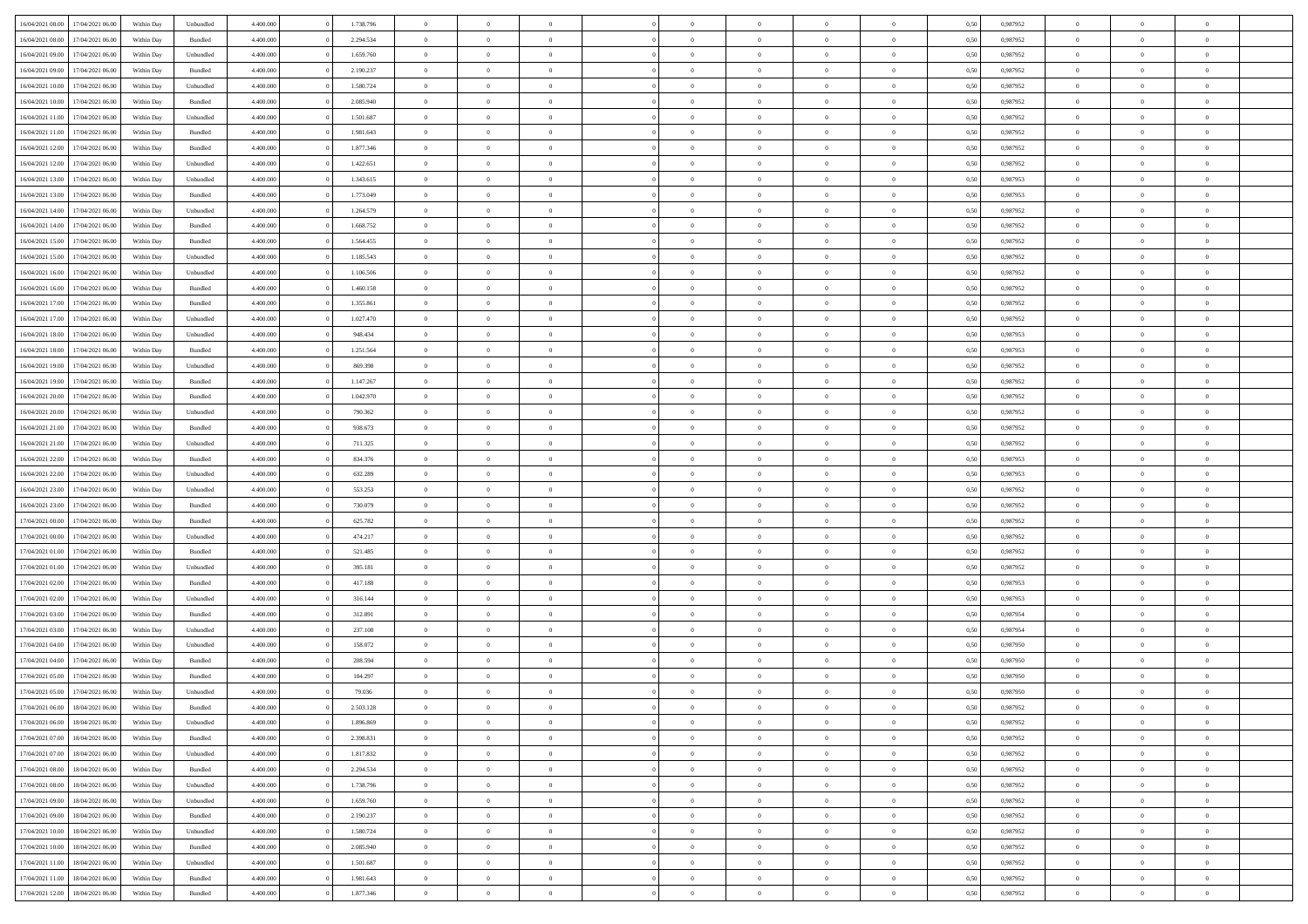| 17/04/2021 12:00 | 18/04/2021 06:00 | Within Day | Unbundled          | 4.400.000 | 1.422.651 | $\overline{0}$ | $\theta$       |                | $\overline{0}$ | $\bf{0}$       | $\overline{0}$ | $\theta$       | 0,50 | 0,987952 | $\theta$       | $\theta$       | $\overline{0}$           |  |
|------------------|------------------|------------|--------------------|-----------|-----------|----------------|----------------|----------------|----------------|----------------|----------------|----------------|------|----------|----------------|----------------|--------------------------|--|
| 17/04/2021 13:00 | 18/04/2021 06:00 | Within Day | Bundled            | 4.400.000 | 1.773.049 | $\overline{0}$ | $\overline{0}$ | $\overline{0}$ | $\overline{0}$ | $\,$ 0         | $\overline{0}$ | $\bf{0}$       | 0,50 | 0,987953 | $\,$ 0 $\,$    | $\overline{0}$ | $\overline{0}$           |  |
|                  |                  |            |                    |           |           |                |                |                |                |                |                |                |      |          |                |                |                          |  |
| 17/04/2021 13:00 | 18/04/2021 06:00 | Within Day | Unbundled          | 4.400,000 | 1.343.615 | $\overline{0}$ | $\overline{0}$ | $\overline{0}$ | $\overline{0}$ | $\bf{0}$       | $\overline{0}$ | $\mathbf{0}$   | 0.50 | 0.987953 | $\bf{0}$       | $\overline{0}$ | $\overline{0}$           |  |
| 17/04/2021 14:00 | 18/04/2021 06:00 | Within Day | Bundled            | 4.400.000 | 1.668.752 | $\overline{0}$ | $\overline{0}$ | $\overline{0}$ | $\overline{0}$ | $\,$ 0         | $\overline{0}$ | $\overline{0}$ | 0,50 | 0,987952 | $\,$ 0 $\,$    | $\overline{0}$ | $\overline{0}$           |  |
| 17/04/2021 14:00 | 18/04/2021 06:00 | Within Day | Unbundled          | 4.400.000 | 1.264.579 | $\overline{0}$ | $\theta$       | $\overline{0}$ |                | $\overline{0}$ | $\overline{0}$ | $\bf{0}$       | 0,50 | 0,987952 | $\,$ 0 $\,$    | $\overline{0}$ | $\overline{0}$           |  |
| 17/04/2021 15:00 | 18/04/2021 06:00 | Within Day | Unbundled          | 4.400,000 | 1.185.543 | $\overline{0}$ | $\overline{0}$ | $\overline{0}$ | $\overline{0}$ | $\bf{0}$       | $\overline{0}$ | $\bf{0}$       | 0.50 | 0.987952 | $\,0\,$        | $\theta$       | $\overline{0}$           |  |
| 17/04/2021 15:00 | 18/04/2021 06:00 | Within Day | Bundled            | 4.400.000 | 1.564.455 | $\overline{0}$ | $\overline{0}$ | $\overline{0}$ | $\overline{0}$ | $\bf{0}$       | $\overline{0}$ | $\overline{0}$ | 0,50 | 0,987952 | $\,$ 0 $\,$    | $\theta$       | $\overline{0}$           |  |
| 17/04/2021 16:00 | 18/04/2021 06.00 | Within Day | Unbundled          | 4.400.000 | 1.106.506 | $\overline{0}$ | $\theta$       | $\overline{0}$ | $\overline{0}$ | $\,$ 0         | $\bf{0}$       | $\bf{0}$       | 0,50 | 0,987952 | $\,$ 0 $\,$    | $\overline{0}$ | $\overline{0}$           |  |
| 17/04/2021 16:00 | 18/04/2021 06:00 | Within Day | Bundled            | 4.400,000 | 1.460.158 | $\overline{0}$ | $\overline{0}$ | $\overline{0}$ | $\overline{0}$ | $\bf{0}$       | $\overline{0}$ | $\bf{0}$       | 0.50 | 0.987952 | $\,0\,$        | $\overline{0}$ | $\overline{0}$           |  |
| 17/04/2021 17:00 | 18/04/2021 06:00 | Within Day | Unbundled          | 4.400.000 | 1.027.470 | $\overline{0}$ | $\overline{0}$ | $\overline{0}$ | $\overline{0}$ | $\,$ 0         | $\overline{0}$ | $\bf{0}$       | 0,50 | 0,987952 | $\,$ 0 $\,$    | $\overline{0}$ | $\overline{0}$           |  |
| 17/04/2021 17:00 | 18/04/2021 06:00 | Within Day | Bundled            | 4.400.000 | 1.355.861 | $\overline{0}$ | $\theta$       | $\overline{0}$ | $\overline{0}$ | $\,$ 0         | $\bf{0}$       | $\bf{0}$       | 0,50 | 0,987952 | $\,$ 0 $\,$    | $\overline{0}$ | $\overline{0}$           |  |
|                  | 18/04/2021 06:00 |            |                    | 4.400,000 |           |                | $\overline{0}$ | $\overline{0}$ |                |                | $\overline{0}$ |                |      | 0.987953 |                |                |                          |  |
| 17/04/2021 18:00 |                  | Within Day | Bundled            |           | 1.251.564 | $\overline{0}$ |                |                | $\overline{0}$ | $\bf{0}$       |                | $\mathbf{0}$   | 0.50 |          | $\bf{0}$       | $\overline{0}$ | $\overline{\phantom{a}}$ |  |
| 17/04/2021 18:00 | 18/04/2021 06:00 | Within Day | Unbundled          | 4.400.000 | 948.434   | $\overline{0}$ | $\overline{0}$ | $\overline{0}$ | $\overline{0}$ | $\,$ 0         | $\overline{0}$ | $\overline{0}$ | 0,50 | 0,987953 | $\,$ 0 $\,$    | $\overline{0}$ | $\overline{0}$           |  |
| 17/04/2021 19:00 | 18/04/2021 06:00 | Within Day | Unbundled          | 4.400.000 | 869.398   | $\overline{0}$ | $\theta$       | $\overline{0}$ | $\overline{0}$ | $\overline{0}$ | $\overline{0}$ | $\bf{0}$       | 0,50 | 0,987952 | $\,$ 0 $\,$    | $\overline{0}$ | $\overline{0}$           |  |
| 17/04/2021 19:00 | 18/04/2021 06:00 | Within Day | Bundled            | 4.400,000 | 1.147.267 | $\overline{0}$ | $\overline{0}$ | $\overline{0}$ | $\overline{0}$ | $\,$ 0         | $\overline{0}$ | $\bf{0}$       | 0.50 | 0.987952 | $\,0\,$        | $\theta$       | $\overline{0}$           |  |
| 17/04/2021 20:00 | 18/04/2021 06:00 | Within Day | Unbundled          | 4.400.000 | 790.362   | $\overline{0}$ | $\overline{0}$ | $\overline{0}$ | $\overline{0}$ | $\,$ 0         | $\overline{0}$ | $\bf{0}$       | 0,50 | 0,987952 | $\,$ 0 $\,$    | $\theta$       | $\overline{0}$           |  |
| 17/04/2021 20:00 | 18/04/2021 06.00 | Within Day | Bundled            | 4.400.000 | 1.042.970 | $\overline{0}$ | $\theta$       | $\overline{0}$ | $\overline{0}$ | $\,$ 0         | $\overline{0}$ | $\bf{0}$       | 0,50 | 0,987952 | $\,$ 0 $\,$    | $\overline{0}$ | $\overline{0}$           |  |
| 17/04/2021 21:00 | 18/04/2021 06:00 | Within Day | Bundled            | 4.400,000 | 938.673   | $\overline{0}$ | $\overline{0}$ | $\overline{0}$ | $\overline{0}$ | $\bf{0}$       | $\overline{0}$ | $\bf{0}$       | 0.50 | 0.987952 | $\,0\,$        | $\overline{0}$ | $\overline{0}$           |  |
| 17/04/2021 21:00 | 18/04/2021 06:00 | Within Day | Unbundled          | 4.400.000 | 711.325   | $\overline{0}$ | $\overline{0}$ | $\overline{0}$ | $\overline{0}$ | $\bf{0}$       | $\overline{0}$ | $\bf{0}$       | 0,50 | 0,987952 | $\,$ 0 $\,$    | $\overline{0}$ | $\overline{0}$           |  |
| 17/04/2021 22.00 | 18/04/2021 06:00 | Within Day | Bundled            | 4.400.000 | 834.376   | $\overline{0}$ | $\,$ 0 $\,$    | $\overline{0}$ | $\overline{0}$ | $\,$ 0         | $\bf{0}$       | $\bf{0}$       | 0,50 | 0,987953 | $\,$ 0 $\,$    | $\overline{0}$ | $\overline{0}$           |  |
| 17/04/2021 22:00 | 18/04/2021 06:00 | Within Day | Unbundled          | 4.400,000 | 632.289   | $\overline{0}$ | $\overline{0}$ | $\overline{0}$ | $\overline{0}$ | $\bf{0}$       | $\overline{0}$ | $\mathbf{0}$   | 0.50 | 0.987953 | $\bf{0}$       | $\overline{0}$ | $\overline{\phantom{a}}$ |  |
|                  |                  |            |                    |           |           |                | $\overline{0}$ |                |                |                |                |                |      |          |                | $\overline{0}$ |                          |  |
| 17/04/2021 23:00 | 18/04/2021 06:00 | Within Day | Bundled            | 4.400.000 | 730.079   | $\overline{0}$ |                | $\overline{0}$ | $\overline{0}$ | $\bf{0}$       | $\overline{0}$ | $\overline{0}$ | 0,50 | 0,987952 | $\,$ 0 $\,$    |                | $\overline{0}$           |  |
| 17/04/2021 23:00 | 18/04/2021 06:00 | Within Day | Unbundled          | 4.400.000 | 553.253   | $\overline{0}$ | $\theta$       | $\overline{0}$ | $\overline{0}$ | $\,$ 0         | $\overline{0}$ | $\bf{0}$       | 0,50 | 0,987952 | $\,$ 0 $\,$    | $\overline{0}$ | $\overline{0}$           |  |
| 18/04/2021 00:00 | 18/04/2021 06:00 | Within Day | Bundled            | 4.400,000 | 625.782   | $\overline{0}$ | $\overline{0}$ | $\overline{0}$ | $\overline{0}$ | $\bf{0}$       | $\overline{0}$ | $\bf{0}$       | 0.50 | 0.987952 | $\,0\,$        | $\theta$       | $\overline{0}$           |  |
| 18/04/2021 00:00 | 18/04/2021 06:00 | Within Day | Unbundled          | 4.400.000 | 474.217   | $\overline{0}$ | $\overline{0}$ | $\overline{0}$ | $\overline{0}$ | $\,$ 0         | $\overline{0}$ | $\overline{0}$ | 0,50 | 0,987952 | $\,0\,$        | $\theta$       | $\overline{0}$           |  |
| 18/04/2021 01:00 | 18/04/2021 06.00 | Within Day | Bundled            | 4.400.000 | 521.485   | $\overline{0}$ | $\theta$       | $\overline{0}$ |                | $\bf{0}$       | $\overline{0}$ | $\bf{0}$       | 0,50 | 0,987952 | $\,$ 0 $\,$    | $\overline{0}$ | $\overline{0}$           |  |
| 18/04/2021 01:00 | 18/04/2021 06:00 | Within Day | Unbundled          | 4.400,000 | 395.181   | $\overline{0}$ | $\overline{0}$ | $\overline{0}$ | $\overline{0}$ | $\bf{0}$       | $\overline{0}$ | $\bf{0}$       | 0.50 | 0.987952 | $\,0\,$        | $\overline{0}$ | $\overline{0}$           |  |
| 18/04/2021 02:00 | 18/04/2021 06:00 | Within Day | Bundled            | 4.400.000 | 417.188   | $\overline{0}$ | $\overline{0}$ | $\overline{0}$ | $\overline{0}$ | $\bf{0}$       | $\overline{0}$ | $\bf{0}$       | 0,50 | 0,987953 | $\,$ 0 $\,$    | $\overline{0}$ | $\overline{0}$           |  |
| 18/04/2021 02:00 | 18/04/2021 06:00 | Within Day | Unbundled          | 4.400.000 | 316.144   | $\bf{0}$       | $\overline{0}$ | $\overline{0}$ | $\overline{0}$ | $\bf{0}$       | $\overline{0}$ | $\bf{0}$       | 0,50 | 0,987953 | $\,$ 0 $\,$    | $\overline{0}$ | $\overline{0}$           |  |
| 18/04/2021 03:00 | 18/04/2021 06:00 | Within Day | Bundled            | 4.400,000 | 312.891   | $\overline{0}$ | $\overline{0}$ | $\overline{0}$ | $\overline{0}$ | $\bf{0}$       | $\overline{0}$ | $\mathbf{0}$   | 0.50 | 0.987954 | $\bf{0}$       | $\overline{0}$ | $\overline{\phantom{a}}$ |  |
| 18/04/2021 03:00 | 18/04/2021 06:00 | Within Dav | Unbundled          | 4.400.000 | 237.108   | $\overline{0}$ | $\overline{0}$ | $\overline{0}$ | $\overline{0}$ | $\overline{0}$ | $\overline{0}$ | $\overline{0}$ | 0.50 | 0,987954 | $\theta$       | $\overline{0}$ | $\overline{0}$           |  |
|                  |                  |            |                    |           |           |                |                |                |                |                |                |                |      |          |                |                |                          |  |
| 18/04/2021 04:00 | 18/04/2021 06:00 | Within Day | Unbundled          | 4.400.000 | 158.072   | $\overline{0}$ | $\theta$       | $\overline{0}$ | $\overline{0}$ | $\,$ 0         | $\overline{0}$ | $\bf{0}$       | 0,50 | 0,987950 | $\,$ 0 $\,$    | $\overline{0}$ | $\overline{0}$           |  |
| 18/04/2021 04:00 | 18/04/2021 06:00 | Within Day | Bundled            | 4.400,000 | 208,594   | $\overline{0}$ | $\overline{0}$ | $\overline{0}$ | $\overline{0}$ | $\,$ 0         | $\overline{0}$ | $\bf{0}$       | 0.50 | 0.987950 | $\,0\,$        | $\theta$       | $\overline{0}$           |  |
| 18/04/2021 05:00 | 18/04/2021 06:00 | Within Dav | Unbundled          | 4.400.000 | 79.036    | $\overline{0}$ | $\overline{0}$ | $\Omega$       | $\overline{0}$ | $\mathbf{0}$   | $\overline{0}$ | $\overline{0}$ | 0.50 | 0,987950 | $\theta$       | $\overline{0}$ | $\overline{0}$           |  |
| 18/04/2021 05:00 | 18/04/2021 06.00 | Within Day | Bundled            | 4.400.000 | 104.297   | $\overline{0}$ | $\theta$       | $\overline{0}$ | $\overline{0}$ | $\,$ 0         | $\overline{0}$ | $\bf{0}$       | 0,50 | 0,987950 | $\,$ 0 $\,$    | $\overline{0}$ | $\overline{0}$           |  |
| 18/04/2021 06:00 | 19/04/2021 06:00 | Within Day | Bundled            | 4.400,000 | 2.503.128 | $\overline{0}$ | $\overline{0}$ | $\overline{0}$ | $\overline{0}$ | $\bf{0}$       | $\overline{0}$ | $\bf{0}$       | 0.50 | 0.987952 | $\,0\,$        | $\overline{0}$ | $\overline{0}$           |  |
| 18/04/2021 06:00 | 19/04/2021 06:00 | Within Dav | Unbundled          | 4.400.000 | 1.896.869 | $\overline{0}$ | $\overline{0}$ | $\overline{0}$ | $\overline{0}$ | $\overline{0}$ | $\overline{0}$ | $\overline{0}$ | 0.50 | 0,987952 | $\theta$       | $\overline{0}$ | $\overline{0}$           |  |
| 18/04/2021 07:00 | 19/04/2021 06.00 | Within Day | Bundled            | 4.400.000 | 2.398.831 | $\bf{0}$       | $\overline{0}$ | $\overline{0}$ | $\overline{0}$ | $\bf{0}$       | $\overline{0}$ | $\bf{0}$       | 0,50 | 0,987952 | $\,$ 0 $\,$    | $\overline{0}$ | $\overline{0}$           |  |
| 18/04/2021 07:00 | 19/04/2021 06:00 | Within Day | Unbundled          | 4.400,000 | 1.817.832 | $\overline{0}$ | $\overline{0}$ | $\overline{0}$ | $\overline{0}$ | $\bf{0}$       | $\overline{0}$ | $\mathbf{0}$   | 0.50 | 0.987952 | $\bf{0}$       | $\overline{0}$ | $\overline{0}$           |  |
| 18/04/2021 08:00 | 19/04/2021 06:00 | Within Dav | Bundled            | 4.400.000 | 2.294.534 | $\overline{0}$ | $\overline{0}$ | $\Omega$       | $\overline{0}$ | $\mathbf{0}$   | $\overline{0}$ | $\overline{0}$ | 0.50 | 0,987952 | $\theta$       | $\overline{0}$ | $\overline{0}$           |  |
|                  |                  |            |                    |           |           |                |                |                |                |                |                |                |      |          |                |                |                          |  |
| 18/04/2021 08:00 | 19/04/2021 06.00 | Within Day | Unbundled          | 4.400.000 | 1.738.796 | $\bf{0}$       | $\theta$       | $\overline{0}$ | $\overline{0}$ | $\,$ 0         | $\overline{0}$ | $\bf{0}$       | 0,50 | 0,987952 | $\,$ 0 $\,$    | $\overline{0}$ | $\overline{0}$           |  |
| 18/04/2021 09:00 | 19/04/2021 06:00 | Within Day | Unbundled          | 4.400,000 | 1.659.760 | $\overline{0}$ | $\theta$       | $\overline{0}$ | $\overline{0}$ | $\bf{0}$       | $\overline{0}$ | $\overline{0}$ | 0.50 | 0,987952 | $\,0\,$        | $\theta$       | $\overline{0}$           |  |
| 18/04/2021 09:00 | 19/04/2021 06:00 | Within Dav | Bundled            | 4.400.000 | 2.190.237 | $\overline{0}$ | $\Omega$       | $\Omega$       | $\Omega$       | $\bf{0}$       | $\overline{0}$ | $\bf{0}$       | 0.50 | 0,987952 | $\theta$       | $\theta$       | $\overline{0}$           |  |
| 18/04/2021 11:00 | 19/04/2021 06:00 | Within Day | Unbundled          | 4.400.000 | 1.501.687 | $\bf{0}$       | $\,$ 0 $\,$    | $\overline{0}$ | $\overline{0}$ | $\,$ 0         | $\overline{0}$ | $\bf{0}$       | 0,50 | 0,987952 | $\,$ 0 $\,$    | $\overline{0}$ | $\overline{0}$           |  |
| 18/04/2021 11:00 | 19/04/2021 06:00 | Within Day | $\mathbf B$ undled | 4.400.000 | 1.981.643 | $\bf{0}$       | $\theta$       |                | $^{\circ}$     | $\Omega$       |                |                | 0,50 | 0,987952 | $\bf{0}$       | $\theta$       |                          |  |
| 18/04/2021 12:00 | 19/04/2021 06:00 | Within Day | Unbundled          | 4.400.000 | 1.422.651 | $\overline{0}$ | $\overline{0}$ | $\overline{0}$ | $\overline{0}$ | $\overline{0}$ | $\overline{0}$ | $\overline{0}$ | 0,50 | 0,987952 | $\theta$       | $\overline{0}$ | $\overline{0}$           |  |
| 18/04/2021 12:00 | 19/04/2021 06:00 | Within Day | Bundled            | 4.400.000 | 1.877.346 | $\overline{0}$ | $\overline{0}$ | $\overline{0}$ | $\overline{0}$ | $\overline{0}$ | $\overline{0}$ | $\bf{0}$       | 0,50 | 0,987952 | $\bf{0}$       | $\overline{0}$ | $\bf{0}$                 |  |
| 18/04/2021 13:00 | 19/04/2021 06:00 | Within Day | Bundled            | 4.400.000 | 1.773.049 | $\overline{0}$ | $\overline{0}$ | $\overline{0}$ | $\overline{0}$ | $\overline{0}$ | $\overline{0}$ | $\mathbf{0}$   | 0.50 | 0.987953 | $\overline{0}$ | $\bf{0}$       | $\bf{0}$                 |  |
| 18/04/2021 13:00 | 19/04/2021 06:00 | Within Day | Unbundled          | 4.400.000 | 1.343.615 | $\overline{0}$ | $\overline{0}$ | $\overline{0}$ | $\overline{0}$ | $\overline{0}$ | $\overline{0}$ | $\mathbf{0}$   | 0,50 | 0,987953 | $\overline{0}$ | $\theta$       | $\overline{0}$           |  |
| 18/04/2021 14:00 | 19/04/2021 06:00 | Within Day | Unbundled          | 4.400.000 | 1.264.579 | $\overline{0}$ | $\overline{0}$ | $\overline{0}$ | $\overline{0}$ | $\bf{0}$       | $\bf{0}$       | $\bf{0}$       | 0,50 | 0,987952 | $\,$ 0 $\,$    | $\overline{0}$ | $\overline{0}$           |  |
|                  | 19/04/2021 06:00 |            |                    | 4.400.000 | 1.668.752 |                | $\overline{0}$ | $\overline{0}$ |                |                | $\overline{0}$ |                | 0.50 | 0.987952 | $\,$ 0 $\,$    | $\overline{0}$ | $\overline{0}$           |  |
| 18/04/2021 14:00 |                  | Within Day | Bundled            |           |           | $\overline{0}$ |                |                | $\overline{0}$ | $\bf{0}$       |                | $\mathbf{0}$   |      |          |                |                |                          |  |
| 18/04/2021 15:00 | 19/04/2021 06:00 | Within Day | Bundled            | 4.400.000 | 1.564.455 | $\overline{0}$ | $\overline{0}$ | $\overline{0}$ | $\overline{0}$ | $\overline{0}$ | $\overline{0}$ | $\overline{0}$ | 0,50 | 0,987952 | $\overline{0}$ | $\overline{0}$ | $\overline{0}$           |  |
| 18/04/2021 15:00 | 19/04/2021 06:00 | Within Day | Unbundled          | 4.400.000 | 1.185.543 | $\overline{0}$ | $\,$ 0         | $\overline{0}$ | $\bf{0}$       | $\,$ 0 $\,$    | $\overline{0}$ | $\bf{0}$       | 0,50 | 0,987952 | $\,$ 0 $\,$    | $\overline{0}$ | $\overline{0}$           |  |
| 18/04/2021 16:00 | 19/04/2021 06:00 | Within Day | Unbundled          | 4.400.000 | 1.106.506 | $\overline{0}$ | $\overline{0}$ | $\overline{0}$ | $\overline{0}$ | $\bf{0}$       | $\overline{0}$ | $\mathbf{0}$   | 0.50 | 0.987952 | $\mathbf{0}$   | $\bf{0}$       | $\overline{0}$           |  |
| 18/04/2021 16:00 | 19/04/2021 06:00 | Within Dav | Bundled            | 4.400.000 | 1.460.158 | $\overline{0}$ | $\overline{0}$ | $\overline{0}$ | $\overline{0}$ | $\overline{0}$ | $\overline{0}$ | $\overline{0}$ | 0,50 | 0,987952 | $\overline{0}$ | $\overline{0}$ | $\overline{0}$           |  |
| 18/04/2021 17:00 | 19/04/2021 06:00 | Within Day | Bundled            | 4.400.000 | 1.355.861 | $\overline{0}$ | $\overline{0}$ | $\overline{0}$ | $\bf{0}$       | $\bf{0}$       | $\bf{0}$       | $\bf{0}$       | 0,50 | 0,987952 | $\bf{0}$       | $\overline{0}$ | $\bf{0}$                 |  |
| 18/04/2021 17:00 | 19/04/2021 06:00 | Within Day | Unbundled          | 4.400.000 | 1.027.470 | $\,$ 0 $\,$    | $\,$ 0 $\,$    | $\overline{0}$ | $\overline{0}$ | $\,$ 0 $\,$    | $\,$ 0 $\,$    | $\,$ 0 $\,$    | 0,50 | 0,987952 | $\mathbf{0}^-$ | $\,$ 0 $\,$    | $\,$ 0 $\,$              |  |
|                  |                  |            |                    |           |           |                |                |                |                |                |                |                |      |          |                |                |                          |  |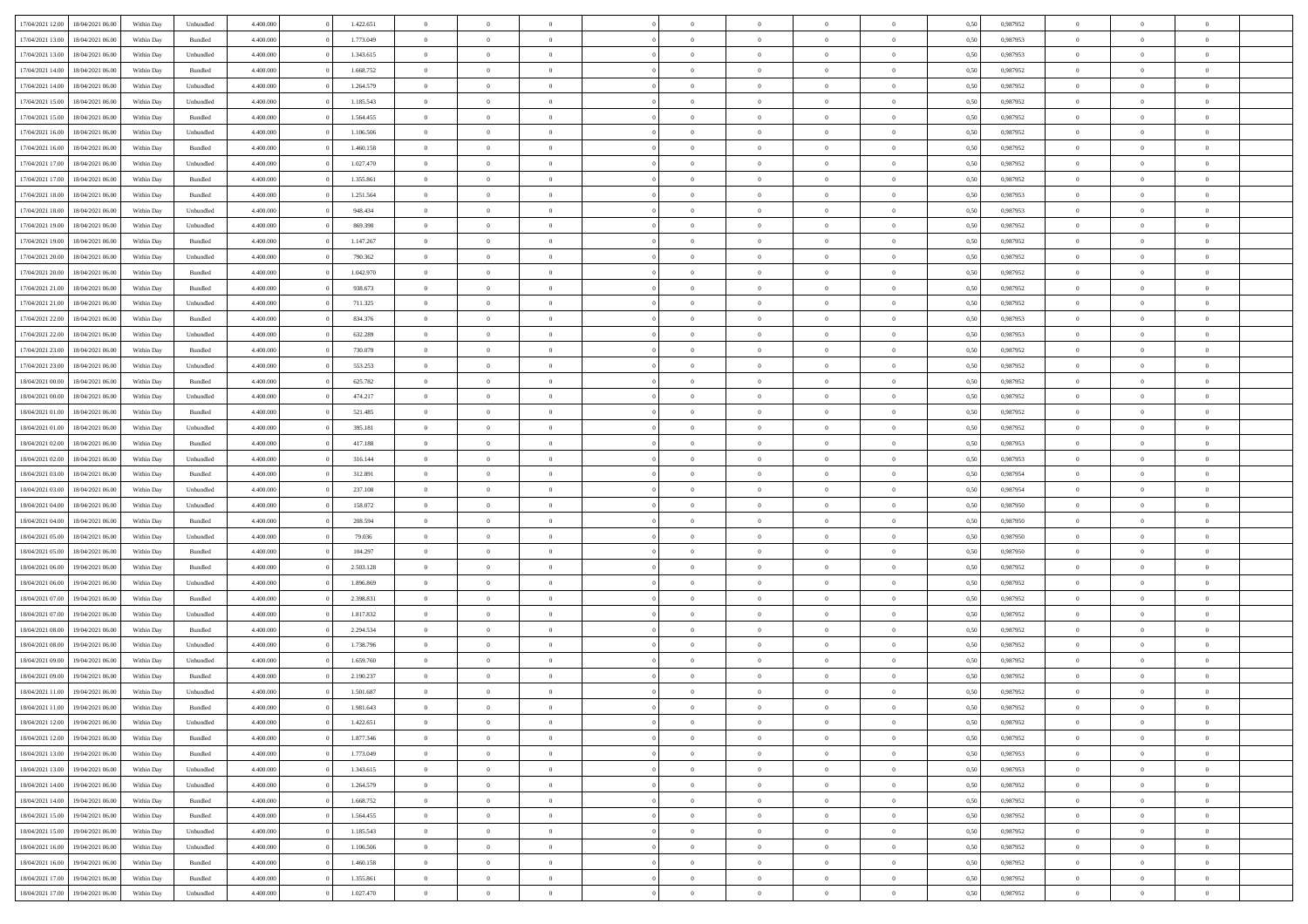| 18/04/2021 18:00 | 19/04/2021 06:00 | Within Day | Bundled            | 4.400.000 | 1.251.564 | $\overline{0}$ | $\Omega$       |                | $\Omega$       | $\Omega$       | $\theta$       | $\theta$       | 0,50 | 0.987953 | $\theta$       | $\theta$       | $\theta$       |  |
|------------------|------------------|------------|--------------------|-----------|-----------|----------------|----------------|----------------|----------------|----------------|----------------|----------------|------|----------|----------------|----------------|----------------|--|
|                  |                  |            |                    |           |           |                |                |                |                |                |                |                |      |          |                |                |                |  |
| 18/04/2021 18:00 | 19/04/2021 06:00 | Within Day | Unbundled          | 4.400.000 | 948.434   | $\overline{0}$ | $\theta$       | $\overline{0}$ | $\overline{0}$ | $\bf{0}$       | $\overline{0}$ | $\bf{0}$       | 0,50 | 0,987953 | $\theta$       | $\overline{0}$ | $\overline{0}$ |  |
| 18/04/2021 19:00 | 19/04/2021 06:00 | Within Day | Bundled            | 4.400.000 | 1.147.267 | $\overline{0}$ | $\bf{0}$       | $\overline{0}$ | $\bf{0}$       | $\bf{0}$       | $\bf{0}$       | $\mathbf{0}$   | 0,50 | 0,987952 | $\overline{0}$ | $\overline{0}$ | $\bf{0}$       |  |
| 18/04/2021 19:00 | 19/04/2021 06:00 | Within Day | Unbundled          | 4.400.000 | 869.398   | $\overline{0}$ | $\overline{0}$ | $\overline{0}$ | $\overline{0}$ | $\bf{0}$       | $\overline{0}$ | $\overline{0}$ | 0.50 | 0,987952 | $\theta$       | $\theta$       | $\overline{0}$ |  |
| 18/04/2021 20:00 | 19/04/2021 06:00 | Within Day | Bundled            | 4.400.000 | 1.042.970 | $\overline{0}$ | $\theta$       | $\overline{0}$ | $\overline{0}$ | $\bf{0}$       | $\overline{0}$ | $\bf{0}$       | 0,50 | 0,987952 | $\,$ 0 $\,$    | $\overline{0}$ | $\overline{0}$ |  |
| 18/04/2021 20:00 | 19/04/2021 06:00 | Within Day | Unbundled          | 4.400.000 | 790.362   | $\overline{0}$ | $\overline{0}$ | $\overline{0}$ | $\bf{0}$       | $\overline{0}$ | $\overline{0}$ | $\mathbf{0}$   | 0,50 | 0,987952 | $\overline{0}$ | $\overline{0}$ | $\bf{0}$       |  |
|                  |                  |            |                    |           |           |                |                |                |                |                |                |                |      |          |                |                |                |  |
| 18/04/2021 21:00 | 19/04/2021 06:00 | Within Dav | Bundled            | 4.400.000 | 938.673   | $\overline{0}$ | $\overline{0}$ | $\overline{0}$ | $\overline{0}$ | $\overline{0}$ | $\overline{0}$ | $\overline{0}$ | 0.50 | 0,987952 | $\theta$       | $\overline{0}$ | $\overline{0}$ |  |
| 18/04/2021 21:00 | 19/04/2021 06:00 | Within Day | Unbundled          | 4.400.000 | 711.325   | $\overline{0}$ | $\theta$       | $\overline{0}$ | $\overline{0}$ | $\bf{0}$       | $\overline{0}$ | $\bf{0}$       | 0,50 | 0,987952 | $\theta$       | $\theta$       | $\overline{0}$ |  |
| 18/04/2021 22:00 | 19/04/2021 06:00 | Within Day | Unbundled          | 4.400.000 | 632.289   | $\overline{0}$ | $\overline{0}$ | $\overline{0}$ | $\bf{0}$       | $\bf{0}$       | $\overline{0}$ | $\mathbf{0}$   | 0,50 | 0,987953 | $\,0\,$        | $\overline{0}$ | $\overline{0}$ |  |
| 18/04/2021 22:00 | 19/04/2021 06:00 | Within Dav | Bundled            | 4.400.000 | 834.376   | $\overline{0}$ | $\overline{0}$ | $\overline{0}$ | $\overline{0}$ | $\overline{0}$ | $\overline{0}$ | $\overline{0}$ | 0.50 | 0,987953 | $\theta$       | $\overline{0}$ | $\overline{0}$ |  |
| 18/04/2021 23:00 | 19/04/2021 06:00 | Within Day | Bundled            | 4.400.000 | 730.079   | $\overline{0}$ | $\theta$       | $\overline{0}$ | $\overline{0}$ | $\bf{0}$       | $\overline{0}$ | $\bf{0}$       | 0,50 | 0,987952 | $\,$ 0 $\,$    | $\overline{0}$ | $\overline{0}$ |  |
| 18/04/2021 23:00 | 19/04/2021 06:00 | Within Day | Unbundled          | 4.400.000 | 553.253   | $\overline{0}$ | $\overline{0}$ | $\overline{0}$ | $\overline{0}$ | $\bf{0}$       | $\overline{0}$ | $\mathbf{0}$   | 0,50 | 0,987952 | $\bf{0}$       | $\overline{0}$ | $\bf{0}$       |  |
| 19/04/2021 00:00 | 19/04/2021 06:00 | Within Day | Unbundled          | 4.400.000 | 474.217   | $\overline{0}$ | $\overline{0}$ | $\overline{0}$ | $\overline{0}$ | $\bf{0}$       | $\overline{0}$ | $\overline{0}$ | 0.50 | 0,987952 | $\theta$       | $\theta$       | $\overline{0}$ |  |
| 19/04/2021 00:00 | 19/04/2021 06:00 |            |                    | 4.400.000 | 625.782   | $\overline{0}$ | $\theta$       | $\overline{0}$ | $\overline{0}$ | $\bf{0}$       | $\overline{0}$ |                |      | 0,987952 | $\theta$       | $\overline{0}$ | $\overline{0}$ |  |
|                  |                  | Within Day | Bundled            |           |           |                |                |                |                |                |                | $\bf{0}$       | 0,50 |          |                |                |                |  |
| 19/04/2021 01:00 | 19/04/2021 06:00 | Within Day | Bundled            | 4.400.000 | 521.485   | $\overline{0}$ | $\overline{0}$ | $\overline{0}$ | $\overline{0}$ | $\overline{0}$ | $\overline{0}$ | $\mathbf{0}$   | 0,50 | 0,987952 | $\bf{0}$       | $\overline{0}$ | $\bf{0}$       |  |
| 19/04/2021 01:00 | 19/04/2021 06:00 | Within Dav | Unbundled          | 4.400.000 | 395.181   | $\overline{0}$ | $\overline{0}$ | $\overline{0}$ | $\overline{0}$ | $\overline{0}$ | $\overline{0}$ | $\overline{0}$ | 0.50 | 0,987952 | $\theta$       | $\overline{0}$ | $\overline{0}$ |  |
| 19/04/2021 02:00 | 19/04/2021 06:00 | Within Day | Bundled            | 4.400.000 | 417.188   | $\overline{0}$ | $\theta$       | $\overline{0}$ | $\overline{0}$ | $\bf{0}$       | $\overline{0}$ | $\bf{0}$       | 0,50 | 0,987953 | $\theta$       | $\overline{0}$ | $\overline{0}$ |  |
| 19/04/2021 02:00 | 19/04/2021 06:00 | Within Day | Unbundled          | 4.400.000 | 316.144   | $\overline{0}$ | $\overline{0}$ | $\overline{0}$ | $\bf{0}$       | $\bf{0}$       | $\bf{0}$       | $\mathbf{0}$   | 0,50 | 0,987953 | $\,0\,$        | $\overline{0}$ | $\bf{0}$       |  |
| 19/04/2021 03:00 | 19/04/2021 06:00 | Within Dav | Unbundled          | 4.400.000 | 237.108   | $\overline{0}$ | $\overline{0}$ | $\overline{0}$ | $\overline{0}$ | $\overline{0}$ | $\overline{0}$ | $\overline{0}$ | 0.50 | 0,987954 | $\theta$       | $\overline{0}$ | $\overline{0}$ |  |
| 19/04/2021 03:00 | 19/04/2021 06:00 | Within Day | Bundled            | 4.400.000 | 312.891   | $\overline{0}$ | $\theta$       | $\overline{0}$ | $\overline{0}$ | $\bf{0}$       | $\overline{0}$ | $\bf{0}$       | 0,50 | 0,987954 | $\,$ 0 $\,$    | $\overline{0}$ | $\overline{0}$ |  |
| 19/04/2021 04:00 | 19/04/2021 06:00 | Within Day | Bundled            | 4.400.000 | 208.594   | $\overline{0}$ | $\overline{0}$ | $\overline{0}$ | $\bf{0}$       | $\bf{0}$       | $\bf{0}$       | $\mathbf{0}$   | 0,50 | 0,987950 | $\overline{0}$ | $\overline{0}$ | $\bf{0}$       |  |
|                  |                  |            |                    |           |           |                |                |                |                |                |                |                |      |          | $\theta$       |                |                |  |
| 19/04/2021 04:00 | 19/04/2021 06:00 | Within Day | Unbundled          | 4.400.000 | 158.072   | $\overline{0}$ | $\overline{0}$ | $\overline{0}$ | $\overline{0}$ | $\overline{0}$ | $\overline{0}$ | $\overline{0}$ | 0.50 | 0,987950 |                | $\overline{0}$ | $\overline{0}$ |  |
| 19/04/2021 05:00 | 19/04/2021 06:00 | Within Day | Unbundled          | 4.400.000 | 79.036    | $\overline{0}$ | $\theta$       | $\overline{0}$ | $\overline{0}$ | $\bf{0}$       | $\overline{0}$ | $\bf{0}$       | 0,50 | 0,987950 | $\,$ 0 $\,$    | $\overline{0}$ | $\overline{0}$ |  |
| 19/04/2021 05:00 | 19/04/2021 06:00 | Within Day | Bundled            | 4.400.000 | 104.297   | $\overline{0}$ | $\overline{0}$ | $\overline{0}$ | $\bf{0}$       | $\overline{0}$ | $\overline{0}$ | $\mathbf{0}$   | 0,50 | 0,987950 | $\overline{0}$ | $\overline{0}$ | $\bf{0}$       |  |
| 19/04/2021 06:00 | 20/04/2021 06:00 | Within Day | Unbundled          | 4.400.000 | 1.896.869 | $\overline{0}$ | $\overline{0}$ | $\overline{0}$ | $\overline{0}$ | $\overline{0}$ | $\overline{0}$ | $\overline{0}$ | 0.50 | 0,987952 | $\theta$       | $\overline{0}$ | $\overline{0}$ |  |
| 19/04/2021 06:00 | 20/04/2021 06:00 | Within Day | Bundled            | 4.400.000 | 2.503.128 | $\overline{0}$ | $\theta$       | $\overline{0}$ | $\overline{0}$ | $\bf{0}$       | $\overline{0}$ | $\bf{0}$       | 0,50 | 0,987952 | $\theta$       | $\overline{0}$ | $\overline{0}$ |  |
| 19/04/2021 07:00 | 20/04/2021 06:00 | Within Day | Bundled            | 4.400.000 | 2.398.831 | $\overline{0}$ | $\overline{0}$ | $\overline{0}$ | $\bf{0}$       | $\bf{0}$       | $\bf{0}$       | $\mathbf{0}$   | 0,50 | 0,987952 | $\,0\,$        | $\overline{0}$ | $\overline{0}$ |  |
| 19/04/2021 07:00 | 20/04/2021 06:00 | Within Day | Unbundled          | 4.400.000 | 1.817.832 | $\overline{0}$ | $\overline{0}$ | $\overline{0}$ | $\overline{0}$ | $\overline{0}$ | $\overline{0}$ | $\overline{0}$ | 0.50 | 0,987952 | $\theta$       | $\overline{0}$ | $\overline{0}$ |  |
| 19/04/2021 08:00 | 20/04/2021 06:00 | Within Day | Unbundled          | 4.400.000 | 1.738.796 | $\overline{0}$ | $\theta$       | $\overline{0}$ | $\overline{0}$ | $\bf{0}$       | $\overline{0}$ | $\bf{0}$       | 0,50 | 0,987952 | $\,$ 0 $\,$    | $\overline{0}$ | $\overline{0}$ |  |
|                  |                  |            |                    |           |           |                |                |                |                |                |                |                |      |          |                |                |                |  |
| 19/04/2021 08:00 | 20/04/2021 06:00 | Within Day | Bundled            | 4.400.000 | 2.294.534 | $\overline{0}$ | $\overline{0}$ | $\overline{0}$ | $\bf{0}$       | $\bf{0}$       | $\bf{0}$       | $\mathbf{0}$   | 0,50 | 0,987952 | $\overline{0}$ | $\overline{0}$ | $\bf{0}$       |  |
| 19/04/2021 09:00 | 20/04/2021 06:00 | Within Day | Unbundled          | 4.400,000 | 1.659.760 | $\overline{0}$ | $\Omega$       | $\overline{0}$ | $\Omega$       | $\Omega$       | $\overline{0}$ | $\overline{0}$ | 0,50 | 0,987952 | $\,0\,$        | $\theta$       | $\theta$       |  |
| 19/04/2021 09:00 | 20/04/2021 06:00 | Within Day | Bundled            | 4.400.000 | 2.190.237 | $\overline{0}$ | $\theta$       | $\overline{0}$ | $\overline{0}$ | $\bf{0}$       | $\overline{0}$ | $\bf{0}$       | 0,50 | 0,987952 | $\,$ 0 $\,$    | $\overline{0}$ | $\overline{0}$ |  |
| 19/04/2021 10:00 | 20/04/2021 06:00 | Within Day | Bundled            | 4.400.000 | 2.085.940 | $\overline{0}$ | $\overline{0}$ | $\overline{0}$ | $\bf{0}$       | $\overline{0}$ | $\overline{0}$ | $\mathbf{0}$   | 0,50 | 0,987952 | $\overline{0}$ | $\overline{0}$ | $\bf{0}$       |  |
| 19/04/2021 10:00 | 20/04/2021 06:00 | Within Day | Unbundled          | 4.400,000 | 1.580.724 | $\overline{0}$ | $\Omega$       | $\Omega$       | $\Omega$       | $\overline{0}$ | $\overline{0}$ | $\overline{0}$ | 0.50 | 0,987952 | $\,0\,$        | $\theta$       | $\theta$       |  |
| 19/04/2021 11:00 | 20/04/2021 06:00 | Within Day | Unbundled          | 4.400.000 | 1.501.687 | $\overline{0}$ | $\theta$       | $\overline{0}$ | $\overline{0}$ | $\bf{0}$       | $\overline{0}$ | $\bf{0}$       | 0,50 | 0,987952 | $\,$ 0 $\,$    | $\overline{0}$ | $\overline{0}$ |  |
| 19/04/2021 11:00 | 20/04/2021 06:00 | Within Day | Bundled            | 4.400.000 | 1.981.643 | $\overline{0}$ | $\overline{0}$ | $\overline{0}$ | $\bf{0}$       | $\bf{0}$       | $\bf{0}$       | $\mathbf{0}$   | 0,50 | 0,987952 | $\bf{0}$       | $\overline{0}$ | $\bf{0}$       |  |
| 19/04/2021 12:00 | 20/04/2021 06:00 | Within Day | Unbundled          | 4.400,000 | 1.422.651 | $\overline{0}$ | $\Omega$       | $\overline{0}$ | $\Omega$       | $\overline{0}$ | $\overline{0}$ | $\overline{0}$ | 0.50 | 0.987952 | $\,$ 0 $\,$    | $\theta$       | $\theta$       |  |
|                  |                  |            |                    |           |           | $\overline{0}$ | $\overline{0}$ | $\overline{0}$ |                |                | $\overline{0}$ |                |      |          | $\,$ 0 $\,$    | $\overline{0}$ | $\overline{0}$ |  |
| 19/04/2021 12:00 | 20/04/2021 06:00 | Within Day | Bundled            | 4.400.000 | 1.877.346 |                |                |                | $\overline{0}$ | $\,$ 0         |                | $\bf{0}$       | 0,50 | 0,987952 |                |                |                |  |
| 19/04/2021 13:00 | 20/04/2021 06:00 | Within Day | Bundled            | 4.400.000 | 1.773.049 | $\overline{0}$ | $\bf{0}$       | $\overline{0}$ | $\bf{0}$       | $\bf{0}$       | $\bf{0}$       | $\mathbf{0}$   | 0,50 | 0,987953 | $\bf{0}$       | $\overline{0}$ | $\bf{0}$       |  |
| 19/04/2021 13:00 | 20/04/2021 06:00 | Within Day | Unbundled          | 4.400,000 | 1.343.615 | $\overline{0}$ | $\Omega$       | $\overline{0}$ | $\Omega$       | $\overline{0}$ | $\overline{0}$ | $\overline{0}$ | 0,50 | 0,987953 | $\,0\,$        | $\theta$       | $\theta$       |  |
| 19/04/2021 14:00 | 20/04/2021 06:00 | Within Day | Bundled            | 4.400.000 | 1.668.752 | $\overline{0}$ | $\overline{0}$ | $\overline{0}$ | $\overline{0}$ | $\,$ 0         | $\overline{0}$ | $\bf{0}$       | 0,50 | 0,987952 | $\,$ 0 $\,$    | $\overline{0}$ | $\overline{0}$ |  |
| 19/04/2021 14:00 | 20/04/2021 06:00 | Within Day | Unbundled          | 4.400.000 | 1.264.579 | $\overline{0}$ | $\overline{0}$ | $\overline{0}$ | $\bf{0}$       | $\bf{0}$       | $\overline{0}$ | $\mathbf{0}$   | 0,50 | 0,987952 | $\bf{0}$       | $\overline{0}$ | $\bf{0}$       |  |
| 19/04/2021 15:00 | 20/04/2021 06:00 | Within Day | Unbundled          | 4.400,000 | 1.185.543 | $\overline{0}$ | $\Omega$       | $\Omega$       | $\Omega$       | $\Omega$       | $\Omega$       | $\overline{0}$ | 0.50 | 0.987952 | $\theta$       | $\theta$       | $\theta$       |  |
| 19/04/2021 15:00 | 20/04/2021 06:00 | Within Day | Bundled            | 4.400.000 | 1.564.455 | $\bf{0}$       | $\overline{0}$ | $\overline{0}$ | $\bf{0}$       | $\,$ 0         | $\overline{0}$ | $\bf{0}$       | 0,50 | 0,987952 | $\,0\,$        | $\,$ 0 $\,$    | $\overline{0}$ |  |
| 19/04/2021 16:00 | 20/04/2021 06:00 | Within Day | $\mathbf B$ undled | 4.400.000 | 1.460.158 | $\overline{0}$ | $\bf{0}$       |                |                | $\bf{0}$       |                |                | 0,50 | 0,987952 | $\bf{0}$       | $\overline{0}$ |                |  |
|                  | 20/04/2021 06:00 |            |                    | 4.400.000 | 1.106.506 | $\overline{0}$ | $\overline{0}$ |                | $\Omega$       | $\overline{0}$ | $\overline{0}$ |                | 0.50 | 0.987952 | $\theta$       | $\theta$       | $\theta$       |  |
| 19/04/2021 16:00 |                  | Within Day | Unbundled          |           |           |                |                | $\overline{0}$ |                |                |                | $\overline{0}$ |      |          |                |                |                |  |
| 19/04/2021 17:00 | 20/04/2021 06:00 | Within Day | Unbundled          | 4.400.000 | 1.027.470 | $\overline{0}$ | $\,$ 0         | $\overline{0}$ | $\overline{0}$ | $\,$ 0 $\,$    | $\overline{0}$ | $\,$ 0 $\,$    | 0,50 | 0,987952 | $\,$ 0 $\,$    | $\,$ 0 $\,$    | $\,$ 0         |  |
| 19/04/2021 17:00 | 20/04/2021 06:00 | Within Day | Bundled            | 4.400.000 | 1.355.861 | $\overline{0}$ | $\overline{0}$ | $\overline{0}$ | $\overline{0}$ | $\overline{0}$ | $\overline{0}$ | $\mathbf{0}$   | 0,50 | 0,987952 | $\overline{0}$ | $\bf{0}$       | $\bf{0}$       |  |
| 19/04/2021 18:00 | 20/04/2021 06:00 | Within Day | $\mathbf B$ undled | 4.400,000 | 1.251.564 | $\overline{0}$ | $\overline{0}$ | $\overline{0}$ | $\Omega$       | $\overline{0}$ | $\overline{0}$ | $\overline{0}$ | 0,50 | 0,987953 | $\overline{0}$ | $\theta$       | $\overline{0}$ |  |
| 19/04/2021 18:00 | 20/04/2021 06:00 | Within Day | Unbundled          | 4.400.000 | 948.434   | $\overline{0}$ | $\,$ 0         | $\overline{0}$ | $\overline{0}$ | $\,$ 0 $\,$    | $\overline{0}$ | $\mathbf{0}$   | 0,50 | 0,987953 | $\,$ 0 $\,$    | $\overline{0}$ | $\overline{0}$ |  |
| 19/04/2021 19:00 | 20/04/2021 06:00 | Within Day | Bundled            | 4.400.000 | 1.147.267 | $\overline{0}$ | $\overline{0}$ | $\overline{0}$ | $\overline{0}$ | $\overline{0}$ | $\overline{0}$ | $\mathbf{0}$   | 0,50 | 0,987952 | $\overline{0}$ | $\overline{0}$ | $\bf{0}$       |  |
| 19/04/2021 19:00 | 20/04/2021 06:00 | Within Day | Unbundled          | 4.400.000 | 869,398   | $\overline{0}$ | $\overline{0}$ | $\overline{0}$ | $\overline{0}$ | $\overline{0}$ | $\overline{0}$ | $\bf{0}$       | 0.50 | 0,987952 | $\overline{0}$ | $\theta$       | $\overline{0}$ |  |
| 19/04/2021 20:00 | 20/04/2021 06:00 | Within Day | Bundled            | 4.400.000 | 1.042.970 | $\overline{0}$ | $\,$ 0         | $\overline{0}$ | $\overline{0}$ | $\bf{0}$       | $\overline{0}$ | $\bf{0}$       | 0,50 | 0,987952 | $\,$ 0 $\,$    | $\overline{0}$ | $\overline{0}$ |  |
|                  |                  |            |                    |           |           |                |                |                |                |                |                |                |      |          |                |                |                |  |
| 19/04/2021 20:00 | 20/04/2021 06:00 | Within Day | Unbundled          | 4.400.000 | 790.362   | $\overline{0}$ | $\bf{0}$       | $\overline{0}$ | $\overline{0}$ | $\overline{0}$ | $\overline{0}$ | $\mathbf{0}$   | 0,50 | 0,987952 | $\overline{0}$ | $\overline{0}$ | $\bf{0}$       |  |
| 19/04/2021 21:00 | 20/04/2021 06:00 | Within Day | Unbundled          | 4.400,000 | 711.325   | $\overline{0}$ | $\overline{0}$ | $\overline{0}$ | $\Omega$       | $\overline{0}$ | $\overline{0}$ | $\overline{0}$ | 0.50 | 0,987952 | $\overline{0}$ | $\overline{0}$ | $\overline{0}$ |  |
| 19/04/2021 21:00 | 20/04/2021 06:00 | Within Day | Bundled            | 4.400.000 | 938.673   | $\overline{0}$ | $\bf{0}$       | $\overline{0}$ | $\overline{0}$ | $\bf{0}$       | $\overline{0}$ | $\mathbf{0}$   | 0,50 | 0,987952 | $\,$ 0 $\,$    | $\,$ 0 $\,$    | $\bf{0}$       |  |
| 19/04/2021 22.00 | 20/04/2021 06:00 | Within Day | Unbundled          | 4.400.000 | 632.289   | $\overline{0}$ | $\bf{0}$       | $\overline{0}$ | $\overline{0}$ | $\bf{0}$       | $\overline{0}$ | $\bf{0}$       | 0,50 | 0,987953 | $\overline{0}$ | $\overline{0}$ | $\bf{0}$       |  |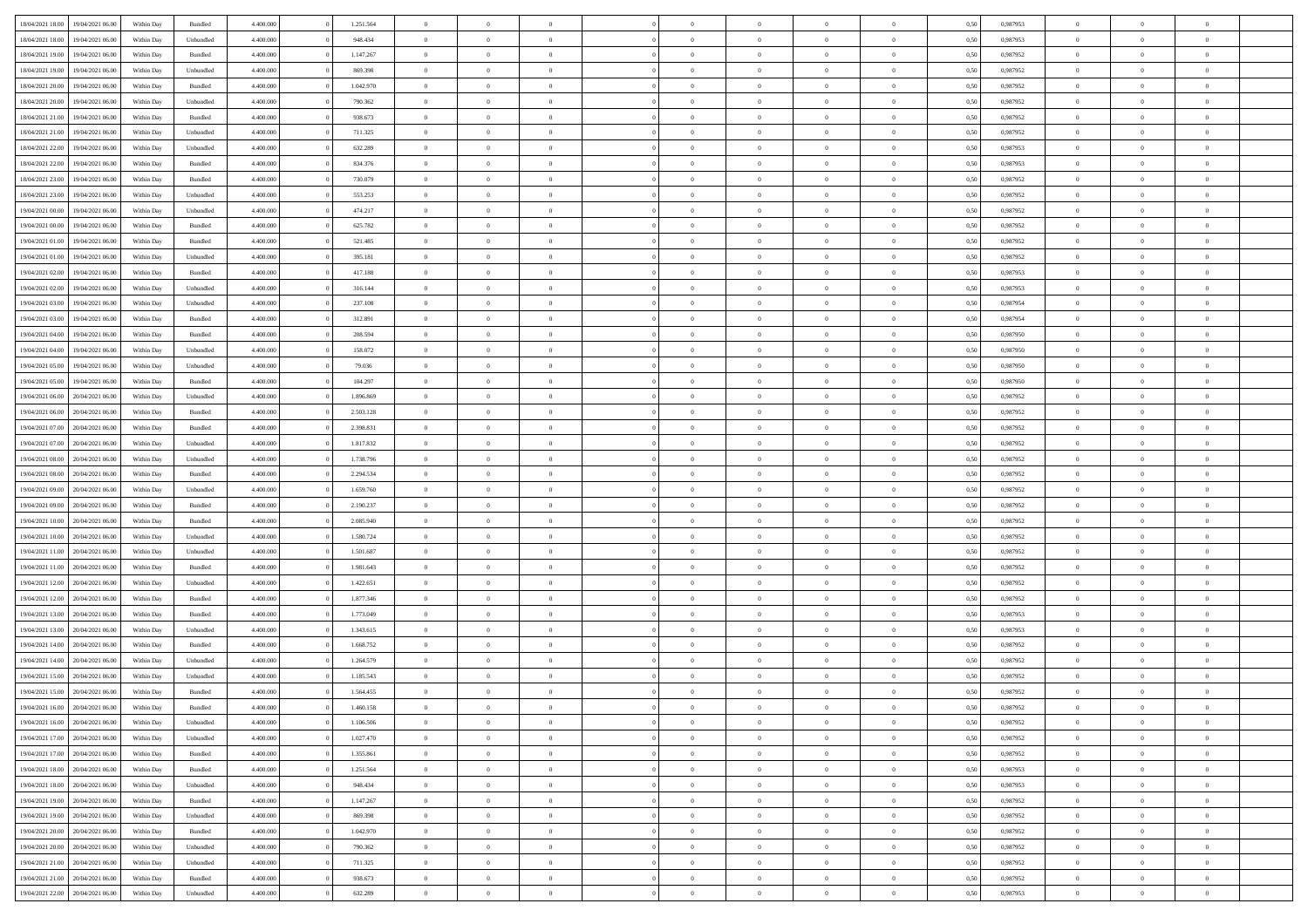|                                   |                  |            |                    |           |           | $\overline{0}$ | $\Omega$       |                |                | $\Omega$       | $\theta$       | $\theta$       |      |          | $\theta$       | $\overline{0}$ | $\theta$       |  |
|-----------------------------------|------------------|------------|--------------------|-----------|-----------|----------------|----------------|----------------|----------------|----------------|----------------|----------------|------|----------|----------------|----------------|----------------|--|
| 19/04/2021 22:00                  | 20/04/2021 06:00 | Within Day | Bundled            | 4.400.000 | 834.376   |                |                |                | $\Omega$       |                |                |                | 0,50 | 0.987953 |                |                |                |  |
| 19/04/2021 23:00                  | 20/04/2021 06:00 | Within Day | Bundled            | 4.400.000 | 730.079   | $\overline{0}$ | $\theta$       | $\overline{0}$ | $\overline{0}$ | $\bf{0}$       | $\overline{0}$ | $\bf{0}$       | 0,50 | 0,987952 | $\theta$       | $\overline{0}$ | $\overline{0}$ |  |
| 19/04/2021 23:00                  | 20/04/2021 06:00 | Within Day | Unbundled          | 4.400.000 | 553.253   | $\overline{0}$ | $\bf{0}$       | $\overline{0}$ | $\overline{0}$ | $\bf{0}$       | $\overline{0}$ | $\mathbf{0}$   | 0,50 | 0,987952 | $\bf{0}$       | $\overline{0}$ | $\bf{0}$       |  |
| 20/04/2021 00:00                  | 20/04/2021 06:00 | Within Dav | Bundled            | 4.400.000 | 625.782   | $\overline{0}$ | $\overline{0}$ | $\overline{0}$ | $\overline{0}$ | $\bf{0}$       | $\overline{0}$ | $\overline{0}$ | 0.50 | 0,987952 | $\theta$       | $\theta$       | $\overline{0}$ |  |
|                                   |                  |            |                    |           |           |                |                |                |                |                |                |                |      |          |                |                |                |  |
| 20/04/2021 00:00                  | 20/04/2021 06:00 | Within Day | Unbundled          | 4.400.000 | 474.217   | $\overline{0}$ | $\theta$       | $\overline{0}$ | $\overline{0}$ | $\bf{0}$       | $\overline{0}$ | $\bf{0}$       | 0,50 | 0,987952 | $\theta$       | $\overline{0}$ | $\overline{0}$ |  |
| 20/04/2021 01:00                  | 20/04/2021 06:00 | Within Day | Unbundled          | 4.400.000 | 395.181   | $\overline{0}$ | $\overline{0}$ | $\overline{0}$ | $\bf{0}$       | $\overline{0}$ | $\overline{0}$ | $\mathbf{0}$   | 0,50 | 0,987952 | $\bf{0}$       | $\overline{0}$ | $\bf{0}$       |  |
| 20/04/2021 01:00                  | 20/04/2021 06:00 | Within Dav | Bundled            | 4.400.000 | 521.485   | $\overline{0}$ | $\overline{0}$ | $\overline{0}$ | $\overline{0}$ | $\overline{0}$ | $\overline{0}$ | $\overline{0}$ | 0.50 | 0,987952 | $\theta$       | $\overline{0}$ | $\overline{0}$ |  |
| 20/04/2021 02:00                  | 20/04/2021 06:00 | Within Day | Bundled            | 4.400.000 | 417.188   | $\overline{0}$ | $\theta$       | $\overline{0}$ | $\overline{0}$ | $\bf{0}$       | $\overline{0}$ | $\bf{0}$       | 0,50 | 0,987953 | $\theta$       | $\theta$       | $\overline{0}$ |  |
|                                   |                  |            |                    |           |           |                | $\overline{0}$ |                |                | $\bf{0}$       |                |                |      |          | $\,0\,$        | $\overline{0}$ | $\overline{0}$ |  |
| 20/04/2021 02:00                  | 20/04/2021 06:00 | Within Day | Unbundled          | 4.400.000 | 316.144   | $\overline{0}$ |                | $\overline{0}$ | $\bf{0}$       |                | $\bf{0}$       | $\bf{0}$       | 0,50 | 0,987953 |                |                |                |  |
| 20/04/2021 03:00                  | 20/04/2021 06:00 | Within Dav | Unbundled          | 4.400.000 | 237.108   | $\overline{0}$ | $\overline{0}$ | $\overline{0}$ | $\overline{0}$ | $\overline{0}$ | $\overline{0}$ | $\overline{0}$ | 0.50 | 0,987954 | $\theta$       | $\overline{0}$ | $\overline{0}$ |  |
| 20/04/2021 03:00                  | 20/04/2021 06:00 | Within Day | Bundled            | 4.400.000 | 312.891   | $\overline{0}$ | $\theta$       | $\overline{0}$ | $\overline{0}$ | $\bf{0}$       | $\overline{0}$ | $\bf{0}$       | 0,50 | 0,987954 | $\,$ 0 $\,$    | $\overline{0}$ | $\overline{0}$ |  |
| 20/04/2021 04:00                  | 20/04/2021 06:00 | Within Day | Unbundled          | 4.400.000 | 158.072   | $\overline{0}$ | $\overline{0}$ | $\overline{0}$ | $\bf{0}$       | $\bf{0}$       | $\bf{0}$       | $\mathbf{0}$   | 0,50 | 0,987950 | $\overline{0}$ | $\overline{0}$ | $\bf{0}$       |  |
| 20/04/2021 04:00                  | 20/04/2021 06:00 | Within Dav | Bundled            | 4.400.000 | 208.594   | $\overline{0}$ | $\overline{0}$ | $\overline{0}$ | $\overline{0}$ | $\bf{0}$       | $\overline{0}$ | $\overline{0}$ | 0.50 | 0,987950 | $\theta$       | $\theta$       | $\overline{0}$ |  |
|                                   |                  |            |                    |           |           |                |                |                |                |                |                |                |      |          |                |                |                |  |
| 20/04/2021 05:00                  | 20/04/2021 06:00 | Within Day | Bundled            | 4.400.000 | 104.297   | $\overline{0}$ | $\theta$       | $\overline{0}$ | $\overline{0}$ | $\bf{0}$       | $\overline{0}$ | $\bf{0}$       | 0,50 | 0,987950 | $\theta$       | $\overline{0}$ | $\overline{0}$ |  |
| 20/04/2021 05:00                  | 20/04/2021 06:00 | Within Day | Unbundled          | 4.400.000 | 79.036    | $\overline{0}$ | $\overline{0}$ | $\overline{0}$ | $\bf{0}$       | $\overline{0}$ | $\overline{0}$ | $\mathbf{0}$   | 0,50 | 0,987950 | $\overline{0}$ | $\overline{0}$ | $\bf{0}$       |  |
| 20/04/2021 06:00                  | 21/04/2021 06:00 | Within Dav | Bundled            | 4.400.000 | 2.503.128 | $\overline{0}$ | $\overline{0}$ | $\overline{0}$ | $\overline{0}$ | $\overline{0}$ | $\overline{0}$ | $\overline{0}$ | 0.50 | 0,987952 | $\theta$       | $\overline{0}$ | $\overline{0}$ |  |
| 20/04/2021 06:00                  | 21/04/2021 06:00 | Within Day | Unbundled          | 4.400.000 | 1.896.869 | $\overline{0}$ | $\theta$       | $\overline{0}$ | $\overline{0}$ | $\bf{0}$       | $\overline{0}$ | $\bf{0}$       | 0,50 | 0,987952 | $\theta$       | $\theta$       | $\overline{0}$ |  |
|                                   |                  |            |                    |           |           |                |                |                |                |                |                |                |      |          |                |                |                |  |
| 20/04/2021 07:00                  | 21/04/2021 06:00 | Within Day | Bundled            | 4.400.000 | 2.398.831 | $\overline{0}$ | $\overline{0}$ | $\overline{0}$ | $\bf{0}$       | $\bf{0}$       | $\bf{0}$       | $\mathbf{0}$   | 0,50 | 0,987952 | $\,0\,$        | $\overline{0}$ | $\overline{0}$ |  |
| 20/04/2021 07:00                  | 21/04/2021 06:00 | Within Day | Unbundled          | 4.400.000 | 1.817.832 | $\overline{0}$ | $\overline{0}$ | $\overline{0}$ | $\overline{0}$ | $\overline{0}$ | $\overline{0}$ | $\overline{0}$ | 0.50 | 0,987952 | $\theta$       | $\overline{0}$ | $\overline{0}$ |  |
| 20/04/2021 08:00                  | 21/04/2021 06:00 | Within Day | Bundled            | 4.400.000 | 2.294.534 | $\overline{0}$ | $\theta$       | $\overline{0}$ | $\overline{0}$ | $\bf{0}$       | $\overline{0}$ | $\bf{0}$       | 0,50 | 0,987952 | $\,$ 0 $\,$    | $\overline{0}$ | $\overline{0}$ |  |
| 20/04/2021 08:00                  | 21/04/2021 06:00 | Within Day | Unbundled          | 4.400.000 | 1.738.796 | $\overline{0}$ | $\overline{0}$ | $\overline{0}$ | $\bf{0}$       | $\bf{0}$       | $\bf{0}$       | $\mathbf{0}$   | 0,50 | 0,987952 | $\overline{0}$ | $\overline{0}$ | $\bf{0}$       |  |
| 20/04/2021 09:00                  | 21/04/2021 06:00 | Within Day | Unbundled          | 4.400.000 | 1.659.760 | $\overline{0}$ | $\overline{0}$ | $\overline{0}$ | $\overline{0}$ | $\bf{0}$       | $\overline{0}$ | $\overline{0}$ | 0.50 | 0,987952 | $\theta$       | $\overline{0}$ | $\overline{0}$ |  |
|                                   |                  |            |                    |           |           |                |                |                |                |                |                |                |      |          |                |                |                |  |
| 20/04/2021 09:00                  | 21/04/2021 06:00 | Within Day | Bundled            | 4.400.000 | 2.190.237 | $\overline{0}$ | $\theta$       | $\overline{0}$ | $\overline{0}$ | $\bf{0}$       | $\overline{0}$ | $\bf{0}$       | 0,50 | 0,987952 | $\,$ 0 $\,$    | $\overline{0}$ | $\overline{0}$ |  |
| 20/04/2021 10:00                  | 21/04/2021 06:00 | Within Day | Bundled            | 4.400.000 | 2.085.940 | $\overline{0}$ | $\overline{0}$ | $\overline{0}$ | $\bf{0}$       | $\overline{0}$ | $\overline{0}$ | $\mathbf{0}$   | 0,50 | 0,987952 | $\overline{0}$ | $\overline{0}$ | $\bf{0}$       |  |
| 20/04/2021 10:00                  | 21/04/2021 06:00 | Within Day | Unbundled          | 4.400.000 | 1.580.724 | $\overline{0}$ | $\overline{0}$ | $\overline{0}$ | $\overline{0}$ | $\overline{0}$ | $\overline{0}$ | $\overline{0}$ | 0.50 | 0,987952 | $\theta$       | $\overline{0}$ | $\overline{0}$ |  |
| 20/04/2021 11:00                  | 21/04/2021 06:00 | Within Day | Bundled            | 4.400.000 | 1.981.643 | $\overline{0}$ | $\theta$       | $\overline{0}$ | $\overline{0}$ | $\bf{0}$       | $\overline{0}$ | $\bf{0}$       | 0,50 | 0,987952 | $\theta$       | $\theta$       | $\overline{0}$ |  |
|                                   |                  |            |                    |           |           |                |                |                |                |                |                |                |      |          |                |                |                |  |
| 20/04/2021 11:00                  | 21/04/2021 06:00 | Within Day | Unbundled          | 4.400.000 | 1.501.687 | $\overline{0}$ | $\overline{0}$ | $\overline{0}$ | $\overline{0}$ | $\bf{0}$       | $\overline{0}$ | $\bf{0}$       | 0,50 | 0,987952 | $\,0\,$        | $\overline{0}$ | $\overline{0}$ |  |
| 20/04/2021 12:00                  | 21/04/2021 06:00 | Within Day | Unbundled          | 4.400.000 | 1.422.651 | $\overline{0}$ | $\overline{0}$ | $\overline{0}$ | $\overline{0}$ | $\overline{0}$ | $\overline{0}$ | $\overline{0}$ | 0.50 | 0,987952 | $\theta$       | $\overline{0}$ | $\overline{0}$ |  |
| 20/04/2021 12:00                  | 21/04/2021 06:00 | Within Day | Bundled            | 4.400.000 | 1.877.346 | $\overline{0}$ | $\theta$       | $\overline{0}$ | $\overline{0}$ | $\bf{0}$       | $\overline{0}$ | $\bf{0}$       | 0,50 | 0,987952 | $\,$ 0 $\,$    | $\overline{0}$ | $\overline{0}$ |  |
| 20/04/2021 13:00                  | 21/04/2021 06:00 | Within Day | Bundled            | 4.400.000 | 1.773.049 | $\overline{0}$ | $\overline{0}$ | $\overline{0}$ | $\overline{0}$ | $\bf{0}$       | $\overline{0}$ | $\bf{0}$       | 0,50 | 0,987953 | $\bf{0}$       | $\overline{0}$ | $\bf{0}$       |  |
| 20/04/2021 13:00                  | 21/04/2021 06.00 |            |                    | 4.400,000 | 1.343.615 | $\overline{0}$ | $\Omega$       | $\Omega$       | $\Omega$       | $\Omega$       | $\overline{0}$ | $\overline{0}$ | 0.50 | 0,987953 | $\,0\,$        | $\theta$       | $\theta$       |  |
|                                   |                  | Within Day | Unbundled          |           |           |                |                |                |                |                |                |                |      |          |                |                |                |  |
| 20/04/2021 14:00                  | 21/04/2021 06:00 | Within Day | Bundled            | 4.400.000 | 1.668.752 | $\overline{0}$ | $\theta$       | $\overline{0}$ | $\overline{0}$ | $\bf{0}$       | $\overline{0}$ | $\bf{0}$       | 0,50 | 0,987952 | $\theta$       | $\overline{0}$ | $\overline{0}$ |  |
| 20/04/2021 14:00                  | 21/04/2021 06:00 | Within Day | Unbundled          | 4.400.000 | 1.264.579 | $\overline{0}$ | $\overline{0}$ | $\overline{0}$ | $\overline{0}$ | $\overline{0}$ | $\overline{0}$ | $\mathbf{0}$   | 0,50 | 0,987952 | $\bf{0}$       | $\overline{0}$ | $\bf{0}$       |  |
| 20/04/2021 15:00                  | 21/04/2021 06:00 | Within Day | Bundled            | 4.400,000 | 1.564.455 | $\overline{0}$ | $\Omega$       | $\Omega$       | $\Omega$       | $\bf{0}$       | $\overline{0}$ | $\overline{0}$ | 0.50 | 0,987952 | $\,0\,$        | $\theta$       | $\theta$       |  |
| 20/04/2021 15:00                  | 21/04/2021 06:00 | Within Day | Unbundled          | 4.400.000 | 1.185.543 | $\overline{0}$ | $\theta$       | $\overline{0}$ | $\overline{0}$ | $\bf{0}$       | $\overline{0}$ | $\bf{0}$       | 0,50 | 0,987952 | $\,$ 0 $\,$    | $\overline{0}$ | $\overline{0}$ |  |
|                                   |                  |            |                    |           |           |                |                |                |                |                |                |                |      |          |                |                |                |  |
| 20/04/2021 16:00                  | 21/04/2021 06:00 | Within Day | Unbundled          | 4.400.000 | 1.106.506 | $\overline{0}$ | $\overline{0}$ | $\overline{0}$ | $\overline{0}$ | $\bf{0}$       | $\overline{0}$ | $\bf{0}$       | 0,50 | 0,987952 | $\bf{0}$       | $\overline{0}$ | $\bf{0}$       |  |
| 20/04/2021 16:00                  | 21/04/2021 06:00 | Within Day | Bundled            | 4.400,000 | 1.460.158 | $\overline{0}$ | $\Omega$       | $\Omega$       | $\Omega$       | $\theta$       | $\overline{0}$ | $\overline{0}$ | 0.50 | 0.987952 | $\,$ 0 $\,$    | $\theta$       | $\theta$       |  |
| 20/04/2021 17:00                  | 21/04/2021 06:00 | Within Day | Bundled            | 4.400.000 | 1.355.861 | $\overline{0}$ | $\theta$       | $\overline{0}$ | $\overline{0}$ | $\bf{0}$       | $\overline{0}$ | $\bf{0}$       | 0,50 | 0,987952 | $\,$ 0 $\,$    | $\overline{0}$ | $\overline{0}$ |  |
| 20/04/2021 17:00                  | 21/04/2021 06:00 | Within Day | Unbundled          | 4.400.000 | 1.027.470 | $\overline{0}$ | $\bf{0}$       | $\overline{0}$ | $\overline{0}$ | $\bf{0}$       | $\overline{0}$ | $\mathbf{0}$   | 0,50 | 0,987952 | $\bf{0}$       | $\overline{0}$ | $\bf{0}$       |  |
| 20/04/2021 18:00                  | 21/04/2021 06.00 | Within Day | Unbundled          | 4.400,000 | 948,434   | $\overline{0}$ | $\Omega$       | $\overline{0}$ | $\Omega$       | $\overline{0}$ | $\overline{0}$ | $\overline{0}$ | 0.50 | 0,987953 | $\,0\,$        | $\theta$       | $\theta$       |  |
|                                   |                  |            |                    |           |           |                | $\overline{0}$ |                |                |                |                |                |      |          |                |                |                |  |
| 20/04/2021 18:00                  | 21/04/2021 06:00 | Within Day | Bundled            | 4.400.000 | 1.251.564 | $\overline{0}$ |                | $\overline{0}$ | $\overline{0}$ | $\bf{0}$       | $\overline{0}$ | $\bf{0}$       | 0,50 | 0,987953 | $\,$ 0 $\,$    | $\overline{0}$ | $\overline{0}$ |  |
| 20/04/2021 19:00                  | 21/04/2021 06:00 | Within Day | Unbundled          | 4.400.000 | 869.398   | $\overline{0}$ | $\overline{0}$ | $\overline{0}$ | $\overline{0}$ | $\bf{0}$       | $\overline{0}$ | $\mathbf{0}$   | 0,50 | 0,987952 | $\bf{0}$       | $\overline{0}$ | $\bf{0}$       |  |
| 20/04/2021 19:00                  | 21/04/2021 06:00 | Within Day | Bundled            | 4.400,000 | 1.147.267 | $\overline{0}$ | $\Omega$       | $\Omega$       | $\Omega$       | $\Omega$       | $\Omega$       | $\overline{0}$ | 0.50 | 0.987952 | $\theta$       | $\theta$       | $\theta$       |  |
| 20/04/2021 20:00                  | 21/04/2021 06:00 | Within Day | Bundled            | 4.400.000 | 1.042.970 | $\overline{0}$ | $\overline{0}$ | $\overline{0}$ | $\bf{0}$       | $\,$ 0         | $\bf{0}$       | $\bf{0}$       | 0,50 | 0,987952 | $\,0\,$        | $\,0\,$        | $\overline{0}$ |  |
| 20/04/2021 20:00                  | 21/04/2021 06:00 | Within Day | Unbundled          | 4.400.000 | 790.362   | $\bf{0}$       | $\bf{0}$       |                |                | $\bf{0}$       |                |                | 0,50 | 0,987952 | $\bf{0}$       | $\overline{0}$ |                |  |
|                                   |                  |            |                    |           |           |                |                |                |                |                |                |                |      |          |                |                |                |  |
| 20/04/2021 21:00                  | 21/04/2021 06:00 | Within Day | Unbundled          | 4.400.000 | 711.325   | $\overline{0}$ | $\overline{0}$ | $\overline{0}$ | $\Omega$       | $\overline{0}$ | $\overline{0}$ | $\overline{0}$ | 0.50 | 0.987952 | $\theta$       | $\theta$       | $\theta$       |  |
| 20/04/2021 21:00                  | 21/04/2021 06:00 | Within Day | Bundled            | 4.400.000 | 938.673   | $\overline{0}$ | $\bf{0}$       | $\overline{0}$ | $\bf{0}$       | $\,$ 0 $\,$    | $\overline{0}$ | $\,$ 0 $\,$    | 0,50 | 0,987952 | $\,$ 0 $\,$    | $\,$ 0 $\,$    | $\,$ 0         |  |
| 20/04/2021 22.00                  | 21/04/2021 06:00 | Within Day | Unbundled          | 4.400.000 | 632.289   | $\overline{0}$ | $\overline{0}$ | $\overline{0}$ | $\overline{0}$ | $\overline{0}$ | $\overline{0}$ | $\mathbf{0}$   | 0,50 | 0,987953 | $\overline{0}$ | $\bf{0}$       | $\overline{0}$ |  |
| 20/04/2021 22:00                  | 21/04/2021 06:00 | Within Day | $\mathbf B$ undled | 4.400.000 | 834.376   | $\overline{0}$ | $\overline{0}$ | $\overline{0}$ | $\Omega$       | $\overline{0}$ | $\overline{0}$ | $\overline{0}$ | 0,50 | 0,987953 | $\overline{0}$ | $\theta$       | $\overline{0}$ |  |
| 20/04/2021 23:00                  | 21/04/2021 06:00 | Within Day | Bundled            | 4.400.000 | 730.079   | $\overline{0}$ | $\,$ 0         | $\overline{0}$ | $\overline{0}$ | $\,$ 0 $\,$    | $\overline{0}$ | $\,$ 0 $\,$    | 0,50 | 0,987952 | $\,$ 0 $\,$    | $\overline{0}$ | $\overline{0}$ |  |
|                                   |                  |            |                    |           |           |                |                |                |                |                |                |                |      |          |                |                |                |  |
| 20/04/2021 23:00                  | 21/04/2021 06:00 | Within Day | Unbundled          | 4.400.000 | 553.253   | $\overline{0}$ | $\overline{0}$ | $\overline{0}$ | $\overline{0}$ | $\overline{0}$ | $\overline{0}$ | $\mathbf{0}$   | 0,50 | 0,987952 | $\overline{0}$ | $\overline{0}$ | $\overline{0}$ |  |
| 21/04/2021 00:00                  | 21/04/2021 06:00 | Within Day | Unbundled          | 4.400.000 | 474.217   | $\overline{0}$ | $\overline{0}$ | $\overline{0}$ | $\overline{0}$ | $\overline{0}$ | $\overline{0}$ | $\overline{0}$ | 0.50 | 0,987952 | $\overline{0}$ | $\theta$       | $\overline{0}$ |  |
| 21/04/2021 00:00                  | 21/04/2021 06:00 | Within Day | Bundled            | 4.400.000 | 625.782   | $\overline{0}$ | $\,$ 0         | $\overline{0}$ | $\bf{0}$       | $\bf{0}$       | $\bf{0}$       | $\bf{0}$       | 0,50 | 0,987952 | $\,$ 0 $\,$    | $\overline{0}$ | $\overline{0}$ |  |
| 21/04/2021 01:00                  | 21/04/2021 06:00 | Within Day | Bundled            | 4.400.000 | 521.485   | $\overline{0}$ | $\bf{0}$       | $\overline{0}$ | $\overline{0}$ | $\overline{0}$ | $\overline{0}$ | $\mathbf{0}$   | 0,50 | 0,987952 | $\overline{0}$ | $\overline{0}$ | $\bf{0}$       |  |
|                                   |                  |            |                    |           |           |                |                |                |                |                |                |                |      |          |                |                |                |  |
| 21/04/2021 01:00                  | 21/04/2021 06:00 | Within Day | Unbundled          | 4.400,000 | 395.181   | $\overline{0}$ | $\overline{0}$ | $\overline{0}$ | $\Omega$       | $\overline{0}$ | $\overline{0}$ | $\overline{0}$ | 0.50 | 0,987952 | $\overline{0}$ | $\overline{0}$ | $\overline{0}$ |  |
| 21/04/2021 02:00                  | 21/04/2021 06:00 | Within Day | Unbundled          | 4.400.000 | 316.144   | $\overline{0}$ | $\bf{0}$       | $\overline{0}$ | $\overline{0}$ | $\bf{0}$       | $\bf{0}$       | $\mathbf{0}$   | 0,50 | 0,987953 | $\,$ 0 $\,$    | $\,$ 0 $\,$    | $\bf{0}$       |  |
| 21/04/2021 02.00 21/04/2021 06.00 |                  | Within Day | Bundled            | 4.400.000 | 417.188   | $\overline{0}$ | $\bf{0}$       | $\overline{0}$ | $\overline{0}$ | $\bf{0}$       | $\bf{0}$       | $\bf{0}$       | 0,50 | 0,987953 | $\overline{0}$ | $\overline{0}$ | $\bf{0}$       |  |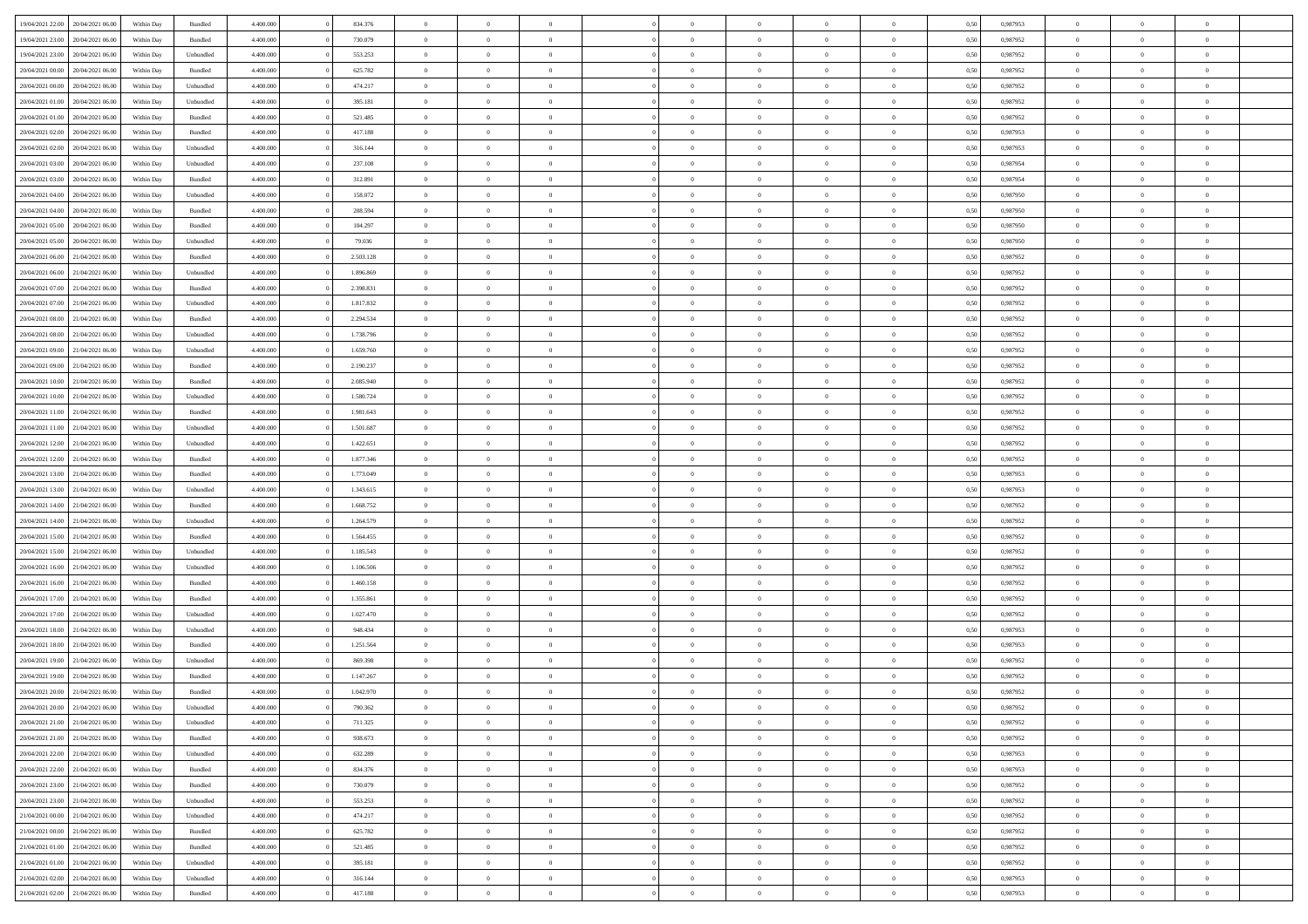| 21/04/2021 03:00                  | 21/04/2021 06:00 | Within Day | Bundled            | 4.400.000 | 312.891   | $\overline{0}$ | $\Omega$       |                | $\Omega$       | $\Omega$       | $\Omega$       | $\theta$       | 0,50 | 0.987954 | $\theta$       | $\theta$       | $\theta$       |  |
|-----------------------------------|------------------|------------|--------------------|-----------|-----------|----------------|----------------|----------------|----------------|----------------|----------------|----------------|------|----------|----------------|----------------|----------------|--|
|                                   |                  |            |                    |           |           |                |                |                |                |                |                |                |      |          |                |                |                |  |
| 21/04/2021 03:00                  | 21/04/2021 06:00 | Within Day | Unbundled          | 4.400.000 | 237.108   | $\overline{0}$ | $\theta$       | $\overline{0}$ | $\overline{0}$ | $\bf{0}$       | $\overline{0}$ | $\bf{0}$       | 0,50 | 0,987954 | $\theta$       | $\theta$       | $\overline{0}$ |  |
| 21/04/2021 04:00                  | 21/04/2021 06:00 | Within Day | Bundled            | 4.400.000 | 208.594   | $\overline{0}$ | $\overline{0}$ | $\overline{0}$ | $\bf{0}$       | $\bf{0}$       | $\bf{0}$       | $\bf{0}$       | 0,50 | 0,987950 | $\overline{0}$ | $\overline{0}$ | $\overline{0}$ |  |
| 21/04/2021 04:00                  | 21/04/2021 06:00 | Within Day | Unbundled          | 4.400.000 | 158.072   | $\overline{0}$ | $\overline{0}$ | $\overline{0}$ | $\overline{0}$ | $\bf{0}$       | $\overline{0}$ | $\overline{0}$ | 0.50 | 0,987950 | $\theta$       | $\theta$       | $\overline{0}$ |  |
| 21/04/2021 05:00                  | 21/04/2021 06:00 | Within Day | Unbundled          | 4.400.000 | 79.036    | $\overline{0}$ | $\theta$       | $\overline{0}$ | $\overline{0}$ | $\bf{0}$       | $\overline{0}$ | $\bf{0}$       | 0,50 | 0,987950 | $\theta$       | $\theta$       | $\overline{0}$ |  |
|                                   |                  |            |                    |           |           |                |                |                |                |                |                |                |      |          |                |                |                |  |
| 21/04/2021 05:00                  | 21/04/2021 06:00 | Within Day | Bundled            | 4.400.000 | 104.297   | $\overline{0}$ | $\bf{0}$       | $\overline{0}$ | $\bf{0}$       | $\overline{0}$ | $\overline{0}$ | $\mathbf{0}$   | 0,50 | 0,987950 | $\bf{0}$       | $\overline{0}$ | $\bf{0}$       |  |
| 21/04/2021 06:00                  | 22/04/2021 06:00 | Within Dav | Bundled            | 4.400.000 | 2.503.128 | $\overline{0}$ | $\overline{0}$ | $\overline{0}$ | $\overline{0}$ | $\overline{0}$ | $\overline{0}$ | $\overline{0}$ | 0.50 | 0,987952 | $\theta$       | $\overline{0}$ | $\overline{0}$ |  |
| 21/04/2021 06:00                  | 22/04/2021 06:00 | Within Day | Unbundled          | 4.400.000 | 1.896.869 | $\overline{0}$ | $\theta$       | $\overline{0}$ | $\overline{0}$ | $\bf{0}$       | $\overline{0}$ | $\bf{0}$       | 0,50 | 0,987952 | $\theta$       | $\theta$       | $\overline{0}$ |  |
| 21/04/2021 07:00                  | 22/04/2021 06:00 | Within Day | Unbundled          | 4.400.000 | 1.817.832 | $\overline{0}$ | $\overline{0}$ | $\overline{0}$ | $\overline{0}$ | $\bf{0}$       | $\overline{0}$ | $\bf{0}$       | 0,50 | 0,987952 | $\,0\,$        | $\overline{0}$ | $\overline{0}$ |  |
| 21/04/2021 07:00                  | 22/04/2021 06:00 | Within Dav | Bundled            | 4.400.000 | 2.398.831 | $\overline{0}$ | $\overline{0}$ | $\overline{0}$ | $\overline{0}$ | $\overline{0}$ | $\overline{0}$ | $\overline{0}$ | 0.50 | 0,987952 | $\theta$       | $\overline{0}$ | $\overline{0}$ |  |
| 21/04/2021 08:00                  | 22/04/2021 06:00 | Within Day | Bundled            | 4.400.000 | 2.294.534 | $\overline{0}$ | $\theta$       | $\overline{0}$ | $\overline{0}$ | $\bf{0}$       | $\overline{0}$ | $\bf{0}$       | 0,50 | 0,987952 | $\,$ 0 $\,$    | $\theta$       | $\overline{0}$ |  |
|                                   |                  |            |                    |           |           |                |                |                |                |                |                |                |      |          |                |                |                |  |
| 21/04/2021 08:00                  | 22/04/2021 06:00 | Within Day | Unbundled          | 4.400.000 | 1.738.796 | $\overline{0}$ | $\overline{0}$ | $\overline{0}$ | $\overline{0}$ | $\bf{0}$       | $\overline{0}$ | $\bf{0}$       | 0,50 | 0,987952 | $\bf{0}$       | $\overline{0}$ | $\overline{0}$ |  |
| 21/04/2021 09:00                  | 22/04/2021 06:00 | Within Day | Unbundled          | 4.400.000 | 1.659.760 | $\overline{0}$ | $\overline{0}$ | $\overline{0}$ | $\overline{0}$ | $\bf{0}$       | $\overline{0}$ | $\overline{0}$ | 0.50 | 0,987952 | $\theta$       | $\theta$       | $\overline{0}$ |  |
| 21/04/2021 09:00                  | 22/04/2021 06.00 | Within Day | Bundled            | 4.400.000 | 2.190.237 | $\overline{0}$ | $\theta$       | $\overline{0}$ | $\overline{0}$ | $\bf{0}$       | $\overline{0}$ | $\bf{0}$       | 0,50 | 0,987952 | $\theta$       | $\theta$       | $\overline{0}$ |  |
| 21/04/2021 10:00                  | 22/04/2021 06:00 | Within Day | Unbundled          | 4.400.000 | 1.580.724 | $\overline{0}$ | $\overline{0}$ | $\overline{0}$ | $\overline{0}$ | $\overline{0}$ | $\overline{0}$ | $\mathbf{0}$   | 0,50 | 0,987952 | $\bf{0}$       | $\overline{0}$ | $\bf{0}$       |  |
| 21/04/2021 10:00                  | 22/04/2021 06:00 | Within Dav | Bundled            | 4.400.000 | 2.085.940 | $\overline{0}$ | $\overline{0}$ | $\overline{0}$ | $\overline{0}$ | $\overline{0}$ | $\overline{0}$ | $\overline{0}$ | 0.50 | 0,987952 | $\theta$       | $\overline{0}$ | $\overline{0}$ |  |
| 21/04/2021 11:00                  | 22/04/2021 06:00 | Within Day | Bundled            | 4.400.000 | 1.981.643 | $\overline{0}$ | $\theta$       | $\overline{0}$ | $\overline{0}$ | $\bf{0}$       | $\overline{0}$ | $\bf{0}$       | 0,50 | 0,987952 | $\theta$       | $\theta$       | $\overline{0}$ |  |
| 21/04/2021 11:00                  | 22/04/2021 06:00 | Within Day | Unbundled          | 4.400.000 | 1.501.687 | $\overline{0}$ | $\overline{0}$ | $\overline{0}$ | $\overline{0}$ | $\bf{0}$       | $\overline{0}$ | $\bf{0}$       | 0,50 | 0,987952 | $\,0\,$        | $\overline{0}$ | $\overline{0}$ |  |
| 21/04/2021 12:00                  | 22/04/2021 06:00 |            | Bundled            | 4.400.000 | 1.877.346 | $\overline{0}$ | $\overline{0}$ | $\overline{0}$ | $\overline{0}$ | $\overline{0}$ | $\overline{0}$ | $\overline{0}$ | 0.50 | 0,987952 | $\theta$       | $\overline{0}$ | $\overline{0}$ |  |
|                                   |                  | Within Day |                    |           |           |                |                |                |                |                |                |                |      |          |                |                |                |  |
| 21/04/2021 12:00                  | 22/04/2021 06:00 | Within Day | Unbundled          | 4.400.000 | 1.422.651 | $\overline{0}$ | $\theta$       | $\overline{0}$ | $\overline{0}$ | $\bf{0}$       | $\overline{0}$ | $\bf{0}$       | 0,50 | 0,987952 | $\,$ 0 $\,$    | $\theta$       | $\overline{0}$ |  |
| 21/04/2021 13:00                  | 22/04/2021 06:00 | Within Day | Unbundled          | 4.400.000 | 1.343.615 | $\overline{0}$ | $\overline{0}$ | $\overline{0}$ | $\overline{0}$ | $\bf{0}$       | $\overline{0}$ | $\bf{0}$       | 0,50 | 0,987953 | $\bf{0}$       | $\overline{0}$ | $\overline{0}$ |  |
| 21/04/2021 13:00                  | 22/04/2021 06:00 | Within Day | Bundled            | 4.400.000 | 1.773.049 | $\overline{0}$ | $\overline{0}$ | $\overline{0}$ | $\overline{0}$ | $\bf{0}$       | $\overline{0}$ | $\overline{0}$ | 0.50 | 0,987953 | $\theta$       | $\theta$       | $\overline{0}$ |  |
| 21/04/2021 14:00                  | 22/04/2021 06:00 | Within Day | Unbundled          | 4.400.000 | 1.264.579 | $\overline{0}$ | $\theta$       | $\overline{0}$ | $\overline{0}$ | $\bf{0}$       | $\overline{0}$ | $\bf{0}$       | 0,50 | 0,987952 | $\theta$       | $\overline{0}$ | $\overline{0}$ |  |
| 21/04/2021 14:00                  | 22/04/2021 06:00 | Within Day | Bundled            | 4.400.000 | 1.668.752 | $\overline{0}$ | $\bf{0}$       | $\overline{0}$ | $\overline{0}$ | $\overline{0}$ | $\overline{0}$ | $\mathbf{0}$   | 0,50 | 0,987952 | $\bf{0}$       | $\overline{0}$ | $\bf{0}$       |  |
| 21/04/2021 15:00                  | 22/04/2021 06:00 | Within Day | Unbundled          | 4.400.000 | 1.185.543 | $\overline{0}$ | $\overline{0}$ | $\overline{0}$ | $\overline{0}$ | $\overline{0}$ | $\overline{0}$ | $\overline{0}$ | 0.50 | 0,987952 | $\theta$       | $\overline{0}$ | $\overline{0}$ |  |
| 21/04/2021 15:00                  | 22/04/2021 06:00 |            |                    | 4.400.000 | 1.564.455 | $\overline{0}$ | $\theta$       | $\overline{0}$ | $\overline{0}$ | $\bf{0}$       | $\overline{0}$ |                |      | 0,987952 | $\theta$       | $\theta$       | $\overline{0}$ |  |
|                                   |                  | Within Day | Bundled            |           |           |                |                |                |                |                |                | $\bf{0}$       | 0,50 |          |                |                |                |  |
| 21/04/2021 16:00                  | 22/04/2021 06:00 | Within Day | Unbundled          | 4.400.000 | 1.106.506 | $\overline{0}$ | $\overline{0}$ | $\overline{0}$ | $\overline{0}$ | $\bf{0}$       | $\bf{0}$       | $\bf{0}$       | 0,50 | 0,987952 | $\,0\,$        | $\overline{0}$ | $\overline{0}$ |  |
| 21/04/2021 16:00                  | 22/04/2021 06:00 | Within Day | Bundled            | 4.400.000 | 1.460.158 | $\overline{0}$ | $\overline{0}$ | $\overline{0}$ | $\overline{0}$ | $\overline{0}$ | $\overline{0}$ | $\overline{0}$ | 0.50 | 0,987952 | $\theta$       | $\overline{0}$ | $\overline{0}$ |  |
| 21/04/2021 17:00                  | 22/04/2021 06:00 | Within Day | Unbundled          | 4.400.000 | 1.027.470 | $\overline{0}$ | $\theta$       | $\overline{0}$ | $\overline{0}$ | $\bf{0}$       | $\overline{0}$ | $\bf{0}$       | 0,50 | 0,987952 | $\,$ 0 $\,$    | $\overline{0}$ | $\overline{0}$ |  |
| 21/04/2021 17:00                  | 22/04/2021 06:00 | Within Day | Bundled            | 4.400.000 | 1.355.861 | $\overline{0}$ | $\overline{0}$ | $\overline{0}$ | $\bf{0}$       | $\bf{0}$       | $\bf{0}$       | $\bf{0}$       | 0,50 | 0,987952 | $\bf{0}$       | $\overline{0}$ | $\overline{0}$ |  |
| 21/04/2021 18:00                  | 22/04/2021 06:00 | Within Day | Unbundled          | 4.400,000 | 948,434   | $\overline{0}$ | $\Omega$       | $\Omega$       | $\Omega$       | $\Omega$       | $\Omega$       | $\overline{0}$ | 0.50 | 0,987953 | $\,0\,$        | $\theta$       | $\theta$       |  |
| 21/04/2021 18:00                  | 22/04/2021 06:00 | Within Day | Bundled            | 4.400.000 | 1.251.564 | $\overline{0}$ | $\theta$       | $\overline{0}$ | $\overline{0}$ | $\bf{0}$       | $\overline{0}$ | $\bf{0}$       | 0,50 | 0,987953 | $\theta$       | $\theta$       | $\overline{0}$ |  |
|                                   |                  |            |                    |           |           |                |                |                |                |                |                |                |      |          |                |                |                |  |
| 21/04/2021 19:00                  | 22/04/2021 06:00 | Within Day | Bundled            | 4.400.000 | 1.147.267 | $\overline{0}$ | $\overline{0}$ | $\overline{0}$ | $\bf{0}$       | $\bf{0}$       | $\overline{0}$ | $\mathbf{0}$   | 0,50 | 0,987952 | $\bf{0}$       | $\overline{0}$ | $\bf{0}$       |  |
| 21/04/2021 19:00                  | 22/04/2021 06:00 | Within Day | Unbundled          | 4.400,000 | 869,398   | $\overline{0}$ | $\Omega$       | $\Omega$       | $\Omega$       | $\bf{0}$       | $\overline{0}$ | $\overline{0}$ | 0.50 | 0,987952 | $\,0\,$        | $\theta$       | $\theta$       |  |
| 21/04/2021 20:00                  | 22/04/2021 06:00 | Within Day | Bundled            | 4.400.000 | 1.042.970 | $\overline{0}$ | $\theta$       | $\overline{0}$ | $\overline{0}$ | $\bf{0}$       | $\overline{0}$ | $\bf{0}$       | 0,50 | 0,987952 | $\theta$       | $\theta$       | $\overline{0}$ |  |
| 21/04/2021 20:00                  | 22/04/2021 06:00 | Within Day | Unbundled          | 4.400.000 | 790.362   | $\overline{0}$ | $\overline{0}$ | $\overline{0}$ | $\bf{0}$       | $\bf{0}$       | $\bf{0}$       | $\bf{0}$       | 0,50 | 0,987952 | $\,0\,$        | $\overline{0}$ | $\overline{0}$ |  |
| 21/04/2021 21:00                  | 22/04/2021 06:00 | Within Day | Bundled            | 4.400,000 | 938.673   | $\overline{0}$ | $\Omega$       | $\Omega$       | $\Omega$       | $\theta$       | $\theta$       | $\overline{0}$ | 0.50 | 0.987952 | $\theta$       | $\theta$       | $\theta$       |  |
| 21/04/2021 21:00                  | 22/04/2021 06:00 | Within Day | Unbundled          | 4.400.000 | 711.325   | $\overline{0}$ | $\theta$       | $\overline{0}$ | $\overline{0}$ | $\bf{0}$       | $\overline{0}$ | $\bf{0}$       | 0,50 | 0,987952 | $\,$ 0 $\,$    | $\overline{0}$ | $\overline{0}$ |  |
| 21/04/2021 22.00                  | 22/04/2021 06:00 | Within Day | Bundled            | 4.400.000 | 834.376   | $\overline{0}$ | $\overline{0}$ | $\overline{0}$ | $\bf{0}$       | $\bf{0}$       | $\bf{0}$       | $\bf{0}$       | 0,50 | 0,987953 | $\overline{0}$ | $\overline{0}$ | $\overline{0}$ |  |
|                                   |                  |            |                    |           |           |                |                |                |                |                |                |                |      |          |                |                |                |  |
| 21/04/2021 22:00                  | 22/04/2021 06:00 | Within Day | Unbundled          | 4.400,000 | 632.289   | $\overline{0}$ | $\Omega$       | $\Omega$       | $\Omega$       | $\Omega$       | $\overline{0}$ | $\overline{0}$ | 0.50 | 0,987953 | $\,0\,$        | $\theta$       | $\theta$       |  |
| 21/04/2021 23:00                  | 22/04/2021 06:00 | Within Day | Unbundled          | 4.400.000 | 553.253   | $\overline{0}$ | $\theta$       | $\overline{0}$ | $\overline{0}$ | $\bf{0}$       | $\overline{0}$ | $\bf{0}$       | 0,50 | 0,987952 | $\,$ 0 $\,$    | $\overline{0}$ | $\overline{0}$ |  |
| 21/04/2021 23:00                  | 22/04/2021 06:00 | Within Day | Bundled            | 4.400.000 | 730.079   | $\overline{0}$ | $\overline{0}$ | $\overline{0}$ | $\bf{0}$       | $\bf{0}$       | $\bf{0}$       | $\mathbf{0}$   | 0,50 | 0,987952 | $\overline{0}$ | $\overline{0}$ | $\bf{0}$       |  |
| 22/04/2021 00:00                  | 22/04/2021 06:00 | Within Day | Bundled            | 4.400,000 | 625.782   | $\overline{0}$ | $\Omega$       | $\Omega$       | $\Omega$       | $\Omega$       | $\Omega$       | $\overline{0}$ | 0.50 | 0.987952 | $\theta$       | $\theta$       | $\theta$       |  |
| 22/04/2021 00:00                  | 22/04/2021 06:00 | Within Day | Unbundled          | 4.400.000 | 474.217   | $\overline{0}$ | $\overline{0}$ | $\overline{0}$ | $\bf{0}$       | $\,$ 0         | $\bf{0}$       | $\bf{0}$       | 0,50 | 0,987952 | $\,0\,$        | $\overline{0}$ | $\overline{0}$ |  |
| 22/04/2021 01:00 22/04/2021 06:00 |                  | Within Day | $\mathbf B$ undled | 4.400.000 | 521.485   | $\bf{0}$       | $\bf{0}$       |                |                |                |                |                | 0,50 | 0,987952 | $\bf{0}$       | $\overline{0}$ |                |  |
| 22/04/2021 01:00                  | 22/04/2021 06:00 | Within Day | Unbundled          | 4.400.000 | 395.181   | $\overline{0}$ | $\overline{0}$ | $\overline{0}$ | $\Omega$       | $\overline{0}$ | $\overline{0}$ | $\overline{0}$ | 0,50 | 0.987952 | $\theta$       | $\theta$       | $\Omega$       |  |
| 22/04/2021 02:00                  | 22/04/2021 06:00 | Within Day | Bundled            | 4.400.000 | 417.188   | $\overline{0}$ | $\bf{0}$       | $\overline{0}$ | $\bf{0}$       | $\,$ 0 $\,$    | $\overline{0}$ | $\,$ 0 $\,$    | 0,50 | 0,987953 | $\,$ 0 $\,$    | $\,$ 0 $\,$    | $\,$ 0         |  |
| 22/04/2021 02:00                  | 22/04/2021 06:00 | Within Day | Unbundled          | 4.400.000 | 316.144   | $\overline{0}$ | $\overline{0}$ | $\overline{0}$ | $\overline{0}$ | $\overline{0}$ | $\overline{0}$ | $\mathbf{0}$   | 0,50 | 0,987953 | $\overline{0}$ | $\bf{0}$       | $\overline{0}$ |  |
|                                   |                  |            |                    |           |           |                |                |                |                |                |                |                |      |          |                |                |                |  |
| 22/04/2021 03:00                  | 22/04/2021 06:00 | Within Day | Unbundled          | 4.400.000 | 237.108   | $\overline{0}$ | $\overline{0}$ | $\overline{0}$ | $\Omega$       | $\overline{0}$ | $\overline{0}$ | $\overline{0}$ | 0,50 | 0,987954 | $\overline{0}$ | $\theta$       | $\overline{0}$ |  |
| 22/04/2021 03:00                  | 22/04/2021 06:00 | Within Day | Bundled            | 4.400.000 | 312.891   | $\overline{0}$ | $\,$ 0         | $\overline{0}$ | $\bf{0}$       | $\,$ 0 $\,$    | $\overline{0}$ | $\,$ 0 $\,$    | 0,50 | 0,987954 | $\,$ 0 $\,$    | $\overline{0}$ | $\,$ 0         |  |
| 22/04/2021 04:00                  | 22/04/2021 06:00 | Within Day | Bundled            | 4.400.000 | 208.594   | $\overline{0}$ | $\overline{0}$ | $\overline{0}$ | $\overline{0}$ | $\overline{0}$ | $\overline{0}$ | $\mathbf{0}$   | 0,50 | 0,987950 | $\overline{0}$ | $\overline{0}$ | $\overline{0}$ |  |
| 22/04/2021 04:00                  | 22/04/2021 06:00 | Within Day | Unbundled          | 4.400.000 | 158.072   | $\overline{0}$ | $\overline{0}$ | $\overline{0}$ | $\overline{0}$ | $\overline{0}$ | $\overline{0}$ | $\overline{0}$ | 0.50 | 0,987950 | $\overline{0}$ | $\theta$       | $\overline{0}$ |  |
| 22/04/2021 05:00                  | 22/04/2021 06:00 | Within Day | Unbundled          | 4.400.000 | 79.036    | $\overline{0}$ | $\,$ 0         | $\overline{0}$ | $\bf{0}$       | $\bf{0}$       | $\bf{0}$       | $\bf{0}$       | 0,50 | 0,987950 | $\,$ 0 $\,$    | $\overline{0}$ | $\overline{0}$ |  |
| 22/04/2021 05:00                  | 22/04/2021 06:00 | Within Day | Bundled            | 4.400.000 | 104.297   | $\overline{0}$ | $\bf{0}$       | $\overline{0}$ | $\overline{0}$ | $\overline{0}$ | $\overline{0}$ | $\mathbf{0}$   | 0,50 | 0,987950 | $\overline{0}$ | $\overline{0}$ | $\bf{0}$       |  |
| 22/04/2021 06:00                  | 23/04/2021 06:00 | Within Day | Unbundled          | 4.400,000 | 1.896.869 | $\overline{0}$ | $\overline{0}$ | $\overline{0}$ | $\Omega$       | $\overline{0}$ | $\overline{0}$ | $\overline{0}$ | 0.50 | 0,987952 | $\overline{0}$ | $\overline{0}$ | $\overline{0}$ |  |
|                                   |                  |            |                    |           |           |                |                |                |                |                |                |                |      |          |                |                |                |  |
| 22/04/2021 06:00                  | 23/04/2021 06:00 | Within Day | Bundled            | 4.400.000 | 2.503.128 | $\overline{0}$ | $\bf{0}$       | $\overline{0}$ | $\bf{0}$       | $\bf{0}$       | $\bf{0}$       | $\mathbf{0}$   | 0,50 | 0,987952 | $\,$ 0 $\,$    | $\,$ 0 $\,$    | $\bf{0}$       |  |
| 22/04/2021 07:00 23/04/2021 06:00 |                  | Within Day | Bundled            | 4.400.000 | 2.398.831 | $\overline{0}$ | $\overline{0}$ | $\overline{0}$ | $\overline{0}$ | $\overline{0}$ | $\bf{0}$       | $\mathbf{0}$   | 0,50 | 0,987952 | $\overline{0}$ | $\bf{0}$       | $\overline{0}$ |  |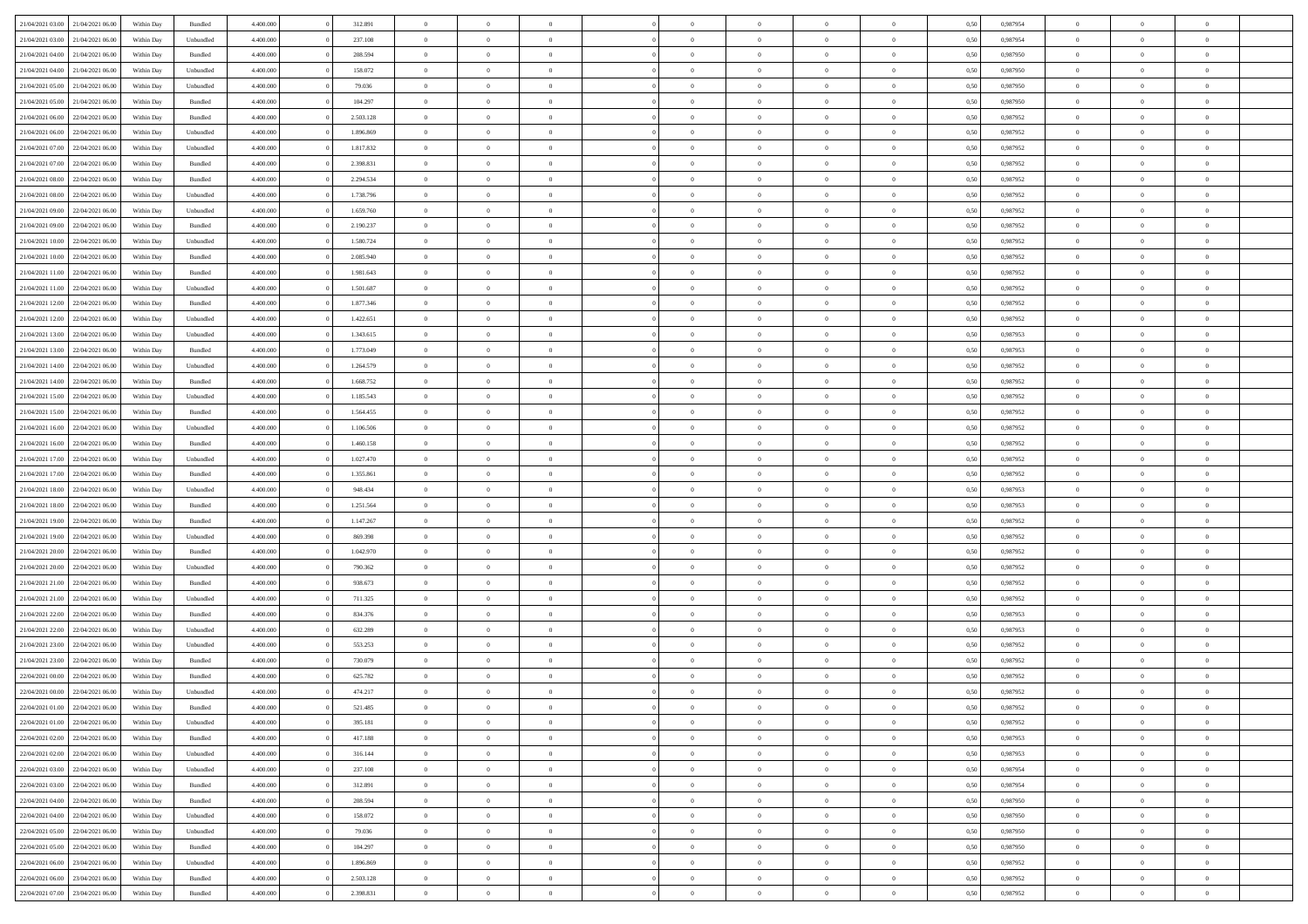| 22/04/2021 07:00 23/04/2021 06:00    | Within Day | Unbundled | 4.400.000 | 1.817.832 | $\overline{0}$ | $\overline{0}$ | $\Omega$       | $\overline{0}$ | $\theta$       | $\Omega$       | $\overline{0}$ | 0,50 | 0,987952 | $\theta$       | $\theta$       | $\overline{0}$ |  |
|--------------------------------------|------------|-----------|-----------|-----------|----------------|----------------|----------------|----------------|----------------|----------------|----------------|------|----------|----------------|----------------|----------------|--|
| 22/04/2021 08:00<br>23/04/2021 06:00 | Within Day | Unbundled | 4.400.000 | 1.738.796 | $\overline{0}$ | $\theta$       | $\overline{0}$ | $\overline{0}$ | $\theta$       | $\overline{0}$ | $\bf{0}$       | 0,50 | 0,987952 | $\theta$       | $\theta$       | $\overline{0}$ |  |
| 22/04/2021 08:00<br>23/04/2021 06:00 | Within Day | Bundled   | 4.400.000 | 2.294.534 | $\overline{0}$ | $\bf{0}$       | $\overline{0}$ | $\overline{0}$ | $\bf{0}$       | $\overline{0}$ | $\bf{0}$       | 0,50 | 0,987952 | $\bf{0}$       | $\overline{0}$ | $\bf{0}$       |  |
| 22/04/2021 09:00<br>23/04/2021 06:00 | Within Day | Bundled   | 4.400.000 | 2.190.237 | $\overline{0}$ | $\overline{0}$ | $\overline{0}$ | $\overline{0}$ | $\theta$       | $\overline{0}$ | $\overline{0}$ | 0.50 | 0,987952 | $\theta$       | $\theta$       | $\overline{0}$ |  |
| 22/04/2021 09:00<br>23/04/2021 06:00 | Within Day | Unbundled | 4.400.000 | 1.659.760 | $\overline{0}$ | $\theta$       | $\overline{0}$ | $\overline{0}$ | $\theta$       | $\overline{0}$ | $\bf{0}$       | 0,50 | 0,987952 | $\theta$       | $\theta$       | $\overline{0}$ |  |
| 22/04/2021 10:00<br>23/04/2021 06:00 | Within Day | Unbundled | 4.400.000 | 1.580.724 | $\overline{0}$ | $\bf{0}$       | $\overline{0}$ | $\overline{0}$ | $\overline{0}$ | $\overline{0}$ | $\bf{0}$       | 0,50 | 0,987952 | $\overline{0}$ | $\overline{0}$ | $\bf{0}$       |  |
| 22/04/2021 10:00<br>23/04/2021 06:00 | Within Day | Bundled   | 4.400.000 | 2.085.940 | $\overline{0}$ | $\overline{0}$ | $\overline{0}$ | $\overline{0}$ | $\overline{0}$ | $\overline{0}$ | $\bf{0}$       | 0.5( | 0,987952 | $\theta$       | $\theta$       | $\overline{0}$ |  |
|                                      |            |           |           |           |                |                |                |                |                |                |                |      |          |                |                |                |  |
| 22/04/2021 11:00<br>23/04/2021 06:00 | Within Day | Unbundled | 4.400.000 | 1.501.687 | $\bf{0}$       | $\overline{0}$ | $\overline{0}$ | $\overline{0}$ | $\theta$       | $\overline{0}$ | $\bf{0}$       | 0,50 | 0,987952 | $\theta$       | $\theta$       | $\overline{0}$ |  |
| 22/04/2021 11:00<br>23/04/2021 06:00 | Within Day | Bundled   | 4.400.000 | 1.981.643 | $\overline{0}$ | $\bf{0}$       | $\overline{0}$ | $\overline{0}$ | $\overline{0}$ | $\overline{0}$ | $\bf{0}$       | 0,50 | 0,987952 | $\bf{0}$       | $\overline{0}$ | $\overline{0}$ |  |
| 22/04/2021 12:00<br>23/04/2021 06:00 | Within Day | Bundled   | 4.400.000 | 1.877.346 | $\overline{0}$ | $\overline{0}$ | $\overline{0}$ | $\overline{0}$ | $\overline{0}$ | $\overline{0}$ | $\bf{0}$       | 0.5( | 0,987952 | $\theta$       | $\theta$       | $\overline{0}$ |  |
| 22/04/2021 12:00<br>23/04/2021 06:00 | Within Day | Unbundled | 4.400.000 | 1.422.651 | $\bf{0}$       | $\overline{0}$ | $\overline{0}$ | $\overline{0}$ | $\theta$       | $\overline{0}$ | $\bf{0}$       | 0,50 | 0,987952 | $\theta$       | $\theta$       | $\overline{0}$ |  |
| 22/04/2021 13:00<br>23/04/2021 06:00 | Within Day | Unbundled | 4.400.000 | 1.343.615 | $\overline{0}$ | $\bf{0}$       | $\overline{0}$ | $\overline{0}$ | $\bf{0}$       | $\overline{0}$ | $\bf{0}$       | 0,50 | 0,987953 | $\bf{0}$       | $\overline{0}$ | $\bf{0}$       |  |
| 22/04/2021 13:00<br>23/04/2021 06:00 | Within Day | Bundled   | 4.400.000 | 1.773.049 | $\overline{0}$ | $\overline{0}$ | $\overline{0}$ | $\overline{0}$ | $\overline{0}$ | $\overline{0}$ | $\overline{0}$ | 0.5( | 0,987953 | $\theta$       | $\theta$       | $\overline{0}$ |  |
| 22/04/2021 14:00<br>23/04/2021 06:00 | Within Day | Unbundled | 4.400.000 | 1.264.579 | $\overline{0}$ | $\theta$       | $\overline{0}$ | $\overline{0}$ | $\theta$       | $\overline{0}$ | $\,$ 0 $\,$    | 0,50 | 0,987952 | $\theta$       | $\theta$       | $\overline{0}$ |  |
| 22/04/2021 14:00<br>23/04/2021 06:00 | Within Day | Bundled   | 4.400.000 | 1.668.752 | $\overline{0}$ | $\bf{0}$       | $\overline{0}$ | $\overline{0}$ | $\overline{0}$ | $\overline{0}$ | $\bf{0}$       | 0,50 | 0,987952 | $\overline{0}$ | $\overline{0}$ | $\overline{0}$ |  |
| 22/04/2021 15:00<br>23/04/2021 06:00 | Within Day | Bundled   | 4.400.000 | 1.564.455 | $\overline{0}$ | $\overline{0}$ | $\overline{0}$ | $\overline{0}$ | $\overline{0}$ | $\overline{0}$ | $\overline{0}$ | 0.5( | 0,987952 | $\theta$       | $\overline{0}$ | $\overline{0}$ |  |
| 22/04/2021 15:00<br>23/04/2021 06:00 | Within Day | Unbundled | 4.400.000 | 1.185.543 | $\bf{0}$       | $\overline{0}$ | $\overline{0}$ | $\overline{0}$ | $\theta$       | $\overline{0}$ | $\bf{0}$       | 0,50 | 0,987952 | $\theta$       | $\theta$       | $\overline{0}$ |  |
| 22/04/2021 16:00<br>23/04/2021 06:00 | Within Day | Unbundled | 4.400.000 | 1.106.506 | $\overline{0}$ | $\bf{0}$       | $\overline{0}$ | $\overline{0}$ | $\bf{0}$       | $\overline{0}$ | $\bf{0}$       | 0,50 | 0,987952 | $\bf{0}$       | $\overline{0}$ | $\overline{0}$ |  |
| 22/04/2021 16:00<br>23/04/2021 06:00 | Within Day | Bundled   | 4.400.000 | 1.460.158 | $\overline{0}$ | $\overline{0}$ | $\overline{0}$ | $\overline{0}$ | $\overline{0}$ | $\overline{0}$ | $\overline{0}$ | 0.50 | 0,987952 | $\theta$       | $\theta$       | $\overline{0}$ |  |
| 22/04/2021 17:00<br>23/04/2021 06:00 | Within Day | Bundled   | 4.400.000 | 1.355.861 | $\bf{0}$       | $\overline{0}$ | $\overline{0}$ | $\overline{0}$ | $\theta$       | $\overline{0}$ | $\bf{0}$       | 0,50 | 0,987952 | $\theta$       | $\theta$       | $\overline{0}$ |  |
| 22/04/2021 17:00<br>23/04/2021 06:00 | Within Day | Unbundled | 4.400.000 | 1.027.470 | $\overline{0}$ | $\bf{0}$       | $\overline{0}$ | $\overline{0}$ | $\bf{0}$       | $\overline{0}$ | $\bf{0}$       | 0,50 | 0,987952 | $\bf{0}$       | $\overline{0}$ | $\bf{0}$       |  |
| 22/04/2021 18:00<br>23/04/2021 06:00 | Within Day | Unbundled | 4.400.000 | 948.434   | $\overline{0}$ | $\overline{0}$ | $\overline{0}$ | $\overline{0}$ | $\overline{0}$ | $\overline{0}$ | $\overline{0}$ | 0.5( | 0,987953 | $\theta$       | $\overline{0}$ | $\overline{0}$ |  |
|                                      |            |           |           |           |                |                |                |                |                |                |                |      |          |                |                |                |  |
| 22/04/2021 18:00<br>23/04/2021 06:00 | Within Day | Bundled   | 4.400.000 | 1.251.564 | $\bf{0}$       | $\theta$       | $\overline{0}$ | $\overline{0}$ | $\theta$       | $\overline{0}$ | $\bf{0}$       | 0,50 | 0,987953 | $\theta$       | $\theta$       | $\overline{0}$ |  |
| 22/04/2021 19:00<br>23/04/2021 06:00 | Within Day | Unbundled | 4.400.000 | 869.398   | $\overline{0}$ | $\bf{0}$       | $\overline{0}$ | $\overline{0}$ | $\overline{0}$ | $\overline{0}$ | $\bf{0}$       | 0,50 | 0,987952 | $\overline{0}$ | $\overline{0}$ | $\bf{0}$       |  |
| 22/04/2021 19:00<br>23/04/2021 06:00 | Within Day | Bundled   | 4.400.000 | 1.147.267 | $\overline{0}$ | $\overline{0}$ | $\overline{0}$ | $\overline{0}$ | $\overline{0}$ | $\overline{0}$ | $\overline{0}$ | 0.5( | 0,987952 | $\overline{0}$ | $\theta$       | $\overline{0}$ |  |
| 22/04/2021 20:00<br>23/04/2021 06:00 | Within Day | Bundled   | 4.400.000 | 1.042.970 | $\overline{0}$ | $\overline{0}$ | $\overline{0}$ | $\overline{0}$ | $\theta$       | $\overline{0}$ | $\bf{0}$       | 0,50 | 0,987952 | $\theta$       | $\theta$       | $\overline{0}$ |  |
| 22/04/2021 20:00<br>23/04/2021 06:00 | Within Day | Unbundled | 4.400.000 | 790.362   | $\overline{0}$ | $\bf{0}$       | $\overline{0}$ | $\overline{0}$ | $\overline{0}$ | $\overline{0}$ | $\bf{0}$       | 0,50 | 0,987952 | $\bf{0}$       | $\overline{0}$ | $\overline{0}$ |  |
| 22/04/2021 21:00<br>23/04/2021 06:00 | Within Day | Bundled   | 4.400.000 | 938.673   | $\overline{0}$ | $\overline{0}$ | $\overline{0}$ | $\overline{0}$ | $\overline{0}$ | $\overline{0}$ | $\overline{0}$ | 0.5( | 0,987952 | $\theta$       | $\theta$       | $\overline{0}$ |  |
| 22/04/2021 21:00<br>23/04/2021 06:00 | Within Day | Unbundled | 4.400.000 | 711.325   | $\bf{0}$       | $\overline{0}$ | $\overline{0}$ | $\overline{0}$ | $\theta$       | $\overline{0}$ | $\bf{0}$       | 0,50 | 0,987952 | $\,$ 0 $\,$    | $\theta$       | $\overline{0}$ |  |
| 22/04/2021 22:00<br>23/04/2021 06:00 | Within Day | Unbundled | 4.400.000 | 632.289   | $\overline{0}$ | $\bf{0}$       | $\overline{0}$ | $\overline{0}$ | $\bf{0}$       | $\overline{0}$ | $\bf{0}$       | 0,50 | 0,987953 | $\bf{0}$       | $\overline{0}$ | $\bf{0}$       |  |
| 22/04/2021 22:00<br>23/04/2021 06.00 | Within Day | Bundled   | 4,400,000 | 834.376   | $\overline{0}$ | $\overline{0}$ | $\Omega$       | $\Omega$       | $\Omega$       | $\Omega$       | $\overline{0}$ | 0,50 | 0,987953 | $\,$ 0 $\,$    | $\overline{0}$ | $\theta$       |  |
| 22/04/2021 23:00<br>23/04/2021 06:00 | Within Day | Unbundled | 4.400.000 | 553.253   | $\bf{0}$       | $\theta$       | $\overline{0}$ | $\overline{0}$ | $\theta$       | $\overline{0}$ | $\bf{0}$       | 0,50 | 0,987952 | $\theta$       | $\theta$       | $\overline{0}$ |  |
| 22/04/2021 23:00<br>23/04/2021 06:00 | Within Day | Bundled   | 4.400.000 | 730.079   | $\overline{0}$ | $\bf{0}$       | $\overline{0}$ | $\overline{0}$ | $\overline{0}$ | $\overline{0}$ | $\bf{0}$       | 0,50 | 0,987952 | $\overline{0}$ | $\overline{0}$ | $\bf{0}$       |  |
| 23/04/2021 00:00<br>23/04/2021 06:00 | Within Day | Bundled   | 4,400,000 | 625.782   | $\overline{0}$ | $\overline{0}$ | $\Omega$       | $\Omega$       | $\overline{0}$ | $\Omega$       | $\overline{0}$ | 0.50 | 0,987952 | $\bf{0}$       | $\theta$       | $\theta$       |  |
| 23/04/2021 00:00<br>23/04/2021 06:00 | Within Day | Unbundled | 4.400.000 | 474.217   | $\bf{0}$       | $\overline{0}$ | $\overline{0}$ | $\overline{0}$ | $\theta$       | $\overline{0}$ | $\bf{0}$       | 0,50 | 0,987952 | $\theta$       | $\theta$       | $\overline{0}$ |  |
| 23/04/2021 01:00<br>23/04/2021 06:00 | Within Day | Unbundled | 4.400.000 | 395.181   | $\overline{0}$ | $\bf{0}$       | $\overline{0}$ | $\overline{0}$ | $\overline{0}$ | $\overline{0}$ | $\bf{0}$       | 0,50 | 0,987952 | $\bf{0}$       | $\overline{0}$ | $\bf{0}$       |  |
| 23/04/2021 01:00<br>23/04/2021 06:00 | Within Day | Bundled   | 4,400,000 | 521.485   | $\overline{0}$ | $\overline{0}$ | $\Omega$       | $\theta$       | $\Omega$       | $\theta$       | $\overline{0}$ | 0.50 | 0.987952 | $\,$ 0 $\,$    | $\theta$       | $\theta$       |  |
| 23/04/2021 02:00<br>23/04/2021 06:00 | Within Day | Unbundled | 4.400.000 | 316.144   | $\bf{0}$       | $\bf{0}$       | $\overline{0}$ | $\overline{0}$ | $\theta$       | $\overline{0}$ | $\bf{0}$       | 0,50 | 0,987953 | $\theta$       | $\,$ 0 $\,$    | $\overline{0}$ |  |
| 23/04/2021 02:00<br>23/04/2021 06:00 | Within Day | Bundled   | 4.400.000 | 417.188   | $\overline{0}$ | $\bf{0}$       | $\overline{0}$ | $\overline{0}$ | $\bf{0}$       | $\overline{0}$ | $\bf{0}$       | 0,50 | 0,987953 | $\bf{0}$       | $\overline{0}$ | $\bf{0}$       |  |
|                                      |            |           | 4,400,000 |           | $\overline{0}$ |                | $\Omega$       | $\Omega$       |                | $\Omega$       |                |      |          |                |                | $\theta$       |  |
| 23/04/2021 03:00<br>23/04/2021 06.00 | Within Day | Unbundled |           | 237.108   |                | $\overline{0}$ |                |                | $\overline{0}$ |                | $\overline{0}$ | 0.50 | 0,987954 | $\bf{0}$       | $\overline{0}$ |                |  |
| 23/04/2021 03:00<br>23/04/2021 06:00 | Within Day | Bundled   | 4.400.000 | 312.891   | $\bf{0}$       | $\theta$       | $\overline{0}$ | $\overline{0}$ | $\theta$       | $\overline{0}$ | $\bf{0}$       | 0,50 | 0,987954 | $\theta$       | $\theta$       | $\overline{0}$ |  |
| 23/04/2021 04:00<br>23/04/2021 06.00 | Within Day | Unbundled | 4.400.000 | 158.072   | $\overline{0}$ | $\bf{0}$       | $\overline{0}$ | $\overline{0}$ | $\overline{0}$ | $\overline{0}$ | $\bf{0}$       | 0,50 | 0,987950 | $\overline{0}$ | $\overline{0}$ | $\bf{0}$       |  |
| 23/04/2021 04:00<br>23/04/2021 06.00 | Within Day | Bundled   | 4,400,000 | 208,594   | $\overline{0}$ | $\overline{0}$ | $\Omega$       | $\Omega$       | $\Omega$       | $\theta$       | $\overline{0}$ | 0.50 | 0.987950 | $\theta$       | $\theta$       | $\theta$       |  |
| 23/04/2021 05:00<br>23/04/2021 06:00 | Within Day | Bundled   | 4.400.000 | 104.297   | $\bf{0}$       | $\bf{0}$       | $\overline{0}$ | $\overline{0}$ | $\overline{0}$ | $\bf{0}$       | $\bf{0}$       | 0,50 | 0,987950 | $\bf{0}$       | $\,$ 0 $\,$    | $\overline{0}$ |  |
| 23/04/2021 05:00 23/04/2021 06:00    | Within Day | Unbundled | 4.400.000 | 79.036    | $\bf{0}$       | $\bf{0}$       |                | $\bf{0}$       |                |                |                | 0,50 | 0,987950 | $\bf{0}$       | $\bf{0}$       |                |  |
| 23/04/2021 06:00 24/04/2021 06:00    | Within Day | Unbundled | 4.400.000 | 1.896.869 | $\Omega$       | $\overline{0}$ | $\Omega$       | $\theta$       | $\Omega$       | $\theta$       | $\overline{0}$ | 0.50 | 0.987952 | $\theta$       | $\theta$       | $\Omega$       |  |
| 23/04/2021 06:00<br>24/04/2021 06:00 | Within Day | Bundled   | 4.400.000 | 2.503.128 | $\overline{0}$ | $\overline{0}$ | $\overline{0}$ | $\overline{0}$ | $\overline{0}$ | $\overline{0}$ | $\,$ 0 $\,$    | 0,50 | 0,987952 | $\,$ 0 $\,$    | $\,$ 0 $\,$    | $\,$ 0         |  |
| 23/04/2021 07:00 24/04/2021 06:00    | Within Day | Unbundled | 4.400.000 | 1.817.832 | $\overline{0}$ | $\overline{0}$ | $\overline{0}$ | $\overline{0}$ | $\overline{0}$ | $\overline{0}$ | $\bf{0}$       | 0,50 | 0,987952 | $\overline{0}$ | $\bf{0}$       | $\overline{0}$ |  |
| 23/04/2021 07:00<br>24/04/2021 06:00 | Within Day | Bundled   | 4.400.000 | 2.398.831 | $\overline{0}$ | $\bf{0}$       | $\overline{0}$ | $\overline{0}$ | $\overline{0}$ | $\overline{0}$ | $\bf{0}$       | 0,50 | 0,987952 | $\bf{0}$       | $\theta$       | $\overline{0}$ |  |
| 23/04/2021 08:00<br>24/04/2021 06:00 | Within Day | Unbundled | 4.400.000 | 1.738.796 | $\overline{0}$ | $\overline{0}$ | $\overline{0}$ | $\overline{0}$ | $\overline{0}$ | $\overline{0}$ | $\bf{0}$       | 0,50 | 0,987952 | $\,$ 0 $\,$    | $\,$ 0 $\,$    | $\overline{0}$ |  |
| 23/04/2021 08:00<br>24/04/2021 06:00 | Within Day | Bundled   | 4.400.000 | 2.294.534 | $\overline{0}$ | $\overline{0}$ | $\overline{0}$ | $\overline{0}$ | $\bf{0}$       | $\overline{0}$ | $\bf{0}$       | 0,50 | 0,987952 | $\overline{0}$ | $\overline{0}$ | $\overline{0}$ |  |
| 23/04/2021 09:00<br>24/04/2021 06:00 | Within Day | Unbundled | 4.400.000 | 1.659.760 | $\overline{0}$ | $\bf{0}$       | $\overline{0}$ | $\overline{0}$ | $\overline{0}$ | $\overline{0}$ | $\bf{0}$       | 0.50 | 0,987952 | $\overline{0}$ | $\theta$       | $\overline{0}$ |  |
| 23/04/2021 09:00<br>24/04/2021 06:00 | Within Day | Bundled   | 4.400.000 | 2.190.237 | $\overline{0}$ | $\,$ 0         | $\overline{0}$ | $\overline{0}$ | $\overline{0}$ | $\overline{0}$ | $\bf{0}$       | 0,50 | 0,987952 | $\,$ 0 $\,$    | $\bf{0}$       | $\overline{0}$ |  |
| 24/04/2021 06:00<br>23/04/2021 10:00 | Within Day | Unbundled | 4.400.000 | 1.580.724 | $\overline{0}$ | $\bf{0}$       | $\overline{0}$ | $\overline{0}$ | $\overline{0}$ | $\overline{0}$ | $\bf{0}$       | 0,50 | 0,987952 | $\overline{0}$ | $\overline{0}$ | $\bf{0}$       |  |
| 23/04/2021 10:00 24/04/2021 06:00    |            | Bundled   | 4.400.000 |           | $\overline{0}$ | $\overline{0}$ | $\overline{0}$ | $\overline{0}$ | $\overline{0}$ | $\overline{0}$ |                | 0.50 |          | $\overline{0}$ | $\theta$       | $\overline{0}$ |  |
|                                      | Within Day |           |           | 2.085.940 |                |                |                |                |                |                | $\bf{0}$       |      | 0,987952 |                |                |                |  |
| 23/04/2021 11:00<br>24/04/2021 06:00 | Within Day | Unbundled | 4.400.000 | 1.501.687 | $\overline{0}$ | $\,$ 0         | $\overline{0}$ | $\overline{0}$ | $\overline{0}$ | $\bf{0}$       | $\bf{0}$       | 0,50 | 0,987952 | $\,$ 0 $\,$    | $\,$ 0 $\,$    | $\overline{0}$ |  |
| 23/04/2021 11:00 24/04/2021 06:00    | Within Day | Bundled   | 4.400.000 | 1.981.643 | $\overline{0}$ | $\bf{0}$       | $\overline{0}$ | $\overline{0}$ | $\overline{0}$ | $\overline{0}$ | $\bf{0}$       | 0,50 | 0,987952 | $\overline{0}$ | $\bf{0}$       | $\overline{0}$ |  |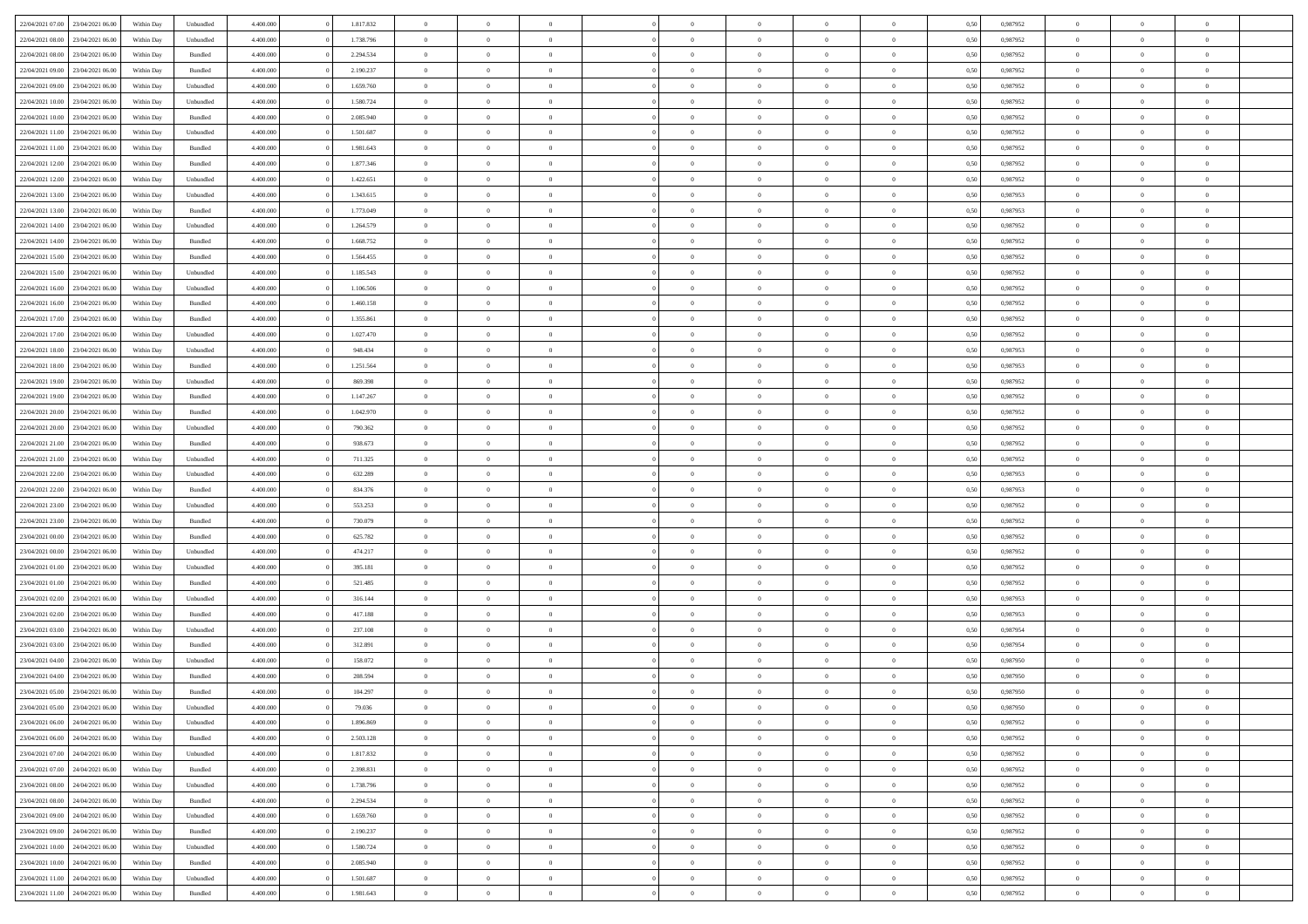| 23/04/2021 12:00                  | 24/04/2021 06:00 | Within Day | Bundled   | 4.400.000 | 1.877.346 | $\overline{0}$ | $\Omega$       |                | $\Omega$       | $\Omega$       | $\theta$       | $\theta$       | 0,50 | 0,987952 | $\theta$       | $\theta$       | $\theta$       |  |
|-----------------------------------|------------------|------------|-----------|-----------|-----------|----------------|----------------|----------------|----------------|----------------|----------------|----------------|------|----------|----------------|----------------|----------------|--|
|                                   |                  |            |           |           |           |                |                |                |                |                |                |                |      |          |                |                |                |  |
| 23/04/2021 12:00                  | 24/04/2021 06.00 | Within Day | Unbundled | 4.400.000 | 1.422.651 | $\overline{0}$ | $\theta$       | $\overline{0}$ | $\overline{0}$ | $\bf{0}$       | $\overline{0}$ | $\bf{0}$       | 0,50 | 0,987952 | $\theta$       | $\overline{0}$ | $\overline{0}$ |  |
| 23/04/2021 13:00                  | 24/04/2021 06.00 | Within Day | Unbundled | 4.400.000 | 1.343.615 | $\overline{0}$ | $\bf{0}$       | $\overline{0}$ | $\bf{0}$       | $\bf{0}$       | $\bf{0}$       | $\mathbf{0}$   | 0,50 | 0,987953 | $\bf{0}$       | $\overline{0}$ | $\bf{0}$       |  |
| 23/04/2021 13:00                  | 24/04/2021 06:00 | Within Dav | Bundled   | 4.400.000 | 1.773.049 | $\overline{0}$ | $\overline{0}$ | $\overline{0}$ | $\overline{0}$ | $\bf{0}$       | $\overline{0}$ | $\overline{0}$ | 0.50 | 0,987953 | $\theta$       | $\theta$       | $\overline{0}$ |  |
|                                   |                  |            |           |           |           |                |                |                |                |                |                |                |      |          |                |                |                |  |
| 23/04/2021 14:00                  | 24/04/2021 06.00 | Within Day | Unbundled | 4.400.000 | 1.264.579 | $\overline{0}$ | $\theta$       | $\overline{0}$ | $\overline{0}$ | $\bf{0}$       | $\overline{0}$ | $\bf{0}$       | 0,50 | 0,987952 | $\theta$       | $\overline{0}$ | $\overline{0}$ |  |
| 23/04/2021 14:00                  | 24/04/2021 06.00 | Within Day | Bundled   | 4.400.000 | 1.668.752 | $\overline{0}$ | $\overline{0}$ | $\overline{0}$ | $\bf{0}$       | $\overline{0}$ | $\overline{0}$ | $\mathbf{0}$   | 0,50 | 0,987952 | $\bf{0}$       | $\overline{0}$ | $\bf{0}$       |  |
| 23/04/2021 15:00                  | 24/04/2021 06.00 | Within Dav | Unbundled | 4.400.000 | 1.185.543 | $\overline{0}$ | $\overline{0}$ | $\overline{0}$ | $\overline{0}$ | $\overline{0}$ | $\overline{0}$ | $\overline{0}$ | 0.50 | 0,987952 | $\theta$       | $\overline{0}$ | $\overline{0}$ |  |
| 23/04/2021 15:00                  | 24/04/2021 06.00 | Within Day | Bundled   | 4.400.000 | 1.564.455 | $\overline{0}$ | $\theta$       | $\overline{0}$ | $\overline{0}$ | $\bf{0}$       | $\overline{0}$ | $\bf{0}$       | 0,50 | 0,987952 | $\theta$       | $\theta$       | $\overline{0}$ |  |
|                                   |                  |            |           |           |           |                | $\overline{0}$ |                |                | $\bf{0}$       |                |                |      |          | $\,0\,$        | $\overline{0}$ | $\overline{0}$ |  |
| 23/04/2021 16:00                  | 24/04/2021 06.00 | Within Day | Unbundled | 4.400.000 | 1.106.506 | $\overline{0}$ |                | $\overline{0}$ | $\bf{0}$       |                | $\bf{0}$       | $\bf{0}$       | 0,50 | 0,987952 |                |                |                |  |
| 23/04/2021 16:00                  | 24/04/2021 06.00 | Within Dav | Bundled   | 4.400.000 | 1.460.158 | $\overline{0}$ | $\overline{0}$ | $\overline{0}$ | $\overline{0}$ | $\overline{0}$ | $\overline{0}$ | $\overline{0}$ | 0.50 | 0,987952 | $\theta$       | $\overline{0}$ | $\overline{0}$ |  |
| 23/04/2021 17:00                  | 24/04/2021 06.00 | Within Day | Bundled   | 4.400.000 | 1.355.861 | $\overline{0}$ | $\theta$       | $\overline{0}$ | $\overline{0}$ | $\bf{0}$       | $\overline{0}$ | $\bf{0}$       | 0,50 | 0,987952 | $\,$ 0 $\,$    | $\overline{0}$ | $\overline{0}$ |  |
| 23/04/2021 17:00                  | 24/04/2021 06.00 | Within Day | Unbundled | 4.400.000 | 1.027.470 | $\overline{0}$ | $\bf{0}$       | $\overline{0}$ | $\bf{0}$       | $\bf{0}$       | $\bf{0}$       | $\mathbf{0}$   | 0,50 | 0,987952 | $\bf{0}$       | $\overline{0}$ | $\bf{0}$       |  |
| 23/04/2021 18:00                  | 24/04/2021 06:00 | Within Day | Bundled   | 4.400.000 | 1.251.564 | $\overline{0}$ | $\overline{0}$ | $\overline{0}$ | $\overline{0}$ | $\bf{0}$       | $\overline{0}$ | $\overline{0}$ | 0.50 | 0,987953 | $\theta$       | $\theta$       | $\overline{0}$ |  |
|                                   |                  |            |           |           |           |                |                |                |                |                |                |                |      |          |                |                |                |  |
| 23/04/2021 18:00                  | 24/04/2021 06.00 | Within Day | Unbundled | 4.400.000 | 948.434   | $\overline{0}$ | $\theta$       | $\overline{0}$ | $\overline{0}$ | $\bf{0}$       | $\overline{0}$ | $\bf{0}$       | 0,50 | 0,987953 | $\theta$       | $\overline{0}$ | $\overline{0}$ |  |
| 23/04/2021 19:00                  | 24/04/2021 06.00 | Within Day | Bundled   | 4.400.000 | 1.147.267 | $\overline{0}$ | $\overline{0}$ | $\overline{0}$ | $\bf{0}$       | $\overline{0}$ | $\overline{0}$ | $\mathbf{0}$   | 0,50 | 0,987952 | $\overline{0}$ | $\overline{0}$ | $\bf{0}$       |  |
| 23/04/2021 19:00                  | 24/04/2021 06:00 | Within Day | Unbundled | 4.400.000 | 869.398   | $\overline{0}$ | $\overline{0}$ | $\overline{0}$ | $\overline{0}$ | $\overline{0}$ | $\overline{0}$ | $\overline{0}$ | 0.50 | 0,987952 | $\theta$       | $\overline{0}$ | $\overline{0}$ |  |
| 23/04/2021 20:00                  | 24/04/2021 06.00 | Within Day | Unbundled | 4.400.000 | 790.362   | $\overline{0}$ | $\theta$       | $\overline{0}$ | $\overline{0}$ | $\bf{0}$       | $\overline{0}$ | $\bf{0}$       | 0,50 | 0,987952 | $\theta$       | $\theta$       | $\overline{0}$ |  |
|                                   |                  |            |           |           |           |                |                |                |                |                |                |                |      |          |                |                |                |  |
| 23/04/2021 20:00                  | 24/04/2021 06.00 | Within Day | Bundled   | 4.400.000 | 1.042.970 | $\overline{0}$ | $\overline{0}$ | $\overline{0}$ | $\bf{0}$       | $\bf{0}$       | $\bf{0}$       | $\mathbf{0}$   | 0,50 | 0,987952 | $\bf{0}$       | $\overline{0}$ | $\bf{0}$       |  |
| 23/04/2021 21:00                  | 24/04/2021 06.00 | Within Dav | Unbundled | 4.400.000 | 711.325   | $\overline{0}$ | $\overline{0}$ | $\overline{0}$ | $\overline{0}$ | $\overline{0}$ | $\overline{0}$ | $\overline{0}$ | 0.50 | 0,987952 | $\theta$       | $\overline{0}$ | $\overline{0}$ |  |
| 23/04/2021 21:00                  | 24/04/2021 06.00 | Within Day | Bundled   | 4.400.000 | 938.673   | $\overline{0}$ | $\theta$       | $\overline{0}$ | $\overline{0}$ | $\bf{0}$       | $\overline{0}$ | $\bf{0}$       | 0,50 | 0,987952 | $\,$ 0 $\,$    | $\overline{0}$ | $\overline{0}$ |  |
| 23/04/2021 22:00                  | 24/04/2021 06.00 | Within Day | Bundled   | 4.400.000 | 834.376   | $\overline{0}$ | $\overline{0}$ | $\overline{0}$ | $\bf{0}$       | $\bf{0}$       | $\bf{0}$       | $\mathbf{0}$   | 0,50 | 0,987953 | $\overline{0}$ | $\overline{0}$ | $\bf{0}$       |  |
| 23/04/2021 22:00                  | 24/04/2021 06:00 | Within Day | Unbundled | 4.400.000 | 632.289   | $\overline{0}$ | $\overline{0}$ | $\overline{0}$ | $\overline{0}$ | $\bf{0}$       | $\overline{0}$ | $\overline{0}$ | 0.50 | 0,987953 | $\theta$       | $\overline{0}$ | $\overline{0}$ |  |
|                                   |                  |            |           |           |           |                |                |                |                |                |                |                |      |          |                |                |                |  |
| 23/04/2021 23:00                  | 24/04/2021 06.00 | Within Day | Bundled   | 4.400.000 | 730.079   | $\overline{0}$ | $\theta$       | $\overline{0}$ | $\overline{0}$ | $\bf{0}$       | $\overline{0}$ | $\bf{0}$       | 0,50 | 0,987952 | $\,$ 0 $\,$    | $\overline{0}$ | $\overline{0}$ |  |
| 23/04/2021 23:00                  | 24/04/2021 06.00 | Within Day | Unbundled | 4.400.000 | 553.253   | $\overline{0}$ | $\overline{0}$ | $\overline{0}$ | $\bf{0}$       | $\overline{0}$ | $\overline{0}$ | $\mathbf{0}$   | 0,50 | 0,987952 | $\bf{0}$       | $\overline{0}$ | $\bf{0}$       |  |
| 24/04/2021 00:00                  | 24/04/2021 06.00 | Within Dav | Unbundled | 4.400.000 | 474.217   | $\overline{0}$ | $\overline{0}$ | $\overline{0}$ | $\overline{0}$ | $\overline{0}$ | $\overline{0}$ | $\overline{0}$ | 0.50 | 0,987952 | $\theta$       | $\overline{0}$ | $\overline{0}$ |  |
| 24/04/2021 00:00                  | 24/04/2021 06.00 | Within Day | Bundled   | 4.400.000 | 625.782   | $\overline{0}$ | $\theta$       | $\overline{0}$ | $\overline{0}$ | $\bf{0}$       | $\overline{0}$ | $\bf{0}$       | 0,50 | 0,987952 | $\theta$       | $\theta$       | $\overline{0}$ |  |
|                                   |                  |            |           |           |           |                |                |                |                |                |                |                |      |          |                |                |                |  |
| 24/04/2021 01:00                  | 24/04/2021 06.00 | Within Day | Bundled   | 4.400.000 | 521.485   | $\overline{0}$ | $\overline{0}$ | $\overline{0}$ | $\bf{0}$       | $\bf{0}$       | $\bf{0}$       | $\bf{0}$       | 0,50 | 0,987952 | $\,0\,$        | $\overline{0}$ | $\overline{0}$ |  |
| 24/04/2021 01:00                  | 24/04/2021 06.00 | Within Day | Unbundled | 4.400.000 | 395.181   | $\overline{0}$ | $\overline{0}$ | $\overline{0}$ | $\overline{0}$ | $\overline{0}$ | $\overline{0}$ | $\overline{0}$ | 0.50 | 0,987952 | $\theta$       | $\overline{0}$ | $\overline{0}$ |  |
| 24/04/2021 02:00                  | 24/04/2021 06.00 | Within Day | Unbundled | 4.400.000 | 316.144   | $\overline{0}$ | $\theta$       | $\overline{0}$ | $\overline{0}$ | $\bf{0}$       | $\overline{0}$ | $\bf{0}$       | 0,50 | 0,987953 | $\,$ 0 $\,$    | $\overline{0}$ | $\overline{0}$ |  |
| 24/04/2021 02:00                  | 24/04/2021 06.00 | Within Day | Bundled   | 4.400.000 | 417.188   | $\overline{0}$ | $\overline{0}$ | $\overline{0}$ | $\bf{0}$       | $\bf{0}$       | $\bf{0}$       | $\bf{0}$       | 0,50 | 0,987953 | $\bf{0}$       | $\overline{0}$ | $\bf{0}$       |  |
| 24/04/2021 03:00                  | 24/04/2021 06.00 | Within Day | Unbundled | 4.400,000 | 237.108   | $\bf{0}$       | $\Omega$       | $\overline{0}$ | $\Omega$       | $\Omega$       | $\overline{0}$ | $\overline{0}$ | 0,50 | 0,987954 | $\,0\,$        | $\theta$       | $\theta$       |  |
|                                   |                  |            |           |           |           |                |                |                |                |                |                |                |      |          |                |                |                |  |
| 24/04/2021 03:00                  | 24/04/2021 06.00 | Within Day | Bundled   | 4.400.000 | 312.891   | $\overline{0}$ | $\theta$       | $\overline{0}$ | $\overline{0}$ | $\bf{0}$       | $\overline{0}$ | $\bf{0}$       | 0,50 | 0,987954 | $\theta$       | $\overline{0}$ | $\overline{0}$ |  |
| 24/04/2021 04:00                  | 24/04/2021 06.00 | Within Day | Bundled   | 4.400.000 | 208.594   | $\overline{0}$ | $\overline{0}$ | $\overline{0}$ | $\bf{0}$       | $\overline{0}$ | $\overline{0}$ | $\mathbf{0}$   | 0,50 | 0,987950 | $\bf{0}$       | $\overline{0}$ | $\bf{0}$       |  |
| 24/04/2021 04:00                  | 24/04/2021 06:00 | Within Day | Unbundled | 4.400,000 | 158,072   | $\overline{0}$ | $\Omega$       | $\Omega$       | $\Omega$       | $\bf{0}$       | $\overline{0}$ | $\overline{0}$ | 0.50 | 0,987950 | $\,0\,$        | $\theta$       | $\theta$       |  |
| 24/04/2021 05:00                  | 24/04/2021 06.00 | Within Day | Unbundled | 4.400.000 | 79.036    | $\overline{0}$ | $\theta$       | $\overline{0}$ | $\overline{0}$ | $\bf{0}$       | $\overline{0}$ | $\bf{0}$       | 0,50 | 0,987950 | $\,$ 0 $\,$    | $\overline{0}$ | $\overline{0}$ |  |
|                                   |                  |            |           |           |           |                | $\overline{0}$ |                |                | $\bf{0}$       |                |                |      |          | $\bf{0}$       | $\overline{0}$ | $\bf{0}$       |  |
| 24/04/2021 05:00                  | 24/04/2021 06.00 | Within Day | Bundled   | 4.400.000 | 104.297   | $\overline{0}$ |                | $\overline{0}$ | $\bf{0}$       |                | $\bf{0}$       | $\bf{0}$       | 0,50 | 0,987950 |                |                |                |  |
| 24/04/2021 06:00                  | 25/04/2021 06:00 | Within Day | Unbundled | 4.400,000 | 1.896.869 | $\overline{0}$ | $\Omega$       | $\overline{0}$ | $\Omega$       | $\overline{0}$ | $\overline{0}$ | $\overline{0}$ | 0.50 | 0.987952 | $\,$ 0 $\,$    | $\theta$       | $\theta$       |  |
| 24/04/2021 06:00                  | 25/04/2021 06:00 | Within Day | Bundled   | 4.400.000 | 2.503.128 | $\overline{0}$ | $\theta$       | $\overline{0}$ | $\overline{0}$ | $\,$ 0         | $\overline{0}$ | $\bf{0}$       | 0,50 | 0,987952 | $\,$ 0 $\,$    | $\overline{0}$ | $\overline{0}$ |  |
| 24/04/2021 07:00                  | 25/04/2021 06:00 | Within Day | Unbundled | 4.400.000 | 1.817.832 | $\overline{0}$ | $\bf{0}$       | $\overline{0}$ | $\bf{0}$       | $\bf{0}$       | $\bf{0}$       | $\mathbf{0}$   | 0,50 | 0,987952 | $\overline{0}$ | $\overline{0}$ | $\bf{0}$       |  |
| 24/04/2021 07:00                  | 25/04/2021 06.00 | Within Day | Bundled   | 4.400,000 | 2.398.831 | $\overline{0}$ | $\Omega$       | $\overline{0}$ | $\Omega$       | $\overline{0}$ | $\overline{0}$ | $\overline{0}$ | 0.50 | 0,987952 | $\,0\,$        | $\theta$       | $\theta$       |  |
|                                   |                  |            |           |           |           | $\overline{0}$ | $\overline{0}$ | $\overline{0}$ | $\overline{0}$ |                | $\overline{0}$ |                |      |          | $\,$ 0 $\,$    | $\overline{0}$ | $\overline{0}$ |  |
| 24/04/2021 08:00                  | 25/04/2021 06:00 | Within Day | Bundled   | 4.400.000 | 2.294.534 |                |                |                |                | $\,$ 0         |                | $\bf{0}$       | 0,50 | 0,987952 |                |                |                |  |
| 24/04/2021 08:00                  | 25/04/2021 06:00 | Within Day | Unbundled | 4.400.000 | 1.738.796 | $\overline{0}$ | $\overline{0}$ | $\overline{0}$ | $\bf{0}$       | $\bf{0}$       | $\bf{0}$       | $\mathbf{0}$   | 0,50 | 0,987952 | $\overline{0}$ | $\overline{0}$ | $\bf{0}$       |  |
| 24/04/2021 09:00                  | 25/04/2021 06:00 | Within Day | Bundled   | 4.400,000 | 2.190.237 | $\overline{0}$ | $\Omega$       | $\Omega$       | $\Omega$       | $\Omega$       | $\Omega$       | $\overline{0}$ | 0.50 | 0.987952 | $\theta$       | $\theta$       | $\theta$       |  |
| 24/04/2021 09:00                  | 25/04/2021 06:00 | Within Day | Unbundled | 4.400.000 | 1.659.760 | $\overline{0}$ | $\overline{0}$ | $\overline{0}$ | $\bf{0}$       | $\,$ 0         | $\bf{0}$       | $\bf{0}$       | 0,50 | 0,987952 | $\,0\,$        | $\,$ 0 $\,$    | $\overline{0}$ |  |
| 24/04/2021 10:00                  | 25/04/2021 06:00 | Within Day | Unbundled | 4.400.000 | 1.580.724 | $\overline{0}$ | $\bf{0}$       |                |                | $\bf{0}$       |                |                | 0,50 | 0,987952 | $\bf{0}$       | $\overline{0}$ |                |  |
|                                   |                  |            |           |           |           |                |                |                |                |                |                |                |      |          |                |                | $\Omega$       |  |
| 24/04/2021 10:00                  | 25/04/2021 06:00 | Within Day | Bundled   | 4.400.000 | 2.085.940 | $\overline{0}$ | $\overline{0}$ | $\overline{0}$ | $\Omega$       | $\overline{0}$ | $\overline{0}$ | $\overline{0}$ | 0.50 | 0.987952 | $\theta$       | $\theta$       |                |  |
| 24/04/2021 11:00                  | 25/04/2021 06:00 | Within Day | Bundled   | 4.400.000 | 1.981.643 | $\overline{0}$ | $\,$ 0         | $\overline{0}$ | $\bf{0}$       | $\,$ 0 $\,$    | $\overline{0}$ | $\mathbf{0}$   | 0,50 | 0,987952 | $\,$ 0 $\,$    | $\,$ 0 $\,$    | $\,$ 0         |  |
| 24/04/2021 11:00                  | 25/04/2021 06:00 | Within Day | Unbundled | 4.400.000 | 1.501.687 | $\overline{0}$ | $\overline{0}$ | $\overline{0}$ | $\overline{0}$ | $\overline{0}$ | $\overline{0}$ | $\mathbf{0}$   | 0,50 | 0,987952 | $\overline{0}$ | $\bf{0}$       | $\bf{0}$       |  |
| 24/04/2021 12:00                  | 25/04/2021 06:00 | Within Day | Unbundled | 4.400,000 | 1.422.651 | $\overline{0}$ | $\overline{0}$ | $\overline{0}$ | $\Omega$       | $\overline{0}$ | $\overline{0}$ | $\overline{0}$ | 0,50 | 0,987952 | $\overline{0}$ | $\theta$       | $\overline{0}$ |  |
| 24/04/2021 12:00                  | 25/04/2021 06:00 | Within Day | Bundled   | 4.400.000 | 1.877.346 | $\overline{0}$ | $\,$ 0         | $\overline{0}$ | $\overline{0}$ | $\,$ 0 $\,$    | $\overline{0}$ | $\mathbf{0}$   | 0,50 | 0,987952 | $\,$ 0 $\,$    | $\overline{0}$ | $\overline{0}$ |  |
|                                   |                  |            |           |           |           |                |                |                |                |                |                |                |      |          |                |                |                |  |
| 24/04/2021 13:00                  | 25/04/2021 06:00 | Within Day | Bundled   | 4.400.000 | 1.773.049 | $\overline{0}$ | $\overline{0}$ | $\overline{0}$ | $\overline{0}$ | $\overline{0}$ | $\overline{0}$ | $\mathbf{0}$   | 0,50 | 0,987953 | $\overline{0}$ | $\overline{0}$ | $\bf{0}$       |  |
| 24/04/2021 13:00                  | 25/04/2021 06:00 | Within Day | Unbundled | 4.400.000 | 1.343.615 | $\overline{0}$ | $\overline{0}$ | $\overline{0}$ | $\Omega$       | $\overline{0}$ | $\overline{0}$ | $\bf{0}$       | 0.50 | 0,987953 | $\overline{0}$ | $\theta$       | $\overline{0}$ |  |
| 24/04/2021 14:00                  | 25/04/2021 06:00 | Within Day | Bundled   | 4.400.000 | 1.668.752 | $\overline{0}$ | $\,$ 0         | $\overline{0}$ | $\bf{0}$       | $\bf{0}$       | $\bf{0}$       | $\bf{0}$       | 0,50 | 0,987952 | $\,$ 0 $\,$    | $\overline{0}$ | $\overline{0}$ |  |
| 24/04/2021 14:00                  | 25/04/2021 06:00 | Within Day | Unbundled | 4.400.000 | 1.264.579 | $\overline{0}$ | $\bf{0}$       | $\overline{0}$ | $\overline{0}$ | $\overline{0}$ | $\overline{0}$ | $\mathbf{0}$   | 0,50 | 0,987952 | $\overline{0}$ | $\overline{0}$ | $\bf{0}$       |  |
|                                   |                  |            |           |           |           |                |                |                |                |                |                |                |      |          |                |                |                |  |
| 24/04/2021 15:00                  | 25/04/2021 06:00 | Within Day | Unbundled | 4.400,000 | 1.185.543 | $\overline{0}$ | $\overline{0}$ | $\overline{0}$ | $\Omega$       | $\overline{0}$ | $\overline{0}$ | $\bf{0}$       | 0.50 | 0,987952 | $\overline{0}$ | $\overline{0}$ | $\overline{0}$ |  |
| 24/04/2021 15:00                  | 25/04/2021 06:00 | Within Day | Bundled   | 4.400.000 | 1.564.455 | $\overline{0}$ | $\bf{0}$       | $\overline{0}$ | $\overline{0}$ | $\bf{0}$       | $\bf{0}$       | $\mathbf{0}$   | 0,50 | 0,987952 | $\,$ 0 $\,$    | $\,$ 0 $\,$    | $\bf{0}$       |  |
| 24/04/2021 16:00 25/04/2021 06:00 |                  | Within Day | Bundled   | 4.400.000 | 1.460.158 | $\overline{0}$ | $\overline{0}$ | $\overline{0}$ | $\overline{0}$ | $\overline{0}$ | $\bf{0}$       | $\mathbf{0}$   | 0,50 | 0,987952 | $\overline{0}$ | $\bf{0}$       | $\bf{0}$       |  |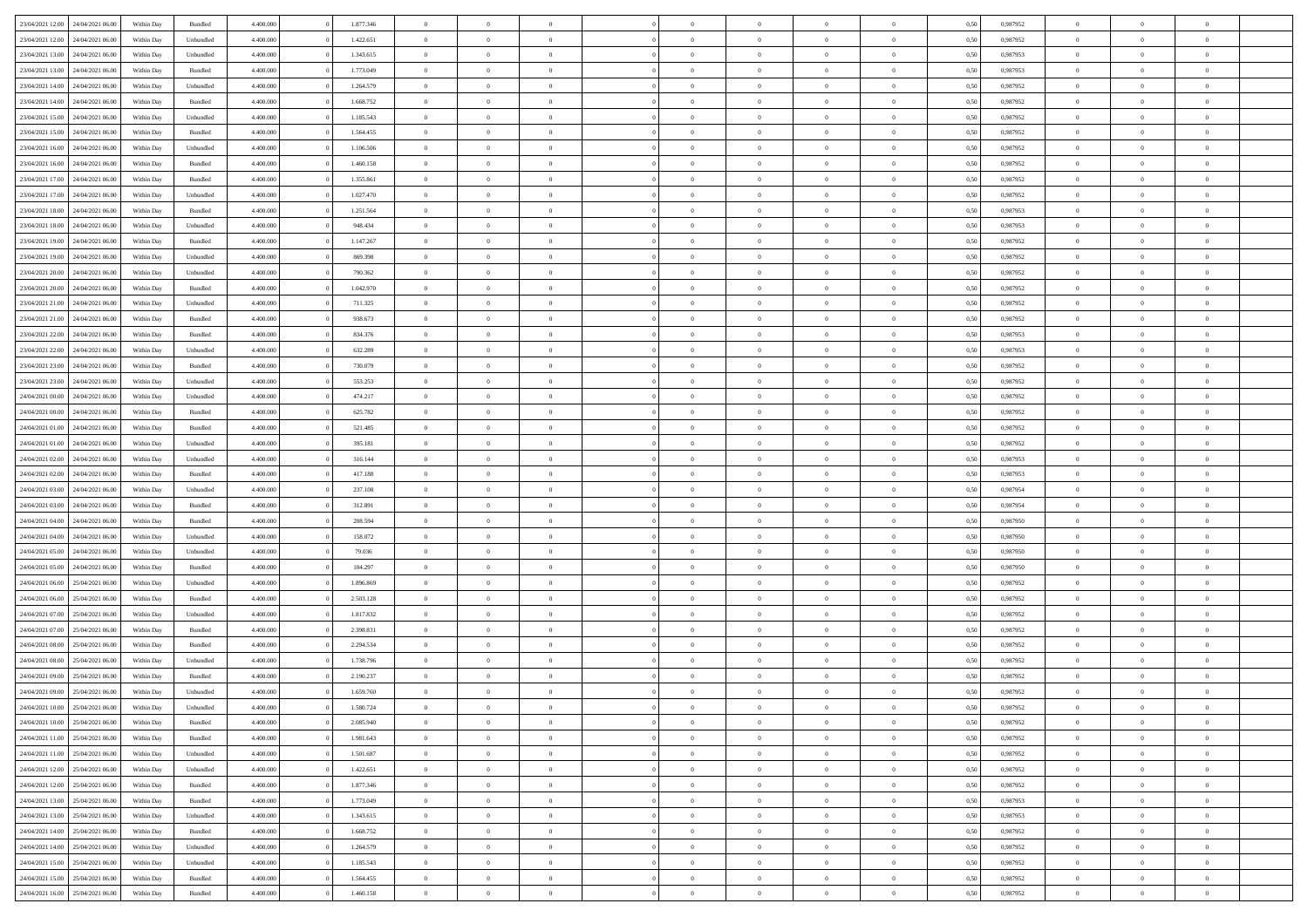| 24/04/2021 16:00 | 25/04/2021 06:00 | Within Day | Unbundled          | 4.400.000 | 1.106.506 | $\overline{0}$ | $\theta$       |                | $\Omega$       | $\Omega$       | $\theta$       | $\theta$       | 0,50 | 0,987952 | $\theta$       | $\overline{0}$ | $\theta$       |  |
|------------------|------------------|------------|--------------------|-----------|-----------|----------------|----------------|----------------|----------------|----------------|----------------|----------------|------|----------|----------------|----------------|----------------|--|
|                  |                  |            |                    |           |           |                |                |                |                |                |                |                |      |          |                |                |                |  |
| 24/04/2021 17:00 | 25/04/2021 06:00 | Within Day | Bundled            | 4.400.000 | 1.355.861 | $\overline{0}$ | $\theta$       | $\overline{0}$ | $\overline{0}$ | $\bf{0}$       | $\overline{0}$ | $\bf{0}$       | 0,50 | 0,987952 | $\theta$       | $\overline{0}$ | $\overline{0}$ |  |
| 24/04/2021 17:00 | 25/04/2021 06:00 | Within Day | Unbundled          | 4.400.000 | 1.027.470 | $\overline{0}$ | $\bf{0}$       | $\overline{0}$ | $\bf{0}$       | $\bf{0}$       | $\bf{0}$       | $\mathbf{0}$   | 0,50 | 0,987952 | $\bf{0}$       | $\overline{0}$ | $\bf{0}$       |  |
| 24/04/2021 18:00 | 25/04/2021 06:00 | Within Day | Unbundled          | 4.400.000 | 948,434   | $\overline{0}$ | $\overline{0}$ | $\overline{0}$ | $\overline{0}$ | $\bf{0}$       | $\overline{0}$ | $\overline{0}$ | 0.50 | 0,987953 | $\theta$       | $\theta$       | $\overline{0}$ |  |
| 24/04/2021 18:00 | 25/04/2021 06:00 | Within Day | Bundled            | 4.400.000 | 1.251.564 | $\overline{0}$ | $\theta$       | $\overline{0}$ | $\overline{0}$ | $\bf{0}$       | $\overline{0}$ | $\bf{0}$       | 0,50 | 0,987953 | $\,$ 0 $\,$    | $\overline{0}$ | $\overline{0}$ |  |
| 24/04/2021 19:00 | 25/04/2021 06:00 | Within Day | Bundled            | 4.400.000 | 1.147.267 | $\overline{0}$ | $\overline{0}$ | $\overline{0}$ | $\bf{0}$       | $\overline{0}$ | $\overline{0}$ | $\mathbf{0}$   | 0,50 | 0,987952 | $\bf{0}$       | $\overline{0}$ | $\bf{0}$       |  |
|                  |                  |            |                    |           |           |                | $\overline{0}$ |                |                | $\overline{0}$ |                |                |      |          | $\theta$       | $\overline{0}$ | $\overline{0}$ |  |
| 24/04/2021 19:00 | 25/04/2021 06.00 | Within Dav | Unbundled          | 4.400.000 | 869.398   | $\overline{0}$ |                | $\overline{0}$ | $\overline{0}$ |                | $\overline{0}$ | $\overline{0}$ | 0.50 | 0,987952 |                |                |                |  |
| 24/04/2021 20:00 | 25/04/2021 06:00 | Within Day | Bundled            | 4.400.000 | 1.042.970 | $\overline{0}$ | $\theta$       | $\overline{0}$ | $\overline{0}$ | $\bf{0}$       | $\overline{0}$ | $\bf{0}$       | 0,50 | 0,987952 | $\theta$       | $\theta$       | $\overline{0}$ |  |
| 24/04/2021 20:00 | 25/04/2021 06:00 | Within Day | Unbundled          | 4.400.000 | 790.362   | $\overline{0}$ | $\overline{0}$ | $\overline{0}$ | $\bf{0}$       | $\bf{0}$       | $\bf{0}$       | $\mathbf{0}$   | 0,50 | 0,987952 | $\,0\,$        | $\overline{0}$ | $\overline{0}$ |  |
| 24/04/2021 21:00 | 25/04/2021 06:00 | Within Dav | Bundled            | 4.400.000 | 938.673   | $\overline{0}$ | $\overline{0}$ | $\overline{0}$ | $\overline{0}$ | $\overline{0}$ | $\overline{0}$ | $\overline{0}$ | 0.50 | 0,987952 | $\theta$       | $\overline{0}$ | $\overline{0}$ |  |
| 24/04/2021 21.00 | 25/04/2021 06:00 | Within Day | Unbundled          | 4.400.000 | 711.325   | $\overline{0}$ | $\theta$       | $\overline{0}$ | $\overline{0}$ | $\bf{0}$       | $\overline{0}$ | $\bf{0}$       | 0,50 | 0,987952 | $\,$ 0 $\,$    | $\overline{0}$ | $\overline{0}$ |  |
| 24/04/2021 22.00 | 25/04/2021 06:00 | Within Day | Bundled            | 4.400.000 | 834.376   | $\overline{0}$ | $\overline{0}$ | $\overline{0}$ | $\bf{0}$       | $\bf{0}$       | $\bf{0}$       | $\mathbf{0}$   | 0,50 | 0,987953 | $\bf{0}$       | $\overline{0}$ | $\bf{0}$       |  |
| 24/04/2021 22:00 | 25/04/2021 06:00 | Within Day | Unbundled          | 4.400.000 | 632.289   | $\overline{0}$ | $\overline{0}$ | $\overline{0}$ | $\overline{0}$ | $\bf{0}$       | $\overline{0}$ | $\overline{0}$ | 0.50 | 0,987953 | $\theta$       | $\theta$       | $\overline{0}$ |  |
|                  |                  |            |                    |           |           | $\overline{0}$ | $\theta$       | $\overline{0}$ | $\overline{0}$ | $\bf{0}$       | $\overline{0}$ |                |      |          | $\theta$       | $\overline{0}$ | $\overline{0}$ |  |
| 24/04/2021 23:00 | 25/04/2021 06:00 | Within Day | Bundled            | 4.400.000 | 730.079   |                |                |                |                |                |                | $\bf{0}$       | 0,50 | 0,987952 |                |                |                |  |
| 24/04/2021 23:00 | 25/04/2021 06:00 | Within Day | Unbundled          | 4.400.000 | 553.253   | $\overline{0}$ | $\overline{0}$ | $\overline{0}$ | $\bf{0}$       | $\overline{0}$ | $\overline{0}$ | $\mathbf{0}$   | 0,50 | 0,987952 | $\bf{0}$       | $\overline{0}$ | $\bf{0}$       |  |
| 25/04/2021 00:00 | 25/04/2021 06:00 | Within Dav | Bundled            | 4.400.000 | 625.782   | $\overline{0}$ | $\overline{0}$ | $\overline{0}$ | $\overline{0}$ | $\overline{0}$ | $\overline{0}$ | $\overline{0}$ | 0.50 | 0,987952 | $\theta$       | $\overline{0}$ | $\overline{0}$ |  |
| 25/04/2021 00:00 | 25/04/2021 06:00 | Within Day | Unbundled          | 4.400.000 | 474.217   | $\overline{0}$ | $\theta$       | $\overline{0}$ | $\overline{0}$ | $\bf{0}$       | $\overline{0}$ | $\bf{0}$       | 0,50 | 0,987952 | $\,$ 0 $\,$    | $\overline{0}$ | $\overline{0}$ |  |
| 25/04/2021 01:00 | 25/04/2021 06:00 | Within Day | Unbundled          | 4.400.000 | 395.181   | $\overline{0}$ | $\overline{0}$ | $\overline{0}$ | $\bf{0}$       | $\bf{0}$       | $\bf{0}$       | $\mathbf{0}$   | 0,50 | 0,987952 | $\bf{0}$       | $\overline{0}$ | $\bf{0}$       |  |
| 25/04/2021 01:00 | 25/04/2021 06:00 | Within Day | Bundled            | 4.400.000 | 521.485   | $\overline{0}$ | $\overline{0}$ | $\overline{0}$ | $\overline{0}$ | $\overline{0}$ | $\overline{0}$ | $\overline{0}$ | 0.50 | 0,987952 | $\theta$       | $\overline{0}$ | $\overline{0}$ |  |
| 25/04/2021 02:00 | 25/04/2021 06:00 | Within Day | Unbundled          | 4.400.000 | 316.144   | $\overline{0}$ | $\theta$       | $\overline{0}$ | $\overline{0}$ | $\bf{0}$       | $\overline{0}$ | $\bf{0}$       | 0,50 | 0,987953 | $\,$ 0 $\,$    | $\overline{0}$ | $\overline{0}$ |  |
|                  |                  |            |                    |           |           |                |                |                |                |                |                |                |      |          |                |                |                |  |
| 25/04/2021 02:00 | 25/04/2021 06:00 | Within Day | Bundled            | 4.400.000 | 417.188   | $\overline{0}$ | $\overline{0}$ | $\overline{0}$ | $\bf{0}$       | $\bf{0}$       | $\bf{0}$       | $\mathbf{0}$   | 0,50 | 0,987953 | $\overline{0}$ | $\overline{0}$ | $\bf{0}$       |  |
| 25/04/2021 03:00 | 25/04/2021 06:00 | Within Day | Unbundled          | 4.400.000 | 237.108   | $\overline{0}$ | $\overline{0}$ | $\overline{0}$ | $\overline{0}$ | $\overline{0}$ | $\overline{0}$ | $\overline{0}$ | 0.50 | 0,987954 | $\theta$       | $\overline{0}$ | $\overline{0}$ |  |
| 25/04/2021 03:00 | 25/04/2021 06:00 | Within Day | Bundled            | 4.400.000 | 312.891   | $\overline{0}$ | $\theta$       | $\overline{0}$ | $\overline{0}$ | $\bf{0}$       | $\overline{0}$ | $\,$ 0 $\,$    | 0,50 | 0,987954 | $\,$ 0 $\,$    | $\overline{0}$ | $\overline{0}$ |  |
| 25/04/2021 04:00 | 25/04/2021 06:00 | Within Day | Unbundled          | 4.400.000 | 158.072   | $\overline{0}$ | $\overline{0}$ | $\overline{0}$ | $\bf{0}$       | $\overline{0}$ | $\overline{0}$ | $\mathbf{0}$   | 0,50 | 0,987950 | $\overline{0}$ | $\overline{0}$ | $\bf{0}$       |  |
| 25/04/2021 04:00 | 25/04/2021 06:00 | Within Dav | Bundled            | 4.400.000 | 208.594   | $\overline{0}$ | $\overline{0}$ | $\overline{0}$ | $\overline{0}$ | $\overline{0}$ | $\overline{0}$ | $\overline{0}$ | 0.50 | 0,987950 | $\overline{0}$ | $\overline{0}$ | $\overline{0}$ |  |
| 25/04/2021 05:00 | 25/04/2021 06:00 | Within Day | Bundled            | 4.400.000 | 104.297   | $\overline{0}$ | $\theta$       | $\overline{0}$ | $\overline{0}$ | $\bf{0}$       | $\overline{0}$ | $\bf{0}$       | 0,50 | 0,987950 | $\,$ 0 $\,$    | $\overline{0}$ | $\overline{0}$ |  |
| 25/04/2021 05:00 | 25/04/2021 06:00 | Within Day | Unbundled          | 4.400.000 | 79.036    | $\overline{0}$ | $\overline{0}$ | $\overline{0}$ | $\bf{0}$       | $\bf{0}$       | $\bf{0}$       | $\mathbf{0}$   | 0,50 | 0,987950 | $\,0\,$        | $\overline{0}$ | $\bf{0}$       |  |
|                  |                  |            |                    |           |           |                | $\overline{0}$ |                |                | $\overline{0}$ |                |                |      |          | $\theta$       | $\overline{0}$ | $\overline{0}$ |  |
| 25/04/2021 06:00 | 26/04/2021 06:00 | Within Day | Unbundled          | 4.400.000 | 1.896.869 | $\overline{0}$ |                | $\overline{0}$ | $\overline{0}$ |                | $\overline{0}$ | $\overline{0}$ | 0.50 | 0,987952 |                |                |                |  |
| 25/04/2021 06:00 | 26/04/2021 06:00 | Within Day | Bundled            | 4.400.000 | 2.503.128 | $\overline{0}$ | $\overline{0}$ | $\overline{0}$ | $\overline{0}$ | $\bf{0}$       | $\overline{0}$ | $\bf{0}$       | 0,50 | 0,987952 | $\,$ 0 $\,$    | $\overline{0}$ | $\overline{0}$ |  |
| 25/04/2021 07:00 | 26/04/2021 06:00 | Within Day | Unbundled          | 4.400.000 | 1.817.832 | $\overline{0}$ | $\overline{0}$ | $\overline{0}$ | $\bf{0}$       | $\bf{0}$       | $\bf{0}$       | $\mathbf{0}$   | 0,50 | 0,987952 | $\overline{0}$ | $\overline{0}$ | $\bf{0}$       |  |
| 25/04/2021 07:00 | 26/04/2021 06:00 | Within Day | Bundled            | 4.400,000 | 2.398.831 | $\overline{0}$ | $\Omega$       | $\overline{0}$ | $\Omega$       | $\Omega$       | $\overline{0}$ | $\overline{0}$ | 0,50 | 0,987952 | $\,0\,$        | $\theta$       | $\theta$       |  |
| 25/04/2021 08:00 | 26/04/2021 06:00 | Within Day | Bundled            | 4.400.000 | 2.294.534 | $\overline{0}$ | $\theta$       | $\overline{0}$ | $\overline{0}$ | $\bf{0}$       | $\overline{0}$ | $\bf{0}$       | 0,50 | 0,987952 | $\,$ 0 $\,$    | $\overline{0}$ | $\overline{0}$ |  |
| 25/04/2021 08:00 | 26/04/2021 06:00 | Within Day | Unbundled          | 4.400.000 | 1.738.796 | $\overline{0}$ | $\overline{0}$ | $\overline{0}$ | $\bf{0}$       | $\overline{0}$ | $\overline{0}$ | $\mathbf{0}$   | 0,50 | 0,987952 | $\bf{0}$       | $\overline{0}$ | $\bf{0}$       |  |
| 25/04/2021 09:00 | 26/04/2021 06:00 | Within Day | Unbundled          | 4.400,000 | 1.659.760 | $\overline{0}$ | $\Omega$       | $\Omega$       | $\Omega$       | $\overline{0}$ | $\overline{0}$ | $\overline{0}$ | 0.50 | 0,987952 | $\,0\,$        | $\theta$       | $\theta$       |  |
|                  |                  |            |                    |           |           | $\overline{0}$ | $\theta$       | $\overline{0}$ |                | $\bf{0}$       | $\overline{0}$ |                |      |          |                |                | $\overline{0}$ |  |
| 25/04/2021 09:00 | 26/04/2021 06:00 | Within Day | Bundled            | 4.400.000 | 2.190.237 |                |                |                | $\overline{0}$ |                |                | $\bf{0}$       | 0,50 | 0,987952 | $\,$ 0 $\,$    | $\overline{0}$ |                |  |
| 25/04/2021 11:00 | 26/04/2021 06:00 | Within Day | Unbundled          | 4.400.000 | 1.501.687 | $\overline{0}$ | $\overline{0}$ | $\overline{0}$ | $\bf{0}$       | $\bf{0}$       | $\bf{0}$       | $\mathbf{0}$   | 0,50 | 0,987952 | $\bf{0}$       | $\overline{0}$ | $\bf{0}$       |  |
| 25/04/2021 11:00 | 26/04/2021 06:00 | Within Day | Bundled            | 4.400,000 | 1.981.643 | $\overline{0}$ | $\Omega$       | $\overline{0}$ | $\Omega$       | $\overline{0}$ | $\overline{0}$ | $\overline{0}$ | 0.50 | 0.987952 | $\,$ 0 $\,$    | $\theta$       | $\theta$       |  |
| 25/04/2021 12:00 | 26/04/2021 06:00 | Within Day | Unbundled          | 4.400.000 | 1.422.651 | $\overline{0}$ | $\overline{0}$ | $\overline{0}$ | $\overline{0}$ | $\,$ 0         | $\overline{0}$ | $\bf{0}$       | 0,50 | 0,987952 | $\,$ 0 $\,$    | $\overline{0}$ | $\overline{0}$ |  |
| 25/04/2021 12:00 | 26/04/2021 06:00 | Within Day | Bundled            | 4.400.000 | 1.877.346 | $\overline{0}$ | $\bf{0}$       | $\overline{0}$ | $\bf{0}$       | $\bf{0}$       | $\bf{0}$       | $\mathbf{0}$   | 0,50 | 0,987952 | $\bf{0}$       | $\overline{0}$ | $\bf{0}$       |  |
| 25/04/2021 13:00 | 26/04/2021 06:00 | Within Day | Bundled            | 4.400,000 | 1.773.049 | $\overline{0}$ | $\Omega$       | $\overline{0}$ | $\Omega$       | $\overline{0}$ | $\overline{0}$ | $\overline{0}$ | 0.50 | 0,987953 | $\,0\,$        | $\theta$       | $\theta$       |  |
| 25/04/2021 13:00 | 26/04/2021 06:00 | Within Day | Unbundled          | 4.400.000 | 1.343.615 | $\overline{0}$ | $\overline{0}$ | $\overline{0}$ | $\overline{0}$ | $\,$ 0         | $\overline{0}$ | $\bf{0}$       | 0,50 | 0,987953 | $\,$ 0 $\,$    | $\overline{0}$ | $\overline{0}$ |  |
| 25/04/2021 14:00 | 26/04/2021 06:00 | Within Day | Unbundled          | 4.400.000 | 1.264.579 | $\overline{0}$ | $\overline{0}$ | $\overline{0}$ | $\bf{0}$       | $\bf{0}$       | $\overline{0}$ | $\mathbf{0}$   | 0,50 | 0,987952 | $\bf{0}$       | $\overline{0}$ | $\bf{0}$       |  |
|                  |                  |            |                    |           |           |                |                |                |                |                |                |                |      |          |                |                |                |  |
| 25/04/2021 14:00 | 26/04/2021 06:00 | Within Day | Bundled            | 4.400,000 | 1.668.752 | $\overline{0}$ | $\Omega$       | $\Omega$       | $\Omega$       | $\Omega$       | $\Omega$       | $\overline{0}$ | 0.50 | 0.987952 | $\theta$       | $\theta$       | $\theta$       |  |
| 25/04/2021 15:00 | 26/04/2021 06:00 | Within Day | Bundled            | 4.400.000 | 1.564.455 | $\bf{0}$       | $\overline{0}$ | $\overline{0}$ | $\bf{0}$       | $\,$ 0         | $\bf{0}$       | $\bf{0}$       | 0,50 | 0,987952 | $\,0\,$        | $\,0\,$        | $\overline{0}$ |  |
| 25/04/2021 15:00 | 26/04/2021 06:00 | Within Day | Unbundled          | 4.400.000 | 1.185.543 | $\overline{0}$ | $\bf{0}$       |                |                | $\bf{0}$       |                |                | 0,50 | 0,987952 | $\bf{0}$       | $\overline{0}$ |                |  |
| 25/04/2021 16:00 | 26/04/2021 06:00 | Within Day | Unbundled          | 4.400.000 | 1.106.506 | $\overline{0}$ | $\overline{0}$ | $\overline{0}$ | $\Omega$       | $\overline{0}$ | $\overline{0}$ | $\overline{0}$ | 0.50 | 0.987952 | $\theta$       | $\theta$       | $\theta$       |  |
| 25/04/2021 16:00 | 26/04/2021 06:00 | Within Day | Bundled            | 4.400.000 | 1.460.158 | $\overline{0}$ | $\bf{0}$       | $\overline{0}$ | $\bf{0}$       | $\,$ 0 $\,$    | $\overline{0}$ | $\mathbf{0}$   | 0,50 | 0,987952 | $\,$ 0 $\,$    | $\,$ 0 $\,$    | $\,$ 0         |  |
| 25/04/2021 17:00 | 26/04/2021 06:00 | Within Day | Unbundled          | 4.400.000 | 1.027.470 | $\overline{0}$ | $\overline{0}$ | $\overline{0}$ | $\overline{0}$ | $\overline{0}$ | $\overline{0}$ | $\mathbf{0}$   | 0,50 | 0,987952 | $\overline{0}$ | $\bf{0}$       | $\bf{0}$       |  |
| 25/04/2021 17:00 | 26/04/2021 06:00 | Within Day | $\mathbf B$ undled | 4.400,000 | 1.355.861 | $\overline{0}$ | $\overline{0}$ | $\overline{0}$ | $\Omega$       | $\overline{0}$ | $\overline{0}$ | $\overline{0}$ | 0,50 | 0,987952 | $\overline{0}$ | $\overline{0}$ | $\overline{0}$ |  |
| 25/04/2021 18:00 | 26/04/2021 06:00 | Within Day |                    | 4.400.000 | 948.434   | $\overline{0}$ | $\,$ 0         | $\overline{0}$ | $\overline{0}$ | $\,$ 0 $\,$    | $\overline{0}$ |                |      | 0,987953 | $\,$ 0 $\,$    | $\overline{0}$ | $\overline{0}$ |  |
|                  |                  |            | Unbundled          |           |           |                |                |                |                |                |                | $\mathbf{0}$   | 0,50 |          |                |                |                |  |
| 25/04/2021 18:00 | 26/04/2021 06:00 | Within Day | Bundled            | 4.400.000 | 1.251.564 | $\overline{0}$ | $\overline{0}$ | $\overline{0}$ | $\overline{0}$ | $\overline{0}$ | $\overline{0}$ | $\mathbf{0}$   | 0,50 | 0,987953 | $\overline{0}$ | $\overline{0}$ | $\bf{0}$       |  |
| 25/04/2021 19:00 | 26/04/2021 06:00 | Within Day | Bundled            | 4.400.000 | 1.147.267 | $\overline{0}$ | $\overline{0}$ | $\overline{0}$ | $\overline{0}$ | $\overline{0}$ | $\overline{0}$ | $\bf{0}$       | 0.50 | 0,987952 | $\overline{0}$ | $\theta$       | $\overline{0}$ |  |
| 25/04/2021 19:00 | 26/04/2021 06:00 | Within Day | Unbundled          | 4.400.000 | 869.398   | $\overline{0}$ | $\,$ 0         | $\overline{0}$ | $\bf{0}$       | $\bf{0}$       | $\bf{0}$       | $\bf{0}$       | 0,50 | 0,987952 | $\,$ 0 $\,$    | $\overline{0}$ | $\overline{0}$ |  |
| 25/04/2021 20.00 | 26/04/2021 06:00 | Within Day | Bundled            | 4.400.000 | 1.042.970 | $\overline{0}$ | $\bf{0}$       | $\overline{0}$ | $\overline{0}$ | $\overline{0}$ | $\overline{0}$ | $\mathbf{0}$   | 0,50 | 0,987952 | $\overline{0}$ | $\overline{0}$ | $\bf{0}$       |  |
| 25/04/2021 20:00 | 26/04/2021 06:00 | Within Day | Unbundled          | 4.400,000 | 790.362   | $\overline{0}$ | $\overline{0}$ | $\overline{0}$ | $\Omega$       | $\overline{0}$ | $\overline{0}$ | $\overline{0}$ | 0.50 | 0,987952 | $\overline{0}$ | $\overline{0}$ | $\overline{0}$ |  |
| 25/04/2021 21:00 | 26/04/2021 06:00 | Within Day | Bundled            | 4.400.000 | 938.673   | $\overline{0}$ | $\bf{0}$       | $\overline{0}$ | $\bf{0}$       | $\bf{0}$       | $\bf{0}$       | $\mathbf{0}$   | 0,50 | 0,987952 | $\,$ 0 $\,$    | $\,$ 0 $\,$    | $\bf{0}$       |  |
|                  |                  |            |                    |           |           |                |                |                |                |                |                |                |      |          |                |                |                |  |
| 25/04/2021 21:00 | 26/04/2021 06:00 | Within Day | Unbundled          | 4.400.000 | 711.325   | $\overline{0}$ | $\overline{0}$ | $\overline{0}$ | $\overline{0}$ | $\overline{0}$ | $\bf{0}$       | $\mathbf{0}$   | 0,50 | 0,987952 | $\overline{0}$ | $\bf{0}$       | $\bf{0}$       |  |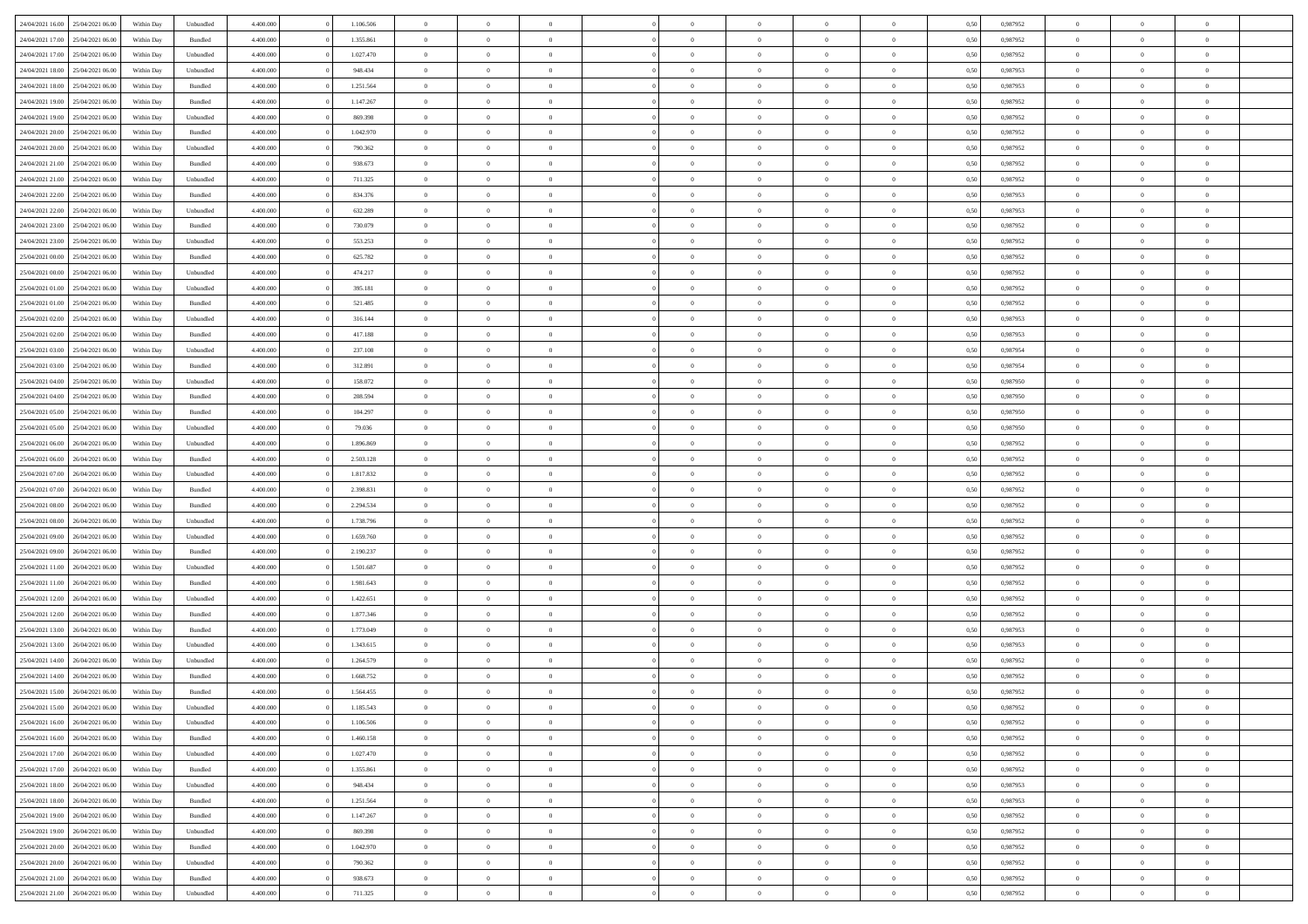| 25/04/2021 22:00                  | 26/04/2021 06:00 | Within Day | Unbundled          | 4.400.000 | 632.289   | $\overline{0}$ | $\Omega$       |                | $\Omega$       | $\Omega$       | $\Omega$       | $\theta$       | 0.50 | 0.987953 | $\theta$       | $\theta$       | $\theta$       |  |
|-----------------------------------|------------------|------------|--------------------|-----------|-----------|----------------|----------------|----------------|----------------|----------------|----------------|----------------|------|----------|----------------|----------------|----------------|--|
| 25/04/2021 22.00                  | 26/04/2021 06:00 | Within Day | Bundled            | 4.400.000 | 834.376   | $\overline{0}$ | $\theta$       | $\overline{0}$ | $\overline{0}$ | $\bf{0}$       | $\overline{0}$ | $\bf{0}$       | 0,50 | 0,987953 | $\theta$       | $\theta$       | $\overline{0}$ |  |
| 25/04/2021 23:00                  | 26/04/2021 06:00 | Within Day | Unbundled          | 4.400.000 | 553.253   | $\overline{0}$ | $\overline{0}$ | $\overline{0}$ | $\bf{0}$       | $\bf{0}$       | $\bf{0}$       | $\mathbf{0}$   | 0,50 | 0,987952 | $\overline{0}$ | $\overline{0}$ | $\overline{0}$ |  |
| 25/04/2021 23:00                  | 26/04/2021 06:00 | Within Dav | Bundled            | 4.400.000 | 730.079   | $\overline{0}$ | $\overline{0}$ | $\overline{0}$ | $\overline{0}$ | $\bf{0}$       | $\overline{0}$ | $\overline{0}$ | 0.50 | 0,987952 | $\theta$       | $\theta$       | $\overline{0}$ |  |
| 26/04/2021 00:00                  | 26/04/2021 06:00 | Within Day | Bundled            | 4.400.000 | 625.782   | $\overline{0}$ | $\theta$       | $\overline{0}$ | $\overline{0}$ | $\bf{0}$       | $\overline{0}$ | $\bf{0}$       | 0,50 | 0,987952 | $\theta$       | $\theta$       | $\overline{0}$ |  |
|                                   |                  |            |                    |           |           |                |                |                |                |                |                |                |      |          |                |                |                |  |
| 26/04/2021 00:00                  | 26/04/2021 06:00 | Within Day | Unbundled          | 4.400.000 | 474.217   | $\overline{0}$ | $\bf{0}$       | $\overline{0}$ | $\bf{0}$       | $\overline{0}$ | $\overline{0}$ | $\mathbf{0}$   | 0,50 | 0,987952 | $\overline{0}$ | $\overline{0}$ | $\bf{0}$       |  |
| 26/04/2021 01:00                  | 26/04/2021 06:00 | Within Dav | Unbundled          | 4.400.000 | 395.181   | $\overline{0}$ | $\overline{0}$ | $\overline{0}$ | $\overline{0}$ | $\overline{0}$ | $\overline{0}$ | $\overline{0}$ | 0.50 | 0,987952 | $\theta$       | $\overline{0}$ | $\overline{0}$ |  |
| 26/04/2021 01:00                  | 26/04/2021 06:00 | Within Day | Bundled            | 4.400.000 | 521.485   | $\overline{0}$ | $\theta$       | $\overline{0}$ | $\overline{0}$ | $\bf{0}$       | $\overline{0}$ | $\bf{0}$       | 0,50 | 0,987952 | $\theta$       | $\theta$       | $\overline{0}$ |  |
| 26/04/2021 02:00                  | 26/04/2021 06:00 | Within Day | Unbundled          | 4.400.000 | 316.144   | $\overline{0}$ | $\overline{0}$ | $\overline{0}$ | $\bf{0}$       | $\bf{0}$       | $\bf{0}$       | $\bf{0}$       | 0,50 | 0,987953 | $\,0\,$        | $\overline{0}$ | $\overline{0}$ |  |
| 26/04/2021 02:00                  | 26/04/2021 06:00 | Within Dav | Bundled            | 4.400.000 | 417.188   | $\overline{0}$ | $\overline{0}$ | $\overline{0}$ | $\overline{0}$ | $\overline{0}$ | $\overline{0}$ | $\overline{0}$ | 0.50 | 0,987953 | $\theta$       | $\overline{0}$ | $\overline{0}$ |  |
| 26/04/2021 03:00                  | 26/04/2021 06:00 | Within Day | Unbundled          | 4.400.000 | 237.108   | $\overline{0}$ | $\theta$       | $\overline{0}$ | $\overline{0}$ | $\bf{0}$       | $\overline{0}$ | $\bf{0}$       | 0,50 | 0,987954 | $\theta$       | $\overline{0}$ | $\overline{0}$ |  |
|                                   |                  |            |                    |           |           |                |                |                |                |                |                |                |      |          |                |                |                |  |
| 26/04/2021 03:00                  | 26/04/2021 06:00 | Within Day | Bundled            | 4.400.000 | 312.891   | $\overline{0}$ | $\overline{0}$ | $\overline{0}$ | $\bf{0}$       | $\bf{0}$       | $\bf{0}$       | $\bf{0}$       | 0,50 | 0,987954 | $\overline{0}$ | $\overline{0}$ | $\overline{0}$ |  |
| 26/04/2021 04:00                  | 26/04/2021 06:00 | Within Day | Unbundled          | 4.400.000 | 158.072   | $\overline{0}$ | $\overline{0}$ | $\overline{0}$ | $\overline{0}$ | $\bf{0}$       | $\overline{0}$ | $\overline{0}$ | 0.50 | 0,987950 | $\theta$       | $\theta$       | $\overline{0}$ |  |
| 26/04/2021 04:00                  | 26/04/2021 06:00 | Within Day | Bundled            | 4.400.000 | 208.594   | $\overline{0}$ | $\theta$       | $\overline{0}$ | $\overline{0}$ | $\bf{0}$       | $\overline{0}$ | $\bf{0}$       | 0,50 | 0,987950 | $\theta$       | $\overline{0}$ | $\overline{0}$ |  |
| 26/04/2021 05:00                  | 26/04/2021 06:00 | Within Day | Unbundled          | 4.400.000 | 79.036    | $\overline{0}$ | $\overline{0}$ | $\overline{0}$ | $\overline{0}$ | $\overline{0}$ | $\overline{0}$ | $\mathbf{0}$   | 0,50 | 0,987950 | $\overline{0}$ | $\overline{0}$ | $\bf{0}$       |  |
| 26/04/2021 05:00                  | 26/04/2021 06:00 | Within Dav | Bundled            | 4.400.000 | 104.297   | $\overline{0}$ | $\overline{0}$ | $\overline{0}$ | $\overline{0}$ | $\overline{0}$ | $\overline{0}$ | $\overline{0}$ | 0.50 | 0,987950 | $\theta$       | $\overline{0}$ | $\overline{0}$ |  |
| 26/04/2021 06:00                  | 27/04/2021 06.00 | Within Day | Bundled            | 4.400.000 | 2.503.128 | $\overline{0}$ | $\theta$       | $\overline{0}$ | $\overline{0}$ | $\bf{0}$       | $\overline{0}$ | $\bf{0}$       | 0,50 | 0,987952 | $\theta$       | $\theta$       | $\overline{0}$ |  |
| 26/04/2021 06:00                  | 27/04/2021 06:00 | Within Day | Unbundled          | 4.400.000 | 1.896.869 | $\overline{0}$ | $\overline{0}$ | $\overline{0}$ | $\overline{0}$ | $\bf{0}$       | $\overline{0}$ | $\bf{0}$       | 0,50 | 0,987952 | $\,0\,$        | $\overline{0}$ | $\overline{0}$ |  |
| 26/04/2021 07:00                  | 27/04/2021 06:00 |            | Unbundled          | 4.400.000 | 1.817.832 | $\overline{0}$ | $\overline{0}$ | $\overline{0}$ | $\overline{0}$ | $\overline{0}$ | $\overline{0}$ | $\overline{0}$ | 0.50 | 0,987952 | $\theta$       | $\overline{0}$ | $\overline{0}$ |  |
|                                   |                  | Within Day |                    |           |           |                |                |                |                |                |                |                |      |          |                |                |                |  |
| 26/04/2021 07:00                  | 27/04/2021 06.00 | Within Day | Bundled            | 4.400.000 | 2.398.831 | $\overline{0}$ | $\theta$       | $\overline{0}$ | $\overline{0}$ | $\bf{0}$       | $\overline{0}$ | $\bf{0}$       | 0,50 | 0,987952 | $\,$ 0 $\,$    | $\theta$       | $\overline{0}$ |  |
| 26/04/2021 08:00                  | 27/04/2021 06:00 | Within Day | Unbundled          | 4.400.000 | 1.738.796 | $\overline{0}$ | $\overline{0}$ | $\overline{0}$ | $\overline{0}$ | $\bf{0}$       | $\overline{0}$ | $\bf{0}$       | 0,50 | 0,987952 | $\bf{0}$       | $\overline{0}$ | $\overline{0}$ |  |
| 26/04/2021 08:00                  | 27/04/2021 06:00 | Within Day | Bundled            | 4.400.000 | 2.294.534 | $\overline{0}$ | $\overline{0}$ | $\overline{0}$ | $\overline{0}$ | $\bf{0}$       | $\overline{0}$ | $\overline{0}$ | 0.50 | 0,987952 | $\theta$       | $\theta$       | $\overline{0}$ |  |
| 26/04/2021 09:00                  | 27/04/2021 06.00 | Within Day | Unbundled          | 4.400.000 | 1.659.760 | $\overline{0}$ | $\theta$       | $\overline{0}$ | $\overline{0}$ | $\bf{0}$       | $\overline{0}$ | $\bf{0}$       | 0,50 | 0,987952 | $\theta$       | $\overline{0}$ | $\overline{0}$ |  |
| 26/04/2021 09:00                  | 27/04/2021 06:00 | Within Day | Bundled            | 4.400.000 | 2.190.237 | $\overline{0}$ | $\bf{0}$       | $\overline{0}$ | $\overline{0}$ | $\overline{0}$ | $\overline{0}$ | $\mathbf{0}$   | 0,50 | 0,987952 | $\overline{0}$ | $\overline{0}$ | $\bf{0}$       |  |
| 26/04/2021 10:00                  | 27/04/2021 06:00 | Within Dav | Bundled            | 4.400.000 | 2.085.940 | $\overline{0}$ | $\overline{0}$ | $\overline{0}$ | $\overline{0}$ | $\overline{0}$ | $\overline{0}$ | $\overline{0}$ | 0.50 | 0,987952 | $\theta$       | $\overline{0}$ | $\overline{0}$ |  |
|                                   |                  |            |                    |           |           | $\overline{0}$ | $\theta$       | $\overline{0}$ |                | $\bf{0}$       | $\overline{0}$ |                |      |          | $\theta$       | $\theta$       | $\overline{0}$ |  |
| 26/04/2021 10:00                  | 27/04/2021 06.00 | Within Day | Unbundled          | 4.400.000 | 1.580.724 |                |                |                | $\overline{0}$ |                |                | $\bf{0}$       | 0,50 | 0,987952 |                |                |                |  |
| 26/04/2021 11:00                  | 27/04/2021 06:00 | Within Day | Bundled            | 4.400.000 | 1.981.643 | $\overline{0}$ | $\overline{0}$ | $\overline{0}$ | $\overline{0}$ | $\bf{0}$       | $\overline{0}$ | $\bf{0}$       | 0,50 | 0,987952 | $\,0\,$        | $\overline{0}$ | $\overline{0}$ |  |
| 26/04/2021 11:00                  | 27/04/2021 06:00 | Within Day | Unbundled          | 4.400.000 | 1.501.687 | $\overline{0}$ | $\overline{0}$ | $\overline{0}$ | $\overline{0}$ | $\overline{0}$ | $\overline{0}$ | $\overline{0}$ | 0.50 | 0,987952 | $\theta$       | $\overline{0}$ | $\overline{0}$ |  |
| 26/04/2021 12:00                  | 27/04/2021 06.00 | Within Day | Bundled            | 4.400.000 | 1.877.346 | $\overline{0}$ | $\theta$       | $\overline{0}$ | $\overline{0}$ | $\bf{0}$       | $\overline{0}$ | $\bf{0}$       | 0,50 | 0,987952 | $\,$ 0 $\,$    | $\overline{0}$ | $\overline{0}$ |  |
| 26/04/2021 12:00                  | 27/04/2021 06:00 | Within Day | Unbundled          | 4.400.000 | 1.422.651 | $\overline{0}$ | $\overline{0}$ | $\overline{0}$ | $\overline{0}$ | $\bf{0}$       | $\overline{0}$ | $\bf{0}$       | 0,50 | 0,987952 | $\bf{0}$       | $\overline{0}$ | $\overline{0}$ |  |
| 26/04/2021 13:00                  | 27/04/2021 06.00 | Within Day | Bundled            | 4.400,000 | 1.773.049 | $\overline{0}$ | $\Omega$       | $\Omega$       | $\Omega$       | $\Omega$       | $\Omega$       | $\overline{0}$ | 0.50 | 0,987953 | $\,0\,$        | $\theta$       | $\theta$       |  |
| 26/04/2021 13:00                  | 27/04/2021 06.00 | Within Day | Unbundled          | 4.400.000 | 1.343.615 | $\overline{0}$ | $\theta$       | $\overline{0}$ | $\overline{0}$ | $\bf{0}$       | $\overline{0}$ | $\bf{0}$       | 0,50 | 0,987953 | $\theta$       | $\theta$       | $\overline{0}$ |  |
| 26/04/2021 14:00                  | 27/04/2021 06:00 | Within Day | Bundled            | 4.400.000 | 1.668.752 | $\overline{0}$ | $\overline{0}$ | $\overline{0}$ | $\bf{0}$       | $\bf{0}$       | $\overline{0}$ | $\mathbf{0}$   | 0,50 | 0,987952 | $\bf{0}$       | $\overline{0}$ | $\bf{0}$       |  |
|                                   |                  |            |                    |           |           |                |                |                |                |                |                |                |      |          |                |                |                |  |
| 26/04/2021 14:00                  | 27/04/2021 06:00 | Within Day | Unbundled          | 4.400,000 | 1.264.579 | $\overline{0}$ | $\Omega$       | $\Omega$       | $\Omega$       | $\bf{0}$       | $\overline{0}$ | $\overline{0}$ | 0.50 | 0,987952 | $\,0\,$        | $\theta$       | $\theta$       |  |
| 26/04/2021 15:00                  | 27/04/2021 06.00 | Within Day | Bundled            | 4.400.000 | 1.564.455 | $\overline{0}$ | $\theta$       | $\overline{0}$ | $\overline{0}$ | $\bf{0}$       | $\overline{0}$ | $\bf{0}$       | 0,50 | 0,987952 | $\theta$       | $\theta$       | $\overline{0}$ |  |
| 26/04/2021 15:00                  | 27/04/2021 06:00 | Within Day | Unbundled          | 4.400.000 | 1.185.543 | $\overline{0}$ | $\overline{0}$ | $\overline{0}$ | $\bf{0}$       | $\bf{0}$       | $\bf{0}$       | $\bf{0}$       | 0,50 | 0,987952 | $\,0\,$        | $\overline{0}$ | $\overline{0}$ |  |
| 26/04/2021 16:00                  | 27/04/2021 06:00 | Within Day | Unbundled          | 4.400,000 | 1.106.506 | $\overline{0}$ | $\Omega$       | $\Omega$       | $\Omega$       | $\theta$       | $\theta$       | $\overline{0}$ | 0.50 | 0.987952 | $\theta$       | $\theta$       | $\theta$       |  |
| 26/04/2021 16:00                  | 27/04/2021 06.00 | Within Day | Bundled            | 4.400.000 | 1.460.158 | $\overline{0}$ | $\theta$       | $\overline{0}$ | $\overline{0}$ | $\bf{0}$       | $\overline{0}$ | $\bf{0}$       | 0,50 | 0,987952 | $\,$ 0 $\,$    | $\overline{0}$ | $\overline{0}$ |  |
| 26/04/2021 17:00                  | 27/04/2021 06:00 | Within Day | Unbundled          | 4.400.000 | 1.027.470 | $\overline{0}$ | $\overline{0}$ | $\overline{0}$ | $\bf{0}$       | $\bf{0}$       | $\bf{0}$       | $\bf{0}$       | 0,50 | 0,987952 | $\bf{0}$       | $\overline{0}$ | $\overline{0}$ |  |
| 26/04/2021 17:00                  | 27/04/2021 06.00 | Within Day | Bundled            | 4.400,000 | 1.355.861 | $\overline{0}$ | $\Omega$       | $\Omega$       | $\Omega$       | $\Omega$       | $\overline{0}$ | $\overline{0}$ | 0.50 | 0,987952 | $\,0\,$        | $\theta$       | $\theta$       |  |
| 26/04/2021 18:00                  | 27/04/2021 06.00 |            |                    | 4.400.000 | 948.434   | $\overline{0}$ | $\theta$       | $\overline{0}$ | $\overline{0}$ | $\bf{0}$       | $\overline{0}$ |                |      | 0,987953 | $\,$ 0 $\,$    | $\overline{0}$ | $\overline{0}$ |  |
|                                   |                  | Within Day | Unbundled          |           |           |                |                |                |                |                |                | $\bf{0}$       | 0,50 |          |                |                |                |  |
| 26/04/2021 18:00                  | 27/04/2021 06:00 | Within Day | Bundled            | 4.400.000 | 1.251.564 | $\overline{0}$ | $\overline{0}$ | $\overline{0}$ | $\bf{0}$       | $\bf{0}$       | $\bf{0}$       | $\mathbf{0}$   | 0,50 | 0,987953 | $\bf{0}$       | $\overline{0}$ | $\bf{0}$       |  |
| 26/04/2021 19:00                  | 27/04/2021 06:00 | Within Day | Unbundled          | 4.400,000 | 869,398   | $\overline{0}$ | $\Omega$       | $\Omega$       | $\Omega$       | $\Omega$       | $\Omega$       | $\overline{0}$ | 0.50 | 0.987952 | $\theta$       | $\theta$       | $\theta$       |  |
| 26/04/2021 19:00                  | 27/04/2021 06:00 | Within Day | Bundled            | 4.400.000 | 1.147.267 | $\overline{0}$ | $\overline{0}$ | $\overline{0}$ | $\bf{0}$       | $\,$ 0         | $\bf{0}$       | $\bf{0}$       | 0,50 | 0,987952 | $\,0\,$        | $\overline{0}$ | $\overline{0}$ |  |
| 26/04/2021 20:00                  | 27/04/2021 06:00 | Within Day | $\mathbf B$ undled | 4.400.000 | 1.042.970 | $\bf{0}$       | $\bf{0}$       |                |                |                |                |                | 0,50 | 0,987952 | $\bf{0}$       | $\overline{0}$ |                |  |
| 26/04/2021 20:00 27/04/2021 06:00 |                  | Within Day | Unbundled          | 4.400.000 | 790,362   | $\overline{0}$ | $\overline{0}$ | $\overline{0}$ | $\Omega$       | $\overline{0}$ | $\overline{0}$ | $\overline{0}$ | 0.50 | 0.987952 | $\theta$       | $\theta$       | $\theta$       |  |
| 26/04/2021 21:00                  | 27/04/2021 06.00 | Within Day | Unbundled          | 4.400.000 | 711.325   | $\overline{0}$ | $\bf{0}$       | $\overline{0}$ | $\bf{0}$       | $\,$ 0 $\,$    | $\overline{0}$ | $\,$ 0 $\,$    | 0,50 | 0,987952 | $\,$ 0 $\,$    | $\,$ 0 $\,$    | $\,$ 0         |  |
| 26/04/2021 21.00                  | 27/04/2021 06:00 | Within Day | Bundled            | 4.400.000 | 938.673   | $\overline{0}$ | $\overline{0}$ | $\overline{0}$ | $\overline{0}$ | $\overline{0}$ | $\overline{0}$ | $\mathbf{0}$   | 0,50 | 0,987952 | $\overline{0}$ | $\overline{0}$ | $\overline{0}$ |  |
|                                   |                  |            |                    |           |           |                |                |                |                |                |                |                |      |          |                |                |                |  |
| 26/04/2021 22:00                  | 27/04/2021 06:00 | Within Day | Unbundled          | 4.400.000 | 632.289   | $\overline{0}$ | $\overline{0}$ | $\overline{0}$ | $\Omega$       | $\overline{0}$ | $\overline{0}$ | $\overline{0}$ | 0,50 | 0,987953 | $\overline{0}$ | $\theta$       | $\overline{0}$ |  |
| 26/04/2021 22.00                  | 27/04/2021 06.00 | Within Day | Bundled            | 4.400.000 | 834.376   | $\overline{0}$ | $\,$ 0         | $\overline{0}$ | $\bf{0}$       | $\,$ 0 $\,$    | $\overline{0}$ | $\,$ 0 $\,$    | 0,50 | 0,987953 | $\,$ 0 $\,$    | $\overline{0}$ | $\overline{0}$ |  |
| 26/04/2021 23.00                  | 27/04/2021 06:00 | Within Day | Unbundled          | 4.400.000 | 553.253   | $\overline{0}$ | $\overline{0}$ | $\overline{0}$ | $\overline{0}$ | $\overline{0}$ | $\overline{0}$ | $\mathbf{0}$   | 0,50 | 0,987952 | $\overline{0}$ | $\overline{0}$ | $\overline{0}$ |  |
| 26/04/2021 23:00                  | 27/04/2021 06:00 | Within Day | Bundled            | 4.400,000 | 730.079   | $\overline{0}$ | $\overline{0}$ | $\overline{0}$ | $\overline{0}$ | $\overline{0}$ | $\overline{0}$ | $\overline{0}$ | 0.50 | 0,987952 | $\overline{0}$ | $\theta$       | $\overline{0}$ |  |
| 27/04/2021 00:00                  | 27/04/2021 06:00 | Within Day | Bundled            | 4.400.000 | 625.782   | $\overline{0}$ | $\,$ 0         | $\overline{0}$ | $\bf{0}$       | $\bf{0}$       | $\overline{0}$ | $\bf{0}$       | 0,50 | 0,987952 | $\,$ 0 $\,$    | $\overline{0}$ | $\overline{0}$ |  |
| 27/04/2021 00:00                  | 27/04/2021 06:00 | Within Day | Unbundled          | 4.400.000 | 474.217   | $\overline{0}$ | $\bf{0}$       | $\overline{0}$ | $\overline{0}$ | $\overline{0}$ | $\overline{0}$ | $\mathbf{0}$   | 0,50 | 0,987952 | $\overline{0}$ | $\overline{0}$ | $\bf{0}$       |  |
| 27/04/2021 01:00                  | 27/04/2021 06:00 | Within Day | Bundled            | 4.400,000 | 521.485   | $\overline{0}$ | $\overline{0}$ | $\overline{0}$ | $\Omega$       | $\overline{0}$ | $\overline{0}$ | $\overline{0}$ | 0.50 | 0,987952 | $\overline{0}$ | $\overline{0}$ | $\overline{0}$ |  |
|                                   |                  |            |                    |           |           |                |                |                |                |                |                |                |      |          |                |                |                |  |
| 27/04/2021 01:00                  | 27/04/2021 06.00 | Within Day | Unbundled          | 4.400.000 | 395.181   | $\overline{0}$ | $\bf{0}$       | $\overline{0}$ | $\overline{0}$ | $\bf{0}$       | $\overline{0}$ | $\mathbf{0}$   | 0,50 | 0,987952 | $\,$ 0 $\,$    | $\,$ 0 $\,$    | $\bf{0}$       |  |
| 27/04/2021 02.00 27/04/2021 06.00 |                  | Within Day | Unbundled          | 4.400.000 | 316.144   | $\overline{0}$ | $\bf{0}$       | $\overline{0}$ | $\overline{0}$ | $\bf{0}$       | $\overline{0}$ | $\bf{0}$       | 0,50 | 0,987953 | $\overline{0}$ | $\overline{0}$ | $\bf{0}$       |  |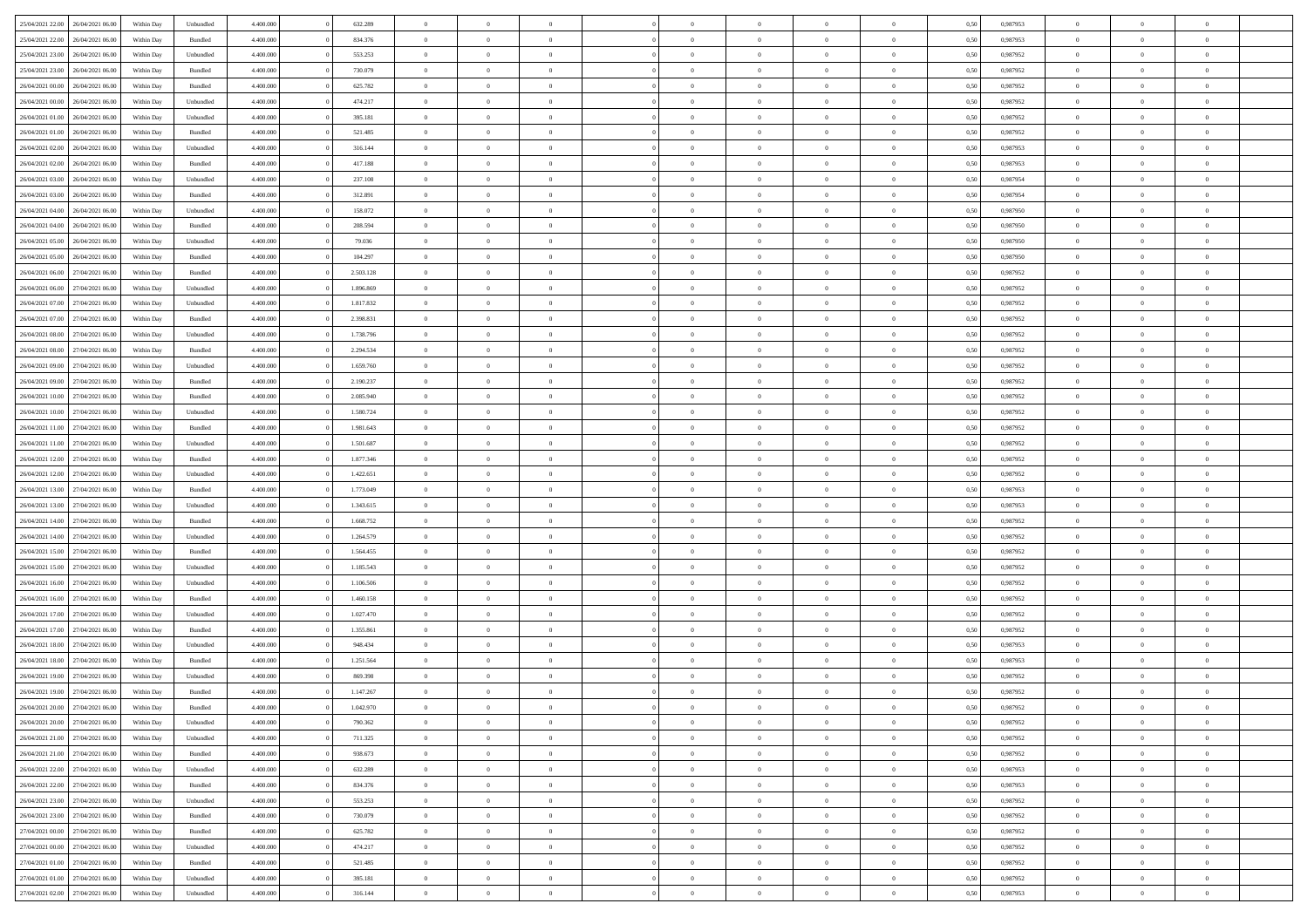|                  |                  |            |                    |           |           | $\overline{0}$ | $\Omega$       |                |                | $\Omega$       | $\Omega$       | $\theta$       |      |          | $\theta$       | $\theta$       | $\theta$       |  |
|------------------|------------------|------------|--------------------|-----------|-----------|----------------|----------------|----------------|----------------|----------------|----------------|----------------|------|----------|----------------|----------------|----------------|--|
| 27/04/2021 02:00 | 27/04/2021 06:00 | Within Day | Bundled            | 4.400.000 | 417.188   |                |                |                | $\Omega$       |                |                |                | 0.50 | 0.987953 |                |                |                |  |
| 27/04/2021 03:00 | 27/04/2021 06.00 | Within Day | Unbundled          | 4.400.000 | 237.108   | $\overline{0}$ | $\theta$       | $\overline{0}$ | $\overline{0}$ | $\bf{0}$       | $\overline{0}$ | $\bf{0}$       | 0,50 | 0,987954 | $\theta$       | $\theta$       | $\overline{0}$ |  |
| 27/04/2021 03:00 | 27/04/2021 06:00 | Within Day | Bundled            | 4.400.000 | 312.891   | $\overline{0}$ | $\overline{0}$ | $\overline{0}$ | $\overline{0}$ | $\bf{0}$       | $\overline{0}$ | $\bf{0}$       | 0,50 | 0,987954 | $\bf{0}$       | $\overline{0}$ | $\overline{0}$ |  |
| 27/04/2021 04:00 | 27/04/2021 06:00 | Within Dav | Bundled            | 4.400.000 | 208,594   | $\overline{0}$ | $\overline{0}$ | $\overline{0}$ | $\overline{0}$ | $\bf{0}$       | $\overline{0}$ | $\overline{0}$ | 0.50 | 0,987950 | $\theta$       | $\theta$       | $\overline{0}$ |  |
| 27/04/2021 04:00 | 27/04/2021 06.00 |            |                    | 4.400.000 | 158.072   | $\overline{0}$ | $\theta$       | $\overline{0}$ | $\overline{0}$ | $\bf{0}$       | $\overline{0}$ |                |      | 0,987950 | $\theta$       | $\theta$       | $\overline{0}$ |  |
|                  |                  | Within Day | Unbundled          |           |           |                |                |                |                |                |                | $\bf{0}$       | 0,50 |          |                |                |                |  |
| 27/04/2021 05:00 | 27/04/2021 06:00 | Within Day | Bundled            | 4.400.000 | 104.297   | $\overline{0}$ | $\bf{0}$       | $\overline{0}$ | $\bf{0}$       | $\overline{0}$ | $\overline{0}$ | $\mathbf{0}$   | 0,50 | 0,987950 | $\overline{0}$ | $\overline{0}$ | $\bf{0}$       |  |
| 27/04/2021 05:00 | 27/04/2021 06:00 | Within Dav | Unbundled          | 4.400.000 | 79.036    | $\overline{0}$ | $\overline{0}$ | $\overline{0}$ | $\overline{0}$ | $\overline{0}$ | $\overline{0}$ | $\overline{0}$ | 0.50 | 0,987950 | $\theta$       | $\overline{0}$ | $\overline{0}$ |  |
| 27/04/2021 06:00 | 28/04/2021 06:00 | Within Day | Bundled            | 4.400.000 | 2.503.128 | $\overline{0}$ | $\theta$       | $\overline{0}$ | $\overline{0}$ | $\bf{0}$       | $\overline{0}$ | $\bf{0}$       | 0,50 | 0,987952 | $\theta$       | $\theta$       | $\overline{0}$ |  |
| 27/04/2021 06:00 | 28/04/2021 06:00 | Within Day | Unbundled          | 4.400.000 | 1.896.869 | $\overline{0}$ | $\overline{0}$ | $\overline{0}$ | $\bf{0}$       | $\bf{0}$       | $\bf{0}$       | $\bf{0}$       | 0,50 | 0,987952 | $\,0\,$        | $\overline{0}$ | $\overline{0}$ |  |
| 27/04/2021 07:00 | 28/04/2021 06:00 | Within Dav | Unbundled          | 4.400.000 | 1.817.832 | $\overline{0}$ | $\overline{0}$ | $\overline{0}$ | $\overline{0}$ | $\overline{0}$ | $\overline{0}$ | $\overline{0}$ | 0.50 | 0,987952 | $\theta$       | $\overline{0}$ | $\overline{0}$ |  |
|                  |                  |            |                    |           |           |                |                |                |                |                |                |                |      |          |                |                |                |  |
| 27/04/2021 07:00 | 28/04/2021 06:00 | Within Day | Bundled            | 4.400.000 | 2.398.831 | $\overline{0}$ | $\theta$       | $\overline{0}$ | $\overline{0}$ | $\bf{0}$       | $\overline{0}$ | $\bf{0}$       | 0,50 | 0,987952 | $\,$ 0 $\,$    | $\theta$       | $\overline{0}$ |  |
| 27/04/2021 08:00 | 28/04/2021 06:00 | Within Day | Unbundled          | 4.400.000 | 1.738.796 | $\overline{0}$ | $\overline{0}$ | $\overline{0}$ | $\bf{0}$       | $\bf{0}$       | $\bf{0}$       | $\bf{0}$       | 0,50 | 0,987952 | $\overline{0}$ | $\overline{0}$ | $\overline{0}$ |  |
| 27/04/2021 08:00 | 28/04/2021 06:00 | Within Day | Bundled            | 4.400.000 | 2.294.534 | $\overline{0}$ | $\overline{0}$ | $\overline{0}$ | $\overline{0}$ | $\bf{0}$       | $\overline{0}$ | $\overline{0}$ | 0.50 | 0,987952 | $\theta$       | $\theta$       | $\overline{0}$ |  |
| 27/04/2021 09:00 | 28/04/2021 06:00 | Within Day | Unbundled          | 4.400.000 | 1.659.760 | $\overline{0}$ | $\theta$       | $\overline{0}$ | $\overline{0}$ | $\bf{0}$       | $\overline{0}$ | $\bf{0}$       | 0,50 | 0,987952 | $\theta$       | $\theta$       | $\overline{0}$ |  |
| 27/04/2021 09:00 | 28/04/2021 06:00 | Within Day | Bundled            | 4.400.000 | 2.190.237 | $\overline{0}$ | $\overline{0}$ | $\overline{0}$ | $\bf{0}$       | $\overline{0}$ | $\overline{0}$ | $\mathbf{0}$   | 0,50 | 0,987952 | $\bf{0}$       | $\overline{0}$ | $\bf{0}$       |  |
|                  |                  |            |                    |           |           |                |                |                |                |                |                |                |      |          |                |                |                |  |
| 27/04/2021 10:00 | 28/04/2021 06:00 | Within Dav | Bundled            | 4.400.000 | 2.085.940 | $\overline{0}$ | $\overline{0}$ | $\overline{0}$ | $\overline{0}$ | $\overline{0}$ | $\overline{0}$ | $\overline{0}$ | 0.50 | 0,987952 | $\theta$       | $\overline{0}$ | $\overline{0}$ |  |
| 27/04/2021 10:00 | 28/04/2021 06:00 | Within Day | Unbundled          | 4.400.000 | 1.580.724 | $\overline{0}$ | $\theta$       | $\overline{0}$ | $\overline{0}$ | $\bf{0}$       | $\overline{0}$ | $\bf{0}$       | 0,50 | 0,987952 | $\theta$       | $\theta$       | $\overline{0}$ |  |
| 27/04/2021 11:00 | 28/04/2021 06:00 | Within Day | Bundled            | 4.400.000 | 1.981.643 | $\overline{0}$ | $\overline{0}$ | $\overline{0}$ | $\bf{0}$       | $\bf{0}$       | $\bf{0}$       | $\bf{0}$       | 0,50 | 0,987952 | $\,0\,$        | $\overline{0}$ | $\overline{0}$ |  |
| 27/04/2021 11:00 | 28/04/2021 06:00 | Within Day | Unbundled          | 4.400.000 | 1.501.687 | $\overline{0}$ | $\overline{0}$ | $\overline{0}$ | $\overline{0}$ | $\overline{0}$ | $\overline{0}$ | $\overline{0}$ | 0.50 | 0,987952 | $\theta$       | $\overline{0}$ | $\overline{0}$ |  |
| 27/04/2021 12:00 | 28/04/2021 06:00 | Within Day | Bundled            | 4.400.000 | 1.877.346 | $\overline{0}$ | $\theta$       | $\overline{0}$ | $\overline{0}$ | $\bf{0}$       | $\overline{0}$ | $\bf{0}$       | 0,50 | 0,987952 | $\,$ 0 $\,$    | $\theta$       | $\overline{0}$ |  |
| 27/04/2021 12:00 | 28/04/2021 06:00 | Within Day | Unbundled          | 4.400.000 | 1.422.651 | $\overline{0}$ | $\overline{0}$ | $\overline{0}$ | $\bf{0}$       | $\bf{0}$       | $\bf{0}$       | $\bf{0}$       | 0,50 | 0,987952 | $\bf{0}$       | $\overline{0}$ | $\overline{0}$ |  |
|                  |                  |            |                    |           |           |                |                |                |                |                |                |                |      |          |                |                |                |  |
| 27/04/2021 13:00 | 28/04/2021 06:00 | Within Day | Bundled            | 4.400.000 | 1.773.049 | $\overline{0}$ | $\overline{0}$ | $\overline{0}$ | $\overline{0}$ | $\bf{0}$       | $\overline{0}$ | $\overline{0}$ | 0.50 | 0,987953 | $\theta$       | $\theta$       | $\overline{0}$ |  |
| 27/04/2021 13:00 | 28/04/2021 06:00 | Within Day | Unbundled          | 4.400.000 | 1.343.615 | $\overline{0}$ | $\theta$       | $\overline{0}$ | $\overline{0}$ | $\bf{0}$       | $\overline{0}$ | $\bf{0}$       | 0,50 | 0,987953 | $\theta$       | $\overline{0}$ | $\overline{0}$ |  |
| 27/04/2021 14:00 | 28/04/2021 06:00 | Within Day | Bundled            | 4.400.000 | 1.668.752 | $\overline{0}$ | $\bf{0}$       | $\overline{0}$ | $\bf{0}$       | $\overline{0}$ | $\overline{0}$ | $\mathbf{0}$   | 0,50 | 0,987952 | $\bf{0}$       | $\overline{0}$ | $\bf{0}$       |  |
| 27/04/2021 14:00 | 28/04/2021 06:00 | Within Day | Unbundled          | 4.400.000 | 1.264.579 | $\overline{0}$ | $\overline{0}$ | $\overline{0}$ | $\overline{0}$ | $\overline{0}$ | $\overline{0}$ | $\overline{0}$ | 0.50 | 0,987952 | $\theta$       | $\overline{0}$ | $\overline{0}$ |  |
| 27/04/2021 15:00 | 28/04/2021 06:00 | Within Day | Bundled            | 4.400.000 | 1.564.455 | $\overline{0}$ | $\theta$       | $\overline{0}$ | $\overline{0}$ | $\bf{0}$       | $\overline{0}$ | $\bf{0}$       | 0,50 | 0,987952 | $\theta$       | $\theta$       | $\overline{0}$ |  |
| 27/04/2021 15:00 | 28/04/2021 06:00 | Within Day | Unbundled          | 4.400.000 | 1.185.543 | $\overline{0}$ | $\overline{0}$ | $\overline{0}$ | $\bf{0}$       | $\bf{0}$       | $\bf{0}$       | $\bf{0}$       | 0,50 | 0,987952 | $\,0\,$        | $\overline{0}$ | $\overline{0}$ |  |
|                  |                  |            |                    |           |           |                |                |                |                | $\overline{0}$ |                |                |      |          | $\theta$       | $\overline{0}$ | $\overline{0}$ |  |
| 27/04/2021 16:00 | 28/04/2021 06:00 | Within Day | Bundled            | 4.400.000 | 1.460.158 | $\overline{0}$ | $\overline{0}$ | $\overline{0}$ | $\overline{0}$ |                | $\overline{0}$ | $\overline{0}$ | 0.50 | 0,987952 |                |                |                |  |
| 27/04/2021 16:00 | 28/04/2021 06:00 | Within Day | Unbundled          | 4.400.000 | 1.106.506 | $\overline{0}$ | $\theta$       | $\overline{0}$ | $\overline{0}$ | $\bf{0}$       | $\overline{0}$ | $\bf{0}$       | 0,50 | 0,987952 | $\,$ 0 $\,$    | $\overline{0}$ | $\overline{0}$ |  |
| 27/04/2021 17:00 | 28/04/2021 06:00 | Within Day | Bundled            | 4.400.000 | 1.355.861 | $\overline{0}$ | $\overline{0}$ | $\overline{0}$ | $\bf{0}$       | $\bf{0}$       | $\bf{0}$       | $\bf{0}$       | 0,50 | 0,987952 | $\bf{0}$       | $\overline{0}$ | $\overline{0}$ |  |
| 27/04/2021 17:00 | 28/04/2021 06:00 | Within Day | Unbundled          | 4.400,000 | 1.027.470 | $\overline{0}$ | $\Omega$       | $\Omega$       | $\Omega$       | $\Omega$       | $\Omega$       | $\overline{0}$ | 0.50 | 0,987952 | $\,0\,$        | $\theta$       | $\theta$       |  |
| 27/04/2021 18:00 | 28/04/2021 06:00 | Within Day | Unbundled          | 4.400.000 | 948.434   | $\overline{0}$ | $\theta$       | $\overline{0}$ | $\overline{0}$ | $\bf{0}$       | $\overline{0}$ | $\bf{0}$       | 0,50 | 0,987953 | $\theta$       | $\theta$       | $\overline{0}$ |  |
| 27/04/2021 18:00 | 28/04/2021 06:00 | Within Day | Bundled            | 4.400.000 | 1.251.564 | $\overline{0}$ | $\overline{0}$ | $\overline{0}$ | $\bf{0}$       | $\bf{0}$       | $\overline{0}$ | $\mathbf{0}$   | 0,50 | 0,987953 | $\bf{0}$       | $\overline{0}$ | $\bf{0}$       |  |
|                  | 28/04/2021 06:00 |            |                    | 4.400,000 | 869,398   | $\overline{0}$ | $\Omega$       | $\Omega$       | $\Omega$       | $\bf{0}$       | $\overline{0}$ | $\overline{0}$ | 0.50 |          | $\,0\,$        | $\theta$       | $\theta$       |  |
| 27/04/2021 19:00 |                  | Within Day | Unbundled          |           |           |                |                |                |                |                |                |                |      | 0,987952 |                |                |                |  |
| 27/04/2021 19:00 | 28/04/2021 06:00 | Within Day | Bundled            | 4.400.000 | 1.147.267 | $\overline{0}$ | $\theta$       | $\overline{0}$ | $\overline{0}$ | $\bf{0}$       | $\overline{0}$ | $\bf{0}$       | 0,50 | 0,987952 | $\theta$       | $\theta$       | $\overline{0}$ |  |
| 27/04/2021 20:00 | 28/04/2021 06:00 | Within Day | Unbundled          | 4.400.000 | 790.362   | $\overline{0}$ | $\overline{0}$ | $\overline{0}$ | $\bf{0}$       | $\bf{0}$       | $\bf{0}$       | $\bf{0}$       | 0,50 | 0,987952 | $\,0\,$        | $\overline{0}$ | $\overline{0}$ |  |
| 27/04/2021 20:00 | 28/04/2021 06:00 | Within Day | Bundled            | 4.400,000 | 1.042.970 | $\overline{0}$ | $\Omega$       | $\Omega$       | $\Omega$       | $\Omega$       | $\theta$       | $\overline{0}$ | 0.50 | 0.987952 | $\theta$       | $\theta$       | $\theta$       |  |
| 27/04/2021 21:00 | 28/04/2021 06:00 | Within Day | Bundled            | 4.400.000 | 938.673   | $\overline{0}$ | $\theta$       | $\overline{0}$ | $\overline{0}$ | $\bf{0}$       | $\overline{0}$ | $\bf{0}$       | 0,50 | 0,987952 | $\,$ 0 $\,$    | $\overline{0}$ | $\overline{0}$ |  |
| 27/04/2021 21:00 | 28/04/2021 06:00 | Within Day | Unbundled          | 4.400.000 | 711.325   | $\overline{0}$ | $\overline{0}$ | $\overline{0}$ | $\bf{0}$       | $\bf{0}$       | $\bf{0}$       | $\bf{0}$       | 0,50 | 0,987952 | $\bf{0}$       | $\overline{0}$ | $\overline{0}$ |  |
| 27/04/2021 22:00 | 28/04/2021 06:00 |            |                    | 4.400,000 | 834.376   | $\overline{0}$ | $\Omega$       | $\Omega$       | $\Omega$       | $\Omega$       | $\overline{0}$ | $\overline{0}$ | 0.50 | 0,987953 | $\,0\,$        | $\theta$       | $\theta$       |  |
|                  |                  | Within Day | Bundled            |           |           |                |                |                |                |                |                |                |      |          |                |                |                |  |
| 27/04/2021 22.00 | 28/04/2021 06:00 | Within Day | Unbundled          | 4.400.000 | 632.289   | $\overline{0}$ | $\theta$       | $\overline{0}$ | $\overline{0}$ | $\bf{0}$       | $\overline{0}$ | $\bf{0}$       | 0,50 | 0,987953 | $\,$ 0 $\,$    | $\overline{0}$ | $\overline{0}$ |  |
| 27/04/2021 23:00 | 28/04/2021 06:00 | Within Day | Bundled            | 4.400.000 | 730.079   | $\overline{0}$ | $\overline{0}$ | $\overline{0}$ | $\bf{0}$       | $\bf{0}$       | $\bf{0}$       | $\mathbf{0}$   | 0,50 | 0,987952 | $\bf{0}$       | $\overline{0}$ | $\bf{0}$       |  |
| 27/04/2021 23:00 | 28/04/2021 06:00 | Within Day | Unbundled          | 4.400,000 | 553.253   | $\overline{0}$ | $\Omega$       | $\Omega$       | $\Omega$       | $\Omega$       | $\Omega$       | $\overline{0}$ | 0.50 | 0.987952 | $\theta$       | $\theta$       | $\theta$       |  |
| 28/04/2021 00:00 | 28/04/2021 06:00 | Within Day | Unbundled          | 4.400.000 | 474.217   | $\overline{0}$ | $\overline{0}$ | $\overline{0}$ | $\bf{0}$       | $\,$ 0         | $\bf{0}$       | $\bf{0}$       | 0,50 | 0,987952 | $\,0\,$        | $\overline{0}$ | $\overline{0}$ |  |
| 28/04/2021 00:00 | 28/04/2021 06:00 | Within Day | $\mathbf B$ undled | 4.400.000 | 625.782   | $\bf{0}$       | $\bf{0}$       |                |                |                |                |                | 0,50 | 0,987952 | $\bf{0}$       | $\overline{0}$ |                |  |
| 28/04/2021 01:00 | 28/04/2021 06:00 | Within Day | Unbundled          | 4.400.000 | 395.181   | $\overline{0}$ | $\overline{0}$ | $\overline{0}$ | $\Omega$       | $\overline{0}$ | $\overline{0}$ | $\overline{0}$ | 0,50 | 0.987952 | $\theta$       | $\theta$       | $\Omega$       |  |
| 28/04/2021 01:00 | 28/04/2021 06:00 | Within Day | Bundled            | 4.400.000 | 521.485   | $\overline{0}$ | $\bf{0}$       | $\overline{0}$ | $\bf{0}$       | $\,$ 0 $\,$    | $\overline{0}$ | $\,$ 0 $\,$    | 0,50 | 0,987952 | $\,$ 0 $\,$    | $\,$ 0 $\,$    | $\,$ 0         |  |
|                  |                  |            |                    |           |           |                |                |                |                |                |                |                |      |          |                |                |                |  |
| 28/04/2021 02:00 | 28/04/2021 06:00 | Within Day | Unbundled          | 4.400.000 | 316.144   | $\overline{0}$ | $\overline{0}$ | $\overline{0}$ | $\overline{0}$ | $\overline{0}$ | $\overline{0}$ | $\mathbf{0}$   | 0,50 | 0,987953 | $\overline{0}$ | $\bf{0}$       | $\overline{0}$ |  |
| 28/04/2021 02:00 | 28/04/2021 06:00 | Within Day | $\mathbf B$ undled | 4.400.000 | 417.188   | $\overline{0}$ | $\overline{0}$ | $\overline{0}$ | $\Omega$       | $\overline{0}$ | $\overline{0}$ | $\overline{0}$ | 0,50 | 0,987953 | $\overline{0}$ | $\theta$       | $\overline{0}$ |  |
| 28/04/2021 03:00 | 28/04/2021 06:00 | Within Day | Bundled            | 4.400.000 | 312.891   | $\overline{0}$ | $\,$ 0         | $\overline{0}$ | $\bf{0}$       | $\,$ 0 $\,$    | $\overline{0}$ | $\,$ 0 $\,$    | 0,50 | 0,987954 | $\,$ 0 $\,$    | $\overline{0}$ | $\,$ 0         |  |
| 28/04/2021 03:00 | 28/04/2021 06:00 | Within Day | Unbundled          | 4.400.000 | 237.108   | $\overline{0}$ | $\overline{0}$ | $\overline{0}$ | $\overline{0}$ | $\overline{0}$ | $\overline{0}$ | $\mathbf{0}$   | 0,50 | 0,987954 | $\overline{0}$ | $\overline{0}$ | $\overline{0}$ |  |
| 28/04/2021 04:00 | 28/04/2021 06:00 | Within Day | Unbundled          | 4.400.000 | 158.072   | $\overline{0}$ | $\overline{0}$ | $\overline{0}$ | $\overline{0}$ | $\overline{0}$ | $\overline{0}$ | $\overline{0}$ | 0.50 | 0,987950 | $\overline{0}$ | $\theta$       | $\overline{0}$ |  |
| 28/04/2021 04:00 | 28/04/2021 06:00 | Within Day | Bundled            | 4.400.000 | 208.594   | $\overline{0}$ | $\,$ 0         | $\overline{0}$ | $\bf{0}$       | $\bf{0}$       | $\bf{0}$       | $\bf{0}$       | 0,50 | 0,987950 | $\,$ 0 $\,$    | $\overline{0}$ | $\overline{0}$ |  |
|                  |                  |            |                    |           |           |                |                |                |                |                |                |                |      |          |                |                |                |  |
| 28/04/2021 05:00 | 28/04/2021 06:00 | Within Day | Unbundled          | 4.400.000 | 79.036    | $\overline{0}$ | $\bf{0}$       | $\overline{0}$ | $\overline{0}$ | $\overline{0}$ | $\overline{0}$ | $\mathbf{0}$   | 0,50 | 0,987950 | $\overline{0}$ | $\overline{0}$ | $\bf{0}$       |  |
| 28/04/2021 05:00 | 28/04/2021 06:00 | Within Day | Bundled            | 4.400,000 | 104.297   | $\overline{0}$ | $\overline{0}$ | $\overline{0}$ | $\Omega$       | $\overline{0}$ | $\overline{0}$ | $\overline{0}$ | 0.50 | 0,987950 | $\overline{0}$ | $\overline{0}$ | $\overline{0}$ |  |
| 28/04/2021 06:00 | 29/04/2021 06.00 | Within Day | Unbundled          | 4.400.000 | 1.896.869 | $\overline{0}$ | $\bf{0}$       | $\overline{0}$ | $\bf{0}$       | $\bf{0}$       | $\bf{0}$       | $\mathbf{0}$   | 0,50 | 0,987952 | $\,$ 0 $\,$    | $\,$ 0 $\,$    | $\bf{0}$       |  |
| 28/04/2021 06:00 | 29/04/2021 06:00 | Within Day | Bundled            | 4.400.000 | 2.503.128 | $\overline{0}$ | $\overline{0}$ | $\overline{0}$ | $\overline{0}$ | $\overline{0}$ | $\bf{0}$       | $\mathbf{0}$   | 0,50 | 0,987952 | $\overline{0}$ | $\bf{0}$       | $\overline{0}$ |  |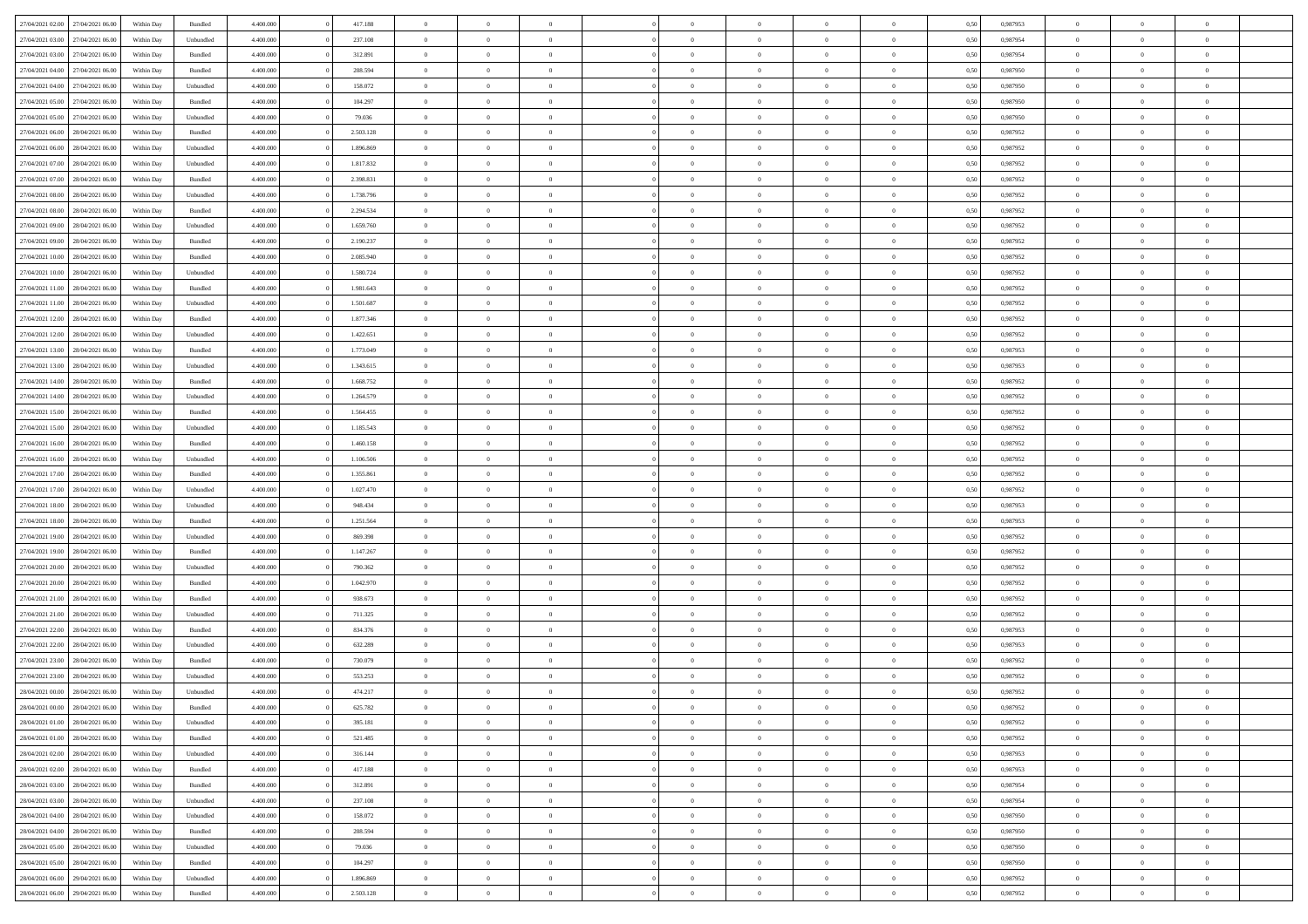| 28/04/2021 07:00 29/04/2021 06:00                                            | Within Day               | Bundled              | 4.400.000 | 2.398.831              | $\overline{0}$ | $\overline{0}$             | $\Omega$                         | $\Omega$                         | $\theta$       | $\Omega$                         | $\overline{0}$       | 0,50         | 0,987952             | $\theta$       | $\theta$       | $\theta$       |  |
|------------------------------------------------------------------------------|--------------------------|----------------------|-----------|------------------------|----------------|----------------------------|----------------------------------|----------------------------------|----------------|----------------------------------|----------------------|--------------|----------------------|----------------|----------------|----------------|--|
| 28/04/2021 07:00<br>29/04/2021 06:00                                         | Within Day               | Unbundled            | 4.400.000 | 1.817.832              | $\overline{0}$ | $\overline{0}$             | $\overline{0}$                   | $\overline{0}$                   | $\theta$       | $\overline{0}$                   | $\bf{0}$             | 0,50         | 0,987952             | $\theta$       | $\theta$       | $\overline{0}$ |  |
| 28/04/2021 08:00<br>29/04/2021 06.00                                         | Within Day               | Bundled              | 4.400.000 | 2.294.534              | $\overline{0}$ | $\bf{0}$                   | $\overline{0}$                   | $\overline{0}$                   | $\overline{0}$ | $\overline{0}$                   | $\bf{0}$             | 0,50         | 0,987952             | $\bf{0}$       | $\overline{0}$ | $\overline{0}$ |  |
| 28/04/2021 08:00<br>29/04/2021 06:00                                         | Within Day               | Unbundled            | 4.400.000 | 1.738.796              | $\overline{0}$ | $\overline{0}$             | $\overline{0}$                   | $\overline{0}$                   | $\theta$       | $\overline{0}$                   | $\overline{0}$       | 0.50         | 0,987952             | $\theta$       | $\theta$       | $\overline{0}$ |  |
| 28/04/2021 09:00<br>29/04/2021 06:00                                         | Within Day               | Unbundled            | 4.400.000 | 1.659.760              | $\overline{0}$ | $\overline{0}$             | $\overline{0}$                   | $\overline{0}$                   | $\theta$       | $\overline{0}$                   | $\bf{0}$             | 0,50         | 0,987952             | $\theta$       | $\theta$       | $\overline{0}$ |  |
| 28/04/2021 09:00<br>29/04/2021 06.00                                         | Within Day               | Bundled              | 4.400.000 | 2.190.237              | $\overline{0}$ | $\bf{0}$                   | $\overline{0}$                   | $\overline{0}$                   | $\overline{0}$ | $\overline{0}$                   | $\bf{0}$             | 0,50         | 0,987952             | $\overline{0}$ | $\overline{0}$ | $\bf{0}$       |  |
| 28/04/2021 10:00<br>29/04/2021 06:00                                         | Within Day               | Unbundled            | 4.400.000 | 1.580.724              | $\overline{0}$ | $\overline{0}$             | $\overline{0}$                   | $\overline{0}$                   | $\overline{0}$ | $\overline{0}$                   | $\overline{0}$       | 0.5(         | 0,987952             | $\theta$       | $\theta$       | $\overline{0}$ |  |
|                                                                              |                          |                      |           |                        |                |                            |                                  |                                  |                |                                  |                      |              |                      |                |                |                |  |
| 28/04/2021 10:00<br>29/04/2021 06:00                                         | Within Day               | Bundled              | 4.400.000 | 2.085.940              | $\overline{0}$ | $\theta$                   | $\overline{0}$                   | $\overline{0}$                   | $\theta$       | $\overline{0}$                   | $\bf{0}$             | 0,50         | 0,987952             | $\theta$       | $\theta$       | $\overline{0}$ |  |
| 28/04/2021 11:00<br>29/04/2021 06.00                                         | Within Day               | Unbundled            | 4.400.000 | 1.501.687              | $\overline{0}$ | $\bf{0}$                   | $\overline{0}$                   | $\overline{0}$                   | $\overline{0}$ | $\overline{0}$                   | $\bf{0}$             | 0,50         | 0,987952             | $\bf{0}$       | $\bf{0}$       | $\overline{0}$ |  |
| 28/04/2021 11:00<br>29/04/2021 06:00                                         | Within Day               | Bundled              | 4.400.000 | 1.981.643              | $\overline{0}$ | $\overline{0}$             | $\overline{0}$                   | $\overline{0}$                   | $\overline{0}$ | $\overline{0}$                   | $\overline{0}$       | 0.50         | 0,987952             | $\theta$       | $\theta$       | $\overline{0}$ |  |
| 28/04/2021 12:00<br>29/04/2021 06:00                                         | Within Day               | Unbundled            | 4.400.000 | 1.422.651              | $\bf{0}$       | $\overline{0}$             | $\overline{0}$                   | $\overline{0}$                   | $\theta$       | $\overline{0}$                   | $\bf{0}$             | 0,50         | 0,987952             | $\theta$       | $\theta$       | $\overline{0}$ |  |
| 28/04/2021 12:00<br>29/04/2021 06:00                                         | Within Day               | Bundled              | 4.400.000 | 1.877.346              | $\overline{0}$ | $\bf{0}$                   | $\overline{0}$                   | $\overline{0}$                   | $\bf{0}$       | $\overline{0}$                   | $\bf{0}$             | 0,50         | 0,987952             | $\bf{0}$       | $\overline{0}$ | $\overline{0}$ |  |
| 28/04/2021 13:00<br>29/04/2021 06:00                                         | Within Day               | Unbundled            | 4.400.000 | 1.343.615              | $\overline{0}$ | $\overline{0}$             | $\overline{0}$                   | $\overline{0}$                   | $\overline{0}$ | $\overline{0}$                   | $\overline{0}$       | 0.5(         | 0,987953             | $\theta$       | $\theta$       | $\overline{0}$ |  |
| 28/04/2021 13:00<br>29/04/2021 06:00                                         | Within Day               | Bundled              | 4.400.000 | 1.773.049              | $\overline{0}$ | $\theta$                   | $\overline{0}$                   | $\overline{0}$                   | $\theta$       | $\overline{0}$                   | $\,$ 0 $\,$          | 0,50         | 0,987953             | $\theta$       | $\theta$       | $\overline{0}$ |  |
| 28/04/2021 14:00<br>29/04/2021 06.00                                         | Within Day               | Bundled              | 4.400.000 | 1.668.752              | $\overline{0}$ | $\bf{0}$                   | $\overline{0}$                   | $\overline{0}$                   | $\overline{0}$ | $\overline{0}$                   | $\bf{0}$             | 0,50         | 0,987952             | $\bf{0}$       | $\overline{0}$ | $\bf{0}$       |  |
| 28/04/2021 14:00<br>29/04/2021 06:00                                         | Within Day               | Unbundled            | 4.400.000 | 1.264.579              | $\overline{0}$ | $\overline{0}$             | $\overline{0}$                   | $\overline{0}$                   | $\overline{0}$ | $\overline{0}$                   | $\overline{0}$       | 0.5(         | 0,987952             | $\theta$       | $\theta$       | $\overline{0}$ |  |
| 28/04/2021 15:00<br>29/04/2021 06:00                                         | Within Day               | Bundled              | 4.400.000 | 1.564.455              | $\bf{0}$       | $\overline{0}$             | $\overline{0}$                   | $\overline{0}$                   | $\theta$       | $\overline{0}$                   | $\bf{0}$             | 0,50         | 0,987952             | $\theta$       | $\theta$       | $\overline{0}$ |  |
| 28/04/2021 15:00<br>29/04/2021 06.00                                         | Within Day               | Unbundled            | 4.400.000 | 1.185.543              | $\overline{0}$ | $\bf{0}$                   | $\overline{0}$                   | $\overline{0}$                   | $\overline{0}$ | $\overline{0}$                   | $\bf{0}$             | 0,50         | 0,987952             | $\bf{0}$       | $\overline{0}$ | $\overline{0}$ |  |
| 28/04/2021 16:00<br>29/04/2021 06:00                                         | Within Day               | Bundled              | 4.400.000 | 1.460.158              | $\overline{0}$ | $\overline{0}$             | $\overline{0}$                   | $\overline{0}$                   | $\overline{0}$ | $\overline{0}$                   | $\overline{0}$       | 0.50         | 0,987952             | $\theta$       | $\theta$       | $\overline{0}$ |  |
| 28/04/2021 16:00<br>29/04/2021 06:00                                         | Within Day               | Unbundled            | 4.400.000 | 1.106.506              | $\bf{0}$       | $\overline{0}$             | $\overline{0}$                   | $\overline{0}$                   | $\theta$       | $\overline{0}$                   | $\bf{0}$             | 0,50         | 0,987952             | $\theta$       | $\theta$       | $\overline{0}$ |  |
| 28/04/2021 17:00<br>29/04/2021 06:00                                         | Within Day               | Bundled              | 4.400.000 | 1.355.861              | $\overline{0}$ | $\bf{0}$                   | $\overline{0}$                   | $\overline{0}$                   | $\overline{0}$ | $\overline{0}$                   | $\bf{0}$             | 0,50         | 0,987952             | $\bf{0}$       | $\overline{0}$ | $\overline{0}$ |  |
| 28/04/2021 17:00<br>29/04/2021 06:00                                         | Within Day               | Unbundled            | 4.400.000 | 1.027.470              | $\overline{0}$ | $\overline{0}$             | $\overline{0}$                   | $\overline{0}$                   | $\overline{0}$ | $\overline{0}$                   | $\overline{0}$       | 0.5(         | 0.987952             | $\theta$       | $\theta$       | $\overline{0}$ |  |
| 28/04/2021 18:00<br>29/04/2021 06:00                                         | Within Day               | Bundled              | 4.400.000 | 1.251.564              | $\overline{0}$ | $\overline{0}$             | $\overline{0}$                   | $\overline{0}$                   | $\theta$       | $\overline{0}$                   | $\bf{0}$             | 0,50         | 0,987953             | $\theta$       | $\theta$       | $\overline{0}$ |  |
| 28/04/2021 18:00<br>29/04/2021 06.00                                         | Within Day               | Unbundled            | 4.400.000 | 948.434                | $\overline{0}$ | $\bf{0}$                   | $\overline{0}$                   | $\overline{0}$                   | $\overline{0}$ | $\overline{0}$                   | $\bf{0}$             | 0,50         | 0,987953             | $\overline{0}$ | $\overline{0}$ | $\bf{0}$       |  |
| 28/04/2021 19:00<br>29/04/2021 06:00                                         | Within Day               | Unbundled            | 4.400.000 | 869.398                | $\overline{0}$ | $\overline{0}$             | $\overline{0}$                   | $\overline{0}$                   | $\overline{0}$ | $\overline{0}$                   | $\overline{0}$       | 0.5(         | 0,987952             | $\overline{0}$ | $\theta$       | $\overline{0}$ |  |
| 28/04/2021 19:00<br>29/04/2021 06:00                                         | Within Day               | Bundled              | 4.400.000 | 1.147.267              | $\bf{0}$       | $\overline{0}$             | $\overline{0}$                   | $\overline{0}$                   | $\theta$       | $\overline{0}$                   | $\bf{0}$             | 0,50         | 0,987952             | $\theta$       | $\theta$       | $\overline{0}$ |  |
| 28/04/2021 20:00<br>29/04/2021 06.00                                         | Within Day               | Unbundled            | 4.400.000 | 790.362                | $\overline{0}$ | $\bf{0}$                   | $\overline{0}$                   | $\overline{0}$                   | $\overline{0}$ | $\overline{0}$                   | $\bf{0}$             | 0,50         | 0,987952             | $\bf{0}$       | $\bf{0}$       | $\overline{0}$ |  |
| 28/04/2021 20:00<br>29/04/2021 06:00                                         | Within Day               | Bundled              | 4.400.000 | 1.042.970              | $\overline{0}$ | $\overline{0}$             | $\overline{0}$                   | $\overline{0}$                   | $\overline{0}$ | $\overline{0}$                   | $\overline{0}$       | 0.5(         | 0,987952             | $\theta$       | $\theta$       | $\overline{0}$ |  |
| 28/04/2021 21:00<br>29/04/2021 06:00                                         | Within Day               | Unbundled            | 4.400.000 | 711.325                | $\bf{0}$       | $\overline{0}$             | $\overline{0}$                   | $\overline{0}$                   | $\theta$       | $\overline{0}$                   | $\bf{0}$             | 0,50         | 0,987952             | $\theta$       | $\theta$       | $\overline{0}$ |  |
| 28/04/2021 21:00<br>29/04/2021 06.00                                         | Within Day               | Bundled              | 4.400.000 | 938.673                | $\overline{0}$ | $\bf{0}$                   | $\overline{0}$                   | $\overline{0}$                   | $\bf{0}$       | $\overline{0}$                   | $\bf{0}$             | 0,50         | 0,987952             | $\bf{0}$       | $\overline{0}$ | $\overline{0}$ |  |
| 28/04/2021 22:00<br>29/04/2021 06.00                                         | Within Day               | Bundled              | 4,400,000 | 834.376                | $\overline{0}$ | $\overline{0}$             | $\Omega$                         | $\Omega$                         | $\Omega$       | $\theta$                         | $\overline{0}$       | 0.50         | 0,987953             | $\,$ 0 $\,$    | $\Omega$       | $\theta$       |  |
| 28/04/2021 22:00<br>29/04/2021 06:00                                         | Within Day               | Unbundled            | 4.400.000 | 632.289                | $\overline{0}$ | $\overline{0}$             | $\overline{0}$                   | $\overline{0}$                   | $\theta$       | $\overline{0}$                   | $\bf{0}$             | 0,50         | 0,987953             | $\theta$       | $\theta$       | $\overline{0}$ |  |
| 28/04/2021 23:00<br>29/04/2021 06.00                                         | Within Day               | Bundled              | 4.400.000 | 730.079                | $\overline{0}$ | $\bf{0}$                   | $\overline{0}$                   | $\overline{0}$                   | $\bf{0}$       | $\overline{0}$                   | $\bf{0}$             | 0,50         | 0,987952             | $\bf{0}$       | $\overline{0}$ | $\bf{0}$       |  |
| 28/04/2021 23:00<br>29/04/2021 06:00                                         | Within Day               | Unbundled            | 4,400,000 | 553.253                | $\overline{0}$ | $\overline{0}$             | $\Omega$                         | $\Omega$                         | $\overline{0}$ | $\Omega$                         | $\overline{0}$       | 0.50         | 0,987952             | $\overline{0}$ | $\overline{0}$ | $\theta$       |  |
| 29/04/2021 00:00<br>29/04/2021 06:00                                         | Within Day               | Unbundled            | 4.400.000 | 474.217                | $\bf{0}$       | $\overline{0}$             | $\overline{0}$                   | $\overline{0}$                   | $\theta$       | $\overline{0}$                   | $\bf{0}$             | 0,50         | 0,987952             | $\theta$       | $\theta$       | $\overline{0}$ |  |
| 29/04/2021 00:00<br>29/04/2021 06.00                                         | Within Day               | Bundled              | 4.400.000 | 625.782                | $\overline{0}$ | $\bf{0}$                   | $\overline{0}$                   | $\overline{0}$                   | $\overline{0}$ | $\bf{0}$                         | $\bf{0}$             | 0,50         | 0,987952             | $\bf{0}$       | $\overline{0}$ | $\overline{0}$ |  |
| 29/04/2021 01:00<br>29/04/2021 06:00                                         | Within Day               | Unbundled            | 4,400,000 | 395.181                | $\overline{0}$ | $\overline{0}$             | $\Omega$                         | $\Omega$                         | $\Omega$       | $\Omega$                         | $\overline{0}$       | 0.50         | 0.987952             | $\theta$       | $\Omega$       | $\theta$       |  |
| 29/04/2021 01:00<br>29/04/2021 06:00                                         | Within Day               | Bundled              | 4.400.000 | 521.485                | $\bf{0}$       | $\overline{0}$             | $\overline{0}$                   | $\overline{0}$                   | $\theta$       | $\overline{0}$                   | $\bf{0}$             | 0,50         | 0,987952             | $\theta$       | $\theta$       | $\overline{0}$ |  |
| 29/04/2021 02:00<br>29/04/2021 06.00                                         | Within Day               | Bundled              | 4.400.000 | 417.188                | $\overline{0}$ | $\bf{0}$                   | $\overline{0}$                   | $\overline{0}$                   | $\overline{0}$ | $\overline{0}$                   | $\bf{0}$             | 0,50         | 0,987953             | $\bf{0}$       | $\overline{0}$ | $\overline{0}$ |  |
| 29/04/2021 02:00<br>29/04/2021 06.00                                         | Within Day               | Unbundled            | 4,400,000 | 316.144                | $\overline{0}$ | $\overline{0}$             | $\Omega$                         | $\Omega$                         | $\theta$       | $\Omega$                         | $\overline{0}$       | 0.50         | 0,987953             | $\,$ 0 $\,$    | $\overline{0}$ | $\theta$       |  |
| 29/04/2021 03:00<br>29/04/2021 06:00                                         | Within Day               | Unbundled            | 4.400.000 | 237.108                | $\bf{0}$       | $\overline{0}$             | $\overline{0}$                   | $\overline{0}$                   | $\theta$       | $\overline{0}$                   | $\bf{0}$             | 0,50         | 0,987954             | $\theta$       | $\theta$       | $\overline{0}$ |  |
| 29/04/2021 03:00<br>29/04/2021 06.00                                         | Within Day               | Bundled              | 4.400.000 | 312.891                | $\overline{0}$ | $\bf{0}$                   | $\overline{0}$                   | $\overline{0}$                   | $\bf{0}$       | $\overline{0}$                   | $\bf{0}$             | 0,50         | 0,987954             | $\overline{0}$ | $\overline{0}$ | $\bf{0}$       |  |
| 29/04/2021 04:00<br>29/04/2021 06:00                                         | Within Day               | Bundled              | 4,400,000 | 208,594                | $\overline{0}$ | $\Omega$                   | $\Omega$                         | $\Omega$                         | $\Omega$       | $\theta$                         | $\overline{0}$       | 0.50         | 0.987950             | $\theta$       | $\Omega$       | $\theta$       |  |
| 29/04/2021 04:00<br>29/04/2021 06:00                                         | Within Day               | Unbundled            | 4.400.000 | 158.072                | $\bf{0}$       | $\bf{0}$                   | $\overline{0}$                   | $\overline{0}$                   | $\bf{0}$       | $\bf{0}$                         | $\bf{0}$             | 0,50         | 0,987950             | $\bf{0}$       | $\bf{0}$       | $\overline{0}$ |  |
| 29/04/2021 05:00 29/04/2021 06:00                                            | Within Day               | Bundled              | 4.400.000 | 104.297                | $\bf{0}$       | $\bf{0}$                   |                                  |                                  |                |                                  |                      | 0,50         | 0,987950             | $\bf{0}$       | $\bf{0}$       |                |  |
| 29/04/2021 05:00 29/04/2021 06:00                                            | Within Day               | Unbundled            | 4.400.000 | 79.036                 | $\Omega$       | $\overline{0}$             | $\Omega$                         | $\theta$                         | $\overline{0}$ | $\theta$                         | $\overline{0}$       | 0.50         | 0.987950             | $\theta$       | $\theta$       | $\theta$       |  |
| 29/04/2021 06:00<br>30/04/2021 06:00                                         | Within Day               | Bundled              | 4.400.000 | 2.503.128              | $\overline{0}$ | $\overline{0}$             | $\overline{0}$                   | $\overline{0}$                   | $\overline{0}$ | $\overline{0}$                   | $\,$ 0 $\,$          | 0,50         | 0,987952             | $\,$ 0 $\,$    | $\,$ 0 $\,$    | $\,$ 0         |  |
| 29/04/2021 06:00<br>30/04/2021 06:00                                         | Within Day               | Unbundled            | 4.400.000 | 1.896.869              | $\overline{0}$ | $\overline{0}$             | $\overline{0}$                   | $\overline{0}$                   | $\overline{0}$ | $\overline{0}$                   | $\bf{0}$             | 0,50         | 0,987952             | $\overline{0}$ | $\bf{0}$       | $\overline{0}$ |  |
|                                                                              |                          |                      | 4.400.000 |                        | $\overline{0}$ |                            |                                  |                                  | $\overline{0}$ |                                  |                      |              |                      | $\bf{0}$       | $\theta$       | $\overline{0}$ |  |
| 29/04/2021 07:00<br>30/04/2021 06:00<br>29/04/2021 07:00<br>30/04/2021 06:00 | Within Day<br>Within Day | Bundled<br>Unbundled | 4.400.000 | 2.398.831<br>1.817.832 | $\overline{0}$ | $\bf{0}$<br>$\overline{0}$ | $\overline{0}$<br>$\overline{0}$ | $\overline{0}$<br>$\overline{0}$ | $\overline{0}$ | $\overline{0}$<br>$\overline{0}$ | $\bf{0}$<br>$\bf{0}$ | 0,50<br>0,50 | 0,987952<br>0,987952 | $\,$ 0 $\,$    | $\,$ 0 $\,$    | $\overline{0}$ |  |
|                                                                              |                          |                      |           |                        |                |                            |                                  |                                  |                |                                  |                      |              |                      |                |                |                |  |
| 29/04/2021 08:00<br>30/04/2021 06:00                                         | Within Day               | Bundled              | 4.400.000 | 2.294.534              | $\overline{0}$ | $\overline{0}$             | $\overline{0}$                   | $\overline{0}$                   | $\mathbf{0}$   | $\overline{0}$                   | $\bf{0}$             | 0,50         | 0,987952             | $\overline{0}$ | $\overline{0}$ | $\overline{0}$ |  |
| 29/04/2021 08:00<br>30/04/2021 06:00                                         | Within Day               | Unbundled            | 4.400.000 | 1.738.796              | $\overline{0}$ | $\bf{0}$                   | $\overline{0}$                   | $\overline{0}$                   | $\overline{0}$ | $\overline{0}$                   | $\bf{0}$             | 0.50         | 0,987952             | $\overline{0}$ | $\theta$       | $\overline{0}$ |  |
| 29/04/2021 09:00<br>30/04/2021 06:00                                         | Within Day               | Unbundled            | 4.400.000 | 1.659.760              | $\overline{0}$ | $\overline{0}$             | $\overline{0}$                   | $\overline{0}$                   | $\overline{0}$ | $\overline{0}$                   | $\bf{0}$             | 0,50         | 0,987952             | $\,$ 0 $\,$    | $\bf{0}$       | $\overline{0}$ |  |
| 29/04/2021 09:00<br>30/04/2021 06:00                                         | Within Day               | Bundled              | 4.400.000 | 2.190.237              | $\overline{0}$ | $\bf{0}$                   | $\overline{0}$                   | $\overline{0}$                   | $\overline{0}$ | $\overline{0}$                   | $\bf{0}$             | 0,50         | 0,987952             | $\overline{0}$ | $\overline{0}$ | $\bf{0}$       |  |
| 29/04/2021 10:00<br>30/04/2021 06:00                                         | Within Day               | Unbundled            | 4.400.000 | 1.580.724              | $\overline{0}$ | $\overline{0}$             | $\overline{0}$                   | $\overline{0}$                   | $\overline{0}$ | $\overline{0}$                   | $\bf{0}$             | 0.50         | 0,987952             | $\overline{0}$ | $\overline{0}$ | $\overline{0}$ |  |
| 29/04/2021 10:00<br>30/04/2021 06:00                                         | Within Day               | Bundled              | 4.400.000 | 2.085.940              | $\overline{0}$ | $\,$ 0                     | $\overline{0}$                   | $\overline{0}$                   | $\overline{0}$ | $\bf{0}$                         | $\bf{0}$             | 0,50         | 0,987952             | $\,$ 0 $\,$    | $\,$ 0 $\,$    | $\overline{0}$ |  |
| 29/04/2021 11:00 30/04/2021 06:00                                            | Within Day               | Bundled              | 4.400.000 | 1.981.643              | $\overline{0}$ | $\bf{0}$                   | $\overline{0}$                   | $\overline{0}$                   | $\overline{0}$ | $\overline{0}$                   | $\bf{0}$             | 0,50         | 0,987952             | $\overline{0}$ | $\bf{0}$       | $\overline{0}$ |  |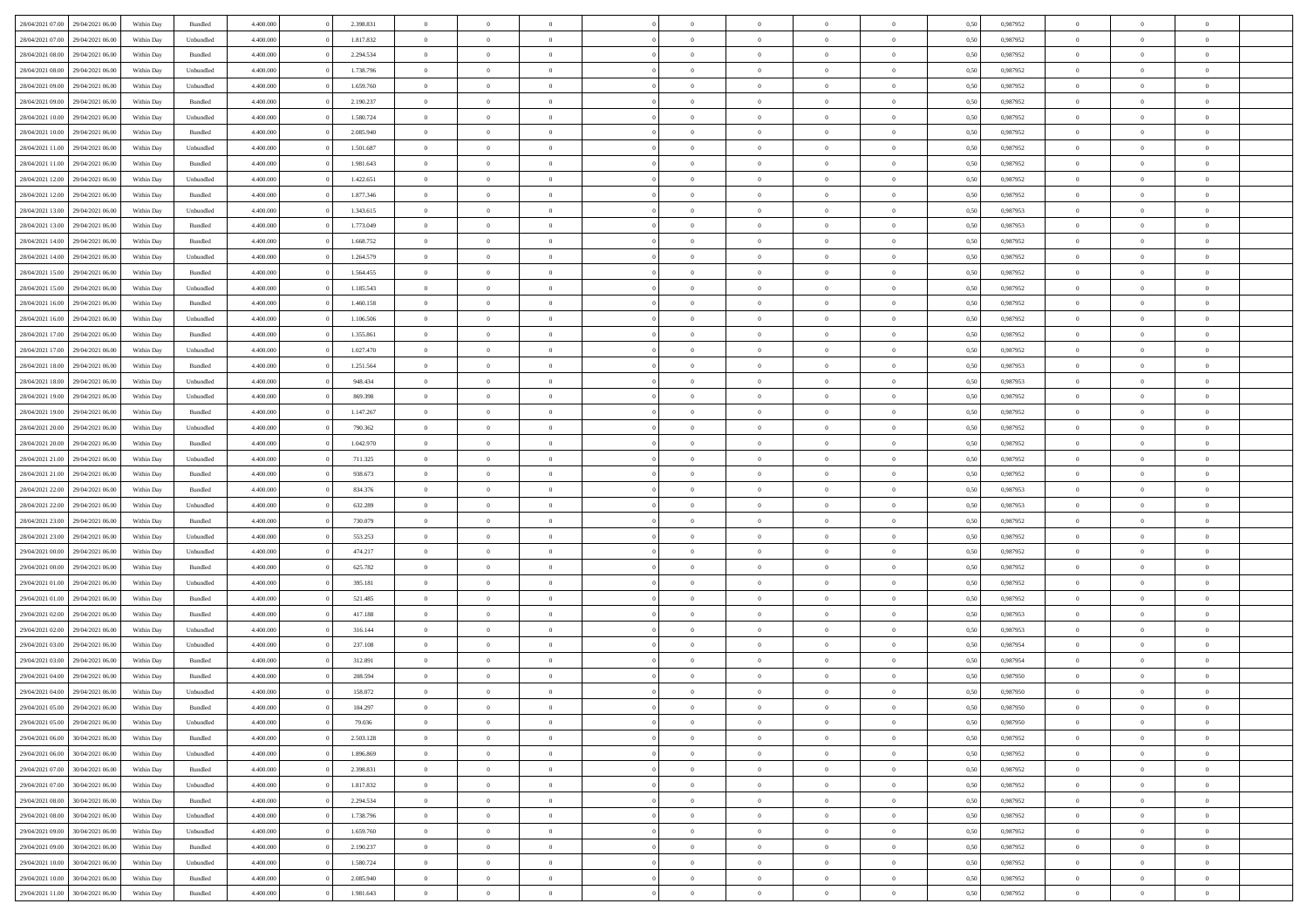| 29/04/2021 11:00<br>30/04/2021 06:00 | Within Day | Unbundled | 4.400,000 | 1.501.687 | $\overline{0}$ | $\theta$       | $\overline{0}$ | $\Omega$   | $\bf{0}$       | $\overline{0}$ | $\overline{0}$ | 0,50 | 0,987952 | $\Omega$       | $\theta$       | $\overline{0}$ |  |
|--------------------------------------|------------|-----------|-----------|-----------|----------------|----------------|----------------|------------|----------------|----------------|----------------|------|----------|----------------|----------------|----------------|--|
| 29/04/2021 12:00<br>30/04/2021 06:00 | Within Day | Unbundled | 4.400,000 | 1.422.651 | $\overline{0}$ | $\overline{0}$ | $\overline{0}$ | $\Omega$   | $\overline{0}$ | $\overline{0}$ | $\overline{0}$ | 0,50 | 0,987952 | $\theta$       | $\theta$       | $\overline{0}$ |  |
| 29/04/2021 12:00<br>30/04/2021 06:00 | Within Day | Bundled   | 4.400.000 | 1.877.346 | $\overline{0}$ | $\theta$       | $\alpha$       | $\sqrt{2}$ | $\overline{0}$ | $\overline{0}$ | $\Omega$       | 0,50 | 0,987952 | $\overline{0}$ | $\theta$       | $\theta$       |  |
| 29/04/2021 13:00<br>30/04/2021 06:00 | Within Day | Unbundled | 4.400,000 | 1.343.615 | $\overline{0}$ | $\theta$       | $\overline{0}$ | $\Omega$   | $\overline{0}$ | $\overline{0}$ | $\overline{0}$ | 0,50 | 0,987953 | $\overline{0}$ | $\theta$       | $\overline{0}$ |  |
| 29/04/2021 13:00<br>30/04/2021 06:00 | Within Day | Bundled   | 4.400,000 | 1.773.049 | $\overline{0}$ | $\theta$       | $\theta$       | $\Omega$   | $\overline{0}$ | $\overline{0}$ | $\theta$       | 0,50 | 0,987953 | $\theta$       | $\theta$       | $\theta$       |  |
| 29/04/2021 14:00<br>30/04/2021 06:00 | Within Day | Bundled   | 4.400.000 | 1.668.752 | $\overline{0}$ | $\overline{0}$ | $\overline{0}$ | $\sqrt{2}$ | $\overline{0}$ | $\overline{0}$ | $\overline{0}$ | 0,50 | 0,987952 | $\overline{0}$ | $\Omega$       | $\overline{0}$ |  |
| 29/04/2021 14:00<br>30/04/2021 06:00 | Within Day | Unbundled | 4.400,000 | 1.264.579 | $\overline{0}$ | $\theta$       | $\overline{0}$ | $\Omega$   | $\overline{0}$ | $\overline{0}$ | $\Omega$       | 0,50 | 0,987952 | $\overline{0}$ | $\Omega$       | $\overline{0}$ |  |
| 29/04/2021 15:00<br>30/04/2021 06:00 | Within Day | Unbundled | 4.400,000 | 1.185.543 | $\overline{0}$ | $\overline{0}$ | $\overline{0}$ | $\Omega$   | $\overline{0}$ | $\overline{0}$ | $\theta$       | 0,50 | 0,987952 | $\theta$       | $\theta$       | $\theta$       |  |
| 29/04/2021 15:00<br>30/04/2021 06:00 | Within Day | Bundled   | 4.400.000 | 1.564.455 | $\overline{0}$ | $\theta$       | $\overline{0}$ | $\Omega$   | $\overline{0}$ | $\overline{0}$ | $\Omega$       | 0,50 | 0,987952 | $\theta$       | $\Omega$       | $\overline{0}$ |  |
| 29/04/2021 16:00<br>30/04/2021 06:00 | Within Day | Bundled   | 4.400,000 | 1.460.158 | $\overline{0}$ | $\theta$       | $\overline{0}$ | $\Omega$   | $\theta$       | $\overline{0}$ | $\overline{0}$ | 0,50 | 0,987952 | $\theta$       | $\Omega$       | $\theta$       |  |
| 29/04/2021 16:00<br>30/04/2021 06:00 | Within Day | Unbundled | 4.400,000 | 1.106.506 | $\overline{0}$ | $\overline{0}$ | $\overline{0}$ | $\Omega$   | $\overline{0}$ | $\overline{0}$ | $\overline{0}$ | 0,50 | 0,987952 | $\overline{0}$ | $\overline{0}$ | $\overline{0}$ |  |
| 29/04/2021 17:00<br>30/04/2021 06:00 | Within Day | Bundled   | 4.400.000 | 1.355.861 | $\overline{0}$ | $\overline{0}$ | $\alpha$       | $\sqrt{2}$ | $\overline{0}$ | $\overline{0}$ | $\Omega$       | 0,50 | 0,987952 | $\theta$       | $\Omega$       | $\overline{0}$ |  |
| 29/04/2021 17:00<br>30/04/2021 06:00 | Within Day | Unbundled | 4.400,000 | 1.027.470 | $\overline{0}$ | $\theta$       | $\overline{0}$ | $\Omega$   | $\theta$       | $\overline{0}$ | $\overline{0}$ | 0,50 | 0,987952 | $\theta$       | $\Omega$       | $\theta$       |  |
| 29/04/2021 18:00<br>30/04/2021 06:00 | Within Dav | Bundled   | 4.400,000 | 1.251.564 | $\overline{0}$ | $\theta$       | $\overline{0}$ | $\Omega$   | $\overline{0}$ | $\overline{0}$ | $\overline{0}$ | 0,50 | 0,987953 | $\overline{0}$ | $\Omega$       | $\overline{0}$ |  |
| 29/04/2021 18:00<br>30/04/2021 06:00 | Within Day | Unbundled | 4.400.000 | 948.434   | $\overline{0}$ | $\theta$       | $\alpha$       | $\sqrt{2}$ | $\overline{0}$ | $\overline{0}$ | $\overline{0}$ | 0,50 | 0,987953 | $\theta$       | $\Omega$       | $\theta$       |  |
| 29/04/2021 19:00<br>30/04/2021 06:00 | Within Day | Bundled   | 4.400,000 | 1.147.267 | $\overline{0}$ | $\theta$       | $\overline{0}$ | $\Omega$   | $\overline{0}$ | $\overline{0}$ | $\overline{0}$ | 0,50 | 0,987952 | $\overline{0}$ | $\Omega$       | $\overline{0}$ |  |
| 29/04/2021 19:00<br>30/04/2021 06:00 | Within Day | Unbundled | 4.400,000 | 869,398   | $\overline{0}$ | $\overline{0}$ | $\overline{0}$ | $\Omega$   | $\overline{0}$ | $\overline{0}$ | $\theta$       | 0,50 | 0,987952 | $\theta$       | $\theta$       | $\theta$       |  |
| 29/04/2021 20:00<br>30/04/2021 06:00 | Within Day | Unbundled | 4.400.000 | 790.362   | $\overline{0}$ | $\overline{0}$ | $\overline{0}$ | $\sqrt{2}$ | $\overline{0}$ | $\overline{0}$ | $\overline{0}$ | 0,50 | 0,987952 | $\theta$       | $\Omega$       | $\overline{0}$ |  |
| 29/04/2021 20:00<br>30/04/2021 06:00 | Within Day | Bundled   | 4.400,000 | 1.042.970 | $\overline{0}$ | $\theta$       | $\overline{0}$ | $\Omega$   | $\theta$       | $\overline{0}$ | $\Omega$       | 0,50 | 0,987952 | $\theta$       | $\Omega$       | $\theta$       |  |
| 29/04/2021 21:00<br>30/04/2021 06:00 | Within Day | Unbundled | 4.400,000 | 711.325   | $\overline{0}$ | $\overline{0}$ | $\overline{0}$ | $\Omega$   | $\overline{0}$ | $\overline{0}$ | $\overline{0}$ | 0,50 | 0,987952 | $\overline{0}$ | $\overline{0}$ | $\overline{0}$ |  |
| 29/04/2021 21:00<br>30/04/2021 06:00 | Within Day | Bundled   | 4.400.000 | 938.673   | $\overline{0}$ | $\overline{0}$ | $\alpha$       | $\sqrt{2}$ | $\overline{0}$ | $\overline{0}$ | $\Omega$       | 0,50 | 0,987952 | $\theta$       | $\Omega$       | $\theta$       |  |
| 29/04/2021 22:00<br>30/04/2021 06:00 | Within Day | Unbundled | 4.400,000 | 632.289   | $\overline{0}$ | $\theta$       | $\overline{0}$ | $\Omega$   | $\theta$       | $\overline{0}$ | $\overline{0}$ | 0,50 | 0,987953 | $\Omega$       | $\Omega$       | $\theta$       |  |
| 29/04/2021 22:00<br>30/04/2021 06:00 | Within Day | Bundled   | 4.400,000 | 834.376   | $\overline{0}$ | $\overline{0}$ | $\overline{0}$ | $\Omega$   | $\overline{0}$ | $\overline{0}$ | $\overline{0}$ | 0,50 | 0,987953 | $\overline{0}$ | $\overline{0}$ | $\overline{0}$ |  |
| 29/04/2021 23:00<br>30/04/2021 06:00 | Within Day | Bundled   | 4.400.000 | 730.079   | $\overline{0}$ | $\overline{0}$ | $\alpha$       | $\sqrt{2}$ | $\overline{0}$ | $\overline{0}$ | $\Omega$       | 0,50 | 0,987952 | $\theta$       | $\Omega$       | $\overline{0}$ |  |
| 29/04/2021 23:00<br>30/04/2021 06:00 | Within Day | Unbundled | 4.400,000 | 553.253   | $\overline{0}$ | $\theta$       | $\overline{0}$ | $\Omega$   | $\overline{0}$ | $\overline{0}$ | $\overline{0}$ | 0,50 | 0,987952 | $\overline{0}$ | $\Omega$       | $\overline{0}$ |  |
| 30/04/2021 00:00<br>30/04/2021 06:00 | Within Day | Bundled   | 4.400,000 | 625.782   | $\overline{0}$ | $\theta$       | $\theta$       | $\Omega$   | $\overline{0}$ | $\overline{0}$ | $\theta$       | 0,50 | 0,987952 | $\overline{0}$ | $\Omega$       | $\theta$       |  |
| 30/04/2021 00:00<br>30/04/2021 06:00 | Within Day | Unbundled | 4.400.000 | 474.217   | $\overline{0}$ | $\overline{0}$ | $\alpha$       | $\sqrt{2}$ | $\overline{0}$ | $\overline{0}$ | $\overline{0}$ | 0,50 | 0,987952 | $\overline{0}$ | $\Omega$       | $\overline{0}$ |  |
| 30/04/2021 01:00<br>30/04/2021 06:00 | Within Day | Unbundled | 4.400.000 | 395.181   | $\overline{0}$ | $\theta$       | $\overline{0}$ | $\Omega$   | $\theta$       | $\overline{0}$ | $\Omega$       | 0,50 | 0,987952 | $\theta$       | $\Omega$       | $\theta$       |  |
| 30/04/2021 01:00<br>30/04/2021 06:00 | Within Day | Bundled   | 4.400,000 | 521.485   | $\overline{0}$ | $\theta$       | $\overline{0}$ | $\Omega$   | $\overline{0}$ | $\overline{0}$ | $\theta$       | 0,50 | 0,987952 | $\theta$       | $\theta$       | $\theta$       |  |
| 30/04/2021 02:00<br>30/04/2021 06:00 | Within Day | Unbundled | 4.400.000 | 316.144   | $\overline{0}$ | $\theta$       | $\overline{0}$ | $\Omega$   | $\overline{0}$ | $\overline{0}$ | $\overline{0}$ | 0,50 | 0,987953 | $\theta$       | $\Omega$       | $\overline{0}$ |  |
| 30/04/2021 02:00<br>30/04/2021 06:00 | Within Day | Bundled   | 4.400.000 | 417.188   | $\overline{0}$ | $\overline{0}$ | $\overline{0}$ | $\Omega$   | $\overline{0}$ | $\overline{0}$ | $\overline{0}$ | 0,50 | 0,987953 | $\theta$       | $\overline{0}$ | $\overline{0}$ |  |
| 30/04/2021 03:00<br>30/04/2021 06:00 | Within Day | Unbundled | 4.400,000 | 237.108   | $\overline{0}$ | $\overline{0}$ | $\overline{0}$ | $\Omega$   | $\overline{0}$ | $\overline{0}$ | $\overline{0}$ | 0,50 | 0,987954 | $\overline{0}$ | $\overline{0}$ | $\overline{0}$ |  |
| 30/04/2021 03:00<br>30/04/2021 06:00 | Within Day | Bundled   | 4.400.000 | 312.891   | $\overline{0}$ | $\overline{0}$ | $\alpha$       | $\sqrt{2}$ | $\overline{0}$ | $\overline{0}$ | $\Omega$       | 0,50 | 0,987954 | $\theta$       | $\Omega$       | $\theta$       |  |
| 30/04/2021 04:00<br>30/04/2021 06:00 | Within Day | Unbundled | 4.400.000 | 158.072   | $\overline{0}$ | $\overline{0}$ | $\overline{0}$ | $\Omega$   | $\bf{0}$       | $\overline{0}$ | $\overline{0}$ | 0,50 | 0,987950 | $\bf{0}$       | $\overline{0}$ | $\overline{0}$ |  |
| 30/04/2021 04:00<br>30/04/2021 06:00 | Within Day | Bundled   | 4.400,000 | 208,594   | $\overline{0}$ | $\theta$       | $\overline{0}$ | $\Omega$   | $\overline{0}$ | $\overline{0}$ | $\overline{0}$ | 0,50 | 0,987950 | $\overline{0}$ | $\Omega$       | $\overline{0}$ |  |
| 30/04/2021 06:00<br>01/05/2021 06:00 | Within Day | Bundled   | 4.400.000 | 2.503.128 | $\overline{0}$ | $\theta$       | $\Omega$       | $\sqrt{2}$ | $\theta$       | $\overline{0}$ | $\Omega$       | 0,50 | 0,987952 | $\theta$       | $\Omega$       | $\overline{0}$ |  |
| 30/04/2021 06:00 01/05/2021 06:00    | Within Day | Unbundled | 4.400.000 | 1.896.869 | $\overline{0}$ | $\overline{0}$ | $\Omega$       | $\Omega$   | $\bf{0}$       | $\overline{0}$ | $\overline{0}$ | 0,50 | 0,987952 | $\theta$       | $\overline{0}$ | $\theta$       |  |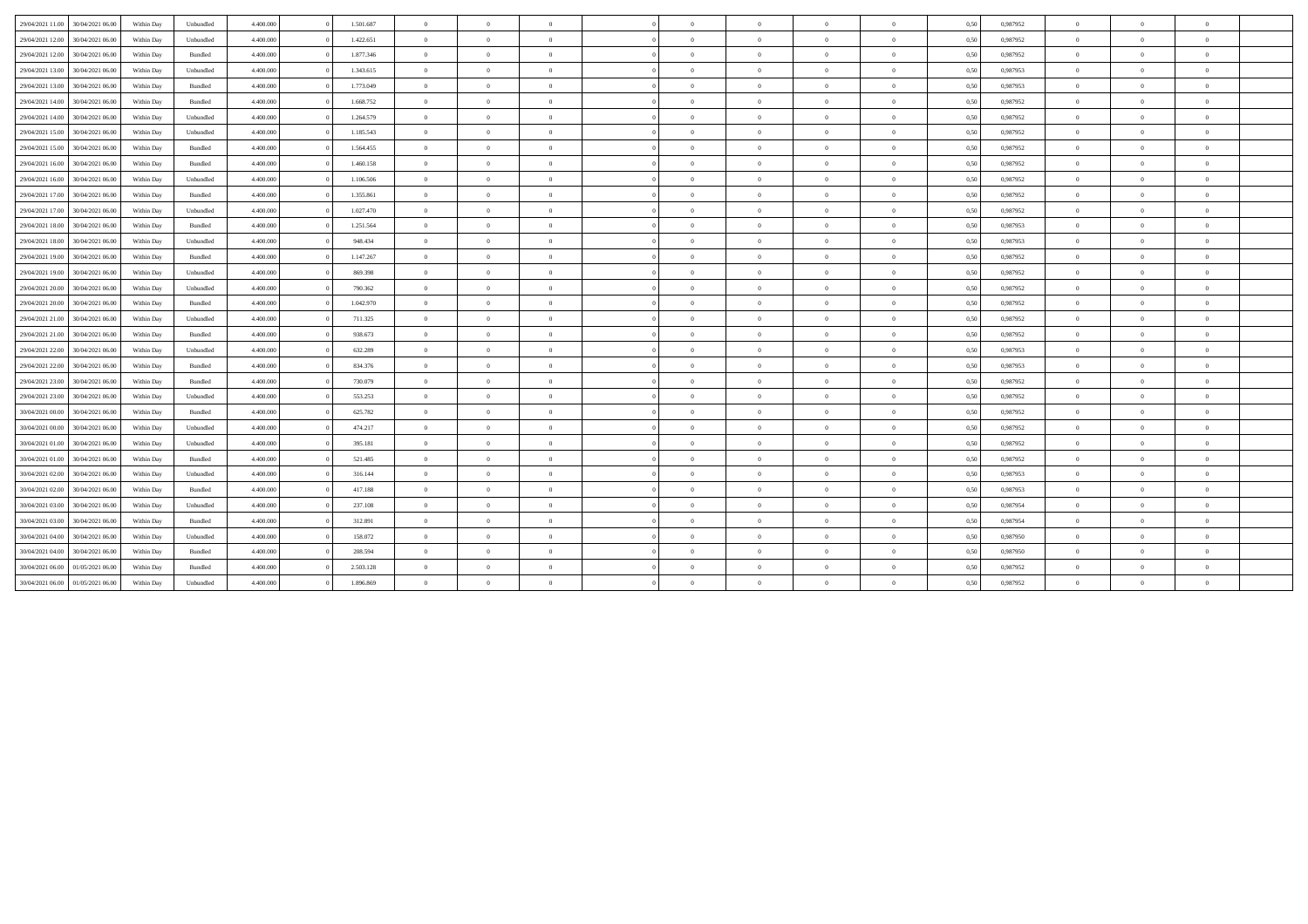## **SNAM RETE GAS**

**Transportation capacity at Exit Point interconnected with foreign pipelines**

**Update to 29/04/2021 of offered and assigned capacity in auction day-ahead and within-day**

**Thermal Year 2020/2021**

(Values in Ncm/day (0° C; 1,01325 bar) - 1 Scm=0,94794378 Ncm; Prices in c/Ncm)

**Exit Point**

**GORIZIA**

|                  | Timeframe        |                     |                          |                             |                                             |           | <b>Offered capacity</b> |                | <b>Assigned capacity</b> | Day-Ahead                                |                         |                                  | <b>Total Prices</b>              |                                             |                     |                         | <b>SRG Prices</b>         |                                  |                                              |      |
|------------------|------------------|---------------------|--------------------------|-----------------------------|---------------------------------------------|-----------|-------------------------|----------------|--------------------------|------------------------------------------|-------------------------|----------------------------------|----------------------------------|---------------------------------------------|---------------------|-------------------------|---------------------------|----------------------------------|----------------------------------------------|------|
| From             | To               | <b>Auction type</b> | Offered<br>capacity type | Transportati<br>on capacity | Assigned<br>capacity<br>(before<br>auction) | Firm      | Interruptible           | Firm           | Interruptible            | Interrupted<br>Capacity<br>Interruptible | Reserve price -<br>Firm | <b>Auction premium</b><br>- Firm | Reserve price -<br>Interruptible | <b>Auction premium</b><br>$-$ Interruptible | <b>Split factor</b> | Reserve price -<br>Firm | Auction<br>premium - Firm | Reserve price -<br>Interruptible | <b>Auction</b><br>premium -<br>Interruptible | Note |
| 01/04/2021 06:00 | 02/04/2021 06:00 | Day Ahead           | Unbundled                | 4.641.625                   |                                             | 2.001.035 | $\overline{0}$          | $\overline{0}$ | $\overline{0}$           |                                          | $\theta$                | $\overline{0}$                   | $\overline{0}$                   | $\overline{0}$                              | 0,50                | 0,009365                | $\theta$                  | 0,009365                         | $\overline{0}$                               |      |
| 01/04/2021 06:00 | 02/04/2021 06:00 | Day Ahead           | Bundled                  | 4.641.625                   |                                             | 2.640.588 | $\overline{0}$          | $\Omega$       | $\overline{0}$           |                                          | $\overline{0}$          | $\theta$                         | $\Omega$                         | $\overline{0}$                              | 0,50                | 0,009365                | $\bf{0}$                  | 0,009365                         | $\bf{0}$                                     |      |
| 02/04/2021 06:00 | 03/04/2021 06:00 | Day Ahead           | Bundled                  | 4.641.625                   |                                             | 2.640.588 | $\overline{0}$          | $\Omega$       | $\theta$                 |                                          | $\Omega$                |                                  |                                  | $\theta$                                    | 0,50                | 0,009365                | $\theta$                  | 0,009365                         | $\overline{0}$                               |      |
| 02/04/2021 06:00 | 03/04/2021 06:00 | Day Ahead           | Unbundled                | 4.641.625                   |                                             | 2.001.035 | $\overline{0}$          | $\overline{0}$ | $\Omega$                 |                                          | $\theta$                | $\theta$                         | $\Omega$                         | $\theta$                                    | 0,50                | 0.009365                | $\overline{0}$            | 0.009365                         | $\theta$                                     |      |
| 03/04/2021 06:00 | 04/04/2021 06.00 | Day Ahead           | Bundled                  | 4.641.625                   |                                             | 2.640.588 | $\overline{0}$          | $\theta$       | $\theta$                 |                                          | $\theta$                | $\theta$                         | $\overline{0}$                   | $\overline{0}$                              | 0,50                | 0,009365                | $\theta$                  | 0,009365                         | $\overline{0}$                               |      |
| 03/04/2021 06:00 | 04/04/2021 06:00 | Day Ahead           | Unbundled                | 4.641.625                   |                                             | 2.001.035 | $\overline{0}$          | $\Omega$       | $\Omega$                 |                                          | $\theta$                | $\theta$                         | $\Omega$                         | $\theta$                                    | 0,50                | 0.009365                | $\theta$                  | 0.009365                         | $\theta$                                     |      |
| 04/04/2021 06:00 | 05/04/2021 06:00 | Day Ahead           | Unbundled                | 4.641.625                   |                                             | 2.001.035 | $\overline{0}$          | $\theta$       | $\theta$                 |                                          | $\theta$                | $\sqrt{2}$                       | $\Omega$                         | $\theta$                                    | 0,50                | 0.009365                | $\mathbf{0}$              | 0.009365                         | $\theta$                                     |      |
| 04/04/2021 06:00 | 05/04/2021 06:00 | Day Ahead           | Bundled                  | 4.641.625                   |                                             | 2.640.588 | $\overline{0}$          | $\Omega$       | $\Omega$                 |                                          | $\theta$                | $\theta$                         | $\Omega$                         | $\theta$                                    | 0,50                | 0,009365                | $\theta$                  | 0,009365                         | $\Omega$                                     |      |
| 05/04/2021 06:00 | 06/04/2021 06:00 | Day Ahead           | Bundled                  | 4.641.625                   |                                             | 2.640.588 | $\overline{0}$          | $\Omega$       | $\Omega$                 |                                          | $\theta$                | $\sqrt{2}$                       | $\Omega$                         | $\theta$                                    | 0.50                | 0.009365                | $\Omega$                  | 0.009365                         | $\theta$                                     |      |
| 05/04/2021 06:00 | 06/04/2021 06.00 | Day Ahead           | Unbundled                | 4.641.625                   |                                             | 2.001.035 | $\Omega$                | $\Omega$       | $\Omega$                 |                                          | $\theta$                | $\theta$                         |                                  | $\theta$                                    | 0,50                | 0,009365                | $\theta$                  | 0,009365                         | $\Omega$                                     |      |
| 06/04/2021 06:00 | 07/04/2021 06:00 | Day Ahead           | Bundled                  | 4.641.625                   |                                             | 2.640.588 | $\overline{0}$          | $\overline{0}$ | $\theta$                 |                                          | $\theta$                | $\theta$                         | $\Omega$                         | $\theta$                                    | 0.50                | 0.009365                | $\Omega$                  | 0.009365                         | $\theta$                                     |      |
| 06/04/2021 06:00 | 07/04/2021 06.00 | Day Ahead           | Unbundled                | 4.641.625                   |                                             | 2.001.035 | $\overline{0}$          | $\overline{0}$ | $\theta$                 |                                          | $\theta$                | $\bf{0}$                         | $\overline{0}$                   | $\overline{0}$                              | 0,50                | 0,009365                | $\overline{0}$            | 0,009365                         | $\overline{0}$                               |      |
| 07/04/2021 06:00 | 08/04/2021 06:00 | Day Ahead           | Bundled                  | 4.641.625                   |                                             | 2.640.588 | $\overline{0}$          | $\Omega$       | $\theta$                 |                                          | $\theta$                | $\theta$                         | $\Omega$                         | $\overline{0}$                              | 0.50                | 0.009365                | $\theta$                  | 0.009365                         | $\overline{0}$                               |      |
| 07/04/2021 06:00 | 08/04/2021 06:00 | Day Ahead           | Unbundled                | 4.641.625                   |                                             | 2.001.035 | $\overline{0}$          | $\overline{0}$ | $\Omega$                 |                                          | $\theta$                | $\theta$                         | $\Omega$                         | $\overline{0}$                              | 0,50                | 0.009365                | $\bf{0}$                  | 0.009365                         | $\overline{0}$                               |      |
| 08/04/2021 06:00 | 09/04/2021 06:00 | Day Ahead           | Bundled                  | 4.641.625                   |                                             | 2.640.588 | $\overline{0}$          | $\Omega$       | $\theta$                 |                                          | $\theta$                | $\theta$                         | $\Omega$                         | $\overline{0}$                              | 0,50                | 0,009365                | $\theta$                  | 0,009365                         | $\overline{0}$                               |      |
| 08/04/2021 06:00 | 09/04/2021 06:00 | Day Ahead           | Unbundled                | 4.641.625                   |                                             | 2.001.035 | $\overline{0}$          | $\Omega$       | $\Omega$                 |                                          | $\theta$                | $\Omega$                         | $\Omega$                         | $\theta$                                    | 0,50                | 0.009365                | $\theta$                  | 0.009365                         | $\theta$                                     |      |
| 09/04/2021 06:00 | 10/04/2021 06:00 | Day Ahead           | Unbundled                | 4.641.625                   |                                             | 2.001.035 | $\overline{0}$          | $\theta$       | $\Omega$                 |                                          | $\Omega$                | $\sqrt{2}$                       | $\Omega$                         | $\theta$                                    | 0,50                | 0,009365                | $\theta$                  | 0,009365                         | $\theta$                                     |      |
| 09/04/2021 06:00 | 10/04/2021 06:00 | Day Ahead           | Bundled                  | 4.641.625                   |                                             | 2.640.588 | $\overline{0}$          | $\Omega$       | $\Omega$                 |                                          | $\theta$                | $\theta$                         | $\Omega$                         | $\overline{0}$                              | 0,50                | 0,009365                | $\theta$                  | 0,009365                         | $\overline{0}$                               |      |
| 10/04/2021 06:00 | 11/04/2021 06:00 | Day Ahead           | Bundled                  | 4.641.625                   |                                             | 2.640.588 | $\overline{0}$          | $\theta$       | $\Omega$                 |                                          | $\theta$                | $\Omega$                         | $\Omega$                         | $\overline{0}$                              | 0.50                | 0.009365                | $\overline{0}$            | 0.009365                         | $\theta$                                     |      |
| 10/04/2021 06:00 | 11/04/2021 06.00 | Day Ahead           | Unbundled                | 4.641.625                   |                                             | 2.001.035 | $\overline{0}$          | $\overline{0}$ | $\Omega$                 |                                          | $\theta$                | $\theta$                         | $\Omega$                         | $\overline{0}$                              | 0,50                | 0,009365                | $\theta$                  | 0,009365                         | $\overline{0}$                               |      |
| 11/04/2021 06:00 | 12/04/2021 06:00 | Day Ahead           | Bundled                  | 4.641.625                   |                                             | 2.640.588 | $\theta$                | $\theta$       | $\theta$                 |                                          | $\theta$                | $\Omega$                         | $\Omega$                         | $\theta$                                    | 0.50                | 0.009365                | $\Omega$                  | 0.009365                         | $\theta$                                     |      |
| 11/04/2021 06:00 | 12/04/2021 06:00 | Day Ahead           | Unbundled                | 4.641.625                   |                                             | 2.001.035 | $\overline{0}$          | $\Omega$       | $\Omega$                 |                                          | $\Omega$                | $\theta$                         | $\Omega$                         | $\theta$                                    | 0,50                | 0,009365                | $\theta$                  | 0.009365                         | $\theta$                                     |      |
| 12/04/2021 06:00 | 13/04/2021 06:00 | Day Ahead           | Unbundled                | 4.641.625                   |                                             | 2.001.035 | $\overline{0}$          | $\overline{0}$ | $\overline{0}$           |                                          | $\theta$                | $\theta$                         |                                  | $\overline{0}$                              | 0,50                | 0,009365                | $\theta$                  | 0.009365                         | $\overline{0}$                               |      |
| 12/04/2021 06:00 | 13/04/2021 06:00 | Day Ahead           | Bundled                  | 4.641.625                   |                                             | 2.640.588 | $\overline{0}$          | $\overline{0}$ | $\theta$                 |                                          | $\theta$                | $\theta$                         | $\Omega$                         | $\theta$                                    | 0,50                | 0,009365                | $\,$ 0 $\,$               | 0,009365                         | $\overline{0}$                               |      |
| 13/04/2021 06:00 | 14/04/2021 06.00 | Day Ahead           | Bundled                  | 4.641.625                   |                                             | 2.640.588 | $\overline{0}$          | $\theta$       | $\theta$                 |                                          | $\theta$                | $\overline{0}$                   | $\overline{0}$                   | $\overline{0}$                              | 0,50                | 0,009365                | $\theta$                  | 0,009365                         | $\overline{0}$                               |      |
| 13/04/2021 06:00 | 14/04/2021 06:00 | Day Ahead           | Unbundled                | 4.641.625                   |                                             | 2.001.035 | $\overline{0}$          | $\Omega$       | $\Omega$                 |                                          | $\Omega$                | $\Omega$                         |                                  | $\overline{0}$                              | 0,50                | 0,009365                | $\theta$                  | 0,009365                         | $\theta$                                     |      |
| 14/04/2021 06:00 | 15/04/2021 06.00 | Day Ahead           | Bundled                  | 4.641.625                   |                                             | 2.640.588 | $\,$ 0 $\,$             | $\theta$       | $\Omega$                 |                                          | $\theta$                | $\sqrt{2}$                       | $\Omega$                         | $\overline{0}$                              | 0,50                | 0,009365                | $\,$ 0 $\,$               | 0.009365                         | $\overline{0}$                               |      |
| 14/04/2021 06:00 | 15/04/2021 06:00 | Day Ahead           | Unbundled                | 4.641.625                   |                                             | 2.001.035 | $\overline{0}$          | $\Omega$       | $\Omega$                 |                                          | $\Omega$                | $\theta$                         | $\Omega$                         | $\overline{0}$                              | 0,50                | 0,009365                | $\theta$                  | 0,009365                         | $\theta$                                     |      |
| 15/04/2021 06:00 | 16/04/2021 06:00 | Day Ahead           | Bundled                  | 4.641.625                   |                                             | 2.640.588 | $\overline{0}$          | $\theta$       | $\theta$                 |                                          | $\theta$                | $\theta$                         | $\Omega$                         | $\theta$                                    | 0.50                | 0.009365                | $\Omega$                  | 0.009365                         | $\theta$                                     |      |
| 15/04/2021 06:00 | 16/04/2021 06.0  | Day Ahead           | Unbundled                | 4.641.625                   |                                             | 2.001.035 | $\overline{0}$          | $\theta$       | $\Omega$                 |                                          | $\theta$                | $\theta$                         | $\Omega$                         | $\overline{0}$                              | 0,50                | 0,009365                | $\theta$                  | 0,009365                         | $\overline{0}$                               |      |
| 16/04/2021 06:00 | 17/04/2021 06:00 | Day Ahead           | Unbundled                | 4.641.625                   |                                             | 2.001.035 | $\overline{0}$          | $\theta$       | $\Omega$                 |                                          | $\theta$                | $\theta$                         | $\Omega$                         | $\overline{0}$                              | 0,50                | 0.009365                | $\theta$                  | 0.009365                         | $\theta$                                     |      |
| 16/04/2021 06:00 | 17/04/2021 06:00 | Day Ahead           | Bundled                  | 4.641.625                   |                                             | 2.640.588 | $\overline{0}$          | $\theta$       | $\Omega$                 |                                          | $\theta$                | $\theta$                         | $\Omega$                         | $\overline{0}$                              | 0.50                | 0.009365                | $\overline{0}$            | 0.009365                         | $\theta$                                     |      |
| 17/04/2021 06:00 | 18/04/2021 06:00 | Day Ahead           | Bundled                  | 4.641.625                   |                                             | 2.640.588 | $\overline{0}$          | $\theta$       | $\Omega$                 |                                          | $\theta$                | $\theta$                         |                                  | $\theta$                                    | 0.50                | 0.009365                | $\theta$                  | 0.009365                         | $\Omega$                                     |      |
| 17/04/2021 06:00 | 18/04/2021 06:00 | Day Ahead           | Unbundled                | 4.641.625                   |                                             | 2.001.035 | $\overline{0}$          | $\overline{0}$ | $\theta$                 |                                          | $\theta$                | $\theta$                         | $\Omega$                         | $\overline{0}$                              | 0.50                | 0.009365                | $\theta$                  | 0.009365                         | $\overline{0}$                               |      |
| 18/04/2021 06:00 | 19/04/2021 06:00 | Day Ahead           | Unbundled                | 4.641.625                   |                                             | 2.001.035 | $\overline{0}$          | $\Omega$       | $\theta$                 |                                          | $\theta$                | $\theta$                         | $\Omega$                         | $\overline{0}$                              | 0,50                | 0,009365                | $\bf{0}$                  | 0,009365                         | $\bf{0}$                                     |      |
| 18/04/2021 06:00 | 19/04/2021 06.00 | Day Ahead           | Bundled                  | 4.641.625                   |                                             | 2.640.588 | $\overline{0}$          | $\Omega$       | $\Omega$                 |                                          | $\Omega$                |                                  |                                  | $\theta$                                    | 0,50                | 0,009365                | $\theta$                  | 0,009365                         | $\overline{0}$                               |      |
| 19/04/2021 06:00 | 20/04/2021 06:00 | Day Ahead           | Bundled                  | 4.641.625                   |                                             | 2.640.588 | $\overline{0}$          | $\Omega$       | $\Omega$                 |                                          | $\Omega$                | $\Omega$                         |                                  | $\theta$                                    | 0,50                | 0,009365                | $\theta$                  | 0,009365                         | $\overline{0}$                               |      |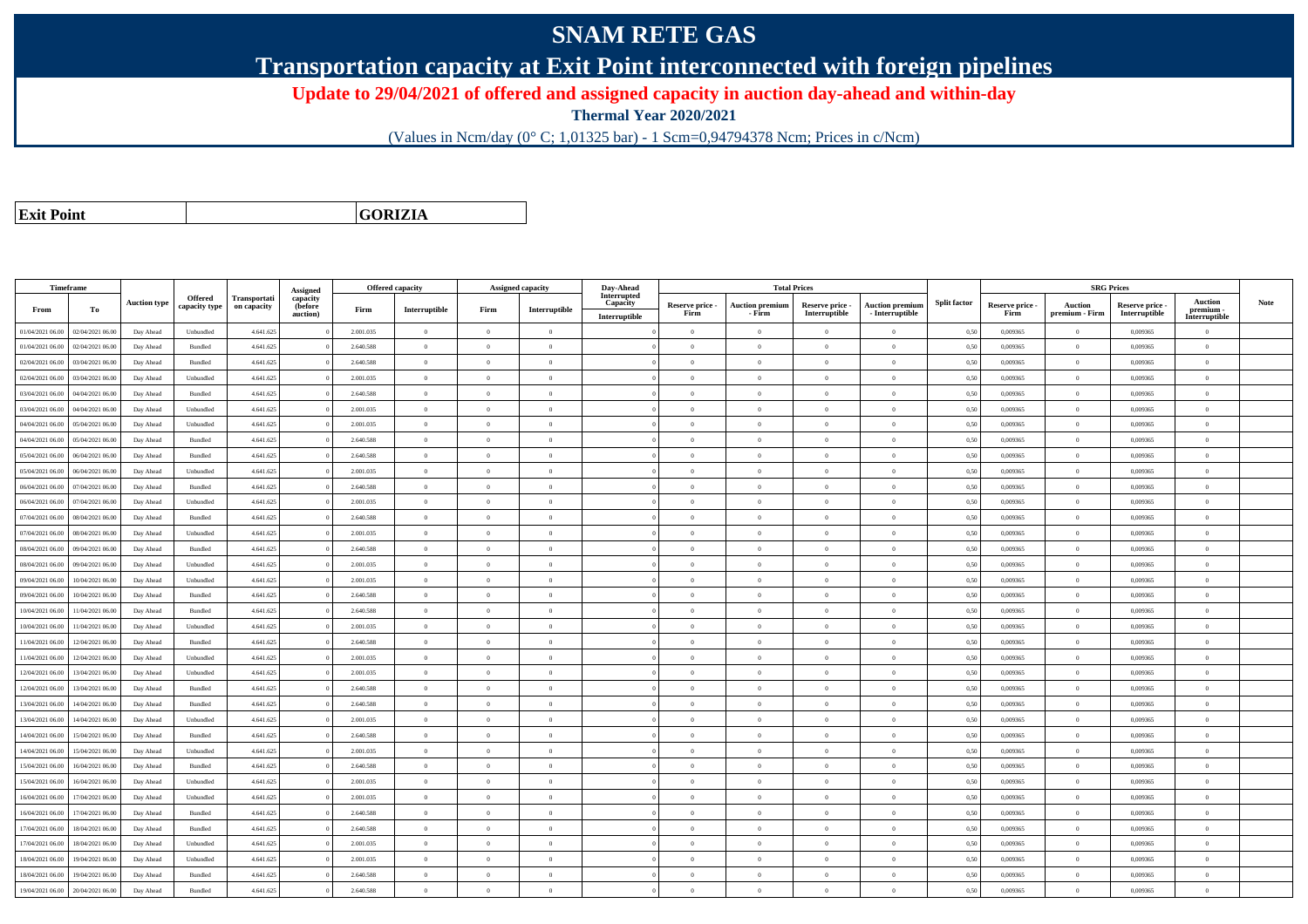| 19/04/2021 06:00 20/04/2021 06:00            | Day Ahead  | Unbundled | 4.641.625 | 2.001.035 | $\overline{0}$ | $\overline{0}$ |                | $\overline{0}$ | $\theta$       |                | $\theta$       | 0,50 | 0,009365 | $\theta$       | 0,009365       | $\theta$       |  |
|----------------------------------------------|------------|-----------|-----------|-----------|----------------|----------------|----------------|----------------|----------------|----------------|----------------|------|----------|----------------|----------------|----------------|--|
| 20/04/2021 06:00<br>21/04/2021 06.00         | Day Ahead  | Bundled   | 4.641.625 | 2.640.588 | $\bf{0}$       | $\bf{0}$       | $\bf{0}$       | $\overline{0}$ | $\theta$       | $\overline{0}$ | $\bf{0}$       | 0,50 | 0,009365 | $\,$ 0 $\,$    | 0,009365       | $\overline{0}$ |  |
| 20/04/2021 06:00<br>21/04/2021 06:00         | Day Ahead  | Unbundled | 4.641.625 | 2.001.035 | $\overline{0}$ | $\bf{0}$       | $\overline{0}$ | $\bf{0}$       | $\bf{0}$       | $\overline{0}$ | $\bf{0}$       | 0.50 | 0.009365 | $\bf{0}$       | 0.009365       | $\overline{0}$ |  |
| 21/04/2021 06:00<br>22/04/2021 06:00         | Day Ahead  | Bundled   | 4.641.625 | 2.640.588 | $\overline{0}$ | $\theta$       | $\overline{0}$ | $\theta$       | $\theta$       | $\overline{0}$ | $\bf{0}$       | 0,50 | 0,009365 | $\,$ 0 $\,$    | 0,009365       | $\overline{0}$ |  |
| 21/04/2021 06:00<br>22/04/2021 06.00         | Day Ahead  | Unbundled | 4.641.625 | 2.001.035 | $\overline{0}$ | $\overline{0}$ | $\bf{0}$       | $\overline{0}$ | $\theta$       | $\overline{0}$ | $\bf{0}$       | 0,50 | 0,009365 | $\,$ 0 $\,$    | 0,009365       | $\overline{0}$ |  |
| 22/04/2021 06:00<br>23/04/2021 06:00         | Day Ahead  | Unbundled | 4.641.625 | 2.001.035 | $\overline{0}$ | $\overline{0}$ | $\overline{0}$ | $\overline{0}$ | $\overline{0}$ | $\Omega$       | $\bf{0}$       | 0.50 | 0.009365 | $\bf{0}$       | 0,009365       | $\overline{0}$ |  |
| 22/04/2021 06:00<br>23/04/2021 06:00         | Day Ahead  | Bundled   | 4.641.625 | 2.640.588 | $\bf{0}$       | $\overline{0}$ | $\overline{0}$ | $\overline{0}$ | $\overline{0}$ | $\overline{0}$ | $\bf{0}$       | 0,50 | 0,009365 | $\,$ 0 $\,$    | 0,009365       | $\overline{0}$ |  |
| 23/04/2021 06:00<br>24/04/2021 06.00         | Day Ahead  | Unbundled | 4.641.625 | 2.001.035 | $\overline{0}$ | $\overline{0}$ | $\overline{0}$ | $\overline{0}$ | $\overline{0}$ | $\overline{0}$ | $\bf{0}$       | 0,50 | 0,009365 | $\,$ 0 $\,$    | 0,009365       | $\overline{0}$ |  |
|                                              |            |           |           |           |                |                |                |                |                |                |                |      |          |                |                |                |  |
| 23/04/2021 06:00<br>24/04/2021 06:00         | Day Ahead  | Bundled   | 4.641.625 | 2.640.588 | $\overline{0}$ | $\overline{0}$ | $\overline{0}$ | $\bf{0}$       | $\overline{0}$ | $\overline{0}$ | $\bf{0}$       | 0.50 | 0.009365 | $\bf{0}$       | 0.009365       | $\overline{0}$ |  |
| 24/04/2021 06:00<br>25/04/2021 06:00         | Day Ahead  | Unbundled | 4.641.625 | 2.001.035 | $\bf{0}$       | $\bf{0}$       | $\overline{0}$ | $\overline{0}$ | $\overline{0}$ | $\overline{0}$ | $\bf{0}$       | 0,50 | 0,009365 | $\bf{0}$       | 0,009365       | $\overline{0}$ |  |
| 24/04/2021 06:00<br>25/04/2021 06.00         | Day Ahead  | Bundled   | 4.641.625 | 2.640.588 | $\bf{0}$       | $\overline{0}$ | $\bf{0}$       | $\overline{0}$ | $\bf{0}$       | $\overline{0}$ | $\bf{0}$       | 0,50 | 0,009365 | $\,$ 0 $\,$    | 0,009365       | $\overline{0}$ |  |
| 25/04/2021 06:00<br>26/04/2021 06:00         | Day Ahead  | Unbundled | 4.641.625 | 2.001.035 | $\overline{0}$ | $\overline{0}$ | $\overline{0}$ | $\bf{0}$       | $\bf{0}$       | $\overline{0}$ | $\bf{0}$       | 0.50 | 0.009365 | $\bf{0}$       | 0.009365       | $\overline{0}$ |  |
| 25/04/2021 06:00<br>26/04/2021 06:00         | Day Ahead  | Bundled   | 4.641.625 | 2.640.588 | $\overline{0}$ | $\overline{0}$ | $\overline{0}$ | $\overline{0}$ | $\theta$       | $\overline{0}$ | $\bf{0}$       | 0,50 | 0,009365 | $\,$ 0 $\,$    | 0,009365       | $\overline{0}$ |  |
| 26/04/2021 06:00<br>27/04/2021 06.00         | Day Ahead  | Bundled   | 4.641.625 | 2.640.588 | $\overline{0}$ | $\overline{0}$ | $\bf{0}$       | $\overline{0}$ | $\theta$       | $\overline{0}$ | $\bf{0}$       | 0,50 | 0,009365 | $\,$ 0 $\,$    | 0,009365       | $\overline{0}$ |  |
| 26/04/2021 06:00<br>27/04/2021 06:00         | Day Ahead  | Unbundled | 4.641.625 | 2.001.035 | $\overline{0}$ | $\overline{0}$ | $\overline{0}$ | $\bf{0}$       | $\theta$       | $\Omega$       | $\bf{0}$       | 0.50 | 0.009365 | $\bf{0}$       | 0.009365       | $\overline{0}$ |  |
| 27/04/2021 06:00<br>28/04/2021 06:00         | Day Ahead  | Unbundled | 4.641.625 | 2.001.035 | $\overline{0}$ | $\overline{0}$ | $\overline{0}$ | $\overline{0}$ | $\overline{0}$ | $\overline{0}$ | $\bf{0}$       | 0,50 | 0,009365 | $\bf{0}$       | 0,009365       | $\overline{0}$ |  |
| 27/04/2021 06:00<br>28/04/2021 06.00         | Day Ahead  | Bundled   | 4.641.625 | 2.640.588 | $\overline{0}$ | $\overline{0}$ | $\overline{0}$ | $\overline{0}$ | $\theta$       | $\overline{0}$ | $\bf{0}$       | 0,50 | 0,009365 | $\,$ 0 $\,$    | 0,009365       | $\overline{0}$ |  |
| 28/04/2021 06:00<br>29/04/2021 06:00         | Day Ahead  | Unbundled | 4.641.625 | 2.001.035 | $\overline{0}$ | $\overline{0}$ | $\overline{0}$ | $\bf{0}$       | $\overline{0}$ | $\overline{0}$ | $\bf{0}$       | 0.50 | 0.009365 | $\bf{0}$       | 0.009365       | $\overline{0}$ |  |
| 28/04/2021 06:00<br>29/04/2021 06:00         | Day Ahead  | Bundled   | 4.641.625 | 2.640.588 | $\bf{0}$       | $\overline{0}$ | $\overline{0}$ | $\overline{0}$ | $\overline{0}$ | $\overline{0}$ | $\bf{0}$       | 0,50 | 0,009365 | $\,$ 0 $\,$    | 0,009365       | $\overline{0}$ |  |
| 29/04/2021 06:00<br>30/04/2021 06.00         | Day Ahead  | Unbundled | 4.641.625 | 2.001.035 | $\bf{0}$       | $\overline{0}$ | $\bf{0}$       | $\bf{0}$       | $\overline{0}$ | $\overline{0}$ | $\bf{0}$       | 0,50 | 0,009365 | $\,$ 0 $\,$    | 0,009365       | $\overline{0}$ |  |
|                                              |            |           |           |           |                |                |                |                |                |                |                |      |          |                |                |                |  |
| 29/04/2021 06:00<br>30/04/2021 06:00         | Day Ahead  | Bundled   | 4.641.625 | 2.640.588 | $\overline{0}$ | $\overline{0}$ | $\overline{0}$ | $\overline{0}$ | $\bf{0}$       | $\overline{0}$ | $\bf{0}$       | 0.50 | 0.009365 | $\bf{0}$       | 0.009365       | $\overline{0}$ |  |
| 30/04/2021 06:00<br>01/05/2021 06:00         | Day Ahead  | Bundled   | 4.641.625 | 2.640.588 | $\overline{0}$ | $\overline{0}$ | $\overline{0}$ | $\overline{0}$ | $\theta$       | $\overline{0}$ | $\bf{0}$       | 0,50 | 0,009365 | $\theta$       | 0,009365       | $\overline{0}$ |  |
| 30/04/2021 06:00<br>01/05/2021 06.00         | Day Ahead  | Unbundled | 4.641.625 | 2.001.035 | $\bf{0}$       | $\overline{0}$ | $\bf{0}$       | $\overline{0}$ | $\theta$       | $\overline{0}$ | $\bf{0}$       | 0,50 | 0,009365 | $\,$ 0 $\,$    | 0,009365       | $\overline{0}$ |  |
| 01/04/2021 06:00<br>02/04/2021 06:00         | Within Day | Unbundled | 4.641.625 | 2.001.035 | $\overline{0}$ | $\overline{0}$ | $\overline{0}$ | $\overline{0}$ | $\overline{0}$ | $\Omega$       | $\bf{0}$       | 0.50 | 0.936523 | $\bf{0}$       | $\overline{0}$ | $\overline{0}$ |  |
| 01/04/2021 06:00<br>02/04/2021 06:00         | Within Day | Bundled   | 4.641.625 | 2.640.587 | $\bf{0}$       | $\overline{0}$ | $\overline{0}$ | $\overline{0}$ | $\overline{0}$ | $\overline{0}$ | $\bf{0}$       | 0,50 | 0,936523 | $\theta$       | $\theta$       | $\overline{0}$ |  |
| 01/04/2021 07:00<br>02/04/2021 06.00         | Within Day | Bundled   | 4.641.625 | 2.530.563 | $\bf{0}$       | $\overline{0}$ | $\bf{0}$       | $\overline{0}$ | $\theta$       | $\overline{0}$ | $\bf{0}$       | 0,50 | 0,936523 | $\theta$       | $\theta$       | $\overline{0}$ |  |
| 01/04/2021 07:00<br>02/04/2021 06:00         | Within Day | Unbundled | 4.641.625 | 1.917.658 | $\overline{0}$ | $\overline{0}$ | $\overline{0}$ | $\bf{0}$       | $\overline{0}$ | $\overline{0}$ | $\bf{0}$       | 0.50 | 0.936523 | $\theta$       | $\overline{0}$ | $\overline{0}$ |  |
| 01/04/2021 08:00<br>02/04/2021 06:00         | Within Day | Bundled   | 4.641.625 | 2.420.538 | $\overline{0}$ | $\overline{0}$ | $\overline{0}$ | $\overline{0}$ | $\overline{0}$ | $\overline{0}$ | $\bf{0}$       | 0,50 | 0,936523 | $\theta$       | $\theta$       | $\overline{0}$ |  |
| 01/04/2021 08:00<br>02/04/2021 06.00         | Within Day | Unbundled | 4.641.625 | 1.834.282 | $\bf{0}$       | $\bf{0}$       | $\bf{0}$       | $\bf{0}$       | $\overline{0}$ | $\overline{0}$ | $\bf{0}$       | 0,50 | 0,936523 | $\,$ 0 $\,$    | $\bf{0}$       | $\overline{0}$ |  |
| 01/04/2021 09:00<br>02/04/2021 06:00         | Within Day | Unbundled | 4.641.625 | 1.750.906 | $\overline{0}$ | $\overline{0}$ | $\overline{0}$ | $\bf{0}$       | $\bf{0}$       | $\overline{0}$ | $\bf{0}$       | 0.50 | 0.936523 | $\bf{0}$       | $\overline{0}$ | $\bf{0}$       |  |
| 01/04/2021 09:00<br>02/04/2021 06:00         | Within Day | Bundled   | 4.641.625 | 2.310.514 | $\overline{0}$ | $\overline{0}$ | $\overline{0}$ | $\overline{0}$ | $\overline{0}$ | $\overline{0}$ | $\bf{0}$       | 0.50 | 0.936523 | $\theta$       | $\theta$       | $\overline{0}$ |  |
| 01/04/2021 10:00<br>02/04/2021 06.00         | Within Day | Bundled   | 4.641.625 | 2.200.489 | $\bf{0}$       | $\overline{0}$ | $\bf{0}$       | $\overline{0}$ | $\overline{0}$ | $\overline{0}$ | $\bf{0}$       | 0,50 | 0,936523 | $\,$ 0 $\,$    | $\bf{0}$       | $\overline{0}$ |  |
| 02/04/2021 06:00                             |            |           |           |           | $\overline{0}$ | $\overline{0}$ | $\overline{0}$ |                | $\theta$       | $\Omega$       |                | 0.50 | 0.936523 | $\theta$       | $\overline{0}$ | $\overline{0}$ |  |
| 01/04/2021 10:00                             | Within Day | Unbundled | 4.641.625 | 1.667.529 |                |                |                | $\bf{0}$       |                |                | $\bf{0}$       |      |          |                |                |                |  |
| 01/04/2021 11:00<br>02/04/2021 06:00         | Within Dav | Unbundled | 4.641.625 | 1.584.152 | $\overline{0}$ | $\overline{0}$ | $\overline{0}$ | $\overline{0}$ | $\overline{0}$ | $\overline{0}$ | $\overline{0}$ | 0.50 | 0.936523 | $\theta$       | $\theta$       | $\overline{0}$ |  |
| 01/04/2021 11:00<br>02/04/2021 06.00         | Within Day | Bundled   | 4.641.625 | 2.090.465 | $\bf{0}$       | $\overline{0}$ | $\bf{0}$       | $\overline{0}$ | $\bf{0}$       | $\overline{0}$ | $\bf{0}$       | 0,50 | 0,936523 | $\,$ 0 $\,$    | $\theta$       | $\overline{0}$ |  |
| 01/04/2021 12:00<br>02/04/2021 06:00         | Within Day | Unbundled | 4.641.625 | 1.500.776 | $\overline{0}$ | $\overline{0}$ | $\overline{0}$ | $\bf{0}$       | $\overline{0}$ | $\overline{0}$ | $\bf{0}$       | 0.50 | 0.936523 | $\bf{0}$       | $\overline{0}$ | $\overline{0}$ |  |
| 01/04/2021 12:00<br>02/04/2021 06:00         | Within Day | Bundled   | 4.641.625 | 1.980.440 | $\overline{0}$ | $\overline{0}$ | $\overline{0}$ | $\overline{0}$ | $\overline{0}$ | $\overline{0}$ | $\overline{0}$ | 0.50 | 0.936523 | $\theta$       | $\theta$       | $\overline{0}$ |  |
| 01/04/2021 13:00<br>02/04/2021 06.00         | Within Day | Unbundled | 4.641.625 | 1.417.399 | $\bf{0}$       | $\bf{0}$       | $\bf{0}$       | $\bf{0}$       | $\overline{0}$ | $\overline{0}$ | $\bf{0}$       | 0,50 | 0,936523 | $\,$ 0 $\,$    | $\bf{0}$       | $\overline{0}$ |  |
| 01/04/2021 13:00<br>02/04/2021 06:00         | Within Day | Bundled   | 4.641.625 | 1.870.416 | $\overline{0}$ | $\overline{0}$ | $\overline{0}$ | $\bf{0}$       | $\bf{0}$       | $\overline{0}$ | $\bf{0}$       | 0.50 | 0.936523 | $\bf{0}$       | $\overline{0}$ | $\bf{0}$       |  |
| 01/04/2021 14:00<br>02/04/2021 06:00         | Within Day | Bundled   | 4.641.625 | 1.760.391 | $\overline{0}$ | $\overline{0}$ | $\overline{0}$ | $\overline{0}$ | $\overline{0}$ | $\overline{0}$ | $\overline{0}$ | 0.50 | 0.936523 | $\theta$       | $\theta$       | $\overline{0}$ |  |
| 01/04/2021 14:00<br>02/04/2021 06.00         | Within Day | Unbundled | 4.641.625 | 1.334.023 | $\bf{0}$       | $\overline{0}$ | $\bf{0}$       | $\bf{0}$       | $\overline{0}$ | $\overline{0}$ | $\bf{0}$       | 0,50 | 0,936523 | $\,$ 0 $\,$    | $\bf{0}$       | $\overline{0}$ |  |
| 01/04/2021 15:00<br>02/04/2021 06.00         | Within Day | Unbundled | 4.641.625 | 1.250.647 | $\overline{0}$ | $\overline{0}$ | $\Omega$       | $\overline{0}$ | $\theta$       | $\Omega$       | $\bf{0}$       | 0.50 | 0.936523 | $\bf{0}$       | $\overline{0}$ | $\overline{0}$ |  |
| 01/04/2021 15:00<br>02/04/2021 06:00         | Within Dav | Bundled   | 4.641.625 | 1.650.367 | $\overline{0}$ | $\overline{0}$ | $\Omega$       | $\overline{0}$ | $\theta$       | $\Omega$       | $\overline{0}$ | 0.50 | 0.936523 | $\theta$       | $\theta$       | $\overline{0}$ |  |
| 01/04/2021 16:00<br>02/04/2021 06:00         | Within Day | Unbundled | 4.641.625 | 1.167.270 | $\bf{0}$       | $\bf{0}$       | $\overline{0}$ | $\bf{0}$       | $\bf{0}$       | $\overline{0}$ | $\bf{0}$       | 0,50 | 0,936523 | $\,$ 0 $\,$    | $\bf{0}$       | $\overline{0}$ |  |
| $01/04/2021\ 16.00 \qquad 02/04/2021\ 06.00$ | Within Day | Bundled   | 4.641.625 | 1.540.342 | $\overline{0}$ | $\Omega$       |                | $\Omega$       |                |                |                | 0,50 | 0,936523 | $\theta$       | $\overline{0}$ |                |  |
| 01/04/2021 17:00 02/04/2021 06:00            | Within Day | Bundled   | 4.641.625 | 1.430.318 | $\overline{0}$ | $\overline{0}$ | $\overline{0}$ | $\overline{0}$ | $\overline{0}$ | $\overline{0}$ | $\bf{0}$       | 0,50 | 0.936523 | $\theta$       | $\overline{0}$ | $\overline{0}$ |  |
|                                              |            |           |           |           |                |                |                |                |                |                |                |      |          |                |                |                |  |
| 01/04/2021 17:00<br>02/04/2021 06:00         | Within Day | Unbundled | 4.641.625 | 1.083.893 | $\overline{0}$ | $\bf{0}$       | $\overline{0}$ | $\overline{0}$ | $\bf{0}$       | $\overline{0}$ | $\bf{0}$       | 0,50 | 0,936523 | $\bf{0}$       | $\overline{0}$ | $\bf{0}$       |  |
| 01/04/2021 18:00 02/04/2021 06:00            | Within Day | Unbundled | 4.641.625 | 1.000.517 | $\overline{0}$ | $\bf{0}$       | $\overline{0}$ | $\overline{0}$ | $\mathbf{0}$   | $\overline{0}$ | $\,$ 0 $\,$    | 0.50 | 0.936524 | $\overline{0}$ | $\bf{0}$       | $\,$ 0 $\,$    |  |
| 01/04/2021 18:00 02/04/2021 06:00            | Within Day | Bundled   | 4.641.625 | 1.320.293 | $\overline{0}$ | $\overline{0}$ | $\overline{0}$ | $\overline{0}$ | $\overline{0}$ | $\overline{0}$ | $\bf{0}$       | 0,50 | 0,936524 | $\overline{0}$ | $\theta$       | $\overline{0}$ |  |
| 01/04/2021 19:00<br>02/04/2021 06:00         | Within Day | Bundled   | 4.641.625 | 1.210.269 | $\overline{0}$ | $\bf{0}$       | $\overline{0}$ | $\overline{0}$ | $\bf{0}$       | $\overline{0}$ | $\bf{0}$       | 0,50 | 0,936523 | $\bf{0}$       | $\overline{0}$ | $\overline{0}$ |  |
| 01/04/2021 19:00 02/04/2021 06:00            | Within Day | Unbundled | 4.641.625 | 917.141   | $\overline{0}$ | $\bf{0}$       | $\overline{0}$ | $\overline{0}$ | $\bf{0}$       | $\overline{0}$ | $\bf{0}$       | 0.50 | 0.936523 | $\,$ 0 $\,$    | $\theta$       | $\,$ 0         |  |
| 01/04/2021 20:00<br>02/04/2021 06:00         | Within Day | Bundled   | 4.641.625 | 1.100.245 | $\overline{0}$ | $\overline{0}$ | $\overline{0}$ | $\overline{0}$ | $\overline{0}$ | $\overline{0}$ | $\bf{0}$       | 0,50 | 0.936523 | $\overline{0}$ | $\theta$       | $\overline{0}$ |  |
| 01/04/2021 20:00<br>02/04/2021 06:00         | Within Day | Unbundled | 4.641.625 | 833.765   | $\overline{0}$ | $\overline{0}$ | $\overline{0}$ | $\overline{0}$ | $\overline{0}$ | $\overline{0}$ | $\bf{0}$       | 0,50 | 0,936523 | $\bf{0}$       | $\overline{0}$ | $\,$ 0         |  |
| 01/04/2021 21:00 02/04/2021 06:00            | Within Day | Bundled   | 4.641.625 | 990.220   | $\overline{0}$ | $\overline{0}$ | $\overline{0}$ | $\overline{0}$ | $\overline{0}$ | $\overline{0}$ | $\bf{0}$       | 0.50 | 0.936523 | $\overline{0}$ | $\bf{0}$       | $\,$ 0         |  |
| 01/04/2021 21:00 02/04/2021 06:00            | Within Day | Unbundled | 4.641.625 | 750.387   | $\overline{0}$ | $\overline{0}$ | $\overline{0}$ | $\overline{0}$ | $\overline{0}$ | $\overline{0}$ | $\bf{0}$       | 0,50 | 0.936523 | $\overline{0}$ | $\theta$       | $\overline{0}$ |  |
| 01/04/2021 22:00<br>02/04/2021 06.00         | Within Day | Unbundled | 4.641.625 | 667.011   | $\overline{0}$ | $\bf{0}$       | $\overline{0}$ | $\overline{0}$ | $\overline{0}$ | $\overline{0}$ | $\bf{0}$       | 0,50 | 0,936524 | $\bf{0}$       | $\bf{0}$       | $\bf{0}$       |  |
| 01/04/2021 22:00 02/04/2021 06:00            |            | Bundled   | 4.641.625 | 880.196   | $\,$ 0 $\,$    | $\bf{0}$       | $\overline{0}$ |                | $\,$ 0 $\,$    | $\overline{0}$ | $\,$ 0 $\,$    | 0,50 | 0,936524 | $\overline{0}$ | $\,$ 0 $\,$    | $\,$ 0 $\,$    |  |
|                                              | Within Day |           |           |           |                |                |                | $\overline{0}$ |                |                |                |      |          |                |                |                |  |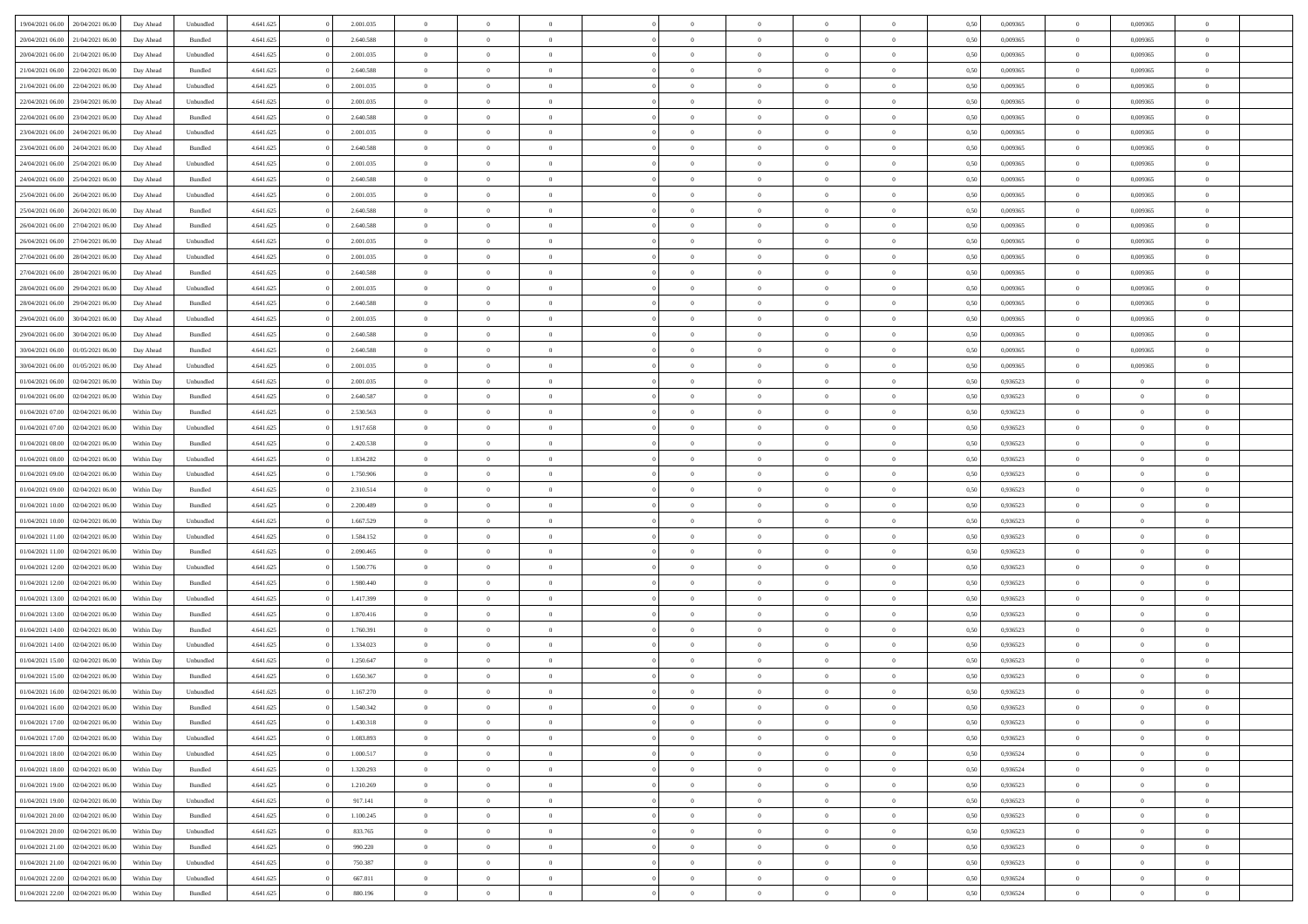| 01/04/2021 23:00 | 02/04/2021 06:00 | Within Day | Bundled            | 4.641.625 | 770.171   | $\overline{0}$ | $\Omega$       |                | $\Omega$       | $\Omega$       | $\theta$       | $\theta$       | 0.50 | 0,936523 | $\theta$       | $\theta$       | $\overline{0}$ |  |
|------------------|------------------|------------|--------------------|-----------|-----------|----------------|----------------|----------------|----------------|----------------|----------------|----------------|------|----------|----------------|----------------|----------------|--|
|                  |                  |            |                    |           |           |                |                |                |                |                |                |                |      |          |                |                |                |  |
| 01/04/2021 23:00 | 02/04/2021 06:00 | Within Day | Unbundled          | 4.641.625 | 583.635   | $\overline{0}$ | $\theta$       | $\overline{0}$ | $\overline{0}$ | $\bf{0}$       | $\overline{0}$ | $\bf{0}$       | 0,50 | 0,936523 | $\theta$       | $\overline{0}$ | $\overline{0}$ |  |
| 02/04/2021 00:00 | 02/04/2021 06:00 | Within Day | Bundled            | 4.641.625 | 660.147   | $\overline{0}$ | $\bf{0}$       | $\overline{0}$ | $\bf{0}$       | $\bf{0}$       | $\bf{0}$       | $\mathbf{0}$   | 0,50 | 0,936523 | $\overline{0}$ | $\overline{0}$ | $\bf{0}$       |  |
| 02/04/2021 00:00 | 02/04/2021 06:00 | Within Day | Unbundled          | 4.641.625 | 500.259   | $\overline{0}$ | $\overline{0}$ | $\overline{0}$ | $\overline{0}$ | $\bf{0}$       | $\overline{0}$ | $\overline{0}$ | 0.50 | 0.936523 | $\theta$       | $\theta$       | $\overline{0}$ |  |
|                  |                  |            |                    |           |           |                |                |                |                |                |                |                |      |          |                |                |                |  |
| 02/04/2021 01:00 | 02/04/2021 06:00 | Within Day | Bundled            | 4.641.625 | 550.122   | $\overline{0}$ | $\theta$       | $\overline{0}$ | $\overline{0}$ | $\bf{0}$       | $\overline{0}$ | $\bf{0}$       | 0,50 | 0,936523 | $\theta$       | $\overline{0}$ | $\overline{0}$ |  |
| 02/04/2021 01:00 | 02/04/2021 06:00 | Within Day | Unbundled          | 4.641.625 | 416.882   | $\overline{0}$ | $\overline{0}$ | $\overline{0}$ | $\bf{0}$       | $\overline{0}$ | $\overline{0}$ | $\mathbf{0}$   | 0,50 | 0,936523 | $\overline{0}$ | $\overline{0}$ | $\bf{0}$       |  |
| 02/04/2021 02:00 | 02/04/2021 06:00 | Within Dav | Unbundled          | 4.641.625 | 333.505   | $\overline{0}$ | $\overline{0}$ | $\overline{0}$ | $\overline{0}$ | $\overline{0}$ | $\overline{0}$ | $\overline{0}$ | 0.50 | 0,936524 | $\theta$       | $\overline{0}$ | $\overline{0}$ |  |
| 02/04/2021 02:00 | 02/04/2021 06:00 | Within Day | Bundled            | 4.641.625 | 440.098   | $\overline{0}$ | $\theta$       | $\overline{0}$ | $\overline{0}$ | $\bf{0}$       | $\overline{0}$ | $\bf{0}$       | 0,50 | 0,936524 | $\theta$       | $\theta$       | $\overline{0}$ |  |
|                  |                  |            |                    |           |           |                | $\overline{0}$ |                |                | $\bf{0}$       |                |                |      |          | $\,0\,$        | $\overline{0}$ | $\overline{0}$ |  |
| 02/04/2021 03:00 | 02/04/2021 06.00 | Within Day | Bundled            | 4.641.625 | 330.073   | $\overline{0}$ |                | $\overline{0}$ | $\bf{0}$       |                | $\bf{0}$       | $\bf{0}$       | 0,50 | 0,936524 |                |                |                |  |
| 02/04/2021 03:00 | 02/04/2021 06:00 | Within Dav | Unbundled          | 4.641.625 | 250.129   | $\overline{0}$ | $\overline{0}$ | $\overline{0}$ | $\overline{0}$ | $\overline{0}$ | $\overline{0}$ | $\overline{0}$ | 0.50 | 0,936524 | $\theta$       | $\overline{0}$ | $\overline{0}$ |  |
| 02/04/2021 04:00 | 02/04/2021 06:00 | Within Day | Unbundled          | 4.641.625 | 166.753   | $\overline{0}$ | $\theta$       | $\overline{0}$ | $\overline{0}$ | $\bf{0}$       | $\overline{0}$ | $\bf{0}$       | 0,50 | 0,936521 | $\,$ 0 $\,$    | $\overline{0}$ | $\overline{0}$ |  |
| 02/04/2021 04:00 | 02/04/2021 06.00 | Within Day | Bundled            | 4.641.625 | 220.049   | $\overline{0}$ | $\bf{0}$       | $\overline{0}$ | $\bf{0}$       | $\bf{0}$       | $\bf{0}$       | $\mathbf{0}$   | 0,50 | 0,936521 | $\bf{0}$       | $\overline{0}$ | $\bf{0}$       |  |
| 02/04/2021 05:00 | 02/04/2021 06:00 | Within Day | Unbundled          | 4.641.625 | 83.376    | $\overline{0}$ | $\overline{0}$ | $\overline{0}$ | $\overline{0}$ | $\bf{0}$       | $\overline{0}$ | $\overline{0}$ | 0.50 | 0,936521 | $\theta$       | $\theta$       | $\overline{0}$ |  |
|                  |                  |            |                    |           |           | $\overline{0}$ | $\theta$       | $\overline{0}$ | $\overline{0}$ | $\bf{0}$       | $\overline{0}$ |                |      |          | $\theta$       | $\overline{0}$ | $\overline{0}$ |  |
| 02/04/2021 05:00 | 02/04/2021 06:00 | Within Day | Bundled            | 4.641.625 | 110.024   |                |                |                |                |                |                | $\bf{0}$       | 0,50 | 0,936521 |                |                |                |  |
| 02/04/2021 06.00 | 03/04/2021 06:00 | Within Day | Unbundled          | 4.641.625 | 2.001.035 | $\overline{0}$ | $\overline{0}$ | $\overline{0}$ | $\bf{0}$       | $\overline{0}$ | $\overline{0}$ | $\mathbf{0}$   | 0,50 | 0,936523 | $\bf{0}$       | $\overline{0}$ | $\bf{0}$       |  |
| 02/04/2021 06:00 | 03/04/2021 06:00 | Within Dav | Bundled            | 4.641.625 | 2.640.587 | $\overline{0}$ | $\overline{0}$ | $\overline{0}$ | $\overline{0}$ | $\overline{0}$ | $\overline{0}$ | $\overline{0}$ | 0.50 | 0.936523 | $\theta$       | $\overline{0}$ | $\overline{0}$ |  |
| 02/04/2021 07:00 | 03/04/2021 06:00 | Within Day | Unbundled          | 4.641.625 | 1.917.658 | $\overline{0}$ | $\theta$       | $\overline{0}$ | $\overline{0}$ | $\bf{0}$       | $\overline{0}$ | $\bf{0}$       | 0,50 | 0,936523 | $\theta$       | $\theta$       | $\overline{0}$ |  |
| 02/04/2021 07:00 | 03/04/2021 06:00 | Within Day | Bundled            | 4.641.625 | 2.530.563 | $\overline{0}$ | $\overline{0}$ | $\overline{0}$ | $\bf{0}$       | $\bf{0}$       | $\bf{0}$       | $\mathbf{0}$   | 0,50 | 0,936523 | $\,0\,$        | $\overline{0}$ | $\overline{0}$ |  |
|                  |                  |            |                    |           |           |                | $\overline{0}$ |                |                | $\overline{0}$ |                |                |      |          | $\theta$       | $\overline{0}$ | $\overline{0}$ |  |
| 02/04/2021 08:00 | 03/04/2021 06:00 | Within Day | Bundled            | 4.641.625 | 2.420.538 | $\overline{0}$ |                | $\overline{0}$ | $\overline{0}$ |                | $\overline{0}$ | $\overline{0}$ | 0.50 | 0.936523 |                |                |                |  |
| 02/04/2021 08:00 | 03/04/2021 06:00 | Within Day | Unbundled          | 4.641.625 | 1.834.282 | $\overline{0}$ | $\theta$       | $\overline{0}$ | $\overline{0}$ | $\bf{0}$       | $\overline{0}$ | $\bf{0}$       | 0,50 | 0,936523 | $\theta$       | $\overline{0}$ | $\overline{0}$ |  |
| 02/04/2021 09:00 | 03/04/2021 06:00 | Within Day | Unbundled          | 4.641.625 | 1.750.906 | $\overline{0}$ | $\overline{0}$ | $\overline{0}$ | $\bf{0}$       | $\bf{0}$       | $\bf{0}$       | $\bf{0}$       | 0,50 | 0,936523 | $\,0\,$        | $\overline{0}$ | $\bf{0}$       |  |
| 02/04/2021 09:00 | 03/04/2021 06:00 | Within Day | Bundled            | 4.641.625 | 2.310.514 | $\overline{0}$ | $\overline{0}$ | $\overline{0}$ | $\overline{0}$ | $\bf{0}$       | $\overline{0}$ | $\overline{0}$ | 0.50 | 0.936523 | $\theta$       | $\overline{0}$ | $\overline{0}$ |  |
| 02/04/2021 10:00 | 03/04/2021 06:00 | Within Day | Unbundled          | 4.641.625 | 1.667.529 | $\overline{0}$ | $\theta$       | $\overline{0}$ | $\overline{0}$ | $\bf{0}$       | $\overline{0}$ | $\bf{0}$       | 0,50 | 0,936523 | $\theta$       | $\overline{0}$ | $\overline{0}$ |  |
|                  |                  |            |                    |           |           |                |                |                |                |                |                |                |      |          |                |                |                |  |
| 02/04/2021 10:00 | 03/04/2021 06:00 | Within Day | Bundled            | 4.641.625 | 2.200.489 | $\overline{0}$ | $\overline{0}$ | $\overline{0}$ | $\bf{0}$       | $\overline{0}$ | $\overline{0}$ | $\mathbf{0}$   | 0,50 | 0,936523 | $\overline{0}$ | $\overline{0}$ | $\bf{0}$       |  |
| 02/04/2021 11:00 | 03/04/2021 06:00 | Within Dav | Bundled            | 4.641.625 | 2.090.465 | $\overline{0}$ | $\overline{0}$ | $\overline{0}$ | $\overline{0}$ | $\overline{0}$ | $\overline{0}$ | $\overline{0}$ | 0.50 | 0.936523 | $\theta$       | $\overline{0}$ | $\overline{0}$ |  |
| 02/04/2021 11:00 | 03/04/2021 06:00 | Within Day | Unbundled          | 4.641.625 | 1.584.152 | $\overline{0}$ | $\theta$       | $\overline{0}$ | $\overline{0}$ | $\bf{0}$       | $\overline{0}$ | $\bf{0}$       | 0,50 | 0,936523 | $\theta$       | $\theta$       | $\overline{0}$ |  |
| 02/04/2021 12:00 | 03/04/2021 06:00 | Within Day | Bundled            | 4.641.625 | 1.980.440 | $\overline{0}$ | $\overline{0}$ | $\overline{0}$ | $\bf{0}$       | $\bf{0}$       | $\bf{0}$       | $\bf{0}$       | 0,50 | 0,936523 | $\,0\,$        | $\overline{0}$ | $\overline{0}$ |  |
| 02/04/2021 12:00 | 03/04/2021 06:00 | Within Day | Unbundled          | 4.641.625 | 1.500.776 | $\overline{0}$ | $\overline{0}$ | $\overline{0}$ | $\overline{0}$ | $\overline{0}$ | $\overline{0}$ | $\overline{0}$ | 0.50 | 0.936523 | $\theta$       | $\overline{0}$ | $\overline{0}$ |  |
|                  |                  |            |                    |           |           |                |                |                |                |                |                |                |      |          |                |                |                |  |
| 02/04/2021 13:00 | 03/04/2021 06:00 | Within Day | Unbundled          | 4.641.625 | 1.417.399 | $\overline{0}$ | $\theta$       | $\overline{0}$ | $\overline{0}$ | $\bf{0}$       | $\overline{0}$ | $\bf{0}$       | 0,50 | 0,936523 | $\,$ 0 $\,$    | $\overline{0}$ | $\overline{0}$ |  |
| 02/04/2021 13:00 | 03/04/2021 06:00 | Within Day | Bundled            | 4.641.625 | 1.870.416 | $\overline{0}$ | $\overline{0}$ | $\overline{0}$ | $\bf{0}$       | $\bf{0}$       | $\bf{0}$       | $\bf{0}$       | 0,50 | 0,936523 | $\bf{0}$       | $\overline{0}$ | $\bf{0}$       |  |
| 02/04/2021 14:00 | 03/04/2021 06:00 | Within Day | Bundled            | 4.641.625 | 1.760.391 | $\overline{0}$ | $\Omega$       | $\Omega$       | $\Omega$       | $\Omega$       | $\overline{0}$ | $\overline{0}$ | 0,50 | 0,936523 | $\,0\,$        | $\theta$       | $\theta$       |  |
| 02/04/2021 14:00 | 03/04/2021 06:00 | Within Day | Unbundled          | 4.641.625 | 1.334.023 | $\overline{0}$ | $\theta$       | $\overline{0}$ | $\overline{0}$ | $\bf{0}$       | $\overline{0}$ | $\bf{0}$       | 0,50 | 0,936523 | $\theta$       | $\overline{0}$ | $\overline{0}$ |  |
|                  |                  |            |                    |           |           |                |                |                |                |                |                |                |      |          |                | $\overline{0}$ | $\bf{0}$       |  |
| 02/04/2021 15:00 | 03/04/2021 06:00 | Within Day | Unbundled          | 4.641.625 | 1.250.647 | $\overline{0}$ | $\overline{0}$ | $\overline{0}$ | $\bf{0}$       | $\overline{0}$ | $\overline{0}$ | $\mathbf{0}$   | 0,50 | 0,936523 | $\bf{0}$       |                |                |  |
| 02/04/2021 15:00 | 03/04/2021 06:00 | Within Day | Bundled            | 4.641.625 | 1.650.367 | $\overline{0}$ | $\Omega$       | $\Omega$       | $\Omega$       | $\bf{0}$       | $\overline{0}$ | $\overline{0}$ | 0.50 | 0.936523 | $\,0\,$        | $\theta$       | $\theta$       |  |
| 02/04/2021 16:00 | 03/04/2021 06:00 | Within Day | Unbundled          | 4.641.625 | 1.167.270 | $\overline{0}$ | $\theta$       | $\overline{0}$ | $\overline{0}$ | $\bf{0}$       | $\overline{0}$ | $\bf{0}$       | 0,50 | 0,936523 | $\theta$       | $\overline{0}$ | $\overline{0}$ |  |
| 02/04/2021 16:00 | 03/04/2021 06:00 | Within Day | Bundled            | 4.641.625 | 1.540.342 | $\overline{0}$ | $\overline{0}$ | $\overline{0}$ | $\bf{0}$       | $\bf{0}$       | $\bf{0}$       | $\bf{0}$       | 0,50 | 0,936523 | $\,0\,$        | $\overline{0}$ | $\bf{0}$       |  |
| 02/04/2021 17:00 | 03/04/2021 06:00 | Within Day | Unbundled          | 4.641.625 | 1.083.893 | $\overline{0}$ | $\Omega$       | $\Omega$       | $\Omega$       | $\theta$       | $\overline{0}$ | $\overline{0}$ | 0.50 | 0.936523 | $\,$ 0 $\,$    | $\theta$       | $\theta$       |  |
| 02/04/2021 17:00 | 03/04/2021 06:00 | Within Day | Bundled            | 4.641.625 | 1.430.318 | $\overline{0}$ | $\theta$       | $\overline{0}$ | $\overline{0}$ | $\,$ 0         | $\overline{0}$ | $\bf{0}$       | 0,50 | 0,936523 | $\,$ 0 $\,$    | $\overline{0}$ | $\overline{0}$ |  |
|                  |                  |            |                    |           |           |                |                |                |                |                |                |                |      |          |                |                |                |  |
| 02/04/2021 18:00 | 03/04/2021 06:00 | Within Day | Bundled            | 4.641.625 | 1.320.293 | $\overline{0}$ | $\bf{0}$       | $\overline{0}$ | $\bf{0}$       | $\bf{0}$       | $\bf{0}$       | $\mathbf{0}$   | 0,50 | 0,936524 | $\bf{0}$       | $\overline{0}$ | $\bf{0}$       |  |
| 02/04/2021 18:00 | 03/04/2021 06:00 | Within Day | Unbundled          | 4.641.625 | 1.000.517 | $\overline{0}$ | $\Omega$       | $\overline{0}$ | $\Omega$       | $\overline{0}$ | $\overline{0}$ | $\overline{0}$ | 0,50 | 0,936524 | $\,0\,$        | $\theta$       | $\theta$       |  |
| 02/04/2021 19:00 | 03/04/2021 06:00 | Within Day | Unbundled          | 4.641.625 | 917.141   | $\overline{0}$ | $\theta$       | $\overline{0}$ | $\overline{0}$ | $\,$ 0         | $\overline{0}$ | $\bf{0}$       | 0,50 | 0,936523 | $\,$ 0 $\,$    | $\overline{0}$ | $\overline{0}$ |  |
| 02/04/2021 19:00 | 03/04/2021 06:00 | Within Day | Bundled            | 4.641.625 | 1.210.269 | $\overline{0}$ | $\overline{0}$ | $\overline{0}$ | $\overline{0}$ | $\bf{0}$       | $\overline{0}$ | $\mathbf{0}$   | 0,50 | 0,936523 | $\bf{0}$       | $\overline{0}$ | $\bf{0}$       |  |
|                  |                  |            |                    |           |           |                |                |                |                |                |                |                |      |          |                |                | $\theta$       |  |
| 02/04/2021 20:00 | 03/04/2021 06:00 | Within Day | Bundled            | 4.641.625 | 1.100.245 | $\overline{0}$ | $\Omega$       | $\Omega$       | $\Omega$       | $\Omega$       | $\Omega$       | $\overline{0}$ | 0.50 | 0.936523 | $\theta$       | $\theta$       |                |  |
| 02/04/2021 20:00 | 03/04/2021 06:00 | Within Day | Unbundled          | 4.641.625 | 833.765   | $\overline{0}$ | $\overline{0}$ | $\overline{0}$ | $\bf{0}$       | $\,$ 0         | $\overline{0}$ | $\bf{0}$       | 0,50 | 0,936523 | $\,0\,$        | $\,$ 0 $\,$    | $\overline{0}$ |  |
| 02/04/2021 21:00 | 03/04/2021 06:00 | Within Day | Unbundled          | 4.641.625 | 750.387   | $\bf{0}$       | $\bf{0}$       |                |                |                |                |                | 0,50 | 0,936523 | $\bf{0}$       | $\overline{0}$ |                |  |
| 02/04/2021 21:00 | 03/04/2021 06:00 | Within Day | Bundled            | 4.641.625 | 990.220   | $\overline{0}$ | $\overline{0}$ | $\overline{0}$ | $\Omega$       | $\overline{0}$ | $\overline{0}$ | $\overline{0}$ | 0,50 | 0.936523 | $\theta$       | $\theta$       | $\theta$       |  |
| 02/04/2021 22.00 | 03/04/2021 06:00 | Within Day | Unbundled          | 4.641.625 | 667.011   | $\overline{0}$ | $\bf{0}$       | $\overline{0}$ | $\overline{0}$ | $\,$ 0 $\,$    | $\overline{0}$ | $\,$ 0 $\,$    | 0,50 | 0,936524 | $\,$ 0 $\,$    | $\,$ 0 $\,$    | $\,$ 0         |  |
|                  |                  |            |                    |           |           |                |                |                |                |                |                |                |      |          |                |                |                |  |
| 02/04/2021 22.00 | 03/04/2021 06:00 | Within Day | Bundled            | 4.641.625 | 880.196   | $\overline{0}$ | $\overline{0}$ | $\overline{0}$ | $\overline{0}$ | $\overline{0}$ | $\overline{0}$ | $\mathbf{0}$   | 0,50 | 0,936524 | $\overline{0}$ | $\bf{0}$       | $\overline{0}$ |  |
| 02/04/2021 23:00 | 03/04/2021 06:00 | Within Day | $\mathbf B$ undled | 4.641.625 | 770.171   | $\overline{0}$ | $\overline{0}$ | $\overline{0}$ | $\Omega$       | $\overline{0}$ | $\overline{0}$ | $\overline{0}$ | 0,50 | 0,936523 | $\overline{0}$ | $\theta$       | $\overline{0}$ |  |
| 02/04/2021 23:00 | 03/04/2021 06:00 | Within Day | Unbundled          | 4.641.625 | 583.635   | $\overline{0}$ | $\,$ 0         | $\overline{0}$ | $\bf{0}$       | $\,$ 0 $\,$    | $\overline{0}$ | $\,$ 0 $\,$    | 0,50 | 0,936523 | $\,$ 0 $\,$    | $\overline{0}$ | $\overline{0}$ |  |
| 03/04/2021 00:00 | 03/04/2021 06:00 | Within Day | Unbundled          | 4.641.625 | 500.259   | $\overline{0}$ | $\overline{0}$ | $\overline{0}$ | $\overline{0}$ | $\overline{0}$ | $\overline{0}$ | $\mathbf{0}$   | 0,50 | 0,936523 | $\overline{0}$ | $\overline{0}$ | $\overline{0}$ |  |
| 03/04/2021 00:00 | 03/04/2021 06:00 | Within Day | Bundled            | 4.641.625 | 660.147   | $\overline{0}$ | $\overline{0}$ | $\overline{0}$ | $\overline{0}$ | $\overline{0}$ | $\overline{0}$ | $\bf{0}$       | 0.50 | 0,936523 | $\overline{0}$ | $\theta$       | $\overline{0}$ |  |
| 03/04/2021 01:00 | 03/04/2021 06:00 |            | Bundled            | 4.641.625 | 550.122   | $\overline{0}$ | $\,$ 0         |                |                | $\bf{0}$       |                |                |      | 0,936523 | $\,$ 0 $\,$    | $\overline{0}$ | $\overline{0}$ |  |
|                  |                  | Within Day |                    |           |           |                |                | $\overline{0}$ | $\bf{0}$       |                | $\bf{0}$       | $\bf{0}$       | 0,50 |          |                |                |                |  |
| 03/04/2021 01:00 | 03/04/2021 06:00 | Within Day | Unbundled          | 4.641.625 | 416.882   | $\overline{0}$ | $\bf{0}$       | $\overline{0}$ | $\overline{0}$ | $\overline{0}$ | $\overline{0}$ | $\mathbf{0}$   | 0,50 | 0,936523 | $\overline{0}$ | $\overline{0}$ | $\bf{0}$       |  |
| 03/04/2021 02:00 | 03/04/2021 06:00 | Within Day | Unbundled          | 4.641.625 | 333.505   | $\overline{0}$ | $\overline{0}$ | $\overline{0}$ | $\Omega$       | $\overline{0}$ | $\overline{0}$ | $\overline{0}$ | 0.50 | 0.936524 | $\overline{0}$ | $\overline{0}$ | $\overline{0}$ |  |
| 03/04/2021 02:00 | 03/04/2021 06:00 | Within Day | Bundled            | 4.641.625 | 440.098   | $\overline{0}$ | $\bf{0}$       | $\overline{0}$ | $\bf{0}$       | $\bf{0}$       | $\bf{0}$       | $\mathbf{0}$   | 0,50 | 0,936524 | $\,$ 0 $\,$    | $\,$ 0 $\,$    | $\bf{0}$       |  |
| 03/04/2021 03:00 | 03/04/2021 06:00 | Within Day | Bundled            | 4.641.625 | 330.073   | $\overline{0}$ | $\overline{0}$ | $\overline{0}$ | $\overline{0}$ | $\overline{0}$ | $\bf{0}$       | $\mathbf{0}$   | 0,50 | 0,936524 | $\overline{0}$ | $\bf{0}$       | $\overline{0}$ |  |
|                  |                  |            |                    |           |           |                |                |                |                |                |                |                |      |          |                |                |                |  |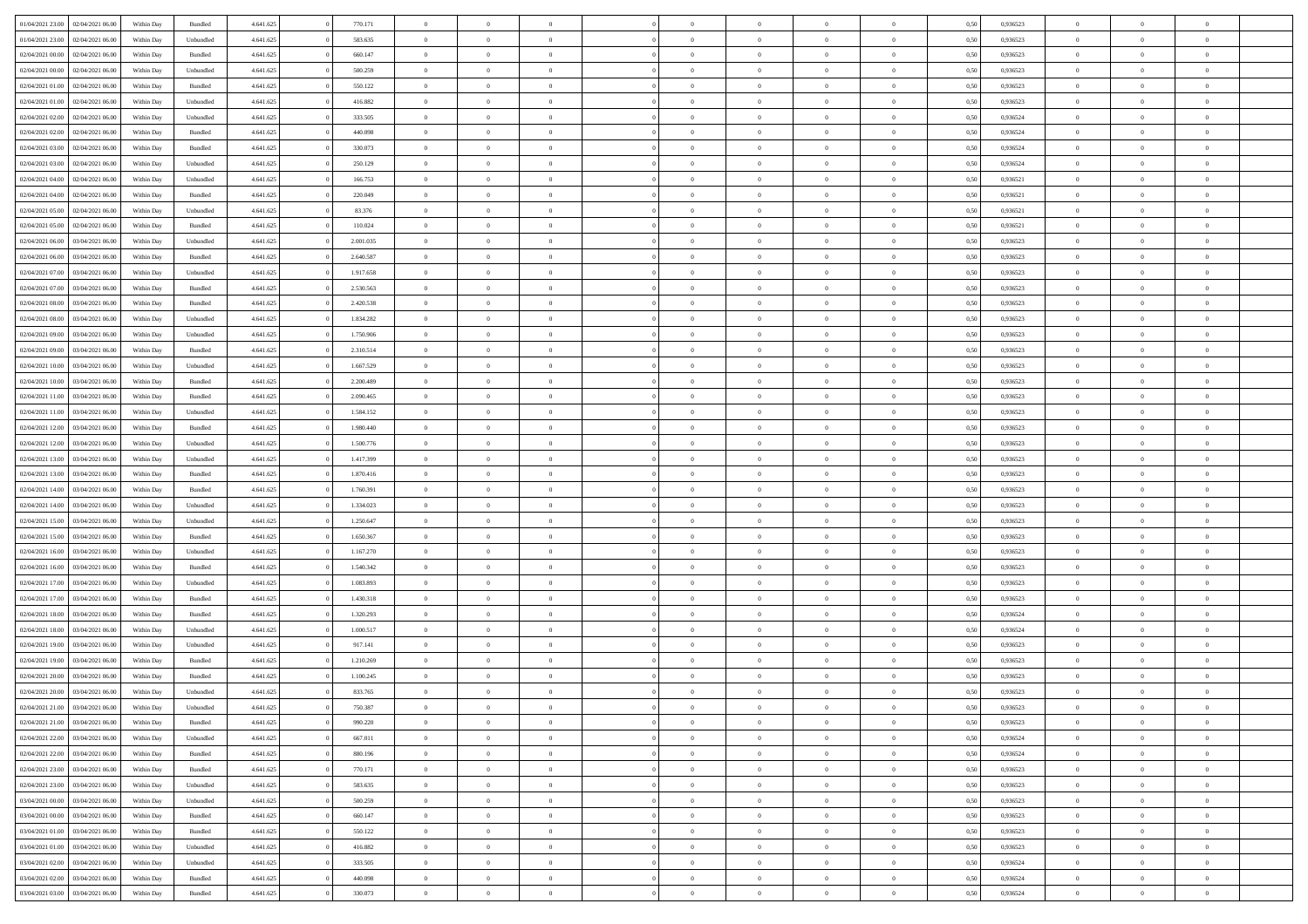| 03/04/2021 03:00                  | 03/04/2021 06:00 | Within Day | Unbundled          | 4.641.625 | 250.129   | $\overline{0}$ | $\theta$       |                | $\Omega$       | $\Omega$       | $\theta$       | $\theta$       | 0.50 | 0,936524 | $\theta$       | $\overline{0}$ | $\theta$       |  |
|-----------------------------------|------------------|------------|--------------------|-----------|-----------|----------------|----------------|----------------|----------------|----------------|----------------|----------------|------|----------|----------------|----------------|----------------|--|
| 03/04/2021 04:00                  | 03/04/2021 06:00 | Within Day | Bundled            | 4.641.625 | 220.049   | $\overline{0}$ | $\theta$       | $\overline{0}$ | $\overline{0}$ | $\bf{0}$       | $\overline{0}$ | $\bf{0}$       | 0,50 | 0,936521 | $\theta$       | $\overline{0}$ | $\overline{0}$ |  |
| 03/04/2021 04:00                  | 03/04/2021 06:00 | Within Day | Unbundled          | 4.641.625 | 166.753   | $\overline{0}$ | $\overline{0}$ | $\overline{0}$ | $\bf{0}$       | $\bf{0}$       | $\bf{0}$       | $\bf{0}$       | 0,50 | 0,936521 | $\overline{0}$ | $\overline{0}$ | $\overline{0}$ |  |
|                                   |                  |            |                    |           |           |                |                |                |                |                |                |                |      |          |                |                |                |  |
| 03/04/2021 05:00                  | 03/04/2021 06:00 | Within Dav | Bundled            | 4.641.625 | 110.024   | $\overline{0}$ | $\overline{0}$ | $\overline{0}$ | $\overline{0}$ | $\bf{0}$       | $\overline{0}$ | $\overline{0}$ | 0.50 | 0.936521 | $\theta$       | $\theta$       | $\overline{0}$ |  |
| 03/04/2021 05:00                  | 03/04/2021 06:00 | Within Day | Unbundled          | 4.641.625 | 83.376    | $\overline{0}$ | $\theta$       | $\overline{0}$ | $\overline{0}$ | $\bf{0}$       | $\overline{0}$ | $\bf{0}$       | 0,50 | 0,936521 | $\theta$       | $\overline{0}$ | $\overline{0}$ |  |
| 03/04/2021 06:00                  | 04/04/2021 06.00 | Within Day | Bundled            | 4.641.625 | 2.640.587 | $\overline{0}$ | $\bf{0}$       | $\overline{0}$ | $\bf{0}$       | $\overline{0}$ | $\overline{0}$ | $\mathbf{0}$   | 0,50 | 0,936523 | $\overline{0}$ | $\overline{0}$ | $\bf{0}$       |  |
| 03/04/2021 06:00                  | 04/04/2021 06.00 | Within Dav | Unbundled          | 4.641.625 | 2.001.035 | $\overline{0}$ | $\overline{0}$ | $\overline{0}$ | $\overline{0}$ | $\overline{0}$ | $\overline{0}$ | $\overline{0}$ | 0.50 | 0.936523 | $\theta$       | $\overline{0}$ | $\overline{0}$ |  |
|                                   |                  |            |                    |           |           |                |                |                |                |                |                |                |      |          |                |                |                |  |
| 03/04/2021 07:00                  | 04/04/2021 06.00 | Within Day | Unbundled          | 4.641.625 | 1.917.658 | $\overline{0}$ | $\theta$       | $\overline{0}$ | $\overline{0}$ | $\bf{0}$       | $\overline{0}$ | $\bf{0}$       | 0,50 | 0,936523 | $\theta$       | $\theta$       | $\overline{0}$ |  |
| 03/04/2021 07:00                  | 04/04/2021 06.00 | Within Day | Bundled            | 4.641.625 | 2.530.563 | $\overline{0}$ | $\overline{0}$ | $\overline{0}$ | $\bf{0}$       | $\bf{0}$       | $\bf{0}$       | $\bf{0}$       | 0,50 | 0,936523 | $\,0\,$        | $\overline{0}$ | $\overline{0}$ |  |
| 03/04/2021 08:00                  | 04/04/2021 06.00 | Within Dav | Unbundled          | 4.641.625 | 1.834.282 | $\overline{0}$ | $\overline{0}$ | $\overline{0}$ | $\overline{0}$ | $\overline{0}$ | $\overline{0}$ | $\overline{0}$ | 0.50 | 0.936523 | $\theta$       | $\overline{0}$ | $\overline{0}$ |  |
|                                   |                  |            |                    |           |           |                |                |                |                |                |                |                |      |          |                |                |                |  |
| 03/04/2021 08:00                  | 04/04/2021 06.00 | Within Day | Bundled            | 4.641.625 | 2.420.538 | $\overline{0}$ | $\theta$       | $\overline{0}$ | $\overline{0}$ | $\bf{0}$       | $\overline{0}$ | $\bf{0}$       | 0,50 | 0,936523 | $\,$ 0 $\,$    | $\overline{0}$ | $\overline{0}$ |  |
| 03/04/2021 09:00                  | 04/04/2021 06.00 | Within Day | Unbundled          | 4.641.625 | 1.750.906 | $\overline{0}$ | $\overline{0}$ | $\overline{0}$ | $\bf{0}$       | $\bf{0}$       | $\bf{0}$       | $\bf{0}$       | 0,50 | 0,936523 | $\overline{0}$ | $\overline{0}$ | $\overline{0}$ |  |
| 03/04/2021 09:00                  | 04/04/2021 06:00 | Within Day | Bundled            | 4.641.625 | 2.310.514 | $\overline{0}$ | $\overline{0}$ | $\overline{0}$ | $\overline{0}$ | $\bf{0}$       | $\overline{0}$ | $\overline{0}$ | 0.50 | 0.936523 | $\theta$       | $\theta$       | $\overline{0}$ |  |
| 03/04/2021 10:00                  | 04/04/2021 06.00 | Within Day | Bundled            | 4.641.625 | 2.200.489 | $\overline{0}$ | $\theta$       | $\overline{0}$ | $\overline{0}$ | $\bf{0}$       | $\overline{0}$ | $\overline{0}$ | 0,50 | 0,936523 | $\theta$       | $\overline{0}$ | $\overline{0}$ |  |
|                                   |                  |            |                    |           |           |                |                |                |                |                |                |                |      |          |                |                |                |  |
| 03/04/2021 10:00                  | 04/04/2021 06.00 | Within Day | Unbundled          | 4.641.625 | 1.667.529 | $\overline{0}$ | $\bf{0}$       | $\overline{0}$ | $\bf{0}$       | $\overline{0}$ | $\overline{0}$ | $\mathbf{0}$   | 0,50 | 0,936523 | $\overline{0}$ | $\overline{0}$ | $\bf{0}$       |  |
| 03/04/2021 11:00                  | 04/04/2021 06.00 | Within Dav | Bundled            | 4.641.625 | 2.090.465 | $\overline{0}$ | $\overline{0}$ | $\overline{0}$ | $\overline{0}$ | $\overline{0}$ | $\overline{0}$ | $\overline{0}$ | 0.50 | 0.936523 | $\theta$       | $\overline{0}$ | $\overline{0}$ |  |
| 03/04/2021 11:00                  | 04/04/2021 06.00 | Within Day | Unbundled          | 4.641.625 | 1.584.152 | $\overline{0}$ | $\theta$       | $\overline{0}$ | $\overline{0}$ | $\bf{0}$       | $\overline{0}$ | $\bf{0}$       | 0,50 | 0,936523 | $\theta$       | $\theta$       | $\overline{0}$ |  |
|                                   |                  |            |                    |           |           |                |                |                |                |                |                |                |      |          |                |                |                |  |
| 03/04/2021 12:00                  | 04/04/2021 06.00 | Within Day | Bundled            | 4.641.625 | 1.980.440 | $\overline{0}$ | $\overline{0}$ | $\overline{0}$ | $\bf{0}$       | $\bf{0}$       | $\bf{0}$       | $\bf{0}$       | 0,50 | 0,936523 | $\,0\,$        | $\overline{0}$ | $\overline{0}$ |  |
| 03/04/2021 12:00                  | 04/04/2021 06.00 | Within Day | Unbundled          | 4.641.625 | 1.500.776 | $\overline{0}$ | $\overline{0}$ | $\overline{0}$ | $\overline{0}$ | $\overline{0}$ | $\overline{0}$ | $\overline{0}$ | 0.50 | 0.936523 | $\theta$       | $\overline{0}$ | $\overline{0}$ |  |
| 03/04/2021 13:00                  | 04/04/2021 06.00 | Within Day | Unbundled          | 4.641.625 | 1.417.399 | $\overline{0}$ | $\theta$       | $\overline{0}$ | $\overline{0}$ | $\bf{0}$       | $\overline{0}$ | $\bf{0}$       | 0,50 | 0,936523 | $\,$ 0 $\,$    | $\theta$       | $\overline{0}$ |  |
| 03/04/2021 13:00                  | 04/04/2021 06:00 | Within Day | Bundled            | 4.641.625 | 1.870.416 | $\overline{0}$ | $\overline{0}$ | $\overline{0}$ | $\bf{0}$       | $\bf{0}$       | $\bf{0}$       | $\bf{0}$       | 0,50 | 0,936523 | $\,0\,$        | $\overline{0}$ | $\overline{0}$ |  |
|                                   |                  |            |                    |           |           |                |                |                |                |                |                |                |      |          |                |                |                |  |
| 03/04/2021 14:00                  | 04/04/2021 06:00 | Within Day | Bundled            | 4.641.625 | 1.760.391 | $\overline{0}$ | $\overline{0}$ | $\overline{0}$ | $\overline{0}$ | $\bf{0}$       | $\overline{0}$ | $\overline{0}$ | 0.50 | 0.936523 | $\theta$       | $\theta$       | $\overline{0}$ |  |
| 03/04/2021 14:00                  | 04/04/2021 06.00 | Within Day | Unbundled          | 4.641.625 | 1.334.023 | $\overline{0}$ | $\theta$       | $\overline{0}$ | $\overline{0}$ | $\bf{0}$       | $\overline{0}$ | $\bf{0}$       | 0,50 | 0,936523 | $\theta$       | $\overline{0}$ | $\overline{0}$ |  |
| 03/04/2021 15:00                  | 04/04/2021 06.00 | Within Day | Unbundled          | 4.641.625 | 1.250.647 | $\overline{0}$ | $\bf{0}$       | $\overline{0}$ | $\bf{0}$       | $\overline{0}$ | $\overline{0}$ | $\mathbf{0}$   | 0,50 | 0,936523 | $\overline{0}$ | $\overline{0}$ | $\bf{0}$       |  |
| 03/04/2021 15:00                  | 04/04/2021 06.00 | Within Dav | Bundled            | 4.641.625 | 1.650.367 | $\overline{0}$ | $\overline{0}$ | $\overline{0}$ | $\overline{0}$ | $\overline{0}$ | $\overline{0}$ | $\overline{0}$ | 0.50 | 0.936523 | $\theta$       | $\overline{0}$ | $\overline{0}$ |  |
|                                   |                  |            |                    |           |           |                |                |                |                |                |                |                |      |          |                |                |                |  |
| 03/04/2021 16:00                  | 04/04/2021 06.00 | Within Day | Unbundled          | 4.641.625 | 1.167.270 | $\overline{0}$ | $\theta$       | $\overline{0}$ | $\overline{0}$ | $\bf{0}$       | $\overline{0}$ | $\bf{0}$       | 0,50 | 0,936523 | $\theta$       | $\theta$       | $\overline{0}$ |  |
| 03/04/2021 16:00                  | 04/04/2021 06:00 | Within Day | Bundled            | 4.641.625 | 1.540.342 | $\overline{0}$ | $\overline{0}$ | $\overline{0}$ | $\bf{0}$       | $\bf{0}$       | $\bf{0}$       | $\bf{0}$       | 0,50 | 0,936523 | $\,0\,$        | $\overline{0}$ | $\overline{0}$ |  |
| 03/04/2021 17:00                  | 04/04/2021 06.00 | Within Day | Bundled            | 4.641.625 | 1.430.318 | $\overline{0}$ | $\overline{0}$ | $\overline{0}$ | $\overline{0}$ | $\overline{0}$ | $\overline{0}$ | $\overline{0}$ | 0.50 | 0.936523 | $\theta$       | $\overline{0}$ | $\overline{0}$ |  |
| 03/04/2021 17:00                  | 04/04/2021 06.00 |            |                    | 4.641.625 | 1.083.893 | $\overline{0}$ | $\theta$       | $\overline{0}$ | $\overline{0}$ | $\bf{0}$       | $\overline{0}$ |                |      | 0,936523 | $\,$ 0 $\,$    | $\overline{0}$ | $\overline{0}$ |  |
|                                   |                  | Within Day | Unbundled          |           |           |                |                |                |                |                |                | $\bf{0}$       | 0,50 |          |                |                |                |  |
| 03/04/2021 18:00                  | 04/04/2021 06:00 | Within Day | Bundled            | 4.641.625 | 1.320.293 | $\overline{0}$ | $\overline{0}$ | $\overline{0}$ | $\bf{0}$       | $\bf{0}$       | $\bf{0}$       | $\bf{0}$       | 0,50 | 0,936524 | $\bf{0}$       | $\overline{0}$ | $\overline{0}$ |  |
| 03/04/2021 18:00                  | 04/04/2021 06.00 | Within Day | Unbundled          | 4.641.625 | 1.000.517 | $\overline{0}$ | $\Omega$       | $\Omega$       | $\Omega$       | $\Omega$       | $\Omega$       | $\overline{0}$ | 0,50 | 0,936524 | $\,0\,$        | $\theta$       | $\theta$       |  |
| 03/04/2021 19:00                  | 04/04/2021 06.00 | Within Day | Bundled            | 4.641.625 | 1.210.269 | $\overline{0}$ | $\theta$       | $\overline{0}$ | $\overline{0}$ | $\bf{0}$       | $\overline{0}$ | $\bf{0}$       | 0,50 | 0,936523 | $\theta$       | $\theta$       | $\overline{0}$ |  |
|                                   |                  |            |                    |           |           |                |                |                |                |                |                |                |      |          |                |                |                |  |
| 03/04/2021 19:00                  | 04/04/2021 06:00 | Within Day | Unbundled          | 4.641.625 | 917.141   | $\overline{0}$ | $\overline{0}$ | $\overline{0}$ | $\bf{0}$       | $\bf{0}$       | $\overline{0}$ | $\mathbf{0}$   | 0,50 | 0,936523 | $\overline{0}$ | $\overline{0}$ | $\bf{0}$       |  |
| 03/04/2021 20.00                  | 04/04/2021 06:00 | Within Day | Bundled            | 4.641.625 | 1.100.245 | $\overline{0}$ | $\Omega$       | $\Omega$       | $\Omega$       | $\bf{0}$       | $\overline{0}$ | $\overline{0}$ | 0.50 | 0.936523 | $\theta$       | $\theta$       | $\theta$       |  |
| 03/04/2021 20:00                  | 04/04/2021 06.00 | Within Day | Unbundled          | 4.641.625 | 833.765   | $\overline{0}$ | $\theta$       | $\overline{0}$ | $\overline{0}$ | $\bf{0}$       | $\overline{0}$ | $\bf{0}$       | 0,50 | 0,936523 | $\theta$       | $\theta$       | $\overline{0}$ |  |
| 03/04/2021 21.00                  | 04/04/2021 06.00 | Within Day | Bundled            | 4.641.625 | 990.220   | $\overline{0}$ | $\overline{0}$ | $\overline{0}$ | $\overline{0}$ | $\bf{0}$       | $\overline{0}$ | $\bf{0}$       | 0,50 | 0,936523 | $\,0\,$        | $\overline{0}$ | $\overline{0}$ |  |
|                                   |                  |            |                    |           |           |                |                |                |                |                |                |                |      |          |                |                |                |  |
| 03/04/2021 21:00                  | 04/04/2021 06:00 | Within Day | Unbundled          | 4.641.625 | 750,387   | $\overline{0}$ | $\Omega$       | $\Omega$       | $\Omega$       | $\theta$       | $\theta$       | $\overline{0}$ | 0.50 | 0.936523 | $\theta$       | $\theta$       | $\theta$       |  |
| 03/04/2021 22:00                  | 04/04/2021 06.00 | Within Day | Bundled            | 4.641.625 | 880.196   | $\overline{0}$ | $\theta$       | $\overline{0}$ | $\overline{0}$ | $\bf{0}$       | $\overline{0}$ | $\bf{0}$       | 0,50 | 0,936524 | $\,$ 0 $\,$    | $\overline{0}$ | $\overline{0}$ |  |
| 03/04/2021 22.00                  | 04/04/2021 06.00 | Within Day | Unbundled          | 4.641.625 | 667.011   | $\overline{0}$ | $\overline{0}$ | $\overline{0}$ | $\overline{0}$ | $\bf{0}$       | $\overline{0}$ | $\bf{0}$       | 0,50 | 0,936524 | $\overline{0}$ | $\overline{0}$ | $\overline{0}$ |  |
| 03/04/2021 23:00                  | 04/04/2021 06.00 | Within Day | Unbundled          | 4.641.625 | 583.635   | $\overline{0}$ | $\Omega$       | $\Omega$       | $\Omega$       | $\Omega$       | $\overline{0}$ | $\overline{0}$ | 0.50 | 0,936523 | $\,0\,$        | $\theta$       | $\theta$       |  |
|                                   |                  |            |                    |           |           |                |                |                |                |                |                |                |      |          |                |                |                |  |
| 03/04/2021 23:00                  | 04/04/2021 06.00 | Within Day | Bundled            | 4.641.625 | 770.171   | $\overline{0}$ | $\theta$       | $\overline{0}$ | $\overline{0}$ | $\bf{0}$       | $\overline{0}$ | $\bf{0}$       | 0,50 | 0,936523 | $\,$ 0 $\,$    | $\overline{0}$ | $\overline{0}$ |  |
| 04/04/2021 00:00                  | 04/04/2021 06.00 | Within Day | Unbundled          | 4.641.625 | 500.259   | $\overline{0}$ | $\overline{0}$ | $\overline{0}$ | $\overline{0}$ | $\bf{0}$       | $\overline{0}$ | $\mathbf{0}$   | 0,50 | 0,936523 | $\overline{0}$ | $\overline{0}$ | $\bf{0}$       |  |
| 04/04/2021 00:00                  | 04/04/2021 06:00 | Within Day | Bundled            | 4.641.625 | 660.147   | $\overline{0}$ | $\Omega$       | $\Omega$       | $\Omega$       | $\Omega$       | $\Omega$       | $\overline{0}$ | 0.50 | 0.936523 | $\theta$       | $\theta$       | $\theta$       |  |
| 04/04/2021 01:00                  | 04/04/2021 06:00 | Within Day | Unbundled          | 4.641.625 | 416.882   | $\overline{0}$ | $\overline{0}$ | $\overline{0}$ | $\bf{0}$       | $\,$ 0         | $\overline{0}$ | $\bf{0}$       | 0,50 | 0,936523 | $\,0\,$        | $\overline{0}$ | $\overline{0}$ |  |
|                                   |                  |            |                    |           |           |                |                |                |                |                |                |                |      |          |                |                |                |  |
| 04/04/2021 01:00 04/04/2021 06:00 |                  | Within Day | $\mathbf B$ undled | 4.641.625 | 550.122   | $\bf{0}$       | $\bf{0}$       |                |                |                |                |                | 0,50 | 0,936523 | $\bf{0}$       | $\overline{0}$ |                |  |
| 04/04/2021 02.00                  | 04/04/2021 06:00 | Within Day | Bundled            | 4.641.625 | 440 098   | $\overline{0}$ | $\overline{0}$ | $\overline{0}$ | $\Omega$       | $\overline{0}$ | $\overline{0}$ | $\overline{0}$ | 0.50 | 0.936524 | $\theta$       | $\theta$       | $\theta$       |  |
| 04/04/2021 02:00                  | 04/04/2021 06:00 | Within Day | Unbundled          | 4.641.625 | 333.505   | $\overline{0}$ | $\,$ 0         | $\overline{0}$ | $\overline{0}$ | $\,$ 0 $\,$    | $\overline{0}$ | $\,$ 0 $\,$    | 0,50 | 0,936524 | $\,$ 0 $\,$    | $\,$ 0 $\,$    | $\,$ 0         |  |
|                                   |                  |            |                    |           |           |                |                |                |                |                |                |                |      |          |                |                |                |  |
| 04/04/2021 03:00                  | 04/04/2021 06:00 | Within Day | Unbundled          | 4.641.625 | 250.129   | $\overline{0}$ | $\overline{0}$ | $\overline{0}$ | $\overline{0}$ | $\overline{0}$ | $\overline{0}$ | $\mathbf{0}$   | 0,50 | 0,936524 | $\overline{0}$ | $\bf{0}$       | $\bf{0}$       |  |
| 04/04/2021 03:00                  | 04/04/2021 06:00 | Within Day | $\mathbf B$ undled | 4.641.625 | 330.073   | $\overline{0}$ | $\overline{0}$ | $\overline{0}$ | $\Omega$       | $\overline{0}$ | $\overline{0}$ | $\overline{0}$ | 0,50 | 0,936524 | $\overline{0}$ | $\theta$       | $\overline{0}$ |  |
| 04/04/2021 04:00                  | 04/04/2021 06:00 | Within Day | Unbundled          | 4.641.625 | 166.753   | $\overline{0}$ | $\,$ 0         | $\overline{0}$ | $\overline{0}$ | $\,$ 0 $\,$    | $\overline{0}$ | $\mathbf{0}$   | 0,50 | 0,936521 | $\,$ 0 $\,$    | $\overline{0}$ | $\overline{0}$ |  |
| 04/04/2021 04:00                  | 04/04/2021 06:00 | Within Day | Bundled            | 4.641.625 | 220.049   | $\overline{0}$ | $\overline{0}$ | $\overline{0}$ | $\overline{0}$ | $\overline{0}$ | $\overline{0}$ | $\mathbf{0}$   | 0,50 | 0,936521 | $\overline{0}$ | $\overline{0}$ | $\bf{0}$       |  |
|                                   |                  |            |                    |           |           |                |                |                |                |                |                |                |      |          |                |                |                |  |
| 04/04/2021 05:00                  | 04/04/2021 06:00 | Within Day | Unbundled          | 4.641.625 | 83.376    | $\overline{0}$ | $\overline{0}$ | $\overline{0}$ | $\overline{0}$ | $\overline{0}$ | $\overline{0}$ | $\bf{0}$       | 0.50 | 0,936521 | $\overline{0}$ | $\theta$       | $\overline{0}$ |  |
| 04/04/2021 05:00                  | 04/04/2021 06:00 | Within Day | Bundled            | 4.641.625 | 110.024   | $\overline{0}$ | $\,$ 0         | $\overline{0}$ | $\overline{0}$ | $\bf{0}$       | $\overline{0}$ | $\bf{0}$       | 0,50 | 0,936521 | $\,$ 0 $\,$    | $\overline{0}$ | $\overline{0}$ |  |
| 04/04/2021 06.00                  | 05/04/2021 06:00 | Within Day | Bundled            | 4.641.625 | 2.640.587 | $\overline{0}$ | $\bf{0}$       | $\overline{0}$ | $\overline{0}$ | $\overline{0}$ | $\overline{0}$ | $\mathbf{0}$   | 0,50 | 0,936523 | $\overline{0}$ | $\overline{0}$ | $\bf{0}$       |  |
| 04/04/2021 06:00                  | 05/04/2021 06:00 | Within Day | Unbundled          | 4.641.625 | 2.001.035 | $\overline{0}$ | $\overline{0}$ | $\overline{0}$ | $\Omega$       | $\overline{0}$ | $\overline{0}$ | $\overline{0}$ | 0.50 | 0.936523 | $\overline{0}$ | $\overline{0}$ | $\overline{0}$ |  |
|                                   |                  |            |                    |           |           |                |                |                |                |                |                |                |      |          |                |                |                |  |
| 04/04/2021 07:00                  | 05/04/2021 06:00 | Within Day | Unbundled          | 4.641.625 | 1.917.658 | $\overline{0}$ | $\bf{0}$       | $\overline{0}$ | $\overline{0}$ | $\bf{0}$       | $\bf{0}$       | $\mathbf{0}$   | 0,50 | 0,936523 | $\,$ 0 $\,$    | $\,$ 0 $\,$    | $\bf{0}$       |  |
| 04/04/2021 07:00                  | 05/04/2021 06:00 | Within Day | Bundled            | 4.641.625 | 2.530.563 | $\overline{0}$ | $\bf{0}$       | $\overline{0}$ | $\bf{0}$       | $\bf{0}$       | $\bf{0}$       | $\bf{0}$       | 0,50 | 0,936523 | $\overline{0}$ | $\overline{0}$ | $\bf{0}$       |  |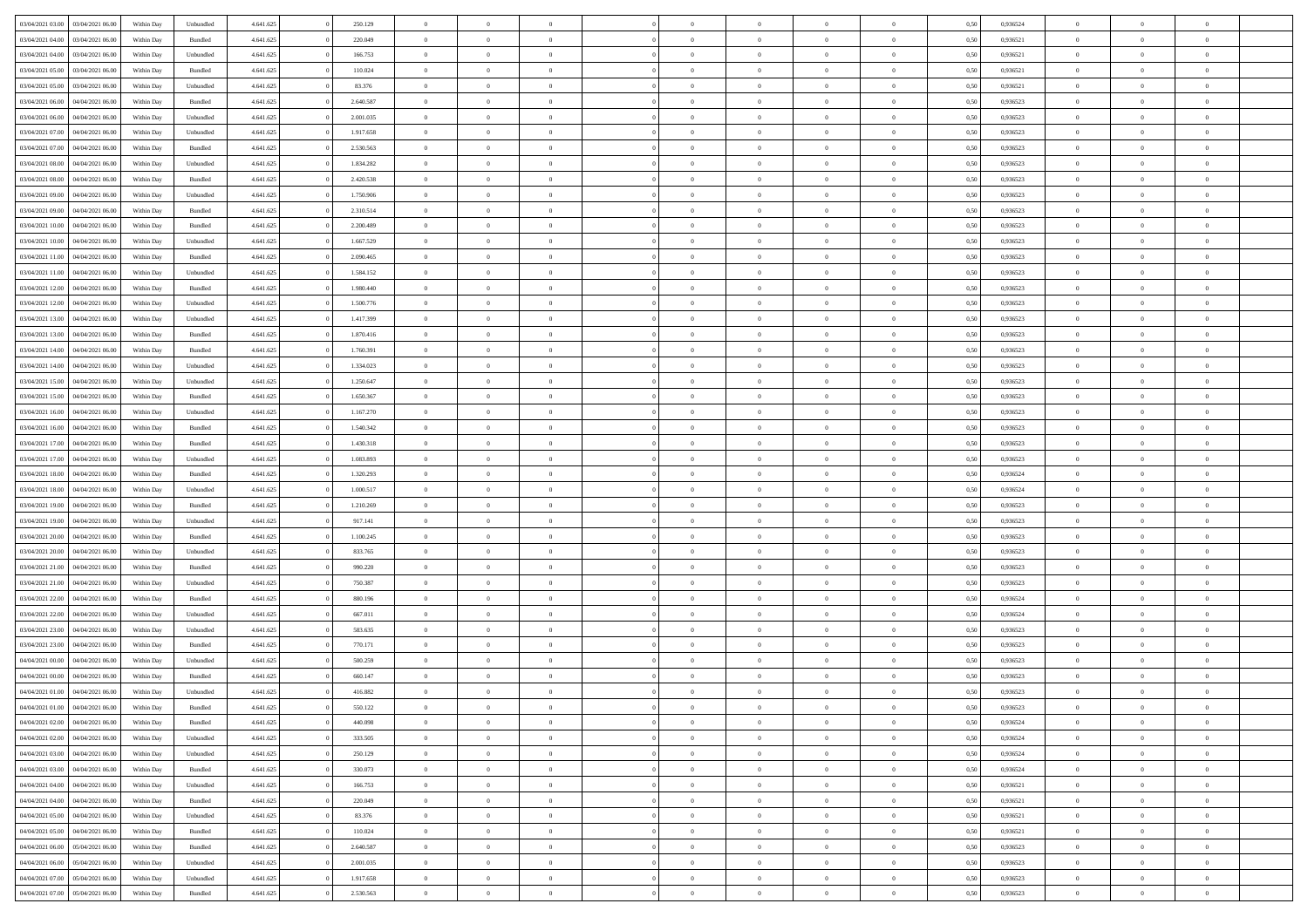| 04/04/2021 08:00 | 05/04/2021 06:00                  | Within Day | Bundled   | 4.641.625 | 2.420.538 | $\overline{0}$ | $\Omega$       |                | $\Omega$       | $\Omega$       | $\theta$       | $\theta$       | 0.50 | 0,936523 | $\theta$       | $\theta$       | $\overline{0}$ |  |
|------------------|-----------------------------------|------------|-----------|-----------|-----------|----------------|----------------|----------------|----------------|----------------|----------------|----------------|------|----------|----------------|----------------|----------------|--|
| 04/04/2021 08:00 | 05/04/2021 06:00                  | Within Day | Unbundled | 4.641.625 | 1.834.282 | $\overline{0}$ | $\theta$       | $\overline{0}$ | $\overline{0}$ | $\bf{0}$       | $\overline{0}$ | $\bf{0}$       | 0,50 | 0,936523 | $\theta$       | $\overline{0}$ | $\overline{0}$ |  |
| 04/04/2021 09:00 | 05/04/2021 06:00                  | Within Day | Unbundled | 4.641.625 | 1.750.906 | $\overline{0}$ | $\bf{0}$       | $\overline{0}$ | $\bf{0}$       | $\bf{0}$       | $\bf{0}$       | $\mathbf{0}$   | 0,50 | 0,936523 | $\overline{0}$ | $\overline{0}$ | $\bf{0}$       |  |
| 04/04/2021 09:00 | 05/04/2021 06:00                  | Within Dav | Bundled   | 4.641.625 | 2.310.514 | $\overline{0}$ | $\overline{0}$ | $\overline{0}$ | $\overline{0}$ | $\bf{0}$       | $\overline{0}$ | $\overline{0}$ | 0.50 | 0.936523 | $\theta$       | $\theta$       | $\overline{0}$ |  |
| 04/04/2021 11:00 | 05/04/2021 06:00                  | Within Day | Unbundled | 4.641.625 | 1.584.152 | $\overline{0}$ | $\theta$       | $\overline{0}$ | $\overline{0}$ | $\bf{0}$       | $\overline{0}$ | $\bf{0}$       | 0,50 | 0,936523 | $\theta$       | $\overline{0}$ | $\overline{0}$ |  |
|                  |                                   |            |           |           |           |                |                |                |                |                |                |                |      |          |                |                |                |  |
| 04/04/2021 11:00 | 05/04/2021 06:00                  | Within Day | Bundled   | 4.641.625 | 2.090.465 | $\overline{0}$ | $\overline{0}$ | $\overline{0}$ | $\bf{0}$       | $\overline{0}$ | $\overline{0}$ | $\mathbf{0}$   | 0,50 | 0,936523 | $\overline{0}$ | $\overline{0}$ | $\bf{0}$       |  |
| 04/04/2021 12:00 | 05/04/2021 06:00                  | Within Dav | Unbundled | 4.641.625 | 1.500.776 | $\overline{0}$ | $\overline{0}$ | $\overline{0}$ | $\overline{0}$ | $\overline{0}$ | $\overline{0}$ | $\overline{0}$ | 0.50 | 0.936523 | $\theta$       | $\overline{0}$ | $\overline{0}$ |  |
| 04/04/2021 12:00 | 05/04/2021 06:00                  | Within Day | Bundled   | 4.641.625 | 1.980.440 | $\overline{0}$ | $\theta$       | $\overline{0}$ | $\overline{0}$ | $\bf{0}$       | $\overline{0}$ | $\bf{0}$       | 0,50 | 0,936523 | $\theta$       | $\theta$       | $\overline{0}$ |  |
| 04/04/2021 13:00 | 05/04/2021 06:00                  | Within Day | Unbundled | 4.641.625 | 1.417.399 | $\overline{0}$ | $\overline{0}$ | $\overline{0}$ | $\bf{0}$       | $\bf{0}$       | $\bf{0}$       | $\bf{0}$       | 0,50 | 0,936523 | $\,0\,$        | $\overline{0}$ | $\overline{0}$ |  |
| 04/04/2021 13:00 | 05/04/2021 06:00                  | Within Dav | Bundled   | 4.641.625 | 1.870.416 | $\overline{0}$ | $\overline{0}$ | $\overline{0}$ | $\overline{0}$ | $\overline{0}$ | $\overline{0}$ | $\overline{0}$ | 0.50 | 0.936523 | $\theta$       | $\overline{0}$ | $\overline{0}$ |  |
| 04/04/2021 14:00 | 05/04/2021 06:00                  | Within Day | Unbundled | 4.641.625 | 1.334.023 | $\overline{0}$ | $\theta$       | $\overline{0}$ | $\overline{0}$ | $\bf{0}$       | $\overline{0}$ | $\bf{0}$       | 0,50 | 0,936523 | $\,$ 0 $\,$    | $\overline{0}$ | $\overline{0}$ |  |
| 04/04/2021 14:00 | 05/04/2021 06:00                  | Within Day | Bundled   | 4.641.625 | 1.760.391 | $\overline{0}$ | $\bf{0}$       | $\overline{0}$ | $\bf{0}$       | $\bf{0}$       | $\bf{0}$       | $\mathbf{0}$   | 0,50 | 0,936523 | $\overline{0}$ | $\overline{0}$ | $\bf{0}$       |  |
|                  |                                   |            |           |           |           |                |                |                |                |                |                |                |      |          |                |                |                |  |
| 04/04/2021 15:00 | 05/04/2021 06:00                  | Within Dav | Bundled   | 4.641.625 | 1.650.367 | $\overline{0}$ | $\overline{0}$ | $\overline{0}$ | $\overline{0}$ | $\bf{0}$       | $\overline{0}$ | $\overline{0}$ | 0.50 | 0.936523 | $\theta$       | $\theta$       | $\overline{0}$ |  |
| 04/04/2021 15:00 | 05/04/2021 06:00                  | Within Day | Unbundled | 4.641.625 | 1.250.647 | $\overline{0}$ | $\theta$       | $\overline{0}$ | $\overline{0}$ | $\bf{0}$       | $\overline{0}$ | $\bf{0}$       | 0,50 | 0,936523 | $\theta$       | $\overline{0}$ | $\overline{0}$ |  |
| 04/04/2021 16:00 | 05/04/2021 06:00                  | Within Day | Bundled   | 4.641.625 | 1.540.342 | $\overline{0}$ | $\overline{0}$ | $\overline{0}$ | $\bf{0}$       | $\overline{0}$ | $\overline{0}$ | $\mathbf{0}$   | 0,50 | 0,936523 | $\overline{0}$ | $\overline{0}$ | $\bf{0}$       |  |
| 04/04/2021 16:00 | 05/04/2021 06:00                  | Within Dav | Unbundled | 4.641.625 | 1.167.270 | $\overline{0}$ | $\overline{0}$ | $\overline{0}$ | $\overline{0}$ | $\overline{0}$ | $\overline{0}$ | $\overline{0}$ | 0.50 | 0.936523 | $\theta$       | $\overline{0}$ | $\overline{0}$ |  |
| 04/04/2021 17.00 | 05/04/2021 06:00                  | Within Day | Unbundled | 4.641.625 | 1.083.893 | $\overline{0}$ | $\theta$       | $\overline{0}$ | $\overline{0}$ | $\bf{0}$       | $\overline{0}$ | $\bf{0}$       | 0,50 | 0,936523 | $\theta$       | $\theta$       | $\overline{0}$ |  |
| 04/04/2021 17.00 | 05/04/2021 06:00                  | Within Day | Bundled   | 4.641.625 | 1.430.318 | $\overline{0}$ | $\overline{0}$ | $\overline{0}$ | $\overline{0}$ | $\bf{0}$       | $\overline{0}$ | $\mathbf{0}$   | 0,50 | 0,936523 | $\,0\,$        | $\overline{0}$ | $\bf{0}$       |  |
| 04/04/2021 18:00 | 05/04/2021 06:00                  | Within Dav | Bundled   | 4.641.625 | 1.320.293 | $\overline{0}$ | $\overline{0}$ | $\overline{0}$ | $\overline{0}$ | $\overline{0}$ | $\overline{0}$ | $\overline{0}$ | 0.50 | 0,936524 | $\theta$       | $\overline{0}$ | $\overline{0}$ |  |
|                  |                                   |            |           |           |           | $\overline{0}$ | $\theta$       | $\overline{0}$ |                | $\bf{0}$       | $\overline{0}$ |                |      |          |                | $\overline{0}$ | $\overline{0}$ |  |
| 04/04/2021 18:00 | 05/04/2021 06:00                  | Within Day | Unbundled | 4.641.625 | 1.000.517 |                |                |                | $\overline{0}$ |                |                | $\bf{0}$       | 0,50 | 0,936524 | $\,$ 0 $\,$    |                |                |  |
| 04/04/2021 19:00 | 05/04/2021 06:00                  | Within Day | Bundled   | 4.641.625 | 1.210.269 | $\overline{0}$ | $\overline{0}$ | $\overline{0}$ | $\overline{0}$ | $\bf{0}$       | $\overline{0}$ | $\bf{0}$       | 0,50 | 0,936523 | $\bf{0}$       | $\overline{0}$ | $\bf{0}$       |  |
| 04/04/2021 19:00 | 05/04/2021 06:00                  | Within Day | Unbundled | 4.641.625 | 917.141   | $\overline{0}$ | $\overline{0}$ | $\overline{0}$ | $\overline{0}$ | $\bf{0}$       | $\overline{0}$ | $\overline{0}$ | 0.50 | 0.936523 | $\theta$       | $\overline{0}$ | $\overline{0}$ |  |
| 04/04/2021 20.00 | 05/04/2021 06:00                  | Within Day | Bundled   | 4.641.625 | 1.100.245 | $\overline{0}$ | $\theta$       | $\overline{0}$ | $\overline{0}$ | $\bf{0}$       | $\overline{0}$ | $\bf{0}$       | 0,50 | 0,936523 | $\theta$       | $\overline{0}$ | $\overline{0}$ |  |
| 04/04/2021 20.00 | 05/04/2021 06:00                  | Within Day | Unbundled | 4.641.625 | 833.765   | $\overline{0}$ | $\overline{0}$ | $\overline{0}$ | $\overline{0}$ | $\overline{0}$ | $\overline{0}$ | $\mathbf{0}$   | 0,50 | 0,936523 | $\bf{0}$       | $\overline{0}$ | $\bf{0}$       |  |
| 04/04/2021 21:00 | 05/04/2021 06:00                  | Within Dav | Unbundled | 4.641.625 | 750.387   | $\overline{0}$ | $\overline{0}$ | $\overline{0}$ | $\overline{0}$ | $\overline{0}$ | $\overline{0}$ | $\overline{0}$ | 0.50 | 0.936523 | $\theta$       | $\overline{0}$ | $\overline{0}$ |  |
| 04/04/2021 21:00 | 05/04/2021 06:00                  | Within Day | Bundled   | 4.641.625 | 990.220   | $\overline{0}$ | $\theta$       | $\overline{0}$ | $\overline{0}$ | $\bf{0}$       | $\overline{0}$ | $\bf{0}$       | 0,50 | 0,936523 | $\theta$       | $\theta$       | $\overline{0}$ |  |
| 04/04/2021 22.00 | 05/04/2021 06:00                  | Within Day | Bundled   | 4.641.625 | 880.196   | $\overline{0}$ | $\overline{0}$ | $\overline{0}$ | $\overline{0}$ | $\bf{0}$       | $\overline{0}$ | $\bf{0}$       | 0,50 | 0,936524 | $\,0\,$        | $\overline{0}$ | $\bf{0}$       |  |
|                  |                                   |            |           |           |           |                | $\overline{0}$ |                |                | $\overline{0}$ |                |                |      |          | $\theta$       | $\overline{0}$ | $\overline{0}$ |  |
| 04/04/2021 22.00 | 05/04/2021 06:00                  | Within Day | Unbundled | 4.641.625 | 667.011   | $\overline{0}$ |                | $\overline{0}$ | $\overline{0}$ |                | $\overline{0}$ | $\overline{0}$ | 0.50 | 0,936524 |                |                |                |  |
| 04/04/2021 23:00 | 05/04/2021 06:00                  | Within Day | Bundled   | 4.641.625 | 770.171   | $\overline{0}$ | $\theta$       | $\overline{0}$ | $\overline{0}$ | $\bf{0}$       | $\overline{0}$ | $\bf{0}$       | 0,50 | 0,936523 | $\,$ 0 $\,$    | $\overline{0}$ | $\overline{0}$ |  |
| 04/04/2021 23.00 | 05/04/2021 06:00                  | Within Day | Unbundled | 4.641.625 | 583.635   | $\overline{0}$ | $\overline{0}$ | $\overline{0}$ | $\overline{0}$ | $\bf{0}$       | $\overline{0}$ | $\bf{0}$       | 0,50 | 0,936523 | $\bf{0}$       | $\overline{0}$ | $\bf{0}$       |  |
| 05/04/2021 00:00 | 05/04/2021 06:00                  | Within Day | Unbundled | 4.641.625 | 500.259   | $\overline{0}$ | $\Omega$       | $\Omega$       | $\Omega$       | $\Omega$       | $\overline{0}$ | $\overline{0}$ | 0,50 | 0,936523 | $\,0\,$        | $\theta$       | $\theta$       |  |
| 05/04/2021 00:00 | 05/04/2021 06:00                  | Within Day | Bundled   | 4.641.625 | 660.147   | $\overline{0}$ | $\theta$       | $\overline{0}$ | $\overline{0}$ | $\bf{0}$       | $\overline{0}$ | $\bf{0}$       | 0,50 | 0,936523 | $\theta$       | $\overline{0}$ | $\overline{0}$ |  |
| 05/04/2021 01:00 | 05/04/2021 06:00                  | Within Day | Unbundled | 4.641.625 | 416.882   | $\overline{0}$ | $\overline{0}$ | $\overline{0}$ | $\overline{0}$ | $\overline{0}$ | $\overline{0}$ | $\mathbf{0}$   | 0,50 | 0,936523 | $\bf{0}$       | $\overline{0}$ | $\bf{0}$       |  |
| 05/04/2021 01:00 | 05/04/2021 06:00                  | Within Day | Bundled   | 4.641.625 | 550.122   | $\overline{0}$ | $\Omega$       | $\Omega$       | $\Omega$       | $\bf{0}$       | $\overline{0}$ | $\overline{0}$ | 0.50 | 0.936523 | $\,0\,$        | $\theta$       | $\theta$       |  |
| 05/04/2021 02:00 | 05/04/2021 06:00                  | Within Day | Bundled   | 4.641.625 | 440.098   | $\overline{0}$ | $\theta$       | $\overline{0}$ | $\overline{0}$ | $\bf{0}$       | $\overline{0}$ | $\bf{0}$       | 0,50 | 0,936524 | $\theta$       | $\overline{0}$ | $\overline{0}$ |  |
|                  |                                   |            |           |           |           |                | $\overline{0}$ |                |                | $\bf{0}$       |                |                |      |          | $\,0\,$        | $\overline{0}$ | $\bf{0}$       |  |
| 05/04/2021 02:00 | 05/04/2021 06:00                  | Within Day | Unbundled | 4.641.625 | 333.505   | $\overline{0}$ |                | $\overline{0}$ | $\overline{0}$ |                | $\overline{0}$ | $\bf{0}$       | 0,50 | 0,936524 |                |                |                |  |
| 05/04/2021 03:00 | 05/04/2021 06:00                  | Within Day | Bundled   | 4.641.625 | 330,073   | $\overline{0}$ | $\Omega$       | $\Omega$       | $\Omega$       | $\theta$       | $\overline{0}$ | $\overline{0}$ | 0.50 | 0.936524 | $\,$ 0 $\,$    | $\theta$       | $\theta$       |  |
| 05/04/2021 03:00 | 05/04/2021 06:00                  | Within Day | Unbundled | 4.641.625 | 250.129   | $\overline{0}$ | $\overline{0}$ | $\overline{0}$ | $\overline{0}$ | $\bf{0}$       | $\overline{0}$ | $\bf{0}$       | 0,50 | 0,936524 | $\,$ 0 $\,$    | $\overline{0}$ | $\overline{0}$ |  |
| 05/04/2021 04:00 | 05/04/2021 06:00                  | Within Day | Bundled   | 4.641.625 | 220.049   | $\overline{0}$ | $\overline{0}$ | $\overline{0}$ | $\bf{0}$       | $\bf{0}$       | $\bf{0}$       | $\mathbf{0}$   | 0,50 | 0,936521 | $\overline{0}$ | $\overline{0}$ | $\bf{0}$       |  |
| 05/04/2021 04:00 | 05/04/2021 06:00                  | Within Day | Unbundled | 4.641.625 | 166.753   | $\overline{0}$ | $\Omega$       | $\overline{0}$ | $\Omega$       | $\overline{0}$ | $\overline{0}$ | $\overline{0}$ | 0,50 | 0,936521 | $\,0\,$        | $\theta$       | $\theta$       |  |
| 05/04/2021 05:00 | 05/04/2021 06:00                  | Within Day | Unbundled | 4.641.625 | 83.376    | $\overline{0}$ | $\overline{0}$ | $\overline{0}$ | $\overline{0}$ | $\,$ 0         | $\overline{0}$ | $\bf{0}$       | 0,50 | 0,936521 | $\,$ 0 $\,$    | $\overline{0}$ | $\overline{0}$ |  |
| 05/04/2021 05:00 | 05/04/2021 06:00                  | Within Day | Bundled   | 4.641.625 | 110.024   | $\overline{0}$ | $\overline{0}$ | $\overline{0}$ | $\bf{0}$       | $\bf{0}$       | $\bf{0}$       | $\mathbf{0}$   | 0,50 | 0,936521 | $\overline{0}$ | $\overline{0}$ | $\bf{0}$       |  |
| 05/04/2021 06:00 | 06/04/2021 06:00                  | Within Day | Bundled   | 4.641.625 | 2.640.587 | $\overline{0}$ | $\Omega$       | $\Omega$       | $\Omega$       | $\Omega$       | $\Omega$       | $\overline{0}$ | 0.50 | 0.936523 | $\theta$       | $\theta$       | $\theta$       |  |
| 05/04/2021 06:00 | 06/04/2021 06:00                  | Within Day | Unbundled | 4.641.625 | 2.001.035 | $\overline{0}$ | $\overline{0}$ | $\overline{0}$ | $\bf{0}$       | $\,$ 0         | $\bf{0}$       | $\bf{0}$       | 0,50 | 0,936523 | $\,0\,$        | $\,$ 0 $\,$    | $\overline{0}$ |  |
|                  | 05/04/2021 07:00 06/04/2021 06:00 | Within Day | Unbundled | 4.641.625 |           |                |                |                |                |                |                |                |      |          |                |                |                |  |
|                  |                                   |            |           |           | 1.917.658 | $\overline{0}$ | $\bf{0}$       |                |                |                |                |                | 0,50 | 0,936523 | $\bf{0}$       | $\overline{0}$ |                |  |
| 05/04/2021 07:00 | 06/04/2021 06:00                  | Within Day | Bundled   | 4.641.625 | 2.530.563 | $\overline{0}$ | $\overline{0}$ | $\overline{0}$ | $\Omega$       | $\overline{0}$ | $\overline{0}$ | $\overline{0}$ | 0.50 | 0.936523 | $\theta$       | $\theta$       | $\theta$       |  |
| 05/04/2021 08:00 | 06/04/2021 06:00                  | Within Day | Bundled   | 4.641.625 | 2.420.538 | $\overline{0}$ | $\,$ 0         | $\overline{0}$ | $\bf{0}$       | $\,$ 0 $\,$    | $\overline{0}$ | $\mathbf{0}$   | 0,50 | 0,936523 | $\,$ 0 $\,$    | $\,$ 0 $\,$    | $\,$ 0         |  |
| 05/04/2021 08:00 | 06/04/2021 06:00                  | Within Day | Unbundled | 4.641.625 | 1.834.282 | $\overline{0}$ | $\overline{0}$ | $\overline{0}$ | $\overline{0}$ | $\overline{0}$ | $\overline{0}$ | $\mathbf{0}$   | 0,50 | 0,936523 | $\overline{0}$ | $\bf{0}$       | $\bf{0}$       |  |
| 05/04/2021 09:00 | 06/04/2021 06:00                  | Within Day | Unbundled | 4.641.625 | 1.750.906 | $\overline{0}$ | $\theta$       | $\overline{0}$ | $\Omega$       | $\overline{0}$ | $\overline{0}$ | $\bf{0}$       | 0,50 | 0,936523 | $\overline{0}$ | $\theta$       | $\overline{0}$ |  |
| 05/04/2021 09:00 | 06/04/2021 06:00                  | Within Day | Bundled   | 4.641.625 | 2.310.514 | $\overline{0}$ | $\,$ 0         | $\overline{0}$ | $\overline{0}$ | $\overline{0}$ | $\overline{0}$ | $\bf{0}$       | 0,50 | 0,936523 | $\,$ 0 $\,$    | $\overline{0}$ | $\overline{0}$ |  |
| 05/04/2021 10:00 | 06/04/2021 06:00                  | Within Day | Bundled   | 4.641.625 | 2.200.489 | $\overline{0}$ | $\overline{0}$ | $\overline{0}$ | $\overline{0}$ | $\overline{0}$ | $\overline{0}$ | $\mathbf{0}$   | 0,50 | 0,936523 | $\overline{0}$ | $\bf{0}$       | $\bf{0}$       |  |
| 05/04/2021 10:00 | 06/04/2021 06:00                  | Within Day | Unbundled | 4.641.625 | 1.667.529 | $\overline{0}$ | $\overline{0}$ | $\overline{0}$ | $\Omega$       | $\overline{0}$ | $\overline{0}$ | $\bf{0}$       | 0.50 | 0,936523 | $\overline{0}$ | $\theta$       | $\overline{0}$ |  |
|                  |                                   |            |           |           |           |                |                |                |                |                |                |                |      |          |                |                |                |  |
| 05/04/2021 11:00 | 06/04/2021 06:00                  | Within Day | Unbundled | 4.641.625 | 1.584.152 | $\overline{0}$ | $\,$ 0         | $\overline{0}$ | $\bf{0}$       | $\bf{0}$       | $\bf{0}$       | $\bf{0}$       | 0,50 | 0,936523 | $\,$ 0 $\,$    | $\overline{0}$ | $\overline{0}$ |  |
| 05/04/2021 11:00 | 06/04/2021 06:00                  | Within Day | Bundled   | 4.641.625 | 2.090.465 | $\overline{0}$ | $\bf{0}$       | $\overline{0}$ | $\overline{0}$ | $\overline{0}$ | $\overline{0}$ | $\mathbf{0}$   | 0,50 | 0,936523 | $\overline{0}$ | $\overline{0}$ | $\bf{0}$       |  |
| 05/04/2021 12:00 | 06/04/2021 06:00                  | Within Day | Bundled   | 4.641.625 | 1.980.440 | $\overline{0}$ | $\overline{0}$ | $\overline{0}$ | $\Omega$       | $\overline{0}$ | $\overline{0}$ | $\bf{0}$       | 0.50 | 0.936523 | $\overline{0}$ | $\theta$       | $\overline{0}$ |  |
| 05/04/2021 12:00 | 06/04/2021 06:00                  | Within Day | Unbundled | 4.641.625 | 1.500.776 | $\overline{0}$ | $\,$ 0 $\,$    | $\overline{0}$ | $\overline{0}$ | $\bf{0}$       | $\overline{0}$ | $\bf{0}$       | 0,50 | 0,936523 | $\,$ 0 $\,$    | $\,$ 0 $\,$    | $\bf{0}$       |  |
| 05/04/2021 13:00 | 06/04/2021 06:00                  | Within Day | Unbundled | 4.641.625 | 1.417.399 | $\overline{0}$ | $\bf{0}$       | $\overline{0}$ | $\bf{0}$       | $\bf{0}$       | $\overline{0}$ | $\bf{0}$       | 0,50 | 0,936523 | $\overline{0}$ | $\overline{0}$ | $\bf{0}$       |  |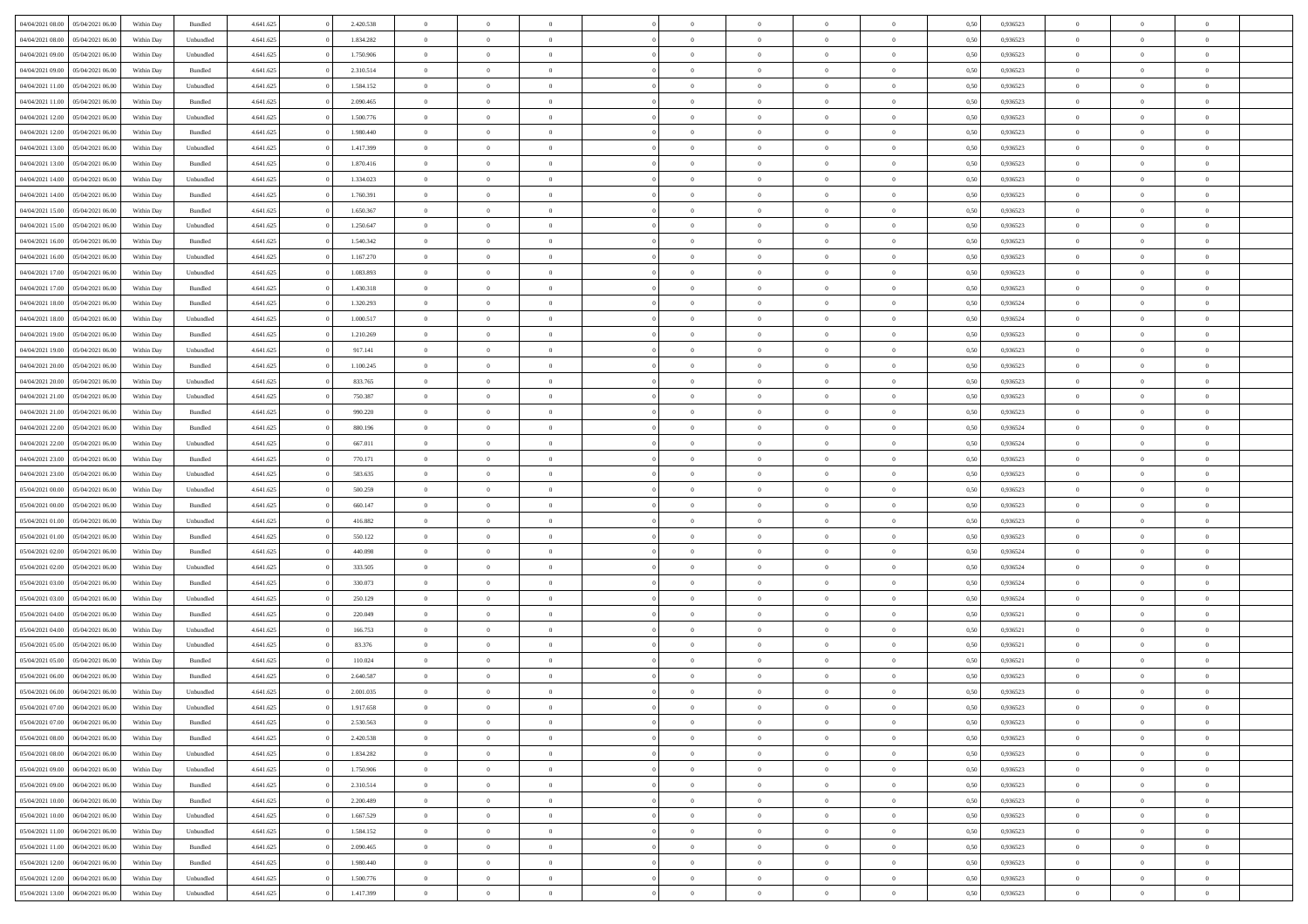| 05/04/2021 13:00                  | 06/04/2021 06:00 | Within Day | Bundled   | 4.641.625 | 1.870.416 | $\overline{0}$ | $\theta$       |                | $\overline{0}$ | $\bf{0}$       | $\overline{0}$ | $\theta$       | 0,50 | 0,936523 | $\theta$       | $\theta$       | $\overline{0}$           |  |
|-----------------------------------|------------------|------------|-----------|-----------|-----------|----------------|----------------|----------------|----------------|----------------|----------------|----------------|------|----------|----------------|----------------|--------------------------|--|
|                                   |                  |            |           |           |           | $\overline{0}$ | $\overline{0}$ |                |                |                |                |                |      |          |                |                | $\overline{0}$           |  |
| 05/04/2021 14:00                  | 06/04/2021 06.0  | Within Day | Bundled   | 4.641.625 | 1.760.391 |                |                | $\overline{0}$ | $\overline{0}$ | $\,$ 0         | $\overline{0}$ | $\bf{0}$       | 0,50 | 0,936523 | $\,$ 0 $\,$    | $\overline{0}$ |                          |  |
| 05/04/2021 14:00                  | 06/04/2021 06:00 | Within Day | Unbundled | 4.641.625 | 1.334.023 | $\overline{0}$ | $\overline{0}$ | $\overline{0}$ | $\overline{0}$ | $\bf{0}$       | $\overline{0}$ | $\mathbf{0}$   | 0.50 | 0.936523 | $\bf{0}$       | $\overline{0}$ | $\overline{0}$           |  |
| 05/04/2021 15:00                  | 06/04/2021 06:00 | Within Day | Bundled   | 4.641.625 | 1.650.367 | $\overline{0}$ | $\overline{0}$ | $\overline{0}$ | $\overline{0}$ | $\,$ 0         | $\overline{0}$ | $\overline{0}$ | 0,50 | 0,936523 | $\,$ 0 $\,$    | $\overline{0}$ | $\overline{0}$           |  |
| 05/04/2021 15:00                  | 06/04/2021 06.00 | Within Day | Unbundled | 4.641.625 | 1.250.647 | $\overline{0}$ | $\theta$       | $\overline{0}$ |                | $\overline{0}$ | $\overline{0}$ | $\bf{0}$       | 0,50 | 0,936523 | $\theta$       | $\overline{0}$ | $\overline{0}$           |  |
| 05/04/2021 16:00                  | 06/04/2021 06:00 | Within Day | Unbundled | 4.641.625 | 1.167.270 | $\overline{0}$ | $\overline{0}$ | $\overline{0}$ | $\overline{0}$ | $\bf{0}$       | $\overline{0}$ | $\bf{0}$       | 0.50 | 0.936523 | $\,0\,$        | $\theta$       | $\overline{0}$           |  |
| 05/04/2021 16:00                  | 06/04/2021 06:00 | Within Day | Bundled   | 4.641.625 | 1.540.342 | $\overline{0}$ | $\overline{0}$ | $\overline{0}$ | $\overline{0}$ | $\,$ 0         | $\overline{0}$ | $\overline{0}$ | 0,50 | 0,936523 | $\,$ 0 $\,$    | $\theta$       | $\overline{0}$           |  |
| 05/04/2021 17:00                  | 06/04/2021 06.00 | Within Day | Unbundled | 4.641.625 | 1.083.893 | $\overline{0}$ | $\theta$       | $\overline{0}$ | $\overline{0}$ | $\bf{0}$       | $\overline{0}$ | $\bf{0}$       | 0,50 | 0,936523 | $\,$ 0 $\,$    | $\overline{0}$ | $\overline{0}$           |  |
|                                   |                  |            |           |           |           |                |                |                |                |                |                |                |      |          |                |                |                          |  |
| 05/04/2021 17:00                  | 06/04/2021 06:00 | Within Day | Bundled   | 4.641.625 | 1.430.318 | $\overline{0}$ | $\overline{0}$ | $\overline{0}$ | $\overline{0}$ | $\bf{0}$       | $\overline{0}$ | $\bf{0}$       | 0.50 | 0.936523 | $\,0\,$        | $\overline{0}$ | $\overline{0}$           |  |
| 05/04/2021 18:00                  | 06/04/2021 06:00 | Within Day | Bundled   | 4.641.625 | 1.320.293 | $\overline{0}$ | $\overline{0}$ | $\overline{0}$ | $\overline{0}$ | $\,$ 0         | $\overline{0}$ | $\bf{0}$       | 0,50 | 0,936524 | $\,$ 0 $\,$    | $\overline{0}$ | $\overline{0}$           |  |
| 05/04/2021 18:00                  | 06/04/2021 06.00 | Within Day | Unbundled | 4.641.625 | 1.000.517 | $\overline{0}$ | $\theta$       | $\overline{0}$ | $\overline{0}$ | $\,$ 0         | $\overline{0}$ | $\bf{0}$       | 0,50 | 0,936524 | $\,$ 0 $\,$    | $\overline{0}$ | $\overline{0}$           |  |
| 05/04/2021 19:00                  | 06/04/2021 06:00 | Within Day | Unbundled | 4.641.625 | 917.141   | $\overline{0}$ | $\overline{0}$ | $\overline{0}$ | $\overline{0}$ | $\bf{0}$       | $\overline{0}$ | $\mathbf{0}$   | 0.50 | 0.936523 | $\bf{0}$       | $\overline{0}$ | $\overline{\phantom{a}}$ |  |
| 05/04/2021 19:00                  | 06/04/2021 06:00 | Within Day | Bundled   | 4.641.625 | 1.210.269 | $\overline{0}$ | $\overline{0}$ | $\overline{0}$ | $\overline{0}$ | $\,$ 0         | $\overline{0}$ | $\overline{0}$ | 0,50 | 0,936523 | $\,$ 0 $\,$    | $\overline{0}$ | $\overline{0}$           |  |
| 05/04/2021 20:00                  | 06/04/2021 06.00 | Within Day | Bundled   | 4.641.625 | 1.100.245 | $\overline{0}$ | $\theta$       | $\overline{0}$ | $\overline{0}$ | $\overline{0}$ | $\overline{0}$ | $\bf{0}$       | 0,50 | 0,936523 | $\,$ 0 $\,$    | $\overline{0}$ | $\overline{0}$           |  |
|                                   | 06/04/2021 06:00 |            |           |           | 833,765   |                | $\overline{0}$ |                |                |                | $\overline{0}$ |                | 0.50 | 0.936523 | $\theta$       | $\theta$       |                          |  |
| 05/04/2021 20:00                  |                  | Within Day | Unbundled | 4.641.625 |           | $\overline{0}$ |                | $\overline{0}$ | $\overline{0}$ | $\,$ 0         |                | $\bf{0}$       |      |          |                |                | $\overline{0}$           |  |
| 05/04/2021 21:00                  | 06/04/2021 06:00 | Within Day | Unbundled | 4.641.625 | 750.387   | $\overline{0}$ | $\overline{0}$ | $\overline{0}$ | $\overline{0}$ | $\,$ 0         | $\overline{0}$ | $\bf{0}$       | 0,50 | 0,936523 | $\,$ 0 $\,$    | $\theta$       | $\overline{0}$           |  |
| 05/04/2021 21:00                  | 06/04/2021 06.00 | Within Day | Bundled   | 4.641.625 | 990.220   | $\overline{0}$ | $\theta$       | $\overline{0}$ | $\overline{0}$ | $\bf{0}$       | $\overline{0}$ | $\bf{0}$       | 0,50 | 0,936523 | $\,$ 0 $\,$    | $\overline{0}$ | $\overline{0}$           |  |
| 05/04/2021 22.00                  | 06/04/2021 06:00 | Within Day | Bundled   | 4.641.625 | 880.196   | $\overline{0}$ | $\overline{0}$ | $\overline{0}$ | $\overline{0}$ | $\bf{0}$       | $\overline{0}$ | $\bf{0}$       | 0.50 | 0.936524 | $\,0\,$        | $\overline{0}$ | $\overline{0}$           |  |
| 05/04/2021 22.00                  | 06/04/2021 06:00 | Within Day | Unbundled | 4.641.625 | 667.011   | $\overline{0}$ | $\overline{0}$ | $\overline{0}$ | $\overline{0}$ | $\,$ 0         | $\overline{0}$ | $\bf{0}$       | 0,50 | 0,936524 | $\,$ 0 $\,$    | $\overline{0}$ | $\overline{0}$           |  |
| 05/04/2021 23:00                  | 06/04/2021 06.00 | Within Day | Unbundled | 4.641.625 | 583.635   | $\overline{0}$ | $\theta$       | $\overline{0}$ | $\overline{0}$ | $\,$ 0         | $\bf{0}$       | $\bf{0}$       | 0,50 | 0,936523 | $\,$ 0 $\,$    | $\overline{0}$ | $\overline{0}$           |  |
| 05/04/2021 23:00                  | 06/04/2021 06:00 | Within Day | Bundled   | 4.641.625 | 770.171   | $\overline{0}$ | $\overline{0}$ | $\overline{0}$ | $\overline{0}$ | $\bf{0}$       | $\overline{0}$ | $\mathbf{0}$   | 0.50 | 0.936523 | $\bf{0}$       | $\overline{0}$ | $\bf{0}$                 |  |
|                                   |                  |            |           |           |           |                |                |                |                |                |                |                |      |          |                |                |                          |  |
| 06/04/2021 00:00                  | 06/04/2021 06:00 | Within Day | Bundled   | 4.641.625 | 660.147   | $\overline{0}$ | $\overline{0}$ | $\overline{0}$ | $\overline{0}$ | $\bf{0}$       | $\overline{0}$ | $\overline{0}$ | 0,50 | 0,936523 | $\,$ 0 $\,$    | $\overline{0}$ | $\overline{0}$           |  |
| 06/04/2021 00:00                  | 06/04/2021 06.00 | Within Day | Unbundled | 4.641.625 | 500.259   | $\overline{0}$ | $\theta$       | $\overline{0}$ | $\overline{0}$ | $\bf{0}$       | $\overline{0}$ | $\bf{0}$       | 0,50 | 0,936523 | $\,$ 0 $\,$    | $\overline{0}$ | $\overline{0}$           |  |
| 06/04/2021 01:00                  | 06/04/2021 06:00 | Within Day | Unbundled | 4.641.625 | 416.882   | $\overline{0}$ | $\overline{0}$ | $\overline{0}$ | $\overline{0}$ | $\bf{0}$       | $\overline{0}$ | $\bf{0}$       | 0.50 | 0.936523 | $\,0\,$        | $\theta$       | $\overline{0}$           |  |
| 06/04/2021 01:00                  | 06/04/2021 06:00 | Within Day | Bundled   | 4.641.625 | 550.122   | $\overline{0}$ | $\overline{0}$ | $\overline{0}$ | $\overline{0}$ | $\,$ 0         | $\overline{0}$ | $\overline{0}$ | 0,50 | 0,936523 | $\,$ 0 $\,$    | $\theta$       | $\overline{0}$           |  |
| 06/04/2021 02:00                  | 06/04/2021 06.00 | Within Day | Unbundled | 4.641.625 | 333.505   | $\overline{0}$ | $\theta$       | $\overline{0}$ |                | $\bf{0}$       | $\overline{0}$ | $\bf{0}$       | 0,50 | 0,936524 | $\,$ 0 $\,$    | $\overline{0}$ | $\overline{0}$           |  |
| 06/04/2021 02:00                  | 06/04/2021 06:00 | Within Day | Bundled   | 4.641.625 | 440.098   | $\overline{0}$ | $\overline{0}$ | $\overline{0}$ | $\overline{0}$ | $\bf{0}$       | $\overline{0}$ | $\bf{0}$       | 0.50 | 0.936524 | $\,0\,$        | $\overline{0}$ | $\overline{0}$           |  |
| 06/04/2021 03:00                  | 06/04/2021 06:00 | Within Day | Bundled   | 4.641.625 | 330.073   | $\overline{0}$ | $\overline{0}$ | $\overline{0}$ | $\overline{0}$ | $\,$ 0         | $\overline{0}$ | $\bf{0}$       | 0,50 | 0,936524 | $\,$ 0 $\,$    | $\overline{0}$ | $\overline{0}$           |  |
|                                   |                  |            |           |           |           |                |                |                |                |                |                |                |      |          |                |                |                          |  |
| 06/04/2021 03:00                  | 06/04/2021 06.00 | Within Day | Unbundled | 4.641.625 | 250.129   | $\overline{0}$ | $\overline{0}$ | $\overline{0}$ | $\overline{0}$ | $\bf{0}$       | $\bf{0}$       | $\bf{0}$       | 0,50 | 0,936524 | $\,$ 0 $\,$    | $\overline{0}$ | $\overline{0}$           |  |
| 06/04/2021 04:00                  | 06/04/2021 06:00 | Within Day | Bundled   | 4.641.625 | 220.049   | $\overline{0}$ | $\overline{0}$ | $\overline{0}$ | $\overline{0}$ | $\bf{0}$       | $\overline{0}$ | $\mathbf{0}$   | 0.50 | 0.936521 | $\bf{0}$       | $\overline{0}$ | $\overline{\phantom{a}}$ |  |
| 06/04/2021 04:00                  | 06/04/2021 06:00 | Within Dav | Unbundled | 4.641.625 | 166.753   | $\overline{0}$ | $\overline{0}$ | $\overline{0}$ | $\overline{0}$ | $\bf{0}$       | $\overline{0}$ | $\overline{0}$ | 0.50 | 0,936521 | $\theta$       | $\overline{0}$ | $\overline{0}$           |  |
| 06/04/2021 05:00                  | 06/04/2021 06.00 | Within Day | Unbundled | 4.641.625 | 83.376    | $\overline{0}$ | $\theta$       | $\overline{0}$ | $\overline{0}$ | $\bf{0}$       | $\overline{0}$ | $\bf{0}$       | 0,50 | 0,936521 | $\,$ 0 $\,$    | $\overline{0}$ | $\overline{0}$           |  |
| 06/04/2021 05:00                  | 06/04/2021 06:00 | Within Day | Bundled   | 4.641.625 | 110.024   | $\overline{0}$ | $\overline{0}$ | $\overline{0}$ | $\overline{0}$ | $\,$ 0         | $\overline{0}$ | $\bf{0}$       | 0.50 | 0.936521 | $\,0\,$        | $\theta$       | $\overline{0}$           |  |
| 06/04/2021 06:00                  | 07/04/2021 06.00 | Within Dav | Unbundled | 4.641.625 | 2.001.035 | $\overline{0}$ | $\theta$       | $\Omega$       | $\overline{0}$ | $\bf{0}$       | $\overline{0}$ | $\overline{0}$ | 0.50 | 0.936523 | $\theta$       | $\overline{0}$ | $\overline{0}$           |  |
| 06/04/2021 06:00                  | 07/04/2021 06.00 | Within Day | Bundled   | 4.641.625 | 2.640.587 | $\overline{0}$ | $\theta$       | $\overline{0}$ | $\overline{0}$ | $\,$ 0         | $\overline{0}$ | $\bf{0}$       | 0,50 | 0,936523 | $\,$ 0 $\,$    | $\overline{0}$ | $\overline{0}$           |  |
|                                   |                  |            |           |           |           |                |                |                |                |                |                |                |      |          |                |                |                          |  |
| 06/04/2021 07:00                  | 07/04/2021 06:00 | Within Day | Bundled   | 4.641.625 | 2.530.563 | $\overline{0}$ | $\overline{0}$ | $\overline{0}$ | $\overline{0}$ | $\bf{0}$       | $\overline{0}$ | $\bf{0}$       | 0.50 | 0.936523 | $\,0\,$        | $\overline{0}$ | $\overline{0}$           |  |
| 06/04/2021 07:00                  | 07/04/2021 06.00 | Within Dav | Unbundled | 4.641.625 | 1.917.658 | $\overline{0}$ | $\overline{0}$ | $\overline{0}$ | $\overline{0}$ | $\overline{0}$ | $\overline{0}$ | $\overline{0}$ | 0.50 | 0.936523 | $\theta$       | $\overline{0}$ | $\overline{0}$           |  |
| 06/04/2021 08:00                  | 07/04/2021 06.00 | Within Day | Unbundled | 4.641.625 | 1.834.282 | $\overline{0}$ | $\overline{0}$ | $\overline{0}$ | $\overline{0}$ | $\bf{0}$       | $\bf{0}$       | $\bf{0}$       | 0,50 | 0,936523 | $\,$ 0 $\,$    | $\overline{0}$ | $\overline{0}$           |  |
| 06/04/2021 08:00                  | 07/04/2021 06:00 | Within Day | Bundled   | 4.641.625 | 2.420.538 | $\overline{0}$ | $\overline{0}$ | $\overline{0}$ | $\overline{0}$ | $\bf{0}$       | $\overline{0}$ | $\mathbf{0}$   | 0.50 | 0.936523 | $\bf{0}$       | $\overline{0}$ | $\overline{0}$           |  |
| 06/04/2021 09:00                  | 07/04/2021 06.00 | Within Dav | Unbundled | 4.641.625 | 1.750.906 | $\overline{0}$ | $\overline{0}$ | $\Omega$       | $\overline{0}$ | $\mathbf{0}$   | $\overline{0}$ | $\overline{0}$ | 0.50 | 0.936523 | $\theta$       | $\overline{0}$ | $\overline{0}$           |  |
| 06/04/2021 09:00                  | 07/04/2021 06.00 | Within Day | Bundled   | 4.641.625 | 2.310.514 | $\overline{0}$ | $\theta$       | $\overline{0}$ | $\overline{0}$ | $\,$ 0         | $\overline{0}$ | $\bf{0}$       | 0,50 | 0,936523 | $\,$ 0 $\,$    | $\overline{0}$ | $\overline{0}$           |  |
| 06/04/2021 10:00                  | 07/04/2021 06:00 | Within Day | Unbundled | 4.641.625 | 1.667.529 | $\overline{0}$ | $\theta$       | $\overline{0}$ | $\overline{0}$ | $\bf{0}$       | $\Omega$       | $\overline{0}$ | 0.50 | 0.936523 | $\,0\,$        | $\theta$       | $\overline{0}$           |  |
| 06/04/2021 10:00                  | 07/04/2021 06:00 | Within Dav | Bundled   | 4.641.625 | 2.200.489 | $\overline{0}$ | $\Omega$       | $\Omega$       | $\Omega$       | $\bf{0}$       | $\overline{0}$ |                | 0.50 | 0.936523 | $\theta$       | $\theta$       | $\overline{0}$           |  |
|                                   |                  |            |           |           |           |                |                |                |                |                |                | $\bf{0}$       |      |          |                |                |                          |  |
| 06/04/2021 11:00                  | 07/04/2021 06.00 | Within Day | Bundled   | 4.641.625 | 2.090.465 | $\overline{0}$ | $\,$ 0 $\,$    | $\overline{0}$ | $\overline{0}$ | $\,$ 0         | $\bf{0}$       | $\bf{0}$       | 0,50 | 0,936523 | $\,$ 0 $\,$    | $\overline{0}$ | $\overline{0}$           |  |
| 06/04/2021 11:00                  | 07/04/2021 06:00 | Within Day | Unbundled | 4.641.625 | 1.584.152 | $\bf{0}$       | $\theta$       |                |                |                |                |                | 0,50 | 0.936523 | $\bf{0}$       | $\theta$       |                          |  |
| 06/04/2021 12:00 07/04/2021 06:00 |                  | Within Day | Bundled   | 4.641.625 | 1.980.440 | $\overline{0}$ | $\overline{0}$ | $\overline{0}$ | $\overline{0}$ | $\overline{0}$ | $\overline{0}$ | $\mathbf{0}$   | 0,50 | 0.936523 | $\theta$       | $\overline{0}$ | $\overline{0}$           |  |
| 06/04/2021 12:00                  | 07/04/2021 06.00 | Within Day | Unbundled | 4.641.625 | 1.500.776 | $\overline{0}$ | $\overline{0}$ | $\overline{0}$ | $\bf{0}$       | $\overline{0}$ | $\overline{0}$ | $\bf{0}$       | 0,50 | 0,936523 | $\bf{0}$       | $\overline{0}$ | $\bf{0}$                 |  |
| 06/04/2021 13:00                  | 07/04/2021 06:00 | Within Day | Bundled   | 4.641.625 | 1.870.416 | $\overline{0}$ | $\overline{0}$ | $\overline{0}$ | $\overline{0}$ | $\overline{0}$ | $\overline{0}$ | $\mathbf{0}$   | 0.50 | 0.936523 | $\overline{0}$ | $\bf{0}$       | $\bf{0}$                 |  |
| 06/04/2021 13:00                  | 07/04/2021 06:00 | Within Day | Unbundled | 4.641.625 | 1.417.399 | $\overline{0}$ | $\overline{0}$ | $\overline{0}$ | $\overline{0}$ | $\overline{0}$ | $\overline{0}$ | $\mathbf{0}$   | 0,50 | 0.936523 | $\overline{0}$ | $\theta$       | $\overline{0}$           |  |
| 06/04/2021 14:00                  | 07/04/2021 06.00 | Within Day | Bundled   | 4.641.625 | 1.760.391 | $\overline{0}$ | $\overline{0}$ | $\overline{0}$ | $\overline{0}$ | $\bf{0}$       | $\bf{0}$       | $\bf{0}$       | 0,50 | 0,936523 | $\bf{0}$       | $\overline{0}$ | $\overline{0}$           |  |
|                                   |                  |            |           |           |           |                |                |                |                |                |                |                |      |          |                |                |                          |  |
| 06/04/2021 14:00                  | 07/04/2021 06:00 | Within Day | Unbundled | 4.641.625 | 1.334.023 | $\overline{0}$ | $\overline{0}$ | $\overline{0}$ | $\overline{0}$ | $\bf{0}$       | $\overline{0}$ | $\mathbf{0}$   | 0.50 | 0.936523 | $\,$ 0 $\,$    | $\overline{0}$ | $\overline{0}$           |  |
| 06/04/2021 15:00                  | 07/04/2021 06:00 | Within Day | Unbundled | 4.641.625 | 1.250.647 | $\overline{0}$ | $\overline{0}$ | $\overline{0}$ | $\overline{0}$ | $\overline{0}$ | $\overline{0}$ | $\overline{0}$ | 0,50 | 0.936523 | $\overline{0}$ | $\theta$       | $\overline{0}$           |  |
| 06/04/2021 15:00                  | 07/04/2021 06.00 | Within Day | Bundled   | 4.641.625 | 1.650.367 | $\overline{0}$ | $\,$ 0         | $\overline{0}$ | $\bf{0}$       | $\,$ 0 $\,$    | $\overline{0}$ | $\bf{0}$       | 0,50 | 0,936523 | $\,$ 0 $\,$    | $\overline{0}$ | $\overline{0}$           |  |
| 06/04/2021 16:00                  | 07/04/2021 06:00 | Within Day | Bundled   | 4.641.625 | 1.540.342 | $\overline{0}$ | $\overline{0}$ | $\overline{0}$ | $\overline{0}$ | $\bf{0}$       | $\overline{0}$ | $\mathbf{0}$   | 0.50 | 0.936523 | $\mathbf{0}$   | $\bf{0}$       | $\overline{0}$           |  |
| 06/04/2021 16:00                  | 07/04/2021 06:00 | Within Day | Unbundled | 4.641.625 | 1.167.270 | $\overline{0}$ | $\overline{0}$ | $\overline{0}$ | $\overline{0}$ | $\overline{0}$ | $\overline{0}$ | $\overline{0}$ | 0,50 | 0.936523 | $\overline{0}$ | $\theta$       | $\overline{0}$           |  |
| 06/04/2021 17:00                  | 07/04/2021 06.00 | Within Day | Unbundled | 4.641.625 | 1.083.893 | $\overline{0}$ | $\overline{0}$ | $\overline{0}$ | $\bf{0}$       | $\bf{0}$       | $\bf{0}$       | $\bf{0}$       | 0,50 | 0,936523 | $\bf{0}$       | $\overline{0}$ | $\bf{0}$                 |  |
|                                   |                  |            |           |           |           |                |                |                |                |                |                |                |      |          |                |                |                          |  |
| 06/04/2021 17:00 07/04/2021 06:00 |                  | Within Day | Bundled   | 4.641.625 | 1.430.318 | $\,$ 0 $\,$    | $\,$ 0 $\,$    | $\overline{0}$ | $\overline{0}$ | $\,$ 0 $\,$    | $\,$ 0 $\,$    | $\,$ 0 $\,$    | 0,50 | 0,936523 | $\mathbf{0}^-$ | $\,$ 0 $\,$    | $\,$ 0 $\,$              |  |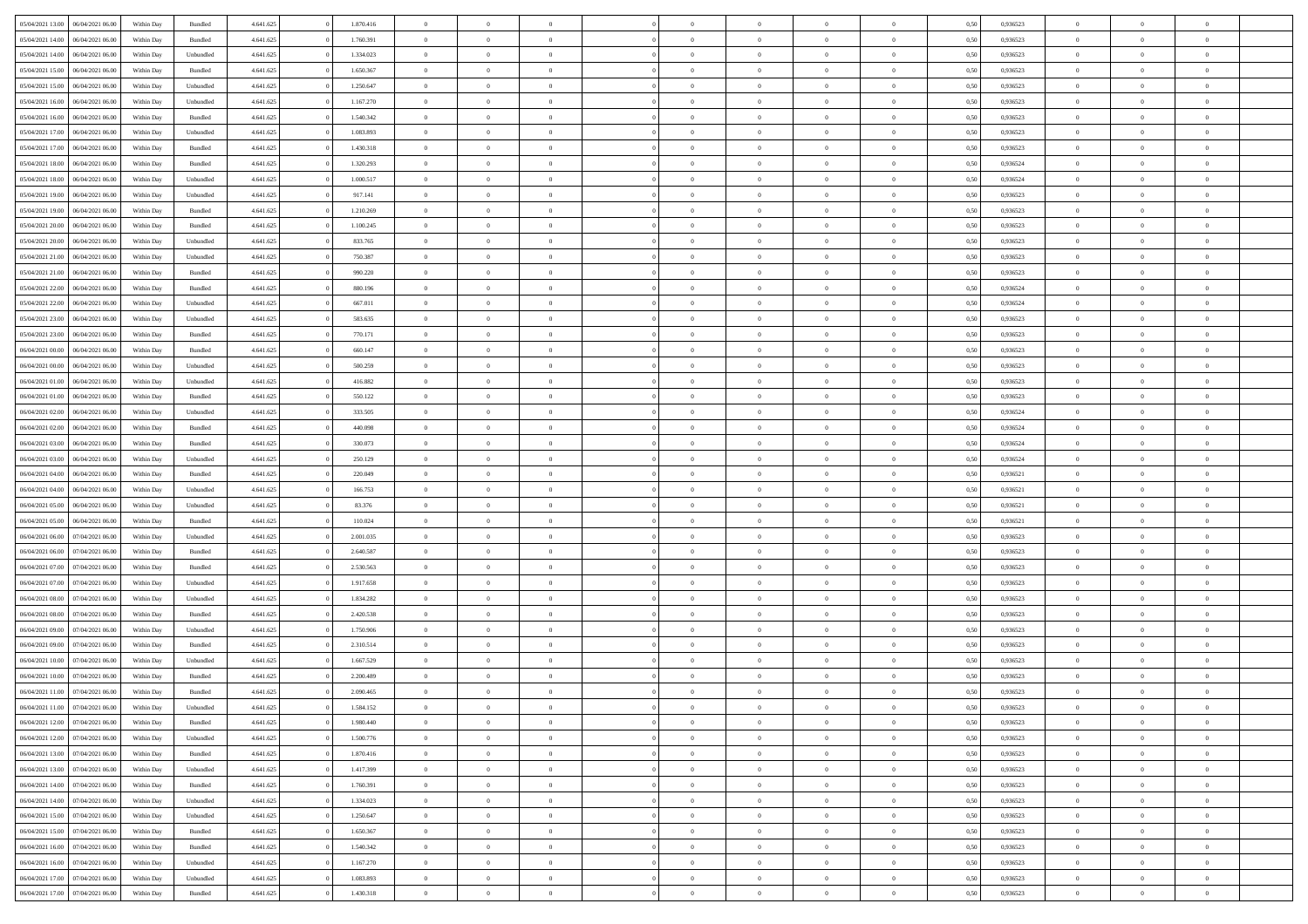|                                   |                  |            |                    |           | 1.320.293 |                | $\Omega$       |                |                | $\Omega$       | $\theta$       | $\theta$       |      |          | $\theta$       |                | $\theta$       |  |
|-----------------------------------|------------------|------------|--------------------|-----------|-----------|----------------|----------------|----------------|----------------|----------------|----------------|----------------|------|----------|----------------|----------------|----------------|--|
| 06/04/2021 18:00                  | 07/04/2021 06:00 | Within Day | Bundled            | 4.641.625 |           | $\overline{0}$ |                |                | $\Omega$       |                |                |                | 0,50 | 0,936524 |                | $\theta$       |                |  |
| 06/04/2021 18:00                  | 07/04/2021 06:00 | Within Day | Unbundled          | 4.641.625 | 1.000.517 | $\overline{0}$ | $\theta$       | $\overline{0}$ | $\overline{0}$ | $\bf{0}$       | $\overline{0}$ | $\bf{0}$       | 0,50 | 0,936524 | $\theta$       | $\overline{0}$ | $\overline{0}$ |  |
| 06/04/2021 19:00                  | 07/04/2021 06.00 | Within Day | Bundled            | 4.641.625 | 1.210.269 | $\overline{0}$ | $\bf{0}$       | $\overline{0}$ | $\bf{0}$       | $\bf{0}$       | $\bf{0}$       | $\mathbf{0}$   | 0,50 | 0,936523 | $\overline{0}$ | $\overline{0}$ | $\bf{0}$       |  |
| 06/04/2021 19:00                  | 07/04/2021 06:00 | Within Day | Unbundled          | 4.641.625 | 917.141   | $\overline{0}$ | $\overline{0}$ | $\overline{0}$ | $\overline{0}$ | $\bf{0}$       | $\overline{0}$ | $\overline{0}$ | 0.50 | 0.936523 | $\theta$       | $\theta$       | $\overline{0}$ |  |
|                                   |                  |            |                    |           |           | $\overline{0}$ | $\theta$       |                |                |                |                |                |      |          | $\theta$       | $\overline{0}$ |                |  |
| 06/04/2021 20:00                  | 07/04/2021 06:00 | Within Day | Unbundled          | 4.641.625 | 833.765   |                |                | $\overline{0}$ | $\overline{0}$ | $\bf{0}$       | $\overline{0}$ | $\bf{0}$       | 0,50 | 0,936523 |                |                | $\overline{0}$ |  |
| 06/04/2021 20:00                  | 07/04/2021 06.00 | Within Day | Bundled            | 4.641.625 | 1.100.245 | $\overline{0}$ | $\overline{0}$ | $\overline{0}$ | $\bf{0}$       | $\overline{0}$ | $\overline{0}$ | $\mathbf{0}$   | 0,50 | 0,936523 | $\overline{0}$ | $\overline{0}$ | $\bf{0}$       |  |
| 06/04/2021 21:00                  | 07/04/2021 06.00 | Within Dav | Bundled            | 4.641.625 | 990.220   | $\overline{0}$ | $\overline{0}$ | $\overline{0}$ | $\overline{0}$ | $\overline{0}$ | $\overline{0}$ | $\overline{0}$ | 0.50 | 0.936523 | $\theta$       | $\overline{0}$ | $\overline{0}$ |  |
| 06/04/2021 21:00                  | 07/04/2021 06:00 | Within Day | Unbundled          | 4.641.625 | 750.387   | $\overline{0}$ | $\theta$       | $\overline{0}$ | $\overline{0}$ | $\bf{0}$       | $\overline{0}$ | $\bf{0}$       | 0,50 | 0,936523 | $\theta$       | $\theta$       | $\overline{0}$ |  |
| 06/04/2021 22.00                  | 07/04/2021 06.00 | Within Day | Bundled            | 4.641.625 | 880.196   | $\overline{0}$ | $\overline{0}$ | $\overline{0}$ | $\bf{0}$       | $\bf{0}$       | $\bf{0}$       | $\mathbf{0}$   | 0,50 | 0,936524 | $\,0\,$        | $\overline{0}$ | $\overline{0}$ |  |
|                                   |                  |            |                    |           |           |                |                |                |                |                |                |                |      |          |                |                |                |  |
| 06/04/2021 22:00                  | 07/04/2021 06.00 | Within Dav | Unbundled          | 4.641.625 | 667.011   | $\overline{0}$ | $\overline{0}$ | $\overline{0}$ | $\overline{0}$ | $\overline{0}$ | $\overline{0}$ | $\overline{0}$ | 0.50 | 0,936524 | $\theta$       | $\overline{0}$ | $\overline{0}$ |  |
| 06/04/2021 23:00                  | 07/04/2021 06:00 | Within Day | Bundled            | 4.641.625 | 770.171   | $\overline{0}$ | $\theta$       | $\overline{0}$ | $\overline{0}$ | $\bf{0}$       | $\overline{0}$ | $\bf{0}$       | 0,50 | 0,936523 | $\,$ 0 $\,$    | $\overline{0}$ | $\overline{0}$ |  |
| 06/04/2021 23.00                  | 07/04/2021 06.00 | Within Day | Unbundled          | 4.641.625 | 583.635   | $\overline{0}$ | $\overline{0}$ | $\overline{0}$ | $\bf{0}$       | $\bf{0}$       | $\bf{0}$       | $\mathbf{0}$   | 0,50 | 0,936523 | $\overline{0}$ | $\overline{0}$ | $\bf{0}$       |  |
| 07/04/2021 00:00                  | 07/04/2021 06:00 | Within Day | Bundled            | 4.641.625 | 660.147   | $\overline{0}$ | $\overline{0}$ | $\overline{0}$ | $\overline{0}$ | $\bf{0}$       | $\overline{0}$ | $\overline{0}$ | 0.50 | 0.936523 | $\theta$       | $\theta$       | $\overline{0}$ |  |
| 07/04/2021 00:00                  | 07/04/2021 06.00 | Within Day | Unbundled          | 4.641.625 | 500.259   | $\overline{0}$ | $\theta$       | $\overline{0}$ | $\overline{0}$ | $\bf{0}$       | $\overline{0}$ | $\bf{0}$       | 0,50 | 0,936523 | $\theta$       | $\overline{0}$ | $\overline{0}$ |  |
|                                   |                  |            |                    |           |           |                |                |                |                |                |                |                |      |          |                |                |                |  |
| 07/04/2021 01:00                  | 07/04/2021 06.00 | Within Day | Unbundled          | 4.641.625 | 416.882   | $\overline{0}$ | $\overline{0}$ | $\overline{0}$ | $\bf{0}$       | $\overline{0}$ | $\overline{0}$ | $\mathbf{0}$   | 0,50 | 0,936523 | $\overline{0}$ | $\overline{0}$ | $\bf{0}$       |  |
| 07/04/2021 01:00                  | 07/04/2021 06:00 | Within Dav | Bundled            | 4.641.625 | 550.122   | $\overline{0}$ | $\overline{0}$ | $\overline{0}$ | $\overline{0}$ | $\overline{0}$ | $\overline{0}$ | $\overline{0}$ | 0.50 | 0.936523 | $\theta$       | $\overline{0}$ | $\overline{0}$ |  |
| 07/04/2021 02:00                  | 07/04/2021 06:00 | Within Day | Bundled            | 4.641.625 | 440.098   | $\overline{0}$ | $\theta$       | $\overline{0}$ | $\overline{0}$ | $\bf{0}$       | $\overline{0}$ | $\bf{0}$       | 0,50 | 0,936524 | $\theta$       | $\theta$       | $\overline{0}$ |  |
| 07/04/2021 02:00                  | 07/04/2021 06.00 | Within Day | Unbundled          | 4.641.625 | 333.505   | $\overline{0}$ | $\overline{0}$ | $\overline{0}$ | $\bf{0}$       | $\bf{0}$       | $\bf{0}$       | $\mathbf{0}$   | 0,50 | 0,936524 | $\,0\,$        | $\overline{0}$ | $\bf{0}$       |  |
| 07/04/2021 03:00                  | 07/04/2021 06.00 | Within Day | Bundled            | 4.641.625 | 330.073   | $\overline{0}$ | $\overline{0}$ | $\overline{0}$ | $\overline{0}$ | $\overline{0}$ | $\overline{0}$ | $\overline{0}$ | 0.50 | 0,936524 | $\theta$       | $\overline{0}$ | $\overline{0}$ |  |
|                                   |                  |            |                    |           |           |                |                |                |                |                |                |                |      |          |                |                |                |  |
| 07/04/2021 03:00                  | 07/04/2021 06:00 | Within Day | Unbundled          | 4.641.625 | 250.129   | $\overline{0}$ | $\theta$       | $\overline{0}$ | $\overline{0}$ | $\bf{0}$       | $\overline{0}$ | $\bf{0}$       | 0,50 | 0,936524 | $\,$ 0 $\,$    | $\overline{0}$ | $\overline{0}$ |  |
| 07/04/2021 04:00                  | 07/04/2021 06.00 | Within Day | Bundled            | 4.641.625 | 220.049   | $\overline{0}$ | $\overline{0}$ | $\overline{0}$ | $\bf{0}$       | $\bf{0}$       | $\bf{0}$       | $\mathbf{0}$   | 0,50 | 0,936521 | $\bf{0}$       | $\overline{0}$ | $\bf{0}$       |  |
| 07/04/2021 04:00                  | 07/04/2021 06:00 | Within Day | Unbundled          | 4.641.625 | 166,753   | $\overline{0}$ | $\overline{0}$ | $\overline{0}$ | $\overline{0}$ | $\overline{0}$ | $\overline{0}$ | $\overline{0}$ | 0.50 | 0.936521 | $\theta$       | $\overline{0}$ | $\overline{0}$ |  |
| 07/04/2021 05:00                  | 07/04/2021 06:00 | Within Day | Bundled            | 4.641.625 | 110.024   | $\overline{0}$ | $\theta$       | $\overline{0}$ | $\overline{0}$ | $\bf{0}$       | $\overline{0}$ | $\bf{0}$       | 0,50 | 0,936521 | $\,$ 0 $\,$    | $\overline{0}$ | $\overline{0}$ |  |
|                                   |                  |            |                    |           |           |                |                |                |                |                |                |                |      |          |                |                |                |  |
| 07/04/2021 05:00                  | 07/04/2021 06.00 | Within Day | Unbundled          | 4.641.625 | 83.376    | $\overline{0}$ | $\overline{0}$ | $\overline{0}$ | $\bf{0}$       | $\overline{0}$ | $\overline{0}$ | $\mathbf{0}$   | 0,50 | 0,936521 | $\overline{0}$ | $\overline{0}$ | $\bf{0}$       |  |
| 07/04/2021 06:00                  | 08/04/2021 06:00 | Within Dav | Bundled            | 4.641.625 | 2.640.587 | $\overline{0}$ | $\overline{0}$ | $\overline{0}$ | $\overline{0}$ | $\overline{0}$ | $\overline{0}$ | $\overline{0}$ | 0.50 | 0.936523 | $\theta$       | $\overline{0}$ | $\overline{0}$ |  |
| 07/04/2021 06:00                  | 08/04/2021 06:00 | Within Day | Unbundled          | 4.641.625 | 2.001.035 | $\overline{0}$ | $\theta$       | $\overline{0}$ | $\overline{0}$ | $\bf{0}$       | $\overline{0}$ | $\bf{0}$       | 0,50 | 0,936523 | $\theta$       | $\theta$       | $\overline{0}$ |  |
| 07/04/2021 07:00                  | 08/04/2021 06:00 | Within Day | Unbundled          | 4.641.625 | 1.917.658 | $\overline{0}$ | $\overline{0}$ | $\overline{0}$ | $\bf{0}$       | $\bf{0}$       | $\bf{0}$       | $\bf{0}$       | 0,50 | 0,936523 | $\,0\,$        | $\overline{0}$ | $\bf{0}$       |  |
| 07/04/2021 07:00                  | 08/04/2021 06:00 | Within Day | Bundled            | 4.641.625 | 2.530.563 | $\overline{0}$ | $\overline{0}$ | $\overline{0}$ | $\overline{0}$ | $\overline{0}$ | $\overline{0}$ | $\overline{0}$ | 0.50 | 0.936523 | $\theta$       | $\overline{0}$ | $\overline{0}$ |  |
| 07/04/2021 08:00                  | 08/04/2021 06:00 | Within Day | Bundled            | 4.641.625 | 2.420.538 | $\overline{0}$ | $\theta$       | $\overline{0}$ | $\overline{0}$ | $\bf{0}$       | $\overline{0}$ | $\bf{0}$       | 0,50 | 0,936523 | $\,$ 0 $\,$    | $\overline{0}$ | $\overline{0}$ |  |
|                                   |                  |            |                    |           |           |                |                |                |                |                |                |                |      |          |                |                |                |  |
| 07/04/2021 08:00                  | 08/04/2021 06:00 | Within Day | Unbundled          | 4.641.625 | 1.834.282 | $\overline{0}$ | $\overline{0}$ | $\overline{0}$ | $\bf{0}$       | $\bf{0}$       | $\bf{0}$       | $\bf{0}$       | 0,50 | 0,936523 | $\overline{0}$ | $\overline{0}$ | $\bf{0}$       |  |
| 07/04/2021 09:00                  | 08/04/2021 06:00 | Within Day | Unbundled          | 4.641.625 | 1.750.906 | $\overline{0}$ | $\Omega$       | $\overline{0}$ | $\Omega$       | $\Omega$       | $\overline{0}$ | $\overline{0}$ | 0,50 | 0,936523 | $\,0\,$        | $\theta$       | $\theta$       |  |
| 07/04/2021 09:00                  | 08/04/2021 06:00 | Within Day | Bundled            | 4.641.625 | 2.310.514 | $\overline{0}$ | $\theta$       | $\overline{0}$ | $\overline{0}$ | $\bf{0}$       | $\overline{0}$ | $\bf{0}$       | 0,50 | 0,936523 | $\theta$       | $\overline{0}$ | $\overline{0}$ |  |
| 07/04/2021 10:00                  | 08/04/2021 06:00 | Within Day | Bundled            | 4.641.625 | 2.200.489 | $\overline{0}$ | $\overline{0}$ | $\overline{0}$ | $\bf{0}$       | $\overline{0}$ | $\overline{0}$ | $\mathbf{0}$   | 0,50 | 0,936523 | $\overline{0}$ | $\overline{0}$ | $\bf{0}$       |  |
| 07/04/2021 10:00                  | 08/04/2021 06:00 |            |                    |           |           | $\overline{0}$ | $\Omega$       | $\Omega$       | $\Omega$       | $\overline{0}$ | $\overline{0}$ | $\overline{0}$ | 0.50 | 0.936523 | $\,0\,$        | $\theta$       | $\theta$       |  |
|                                   |                  | Within Day | Unbundled          | 4.641.625 | 1.667.529 |                |                |                |                |                |                |                |      |          |                |                |                |  |
| 07/04/2021 11:00                  | 08/04/2021 06:00 | Within Day | Bundled            | 4.641.625 | 2.090.465 | $\overline{0}$ | $\theta$       | $\overline{0}$ | $\overline{0}$ | $\bf{0}$       | $\overline{0}$ | $\bf{0}$       | 0,50 | 0,936523 | $\theta$       | $\overline{0}$ | $\overline{0}$ |  |
| 07/04/2021 11:00                  | 08/04/2021 06:00 | Within Day | Unbundled          | 4.641.625 | 1.584.152 | $\overline{0}$ | $\overline{0}$ | $\overline{0}$ | $\bf{0}$       | $\bf{0}$       | $\bf{0}$       | $\mathbf{0}$   | 0,50 | 0,936523 | $\,0\,$        | $\overline{0}$ | $\bf{0}$       |  |
| 07/04/2021 12:00                  | 08/04/2021 06:00 | Within Day | Unbundled          | 4.641.625 | 1.500.776 | $\overline{0}$ | $\Omega$       | $\Omega$       | $\Omega$       | $\overline{0}$ | $\overline{0}$ | $\overline{0}$ | 0.50 | 0.936523 | $\,$ 0 $\,$    | $\theta$       | $\theta$       |  |
| 07/04/2021 12:00                  | 08/04/2021 06:00 | Within Day | Bundled            | 4.641.625 | 1.980.440 | $\overline{0}$ | $\theta$       | $\overline{0}$ | $\overline{0}$ | $\,$ 0         | $\overline{0}$ | $\bf{0}$       | 0,50 | 0,936523 | $\,$ 0 $\,$    | $\overline{0}$ | $\overline{0}$ |  |
| 07/04/2021 13:00                  | 08/04/2021 06:00 | Within Day | Bundled            | 4.641.625 | 1.870.416 | $\overline{0}$ | $\bf{0}$       | $\overline{0}$ | $\bf{0}$       | $\bf{0}$       | $\bf{0}$       | $\mathbf{0}$   | 0,50 | 0,936523 | $\overline{0}$ | $\overline{0}$ | $\bf{0}$       |  |
|                                   |                  |            |                    |           |           |                |                |                |                |                |                |                |      |          |                |                |                |  |
| 07/04/2021 13:00                  | 08/04/2021 06:00 | Within Day | Unbundled          | 4.641.625 | 1.417.399 | $\overline{0}$ | $\Omega$       | $\overline{0}$ | $\Omega$       | $\overline{0}$ | $\overline{0}$ | $\overline{0}$ | 0,50 | 0,936523 | $\,0\,$        | $\theta$       | $\theta$       |  |
| 07/04/2021 14:00                  | 08/04/2021 06:00 | Within Day | Bundled            | 4.641.625 | 1.760.391 | $\overline{0}$ | $\overline{0}$ | $\overline{0}$ | $\overline{0}$ | $\,$ 0         | $\overline{0}$ | $\bf{0}$       | 0,50 | 0,936523 | $\,$ 0 $\,$    | $\overline{0}$ | $\overline{0}$ |  |
| 07/04/2021 14:00                  | 08/04/2021 06:00 | Within Day | Unbundled          | 4.641.625 | 1.334.023 | $\overline{0}$ | $\overline{0}$ | $\overline{0}$ | $\bf{0}$       | $\bf{0}$       | $\overline{0}$ | $\mathbf{0}$   | 0,50 | 0,936523 | $\overline{0}$ | $\overline{0}$ | $\bf{0}$       |  |
| 07/04/2021 15:00                  | 08/04/2021 06:00 | Within Day | Unbundled          | 4.641.625 | 1.250.647 | $\overline{0}$ | $\Omega$       | $\Omega$       | $\Omega$       | $\Omega$       | $\Omega$       | $\overline{0}$ | 0.50 | 0.936523 | $\theta$       | $\theta$       | $\theta$       |  |
| 07/04/2021 15:00                  | 08/04/2021 06:00 | Within Day | Bundled            | 4.641.625 | 1.650.367 | $\overline{0}$ | $\overline{0}$ | $\overline{0}$ | $\bf{0}$       | $\,$ 0         | $\bf{0}$       | $\bf{0}$       | 0,50 | 0,936523 | $\,0\,$        | $\,$ 0 $\,$    | $\overline{0}$ |  |
|                                   |                  |            |                    |           |           |                |                |                |                |                |                |                |      |          |                |                |                |  |
| 07/04/2021 16:00 08/04/2021 06:00 |                  | Within Day | Unbundled          | 4.641.625 | 1.167.270 | $\bf{0}$       | $\bf{0}$       |                |                |                |                |                | 0,50 | 0,936523 | $\bf{0}$       | $\overline{0}$ |                |  |
| 07/04/2021 16:00                  | 08/04/2021 06:00 | Within Day | Bundled            | 4.641.625 | 1.540.342 | $\overline{0}$ | $\overline{0}$ | $\overline{0}$ | $\Omega$       | $\overline{0}$ | $\overline{0}$ | $\overline{0}$ | 0.50 | 0.936523 | $\theta$       | $\theta$       | $\theta$       |  |
| 07/04/2021 17:00                  | 08/04/2021 06:00 | Within Day | Bundled            | 4.641.625 | 1.430.318 | $\overline{0}$ | $\,$ 0         | $\overline{0}$ | $\bf{0}$       | $\,$ 0 $\,$    | $\overline{0}$ | $\,$ 0 $\,$    | 0,50 | 0,936523 | $\,$ 0 $\,$    | $\,$ 0 $\,$    | $\,$ 0         |  |
| 07/04/2021 17:00                  | 08/04/2021 06:00 | Within Day | Unbundled          | 4.641.625 | 1.083.893 | $\overline{0}$ | $\overline{0}$ | $\overline{0}$ | $\overline{0}$ | $\overline{0}$ | $\overline{0}$ | $\mathbf{0}$   | 0,50 | 0,936523 | $\overline{0}$ | $\bf{0}$       | $\bf{0}$       |  |
| 07/04/2021 18:00                  | 08/04/2021 06:00 | Within Day | $\mathbf B$ undled | 4.641.625 | 1.320.293 | $\overline{0}$ | $\overline{0}$ | $\overline{0}$ | $\Omega$       | $\overline{0}$ | $\overline{0}$ | $\overline{0}$ | 0,50 | 0,936524 | $\overline{0}$ | $\theta$       | $\overline{0}$ |  |
|                                   |                  |            |                    |           |           |                |                |                |                |                |                |                |      |          |                |                |                |  |
| 07/04/2021 18:00                  | 08/04/2021 06:00 | Within Day | Unbundled          | 4.641.625 | 1.000.517 | $\overline{0}$ | $\,$ 0         | $\overline{0}$ | $\overline{0}$ | $\,$ 0 $\,$    | $\overline{0}$ | $\mathbf{0}$   | 0,50 | 0,936524 | $\,$ 0 $\,$    | $\overline{0}$ | $\overline{0}$ |  |
| 07/04/2021 19:00                  | 08/04/2021 06:00 | Within Day | Bundled            | 4.641.625 | 1.210.269 | $\overline{0}$ | $\overline{0}$ | $\overline{0}$ | $\overline{0}$ | $\overline{0}$ | $\overline{0}$ | $\mathbf{0}$   | 0,50 | 0,936523 | $\overline{0}$ | $\overline{0}$ | $\bf{0}$       |  |
| 07/04/2021 19:00                  | 08/04/2021 06:00 | Within Day | Unbundled          | 4.641.625 | 917.141   | $\overline{0}$ | $\overline{0}$ | $\overline{0}$ | $\Omega$       | $\overline{0}$ | $\overline{0}$ | $\bf{0}$       | 0.50 | 0,936523 | $\overline{0}$ | $\theta$       | $\overline{0}$ |  |
| 07/04/2021 20:00                  | 08/04/2021 06:00 | Within Day | Bundled            | 4.641.625 | 1.100.245 | $\overline{0}$ | $\,$ 0         | $\overline{0}$ | $\bf{0}$       | $\bf{0}$       | $\bf{0}$       | $\bf{0}$       | 0,50 | 0,936523 | $\,$ 0 $\,$    | $\overline{0}$ | $\overline{0}$ |  |
| 07/04/2021 20:00                  | 08/04/2021 06:00 | Within Day | Unbundled          | 4.641.625 | 833.765   | $\overline{0}$ | $\bf{0}$       | $\overline{0}$ | $\overline{0}$ | $\overline{0}$ | $\overline{0}$ | $\mathbf{0}$   | 0,50 | 0,936523 | $\overline{0}$ | $\overline{0}$ | $\bf{0}$       |  |
|                                   |                  |            |                    |           |           |                |                |                |                |                |                |                |      |          |                |                |                |  |
| 07/04/2021 21:00                  | 08/04/2021 06:00 | Within Day | Bundled            | 4.641.625 | 990.220   | $\overline{0}$ | $\overline{0}$ | $\overline{0}$ | $\Omega$       | $\overline{0}$ | $\overline{0}$ | $\overline{0}$ | 0.50 | 0.936523 | $\overline{0}$ | $\theta$       | $\overline{0}$ |  |
| 07/04/2021 21:00                  | 08/04/2021 06:00 | Within Day | Unbundled          | 4.641.625 | 750.387   | $\overline{0}$ | $\bf{0}$       | $\overline{0}$ | $\overline{0}$ | $\bf{0}$       | $\bf{0}$       | $\bf{0}$       | 0,50 | 0,936523 | $\,$ 0 $\,$    | $\,$ 0 $\,$    | $\bf{0}$       |  |
| 07/04/2021 22.00                  | 08/04/2021 06:00 | Within Day | Unbundled          | 4.641.625 | 667.011   | $\overline{0}$ | $\bf{0}$       | $\overline{0}$ | $\bf{0}$       | $\bf{0}$       | $\bf{0}$       | $\bf{0}$       | 0,50 | 0,936524 | $\overline{0}$ | $\overline{0}$ | $\bf{0}$       |  |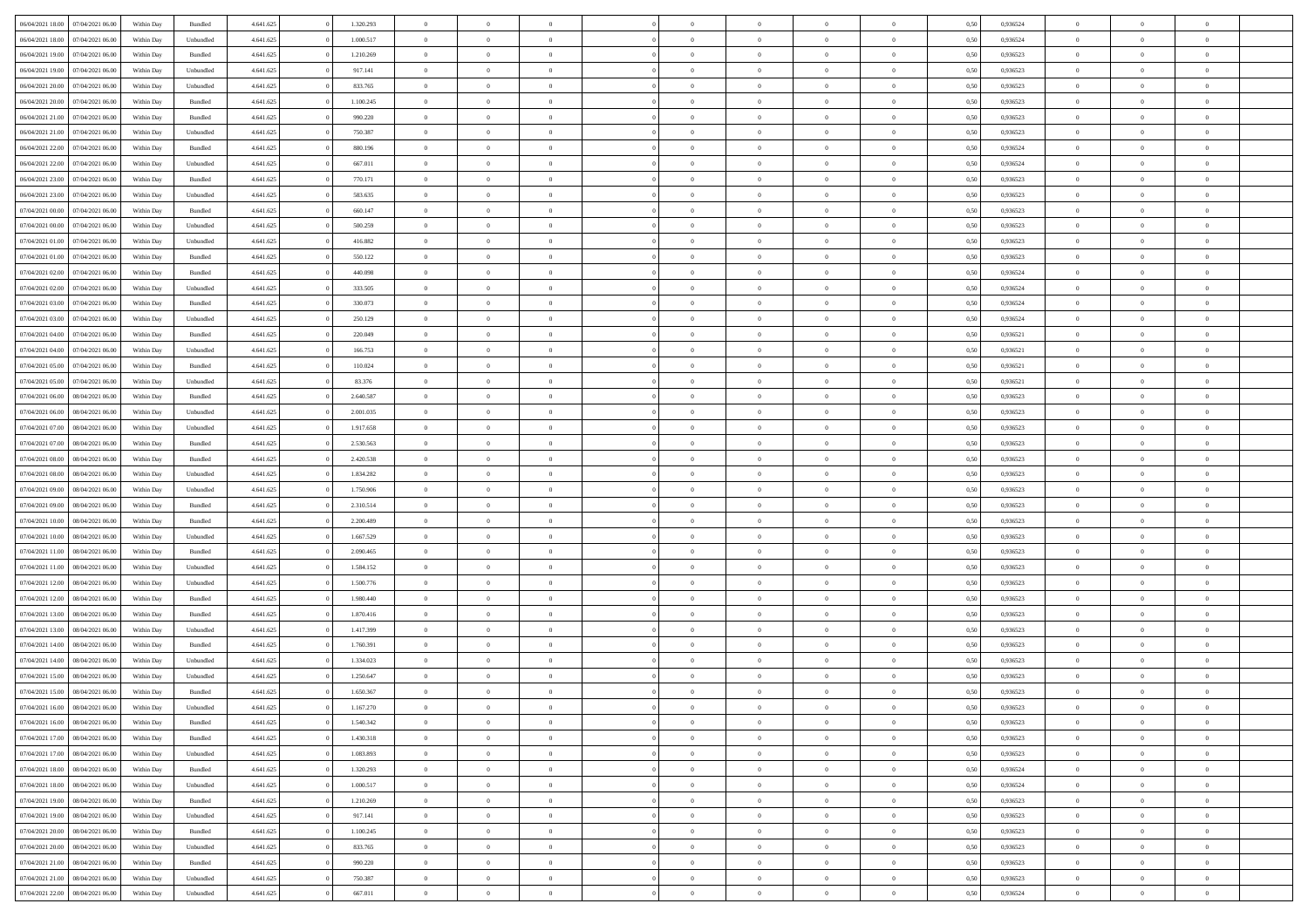| 07/04/2021 22:00<br>08/04/2021 06:00 | Within Day | Bundled            | 4.641.625 | 880.196   | $\overline{0}$ | $\Omega$       |                | $\Omega$       | $\Omega$       | $\theta$       | $\theta$       | 0.50 | 0,936524 | $\theta$       | $\theta$       | $\overline{0}$ |  |
|--------------------------------------|------------|--------------------|-----------|-----------|----------------|----------------|----------------|----------------|----------------|----------------|----------------|------|----------|----------------|----------------|----------------|--|
| 07/04/2021 23:00<br>08/04/2021 06:00 | Within Day | Unbundled          | 4.641.625 | 583.635   | $\overline{0}$ | $\theta$       | $\overline{0}$ | $\overline{0}$ | $\bf{0}$       | $\overline{0}$ | $\bf{0}$       | 0,50 | 0,936523 | $\theta$       | $\overline{0}$ | $\overline{0}$ |  |
| 07/04/2021 23.00<br>08/04/2021 06:00 | Within Day | Bundled            | 4.641.625 | 770.171   | $\overline{0}$ | $\bf{0}$       | $\overline{0}$ | $\bf{0}$       | $\bf{0}$       | $\bf{0}$       | $\mathbf{0}$   | 0,50 | 0,936523 | $\overline{0}$ | $\overline{0}$ | $\bf{0}$       |  |
| 08/04/2021 00:00<br>08/04/2021 06:00 | Within Dav | Bundled            | 4.641.625 | 660.147   | $\overline{0}$ | $\overline{0}$ | $\overline{0}$ | $\overline{0}$ | $\bf{0}$       | $\overline{0}$ | $\overline{0}$ | 0.50 | 0.936523 | $\theta$       | $\theta$       | $\overline{0}$ |  |
|                                      |            |                    |           |           |                |                |                |                |                |                |                |      |          |                |                |                |  |
| 08/04/2021 00:00<br>08/04/2021 06:00 | Within Day | Unbundled          | 4.641.625 | 500.259   | $\overline{0}$ | $\theta$       | $\overline{0}$ | $\overline{0}$ | $\bf{0}$       | $\overline{0}$ | $\bf{0}$       | 0,50 | 0,936523 | $\theta$       | $\overline{0}$ | $\overline{0}$ |  |
| 08/04/2021 01:00<br>08/04/2021 06:00 | Within Day | Unbundled          | 4.641.625 | 416.882   | $\overline{0}$ | $\overline{0}$ | $\overline{0}$ | $\bf{0}$       | $\overline{0}$ | $\overline{0}$ | $\mathbf{0}$   | 0,50 | 0,936523 | $\overline{0}$ | $\overline{0}$ | $\bf{0}$       |  |
| 08/04/2021 01:00<br>08/04/2021 06:00 | Within Dav | Bundled            | 4.641.625 | 550.122   | $\overline{0}$ | $\overline{0}$ | $\overline{0}$ | $\overline{0}$ | $\overline{0}$ | $\overline{0}$ | $\overline{0}$ | 0.50 | 0.936523 | $\theta$       | $\overline{0}$ | $\overline{0}$ |  |
| 08/04/2021 02:00<br>08/04/2021 06:00 | Within Day | Unbundled          | 4.641.625 | 333.505   | $\overline{0}$ | $\theta$       | $\overline{0}$ | $\overline{0}$ | $\bf{0}$       | $\overline{0}$ | $\bf{0}$       | 0,50 | 0,936524 | $\theta$       | $\theta$       | $\overline{0}$ |  |
|                                      |            |                    |           |           |                |                |                |                |                |                |                |      |          |                |                |                |  |
| 08/04/2021 02:00<br>08/04/2021 06:00 | Within Day | Bundled            | 4.641.625 | 440.098   | $\overline{0}$ | $\overline{0}$ | $\overline{0}$ | $\bf{0}$       | $\bf{0}$       | $\bf{0}$       | $\bf{0}$       | 0,50 | 0,936524 | $\,0\,$        | $\overline{0}$ | $\overline{0}$ |  |
| 08/04/2021 03:00<br>08/04/2021 06:00 | Within Dav | Bundled            | 4.641.625 | 330.073   | $\overline{0}$ | $\overline{0}$ | $\overline{0}$ | $\overline{0}$ | $\overline{0}$ | $\overline{0}$ | $\overline{0}$ | 0.50 | 0,936524 | $\theta$       | $\overline{0}$ | $\overline{0}$ |  |
| 08/04/2021 03:00<br>08/04/2021 06:00 | Within Day | Unbundled          | 4.641.625 | 250.129   | $\overline{0}$ | $\theta$       | $\overline{0}$ | $\overline{0}$ | $\bf{0}$       | $\overline{0}$ | $\bf{0}$       | 0,50 | 0,936524 | $\,$ 0 $\,$    | $\overline{0}$ | $\overline{0}$ |  |
| 08/04/2021 04:00<br>08/04/2021 06:00 | Within Day | Unbundled          | 4.641.625 | 166.753   | $\overline{0}$ | $\bf{0}$       | $\overline{0}$ | $\bf{0}$       | $\bf{0}$       | $\bf{0}$       | $\mathbf{0}$   | 0,50 | 0,936521 | $\overline{0}$ | $\overline{0}$ | $\bf{0}$       |  |
| 08/04/2021 04:00<br>08/04/2021 06:00 | Within Day | Bundled            | 4.641.625 | 220.049   | $\overline{0}$ | $\overline{0}$ | $\overline{0}$ | $\overline{0}$ | $\bf{0}$       | $\overline{0}$ | $\overline{0}$ | 0.50 | 0,936521 | $\theta$       | $\theta$       | $\overline{0}$ |  |
|                                      |            |                    |           |           | $\overline{0}$ | $\theta$       |                |                | $\bf{0}$       |                |                |      |          | $\theta$       | $\overline{0}$ |                |  |
| 08/04/2021 05:00<br>08/04/2021 06:00 | Within Day | Unbundled          | 4.641.625 | 83.376    |                |                | $\overline{0}$ | $\overline{0}$ |                | $\overline{0}$ | $\bf{0}$       | 0,50 | 0,936521 |                |                | $\overline{0}$ |  |
| 08/04/2021 05:00<br>08/04/2021 06:00 | Within Day | Bundled            | 4.641.625 | 110.024   | $\overline{0}$ | $\overline{0}$ | $\overline{0}$ | $\bf{0}$       | $\overline{0}$ | $\overline{0}$ | $\mathbf{0}$   | 0,50 | 0,936521 | $\overline{0}$ | $\overline{0}$ | $\bf{0}$       |  |
| 08/04/2021 06:00<br>09/04/2021 06:00 | Within Dav | Unbundled          | 4.641.625 | 2.001.035 | $\overline{0}$ | $\overline{0}$ | $\overline{0}$ | $\overline{0}$ | $\overline{0}$ | $\overline{0}$ | $\overline{0}$ | 0.50 | 0.936523 | $\theta$       | $\overline{0}$ | $\overline{0}$ |  |
| 08/04/2021 06:00<br>09/04/2021 06:00 | Within Day | Bundled            | 4.641.625 | 2.640.587 | $\overline{0}$ | $\theta$       | $\overline{0}$ | $\overline{0}$ | $\bf{0}$       | $\overline{0}$ | $\bf{0}$       | 0,50 | 0,936523 | $\theta$       | $\theta$       | $\overline{0}$ |  |
| 08/04/2021 07:00<br>09/04/2021 06:00 | Within Day | Bundled            | 4.641.625 | 2.530.563 | $\overline{0}$ | $\overline{0}$ | $\overline{0}$ | $\bf{0}$       | $\bf{0}$       | $\bf{0}$       | $\mathbf{0}$   | 0,50 | 0,936523 | $\,0\,$        | $\overline{0}$ | $\overline{0}$ |  |
|                                      |            |                    |           |           |                |                |                |                |                |                |                |      |          |                |                |                |  |
| 08/04/2021 07:00<br>09/04/2021 06:00 | Within Dav | Unbundled          | 4.641.625 | 1.917.658 | $\overline{0}$ | $\overline{0}$ | $\overline{0}$ | $\overline{0}$ | $\overline{0}$ | $\overline{0}$ | $\overline{0}$ | 0.50 | 0.936523 | $\theta$       | $\overline{0}$ | $\overline{0}$ |  |
| 08/04/2021 08:00<br>09/04/2021 06:00 | Within Day | Unbundled          | 4.641.625 | 1.834.282 | $\overline{0}$ | $\theta$       | $\overline{0}$ | $\overline{0}$ | $\bf{0}$       | $\overline{0}$ | $\bf{0}$       | 0,50 | 0,936523 | $\,$ 0 $\,$    | $\overline{0}$ | $\overline{0}$ |  |
| 08/04/2021 08:00<br>09/04/2021 06:00 | Within Day | Bundled            | 4.641.625 | 2.420.538 | $\overline{0}$ | $\overline{0}$ | $\overline{0}$ | $\bf{0}$       | $\bf{0}$       | $\bf{0}$       | $\bf{0}$       | 0,50 | 0,936523 | $\,0\,$        | $\overline{0}$ | $\bf{0}$       |  |
| 08/04/2021 09:00<br>09/04/2021 06:00 | Within Day | Bundled            | 4.641.625 | 2.310.514 | $\overline{0}$ | $\overline{0}$ | $\overline{0}$ | $\overline{0}$ | $\bf{0}$       | $\overline{0}$ | $\overline{0}$ | 0.50 | 0.936523 | $\theta$       | $\overline{0}$ | $\overline{0}$ |  |
| 08/04/2021 09:00<br>09/04/2021 06:00 | Within Day | Unbundled          | 4.641.625 | 1.750.906 | $\overline{0}$ | $\theta$       | $\overline{0}$ | $\overline{0}$ | $\bf{0}$       | $\overline{0}$ | $\bf{0}$       | 0,50 | 0,936523 | $\theta$       | $\overline{0}$ | $\overline{0}$ |  |
|                                      |            |                    |           |           |                |                |                |                |                |                |                |      |          |                |                |                |  |
| 08/04/2021 10:00<br>09/04/2021 06:00 | Within Day | Bundled            | 4.641.625 | 2.200.489 | $\overline{0}$ | $\overline{0}$ | $\overline{0}$ | $\bf{0}$       | $\overline{0}$ | $\overline{0}$ | $\mathbf{0}$   | 0,50 | 0,936523 | $\overline{0}$ | $\overline{0}$ | $\bf{0}$       |  |
| 08/04/2021 10:00<br>09/04/2021 06:00 | Within Dav | Unbundled          | 4.641.625 | 1.667.529 | $\overline{0}$ | $\overline{0}$ | $\overline{0}$ | $\overline{0}$ | $\overline{0}$ | $\overline{0}$ | $\overline{0}$ | 0.50 | 0.936523 | $\theta$       | $\overline{0}$ | $\overline{0}$ |  |
| 08/04/2021 11:00<br>09/04/2021 06:00 | Within Day | Bundled            | 4.641.625 | 2.090.465 | $\overline{0}$ | $\theta$       | $\overline{0}$ | $\overline{0}$ | $\bf{0}$       | $\overline{0}$ | $\bf{0}$       | 0,50 | 0,936523 | $\theta$       | $\theta$       | $\overline{0}$ |  |
| 08/04/2021 11:00<br>09/04/2021 06:00 | Within Day | Unbundled          | 4.641.625 | 1.584.152 | $\overline{0}$ | $\overline{0}$ | $\overline{0}$ | $\bf{0}$       | $\bf{0}$       | $\bf{0}$       | $\bf{0}$       | 0,50 | 0,936523 | $\,0\,$        | $\overline{0}$ | $\overline{0}$ |  |
| 08/04/2021 12:00<br>09/04/2021 06:00 |            | Bundled            | 4.641.625 | 1.980.440 | $\overline{0}$ | $\overline{0}$ | $\overline{0}$ | $\overline{0}$ | $\overline{0}$ | $\overline{0}$ | $\overline{0}$ | 0.50 | 0.936523 | $\theta$       | $\overline{0}$ | $\overline{0}$ |  |
|                                      | Within Day |                    |           |           |                |                |                |                |                |                |                |      |          |                |                |                |  |
| 08/04/2021 12:00<br>09/04/2021 06:00 | Within Day | Unbundled          | 4.641.625 | 1.500.776 | $\overline{0}$ | $\theta$       | $\overline{0}$ | $\overline{0}$ | $\bf{0}$       | $\overline{0}$ | $\bf{0}$       | 0,50 | 0,936523 | $\,$ 0 $\,$    | $\overline{0}$ | $\overline{0}$ |  |
| 08/04/2021 13:00<br>09/04/2021 06:00 | Within Day | Unbundled          | 4.641.625 | 1.417.399 | $\overline{0}$ | $\overline{0}$ | $\overline{0}$ | $\bf{0}$       | $\bf{0}$       | $\bf{0}$       | $\bf{0}$       | 0,50 | 0,936523 | $\overline{0}$ | $\overline{0}$ | $\bf{0}$       |  |
| 08/04/2021 13:00<br>09/04/2021 06:00 | Within Day | Bundled            | 4.641.625 | 1.870.416 | $\overline{0}$ | $\Omega$       | $\Omega$       | $\Omega$       | $\Omega$       | $\overline{0}$ | $\overline{0}$ | 0,50 | 0,936523 | $\,0\,$        | $\theta$       | $\theta$       |  |
| 08/04/2021 14:00<br>09/04/2021 06:00 | Within Day | Bundled            | 4.641.625 | 1.760.391 | $\overline{0}$ | $\theta$       | $\overline{0}$ | $\overline{0}$ | $\bf{0}$       | $\overline{0}$ | $\bf{0}$       | 0,50 | 0,936523 | $\theta$       | $\overline{0}$ | $\overline{0}$ |  |
|                                      |            |                    |           |           |                |                |                |                |                |                |                |      |          |                | $\overline{0}$ | $\bf{0}$       |  |
| 08/04/2021 14:00<br>09/04/2021 06:00 | Within Day | Unbundled          | 4.641.625 | 1.334.023 | $\overline{0}$ | $\overline{0}$ | $\overline{0}$ | $\bf{0}$       | $\overline{0}$ | $\overline{0}$ | $\mathbf{0}$   | 0,50 | 0,936523 | $\overline{0}$ |                |                |  |
| 08/04/2021 15:00<br>09/04/2021 06:00 | Within Day | Bundled            | 4.641.625 | 1.650.367 | $\overline{0}$ | $\Omega$       | $\Omega$       | $\Omega$       | $\bf{0}$       | $\overline{0}$ | $\overline{0}$ | 0.50 | 0.936523 | $\,0\,$        | $\theta$       | $\theta$       |  |
| 08/04/2021 15:00<br>09/04/2021 06:00 | Within Day | Unbundled          | 4.641.625 | 1.250.647 | $\overline{0}$ | $\theta$       | $\overline{0}$ | $\overline{0}$ | $\bf{0}$       | $\overline{0}$ | $\bf{0}$       | 0,50 | 0,936523 | $\theta$       | $\overline{0}$ | $\overline{0}$ |  |
| 08/04/2021 16:00<br>09/04/2021 06:00 | Within Day | Unbundled          | 4.641.625 | 1.167.270 | $\overline{0}$ | $\overline{0}$ | $\overline{0}$ | $\bf{0}$       | $\bf{0}$       | $\bf{0}$       | $\bf{0}$       | 0,50 | 0,936523 | $\bf{0}$       | $\overline{0}$ | $\bf{0}$       |  |
| 08/04/2021 16:00<br>09/04/2021 06:00 | Within Day | Bundled            | 4.641.625 | 1.540.342 | $\overline{0}$ | $\Omega$       | $\Omega$       | $\Omega$       | $\theta$       | $\overline{0}$ | $\overline{0}$ | 0.50 | 0.936523 | $\,$ 0 $\,$    | $\theta$       | $\theta$       |  |
| 08/04/2021 17:00<br>09/04/2021 06:00 | Within Day | Unbundled          | 4.641.625 | 1.083.893 | $\overline{0}$ | $\theta$       | $\overline{0}$ | $\overline{0}$ | $\,$ 0         | $\overline{0}$ | $\bf{0}$       | 0,50 | 0,936523 | $\,$ 0 $\,$    | $\overline{0}$ | $\overline{0}$ |  |
|                                      |            |                    |           |           |                |                |                |                |                |                |                |      |          |                |                |                |  |
| 08/04/2021 17:00<br>09/04/2021 06:00 | Within Day | Bundled            | 4.641.625 | 1.430.318 | $\overline{0}$ | $\bf{0}$       | $\overline{0}$ | $\bf{0}$       | $\bf{0}$       | $\bf{0}$       | $\mathbf{0}$   | 0,50 | 0,936523 | $\bf{0}$       | $\overline{0}$ | $\bf{0}$       |  |
| 08/04/2021 18:00<br>09/04/2021 06:00 | Within Day | Bundled            | 4.641.625 | 1.320.293 | $\overline{0}$ | $\Omega$       | $\overline{0}$ | $\Omega$       | $\overline{0}$ | $\overline{0}$ | $\overline{0}$ | 0,50 | 0,936524 | $\,0\,$        | $\theta$       | $\theta$       |  |
| 08/04/2021 18:00<br>09/04/2021 06:00 | Within Day | Unbundled          | 4.641.625 | 1.000.517 | $\overline{0}$ | $\overline{0}$ | $\overline{0}$ | $\overline{0}$ | $\,$ 0         | $\overline{0}$ | $\bf{0}$       | 0,50 | 0,936524 | $\,$ 0 $\,$    | $\overline{0}$ | $\overline{0}$ |  |
| 08/04/2021 19:00<br>09/04/2021 06:00 | Within Day | Bundled            | 4.641.625 | 1.210.269 | $\overline{0}$ | $\overline{0}$ | $\overline{0}$ | $\bf{0}$       | $\bf{0}$       | $\bf{0}$       | $\mathbf{0}$   | 0,50 | 0,936523 | $\bf{0}$       | $\overline{0}$ | $\bf{0}$       |  |
| 08/04/2021 19:00<br>09/04/2021 06:00 | Within Day | Unbundled          | 4.641.625 | 917.141   | $\overline{0}$ | $\Omega$       | $\Omega$       | $\Omega$       | $\Omega$       | $\Omega$       | $\overline{0}$ | 0.50 | 0.936523 | $\theta$       | $\theta$       | $\theta$       |  |
|                                      |            |                    |           |           |                |                |                |                |                |                |                |      |          |                |                |                |  |
| 08/04/2021 20:00<br>09/04/2021 06:00 | Within Day | Bundled            | 4.641.625 | 1.100.245 | $\overline{0}$ | $\overline{0}$ | $\overline{0}$ | $\bf{0}$       | $\,$ 0         | $\bf{0}$       | $\bf{0}$       | 0,50 | 0,936523 | $\,0\,$        | $\,0\,$        | $\overline{0}$ |  |
| 08/04/2021 20:00<br>09/04/2021 06:00 | Within Day | Unbundled          | 4.641.625 | 833.765   | $\bf{0}$       | $\bf{0}$       |                |                | $\bf{0}$       |                |                | 0,50 | 0,936523 | $\bf{0}$       | $\overline{0}$ |                |  |
| 08/04/2021 21:00<br>09/04/2021 06:00 | Within Day | Unbundled          | 4.641.625 | 750,387   | $\overline{0}$ | $\overline{0}$ | $\overline{0}$ | $\Omega$       | $\overline{0}$ | $\overline{0}$ | $\overline{0}$ | 0.50 | 0.936523 | $\theta$       | $\theta$       | $\theta$       |  |
| 08/04/2021 21:00<br>09/04/2021 06:00 | Within Day | Bundled            | 4.641.625 | 990.220   | $\overline{0}$ | $\bf{0}$       | $\overline{0}$ | $\bf{0}$       | $\,$ 0 $\,$    | $\overline{0}$ | $\,$ 0 $\,$    | 0,50 | 0,936523 | $\,$ 0 $\,$    | $\,$ 0 $\,$    | $\,$ 0         |  |
| 08/04/2021 22.00<br>09/04/2021 06:00 | Within Day | Unbundled          | 4.641.625 | 667.011   | $\overline{0}$ | $\overline{0}$ | $\overline{0}$ | $\overline{0}$ | $\overline{0}$ | $\overline{0}$ | $\mathbf{0}$   | 0,50 | 0,936524 | $\overline{0}$ | $\bf{0}$       | $\bf{0}$       |  |
|                                      |            |                    |           |           |                |                |                |                |                |                |                |      |          |                |                |                |  |
| 08/04/2021 22:00<br>09/04/2021 06:00 | Within Day | $\mathbf B$ undled | 4.641.625 | 880.196   | $\overline{0}$ | $\overline{0}$ | $\overline{0}$ | $\Omega$       | $\overline{0}$ | $\overline{0}$ | $\overline{0}$ | 0,50 | 0,936524 | $\overline{0}$ | $\theta$       | $\overline{0}$ |  |
| 08/04/2021 23:00<br>09/04/2021 06:00 | Within Day | Bundled            | 4.641.625 | 770.171   | $\overline{0}$ | $\,$ 0         | $\overline{0}$ | $\overline{0}$ | $\,$ 0 $\,$    | $\overline{0}$ | $\mathbf{0}$   | 0,50 | 0,936523 | $\,$ 0 $\,$    | $\overline{0}$ | $\overline{0}$ |  |
| 08/04/2021 23:00<br>09/04/2021 06:00 | Within Day | Unbundled          | 4.641.625 | 583.635   | $\overline{0}$ | $\overline{0}$ | $\overline{0}$ | $\overline{0}$ | $\overline{0}$ | $\overline{0}$ | $\mathbf{0}$   | 0,50 | 0,936523 | $\overline{0}$ | $\overline{0}$ | $\bf{0}$       |  |
| 09/04/2021 00:00<br>09/04/2021 06:00 | Within Day | Unbundled          | 4.641.625 | 500.259   | $\overline{0}$ | $\overline{0}$ | $\overline{0}$ | $\Omega$       | $\overline{0}$ | $\overline{0}$ | $\bf{0}$       | 0.50 | 0,936523 | $\overline{0}$ | $\theta$       | $\overline{0}$ |  |
| 09/04/2021 00:00<br>09/04/2021 06:00 | Within Day | Bundled            | 4.641.625 | 660.147   | $\overline{0}$ | $\,$ 0         | $\overline{0}$ | $\bf{0}$       | $\bf{0}$       | $\bf{0}$       | $\bf{0}$       | 0,50 | 0,936523 | $\,$ 0 $\,$    | $\overline{0}$ | $\overline{0}$ |  |
|                                      |            |                    |           |           |                |                |                |                |                |                |                |      |          |                |                |                |  |
| 09/04/2021 01:00<br>09/04/2021 06:00 | Within Day | Unbundled          | 4.641.625 | 416.882   | $\overline{0}$ | $\bf{0}$       | $\overline{0}$ | $\overline{0}$ | $\overline{0}$ | $\overline{0}$ | $\mathbf{0}$   | 0,50 | 0,936523 | $\overline{0}$ | $\overline{0}$ | $\bf{0}$       |  |
| 09/04/2021 01:00<br>09/04/2021 06:00 | Within Day | Bundled            | 4.641.625 | 550.122   | $\overline{0}$ | $\overline{0}$ | $\overline{0}$ | $\Omega$       | $\overline{0}$ | $\overline{0}$ | $\overline{0}$ | 0.50 | 0.936523 | $\overline{0}$ | $\overline{0}$ | $\overline{0}$ |  |
| 09/04/2021 02:00<br>09/04/2021 06:00 | Within Day | Bundled            | 4.641.625 | 440.098   | $\overline{0}$ | $\bf{0}$       | $\overline{0}$ | $\overline{0}$ | $\bf{0}$       | $\bf{0}$       | $\mathbf{0}$   | 0,50 | 0,936524 | $\,$ 0 $\,$    | $\,$ 0 $\,$    | $\bf{0}$       |  |
| 09/04/2021 02:00<br>09/04/2021 06:00 | Within Day | Unbundled          | 4.641.625 | 333.505   | $\overline{0}$ | $\bf{0}$       | $\overline{0}$ | $\bf{0}$       | $\bf{0}$       | $\bf{0}$       | $\bf{0}$       | 0,50 | 0,936524 | $\overline{0}$ | $\overline{0}$ | $\bf{0}$       |  |
|                                      |            |                    |           |           |                |                |                |                |                |                |                |      |          |                |                |                |  |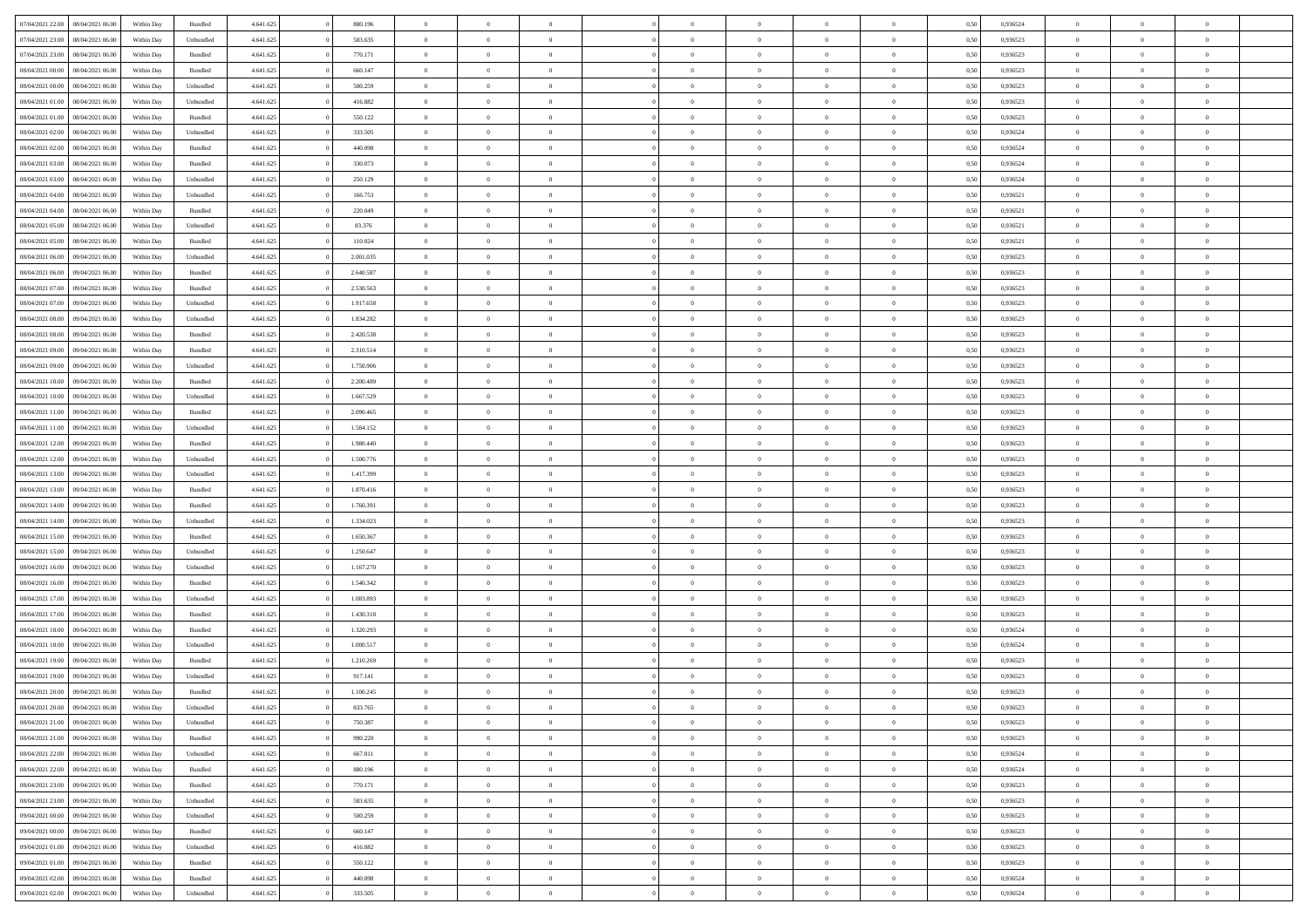| 09/04/2021 03:00 | 09/04/2021 06:00 | Within Day | Bundled            | 4.641.625 | 330.073   | $\overline{0}$ | $\Omega$       |                | $\Omega$       | $\Omega$       | $\theta$       | $\theta$       | 0.50 | 0,936524 | $\theta$       | $\theta$       | $\overline{0}$ |  |
|------------------|------------------|------------|--------------------|-----------|-----------|----------------|----------------|----------------|----------------|----------------|----------------|----------------|------|----------|----------------|----------------|----------------|--|
|                  |                  |            |                    |           |           |                |                |                |                |                |                |                |      |          |                |                |                |  |
| 09/04/2021 03:00 | 09/04/2021 06:00 | Within Day | Unbundled          | 4.641.625 | 250.129   | $\overline{0}$ | $\theta$       | $\overline{0}$ | $\overline{0}$ | $\bf{0}$       | $\overline{0}$ | $\bf{0}$       | 0,50 | 0,936524 | $\theta$       | $\overline{0}$ | $\overline{0}$ |  |
| 09/04/2021 04:00 | 09/04/2021 06:00 | Within Day | Bundled            | 4.641.625 | 220.049   | $\overline{0}$ | $\bf{0}$       | $\overline{0}$ | $\bf{0}$       | $\bf{0}$       | $\bf{0}$       | $\mathbf{0}$   | 0,50 | 0,936521 | $\overline{0}$ | $\overline{0}$ | $\bf{0}$       |  |
| 09/04/2021 04:00 | 09/04/2021 06:00 | Within Dav | Unbundled          | 4.641.625 | 166.753   | $\overline{0}$ | $\overline{0}$ | $\overline{0}$ | $\overline{0}$ | $\bf{0}$       | $\overline{0}$ | $\overline{0}$ | 0.50 | 0.936521 | $\theta$       | $\theta$       | $\overline{0}$ |  |
| 09/04/2021 05:00 | 09/04/2021 06:00 | Within Day | Bundled            | 4.641.625 | 110.024   | $\overline{0}$ | $\theta$       | $\overline{0}$ | $\overline{0}$ | $\bf{0}$       | $\overline{0}$ | $\bf{0}$       | 0,50 | 0,936521 | $\theta$       | $\overline{0}$ | $\overline{0}$ |  |
| 09/04/2021 05:00 | 09/04/2021 06:00 | Within Day | Unbundled          | 4.641.625 | 83.376    | $\overline{0}$ | $\overline{0}$ | $\overline{0}$ | $\bf{0}$       | $\overline{0}$ | $\overline{0}$ | $\mathbf{0}$   | 0,50 | 0,936521 | $\overline{0}$ | $\overline{0}$ | $\bf{0}$       |  |
|                  |                  |            |                    |           |           |                | $\overline{0}$ |                |                | $\overline{0}$ |                |                |      |          | $\theta$       | $\overline{0}$ | $\overline{0}$ |  |
| 09/04/2021 06:00 | 10/04/2021 06:00 | Within Dav | Unbundled          | 4.641.625 | 2.001.035 | $\overline{0}$ |                | $\overline{0}$ | $\overline{0}$ |                | $\overline{0}$ | $\overline{0}$ | 0.50 | 0.936523 |                |                |                |  |
| 09/04/2021 06:00 | 10/04/2021 06:00 | Within Day | Bundled            | 4.641.625 | 2.640.587 | $\overline{0}$ | $\theta$       | $\overline{0}$ | $\overline{0}$ | $\bf{0}$       | $\overline{0}$ | $\bf{0}$       | 0,50 | 0,936523 | $\theta$       | $\theta$       | $\overline{0}$ |  |
| 09/04/2021 07:00 | 10/04/2021 06:00 | Within Day | Bundled            | 4.641.625 | 2.530.563 | $\overline{0}$ | $\overline{0}$ | $\overline{0}$ | $\bf{0}$       | $\bf{0}$       | $\bf{0}$       | $\bf{0}$       | 0,50 | 0,936523 | $\,0\,$        | $\overline{0}$ | $\overline{0}$ |  |
| 09/04/2021 07:00 | 10/04/2021 06:00 | Within Dav | Unbundled          | 4.641.625 | 1.917.658 | $\overline{0}$ | $\overline{0}$ | $\overline{0}$ | $\overline{0}$ | $\overline{0}$ | $\overline{0}$ | $\overline{0}$ | 0.50 | 0.936523 | $\theta$       | $\overline{0}$ | $\overline{0}$ |  |
| 09/04/2021 08:00 | 10/04/2021 06:00 | Within Day | Unbundled          | 4.641.625 | 1.834.282 | $\overline{0}$ | $\theta$       | $\overline{0}$ | $\overline{0}$ | $\bf{0}$       | $\overline{0}$ | $\bf{0}$       | 0,50 | 0,936523 | $\,$ 0 $\,$    | $\overline{0}$ | $\overline{0}$ |  |
| 09/04/2021 08:00 | 10/04/2021 06:00 | Within Day | Bundled            | 4.641.625 | 2.420.538 | $\overline{0}$ | $\overline{0}$ | $\overline{0}$ | $\bf{0}$       | $\bf{0}$       | $\bf{0}$       | $\mathbf{0}$   | 0,50 | 0,936523 | $\overline{0}$ | $\overline{0}$ | $\bf{0}$       |  |
| 09/04/2021 09:00 | 10/04/2021 06:00 | Within Day | Bundled            | 4.641.625 | 2.310.514 | $\overline{0}$ | $\overline{0}$ | $\overline{0}$ | $\overline{0}$ | $\bf{0}$       | $\overline{0}$ | $\overline{0}$ | 0.50 | 0.936523 | $\theta$       | $\theta$       | $\overline{0}$ |  |
| 09/04/2021 09:00 | 10/04/2021 06:00 |            |                    | 4.641.625 | 1.750.906 | $\overline{0}$ | $\theta$       | $\overline{0}$ | $\overline{0}$ | $\bf{0}$       | $\overline{0}$ | $\overline{0}$ |      | 0,936523 | $\theta$       | $\overline{0}$ | $\overline{0}$ |  |
|                  |                  | Within Day | Unbundled          |           |           |                |                |                |                |                |                |                | 0,50 |          |                |                |                |  |
| 09/04/2021 10:00 | 10/04/2021 06:00 | Within Day | Unbundled          | 4.641.625 | 1.667.529 | $\overline{0}$ | $\overline{0}$ | $\overline{0}$ | $\bf{0}$       | $\overline{0}$ | $\overline{0}$ | $\mathbf{0}$   | 0,50 | 0,936523 | $\overline{0}$ | $\overline{0}$ | $\bf{0}$       |  |
| 09/04/2021 10:00 | 10/04/2021 06:00 | Within Dav | Bundled            | 4.641.625 | 2.200.489 | $\overline{0}$ | $\overline{0}$ | $\overline{0}$ | $\overline{0}$ | $\overline{0}$ | $\overline{0}$ | $\overline{0}$ | 0.50 | 0.936523 | $\theta$       | $\overline{0}$ | $\overline{0}$ |  |
| 09/04/2021 11:00 | 10/04/2021 06:00 | Within Day | Unbundled          | 4.641.625 | 1.584.152 | $\overline{0}$ | $\theta$       | $\overline{0}$ | $\overline{0}$ | $\bf{0}$       | $\overline{0}$ | $\bf{0}$       | 0,50 | 0,936523 | $\theta$       | $\theta$       | $\overline{0}$ |  |
| 09/04/2021 11:00 | 10/04/2021 06:00 | Within Day | Bundled            | 4.641.625 | 2.090.465 | $\overline{0}$ | $\overline{0}$ | $\overline{0}$ | $\bf{0}$       | $\bf{0}$       | $\bf{0}$       | $\bf{0}$       | 0,50 | 0,936523 | $\,0\,$        | $\overline{0}$ | $\overline{0}$ |  |
| 09/04/2021 12:00 | 10/04/2021 06:00 | Within Dav | Bundled            | 4.641.625 | 1.980.440 | $\overline{0}$ | $\overline{0}$ | $\overline{0}$ | $\overline{0}$ | $\overline{0}$ | $\overline{0}$ | $\overline{0}$ | 0.50 | 0.936523 | $\theta$       | $\overline{0}$ | $\overline{0}$ |  |
| 09/04/2021 12:00 | 10/04/2021 06:00 | Within Day | Unbundled          | 4.641.625 | 1.500.776 | $\overline{0}$ | $\theta$       | $\overline{0}$ | $\overline{0}$ | $\bf{0}$       | $\overline{0}$ | $\bf{0}$       | 0,50 | 0,936523 | $\,$ 0 $\,$    | $\overline{0}$ | $\overline{0}$ |  |
| 09/04/2021 13:00 | 10/04/2021 06:00 | Within Day | Bundled            | 4.641.625 | 1.870.416 | $\overline{0}$ | $\overline{0}$ | $\overline{0}$ | $\bf{0}$       | $\bf{0}$       | $\bf{0}$       | $\bf{0}$       | 0,50 | 0,936523 | $\bf{0}$       | $\overline{0}$ | $\bf{0}$       |  |
|                  | 10/04/2021 06:00 |            | Unbundled          | 4.641.625 | 1.417.399 | $\overline{0}$ | $\overline{0}$ | $\overline{0}$ |                | $\bf{0}$       | $\overline{0}$ | $\overline{0}$ | 0.50 | 0.936523 | $\theta$       | $\overline{0}$ | $\overline{0}$ |  |
| 09/04/2021 13:00 |                  | Within Day |                    |           |           |                |                |                | $\overline{0}$ |                |                |                |      |          |                |                |                |  |
| 09/04/2021 14:00 | 10/04/2021 06:00 | Within Day | Bundled            | 4.641.625 | 1.760.391 | $\overline{0}$ | $\theta$       | $\overline{0}$ | $\overline{0}$ | $\bf{0}$       | $\overline{0}$ | $\bf{0}$       | 0,50 | 0,936523 | $\theta$       | $\overline{0}$ | $\overline{0}$ |  |
| 09/04/2021 14:00 | 10/04/2021 06:00 | Within Day | Unbundled          | 4.641.625 | 1.334.023 | $\overline{0}$ | $\overline{0}$ | $\overline{0}$ | $\bf{0}$       | $\overline{0}$ | $\overline{0}$ | $\mathbf{0}$   | 0,50 | 0,936523 | $\overline{0}$ | $\overline{0}$ | $\bf{0}$       |  |
| 09/04/2021 15:00 | 10/04/2021 06:00 | Within Dav | Unbundled          | 4.641.625 | 1.250.647 | $\overline{0}$ | $\overline{0}$ | $\overline{0}$ | $\overline{0}$ | $\overline{0}$ | $\overline{0}$ | $\overline{0}$ | 0.50 | 0.936523 | $\theta$       | $\overline{0}$ | $\overline{0}$ |  |
| 09/04/2021 15:00 | 10/04/2021 06:00 | Within Day | Bundled            | 4.641.625 | 1.650.367 | $\overline{0}$ | $\theta$       | $\overline{0}$ | $\overline{0}$ | $\bf{0}$       | $\overline{0}$ | $\bf{0}$       | 0,50 | 0,936523 | $\theta$       | $\theta$       | $\overline{0}$ |  |
| 09/04/2021 16:00 | 10/04/2021 06:00 | Within Day | Unbundled          | 4.641.625 | 1.167.270 | $\overline{0}$ | $\overline{0}$ | $\overline{0}$ | $\bf{0}$       | $\bf{0}$       | $\bf{0}$       | $\bf{0}$       | 0,50 | 0,936523 | $\,0\,$        | $\overline{0}$ | $\overline{0}$ |  |
| 09/04/2021 16:00 | 10/04/2021 06:00 | Within Day | Bundled            | 4.641.625 | 1.540.342 | $\overline{0}$ | $\overline{0}$ | $\overline{0}$ | $\overline{0}$ | $\overline{0}$ | $\overline{0}$ | $\overline{0}$ | 0.50 | 0.936523 | $\theta$       | $\overline{0}$ | $\overline{0}$ |  |
| 09/04/2021 17:00 | 10/04/2021 06:00 | Within Day | Bundled            | 4.641.625 | 1.430.318 | $\overline{0}$ | $\theta$       | $\overline{0}$ | $\overline{0}$ | $\bf{0}$       | $\overline{0}$ | $\bf{0}$       | 0,50 | 0,936523 | $\,$ 0 $\,$    | $\overline{0}$ | $\overline{0}$ |  |
|                  |                  |            |                    |           |           |                |                |                |                |                |                |                |      |          |                |                |                |  |
| 09/04/2021 17:00 | 10/04/2021 06:00 | Within Day | Unbundled          | 4.641.625 | 1.083.893 | $\overline{0}$ | $\overline{0}$ | $\overline{0}$ | $\bf{0}$       | $\bf{0}$       | $\bf{0}$       | $\bf{0}$       | 0,50 | 0,936523 | $\overline{0}$ | $\overline{0}$ | $\bf{0}$       |  |
| 09/04/2021 18:00 | 10/04/2021 06:00 | Within Day | Unbundled          | 4.641.625 | 1.000.517 | $\overline{0}$ | $\Omega$       | $\Omega$       | $\Omega$       | $\Omega$       | $\overline{0}$ | $\overline{0}$ | 0,50 | 0,936524 | $\,0\,$        | $\theta$       | $\theta$       |  |
| 09/04/2021 18:00 | 10/04/2021 06:00 | Within Day | Bundled            | 4.641.625 | 1.320.293 | $\overline{0}$ | $\theta$       | $\overline{0}$ | $\overline{0}$ | $\bf{0}$       | $\overline{0}$ | $\bf{0}$       | 0,50 | 0,936524 | $\theta$       | $\overline{0}$ | $\overline{0}$ |  |
| 09/04/2021 19:00 | 10/04/2021 06:00 | Within Day | Unbundled          | 4.641.625 | 917.141   | $\overline{0}$ | $\overline{0}$ | $\overline{0}$ | $\bf{0}$       | $\overline{0}$ | $\overline{0}$ | $\mathbf{0}$   | 0,50 | 0,936523 | $\overline{0}$ | $\overline{0}$ | $\bf{0}$       |  |
| 09/04/2021 19:00 | 10/04/2021 06:00 | Within Day | Bundled            | 4.641.625 | 1.210.269 | $\overline{0}$ | $\Omega$       | $\Omega$       | $\Omega$       | $\bf{0}$       | $\overline{0}$ | $\overline{0}$ | 0.50 | 0.936523 | $\theta$       | $\theta$       | $\theta$       |  |
| 09/04/2021 20:00 | 10/04/2021 06:00 | Within Day | Bundled            | 4.641.625 | 1.100.245 | $\overline{0}$ | $\theta$       | $\overline{0}$ | $\overline{0}$ | $\bf{0}$       | $\overline{0}$ | $\bf{0}$       | 0,50 | 0,936523 | $\theta$       | $\overline{0}$ | $\overline{0}$ |  |
| 09/04/2021 20.00 | 10/04/2021 06:00 | Within Day | Unbundled          | 4.641.625 | 833.765   | $\overline{0}$ | $\overline{0}$ | $\overline{0}$ | $\bf{0}$       | $\bf{0}$       | $\bf{0}$       | $\bf{0}$       | 0,50 | 0,936523 | $\bf{0}$       | $\overline{0}$ | $\bf{0}$       |  |
| 09/04/2021 21:00 | 10/04/2021 06:00 | Within Day | Unbundled          | 4.641.625 | 750,387   | $\overline{0}$ | $\Omega$       | $\Omega$       | $\Omega$       | $\theta$       | $\theta$       | $\overline{0}$ | 0.50 | 0.936523 | $\theta$       | $\theta$       | $\theta$       |  |
| 09/04/2021 21.00 | 10/04/2021 06:00 |            | Bundled            | 4.641.625 | 990.220   | $\overline{0}$ | $\theta$       | $\overline{0}$ | $\overline{0}$ | $\bf{0}$       | $\overline{0}$ |                |      | 0,936523 | $\,$ 0 $\,$    | $\overline{0}$ | $\overline{0}$ |  |
|                  |                  | Within Day |                    |           |           |                |                |                |                |                |                | $\bf{0}$       | 0,50 |          |                |                |                |  |
| 09/04/2021 22.00 | 10/04/2021 06:00 | Within Day | Unbundled          | 4.641.625 | 667.011   | $\overline{0}$ | $\bf{0}$       | $\overline{0}$ | $\bf{0}$       | $\bf{0}$       | $\bf{0}$       | $\bf{0}$       | 0,50 | 0,936524 | $\overline{0}$ | $\overline{0}$ | $\bf{0}$       |  |
| 09/04/2021 22.00 | 10/04/2021 06:00 | Within Day | Bundled            | 4.641.625 | 880,196   | $\overline{0}$ | $\Omega$       | $\Omega$       | $\Omega$       | $\overline{0}$ | $\overline{0}$ | $\overline{0}$ | 0,50 | 0,936524 | $\,0\,$        | $\theta$       | $\theta$       |  |
| 09/04/2021 23:00 | 10/04/2021 06:00 | Within Day | Bundled            | 4.641.625 | 770.171   | $\overline{0}$ | $\overline{0}$ | $\overline{0}$ | $\overline{0}$ | $\bf{0}$       | $\overline{0}$ | $\bf{0}$       | 0,50 | 0,936523 | $\,$ 0 $\,$    | $\overline{0}$ | $\overline{0}$ |  |
| 09/04/2021 23.00 | 10/04/2021 06:00 | Within Day | Unbundled          | 4.641.625 | 583.635   | $\overline{0}$ | $\overline{0}$ | $\overline{0}$ | $\bf{0}$       | $\bf{0}$       | $\bf{0}$       | $\mathbf{0}$   | 0,50 | 0,936523 | $\overline{0}$ | $\overline{0}$ | $\bf{0}$       |  |
| 10/04/2021 00:00 | 10/04/2021 06:00 | Within Day | Unbundled          | 4.641.625 | 500.259   | $\overline{0}$ | $\Omega$       | $\Omega$       | $\Omega$       | $\Omega$       | $\Omega$       | $\overline{0}$ | 0.50 | 0.936523 | $\theta$       | $\theta$       | $\theta$       |  |
| 10/04/2021 00:00 | 10/04/2021 06:00 | Within Day | Bundled            | 4.641.625 | 660.147   | $\overline{0}$ | $\overline{0}$ | $\overline{0}$ | $\bf{0}$       | $\,$ 0         | $\bf{0}$       | $\bf{0}$       | 0,50 | 0,936523 | $\,0\,$        | $\,0\,$        | $\overline{0}$ |  |
| 10/04/2021 01:00 | 10/04/2021 06:00 | Within Day | $\mathbf B$ undled | 4.641.625 | 550.122   | $\bf{0}$       | $\bf{0}$       |                |                |                |                |                | 0,50 | 0,936523 | $\bf{0}$       | $\overline{0}$ |                |  |
| 10/04/2021 01:00 | 10/04/2021 06:00 | Within Day | Unbundled          | 4.641.625 | 416.882   | $\overline{0}$ | $\overline{0}$ | $\overline{0}$ | $\Omega$       | $\overline{0}$ | $\overline{0}$ | $\overline{0}$ | 0,50 | 0.936523 | $\theta$       | $\theta$       | $\theta$       |  |
|                  |                  |            |                    |           |           |                |                |                |                |                |                |                |      |          |                |                |                |  |
| 10/04/2021 02:00 | 10/04/2021 06:00 | Within Day | Unbundled          | 4.641.625 | 333.505   | $\overline{0}$ | $\bf{0}$       | $\overline{0}$ | $\bf{0}$       | $\,$ 0 $\,$    | $\overline{0}$ | $\,$ 0 $\,$    | 0,50 | 0,936524 | $\,$ 0 $\,$    | $\,$ 0 $\,$    | $\,$ 0         |  |
| 10/04/2021 02:00 | 10/04/2021 06:00 | Within Day | Bundled            | 4.641.625 | 440.098   | $\overline{0}$ | $\overline{0}$ | $\overline{0}$ | $\overline{0}$ | $\overline{0}$ | $\overline{0}$ | $\mathbf{0}$   | 0,50 | 0,936524 | $\overline{0}$ | $\bf{0}$       | $\bf{0}$       |  |
| 10/04/2021 03:00 | 10/04/2021 06:00 | Within Day | Unbundled          | 4.641.625 | 250.129   | $\overline{0}$ | $\overline{0}$ | $\overline{0}$ | $\Omega$       | $\overline{0}$ | $\overline{0}$ | $\overline{0}$ | 0,50 | 0,936524 | $\overline{0}$ | $\theta$       | $\overline{0}$ |  |
| 10/04/2021 03:00 | 10/04/2021 06:00 | Within Day | Bundled            | 4.641.625 | 330.073   | $\overline{0}$ | $\,$ 0         | $\overline{0}$ | $\overline{0}$ | $\,$ 0 $\,$    | $\overline{0}$ | $\mathbf{0}$   | 0,50 | 0,936524 | $\,$ 0 $\,$    | $\overline{0}$ | $\overline{0}$ |  |
| 10/04/2021 04:00 | 10/04/2021 06:00 | Within Day | Unbundled          | 4.641.625 | 166.753   | $\overline{0}$ | $\overline{0}$ | $\overline{0}$ | $\overline{0}$ | $\overline{0}$ | $\overline{0}$ | $\mathbf{0}$   | 0,50 | 0,936521 | $\overline{0}$ | $\overline{0}$ | $\bf{0}$       |  |
| 10/04/2021 04:00 | 10/04/2021 06:00 | Within Day | Bundled            | 4.641.625 | 220.049   | $\overline{0}$ | $\overline{0}$ | $\overline{0}$ | $\Omega$       | $\overline{0}$ | $\overline{0}$ | $\bf{0}$       | 0.50 | 0,936521 | $\overline{0}$ | $\theta$       | $\overline{0}$ |  |
| 10/04/2021 05:00 | 10/04/2021 06:00 | Within Day | Bundled            | 4.641.625 | 110.024   | $\overline{0}$ | $\,$ 0         | $\overline{0}$ | $\bf{0}$       | $\bf{0}$       | $\bf{0}$       | $\bf{0}$       | 0,50 | 0,936521 | $\,$ 0 $\,$    | $\overline{0}$ | $\overline{0}$ |  |
| 10/04/2021 05:00 | 10/04/2021 06:00 | Within Day | Unbundled          | 4.641.625 | 83.376    | $\overline{0}$ | $\bf{0}$       | $\overline{0}$ | $\overline{0}$ | $\overline{0}$ | $\overline{0}$ | $\mathbf{0}$   | 0,50 | 0,936521 | $\overline{0}$ | $\overline{0}$ | $\bf{0}$       |  |
|                  |                  |            |                    |           |           |                |                |                |                |                |                |                |      |          |                |                |                |  |
| 10/04/2021 06:00 | 11/04/2021 06:00 | Within Day | Bundled            | 4.641.625 | 2.640.587 | $\overline{0}$ | $\overline{0}$ | $\overline{0}$ | $\Omega$       | $\overline{0}$ | $\overline{0}$ | $\overline{0}$ | 0.50 | 0.936523 | $\overline{0}$ | $\theta$       | $\overline{0}$ |  |
| 10/04/2021 06:00 | 11/04/2021 06:00 | Within Day | Unbundled          | 4.641.625 | 2.001.035 | $\overline{0}$ | $\bf{0}$       | $\overline{0}$ | $\overline{0}$ | $\bf{0}$       | $\bf{0}$       | $\mathbf{0}$   | 0,50 | 0,936523 | $\,$ 0 $\,$    | $\,$ 0 $\,$    | $\bf{0}$       |  |
| 10/04/2021 07:00 | 11/04/2021 06:00 | Within Day | Unbundled          | 4.641.625 | 1.917.658 | $\overline{0}$ | $\overline{0}$ | $\overline{0}$ | $\overline{0}$ | $\bf{0}$       | $\bf{0}$       | $\mathbf{0}$   | 0,50 | 0,936523 | $\overline{0}$ | $\bf{0}$       | $\bf{0}$       |  |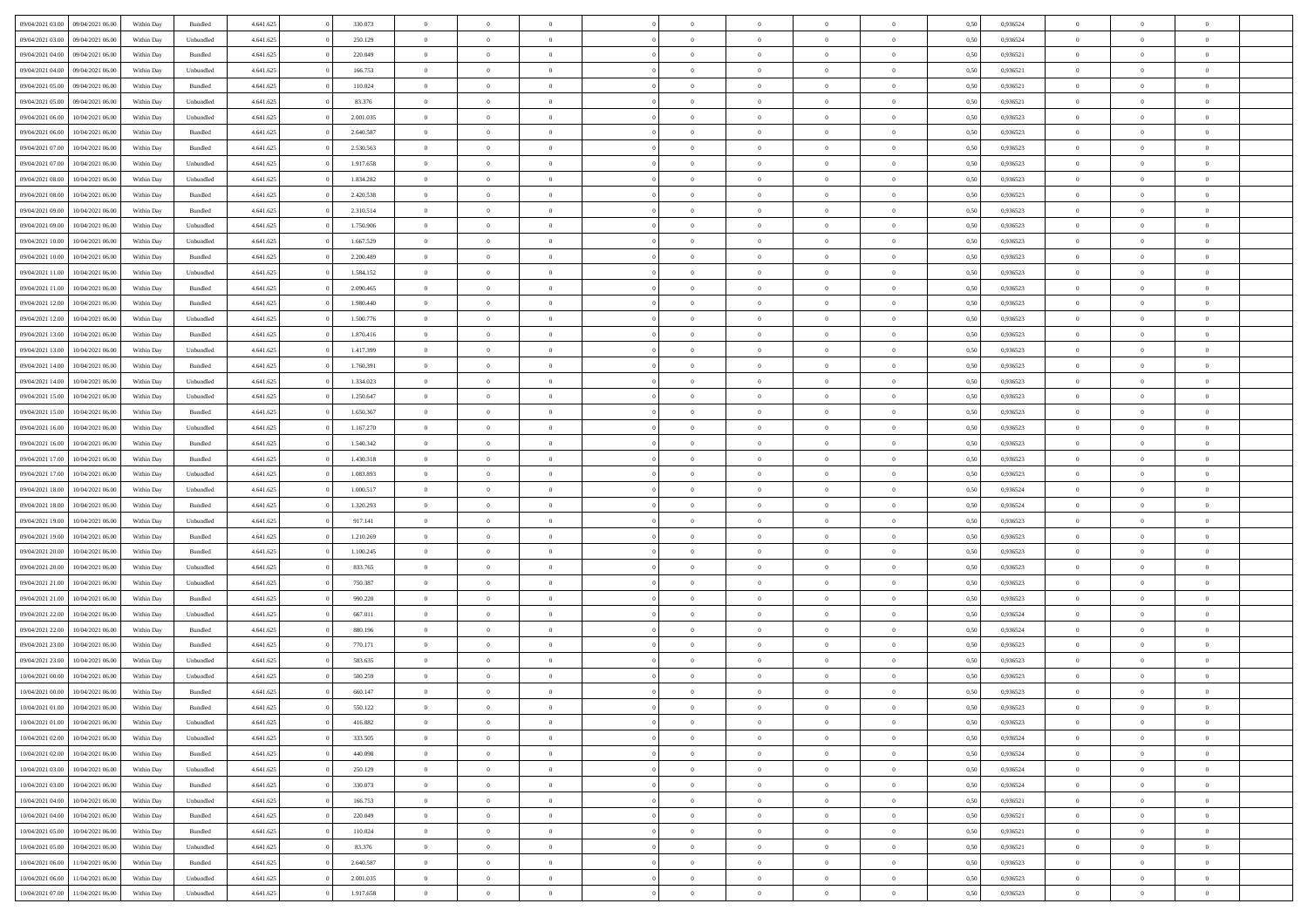| 10/04/2021 07:00 | 11/04/2021 06:00 | Within Day | Bundled            | 4.641.625 | 2.530.563 | $\overline{0}$ | $\Omega$       |                | $\Omega$       | $\Omega$       | $\theta$       | $\theta$       | 0.50 | 0,936523 | $\theta$       | $\theta$       | $\overline{0}$ |  |
|------------------|------------------|------------|--------------------|-----------|-----------|----------------|----------------|----------------|----------------|----------------|----------------|----------------|------|----------|----------------|----------------|----------------|--|
|                  |                  |            |                    |           |           |                |                |                |                |                |                |                |      |          |                |                |                |  |
| 10/04/2021 08:00 | 11/04/2021 06:00 | Within Day | Bundled            | 4.641.625 | 2.420.538 | $\overline{0}$ | $\theta$       | $\overline{0}$ | $\overline{0}$ | $\bf{0}$       | $\overline{0}$ | $\bf{0}$       | 0,50 | 0,936523 | $\theta$       | $\overline{0}$ | $\overline{0}$ |  |
| 10/04/2021 08:00 | 11/04/2021 06:00 | Within Day | Unbundled          | 4.641.625 | 1.834.282 | $\overline{0}$ | $\bf{0}$       | $\overline{0}$ | $\bf{0}$       | $\bf{0}$       | $\bf{0}$       | $\mathbf{0}$   | 0,50 | 0,936523 | $\bf{0}$       | $\overline{0}$ | $\bf{0}$       |  |
| 10/04/2021 09:00 | 11/04/2021 06:00 | Within Dav | Bundled            | 4.641.625 | 2.310.514 | $\overline{0}$ | $\overline{0}$ | $\overline{0}$ | $\overline{0}$ | $\bf{0}$       | $\overline{0}$ | $\overline{0}$ | 0.50 | 0.936523 | $\theta$       | $\theta$       | $\overline{0}$ |  |
| 10/04/2021 09:00 | 11/04/2021 06:00 | Within Day | Unbundled          | 4.641.625 | 1.750.906 | $\overline{0}$ | $\theta$       | $\overline{0}$ | $\overline{0}$ | $\bf{0}$       | $\overline{0}$ | $\bf{0}$       | 0,50 | 0,936523 | $\theta$       | $\overline{0}$ | $\overline{0}$ |  |
| 10/04/2021 10:00 | 11/04/2021 06:00 | Within Day | Bundled            | 4.641.625 | 2.200.489 | $\overline{0}$ | $\overline{0}$ | $\overline{0}$ | $\bf{0}$       | $\overline{0}$ | $\overline{0}$ | $\mathbf{0}$   | 0,50 | 0,936523 | $\bf{0}$       | $\overline{0}$ | $\bf{0}$       |  |
| 10/04/2021 10:00 | 11/04/2021 06:00 | Within Dav | Unbundled          | 4.641.625 | 1.667.529 | $\overline{0}$ | $\overline{0}$ | $\overline{0}$ | $\overline{0}$ | $\overline{0}$ | $\overline{0}$ | $\overline{0}$ | 0.50 | 0.936523 | $\theta$       | $\overline{0}$ | $\overline{0}$ |  |
|                  |                  |            |                    |           |           |                |                |                |                |                |                |                |      |          |                |                |                |  |
| 10/04/2021 11:00 | 11/04/2021 06:00 | Within Day | Bundled            | 4.641.625 | 2.090.465 | $\overline{0}$ | $\theta$       | $\overline{0}$ | $\overline{0}$ | $\bf{0}$       | $\overline{0}$ | $\bf{0}$       | 0,50 | 0,936523 | $\theta$       | $\theta$       | $\overline{0}$ |  |
| 10/04/2021 11:00 | 11/04/2021 06:00 | Within Day | Unbundled          | 4.641.625 | 1.584.152 | $\overline{0}$ | $\overline{0}$ | $\overline{0}$ | $\bf{0}$       | $\bf{0}$       | $\bf{0}$       | $\bf{0}$       | 0,50 | 0,936523 | $\,0\,$        | $\overline{0}$ | $\overline{0}$ |  |
| 10/04/2021 12:00 | 11/04/2021 06:00 | Within Dav | Unbundled          | 4.641.625 | 1.500.776 | $\overline{0}$ | $\overline{0}$ | $\overline{0}$ | $\overline{0}$ | $\overline{0}$ | $\overline{0}$ | $\overline{0}$ | 0.50 | 0.936523 | $\theta$       | $\overline{0}$ | $\overline{0}$ |  |
| 10/04/2021 12:00 | 11/04/2021 06:00 | Within Day | Bundled            | 4.641.625 | 1.980.440 | $\overline{0}$ | $\theta$       | $\overline{0}$ | $\overline{0}$ | $\bf{0}$       | $\overline{0}$ | $\bf{0}$       | 0,50 | 0,936523 | $\,$ 0 $\,$    | $\overline{0}$ | $\overline{0}$ |  |
| 10/04/2021 13:00 | 11/04/2021 06:00 | Within Day | Unbundled          | 4.641.625 | 1.417.399 | $\overline{0}$ | $\overline{0}$ | $\overline{0}$ | $\bf{0}$       | $\bf{0}$       | $\bf{0}$       | $\mathbf{0}$   | 0,50 | 0,936523 | $\overline{0}$ | $\overline{0}$ | $\bf{0}$       |  |
| 10/04/2021 13:00 | 11/04/2021 06:00 | Within Day | Bundled            | 4.641.625 | 1.870.416 | $\overline{0}$ | $\overline{0}$ | $\overline{0}$ | $\overline{0}$ | $\bf{0}$       | $\overline{0}$ | $\overline{0}$ | 0.50 | 0.936523 | $\theta$       | $\theta$       | $\overline{0}$ |  |
| 10/04/2021 14:00 | 11/04/2021 06:00 | Within Day | Bundled            | 4.641.625 | 1.760.391 | $\overline{0}$ | $\theta$       | $\overline{0}$ | $\overline{0}$ | $\bf{0}$       | $\overline{0}$ | $\bf{0}$       | 0,50 | 0,936523 | $\theta$       | $\overline{0}$ | $\overline{0}$ |  |
|                  |                  |            |                    |           |           |                |                |                |                |                |                |                |      |          |                |                |                |  |
| 10/04/2021 14:00 | 11/04/2021 06:00 | Within Day | Unbundled          | 4.641.625 | 1.334.023 | $\overline{0}$ | $\overline{0}$ | $\overline{0}$ | $\bf{0}$       | $\overline{0}$ | $\overline{0}$ | $\mathbf{0}$   | 0,50 | 0,936523 | $\overline{0}$ | $\overline{0}$ | $\bf{0}$       |  |
| 10/04/2021 15:00 | 11/04/2021 06:00 | Within Dav | Unbundled          | 4.641.625 | 1.250.647 | $\overline{0}$ | $\overline{0}$ | $\overline{0}$ | $\overline{0}$ | $\overline{0}$ | $\overline{0}$ | $\overline{0}$ | 0.50 | 0.936523 | $\theta$       | $\overline{0}$ | $\overline{0}$ |  |
| 10/04/2021 15:00 | 11/04/2021 06:00 | Within Day | Bundled            | 4.641.625 | 1.650.367 | $\overline{0}$ | $\theta$       | $\overline{0}$ | $\overline{0}$ | $\bf{0}$       | $\overline{0}$ | $\bf{0}$       | 0,50 | 0,936523 | $\theta$       | $\theta$       | $\overline{0}$ |  |
| 10/04/2021 16:00 | 11/04/2021 06:00 | Within Day | Unbundled          | 4.641.625 | 1.167.270 | $\overline{0}$ | $\overline{0}$ | $\overline{0}$ | $\bf{0}$       | $\bf{0}$       | $\bf{0}$       | $\mathbf{0}$   | 0,50 | 0,936523 | $\,0\,$        | $\overline{0}$ | $\bf{0}$       |  |
| 10/04/2021 16:00 | 11/04/2021 06:00 | Within Day | Bundled            | 4.641.625 | 1.540.342 | $\overline{0}$ | $\overline{0}$ | $\overline{0}$ | $\overline{0}$ | $\overline{0}$ | $\overline{0}$ | $\overline{0}$ | 0.50 | 0.936523 | $\theta$       | $\overline{0}$ | $\overline{0}$ |  |
| 10/04/2021 17:00 | 11/04/2021 06:00 | Within Day | Unbundled          | 4.641.625 | 1.083.893 | $\overline{0}$ | $\theta$       | $\overline{0}$ | $\overline{0}$ | $\bf{0}$       | $\overline{0}$ | $\bf{0}$       | 0,50 | 0,936523 | $\,$ 0 $\,$    | $\overline{0}$ | $\overline{0}$ |  |
| 10/04/2021 17:00 | 11/04/2021 06:00 | Within Day | Bundled            | 4.641.625 | 1.430.318 | $\overline{0}$ | $\overline{0}$ | $\overline{0}$ | $\bf{0}$       | $\bf{0}$       | $\bf{0}$       | $\mathbf{0}$   | 0,50 | 0,936523 | $\bf{0}$       | $\overline{0}$ | $\bf{0}$       |  |
| 10/04/2021 18:00 | 11/04/2021 06:00 | Within Day | Bundled            | 4.641.625 | 1.320.293 | $\overline{0}$ | $\overline{0}$ | $\overline{0}$ | $\overline{0}$ | $\bf{0}$       | $\overline{0}$ | $\overline{0}$ | 0.50 | 0.936524 | $\theta$       | $\overline{0}$ | $\overline{0}$ |  |
|                  |                  |            |                    |           |           |                |                |                |                |                |                |                |      |          |                |                |                |  |
| 10/04/2021 18:00 | 11/04/2021 06:00 | Within Day | Unbundled          | 4.641.625 | 1.000.517 | $\overline{0}$ | $\theta$       | $\overline{0}$ | $\overline{0}$ | $\bf{0}$       | $\overline{0}$ | $\,$ 0 $\,$    | 0,50 | 0,936524 | $\,$ 0 $\,$    | $\overline{0}$ | $\overline{0}$ |  |
| 10/04/2021 19:00 | 11/04/2021 06:00 | Within Day | Unbundled          | 4.641.625 | 917.141   | $\overline{0}$ | $\overline{0}$ | $\overline{0}$ | $\bf{0}$       | $\overline{0}$ | $\overline{0}$ | $\mathbf{0}$   | 0,50 | 0,936523 | $\bf{0}$       | $\overline{0}$ | $\bf{0}$       |  |
| 10/04/2021 19:00 | 11/04/2021 06:00 | Within Dav | Bundled            | 4.641.625 | 1.210.269 | $\overline{0}$ | $\overline{0}$ | $\overline{0}$ | $\overline{0}$ | $\overline{0}$ | $\overline{0}$ | $\overline{0}$ | 0.50 | 0.936523 | $\theta$       | $\overline{0}$ | $\overline{0}$ |  |
| 10/04/2021 20:00 | 11/04/2021 06:00 | Within Day | Bundled            | 4.641.625 | 1.100.245 | $\overline{0}$ | $\theta$       | $\overline{0}$ | $\overline{0}$ | $\bf{0}$       | $\overline{0}$ | $\bf{0}$       | 0,50 | 0,936523 | $\theta$       | $\theta$       | $\overline{0}$ |  |
| 10/04/2021 20:00 | 11/04/2021 06:00 | Within Day | Unbundled          | 4.641.625 | 833.765   | $\overline{0}$ | $\overline{0}$ | $\overline{0}$ | $\bf{0}$       | $\bf{0}$       | $\bf{0}$       | $\bf{0}$       | 0,50 | 0,936523 | $\,0\,$        | $\overline{0}$ | $\overline{0}$ |  |
| 10/04/2021 21:00 | 11/04/2021 06:00 | Within Day | Bundled            | 4.641.625 | 990.220   | $\overline{0}$ | $\overline{0}$ | $\overline{0}$ | $\overline{0}$ | $\overline{0}$ | $\overline{0}$ | $\overline{0}$ | 0.50 | 0.936523 | $\theta$       | $\overline{0}$ | $\overline{0}$ |  |
| 10/04/2021 21:00 | 11/04/2021 06:00 | Within Day | Unbundled          | 4.641.625 | 750.387   | $\overline{0}$ | $\theta$       | $\overline{0}$ | $\overline{0}$ | $\bf{0}$       | $\overline{0}$ | $\bf{0}$       | 0,50 | 0,936523 | $\,$ 0 $\,$    | $\overline{0}$ | $\overline{0}$ |  |
|                  |                  |            |                    |           |           |                |                |                |                |                |                |                |      |          |                |                |                |  |
| 10/04/2021 22:00 | 11/04/2021 06:00 | Within Day | Bundled            | 4.641.625 | 880.196   | $\overline{0}$ | $\bf{0}$       | $\overline{0}$ | $\bf{0}$       | $\bf{0}$       | $\bf{0}$       | $\bf{0}$       | 0,50 | 0,936524 | $\bf{0}$       | $\overline{0}$ | $\bf{0}$       |  |
| 10/04/2021 22:00 | 11/04/2021 06.00 | Within Day | Unbundled          | 4.641.625 | 667.011   | $\overline{0}$ | $\Omega$       | $\Omega$       | $\Omega$       | $\Omega$       | $\overline{0}$ | $\overline{0}$ | 0,50 | 0,936524 | $\,0\,$        | $\theta$       | $\theta$       |  |
| 10/04/2021 23:00 | 11/04/2021 06:00 | Within Day | Bundled            | 4.641.625 | 770.171   | $\overline{0}$ | $\theta$       | $\overline{0}$ | $\overline{0}$ | $\bf{0}$       | $\overline{0}$ | $\bf{0}$       | 0,50 | 0,936523 | $\theta$       | $\overline{0}$ | $\overline{0}$ |  |
| 10/04/2021 23:00 | 11/04/2021 06:00 | Within Day | Unbundled          | 4.641.625 | 583.635   | $\overline{0}$ | $\overline{0}$ | $\overline{0}$ | $\bf{0}$       | $\overline{0}$ | $\overline{0}$ | $\mathbf{0}$   | 0,50 | 0,936523 | $\bf{0}$       | $\overline{0}$ | $\bf{0}$       |  |
| 11/04/2021 00:00 | 11/04/2021 06:00 | Within Day | Bundled            | 4.641.625 | 660.147   | $\overline{0}$ | $\Omega$       | $\Omega$       | $\Omega$       | $\bf{0}$       | $\overline{0}$ | $\overline{0}$ | 0.50 | 0.936523 | $\,0\,$        | $\theta$       | $\theta$       |  |
| 11/04/2021 00:00 | 11/04/2021 06:00 | Within Day | Unbundled          | 4.641.625 | 500.259   | $\overline{0}$ | $\theta$       | $\overline{0}$ | $\overline{0}$ | $\bf{0}$       | $\overline{0}$ | $\bf{0}$       | 0,50 | 0,936523 | $\theta$       | $\overline{0}$ | $\overline{0}$ |  |
| 11/04/2021 01:00 | 11/04/2021 06:00 | Within Day | Bundled            | 4.641.625 | 550.122   | $\overline{0}$ | $\overline{0}$ | $\overline{0}$ | $\bf{0}$       | $\bf{0}$       | $\bf{0}$       | $\bf{0}$       | 0,50 | 0,936523 | $\bf{0}$       | $\overline{0}$ | $\bf{0}$       |  |
| 11/04/2021 01:00 | 11/04/2021 06:00 | Within Day | Unbundled          | 4.641.625 | 416.882   | $\overline{0}$ | $\Omega$       | $\Omega$       | $\Omega$       | $\theta$       | $\overline{0}$ | $\overline{0}$ | 0.50 | 0.936523 | $\,$ 0 $\,$    | $\theta$       | $\theta$       |  |
|                  |                  |            |                    |           |           | $\overline{0}$ | $\theta$       |                |                |                |                |                |      |          |                |                |                |  |
| 11/04/2021 02:00 | 11/04/2021 06:00 | Within Day | Unbundled          | 4.641.625 | 333.505   |                |                | $\overline{0}$ | $\overline{0}$ | $\,$ 0         | $\overline{0}$ | $\bf{0}$       | 0,50 | 0,936524 | $\,$ 0 $\,$    | $\overline{0}$ | $\overline{0}$ |  |
| 11/04/2021 02:00 | 11/04/2021 06:00 | Within Day | Bundled            | 4.641.625 | 440.098   | $\overline{0}$ | $\bf{0}$       | $\overline{0}$ | $\bf{0}$       | $\bf{0}$       | $\bf{0}$       | $\mathbf{0}$   | 0,50 | 0,936524 | $\overline{0}$ | $\overline{0}$ | $\bf{0}$       |  |
| 11/04/2021 03:00 | 11/04/2021 06.00 | Within Day | Unbundled          | 4.641.625 | 250.129   | $\overline{0}$ | $\Omega$       | $\overline{0}$ | $\Omega$       | $\bf{0}$       | $\overline{0}$ | $\overline{0}$ | 0,50 | 0,936524 | $\,0\,$        | $\theta$       | $\theta$       |  |
| 11/04/2021 03:00 | 11/04/2021 06:00 | Within Day | Bundled            | 4.641.625 | 330.073   | $\overline{0}$ | $\overline{0}$ | $\overline{0}$ | $\overline{0}$ | $\,$ 0         | $\overline{0}$ | $\bf{0}$       | 0,50 | 0,936524 | $\,$ 0 $\,$    | $\overline{0}$ | $\overline{0}$ |  |
| 11/04/2021 04:00 | 11/04/2021 06:00 | Within Day | Bundled            | 4.641.625 | 220.049   | $\overline{0}$ | $\overline{0}$ | $\overline{0}$ | $\bf{0}$       | $\bf{0}$       | $\bf{0}$       | $\mathbf{0}$   | 0,50 | 0,936521 | $\overline{0}$ | $\overline{0}$ | $\bf{0}$       |  |
| 11/04/2021 04:00 | 11/04/2021 06:00 | Within Day | Unbundled          | 4.641.625 | 166.753   | $\overline{0}$ | $\Omega$       | $\Omega$       | $\Omega$       | $\Omega$       | $\Omega$       | $\overline{0}$ | 0.50 | 0.936521 | $\theta$       | $\theta$       | $\theta$       |  |
| 11/04/2021 05:00 | 11/04/2021 06:00 | Within Day | Bundled            | 4.641.625 | 110.024   | $\overline{0}$ | $\overline{0}$ | $\overline{0}$ | $\bf{0}$       | $\,$ 0         | $\bf{0}$       | $\bf{0}$       | 0,50 | 0,936521 | $\,0\,$        | $\,$ 0 $\,$    | $\overline{0}$ |  |
| 11/04/2021 05:00 | 11/04/2021 06:00 | Within Day | Unbundled          | 4.641.625 | 83.376    | $\bf{0}$       | $\bf{0}$       |                |                | $\bf{0}$       |                |                | 0,50 | 0,936521 | $\bf{0}$       | $\overline{0}$ |                |  |
| 11/04/2021 06:00 | 12/04/2021 06:00 |            |                    | 4.641.625 | 2.001.035 | $\overline{0}$ | $\overline{0}$ | $\overline{0}$ | $\Omega$       | $\theta$       | $\overline{0}$ | $\overline{0}$ | 0.50 | 0.936523 | $\theta$       | $\theta$       | $\theta$       |  |
|                  |                  | Within Day | Unbundled          |           |           |                |                |                |                |                |                |                |      |          |                |                |                |  |
| 11/04/2021 06:00 | 12/04/2021 06:00 | Within Day | Bundled            | 4.641.625 | 2.640.587 | $\overline{0}$ | $\,$ 0         | $\overline{0}$ | $\bf{0}$       | $\,$ 0 $\,$    | $\overline{0}$ | $\mathbf{0}$   | 0,50 | 0,936523 | $\,$ 0 $\,$    | $\,$ 0 $\,$    | $\,$ 0         |  |
| 11/04/2021 07:00 | 12/04/2021 06:00 | Within Day | Unbundled          | 4.641.625 | 1.917.658 | $\overline{0}$ | $\overline{0}$ | $\overline{0}$ | $\overline{0}$ | $\overline{0}$ | $\overline{0}$ | $\mathbf{0}$   | 0,50 | 0,936523 | $\overline{0}$ | $\bf{0}$       | $\bf{0}$       |  |
| 11/04/2021 07:00 | 12/04/2021 06:00 | Within Day | $\mathbf B$ undled | 4.641.625 | 2.530.563 | $\overline{0}$ | $\theta$       | $\overline{0}$ | $\Omega$       | $\overline{0}$ | $\overline{0}$ | $\bf{0}$       | 0,50 | 0,936523 | $\overline{0}$ | $\theta$       | $\overline{0}$ |  |
| 11/04/2021 08:00 | 12/04/2021 06:00 | Within Day | Bundled            | 4.641.625 | 2.420.538 | $\overline{0}$ | $\,$ 0         | $\overline{0}$ | $\overline{0}$ | $\overline{0}$ | $\overline{0}$ | $\bf{0}$       | 0,50 | 0,936523 | $\,$ 0 $\,$    | $\overline{0}$ | $\overline{0}$ |  |
| 11/04/2021 08:00 | 12/04/2021 06:00 | Within Day | Unbundled          | 4.641.625 | 1.834.282 | $\overline{0}$ | $\overline{0}$ | $\overline{0}$ | $\overline{0}$ | $\overline{0}$ | $\overline{0}$ | $\mathbf{0}$   | 0,50 | 0,936523 | $\overline{0}$ | $\bf{0}$       | $\bf{0}$       |  |
| 11/04/2021 11:00 | 12/04/2021 06:00 | Within Day | Bundled            | 4.641.625 | 2.090.465 | $\overline{0}$ | $\overline{0}$ | $\overline{0}$ | $\Omega$       | $\overline{0}$ | $\overline{0}$ | $\bf{0}$       | 0.50 | 0,936523 | $\overline{0}$ | $\theta$       | $\overline{0}$ |  |
| 11/04/2021 11:00 | 12/04/2021 06:00 | Within Day | Unbundled          | 4.641.625 | 1.584.152 | $\overline{0}$ | $\,$ 0         | $\overline{0}$ | $\bf{0}$       | $\bf{0}$       | $\bf{0}$       | $\bf{0}$       | 0,50 | 0,936523 | $\,$ 0 $\,$    | $\overline{0}$ | $\overline{0}$ |  |
|                  |                  |            |                    |           |           |                |                |                |                |                |                |                |      |          |                |                |                |  |
| 11/04/2021 12:00 | 12/04/2021 06:00 | Within Day | Unbundled          | 4.641.625 | 1.500.776 | $\overline{0}$ | $\bf{0}$       | $\overline{0}$ | $\overline{0}$ | $\overline{0}$ | $\bf{0}$       | $\mathbf{0}$   | 0,50 | 0,936523 | $\overline{0}$ | $\overline{0}$ | $\bf{0}$       |  |
| 11/04/2021 12:00 | 12/04/2021 06:00 | Within Day | Bundled            | 4.641.625 | 1.980.440 | $\overline{0}$ | $\overline{0}$ | $\overline{0}$ | $\Omega$       | $\overline{0}$ | $\overline{0}$ | $\bf{0}$       | 0.50 | 0.936523 | $\overline{0}$ | $\theta$       | $\overline{0}$ |  |
| 11/04/2021 13:00 | 12/04/2021 06:00 | Within Day | Bundled            | 4.641.625 | 1.870.416 | $\overline{0}$ | $\bf{0}$       | $\overline{0}$ | $\overline{0}$ | $\bf{0}$       | $\bf{0}$       | $\mathbf{0}$   | 0,50 | 0,936523 | $\,$ 0 $\,$    | $\,$ 0 $\,$    | $\bf{0}$       |  |
| 11/04/2021 13:00 | 12/04/2021 06:00 | Within Day | Unbundled          | 4.641.625 | 1.417.399 | $\overline{0}$ | $\overline{0}$ | $\overline{0}$ | $\overline{0}$ | $\bf{0}$       | $\bf{0}$       | $\mathbf{0}$   | 0,50 | 0,936523 | $\overline{0}$ | $\bf{0}$       | $\bf{0}$       |  |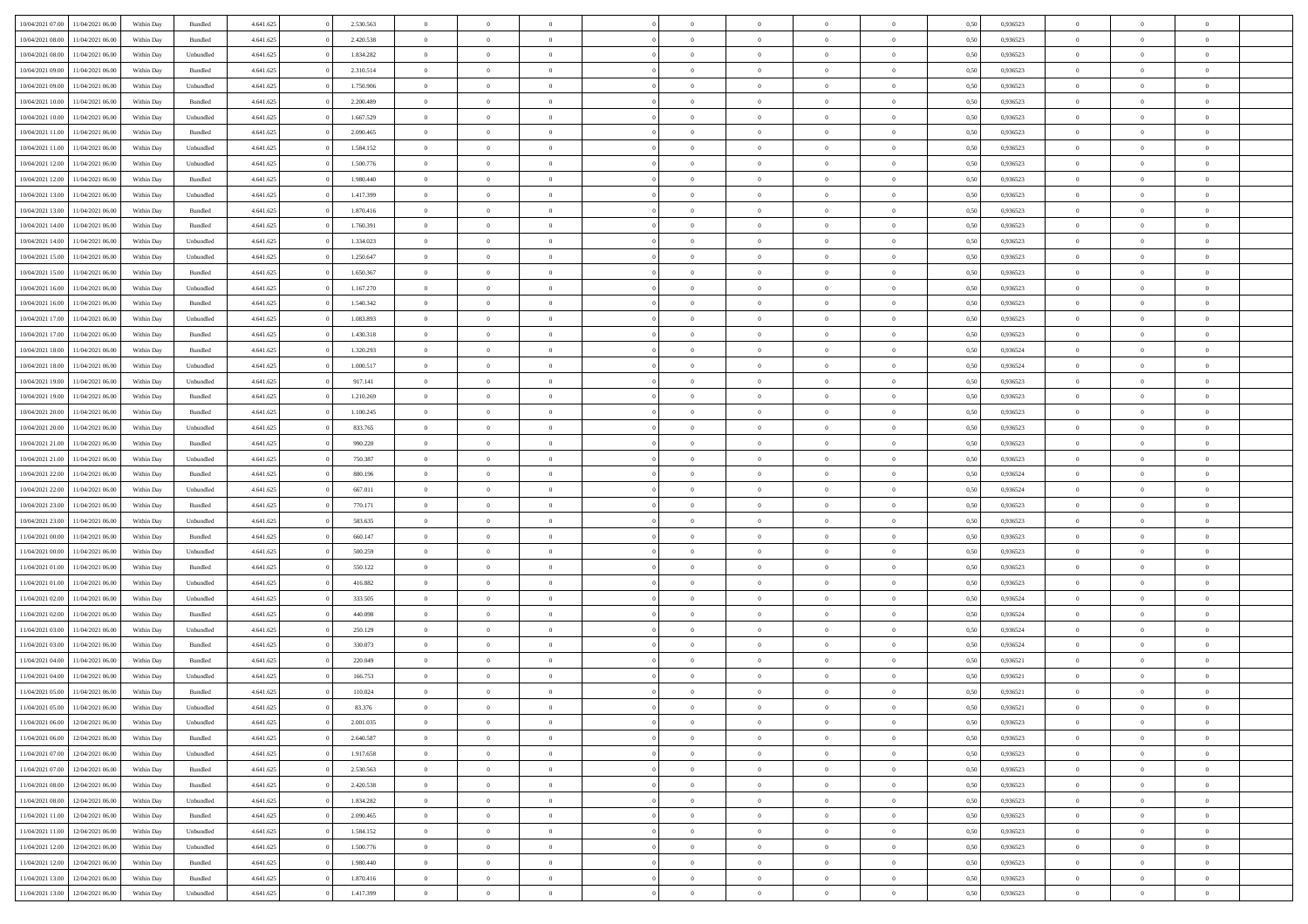| 11/04/2021 14:00 | 12/04/2021 06:00                  | Within Day | Unbundled          | 4.641.625 | 1.334.023 | $\overline{0}$ | $\theta$       |                | $\Omega$       | $\Omega$       | $\overline{0}$ | $\theta$       | 0.50 | 0,936523 | $\theta$       | $\overline{0}$ | $\overline{0}$ |  |
|------------------|-----------------------------------|------------|--------------------|-----------|-----------|----------------|----------------|----------------|----------------|----------------|----------------|----------------|------|----------|----------------|----------------|----------------|--|
|                  |                                   |            |                    |           |           |                |                |                |                |                |                |                |      |          |                |                |                |  |
| 11/04/2021 14:00 | 12/04/2021 06:00                  | Within Day | Bundled            | 4.641.625 | 1.760.391 | $\overline{0}$ | $\theta$       | $\overline{0}$ | $\overline{0}$ | $\bf{0}$       | $\overline{0}$ | $\,$ 0 $\,$    | 0,50 | 0,936523 | $\theta$       | $\overline{0}$ | $\overline{0}$ |  |
| 11/04/2021 15:00 | 12/04/2021 06:00                  | Within Day | Unbundled          | 4.641.625 | 1.250.647 | $\overline{0}$ | $\bf{0}$       | $\overline{0}$ | $\bf{0}$       | $\bf{0}$       | $\bf{0}$       | $\mathbf{0}$   | 0,50 | 0,936523 | $\bf{0}$       | $\overline{0}$ | $\bf{0}$       |  |
| 11/04/2021 15:00 | 12/04/2021 06:00                  | Within Dav | Bundled            | 4.641.625 | 1.650.367 | $\overline{0}$ | $\overline{0}$ | $\overline{0}$ | $\overline{0}$ | $\bf{0}$       | $\overline{0}$ | $\overline{0}$ | 0.50 | 0.936523 | $\theta$       | $\theta$       | $\overline{0}$ |  |
| 11/04/2021 16:00 | 12/04/2021 06:00                  | Within Day | Unbundled          | 4.641.625 | 1.167.270 | $\overline{0}$ | $\theta$       | $\overline{0}$ | $\overline{0}$ | $\bf{0}$       | $\overline{0}$ | $\bf{0}$       | 0,50 | 0,936523 | $\theta$       | $\overline{0}$ | $\overline{0}$ |  |
| 11/04/2021 16:00 | 12/04/2021 06:00                  | Within Day | Bundled            | 4.641.625 | 1.540.342 | $\overline{0}$ | $\overline{0}$ | $\overline{0}$ | $\bf{0}$       | $\overline{0}$ | $\overline{0}$ | $\mathbf{0}$   | 0,50 | 0,936523 | $\bf{0}$       | $\overline{0}$ | $\bf{0}$       |  |
|                  |                                   |            |                    |           |           |                | $\overline{0}$ |                |                | $\overline{0}$ |                |                |      |          | $\theta$       | $\overline{0}$ | $\overline{0}$ |  |
| 11/04/2021 17:00 | 12/04/2021 06:00                  | Within Dav | Unbundled          | 4.641.625 | 1.083.893 | $\overline{0}$ |                | $\overline{0}$ | $\overline{0}$ |                | $\overline{0}$ | $\overline{0}$ | 0.50 | 0.936523 |                |                |                |  |
| 11/04/2021 17:00 | 12/04/2021 06:00                  | Within Day | Bundled            | 4.641.625 | 1.430.318 | $\overline{0}$ | $\theta$       | $\overline{0}$ | $\overline{0}$ | $\bf{0}$       | $\overline{0}$ | $\bf{0}$       | 0,50 | 0,936523 | $\theta$       | $\theta$       | $\overline{0}$ |  |
| 11/04/2021 18:00 | 12/04/2021 06:00                  | Within Day | Bundled            | 4.641.625 | 1.320.293 | $\overline{0}$ | $\overline{0}$ | $\overline{0}$ | $\bf{0}$       | $\bf{0}$       | $\bf{0}$       | $\mathbf{0}$   | 0,50 | 0,936524 | $\,0\,$        | $\overline{0}$ | $\overline{0}$ |  |
| 11/04/2021 18:00 | 12/04/2021 06:00                  | Within Dav | Unbundled          | 4.641.625 | 1.000.517 | $\overline{0}$ | $\overline{0}$ | $\overline{0}$ | $\overline{0}$ | $\overline{0}$ | $\overline{0}$ | $\overline{0}$ | 0.50 | 0,936524 | $\theta$       | $\overline{0}$ | $\overline{0}$ |  |
| 11/04/2021 19:00 | 12/04/2021 06:00                  | Within Day | Unbundled          | 4.641.625 | 917.141   | $\overline{0}$ | $\theta$       | $\overline{0}$ | $\overline{0}$ | $\bf{0}$       | $\overline{0}$ | $\bf{0}$       | 0,50 | 0,936523 | $\,$ 0 $\,$    | $\overline{0}$ | $\overline{0}$ |  |
| 11/04/2021 19:00 | 12/04/2021 06:00                  | Within Day | Bundled            | 4.641.625 | 1.210.269 | $\overline{0}$ | $\bf{0}$       | $\overline{0}$ | $\bf{0}$       | $\bf{0}$       | $\bf{0}$       | $\mathbf{0}$   | 0,50 | 0,936523 | $\overline{0}$ | $\overline{0}$ | $\bf{0}$       |  |
| 11/04/2021 20:00 | 12/04/2021 06:00                  | Within Day | Unbundled          | 4.641.625 | 833.765   | $\overline{0}$ | $\overline{0}$ | $\overline{0}$ | $\overline{0}$ | $\bf{0}$       | $\overline{0}$ | $\overline{0}$ | 0.50 | 0.936523 | $\theta$       | $\theta$       | $\overline{0}$ |  |
| 11/04/2021 20:00 | 12/04/2021 06:00                  |            |                    | 4.641.625 | 1.100.245 | $\overline{0}$ | $\theta$       | $\overline{0}$ | $\overline{0}$ | $\bf{0}$       | $\overline{0}$ |                |      | 0,936523 | $\theta$       | $\overline{0}$ | $\overline{0}$ |  |
|                  |                                   | Within Day | Bundled            |           |           |                |                |                |                |                |                | $\bf{0}$       | 0,50 |          |                |                |                |  |
| 11/04/2021 21:00 | 12/04/2021 06:00                  | Within Day | Unbundled          | 4.641.625 | 750.387   | $\overline{0}$ | $\overline{0}$ | $\overline{0}$ | $\bf{0}$       | $\overline{0}$ | $\overline{0}$ | $\mathbf{0}$   | 0,50 | 0,936523 | $\overline{0}$ | $\overline{0}$ | $\bf{0}$       |  |
| 11/04/2021 21:00 | 12/04/2021 06:00                  | Within Dav | Bundled            | 4.641.625 | 990.220   | $\overline{0}$ | $\overline{0}$ | $\overline{0}$ | $\overline{0}$ | $\overline{0}$ | $\overline{0}$ | $\overline{0}$ | 0.50 | 0.936523 | $\theta$       | $\overline{0}$ | $\overline{0}$ |  |
| 11/04/2021 22:00 | 12/04/2021 06:00                  | Within Day | Unbundled          | 4.641.625 | 667.011   | $\overline{0}$ | $\theta$       | $\overline{0}$ | $\overline{0}$ | $\bf{0}$       | $\overline{0}$ | $\bf{0}$       | 0,50 | 0,936524 | $\theta$       | $\overline{0}$ | $\overline{0}$ |  |
| 11/04/2021 22.00 | 12/04/2021 06:00                  | Within Day | Bundled            | 4.641.625 | 880.196   | $\overline{0}$ | $\overline{0}$ | $\overline{0}$ | $\bf{0}$       | $\bf{0}$       | $\bf{0}$       | $\mathbf{0}$   | 0,50 | 0,936524 | $\,0\,$        | $\overline{0}$ | $\bf{0}$       |  |
| 11/04/2021 23:00 | 12/04/2021 06:00                  | Within Day | Bundled            | 4.641.625 | 770.171   | $\overline{0}$ | $\overline{0}$ | $\overline{0}$ | $\overline{0}$ | $\overline{0}$ | $\overline{0}$ | $\overline{0}$ | 0.50 | 0.936523 | $\theta$       | $\overline{0}$ | $\overline{0}$ |  |
| 11/04/2021 23:00 | 12/04/2021 06:00                  | Within Day | Unbundled          | 4.641.625 | 583.635   | $\overline{0}$ | $\theta$       | $\overline{0}$ | $\overline{0}$ | $\bf{0}$       | $\overline{0}$ | $\bf{0}$       | 0,50 | 0,936523 | $\,$ 0 $\,$    | $\overline{0}$ | $\overline{0}$ |  |
|                  |                                   |            |                    |           |           |                | $\overline{0}$ |                |                | $\bf{0}$       |                |                |      |          |                | $\overline{0}$ | $\bf{0}$       |  |
| 12/04/2021 00:00 | 12/04/2021 06:00                  | Within Day | Unbundled          | 4.641.625 | 500.259   | $\overline{0}$ |                | $\overline{0}$ | $\bf{0}$       |                | $\bf{0}$       | $\mathbf{0}$   | 0,50 | 0,936523 | $\overline{0}$ |                |                |  |
| 12/04/2021 00:00 | 12/04/2021 06:00                  | Within Day | Bundled            | 4.641.625 | 660.147   | $\overline{0}$ | $\overline{0}$ | $\overline{0}$ | $\overline{0}$ | $\overline{0}$ | $\overline{0}$ | $\overline{0}$ | 0.50 | 0.936523 | $\theta$       | $\overline{0}$ | $\overline{0}$ |  |
| 12/04/2021 01:00 | 12/04/2021 06:00                  | Within Day | Bundled            | 4.641.625 | 550.122   | $\overline{0}$ | $\theta$       | $\overline{0}$ | $\overline{0}$ | $\bf{0}$       | $\overline{0}$ | $\,$ 0 $\,$    | 0,50 | 0,936523 | $\,$ 0 $\,$    | $\overline{0}$ | $\overline{0}$ |  |
| 12/04/2021 01:00 | 12/04/2021 06:00                  | Within Day | Unbundled          | 4.641.625 | 416.882   | $\overline{0}$ | $\overline{0}$ | $\overline{0}$ | $\bf{0}$       | $\overline{0}$ | $\overline{0}$ | $\mathbf{0}$   | 0,50 | 0,936523 | $\bf{0}$       | $\overline{0}$ | $\bf{0}$       |  |
| 12/04/2021 02:00 | 12/04/2021 06:00                  | Within Dav | Unbundled          | 4.641.625 | 333.505   | $\overline{0}$ | $\overline{0}$ | $\overline{0}$ | $\overline{0}$ | $\overline{0}$ | $\overline{0}$ | $\overline{0}$ | 0.50 | 0,936524 | $\theta$       | $\overline{0}$ | $\overline{0}$ |  |
| 12/04/2021 02:00 | 12/04/2021 06:00                  | Within Day | Bundled            | 4.641.625 | 440.098   | $\overline{0}$ | $\theta$       | $\overline{0}$ | $\overline{0}$ | $\bf{0}$       | $\overline{0}$ | $\bf{0}$       | 0,50 | 0,936524 | $\theta$       | $\theta$       | $\overline{0}$ |  |
| 12/04/2021 03:00 | 12/04/2021 06:00                  | Within Day | Unbundled          | 4.641.625 | 250.129   | $\overline{0}$ | $\overline{0}$ | $\overline{0}$ | $\bf{0}$       | $\bf{0}$       | $\bf{0}$       | $\mathbf{0}$   | 0,50 | 0,936524 | $\,0\,$        | $\overline{0}$ | $\overline{0}$ |  |
| 12/04/2021 03:00 | 12/04/2021 06:00                  | Within Day | Bundled            | 4.641.625 | 330.073   | $\overline{0}$ | $\overline{0}$ | $\overline{0}$ | $\overline{0}$ | $\overline{0}$ | $\overline{0}$ | $\overline{0}$ | 0.50 | 0,936524 | $\theta$       | $\overline{0}$ | $\overline{0}$ |  |
|                  |                                   |            |                    |           |           |                |                |                |                |                |                |                |      |          |                |                |                |  |
| 12/04/2021 04:00 | 12/04/2021 06:00                  | Within Day | Unbundled          | 4.641.625 | 166.753   | $\overline{0}$ | $\theta$       | $\overline{0}$ | $\overline{0}$ | $\bf{0}$       | $\overline{0}$ | $\bf{0}$       | 0,50 | 0,936521 | $\,$ 0 $\,$    | $\overline{0}$ | $\overline{0}$ |  |
| 12/04/2021 04:00 | 12/04/2021 06:00                  | Within Day | Bundled            | 4.641.625 | 220.049   | $\overline{0}$ | $\overline{0}$ | $\overline{0}$ | $\bf{0}$       | $\bf{0}$       | $\bf{0}$       | $\mathbf{0}$   | 0,50 | 0,936521 | $\bf{0}$       | $\overline{0}$ | $\bf{0}$       |  |
| 12/04/2021 05:00 | 12/04/2021 06:00                  | Within Day | Unbundled          | 4.641.625 | 83.376    | $\bf{0}$       | $\Omega$       | $\overline{0}$ | $\Omega$       | $\Omega$       | $\overline{0}$ | $\overline{0}$ | 0,50 | 0,936521 | $\,0\,$        | $\theta$       | $\theta$       |  |
| 12/04/2021 05:00 | 12/04/2021 06:00                  | Within Day | Bundled            | 4.641.625 | 110.024   | $\overline{0}$ | $\theta$       | $\overline{0}$ | $\overline{0}$ | $\bf{0}$       | $\overline{0}$ | $\bf{0}$       | 0,50 | 0,936521 | $\theta$       | $\overline{0}$ | $\overline{0}$ |  |
| 12/04/2021 06:00 | 13/04/2021 06:00                  | Within Day | Unbundled          | 4.641.625 | 2.001.035 | $\overline{0}$ | $\overline{0}$ | $\overline{0}$ | $\bf{0}$       | $\overline{0}$ | $\overline{0}$ | $\mathbf{0}$   | 0,50 | 0,936523 | $\bf{0}$       | $\overline{0}$ | $\bf{0}$       |  |
| 12/04/2021 06:00 | 13/04/2021 06:00                  | Within Day | Bundled            | 4.641.625 | 2.640.587 | $\overline{0}$ | $\Omega$       | $\Omega$       | $\Omega$       | $\overline{0}$ | $\overline{0}$ | $\overline{0}$ | 0.50 | 0.936523 | $\,0\,$        | $\theta$       | $\theta$       |  |
| 12/04/2021 07:00 | 13/04/2021 06:00                  | Within Day | Bundled            | 4.641.625 | 2.530.563 | $\overline{0}$ | $\theta$       | $\overline{0}$ | $\overline{0}$ | $\bf{0}$       | $\overline{0}$ | $\bf{0}$       | 0,50 | 0,936523 | $\,$ 0 $\,$    | $\overline{0}$ | $\overline{0}$ |  |
| 12/04/2021 07:00 | 13/04/2021 06:00                  | Within Day | Unbundled          | 4.641.625 | 1.917.658 | $\overline{0}$ | $\overline{0}$ | $\overline{0}$ | $\bf{0}$       | $\bf{0}$       | $\bf{0}$       | $\mathbf{0}$   | 0,50 | 0,936523 | $\bf{0}$       | $\overline{0}$ | $\bf{0}$       |  |
|                  |                                   |            |                    |           |           |                |                |                |                |                |                |                |      |          |                |                |                |  |
| 12/04/2021 08:00 | 13/04/2021 06:00                  | Within Day | Unbundled          | 4.641.625 | 1.834.282 | $\overline{0}$ | $\Omega$       | $\overline{0}$ | $\Omega$       | $\overline{0}$ | $\overline{0}$ | $\overline{0}$ | 0.50 | 0.936523 | $\,$ 0 $\,$    | $\theta$       | $\theta$       |  |
| 12/04/2021 08:00 | 13/04/2021 06:00                  | Within Day | Bundled            | 4.641.625 | 2.420.538 | $\overline{0}$ | $\theta$       | $\overline{0}$ | $\overline{0}$ | $\,$ 0         | $\overline{0}$ | $\bf{0}$       | 0,50 | 0,936523 | $\,$ 0 $\,$    | $\overline{0}$ | $\overline{0}$ |  |
| 12/04/2021 09:00 | 13/04/2021 06:00                  | Within Day | Unbundled          | 4.641.625 | 1.750.906 | $\overline{0}$ | $\bf{0}$       | $\overline{0}$ | $\bf{0}$       | $\bf{0}$       | $\bf{0}$       | $\mathbf{0}$   | 0,50 | 0,936523 | $\bf{0}$       | $\overline{0}$ | $\bf{0}$       |  |
| 12/04/2021 09:00 | 13/04/2021 06:00                  | Within Day | Bundled            | 4.641.625 | 2.310.514 | $\overline{0}$ | $\Omega$       | $\overline{0}$ | $\Omega$       | $\bf{0}$       | $\overline{0}$ | $\overline{0}$ | 0,50 | 0,936523 | $\,0\,$        | $\theta$       | $\theta$       |  |
| 12/04/2021 10:00 | 13/04/2021 06:00                  | Within Day | Unbundled          | 4.641.625 | 1.667.529 | $\overline{0}$ | $\overline{0}$ | $\overline{0}$ | $\overline{0}$ | $\,$ 0         | $\overline{0}$ | $\bf{0}$       | 0,50 | 0,936523 | $\,$ 0 $\,$    | $\overline{0}$ | $\overline{0}$ |  |
| 12/04/2021 10:00 | 13/04/2021 06:00                  | Within Day | Bundled            | 4.641.625 | 2.200.489 | $\overline{0}$ | $\overline{0}$ | $\overline{0}$ | $\bf{0}$       | $\bf{0}$       | $\overline{0}$ | $\mathbf{0}$   | 0,50 | 0,936523 | $\bf{0}$       | $\overline{0}$ | $\bf{0}$       |  |
| 12/04/2021 11:00 | 13/04/2021 06:00                  | Within Day | Unbundled          | 4.641.625 | 1.584.152 | $\overline{0}$ | $\Omega$       | $\Omega$       | $\Omega$       | $\Omega$       | $\Omega$       | $\overline{0}$ | 0.50 | 0.936523 | $\theta$       | $\theta$       | $\theta$       |  |
| 12/04/2021 11:00 | 13/04/2021 06:00                  | Within Day | Bundled            | 4.641.625 | 2.090.465 | $\bf{0}$       | $\overline{0}$ | $\overline{0}$ | $\bf{0}$       | $\,$ 0         | $\bf{0}$       | $\bf{0}$       | 0,50 | 0,936523 | $\,0\,$        | $\,$ 0 $\,$    | $\overline{0}$ |  |
| 12/04/2021 12:00 | 13/04/2021 06:00                  | Within Day | $\mathbf B$ undled | 4.641.625 | 1.980.440 | $\overline{0}$ | $\bf{0}$       |                |                | $\bf{0}$       |                |                | 0,50 | 0,936523 | $\bf{0}$       | $\overline{0}$ |                |  |
|                  |                                   |            |                    |           |           |                |                |                |                |                |                |                |      |          |                |                |                |  |
| 12/04/2021 12:00 | 13/04/2021 06:00                  | Within Day | Unbundled          | 4.641.625 | 1.500.776 | $\overline{0}$ | $\overline{0}$ | $\overline{0}$ | $\Omega$       | $\theta$       | $\overline{0}$ | $\overline{0}$ | 0.50 | 0.936523 | $\theta$       | $\theta$       | $\theta$       |  |
| 12/04/2021 13:00 | 13/04/2021 06:00                  | Within Day | Bundled            | 4.641.625 | 1.870.416 | $\overline{0}$ | $\,$ 0         | $\overline{0}$ | $\bf{0}$       | $\,$ 0 $\,$    | $\overline{0}$ | $\mathbf{0}$   | 0,50 | 0,936523 | $\,$ 0 $\,$    | $\,$ 0 $\,$    | $\,$ 0         |  |
| 12/04/2021 13:00 | 13/04/2021 06:00                  | Within Day | Unbundled          | 4.641.625 | 1.417.399 | $\overline{0}$ | $\overline{0}$ | $\overline{0}$ | $\overline{0}$ | $\overline{0}$ | $\overline{0}$ | $\mathbf{0}$   | 0,50 | 0,936523 | $\overline{0}$ | $\bf{0}$       | $\bf{0}$       |  |
| 12/04/2021 14:00 | 13/04/2021 06:00                  | Within Day | Unbundled          | 4.641.625 | 1.334.023 | $\overline{0}$ | $\overline{0}$ | $\overline{0}$ | $\Omega$       | $\overline{0}$ | $\overline{0}$ | $\bf{0}$       | 0,50 | 0,936523 | $\overline{0}$ | $\theta$       | $\overline{0}$ |  |
| 12/04/2021 14:00 | 13/04/2021 06:00                  | Within Day | Bundled            | 4.641.625 | 1.760.391 | $\overline{0}$ | $\,$ 0         | $\overline{0}$ | $\overline{0}$ | $\overline{0}$ | $\overline{0}$ | $\bf{0}$       | 0,50 | 0,936523 | $\,$ 0 $\,$    | $\overline{0}$ | $\overline{0}$ |  |
| 12/04/2021 15:00 | 13/04/2021 06:00                  | Within Day | Unbundled          | 4.641.625 | 1.250.647 | $\overline{0}$ | $\overline{0}$ | $\overline{0}$ | $\overline{0}$ | $\overline{0}$ | $\overline{0}$ | $\mathbf{0}$   | 0,50 | 0,936523 | $\overline{0}$ | $\overline{0}$ | $\bf{0}$       |  |
| 12/04/2021 15:00 | 13/04/2021 06:00                  | Within Day | Bundled            | 4.641.625 | 1.650.367 | $\overline{0}$ | $\overline{0}$ | $\overline{0}$ | $\Omega$       | $\overline{0}$ | $\overline{0}$ | $\bf{0}$       | 0.50 | 0,936523 | $\overline{0}$ | $\theta$       | $\overline{0}$ |  |
|                  |                                   |            |                    |           |           |                |                |                |                |                |                |                |      |          |                |                |                |  |
| 12/04/2021 16:00 | 13/04/2021 06:00                  | Within Day | Bundled            | 4.641.625 | 1.540.342 | $\overline{0}$ | $\,$ 0         | $\overline{0}$ | $\bf{0}$       | $\bf{0}$       | $\bf{0}$       | $\bf{0}$       | 0,50 | 0,936523 | $\,$ 0 $\,$    | $\overline{0}$ | $\overline{0}$ |  |
| 12/04/2021 16:00 | 13/04/2021 06:00                  | Within Day | Unbundled          | 4.641.625 | 1.167.270 | $\overline{0}$ | $\bf{0}$       | $\overline{0}$ | $\overline{0}$ | $\overline{0}$ | $\bf{0}$       | $\mathbf{0}$   | 0,50 | 0,936523 | $\overline{0}$ | $\overline{0}$ | $\bf{0}$       |  |
| 12/04/2021 17:00 | 13/04/2021 06:00                  | Within Day | Unbundled          | 4.641.625 | 1.083.893 | $\overline{0}$ | $\overline{0}$ | $\overline{0}$ | $\Omega$       | $\overline{0}$ | $\overline{0}$ | $\bf{0}$       | 0.50 | 0.936523 | $\overline{0}$ | $\theta$       | $\overline{0}$ |  |
| 12/04/2021 17:00 | 13/04/2021 06:00                  | Within Day | Bundled            | 4.641.625 | 1.430.318 | $\overline{0}$ | $\bf{0}$       | $\overline{0}$ | $\overline{0}$ | $\bf{0}$       | $\bf{0}$       | $\mathbf{0}$   | 0,50 | 0,936523 | $\,$ 0 $\,$    | $\,$ 0 $\,$    | $\bf{0}$       |  |
|                  | 12/04/2021 18:00 13/04/2021 06:00 | Within Day | Bundled            | 4.641.625 | 1.320.293 | $\overline{0}$ | $\overline{0}$ | $\overline{0}$ | $\overline{0}$ | $\bf{0}$       | $\bf{0}$       | $\mathbf{0}$   | 0,50 | 0,936524 | $\overline{0}$ | $\bf{0}$       | $\bf{0}$       |  |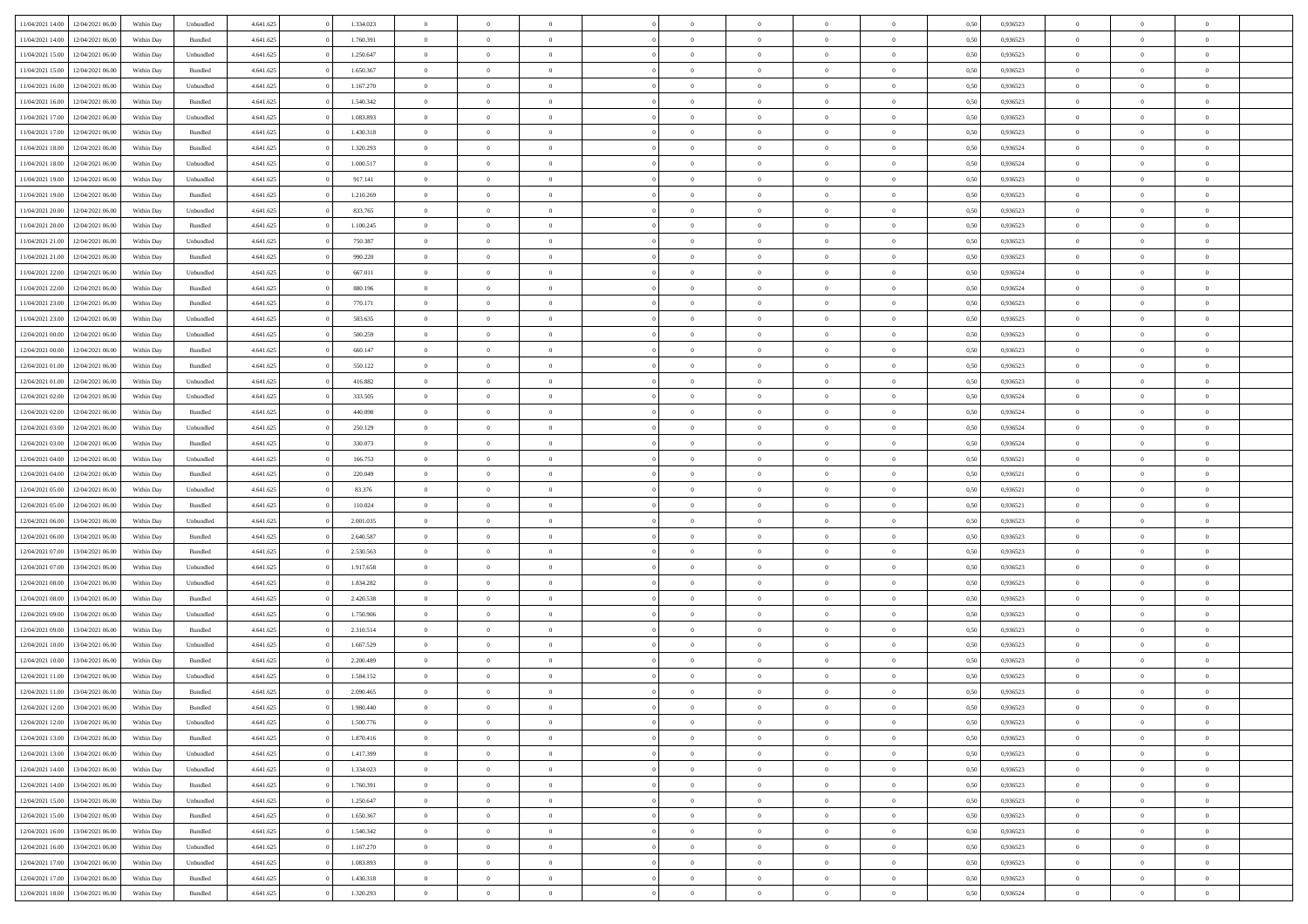| 12/04/2021 18:00                  | 13/04/2021 06:00 | Within Day | Unbundled          | 4.641.625 | 1.000.517 | $\overline{0}$ | $\theta$       |                | $\overline{0}$ | $\bf{0}$       | $\overline{0}$ | $\theta$       | 0,50 | 0,936524 | $\theta$       | $\theta$       | $\theta$                 |  |
|-----------------------------------|------------------|------------|--------------------|-----------|-----------|----------------|----------------|----------------|----------------|----------------|----------------|----------------|------|----------|----------------|----------------|--------------------------|--|
| 12/04/2021 19:00                  | 13/04/2021 06:00 | Within Day | Bundled            | 4.641.625 | 1.210.269 | $\overline{0}$ | $\overline{0}$ | $\overline{0}$ | $\overline{0}$ | $\,$ 0         | $\bf{0}$       | $\bf{0}$       | 0,50 | 0,936523 | $\,$ 0 $\,$    | $\overline{0}$ | $\overline{0}$           |  |
|                                   |                  |            |                    |           |           |                |                |                |                |                |                |                |      |          |                |                |                          |  |
| 12/04/2021 19:00                  | 13/04/2021 06:00 | Within Day | Unbundled          | 4.641.625 | 917.141   | $\overline{0}$ | $\overline{0}$ | $\overline{0}$ | $\overline{0}$ | $\bf{0}$       | $\overline{0}$ | $\mathbf{0}$   | 0.50 | 0.936523 | $\bf{0}$       | $\overline{0}$ | $\overline{0}$           |  |
| 12/04/2021 20:00                  | 13/04/2021 06:00 | Within Day | Bundled            | 4.641.625 | 1.100.245 | $\overline{0}$ | $\overline{0}$ | $\overline{0}$ | $\overline{0}$ | $\,$ 0         | $\overline{0}$ | $\overline{0}$ | 0,50 | 0,936523 | $\,$ 0 $\,$    | $\overline{0}$ | $\overline{0}$           |  |
| 12/04/2021 20:00                  | 13/04/2021 06.00 | Within Day | Unbundled          | 4.641.625 | 833.765   | $\overline{0}$ | $\theta$       | $\overline{0}$ |                | $\overline{0}$ | $\overline{0}$ | $\bf{0}$       | 0,50 | 0,936523 | $\,$ 0 $\,$    | $\overline{0}$ | $\overline{0}$           |  |
| 12/04/2021 21:00                  | 13/04/2021 06:00 | Within Day | Bundled            | 4.641.625 | 990.220   | $\overline{0}$ | $\overline{0}$ | $\overline{0}$ | $\overline{0}$ | $\bf{0}$       | $\overline{0}$ | $\bf{0}$       | 0.50 | 0.936523 | $\,0\,$        | $\theta$       | $\overline{0}$           |  |
| 12/04/2021 21:00                  | 13/04/2021 06:00 | Within Day | Unbundled          | 4.641.625 | 750.387   | $\overline{0}$ | $\overline{0}$ | $\overline{0}$ | $\overline{0}$ | $\bf{0}$       | $\overline{0}$ | $\overline{0}$ | 0,50 | 0,936523 | $\,$ 0 $\,$    | $\theta$       | $\overline{0}$           |  |
| 12/04/2021 22:00                  | 13/04/2021 06.00 | Within Day | Bundled            | 4.641.625 | 880.196   | $\overline{0}$ | $\theta$       | $\overline{0}$ | $\overline{0}$ | $\,$ 0         | $\bf{0}$       | $\bf{0}$       | 0,50 | 0,936524 | $\,$ 0 $\,$    | $\overline{0}$ | $\overline{0}$           |  |
| 12/04/2021 22:00                  | 13/04/2021 06:00 | Within Day | Unbundled          | 4.641.625 | 667.011   | $\overline{0}$ | $\overline{0}$ | $\overline{0}$ | $\overline{0}$ | $\bf{0}$       | $\overline{0}$ | $\bf{0}$       | 0.50 | 0.936524 | $\,0\,$        | $\overline{0}$ | $\overline{0}$           |  |
| 12/04/2021 23:00                  | 13/04/2021 06:00 | Within Day | Unbundled          | 4.641.625 | 583.635   | $\overline{0}$ | $\overline{0}$ | $\overline{0}$ | $\overline{0}$ | $\,$ 0         | $\overline{0}$ | $\bf{0}$       | 0,50 | 0,936523 | $\,$ 0 $\,$    | $\overline{0}$ | $\overline{0}$           |  |
| 12/04/2021 23:00                  | 13/04/2021 06.00 | Within Day | Bundled            | 4.641.625 | 770.171   | $\bf{0}$       | $\theta$       | $\overline{0}$ | $\overline{0}$ | $\,$ 0         | $\bf{0}$       | $\bf{0}$       | 0,50 | 0,936523 | $\,$ 0 $\,$    | $\overline{0}$ | $\overline{0}$           |  |
| 13/04/2021 00:00                  | 13/04/2021 06:00 | Within Day | Bundled            | 4.641.625 | 660.147   | $\overline{0}$ | $\overline{0}$ | $\overline{0}$ | $\overline{0}$ | $\bf{0}$       | $\overline{0}$ | $\mathbf{0}$   | 0.50 | 0.936523 | $\bf{0}$       | $\overline{0}$ | $\overline{\phantom{a}}$ |  |
|                                   |                  |            |                    |           |           |                | $\overline{0}$ |                |                |                |                |                |      |          |                | $\overline{0}$ |                          |  |
| 13/04/2021 00:00                  | 13/04/2021 06:00 | Within Day | Unbundled          | 4.641.625 | 500.259   | $\overline{0}$ |                | $\overline{0}$ | $\overline{0}$ | $\bf{0}$       | $\overline{0}$ | $\overline{0}$ | 0,50 | 0,936523 | $\,$ 0 $\,$    |                | $\overline{0}$           |  |
| 13/04/2021 01:00                  | 13/04/2021 06:00 | Within Day | Bundled            | 4.641.625 | 550.122   | $\overline{0}$ | $\theta$       | $\overline{0}$ | $\overline{0}$ | $\bf{0}$       | $\overline{0}$ | $\bf{0}$       | 0,50 | 0,936523 | $\,$ 0 $\,$    | $\overline{0}$ | $\overline{0}$           |  |
| 13/04/2021 01:00                  | 13/04/2021 06:00 | Within Day | Unbundled          | 4.641.625 | 416.882   | $\overline{0}$ | $\overline{0}$ | $\overline{0}$ | $\overline{0}$ | $\,$ 0         | $\overline{0}$ | $\bf{0}$       | 0.50 | 0.936523 | $\theta$       | $\theta$       | $\overline{0}$           |  |
| 13/04/2021 02:00                  | 13/04/2021 06:00 | Within Day | Unbundled          | 4.641.625 | 333.505   | $\overline{0}$ | $\overline{0}$ | $\overline{0}$ | $\overline{0}$ | $\,$ 0         | $\overline{0}$ | $\bf{0}$       | 0,50 | 0,936524 | $\,$ 0 $\,$    | $\theta$       | $\overline{0}$           |  |
| 13/04/2021 02:00                  | 13/04/2021 06.00 | Within Day | Bundled            | 4.641.625 | 440.098   | $\overline{0}$ | $\theta$       | $\overline{0}$ | $\overline{0}$ | $\,$ 0         | $\overline{0}$ | $\bf{0}$       | 0,50 | 0,936524 | $\,$ 0 $\,$    | $\overline{0}$ | $\overline{0}$           |  |
| 13/04/2021 03:00                  | 13/04/2021 06:00 | Within Day | Bundled            | 4.641.625 | 330,073   | $\overline{0}$ | $\overline{0}$ | $\overline{0}$ | $\overline{0}$ | $\bf{0}$       | $\overline{0}$ | $\bf{0}$       | 0.50 | 0.936524 | $\,0\,$        | $\overline{0}$ | $\overline{0}$           |  |
| 13/04/2021 03:00                  | 13/04/2021 06:00 | Within Day | Unbundled          | 4.641.625 | 250.129   | $\overline{0}$ | $\overline{0}$ | $\overline{0}$ | $\overline{0}$ | $\bf{0}$       | $\overline{0}$ | $\bf{0}$       | 0,50 | 0,936524 | $\,$ 0 $\,$    | $\overline{0}$ | $\overline{0}$           |  |
| 13/04/2021 04:00                  | 13/04/2021 06.00 | Within Day | Unbundled          | 4.641.625 | 166.753   | $\bf{0}$       | $\theta$       | $\overline{0}$ | $\overline{0}$ | $\,$ 0         | $\bf{0}$       | $\bf{0}$       | 0,50 | 0,936521 | $\,$ 0 $\,$    | $\overline{0}$ | $\overline{0}$           |  |
| 13/04/2021 04:00                  | 13/04/2021 06:00 | Within Day | Bundled            | 4.641.625 | 220.049   | $\overline{0}$ | $\overline{0}$ | $\overline{0}$ | $\overline{0}$ | $\bf{0}$       | $\overline{0}$ | $\mathbf{0}$   | 0.50 | 0.936521 | $\bf{0}$       | $\overline{0}$ | $\overline{\phantom{a}}$ |  |
| 13/04/2021 05:00                  | 13/04/2021 06:00 | Within Day | Unbundled          | 4.641.625 | 83.376    | $\overline{0}$ | $\overline{0}$ | $\overline{0}$ | $\overline{0}$ | $\bf{0}$       | $\overline{0}$ | $\overline{0}$ | 0,50 | 0,936521 | $\,$ 0 $\,$    | $\overline{0}$ | $\overline{0}$           |  |
| 13/04/2021 05:00                  | 13/04/2021 06:00 | Within Day | Bundled            | 4.641.625 | 110.024   | $\overline{0}$ | $\theta$       | $\overline{0}$ | $\overline{0}$ | $\,$ 0         | $\overline{0}$ | $\bf{0}$       | 0,50 | 0,936521 | $\,$ 0 $\,$    | $\overline{0}$ | $\overline{0}$           |  |
|                                   |                  |            |                    |           |           |                |                |                |                |                |                |                |      |          |                |                |                          |  |
| 13/04/2021 06:00                  | 14/04/2021 06:00 | Within Day | Unbundled          | 4.641.625 | 2.001.035 | $\overline{0}$ | $\overline{0}$ | $\overline{0}$ | $\overline{0}$ | $\bf{0}$       | $\overline{0}$ | $\bf{0}$       | 0.50 | 0.936523 | $\,0\,$        | $\theta$       | $\overline{0}$           |  |
| 13/04/2021 06:00                  | 14/04/2021 06:00 | Within Day | Bundled            | 4.641.625 | 2.640.587 | $\overline{0}$ | $\overline{0}$ | $\overline{0}$ | $\overline{0}$ | $\,$ 0         | $\overline{0}$ | $\overline{0}$ | 0,50 | 0,936523 | $\,0\,$        | $\theta$       | $\overline{0}$           |  |
| 13/04/2021 07:00                  | 14/04/2021 06.00 | Within Day | Bundled            | 4.641.625 | 2.530.563 | $\overline{0}$ | $\theta$       | $\overline{0}$ |                | $\bf{0}$       | $\overline{0}$ | $\bf{0}$       | 0,50 | 0,936523 | $\,$ 0 $\,$    | $\overline{0}$ | $\overline{0}$           |  |
| 13/04/2021 07:00                  | 14/04/2021 06:00 | Within Day | Unbundled          | 4.641.625 | 1.917.658 | $\overline{0}$ | $\overline{0}$ | $\overline{0}$ | $\overline{0}$ | $\bf{0}$       | $\overline{0}$ | $\bf{0}$       | 0.50 | 0.936523 | $\,0\,$        | $\overline{0}$ | $\overline{0}$           |  |
| 13/04/2021 08:00                  | 14/04/2021 06:00 | Within Day | Unbundled          | 4.641.625 | 1.834.282 | $\overline{0}$ | $\overline{0}$ | $\overline{0}$ | $\overline{0}$ | $\bf{0}$       | $\overline{0}$ | $\bf{0}$       | 0,50 | 0,936523 | $\,$ 0 $\,$    | $\overline{0}$ | $\overline{0}$           |  |
| 13/04/2021 08:00                  | 14/04/2021 06.00 | Within Day | Bundled            | 4.641.625 | 2.420.538 | $\overline{0}$ | $\overline{0}$ | $\overline{0}$ | $\overline{0}$ | $\bf{0}$       | $\bf{0}$       | $\bf{0}$       | 0,50 | 0,936523 | $\,$ 0 $\,$    | $\overline{0}$ | $\overline{0}$           |  |
| 13/04/2021 09:00                  | 14/04/2021 06:00 | Within Day | Bundled            | 4.641.625 | 2.310.514 | $\overline{0}$ | $\overline{0}$ | $\overline{0}$ | $\overline{0}$ | $\bf{0}$       | $\overline{0}$ | $\mathbf{0}$   | 0.50 | 0.936523 | $\bf{0}$       | $\overline{0}$ | $\overline{\phantom{a}}$ |  |
| 13/04/2021 09:00                  | 14/04/2021 06:00 | Within Dav | Unbundled          | 4.641.625 | 1.750.906 | $\overline{0}$ | $\overline{0}$ | $\overline{0}$ | $\overline{0}$ | $\overline{0}$ | $\overline{0}$ | $\overline{0}$ | 0.50 | 0.936523 | $\theta$       | $\overline{0}$ | $\overline{0}$           |  |
| 13/04/2021 10:00                  | 14/04/2021 06.00 | Within Day | Unbundled          | 4.641.625 | 1.667.529 | $\overline{0}$ | $\theta$       | $\overline{0}$ | $\overline{0}$ | $\,$ 0         | $\overline{0}$ | $\bf{0}$       | 0,50 | 0,936523 | $\,$ 0 $\,$    | $\overline{0}$ | $\overline{0}$           |  |
| 13/04/2021 10:00                  | 14/04/2021 06:00 | Within Day | Bundled            | 4.641.625 | 2.200.489 | $\overline{0}$ | $\overline{0}$ | $\overline{0}$ | $\overline{0}$ | $\,$ 0         | $\overline{0}$ | $\bf{0}$       | 0.50 | 0.936523 | $\,0\,$        | $\theta$       | $\overline{0}$           |  |
| 13/04/2021 11:00                  | 14/04/2021 06:00 | Within Dav | Bundled            | 4.641.625 | 2.090.465 | $\overline{0}$ | $\theta$       | $\Omega$       | $\overline{0}$ | $\mathbf{0}$   | $\overline{0}$ | $\overline{0}$ | 0.50 | 0.936523 | $\theta$       | $\overline{0}$ | $\overline{0}$           |  |
| 13/04/2021 11:00                  | 14/04/2021 06.00 | Within Day | Unbundled          | 4.641.625 | 1.584.152 | $\overline{0}$ | $\theta$       | $\overline{0}$ | $\overline{0}$ | $\,$ 0         | $\overline{0}$ | $\bf{0}$       | 0,50 | 0,936523 | $\,$ 0 $\,$    | $\overline{0}$ | $\overline{0}$           |  |
|                                   | 14/04/2021 06:00 |            |                    |           | 1.980.440 |                | $\overline{0}$ |                |                |                | $\overline{0}$ |                |      | 0.936523 |                | $\overline{0}$ |                          |  |
| 13/04/2021 12:00                  |                  | Within Day | Bundled            | 4.641.625 |           | $\overline{0}$ |                | $\overline{0}$ | $\overline{0}$ | $\bf{0}$       |                | $\bf{0}$       | 0.50 |          | $\,0\,$        |                | $\overline{0}$           |  |
| 13/04/2021 12:00                  | 14/04/2021 06:00 | Within Dav | Unbundled          | 4.641.625 | 1.500.776 | $\overline{0}$ | $\overline{0}$ | $\overline{0}$ | $\overline{0}$ | $\overline{0}$ | $\overline{0}$ | $\overline{0}$ | 0.50 | 0.936523 | $\theta$       | $\overline{0}$ | $\overline{0}$           |  |
| 13/04/2021 13:00                  | 14/04/2021 06.00 | Within Day | Unbundled          | 4.641.625 | 1.417.399 | $\overline{0}$ | $\overline{0}$ | $\overline{0}$ | $\overline{0}$ | $\bf{0}$       | $\bf{0}$       | $\bf{0}$       | 0,50 | 0,936523 | $\,$ 0 $\,$    | $\overline{0}$ | $\overline{0}$           |  |
| 13/04/2021 13:00                  | 14/04/2021 06:00 | Within Day | Bundled            | 4.641.625 | 1.870.416 | $\overline{0}$ | $\overline{0}$ | $\overline{0}$ | $\overline{0}$ | $\bf{0}$       | $\overline{0}$ | $\mathbf{0}$   | 0.50 | 0.936523 | $\bf{0}$       | $\overline{0}$ | $\overline{0}$           |  |
| 13/04/2021 14:00                  | 14/04/2021 06:00 | Within Dav | Unbundled          | 4.641.625 | 1.334.023 | $\overline{0}$ | $\overline{0}$ | $\Omega$       | $\overline{0}$ | $\mathbf{0}$   | $\overline{0}$ | $\overline{0}$ | 0.50 | 0.936523 | $\theta$       | $\overline{0}$ | $\overline{0}$           |  |
| 13/04/2021 14:00                  | 14/04/2021 06.00 | Within Day | Bundled            | 4.641.625 | 1.760.391 | $\overline{0}$ | $\theta$       | $\overline{0}$ | $\overline{0}$ | $\,$ 0         | $\overline{0}$ | $\bf{0}$       | 0,50 | 0,936523 | $\,$ 0 $\,$    | $\overline{0}$ | $\overline{0}$           |  |
| 13/04/2021 15:00                  | 14/04/2021 06:00 | Within Day | Unbundled          | 4.641.625 | 1.250.647 | $\overline{0}$ | $\theta$       | $\overline{0}$ | $\overline{0}$ | $\bf{0}$       | $\Omega$       | $\overline{0}$ | 0.50 | 0.936523 | $\,0\,$        | $\theta$       | $\overline{0}$           |  |
| 13/04/2021 15:00                  | 14/04/2021 06:00 | Within Dav | Bundled            | 4.641.625 | 1.650.367 | $\overline{0}$ | $\Omega$       | $\Omega$       | $\Omega$       | $\bf{0}$       | $\overline{0}$ | $\bf{0}$       | 0.50 | 0.936523 | $\theta$       | $\theta$       | $\overline{0}$           |  |
| 13/04/2021 16:00                  | 14/04/2021 06:00 | Within Day | Unbundled          | 4.641.625 | 1.167.270 | $\overline{0}$ | $\,$ 0 $\,$    | $\overline{0}$ | $\overline{0}$ | $\,$ 0         | $\bf{0}$       | $\bf{0}$       | 0,50 | 0,936523 | $\,$ 0 $\,$    | $\overline{0}$ | $\overline{0}$           |  |
| 13/04/2021 16:00                  | 14/04/2021 06:00 | Within Day | $\mathbf B$ undled | 4.641.625 | 1.540.342 | $\bf{0}$       | $\theta$       |                | $\Omega$       | $\Omega$       |                |                | 0,50 | 0.936523 | $\bf{0}$       | $\theta$       |                          |  |
| 13/04/2021 17:00                  | 14/04/2021 06:00 | Within Day | Bundled            | 4.641.625 | 1.430.318 | $\overline{0}$ | $\overline{0}$ | $\overline{0}$ | $\overline{0}$ | $\overline{0}$ | $\overline{0}$ | $\mathbf{0}$   | 0,50 | 0.936523 | $\theta$       | $\overline{0}$ | $\overline{0}$           |  |
| 13/04/2021 17:00                  | 14/04/2021 06:00 | Within Day | Unbundled          | 4.641.625 | 1.083.893 | $\overline{0}$ | $\overline{0}$ | $\overline{0}$ | $\bf{0}$       | $\overline{0}$ | $\overline{0}$ | $\bf{0}$       | 0,50 | 0,936523 | $\bf{0}$       | $\overline{0}$ | $\bf{0}$                 |  |
|                                   | 14/04/2021 06:00 |            |                    |           | 1.320.293 |                |                |                | $\overline{0}$ |                |                |                | 0.50 | 0.936524 | $\overline{0}$ |                |                          |  |
| 13/04/2021 18:00                  |                  | Within Day | Bundled            | 4.641.625 |           | $\overline{0}$ | $\overline{0}$ | $\overline{0}$ |                | $\overline{0}$ | $\overline{0}$ | $\mathbf{0}$   |      |          |                | $\bf{0}$       | $\bf{0}$                 |  |
| 13/04/2021 18:00                  | 14/04/2021 06:00 | Within Day | Unbundled          | 4.641.625 | 1.000.517 | $\overline{0}$ | $\overline{0}$ | $\overline{0}$ | $\overline{0}$ | $\overline{0}$ | $\overline{0}$ | $\mathbf{0}$   | 0,50 | 0,936524 | $\overline{0}$ | $\theta$       | $\overline{0}$           |  |
| 13/04/2021 19:00                  | 14/04/2021 06:00 | Within Day | Bundled            | 4.641.625 | 1.210.269 | $\overline{0}$ | $\overline{0}$ | $\overline{0}$ | $\overline{0}$ | $\bf{0}$       | $\bf{0}$       | $\bf{0}$       | 0,50 | 0,936523 | $\,$ 0 $\,$    | $\overline{0}$ | $\overline{0}$           |  |
| 13/04/2021 19:00                  | 14/04/2021 06:00 | Within Day | Unbundled          | 4.641.625 | 917.141   | $\overline{0}$ | $\overline{0}$ | $\overline{0}$ | $\overline{0}$ | $\bf{0}$       | $\overline{0}$ | $\mathbf{0}$   | 0.50 | 0.936523 | $\,$ 0 $\,$    | $\overline{0}$ | $\overline{0}$           |  |
| 13/04/2021 20:00                  | 14/04/2021 06:00 | Within Day | Bundled            | 4.641.625 | 1.100.245 | $\overline{0}$ | $\overline{0}$ | $\overline{0}$ | $\overline{0}$ | $\overline{0}$ | $\overline{0}$ | $\overline{0}$ | 0,50 | 0.936523 | $\overline{0}$ | $\theta$       | $\overline{0}$           |  |
| 13/04/2021 20:00                  | 14/04/2021 06:00 | Within Day | Unbundled          | 4.641.625 | 833.765   | $\overline{0}$ | $\,$ 0         | $\overline{0}$ | $\bf{0}$       | $\,$ 0 $\,$    | $\overline{0}$ | $\bf{0}$       | 0,50 | 0,936523 | $\,$ 0 $\,$    | $\overline{0}$ | $\overline{0}$           |  |
| 13/04/2021 21:00                  | 14/04/2021 06:00 | Within Day | Unbundled          | 4.641.625 | 750.387   | $\overline{0}$ | $\overline{0}$ | $\overline{0}$ | $\overline{0}$ | $\bf{0}$       | $\overline{0}$ | $\mathbf{0}$   | 0.50 | 0.936523 | $\mathbf{0}$   | $\bf{0}$       | $\overline{0}$           |  |
| 13/04/2021 21:00                  | 14/04/2021 06:00 | Within Dav | Bundled            | 4.641.625 | 990.220   | $\overline{0}$ | $\overline{0}$ | $\overline{0}$ | $\overline{0}$ | $\overline{0}$ | $\overline{0}$ | $\overline{0}$ | 0,50 | 0.936523 | $\overline{0}$ | $\overline{0}$ | $\overline{0}$           |  |
| 13/04/2021 22:00                  | 14/04/2021 06:00 | Within Day | Bundled            | 4.641.625 | 880.196   | $\overline{0}$ | $\bf{0}$       | $\overline{0}$ | $\bf{0}$       | $\bf{0}$       | $\bf{0}$       | $\bf{0}$       | 0,50 | 0,936524 | $\bf{0}$       | $\overline{0}$ | $\bf{0}$                 |  |
| 13/04/2021 22:00 14/04/2021 06:00 |                  | Within Day | Unbundled          | 4.641.625 | 667.011   | $\overline{0}$ | $\,$ 0 $\,$    | $\overline{0}$ | $\overline{0}$ | $\,$ 0 $\,$    | $\,$ 0 $\,$    | $\,$ 0 $\,$    | 0,50 | 0,936524 | $\mathbf{0}^-$ | $\,$ 0 $\,$    | $\,$ 0 $\,$              |  |
|                                   |                  |            |                    |           |           |                |                |                |                |                |                |                |      |          |                |                |                          |  |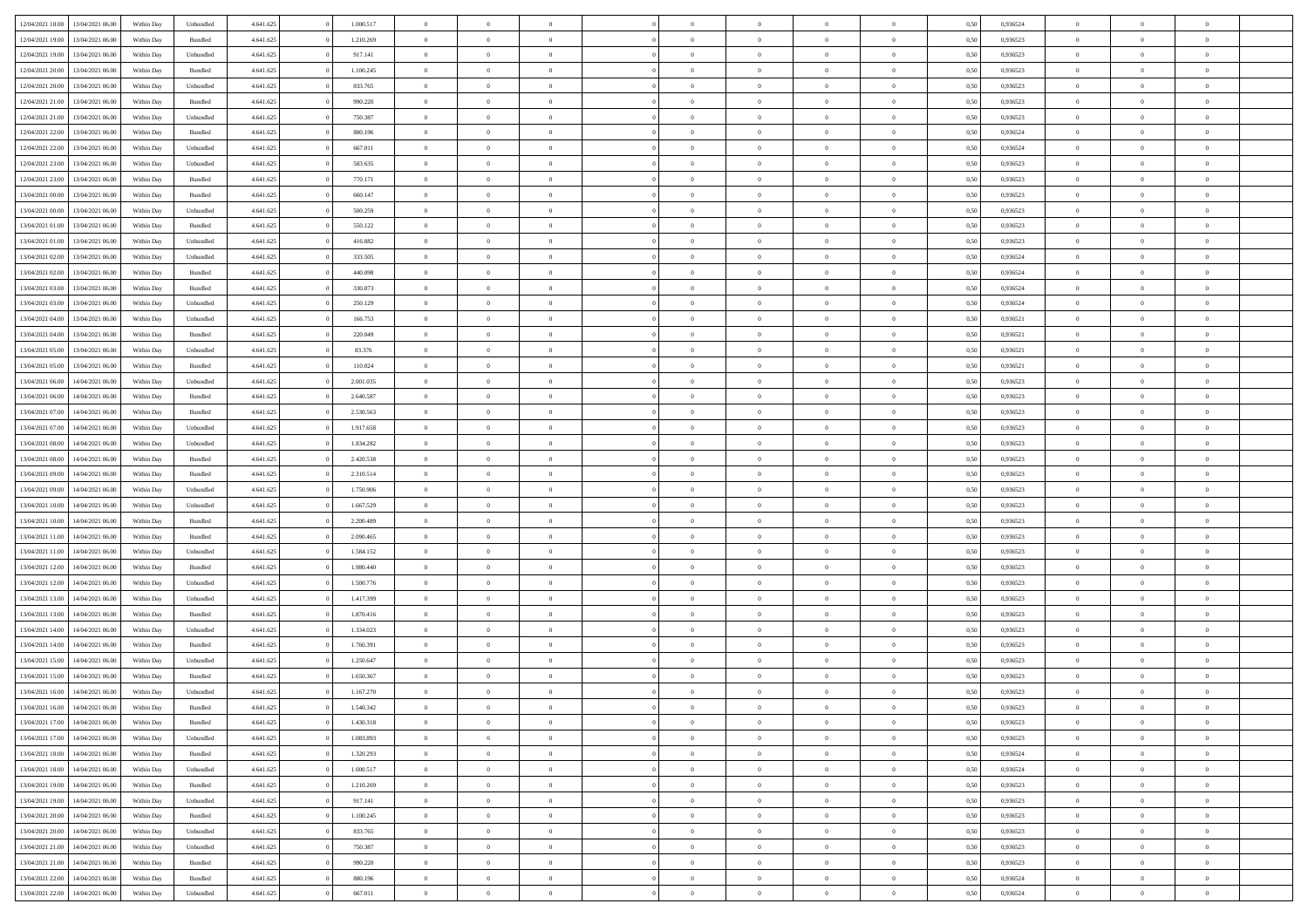| 13/04/2021 23:00                  | 14/04/2021 06:00 | Within Day | Bundled   | 4.641.625 | 770.171   | $\overline{0}$ | $\theta$       |                | $\overline{0}$ | $\bf{0}$       | $\overline{0}$ | $\theta$       | 0,50 | 0,936523 | $\theta$       | $\theta$       | $\overline{0}$           |  |
|-----------------------------------|------------------|------------|-----------|-----------|-----------|----------------|----------------|----------------|----------------|----------------|----------------|----------------|------|----------|----------------|----------------|--------------------------|--|
|                                   |                  |            |           |           |           | $\overline{0}$ | $\overline{0}$ |                |                |                |                |                |      |          |                |                | $\overline{0}$           |  |
| 13/04/2021 23:00                  | 14/04/2021 06.00 | Within Day | Unbundled | 4.641.625 | 583.635   |                |                | $\overline{0}$ | $\overline{0}$ | $\,$ 0         | $\bf{0}$       | $\bf{0}$       | 0,50 | 0,936523 | $\,$ 0 $\,$    | $\overline{0}$ |                          |  |
| 14/04/2021 00:00                  | 14/04/2021 06:00 | Within Day | Bundled   | 4.641.625 | 660.147   | $\overline{0}$ | $\overline{0}$ | $\overline{0}$ | $\overline{0}$ | $\bf{0}$       | $\overline{0}$ | $\mathbf{0}$   | 0.50 | 0.936523 | $\bf{0}$       | $\overline{0}$ | $\overline{0}$           |  |
| 14/04/2021 00:00                  | 14/04/2021 06:00 | Within Day | Unbundled | 4.641.625 | 500.259   | $\overline{0}$ | $\overline{0}$ | $\overline{0}$ | $\overline{0}$ | $\,$ 0         | $\overline{0}$ | $\overline{0}$ | 0,50 | 0,936523 | $\,$ 0 $\,$    | $\overline{0}$ | $\overline{0}$           |  |
| 14/04/2021 01:00                  | 14/04/2021 06.00 | Within Day | Bundled   | 4.641.625 | 550.122   | $\overline{0}$ | $\theta$       | $\overline{0}$ |                | $\overline{0}$ | $\overline{0}$ | $\bf{0}$       | 0,50 | 0,936523 | $\,$ 0 $\,$    | $\overline{0}$ | $\overline{0}$           |  |
| 14/04/2021 01:00                  | 14/04/2021 06:00 | Within Day | Unbundled | 4.641.625 | 416.882   | $\overline{0}$ | $\overline{0}$ | $\overline{0}$ | $\overline{0}$ | $\bf{0}$       | $\overline{0}$ | $\bf{0}$       | 0.50 | 0.936523 | $\,0\,$        | $\theta$       | $\overline{0}$           |  |
| 14/04/2021 02:00                  | 14/04/2021 06:00 | Within Day | Unbundled | 4.641.625 | 333.505   | $\overline{0}$ | $\overline{0}$ | $\overline{0}$ | $\overline{0}$ | $\,$ 0         | $\overline{0}$ | $\overline{0}$ | 0,50 | 0,936524 | $\,$ 0 $\,$    | $\theta$       | $\overline{0}$           |  |
| 14/04/2021 02:00                  | 14/04/2021 06.00 | Within Day | Bundled   | 4.641.625 | 440.098   | $\overline{0}$ | $\theta$       | $\overline{0}$ | $\overline{0}$ | $\,$ 0         | $\overline{0}$ | $\bf{0}$       | 0,50 | 0,936524 | $\,$ 0 $\,$    | $\overline{0}$ | $\overline{0}$           |  |
| 14/04/2021 03:00                  | 14/04/2021 06:00 | Within Day | Unbundled | 4.641.625 | 250.129   | $\overline{0}$ | $\overline{0}$ | $\overline{0}$ | $\overline{0}$ | $\bf{0}$       | $\overline{0}$ | $\bf{0}$       | 0.50 | 0.936524 | $\,0\,$        | $\overline{0}$ | $\overline{0}$           |  |
| 14/04/2021 03:00                  | 14/04/2021 06:00 | Within Day | Bundled   | 4.641.625 | 330.073   | $\overline{0}$ | $\overline{0}$ | $\overline{0}$ | $\overline{0}$ | $\,$ 0         | $\overline{0}$ | $\bf{0}$       | 0,50 | 0,936524 | $\,$ 0 $\,$    | $\overline{0}$ | $\overline{0}$           |  |
|                                   |                  |            |           |           |           |                |                |                |                |                |                |                |      |          |                |                |                          |  |
| 14/04/2021 04:00                  | 14/04/2021 06.00 | Within Day | Unbundled | 4.641.625 | 166.753   | $\overline{0}$ | $\theta$       | $\overline{0}$ | $\overline{0}$ | $\,$ 0         | $\bf{0}$       | $\bf{0}$       | 0,50 | 0,936521 | $\,$ 0 $\,$    | $\overline{0}$ | $\overline{0}$           |  |
| 14/04/2021 04:00                  | 14/04/2021 06:00 | Within Day | Bundled   | 4.641.625 | 220.049   | $\overline{0}$ | $\overline{0}$ | $\overline{0}$ | $\overline{0}$ | $\bf{0}$       | $\overline{0}$ | $\mathbf{0}$   | 0.50 | 0.936521 | $\bf{0}$       | $\overline{0}$ | $\overline{\phantom{a}}$ |  |
| 14/04/2021 05:00                  | 14/04/2021 06:00 | Within Day | Unbundled | 4.641.625 | 83.376    | $\overline{0}$ | $\overline{0}$ | $\overline{0}$ | $\overline{0}$ | $\bf{0}$       | $\overline{0}$ | $\overline{0}$ | 0,50 | 0,936521 | $\,$ 0 $\,$    | $\overline{0}$ | $\overline{0}$           |  |
| 14/04/2021 05:00                  | 14/04/2021 06.00 | Within Day | Bundled   | 4.641.625 | 110.024   | $\overline{0}$ | $\theta$       | $\overline{0}$ | $\overline{0}$ | $\bf{0}$       | $\overline{0}$ | $\bf{0}$       | 0,50 | 0,936521 | $\,$ 0 $\,$    | $\overline{0}$ | $\overline{0}$           |  |
| 14/04/2021 06:00                  | 15/04/2021 06:00 | Within Day | Unbundled | 4.641.625 | 2.001.035 | $\overline{0}$ | $\overline{0}$ | $\overline{0}$ | $\overline{0}$ | $\,$ 0         | $\overline{0}$ | $\bf{0}$       | 0.50 | 0.936523 | $\theta$       | $\theta$       | $\overline{0}$           |  |
| 14/04/2021 06:00                  | 15/04/2021 06:00 | Within Day | Bundled   | 4.641.625 | 2.640.587 | $\overline{0}$ | $\overline{0}$ | $\overline{0}$ | $\overline{0}$ | $\,$ 0         | $\overline{0}$ | $\bf{0}$       | 0,50 | 0,936523 | $\,$ 0 $\,$    | $\theta$       | $\overline{0}$           |  |
| 14/04/2021 07:00                  | 15/04/2021 06.00 | Within Day | Bundled   | 4.641.625 | 2.530.563 | $\overline{0}$ | $\theta$       | $\overline{0}$ | $\overline{0}$ | $\bf{0}$       | $\overline{0}$ | $\bf{0}$       | 0,50 | 0,936523 | $\,$ 0 $\,$    | $\overline{0}$ | $\overline{0}$           |  |
| 14/04/2021 07:00                  | 15/04/2021 06:00 | Within Day | Unbundled | 4.641.625 | 1.917.658 | $\overline{0}$ | $\overline{0}$ | $\overline{0}$ | $\overline{0}$ | $\bf{0}$       | $\overline{0}$ | $\bf{0}$       | 0.50 | 0.936523 | $\,0\,$        | $\overline{0}$ | $\overline{0}$           |  |
| 14/04/2021 08:00                  | 15/04/2021 06:00 | Within Day | Bundled   | 4.641.625 | 2.420.538 | $\overline{0}$ | $\overline{0}$ | $\overline{0}$ | $\overline{0}$ | $\,$ 0         | $\overline{0}$ | $\bf{0}$       | 0,50 | 0,936523 | $\,$ 0 $\,$    | $\overline{0}$ | $\overline{0}$           |  |
|                                   |                  |            |           |           |           |                | $\theta$       | $\overline{0}$ | $\overline{0}$ | $\,$ 0         |                |                |      |          | $\,$ 0 $\,$    | $\overline{0}$ | $\overline{0}$           |  |
| 14/04/2021 08:00                  | 15/04/2021 06.00 | Within Day | Unbundled | 4.641.625 | 1.834.282 | $\overline{0}$ |                |                |                |                | $\bf{0}$       | $\bf{0}$       | 0,50 | 0,936523 |                |                |                          |  |
| 14/04/2021 09:00                  | 15/04/2021 06:00 | Within Day | Bundled   | 4.641.625 | 2.310.514 | $\overline{0}$ | $\overline{0}$ | $\overline{0}$ | $\overline{0}$ | $\bf{0}$       | $\overline{0}$ | $\mathbf{0}$   | 0.50 | 0.936523 | $\bf{0}$       | $\overline{0}$ | $\overline{0}$           |  |
| 14/04/2021 09:00                  | 15/04/2021 06:00 | Within Day | Unbundled | 4.641.625 | 1.750.906 | $\overline{0}$ | $\overline{0}$ | $\overline{0}$ | $\overline{0}$ | $\bf{0}$       | $\overline{0}$ | $\overline{0}$ | 0,50 | 0,936523 | $\,$ 0 $\,$    | $\overline{0}$ | $\overline{0}$           |  |
| 14/04/2021 10:00                  | 15/04/2021 06.00 | Within Day | Unbundled | 4.641.625 | 1.667.529 | $\overline{0}$ | $\theta$       | $\overline{0}$ | $\overline{0}$ | $\,$ 0         | $\overline{0}$ | $\bf{0}$       | 0,50 | 0,936523 | $\,$ 0 $\,$    | $\overline{0}$ | $\overline{0}$           |  |
| 14/04/2021 10:00                  | 15/04/2021 06:00 | Within Day | Bundled   | 4.641.625 | 2.200.489 | $\overline{0}$ | $\overline{0}$ | $\overline{0}$ | $\overline{0}$ | $\bf{0}$       | $\overline{0}$ | $\bf{0}$       | 0.50 | 0.936523 | $\,0\,$        | $\theta$       | $\overline{0}$           |  |
| 14/04/2021 11:00                  | 15/04/2021 06:00 | Within Day | Bundled   | 4.641.625 | 2.090.465 | $\overline{0}$ | $\theta$       | $\overline{0}$ | $\overline{0}$ | $\,$ 0         | $\overline{0}$ | $\overline{0}$ | 0,50 | 0,936523 | $\,$ 0 $\,$    | $\theta$       | $\overline{0}$           |  |
| 14/04/2021 11:00                  | 15/04/2021 06.00 | Within Day | Unbundled | 4.641.625 | 1.584.152 | $\overline{0}$ | $\theta$       | $\overline{0}$ |                | $\bf{0}$       | $\overline{0}$ | $\bf{0}$       | 0,50 | 0,936523 | $\,$ 0 $\,$    | $\overline{0}$ | $\overline{0}$           |  |
| 14/04/2021 12:00                  | 15/04/2021 06:00 | Within Day | Bundled   | 4.641.625 | 1.980.440 | $\overline{0}$ | $\overline{0}$ | $\overline{0}$ | $\overline{0}$ | $\bf{0}$       | $\overline{0}$ | $\bf{0}$       | 0.50 | 0.936523 | $\,0\,$        | $\overline{0}$ | $\overline{0}$           |  |
| 14/04/2021 12:00                  | 15/04/2021 06:00 | Within Day | Unbundled | 4.641.625 | 1.500.776 | $\overline{0}$ | $\overline{0}$ | $\overline{0}$ | $\overline{0}$ | $\,$ 0         | $\overline{0}$ | $\bf{0}$       | 0,50 | 0,936523 | $\,$ 0 $\,$    | $\overline{0}$ | $\overline{0}$           |  |
| 14/04/2021 13:00                  | 15/04/2021 06.00 | Within Day | Bundled   | 4.641.625 | 1.870.416 | $\overline{0}$ | $\overline{0}$ | $\overline{0}$ | $\overline{0}$ | $\bf{0}$       | $\bf{0}$       | $\bf{0}$       | 0,50 | 0,936523 | $\,$ 0 $\,$    | $\overline{0}$ | $\overline{0}$           |  |
| 14/04/2021 13:00                  | 15/04/2021 06:00 | Within Day | Unbundled | 4.641.625 | 1.417.399 | $\overline{0}$ | $\overline{0}$ | $\overline{0}$ | $\overline{0}$ | $\bf{0}$       | $\overline{0}$ | $\mathbf{0}$   | 0.50 | 0.936523 | $\bf{0}$       | $\overline{0}$ | $\overline{\phantom{a}}$ |  |
|                                   |                  |            |           |           |           |                |                |                |                |                |                |                |      |          |                |                |                          |  |
| 14/04/2021 14:00                  | 15/04/2021 06:00 | Within Dav | Bundled   | 4.641.625 | 1.760.391 | $\overline{0}$ | $\overline{0}$ | $\overline{0}$ | $\overline{0}$ | $\bf{0}$       | $\overline{0}$ | $\overline{0}$ | 0.50 | 0.936523 | $\theta$       | $\overline{0}$ | $\overline{0}$           |  |
| 14/04/2021 14:00                  | 15/04/2021 06.00 | Within Day | Unbundled | 4.641.625 | 1.334.023 | $\overline{0}$ | $\theta$       | $\overline{0}$ | $\overline{0}$ | $\bf{0}$       | $\overline{0}$ | $\bf{0}$       | 0,50 | 0,936523 | $\,$ 0 $\,$    | $\overline{0}$ | $\overline{0}$           |  |
| 14/04/2021 15:00                  | 15/04/2021 06:00 | Within Day | Unbundled | 4.641.625 | 1.250.647 | $\overline{0}$ | $\overline{0}$ | $\overline{0}$ | $\overline{0}$ | $\,$ 0         | $\overline{0}$ | $\bf{0}$       | 0.50 | 0.936523 | $\theta$       | $\theta$       | $\overline{0}$           |  |
| 14/04/2021 15:00                  | 15/04/2021 06:00 | Within Dav | Bundled   | 4.641.625 | 1.650.367 | $\overline{0}$ | $\theta$       | $\Omega$       | $\overline{0}$ | $\bf{0}$       | $\overline{0}$ | $\overline{0}$ | 0.50 | 0.936523 | $\theta$       | $\overline{0}$ | $\overline{0}$           |  |
| 14/04/2021 16:00                  | 15/04/2021 06.00 | Within Day | Bundled   | 4.641.625 | 1.540.342 | $\overline{0}$ | $\theta$       | $\overline{0}$ | $\overline{0}$ | $\,$ 0         | $\overline{0}$ | $\bf{0}$       | 0,50 | 0,936523 | $\,$ 0 $\,$    | $\overline{0}$ | $\overline{0}$           |  |
| 14/04/2021 16:00                  | 15/04/2021 06:00 | Within Day | Unbundled | 4.641.625 | 1.167.270 | $\overline{0}$ | $\overline{0}$ | $\overline{0}$ | $\overline{0}$ | $\bf{0}$       | $\overline{0}$ | $\bf{0}$       | 0.50 | 0.936523 | $\,0\,$        | $\overline{0}$ | $\overline{0}$           |  |
| 14/04/2021 17:00                  | 15/04/2021 06:00 | Within Dav | Bundled   | 4.641.625 | 1.430.318 | $\overline{0}$ | $\overline{0}$ | $\overline{0}$ | $\overline{0}$ | $\overline{0}$ | $\overline{0}$ | $\overline{0}$ | 0.50 | 0.936523 | $\theta$       | $\overline{0}$ | $\overline{0}$           |  |
| 14/04/2021 17:00                  | 15/04/2021 06.00 | Within Day | Unbundled | 4.641.625 | 1.083.893 | $\overline{0}$ | $\overline{0}$ | $\overline{0}$ | $\overline{0}$ | $\bf{0}$       | $\bf{0}$       | $\bf{0}$       | 0,50 | 0,936523 | $\,$ 0 $\,$    | $\overline{0}$ | $\overline{0}$           |  |
| 14/04/2021 18:00                  | 15/04/2021 06:00 | Within Day | Unbundled | 4.641.625 | 1.000.517 | $\overline{0}$ | $\overline{0}$ | $\overline{0}$ | $\overline{0}$ | $\bf{0}$       | $\overline{0}$ | $\mathbf{0}$   | 0.50 | 0.936524 | $\bf{0}$       | $\overline{0}$ | $\overline{0}$           |  |
| 14/04/2021 18:00                  | 15/04/2021 06:00 | Within Dav | Bundled   | 4.641.625 | 1.320.293 | $\overline{0}$ | $\overline{0}$ | $\Omega$       | $\overline{0}$ | $\mathbf{0}$   | $\overline{0}$ | $\overline{0}$ | 0.50 | 0,936524 | $\theta$       | $\overline{0}$ | $\overline{0}$           |  |
| 14/04/2021 19:00                  | 15/04/2021 06.00 | Within Day | Unbundled | 4.641.625 | 917.141   | $\overline{0}$ | $\theta$       | $\overline{0}$ | $\overline{0}$ | $\,$ 0         | $\overline{0}$ | $\bf{0}$       | 0,50 | 0,936523 | $\,$ 0 $\,$    | $\overline{0}$ | $\overline{0}$           |  |
| 14/04/2021 19:00                  | 15/04/2021 06:00 |            | Bundled   | 4.641.625 | 1.210.269 | $\overline{0}$ | $\theta$       | $\overline{0}$ | $\overline{0}$ | $\bf{0}$       | $\Omega$       | $\overline{0}$ | 0.50 | 0.936523 | $\,0\,$        | $\theta$       | $\overline{0}$           |  |
|                                   |                  | Within Day |           |           |           |                |                |                |                |                |                |                |      |          |                |                |                          |  |
| 14/04/2021 20:00                  | 15/04/2021 06:00 | Within Dav | Unbundled | 4.641.625 | 833.765   | $\overline{0}$ | $\Omega$       | $\Omega$       | $\Omega$       | $\bf{0}$       | $\overline{0}$ | $\bf{0}$       | 0.50 | 0.936523 | $\theta$       | $\theta$       | $\overline{0}$           |  |
| 14/04/2021 20:00                  | 15/04/2021 06:00 | Within Day | Bundled   | 4.641.625 | 1.100.245 | $\overline{0}$ | $\,$ 0 $\,$    | $\overline{0}$ | $\overline{0}$ | $\,$ 0         | $\bf{0}$       | $\bf{0}$       | 0,50 | 0,936523 | $\,$ 0 $\,$    | $\overline{0}$ | $\overline{0}$           |  |
| 14/04/2021 21:00                  | 15/04/2021 06:00 | Within Day | Bundled   | 4.641.625 | 990.220   | $\bf{0}$       | $\theta$       |                |                |                |                |                | 0,50 | 0.936523 | $\bf{0}$       | $\theta$       |                          |  |
| 14/04/2021 21:00                  | 15/04/2021 06:00 | Within Day | Unbundled | 4.641.625 | 750.387   | $\overline{0}$ | $\overline{0}$ | $\overline{0}$ | $\overline{0}$ | $\overline{0}$ | $\overline{0}$ | $\mathbf{0}$   | 0,50 | 0.936523 | $\theta$       | $\overline{0}$ | $\overline{0}$           |  |
| 14/04/2021 22.00                  | 15/04/2021 06:00 | Within Day | Bundled   | 4.641.625 | 880.196   | $\overline{0}$ | $\overline{0}$ | $\overline{0}$ | $\bf{0}$       | $\overline{0}$ | $\overline{0}$ | $\bf{0}$       | 0,50 | 0,936524 | $\overline{0}$ | $\overline{0}$ | $\bf{0}$                 |  |
| 14/04/2021 22.00                  | 15/04/2021 06:00 | Within Day | Unbundled | 4.641.625 | 667.011   | $\overline{0}$ | $\overline{0}$ | $\overline{0}$ | $\overline{0}$ | $\overline{0}$ | $\overline{0}$ | $\mathbf{0}$   | 0.50 | 0.936524 | $\overline{0}$ | $\bf{0}$       | $\bf{0}$                 |  |
| 14/04/2021 23:00                  | 15/04/2021 06:00 | Within Day | Unbundled | 4.641.625 | 583.635   | $\overline{0}$ | $\overline{0}$ | $\overline{0}$ | $\overline{0}$ | $\overline{0}$ | $\overline{0}$ | $\mathbf{0}$   | 0,50 | 0.936523 | $\overline{0}$ | $\theta$       | $\overline{0}$           |  |
| 14/04/2021 23:00                  | 15/04/2021 06:00 | Within Day | Bundled   | 4.641.625 | 770.171   | $\overline{0}$ | $\overline{0}$ | $\overline{0}$ | $\overline{0}$ | $\bf{0}$       | $\bf{0}$       | $\bf{0}$       | 0,50 | 0,936523 | $\,$ 0 $\,$    | $\overline{0}$ | $\overline{0}$           |  |
| 15/04/2021 00:00                  | 15/04/2021 06:00 | Within Day | Bundled   | 4.641.625 | 660.147   | $\overline{0}$ | $\overline{0}$ | $\overline{0}$ | $\overline{0}$ | $\bf{0}$       | $\overline{0}$ | $\mathbf{0}$   | 0.50 | 0.936523 | $\,$ 0 $\,$    | $\overline{0}$ | $\overline{0}$           |  |
| 15/04/2021 00:00                  | 15/04/2021 06:00 | Within Day | Unbundled | 4.641.625 | 500.259   | $\overline{0}$ | $\overline{0}$ | $\overline{0}$ | $\overline{0}$ | $\overline{0}$ | $\overline{0}$ | $\overline{0}$ | 0,50 | 0.936523 | $\overline{0}$ | $\overline{0}$ | $\overline{0}$           |  |
| 15/04/2021 01:00                  | 15/04/2021 06:00 | Within Day | Bundled   | 4.641.625 | 550.122   | $\overline{0}$ | $\,$ 0         | $\overline{0}$ | $\bf{0}$       | $\,$ 0 $\,$    | $\overline{0}$ | $\bf{0}$       | 0,50 | 0,936523 | $\,$ 0 $\,$    | $\overline{0}$ | $\overline{0}$           |  |
|                                   |                  |            |           |           |           |                |                |                |                |                |                |                |      |          |                |                |                          |  |
| 15/04/2021 01:00                  | 15/04/2021 06:00 | Within Day | Unbundled | 4.641.625 | 416.882   | $\overline{0}$ | $\overline{0}$ | $\overline{0}$ | $\overline{0}$ | $\bf{0}$       | $\overline{0}$ | $\mathbf{0}$   | 0.50 | 0.936523 | $\mathbf{0}$   | $\bf{0}$       | $\bf{0}$                 |  |
| 15/04/2021 02:00                  | 15/04/2021 06:00 | Within Day | Bundled   | 4.641.625 | 440.098   | $\overline{0}$ | $\overline{0}$ | $\overline{0}$ | $\overline{0}$ | $\overline{0}$ | $\overline{0}$ | $\overline{0}$ | 0,50 | 0,936524 | $\overline{0}$ | $\overline{0}$ | $\overline{0}$           |  |
| 15/04/2021 02:00                  | 15/04/2021 06:00 | Within Day | Unbundled | 4.641.625 | 333.505   | $\overline{0}$ | $\bf{0}$       | $\overline{0}$ | $\bf{0}$       | $\bf{0}$       | $\bf{0}$       | $\bf{0}$       | 0,50 | 0,936524 | $\bf{0}$       | $\overline{0}$ | $\bf{0}$                 |  |
| 15/04/2021 03:00 15/04/2021 06:00 |                  | Within Day | Bundled   | 4.641.625 | 330.073   | $\,$ 0 $\,$    | $\,$ 0 $\,$    | $\overline{0}$ | $\overline{0}$ | $\,$ 0 $\,$    | $\,$ 0 $\,$    | $\,$ 0 $\,$    | 0,50 | 0,936524 | $\mathbf{0}^-$ | $\,$ 0 $\,$    | $\,$ 0 $\,$              |  |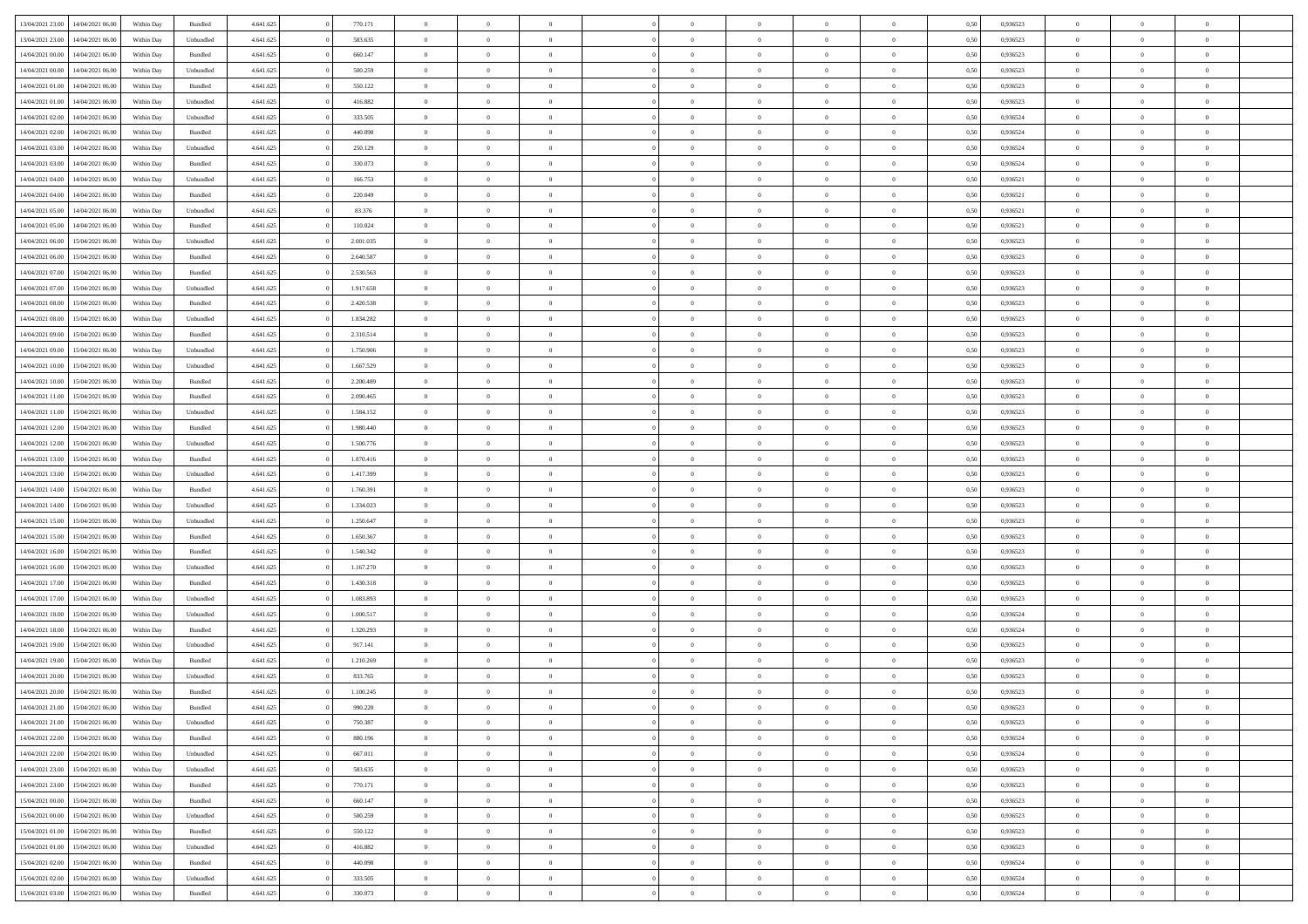|                  |                                   |            |           |           |           | $\overline{0}$ |                |                |                | $\Omega$       | $\Omega$       | $\theta$       |      |          | $\theta$       | $\overline{0}$ | $\theta$       |  |
|------------------|-----------------------------------|------------|-----------|-----------|-----------|----------------|----------------|----------------|----------------|----------------|----------------|----------------|------|----------|----------------|----------------|----------------|--|
| 15/04/2021 03:00 | 15/04/2021 06:00                  | Within Day | Unbundled | 4.641.625 | 250.129   |                | $\theta$       |                | $\Omega$       |                |                |                | 0.50 | 0,936524 |                |                |                |  |
| 15/04/2021 04:00 | 15/04/2021 06:00                  | Within Day | Unbundled | 4.641.625 | 166.753   | $\overline{0}$ | $\theta$       | $\overline{0}$ | $\overline{0}$ | $\bf{0}$       | $\overline{0}$ | $\bf{0}$       | 0,50 | 0,936521 | $\theta$       | $\overline{0}$ | $\overline{0}$ |  |
| 15/04/2021 04:00 | 15/04/2021 06:00                  | Within Day | Bundled   | 4.641.625 | 220.049   | $\overline{0}$ | $\overline{0}$ | $\overline{0}$ | $\bf{0}$       | $\bf{0}$       | $\bf{0}$       | $\bf{0}$       | 0,50 | 0,936521 | $\overline{0}$ | $\overline{0}$ | $\overline{0}$ |  |
| 15/04/2021 05:00 | 15/04/2021 06:00                  | Within Dav | Bundled   | 4.641.625 | 110.024   | $\overline{0}$ | $\overline{0}$ | $\overline{0}$ | $\overline{0}$ | $\bf{0}$       | $\overline{0}$ | $\overline{0}$ | 0.50 | 0.936521 | $\theta$       | $\theta$       | $\overline{0}$ |  |
|                  |                                   |            |           |           |           |                |                |                |                |                |                |                |      |          |                |                |                |  |
| 15/04/2021 05:00 | 15/04/2021 06:00                  | Within Day | Unbundled | 4.641.625 | 83.376    | $\overline{0}$ | $\theta$       | $\overline{0}$ | $\overline{0}$ | $\bf{0}$       | $\overline{0}$ | $\bf{0}$       | 0,50 | 0,936521 | $\theta$       | $\overline{0}$ | $\overline{0}$ |  |
| 15/04/2021 06:00 | 16/04/2021 06:00                  | Within Day | Unbundled | 4.641.625 | 2.001.035 | $\overline{0}$ | $\bf{0}$       | $\overline{0}$ | $\bf{0}$       | $\overline{0}$ | $\overline{0}$ | $\mathbf{0}$   | 0,50 | 0,936523 | $\overline{0}$ | $\overline{0}$ | $\bf{0}$       |  |
| 15/04/2021 06:00 | 16/04/2021 06:00                  | Within Dav | Bundled   | 4.641.625 | 2.640.587 | $\overline{0}$ | $\overline{0}$ | $\overline{0}$ | $\overline{0}$ | $\overline{0}$ | $\overline{0}$ | $\overline{0}$ | 0.50 | 0.936523 | $\theta$       | $\overline{0}$ | $\overline{0}$ |  |
| 15/04/2021 07:00 | 16/04/2021 06:00                  | Within Day | Bundled   | 4.641.625 | 2.530.563 | $\overline{0}$ | $\theta$       | $\overline{0}$ | $\overline{0}$ | $\bf{0}$       | $\overline{0}$ | $\bf{0}$       | 0,50 | 0,936523 | $\theta$       | $\theta$       | $\overline{0}$ |  |
|                  | 16/04/2021 06:00                  | Within Day | Unbundled | 4.641.625 | 1.917.658 | $\overline{0}$ | $\overline{0}$ | $\overline{0}$ | $\bf{0}$       | $\bf{0}$       | $\bf{0}$       | $\bf{0}$       | 0,50 | 0,936523 | $\,0\,$        | $\overline{0}$ | $\overline{0}$ |  |
| 15/04/2021 07:00 |                                   |            |           |           |           |                |                |                |                |                |                |                |      |          |                |                |                |  |
| 15/04/2021 08:00 | 16/04/2021 06:00                  | Within Dav | Bundled   | 4.641.625 | 2.420.538 | $\overline{0}$ | $\overline{0}$ | $\overline{0}$ | $\overline{0}$ | $\overline{0}$ | $\overline{0}$ | $\overline{0}$ | 0.50 | 0.936523 | $\theta$       | $\overline{0}$ | $\overline{0}$ |  |
| 15/04/2021 08:00 | 16/04/2021 06:00                  | Within Day | Unbundled | 4.641.625 | 1.834.282 | $\overline{0}$ | $\theta$       | $\overline{0}$ | $\overline{0}$ | $\bf{0}$       | $\overline{0}$ | $\bf{0}$       | 0,50 | 0,936523 | $\theta$       | $\overline{0}$ | $\overline{0}$ |  |
| 15/04/2021 09:00 | 16/04/2021 06:00                  | Within Day | Unbundled | 4.641.625 | 1.750.906 | $\overline{0}$ | $\overline{0}$ | $\overline{0}$ | $\bf{0}$       | $\bf{0}$       | $\bf{0}$       | $\bf{0}$       | 0,50 | 0,936523 | $\bf{0}$       | $\overline{0}$ | $\overline{0}$ |  |
| 15/04/2021 09:00 | 16/04/2021 06:00                  | Within Day | Bundled   | 4.641.625 | 2.310.514 | $\overline{0}$ | $\overline{0}$ | $\overline{0}$ | $\overline{0}$ | $\bf{0}$       | $\overline{0}$ | $\overline{0}$ | 0.50 | 0.936523 | $\theta$       | $\theta$       | $\overline{0}$ |  |
| 15/04/2021 10:00 | 16/04/2021 06:00                  | Within Day | Bundled   | 4.641.625 | 2.200.489 | $\overline{0}$ | $\theta$       | $\overline{0}$ | $\overline{0}$ | $\bf{0}$       | $\overline{0}$ | $\bf{0}$       | 0,50 | 0,936523 | $\theta$       | $\overline{0}$ | $\overline{0}$ |  |
|                  |                                   |            |           |           |           |                |                |                |                |                |                |                |      |          |                |                |                |  |
| 15/04/2021 10:00 | 16/04/2021 06:00                  | Within Day | Unbundled | 4.641.625 | 1.667.529 | $\overline{0}$ | $\bf{0}$       | $\overline{0}$ | $\bf{0}$       | $\overline{0}$ | $\overline{0}$ | $\mathbf{0}$   | 0,50 | 0,936523 | $\overline{0}$ | $\overline{0}$ | $\bf{0}$       |  |
| 15/04/2021 11:00 | 16/04/2021 06:00                  | Within Dav | Bundled   | 4.641.625 | 2.090.465 | $\overline{0}$ | $\overline{0}$ | $\overline{0}$ | $\overline{0}$ | $\overline{0}$ | $\overline{0}$ | $\overline{0}$ | 0.50 | 0.936523 | $\theta$       | $\overline{0}$ | $\overline{0}$ |  |
| 15/04/2021 11:00 | 16/04/2021 06:00                  | Within Day | Unbundled | 4.641.625 | 1.584.152 | $\overline{0}$ | $\theta$       | $\overline{0}$ | $\overline{0}$ | $\bf{0}$       | $\overline{0}$ | $\bf{0}$       | 0,50 | 0,936523 | $\theta$       | $\theta$       | $\overline{0}$ |  |
| 15/04/2021 12:00 | 16/04/2021 06:00                  | Within Day | Unbundled | 4.641.625 | 1.500.776 | $\overline{0}$ | $\overline{0}$ | $\overline{0}$ | $\bf{0}$       | $\bf{0}$       | $\bf{0}$       | $\bf{0}$       | 0,50 | 0,936523 | $\,0\,$        | $\overline{0}$ | $\overline{0}$ |  |
| 15/04/2021 12:00 | 16/04/2021 06:00                  | Within Day | Bundled   | 4.641.625 | 1.980.440 | $\overline{0}$ | $\overline{0}$ | $\overline{0}$ | $\overline{0}$ | $\overline{0}$ | $\overline{0}$ | $\overline{0}$ | 0.50 | 0.936523 | $\theta$       | $\overline{0}$ | $\overline{0}$ |  |
|                  |                                   |            |           |           |           |                |                |                |                |                |                |                |      |          |                |                |                |  |
| 15/04/2021 13:00 | 16/04/2021 06:00                  | Within Day | Bundled   | 4.641.625 | 1.870.416 | $\overline{0}$ | $\theta$       | $\overline{0}$ | $\overline{0}$ | $\bf{0}$       | $\overline{0}$ | $\bf{0}$       | 0,50 | 0,936523 | $\theta$       | $\theta$       | $\overline{0}$ |  |
| 15/04/2021 13:00 | 16/04/2021 06:00                  | Within Day | Unbundled | 4.641.625 | 1.417.399 | $\overline{0}$ | $\overline{0}$ | $\overline{0}$ | $\bf{0}$       | $\bf{0}$       | $\bf{0}$       | $\bf{0}$       | 0,50 | 0,936523 | $\,0\,$        | $\overline{0}$ | $\overline{0}$ |  |
| 15/04/2021 14:00 | 16/04/2021 06:00                  | Within Day | Unbundled | 4.641.625 | 1.334.023 | $\overline{0}$ | $\overline{0}$ | $\overline{0}$ | $\overline{0}$ | $\bf{0}$       | $\overline{0}$ | $\overline{0}$ | 0.50 | 0.936523 | $\theta$       | $\theta$       | $\overline{0}$ |  |
| 15/04/2021 14:00 | 16/04/2021 06:00                  | Within Day | Bundled   | 4.641.625 | 1.760.391 | $\overline{0}$ | $\theta$       | $\overline{0}$ | $\overline{0}$ | $\bf{0}$       | $\overline{0}$ | $\bf{0}$       | 0,50 | 0,936523 | $\theta$       | $\overline{0}$ | $\overline{0}$ |  |
|                  |                                   |            |           |           |           |                | $\bf{0}$       |                |                |                |                |                |      |          |                | $\overline{0}$ | $\bf{0}$       |  |
| 15/04/2021 15:00 | 16/04/2021 06:00                  | Within Day | Unbundled | 4.641.625 | 1.250.647 | $\overline{0}$ |                | $\overline{0}$ | $\bf{0}$       | $\overline{0}$ | $\overline{0}$ | $\mathbf{0}$   | 0,50 | 0,936523 | $\overline{0}$ |                |                |  |
| 15/04/2021 15:00 | 16/04/2021 06:00                  | Within Dav | Bundled   | 4.641.625 | 1.650.367 | $\overline{0}$ | $\overline{0}$ | $\overline{0}$ | $\overline{0}$ | $\overline{0}$ | $\overline{0}$ | $\overline{0}$ | 0.50 | 0.936523 | $\theta$       | $\overline{0}$ | $\overline{0}$ |  |
| 15/04/2021 16:00 | 16/04/2021 06:00                  | Within Day | Bundled   | 4.641.625 | 1.540.342 | $\overline{0}$ | $\theta$       | $\overline{0}$ | $\overline{0}$ | $\bf{0}$       | $\overline{0}$ | $\bf{0}$       | 0,50 | 0,936523 | $\theta$       | $\theta$       | $\overline{0}$ |  |
| 15/04/2021 16:00 | 16/04/2021 06:00                  | Within Day | Unbundled | 4.641.625 | 1.167.270 | $\overline{0}$ | $\overline{0}$ | $\overline{0}$ | $\bf{0}$       | $\bf{0}$       | $\bf{0}$       | $\bf{0}$       | 0,50 | 0,936523 | $\,0\,$        | $\overline{0}$ | $\overline{0}$ |  |
| 15/04/2021 17:00 | 16/04/2021 06:00                  | Within Day | Unbundled | 4.641.625 | 1.083.893 | $\overline{0}$ | $\overline{0}$ | $\overline{0}$ | $\overline{0}$ | $\overline{0}$ | $\overline{0}$ | $\overline{0}$ | 0.50 | 0.936523 | $\theta$       | $\overline{0}$ | $\overline{0}$ |  |
| 15/04/2021 17:00 | 16/04/2021 06:00                  | Within Day | Bundled   | 4.641.625 | 1.430.318 | $\overline{0}$ | $\theta$       | $\overline{0}$ | $\overline{0}$ | $\bf{0}$       | $\overline{0}$ | $\bf{0}$       | 0,50 | 0,936523 | $\,$ 0 $\,$    | $\overline{0}$ | $\overline{0}$ |  |
|                  |                                   |            |           |           |           |                |                |                |                |                |                |                |      |          |                |                |                |  |
| 15/04/2021 18:00 | 16/04/2021 06:00                  | Within Day | Bundled   | 4.641.625 | 1.320.293 | $\overline{0}$ | $\overline{0}$ | $\overline{0}$ | $\bf{0}$       | $\bf{0}$       | $\bf{0}$       | $\bf{0}$       | 0,50 | 0,936524 | $\bf{0}$       | $\overline{0}$ | $\overline{0}$ |  |
| 15/04/2021 18:00 | 16/04/2021 06:00                  | Within Day | Unbundled | 4.641.625 | 1.000.517 | $\overline{0}$ | $\Omega$       | $\Omega$       | $\Omega$       | $\Omega$       | $\overline{0}$ | $\overline{0}$ | 0,50 | 0,936524 | $\,0\,$        | $\theta$       | $\theta$       |  |
| 15/04/2021 19:00 | 16/04/2021 06:00                  | Within Day | Unbundled | 4.641.625 | 917.141   | $\overline{0}$ | $\theta$       | $\overline{0}$ | $\overline{0}$ | $\bf{0}$       | $\overline{0}$ | $\bf{0}$       | 0,50 | 0,936523 | $\theta$       | $\theta$       | $\overline{0}$ |  |
| 15/04/2021 19:00 | 16/04/2021 06:00                  | Within Day | Bundled   | 4.641.625 | 1.210.269 | $\overline{0}$ | $\overline{0}$ | $\overline{0}$ | $\bf{0}$       | $\bf{0}$       | $\overline{0}$ | $\mathbf{0}$   | 0,50 | 0,936523 | $\overline{0}$ | $\overline{0}$ | $\bf{0}$       |  |
| 15/04/2021 20:00 | 16/04/2021 06:00                  | Within Day | Unbundled | 4.641.625 | 833.765   | $\overline{0}$ | $\Omega$       | $\Omega$       | $\Omega$       | $\bf{0}$       | $\overline{0}$ | $\overline{0}$ | 0.50 | 0.936523 | $\theta$       | $\theta$       | $\theta$       |  |
|                  |                                   |            |           |           |           |                |                |                |                |                |                |                |      |          |                |                |                |  |
| 15/04/2021 20:00 | 16/04/2021 06:00                  | Within Day | Bundled   | 4.641.625 | 1.100.245 | $\overline{0}$ | $\theta$       | $\overline{0}$ | $\overline{0}$ | $\bf{0}$       | $\overline{0}$ | $\bf{0}$       | 0,50 | 0,936523 | $\theta$       | $\theta$       | $\overline{0}$ |  |
| 15/04/2021 21:00 | 16/04/2021 06:00                  | Within Day | Bundled   | 4.641.625 | 990.220   | $\overline{0}$ | $\overline{0}$ | $\overline{0}$ | $\bf{0}$       | $\bf{0}$       | $\bf{0}$       | $\bf{0}$       | 0,50 | 0,936523 | $\,0\,$        | $\overline{0}$ | $\overline{0}$ |  |
| 15/04/2021 21:00 | 16/04/2021 06:00                  | Within Day | Unbundled | 4.641.625 | 750,387   | $\overline{0}$ | $\Omega$       | $\Omega$       | $\Omega$       | $\theta$       | $\theta$       | $\overline{0}$ | 0.50 | 0.936523 | $\theta$       | $\theta$       | $\theta$       |  |
| 15/04/2021 22:00 | 16/04/2021 06:00                  | Within Day | Unbundled | 4.641.625 | 667.011   | $\overline{0}$ | $\theta$       | $\overline{0}$ | $\overline{0}$ | $\bf{0}$       | $\overline{0}$ | $\bf{0}$       | 0,50 | 0,936524 | $\,$ 0 $\,$    | $\overline{0}$ | $\overline{0}$ |  |
| 15/04/2021 22.00 | 16/04/2021 06:00                  | Within Day | Bundled   | 4.641.625 | 880.196   | $\overline{0}$ | $\overline{0}$ | $\overline{0}$ | $\bf{0}$       | $\bf{0}$       | $\bf{0}$       | $\bf{0}$       | 0,50 | 0,936524 | $\bf{0}$       | $\overline{0}$ | $\overline{0}$ |  |
|                  |                                   |            |           |           |           | $\overline{0}$ | $\Omega$       | $\Omega$       | $\Omega$       | $\Omega$       |                |                |      |          |                |                | $\theta$       |  |
| 15/04/2021 23:00 | 16/04/2021 06:00                  | Within Day | Bundled   | 4.641.625 | 770.171   |                |                |                |                |                | $\overline{0}$ | $\overline{0}$ | 0.50 | 0,936523 | $\,0\,$        | $\theta$       |                |  |
| 15/04/2021 23:00 | 16/04/2021 06:00                  | Within Day | Unbundled | 4.641.625 | 583.635   | $\overline{0}$ | $\theta$       | $\overline{0}$ | $\overline{0}$ | $\bf{0}$       | $\overline{0}$ | $\bf{0}$       | 0,50 | 0,936523 | $\,$ 0 $\,$    | $\overline{0}$ | $\overline{0}$ |  |
| 16/04/2021 00:00 | 16/04/2021 06:00                  | Within Day | Unbundled | 4.641.625 | 500.259   | $\overline{0}$ | $\overline{0}$ | $\overline{0}$ | $\bf{0}$       | $\bf{0}$       | $\bf{0}$       | $\mathbf{0}$   | 0,50 | 0,936523 | $\bf{0}$       | $\overline{0}$ | $\bf{0}$       |  |
| 16/04/2021 00:00 | 16/04/2021 06:00                  | Within Day | Bundled   | 4.641.625 | 660.147   | $\overline{0}$ | $\Omega$       | $\Omega$       | $\Omega$       | $\Omega$       | $\Omega$       | $\overline{0}$ | 0.50 | 0.936523 | $\theta$       | $\theta$       | $\theta$       |  |
| 16/04/2021 01:00 | 16/04/2021 06:00                  | Within Day | Bundled   | 4.641.625 | 550.122   | $\overline{0}$ | $\overline{0}$ | $\overline{0}$ | $\bf{0}$       | $\,$ 0         | $\bf{0}$       | $\bf{0}$       | 0,50 | 0,936523 | $\,0\,$        | $\overline{0}$ | $\overline{0}$ |  |
| 16/04/2021 01:00 | 16/04/2021 06:00                  | Within Day | Unbundled | 4.641.625 | 416.882   | $\bf{0}$       | $\bf{0}$       |                |                |                |                |                | 0,50 | 0,936523 | $\bf{0}$       | $\overline{0}$ |                |  |
|                  |                                   |            |           |           |           |                |                |                |                |                |                |                |      |          |                |                |                |  |
| 16/04/2021 02:00 | 16/04/2021 06:00                  | Within Day | Bundled   | 4.641.625 | 440 098   | $\overline{0}$ | $\overline{0}$ | $\overline{0}$ | $\Omega$       | $\overline{0}$ | $\overline{0}$ | $\overline{0}$ | 0.50 | 0.936524 | $\theta$       | $\theta$       | $\theta$       |  |
| 16/04/2021 02:00 | 16/04/2021 06:00                  | Within Day | Unbundled | 4.641.625 | 333.505   | $\overline{0}$ | $\,$ 0         | $\overline{0}$ | $\bf{0}$       | $\,$ 0 $\,$    | $\overline{0}$ | $\,$ 0 $\,$    | 0,50 | 0,936524 | $\,$ 0 $\,$    | $\,$ 0 $\,$    | $\,$ 0         |  |
| 16/04/2021 03:00 | 16/04/2021 06:00                  | Within Day | Unbundled | 4.641.625 | 250.129   | $\overline{0}$ | $\overline{0}$ | $\overline{0}$ | $\overline{0}$ | $\overline{0}$ | $\overline{0}$ | $\mathbf{0}$   | 0,50 | 0,936524 | $\overline{0}$ | $\bf{0}$       | $\bf{0}$       |  |
| 16/04/2021 03:00 | 16/04/2021 06:00                  | Within Day | Bundled   | 4.641.625 | 330.073   | $\overline{0}$ | $\overline{0}$ | $\overline{0}$ | $\Omega$       | $\overline{0}$ | $\overline{0}$ | $\overline{0}$ | 0,50 | 0,936524 | $\overline{0}$ | $\theta$       | $\overline{0}$ |  |
| 16/04/2021 04:00 | 16/04/2021 06:00                  | Within Day | Bundled   | 4.641.625 | 220.049   | $\overline{0}$ | $\,$ 0         | $\overline{0}$ | $\overline{0}$ | $\,$ 0 $\,$    | $\overline{0}$ | $\mathbf{0}$   | 0,50 | 0,936521 | $\,$ 0 $\,$    | $\overline{0}$ | $\overline{0}$ |  |
|                  |                                   |            |           |           |           |                |                |                |                |                |                |                |      |          |                |                |                |  |
| 16/04/2021 04:00 | 16/04/2021 06:00                  | Within Day | Unbundled | 4.641.625 | 166.753   | $\overline{0}$ | $\overline{0}$ | $\overline{0}$ | $\overline{0}$ | $\overline{0}$ | $\overline{0}$ | $\mathbf{0}$   | 0,50 | 0,936521 | $\overline{0}$ | $\overline{0}$ | $\bf{0}$       |  |
| 16/04/2021 05:00 | 16/04/2021 06:00                  | Within Day | Bundled   | 4.641.625 | 110.024   | $\overline{0}$ | $\overline{0}$ | $\overline{0}$ | $\Omega$       | $\overline{0}$ | $\overline{0}$ | $\bf{0}$       | 0.50 | 0,936521 | $\overline{0}$ | $\theta$       | $\overline{0}$ |  |
| 16/04/2021 05:00 | 16/04/2021 06:00                  | Within Day | Unbundled | 4.641.625 | 83.376    | $\overline{0}$ | $\,$ 0         | $\overline{0}$ | $\bf{0}$       | $\bf{0}$       | $\bf{0}$       | $\bf{0}$       | 0,50 | 0,936521 | $\,$ 0 $\,$    | $\overline{0}$ | $\overline{0}$ |  |
| 16/04/2021 06:00 | 17/04/2021 06:00                  | Within Day | Bundled   | 4.641.625 | 2.640.587 | $\overline{0}$ | $\bf{0}$       | $\overline{0}$ | $\overline{0}$ | $\overline{0}$ | $\overline{0}$ | $\mathbf{0}$   | 0,50 | 0,936523 | $\overline{0}$ | $\overline{0}$ | $\bf{0}$       |  |
|                  | 17/04/2021 06:00                  |            |           |           | 2.001.035 |                | $\overline{0}$ | $\overline{0}$ | $\Omega$       | $\overline{0}$ | $\overline{0}$ |                |      | 0.936523 |                | $\theta$       | $\overline{0}$ |  |
| 16/04/2021 06:00 |                                   | Within Day | Unbundled | 4.641.625 |           | $\overline{0}$ |                |                |                |                |                | $\overline{0}$ | 0.50 |          | $\overline{0}$ |                |                |  |
| 16/04/2021 07:00 | 17/04/2021 06:00                  | Within Day | Bundled   | 4.641.625 | 2.530.563 | $\overline{0}$ | $\bf{0}$       | $\overline{0}$ | $\overline{0}$ | $\bf{0}$       | $\bf{0}$       | $\mathbf{0}$   | 0,50 | 0,936523 | $\,$ 0 $\,$    | $\,$ 0 $\,$    | $\bf{0}$       |  |
|                  | 16/04/2021 07:00 17/04/2021 06:00 | Within Day | Unbundled | 4.641.625 | 1.917.658 | $\overline{0}$ | $\overline{0}$ | $\overline{0}$ | $\overline{0}$ | $\bf{0}$       | $\bf{0}$       | $\mathbf{0}$   | 0,50 | 0,936523 | $\overline{0}$ | $\bf{0}$       | $\bf{0}$       |  |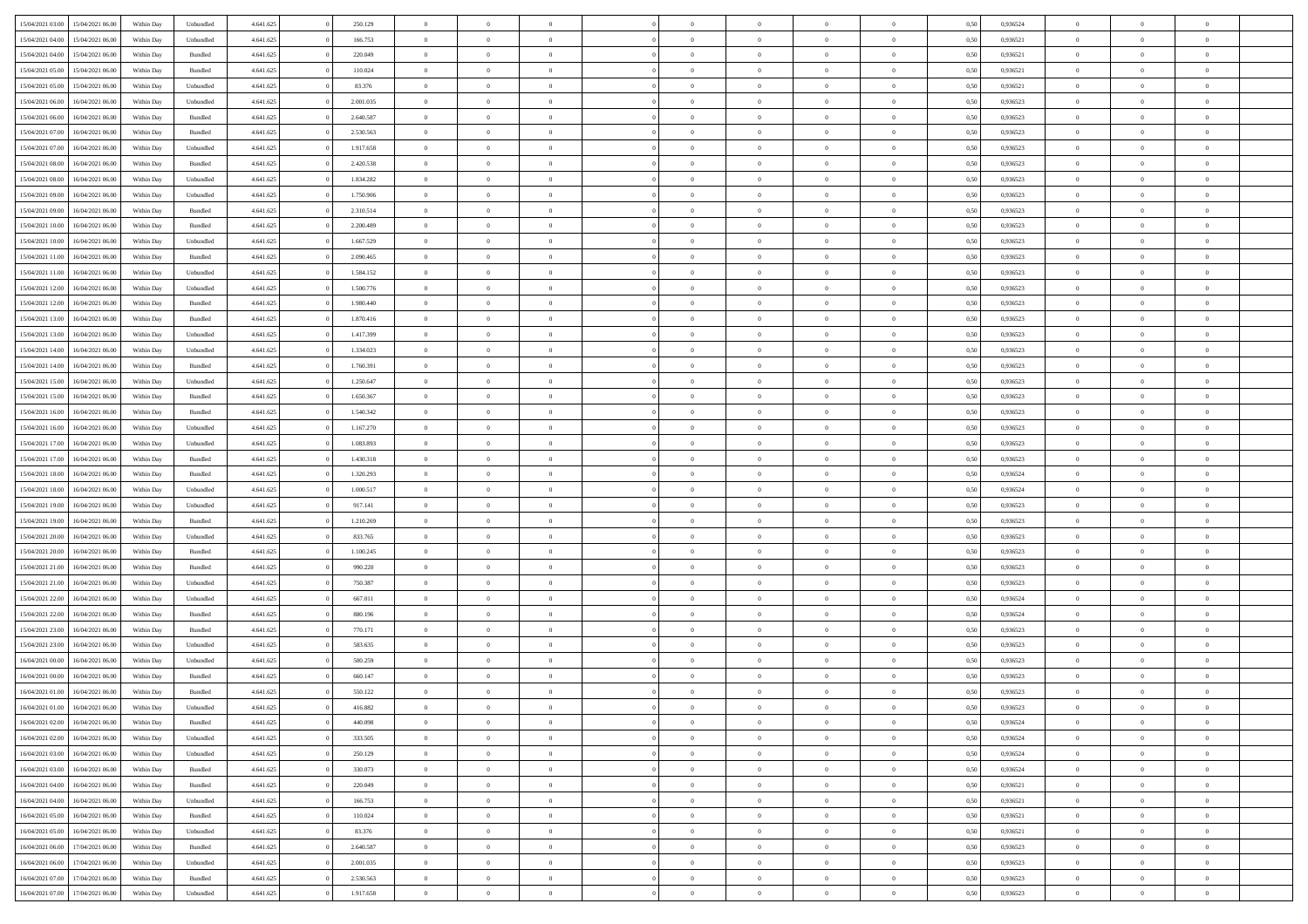| 16/04/2021 08:00 | 17/04/2021 06:00 | Within Day | Unbundled          | 4.641.625 | 1.834.282 | $\overline{0}$ | $\theta$       |                | $\Omega$       | $\Omega$       | $\theta$       | $\theta$       | 0.50 | 0,936523 | $\theta$       | $\overline{0}$ | $\overline{0}$ |  |
|------------------|------------------|------------|--------------------|-----------|-----------|----------------|----------------|----------------|----------------|----------------|----------------|----------------|------|----------|----------------|----------------|----------------|--|
|                  |                  |            |                    |           |           |                |                |                |                |                |                |                |      |          |                |                |                |  |
| 16/04/2021 08:00 | 17/04/2021 06:00 | Within Day | Bundled            | 4.641.625 | 2.420.538 | $\overline{0}$ | $\theta$       | $\overline{0}$ | $\overline{0}$ | $\bf{0}$       | $\overline{0}$ | $\bf{0}$       | 0,50 | 0,936523 | $\theta$       | $\overline{0}$ | $\overline{0}$ |  |
| 16/04/2021 09:00 | 17/04/2021 06:00 | Within Day | Unbundled          | 4.641.625 | 1.750.906 | $\overline{0}$ | $\bf{0}$       | $\overline{0}$ | $\bf{0}$       | $\bf{0}$       | $\bf{0}$       | $\mathbf{0}$   | 0,50 | 0,936523 | $\overline{0}$ | $\overline{0}$ | $\bf{0}$       |  |
| 16/04/2021 09:00 | 17/04/2021 06:00 | Within Dav | Bundled            | 4.641.625 | 2.310.514 | $\overline{0}$ | $\overline{0}$ | $\overline{0}$ | $\overline{0}$ | $\bf{0}$       | $\overline{0}$ | $\overline{0}$ | 0.50 | 0.936523 | $\theta$       | $\theta$       | $\overline{0}$ |  |
| 16/04/2021 10:00 | 17/04/2021 06:00 | Within Day | Unbundled          | 4.641.625 | 1.667.529 | $\overline{0}$ | $\theta$       | $\overline{0}$ | $\overline{0}$ | $\bf{0}$       | $\overline{0}$ | $\bf{0}$       | 0,50 | 0,936523 | $\theta$       | $\overline{0}$ | $\overline{0}$ |  |
| 16/04/2021 10:00 | 17/04/2021 06:00 | Within Day | Bundled            | 4.641.625 | 2.200.489 | $\overline{0}$ | $\overline{0}$ | $\overline{0}$ | $\bf{0}$       | $\overline{0}$ | $\overline{0}$ | $\mathbf{0}$   | 0,50 | 0,936523 | $\overline{0}$ | $\overline{0}$ | $\bf{0}$       |  |
|                  |                  |            |                    |           |           |                | $\overline{0}$ |                |                | $\overline{0}$ |                |                |      |          | $\theta$       | $\overline{0}$ | $\overline{0}$ |  |
| 16/04/2021 11:00 | 17/04/2021 06:00 | Within Dav | Unbundled          | 4.641.625 | 1.584.152 | $\overline{0}$ |                | $\overline{0}$ | $\overline{0}$ |                | $\overline{0}$ | $\overline{0}$ | 0.50 | 0.936523 |                |                |                |  |
| 16/04/2021 11:00 | 17/04/2021 06:00 | Within Day | Bundled            | 4.641.625 | 2.090.465 | $\overline{0}$ | $\theta$       | $\overline{0}$ | $\overline{0}$ | $\bf{0}$       | $\overline{0}$ | $\bf{0}$       | 0,50 | 0,936523 | $\theta$       | $\theta$       | $\overline{0}$ |  |
| 16/04/2021 12:00 | 17/04/2021 06:00 | Within Day | Bundled            | 4.641.625 | 1.980.440 | $\overline{0}$ | $\overline{0}$ | $\overline{0}$ | $\bf{0}$       | $\bf{0}$       | $\bf{0}$       | $\bf{0}$       | 0,50 | 0,936523 | $\,0\,$        | $\overline{0}$ | $\overline{0}$ |  |
| 16/04/2021 12:00 | 17/04/2021 06:00 | Within Dav | Unbundled          | 4.641.625 | 1.500.776 | $\overline{0}$ | $\overline{0}$ | $\overline{0}$ | $\overline{0}$ | $\overline{0}$ | $\overline{0}$ | $\overline{0}$ | 0.50 | 0.936523 | $\theta$       | $\overline{0}$ | $\overline{0}$ |  |
| 16/04/2021 13:00 | 17/04/2021 06:00 | Within Day | Unbundled          | 4.641.625 | 1.417.399 | $\overline{0}$ | $\theta$       | $\overline{0}$ | $\overline{0}$ | $\bf{0}$       | $\overline{0}$ | $\bf{0}$       | 0,50 | 0,936523 | $\,$ 0 $\,$    | $\overline{0}$ | $\overline{0}$ |  |
| 16/04/2021 13:00 | 17/04/2021 06:00 | Within Day | Bundled            | 4.641.625 | 1.870.416 | $\overline{0}$ | $\bf{0}$       | $\overline{0}$ | $\bf{0}$       | $\bf{0}$       | $\bf{0}$       | $\mathbf{0}$   | 0,50 | 0,936523 | $\overline{0}$ | $\overline{0}$ | $\bf{0}$       |  |
| 16/04/2021 14:00 | 17/04/2021 06:00 | Within Day | Unbundled          | 4.641.625 | 1.334.023 | $\overline{0}$ | $\overline{0}$ | $\overline{0}$ | $\overline{0}$ | $\bf{0}$       | $\overline{0}$ | $\overline{0}$ | 0.50 | 0.936523 | $\theta$       | $\theta$       | $\overline{0}$ |  |
|                  |                  |            |                    |           |           | $\overline{0}$ | $\theta$       | $\overline{0}$ | $\overline{0}$ | $\bf{0}$       | $\overline{0}$ |                |      |          | $\theta$       | $\overline{0}$ | $\overline{0}$ |  |
| 16/04/2021 14:00 | 17/04/2021 06:00 | Within Day | Bundled            | 4.641.625 | 1.760.391 |                |                |                |                |                |                | $\bf{0}$       | 0,50 | 0,936523 |                |                |                |  |
| 16/04/2021 15:00 | 17/04/2021 06:00 | Within Day | Bundled            | 4.641.625 | 1.650.367 | $\overline{0}$ | $\overline{0}$ | $\overline{0}$ | $\bf{0}$       | $\overline{0}$ | $\overline{0}$ | $\mathbf{0}$   | 0,50 | 0,936523 | $\overline{0}$ | $\overline{0}$ | $\bf{0}$       |  |
| 16/04/2021 15:00 | 17/04/2021 06:00 | Within Dav | Unbundled          | 4.641.625 | 1.250.647 | $\overline{0}$ | $\overline{0}$ | $\overline{0}$ | $\overline{0}$ | $\overline{0}$ | $\overline{0}$ | $\overline{0}$ | 0.50 | 0.936523 | $\theta$       | $\overline{0}$ | $\overline{0}$ |  |
| 16/04/2021 16:00 | 17/04/2021 06:00 | Within Day | Unbundled          | 4.641.625 | 1.167.270 | $\overline{0}$ | $\theta$       | $\overline{0}$ | $\overline{0}$ | $\bf{0}$       | $\overline{0}$ | $\bf{0}$       | 0,50 | 0,936523 | $\theta$       | $\theta$       | $\overline{0}$ |  |
| 16/04/2021 16:00 | 17/04/2021 06:00 | Within Day | Bundled            | 4.641.625 | 1.540.342 | $\overline{0}$ | $\overline{0}$ | $\overline{0}$ | $\bf{0}$       | $\bf{0}$       | $\bf{0}$       | $\mathbf{0}$   | 0,50 | 0,936523 | $\,0\,$        | $\overline{0}$ | $\bf{0}$       |  |
| 16/04/2021 17:00 | 17/04/2021 06:00 | Within Day | Bundled            | 4.641.625 | 1.430.318 | $\overline{0}$ | $\overline{0}$ | $\overline{0}$ | $\overline{0}$ | $\overline{0}$ | $\overline{0}$ | $\overline{0}$ | 0.50 | 0.936523 | $\theta$       | $\overline{0}$ | $\overline{0}$ |  |
| 16/04/2021 17:00 | 17/04/2021 06:00 | Within Day | Unbundled          | 4.641.625 | 1.083.893 | $\overline{0}$ | $\theta$       | $\overline{0}$ | $\overline{0}$ | $\bf{0}$       | $\overline{0}$ | $\bf{0}$       | 0,50 | 0,936523 | $\,$ 0 $\,$    | $\overline{0}$ | $\overline{0}$ |  |
|                  |                  |            |                    |           |           |                |                |                |                |                |                |                |      |          |                |                |                |  |
| 16/04/2021 18:00 | 17/04/2021 06:00 | Within Day | Unbundled          | 4.641.625 | 1.000.517 | $\overline{0}$ | $\overline{0}$ | $\overline{0}$ | $\bf{0}$       | $\bf{0}$       | $\bf{0}$       | $\mathbf{0}$   | 0,50 | 0,936524 | $\bf{0}$       | $\overline{0}$ | $\bf{0}$       |  |
| 16/04/2021 18:00 | 17/04/2021 06:00 | Within Day | Bundled            | 4.641.625 | 1.320.293 | $\overline{0}$ | $\overline{0}$ | $\overline{0}$ | $\overline{0}$ | $\bf{0}$       | $\overline{0}$ | $\overline{0}$ | 0.50 | 0.936524 | $\theta$       | $\overline{0}$ | $\overline{0}$ |  |
| 16/04/2021 19:00 | 17/04/2021 06:00 | Within Day | Unbundled          | 4.641.625 | 917.141   | $\overline{0}$ | $\theta$       | $\overline{0}$ | $\overline{0}$ | $\bf{0}$       | $\overline{0}$ | $\,$ 0 $\,$    | 0,50 | 0,936523 | $\,$ 0 $\,$    | $\overline{0}$ | $\overline{0}$ |  |
| 16/04/2021 19:00 | 17/04/2021 06:00 | Within Day | Bundled            | 4.641.625 | 1.210.269 | $\overline{0}$ | $\overline{0}$ | $\overline{0}$ | $\bf{0}$       | $\overline{0}$ | $\overline{0}$ | $\mathbf{0}$   | 0,50 | 0,936523 | $\overline{0}$ | $\overline{0}$ | $\bf{0}$       |  |
| 16/04/2021 20:00 | 17/04/2021 06:00 | Within Dav | Bundled            | 4.641.625 | 1.100.245 | $\overline{0}$ | $\overline{0}$ | $\overline{0}$ | $\overline{0}$ | $\overline{0}$ | $\overline{0}$ | $\overline{0}$ | 0.50 | 0.936523 | $\theta$       | $\overline{0}$ | $\overline{0}$ |  |
| 16/04/2021 20:00 | 17/04/2021 06:00 | Within Day | Unbundled          | 4.641.625 | 833.765   | $\overline{0}$ | $\theta$       | $\overline{0}$ | $\overline{0}$ | $\bf{0}$       | $\overline{0}$ | $\bf{0}$       | 0,50 | 0,936523 | $\theta$       | $\theta$       | $\overline{0}$ |  |
| 16/04/2021 21:00 | 17/04/2021 06:00 | Within Day | Bundled            | 4.641.625 | 990.220   | $\overline{0}$ | $\overline{0}$ | $\overline{0}$ | $\bf{0}$       | $\bf{0}$       | $\bf{0}$       | $\bf{0}$       | 0,50 | 0,936523 | $\,0\,$        | $\overline{0}$ | $\bf{0}$       |  |
| 16/04/2021 21:00 | 17/04/2021 06:00 | Within Day | Unbundled          | 4.641.625 | 750.387   | $\overline{0}$ | $\overline{0}$ | $\overline{0}$ | $\overline{0}$ | $\overline{0}$ | $\overline{0}$ | $\overline{0}$ | 0.50 | 0.936523 | $\theta$       | $\overline{0}$ | $\overline{0}$ |  |
|                  |                  |            |                    |           |           |                |                |                |                |                |                |                |      |          |                |                |                |  |
| 16/04/2021 22:00 | 17/04/2021 06:00 | Within Day | Bundled            | 4.641.625 | 880.196   | $\overline{0}$ | $\theta$       | $\overline{0}$ | $\overline{0}$ | $\bf{0}$       | $\overline{0}$ | $\bf{0}$       | 0,50 | 0,936524 | $\,$ 0 $\,$    | $\overline{0}$ | $\overline{0}$ |  |
| 16/04/2021 22:00 | 17/04/2021 06:00 | Within Day | Unbundled          | 4.641.625 | 667.011   | $\overline{0}$ | $\overline{0}$ | $\overline{0}$ | $\bf{0}$       | $\bf{0}$       | $\bf{0}$       | $\bf{0}$       | 0,50 | 0,936524 | $\overline{0}$ | $\overline{0}$ | $\bf{0}$       |  |
| 16/04/2021 23:00 | 17/04/2021 06:00 | Within Day | Unbundled          | 4.641.625 | 583.635   | $\overline{0}$ | $\Omega$       | $\Omega$       | $\Omega$       | $\Omega$       | $\overline{0}$ | $\overline{0}$ | 0,50 | 0,936523 | $\,0\,$        | $\theta$       | $\theta$       |  |
| 16/04/2021 23:00 | 17/04/2021 06:00 | Within Day | Bundled            | 4.641.625 | 770.171   | $\overline{0}$ | $\theta$       | $\overline{0}$ | $\overline{0}$ | $\bf{0}$       | $\overline{0}$ | $\bf{0}$       | 0,50 | 0,936523 | $\theta$       | $\overline{0}$ | $\overline{0}$ |  |
| 17/04/2021 00:00 | 17/04/2021 06:00 | Within Day | Bundled            | 4.641.625 | 660.147   | $\overline{0}$ | $\overline{0}$ | $\overline{0}$ | $\bf{0}$       | $\overline{0}$ | $\overline{0}$ | $\mathbf{0}$   | 0,50 | 0,936523 | $\bf{0}$       | $\overline{0}$ | $\bf{0}$       |  |
| 17/04/2021 00:00 | 17/04/2021 06:00 | Within Day | Unbundled          | 4.641.625 | 500.259   | $\overline{0}$ | $\Omega$       | $\Omega$       | $\Omega$       | $\bf{0}$       | $\overline{0}$ | $\overline{0}$ | 0.50 | 0.936523 | $\,0\,$        | $\theta$       | $\theta$       |  |
| 17/04/2021 01:00 | 17/04/2021 06:00 | Within Day | Bundled            | 4.641.625 | 550.122   | $\overline{0}$ | $\theta$       | $\overline{0}$ | $\overline{0}$ | $\bf{0}$       | $\overline{0}$ | $\bf{0}$       | 0,50 | 0,936523 | $\theta$       | $\overline{0}$ | $\overline{0}$ |  |
|                  |                  |            |                    |           |           |                |                |                |                |                |                |                |      |          |                |                |                |  |
| 17/04/2021 01:00 | 17/04/2021 06:00 | Within Day | Unbundled          | 4.641.625 | 416.882   | $\overline{0}$ | $\overline{0}$ | $\overline{0}$ | $\bf{0}$       | $\bf{0}$       | $\bf{0}$       | $\bf{0}$       | 0,50 | 0,936523 | $\bf{0}$       | $\overline{0}$ | $\bf{0}$       |  |
| 17/04/2021 02.00 | 17/04/2021 06:00 | Within Day | Bundled            | 4.641.625 | 440 098   | $\overline{0}$ | $\Omega$       | $\Omega$       | $\Omega$       | $\theta$       | $\overline{0}$ | $\overline{0}$ | 0.50 | 0.936524 | $\,$ 0 $\,$    | $\theta$       | $\theta$       |  |
| 17/04/2021 02:00 | 17/04/2021 06:00 | Within Day | Unbundled          | 4.641.625 | 333.505   | $\overline{0}$ | $\theta$       | $\overline{0}$ | $\overline{0}$ | $\,$ 0         | $\overline{0}$ | $\bf{0}$       | 0,50 | 0,936524 | $\,$ 0 $\,$    | $\overline{0}$ | $\overline{0}$ |  |
| 17/04/2021 03:00 | 17/04/2021 06:00 | Within Day | Bundled            | 4.641.625 | 330.073   | $\overline{0}$ | $\overline{0}$ | $\overline{0}$ | $\bf{0}$       | $\bf{0}$       | $\bf{0}$       | $\mathbf{0}$   | 0,50 | 0,936524 | $\bf{0}$       | $\overline{0}$ | $\bf{0}$       |  |
| 17/04/2021 03:00 | 17/04/2021 06:00 | Within Day | Unbundled          | 4.641.625 | 250.129   | $\overline{0}$ | $\Omega$       | $\overline{0}$ | $\Omega$       | $\bf{0}$       | $\overline{0}$ | $\overline{0}$ | 0,50 | 0,936524 | $\,0\,$        | $\theta$       | $\theta$       |  |
| 17/04/2021 04:00 | 17/04/2021 06:00 | Within Day | Unbundled          | 4.641.625 | 166.753   | $\overline{0}$ | $\overline{0}$ | $\overline{0}$ | $\overline{0}$ | $\,$ 0         | $\overline{0}$ | $\bf{0}$       | 0,50 | 0,936521 | $\,$ 0 $\,$    | $\overline{0}$ | $\overline{0}$ |  |
| 17/04/2021 04:00 | 17/04/2021 06:00 | Within Day | Bundled            | 4.641.625 | 220.049   | $\overline{0}$ | $\overline{0}$ | $\overline{0}$ | $\bf{0}$       | $\bf{0}$       | $\overline{0}$ | $\mathbf{0}$   | 0,50 | 0,936521 | $\bf{0}$       | $\overline{0}$ | $\bf{0}$       |  |
| 17/04/2021 05:00 | 17/04/2021 06:00 |            | Bundled            | 4.641.625 | 110.024   | $\overline{0}$ | $\Omega$       | $\Omega$       | $\Omega$       | $\Omega$       | $\Omega$       | $\overline{0}$ | 0.50 | 0.936521 | $\theta$       | $\theta$       | $\theta$       |  |
|                  |                  | Within Day |                    |           |           |                |                |                |                |                |                |                |      |          |                |                |                |  |
| 17/04/2021 05:00 | 17/04/2021 06:00 | Within Day | Unbundled          | 4.641.625 | 83.376    | $\overline{0}$ | $\overline{0}$ | $\overline{0}$ | $\bf{0}$       | $\,$ 0         | $\bf{0}$       | $\bf{0}$       | 0,50 | 0,936521 | $\,0\,$        | $\,0\,$        | $\overline{0}$ |  |
| 17/04/2021 06:00 | 18/04/2021 06:00 | Within Day | $\mathbf B$ undled | 4.641.625 | 2.640.587 | $\bf{0}$       | $\bf{0}$       |                |                |                |                |                | 0,50 | 0,936523 | $\bf{0}$       | $\overline{0}$ |                |  |
| 17/04/2021 06:00 | 18/04/2021 06:00 | Within Day | Unbundled          | 4.641.625 | 2.001.035 | $\overline{0}$ | $\overline{0}$ | $\overline{0}$ | $\Omega$       | $\theta$       | $\overline{0}$ | $\overline{0}$ | 0.50 | 0.936523 | $\theta$       | $\theta$       | $\theta$       |  |
| 17/04/2021 07:00 | 18/04/2021 06:00 | Within Day | Bundled            | 4.641.625 | 2.530.563 | $\overline{0}$ | $\,$ 0         | $\overline{0}$ | $\bf{0}$       | $\,$ 0 $\,$    | $\overline{0}$ | $\mathbf{0}$   | 0,50 | 0,936523 | $\,$ 0 $\,$    | $\,$ 0 $\,$    | $\,$ 0         |  |
| 17/04/2021 07:00 | 18/04/2021 06:00 | Within Day | Unbundled          | 4.641.625 | 1.917.658 | $\overline{0}$ | $\overline{0}$ | $\overline{0}$ | $\overline{0}$ | $\overline{0}$ | $\overline{0}$ | $\mathbf{0}$   | 0,50 | 0,936523 | $\overline{0}$ | $\bf{0}$       | $\bf{0}$       |  |
| 17/04/2021 08:00 | 18/04/2021 06:00 | Within Day | $\mathbf B$ undled | 4.641.625 | 2.420.538 | $\overline{0}$ | $\overline{0}$ | $\overline{0}$ | $\Omega$       | $\overline{0}$ | $\overline{0}$ | $\bf{0}$       | 0,50 | 0,936523 | $\overline{0}$ | $\theta$       | $\overline{0}$ |  |
| 17/04/2021 08:00 | 18/04/2021 06:00 | Within Day | Unbundled          | 4.641.625 | 1.834.282 | $\overline{0}$ | $\,$ 0         | $\overline{0}$ | $\overline{0}$ | $\overline{0}$ | $\overline{0}$ | $\bf{0}$       | 0,50 | 0,936523 | $\,$ 0 $\,$    | $\overline{0}$ | $\overline{0}$ |  |
|                  |                  |            |                    |           |           |                |                |                |                |                |                |                |      |          |                |                |                |  |
| 17/04/2021 09:00 | 18/04/2021 06:00 | Within Day | Unbundled          | 4.641.625 | 1.750.906 | $\overline{0}$ | $\overline{0}$ | $\overline{0}$ | $\overline{0}$ | $\overline{0}$ | $\overline{0}$ | $\mathbf{0}$   | 0,50 | 0,936523 | $\overline{0}$ | $\bf{0}$       | $\bf{0}$       |  |
| 17/04/2021 09:00 | 18/04/2021 06:00 | Within Day | Bundled            | 4.641.625 | 2.310.514 | $\overline{0}$ | $\overline{0}$ | $\overline{0}$ | $\Omega$       | $\overline{0}$ | $\overline{0}$ | $\bf{0}$       | 0.50 | 0,936523 | $\overline{0}$ | $\theta$       | $\overline{0}$ |  |
| 17/04/2021 10:00 | 18/04/2021 06:00 | Within Day | Unbundled          | 4.641.625 | 1.667.529 | $\overline{0}$ | $\,$ 0         | $\overline{0}$ | $\bf{0}$       | $\bf{0}$       | $\bf{0}$       | $\bf{0}$       | 0,50 | 0,936523 | $\,$ 0 $\,$    | $\overline{0}$ | $\overline{0}$ |  |
| 17/04/2021 10:00 | 18/04/2021 06:00 | Within Day | Bundled            | 4.641.625 | 2.200.489 | $\overline{0}$ | $\bf{0}$       | $\overline{0}$ | $\overline{0}$ | $\overline{0}$ | $\bf{0}$       | $\mathbf{0}$   | 0,50 | 0,936523 | $\overline{0}$ | $\overline{0}$ | $\bf{0}$       |  |
| 17/04/2021 11:00 | 18/04/2021 06:00 | Within Day | Unbundled          | 4.641.625 | 1.584.152 | $\overline{0}$ | $\overline{0}$ | $\overline{0}$ | $\Omega$       | $\overline{0}$ | $\overline{0}$ | $\bf{0}$       | 0.50 | 0.936523 | $\overline{0}$ | $\theta$       | $\overline{0}$ |  |
| 17/04/2021 11:00 | 18/04/2021 06:00 | Within Day | Bundled            | 4.641.625 | 2.090.465 | $\overline{0}$ | $\bf{0}$       | $\overline{0}$ | $\overline{0}$ | $\bf{0}$       | $\bf{0}$       | $\mathbf{0}$   | 0,50 | 0,936523 | $\,$ 0 $\,$    | $\,$ 0 $\,$    | $\bf{0}$       |  |
| 17/04/2021 12:00 | 18/04/2021 06:00 | Within Day | Bundled            | 4.641.625 | 1.980.440 | $\overline{0}$ | $\overline{0}$ | $\overline{0}$ | $\overline{0}$ | $\bf{0}$       | $\bf{0}$       | $\mathbf{0}$   | 0,50 | 0,936523 | $\overline{0}$ | $\bf{0}$       | $\bf{0}$       |  |
|                  |                  |            |                    |           |           |                |                |                |                |                |                |                |      |          |                |                |                |  |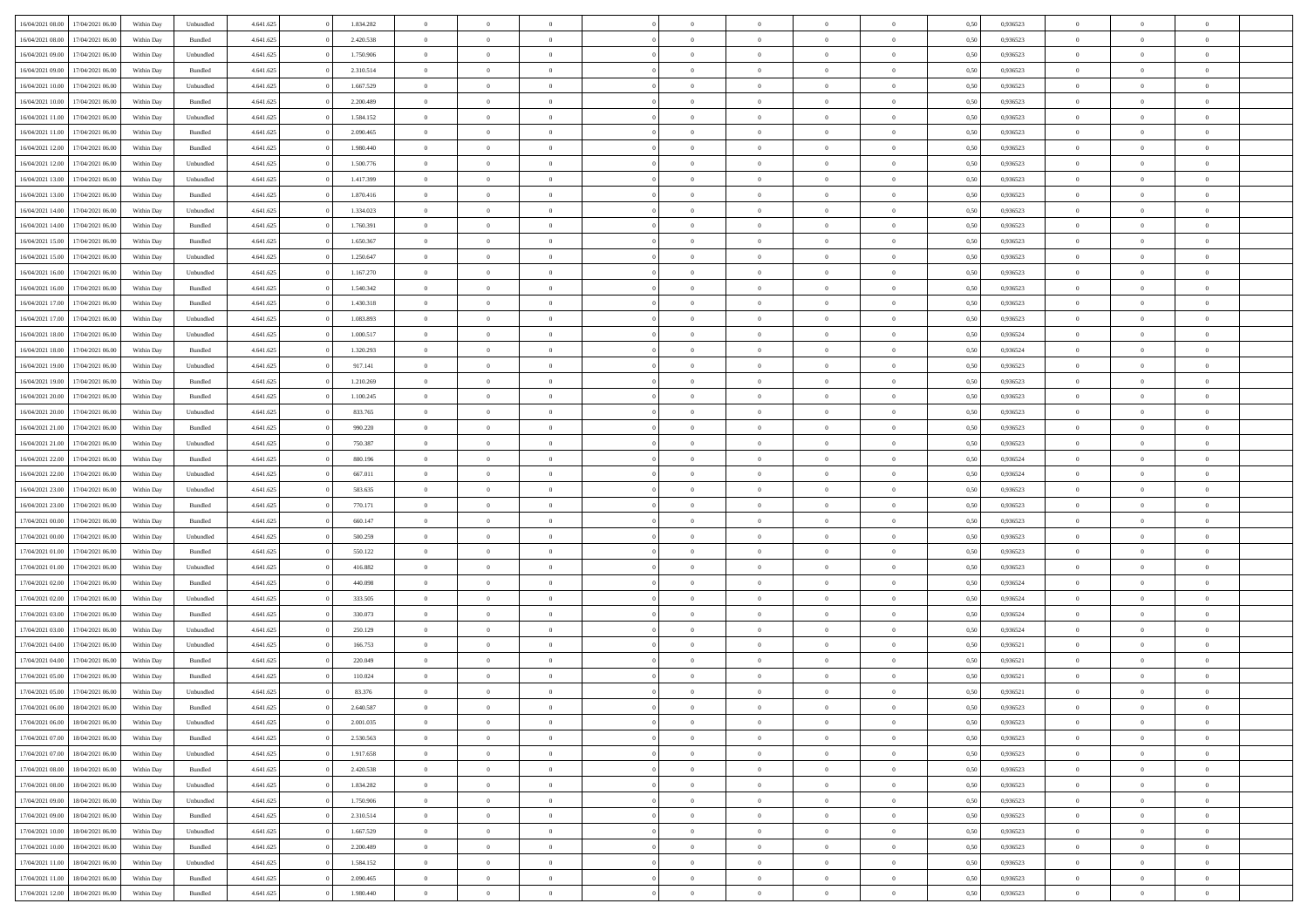| 17/04/2021 12:00 | 18/04/2021 06:00 | Within Day | Unbundled          | 4.641.625 | 1.500.776 | $\overline{0}$ | $\theta$       |                | $\overline{0}$ | $\bf{0}$       | $\overline{0}$ | $\theta$       | 0,50 | 0,936523 | $\theta$       | $\theta$       | $\overline{0}$           |  |
|------------------|------------------|------------|--------------------|-----------|-----------|----------------|----------------|----------------|----------------|----------------|----------------|----------------|------|----------|----------------|----------------|--------------------------|--|
|                  |                  |            |                    |           |           | $\overline{0}$ | $\overline{0}$ |                |                |                |                |                |      |          |                |                | $\overline{0}$           |  |
| 17/04/2021 13:00 | 18/04/2021 06:00 | Within Day | Bundled            | 4.641.625 | 1.870.416 |                |                | $\overline{0}$ | $\overline{0}$ | $\,$ 0         | $\bf{0}$       | $\bf{0}$       | 0,50 | 0,936523 | $\,$ 0 $\,$    | $\overline{0}$ |                          |  |
| 17/04/2021 13:00 | 18/04/2021 06:00 | Within Day | Unbundled          | 4.641.625 | 1.417.399 | $\overline{0}$ | $\overline{0}$ | $\overline{0}$ | $\overline{0}$ | $\bf{0}$       | $\overline{0}$ | $\mathbf{0}$   | 0.50 | 0.936523 | $\bf{0}$       | $\overline{0}$ | $\overline{0}$           |  |
| 17/04/2021 14:00 | 18/04/2021 06:00 | Within Day | Bundled            | 4.641.625 | 1.760.391 | $\overline{0}$ | $\overline{0}$ | $\overline{0}$ | $\overline{0}$ | $\,$ 0         | $\overline{0}$ | $\overline{0}$ | 0,50 | 0,936523 | $\,$ 0 $\,$    | $\overline{0}$ | $\overline{0}$           |  |
| 17/04/2021 14:00 | 18/04/2021 06:00 | Within Day | Unbundled          | 4.641.625 | 1.334.023 | $\overline{0}$ | $\theta$       | $\overline{0}$ | $\overline{0}$ | $\overline{0}$ | $\overline{0}$ | $\bf{0}$       | 0,50 | 0,936523 | $\,$ 0 $\,$    | $\overline{0}$ | $\overline{0}$           |  |
| 17/04/2021 15:00 | 18/04/2021 06:00 | Within Day | Unbundled          | 4.641.625 | 1.250.647 | $\overline{0}$ | $\overline{0}$ | $\overline{0}$ | $\overline{0}$ | $\bf{0}$       | $\overline{0}$ | $\bf{0}$       | 0.50 | 0.936523 | $\,0\,$        | $\theta$       | $\overline{0}$           |  |
| 17/04/2021 15:00 | 18/04/2021 06:00 | Within Day | Bundled            | 4.641.625 | 1.650.367 | $\overline{0}$ | $\overline{0}$ | $\overline{0}$ | $\overline{0}$ | $\bf{0}$       | $\overline{0}$ | $\overline{0}$ | 0,50 | 0,936523 | $\,$ 0 $\,$    | $\theta$       | $\overline{0}$           |  |
| 17/04/2021 16:00 | 18/04/2021 06.00 | Within Day | Unbundled          | 4.641.625 | 1.167.270 | $\overline{0}$ | $\theta$       | $\overline{0}$ | $\overline{0}$ | $\,$ 0         | $\bf{0}$       | $\bf{0}$       | 0,50 | 0,936523 | $\,$ 0 $\,$    | $\overline{0}$ | $\overline{0}$           |  |
| 17/04/2021 16:00 | 18/04/2021 06:00 | Within Day | Bundled            | 4.641.625 | 1.540.342 | $\overline{0}$ | $\overline{0}$ | $\overline{0}$ | $\overline{0}$ | $\bf{0}$       | $\overline{0}$ | $\bf{0}$       | 0.50 | 0.936523 | $\,0\,$        | $\overline{0}$ | $\overline{0}$           |  |
| 17/04/2021 17:00 | 18/04/2021 06:00 | Within Day | Unbundled          | 4.641.625 | 1.083.893 | $\overline{0}$ | $\overline{0}$ | $\overline{0}$ | $\overline{0}$ | $\,$ 0         | $\overline{0}$ | $\bf{0}$       | 0,50 | 0,936523 | $\,$ 0 $\,$    | $\overline{0}$ | $\overline{0}$           |  |
|                  |                  |            |                    |           |           |                |                |                |                |                |                |                |      |          |                |                |                          |  |
| 17/04/2021 17:00 | 18/04/2021 06:00 | Within Day | Bundled            | 4.641.625 | 1.430.318 | $\bf{0}$       | $\theta$       | $\overline{0}$ | $\overline{0}$ | $\,$ 0         | $\bf{0}$       | $\bf{0}$       | 0,50 | 0,936523 | $\,$ 0 $\,$    | $\overline{0}$ | $\overline{0}$           |  |
| 17/04/2021 18:00 | 18/04/2021 06:00 | Within Day | Bundled            | 4.641.625 | 1.320.293 | $\overline{0}$ | $\overline{0}$ | $\overline{0}$ | $\overline{0}$ | $\bf{0}$       | $\overline{0}$ | $\mathbf{0}$   | 0.50 | 0.936524 | $\bf{0}$       | $\overline{0}$ | $\overline{\phantom{a}}$ |  |
| 17/04/2021 18:00 | 18/04/2021 06:00 | Within Day | Unbundled          | 4.641.625 | 1.000.517 | $\overline{0}$ | $\overline{0}$ | $\overline{0}$ | $\overline{0}$ | $\,$ 0         | $\overline{0}$ | $\overline{0}$ | 0,50 | 0,936524 | $\,$ 0 $\,$    | $\overline{0}$ | $\overline{0}$           |  |
| 17/04/2021 19:00 | 18/04/2021 06:00 | Within Day | Unbundled          | 4.641.625 | 917.141   | $\overline{0}$ | $\theta$       | $\overline{0}$ | $\overline{0}$ | $\overline{0}$ | $\overline{0}$ | $\bf{0}$       | 0,50 | 0,936523 | $\,$ 0 $\,$    | $\overline{0}$ | $\overline{0}$           |  |
| 17/04/2021 19:00 | 18/04/2021 06:00 | Within Day | Bundled            | 4.641.625 | 1.210.269 | $\overline{0}$ | $\overline{0}$ | $\overline{0}$ | $\overline{0}$ | $\,$ 0         | $\overline{0}$ | $\bf{0}$       | 0.50 | 0.936523 | $\,0\,$        | $\theta$       | $\overline{0}$           |  |
| 17/04/2021 20:00 | 18/04/2021 06:00 | Within Day | Unbundled          | 4.641.625 | 833.765   | $\overline{0}$ | $\overline{0}$ | $\overline{0}$ | $\overline{0}$ | $\,$ 0         | $\overline{0}$ | $\bf{0}$       | 0,50 | 0,936523 | $\,$ 0 $\,$    | $\theta$       | $\overline{0}$           |  |
| 17/04/2021 20:00 | 18/04/2021 06.00 | Within Day | Bundled            | 4.641.625 | 1.100.245 | $\overline{0}$ | $\theta$       | $\overline{0}$ | $\overline{0}$ | $\,$ 0         | $\overline{0}$ | $\bf{0}$       | 0,50 | 0,936523 | $\,$ 0 $\,$    | $\overline{0}$ | $\overline{0}$           |  |
| 17/04/2021 21:00 | 18/04/2021 06:00 | Within Day | Bundled            | 4.641.625 | 990.220   | $\overline{0}$ | $\overline{0}$ | $\overline{0}$ | $\overline{0}$ | $\bf{0}$       | $\overline{0}$ | $\bf{0}$       | 0.50 | 0.936523 | $\,0\,$        | $\overline{0}$ | $\overline{\phantom{a}}$ |  |
| 17/04/2021 21:00 | 18/04/2021 06:00 | Within Day | Unbundled          | 4.641.625 | 750.387   | $\overline{0}$ | $\overline{0}$ | $\overline{0}$ | $\overline{0}$ | $\bf{0}$       | $\overline{0}$ | $\bf{0}$       | 0,50 | 0,936523 | $\,$ 0 $\,$    | $\overline{0}$ | $\overline{0}$           |  |
| 17/04/2021 22:00 | 18/04/2021 06:00 | Within Day | Bundled            | 4.641.625 | 880.196   | $\bf{0}$       | $\theta$       | $\overline{0}$ | $\overline{0}$ | $\,$ 0         | $\bf{0}$       | $\bf{0}$       | 0,50 | 0,936524 | $\,$ 0 $\,$    | $\overline{0}$ | $\overline{0}$           |  |
|                  |                  |            |                    |           |           |                |                |                |                |                |                |                |      |          |                |                |                          |  |
| 17/04/2021 22:00 | 18/04/2021 06:00 | Within Day | Unbundled          | 4.641.625 | 667.011   | $\overline{0}$ | $\overline{0}$ | $\overline{0}$ | $\overline{0}$ | $\bf{0}$       | $\overline{0}$ | $\mathbf{0}$   | 0.50 | 0.936524 | $\bf{0}$       | $\overline{0}$ | $\bf{0}$                 |  |
| 17/04/2021 23:00 | 18/04/2021 06:00 | Within Day | Bundled            | 4.641.625 | 770.171   | $\overline{0}$ | $\overline{0}$ | $\overline{0}$ | $\overline{0}$ | $\bf{0}$       | $\overline{0}$ | $\overline{0}$ | 0,50 | 0,936523 | $\,$ 0 $\,$    | $\overline{0}$ | $\overline{0}$           |  |
| 17/04/2021 23:00 | 18/04/2021 06:00 | Within Day | Unbundled          | 4.641.625 | 583.635   | $\overline{0}$ | $\theta$       | $\overline{0}$ | $\overline{0}$ | $\,$ 0         | $\overline{0}$ | $\bf{0}$       | 0,50 | 0,936523 | $\,$ 0 $\,$    | $\overline{0}$ | $\overline{0}$           |  |
| 18/04/2021 00:00 | 18/04/2021 06:00 | Within Day | Bundled            | 4.641.625 | 660.147   | $\overline{0}$ | $\overline{0}$ | $\overline{0}$ | $\overline{0}$ | $\bf{0}$       | $\overline{0}$ | $\bf{0}$       | 0.50 | 0.936523 | $\,0\,$        | $\theta$       | $\overline{0}$           |  |
| 18/04/2021 00:00 | 18/04/2021 06:00 | Within Day | Unbundled          | 4.641.625 | 500.259   | $\overline{0}$ | $\overline{0}$ | $\overline{0}$ | $\overline{0}$ | $\,$ 0         | $\overline{0}$ | $\overline{0}$ | 0,50 | 0,936523 | $\,0\,$        | $\theta$       | $\overline{0}$           |  |
| 18/04/2021 01:00 | 18/04/2021 06.00 | Within Day | Bundled            | 4.641.625 | 550.122   | $\overline{0}$ | $\theta$       | $\overline{0}$ |                | $\bf{0}$       | $\overline{0}$ | $\bf{0}$       | 0,50 | 0,936523 | $\,$ 0 $\,$    | $\overline{0}$ | $\overline{0}$           |  |
| 18/04/2021 01:00 | 18/04/2021 06:00 | Within Day | Unbundled          | 4.641.625 | 416.882   | $\overline{0}$ | $\overline{0}$ | $\overline{0}$ | $\overline{0}$ | $\bf{0}$       | $\overline{0}$ | $\bf{0}$       | 0.50 | 0.936523 | $\,0\,$        | $\overline{0}$ | $\overline{0}$           |  |
| 18/04/2021 02:00 | 18/04/2021 06:00 | Within Day | Bundled            | 4.641.625 | 440.098   | $\overline{0}$ | $\overline{0}$ | $\overline{0}$ | $\overline{0}$ | $\bf{0}$       | $\overline{0}$ | $\bf{0}$       | 0,50 | 0,936524 | $\,$ 0 $\,$    | $\overline{0}$ | $\overline{0}$           |  |
| 18/04/2021 02:00 | 18/04/2021 06:00 | Within Day | Unbundled          | 4.641.625 | 333.505   | $\overline{0}$ | $\overline{0}$ | $\overline{0}$ | $\overline{0}$ | $\bf{0}$       | $\bf{0}$       | $\bf{0}$       | 0,50 | 0,936524 | $\,$ 0 $\,$    | $\overline{0}$ | $\overline{0}$           |  |
| 18/04/2021 03:00 | 18/04/2021 06:00 | Within Day | Bundled            | 4.641.625 | 330.073   | $\overline{0}$ | $\overline{0}$ | $\overline{0}$ | $\overline{0}$ | $\bf{0}$       | $\overline{0}$ | $\mathbf{0}$   | 0.50 | 0.936524 | $\bf{0}$       | $\overline{0}$ | $\overline{\phantom{a}}$ |  |
| 18/04/2021 03:00 | 18/04/2021 06:00 | Within Dav | Unbundled          | 4.641.625 | 250.129   | $\overline{0}$ | $\overline{0}$ | $\overline{0}$ | $\overline{0}$ | $\overline{0}$ | $\overline{0}$ | $\overline{0}$ | 0.50 | 0,936524 | $\theta$       | $\overline{0}$ | $\overline{0}$           |  |
|                  |                  |            |                    |           |           |                |                |                |                |                |                |                |      |          |                |                |                          |  |
| 18/04/2021 04:00 | 18/04/2021 06.00 | Within Day | Unbundled          | 4.641.625 | 166.753   | $\overline{0}$ | $\theta$       | $\overline{0}$ | $\overline{0}$ | $\,$ 0         | $\overline{0}$ | $\bf{0}$       | 0,50 | 0,936521 | $\,$ 0 $\,$    | $\overline{0}$ | $\overline{0}$           |  |
| 18/04/2021 04:00 | 18/04/2021 06:00 | Within Day | Bundled            | 4.641.625 | 220,049   | $\overline{0}$ | $\overline{0}$ | $\overline{0}$ | $\overline{0}$ | $\,$ 0         | $\overline{0}$ | $\bf{0}$       | 0.50 | 0.936521 | $\,0\,$        | $\theta$       | $\overline{0}$           |  |
| 18/04/2021 05:00 | 18/04/2021 06:00 | Within Dav | Unbundled          | 4.641.625 | 83.376    | $\overline{0}$ | $\theta$       | $\Omega$       | $\overline{0}$ | $\bf{0}$       | $\overline{0}$ | $\overline{0}$ | 0.50 | 0,936521 | $\theta$       | $\overline{0}$ | $\overline{0}$           |  |
| 18/04/2021 05:00 | 18/04/2021 06.00 | Within Day | Bundled            | 4.641.625 | 110.024   | $\overline{0}$ | $\theta$       | $\overline{0}$ | $\overline{0}$ | $\,$ 0         | $\overline{0}$ | $\bf{0}$       | 0,50 | 0,936521 | $\,$ 0 $\,$    | $\overline{0}$ | $\overline{0}$           |  |
| 18/04/2021 06:00 | 19/04/2021 06:00 | Within Day | Bundled            | 4.641.625 | 2.640.587 | $\overline{0}$ | $\overline{0}$ | $\overline{0}$ | $\overline{0}$ | $\bf{0}$       | $\overline{0}$ | $\bf{0}$       | 0.50 | 0.936523 | $\,0\,$        | $\overline{0}$ | $\overline{0}$           |  |
| 18/04/2021 06:00 | 19/04/2021 06:00 | Within Dav | Unbundled          | 4.641.625 | 2.001.035 | $\overline{0}$ | $\overline{0}$ | $\overline{0}$ | $\overline{0}$ | $\overline{0}$ | $\overline{0}$ | $\overline{0}$ | 0.50 | 0.936523 | $\theta$       | $\overline{0}$ | $\overline{0}$           |  |
| 18/04/2021 07:00 | 19/04/2021 06.00 | Within Day | Bundled            | 4.641.625 | 2.530.563 | $\overline{0}$ | $\overline{0}$ | $\overline{0}$ | $\overline{0}$ | $\bf{0}$       | $\bf{0}$       | $\bf{0}$       | 0,50 | 0,936523 | $\,$ 0 $\,$    | $\overline{0}$ | $\overline{0}$           |  |
| 18/04/2021 07:00 | 19/04/2021 06:00 | Within Day | Unbundled          | 4.641.625 | 1.917.658 | $\overline{0}$ | $\overline{0}$ | $\overline{0}$ | $\overline{0}$ | $\bf{0}$       | $\overline{0}$ | $\mathbf{0}$   | 0.50 | 0.936523 | $\,$ 0 $\,$    | $\overline{0}$ | $\overline{0}$           |  |
| 18/04/2021 08:00 | 19/04/2021 06:00 | Within Dav | Bundled            | 4.641.625 | 2.420.538 | $\overline{0}$ | $\overline{0}$ | $\Omega$       | $\overline{0}$ | $\mathbf{0}$   | $\overline{0}$ | $\overline{0}$ | 0.50 | 0.936523 | $\theta$       | $\overline{0}$ | $\overline{0}$           |  |
| 18/04/2021 08:00 | 19/04/2021 06.00 | Within Day | Unbundled          | 4.641.625 | 1.834.282 | $\overline{0}$ | $\theta$       | $\overline{0}$ | $\overline{0}$ | $\,$ 0         | $\overline{0}$ | $\bf{0}$       | 0,50 | 0,936523 | $\,$ 0 $\,$    | $\overline{0}$ | $\overline{0}$           |  |
| 18/04/2021 09:00 | 19/04/2021 06:00 | Within Day | Unbundled          | 4.641.625 | 1.750.906 | $\overline{0}$ | $\theta$       | $\overline{0}$ | $\overline{0}$ | $\bf{0}$       | $\Omega$       | $\overline{0}$ | 0.50 | 0.936523 | $\,0\,$        | $\theta$       | $\overline{0}$           |  |
| 18/04/2021 09:00 | 19/04/2021 06:00 | Within Dav | Bundled            | 4.641.625 | 2.310.514 | $\overline{0}$ | $\Omega$       | $\Omega$       | $\Omega$       | $\bf{0}$       | $\overline{0}$ |                | 0.50 | 0.936523 | $\theta$       | $\theta$       | $\overline{0}$           |  |
|                  |                  |            |                    |           |           |                |                |                |                |                |                | $\bf{0}$       |      |          |                |                |                          |  |
| 18/04/2021 11:00 | 19/04/2021 06:00 | Within Day | Unbundled          | 4.641.625 | 1.584.152 | $\overline{0}$ | $\,$ 0 $\,$    | $\overline{0}$ | $\overline{0}$ | $\,$ 0         | $\bf{0}$       | $\bf{0}$       | 0,50 | 0,936523 | $\,$ 0 $\,$    | $\overline{0}$ | $\overline{0}$           |  |
| 18/04/2021 11:00 | 19/04/2021 06:00 | Within Day | $\mathbf B$ undled | 4.641.625 | 2.090.465 | $\bf{0}$       | $\theta$       |                | $\Omega$       |                |                |                | 0,50 | 0.936523 | $\bf{0}$       | $\theta$       |                          |  |
| 18/04/2021 12:00 | 19/04/2021 06:00 | Within Day | Unbundled          | 4.641.625 | 1.500.776 | $\overline{0}$ | $\overline{0}$ | $\overline{0}$ | $\overline{0}$ | $\overline{0}$ | $\overline{0}$ | $\mathbf{0}$   | 0,50 | 0.936523 | $\theta$       | $\overline{0}$ | $\overline{0}$           |  |
| 18/04/2021 12:00 | 19/04/2021 06:00 | Within Day | Bundled            | 4.641.625 | 1.980.440 | $\overline{0}$ | $\overline{0}$ | $\overline{0}$ | $\bf{0}$       | $\overline{0}$ | $\overline{0}$ | $\bf{0}$       | 0,50 | 0,936523 | $\bf{0}$       | $\overline{0}$ | $\bf{0}$                 |  |
| 18/04/2021 13:00 | 19/04/2021 06:00 | Within Day | Bundled            | 4.641.625 | 1.870.416 | $\overline{0}$ | $\overline{0}$ | $\overline{0}$ | $\overline{0}$ | $\overline{0}$ | $\overline{0}$ | $\mathbf{0}$   | 0.50 | 0.936523 | $\overline{0}$ | $\bf{0}$       | $\bf{0}$                 |  |
| 18/04/2021 13:00 | 19/04/2021 06:00 | Within Day | Unbundled          | 4.641.625 | 1.417.399 | $\overline{0}$ | $\overline{0}$ | $\overline{0}$ | $\overline{0}$ | $\overline{0}$ | $\overline{0}$ | $\mathbf{0}$   | 0,50 | 0.936523 | $\overline{0}$ | $\theta$       | $\overline{0}$           |  |
| 18/04/2021 14:00 | 19/04/2021 06:00 | Within Day | Unbundled          | 4.641.625 | 1.334.023 | $\overline{0}$ | $\overline{0}$ | $\overline{0}$ | $\overline{0}$ | $\bf{0}$       | $\bf{0}$       | $\bf{0}$       | 0,50 | 0,936523 | $\bf{0}$       | $\overline{0}$ | $\overline{0}$           |  |
| 18/04/2021 14:00 | 19/04/2021 06:00 | Within Day | Bundled            | 4.641.625 | 1.760.391 | $\overline{0}$ | $\overline{0}$ | $\overline{0}$ | $\overline{0}$ | $\bf{0}$       | $\overline{0}$ | $\mathbf{0}$   | 0.50 | 0.936523 | $\,$ 0 $\,$    | $\theta$       | $\overline{0}$           |  |
| 18/04/2021 15:00 | 19/04/2021 06:00 | Within Day | Bundled            | 4.641.625 | 1.650.367 | $\overline{0}$ | $\overline{0}$ | $\overline{0}$ | $\overline{0}$ | $\overline{0}$ | $\overline{0}$ | $\overline{0}$ | 0,50 | 0.936523 | $\overline{0}$ | $\theta$       | $\overline{0}$           |  |
| 18/04/2021 15:00 | 19/04/2021 06:00 | Within Day | Unbundled          | 4.641.625 | 1.250.647 | $\overline{0}$ | $\,$ 0         | $\overline{0}$ | $\bf{0}$       | $\,$ 0 $\,$    | $\overline{0}$ | $\bf{0}$       | 0,50 | 0,936523 | $\,$ 0 $\,$    | $\overline{0}$ | $\overline{0}$           |  |
| 18/04/2021 16:00 | 19/04/2021 06:00 | Within Day | Unbundled          | 4.641.625 | 1.167.270 | $\overline{0}$ | $\overline{0}$ | $\overline{0}$ | $\overline{0}$ | $\bf{0}$       | $\overline{0}$ | $\mathbf{0}$   | 0.50 | 0.936523 | $\mathbf{0}$   | $\,$ 0 $\,$    | $\overline{0}$           |  |
|                  |                  |            |                    |           |           | $\overline{0}$ | $\overline{0}$ |                |                | $\overline{0}$ |                |                |      |          |                | $\theta$       | $\overline{0}$           |  |
| 18/04/2021 16:00 | 19/04/2021 06:00 | Within Dav | Bundled            | 4.641.625 | 1.540.342 |                |                | $\overline{0}$ | $\overline{0}$ |                | $\overline{0}$ | $\overline{0}$ | 0,50 | 0.936523 | $\overline{0}$ |                |                          |  |
| 18/04/2021 17:00 | 19/04/2021 06.00 | Within Day | Bundled            | 4.641.625 | 1.430.318 | $\overline{0}$ | $\overline{0}$ | $\overline{0}$ | $\bf{0}$       | $\bf{0}$       | $\bf{0}$       | $\bf{0}$       | 0,50 | 0,936523 | $\bf{0}$       | $\overline{0}$ | $\bf{0}$                 |  |
| 18/04/2021 17:00 | 19/04/2021 06:00 | Within Day | Unbundled          | 4.641.625 | 1.083.893 | $\,$ 0 $\,$    | $\,$ 0 $\,$    | $\overline{0}$ | $\overline{0}$ | $\,$ 0 $\,$    | $\,$ 0 $\,$    | $\,$ 0 $\,$    | 0,50 | 0,936523 | $\mathbf{0}^-$ | $\,$ 0 $\,$    | $\,$ 0 $\,$              |  |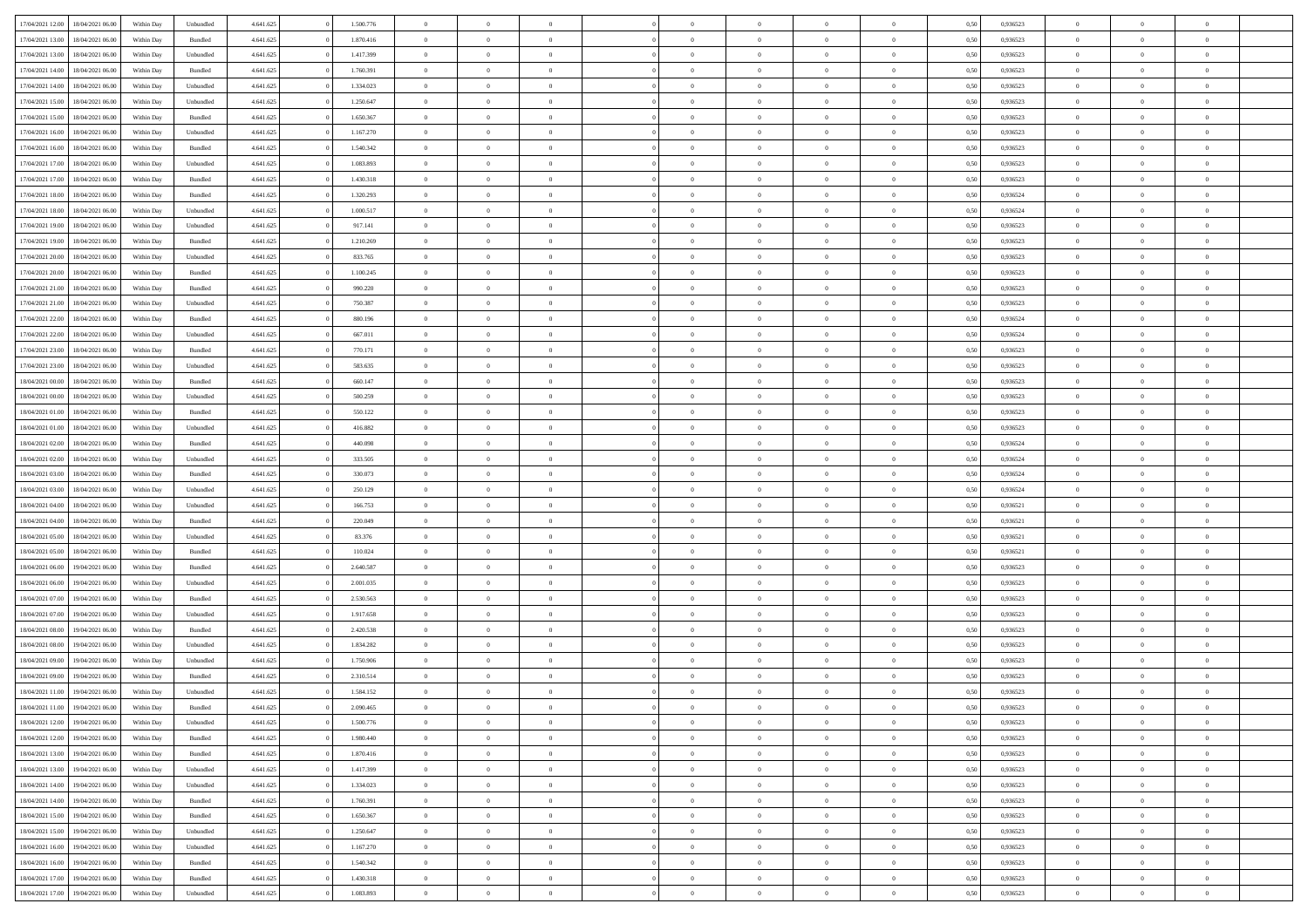| 18/04/2021 18:00 | 19/04/2021 06:00 | Within Day | Bundled            | 4.641.625 | 1.320.293 | $\overline{0}$ | $\Omega$       |                | $\Omega$       | $\Omega$       | $\theta$       | $\theta$       | 0.50 | 0,936524 | $\theta$       | $\theta$       | $\overline{0}$ |  |
|------------------|------------------|------------|--------------------|-----------|-----------|----------------|----------------|----------------|----------------|----------------|----------------|----------------|------|----------|----------------|----------------|----------------|--|
|                  |                  |            |                    |           |           |                |                |                |                |                |                |                |      |          |                |                |                |  |
| 18/04/2021 18:00 | 19/04/2021 06:00 | Within Day | Unbundled          | 4.641.625 | 1.000.517 | $\overline{0}$ | $\theta$       | $\overline{0}$ | $\overline{0}$ | $\bf{0}$       | $\overline{0}$ | $\bf{0}$       | 0,50 | 0,936524 | $\theta$       | $\overline{0}$ | $\overline{0}$ |  |
| 18/04/2021 19:00 | 19/04/2021 06:00 | Within Day | Bundled            | 4.641.625 | 1.210.269 | $\overline{0}$ | $\bf{0}$       | $\overline{0}$ | $\bf{0}$       | $\bf{0}$       | $\bf{0}$       | $\mathbf{0}$   | 0,50 | 0,936523 | $\bf{0}$       | $\overline{0}$ | $\bf{0}$       |  |
| 18/04/2021 19:00 | 19/04/2021 06:00 | Within Day | Unbundled          | 4.641.625 | 917.141   | $\overline{0}$ | $\overline{0}$ | $\overline{0}$ | $\overline{0}$ | $\bf{0}$       | $\overline{0}$ | $\overline{0}$ | 0.50 | 0.936523 | $\theta$       | $\theta$       | $\overline{0}$ |  |
| 18/04/2021 20:00 | 19/04/2021 06:00 | Within Day | Bundled            | 4.641.625 | 1.100.245 | $\overline{0}$ | $\theta$       | $\overline{0}$ | $\overline{0}$ | $\bf{0}$       | $\overline{0}$ | $\bf{0}$       | 0,50 | 0,936523 | $\theta$       | $\overline{0}$ | $\overline{0}$ |  |
|                  |                  |            |                    |           |           |                |                |                |                |                |                |                |      |          |                |                |                |  |
| 18/04/2021 20:00 | 19/04/2021 06:00 | Within Day | Unbundled          | 4.641.625 | 833.765   | $\overline{0}$ | $\overline{0}$ | $\overline{0}$ | $\bf{0}$       | $\overline{0}$ | $\overline{0}$ | $\mathbf{0}$   | 0,50 | 0,936523 | $\overline{0}$ | $\overline{0}$ | $\bf{0}$       |  |
| 18/04/2021 21:00 | 19/04/2021 06:00 | Within Dav | Bundled            | 4.641.625 | 990.220   | $\overline{0}$ | $\overline{0}$ | $\overline{0}$ | $\overline{0}$ | $\overline{0}$ | $\overline{0}$ | $\overline{0}$ | 0.50 | 0.936523 | $\theta$       | $\overline{0}$ | $\overline{0}$ |  |
| 18/04/2021 21:00 | 19/04/2021 06:00 | Within Day | Unbundled          | 4.641.625 | 750.387   | $\overline{0}$ | $\theta$       | $\overline{0}$ | $\overline{0}$ | $\bf{0}$       | $\overline{0}$ | $\bf{0}$       | 0,50 | 0,936523 | $\theta$       | $\theta$       | $\overline{0}$ |  |
| 18/04/2021 22:00 | 19/04/2021 06:00 | Within Day | Unbundled          | 4.641.625 | 667.011   | $\overline{0}$ | $\overline{0}$ | $\overline{0}$ | $\bf{0}$       | $\bf{0}$       | $\bf{0}$       | $\mathbf{0}$   | 0,50 | 0,936524 | $\,0\,$        | $\overline{0}$ | $\overline{0}$ |  |
| 18/04/2021 22:00 | 19/04/2021 06:00 | Within Dav | Bundled            | 4.641.625 | 880.196   | $\overline{0}$ | $\overline{0}$ | $\overline{0}$ | $\overline{0}$ | $\overline{0}$ | $\overline{0}$ | $\overline{0}$ | 0.50 | 0,936524 | $\theta$       | $\overline{0}$ | $\overline{0}$ |  |
| 18/04/2021 23:00 | 19/04/2021 06:00 | Within Day | Bundled            | 4.641.625 | 770.171   | $\overline{0}$ | $\theta$       | $\overline{0}$ | $\overline{0}$ | $\bf{0}$       | $\overline{0}$ | $\bf{0}$       | 0,50 | 0,936523 | $\,$ 0 $\,$    | $\overline{0}$ | $\overline{0}$ |  |
| 18/04/2021 23:00 | 19/04/2021 06:00 | Within Day | Unbundled          | 4.641.625 | 583.635   | $\overline{0}$ | $\overline{0}$ | $\overline{0}$ | $\bf{0}$       | $\bf{0}$       | $\bf{0}$       | $\mathbf{0}$   | 0,50 | 0,936523 | $\overline{0}$ | $\overline{0}$ | $\bf{0}$       |  |
|                  |                  |            |                    |           |           |                |                |                |                |                |                |                |      |          |                |                |                |  |
| 19/04/2021 00:00 | 19/04/2021 06:00 | Within Day | Unbundled          | 4.641.625 | 500.259   | $\overline{0}$ | $\overline{0}$ | $\overline{0}$ | $\overline{0}$ | $\bf{0}$       | $\overline{0}$ | $\overline{0}$ | 0.50 | 0.936523 | $\theta$       | $\theta$       | $\overline{0}$ |  |
| 19/04/2021 00:00 | 19/04/2021 06:00 | Within Day | Bundled            | 4.641.625 | 660.147   | $\overline{0}$ | $\theta$       | $\overline{0}$ | $\overline{0}$ | $\bf{0}$       | $\overline{0}$ | $\bf{0}$       | 0,50 | 0,936523 | $\theta$       | $\overline{0}$ | $\overline{0}$ |  |
| 19/04/2021 01:00 | 19/04/2021 06:00 | Within Day | Bundled            | 4.641.625 | 550.122   | $\overline{0}$ | $\overline{0}$ | $\overline{0}$ | $\bf{0}$       | $\overline{0}$ | $\overline{0}$ | $\mathbf{0}$   | 0,50 | 0,936523 | $\overline{0}$ | $\overline{0}$ | $\bf{0}$       |  |
| 19/04/2021 01:00 | 19/04/2021 06:00 | Within Dav | Unbundled          | 4.641.625 | 416.882   | $\overline{0}$ | $\overline{0}$ | $\overline{0}$ | $\overline{0}$ | $\overline{0}$ | $\overline{0}$ | $\overline{0}$ | 0.50 | 0.936523 | $\theta$       | $\overline{0}$ | $\overline{0}$ |  |
| 19/04/2021 02:00 | 19/04/2021 06:00 | Within Day | Bundled            | 4.641.625 | 440.098   | $\overline{0}$ | $\theta$       | $\overline{0}$ | $\overline{0}$ | $\bf{0}$       | $\overline{0}$ | $\bf{0}$       | 0,50 | 0,936524 | $\theta$       | $\overline{0}$ | $\overline{0}$ |  |
| 19/04/2021 02:00 | 19/04/2021 06:00 | Within Day | Unbundled          | 4.641.625 | 333.505   | $\overline{0}$ | $\overline{0}$ | $\overline{0}$ | $\bf{0}$       | $\bf{0}$       | $\bf{0}$       | $\mathbf{0}$   | 0,50 | 0,936524 | $\,0\,$        | $\overline{0}$ | $\bf{0}$       |  |
| 19/04/2021 03:00 | 19/04/2021 06:00 | Within Day | Unbundled          | 4.641.625 | 250.129   | $\overline{0}$ | $\overline{0}$ | $\overline{0}$ | $\overline{0}$ | $\overline{0}$ | $\overline{0}$ | $\overline{0}$ | 0.50 | 0,936524 | $\theta$       | $\overline{0}$ | $\overline{0}$ |  |
|                  |                  |            |                    |           |           |                |                |                |                |                |                |                |      |          |                |                |                |  |
| 19/04/2021 03:00 | 19/04/2021 06:00 | Within Day | Bundled            | 4.641.625 | 330.073   | $\overline{0}$ | $\theta$       | $\overline{0}$ | $\overline{0}$ | $\bf{0}$       | $\overline{0}$ | $\bf{0}$       | 0,50 | 0,936524 | $\,$ 0 $\,$    | $\overline{0}$ | $\overline{0}$ |  |
| 19/04/2021 04:00 | 19/04/2021 06:00 | Within Day | Bundled            | 4.641.625 | 220.049   | $\overline{0}$ | $\overline{0}$ | $\overline{0}$ | $\bf{0}$       | $\bf{0}$       | $\bf{0}$       | $\mathbf{0}$   | 0,50 | 0,936521 | $\bf{0}$       | $\overline{0}$ | $\bf{0}$       |  |
| 19/04/2021 04:00 | 19/04/2021 06:00 | Within Day | Unbundled          | 4.641.625 | 166,753   | $\overline{0}$ | $\overline{0}$ | $\overline{0}$ | $\overline{0}$ | $\overline{0}$ | $\overline{0}$ | $\overline{0}$ | 0.50 | 0.936521 | $\theta$       | $\overline{0}$ | $\overline{0}$ |  |
| 19/04/2021 05:00 | 19/04/2021 06:00 | Within Day | Unbundled          | 4.641.625 | 83.376    | $\overline{0}$ | $\theta$       | $\overline{0}$ | $\overline{0}$ | $\bf{0}$       | $\overline{0}$ | $\,$ 0 $\,$    | 0,50 | 0,936521 | $\,$ 0 $\,$    | $\overline{0}$ | $\overline{0}$ |  |
| 19/04/2021 05:00 | 19/04/2021 06:00 | Within Day | Bundled            | 4.641.625 | 110.024   | $\overline{0}$ | $\overline{0}$ | $\overline{0}$ | $\bf{0}$       | $\overline{0}$ | $\overline{0}$ | $\mathbf{0}$   | 0,50 | 0,936521 | $\bf{0}$       | $\overline{0}$ | $\bf{0}$       |  |
| 19/04/2021 06:00 | 20/04/2021 06:00 | Within Dav | Unbundled          | 4.641.625 | 2.001.035 | $\overline{0}$ | $\overline{0}$ | $\overline{0}$ | $\overline{0}$ | $\overline{0}$ | $\overline{0}$ | $\overline{0}$ | 0.50 | 0.936523 | $\theta$       | $\overline{0}$ | $\overline{0}$ |  |
| 19/04/2021 06:00 | 20/04/2021 06:00 |            |                    | 4.641.625 | 2.640.587 | $\overline{0}$ | $\theta$       | $\overline{0}$ | $\overline{0}$ | $\bf{0}$       | $\overline{0}$ |                |      | 0,936523 | $\theta$       | $\theta$       | $\overline{0}$ |  |
|                  |                  | Within Day | Bundled            |           |           |                |                |                |                |                |                | $\bf{0}$       | 0,50 |          |                |                |                |  |
| 19/04/2021 07:00 | 20/04/2021 06:00 | Within Day | Bundled            | 4.641.625 | 2.530.563 | $\overline{0}$ | $\overline{0}$ | $\overline{0}$ | $\bf{0}$       | $\bf{0}$       | $\bf{0}$       | $\mathbf{0}$   | 0,50 | 0,936523 | $\,0\,$        | $\overline{0}$ | $\overline{0}$ |  |
| 19/04/2021 07:00 | 20/04/2021 06:00 | Within Day | Unbundled          | 4.641.625 | 1.917.658 | $\overline{0}$ | $\overline{0}$ | $\overline{0}$ | $\overline{0}$ | $\overline{0}$ | $\overline{0}$ | $\overline{0}$ | 0.50 | 0.936523 | $\theta$       | $\overline{0}$ | $\overline{0}$ |  |
| 19/04/2021 08:00 | 20/04/2021 06:00 | Within Day | Unbundled          | 4.641.625 | 1.834.282 | $\overline{0}$ | $\theta$       | $\overline{0}$ | $\overline{0}$ | $\bf{0}$       | $\overline{0}$ | $\bf{0}$       | 0,50 | 0,936523 | $\,$ 0 $\,$    | $\overline{0}$ | $\overline{0}$ |  |
| 19/04/2021 08:00 | 20/04/2021 06:00 | Within Day | Bundled            | 4.641.625 | 2.420.538 | $\overline{0}$ | $\overline{0}$ | $\overline{0}$ | $\bf{0}$       | $\bf{0}$       | $\bf{0}$       | $\bf{0}$       | 0,50 | 0,936523 | $\bf{0}$       | $\overline{0}$ | $\bf{0}$       |  |
| 19/04/2021 09:00 | 20/04/2021 06:00 | Within Day | Unbundled          | 4.641.625 | 1.750.906 | $\overline{0}$ | $\Omega$       | $\overline{0}$ | $\Omega$       | $\bf{0}$       | $\overline{0}$ | $\overline{0}$ | 0,50 | 0,936523 | $\,0\,$        | $\theta$       | $\theta$       |  |
| 19/04/2021 09:00 | 20/04/2021 06:00 | Within Day | Bundled            | 4.641.625 | 2.310.514 | $\overline{0}$ | $\theta$       | $\overline{0}$ | $\overline{0}$ | $\bf{0}$       | $\overline{0}$ | $\bf{0}$       | 0,50 | 0,936523 | $\theta$       | $\overline{0}$ | $\overline{0}$ |  |
|                  |                  |            |                    |           |           |                |                |                |                |                |                |                |      |          |                |                |                |  |
| 19/04/2021 10:00 | 20/04/2021 06:00 | Within Day | Bundled            | 4.641.625 | 2.200.489 | $\overline{0}$ | $\overline{0}$ | $\overline{0}$ | $\bf{0}$       | $\overline{0}$ | $\overline{0}$ | $\mathbf{0}$   | 0,50 | 0,936523 | $\bf{0}$       | $\overline{0}$ | $\bf{0}$       |  |
| 19/04/2021 10:00 | 20/04/2021 06:00 | Within Day | Unbundled          | 4.641.625 | 1.667.529 | $\overline{0}$ | $\Omega$       | $\Omega$       | $\Omega$       | $\overline{0}$ | $\overline{0}$ | $\overline{0}$ | 0.50 | 0.936523 | $\,0\,$        | $\theta$       | $\theta$       |  |
| 19/04/2021 11:00 | 20/04/2021 06:00 | Within Day | Unbundled          | 4.641.625 | 1.584.152 | $\overline{0}$ | $\theta$       | $\overline{0}$ | $\overline{0}$ | $\bf{0}$       | $\overline{0}$ | $\bf{0}$       | 0,50 | 0,936523 | $\,$ 0 $\,$    | $\overline{0}$ | $\overline{0}$ |  |
| 19/04/2021 11:00 | 20/04/2021 06:00 | Within Day | Bundled            | 4.641.625 | 2.090.465 | $\overline{0}$ | $\overline{0}$ | $\overline{0}$ | $\bf{0}$       | $\bf{0}$       | $\bf{0}$       | $\mathbf{0}$   | 0,50 | 0,936523 | $\bf{0}$       | $\overline{0}$ | $\bf{0}$       |  |
| 19/04/2021 12:00 | 20/04/2021 06:00 | Within Day | Unbundled          | 4.641.625 | 1.500.776 | $\overline{0}$ | $\Omega$       | $\overline{0}$ | $\Omega$       | $\overline{0}$ | $\overline{0}$ | $\overline{0}$ | 0.50 | 0.936523 | $\,$ 0 $\,$    | $\theta$       | $\theta$       |  |
| 19/04/2021 12:00 | 20/04/2021 06:00 | Within Day | Bundled            | 4.641.625 | 1.980.440 | $\overline{0}$ | $\theta$       | $\overline{0}$ | $\overline{0}$ | $\,$ 0         | $\overline{0}$ | $\bf{0}$       | 0,50 | 0,936523 | $\,$ 0 $\,$    | $\overline{0}$ | $\overline{0}$ |  |
| 19/04/2021 13:00 | 20/04/2021 06:00 | Within Day | Bundled            | 4.641.625 | 1.870.416 | $\overline{0}$ | $\bf{0}$       | $\overline{0}$ | $\bf{0}$       | $\bf{0}$       | $\bf{0}$       | $\mathbf{0}$   | 0,50 | 0,936523 | $\overline{0}$ | $\overline{0}$ | $\bf{0}$       |  |
|                  | 20/04/2021 06:00 |            | Unbundled          |           | 1.417.399 | $\overline{0}$ | $\Omega$       | $\overline{0}$ | $\Omega$       | $\bf{0}$       | $\overline{0}$ | $\overline{0}$ | 0,50 | 0,936523 | $\,0\,$        | $\theta$       | $\theta$       |  |
| 19/04/2021 13:00 |                  | Within Day |                    | 4.641.625 |           |                |                |                |                |                |                |                |      |          |                |                |                |  |
| 19/04/2021 14:00 | 20/04/2021 06:00 | Within Day | Bundled            | 4.641.625 | 1.760.391 | $\overline{0}$ | $\overline{0}$ | $\overline{0}$ | $\overline{0}$ | $\,$ 0         | $\overline{0}$ | $\bf{0}$       | 0,50 | 0,936523 | $\,$ 0 $\,$    | $\overline{0}$ | $\overline{0}$ |  |
| 19/04/2021 14:00 | 20/04/2021 06:00 | Within Day | Unbundled          | 4.641.625 | 1.334.023 | $\overline{0}$ | $\overline{0}$ | $\overline{0}$ | $\bf{0}$       | $\bf{0}$       | $\overline{0}$ | $\mathbf{0}$   | 0,50 | 0,936523 | $\overline{0}$ | $\overline{0}$ | $\bf{0}$       |  |
| 19/04/2021 15:00 | 20/04/2021 06:00 | Within Day | Unbundled          | 4.641.625 | 1.250.647 | $\overline{0}$ | $\Omega$       | $\Omega$       | $\Omega$       | $\Omega$       | $\Omega$       | $\overline{0}$ | 0.50 | 0.936523 | $\theta$       | $\theta$       | $\theta$       |  |
| 19/04/2021 15:00 | 20/04/2021 06:00 | Within Day | Bundled            | 4.641.625 | 1.650.367 | $\overline{0}$ | $\overline{0}$ | $\overline{0}$ | $\bf{0}$       | $\,$ 0         | $\bf{0}$       | $\bf{0}$       | 0,50 | 0,936523 | $\,0\,$        | $\,$ 0 $\,$    | $\overline{0}$ |  |
| 19/04/2021 16:00 | 20/04/2021 06:00 | Within Day | $\mathbf B$ undled | 4.641.625 | 1.540.342 | $\bf{0}$       | $\bf{0}$       |                |                |                |                |                | 0,50 | 0,936523 | $\bf{0}$       | $\overline{0}$ |                |  |
| 19/04/2021 16:00 | 20/04/2021 06:00 | Within Day | Unbundled          | 4.641.625 | 1.167.270 | $\overline{0}$ | $\overline{0}$ | $\overline{0}$ | $\Omega$       | $\overline{0}$ | $\overline{0}$ | $\overline{0}$ | 0.50 | 0.936523 | $\theta$       | $\theta$       | $\theta$       |  |
| 19/04/2021 17:00 | 20/04/2021 06:00 | Within Day | Unbundled          | 4.641.625 | 1.083.893 | $\overline{0}$ | $\,$ 0         | $\overline{0}$ | $\bf{0}$       | $\,$ 0 $\,$    | $\overline{0}$ | $\,$ 0 $\,$    | 0,50 | 0,936523 | $\,$ 0 $\,$    | $\,$ 0 $\,$    | $\,$ 0         |  |
|                  |                  |            |                    |           |           |                |                |                |                |                |                |                |      |          |                |                |                |  |
| 19/04/2021 17:00 | 20/04/2021 06:00 | Within Day | Bundled            | 4.641.625 | 1.430.318 | $\overline{0}$ | $\overline{0}$ | $\overline{0}$ | $\overline{0}$ | $\overline{0}$ | $\overline{0}$ | $\mathbf{0}$   | 0,50 | 0,936523 | $\overline{0}$ | $\bf{0}$       | $\bf{0}$       |  |
| 19/04/2021 18:00 | 20/04/2021 06:00 | Within Day | $\mathbf B$ undled | 4.641.625 | 1.320.293 | $\overline{0}$ | $\overline{0}$ | $\overline{0}$ | $\Omega$       | $\overline{0}$ | $\overline{0}$ | $\overline{0}$ | 0,50 | 0,936524 | $\overline{0}$ | $\theta$       | $\overline{0}$ |  |
| 19/04/2021 18:00 | 20/04/2021 06:00 | Within Day | Unbundled          | 4.641.625 | 1.000.517 | $\overline{0}$ | $\,$ 0         | $\overline{0}$ | $\overline{0}$ | $\,$ 0 $\,$    | $\overline{0}$ | $\mathbf{0}$   | 0,50 | 0,936524 | $\,$ 0 $\,$    | $\overline{0}$ | $\overline{0}$ |  |
| 19/04/2021 19:00 | 20/04/2021 06:00 | Within Day | Bundled            | 4.641.625 | 1.210.269 | $\overline{0}$ | $\overline{0}$ | $\overline{0}$ | $\overline{0}$ | $\overline{0}$ | $\overline{0}$ | $\mathbf{0}$   | 0,50 | 0,936523 | $\overline{0}$ | $\overline{0}$ | $\bf{0}$       |  |
| 19/04/2021 19:00 | 20/04/2021 06:00 | Within Day | Unbundled          | 4.641.625 | 917.141   | $\overline{0}$ | $\overline{0}$ | $\overline{0}$ | $\Omega$       | $\overline{0}$ | $\overline{0}$ | $\bf{0}$       | 0.50 | 0,936523 | $\overline{0}$ | $\theta$       | $\overline{0}$ |  |
| 19/04/2021 20:00 | 20/04/2021 06:00 | Within Day | Bundled            | 4.641.625 | 1.100.245 | $\overline{0}$ | $\,$ 0         | $\overline{0}$ | $\bf{0}$       | $\bf{0}$       | $\bf{0}$       | $\bf{0}$       | 0,50 | 0,936523 | $\,$ 0 $\,$    | $\overline{0}$ | $\overline{0}$ |  |
|                  |                  |            |                    |           |           |                | $\bf{0}$       |                |                |                |                |                |      |          |                | $\overline{0}$ | $\bf{0}$       |  |
| 19/04/2021 20:00 | 20/04/2021 06:00 | Within Day | Unbundled          | 4.641.625 | 833.765   | $\overline{0}$ |                | $\overline{0}$ | $\overline{0}$ | $\overline{0}$ | $\overline{0}$ | $\mathbf{0}$   | 0,50 | 0,936523 | $\overline{0}$ |                |                |  |
| 19/04/2021 21:00 | 20/04/2021 06:00 | Within Day | Unbundled          | 4.641.625 | 750.387   | $\overline{0}$ | $\overline{0}$ | $\overline{0}$ | $\Omega$       | $\overline{0}$ | $\overline{0}$ | $\overline{0}$ | 0.50 | 0.936523 | $\overline{0}$ | $\theta$       | $\overline{0}$ |  |
| 19/04/2021 21:00 | 20/04/2021 06:00 | Within Day | Bundled            | 4.641.625 | 990.220   | $\overline{0}$ | $\bf{0}$       | $\overline{0}$ | $\overline{0}$ | $\bf{0}$       | $\bf{0}$       | $\bf{0}$       | 0,50 | 0,936523 | $\,$ 0 $\,$    | $\,$ 0 $\,$    | $\bf{0}$       |  |
| 19/04/2021 22.00 | 20/04/2021 06:00 | Within Day | Unbundled          | 4.641.625 | 667.011   | $\overline{0}$ | $\bf{0}$       | $\overline{0}$ | $\bf{0}$       | $\bf{0}$       | $\bf{0}$       | $\bf{0}$       | 0,50 | 0,936524 | $\overline{0}$ | $\overline{0}$ | $\bf{0}$       |  |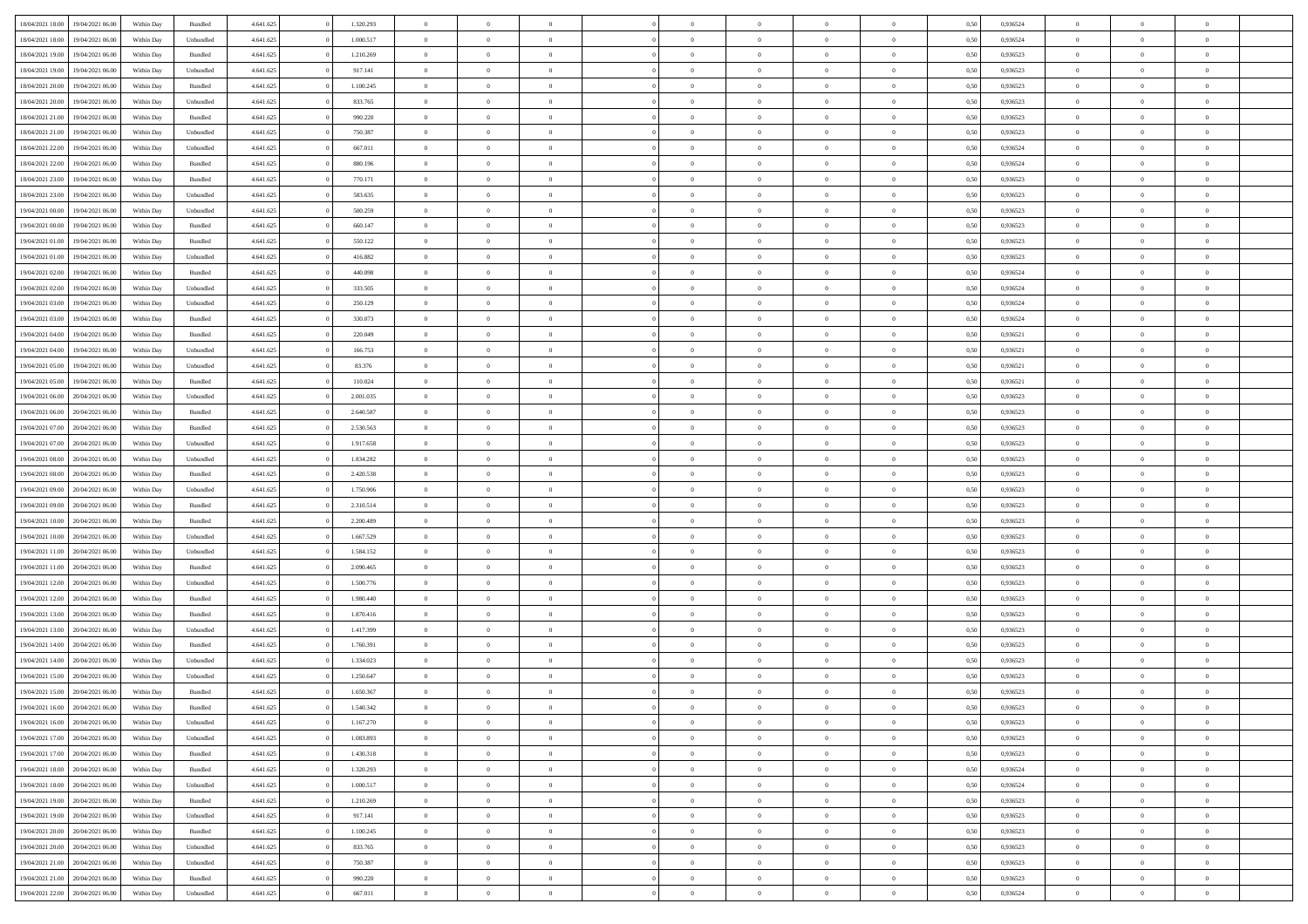| 19/04/2021 22:00                  | 20/04/2021 06:00 | Within Day | Bundled            | 4.641.625 | 880.196   | $\overline{0}$ | $\Omega$       |                | $\Omega$       | $\Omega$       | $\theta$       | $\theta$       | 0.50 | 0,936524 | $\theta$       | $\theta$       | $\theta$       |  |
|-----------------------------------|------------------|------------|--------------------|-----------|-----------|----------------|----------------|----------------|----------------|----------------|----------------|----------------|------|----------|----------------|----------------|----------------|--|
| 19/04/2021 23:00                  | 20/04/2021 06:00 | Within Day | Bundled            | 4.641.625 | 770.171   | $\overline{0}$ | $\theta$       | $\overline{0}$ | $\overline{0}$ | $\bf{0}$       | $\overline{0}$ | $\bf{0}$       | 0,50 | 0,936523 | $\theta$       | $\overline{0}$ | $\overline{0}$ |  |
| 19/04/2021 23:00                  | 20/04/2021 06:00 | Within Day | Unbundled          | 4.641.625 | 583.635   | $\overline{0}$ | $\bf{0}$       | $\overline{0}$ | $\bf{0}$       | $\bf{0}$       | $\bf{0}$       | $\mathbf{0}$   | 0,50 | 0,936523 | $\bf{0}$       | $\overline{0}$ | $\bf{0}$       |  |
| 20/04/2021 00:00                  | 20/04/2021 06:00 | Within Dav | Bundled            | 4.641.625 | 660.147   | $\overline{0}$ | $\overline{0}$ | $\overline{0}$ | $\overline{0}$ | $\bf{0}$       | $\overline{0}$ | $\overline{0}$ | 0.50 | 0.936523 | $\theta$       | $\theta$       | $\overline{0}$ |  |
| 20/04/2021 00:00                  | 20/04/2021 06:00 | Within Day | Unbundled          | 4.641.625 | 500.259   | $\overline{0}$ | $\theta$       | $\overline{0}$ | $\overline{0}$ | $\bf{0}$       | $\overline{0}$ | $\bf{0}$       | 0,50 | 0,936523 | $\theta$       | $\overline{0}$ | $\overline{0}$ |  |
|                                   |                  |            |                    |           |           |                |                |                |                |                |                |                |      |          |                |                |                |  |
| 20/04/2021 01:00                  | 20/04/2021 06:00 | Within Day | Unbundled          | 4.641.625 | 416.882   | $\overline{0}$ | $\overline{0}$ | $\overline{0}$ | $\bf{0}$       | $\overline{0}$ | $\overline{0}$ | $\mathbf{0}$   | 0,50 | 0,936523 | $\bf{0}$       | $\overline{0}$ | $\bf{0}$       |  |
| 20/04/2021 01:00                  | 20/04/2021 06:00 | Within Dav | Bundled            | 4.641.625 | 550.122   | $\overline{0}$ | $\overline{0}$ | $\overline{0}$ | $\overline{0}$ | $\overline{0}$ | $\overline{0}$ | $\overline{0}$ | 0.50 | 0.936523 | $\theta$       | $\overline{0}$ | $\overline{0}$ |  |
| 20/04/2021 02:00                  | 20/04/2021 06:00 | Within Day | Bundled            | 4.641.625 | 440.098   | $\overline{0}$ | $\theta$       | $\overline{0}$ | $\overline{0}$ | $\bf{0}$       | $\overline{0}$ | $\bf{0}$       | 0,50 | 0,936524 | $\theta$       | $\theta$       | $\overline{0}$ |  |
| 20/04/2021 02:00                  | 20/04/2021 06:00 | Within Day | Unbundled          | 4.641.625 | 333.505   | $\overline{0}$ | $\overline{0}$ | $\overline{0}$ | $\bf{0}$       | $\bf{0}$       | $\bf{0}$       | $\bf{0}$       | 0,50 | 0,936524 | $\,0\,$        | $\overline{0}$ | $\overline{0}$ |  |
| 20/04/2021 03:00                  | 20/04/2021 06:00 | Within Dav | Unbundled          | 4.641.625 | 250.129   | $\overline{0}$ | $\overline{0}$ | $\overline{0}$ | $\overline{0}$ | $\overline{0}$ | $\overline{0}$ | $\overline{0}$ | 0.50 | 0,936524 | $\theta$       | $\overline{0}$ | $\overline{0}$ |  |
| 20/04/2021 03:00                  | 20/04/2021 06:00 | Within Day | Bundled            | 4.641.625 | 330.073   | $\overline{0}$ | $\theta$       | $\overline{0}$ | $\overline{0}$ | $\bf{0}$       | $\overline{0}$ | $\bf{0}$       | 0,50 | 0,936524 | $\,$ 0 $\,$    | $\overline{0}$ | $\overline{0}$ |  |
| 20/04/2021 04:00                  | 20/04/2021 06:00 | Within Day | Unbundled          | 4.641.625 | 166.753   | $\overline{0}$ | $\bf{0}$       | $\overline{0}$ | $\bf{0}$       | $\bf{0}$       | $\bf{0}$       | $\mathbf{0}$   | 0,50 | 0,936521 | $\bf{0}$       | $\overline{0}$ | $\bf{0}$       |  |
|                                   |                  |            |                    |           |           |                |                |                |                |                |                |                |      |          |                |                |                |  |
| 20/04/2021 04:00                  | 20/04/2021 06:00 | Within Day | Bundled            | 4.641.625 | 220.049   | $\overline{0}$ | $\overline{0}$ | $\overline{0}$ | $\overline{0}$ | $\bf{0}$       | $\overline{0}$ | $\overline{0}$ | 0.50 | 0,936521 | $\theta$       | $\theta$       | $\overline{0}$ |  |
| 20/04/2021 05:00                  | 20/04/2021 06:00 | Within Day | Bundled            | 4.641.625 | 110.024   | $\overline{0}$ | $\theta$       | $\overline{0}$ | $\overline{0}$ | $\bf{0}$       | $\overline{0}$ | $\bf{0}$       | 0,50 | 0,936521 | $\theta$       | $\overline{0}$ | $\overline{0}$ |  |
| 20/04/2021 05:00                  | 20/04/2021 06:00 | Within Day | Unbundled          | 4.641.625 | 83.376    | $\overline{0}$ | $\overline{0}$ | $\overline{0}$ | $\bf{0}$       | $\overline{0}$ | $\overline{0}$ | $\mathbf{0}$   | 0,50 | 0,936521 | $\bf{0}$       | $\overline{0}$ | $\bf{0}$       |  |
| 20/04/2021 06:00                  | 21/04/2021 06:00 | Within Dav | Bundled            | 4.641.625 | 2.640.587 | $\overline{0}$ | $\overline{0}$ | $\overline{0}$ | $\overline{0}$ | $\overline{0}$ | $\overline{0}$ | $\overline{0}$ | 0.50 | 0.936523 | $\theta$       | $\overline{0}$ | $\overline{0}$ |  |
| 20/04/2021 06:00                  | 21/04/2021 06:00 | Within Day | Unbundled          | 4.641.625 | 2.001.035 | $\overline{0}$ | $\theta$       | $\overline{0}$ | $\overline{0}$ | $\bf{0}$       | $\overline{0}$ | $\bf{0}$       | 0,50 | 0,936523 | $\theta$       | $\theta$       | $\overline{0}$ |  |
| 20/04/2021 07:00                  | 21/04/2021 06:00 | Within Day | Bundled            | 4.641.625 | 2.530.563 | $\overline{0}$ | $\overline{0}$ | $\overline{0}$ | $\bf{0}$       | $\bf{0}$       | $\bf{0}$       | $\mathbf{0}$   | 0,50 | 0,936523 | $\,0\,$        | $\overline{0}$ | $\overline{0}$ |  |
| 20/04/2021 07:00                  | 21/04/2021 06:00 | Within Day | Unbundled          | 4.641.625 | 1.917.658 | $\overline{0}$ | $\overline{0}$ | $\overline{0}$ | $\overline{0}$ | $\overline{0}$ | $\overline{0}$ | $\overline{0}$ | 0.50 | 0.936523 | $\theta$       | $\overline{0}$ | $\overline{0}$ |  |
|                                   |                  |            |                    |           |           |                |                |                |                |                |                |                |      |          |                |                |                |  |
| 20/04/2021 08:00                  | 21/04/2021 06:00 | Within Day | Bundled            | 4.641.625 | 2.420.538 | $\overline{0}$ | $\theta$       | $\overline{0}$ | $\overline{0}$ | $\bf{0}$       | $\overline{0}$ | $\bf{0}$       | 0,50 | 0,936523 | $\,$ 0 $\,$    | $\overline{0}$ | $\overline{0}$ |  |
| 20/04/2021 08:00                  | 21/04/2021 06:00 | Within Day | Unbundled          | 4.641.625 | 1.834.282 | $\overline{0}$ | $\overline{0}$ | $\overline{0}$ | $\bf{0}$       | $\bf{0}$       | $\bf{0}$       | $\bf{0}$       | 0,50 | 0,936523 | $\bf{0}$       | $\overline{0}$ | $\bf{0}$       |  |
| 20/04/2021 09:00                  | 21/04/2021 06:00 | Within Day | Unbundled          | 4.641.625 | 1.750.906 | $\overline{0}$ | $\overline{0}$ | $\overline{0}$ | $\overline{0}$ | $\bf{0}$       | $\overline{0}$ | $\overline{0}$ | 0.50 | 0.936523 | $\theta$       | $\overline{0}$ | $\overline{0}$ |  |
| 20/04/2021 09:00                  | 21/04/2021 06:00 | Within Day | Bundled            | 4.641.625 | 2.310.514 | $\overline{0}$ | $\theta$       | $\overline{0}$ | $\overline{0}$ | $\bf{0}$       | $\overline{0}$ | $\bf{0}$       | 0,50 | 0,936523 | $\theta$       | $\overline{0}$ | $\overline{0}$ |  |
| 20/04/2021 10:00                  | 21/04/2021 06:00 | Within Day | Bundled            | 4.641.625 | 2.200.489 | $\overline{0}$ | $\overline{0}$ | $\overline{0}$ | $\bf{0}$       | $\overline{0}$ | $\overline{0}$ | $\mathbf{0}$   | 0,50 | 0,936523 | $\overline{0}$ | $\overline{0}$ | $\bf{0}$       |  |
| 20/04/2021 10:00                  | 21/04/2021 06:00 | Within Dav | Unbundled          | 4.641.625 | 1.667.529 | $\overline{0}$ | $\overline{0}$ | $\overline{0}$ | $\overline{0}$ | $\overline{0}$ | $\overline{0}$ | $\overline{0}$ | 0.50 | 0.936523 | $\theta$       | $\overline{0}$ | $\overline{0}$ |  |
| 20/04/2021 11:00                  | 21/04/2021 06:00 |            |                    | 4.641.625 | 2.090.465 | $\overline{0}$ | $\theta$       | $\overline{0}$ | $\overline{0}$ | $\bf{0}$       | $\overline{0}$ |                |      | 0,936523 | $\theta$       | $\theta$       | $\overline{0}$ |  |
|                                   |                  | Within Day | Bundled            |           |           |                |                |                |                |                |                | $\bf{0}$       | 0,50 |          |                |                |                |  |
| 20/04/2021 11:00                  | 21/04/2021 06:00 | Within Day | Unbundled          | 4.641.625 | 1.584.152 | $\overline{0}$ | $\overline{0}$ | $\overline{0}$ | $\bf{0}$       | $\bf{0}$       | $\bf{0}$       | $\bf{0}$       | 0,50 | 0,936523 | $\,0\,$        | $\overline{0}$ | $\overline{0}$ |  |
| 20/04/2021 12:00                  | 21/04/2021 06:00 | Within Day | Unbundled          | 4.641.625 | 1.500.776 | $\overline{0}$ | $\overline{0}$ | $\overline{0}$ | $\overline{0}$ | $\overline{0}$ | $\overline{0}$ | $\overline{0}$ | 0.50 | 0.936523 | $\theta$       | $\overline{0}$ | $\overline{0}$ |  |
| 20/04/2021 12:00                  | 21/04/2021 06:00 | Within Day | Bundled            | 4.641.625 | 1.980.440 | $\overline{0}$ | $\theta$       | $\overline{0}$ | $\overline{0}$ | $\bf{0}$       | $\overline{0}$ | $\bf{0}$       | 0,50 | 0,936523 | $\,$ 0 $\,$    | $\overline{0}$ | $\overline{0}$ |  |
| 20/04/2021 13:00                  | 21/04/2021 06:00 | Within Day | Bundled            | 4.641.625 | 1.870.416 | $\overline{0}$ | $\overline{0}$ | $\overline{0}$ | $\bf{0}$       | $\bf{0}$       | $\bf{0}$       | $\bf{0}$       | 0,50 | 0,936523 | $\overline{0}$ | $\overline{0}$ | $\bf{0}$       |  |
| 20/04/2021 13:00                  | 21/04/2021 06.00 | Within Day | Unbundled          | 4.641.625 | 1.417.399 | $\overline{0}$ | $\Omega$       | $\Omega$       | $\Omega$       | $\Omega$       | $\overline{0}$ | $\overline{0}$ | 0,50 | 0,936523 | $\,0\,$        | $\theta$       | $\theta$       |  |
| 20/04/2021 14:00                  | 21/04/2021 06:00 | Within Day | Bundled            | 4.641.625 | 1.760.391 | $\overline{0}$ | $\theta$       | $\overline{0}$ | $\overline{0}$ | $\bf{0}$       | $\overline{0}$ | $\bf{0}$       | 0,50 | 0,936523 | $\theta$       | $\overline{0}$ | $\overline{0}$ |  |
|                                   |                  |            |                    |           |           |                |                |                |                |                |                |                |      |          |                |                |                |  |
| 20/04/2021 14:00                  | 21/04/2021 06:00 | Within Day | Unbundled          | 4.641.625 | 1.334.023 | $\overline{0}$ | $\overline{0}$ | $\overline{0}$ | $\bf{0}$       | $\overline{0}$ | $\overline{0}$ | $\mathbf{0}$   | 0,50 | 0,936523 | $\overline{0}$ | $\overline{0}$ | $\bf{0}$       |  |
| 20/04/2021 15:00                  | 21/04/2021 06:00 | Within Day | Bundled            | 4.641.625 | 1.650.367 | $\overline{0}$ | $\Omega$       | $\Omega$       | $\Omega$       | $\bf{0}$       | $\overline{0}$ | $\overline{0}$ | 0.50 | 0.936523 | $\,0\,$        | $\theta$       | $\theta$       |  |
| 20/04/2021 15:00                  | 21/04/2021 06:00 | Within Day | Unbundled          | 4.641.625 | 1.250.647 | $\overline{0}$ | $\theta$       | $\overline{0}$ | $\overline{0}$ | $\bf{0}$       | $\overline{0}$ | $\bf{0}$       | 0,50 | 0,936523 | $\theta$       | $\overline{0}$ | $\overline{0}$ |  |
| 20/04/2021 16:00                  | 21/04/2021 06:00 | Within Day | Unbundled          | 4.641.625 | 1.167.270 | $\overline{0}$ | $\overline{0}$ | $\overline{0}$ | $\bf{0}$       | $\bf{0}$       | $\bf{0}$       | $\bf{0}$       | 0,50 | 0,936523 | $\bf{0}$       | $\overline{0}$ | $\bf{0}$       |  |
| 20/04/2021 16:00                  | 21/04/2021 06:00 | Within Day | Bundled            | 4.641.625 | 1.540.342 | $\overline{0}$ | $\Omega$       | $\Omega$       | $\Omega$       | $\theta$       | $\overline{0}$ | $\overline{0}$ | 0.50 | 0.936523 | $\,$ 0 $\,$    | $\theta$       | $\theta$       |  |
| 20/04/2021 17:00                  | 21/04/2021 06:00 | Within Day | Bundled            | 4.641.625 | 1.430.318 | $\overline{0}$ | $\theta$       | $\overline{0}$ | $\overline{0}$ | $\bf{0}$       | $\overline{0}$ | $\bf{0}$       | 0,50 | 0,936523 | $\,$ 0 $\,$    | $\overline{0}$ | $\overline{0}$ |  |
| 20/04/2021 17:00                  | 21/04/2021 06:00 | Within Day | Unbundled          | 4.641.625 | 1.083.893 | $\overline{0}$ | $\bf{0}$       | $\overline{0}$ | $\overline{0}$ | $\bf{0}$       | $\overline{0}$ | $\mathbf{0}$   | 0,50 | 0,936523 | $\overline{0}$ | $\overline{0}$ | $\bf{0}$       |  |
|                                   |                  |            |                    |           | 1.000.517 | $\overline{0}$ | $\Omega$       | $\overline{0}$ | $\Omega$       | $\overline{0}$ | $\overline{0}$ | $\overline{0}$ | 0.50 |          | $\,0\,$        | $\theta$       | $\theta$       |  |
| 20/04/2021 18:00                  | 21/04/2021 06.00 | Within Day | Unbundled          | 4.641.625 |           |                |                |                |                |                |                |                |      | 0,936524 |                |                |                |  |
| 20/04/2021 18:00                  | 21/04/2021 06:00 | Within Day | Bundled            | 4.641.625 | 1.320.293 | $\overline{0}$ | $\theta$       | $\overline{0}$ | $\overline{0}$ | $\,$ 0         | $\overline{0}$ | $\bf{0}$       | 0,50 | 0,936524 | $\,$ 0 $\,$    | $\overline{0}$ | $\overline{0}$ |  |
| 20/04/2021 19:00                  | 21/04/2021 06:00 | Within Day | Unbundled          | 4.641.625 | 917.141   | $\overline{0}$ | $\overline{0}$ | $\overline{0}$ | $\overline{0}$ | $\bf{0}$       | $\overline{0}$ | $\mathbf{0}$   | 0,50 | 0,936523 | $\overline{0}$ | $\overline{0}$ | $\bf{0}$       |  |
| 20/04/2021 19:00                  | 21/04/2021 06:00 | Within Day | Bundled            | 4.641.625 | 1.210.269 | $\overline{0}$ | $\Omega$       | $\Omega$       | $\Omega$       | $\Omega$       | $\Omega$       | $\overline{0}$ | 0.50 | 0.936523 | $\theta$       | $\theta$       | $\theta$       |  |
| 20/04/2021 20:00                  | 21/04/2021 06:00 | Within Day | Bundled            | 4.641.625 | 1.100.245 | $\overline{0}$ | $\overline{0}$ | $\overline{0}$ | $\bf{0}$       | $\,$ 0         | $\overline{0}$ | $\bf{0}$       | 0,50 | 0,936523 | $\,0\,$        | $\,$ 0 $\,$    | $\overline{0}$ |  |
| 20/04/2021 20:00                  | 21/04/2021 06:00 | Within Day | Unbundled          | 4.641.625 | 833.765   | $\bf{0}$       | $\bf{0}$       |                |                |                |                |                | 0,50 | 0,936523 | $\bf{0}$       | $\overline{0}$ |                |  |
| 20/04/2021 21:00                  | 21/04/2021 06:00 | Within Day | Unbundled          | 4.641.625 | 750,387   | $\overline{0}$ | $\overline{0}$ | $\overline{0}$ | $\Omega$       | $\overline{0}$ | $\overline{0}$ | $\overline{0}$ | 0.50 | 0.936523 | $\theta$       | $\theta$       | $\theta$       |  |
| 20/04/2021 21:00                  | 21/04/2021 06:00 | Within Day | Bundled            | 4.641.625 | 990.220   | $\overline{0}$ | $\,$ 0         | $\overline{0}$ | $\overline{0}$ | $\,$ 0 $\,$    | $\overline{0}$ | $\,$ 0 $\,$    | 0,50 | 0,936523 | $\,$ 0 $\,$    | $\,$ 0 $\,$    | $\,$ 0         |  |
| 20/04/2021 22.00                  | 21/04/2021 06:00 | Within Day | Unbundled          | 4.641.625 | 667.011   | $\overline{0}$ | $\overline{0}$ | $\overline{0}$ | $\overline{0}$ | $\overline{0}$ | $\overline{0}$ | $\mathbf{0}$   | 0,50 | 0,936524 | $\overline{0}$ | $\bf{0}$       | $\bf{0}$       |  |
|                                   |                  |            |                    |           |           |                |                |                |                |                |                |                |      |          |                |                |                |  |
| 20/04/2021 22:00                  | 21/04/2021 06:00 | Within Day | $\mathbf B$ undled | 4.641.625 | 880.196   | $\overline{0}$ | $\overline{0}$ | $\overline{0}$ | $\Omega$       | $\overline{0}$ | $\overline{0}$ | $\overline{0}$ | 0,50 | 0,936524 | $\overline{0}$ | $\theta$       | $\overline{0}$ |  |
| 20/04/2021 23:00                  | 21/04/2021 06:00 | Within Day | Bundled            | 4.641.625 | 770.171   | $\overline{0}$ | $\,$ 0         | $\overline{0}$ | $\overline{0}$ | $\,$ 0 $\,$    | $\overline{0}$ | $\mathbf{0}$   | 0,50 | 0,936523 | $\,$ 0 $\,$    | $\overline{0}$ | $\overline{0}$ |  |
| 20/04/2021 23:00                  | 21/04/2021 06:00 | Within Day | Unbundled          | 4.641.625 | 583.635   | $\overline{0}$ | $\overline{0}$ | $\overline{0}$ | $\overline{0}$ | $\overline{0}$ | $\overline{0}$ | $\mathbf{0}$   | 0,50 | 0,936523 | $\overline{0}$ | $\overline{0}$ | $\bf{0}$       |  |
| 21/04/2021 00:00                  | 21/04/2021 06:00 | Within Day | Unbundled          | 4.641.625 | 500.259   | $\overline{0}$ | $\overline{0}$ | $\overline{0}$ | $\Omega$       | $\overline{0}$ | $\overline{0}$ | $\bf{0}$       | 0.50 | 0,936523 | $\overline{0}$ | $\theta$       | $\overline{0}$ |  |
| 21/04/2021 00:00                  | 21/04/2021 06:00 | Within Day | Bundled            | 4.641.625 | 660.147   | $\overline{0}$ | $\,$ 0         | $\overline{0}$ | $\bf{0}$       | $\bf{0}$       | $\bf{0}$       | $\bf{0}$       | 0,50 | 0,936523 | $\,$ 0 $\,$    | $\overline{0}$ | $\overline{0}$ |  |
| 21/04/2021 01:00                  | 21/04/2021 06:00 | Within Day | Bundled            | 4.641.625 | 550.122   | $\overline{0}$ | $\bf{0}$       | $\overline{0}$ | $\overline{0}$ | $\overline{0}$ | $\overline{0}$ | $\mathbf{0}$   | 0,50 | 0,936523 | $\overline{0}$ | $\overline{0}$ | $\bf{0}$       |  |
|                                   |                  |            |                    |           |           |                |                |                |                |                |                |                |      |          |                |                |                |  |
| 21/04/2021 01:00                  | 21/04/2021 06:00 | Within Day | Unbundled          | 4.641.625 | 416.882   | $\overline{0}$ | $\overline{0}$ | $\overline{0}$ | $\Omega$       | $\overline{0}$ | $\overline{0}$ | $\overline{0}$ | 0.50 | 0.936523 | $\overline{0}$ | $\theta$       | $\overline{0}$ |  |
| 21/04/2021 02:00                  | 21/04/2021 06:00 | Within Day | Unbundled          | 4.641.625 | 333.505   | $\overline{0}$ | $\bf{0}$       | $\overline{0}$ | $\overline{0}$ | $\bf{0}$       | $\bf{0}$       | $\mathbf{0}$   | 0,50 | 0,936524 | $\,$ 0 $\,$    | $\,$ 0 $\,$    | $\bf{0}$       |  |
| 21/04/2021 02.00 21/04/2021 06.00 |                  | Within Day | Bundled            | 4.641.625 | 440.098   | $\overline{0}$ | $\bf{0}$       | $\overline{0}$ | $\bf{0}$       | $\bf{0}$       | $\bf{0}$       | $\bf{0}$       | 0,50 | 0,936524 | $\overline{0}$ | $\overline{0}$ | $\bf{0}$       |  |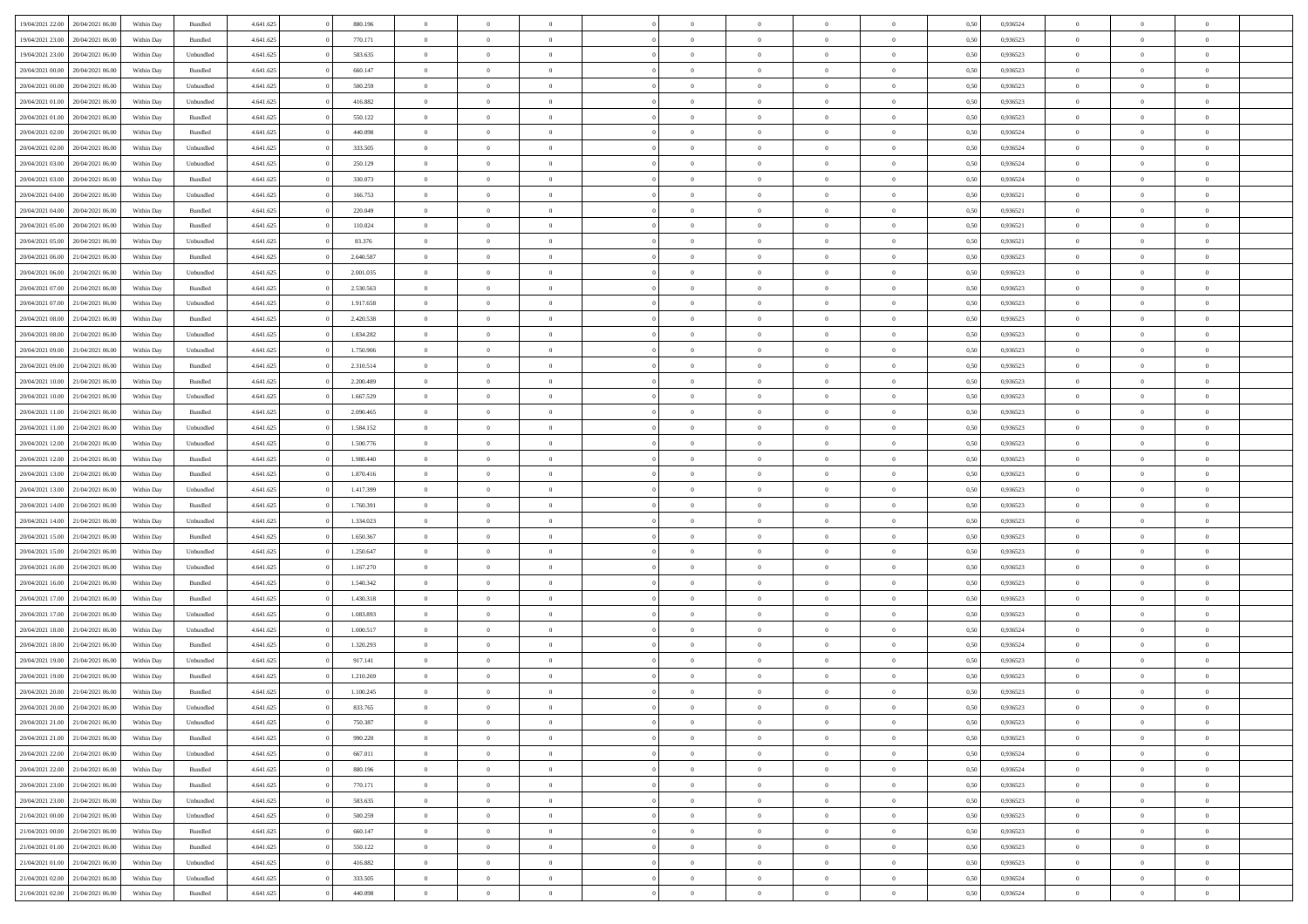| 21/04/2021 03:00                  | 21/04/2021 06:00 | Within Day | Bundled            | 4.641.625 | 330.073   | $\overline{0}$ | $\Omega$       |                | $\Omega$       | $\Omega$       | $\theta$       | $\theta$       | 0.50 | 0,936524 | $\theta$       | $\theta$       | $\theta$       |  |
|-----------------------------------|------------------|------------|--------------------|-----------|-----------|----------------|----------------|----------------|----------------|----------------|----------------|----------------|------|----------|----------------|----------------|----------------|--|
|                                   |                  |            |                    |           |           |                |                |                |                |                |                |                |      |          |                |                |                |  |
| 21/04/2021 03:00                  | 21/04/2021 06:00 | Within Day | Unbundled          | 4.641.625 | 250.129   | $\overline{0}$ | $\theta$       | $\overline{0}$ | $\overline{0}$ | $\bf{0}$       | $\overline{0}$ | $\bf{0}$       | 0,50 | 0,936524 | $\theta$       | $\overline{0}$ | $\overline{0}$ |  |
| 21/04/2021 04:00                  | 21/04/2021 06:00 | Within Day | Bundled            | 4.641.625 | 220.049   | $\overline{0}$ | $\bf{0}$       | $\overline{0}$ | $\bf{0}$       | $\bf{0}$       | $\bf{0}$       | $\mathbf{0}$   | 0,50 | 0,936521 | $\overline{0}$ | $\overline{0}$ | $\bf{0}$       |  |
| 21/04/2021 04:00                  | 21/04/2021 06:00 | Within Day | Unbundled          | 4.641.625 | 166.753   | $\overline{0}$ | $\overline{0}$ | $\overline{0}$ | $\overline{0}$ | $\bf{0}$       | $\overline{0}$ | $\overline{0}$ | 0.50 | 0.936521 | $\theta$       | $\theta$       | $\overline{0}$ |  |
|                                   |                  |            |                    |           |           |                |                |                |                |                |                |                |      |          |                |                |                |  |
| 21/04/2021 05:00                  | 21/04/2021 06:00 | Within Day | Unbundled          | 4.641.625 | 83.376    | $\overline{0}$ | $\theta$       | $\overline{0}$ | $\overline{0}$ | $\bf{0}$       | $\overline{0}$ | $\bf{0}$       | 0,50 | 0,936521 | $\theta$       | $\overline{0}$ | $\overline{0}$ |  |
| 21/04/2021 05:00                  | 21/04/2021 06:00 | Within Day | Bundled            | 4.641.625 | 110.024   | $\overline{0}$ | $\overline{0}$ | $\overline{0}$ | $\bf{0}$       | $\overline{0}$ | $\overline{0}$ | $\mathbf{0}$   | 0,50 | 0,936521 | $\overline{0}$ | $\overline{0}$ | $\bf{0}$       |  |
| 21/04/2021 06:00                  | 22/04/2021 06:00 | Within Dav | Bundled            | 4.641.625 | 2.640.587 | $\overline{0}$ | $\overline{0}$ | $\overline{0}$ | $\overline{0}$ | $\overline{0}$ | $\overline{0}$ | $\overline{0}$ | 0.50 | 0.936523 | $\theta$       | $\overline{0}$ | $\overline{0}$ |  |
| 21/04/2021 06:00                  | 22/04/2021 06.00 | Within Day | Unbundled          | 4.641.625 | 2.001.035 | $\overline{0}$ | $\theta$       | $\overline{0}$ | $\overline{0}$ | $\bf{0}$       | $\overline{0}$ | $\bf{0}$       | 0,50 | 0,936523 | $\theta$       | $\theta$       | $\overline{0}$ |  |
|                                   | 22/04/2021 06:00 | Within Day | Unbundled          | 4.641.625 | 1.917.658 | $\overline{0}$ | $\overline{0}$ | $\overline{0}$ | $\bf{0}$       | $\bf{0}$       | $\bf{0}$       | $\bf{0}$       | 0,50 | 0,936523 | $\,0\,$        | $\overline{0}$ | $\overline{0}$ |  |
| 21/04/2021 07:00                  |                  |            |                    |           |           |                |                |                |                |                |                |                |      |          |                |                |                |  |
| 21/04/2021 07:00                  | 22/04/2021 06:00 | Within Dav | Bundled            | 4.641.625 | 2.530.563 | $\overline{0}$ | $\overline{0}$ | $\overline{0}$ | $\overline{0}$ | $\overline{0}$ | $\overline{0}$ | $\overline{0}$ | 0.50 | 0.936523 | $\theta$       | $\overline{0}$ | $\overline{0}$ |  |
| 21/04/2021 08:00                  | 22/04/2021 06.00 | Within Day | Bundled            | 4.641.625 | 2.420.538 | $\overline{0}$ | $\theta$       | $\overline{0}$ | $\overline{0}$ | $\bf{0}$       | $\overline{0}$ | $\bf{0}$       | 0,50 | 0,936523 | $\,$ 0 $\,$    | $\overline{0}$ | $\overline{0}$ |  |
| 21/04/2021 08:00                  | 22/04/2021 06:00 | Within Day | Unbundled          | 4.641.625 | 1.834.282 | $\overline{0}$ | $\overline{0}$ | $\overline{0}$ | $\bf{0}$       | $\bf{0}$       | $\bf{0}$       | $\mathbf{0}$   | 0,50 | 0,936523 | $\overline{0}$ | $\overline{0}$ | $\bf{0}$       |  |
| 21/04/2021 09:00                  | 22/04/2021 06:00 | Within Day | Unbundled          | 4.641.625 | 1.750.906 | $\overline{0}$ | $\overline{0}$ | $\overline{0}$ | $\overline{0}$ | $\bf{0}$       | $\overline{0}$ | $\overline{0}$ | 0.50 | 0.936523 | $\theta$       | $\theta$       | $\overline{0}$ |  |
|                                   |                  |            |                    |           |           | $\overline{0}$ | $\theta$       |                |                | $\bf{0}$       |                |                |      |          | $\theta$       | $\overline{0}$ |                |  |
| 21/04/2021 09:00                  | 22/04/2021 06.00 | Within Day | Bundled            | 4.641.625 | 2.310.514 |                |                | $\overline{0}$ | $\overline{0}$ |                | $\overline{0}$ | $\bf{0}$       | 0,50 | 0,936523 |                |                | $\overline{0}$ |  |
| 21/04/2021 10:00                  | 22/04/2021 06:00 | Within Day | Unbundled          | 4.641.625 | 1.667.529 | $\overline{0}$ | $\overline{0}$ | $\overline{0}$ | $\bf{0}$       | $\overline{0}$ | $\overline{0}$ | $\mathbf{0}$   | 0,50 | 0,936523 | $\overline{0}$ | $\overline{0}$ | $\bf{0}$       |  |
| 21/04/2021 10:00                  | 22/04/2021 06:00 | Within Dav | Bundled            | 4.641.625 | 2.200.489 | $\overline{0}$ | $\overline{0}$ | $\overline{0}$ | $\overline{0}$ | $\overline{0}$ | $\overline{0}$ | $\overline{0}$ | 0.50 | 0.936523 | $\theta$       | $\overline{0}$ | $\overline{0}$ |  |
| 21/04/2021 11:00                  | 22/04/2021 06:00 | Within Day | Bundled            | 4.641.625 | 2.090.465 | $\overline{0}$ | $\theta$       | $\overline{0}$ | $\overline{0}$ | $\bf{0}$       | $\overline{0}$ | $\bf{0}$       | 0,50 | 0,936523 | $\theta$       | $\theta$       | $\overline{0}$ |  |
| 21/04/2021 11:00                  | 22/04/2021 06:00 | Within Day | Unbundled          | 4.641.625 | 1.584.152 | $\overline{0}$ | $\overline{0}$ | $\overline{0}$ | $\overline{0}$ | $\bf{0}$       | $\overline{0}$ | $\bf{0}$       | 0,50 | 0,936523 | $\,0\,$        | $\overline{0}$ | $\overline{0}$ |  |
|                                   |                  |            |                    |           |           |                |                |                |                |                |                |                |      |          |                |                |                |  |
| 21/04/2021 12:00                  | 22/04/2021 06:00 | Within Day | Bundled            | 4.641.625 | 1.980.440 | $\overline{0}$ | $\overline{0}$ | $\overline{0}$ | $\overline{0}$ | $\overline{0}$ | $\overline{0}$ | $\overline{0}$ | 0.50 | 0.936523 | $\theta$       | $\overline{0}$ | $\overline{0}$ |  |
| 21/04/2021 12:00                  | 22/04/2021 06.00 | Within Day | Unbundled          | 4.641.625 | 1.500.776 | $\overline{0}$ | $\theta$       | $\overline{0}$ | $\overline{0}$ | $\bf{0}$       | $\overline{0}$ | $\bf{0}$       | 0,50 | 0,936523 | $\theta$       | $\overline{0}$ | $\overline{0}$ |  |
| 21/04/2021 13:00                  | 22/04/2021 06:00 | Within Day | Unbundled          | 4.641.625 | 1.417.399 | $\overline{0}$ | $\overline{0}$ | $\overline{0}$ | $\overline{0}$ | $\bf{0}$       | $\overline{0}$ | $\bf{0}$       | 0,50 | 0,936523 | $\,0\,$        | $\overline{0}$ | $\bf{0}$       |  |
| 21/04/2021 13:00                  | 22/04/2021 06:00 | Within Day | Bundled            | 4.641.625 | 1.870.416 | $\overline{0}$ | $\overline{0}$ | $\overline{0}$ | $\overline{0}$ | $\bf{0}$       | $\overline{0}$ | $\overline{0}$ | 0.50 | 0.936523 | $\theta$       | $\overline{0}$ | $\overline{0}$ |  |
| 21/04/2021 14:00                  | 22/04/2021 06:00 |            |                    | 4.641.625 | 1.334.023 | $\overline{0}$ | $\theta$       | $\overline{0}$ | $\overline{0}$ | $\bf{0}$       | $\overline{0}$ |                |      | 0,936523 | $\theta$       | $\overline{0}$ | $\overline{0}$ |  |
|                                   |                  | Within Day | Unbundled          |           |           |                |                |                |                |                |                | $\bf{0}$       | 0,50 |          |                |                |                |  |
| 21/04/2021 14:00                  | 22/04/2021 06:00 | Within Day | Bundled            | 4.641.625 | 1.760.391 | $\overline{0}$ | $\overline{0}$ | $\overline{0}$ | $\overline{0}$ | $\overline{0}$ | $\overline{0}$ | $\mathbf{0}$   | 0,50 | 0,936523 | $\bf{0}$       | $\overline{0}$ | $\bf{0}$       |  |
| 21/04/2021 15:00                  | 22/04/2021 06:00 | Within Dav | Unbundled          | 4.641.625 | 1.250.647 | $\overline{0}$ | $\overline{0}$ | $\overline{0}$ | $\overline{0}$ | $\overline{0}$ | $\overline{0}$ | $\overline{0}$ | 0.50 | 0.936523 | $\theta$       | $\overline{0}$ | $\overline{0}$ |  |
| 21/04/2021 15:00                  | 22/04/2021 06:00 | Within Day | Bundled            | 4.641.625 | 1.650.367 | $\overline{0}$ | $\theta$       | $\overline{0}$ | $\overline{0}$ | $\bf{0}$       | $\overline{0}$ | $\bf{0}$       | 0,50 | 0,936523 | $\theta$       | $\theta$       | $\overline{0}$ |  |
| 21/04/2021 16:00                  | 22/04/2021 06:00 | Within Day | Unbundled          | 4.641.625 | 1.167.270 | $\overline{0}$ | $\overline{0}$ | $\overline{0}$ | $\overline{0}$ | $\bf{0}$       | $\overline{0}$ | $\bf{0}$       | 0,50 | 0,936523 | $\,0\,$        | $\overline{0}$ | $\overline{0}$ |  |
|                                   |                  |            |                    |           |           |                | $\overline{0}$ |                |                | $\overline{0}$ |                |                |      |          | $\theta$       | $\overline{0}$ | $\overline{0}$ |  |
| 21/04/2021 16:00                  | 22/04/2021 06:00 | Within Day | Bundled            | 4.641.625 | 1.540.342 | $\overline{0}$ |                | $\overline{0}$ | $\overline{0}$ |                | $\overline{0}$ | $\overline{0}$ | 0.50 | 0.936523 |                |                |                |  |
| 21/04/2021 17:00                  | 22/04/2021 06:00 | Within Day | Unbundled          | 4.641.625 | 1.083.893 | $\overline{0}$ | $\theta$       | $\overline{0}$ | $\overline{0}$ | $\bf{0}$       | $\overline{0}$ | $\bf{0}$       | 0,50 | 0,936523 | $\,$ 0 $\,$    | $\overline{0}$ | $\overline{0}$ |  |
| 21/04/2021 17:00                  | 22/04/2021 06:00 | Within Day | Bundled            | 4.641.625 | 1.430.318 | $\overline{0}$ | $\overline{0}$ | $\overline{0}$ | $\overline{0}$ | $\bf{0}$       | $\overline{0}$ | $\bf{0}$       | 0,50 | 0,936523 | $\bf{0}$       | $\overline{0}$ | $\bf{0}$       |  |
| 21/04/2021 18:00                  | 22/04/2021 06:00 | Within Day | Unbundled          | 4.641.625 | 1.000.517 | $\overline{0}$ | $\Omega$       | $\Omega$       | $\Omega$       | $\Omega$       | $\overline{0}$ | $\overline{0}$ | 0,50 | 0,936524 | $\,0\,$        | $\theta$       | $\theta$       |  |
| 21/04/2021 18:00                  | 22/04/2021 06:00 | Within Day | Bundled            | 4.641.625 | 1.320.293 | $\overline{0}$ | $\theta$       | $\overline{0}$ | $\overline{0}$ | $\bf{0}$       | $\overline{0}$ | $\bf{0}$       | 0,50 | 0,936524 | $\theta$       | $\overline{0}$ | $\overline{0}$ |  |
|                                   |                  |            |                    |           |           |                |                |                |                |                |                |                |      |          |                |                |                |  |
| 21/04/2021 19:00                  | 22/04/2021 06:00 | Within Day | Bundled            | 4.641.625 | 1.210.269 | $\overline{0}$ | $\overline{0}$ | $\overline{0}$ | $\overline{0}$ | $\overline{0}$ | $\overline{0}$ | $\mathbf{0}$   | 0,50 | 0,936523 | $\bf{0}$       | $\overline{0}$ | $\bf{0}$       |  |
| 21/04/2021 19:00                  | 22/04/2021 06:00 | Within Day | Unbundled          | 4.641.625 | 917.141   | $\overline{0}$ | $\Omega$       | $\Omega$       | $\Omega$       | $\bf{0}$       | $\overline{0}$ | $\overline{0}$ | 0.50 | 0.936523 | $\,0\,$        | $\theta$       | $\theta$       |  |
| 21/04/2021 20:00                  | 22/04/2021 06:00 | Within Day | Bundled            | 4.641.625 | 1.100.245 | $\overline{0}$ | $\theta$       | $\overline{0}$ | $\overline{0}$ | $\bf{0}$       | $\overline{0}$ | $\bf{0}$       | 0,50 | 0,936523 | $\theta$       | $\overline{0}$ | $\overline{0}$ |  |
| 21/04/2021 20:00                  | 22/04/2021 06:00 | Within Day | Unbundled          | 4.641.625 | 833.765   | $\overline{0}$ | $\overline{0}$ | $\overline{0}$ | $\overline{0}$ | $\bf{0}$       | $\bf{0}$       | $\bf{0}$       | 0,50 | 0,936523 | $\bf{0}$       | $\overline{0}$ | $\bf{0}$       |  |
| 21/04/2021 21:00                  | 22/04/2021 06:00 | Within Day | Bundled            | 4.641.625 | 990.220   | $\overline{0}$ | $\Omega$       | $\Omega$       | $\Omega$       | $\theta$       | $\overline{0}$ | $\overline{0}$ | 0.50 | 0.936523 | $\,$ 0 $\,$    | $\theta$       | $\theta$       |  |
|                                   |                  |            |                    |           |           |                |                |                |                |                |                |                |      |          |                |                |                |  |
| 21/04/2021 21:00                  | 22/04/2021 06:00 | Within Day | Unbundled          | 4.641.625 | 750.387   | $\overline{0}$ | $\theta$       | $\overline{0}$ | $\overline{0}$ | $\bf{0}$       | $\overline{0}$ | $\bf{0}$       | 0,50 | 0,936523 | $\,$ 0 $\,$    | $\overline{0}$ | $\overline{0}$ |  |
| 21/04/2021 22.00                  | 22/04/2021 06:00 | Within Day | Bundled            | 4.641.625 | 880.196   | $\overline{0}$ | $\bf{0}$       | $\overline{0}$ | $\bf{0}$       | $\bf{0}$       | $\bf{0}$       | $\mathbf{0}$   | 0,50 | 0,936524 | $\overline{0}$ | $\overline{0}$ | $\bf{0}$       |  |
| 21/04/2021 22.00                  | 22/04/2021 06:00 | Within Day | Unbundled          | 4.641.625 | 667.011   | $\overline{0}$ | $\Omega$       | $\Omega$       | $\Omega$       | $\overline{0}$ | $\overline{0}$ | $\overline{0}$ | 0,50 | 0,936524 | $\,0\,$        | $\theta$       | $\theta$       |  |
| 21/04/2021 23:00                  | 22/04/2021 06:00 | Within Day | Unbundled          | 4.641.625 | 583.635   | $\overline{0}$ | $\theta$       | $\overline{0}$ | $\overline{0}$ | $\bf{0}$       | $\overline{0}$ | $\bf{0}$       | 0,50 | 0,936523 | $\,$ 0 $\,$    | $\overline{0}$ | $\overline{0}$ |  |
| 21/04/2021 23:00                  | 22/04/2021 06:00 | Within Day | Bundled            | 4.641.625 | 770.171   | $\overline{0}$ | $\overline{0}$ | $\overline{0}$ | $\bf{0}$       | $\bf{0}$       | $\bf{0}$       | $\mathbf{0}$   | 0,50 | 0,936523 | $\overline{0}$ | $\overline{0}$ | $\bf{0}$       |  |
|                                   |                  |            |                    |           |           |                |                |                |                |                |                |                |      |          |                |                |                |  |
| 22/04/2021 00:00                  | 22/04/2021 06:00 | Within Day | Bundled            | 4.641.625 | 660.147   | $\overline{0}$ | $\Omega$       | $\Omega$       | $\Omega$       | $\Omega$       | $\Omega$       | $\overline{0}$ | 0.50 | 0.936523 | $\theta$       | $\theta$       | $\theta$       |  |
| 22/04/2021 00:00                  | 22/04/2021 06:00 | Within Day | Unbundled          | 4.641.625 | 500.259   | $\overline{0}$ | $\overline{0}$ | $\overline{0}$ | $\bf{0}$       | $\,$ 0         | $\bf{0}$       | $\bf{0}$       | 0,50 | 0,936523 | $\,0\,$        | $\,$ 0 $\,$    | $\overline{0}$ |  |
| 22/04/2021 01:00 22/04/2021 06:00 |                  | Within Day | $\mathbf B$ undled | 4.641.625 | 550.122   | $\bf{0}$       | $\bf{0}$       |                |                | $\bf{0}$       |                |                | 0,50 | 0,936523 | $\bf{0}$       | $\overline{0}$ |                |  |
| 22/04/2021 01:00                  | 22/04/2021 06:00 | Within Day | Unbundled          | 4.641.625 | 416.882   | $\overline{0}$ | $\overline{0}$ | $\overline{0}$ | $\Omega$       | $\overline{0}$ | $\overline{0}$ | $\overline{0}$ | 0.50 | 0.936523 | $\theta$       | $\theta$       | $\theta$       |  |
| 22/04/2021 02:00                  | 22/04/2021 06:00 | Within Day | Bundled            | 4.641.625 | 440.098   | $\overline{0}$ | $\,$ 0         | $\overline{0}$ | $\bf{0}$       | $\,$ 0 $\,$    | $\overline{0}$ | $\,$ 0 $\,$    | 0,50 | 0,936524 | $\,$ 0 $\,$    | $\,$ 0 $\,$    | $\,$ 0         |  |
|                                   |                  |            |                    |           |           |                |                |                |                |                |                |                |      |          |                |                |                |  |
| 22/04/2021 02:00                  | 22/04/2021 06:00 | Within Day | Unbundled          | 4.641.625 | 333.505   | $\overline{0}$ | $\overline{0}$ | $\overline{0}$ | $\overline{0}$ | $\overline{0}$ | $\overline{0}$ | $\mathbf{0}$   | 0,50 | 0,936524 | $\overline{0}$ | $\bf{0}$       | $\bf{0}$       |  |
| 22/04/2021 03:00                  | 22/04/2021 06:00 | Within Day | Unbundled          | 4.641.625 | 250.129   | $\overline{0}$ | $\overline{0}$ | $\overline{0}$ | $\Omega$       | $\overline{0}$ | $\overline{0}$ | $\overline{0}$ | 0,50 | 0,936524 | $\overline{0}$ | $\theta$       | $\overline{0}$ |  |
| 22/04/2021 03:00                  | 22/04/2021 06:00 | Within Day | Bundled            | 4.641.625 | 330.073   | $\overline{0}$ | $\,$ 0         | $\overline{0}$ | $\overline{0}$ | $\,$ 0 $\,$    | $\overline{0}$ | $\mathbf{0}$   | 0,50 | 0,936524 | $\,$ 0 $\,$    | $\overline{0}$ | $\overline{0}$ |  |
| 22/04/2021 04:00                  | 22/04/2021 06:00 | Within Day | Bundled            | 4.641.625 | 220.049   | $\overline{0}$ | $\overline{0}$ | $\overline{0}$ | $\overline{0}$ | $\overline{0}$ | $\overline{0}$ | $\mathbf{0}$   | 0,50 | 0,936521 | $\overline{0}$ | $\overline{0}$ | $\bf{0}$       |  |
|                                   | 22/04/2021 06:00 |            |                    |           |           |                | $\overline{0}$ | $\overline{0}$ | $\Omega$       | $\overline{0}$ | $\overline{0}$ |                | 0.50 |          |                | $\theta$       | $\overline{0}$ |  |
| 22/04/2021 04:00                  |                  | Within Day | Unbundled          | 4.641.625 | 166.753   | $\overline{0}$ |                |                |                |                |                | $\bf{0}$       |      | 0,936521 | $\overline{0}$ |                |                |  |
| 22/04/2021 05:00                  | 22/04/2021 06:00 | Within Day | Unbundled          | 4.641.625 | 83.376    | $\overline{0}$ | $\,$ 0         | $\overline{0}$ | $\bf{0}$       | $\bf{0}$       | $\bf{0}$       | $\bf{0}$       | 0,50 | 0,936521 | $\,$ 0 $\,$    | $\overline{0}$ | $\overline{0}$ |  |
| 22/04/2021 05:00                  | 22/04/2021 06:00 | Within Day | Bundled            | 4.641.625 | 110.024   | $\overline{0}$ | $\bf{0}$       | $\overline{0}$ | $\overline{0}$ | $\overline{0}$ | $\overline{0}$ | $\mathbf{0}$   | 0,50 | 0,936521 | $\overline{0}$ | $\overline{0}$ | $\bf{0}$       |  |
| 22/04/2021 06:00                  | 23/04/2021 06:00 | Within Day | Unbundled          | 4.641.625 | 2.001.035 | $\overline{0}$ | $\overline{0}$ | $\overline{0}$ | $\Omega$       | $\overline{0}$ | $\overline{0}$ | $\overline{0}$ | 0.50 | 0.936523 | $\overline{0}$ | $\theta$       | $\overline{0}$ |  |
| 22/04/2021 06:00                  | 23/04/2021 06:00 | Within Day | Bundled            | 4.641.625 | 2.640.587 | $\overline{0}$ | $\bf{0}$       | $\overline{0}$ | $\overline{0}$ | $\bf{0}$       | $\bf{0}$       | $\mathbf{0}$   | 0,50 | 0,936523 | $\,$ 0 $\,$    | $\,$ 0 $\,$    | $\bf{0}$       |  |
|                                   |                  |            |                    |           |           |                |                |                |                |                |                |                |      |          |                |                |                |  |
| 22/04/2021 07:00 23/04/2021 06:00 |                  | Within Day | Bundled            | 4.641.625 | 2.530.563 | $\overline{0}$ | $\overline{0}$ | $\overline{0}$ | $\overline{0}$ | $\overline{0}$ | $\bf{0}$       | $\mathbf{0}$   | 0,50 | 0,936523 | $\overline{0}$ | $\bf{0}$       | $\bf{0}$       |  |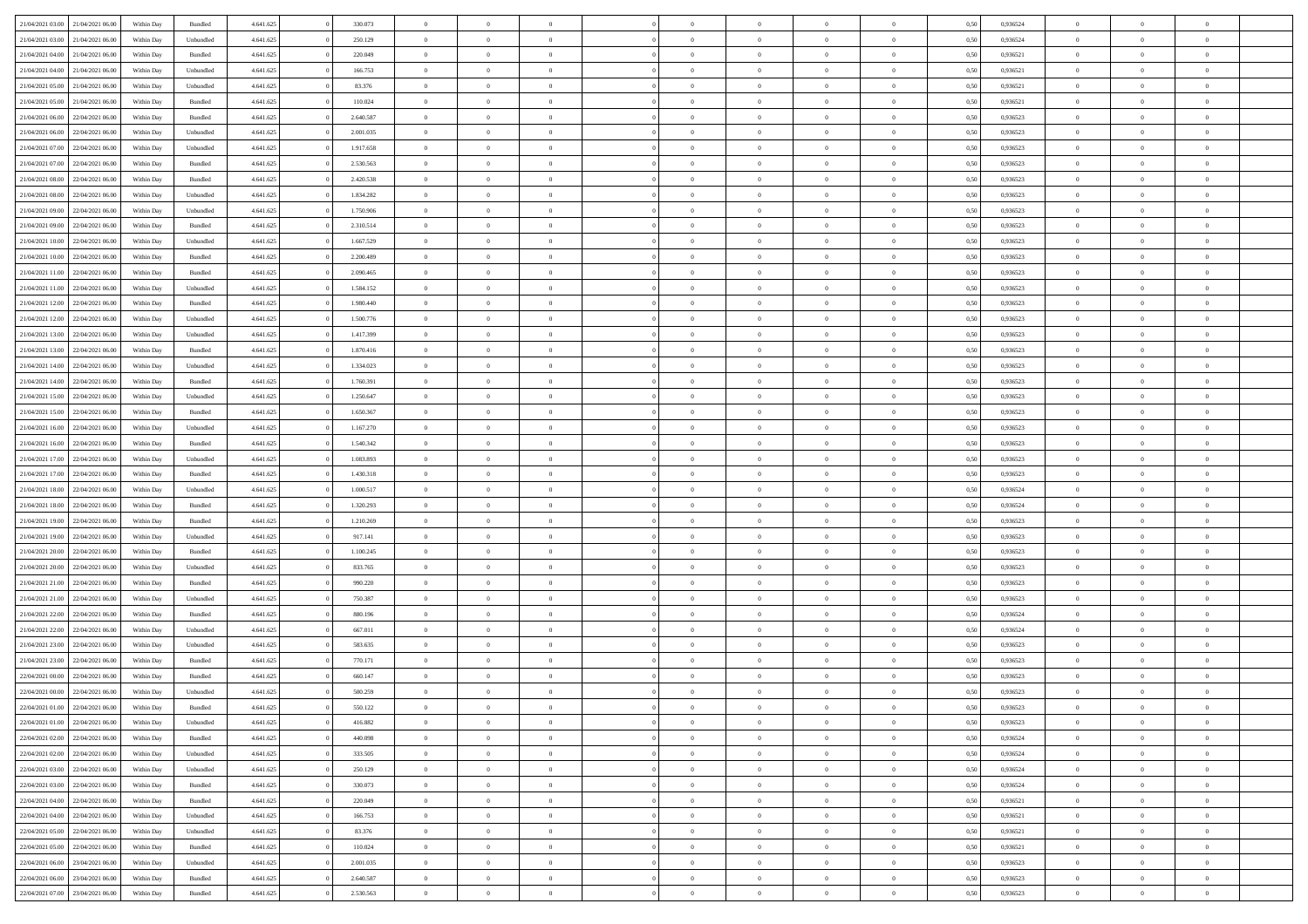| 22/04/2021 07:00 23/04/2021 06:00 |                  | Within Day | Unbundled                   | 4.641.625 | 1.917.658 | $\overline{0}$ | $\theta$       |                | $\overline{0}$ | $\bf{0}$       | $\overline{0}$ | $\theta$       | 0,50 | 0,936523 | $\theta$       | $\theta$       | $\theta$       |  |
|-----------------------------------|------------------|------------|-----------------------------|-----------|-----------|----------------|----------------|----------------|----------------|----------------|----------------|----------------|------|----------|----------------|----------------|----------------|--|
|                                   |                  |            |                             |           |           | $\overline{0}$ |                | $\overline{0}$ |                |                |                |                |      |          |                |                | $\overline{0}$ |  |
| 22/04/2021 08:00                  | 23/04/2021 06.00 | Within Day | Unbundled                   | 4.641.625 | 1.834.282 |                | $\overline{0}$ |                | $\overline{0}$ | $\bf{0}$       | $\bf{0}$       | $\bf{0}$       | 0,50 | 0,936523 | $\,$ 0 $\,$    | $\overline{0}$ |                |  |
| 22/04/2021 08:00                  | 23/04/2021 06:00 | Within Day | Bundled                     | 4.641.625 | 2.420.538 | $\overline{0}$ | $\overline{0}$ | $\overline{0}$ | $\overline{0}$ | $\bf{0}$       | $\overline{0}$ | $\mathbf{0}$   | 0.50 | 0.936523 | $\overline{0}$ | $\overline{0}$ | $\bf{0}$       |  |
| 22/04/2021 09:00                  | 23/04/2021 06:00 | Within Day | Bundled                     | 4.641.625 | 2.310.514 | $\overline{0}$ | $\overline{0}$ | $\overline{0}$ | $\overline{0}$ | $\,0\,$        | $\overline{0}$ | $\overline{0}$ | 0,50 | 0,936523 | $\,$ 0 $\,$    | $\overline{0}$ | $\overline{0}$ |  |
| 22/04/2021 09:00                  | 23/04/2021 06.00 | Within Day | Unbundled                   | 4.641.625 | 1.750.906 | $\overline{0}$ | $\theta$       | $\overline{0}$ | $\overline{0}$ | $\,$ 0         | $\overline{0}$ | $\bf{0}$       | 0,50 | 0,936523 | $\,$ 0 $\,$    | $\overline{0}$ | $\overline{0}$ |  |
| 22/04/2021 10:00                  | 23/04/2021 06:00 | Within Day | Unbundled                   | 4.641.625 | 1.667.529 | $\overline{0}$ | $\overline{0}$ | $\overline{0}$ | $\overline{0}$ | $\bf{0}$       | $\overline{0}$ | $\bf{0}$       | 0.50 | 0.936523 | $\,0\,$        | $\overline{0}$ | $\overline{0}$ |  |
| 22/04/2021 10:00                  | 23/04/2021 06:00 | Within Day | Bundled                     | 4.641.625 | 2.200.489 | $\overline{0}$ | $\overline{0}$ | $\overline{0}$ | $\overline{0}$ | $\bf{0}$       | $\overline{0}$ | $\bf{0}$       | 0,50 | 0,936523 | $\,$ 0 $\,$    | $\theta$       | $\overline{0}$ |  |
| 22/04/2021 11:00                  | 23/04/2021 06.00 | Within Day | Unbundled                   | 4.641.625 | 1.584.152 | $\overline{0}$ | $\overline{0}$ | $\overline{0}$ | $\overline{0}$ | $\,$ 0         | $\bf{0}$       | $\bf{0}$       | 0,50 | 0,936523 | $\,$ 0 $\,$    | $\overline{0}$ | $\overline{0}$ |  |
|                                   |                  |            |                             |           |           |                |                |                |                |                |                |                |      |          |                |                |                |  |
| 22/04/2021 11:00                  | 23/04/2021 06:00 | Within Day | Bundled                     | 4.641.625 | 2.090.465 | $\overline{0}$ | $\overline{0}$ | $\overline{0}$ | $\overline{0}$ | $\bf{0}$       | $\overline{0}$ | $\bf{0}$       | 0.50 | 0.936523 | $\bf{0}$       | $\overline{0}$ | $\bf{0}$       |  |
| 22/04/2021 12:00                  | 23/04/2021 06:00 | Within Day | Bundled                     | 4.641.625 | 1.980.440 | $\overline{0}$ | $\overline{0}$ | $\overline{0}$ | $\overline{0}$ | $\bf{0}$       | $\overline{0}$ | $\bf{0}$       | 0,50 | 0,936523 | $\,$ 0 $\,$    | $\overline{0}$ | $\overline{0}$ |  |
| 22/04/2021 12:00                  | 23/04/2021 06.00 | Within Day | Unbundled                   | 4.641.625 | 1.500.776 | $\overline{0}$ | $\overline{0}$ | $\overline{0}$ | $\overline{0}$ | $\,$ 0         | $\bf{0}$       | $\bf{0}$       | 0,50 | 0,936523 | $\,$ 0 $\,$    | $\overline{0}$ | $\overline{0}$ |  |
| 22/04/2021 13:00                  | 23/04/2021 06:00 | Within Day | Unbundled                   | 4.641.625 | 1.417.399 | $\overline{0}$ | $\overline{0}$ | $\overline{0}$ | $\overline{0}$ | $\bf{0}$       | $\overline{0}$ | $\mathbf{0}$   | 0.50 | 0.936523 | $\overline{0}$ | $\,$ 0 $\,$    | $\bf{0}$       |  |
| 22/04/2021 13:00                  | 23/04/2021 06:00 | Within Day | Bundled                     | 4.641.625 | 1.870.416 | $\overline{0}$ | $\overline{0}$ | $\overline{0}$ | $\overline{0}$ | $\bf{0}$       | $\overline{0}$ | $\overline{0}$ | 0,50 | 0,936523 | $\,$ 0 $\,$    | $\overline{0}$ | $\overline{0}$ |  |
| 22/04/2021 14:00                  | 23/04/2021 06.00 | Within Day | Unbundled                   | 4.641.625 | 1.334.023 | $\overline{0}$ | $\theta$       | $\overline{0}$ | $\overline{0}$ | $\,$ 0         | $\overline{0}$ | $\bf{0}$       | 0,50 | 0,936523 | $\,$ 0 $\,$    | $\overline{0}$ | $\overline{0}$ |  |
| 22/04/2021 14:00                  | 23/04/2021 06:00 | Within Day | Bundled                     | 4.641.625 | 1.760.391 | $\overline{0}$ | $\overline{0}$ | $\overline{0}$ | $\overline{0}$ | $\bf{0}$       | $\overline{0}$ | $\bf{0}$       | 0.50 | 0.936523 | $\,0\,$        | $\overline{0}$ | $\overline{0}$ |  |
| 22/04/2021 15:00                  | 23/04/2021 06:00 | Within Day | Bundled                     | 4.641.625 | 1.650.367 | $\overline{0}$ | $\overline{0}$ | $\overline{0}$ | $\overline{0}$ | $\bf{0}$       | $\overline{0}$ | $\bf{0}$       | 0,50 | 0,936523 | $\,$ 0 $\,$    | $\theta$       | $\overline{0}$ |  |
|                                   |                  |            |                             |           |           |                |                |                |                |                |                |                |      |          |                |                |                |  |
| 22/04/2021 15:00                  | 23/04/2021 06.00 | Within Day | Unbundled                   | 4.641.625 | 1.250.647 | $\overline{0}$ | $\overline{0}$ | $\overline{0}$ | $\overline{0}$ | $\,$ 0         | $\bf{0}$       | $\bf{0}$       | 0,50 | 0,936523 | $\,$ 0 $\,$    | $\overline{0}$ | $\overline{0}$ |  |
| 22/04/2021 16:00                  | 23/04/2021 06:00 | Within Day | Unbundled                   | 4.641.625 | 1.167.270 | $\overline{0}$ | $\overline{0}$ | $\overline{0}$ | $\overline{0}$ | $\bf{0}$       | $\overline{0}$ | $\mathbf{0}$   | 0.50 | 0.936523 | $\bf{0}$       | $\overline{0}$ | $\bf{0}$       |  |
| 22/04/2021 16:00                  | 23/04/2021 06:00 | Within Day | Bundled                     | 4.641.625 | 1.540.342 | $\overline{0}$ | $\overline{0}$ | $\overline{0}$ | $\overline{0}$ | $\bf{0}$       | $\overline{0}$ | $\bf{0}$       | 0,50 | 0,936523 | $\,$ 0 $\,$    | $\overline{0}$ | $\overline{0}$ |  |
| 22/04/2021 17:00                  | 23/04/2021 06.00 | Within Day | Bundled                     | 4.641.625 | 1.430.318 | $\overline{0}$ | $\overline{0}$ | $\overline{0}$ | $\overline{0}$ | $\bf{0}$       | $\bf{0}$       | $\bf{0}$       | 0,50 | 0,936523 | $\,$ 0 $\,$    | $\overline{0}$ | $\overline{0}$ |  |
| 22/04/2021 17:00                  | 23/04/2021 06:00 | Within Day | Unbundled                   | 4.641.625 | 1.083.893 | $\overline{0}$ | $\overline{0}$ | $\overline{0}$ | $\overline{0}$ | $\bf{0}$       | $\overline{0}$ | $\mathbf{0}$   | 0.50 | 0.936523 | $\,$ 0 $\,$    | $\,$ 0 $\,$    | $\overline{0}$ |  |
| 22/04/2021 18:00                  | 23/04/2021 06:00 | Within Day | Unbundled                   | 4.641.625 | 1.000.517 | $\overline{0}$ | $\overline{0}$ | $\overline{0}$ | $\overline{0}$ | $\bf{0}$       | $\overline{0}$ | $\overline{0}$ | 0,50 | 0,936524 | $\,$ 0 $\,$    | $\overline{0}$ | $\overline{0}$ |  |
| 22/04/2021 18:00                  | 23/04/2021 06.00 | Within Day | Bundled                     | 4.641.625 | 1.320.293 | $\overline{0}$ | $\overline{0}$ | $\overline{0}$ | $\overline{0}$ | $\,$ 0         | $\overline{0}$ | $\bf{0}$       | 0,50 | 0,936524 | $\,$ 0 $\,$    | $\overline{0}$ | $\overline{0}$ |  |
|                                   | 23/04/2021 06:00 |            |                             |           | 917.141   |                | $\overline{0}$ |                |                |                | $\overline{0}$ |                | 0.50 | 0.936523 |                | $\overline{0}$ | $\overline{0}$ |  |
| 22/04/2021 19:00                  |                  | Within Day | Unbundled                   | 4.641.625 |           | $\overline{0}$ |                | $\overline{0}$ | $\overline{0}$ | $\bf{0}$       |                | $\bf{0}$       |      |          | $\,0\,$        |                |                |  |
| 22/04/2021 19:00                  | 23/04/2021 06:00 | Within Day | Bundled                     | 4.641.625 | 1.210.269 | $\overline{0}$ | $\overline{0}$ | $\overline{0}$ | $\overline{0}$ | $\bf{0}$       | $\overline{0}$ | $\bf{0}$       | 0,50 | 0,936523 | $\,$ 0 $\,$    | $\theta$       | $\overline{0}$ |  |
| 22/04/2021 20:00                  | 23/04/2021 06.00 | Within Day | Bundled                     | 4.641.625 | 1.100.245 | $\overline{0}$ | $\overline{0}$ | $\overline{0}$ | $\overline{0}$ | $\,$ 0         | $\bf{0}$       | $\bf{0}$       | 0,50 | 0,936523 | $\,$ 0 $\,$    | $\overline{0}$ | $\overline{0}$ |  |
| 22/04/2021 20:00                  | 23/04/2021 06:00 | Within Day | Unbundled                   | 4.641.625 | 833,765   | $\overline{0}$ | $\overline{0}$ | $\overline{0}$ | $\overline{0}$ | $\bf{0}$       | $\overline{0}$ | $\mathbf{0}$   | 0.50 | 0.936523 | $\bf{0}$       | $\overline{0}$ | $\bf{0}$       |  |
| 22/04/2021 21:00                  | 23/04/2021 06:00 | Within Day | Bundled                     | 4.641.625 | 990.220   | $\overline{0}$ | $\overline{0}$ | $\overline{0}$ | $\overline{0}$ | $\bf{0}$       | $\overline{0}$ | $\bf{0}$       | 0,50 | 0,936523 | $\,$ 0 $\,$    | $\overline{0}$ | $\overline{0}$ |  |
| 22/04/2021 21:00                  | 23/04/2021 06.00 | Within Day | Unbundled                   | 4.641.625 | 750.387   | $\overline{0}$ | $\overline{0}$ | $\overline{0}$ | $\overline{0}$ | $\bf{0}$       | $\bf{0}$       | $\bf{0}$       | 0,50 | 0,936523 | $\,$ 0 $\,$    | $\overline{0}$ | $\overline{0}$ |  |
| 22/04/2021 22:00                  | 23/04/2021 06:00 | Within Day | Unbundled                   | 4.641.625 | 667.011   | $\overline{0}$ | $\overline{0}$ | $\overline{0}$ | $\overline{0}$ | $\bf{0}$       | $\overline{0}$ | $\mathbf{0}$   | 0.50 | 0.936524 | $\overline{0}$ | $\,$ 0 $\,$    | $\bf{0}$       |  |
| 22/04/2021 22:00                  | 23/04/2021 06:00 | Within Dav | Bundled                     | 4.641.625 | 880.196   | $\overline{0}$ | $\overline{0}$ | $\overline{0}$ | $\overline{0}$ | $\overline{0}$ | $\overline{0}$ | $\overline{0}$ | 0.50 | 0,936524 | $\theta$       | $\overline{0}$ | $\overline{0}$ |  |
| 22/04/2021 23:00                  | 23/04/2021 06.00 | Within Day | Unbundled                   | 4.641.625 | 583.635   | $\overline{0}$ | $\overline{0}$ | $\overline{0}$ | $\overline{0}$ | $\bf{0}$       | $\bf{0}$       | $\bf{0}$       | 0,50 | 0,936523 | $\,$ 0 $\,$    | $\overline{0}$ | $\overline{0}$ |  |
|                                   |                  |            |                             |           |           |                |                |                |                |                |                |                |      |          |                |                |                |  |
| 22/04/2021 23:00                  | 23/04/2021 06:00 | Within Day | Bundled                     | 4.641.625 | 770.171   | $\overline{0}$ | $\overline{0}$ | $\overline{0}$ | $\overline{0}$ | $\bf{0}$       | $\overline{0}$ | $\bf{0}$       | 0.50 | 0.936523 | $\,0\,$        | $\overline{0}$ | $\overline{0}$ |  |
| 23/04/2021 00:00                  | 23/04/2021 06:00 | Within Dav | Bundled                     | 4.641.625 | 660.147   | $\overline{0}$ | $\overline{0}$ | $\Omega$       | $\overline{0}$ | $\mathbf{0}$   | $\overline{0}$ | $\overline{0}$ | 0,50 | 0.936523 | $\theta$       | $\overline{0}$ | $\overline{0}$ |  |
| 23/04/2021 00:00                  | 23/04/2021 06.00 | Within Day | Unbundled                   | 4.641.625 | 500.259   | $\overline{0}$ | $\overline{0}$ | $\overline{0}$ | $\overline{0}$ | $\,$ 0         | $\bf{0}$       | $\bf{0}$       | 0,50 | 0,936523 | $\,$ 0 $\,$    | $\overline{0}$ | $\overline{0}$ |  |
| 23/04/2021 01:00                  | 23/04/2021 06:00 | Within Day | Unbundled                   | 4.641.625 | 416.882   | $\overline{0}$ | $\overline{0}$ | $\overline{0}$ | $\overline{0}$ | $\bf{0}$       | $\overline{0}$ | $\mathbf{0}$   | 0.50 | 0.936523 | $\bf{0}$       | $\overline{0}$ | $\bf{0}$       |  |
| 23/04/2021 01:00                  | 23/04/2021 06:00 | Within Dav | Bundled                     | 4.641.625 | 550.122   | $\overline{0}$ | $\overline{0}$ | $\overline{0}$ | $\overline{0}$ | $\overline{0}$ | $\overline{0}$ | $\overline{0}$ | 0,50 | 0.936523 | $\theta$       | $\overline{0}$ | $\overline{0}$ |  |
| 23/04/2021 02:00                  | 23/04/2021 06.00 | Within Day | Unbundled                   | 4.641.625 | 333.505   | $\overline{0}$ | $\overline{0}$ | $\overline{0}$ | $\bf{0}$       | $\bf{0}$       | $\bf{0}$       | $\bf{0}$       | 0,50 | 0,936524 | $\,$ 0 $\,$    | $\overline{0}$ | $\overline{0}$ |  |
| 23/04/2021 02:00                  | 23/04/2021 06:00 | Within Day | Bundled                     | 4.641.625 | 440.098   | $\overline{0}$ | $\overline{0}$ | $\overline{0}$ | $\overline{0}$ | $\bf{0}$       | $\overline{0}$ | $\mathbf{0}$   | 0.50 | 0.936524 | $\overline{0}$ | $\,$ 0 $\,$    | $\overline{0}$ |  |
| 23/04/2021 03:00                  | 23/04/2021 06:00 | Within Dav | Unbundled                   | 4.641.625 | 250.129   | $\overline{0}$ | $\overline{0}$ | $\theta$       | $\overline{0}$ | $\overline{0}$ | $\overline{0}$ | $\overline{0}$ | 0.50 | 0,936524 | $\theta$       | $\overline{0}$ | $\overline{0}$ |  |
|                                   | 23/04/2021 06.00 | Within Day | Bundled                     | 4.641.625 | 330.073   | $\overline{0}$ | $\overline{0}$ | $\overline{0}$ | $\overline{0}$ | $\bf{0}$       | $\overline{0}$ | $\bf{0}$       | 0,50 | 0,936524 | $\,$ 0 $\,$    | $\overline{0}$ | $\overline{0}$ |  |
| 23/04/2021 03:00                  |                  |            |                             |           |           |                |                |                |                |                |                |                |      |          |                |                |                |  |
| 23/04/2021 04:00                  | 23/04/2021 06:00 | Within Day | Unbundled                   | 4.641.625 | 166,753   | $\overline{0}$ | $\overline{0}$ | $\overline{0}$ | $\overline{0}$ | $\bf{0}$       | $\Omega$       | $\bf{0}$       | 0.50 | 0.936521 | $\,0\,$        | $\theta$       | $\overline{0}$ |  |
| 23/04/2021 04:00                  | 23/04/2021 06:00 | Within Dav | Bundled                     | 4.641.625 | 220.049   | $\overline{0}$ | $\theta$       | $\Omega$       | $\overline{0}$ | $\bf{0}$       | $\overline{0}$ | $\overline{0}$ | 0.50 | 0,936521 | $\theta$       | $\overline{0}$ | $\overline{0}$ |  |
| 23/04/2021 05:00                  | 23/04/2021 06:00 | Within Day | Bundled                     | 4.641.625 | 110.024   | $\bf{0}$       | $\overline{0}$ | $\overline{0}$ | $\bf{0}$       | $\,$ 0         | $\bf{0}$       | $\bf{0}$       | 0,50 | 0,936521 | $\,$ 0 $\,$    | $\overline{0}$ | $\overline{0}$ |  |
| 23/04/2021 05:00 23/04/2021 06:00 |                  | Within Day | $\ensuremath{\mathsf{Unb}}$ | 4.641.625 | 83.376    | $\bf{0}$       | $\theta$       |                | $^{\circ}$     | $\Omega$       |                |                | 0,50 | 0.936521 | $\bf{0}$       | $\theta$       |                |  |
| 23/04/2021 06:00 24/04/2021 06:00 |                  | Within Day | Unbundled                   | 4.641.625 | 2.001.035 | $\overline{0}$ | $\overline{0}$ | $\overline{0}$ | $\overline{0}$ | $\overline{0}$ | $\overline{0}$ | $\mathbf{0}$   | 0,50 | 0.936523 | $\theta$       | $\overline{0}$ | $\overline{0}$ |  |
| 23/04/2021 06:00                  | 24/04/2021 06.00 | Within Day | Bundled                     | 4.641.625 | 2.640.587 | $\overline{0}$ | $\overline{0}$ | $\overline{0}$ | $\bf{0}$       | $\overline{0}$ | $\overline{0}$ | $\mathbf{0}$   | 0,50 | 0,936523 | $\bf{0}$       | $\overline{0}$ | $\bf{0}$       |  |
| 23/04/2021 07:00                  | 24/04/2021 06:00 | Within Day | Unbundled                   | 4.641.625 | 1.917.658 | $\overline{0}$ | $\overline{0}$ | $\overline{0}$ | $\overline{0}$ | $\bf{0}$       | $\overline{0}$ | $\mathbf{0}$   | 0.50 | 0.936523 | $\overline{0}$ | $\bf{0}$       | $\bf{0}$       |  |
| 23/04/2021 07:00                  | 24/04/2021 06:00 | Within Day | Bundled                     | 4.641.625 | 2.530.563 | $\overline{0}$ | $\overline{0}$ | $\overline{0}$ | $\overline{0}$ | $\mathbf{0}$   | $\overline{0}$ | $\mathbf{0}$   | 0,50 | 0.936523 | $\overline{0}$ | $\theta$       | $\overline{0}$ |  |
|                                   |                  |            |                             |           |           |                |                |                |                |                |                |                |      |          |                |                |                |  |
| 23/04/2021 08:00                  | 24/04/2021 06.00 | Within Day | Unbundled                   | 4.641.625 | 1.834.282 | $\overline{0}$ | $\overline{0}$ | $\overline{0}$ | $\overline{0}$ | $\bf{0}$       | $\bf{0}$       | $\bf{0}$       | 0,50 | 0,936523 | $\,0\,$        | $\overline{0}$ | $\overline{0}$ |  |
| 23/04/2021 08:00                  | 24/04/2021 06:00 | Within Day | Bundled                     | 4.641.625 | 2.420.538 | $\overline{0}$ | $\overline{0}$ | $\overline{0}$ | $\overline{0}$ | $\bf{0}$       | $\overline{0}$ | $\mathbf{0}$   | 0.50 | 0.936523 | $\,$ 0 $\,$    | $\theta$       | $\,$ 0         |  |
| 23/04/2021 09:00                  | 24/04/2021 06:00 | Within Day | Unbundled                   | 4.641.625 | 1.750.906 | $\overline{0}$ | $\overline{0}$ | $\overline{0}$ | $\overline{0}$ | $\overline{0}$ | $\overline{0}$ | $\overline{0}$ | 0,50 | 0.936523 | $\overline{0}$ | $\theta$       | $\overline{0}$ |  |
| 23/04/2021 09:00                  | 24/04/2021 06.00 | Within Day | Bundled                     | 4.641.625 | 2.310.514 | $\overline{0}$ | $\,$ 0         | $\overline{0}$ | $\bf{0}$       | $\,$ 0 $\,$    | $\bf{0}$       | $\bf{0}$       | 0,50 | 0,936523 | $\,$ 0 $\,$    | $\overline{0}$ | $\overline{0}$ |  |
| 23/04/2021 10:00                  | 24/04/2021 06:00 | Within Day | Unbundled                   | 4.641.625 | 1.667.529 | $\overline{0}$ | $\overline{0}$ | $\overline{0}$ | $\overline{0}$ | $\bf{0}$       | $\overline{0}$ | $\mathbf{0}$   | 0.50 | 0.936523 | $\mathbf{0}$   | $\,$ 0 $\,$    | $\overline{0}$ |  |
| 23/04/2021 10:00                  | 24/04/2021 06:00 | Within Dav | Bundled                     | 4.641.625 | 2.200.489 | $\overline{0}$ | $\overline{0}$ | $\overline{0}$ | $\overline{0}$ | $\overline{0}$ | $\overline{0}$ | $\overline{0}$ | 0,50 | 0.936523 | $\overline{0}$ | $\overline{0}$ | $\overline{0}$ |  |
| 23/04/2021 11:00                  | 24/04/2021 06.00 | Within Day | Unbundled                   | 4.641.625 | 1.584.152 | $\overline{0}$ | $\overline{0}$ | $\overline{0}$ | $\bf{0}$       | $\bf{0}$       | $\bf{0}$       | $\bf{0}$       | 0,50 | 0,936523 | $\bf{0}$       | $\overline{0}$ | $\bf{0}$       |  |
| 23/04/2021 11:00 24/04/2021 06:00 |                  |            | Bundled                     | 4.641.625 | 2.090.465 | $\,$ 0 $\,$    | $\,$ 0 $\,$    | $\overline{0}$ | $\overline{0}$ | $\,$ 0 $\,$    | $\overline{0}$ | $\,$ 0 $\,$    | 0,50 | 0,936523 | $\overline{0}$ | $\,$ 0 $\,$    | $\,$ 0 $\,$    |  |
|                                   |                  | Within Day |                             |           |           |                |                |                |                |                |                |                |      |          |                |                |                |  |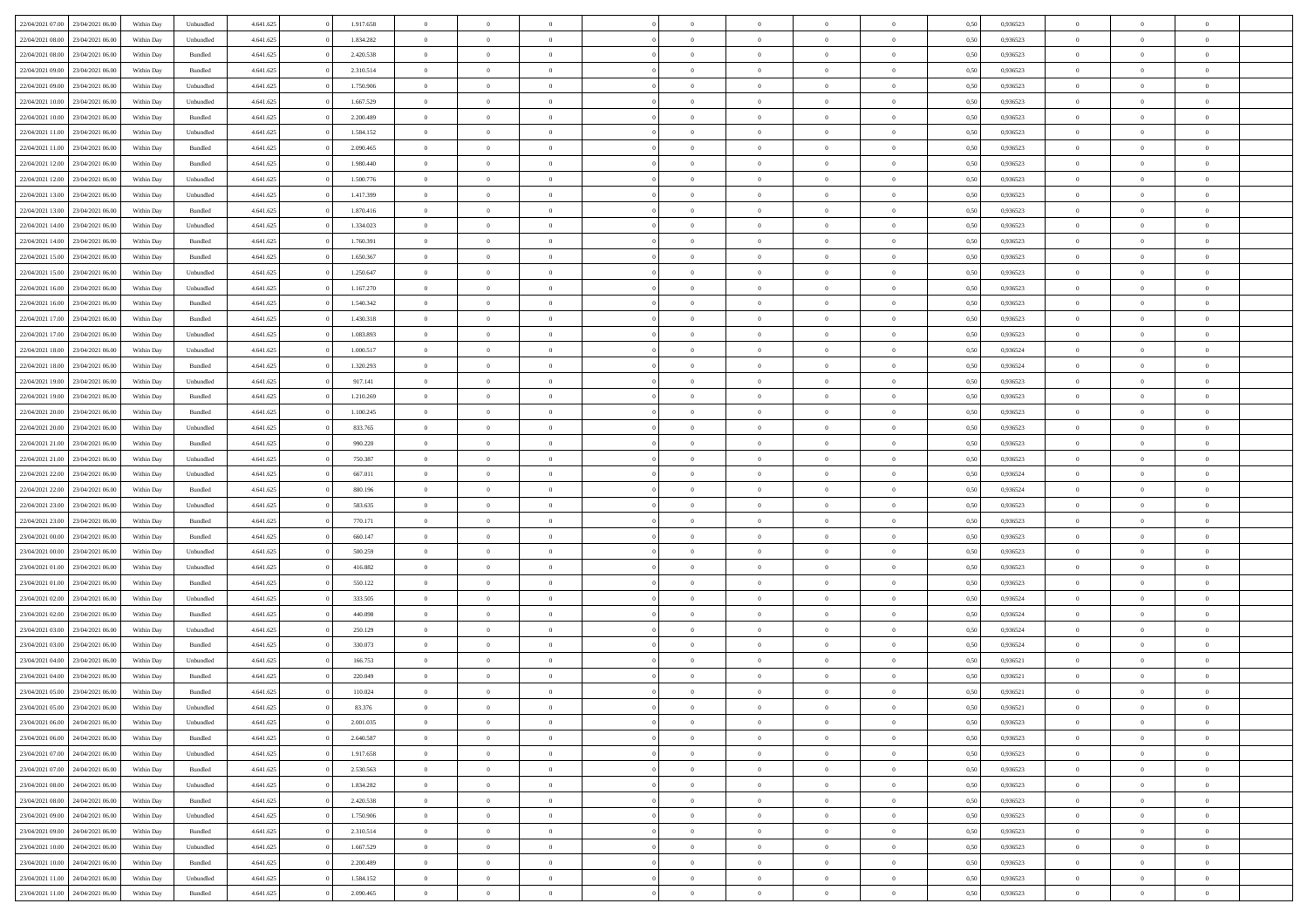| 23/04/2021 12:00                  | 24/04/2021 06:00 | Within Day | Bundled   | 4.641.625 | 1.980.440 | $\overline{0}$ | $\Omega$       |                | $\Omega$       | $\Omega$       | $\theta$       | $\theta$       | 0.50 | 0,936523 | $\theta$       | $\theta$       | $\overline{0}$ |  |
|-----------------------------------|------------------|------------|-----------|-----------|-----------|----------------|----------------|----------------|----------------|----------------|----------------|----------------|------|----------|----------------|----------------|----------------|--|
|                                   |                  |            |           |           |           |                |                |                |                |                |                |                |      |          |                |                |                |  |
| 23/04/2021 12:00                  | 24/04/2021 06.00 | Within Day | Unbundled | 4.641.625 | 1.500.776 | $\overline{0}$ | $\theta$       | $\overline{0}$ | $\overline{0}$ | $\bf{0}$       | $\overline{0}$ | $\bf{0}$       | 0,50 | 0,936523 | $\theta$       | $\overline{0}$ | $\overline{0}$ |  |
| 23/04/2021 13:00                  | 24/04/2021 06.00 | Within Day | Unbundled | 4.641.625 | 1.417.399 | $\overline{0}$ | $\bf{0}$       | $\overline{0}$ | $\overline{0}$ | $\bf{0}$       | $\overline{0}$ | $\mathbf{0}$   | 0,50 | 0,936523 | $\overline{0}$ | $\overline{0}$ | $\bf{0}$       |  |
| 23/04/2021 13:00                  | 24/04/2021 06:00 | Within Dav | Bundled   | 4.641.625 | 1.870.416 | $\overline{0}$ | $\overline{0}$ | $\overline{0}$ | $\overline{0}$ | $\bf{0}$       | $\overline{0}$ | $\overline{0}$ | 0.50 | 0.936523 | $\theta$       | $\theta$       | $\overline{0}$ |  |
|                                   |                  |            |           |           |           |                |                |                |                |                |                |                |      |          |                |                |                |  |
| 23/04/2021 14:00                  | 24/04/2021 06.00 | Within Day | Unbundled | 4.641.625 | 1.334.023 | $\overline{0}$ | $\theta$       | $\overline{0}$ | $\overline{0}$ | $\bf{0}$       | $\overline{0}$ | $\bf{0}$       | 0,50 | 0,936523 | $\theta$       | $\overline{0}$ | $\overline{0}$ |  |
| 23/04/2021 14:00                  | 24/04/2021 06.00 | Within Day | Bundled   | 4.641.625 | 1.760.391 | $\overline{0}$ | $\overline{0}$ | $\overline{0}$ | $\overline{0}$ | $\overline{0}$ | $\overline{0}$ | $\mathbf{0}$   | 0,50 | 0,936523 | $\overline{0}$ | $\overline{0}$ | $\bf{0}$       |  |
| 23/04/2021 15:00                  | 24/04/2021 06.00 | Within Dav | Unbundled | 4.641.625 | 1.250.647 | $\overline{0}$ | $\overline{0}$ | $\overline{0}$ | $\overline{0}$ | $\overline{0}$ | $\overline{0}$ | $\overline{0}$ | 0.50 | 0.936523 | $\theta$       | $\overline{0}$ | $\overline{0}$ |  |
| 23/04/2021 15:00                  | 24/04/2021 06.00 | Within Day | Bundled   | 4.641.625 | 1.650.367 | $\overline{0}$ | $\theta$       | $\overline{0}$ | $\overline{0}$ | $\bf{0}$       | $\overline{0}$ | $\bf{0}$       | 0,50 | 0,936523 | $\theta$       | $\theta$       | $\overline{0}$ |  |
|                                   | 24/04/2021 06.00 | Within Day | Unbundled | 4.641.625 | 1.167.270 | $\overline{0}$ | $\overline{0}$ | $\overline{0}$ | $\bf{0}$       | $\bf{0}$       | $\bf{0}$       | $\bf{0}$       | 0,50 | 0,936523 | $\,0\,$        | $\overline{0}$ | $\overline{0}$ |  |
| 23/04/2021 16:00                  |                  |            |           |           |           |                |                |                |                |                |                |                |      |          |                |                |                |  |
| 23/04/2021 16:00                  | 24/04/2021 06.00 | Within Dav | Bundled   | 4.641.625 | 1.540.342 | $\overline{0}$ | $\overline{0}$ | $\overline{0}$ | $\overline{0}$ | $\overline{0}$ | $\overline{0}$ | $\overline{0}$ | 0.50 | 0.936523 | $\theta$       | $\overline{0}$ | $\overline{0}$ |  |
| 23/04/2021 17:00                  | 24/04/2021 06.00 | Within Day | Bundled   | 4.641.625 | 1.430.318 | $\overline{0}$ | $\theta$       | $\overline{0}$ | $\overline{0}$ | $\bf{0}$       | $\overline{0}$ | $\bf{0}$       | 0,50 | 0,936523 | $\,$ 0 $\,$    | $\overline{0}$ | $\overline{0}$ |  |
| 23/04/2021 17:00                  | 24/04/2021 06.00 | Within Day | Unbundled | 4.641.625 | 1.083.893 | $\overline{0}$ | $\bf{0}$       | $\overline{0}$ | $\bf{0}$       | $\bf{0}$       | $\bf{0}$       | $\mathbf{0}$   | 0,50 | 0,936523 | $\bf{0}$       | $\overline{0}$ | $\bf{0}$       |  |
| 23/04/2021 18:00                  | 24/04/2021 06:00 | Within Day | Bundled   | 4.641.625 | 1.320.293 | $\overline{0}$ | $\overline{0}$ | $\overline{0}$ | $\overline{0}$ | $\bf{0}$       | $\overline{0}$ | $\overline{0}$ | 0.50 | 0.936524 | $\theta$       | $\theta$       | $\overline{0}$ |  |
| 23/04/2021 18:00                  | 24/04/2021 06.00 | Within Day | Unbundled | 4.641.625 | 1.000.517 | $\overline{0}$ | $\theta$       | $\overline{0}$ | $\overline{0}$ | $\bf{0}$       | $\overline{0}$ | $\bf{0}$       | 0,50 | 0,936524 | $\theta$       | $\overline{0}$ | $\overline{0}$ |  |
|                                   |                  |            |           |           |           |                |                |                |                |                |                |                |      |          |                |                |                |  |
| 23/04/2021 19:00                  | 24/04/2021 06.00 | Within Day | Bundled   | 4.641.625 | 1.210.269 | $\overline{0}$ | $\overline{0}$ | $\overline{0}$ | $\bf{0}$       | $\overline{0}$ | $\overline{0}$ | $\mathbf{0}$   | 0,50 | 0,936523 | $\bf{0}$       | $\overline{0}$ | $\bf{0}$       |  |
| 23/04/2021 19:00                  | 24/04/2021 06.00 | Within Dav | Unbundled | 4.641.625 | 917.141   | $\overline{0}$ | $\overline{0}$ | $\overline{0}$ | $\overline{0}$ | $\overline{0}$ | $\overline{0}$ | $\overline{0}$ | 0.50 | 0.936523 | $\theta$       | $\overline{0}$ | $\overline{0}$ |  |
| 23/04/2021 20:00                  | 24/04/2021 06.00 | Within Day | Unbundled | 4.641.625 | 833.765   | $\overline{0}$ | $\theta$       | $\overline{0}$ | $\overline{0}$ | $\bf{0}$       | $\overline{0}$ | $\bf{0}$       | 0,50 | 0,936523 | $\theta$       | $\theta$       | $\overline{0}$ |  |
| 23/04/2021 20:00                  | 24/04/2021 06.00 | Within Day | Bundled   | 4.641.625 | 1.100.245 | $\overline{0}$ | $\overline{0}$ | $\overline{0}$ | $\bf{0}$       | $\bf{0}$       | $\bf{0}$       | $\mathbf{0}$   | 0,50 | 0,936523 | $\,0\,$        | $\overline{0}$ | $\bf{0}$       |  |
| 23/04/2021 21:00                  | 24/04/2021 06.00 | Within Dav | Unbundled | 4.641.625 | 750.387   | $\overline{0}$ | $\overline{0}$ | $\overline{0}$ | $\overline{0}$ | $\overline{0}$ | $\overline{0}$ | $\overline{0}$ | 0.50 | 0.936523 | $\theta$       | $\overline{0}$ | $\overline{0}$ |  |
|                                   |                  |            |           |           |           |                |                |                |                |                |                |                |      |          |                |                |                |  |
| 23/04/2021 21:00                  | 24/04/2021 06.00 | Within Day | Bundled   | 4.641.625 | 990.220   | $\overline{0}$ | $\theta$       | $\overline{0}$ | $\overline{0}$ | $\bf{0}$       | $\overline{0}$ | $\bf{0}$       | 0,50 | 0,936523 | $\,$ 0 $\,$    | $\overline{0}$ | $\overline{0}$ |  |
| 23/04/2021 22:00                  | 24/04/2021 06.00 | Within Day | Bundled   | 4.641.625 | 880.196   | $\overline{0}$ | $\overline{0}$ | $\overline{0}$ | $\bf{0}$       | $\bf{0}$       | $\bf{0}$       | $\mathbf{0}$   | 0,50 | 0,936524 | $\bf{0}$       | $\overline{0}$ | $\bf{0}$       |  |
| 23/04/2021 22:00                  | 24/04/2021 06:00 | Within Day | Unbundled | 4.641.625 | 667.011   | $\overline{0}$ | $\overline{0}$ | $\overline{0}$ | $\overline{0}$ | $\bf{0}$       | $\overline{0}$ | $\overline{0}$ | 0.50 | 0.936524 | $\theta$       | $\overline{0}$ | $\overline{0}$ |  |
| 23/04/2021 23:00                  | 24/04/2021 06.00 | Within Day | Bundled   | 4.641.625 | 770.171   | $\overline{0}$ | $\theta$       | $\overline{0}$ | $\overline{0}$ | $\bf{0}$       | $\overline{0}$ | $\bf{0}$       | 0,50 | 0,936523 | $\,$ 0 $\,$    | $\overline{0}$ | $\overline{0}$ |  |
| 23/04/2021 23:00                  | 24/04/2021 06.00 | Within Day | Unbundled | 4.641.625 | 583.635   | $\overline{0}$ | $\overline{0}$ | $\overline{0}$ | $\bf{0}$       | $\overline{0}$ | $\overline{0}$ | $\mathbf{0}$   | 0,50 | 0,936523 | $\bf{0}$       | $\overline{0}$ | $\bf{0}$       |  |
|                                   |                  |            |           |           |           |                |                |                |                |                |                |                |      |          |                |                |                |  |
| 24/04/2021 00:00                  | 24/04/2021 06.00 | Within Dav | Unbundled | 4.641.625 | 500.259   | $\overline{0}$ | $\overline{0}$ | $\overline{0}$ | $\overline{0}$ | $\overline{0}$ | $\overline{0}$ | $\overline{0}$ | 0.50 | 0.936523 | $\theta$       | $\overline{0}$ | $\overline{0}$ |  |
| 24/04/2021 00:00                  | 24/04/2021 06.00 | Within Day | Bundled   | 4.641.625 | 660.147   | $\overline{0}$ | $\theta$       | $\overline{0}$ | $\overline{0}$ | $\bf{0}$       | $\overline{0}$ | $\bf{0}$       | 0,50 | 0,936523 | $\theta$       | $\theta$       | $\overline{0}$ |  |
| 24/04/2021 01:00                  | 24/04/2021 06.00 | Within Day | Bundled   | 4.641.625 | 550.122   | $\overline{0}$ | $\overline{0}$ | $\overline{0}$ | $\bf{0}$       | $\bf{0}$       | $\bf{0}$       | $\bf{0}$       | 0,50 | 0,936523 | $\,0\,$        | $\overline{0}$ | $\overline{0}$ |  |
| 24/04/2021 01:00                  | 24/04/2021 06.00 | Within Day | Unbundled | 4.641.625 | 416.882   | $\overline{0}$ | $\overline{0}$ | $\overline{0}$ | $\overline{0}$ | $\overline{0}$ | $\overline{0}$ | $\overline{0}$ | 0.50 | 0.936523 | $\theta$       | $\overline{0}$ | $\overline{0}$ |  |
| 24/04/2021 02:00                  | 24/04/2021 06.00 | Within Day | Unbundled | 4.641.625 | 333.505   | $\overline{0}$ | $\theta$       | $\overline{0}$ | $\overline{0}$ | $\bf{0}$       | $\overline{0}$ | $\bf{0}$       | 0,50 | 0,936524 | $\,$ 0 $\,$    | $\overline{0}$ | $\overline{0}$ |  |
| 24/04/2021 02:00                  | 24/04/2021 06.00 | Within Day | Bundled   | 4.641.625 | 440.098   | $\overline{0}$ | $\overline{0}$ | $\overline{0}$ | $\bf{0}$       | $\bf{0}$       | $\bf{0}$       | $\bf{0}$       | 0,50 | 0,936524 | $\overline{0}$ | $\overline{0}$ | $\bf{0}$       |  |
|                                   |                  |            |           |           |           | $\overline{0}$ | $\Omega$       |                | $\Omega$       | $\Omega$       |                |                |      | 0,936524 |                |                | $\theta$       |  |
| 24/04/2021 03:00                  | 24/04/2021 06.00 | Within Day | Unbundled | 4.641.625 | 250.129   |                |                | $\overline{0}$ |                |                | $\overline{0}$ | $\overline{0}$ | 0,50 |          | $\,0\,$        | $\theta$       |                |  |
| 24/04/2021 03:00                  | 24/04/2021 06.00 | Within Day | Bundled   | 4.641.625 | 330.073   | $\overline{0}$ | $\theta$       | $\overline{0}$ | $\overline{0}$ | $\bf{0}$       | $\overline{0}$ | $\bf{0}$       | 0,50 | 0,936524 | $\theta$       | $\overline{0}$ | $\overline{0}$ |  |
| 24/04/2021 04:00                  | 24/04/2021 06.00 | Within Day | Bundled   | 4.641.625 | 220.049   | $\overline{0}$ | $\overline{0}$ | $\overline{0}$ | $\overline{0}$ | $\overline{0}$ | $\overline{0}$ | $\mathbf{0}$   | 0,50 | 0,936521 | $\overline{0}$ | $\overline{0}$ | $\bf{0}$       |  |
| 24/04/2021 04:00                  | 24/04/2021 06:00 | Within Day | Unbundled | 4.641.625 | 166.753   | $\overline{0}$ | $\Omega$       | $\Omega$       | $\Omega$       | $\bf{0}$       | $\overline{0}$ | $\overline{0}$ | 0.50 | 0.936521 | $\,0\,$        | $\theta$       | $\theta$       |  |
| 24/04/2021 05:00                  | 24/04/2021 06.00 | Within Day | Unbundled | 4.641.625 | 83.376    | $\overline{0}$ | $\theta$       | $\overline{0}$ | $\overline{0}$ | $\bf{0}$       | $\overline{0}$ | $\bf{0}$       | 0,50 | 0,936521 | $\theta$       | $\overline{0}$ | $\overline{0}$ |  |
| 24/04/2021 05:00                  | 24/04/2021 06.00 | Within Day | Bundled   | 4.641.625 | 110.024   | $\overline{0}$ | $\overline{0}$ | $\overline{0}$ | $\overline{0}$ | $\bf{0}$       | $\overline{0}$ | $\bf{0}$       | 0,50 | 0,936521 | $\bf{0}$       | $\overline{0}$ | $\bf{0}$       |  |
|                                   |                  |            |           |           |           |                |                |                |                |                |                |                |      |          |                |                |                |  |
| 24/04/2021 06:00                  | 25/04/2021 06:00 | Within Day | Unbundled | 4.641.625 | 2.001.035 | $\overline{0}$ | $\Omega$       | $\Omega$       | $\Omega$       | $\overline{0}$ | $\overline{0}$ | $\overline{0}$ | 0.50 | 0.936523 | $\,$ 0 $\,$    | $\theta$       | $\theta$       |  |
| 24/04/2021 06:00                  | 25/04/2021 06:00 | Within Day | Bundled   | 4.641.625 | 2.640.587 | $\overline{0}$ | $\theta$       | $\overline{0}$ | $\overline{0}$ | $\,$ 0         | $\overline{0}$ | $\bf{0}$       | 0,50 | 0,936523 | $\,$ 0 $\,$    | $\overline{0}$ | $\overline{0}$ |  |
| 24/04/2021 07:00                  | 25/04/2021 06:00 | Within Day | Unbundled | 4.641.625 | 1.917.658 | $\overline{0}$ | $\bf{0}$       | $\overline{0}$ | $\overline{0}$ | $\bf{0}$       | $\overline{0}$ | $\mathbf{0}$   | 0,50 | 0,936523 | $\overline{0}$ | $\overline{0}$ | $\bf{0}$       |  |
| 24/04/2021 07:00                  | 25/04/2021 06.00 | Within Day | Bundled   | 4.641.625 | 2.530.563 | $\overline{0}$ | $\Omega$       | $\overline{0}$ | $\Omega$       | $\overline{0}$ | $\overline{0}$ | $\overline{0}$ | 0,50 | 0,936523 | $\,0\,$        | $\theta$       | $\theta$       |  |
| 24/04/2021 08:00                  | 25/04/2021 06:00 | Within Day | Bundled   | 4.641.625 | 2.420.538 | $\overline{0}$ | $\overline{0}$ | $\overline{0}$ | $\overline{0}$ | $\,$ 0         | $\overline{0}$ | $\bf{0}$       | 0,50 | 0,936523 | $\,$ 0 $\,$    | $\overline{0}$ | $\overline{0}$ |  |
| 24/04/2021 08:00                  | 25/04/2021 06:00 | Within Day | Unbundled | 4.641.625 | 1.834.282 | $\overline{0}$ | $\overline{0}$ | $\overline{0}$ | $\overline{0}$ | $\bf{0}$       | $\overline{0}$ | $\mathbf{0}$   | 0,50 | 0,936523 | $\overline{0}$ | $\overline{0}$ | $\bf{0}$       |  |
| 24/04/2021 09:00                  | 25/04/2021 06:00 |            |           |           | 2.310.514 | $\overline{0}$ | $\Omega$       | $\Omega$       | $\Omega$       | $\Omega$       | $\Omega$       | $\overline{0}$ | 0.50 | 0.936523 | $\theta$       | $\theta$       | $\theta$       |  |
|                                   |                  | Within Day | Bundled   | 4.641.625 |           |                |                |                |                |                |                |                |      |          |                |                |                |  |
| 24/04/2021 09:00                  | 25/04/2021 06:00 | Within Day | Unbundled | 4.641.625 | 1.750.906 | $\overline{0}$ | $\overline{0}$ | $\overline{0}$ | $\bf{0}$       | $\,$ 0         | $\overline{0}$ | $\bf{0}$       | 0,50 | 0,936523 | $\,0\,$        | $\,$ 0 $\,$    | $\overline{0}$ |  |
| 24/04/2021 10:00                  | 25/04/2021 06:00 | Within Day | Unbundled | 4.641.625 | 1.667.529 | $\bf{0}$       | $\bf{0}$       |                |                | $\bf{0}$       |                |                | 0,50 | 0,936523 | $\bf{0}$       | $\overline{0}$ |                |  |
| 24/04/2021 10:00                  | 25/04/2021 06:00 | Within Day | Bundled   | 4.641.625 | 2.200.489 | $\overline{0}$ | $\overline{0}$ | $\overline{0}$ | $\Omega$       | $\theta$       | $\overline{0}$ | $\overline{0}$ | 0.50 | 0.936523 | $\theta$       | $\theta$       | $\Omega$       |  |
| 24/04/2021 11:00                  | 25/04/2021 06:00 | Within Day | Bundled   | 4.641.625 | 2.090.465 | $\overline{0}$ | $\,$ 0         | $\overline{0}$ | $\overline{0}$ | $\,$ 0 $\,$    | $\overline{0}$ | $\mathbf{0}$   | 0,50 | 0,936523 | $\,$ 0 $\,$    | $\,$ 0 $\,$    | $\,$ 0         |  |
| 24/04/2021 11:00                  | 25/04/2021 06:00 | Within Day | Unbundled | 4.641.625 | 1.584.152 | $\overline{0}$ | $\overline{0}$ | $\overline{0}$ | $\overline{0}$ | $\overline{0}$ | $\overline{0}$ | $\mathbf{0}$   | 0,50 | 0,936523 | $\overline{0}$ | $\bf{0}$       | $\bf{0}$       |  |
|                                   |                  |            |           |           |           | $\overline{0}$ | $\overline{0}$ |                | $\Omega$       | $\overline{0}$ | $\overline{0}$ |                |      |          |                | $\theta$       | $\overline{0}$ |  |
| 24/04/2021 12:00                  | 25/04/2021 06:00 | Within Day | Unbundled | 4.641.625 | 1.500.776 |                |                | $\overline{0}$ |                |                |                | $\bf{0}$       | 0,50 | 0,936523 | $\overline{0}$ |                |                |  |
| 24/04/2021 12:00                  | 25/04/2021 06:00 | Within Day | Bundled   | 4.641.625 | 1.980.440 | $\overline{0}$ | $\,$ 0         | $\overline{0}$ | $\overline{0}$ | $\overline{0}$ | $\overline{0}$ | $\mathbf{0}$   | 0,50 | 0,936523 | $\,$ 0 $\,$    | $\overline{0}$ | $\overline{0}$ |  |
| 24/04/2021 13:00                  | 25/04/2021 06:00 | Within Day | Bundled   | 4.641.625 | 1.870.416 | $\overline{0}$ | $\overline{0}$ | $\overline{0}$ | $\overline{0}$ | $\overline{0}$ | $\overline{0}$ | $\mathbf{0}$   | 0,50 | 0,936523 | $\overline{0}$ | $\bf{0}$       | $\bf{0}$       |  |
| 24/04/2021 13:00                  | 25/04/2021 06:00 | Within Day | Unbundled | 4.641.625 | 1.417.399 | $\overline{0}$ | $\overline{0}$ | $\overline{0}$ | $\Omega$       | $\overline{0}$ | $\overline{0}$ | $\bf{0}$       | 0.50 | 0,936523 | $\overline{0}$ | $\theta$       | $\overline{0}$ |  |
| 24/04/2021 14:00                  | 25/04/2021 06:00 | Within Day | Bundled   | 4.641.625 | 1.760.391 | $\overline{0}$ | $\,$ 0         | $\overline{0}$ | $\bf{0}$       | $\bf{0}$       | $\bf{0}$       | $\bf{0}$       | 0,50 | 0,936523 | $\,$ 0 $\,$    | $\overline{0}$ | $\overline{0}$ |  |
| 24/04/2021 14:00                  | 25/04/2021 06:00 | Within Day | Unbundled | 4.641.625 | 1.334.023 | $\overline{0}$ | $\bf{0}$       | $\overline{0}$ | $\overline{0}$ | $\overline{0}$ | $\overline{0}$ | $\mathbf{0}$   | 0,50 | 0,936523 | $\overline{0}$ | $\overline{0}$ | $\bf{0}$       |  |
|                                   |                  |            |           |           |           |                |                |                |                |                |                |                |      |          |                |                |                |  |
| 24/04/2021 15:00                  | 25/04/2021 06:00 | Within Day | Unbundled | 4.641.625 | 1.250.647 | $\overline{0}$ | $\overline{0}$ | $\overline{0}$ | $\Omega$       | $\overline{0}$ | $\overline{0}$ | $\bf{0}$       | 0.50 | 0.936523 | $\overline{0}$ | $\theta$       | $\overline{0}$ |  |
| 24/04/2021 15:00                  | 25/04/2021 06:00 | Within Day | Bundled   | 4.641.625 | 1.650.367 | $\overline{0}$ | $\bf{0}$       | $\overline{0}$ | $\overline{0}$ | $\bf{0}$       | $\bf{0}$       | $\mathbf{0}$   | 0,50 | 0,936523 | $\,$ 0 $\,$    | $\,$ 0 $\,$    | $\bf{0}$       |  |
| 24/04/2021 16:00 25/04/2021 06:00 |                  | Within Day | Bundled   | 4.641.625 | 1.540.342 | $\overline{0}$ | $\overline{0}$ | $\overline{0}$ | $\overline{0}$ | $\bf{0}$       | $\bf{0}$       | $\mathbf{0}$   | 0,50 | 0,936523 | $\overline{0}$ | $\bf{0}$       | $\bf{0}$       |  |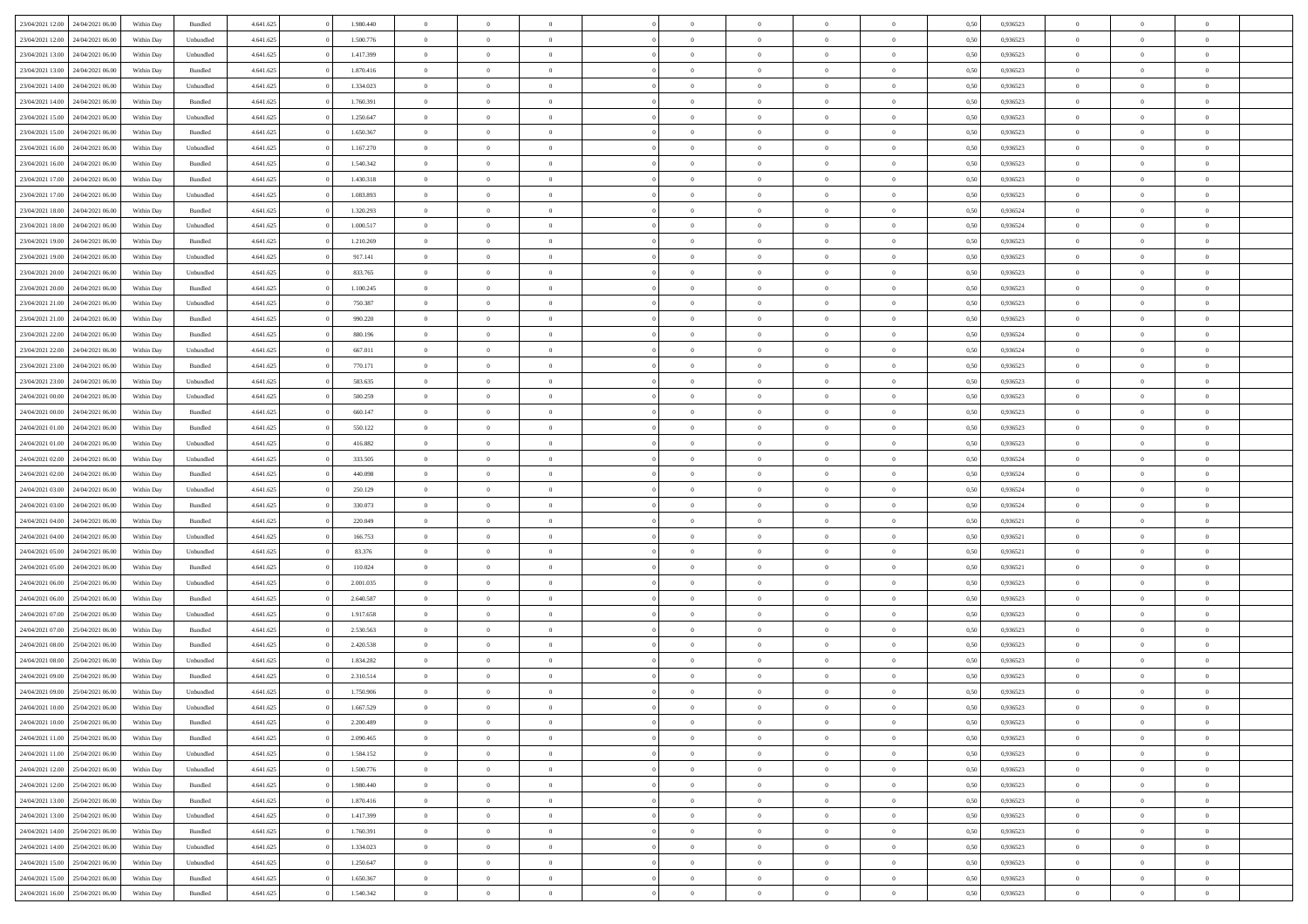|                  |                  |            |                    |           |           |                |                |                |                | $\Omega$       | $\theta$       | $\theta$       |      |          | $\theta$       | $\overline{0}$ | $\theta$       |  |
|------------------|------------------|------------|--------------------|-----------|-----------|----------------|----------------|----------------|----------------|----------------|----------------|----------------|------|----------|----------------|----------------|----------------|--|
| 24/04/2021 16:00 | 25/04/2021 06:00 | Within Day | Unbundled          | 4.641.625 | 1.167.270 | $\overline{0}$ | $\theta$       |                | $\Omega$       |                |                |                | 0,50 | 0,936523 |                |                |                |  |
| 24/04/2021 17:00 | 25/04/2021 06:00 | Within Day | Bundled            | 4.641.625 | 1.430.318 | $\overline{0}$ | $\theta$       | $\overline{0}$ | $\overline{0}$ | $\bf{0}$       | $\overline{0}$ | $\,$ 0 $\,$    | 0,50 | 0,936523 | $\theta$       | $\overline{0}$ | $\overline{0}$ |  |
| 24/04/2021 17:00 | 25/04/2021 06:00 | Within Day | Unbundled          | 4.641.625 | 1.083.893 | $\overline{0}$ | $\bf{0}$       | $\overline{0}$ | $\bf{0}$       | $\bf{0}$       | $\bf{0}$       | $\mathbf{0}$   | 0,50 | 0,936523 | $\overline{0}$ | $\overline{0}$ | $\bf{0}$       |  |
| 24/04/2021 18:00 | 25/04/2021 06:00 | Within Dav | Unbundled          | 4.641.625 | 1.000.517 | $\overline{0}$ | $\overline{0}$ | $\overline{0}$ | $\overline{0}$ | $\bf{0}$       | $\overline{0}$ | $\overline{0}$ | 0.50 | 0.936524 | $\theta$       | $\theta$       | $\overline{0}$ |  |
|                  |                  |            |                    |           |           |                |                |                |                |                |                |                |      |          |                |                |                |  |
| 24/04/2021 18:00 | 25/04/2021 06:00 | Within Day | Bundled            | 4.641.625 | 1.320.293 | $\overline{0}$ | $\theta$       | $\overline{0}$ | $\overline{0}$ | $\bf{0}$       | $\overline{0}$ | $\bf{0}$       | 0,50 | 0,936524 | $\theta$       | $\overline{0}$ | $\overline{0}$ |  |
| 24/04/2021 19:00 | 25/04/2021 06:00 | Within Day | Bundled            | 4.641.625 | 1.210.269 | $\overline{0}$ | $\overline{0}$ | $\overline{0}$ | $\bf{0}$       | $\overline{0}$ | $\overline{0}$ | $\mathbf{0}$   | 0,50 | 0,936523 | $\overline{0}$ | $\overline{0}$ | $\bf{0}$       |  |
| 24/04/2021 19:00 | 25/04/2021 06.00 | Within Dav | Unbundled          | 4.641.625 | 917.141   | $\overline{0}$ | $\overline{0}$ | $\overline{0}$ | $\overline{0}$ | $\overline{0}$ | $\overline{0}$ | $\overline{0}$ | 0.50 | 0.936523 | $\theta$       | $\overline{0}$ | $\overline{0}$ |  |
| 24/04/2021 20:00 | 25/04/2021 06:00 | Within Day | Bundled            | 4.641.625 | 1.100.245 | $\overline{0}$ | $\theta$       | $\overline{0}$ | $\overline{0}$ | $\bf{0}$       | $\overline{0}$ | $\bf{0}$       | 0,50 | 0,936523 | $\theta$       | $\theta$       | $\overline{0}$ |  |
|                  |                  |            |                    |           |           |                | $\overline{0}$ |                |                | $\bf{0}$       |                |                |      |          | $\,0\,$        | $\overline{0}$ | $\overline{0}$ |  |
| 24/04/2021 20:00 | 25/04/2021 06:00 | Within Day | Unbundled          | 4.641.625 | 833.765   | $\overline{0}$ |                | $\overline{0}$ | $\bf{0}$       |                | $\bf{0}$       | $\mathbf{0}$   | 0,50 | 0,936523 |                |                |                |  |
| 24/04/2021 21:00 | 25/04/2021 06:00 | Within Dav | Bundled            | 4.641.625 | 990.220   | $\overline{0}$ | $\overline{0}$ | $\overline{0}$ | $\overline{0}$ | $\overline{0}$ | $\overline{0}$ | $\overline{0}$ | 0.50 | 0.936523 | $\theta$       | $\overline{0}$ | $\overline{0}$ |  |
| 24/04/2021 21.00 | 25/04/2021 06:00 | Within Day | Unbundled          | 4.641.625 | 750.387   | $\overline{0}$ | $\theta$       | $\overline{0}$ | $\overline{0}$ | $\bf{0}$       | $\overline{0}$ | $\bf{0}$       | 0,50 | 0,936523 | $\,$ 0 $\,$    | $\overline{0}$ | $\overline{0}$ |  |
| 24/04/2021 22.00 | 25/04/2021 06:00 | Within Day | Bundled            | 4.641.625 | 880.196   | $\overline{0}$ | $\overline{0}$ | $\overline{0}$ | $\overline{0}$ | $\bf{0}$       | $\overline{0}$ | $\mathbf{0}$   | 0,50 | 0,936524 | $\bf{0}$       | $\overline{0}$ | $\bf{0}$       |  |
| 24/04/2021 22:00 | 25/04/2021 06:00 | Within Day | Unbundled          | 4.641.625 | 667.011   | $\overline{0}$ | $\overline{0}$ | $\overline{0}$ | $\overline{0}$ | $\bf{0}$       | $\overline{0}$ | $\overline{0}$ | 0.50 | 0.936524 | $\theta$       | $\theta$       | $\overline{0}$ |  |
|                  |                  |            |                    |           |           | $\overline{0}$ | $\theta$       | $\overline{0}$ | $\overline{0}$ | $\bf{0}$       | $\overline{0}$ |                |      |          | $\theta$       | $\overline{0}$ | $\overline{0}$ |  |
| 24/04/2021 23:00 | 25/04/2021 06:00 | Within Day | Bundled            | 4.641.625 | 770.171   |                |                |                |                |                |                | $\bf{0}$       | 0,50 | 0,936523 |                |                |                |  |
| 24/04/2021 23:00 | 25/04/2021 06:00 | Within Day | Unbundled          | 4.641.625 | 583.635   | $\overline{0}$ | $\overline{0}$ | $\overline{0}$ | $\overline{0}$ | $\overline{0}$ | $\overline{0}$ | $\mathbf{0}$   | 0,50 | 0,936523 | $\bf{0}$       | $\overline{0}$ | $\bf{0}$       |  |
| 25/04/2021 00:00 | 25/04/2021 06:00 | Within Dav | Bundled            | 4.641.625 | 660.147   | $\overline{0}$ | $\overline{0}$ | $\overline{0}$ | $\overline{0}$ | $\overline{0}$ | $\overline{0}$ | $\overline{0}$ | 0.50 | 0.936523 | $\theta$       | $\overline{0}$ | $\overline{0}$ |  |
| 25/04/2021 00:00 | 25/04/2021 06:00 | Within Day | Unbundled          | 4.641.625 | 500.259   | $\overline{0}$ | $\theta$       | $\overline{0}$ | $\overline{0}$ | $\bf{0}$       | $\overline{0}$ | $\bf{0}$       | 0,50 | 0,936523 | $\theta$       | $\theta$       | $\overline{0}$ |  |
| 25/04/2021 01:00 | 25/04/2021 06:00 | Within Day | Unbundled          | 4.641.625 | 416.882   | $\overline{0}$ | $\overline{0}$ | $\overline{0}$ | $\overline{0}$ | $\bf{0}$       | $\overline{0}$ | $\mathbf{0}$   | 0,50 | 0,936523 | $\bf{0}$       | $\overline{0}$ | $\bf{0}$       |  |
|                  |                  |            |                    |           |           |                |                |                |                |                |                |                |      |          |                |                |                |  |
| 25/04/2021 01:00 | 25/04/2021 06:00 | Within Day | Bundled            | 4.641.625 | 550.122   | $\overline{0}$ | $\overline{0}$ | $\overline{0}$ | $\overline{0}$ | $\overline{0}$ | $\overline{0}$ | $\overline{0}$ | 0.50 | 0.936523 | $\theta$       | $\overline{0}$ | $\overline{0}$ |  |
| 25/04/2021 02:00 | 25/04/2021 06:00 | Within Day | Unbundled          | 4.641.625 | 333.505   | $\overline{0}$ | $\theta$       | $\overline{0}$ | $\overline{0}$ | $\bf{0}$       | $\overline{0}$ | $\bf{0}$       | 0,50 | 0,936524 | $\,$ 0 $\,$    | $\overline{0}$ | $\overline{0}$ |  |
| 25/04/2021 02:00 | 25/04/2021 06:00 | Within Day | Bundled            | 4.641.625 | 440.098   | $\overline{0}$ | $\overline{0}$ | $\overline{0}$ | $\overline{0}$ | $\bf{0}$       | $\overline{0}$ | $\mathbf{0}$   | 0,50 | 0,936524 | $\bf{0}$       | $\overline{0}$ | $\bf{0}$       |  |
| 25/04/2021 03:00 | 25/04/2021 06:00 | Within Day | Unbundled          | 4.641.625 | 250.129   | $\overline{0}$ | $\overline{0}$ | $\overline{0}$ | $\overline{0}$ | $\overline{0}$ | $\overline{0}$ | $\overline{0}$ | 0.50 | 0.936524 | $\theta$       | $\overline{0}$ | $\overline{0}$ |  |
| 25/04/2021 03:00 | 25/04/2021 06:00 | Within Day | Bundled            | 4.641.625 | 330.073   | $\overline{0}$ | $\theta$       | $\overline{0}$ | $\overline{0}$ | $\bf{0}$       | $\overline{0}$ | $\,$ 0 $\,$    | 0,50 | 0,936524 | $\,$ 0 $\,$    | $\overline{0}$ | $\overline{0}$ |  |
|                  |                  |            |                    |           |           |                |                |                |                |                |                |                |      |          |                |                |                |  |
| 25/04/2021 04:00 | 25/04/2021 06:00 | Within Day | Unbundled          | 4.641.625 | 166.753   | $\overline{0}$ | $\overline{0}$ | $\overline{0}$ | $\overline{0}$ | $\overline{0}$ | $\overline{0}$ | $\mathbf{0}$   | 0,50 | 0,936521 | $\bf{0}$       | $\overline{0}$ | $\bf{0}$       |  |
| 25/04/2021 04:00 | 25/04/2021 06.00 | Within Dav | Bundled            | 4.641.625 | 220.049   | $\overline{0}$ | $\overline{0}$ | $\overline{0}$ | $\overline{0}$ | $\overline{0}$ | $\overline{0}$ | $\overline{0}$ | 0.50 | 0,936521 | $\theta$       | $\overline{0}$ | $\overline{0}$ |  |
| 25/04/2021 05:00 | 25/04/2021 06:00 | Within Day | Bundled            | 4.641.625 | 110.024   | $\overline{0}$ | $\theta$       | $\overline{0}$ | $\overline{0}$ | $\bf{0}$       | $\overline{0}$ | $\bf{0}$       | 0,50 | 0,936521 | $\theta$       | $\theta$       | $\overline{0}$ |  |
| 25/04/2021 05:00 | 25/04/2021 06:00 | Within Day | Unbundled          | 4.641.625 | 83.376    | $\overline{0}$ | $\overline{0}$ | $\overline{0}$ | $\overline{0}$ | $\bf{0}$       | $\overline{0}$ | $\mathbf{0}$   | 0,50 | 0,936521 | $\,0\,$        | $\overline{0}$ | $\bf{0}$       |  |
| 25/04/2021 06:00 | 26/04/2021 06:00 | Within Day | Unbundled          | 4.641.625 | 2.001.035 | $\overline{0}$ | $\overline{0}$ | $\overline{0}$ | $\overline{0}$ | $\overline{0}$ | $\overline{0}$ | $\overline{0}$ | 0.50 | 0.936523 | $\theta$       | $\overline{0}$ | $\overline{0}$ |  |
|                  |                  |            |                    |           |           |                |                |                |                |                |                |                |      |          |                |                |                |  |
| 25/04/2021 06:00 | 26/04/2021 06:00 | Within Day | Bundled            | 4.641.625 | 2.640.587 | $\overline{0}$ | $\theta$       | $\overline{0}$ | $\overline{0}$ | $\bf{0}$       | $\overline{0}$ | $\bf{0}$       | 0,50 | 0,936523 | $\,$ 0 $\,$    | $\overline{0}$ | $\overline{0}$ |  |
| 25/04/2021 07:00 | 26/04/2021 06:00 | Within Day | Unbundled          | 4.641.625 | 1.917.658 | $\overline{0}$ | $\overline{0}$ | $\overline{0}$ | $\overline{0}$ | $\bf{0}$       | $\overline{0}$ | $\mathbf{0}$   | 0,50 | 0,936523 | $\bf{0}$       | $\overline{0}$ | $\bf{0}$       |  |
| 25/04/2021 07:00 | 26/04/2021 06:00 | Within Day | Bundled            | 4.641.625 | 2.530.563 | $\overline{0}$ | $\Omega$       | $\overline{0}$ | $\Omega$       | $\Omega$       | $\overline{0}$ | $\overline{0}$ | 0,50 | 0,936523 | $\,0\,$        | $\theta$       | $\theta$       |  |
| 25/04/2021 08:00 | 26/04/2021 06:00 | Within Day | Bundled            | 4.641.625 | 2.420.538 | $\overline{0}$ | $\theta$       | $\overline{0}$ | $\overline{0}$ | $\bf{0}$       | $\overline{0}$ | $\bf{0}$       | 0,50 | 0,936523 | $\theta$       | $\overline{0}$ | $\overline{0}$ |  |
|                  |                  |            |                    |           |           |                |                |                |                |                |                |                |      |          |                | $\overline{0}$ | $\bf{0}$       |  |
| 25/04/2021 08:00 | 26/04/2021 06:00 | Within Day | Unbundled          | 4.641.625 | 1.834.282 | $\overline{0}$ | $\overline{0}$ | $\overline{0}$ | $\bf{0}$       | $\overline{0}$ | $\overline{0}$ | $\mathbf{0}$   | 0,50 | 0,936523 | $\bf{0}$       |                |                |  |
| 25/04/2021 09:00 | 26/04/2021 06:00 | Within Day | Unbundled          | 4.641.625 | 1.750.906 | $\overline{0}$ | $\Omega$       | $\Omega$       | $\Omega$       | $\overline{0}$ | $\overline{0}$ | $\overline{0}$ | 0.50 | 0.936523 | $\,0\,$        | $\theta$       | $\theta$       |  |
| 25/04/2021 09:00 | 26/04/2021 06:00 | Within Day | Bundled            | 4.641.625 | 2.310.514 | $\overline{0}$ | $\theta$       | $\overline{0}$ | $\overline{0}$ | $\bf{0}$       | $\overline{0}$ | $\bf{0}$       | 0,50 | 0,936523 | $\,$ 0 $\,$    | $\overline{0}$ | $\overline{0}$ |  |
| 25/04/2021 11:00 | 26/04/2021 06:00 | Within Day | Unbundled          | 4.641.625 | 1.584.152 | $\overline{0}$ | $\overline{0}$ | $\overline{0}$ | $\bf{0}$       | $\bf{0}$       | $\bf{0}$       | $\mathbf{0}$   | 0,50 | 0,936523 | $\bf{0}$       | $\overline{0}$ | $\bf{0}$       |  |
| 25/04/2021 11:00 | 26/04/2021 06:00 | Within Day | Bundled            | 4.641.625 | 2.090.465 | $\overline{0}$ | $\Omega$       | $\overline{0}$ | $\Omega$       | $\overline{0}$ | $\overline{0}$ | $\overline{0}$ | 0.50 | 0.936523 | $\,$ 0 $\,$    | $\theta$       | $\theta$       |  |
|                  |                  |            |                    |           |           | $\overline{0}$ | $\theta$       | $\overline{0}$ | $\overline{0}$ |                | $\overline{0}$ |                |      |          | $\,$ 0 $\,$    | $\overline{0}$ | $\overline{0}$ |  |
| 25/04/2021 12:00 | 26/04/2021 06:00 | Within Day | Unbundled          | 4.641.625 | 1.500.776 |                |                |                |                | $\,$ 0         |                | $\bf{0}$       | 0,50 | 0,936523 |                |                |                |  |
| 25/04/2021 12:00 | 26/04/2021 06:00 | Within Day | Bundled            | 4.641.625 | 1.980.440 | $\overline{0}$ | $\bf{0}$       | $\overline{0}$ | $\bf{0}$       | $\bf{0}$       | $\bf{0}$       | $\mathbf{0}$   | 0,50 | 0,936523 | $\bf{0}$       | $\overline{0}$ | $\bf{0}$       |  |
| 25/04/2021 13:00 | 26/04/2021 06:00 | Within Day | Bundled            | 4.641.625 | 1.870.416 | $\overline{0}$ | $\Omega$       | $\overline{0}$ | $\Omega$       | $\bf{0}$       | $\overline{0}$ | $\overline{0}$ | 0,50 | 0,936523 | $\,0\,$        | $\theta$       | $\theta$       |  |
| 25/04/2021 13:00 | 26/04/2021 06:00 | Within Day | Unbundled          | 4.641.625 | 1.417.399 | $\overline{0}$ | $\overline{0}$ | $\overline{0}$ | $\overline{0}$ | $\,$ 0         | $\overline{0}$ | $\bf{0}$       | 0,50 | 0,936523 | $\,$ 0 $\,$    | $\overline{0}$ | $\overline{0}$ |  |
| 25/04/2021 14:00 | 26/04/2021 06:00 | Within Day | Unbundled          | 4.641.625 | 1.334.023 | $\overline{0}$ | $\overline{0}$ | $\overline{0}$ | $\bf{0}$       | $\bf{0}$       | $\overline{0}$ | $\mathbf{0}$   | 0,50 | 0,936523 | $\overline{0}$ | $\overline{0}$ | $\bf{0}$       |  |
|                  | 26/04/2021 06:00 |            |                    |           | 1.760.391 | $\overline{0}$ | $\Omega$       | $\Omega$       | $\Omega$       | $\Omega$       | $\Omega$       | $\overline{0}$ | 0.50 | 0.936523 | $\theta$       | $\theta$       | $\theta$       |  |
| 25/04/2021 14:00 |                  | Within Day | Bundled            | 4.641.625 |           |                |                |                |                |                |                |                |      |          |                |                |                |  |
| 25/04/2021 15:00 | 26/04/2021 06:00 | Within Day | Bundled            | 4.641.625 | 1.650.367 | $\overline{0}$ | $\overline{0}$ | $\overline{0}$ | $\bf{0}$       | $\,$ 0         | $\bf{0}$       | $\bf{0}$       | 0,50 | 0,936523 | $\,0\,$        | $\,$ 0 $\,$    | $\overline{0}$ |  |
| 25/04/2021 15:00 | 26/04/2021 06:00 | Within Day | Unbundled          | 4.641.625 | 1.250.647 | $\bf{0}$       | $\bf{0}$       |                |                | $\bf{0}$       |                |                | 0,50 | 0,936523 | $\bf{0}$       | $\overline{0}$ |                |  |
| 25/04/2021 16:00 | 26/04/2021 06:00 | Within Day | Unbundled          | 4.641.625 | 1.167.270 | $\overline{0}$ | $\overline{0}$ | $\overline{0}$ | $\Omega$       | $\overline{0}$ | $\overline{0}$ | $\overline{0}$ | 0.50 | 0.936523 | $\theta$       | $\theta$       | $\theta$       |  |
| 25/04/2021 16:00 | 26/04/2021 06:00 | Within Day | Bundled            | 4.641.625 | 1.540.342 | $\overline{0}$ | $\,$ 0         | $\overline{0}$ | $\bf{0}$       | $\,$ 0 $\,$    | $\overline{0}$ | $\mathbf{0}$   | 0,50 | 0,936523 | $\,$ 0 $\,$    | $\,$ 0 $\,$    | $\,$ 0         |  |
|                  |                  |            |                    |           |           |                |                |                |                |                |                |                |      |          |                |                |                |  |
| 25/04/2021 17:00 | 26/04/2021 06:00 | Within Day | Unbundled          | 4.641.625 | 1.083.893 | $\overline{0}$ | $\overline{0}$ | $\overline{0}$ | $\overline{0}$ | $\overline{0}$ | $\overline{0}$ | $\mathbf{0}$   | 0,50 | 0,936523 | $\overline{0}$ | $\bf{0}$       | $\bf{0}$       |  |
| 25/04/2021 17:00 | 26/04/2021 06:00 | Within Day | $\mathbf B$ undled | 4.641.625 | 1.430.318 | $\overline{0}$ | $\overline{0}$ | $\overline{0}$ | $\Omega$       | $\overline{0}$ | $\overline{0}$ | $\overline{0}$ | 0,50 | 0,936523 | $\overline{0}$ | $\theta$       | $\overline{0}$ |  |
| 25/04/2021 18:00 | 26/04/2021 06:00 | Within Day | Unbundled          | 4.641.625 | 1.000.517 | $\overline{0}$ | $\,$ 0         | $\overline{0}$ | $\overline{0}$ | $\,$ 0 $\,$    | $\overline{0}$ | $\mathbf{0}$   | 0,50 | 0,936524 | $\,$ 0 $\,$    | $\overline{0}$ | $\overline{0}$ |  |
| 25/04/2021 18:00 | 26/04/2021 06:00 | Within Day | Bundled            | 4.641.625 | 1.320.293 | $\overline{0}$ | $\overline{0}$ | $\overline{0}$ | $\overline{0}$ | $\overline{0}$ | $\overline{0}$ | $\mathbf{0}$   | 0,50 | 0,936524 | $\overline{0}$ | $\overline{0}$ | $\bf{0}$       |  |
| 25/04/2021 19:00 | 26/04/2021 06:00 | Within Day | Bundled            | 4.641.625 | 1.210.269 | $\overline{0}$ | $\overline{0}$ | $\overline{0}$ | $\Omega$       | $\overline{0}$ | $\overline{0}$ | $\bf{0}$       | 0.50 | 0,936523 | $\overline{0}$ | $\theta$       | $\overline{0}$ |  |
|                  |                  |            |                    |           |           |                |                |                |                |                |                |                |      |          |                |                |                |  |
| 25/04/2021 19:00 | 26/04/2021 06:00 | Within Day | Unbundled          | 4.641.625 | 917.141   | $\overline{0}$ | $\,$ 0         | $\overline{0}$ | $\overline{0}$ | $\bf{0}$       | $\overline{0}$ | $\bf{0}$       | 0,50 | 0,936523 | $\,$ 0 $\,$    | $\overline{0}$ | $\overline{0}$ |  |
| 25/04/2021 20.00 | 26/04/2021 06:00 | Within Day | Bundled            | 4.641.625 | 1.100.245 | $\overline{0}$ | $\bf{0}$       | $\overline{0}$ | $\overline{0}$ | $\overline{0}$ | $\overline{0}$ | $\mathbf{0}$   | 0,50 | 0,936523 | $\overline{0}$ | $\overline{0}$ | $\bf{0}$       |  |
| 25/04/2021 20:00 | 26/04/2021 06:00 | Within Day | Unbundled          | 4.641.625 | 833.765   | $\overline{0}$ | $\overline{0}$ | $\overline{0}$ | $\Omega$       | $\overline{0}$ | $\overline{0}$ | $\bf{0}$       | 0.50 | 0.936523 | $\overline{0}$ | $\theta$       | $\overline{0}$ |  |
| 25/04/2021 21:00 | 26/04/2021 06:00 | Within Day | Bundled            | 4.641.625 | 990.220   | $\overline{0}$ | $\bf{0}$       | $\overline{0}$ | $\overline{0}$ | $\bf{0}$       | $\overline{0}$ | $\mathbf{0}$   | 0,50 | 0,936523 | $\,$ 0 $\,$    | $\,$ 0 $\,$    | $\bf{0}$       |  |
| 25/04/2021 21:00 | 26/04/2021 06:00 | Within Day | Unbundled          | 4.641.625 | 750.387   | $\overline{0}$ | $\overline{0}$ | $\overline{0}$ | $\overline{0}$ | $\bf{0}$       | $\overline{0}$ | $\mathbf{0}$   | 0,50 | 0,936523 | $\overline{0}$ | $\bf{0}$       | $\bf{0}$       |  |
|                  |                  |            |                    |           |           |                |                |                |                |                |                |                |      |          |                |                |                |  |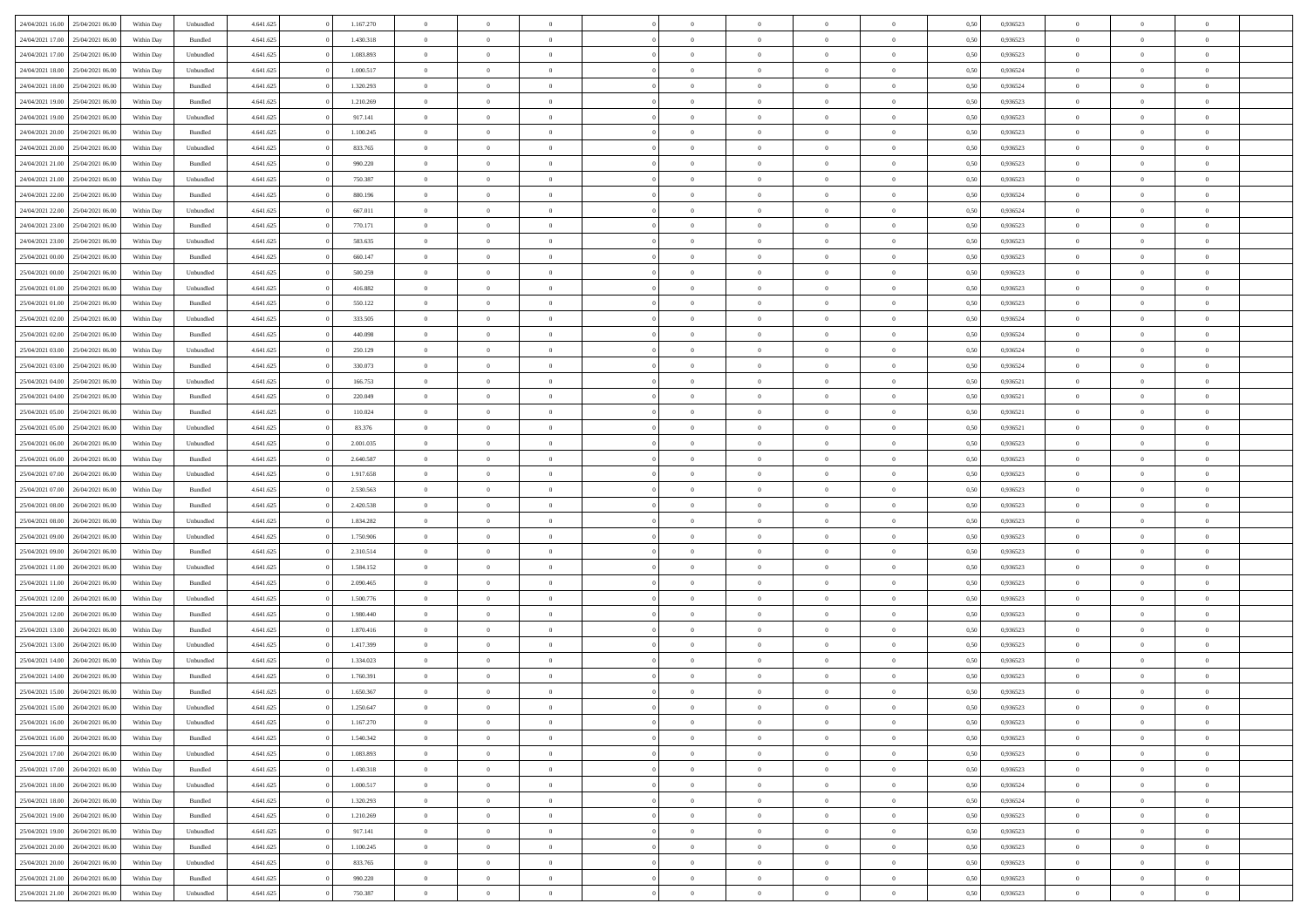| 25/04/2021 22:00                  | 26/04/2021 06:00 | Within Day | Unbundled          | 4.641.625 | 667.011   | $\overline{0}$ | $\theta$       |                | $\Omega$       | $\Omega$       | $\theta$       | $\theta$       | 0.50 | 0,936524 | $\theta$       | $\overline{0}$ | $\theta$       |  |
|-----------------------------------|------------------|------------|--------------------|-----------|-----------|----------------|----------------|----------------|----------------|----------------|----------------|----------------|------|----------|----------------|----------------|----------------|--|
| 25/04/2021 22.00                  | 26/04/2021 06:00 | Within Day | Bundled            | 4.641.625 | 880.196   | $\overline{0}$ | $\theta$       | $\overline{0}$ | $\overline{0}$ | $\bf{0}$       | $\overline{0}$ | $\bf{0}$       | 0,50 | 0,936524 | $\theta$       | $\overline{0}$ | $\overline{0}$ |  |
| 25/04/2021 23:00                  | 26/04/2021 06:00 | Within Day | Unbundled          | 4.641.625 | 583.635   | $\overline{0}$ | $\bf{0}$       | $\overline{0}$ | $\overline{0}$ | $\bf{0}$       | $\overline{0}$ | $\mathbf{0}$   | 0,50 | 0,936523 | $\bf{0}$       | $\overline{0}$ | $\bf{0}$       |  |
| 25/04/2021 23:00                  | 26/04/2021 06:00 | Within Dav | Bundled            | 4.641.625 | 770.171   | $\overline{0}$ | $\overline{0}$ | $\overline{0}$ | $\overline{0}$ | $\bf{0}$       | $\overline{0}$ | $\overline{0}$ | 0.50 | 0.936523 | $\theta$       | $\theta$       | $\overline{0}$ |  |
| 26/04/2021 00:00                  | 26/04/2021 06:00 | Within Day | Bundled            | 4.641.625 | 660.147   | $\overline{0}$ | $\theta$       | $\overline{0}$ | $\overline{0}$ | $\bf{0}$       | $\overline{0}$ | $\bf{0}$       | 0,50 | 0,936523 | $\theta$       | $\overline{0}$ | $\overline{0}$ |  |
| 26/04/2021 00:00                  | 26/04/2021 06:00 | Within Day | Unbundled          | 4.641.625 | 500.259   | $\overline{0}$ | $\overline{0}$ | $\overline{0}$ | $\overline{0}$ | $\overline{0}$ | $\overline{0}$ | $\mathbf{0}$   | 0,50 | 0,936523 | $\bf{0}$       | $\overline{0}$ | $\bf{0}$       |  |
| 26/04/2021 01:00                  | 26/04/2021 06:00 | Within Dav | Unbundled          | 4.641.625 | 416.882   | $\overline{0}$ | $\overline{0}$ | $\overline{0}$ | $\overline{0}$ | $\overline{0}$ | $\overline{0}$ | $\overline{0}$ | 0.50 | 0.936523 | $\theta$       | $\overline{0}$ | $\overline{0}$ |  |
|                                   |                  |            |                    |           |           | $\overline{0}$ |                |                |                |                |                |                |      |          |                |                |                |  |
| 26/04/2021 01:00                  | 26/04/2021 06:00 | Within Day | Bundled            | 4.641.625 | 550.122   |                | $\theta$       | $\overline{0}$ | $\overline{0}$ | $\bf{0}$       | $\overline{0}$ | $\bf{0}$       | 0,50 | 0,936523 | $\theta$       | $\theta$       | $\overline{0}$ |  |
| 26/04/2021 02:00                  | 26/04/2021 06:00 | Within Day | Unbundled          | 4.641.625 | 333.505   | $\overline{0}$ | $\overline{0}$ | $\overline{0}$ | $\overline{0}$ | $\bf{0}$       | $\overline{0}$ | $\bf{0}$       | 0,50 | 0,936524 | $\,0\,$        | $\overline{0}$ | $\overline{0}$ |  |
| 26/04/2021 02:00                  | 26/04/2021 06:00 | Within Dav | Bundled            | 4.641.625 | 440.098   | $\overline{0}$ | $\overline{0}$ | $\overline{0}$ | $\overline{0}$ | $\overline{0}$ | $\overline{0}$ | $\overline{0}$ | 0.50 | 0,936524 | $\theta$       | $\overline{0}$ | $\overline{0}$ |  |
| 26/04/2021 03:00                  | 26/04/2021 06:00 | Within Day | Unbundled          | 4.641.625 | 250.129   | $\overline{0}$ | $\theta$       | $\overline{0}$ | $\overline{0}$ | $\bf{0}$       | $\overline{0}$ | $\bf{0}$       | 0,50 | 0,936524 | $\,$ 0 $\,$    | $\overline{0}$ | $\overline{0}$ |  |
| 26/04/2021 03:00                  | 26/04/2021 06:00 | Within Day | Bundled            | 4.641.625 | 330.073   | $\overline{0}$ | $\bf{0}$       | $\overline{0}$ | $\overline{0}$ | $\bf{0}$       | $\overline{0}$ | $\mathbf{0}$   | 0,50 | 0,936524 | $\bf{0}$       | $\overline{0}$ | $\bf{0}$       |  |
| 26/04/2021 04:00                  | 26/04/2021 06:00 | Within Day | Unbundled          | 4.641.625 | 166.753   | $\overline{0}$ | $\overline{0}$ | $\overline{0}$ | $\overline{0}$ | $\bf{0}$       | $\overline{0}$ | $\overline{0}$ | 0.50 | 0,936521 | $\theta$       | $\theta$       | $\overline{0}$ |  |
| 26/04/2021 04:00                  | 26/04/2021 06:00 | Within Day | Bundled            | 4.641.625 | 220.049   | $\overline{0}$ | $\theta$       | $\overline{0}$ | $\overline{0}$ | $\bf{0}$       | $\overline{0}$ | $\bf{0}$       | 0,50 | 0,936521 | $\theta$       | $\overline{0}$ | $\overline{0}$ |  |
| 26/04/2021 05:00                  | 26/04/2021 06:00 | Within Day | Unbundled          | 4.641.625 | 83.376    | $\overline{0}$ | $\overline{0}$ | $\overline{0}$ | $\overline{0}$ | $\overline{0}$ | $\overline{0}$ | $\mathbf{0}$   | 0,50 | 0,936521 | $\bf{0}$       | $\overline{0}$ | $\bf{0}$       |  |
| 26/04/2021 05:00                  | 26/04/2021 06:00 | Within Dav | Bundled            | 4.641.625 | 110.024   | $\overline{0}$ | $\overline{0}$ | $\overline{0}$ | $\overline{0}$ | $\overline{0}$ | $\overline{0}$ | $\overline{0}$ | 0.50 | 0,936521 | $\theta$       | $\overline{0}$ | $\overline{0}$ |  |
| 26/04/2021 06:00                  | 27/04/2021 06.00 | Within Day | Bundled            | 4.641.625 | 2.640.587 | $\overline{0}$ | $\theta$       | $\overline{0}$ | $\overline{0}$ | $\bf{0}$       | $\overline{0}$ | $\bf{0}$       | 0,50 | 0,936523 | $\theta$       | $\theta$       | $\overline{0}$ |  |
| 26/04/2021 06:00                  | 27/04/2021 06:00 | Within Day | Unbundled          | 4.641.625 | 2.001.035 | $\overline{0}$ | $\overline{0}$ | $\overline{0}$ | $\bf{0}$       | $\bf{0}$       | $\bf{0}$       | $\mathbf{0}$   | 0,50 | 0,936523 | $\,0\,$        | $\overline{0}$ | $\overline{0}$ |  |
| 26/04/2021 07:00                  | 27/04/2021 06.00 | Within Dav | Unbundled          | 4.641.625 | 1.917.658 | $\overline{0}$ | $\overline{0}$ | $\overline{0}$ | $\overline{0}$ | $\overline{0}$ | $\overline{0}$ | $\overline{0}$ | 0.50 | 0.936523 | $\theta$       | $\overline{0}$ | $\overline{0}$ |  |
|                                   |                  |            |                    |           |           |                |                |                |                |                |                |                |      |          |                |                |                |  |
| 26/04/2021 07:00                  | 27/04/2021 06.00 | Within Day | Bundled            | 4.641.625 | 2.530.563 | $\overline{0}$ | $\theta$       | $\overline{0}$ | $\overline{0}$ | $\bf{0}$       | $\overline{0}$ | $\bf{0}$       | 0,50 | 0,936523 | $\,$ 0 $\,$    | $\overline{0}$ | $\overline{0}$ |  |
| 26/04/2021 08:00                  | 27/04/2021 06:00 | Within Day | Unbundled          | 4.641.625 | 1.834.282 | $\overline{0}$ | $\overline{0}$ | $\overline{0}$ | $\bf{0}$       | $\bf{0}$       | $\bf{0}$       | $\bf{0}$       | 0,50 | 0,936523 | $\bf{0}$       | $\overline{0}$ | $\bf{0}$       |  |
| 26/04/2021 08:00                  | 27/04/2021 06:00 | Within Day | Bundled            | 4.641.625 | 2.420.538 | $\overline{0}$ | $\overline{0}$ | $\overline{0}$ | $\overline{0}$ | $\bf{0}$       | $\overline{0}$ | $\overline{0}$ | 0.50 | 0.936523 | $\theta$       | $\overline{0}$ | $\overline{0}$ |  |
| 26/04/2021 09:00                  | 27/04/2021 06.00 | Within Day | Unbundled          | 4.641.625 | 1.750.906 | $\overline{0}$ | $\theta$       | $\overline{0}$ | $\overline{0}$ | $\bf{0}$       | $\overline{0}$ | $\,$ 0 $\,$    | 0,50 | 0,936523 | $\theta$       | $\overline{0}$ | $\overline{0}$ |  |
| 26/04/2021 09:00                  | 27/04/2021 06:00 | Within Day | Bundled            | 4.641.625 | 2.310.514 | $\overline{0}$ | $\overline{0}$ | $\overline{0}$ | $\bf{0}$       | $\overline{0}$ | $\overline{0}$ | $\mathbf{0}$   | 0,50 | 0,936523 | $\overline{0}$ | $\overline{0}$ | $\bf{0}$       |  |
| 26/04/2021 10:00                  | 27/04/2021 06.00 | Within Dav | Bundled            | 4.641.625 | 2.200.489 | $\overline{0}$ | $\overline{0}$ | $\overline{0}$ | $\overline{0}$ | $\overline{0}$ | $\overline{0}$ | $\overline{0}$ | 0.50 | 0.936523 | $\theta$       | $\overline{0}$ | $\overline{0}$ |  |
| 26/04/2021 10:00                  | 27/04/2021 06.00 | Within Day | Unbundled          | 4.641.625 | 1.667.529 | $\overline{0}$ | $\theta$       | $\overline{0}$ | $\overline{0}$ | $\bf{0}$       | $\overline{0}$ | $\bf{0}$       | 0,50 | 0,936523 | $\theta$       | $\theta$       | $\overline{0}$ |  |
| 26/04/2021 11:00                  | 27/04/2021 06:00 | Within Day | Bundled            | 4.641.625 | 2.090.465 | $\overline{0}$ | $\overline{0}$ | $\overline{0}$ | $\bf{0}$       | $\bf{0}$       | $\bf{0}$       | $\bf{0}$       | 0,50 | 0,936523 | $\,0\,$        | $\overline{0}$ | $\overline{0}$ |  |
| 26/04/2021 11:00                  | 27/04/2021 06.00 | Within Day | Unbundled          | 4.641.625 | 1.584.152 | $\overline{0}$ | $\overline{0}$ | $\overline{0}$ | $\overline{0}$ | $\overline{0}$ | $\overline{0}$ | $\overline{0}$ | 0.50 | 0.936523 | $\theta$       | $\overline{0}$ | $\overline{0}$ |  |
| 26/04/2021 12:00                  | 27/04/2021 06.00 | Within Day | Bundled            | 4.641.625 | 1.980.440 | $\overline{0}$ | $\theta$       | $\overline{0}$ | $\overline{0}$ | $\bf{0}$       | $\overline{0}$ | $\bf{0}$       | 0,50 | 0,936523 | $\,$ 0 $\,$    | $\overline{0}$ | $\overline{0}$ |  |
| 26/04/2021 12:00                  | 27/04/2021 06:00 | Within Day | Unbundled          | 4.641.625 | 1.500.776 | $\overline{0}$ | $\overline{0}$ | $\overline{0}$ | $\bf{0}$       | $\bf{0}$       | $\bf{0}$       | $\bf{0}$       | 0,50 | 0,936523 | $\overline{0}$ | $\overline{0}$ | $\bf{0}$       |  |
|                                   |                  |            |                    |           |           | $\overline{0}$ | $\Omega$       | $\Omega$       | $\Omega$       | $\Omega$       |                |                |      | 0,936523 |                |                | $\theta$       |  |
| 26/04/2021 13:00                  | 27/04/2021 06.00 | Within Day | Bundled            | 4.641.625 | 1.870.416 |                |                |                |                |                | $\overline{0}$ | $\overline{0}$ | 0,50 |          | $\,0\,$        | $\theta$       |                |  |
| 26/04/2021 13:00                  | 27/04/2021 06.00 | Within Day | Unbundled          | 4.641.625 | 1.417.399 | $\overline{0}$ | $\theta$       | $\overline{0}$ | $\overline{0}$ | $\bf{0}$       | $\overline{0}$ | $\bf{0}$       | 0,50 | 0,936523 | $\theta$       | $\overline{0}$ | $\overline{0}$ |  |
| 26/04/2021 14:00                  | 27/04/2021 06:00 | Within Day | Bundled            | 4.641.625 | 1.760.391 | $\overline{0}$ | $\overline{0}$ | $\overline{0}$ | $\bf{0}$       | $\overline{0}$ | $\overline{0}$ | $\mathbf{0}$   | 0,50 | 0,936523 | $\overline{0}$ | $\overline{0}$ | $\bf{0}$       |  |
| 26/04/2021 14:00                  | 27/04/2021 06:00 | Within Day | Unbundled          | 4.641.625 | 1.334.023 | $\overline{0}$ | $\Omega$       | $\Omega$       | $\Omega$       | $\bf{0}$       | $\overline{0}$ | $\overline{0}$ | 0.50 | 0.936523 | $\,0\,$        | $\theta$       | $\theta$       |  |
| 26/04/2021 15:00                  | 27/04/2021 06.00 | Within Day | Bundled            | 4.641.625 | 1.650.367 | $\overline{0}$ | $\theta$       | $\overline{0}$ | $\overline{0}$ | $\bf{0}$       | $\overline{0}$ | $\bf{0}$       | 0,50 | 0,936523 | $\theta$       | $\overline{0}$ | $\overline{0}$ |  |
| 26/04/2021 15:00                  | 27/04/2021 06:00 | Within Day | Unbundled          | 4.641.625 | 1.250.647 | $\overline{0}$ | $\overline{0}$ | $\overline{0}$ | $\bf{0}$       | $\bf{0}$       | $\bf{0}$       | $\bf{0}$       | 0,50 | 0,936523 | $\bf{0}$       | $\overline{0}$ | $\bf{0}$       |  |
| 26/04/2021 16:00                  | 27/04/2021 06:00 | Within Day | Unbundled          | 4.641.625 | 1.167.270 | $\overline{0}$ | $\Omega$       | $\Omega$       | $\Omega$       | $\theta$       | $\overline{0}$ | $\overline{0}$ | 0.50 | 0.936523 | $\,$ 0 $\,$    | $\theta$       | $\theta$       |  |
| 26/04/2021 16:00                  | 27/04/2021 06.00 | Within Day | Bundled            | 4.641.625 | 1.540.342 | $\overline{0}$ | $\theta$       | $\overline{0}$ | $\overline{0}$ | $\bf{0}$       | $\overline{0}$ | $\bf{0}$       | 0,50 | 0,936523 | $\,$ 0 $\,$    | $\overline{0}$ | $\overline{0}$ |  |
| 26/04/2021 17:00                  | 27/04/2021 06:00 | Within Day | Unbundled          | 4.641.625 | 1.083.893 | $\overline{0}$ | $\bf{0}$       | $\overline{0}$ | $\overline{0}$ | $\bf{0}$       | $\overline{0}$ | $\mathbf{0}$   | 0,50 | 0,936523 | $\bf{0}$       | $\overline{0}$ | $\bf{0}$       |  |
| 26/04/2021 17:00                  | 27/04/2021 06.00 | Within Day | Bundled            | 4.641.625 | 1.430.318 | $\overline{0}$ | $\Omega$       | $\overline{0}$ | $\Omega$       | $\overline{0}$ | $\overline{0}$ | $\overline{0}$ | 0.50 | 0,936523 | $\,0\,$        | $\theta$       | $\theta$       |  |
| 26/04/2021 18:00                  | 27/04/2021 06.00 | Within Day | Unbundled          | 4.641.625 | 1.000.517 | $\overline{0}$ | $\theta$       | $\overline{0}$ | $\overline{0}$ | $\,$ 0         | $\overline{0}$ | $\bf{0}$       | 0,50 | 0,936524 | $\,$ 0 $\,$    | $\overline{0}$ | $\overline{0}$ |  |
| 26/04/2021 18:00                  | 27/04/2021 06:00 | Within Day | Bundled            | 4.641.625 | 1.320.293 | $\overline{0}$ | $\overline{0}$ | $\overline{0}$ | $\overline{0}$ | $\bf{0}$       | $\overline{0}$ | $\mathbf{0}$   | 0,50 | 0,936524 | $\bf{0}$       | $\overline{0}$ | $\bf{0}$       |  |
| 26/04/2021 19:00                  | 27/04/2021 06:00 | Within Day | Unbundled          | 4.641.625 | 917.141   | $\overline{0}$ | $\Omega$       | $\Omega$       | $\Omega$       | $\Omega$       | $\Omega$       | $\overline{0}$ | 0.50 | 0.936523 | $\theta$       | $\theta$       | $\theta$       |  |
| 26/04/2021 19:00                  | 27/04/2021 06:00 | Within Day | Bundled            | 4.641.625 | 1.210.269 | $\overline{0}$ | $\overline{0}$ | $\overline{0}$ | $\bf{0}$       | $\,$ 0         | $\overline{0}$ | $\bf{0}$       | 0,50 | 0,936523 | $\,0\,$        | $\,$ 0 $\,$    | $\overline{0}$ |  |
|                                   |                  |            |                    |           |           |                |                |                |                |                |                |                |      |          |                |                |                |  |
| 26/04/2021 20:00                  | 27/04/2021 06:00 | Within Day | $\mathbf B$ undled | 4.641.625 | 1.100.245 | $\bf{0}$       | $\bf{0}$       |                |                |                |                |                | 0,50 | 0,936523 | $\bf{0}$       | $\overline{0}$ |                |  |
| 26/04/2021 20:00                  | 27/04/2021 06:00 | Within Day | Unbundled          | 4.641.625 | 833.765   | $\overline{0}$ | $\overline{0}$ | $\overline{0}$ | $\Omega$       | $\overline{0}$ | $\overline{0}$ | $\overline{0}$ | 0.50 | 0.936523 | $\theta$       | $\theta$       | $\theta$       |  |
| 26/04/2021 21:00                  | 27/04/2021 06.00 | Within Day | Unbundled          | 4.641.625 | 750.387   | $\overline{0}$ | $\,$ 0         | $\overline{0}$ | $\overline{0}$ | $\,$ 0 $\,$    | $\overline{0}$ | $\,$ 0 $\,$    | 0,50 | 0,936523 | $\,$ 0 $\,$    | $\,$ 0 $\,$    | $\,$ 0         |  |
| 26/04/2021 21.00                  | 27/04/2021 06:00 | Within Day | Bundled            | 4.641.625 | 990.220   | $\overline{0}$ | $\overline{0}$ | $\overline{0}$ | $\overline{0}$ | $\overline{0}$ | $\overline{0}$ | $\mathbf{0}$   | 0,50 | 0,936523 | $\overline{0}$ | $\bf{0}$       | $\bf{0}$       |  |
| 26/04/2021 22:00                  | 27/04/2021 06:00 | Within Day | Unbundled          | 4.641.625 | 667.011   | $\overline{0}$ | $\overline{0}$ | $\overline{0}$ | $\Omega$       | $\overline{0}$ | $\overline{0}$ | $\overline{0}$ | 0,50 | 0,936524 | $\overline{0}$ | $\theta$       | $\overline{0}$ |  |
| 26/04/2021 22.00                  | 27/04/2021 06.00 | Within Day | Bundled            | 4.641.625 | 880.196   | $\overline{0}$ | $\,$ 0         | $\overline{0}$ | $\overline{0}$ | $\,$ 0 $\,$    | $\overline{0}$ | $\mathbf{0}$   | 0,50 | 0,936524 | $\,$ 0 $\,$    | $\overline{0}$ | $\overline{0}$ |  |
| 26/04/2021 23.00                  | 27/04/2021 06:00 | Within Day | Unbundled          | 4.641.625 | 583.635   | $\overline{0}$ | $\overline{0}$ | $\overline{0}$ | $\overline{0}$ | $\overline{0}$ | $\overline{0}$ | $\mathbf{0}$   | 0,50 | 0,936523 | $\overline{0}$ | $\overline{0}$ | $\bf{0}$       |  |
| 26/04/2021 23:00                  | 27/04/2021 06:00 | Within Day | Bundled            | 4.641.625 | 770.171   | $\overline{0}$ | $\overline{0}$ | $\overline{0}$ | $\Omega$       | $\overline{0}$ | $\overline{0}$ | $\bf{0}$       | 0.50 | 0,936523 | $\overline{0}$ | $\theta$       | $\overline{0}$ |  |
| 27/04/2021 00:00                  | 27/04/2021 06.00 | Within Day | Bundled            | 4.641.625 | 660.147   | $\overline{0}$ | $\,$ 0         | $\overline{0}$ | $\overline{0}$ | $\bf{0}$       | $\overline{0}$ | $\bf{0}$       | 0,50 | 0,936523 | $\,$ 0 $\,$    | $\overline{0}$ | $\overline{0}$ |  |
| 27/04/2021 00:00                  | 27/04/2021 06:00 | Within Day | Unbundled          | 4.641.625 | 500.259   | $\overline{0}$ | $\bf{0}$       | $\overline{0}$ | $\overline{0}$ | $\overline{0}$ | $\overline{0}$ | $\mathbf{0}$   | 0,50 | 0,936523 | $\overline{0}$ | $\overline{0}$ | $\bf{0}$       |  |
| 27/04/2021 01:00                  | 27/04/2021 06:00 | Within Day | Bundled            | 4.641.625 | 550.122   | $\overline{0}$ | $\overline{0}$ | $\overline{0}$ | $\Omega$       | $\overline{0}$ | $\overline{0}$ | $\overline{0}$ | 0.50 | 0.936523 | $\overline{0}$ | $\theta$       | $\overline{0}$ |  |
| 27/04/2021 01:00                  | 27/04/2021 06.00 | Within Day | Unbundled          | 4.641.625 | 416.882   | $\overline{0}$ | $\bf{0}$       | $\overline{0}$ | $\overline{0}$ | $\bf{0}$       | $\bf{0}$       | $\mathbf{0}$   | 0,50 | 0,936523 | $\,$ 0 $\,$    | $\,$ 0 $\,$    | $\bf{0}$       |  |
|                                   |                  |            |                    |           |           |                |                |                |                |                |                |                |      |          |                |                |                |  |
| 27/04/2021 02.00 27/04/2021 06.00 |                  | Within Day | Unbundled          | 4.641.625 | 333.505   | $\overline{0}$ | $\bf{0}$       | $\overline{0}$ | $\bf{0}$       | $\bf{0}$       | $\bf{0}$       | $\bf{0}$       | 0,50 | 0,936524 | $\overline{0}$ | $\overline{0}$ | $\bf{0}$       |  |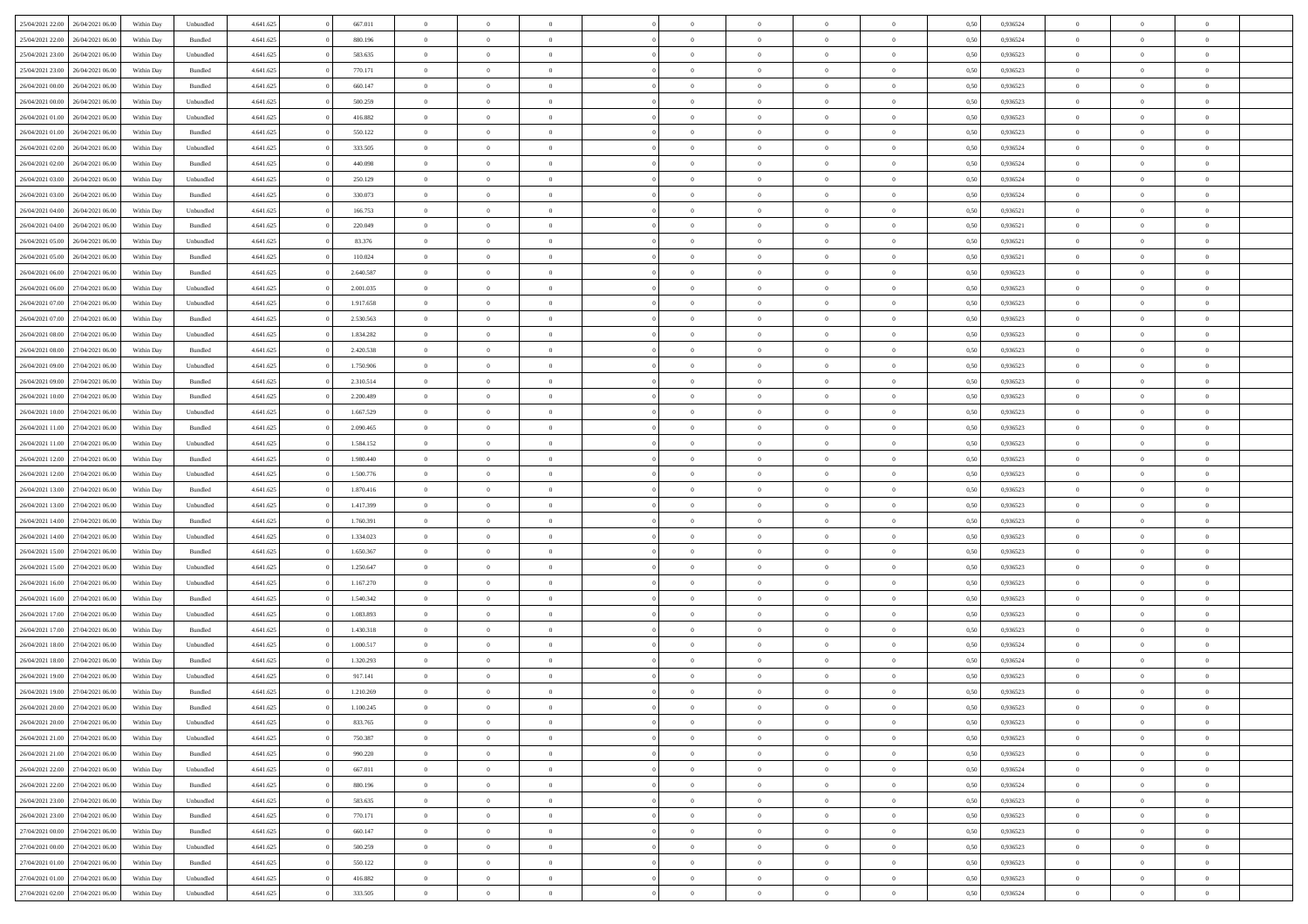| 27/04/2021 02:00 | 27/04/2021 06:00 | Within Day | Bundled            | 4.641.625 | 440.098   | $\overline{0}$ | $\Omega$       |                | $\Omega$       | $\Omega$       | $\theta$       | $\theta$       | 0.50 | 0,936524 | $\theta$       | $\theta$       | $\overline{0}$ |  |
|------------------|------------------|------------|--------------------|-----------|-----------|----------------|----------------|----------------|----------------|----------------|----------------|----------------|------|----------|----------------|----------------|----------------|--|
|                  |                  |            |                    |           |           |                |                |                |                |                |                |                |      |          |                |                |                |  |
| 27/04/2021 03:00 | 27/04/2021 06.00 | Within Day | Unbundled          | 4.641.625 | 250.129   | $\overline{0}$ | $\theta$       | $\overline{0}$ | $\overline{0}$ | $\bf{0}$       | $\overline{0}$ | $\bf{0}$       | 0,50 | 0,936524 | $\theta$       | $\overline{0}$ | $\overline{0}$ |  |
| 27/04/2021 03:00 | 27/04/2021 06:00 | Within Day | Bundled            | 4.641.625 | 330.073   | $\overline{0}$ | $\bf{0}$       | $\overline{0}$ | $\bf{0}$       | $\bf{0}$       | $\bf{0}$       | $\mathbf{0}$   | 0,50 | 0,936524 | $\bf{0}$       | $\overline{0}$ | $\bf{0}$       |  |
| 27/04/2021 04:00 | 27/04/2021 06:00 | Within Dav | Bundled            | 4.641.625 | 220.049   | $\overline{0}$ | $\overline{0}$ | $\overline{0}$ | $\overline{0}$ | $\bf{0}$       | $\overline{0}$ | $\overline{0}$ | 0.50 | 0.936521 | $\theta$       | $\theta$       | $\overline{0}$ |  |
|                  |                  |            |                    |           |           |                |                |                |                |                |                |                |      |          |                |                |                |  |
| 27/04/2021 04:00 | 27/04/2021 06.00 | Within Day | Unbundled          | 4.641.625 | 166.753   | $\overline{0}$ | $\theta$       | $\overline{0}$ | $\overline{0}$ | $\bf{0}$       | $\overline{0}$ | $\bf{0}$       | 0,50 | 0,936521 | $\theta$       | $\overline{0}$ | $\overline{0}$ |  |
| 27/04/2021 05:00 | 27/04/2021 06:00 | Within Day | Bundled            | 4.641.625 | 110.024   | $\overline{0}$ | $\overline{0}$ | $\overline{0}$ | $\bf{0}$       | $\overline{0}$ | $\overline{0}$ | $\mathbf{0}$   | 0,50 | 0,936521 | $\bf{0}$       | $\overline{0}$ | $\bf{0}$       |  |
| 27/04/2021 05:00 | 27/04/2021 06.00 | Within Dav | Unbundled          | 4.641.625 | 83.376    | $\overline{0}$ | $\overline{0}$ | $\overline{0}$ | $\overline{0}$ | $\overline{0}$ | $\overline{0}$ | $\overline{0}$ | 0.50 | 0,936521 | $\theta$       | $\overline{0}$ | $\overline{0}$ |  |
| 27/04/2021 06:00 | 28/04/2021 06:00 | Within Day | Bundled            | 4.641.625 | 2.640.587 | $\overline{0}$ | $\theta$       | $\overline{0}$ | $\overline{0}$ | $\bf{0}$       | $\overline{0}$ | $\bf{0}$       | 0,50 | 0,936523 | $\theta$       | $\theta$       | $\overline{0}$ |  |
|                  |                  |            |                    |           |           |                | $\overline{0}$ |                |                | $\bf{0}$       |                |                |      |          | $\,0\,$        | $\overline{0}$ | $\overline{0}$ |  |
| 27/04/2021 06:00 | 28/04/2021 06:00 | Within Day | Unbundled          | 4.641.625 | 2.001.035 | $\overline{0}$ |                | $\overline{0}$ | $\bf{0}$       |                | $\overline{0}$ | $\bf{0}$       | 0,50 | 0,936523 |                |                |                |  |
| 27/04/2021 07:00 | 28/04/2021 06:00 | Within Dav | Unbundled          | 4.641.625 | 1.917.658 | $\overline{0}$ | $\overline{0}$ | $\overline{0}$ | $\overline{0}$ | $\overline{0}$ | $\overline{0}$ | $\overline{0}$ | 0.50 | 0.936523 | $\theta$       | $\overline{0}$ | $\overline{0}$ |  |
| 27/04/2021 07:00 | 28/04/2021 06:00 | Within Day | Bundled            | 4.641.625 | 2.530.563 | $\overline{0}$ | $\theta$       | $\overline{0}$ | $\overline{0}$ | $\bf{0}$       | $\overline{0}$ | $\bf{0}$       | 0,50 | 0,936523 | $\,$ 0 $\,$    | $\overline{0}$ | $\overline{0}$ |  |
| 27/04/2021 08:00 | 28/04/2021 06:00 | Within Day | Unbundled          | 4.641.625 | 1.834.282 | $\overline{0}$ | $\overline{0}$ | $\overline{0}$ | $\overline{0}$ | $\bf{0}$       | $\overline{0}$ | $\mathbf{0}$   | 0,50 | 0,936523 | $\bf{0}$       | $\overline{0}$ | $\bf{0}$       |  |
| 27/04/2021 08:00 | 28/04/2021 06:00 | Within Day | Bundled            | 4.641.625 | 2.420.538 | $\overline{0}$ | $\overline{0}$ | $\overline{0}$ | $\overline{0}$ | $\bf{0}$       | $\overline{0}$ | $\overline{0}$ | 0.50 | 0.936523 | $\theta$       | $\theta$       | $\overline{0}$ |  |
|                  |                  |            |                    |           |           |                |                |                |                |                |                |                |      |          |                |                |                |  |
| 27/04/2021 09:00 | 28/04/2021 06:00 | Within Day | Unbundled          | 4.641.625 | 1.750.906 | $\overline{0}$ | $\theta$       | $\overline{0}$ | $\overline{0}$ | $\bf{0}$       | $\overline{0}$ | $\bf{0}$       | 0,50 | 0,936523 | $\theta$       | $\overline{0}$ | $\overline{0}$ |  |
| 27/04/2021 09:00 | 28/04/2021 06:00 | Within Day | Bundled            | 4.641.625 | 2.310.514 | $\overline{0}$ | $\overline{0}$ | $\overline{0}$ | $\overline{0}$ | $\overline{0}$ | $\overline{0}$ | $\mathbf{0}$   | 0,50 | 0,936523 | $\bf{0}$       | $\overline{0}$ | $\bf{0}$       |  |
| 27/04/2021 10:00 | 28/04/2021 06:00 | Within Dav | Bundled            | 4.641.625 | 2.200.489 | $\overline{0}$ | $\overline{0}$ | $\overline{0}$ | $\overline{0}$ | $\overline{0}$ | $\overline{0}$ | $\overline{0}$ | 0.50 | 0.936523 | $\theta$       | $\overline{0}$ | $\overline{0}$ |  |
| 27/04/2021 10:00 | 28/04/2021 06:00 | Within Day | Unbundled          | 4.641.625 | 1.667.529 | $\overline{0}$ | $\theta$       | $\overline{0}$ | $\overline{0}$ | $\bf{0}$       | $\overline{0}$ | $\bf{0}$       | 0,50 | 0,936523 | $\theta$       | $\theta$       | $\overline{0}$ |  |
| 27/04/2021 11:00 | 28/04/2021 06:00 | Within Day | Bundled            | 4.641.625 | 2.090.465 | $\overline{0}$ | $\overline{0}$ | $\overline{0}$ | $\overline{0}$ | $\bf{0}$       | $\overline{0}$ | $\bf{0}$       | 0,50 | 0,936523 | $\,0\,$        | $\overline{0}$ | $\overline{0}$ |  |
|                  |                  |            |                    |           |           |                |                |                |                |                |                |                |      |          |                |                |                |  |
| 27/04/2021 11:00 | 28/04/2021 06:00 | Within Dav | Unbundled          | 4.641.625 | 1.584.152 | $\overline{0}$ | $\overline{0}$ | $\overline{0}$ | $\overline{0}$ | $\overline{0}$ | $\overline{0}$ | $\overline{0}$ | 0.50 | 0.936523 | $\theta$       | $\overline{0}$ | $\overline{0}$ |  |
| 27/04/2021 12:00 | 28/04/2021 06:00 | Within Day | Bundled            | 4.641.625 | 1.980.440 | $\overline{0}$ | $\theta$       | $\overline{0}$ | $\overline{0}$ | $\bf{0}$       | $\overline{0}$ | $\bf{0}$       | 0,50 | 0,936523 | $\theta$       | $\overline{0}$ | $\overline{0}$ |  |
| 27/04/2021 12:00 | 28/04/2021 06:00 | Within Day | Unbundled          | 4.641.625 | 1.500.776 | $\overline{0}$ | $\overline{0}$ | $\overline{0}$ | $\overline{0}$ | $\bf{0}$       | $\overline{0}$ | $\bf{0}$       | 0,50 | 0,936523 | $\bf{0}$       | $\overline{0}$ | $\bf{0}$       |  |
| 27/04/2021 13:00 | 28/04/2021 06:00 | Within Day | Bundled            | 4.641.625 | 1.870.416 | $\overline{0}$ | $\overline{0}$ | $\overline{0}$ | $\overline{0}$ | $\bf{0}$       | $\overline{0}$ | $\overline{0}$ | 0.50 | 0.936523 | $\theta$       | $\overline{0}$ | $\overline{0}$ |  |
| 27/04/2021 13:00 | 28/04/2021 06:00 |            |                    | 4.641.625 | 1.417.399 | $\overline{0}$ | $\theta$       | $\overline{0}$ | $\overline{0}$ | $\bf{0}$       | $\overline{0}$ |                |      | 0,936523 | $\theta$       | $\overline{0}$ | $\overline{0}$ |  |
|                  |                  | Within Day | Unbundled          |           |           |                |                |                |                |                |                | $\bf{0}$       | 0,50 |          |                |                |                |  |
| 27/04/2021 14:00 | 28/04/2021 06:00 | Within Day | Bundled            | 4.641.625 | 1.760.391 | $\overline{0}$ | $\overline{0}$ | $\overline{0}$ | $\overline{0}$ | $\overline{0}$ | $\overline{0}$ | $\mathbf{0}$   | 0,50 | 0,936523 | $\bf{0}$       | $\overline{0}$ | $\bf{0}$       |  |
| 27/04/2021 14:00 | 28/04/2021 06:00 | Within Dav | Unbundled          | 4.641.625 | 1.334.023 | $\overline{0}$ | $\overline{0}$ | $\overline{0}$ | $\overline{0}$ | $\overline{0}$ | $\overline{0}$ | $\overline{0}$ | 0.50 | 0.936523 | $\theta$       | $\overline{0}$ | $\overline{0}$ |  |
| 27/04/2021 15:00 | 28/04/2021 06:00 | Within Day | Bundled            | 4.641.625 | 1.650.367 | $\overline{0}$ | $\theta$       | $\overline{0}$ | $\overline{0}$ | $\bf{0}$       | $\overline{0}$ | $\bf{0}$       | 0,50 | 0,936523 | $\theta$       | $\theta$       | $\overline{0}$ |  |
| 27/04/2021 15:00 | 28/04/2021 06:00 | Within Day | Unbundled          | 4.641.625 | 1.250.647 | $\overline{0}$ | $\overline{0}$ | $\overline{0}$ | $\bf{0}$       | $\bf{0}$       | $\bf{0}$       | $\bf{0}$       | 0,50 | 0,936523 | $\,0\,$        | $\overline{0}$ | $\overline{0}$ |  |
|                  |                  |            |                    |           |           |                | $\overline{0}$ |                |                | $\overline{0}$ |                |                |      |          | $\theta$       | $\overline{0}$ | $\overline{0}$ |  |
| 27/04/2021 16:00 | 28/04/2021 06:00 | Within Day | Bundled            | 4.641.625 | 1.540.342 | $\overline{0}$ |                | $\overline{0}$ | $\overline{0}$ |                | $\overline{0}$ | $\overline{0}$ | 0.50 | 0.936523 |                |                |                |  |
| 27/04/2021 16:00 | 28/04/2021 06:00 | Within Day | Unbundled          | 4.641.625 | 1.167.270 | $\overline{0}$ | $\theta$       | $\overline{0}$ | $\overline{0}$ | $\bf{0}$       | $\overline{0}$ | $\bf{0}$       | 0,50 | 0,936523 | $\,$ 0 $\,$    | $\overline{0}$ | $\overline{0}$ |  |
| 27/04/2021 17:00 | 28/04/2021 06:00 | Within Day | Bundled            | 4.641.625 | 1.430.318 | $\overline{0}$ | $\overline{0}$ | $\overline{0}$ | $\bf{0}$       | $\bf{0}$       | $\bf{0}$       | $\bf{0}$       | 0,50 | 0,936523 | $\bf{0}$       | $\overline{0}$ | $\bf{0}$       |  |
| 27/04/2021 17:00 | 28/04/2021 06:00 | Within Day | Unbundled          | 4.641.625 | 1.083.893 | $\overline{0}$ | $\Omega$       | $\Omega$       | $\Omega$       | $\Omega$       | $\overline{0}$ | $\overline{0}$ | 0,50 | 0,936523 | $\,0\,$        | $\theta$       | $\theta$       |  |
| 27/04/2021 18:00 | 28/04/2021 06:00 | Within Day | Unbundled          | 4.641.625 | 1.000.517 | $\overline{0}$ | $\theta$       | $\overline{0}$ | $\overline{0}$ | $\bf{0}$       | $\overline{0}$ | $\bf{0}$       | 0,50 | 0,936524 | $\theta$       | $\overline{0}$ | $\overline{0}$ |  |
|                  |                  |            |                    |           |           |                |                |                |                |                |                |                |      |          |                |                |                |  |
| 27/04/2021 18:00 | 28/04/2021 06:00 | Within Day | Bundled            | 4.641.625 | 1.320.293 | $\overline{0}$ | $\overline{0}$ | $\overline{0}$ | $\bf{0}$       | $\overline{0}$ | $\overline{0}$ | $\mathbf{0}$   | 0,50 | 0,936524 | $\bf{0}$       | $\overline{0}$ | $\bf{0}$       |  |
| 27/04/2021 19:00 | 28/04/2021 06:00 | Within Day | Unbundled          | 4.641.625 | 917.141   | $\overline{0}$ | $\Omega$       | $\Omega$       | $\Omega$       | $\bf{0}$       | $\overline{0}$ | $\overline{0}$ | 0.50 | 0.936523 | $\,0\,$        | $\theta$       | $\theta$       |  |
| 27/04/2021 19:00 | 28/04/2021 06:00 | Within Day | Bundled            | 4.641.625 | 1.210.269 | $\overline{0}$ | $\theta$       | $\overline{0}$ | $\overline{0}$ | $\bf{0}$       | $\overline{0}$ | $\bf{0}$       | 0,50 | 0,936523 | $\theta$       | $\overline{0}$ | $\overline{0}$ |  |
| 27/04/2021 20:00 | 28/04/2021 06:00 | Within Day | Unbundled          | 4.641.625 | 833.765   | $\overline{0}$ | $\overline{0}$ | $\overline{0}$ | $\bf{0}$       | $\bf{0}$       | $\bf{0}$       | $\bf{0}$       | 0,50 | 0,936523 | $\bf{0}$       | $\overline{0}$ | $\bf{0}$       |  |
| 27/04/2021 20:00 | 28/04/2021 06:00 | Within Day | Bundled            | 4.641.625 | 1.100.245 | $\overline{0}$ | $\Omega$       | $\Omega$       | $\Omega$       | $\theta$       | $\overline{0}$ | $\overline{0}$ | 0.50 | 0.936523 | $\theta$       | $\theta$       | $\theta$       |  |
|                  |                  |            |                    |           |           |                |                |                |                |                |                |                |      |          |                |                |                |  |
| 27/04/2021 21:00 | 28/04/2021 06:00 | Within Day | Bundled            | 4.641.625 | 990.220   | $\overline{0}$ | $\theta$       | $\overline{0}$ | $\overline{0}$ | $\bf{0}$       | $\overline{0}$ | $\bf{0}$       | 0,50 | 0,936523 | $\,$ 0 $\,$    | $\overline{0}$ | $\overline{0}$ |  |
| 27/04/2021 21:00 | 28/04/2021 06:00 | Within Day | Unbundled          | 4.641.625 | 750.387   | $\overline{0}$ | $\bf{0}$       | $\overline{0}$ | $\bf{0}$       | $\bf{0}$       | $\bf{0}$       | $\mathbf{0}$   | 0,50 | 0,936523 | $\bf{0}$       | $\overline{0}$ | $\bf{0}$       |  |
| 27/04/2021 22:00 | 28/04/2021 06:00 | Within Day | Bundled            | 4.641.625 | 880,196   | $\overline{0}$ | $\Omega$       | $\Omega$       | $\Omega$       | $\overline{0}$ | $\overline{0}$ | $\overline{0}$ | 0,50 | 0,936524 | $\,0\,$        | $\theta$       | $\theta$       |  |
| 27/04/2021 22.00 | 28/04/2021 06:00 | Within Day | Unbundled          | 4.641.625 | 667.011   | $\overline{0}$ | $\overline{0}$ | $\overline{0}$ | $\overline{0}$ | $\,$ 0         | $\overline{0}$ | $\bf{0}$       | 0,50 | 0,936524 | $\,$ 0 $\,$    | $\overline{0}$ | $\overline{0}$ |  |
| 27/04/2021 23:00 | 28/04/2021 06:00 | Within Day | Bundled            | 4.641.625 | 770.171   | $\overline{0}$ | $\overline{0}$ | $\overline{0}$ | $\bf{0}$       | $\bf{0}$       | $\bf{0}$       | $\mathbf{0}$   | 0,50 | 0,936523 | $\bf{0}$       | $\overline{0}$ | $\bf{0}$       |  |
|                  |                  |            |                    |           |           |                |                |                |                |                |                |                |      |          |                |                |                |  |
| 27/04/2021 23:00 | 28/04/2021 06:00 | Within Day | Unbundled          | 4.641.625 | 583.635   | $\overline{0}$ | $\Omega$       | $\Omega$       | $\Omega$       | $\Omega$       | $\Omega$       | $\overline{0}$ | 0.50 | 0.936523 | $\theta$       | $\theta$       | $\theta$       |  |
| 28/04/2021 00:00 | 28/04/2021 06:00 | Within Day | Unbundled          | 4.641.625 | 500.259   | $\overline{0}$ | $\overline{0}$ | $\overline{0}$ | $\bf{0}$       | $\,$ 0         | $\bf{0}$       | $\bf{0}$       | 0,50 | 0,936523 | $\,0\,$        | $\,$ 0 $\,$    | $\overline{0}$ |  |
| 28/04/2021 00:00 | 28/04/2021 06:00 | Within Day | $\mathbf B$ undled | 4.641.625 | 660.147   | $\bf{0}$       | $\bf{0}$       |                |                | $\bf{0}$       |                |                | 0,50 | 0,936523 | $\bf{0}$       | $\overline{0}$ |                |  |
| 28/04/2021 01:00 | 28/04/2021 06:00 | Within Day | Unbundled          | 4.641.625 | 416.882   | $\overline{0}$ | $\overline{0}$ | $\overline{0}$ | $\Omega$       | $\overline{0}$ | $\overline{0}$ | $\overline{0}$ | 0,50 | 0.936523 | $\theta$       | $\theta$       | $\theta$       |  |
| 28/04/2021 01:00 | 28/04/2021 06:00 | Within Day | Bundled            | 4.641.625 | 550.122   | $\overline{0}$ | $\,$ 0         | $\overline{0}$ | $\bf{0}$       | $\,$ 0 $\,$    | $\overline{0}$ | $\,$ 0 $\,$    | 0,50 | 0,936523 | $\,$ 0 $\,$    | $\,$ 0 $\,$    | $\,$ 0         |  |
|                  |                  |            |                    |           |           |                |                |                |                |                |                |                |      |          |                |                |                |  |
| 28/04/2021 02:00 | 28/04/2021 06:00 | Within Day | Unbundled          | 4.641.625 | 333.505   | $\overline{0}$ | $\overline{0}$ | $\overline{0}$ | $\overline{0}$ | $\overline{0}$ | $\overline{0}$ | $\mathbf{0}$   | 0,50 | 0,936524 | $\overline{0}$ | $\bf{0}$       | $\bf{0}$       |  |
| 28/04/2021 02:00 | 28/04/2021 06:00 | Within Day | $\mathbf B$ undled | 4.641.625 | 440,098   | $\overline{0}$ | $\overline{0}$ | $\overline{0}$ | $\Omega$       | $\overline{0}$ | $\overline{0}$ | $\overline{0}$ | 0,50 | 0,936524 | $\overline{0}$ | $\theta$       | $\overline{0}$ |  |
| 28/04/2021 03:00 | 28/04/2021 06:00 | Within Day | Bundled            | 4.641.625 | 330.073   | $\overline{0}$ | $\,$ 0         | $\overline{0}$ | $\overline{0}$ | $\,$ 0 $\,$    | $\overline{0}$ | $\mathbf{0}$   | 0,50 | 0,936524 | $\,$ 0 $\,$    | $\overline{0}$ | $\overline{0}$ |  |
| 28/04/2021 03:00 | 28/04/2021 06:00 | Within Day | Unbundled          | 4.641.625 | 250.129   | $\overline{0}$ | $\overline{0}$ | $\overline{0}$ | $\overline{0}$ | $\overline{0}$ | $\overline{0}$ | $\mathbf{0}$   | 0,50 | 0,936524 | $\overline{0}$ | $\bf{0}$       | $\bf{0}$       |  |
|                  | 28/04/2021 06:00 |            |                    |           |           |                | $\overline{0}$ | $\overline{0}$ | $\Omega$       | $\overline{0}$ | $\overline{0}$ |                | 0.50 |          |                | $\theta$       | $\overline{0}$ |  |
| 28/04/2021 04:00 |                  | Within Day | Unbundled          | 4.641.625 | 166.753   | $\overline{0}$ |                |                |                |                |                | $\bf{0}$       |      | 0,936521 | $\overline{0}$ |                |                |  |
| 28/04/2021 04:00 | 28/04/2021 06:00 | Within Day | Bundled            | 4.641.625 | 220.049   | $\overline{0}$ | $\,$ 0         | $\overline{0}$ | $\overline{0}$ | $\bf{0}$       | $\overline{0}$ | $\bf{0}$       | 0,50 | 0,936521 | $\,$ 0 $\,$    | $\overline{0}$ | $\overline{0}$ |  |
| 28/04/2021 05:00 | 28/04/2021 06:00 | Within Day | Unbundled          | 4.641.625 | 83.376    | $\overline{0}$ | $\bf{0}$       | $\overline{0}$ | $\overline{0}$ | $\overline{0}$ | $\overline{0}$ | $\mathbf{0}$   | 0,50 | 0,936521 | $\overline{0}$ | $\overline{0}$ | $\bf{0}$       |  |
| 28/04/2021 05:00 | 28/04/2021 06:00 | Within Day | Bundled            | 4.641.625 | 110.024   | $\overline{0}$ | $\overline{0}$ | $\overline{0}$ | $\Omega$       | $\overline{0}$ | $\overline{0}$ | $\overline{0}$ | 0.50 | 0.936521 | $\overline{0}$ | $\theta$       | $\overline{0}$ |  |
| 28/04/2021 06:00 | 29/04/2021 06.00 | Within Day | Unbundled          | 4.641.625 | 2.001.035 | $\overline{0}$ | $\bf{0}$       | $\overline{0}$ | $\overline{0}$ | $\bf{0}$       | $\overline{0}$ | $\mathbf{0}$   | 0,50 | 0,936523 | $\,$ 0 $\,$    | $\,$ 0 $\,$    | $\bf{0}$       |  |
|                  |                  |            |                    |           |           |                |                |                |                |                |                |                |      |          |                |                |                |  |
| 28/04/2021 06:00 | 29/04/2021 06:00 | Within Day | Bundled            | 4.641.625 | 2.640.587 | $\overline{0}$ | $\overline{0}$ | $\overline{0}$ | $\overline{0}$ | $\overline{0}$ | $\overline{0}$ | $\mathbf{0}$   | 0,50 | 0,936523 | $\overline{0}$ | $\bf{0}$       | $\bf{0}$       |  |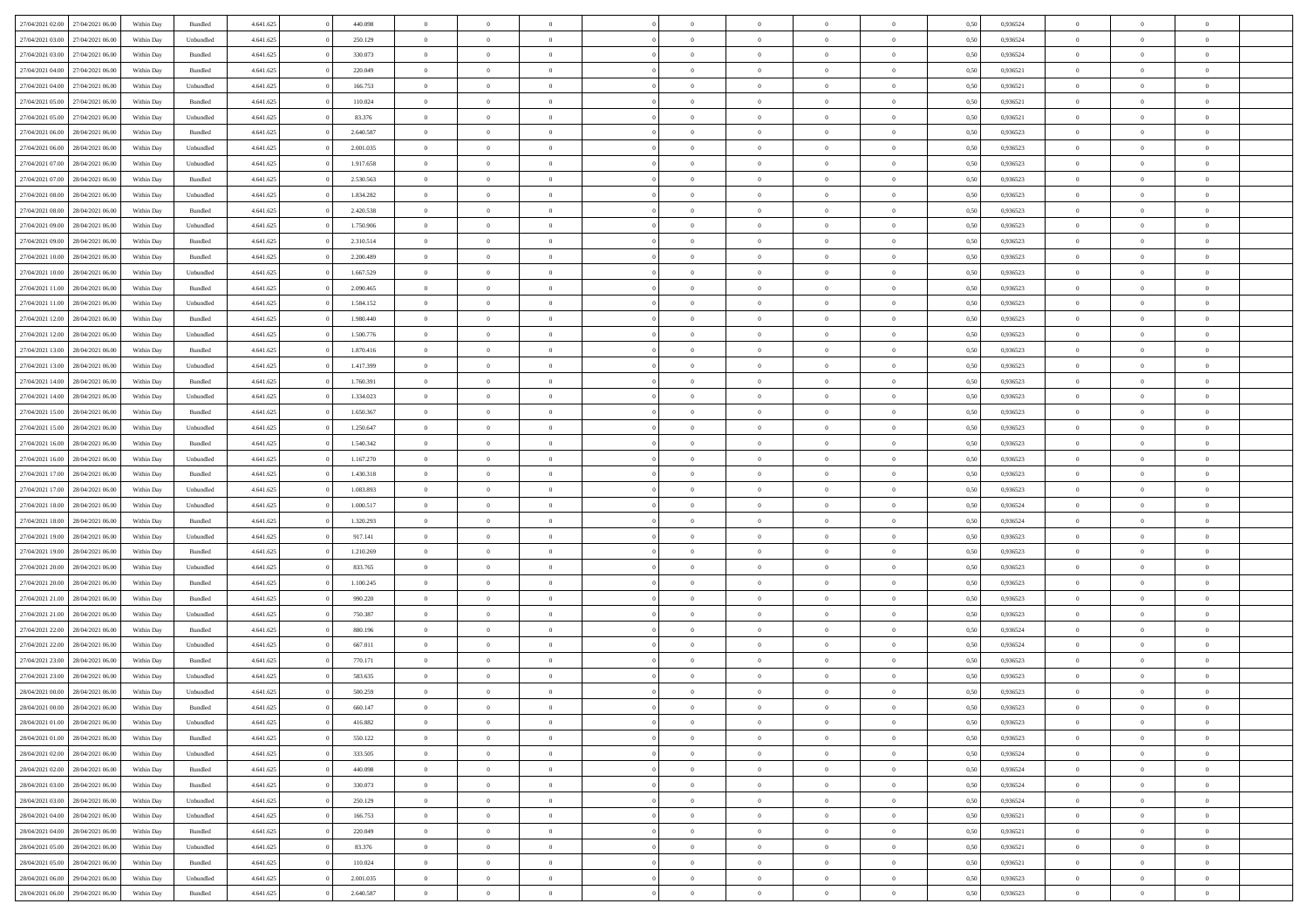| 28/04/2021 07:00 | 29/04/2021 06:00 | Within Day | Bundled            | 4.641.625 | 2.530.563 | $\overline{0}$ | $\Omega$       |                | $\Omega$       | $\Omega$       | $\theta$       | $\theta$       | 0.50 | 0,936523 | $\theta$       | $\theta$       | $\theta$       |  |
|------------------|------------------|------------|--------------------|-----------|-----------|----------------|----------------|----------------|----------------|----------------|----------------|----------------|------|----------|----------------|----------------|----------------|--|
|                  |                  |            |                    |           |           |                |                |                |                |                |                |                |      |          |                |                |                |  |
| 28/04/2021 07:00 | 29/04/2021 06.00 | Within Day | Unbundled          | 4.641.625 | 1.917.658 | $\overline{0}$ | $\theta$       | $\overline{0}$ | $\overline{0}$ | $\bf{0}$       | $\overline{0}$ | $\bf{0}$       | 0,50 | 0,936523 | $\theta$       | $\overline{0}$ | $\overline{0}$ |  |
| 28/04/2021 08:00 | 29/04/2021 06:00 | Within Day | Bundled            | 4.641.625 | 2.420.538 | $\overline{0}$ | $\bf{0}$       | $\overline{0}$ | $\overline{0}$ | $\bf{0}$       | $\overline{0}$ | $\mathbf{0}$   | 0,50 | 0,936523 | $\bf{0}$       | $\overline{0}$ | $\bf{0}$       |  |
| 28/04/2021 08:00 | 29/04/2021 06:00 | Within Day | Unbundled          | 4.641.625 | 1.834.282 | $\overline{0}$ | $\overline{0}$ | $\overline{0}$ | $\overline{0}$ | $\bf{0}$       | $\overline{0}$ | $\overline{0}$ | 0.50 | 0.936523 | $\theta$       | $\theta$       | $\overline{0}$ |  |
| 28/04/2021 09:00 | 29/04/2021 06.00 | Within Day | Unbundled          | 4.641.625 | 1.750.906 | $\overline{0}$ | $\theta$       | $\overline{0}$ | $\overline{0}$ | $\bf{0}$       | $\overline{0}$ | $\bf{0}$       | 0,50 | 0,936523 | $\theta$       | $\overline{0}$ | $\overline{0}$ |  |
| 28/04/2021 09:00 | 29/04/2021 06:00 | Within Day | Bundled            | 4.641.625 | 2.310.514 | $\overline{0}$ | $\overline{0}$ | $\overline{0}$ | $\overline{0}$ | $\overline{0}$ | $\overline{0}$ | $\mathbf{0}$   | 0,50 | 0,936523 | $\bf{0}$       | $\overline{0}$ | $\bf{0}$       |  |
|                  |                  |            |                    |           |           |                | $\overline{0}$ |                |                | $\overline{0}$ |                |                |      |          | $\theta$       | $\overline{0}$ | $\overline{0}$ |  |
| 28/04/2021 10:00 | 29/04/2021 06.00 | Within Dav | Unbundled          | 4.641.625 | 1.667.529 | $\overline{0}$ |                | $\overline{0}$ | $\overline{0}$ |                | $\overline{0}$ | $\overline{0}$ | 0.50 | 0.936523 |                |                |                |  |
| 28/04/2021 10:00 | 29/04/2021 06.00 | Within Day | Bundled            | 4.641.625 | 2.200.489 | $\overline{0}$ | $\theta$       | $\overline{0}$ | $\overline{0}$ | $\bf{0}$       | $\overline{0}$ | $\bf{0}$       | 0,50 | 0,936523 | $\theta$       | $\theta$       | $\overline{0}$ |  |
| 28/04/2021 11:00 | 29/04/2021 06.00 | Within Day | Unbundled          | 4.641.625 | 1.584.152 | $\overline{0}$ | $\overline{0}$ | $\overline{0}$ | $\overline{0}$ | $\bf{0}$       | $\overline{0}$ | $\bf{0}$       | 0,50 | 0,936523 | $\,0\,$        | $\overline{0}$ | $\overline{0}$ |  |
| 28/04/2021 11:00 | 29/04/2021 06.00 | Within Dav | Bundled            | 4.641.625 | 2.090.465 | $\overline{0}$ | $\overline{0}$ | $\overline{0}$ | $\overline{0}$ | $\overline{0}$ | $\overline{0}$ | $\overline{0}$ | 0.50 | 0.936523 | $\theta$       | $\overline{0}$ | $\overline{0}$ |  |
| 28/04/2021 12:00 | 29/04/2021 06.00 | Within Day | Unbundled          | 4.641.625 | 1.500.776 | $\overline{0}$ | $\theta$       | $\overline{0}$ | $\overline{0}$ | $\bf{0}$       | $\overline{0}$ | $\bf{0}$       | 0,50 | 0,936523 | $\,$ 0 $\,$    | $\overline{0}$ | $\overline{0}$ |  |
| 28/04/2021 12:00 | 29/04/2021 06:00 | Within Day | Bundled            | 4.641.625 | 1.980.440 | $\overline{0}$ | $\overline{0}$ | $\overline{0}$ | $\overline{0}$ | $\bf{0}$       | $\overline{0}$ | $\mathbf{0}$   | 0,50 | 0,936523 | $\bf{0}$       | $\overline{0}$ | $\bf{0}$       |  |
| 28/04/2021 13:00 | 29/04/2021 06:00 | Within Day | Unbundled          | 4.641.625 | 1.417.399 | $\overline{0}$ | $\overline{0}$ | $\overline{0}$ | $\overline{0}$ | $\bf{0}$       | $\overline{0}$ | $\overline{0}$ | 0.50 | 0.936523 | $\theta$       | $\theta$       | $\overline{0}$ |  |
| 28/04/2021 13:00 | 29/04/2021 06.00 |            |                    | 4.641.625 | 1.870.416 | $\overline{0}$ | $\theta$       | $\overline{0}$ | $\overline{0}$ | $\bf{0}$       | $\overline{0}$ |                |      | 0,936523 | $\theta$       | $\overline{0}$ | $\overline{0}$ |  |
|                  |                  | Within Day | Bundled            |           |           |                |                |                |                |                |                | $\bf{0}$       | 0,50 |          |                |                |                |  |
| 28/04/2021 14:00 | 29/04/2021 06:00 | Within Day | Bundled            | 4.641.625 | 1.760.391 | $\overline{0}$ | $\overline{0}$ | $\overline{0}$ | $\overline{0}$ | $\overline{0}$ | $\overline{0}$ | $\mathbf{0}$   | 0,50 | 0,936523 | $\bf{0}$       | $\overline{0}$ | $\bf{0}$       |  |
| 28/04/2021 14:00 | 29/04/2021 06:00 | Within Dav | Unbundled          | 4.641.625 | 1.334.023 | $\overline{0}$ | $\overline{0}$ | $\overline{0}$ | $\overline{0}$ | $\overline{0}$ | $\overline{0}$ | $\overline{0}$ | 0.50 | 0.936523 | $\theta$       | $\overline{0}$ | $\overline{0}$ |  |
| 28/04/2021 15:00 | 29/04/2021 06.00 | Within Day | Bundled            | 4.641.625 | 1.650.367 | $\overline{0}$ | $\theta$       | $\overline{0}$ | $\overline{0}$ | $\bf{0}$       | $\overline{0}$ | $\bf{0}$       | 0,50 | 0,936523 | $\theta$       | $\theta$       | $\overline{0}$ |  |
| 28/04/2021 15:00 | 29/04/2021 06.00 | Within Day | Unbundled          | 4.641.625 | 1.250.647 | $\overline{0}$ | $\overline{0}$ | $\overline{0}$ | $\overline{0}$ | $\bf{0}$       | $\overline{0}$ | $\mathbf{0}$   | 0,50 | 0,936523 | $\,0\,$        | $\overline{0}$ | $\overline{0}$ |  |
| 28/04/2021 16:00 | 29/04/2021 06.00 | Within Day | Bundled            | 4.641.625 | 1.540.342 | $\overline{0}$ | $\overline{0}$ | $\overline{0}$ | $\overline{0}$ | $\overline{0}$ | $\overline{0}$ | $\overline{0}$ | 0.50 | 0.936523 | $\theta$       | $\overline{0}$ | $\overline{0}$ |  |
| 28/04/2021 16:00 | 29/04/2021 06.00 | Within Day | Unbundled          | 4.641.625 | 1.167.270 | $\overline{0}$ | $\theta$       | $\overline{0}$ | $\overline{0}$ | $\bf{0}$       | $\overline{0}$ | $\bf{0}$       | 0,50 | 0,936523 | $\,$ 0 $\,$    | $\overline{0}$ | $\overline{0}$ |  |
| 28/04/2021 17:00 | 29/04/2021 06:00 | Within Day | Bundled            | 4.641.625 | 1.430.318 | $\overline{0}$ | $\overline{0}$ | $\overline{0}$ | $\overline{0}$ | $\bf{0}$       | $\overline{0}$ | $\bf{0}$       | 0,50 | 0,936523 | $\overline{0}$ | $\overline{0}$ | $\bf{0}$       |  |
| 28/04/2021 17:00 | 29/04/2021 06:00 | Within Day | Unbundled          | 4.641.625 | 1.083.893 | $\overline{0}$ | $\overline{0}$ | $\overline{0}$ | $\overline{0}$ | $\bf{0}$       | $\overline{0}$ | $\overline{0}$ | 0.50 | 0.936523 | $\theta$       | $\overline{0}$ | $\overline{0}$ |  |
|                  |                  |            |                    |           |           |                |                |                |                |                |                |                |      |          |                |                |                |  |
| 28/04/2021 18:00 | 29/04/2021 06.00 | Within Day | Bundled            | 4.641.625 | 1.320.293 | $\overline{0}$ | $\theta$       | $\overline{0}$ | $\overline{0}$ | $\bf{0}$       | $\overline{0}$ | $\bf{0}$       | 0,50 | 0,936524 | $\theta$       | $\overline{0}$ | $\overline{0}$ |  |
| 28/04/2021 18:00 | 29/04/2021 06:00 | Within Day | Unbundled          | 4.641.625 | 1.000.517 | $\overline{0}$ | $\overline{0}$ | $\overline{0}$ | $\bf{0}$       | $\overline{0}$ | $\overline{0}$ | $\mathbf{0}$   | 0,50 | 0,936524 | $\overline{0}$ | $\overline{0}$ | $\bf{0}$       |  |
| 28/04/2021 19:00 | 29/04/2021 06.00 | Within Dav | Unbundled          | 4.641.625 | 917.141   | $\overline{0}$ | $\overline{0}$ | $\overline{0}$ | $\overline{0}$ | $\overline{0}$ | $\overline{0}$ | $\overline{0}$ | 0.50 | 0.936523 | $\theta$       | $\overline{0}$ | $\overline{0}$ |  |
| 28/04/2021 19:00 | 29/04/2021 06.00 | Within Day | Bundled            | 4.641.625 | 1.210.269 | $\overline{0}$ | $\theta$       | $\overline{0}$ | $\overline{0}$ | $\bf{0}$       | $\overline{0}$ | $\bf{0}$       | 0,50 | 0,936523 | $\theta$       | $\theta$       | $\overline{0}$ |  |
| 28/04/2021 20:00 | 29/04/2021 06.00 | Within Day | Unbundled          | 4.641.625 | 833.765   | $\overline{0}$ | $\overline{0}$ | $\overline{0}$ | $\bf{0}$       | $\bf{0}$       | $\bf{0}$       | $\bf{0}$       | 0,50 | 0,936523 | $\,0\,$        | $\overline{0}$ | $\overline{0}$ |  |
| 28/04/2021 20:00 | 29/04/2021 06.00 | Within Day | Bundled            | 4.641.625 | 1.100.245 | $\overline{0}$ | $\overline{0}$ | $\overline{0}$ | $\overline{0}$ | $\overline{0}$ | $\overline{0}$ | $\overline{0}$ | 0.50 | 0.936523 | $\theta$       | $\overline{0}$ | $\overline{0}$ |  |
| 28/04/2021 21:00 | 29/04/2021 06.00 | Within Day | Unbundled          | 4.641.625 | 750.387   | $\overline{0}$ | $\theta$       | $\overline{0}$ | $\overline{0}$ | $\bf{0}$       | $\overline{0}$ | $\bf{0}$       | 0,50 | 0,936523 | $\,$ 0 $\,$    | $\overline{0}$ | $\overline{0}$ |  |
|                  |                  |            |                    |           |           |                |                |                |                |                |                |                |      |          |                |                |                |  |
| 28/04/2021 21.00 | 29/04/2021 06:00 | Within Day | Bundled            | 4.641.625 | 990.220   | $\overline{0}$ | $\bf{0}$       | $\overline{0}$ | $\bf{0}$       | $\bf{0}$       | $\bf{0}$       | $\bf{0}$       | 0,50 | 0,936523 | $\overline{0}$ | $\overline{0}$ | $\bf{0}$       |  |
| 28/04/2021 22:00 | 29/04/2021 06.00 | Within Day | Bundled            | 4.641.625 | 880,196   | $\overline{0}$ | $\Omega$       | $\Omega$       | $\Omega$       | $\Omega$       | $\overline{0}$ | $\overline{0}$ | 0,50 | 0,936524 | $\,0\,$        | $\theta$       | $\theta$       |  |
| 28/04/2021 22:00 | 29/04/2021 06.00 | Within Day | Unbundled          | 4.641.625 | 667.011   | $\overline{0}$ | $\theta$       | $\overline{0}$ | $\overline{0}$ | $\bf{0}$       | $\overline{0}$ | $\bf{0}$       | 0,50 | 0,936524 | $\theta$       | $\overline{0}$ | $\overline{0}$ |  |
| 28/04/2021 23:00 | 29/04/2021 06:00 | Within Day | Bundled            | 4.641.625 | 770.171   | $\overline{0}$ | $\overline{0}$ | $\overline{0}$ | $\overline{0}$ | $\overline{0}$ | $\overline{0}$ | $\mathbf{0}$   | 0,50 | 0,936523 | $\bf{0}$       | $\overline{0}$ | $\bf{0}$       |  |
| 28/04/2021 23:00 | 29/04/2021 06:00 | Within Day | Unbundled          | 4.641.625 | 583.635   | $\overline{0}$ | $\Omega$       | $\Omega$       | $\Omega$       | $\bf{0}$       | $\overline{0}$ | $\overline{0}$ | 0.50 | 0.936523 | $\,0\,$        | $\theta$       | $\theta$       |  |
| 29/04/2021 00:00 | 29/04/2021 06.00 | Within Day | Unbundled          | 4.641.625 | 500.259   | $\overline{0}$ | $\theta$       | $\overline{0}$ | $\overline{0}$ | $\bf{0}$       | $\overline{0}$ | $\bf{0}$       | 0,50 | 0,936523 | $\theta$       | $\overline{0}$ | $\overline{0}$ |  |
| 29/04/2021 00:00 | 29/04/2021 06.00 | Within Day | Bundled            | 4.641.625 | 660.147   | $\overline{0}$ | $\overline{0}$ | $\overline{0}$ | $\overline{0}$ | $\bf{0}$       | $\overline{0}$ | $\bf{0}$       | 0,50 | 0,936523 | $\bf{0}$       | $\overline{0}$ | $\bf{0}$       |  |
| 29/04/2021 01:00 | 29/04/2021 06:00 | Within Day | Unbundled          | 4.641.625 | 416.882   | $\overline{0}$ | $\Omega$       | $\Omega$       | $\Omega$       | $\theta$       | $\theta$       | $\overline{0}$ | 0.50 | 0.936523 | $\theta$       | $\theta$       | $\theta$       |  |
|                  |                  |            |                    |           |           | $\overline{0}$ | $\theta$       |                |                |                |                |                |      |          |                |                |                |  |
| 29/04/2021 01:00 | 29/04/2021 06.00 | Within Day | Bundled            | 4.641.625 | 550.122   |                |                | $\overline{0}$ | $\overline{0}$ | $\bf{0}$       | $\overline{0}$ | $\bf{0}$       | 0,50 | 0,936523 | $\,$ 0 $\,$    | $\overline{0}$ | $\overline{0}$ |  |
| 29/04/2021 02:00 | 29/04/2021 06:00 | Within Day | Bundled            | 4.641.625 | 440.098   | $\overline{0}$ | $\bf{0}$       | $\overline{0}$ | $\overline{0}$ | $\bf{0}$       | $\overline{0}$ | $\mathbf{0}$   | 0,50 | 0,936524 | $\bf{0}$       | $\overline{0}$ | $\bf{0}$       |  |
| 29/04/2021 02:00 | 29/04/2021 06.00 | Within Day | Unbundled          | 4.641.625 | 333.505   | $\overline{0}$ | $\Omega$       | $\Omega$       | $\Omega$       | $\overline{0}$ | $\overline{0}$ | $\overline{0}$ | 0.50 | 0,936524 | $\,0\,$        | $\theta$       | $\theta$       |  |
| 29/04/2021 03:00 | 29/04/2021 06.00 | Within Day | Unbundled          | 4.641.625 | 250.129   | $\overline{0}$ | $\overline{0}$ | $\overline{0}$ | $\overline{0}$ | $\,$ 0         | $\overline{0}$ | $\bf{0}$       | 0,50 | 0,936524 | $\,$ 0 $\,$    | $\overline{0}$ | $\overline{0}$ |  |
| 29/04/2021 03:00 | 29/04/2021 06.00 | Within Day | Bundled            | 4.641.625 | 330.073   | $\overline{0}$ | $\overline{0}$ | $\overline{0}$ | $\bf{0}$       | $\bf{0}$       | $\bf{0}$       | $\mathbf{0}$   | 0,50 | 0,936524 | $\bf{0}$       | $\overline{0}$ | $\bf{0}$       |  |
| 29/04/2021 04:00 | 29/04/2021 06:00 | Within Day | Bundled            | 4.641.625 | 220,049   | $\overline{0}$ | $\Omega$       | $\Omega$       | $\Omega$       | $\Omega$       | $\Omega$       | $\overline{0}$ | 0.50 | 0.936521 | $\theta$       | $\theta$       | $\theta$       |  |
| 29/04/2021 04:00 | 29/04/2021 06:00 | Within Day | Unbundled          | 4.641.625 | 166.753   | $\overline{0}$ | $\overline{0}$ | $\overline{0}$ | $\bf{0}$       | $\,$ 0         | $\bf{0}$       | $\bf{0}$       | 0,50 | 0,936521 | $\,0\,$        | $\,$ 0 $\,$    | $\overline{0}$ |  |
| 29/04/2021 05:00 | 29/04/2021 06:00 | Within Day | $\mathbf B$ undled | 4.641.625 | 110.024   | $\bf{0}$       | $\bf{0}$       |                |                | $\bf{0}$       |                |                | 0,50 | 0,936521 | $\bf{0}$       | $\overline{0}$ |                |  |
| 29/04/2021 05:00 | 29/04/2021 06:00 | Within Day | Unbundled          | 4.641.625 | 83.376    | $\overline{0}$ | $\overline{0}$ | $\overline{0}$ | $\Omega$       | $\overline{0}$ | $\overline{0}$ | $\overline{0}$ | 0.50 | 0.936521 | $\theta$       | $\theta$       | $\theta$       |  |
|                  |                  |            |                    |           |           |                |                |                |                |                |                |                |      |          |                |                |                |  |
| 29/04/2021 06:00 | 30/04/2021 06:00 | Within Day | Bundled            | 4.641.625 | 2.640.587 | $\overline{0}$ | $\,$ 0         | $\overline{0}$ | $\bf{0}$       | $\,$ 0 $\,$    | $\overline{0}$ | $\mathbf{0}$   | 0,50 | 0,936523 | $\,$ 0 $\,$    | $\,$ 0 $\,$    | $\,$ 0         |  |
| 29/04/2021 06:00 | 30/04/2021 06:00 | Within Day | Unbundled          | 4.641.625 | 2.001.035 | $\overline{0}$ | $\overline{0}$ | $\overline{0}$ | $\overline{0}$ | $\overline{0}$ | $\overline{0}$ | $\mathbf{0}$   | 0,50 | 0,936523 | $\overline{0}$ | $\bf{0}$       | $\bf{0}$       |  |
| 29/04/2021 07:00 | 30/04/2021 06:00 | Within Day | Bundled            | 4.641.625 | 2.530.563 | $\overline{0}$ | $\theta$       | $\overline{0}$ | $\Omega$       | $\overline{0}$ | $\overline{0}$ | $\bf{0}$       | 0,50 | 0,936523 | $\overline{0}$ | $\theta$       | $\overline{0}$ |  |
| 29/04/2021 07:00 | 30/04/2021 06:00 | Within Day | Unbundled          | 4.641.625 | 1.917.658 | $\overline{0}$ | $\,$ 0         | $\overline{0}$ | $\overline{0}$ | $\overline{0}$ | $\overline{0}$ | $\bf{0}$       | 0,50 | 0,936523 | $\,$ 0 $\,$    | $\overline{0}$ | $\overline{0}$ |  |
| 29/04/2021 08:00 | 30/04/2021 06:00 | Within Day | Bundled            | 4.641.625 | 2.420.538 | $\overline{0}$ | $\overline{0}$ | $\overline{0}$ | $\overline{0}$ | $\overline{0}$ | $\overline{0}$ | $\mathbf{0}$   | 0,50 | 0,936523 | $\overline{0}$ | $\bf{0}$       | $\bf{0}$       |  |
| 29/04/2021 08:00 | 30/04/2021 06:00 | Within Day | Unbundled          | 4.641.625 | 1.834.282 | $\overline{0}$ | $\overline{0}$ | $\overline{0}$ | $\Omega$       | $\overline{0}$ | $\overline{0}$ | $\bf{0}$       | 0.50 | 0,936523 | $\overline{0}$ | $\theta$       | $\overline{0}$ |  |
| 29/04/2021 09:00 | 30/04/2021 06:00 | Within Day | Unbundled          | 4.641.625 | 1.750.906 | $\overline{0}$ | $\,$ 0         | $\overline{0}$ | $\bf{0}$       | $\bf{0}$       | $\bf{0}$       | $\bf{0}$       | 0,50 | 0,936523 | $\,$ 0 $\,$    | $\overline{0}$ | $\overline{0}$ |  |
| 29/04/2021 09:00 | 30/04/2021 06:00 | Within Day | Bundled            | 4.641.625 | 2.310.514 | $\overline{0}$ | $\bf{0}$       | $\overline{0}$ | $\overline{0}$ | $\overline{0}$ | $\bf{0}$       | $\mathbf{0}$   | 0,50 | 0,936523 | $\overline{0}$ | $\overline{0}$ | $\bf{0}$       |  |
|                  |                  |            |                    |           |           |                |                |                |                |                |                |                |      |          |                |                |                |  |
| 29/04/2021 10:00 | 30/04/2021 06:00 | Within Day | Unbundled          | 4.641.625 | 1.667.529 | $\overline{0}$ | $\overline{0}$ | $\overline{0}$ | $\Omega$       | $\overline{0}$ | $\overline{0}$ | $\bf{0}$       | 0.50 | 0.936523 | $\overline{0}$ | $\overline{0}$ | $\overline{0}$ |  |
| 29/04/2021 10:00 | 30/04/2021 06:00 | Within Day | Bundled            | 4.641.625 | 2.200.489 | $\overline{0}$ | $\bf{0}$       | $\overline{0}$ | $\overline{0}$ | $\bf{0}$       | $\bf{0}$       | $\mathbf{0}$   | 0,50 | 0,936523 | $\,$ 0 $\,$    | $\,$ 0 $\,$    | $\bf{0}$       |  |
| 29/04/2021 11:00 | 30/04/2021 06:00 | Within Day | Bundled            | 4.641.625 | 2.090.465 | $\overline{0}$ | $\overline{0}$ | $\overline{0}$ | $\overline{0}$ | $\bf{0}$       | $\bf{0}$       | $\mathbf{0}$   | 0,50 | 0,936523 | $\overline{0}$ | $\bf{0}$       | $\bf{0}$       |  |